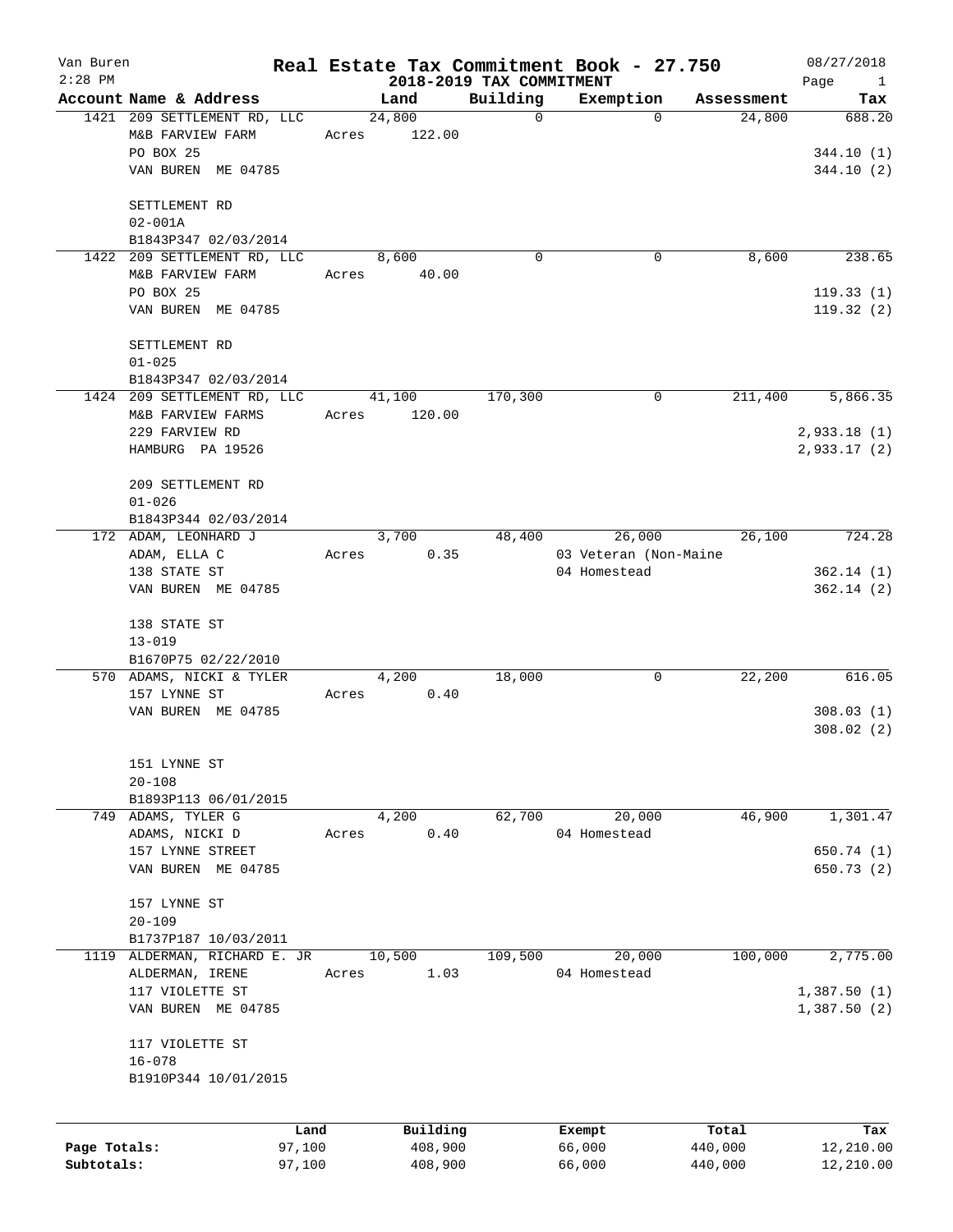| Van Buren<br>$2:28$ PM |                            |       |          |                                      | Real Estate Tax Commitment Book - 27.750 |            | 08/27/2018                                |
|------------------------|----------------------------|-------|----------|--------------------------------------|------------------------------------------|------------|-------------------------------------------|
|                        | Account Name & Address     |       | Land     | 2018-2019 TAX COMMITMENT<br>Building | Exemption                                | Assessment | Page<br>$\overline{\phantom{a}}^2$<br>Tax |
|                        | 20 ALLAGASH TIMBERLANDS LP |       | 30, 300  | $\mathbf 0$                          | $\mathbf 0$                              | 30, 300    | 840.83                                    |
|                        | P O BOX 170                | Acres | 64.61    |                                      |                                          |            |                                           |
|                        | ASHLAND ME 04732           |       |          |                                      |                                          |            | 420.42 (1)                                |
|                        |                            |       |          |                                      |                                          |            | 420.41(2)                                 |
|                        | CHURCH ST                  |       |          |                                      |                                          |            |                                           |
|                        | $24 - 010$                 |       |          |                                      |                                          |            |                                           |
|                        | B1150P188                  |       |          |                                      |                                          |            |                                           |
|                        | 21 ALLAGASH TIMBERLANDS LP |       | 5,800    | 0                                    | 0                                        | 5,800      | 160.95                                    |
|                        | P O BOX 170                |       | 2.00     |                                      |                                          |            |                                           |
|                        | ASHLAND ME 04732           | Acres |          |                                      |                                          |            | 80.48(1)                                  |
|                        |                            |       |          |                                      |                                          |            | 80.47(2)                                  |
|                        | OFF BROOK AVE              |       |          |                                      |                                          |            |                                           |
|                        | $17 - 061$                 |       |          |                                      |                                          |            |                                           |
|                        | B1150P188                  |       |          |                                      |                                          |            |                                           |
|                        | 23 ALLAGASH TIMBERLANDS LP |       | 300      | $\mathbf 0$                          | 0                                        | 300        | 8.32                                      |
|                        | P O BOX 170                |       |          |                                      |                                          |            |                                           |
|                        | ASHLAND ME 04732           |       |          |                                      |                                          |            | 4.16(1)                                   |
|                        |                            |       |          |                                      |                                          |            | 4.16(2)                                   |
|                        | MAIN ST                    |       |          |                                      |                                          |            |                                           |
|                        | $21 - 031$                 |       |          |                                      |                                          |            |                                           |
|                        | B1150P188                  |       |          |                                      |                                          |            |                                           |
|                        | 24 ALLAGASH TIMBERLANDS LP |       | 4,900    | 0                                    | 0                                        | 4,900      | 135.98                                    |
|                        | P O BOX 170                | Acres | 14.00    |                                      |                                          |            |                                           |
|                        | ASHLAND ME 04732           |       |          |                                      |                                          |            | 67.99(1)                                  |
|                        |                            |       |          |                                      |                                          |            | 67.99(2)                                  |
|                        | ISLAND ST JOHN RIVER       |       |          |                                      |                                          |            |                                           |
|                        | $06 - 031$                 |       |          |                                      |                                          |            |                                           |
|                        | B1150P188                  |       |          |                                      |                                          |            |                                           |
|                        | 19 ALLAGASH TIMBERLANDS LP |       | 3,400    | 0                                    | 0                                        | 3,400      | 94.35                                     |
|                        | P O BOX 170                | Acres | 0.64     |                                      |                                          |            |                                           |
|                        | ASHLAND ME 04732           |       |          |                                      |                                          |            | 47.18(1)                                  |
|                        |                            |       |          |                                      |                                          |            | 47.17(2)                                  |
|                        | CENTER ST                  |       |          |                                      |                                          |            |                                           |
|                        | $16 - 050$                 |       |          |                                      |                                          |            |                                           |
|                        | B1150P188                  |       |          |                                      |                                          |            |                                           |
|                        | 27 ALLAGASH TIMBERLANDS LP |       | 200      | $\mathsf{O}$                         | 0                                        | 200        | 5.55                                      |
|                        | P O BOX 170                | Acres | 0.04     |                                      |                                          |            |                                           |
|                        | ASHLAND ME 04732           |       |          |                                      |                                          |            | 2.78(1)                                   |
|                        |                            |       |          |                                      |                                          |            | 2.77(2)                                   |
|                        | MAIN ST                    |       |          |                                      |                                          |            |                                           |
|                        | $22 - 012$                 |       |          |                                      |                                          |            |                                           |
|                        | B1150P188                  |       |          |                                      |                                          |            |                                           |
|                        | 29 ALLAGASH TIMBERLANDS LP |       | 3,000    | 0                                    | 0                                        | 3,000      | 83.25                                     |
|                        | P O BOX 170                | Acres | 8.50     |                                      |                                          |            |                                           |
|                        | ASHLAND ME 04732           |       |          |                                      |                                          |            | 41.63(1)                                  |
|                        |                            |       |          |                                      |                                          |            | 41.62(2)                                  |
|                        | ISLAND ST JOHN RIVER       |       |          |                                      |                                          |            |                                           |
|                        | $08 - 050$                 |       |          |                                      |                                          |            |                                           |
|                        | B1150P188                  |       |          |                                      |                                          |            |                                           |
|                        |                            |       |          |                                      |                                          |            |                                           |
|                        | Land                       |       | Building |                                      | Exempt                                   | Total      | Tax                                       |
| Page Totals:           | 47,900                     |       |          | 0                                    | 0                                        | 47,900     | 1,329.23                                  |
| Subtotals:             | 145,000                    |       | 408,900  |                                      | 66,000                                   | 487,900    | 13,539.23                                 |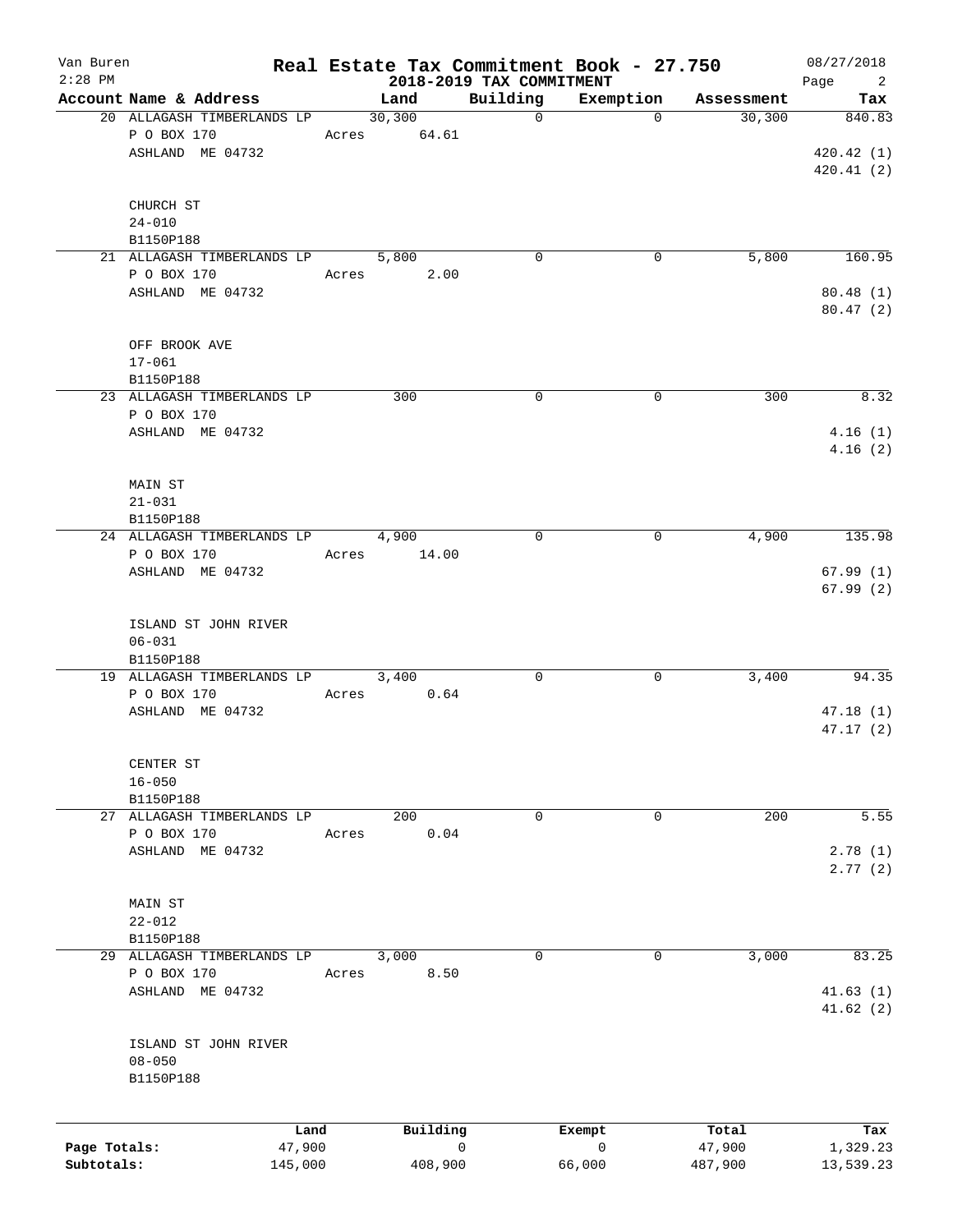| Van Buren<br>$2:28$ PM |                                              |         |        |          | 2018-2019 TAX COMMITMENT | Real Estate Tax Commitment Book - 27.750 |            | 08/27/2018<br>Page<br>$\overline{\mathbf{3}}$ |
|------------------------|----------------------------------------------|---------|--------|----------|--------------------------|------------------------------------------|------------|-----------------------------------------------|
|                        | Account Name & Address                       |         | Land   |          | Building                 | Exemption                                | Assessment | Tax                                           |
|                        | 28 ALLAGASH TIMBERLANDS LP                   |         | 16,400 |          | $\mathbf 0$              | $\Omega$                                 | 16,400     | 455.10                                        |
|                        | P O BOX 170                                  | Acres   |        | 25.00    |                          |                                          |            |                                               |
|                        | ASHLAND ME 04732                             |         |        |          |                          |                                          |            | 227.55(1)                                     |
|                        |                                              |         |        |          |                          |                                          |            | 227.55(2)                                     |
|                        |                                              |         |        |          |                          |                                          |            |                                               |
|                        | ISLAND ST JOHN RIVER                         |         |        |          |                          |                                          |            |                                               |
|                        | $10 - 019$                                   |         |        |          |                          |                                          |            |                                               |
|                        | B1150P188                                    |         |        |          |                          |                                          |            |                                               |
|                        | 18 ALLAGASH TIMBERLANDS LP                   |         | 4,600  |          | $\mathbf 0$              | 0                                        | 4,600      | 127.65                                        |
|                        | P O BOX 170                                  |         | Acres  | 13.00    |                          |                                          |            |                                               |
|                        | ASHLAND ME 04732                             |         |        |          |                          |                                          |            | 63.83(1)                                      |
|                        |                                              |         |        |          |                          |                                          |            | 63.82(2)                                      |
|                        | ISLAND ST JOHN RIVER                         |         |        |          |                          |                                          |            |                                               |
|                        |                                              |         |        |          |                          |                                          |            |                                               |
|                        | $06 - 030$                                   |         |        |          |                          |                                          |            |                                               |
|                        | B1150P188<br>26 ALLAGASH TIMBERLANDS LP      |         |        |          | 0                        | 0                                        | 12,600     | 349.65                                        |
|                        | P O BOX 170                                  |         | 12,600 |          |                          |                                          |            |                                               |
|                        |                                              | Acres   |        | 14.00    |                          |                                          |            |                                               |
|                        | ASHLAND ME 04732                             |         |        |          |                          |                                          |            | 174.83(1)                                     |
|                        |                                              |         |        |          |                          |                                          |            | 174.82(2)                                     |
|                        |                                              |         |        |          |                          |                                          |            |                                               |
|                        | ISLAND ST JOHN RIVER                         |         |        |          |                          |                                          |            |                                               |
|                        | $10 - 020$                                   |         |        |          |                          |                                          |            |                                               |
|                        | B1150P188                                    |         |        |          |                          |                                          |            |                                               |
|                        | 49 ALLEN, ALICIA                             |         | 1,900  |          | 44,900                   | 0                                        | 46,800     | 1,298.70                                      |
|                        | ALLEN, JUSTIN                                | Acres   |        | 0.18     |                          |                                          |            |                                               |
|                        | 105 ROOSEVELT AVE.                           |         |        |          |                          |                                          |            | 649.35(1)                                     |
|                        | VAN BUREN ME 04785                           |         |        |          |                          |                                          |            | 649.35 (2)                                    |
|                        |                                              |         |        |          |                          |                                          |            |                                               |
|                        | 105 ROOSEVELT AVE                            |         |        |          |                          |                                          |            |                                               |
|                        | $14 - 049$                                   |         |        |          |                          |                                          |            |                                               |
|                        | B1957P289 12/02/2016<br>1183 ANDERSON, HOLLY |         | 15,000 |          | 97,300                   | 20,000                                   | 92,300     | 2,561.32                                      |
|                        | ANDERSON, RALPH                              | Acres   |        | 8.00     |                          | 04 Homestead                             |            |                                               |
|                        | 188 CASTONGUAY RD                            |         |        |          |                          |                                          |            | 1,280.66(1)                                   |
|                        | VAN BUREN ME 04785                           |         |        |          |                          |                                          |            | 1,280.66(2)                                   |
|                        |                                              |         |        |          |                          |                                          |            |                                               |
|                        | 188 CASTONGUAY RD                            |         |        |          |                          |                                          |            |                                               |
|                        | $02 - 033B$                                  |         |        |          |                          |                                          |            |                                               |
|                        | B1541P245 04/19/2007                         |         |        |          |                          |                                          |            |                                               |
| 31                     | ANDERSON, RANDALL D &                        |         | 8,500  |          | 62,000                   | 26,000                                   | 44,500     | 1,234.88                                      |
|                        | MARIE PAULE                                  |         |        |          |                          |                                          |            |                                               |
|                        | GEYER, ANGELIQUE M.                          | Acres   |        | 0.81     |                          | 04 Homestead                             |            |                                               |
|                        | PO BOX 251                                   |         |        |          |                          | 03 Veteran (Non-Maine                    |            | 617.44(1)                                     |
|                        |                                              |         |        |          |                          | Enlisted)                                |            |                                               |
|                        | VAN BUREN ME 04785                           |         |        |          |                          |                                          |            | 617.44 (2)                                    |
|                        |                                              |         |        |          |                          |                                          |            |                                               |
|                        | 196 STATE ST                                 |         |        |          |                          |                                          |            |                                               |
|                        | $12A-018$                                    |         |        |          |                          |                                          |            |                                               |
|                        | B1938P345 07/05/2016 B550P96 07/14/1981      |         |        |          |                          |                                          |            |                                               |
|                        | 32 ANDREWS, GAIL M                           |         | 3,300  |          | 42,000                   | 20,000                                   | 25,300     | 702.08                                        |
|                        | 104 PATRICIA ST                              | Acres   |        | 0.31     |                          | 04 Homestead                             |            |                                               |
|                        | VAN BUREN ME 04785                           |         |        |          |                          |                                          |            | 351.04(1)                                     |
|                        |                                              |         |        |          |                          |                                          |            | 351.04(2)                                     |
|                        |                                              |         |        |          |                          |                                          |            |                                               |
|                        | 104 PATRICIA ST                              |         |        |          |                          |                                          |            |                                               |
|                        | $20 - 124$                                   |         |        |          |                          |                                          |            |                                               |
|                        | B2001P190 12/27/2017                         |         |        |          |                          |                                          |            |                                               |
|                        |                                              | Land    |        | Building |                          | Exempt                                   | Total      | Tax                                           |
| Page Totals:           |                                              | 62,300  |        | 246,200  |                          | 66,000                                   | 242,500    | 6,729.38                                      |
| Subtotals:             |                                              | 207,300 |        | 655,100  |                          | 132,000                                  | 730,400    | 20,268.61                                     |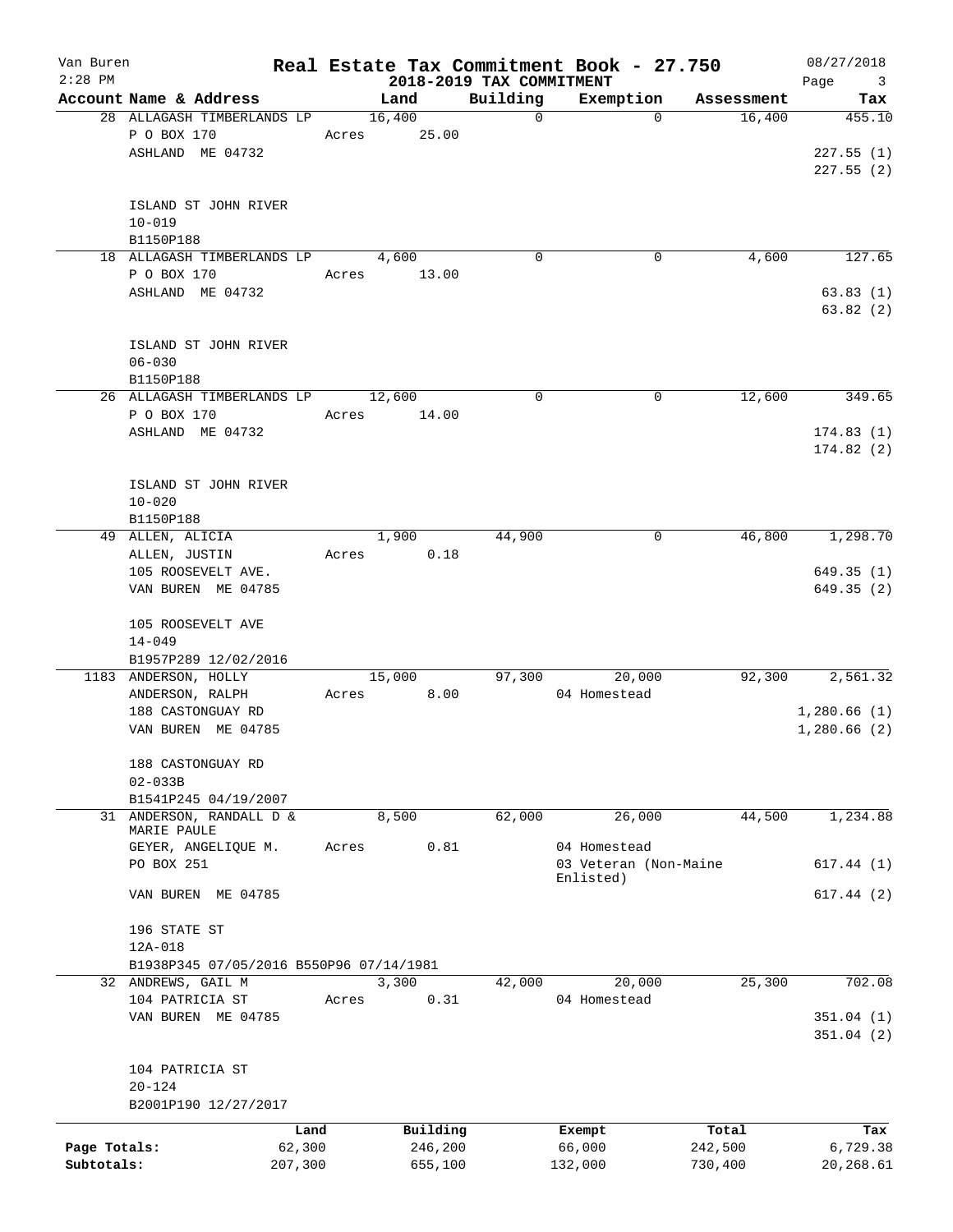| Van Buren<br>$2:28$ PM |                                           |         |       |         |           | 2018-2019 TAX COMMITMENT | Real Estate Tax Commitment Book - 27.750 |            | 08/27/2018<br>Page<br>$\overline{4}$ |
|------------------------|-------------------------------------------|---------|-------|---------|-----------|--------------------------|------------------------------------------|------------|--------------------------------------|
|                        | Account Name & Address                    |         |       | Land    |           | Building                 | Exemption                                | Assessment | Tax                                  |
|                        | 1179 ARC DBPPROP001, LLC                  |         |       | 20, 300 |           | 372,100                  | $\Omega$                                 | 392,400    | 10,889.10                            |
|                        | C/O RYAN LLC                              |         | Acres |         | 1.22      |                          |                                          |            |                                      |
|                        | PO BOX 460369                             |         |       |         |           |                          |                                          |            | 5,444.55(1)                          |
|                        | DEPT. 100                                 |         |       |         |           |                          |                                          |            | 5,444.55(2)                          |
|                        | HOUSTON TX 77056                          |         |       |         |           |                          |                                          |            |                                      |
|                        | 21 MAIN ST (RITE AID)                     |         |       |         |           |                          |                                          |            |                                      |
|                        | $13 - 008$                                |         |       |         |           |                          |                                          |            |                                      |
|                        | B1843P109 01/08/2014                      |         |       |         |           |                          |                                          |            |                                      |
|                        | 33 ARENDSEE, SUSAN A                      |         |       | 15,400  |           | 53,600                   | 20,000                                   | 49,000     | 1,359.75                             |
|                        | CORNETT, RONALD                           |         | Acres |         | 9.20      |                          | 04 Homestead                             |            |                                      |
|                        | PO BOX 46                                 |         |       |         |           |                          |                                          |            | 679.88(1)                            |
|                        | VAN BUREN ME 04785                        |         |       |         |           |                          |                                          |            | 679.87(2)                            |
|                        |                                           |         |       |         |           |                          |                                          |            |                                      |
|                        | 130 MASSE RD                              |         |       |         |           |                          |                                          |            |                                      |
|                        | $02 - 053$                                |         |       |         |           |                          |                                          |            |                                      |
|                        |                                           |         |       |         |           |                          |                                          |            |                                      |
|                        | B1510P192 08/01/2006                      |         |       |         |           |                          |                                          |            | 0.00                                 |
|                        | 34 ARMSTRONG, MADELEINE                   |         |       | 4,400   |           | 15,600                   | 20,000                                   | 0          |                                      |
|                        | 122 LINCOLN ST                            |         | Acres |         | 0.42      |                          | 04 Homestead                             |            |                                      |
|                        | VAN BUREN ME 04785                        |         |       |         |           |                          |                                          |            |                                      |
|                        |                                           |         |       |         |           |                          |                                          |            |                                      |
|                        |                                           |         |       |         |           |                          |                                          |            |                                      |
|                        | 122 LINCOLN ST                            |         |       |         |           |                          |                                          |            |                                      |
|                        | $14 - 012A$                               |         |       |         |           |                          |                                          |            |                                      |
|                        | 944 AROOSTOOK TIMBERLANDS,<br>LLC         |         |       | 143,000 |           | 0                        | 0                                        | 143,000    | 3,968.25                             |
|                        | 1798 ST. JOHN ROAD                        |         | Acres |         | 892.00    |                          |                                          |            |                                      |
|                        | FORT KENT ME 04743                        |         |       |         |           |                          |                                          |            | 1,984.13(1)                          |
|                        |                                           |         |       |         |           |                          |                                          |            | 1,984.12(2)                          |
|                        |                                           |         |       |         |           |                          |                                          |            |                                      |
|                        | LAKE RD                                   |         |       |         |           |                          |                                          |            |                                      |
|                        | $04 - 001$                                |         |       |         |           |                          |                                          |            |                                      |
|                        |                                           |         |       |         |           |                          |                                          |            |                                      |
|                        | B1745P89 12/14/2011<br>37 ASHLEY, PETER F |         |       | 4,700   |           | 4,000                    | 0                                        | 8,700      | 241.43                               |
|                        | ASHLEY, KATHLEEN                          |         | Acres |         | 0.45      |                          |                                          |            |                                      |
|                        | 142 VIOLETTE ST                           |         |       |         |           |                          |                                          |            | 120.72(1)                            |
|                        | VAN BUREN ME 04785                        |         |       |         |           |                          |                                          |            |                                      |
|                        |                                           |         |       |         |           |                          |                                          |            | 120.71(2)                            |
|                        | 143 VIOLETTE ST                           |         |       |         |           |                          |                                          |            |                                      |
|                        | $16 - 083A$                               |         |       |         |           |                          |                                          |            |                                      |
|                        | 36 ASHLEY, PETER F                        |         |       | 7,400   |           | 73,100                   | 20,000                                   | 60,500     | 1,678.88                             |
|                        |                                           |         |       |         | 0.70      |                          | 04 Homestead                             |            |                                      |
|                        | ASHLEY, KATHLEEN                          |         | Acres |         |           |                          |                                          |            |                                      |
|                        | 142 VIOLETTE ST<br>VAN BUREN ME 04785     |         |       |         |           |                          |                                          |            | 839.44 (1)                           |
|                        |                                           |         |       |         |           |                          |                                          |            | 839.44 (2)                           |
|                        |                                           |         |       |         |           |                          |                                          |            |                                      |
|                        | 142 VIOLETTE ST                           |         |       |         |           |                          |                                          |            |                                      |
|                        | $16 - 069$                                |         |       |         |           |                          |                                          |            |                                      |
|                        | B1020P194                                 |         |       |         |           |                          |                                          |            |                                      |
| 1311                   | AYOTTE, ALYRE J &<br>ANTOINETTE           |         |       | 2,300   |           | 40,400                   | 0                                        | 42,700     | 1,184.93                             |
|                        | C/O ROBERT CORMIER                        |         | Acres |         | 0.22      |                          |                                          |            |                                      |
|                        | 106 POPE RD                               |         |       |         |           |                          |                                          |            | 592.47(1)                            |
|                        | WINDHAM ME 04062                          |         |       |         |           |                          |                                          |            | 592.46 (2)                           |
|                        |                                           |         |       |         |           |                          |                                          |            |                                      |
|                        | 105 COTE ST                               |         |       |         |           |                          |                                          |            |                                      |
|                        | $18 - 111$                                |         |       |         |           |                          |                                          |            |                                      |
|                        | B1678P212 05/11/2010                      |         |       |         |           |                          |                                          |            |                                      |
|                        |                                           |         |       |         |           |                          |                                          |            |                                      |
|                        |                                           |         |       |         |           |                          |                                          |            |                                      |
|                        |                                           | Land    |       |         | Building  |                          | Exempt                                   | Total      | Tax                                  |
| Page Totals:           |                                           | 197,500 |       |         | 558,800   |                          | 60,000                                   | 696,300    | 19, 322.34                           |
| Subtotals:             |                                           | 404,800 |       |         | 1,213,900 |                          | 192,000                                  | 1,426,700  | 39,590.95                            |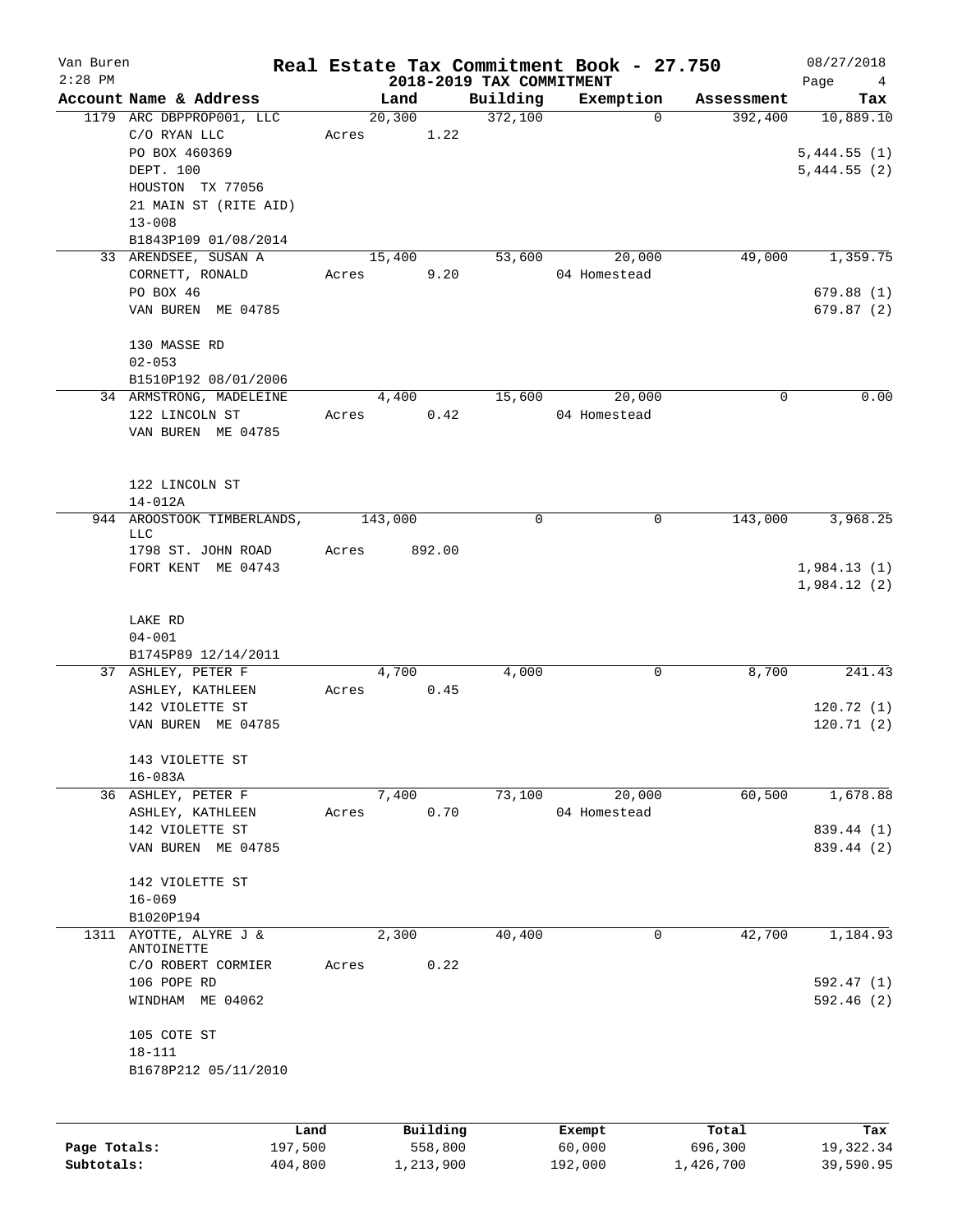| Van Buren<br>$2:28$ PM  |                      |       |        |                     | 2018-2019 TAX COMMITMENT | Real Estate Tax Commitment Book - 27.750 |                  | 08/27/2018<br>Page<br>5 |
|-------------------------|----------------------|-------|--------|---------------------|--------------------------|------------------------------------------|------------------|-------------------------|
| Account Name & Address  |                      |       | Land   |                     | Building                 | Exemption                                | Assessment       | Tax                     |
| 40 AYOTTE, CHAD         |                      |       | 17,100 |                     | 151,700                  | 20,000                                   | 148,800          | 4,129.20                |
| 422 CHAMPLAIN ST        |                      | Acres |        | 15.00               |                          | 04 Homestead                             |                  |                         |
|                         | VAN BUREN ME 04785   |       |        |                     |                          |                                          |                  | 2,064.60(1)             |
|                         |                      |       |        |                     |                          |                                          |                  | 2,064.60(2)             |
| 422 CHAMPLAIN ST        |                      |       |        |                     |                          |                                          |                  |                         |
| $02 - 026$              | B1838P10 11/26/2013  |       |        |                     |                          |                                          |                  |                         |
| 41 AYOTTE, JON M        |                      |       | 9,500  |                     | 21,200                   | 0                                        | 30,700           | 851.93                  |
| P O BOX 221             |                      | Acres |        | 0.90                |                          |                                          |                  |                         |
|                         | MILLINOCKET ME 04462 |       |        |                     |                          |                                          |                  | 425.97(1)               |
|                         |                      |       |        |                     |                          |                                          |                  | 425.96(2)               |
| 364 MAIN ST             |                      |       |        |                     |                          |                                          |                  |                         |
| $20 - 060$              |                      |       |        |                     |                          |                                          |                  |                         |
| 42 AYOTTE, MICHAEL      |                      |       | 3,300  |                     | 52,700                   | 20,000                                   | 36,000           | 999.00                  |
| AYOTTE, CYNTHIA A       |                      | Acres |        | 0.31                |                          | 04 Homestead                             |                  |                         |
| 174 LYNNE ST            |                      |       |        |                     |                          |                                          |                  | 499.50 (1)              |
|                         | VAN BUREN ME 04785   |       |        |                     |                          |                                          |                  | 499.50 (2)              |
| 174 LYNNE ST            |                      |       |        |                     |                          |                                          |                  |                         |
| $19 - 064$              |                      |       |        |                     |                          |                                          |                  |                         |
| B846P172                |                      |       |        |                     |                          |                                          |                  |                         |
| 620 AYOTTE, MICHAEL E.  |                      |       | 3,300  |                     | $\mathbf 0$              | 0                                        | 3,300            | 91.58                   |
| AYOTTE, CYNTHIA A.      |                      | Acres |        | 0.62                |                          |                                          |                  |                         |
| 174 LYNNE STREET        |                      |       |        |                     |                          |                                          |                  | 45.79 (1)               |
|                         | VAN BUREN ME 04785   |       |        |                     |                          |                                          |                  | 45.79 (2)               |
| PATRICIA STREET         |                      |       |        |                     |                          |                                          |                  |                         |
| $19 - 093$              |                      |       |        |                     |                          |                                          |                  |                         |
|                         | B1889P149 04/27/2015 |       |        |                     |                          |                                          |                  |                         |
| 610 AYOTTE, MICHAEL J   |                      |       | 3,300  |                     | 0                        | 0                                        | 3,300            | 91.58                   |
| 156 LYNNE STREET        |                      | Acres |        | 0.62                |                          |                                          |                  |                         |
|                         | VAN BUREN ME 04785   |       |        |                     |                          |                                          |                  | 45.79 (1)               |
|                         |                      |       |        |                     |                          |                                          |                  | 45.79 (2)               |
| S SIDE PATRICIA ST      |                      |       |        |                     |                          |                                          |                  |                         |
| $20 - 118$              |                      |       |        |                     |                          |                                          |                  |                         |
|                         | B1751P174 02/10/2012 |       |        |                     |                          |                                          |                  |                         |
| 616 AYOTTE, MICHAEL J   |                      |       | 5,700  |                     | 49,700                   | 0                                        | 55,400           | 1,537.35                |
| 156 LYNNE ST            |                      | Acres |        | 0.54                |                          |                                          |                  |                         |
|                         | VAN BUREN ME 04785   |       |        |                     |                          |                                          |                  | 768.68(1)               |
|                         |                      |       |        |                     |                          |                                          |                  | 768.67(2)               |
| 156 LYNNE ST            |                      |       |        |                     |                          |                                          |                  |                         |
| $20 - 103$              |                      |       |        |                     |                          |                                          |                  |                         |
|                         | B1743P178 11/29/2011 |       |        |                     |                          |                                          |                  |                         |
| AYOTTE, PAMELA M<br>237 |                      |       | 5,300  |                     | 48,400                   | 0                                        | 53,700           | 1,490.18                |
| 149 CHAMPLAIN ST        |                      | Acres |        | 0.50                |                          |                                          |                  |                         |
|                         | VAN BUREN ME 04785   |       |        |                     |                          |                                          |                  | 745.09 (1)              |
|                         |                      |       |        |                     |                          |                                          |                  | 745.09(2)               |
| 149 CHAMPLAIN ST        |                      |       |        |                     |                          |                                          |                  |                         |
| $19 - 020$              |                      |       |        |                     |                          |                                          |                  |                         |
|                         | B1728P132 07/22/2011 |       |        |                     |                          |                                          |                  |                         |
|                         |                      |       |        |                     |                          |                                          |                  |                         |
|                         |                      |       |        |                     |                          |                                          |                  |                         |
| Page Totals:            | Land<br>47,500       |       |        | Building<br>323,700 |                          | Exempt<br>40,000                         | Total<br>331,200 | Tax<br>9,190.82         |

**Subtotals:** 452,300 1,537,600 232,000 1,757,900 48,781.77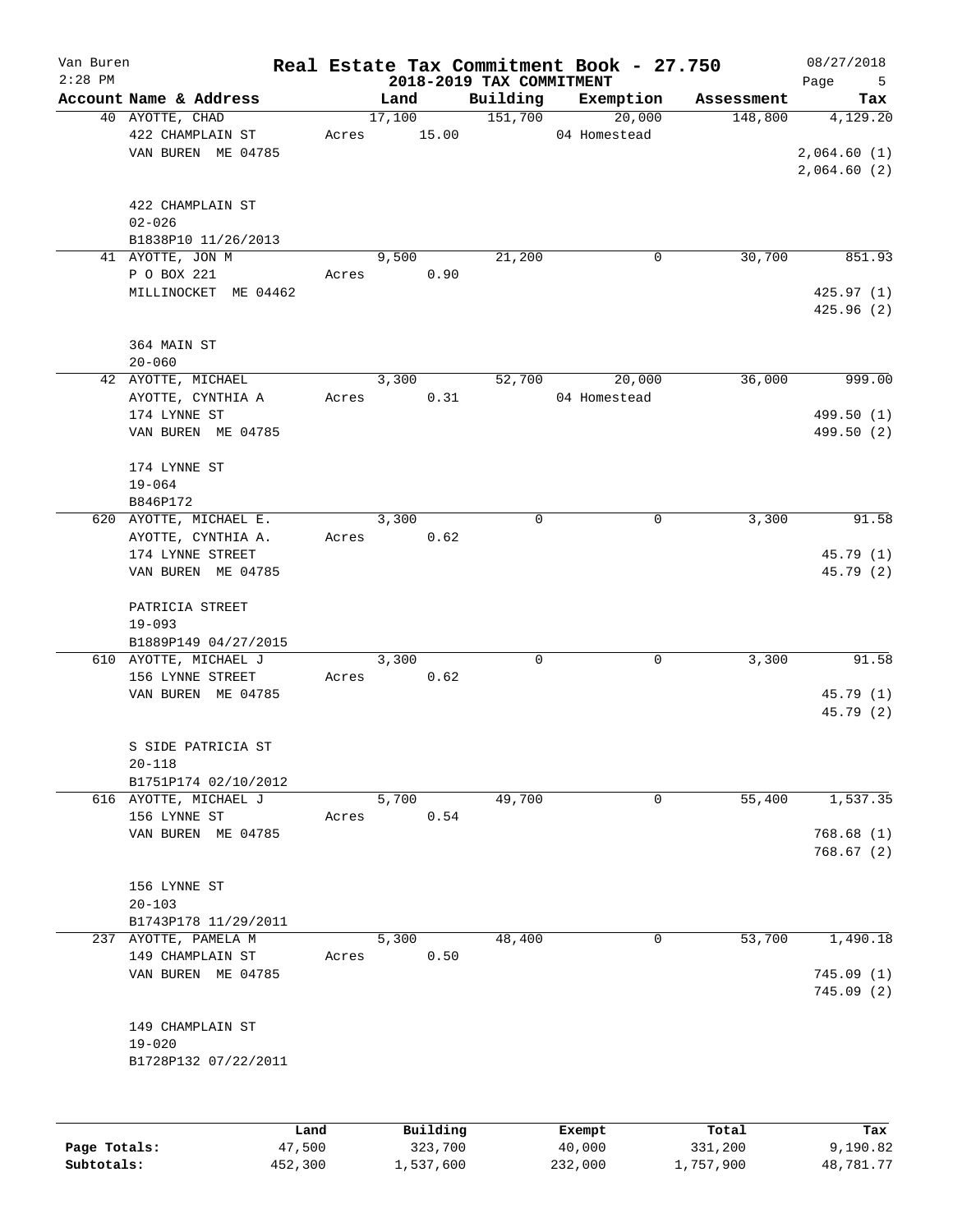| Van Buren<br>$2:28$ PM |                                            |         |       |           |                                      | Real Estate Tax Commitment Book - 27.750 |            | 08/27/2018                     |
|------------------------|--------------------------------------------|---------|-------|-----------|--------------------------------------|------------------------------------------|------------|--------------------------------|
|                        | Account Name & Address                     |         |       | Land      | 2018-2019 TAX COMMITMENT<br>Building | Exemption                                | Assessment | Page<br>$6\overline{6}$<br>Tax |
|                        | 850 AYOTTE, SHAYNE M.                      |         |       | 17,000    | 74,200                               | $\Omega$                                 | 91,200     | 2,530.80                       |
|                        | AYOTTE, HALEY A.                           |         | Acres | 13.84     |                                      |                                          |            |                                |
|                        | 254 MARQUIS RD                             |         |       |           |                                      |                                          |            | 1, 265.40(1)                   |
|                        | VAN BUREN ME 04785                         |         |       |           |                                      |                                          |            | 1, 265.40(2)                   |
|                        |                                            |         |       |           |                                      |                                          |            |                                |
|                        | 254 MARQUIS RD                             |         |       |           |                                      |                                          |            |                                |
|                        | $02 - 002B$                                |         |       |           |                                      |                                          |            |                                |
|                        | B1997P231 11/20/2017                       |         |       |           |                                      |                                          |            |                                |
|                        | 46 AYOTTE, SIMONNE S                       |         |       | 11,700    | 25,300                               | 20,000                                   | 17,000     | 471.75                         |
|                        | 128 ST MARY'S BROOK RD                     |         | Acres | 0.90      |                                      | 04 Homestead                             |            |                                |
|                        | VAN BUREN ME 04785                         |         |       |           |                                      |                                          |            | 235.88(1)                      |
|                        |                                            |         |       |           |                                      |                                          |            | 235.87(2)                      |
|                        |                                            |         |       |           |                                      |                                          |            |                                |
|                        | 128 ST MARY'S BROOK RD                     |         |       |           |                                      |                                          |            |                                |
|                        | $02 - 045$                                 |         |       |           |                                      |                                          |            |                                |
|                        | B1574P198                                  |         |       |           |                                      |                                          |            |                                |
|                        | 557 AYOTTE, THERESA J.                     |         |       | 2,000     | 13,600                               | 0                                        | 15,600     | 432.90                         |
|                        | 117 MONROE ST                              |         | Acres | 0.19      |                                      |                                          |            |                                |
|                        | VAN BUREN ME 04785                         |         |       |           |                                      |                                          |            | 216.45(1)                      |
|                        |                                            |         |       |           |                                      |                                          |            | 216.45(2)                      |
|                        |                                            |         |       |           |                                      |                                          |            |                                |
|                        | 117 MONROE ST                              |         |       |           |                                      |                                          |            |                                |
|                        | $23 - 014$                                 |         |       |           |                                      |                                          |            |                                |
|                        | B1907P313 09/10/2015 B1820P245 07/30/2013  |         |       |           |                                      |                                          |            |                                |
|                        | 93 BACHELLER, KEVIN S.                     |         |       | 20,000    | 117,700                              | 26,000                                   | 111,700    | 3,099.68                       |
|                        | 109 LAKE RD                                |         | Acres | 22.50     |                                      | 04 Homestead                             |            |                                |
|                        | VAN BUREN ME 04785                         |         |       |           |                                      | 02 Veteran                               |            | 1,549.84(1)                    |
|                        |                                            |         |       |           |                                      |                                          |            | 1,549.84(2)                    |
|                        |                                            |         |       |           |                                      |                                          |            |                                |
|                        | 109 LAKE RD                                |         |       |           |                                      |                                          |            |                                |
|                        | $02 - 028$                                 |         |       |           |                                      |                                          |            |                                |
|                        | B1867P307 09/19/2014                       |         |       |           |                                      |                                          |            |                                |
|                        | 48 BACON, EUGENE ANDRE                     |         |       | 8,900     | 0                                    | 0                                        | 8,900      | 246.98                         |
|                        | 37 KEENEY DR                               |         | Acres | 3.50      |                                      |                                          |            |                                |
|                        | BOLTON CT 06043                            |         |       |           |                                      |                                          |            | 123.49(1)                      |
|                        |                                            |         |       |           |                                      |                                          |            | 123.49(2)                      |
|                        |                                            |         |       |           |                                      |                                          |            |                                |
|                        | RR 1                                       |         |       |           |                                      |                                          |            |                                |
|                        | $09 - 009$                                 |         |       |           |                                      |                                          |            |                                |
|                        | B700P32                                    |         |       |           |                                      |                                          |            |                                |
| 47                     | BACON, EUGENE ANDRE                        |         |       | 15,900    | 0                                    | 0                                        | 15,900     | 441.23                         |
|                        | 37 KEENEY DR                               |         | Acres | 25.00     |                                      |                                          |            |                                |
|                        | BOLTON CT 06043                            |         |       |           |                                      |                                          |            | 220.62(1)                      |
|                        |                                            |         |       |           |                                      |                                          |            | 220.61(2)                      |
|                        |                                            |         |       |           |                                      |                                          |            |                                |
|                        | RR 1                                       |         |       |           |                                      |                                          |            |                                |
|                        | $09 - 010$                                 |         |       |           |                                      |                                          |            |                                |
|                        | B700P32                                    |         |       |           |                                      |                                          |            |                                |
| 281                    | BADAHMAN FAMILY TRUST,<br>U/T/D MAY 5,2015 |         |       | 29,700    | 8,700                                | 0                                        | 38,400     | 1,065.60                       |
|                        | 3800 EAST OLD STONE                        |         | Acres | 50.00     |                                      |                                          |            |                                |
|                        | CIRCLE SOUTH                               |         |       |           |                                      |                                          |            |                                |
|                        | CHANDLER AZ 85249                          |         |       |           |                                      |                                          |            | 532.80(1)                      |
|                        |                                            |         |       |           |                                      |                                          |            | 532.80(2)                      |
|                        |                                            |         |       |           |                                      |                                          |            |                                |
|                        | 233 LAKE RD                                |         |       |           |                                      |                                          |            |                                |
|                        | $05 - 008$                                 |         |       |           |                                      |                                          |            |                                |
|                        | B1977P219 06/08/2017                       |         |       |           |                                      |                                          |            |                                |
|                        |                                            | Land    |       | Building  |                                      | Exempt                                   | Total      | Tax                            |
| Page Totals:           |                                            | 105,200 |       | 239,500   |                                      | 46,000                                   | 298,700    | 8,288.94                       |
| Subtotals:             |                                            | 557,500 |       | 1,777,100 |                                      | 278,000                                  | 2,056,600  | 57,070.71                      |
|                        |                                            |         |       |           |                                      |                                          |            |                                |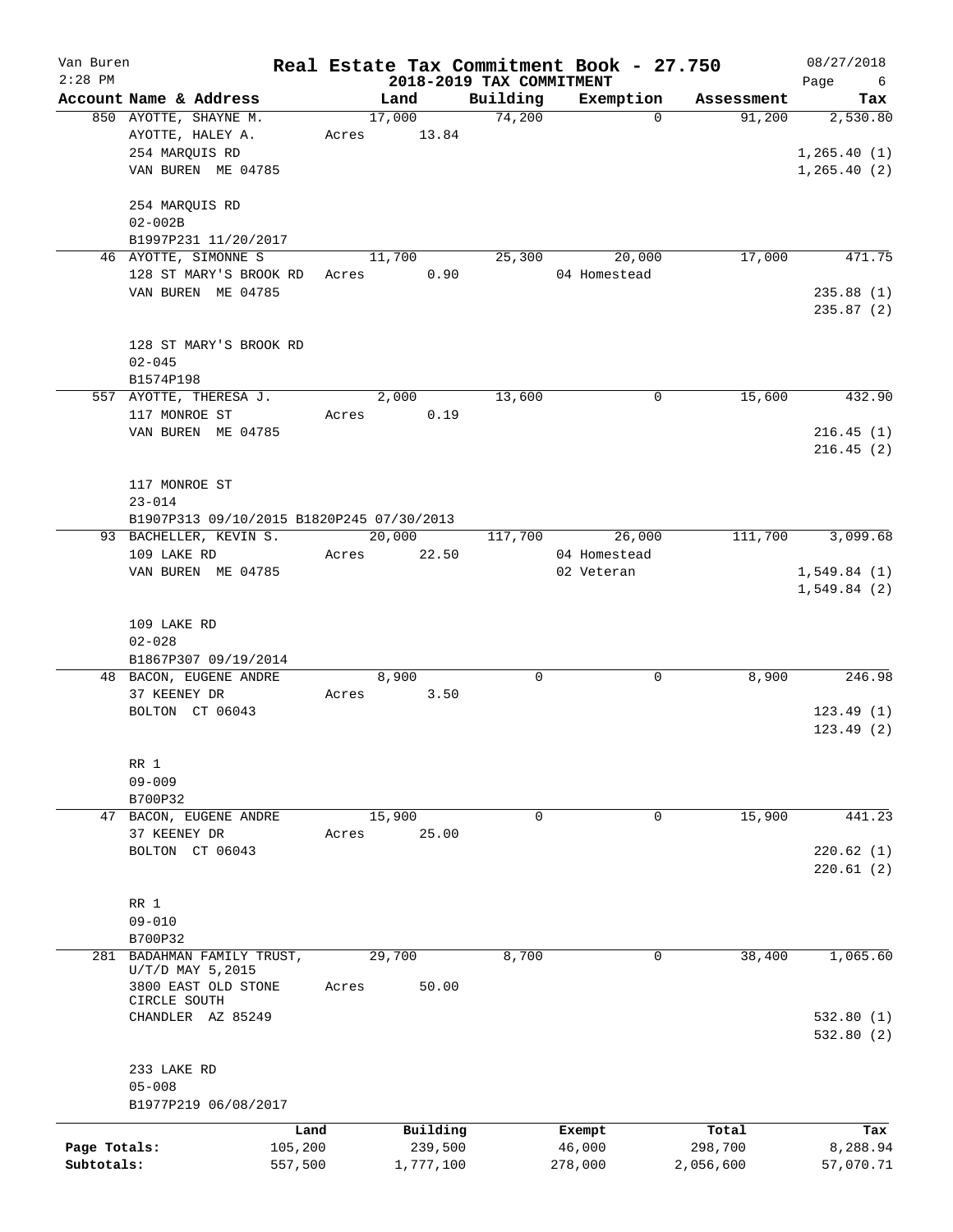| Van Buren<br>$2:28$ PM |                                           |         |                 | 2018-2019 TAX COMMITMENT | Real Estate Tax Commitment Book - 27.750 |            | 08/27/2018<br>Page<br>$\overline{7}$ |
|------------------------|-------------------------------------------|---------|-----------------|--------------------------|------------------------------------------|------------|--------------------------------------|
|                        | Account Name & Address                    |         | Land            | Building                 | Exemption                                | Assessment | Tax                                  |
|                        | 1576 BADAHMAN, MELISSA A                  |         | 7,400           | 73,300                   | $\Omega$                                 | 80,700     | 2,239.43                             |
|                        | BADAHMAN, ALHASSAN M                      | Acres   | 0.49            |                          |                                          |            |                                      |
|                        | 3800 E. OLD STONE                         |         |                 |                          |                                          |            | 1, 119.72(1)                         |
|                        | <b>CIRCLE</b>                             |         |                 |                          |                                          |            |                                      |
|                        | CHANDLER AZ 85249                         |         |                 |                          |                                          |            | 1,119.71 (2)                         |
|                        | 843 MAIN ST                               |         |                 |                          |                                          |            |                                      |
|                        | $08 - 033H$                               |         |                 |                          |                                          |            |                                      |
|                        | B1909P280 09/24/2015                      |         |                 |                          |                                          |            |                                      |
|                        | 59 BARD, GERALD L &                       |         | 2,900           | 77,800                   | 26,000                                   | 54,700     | 1,517.93                             |
|                        | FERNANDE L ESTATE<br>C/O ALAN & RYAN BARD | Acres   | 0.28            |                          | 02 Veteran                               |            |                                      |
|                        | 101 COTE ST                               |         |                 |                          | 04 Homestead                             |            | 758.97(1)                            |
|                        | VAN BUREN ME 04785                        |         |                 |                          |                                          |            | 758.96(2)                            |
|                        |                                           |         |                 |                          |                                          |            |                                      |
|                        | 101 COTE ST                               |         |                 |                          |                                          |            |                                      |
|                        | $18 - 110$                                |         |                 |                          |                                          |            |                                      |
|                        | B1220P224 08/07/2000                      |         |                 |                          |                                          |            |                                      |
|                        | 60 BARD, LINDA                            |         | 4,200           | 82,900                   | 20,000                                   | 67,100     | 1,862.03                             |
|                        | 113 CHAMPLAIN ST                          | Acres   | 0.40            |                          | 04 Homestead                             |            |                                      |
|                        | VAN BUREN ME 04785                        |         |                 |                          |                                          |            | 931.02(1)                            |
|                        |                                           |         |                 |                          |                                          |            | 931.01 (2)                           |
|                        |                                           |         |                 |                          |                                          |            |                                      |
|                        | 113 CHAMPLAIN ST<br>$20 - 035$            |         |                 |                          |                                          |            |                                      |
|                        | B1392P105                                 |         |                 |                          |                                          |            |                                      |
|                        | 1403 BARD, LONNY                          |         | 4,900           | 4,100                    | 0                                        | 9,000      | 249.75                               |
|                        | BARD, TAMMY                               | Acres   | 14.00           |                          |                                          |            |                                      |
|                        | PO BOX 844                                |         |                 |                          |                                          |            | 124.88(1)                            |
|                        | CARIBOU ME 04736                          |         |                 |                          |                                          |            | 124.87(2)                            |
|                        |                                           |         |                 |                          |                                          |            |                                      |
|                        | 270 SETTLEMENT RD                         |         |                 |                          |                                          |            |                                      |
|                        | $01 - 023A$                               |         |                 |                          |                                          |            |                                      |
|                        | B2005P71 01/31/2018<br>61 BARD, MARK      |         | 2,600           | 15,900                   | 18,500                                   | 0          | 0.00                                 |
|                        | 115 JACKSON ST                            | Acres   | 0.25            |                          | 04 Homestead                             |            |                                      |
|                        | VAN BUREN ME 04785                        |         |                 |                          |                                          |            |                                      |
|                        |                                           |         |                 |                          |                                          |            |                                      |
|                        |                                           |         |                 |                          |                                          |            |                                      |
|                        | 115 JACKSON ST                            |         |                 |                          |                                          |            |                                      |
|                        | $18 - 078$                                |         |                 |                          |                                          |            |                                      |
|                        | B1427P317 11/30/2004 B1263P103 08/22/2001 |         |                 |                          |                                          |            |                                      |
|                        | 224 BAUM, MICHAEL W<br>COOPER, THERESA A  | Acres   | 26,900<br>41.00 | 17,500                   | 0                                        | 44,400     | 1,232.10                             |
|                        | 6 CORTEZ LAND                             |         |                 |                          |                                          |            | 616.05(1)                            |
|                        | KINGS PARK NY 11754                       |         |                 |                          |                                          |            | 616.05(2)                            |
|                        |                                           |         |                 |                          |                                          |            |                                      |
|                        | 314 SETTLEMENT RD                         |         |                 |                          |                                          |            |                                      |
|                        | $01 - 008B$                               |         |                 |                          |                                          |            |                                      |
|                        | B1847P254 03/17/2004 B685P273             |         |                 |                          |                                          |            |                                      |
|                        | 339 BE A MAN BUY LAND, LLC.               |         | 27,600          | $\mathbf 0$              | 0                                        | 27,600     | 765.90                               |
|                        | PO BOX 4281                               | Acres   | 109.00          |                          |                                          |            |                                      |
|                        | TEQUESTA FL 33469                         |         |                 |                          |                                          |            | 382.95 (1)<br>382.95 (2)             |
|                        |                                           |         |                 |                          |                                          |            |                                      |
|                        | OFF ALEXANDER RD                          |         |                 |                          |                                          |            |                                      |
|                        | $09 - 006A$                               |         |                 |                          |                                          |            |                                      |
|                        | B1878P344 01/02/2015                      |         |                 |                          |                                          |            |                                      |
|                        |                                           | Land    | Building        |                          | Exempt                                   | Total      | Tax                                  |
| Page Totals:           |                                           | 76,500  | 271,500         |                          | 64,500                                   | 283,500    | 7,867.14                             |
| Subtotals:             |                                           | 634,000 | 2,048,600       |                          | 342,500                                  | 2,340,100  | 64,937.85                            |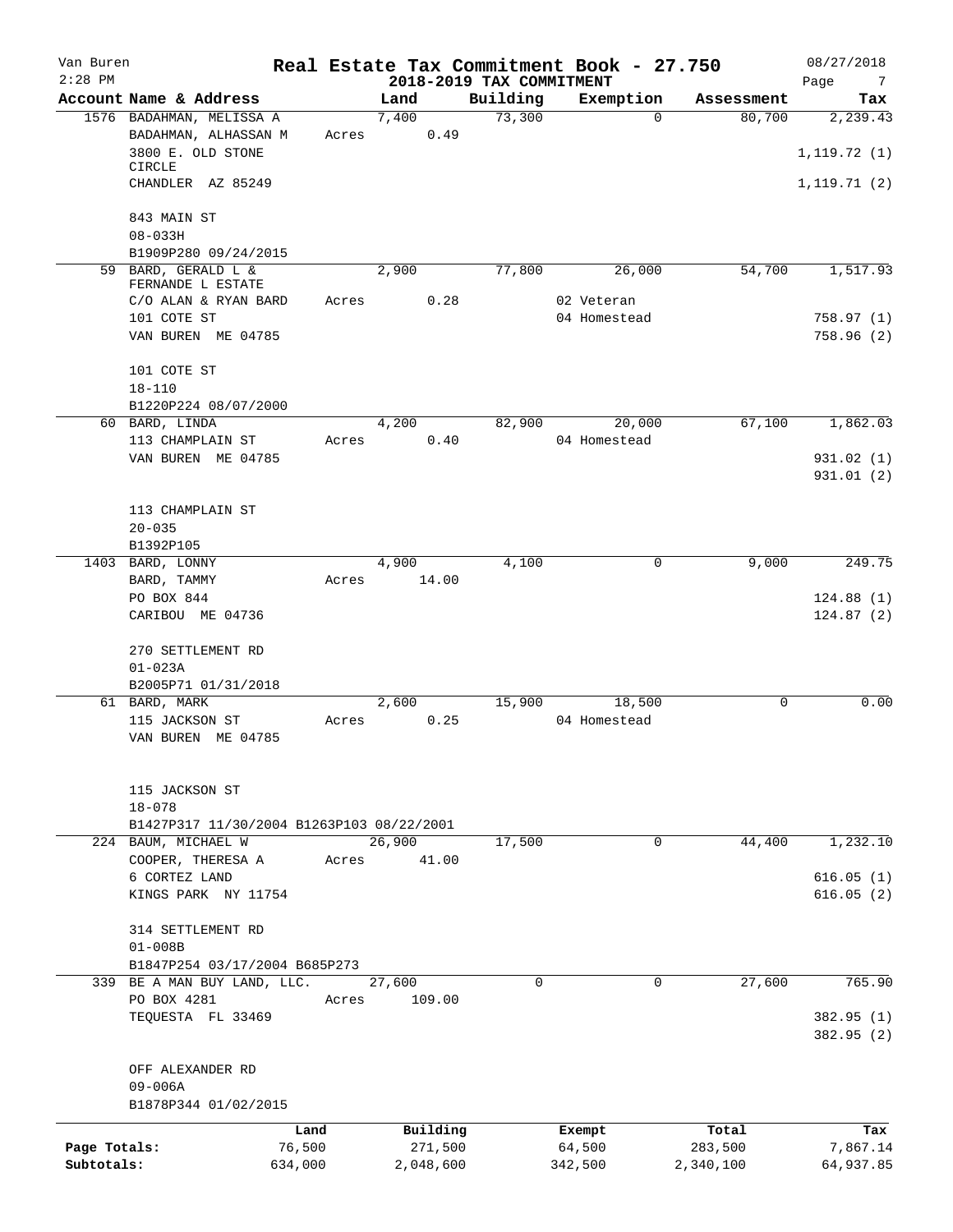| Van Buren    |                                         |                |        |                     |                                      | Real Estate Tax Commitment Book - 27.750 |                  | 08/27/2018                    |
|--------------|-----------------------------------------|----------------|--------|---------------------|--------------------------------------|------------------------------------------|------------------|-------------------------------|
| $2:28$ PM    | Account Name & Address                  |                | Land   |                     | 2018-2019 TAX COMMITMENT<br>Building | Exemption                                | Assessment       | Page<br>8 <sup>8</sup><br>Tax |
|              | 65 BEAULIEU LIVING TRUST                |                | 5,000  |                     | 57,700                               | 26,000                                   | 36,700           | 1,018.43                      |
|              | C/O HARVEY & ARLENE<br>BEAULIEU         |                | Acres  | 0.48                |                                      | 04 Homestead                             |                  |                               |
|              | PO BOX 151<br>VAN BUREN ME 04785        |                |        |                     |                                      | 02 Veteran                               |                  | 509.22(1)<br>509.21(2)        |
|              | 114 TOWER DR                            |                |        |                     |                                      |                                          |                  |                               |
|              | 12A-032<br>B1967P296 03/10/2017 B401P52 |                |        |                     |                                      |                                          |                  |                               |
|              | 73 BEAULIEU, CLARENCE                   |                | 4,200  |                     | 28,800                               | 20,000                                   | 13,000           | 360.75                        |
|              | 218 CHAMPLAIN ST                        |                | Acres  | 0.40                |                                      | 04 Homestead                             |                  |                               |
|              | VAN BUREN ME 04785                      |                |        |                     |                                      |                                          |                  | 180.38(1)<br>180.37(2)        |
|              | 218 CHAMPLAIN ST<br>$19 - 008$          |                |        |                     |                                      |                                          |                  |                               |
|              | B1088P304                               |                |        |                     |                                      |                                          |                  |                               |
|              | 75 BEAULIEU, DANIEL G                   |                | 8,500  |                     |                                      | 55,900 26,000                            | 38,400           | 1,065.60                      |
|              | 137 MORSE ST                            |                |        |                     |                                      | 04 Homestead                             |                  |                               |
|              | VAN BUREN ME 04785                      |                |        |                     |                                      | 02 Veteran                               |                  | 532.80(1)<br>532.80(2)        |
|              | 137 MORSE ST                            |                |        |                     |                                      |                                          |                  |                               |
|              | $21 - 056$                              |                |        |                     |                                      |                                          |                  |                               |
|              | B1509P63                                |                |        |                     |                                      |                                          |                  |                               |
|              | 161 BEAULIEU, FERNAND M                 |                | 10,500 |                     | 4,700                                | $\mathbf 0$                              | 15,200           | 421.80                        |
|              | 195 MAIN ST                             |                | Acres  | 8.00                |                                      |                                          |                  |                               |
|              | VAN BUREN ME 04785                      |                |        |                     |                                      |                                          |                  | 210.90(1)<br>210.90(2)        |
|              | CASTONGUAY RD.<br>$02 - 030A$           |                |        |                     |                                      |                                          |                  |                               |
|              | B1976P347 06/02/2017                    |                |        |                     |                                      |                                          |                  |                               |
|              | 66 BEAULIEU, JOAN M                     |                | 1,300  |                     | 37,500                               | 20,000                                   | 18,800           | 521.70                        |
|              | 141 MCKINLEY ST                         | Acres          |        | 0.12                |                                      | 04 Homestead                             |                  |                               |
|              | VAN BUREN ME 04785                      |                |        |                     |                                      |                                          |                  | 260.85(1)<br>260.85(2)        |
|              | 141 MCKINLEY ST                         |                |        |                     |                                      |                                          |                  |                               |
|              | $14 - 033$<br>B439P89                   |                |        |                     |                                      |                                          |                  |                               |
|              | 67 BEAULIEU, JOAN M                     |                | 1,900  |                     | 800                                  | 0                                        | 2,700            | 74.93                         |
|              | 141 MCKINLEY ST                         | Acres          |        | 0.18                |                                      |                                          |                  |                               |
|              | VAN BUREN ME 04785                      |                |        |                     |                                      |                                          |                  | 37.47(1)<br>37.46(2)          |
|              | MCKINLEY ST                             |                |        |                     |                                      |                                          |                  |                               |
|              | $14 - 032$                              |                |        |                     |                                      |                                          |                  |                               |
|              | B1194P22                                |                |        |                     |                                      |                                          |                  |                               |
|              | 69 BEAULIEU, JOHANNA C<br>19 ALPHA ST   |                | 1,900  |                     | 100                                  | 0                                        | 2,000            | 55.50                         |
|              | CARIBOU ME 04736                        |                |        |                     |                                      |                                          |                  | 27.75(1)<br>27.75(2)          |
|              | MAIN ST<br>$21 - 027B$                  |                |        |                     |                                      |                                          |                  |                               |
|              |                                         |                |        |                     |                                      |                                          |                  |                               |
| Page Totals: |                                         | Land<br>33,300 |        | Building<br>185,500 |                                      | Exempt<br>92,000                         | Total<br>126,800 | Tax<br>3,518.71               |
| Subtotals:   |                                         | 667,300        |        | 2,234,100           |                                      | 434,500                                  | 2,466,900        | 68,456.56                     |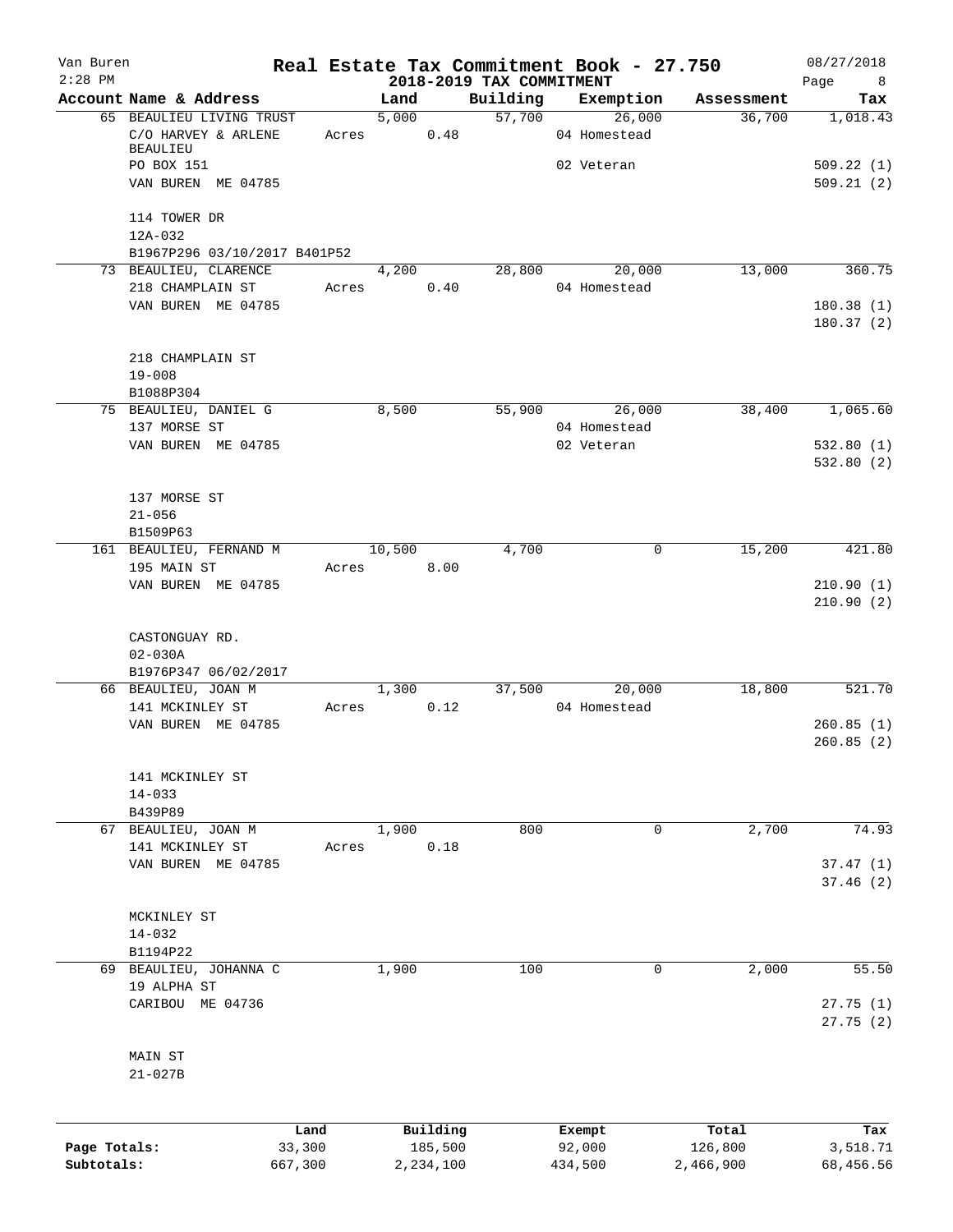| Van Buren<br>$2:28$ PM |                                           |         | 2018-2019 TAX COMMITMENT |             | Real Estate Tax Commitment Book - 27.750 |            | 08/27/2018<br>Page<br>9      |
|------------------------|-------------------------------------------|---------|--------------------------|-------------|------------------------------------------|------------|------------------------------|
|                        | Account Name & Address                    |         | Land                     | Building    | Exemption                                | Assessment | Tax                          |
|                        | 70 BEAULIEU, JOHN P<br>BEAULIEU, LESLIE P | Acres   | 5,100<br>0.49            | 90,800      | 20,000<br>04 Homestead                   | 75,900     | 2,106.23                     |
|                        | 126 PARK ST                               |         |                          |             |                                          |            | 1,053.12(1)                  |
|                        | VAN BUREN ME 04785                        |         |                          |             |                                          |            | 1,053.11(2)                  |
|                        | 126 PARK ST<br>$17 - 064$                 |         |                          |             |                                          |            |                              |
|                        | B1301P211                                 |         |                          |             |                                          |            |                              |
|                        | 71 BEAULIEU, JOSEPH REED                  |         | 2,500                    | 33,800      | 26,000                                   | 10,300     | 285.83                       |
|                        | BEAULIEU, RITA M<br>107 REAGAN DR         | Acres   | 0.24                     |             | 02 Veteran<br>04 Homestead               |            | 142.92(1)                    |
|                        | VAN BUREN ME 04785                        |         |                          |             |                                          |            | 142.91(2)                    |
|                        | 107 REAGAN DR                             |         |                          |             |                                          |            |                              |
|                        | $14 - 026$<br>B641P326                    |         |                          |             |                                          |            |                              |
|                        | 329 BEAULIEU, JOSEPH REED                 |         | 2,400                    | $\mathbf 0$ | $\mathbf 0$                              | 2,400      | 66.60                        |
|                        | BEAULIEU, RITA M<br>107 REAGAN DR         | Acres   | 0.23                     |             |                                          |            | 33.30(1)                     |
|                        | VAN BUREN ME 04785                        |         |                          |             |                                          |            | 33.30(2)                     |
|                        | 106 REAGAN DR                             |         |                          |             |                                          |            |                              |
|                        | $14 - 025$<br>B1607P284 08/06/2008        |         |                          |             |                                          |            |                              |
|                        | 72 BEAULIEU, LYNDA T                      |         | 2,400                    | 40,900      | 20,000                                   | 23,300     | 646.58                       |
|                        | BEAULIEU, FERNAND M                       |         | 0.23<br>Acres            |             | 04 Homestead                             |            |                              |
|                        | 195 MAIN ST                               |         |                          |             |                                          |            | 323.29(1)                    |
|                        | VAN BUREN ME 04785                        |         |                          |             |                                          |            | 323.29(2)                    |
|                        | 195 MAIN ST                               |         |                          |             |                                          |            |                              |
|                        | $18 - 004$<br>B1373P217                   |         |                          |             |                                          |            |                              |
|                        | 1332 BEAUPRE, PATRICK                     |         | 39,900                   | 0           | 0                                        | 39,900     | 1,107.22                     |
|                        | P O BOX 1692                              | Acres   | 114.00                   |             |                                          |            |                              |
|                        | LEWISTON ME 04241                         |         |                          |             |                                          |            | 553.61(1)<br>553.61(2)       |
|                        | MARQUIS RD                                |         |                          |             |                                          |            |                              |
|                        | $02 - 008$                                |         |                          |             |                                          |            |                              |
|                        | B1589P73                                  |         |                          |             |                                          |            |                              |
| 1575                   | BEAUPRE, PATRICK<br>PO BOX 1692           | Acres   | 13,700<br>10.12          | 5,000       | 0                                        | 18,700     | 518.92                       |
|                        | LEWISTON ME 04241                         |         |                          |             |                                          |            | 259.46(1)                    |
|                        |                                           |         |                          |             |                                          |            | 259.46(2)                    |
|                        | MARQUIS RD                                |         |                          |             |                                          |            |                              |
|                        | $02 - 007$<br>B1882P292                   |         |                          |             |                                          |            |                              |
|                        | 918 BECHARD, RICHARD                      |         | 2,800                    | 85,000      | 0                                        | 87,800     | 2,436.45                     |
|                        | BECHARD, SANDY                            | Acres   | 0.14                     |             |                                          |            |                              |
|                        | 115 GLENN ST.<br>CARIBOU ME 04736         |         |                          |             |                                          |            | 1, 218.23(1)<br>1, 218.22(2) |
|                        | 148 MAIN ST                               |         |                          |             |                                          |            |                              |
|                        | $17 - 067$                                |         |                          |             |                                          |            |                              |
|                        | B1895P2 06/15/2015                        |         |                          |             |                                          |            |                              |
|                        |                                           | Land    | Building                 |             | Exempt                                   | Total      | Tax                          |
| Page Totals:           |                                           | 68,800  | 255,500                  |             | 66,000                                   | 258,300    | 7,167.83                     |
| Subtotals:             |                                           | 736,100 | 2,489,600                |             | 500,500                                  | 2,725,200  | 75,624.39                    |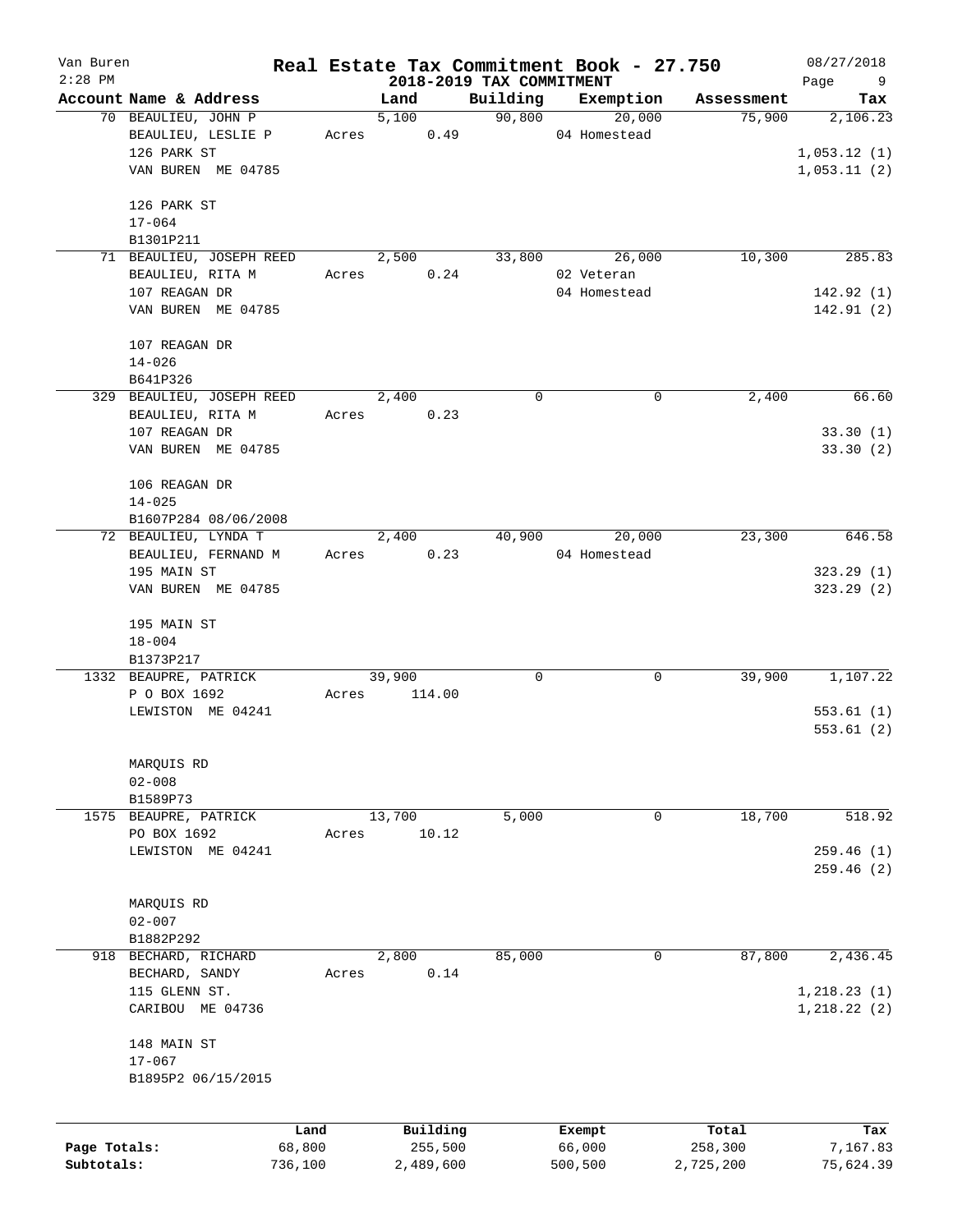| Van Buren    |                                       |         |               |         |                          | Real Estate Tax Commitment Book - 27.750 |                      | 08/27/2018      |
|--------------|---------------------------------------|---------|---------------|---------|--------------------------|------------------------------------------|----------------------|-----------------|
| $2:28$ PM    |                                       |         |               |         | 2018-2019 TAX COMMITMENT |                                          |                      | Page<br>10      |
|              | Account Name & Address                |         | Land<br>2,200 |         | Building<br>35,800       | Exemption<br>$\Omega$                    | Assessment<br>38,000 | Tax<br>1,054.50 |
|              | 510 BECHARD, SANDY<br>C/O ONEIL CARON |         |               |         |                          |                                          |                      |                 |
|              |                                       |         |               |         |                          |                                          |                      |                 |
|              | 115 GLENN ST.                         |         |               |         |                          |                                          |                      | 527.25(1)       |
|              | CARIBOU ME 04736                      |         |               |         |                          |                                          |                      | 527.25(2)       |
|              | 406 MAIN ST                           |         |               |         |                          |                                          |                      |                 |
|              | $21 - 036$                            |         |               |         |                          |                                          |                      |                 |
|              | B1682P163 06/07/2010 B1041P103        |         |               |         |                          |                                          |                      |                 |
|              | 79 BELANGER, CLAYTON D                |         | 5,700         |         | 55,700                   | 26,000                                   | 35,400               | 982.35          |
|              | P O BOX 346                           | Acres   |               | 0.54    |                          | 04 Homestead                             |                      |                 |
|              | VAN BUREN ME 04785                    |         |               |         |                          | 02 Veteran                               |                      | 491.18 (1)      |
|              |                                       |         |               |         |                          |                                          |                      | 491.17 (2)      |
|              |                                       |         |               |         |                          |                                          |                      |                 |
|              | 125 POPLAR ST                         |         |               |         |                          |                                          |                      |                 |
|              | $14 - 119$                            |         |               |         |                          |                                          |                      |                 |
|              | B1205P314                             |         |               |         |                          |                                          |                      |                 |
|              | 80 BELANGER, RONALD P                 |         | 4,200         |         | 44,200                   | 20,000                                   | 28,400               | 788.10          |
|              | 160 FULTON ST                         |         |               | 0.40    |                          |                                          |                      |                 |
|              |                                       | Acres   |               |         |                          | 04 Homestead                             |                      |                 |
|              | VAN BUREN ME 04785                    |         |               |         |                          |                                          |                      | 394.05(1)       |
|              |                                       |         |               |         |                          |                                          |                      | 394.05(2)       |
|              |                                       |         |               |         |                          |                                          |                      |                 |
|              | 160 FULTON ST                         |         |               |         |                          |                                          |                      |                 |
|              | $19 - 042$                            |         |               |         |                          |                                          |                      |                 |
|              | B1835P257 11/07/2013                  |         |               |         |                          |                                          |                      |                 |
|              | 545 BELLAMY, MITCHELL                 |         | 2,000         |         | 25,900                   | 20,000                                   | 7,900                | 219.23          |
|              | 107 ROSSIGNOL DR                      | Acres   |               | 0.19    |                          | 04 Homestead                             |                      |                 |
|              | VAN BUREN ME 04785                    |         |               |         |                          |                                          |                      | 109.62(1)       |
|              |                                       |         |               |         |                          |                                          |                      | 109.61(2)       |
|              |                                       |         |               |         |                          |                                          |                      |                 |
|              | 107 ROSSIGNOL DR                      |         |               |         |                          |                                          |                      |                 |
|              | $14 - 131$                            |         |               |         |                          |                                          |                      |                 |
|              | B1937P341 06/23/2016                  |         |               |         |                          |                                          |                      |                 |
|              | 81 BELLEFLEUR, CARLINE M A            |         | 5,300         |         | 57,100                   | 20,000                                   | 42,400               | 1,176.60        |
|              | C/O WILLIAM SMYTH ESQ                 | Acres   |               | 0.50    |                          | 04 Homestead                             |                      |                 |
|              | (TRUSTEE)                             |         |               |         |                          |                                          |                      |                 |
|              | 133 MCKINLEY ST                       |         |               |         |                          |                                          |                      | 588.30(1)       |
|              | VAN BUREN ME 04785                    |         |               |         |                          |                                          |                      | 588.30(2)       |
|              |                                       |         |               |         |                          |                                          |                      |                 |
|              | 133 MCKINLEY ST                       |         |               |         |                          |                                          |                      |                 |
|              | $14 - 030$                            |         |               |         |                          |                                          |                      |                 |
|              | B1749P50 01/18/2012 B712P239          |         |               |         |                          |                                          |                      |                 |
|              | 82 BELLEFLEUR, VERNON                 |         | 5,000         |         | 53,000                   | 20,000                                   | 38,000               | 1,054.50        |
|              | BELLEFLEUR, DELLA O                   | Acres   |               | 0.48    |                          | 04 Homestead                             |                      |                 |
|              | 120 MARION DR                         |         |               |         |                          |                                          |                      | 527.25(1)       |
|              | VAN BUREN ME 04785                    |         |               |         |                          |                                          |                      | 527.25(2)       |
|              |                                       |         |               |         |                          |                                          |                      |                 |
|              | 120 MARION DR                         |         |               |         |                          |                                          |                      |                 |
|              | $18 - 005D$                           |         |               |         |                          |                                          |                      |                 |
|              |                                       |         |               |         |                          |                                          |                      |                 |
|              | B830P326                              |         |               |         |                          |                                          |                      |                 |
|              | 1333 BENZ-HARRISON, LLC               |         | 1,800         |         | 15,300                   | 0                                        | 17,100               | 474.53          |
|              | PO BOX 7887                           | Acres   |               | 0.17    |                          |                                          |                      |                 |
|              | LOUDON NH 03307                       |         |               |         |                          |                                          |                      | 237.27(1)       |
|              |                                       |         |               |         |                          |                                          |                      | 237.26(2)       |
|              |                                       |         |               |         |                          |                                          |                      |                 |
|              | 148 MCKINLEY ST                       |         |               |         |                          |                                          |                      |                 |
|              | $14 - 039$                            |         |               |         |                          |                                          |                      |                 |
|              | B1958P246 12/12/2016                  |         |               |         |                          |                                          |                      |                 |
|              |                                       |         |               |         |                          |                                          |                      |                 |
|              |                                       | Land    | Building      |         |                          | Exempt                                   | Total                | Tax             |
| Page Totals: |                                       | 26,200  |               | 287,000 |                          | 106,000                                  | 207,200              | 5,749.81        |
| Subtotals:   |                                       | 762,300 | 2,776,600     |         |                          | 606,500                                  | 2,932,400            | 81, 374.20      |
|              |                                       |         |               |         |                          |                                          |                      |                 |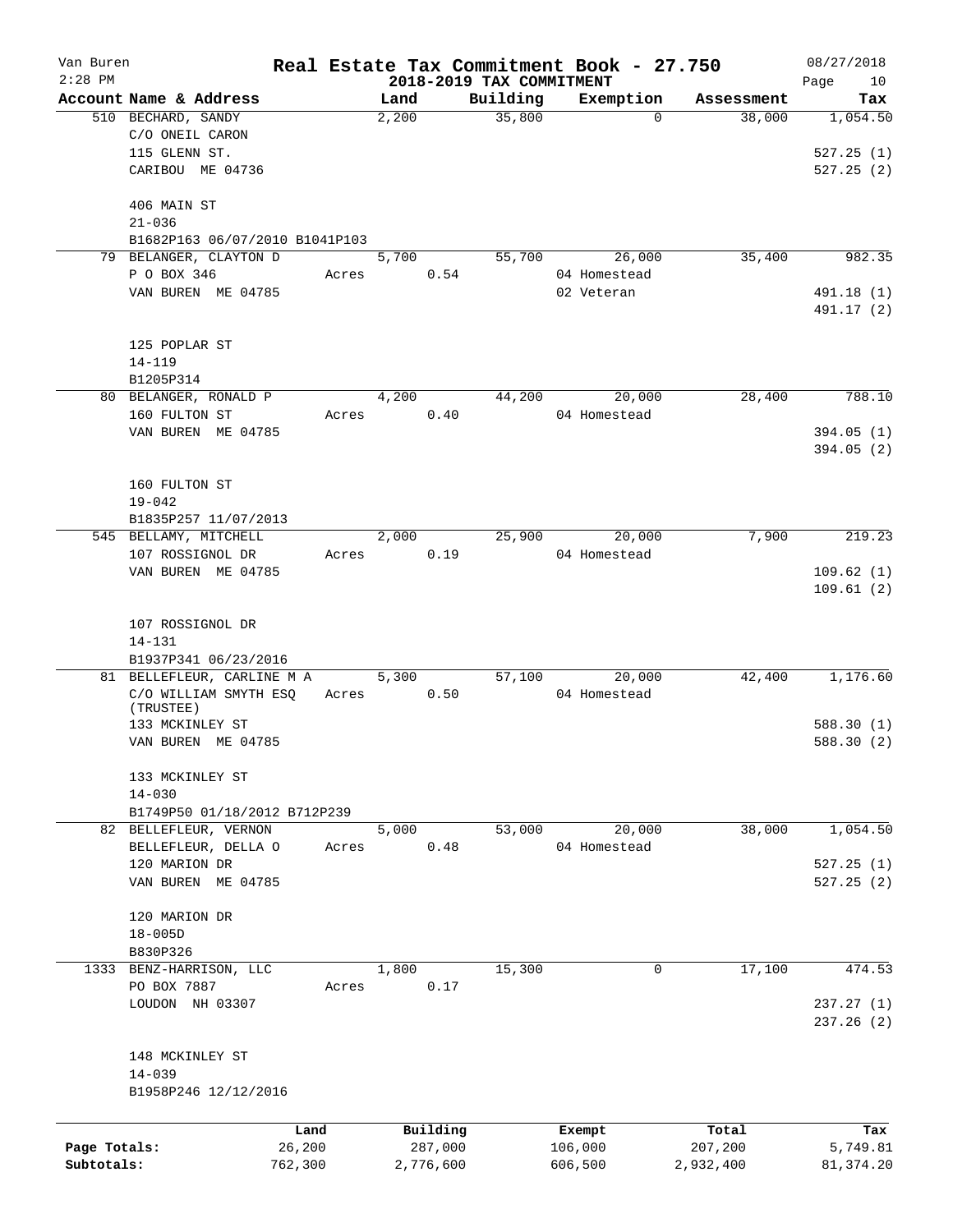| Van Buren<br>$2:28$ PM |                        |       | 2018-2019 TAX COMMITMENT |             | Real Estate Tax Commitment Book - 27.750 |            | 08/27/2018<br>Page<br>11 |
|------------------------|------------------------|-------|--------------------------|-------------|------------------------------------------|------------|--------------------------|
|                        | Account Name & Address |       | Land                     | Building    | Exemption                                | Assessment | Tax                      |
|                        | 659 BENZ-HARRISON, LLC |       | 4,100                    | 17,200      | 0                                        | 21,300     | 591.08                   |
|                        | FRANSSEN, DEBORAH      | Acres | 0.39                     |             |                                          |            |                          |
|                        | PO BOX 7887            |       |                          |             |                                          |            | 295.54(1)                |
|                        |                        |       |                          |             |                                          |            |                          |
|                        | LOUDON NH 03307        |       |                          |             |                                          |            | 295.54(2)                |
|                        |                        |       |                          |             |                                          |            |                          |
|                        | 146 MCKINLEY ST        |       |                          |             |                                          |            |                          |
|                        | $14 - 040$             |       |                          |             |                                          |            |                          |
|                        | B1958P246 12/12/2016   |       |                          |             |                                          |            |                          |
| 1427                   | BERNARD P. WISINEWSKI  |       | 30,500                   | $\mathbf 0$ | 0                                        | 30,500     | 846.38                   |
|                        | IRREVOCABLE TRUST      |       |                          |             |                                          |            |                          |
|                        | 8918 116TH ST          | Acres | 73.00                    |             |                                          |            |                          |
|                        | RICHMOND HILL NY 11418 |       |                          |             |                                          |            | 423.19 (1)               |
|                        |                        |       |                          |             |                                          |            | 423.19(2)                |
|                        |                        |       |                          |             |                                          |            |                          |
|                        | OFF ST. MARY'S BROOK   |       |                          |             |                                          |            |                          |
|                        | ROAD                   |       |                          |             |                                          |            |                          |
|                        | $02 - 052$             |       |                          |             |                                          |            |                          |
|                        | B1945P189 08/17/2016   |       |                          |             |                                          |            |                          |
|                        | 293 BERRY, BRIANNA M.  |       | 1,400                    | 28,700      | 0                                        | 30,100     | 835.28                   |
|                        | 568 MAIN ST.           | Acres | 0.13                     |             |                                          |            |                          |
|                        | VAN BUREN ME 04785     |       |                          |             |                                          |            | 417.64 (1)               |
|                        |                        |       |                          |             |                                          |            | 417.64 (2)               |
|                        |                        |       |                          |             |                                          |            |                          |
|                        | 568 MAIN ST            |       |                          |             |                                          |            |                          |
|                        | $24 - 013$             |       |                          |             |                                          |            |                          |
|                        | B1926P31 03/14/2016    |       |                          |             |                                          |            |                          |
|                        | 712 BERRY, JUDE        |       | 19,800                   | $\mathbf 0$ | 0                                        | 19,800     | 549.45                   |
|                        | P.O. BOX 16            | Acres | 62.17                    |             |                                          |            |                          |
|                        | ISLESBORO ME 04848     |       |                          |             |                                          |            | 274.73(1)                |
|                        |                        |       |                          |             |                                          |            | 274.72 (2)               |
|                        |                        |       |                          |             |                                          |            |                          |
|                        |                        |       |                          |             |                                          |            |                          |
|                        | PARENT RD              |       |                          |             |                                          |            |                          |
|                        | $09 - 035A$            |       |                          |             |                                          |            |                          |
|                        | B1103P164              |       |                          |             |                                          |            |                          |
|                        | 83 BERRY, LISA A       |       | 10,100                   | 51,700      | 20,000                                   | 41,800     | 1,159.95                 |
|                        | PO BOX 4               | Acres | 0.70                     |             | 04 Homestead                             |            |                          |
|                        | VAN BUREN ME 04785     |       |                          |             |                                          |            | 579.98(1)                |
|                        |                        |       |                          |             |                                          |            | 579.97 (2)               |
|                        |                        |       |                          |             |                                          |            |                          |
|                        | 923 MAIN STREET        |       |                          |             |                                          |            |                          |
|                        | $08 - 047$             |       |                          |             |                                          |            |                          |
|                        | B1471P95               |       |                          |             |                                          |            |                          |
|                        | 85 BERUBE, ARNOLD A    |       | 2,000                    | 47,000      | 20,000                                   | 29,000     | 804.75                   |
|                        | BERUBE, RACHEL J       | Acres | 0.19                     |             | 04 Homestead                             |            |                          |
|                        | 108 COTE ST            |       |                          |             |                                          |            | 402.38(1)                |
|                        | VAN BUREN ME 04785     |       |                          |             |                                          |            | 402.37(2)                |
|                        |                        |       |                          |             |                                          |            |                          |
|                        | 108 COTE ST            |       |                          |             |                                          |            |                          |
|                        | $18 - 117$             |       |                          |             |                                          |            |                          |
|                        | B466P51                |       |                          |             |                                          |            |                          |
|                        | 86 BERUBE, EDWIN       |       | 2,600                    | 28,000      | 20,000                                   | 10,600     | 294.15                   |
|                        | BERUBE, THERESE A      | Acres | 0.25                     |             | 04 Homestead                             |            |                          |
|                        | 290 MAIN ST APT 201    |       |                          |             |                                          |            | 147.08 (1)               |
|                        |                        |       |                          |             |                                          |            |                          |
|                        | VAN BUREN ME 04785     |       |                          |             |                                          |            | 147.07(2)                |
|                        |                        |       |                          |             |                                          |            |                          |
|                        | 290 MAIN ST            |       |                          |             |                                          |            |                          |
|                        | $20 - 094$             |       |                          |             |                                          |            |                          |
|                        |                        |       |                          |             |                                          |            |                          |
|                        | Land                   |       | Building                 |             | Exempt                                   | Total      | Tax                      |
| Page Totals:           | 70,500                 |       | 172,600                  |             | 60,000                                   | 183,100    | 5,081.04                 |
| Subtotals:             | 832,800                |       | 2,949,200                |             | 666,500                                  | 3,115,500  | 86, 455.24               |
|                        |                        |       |                          |             |                                          |            |                          |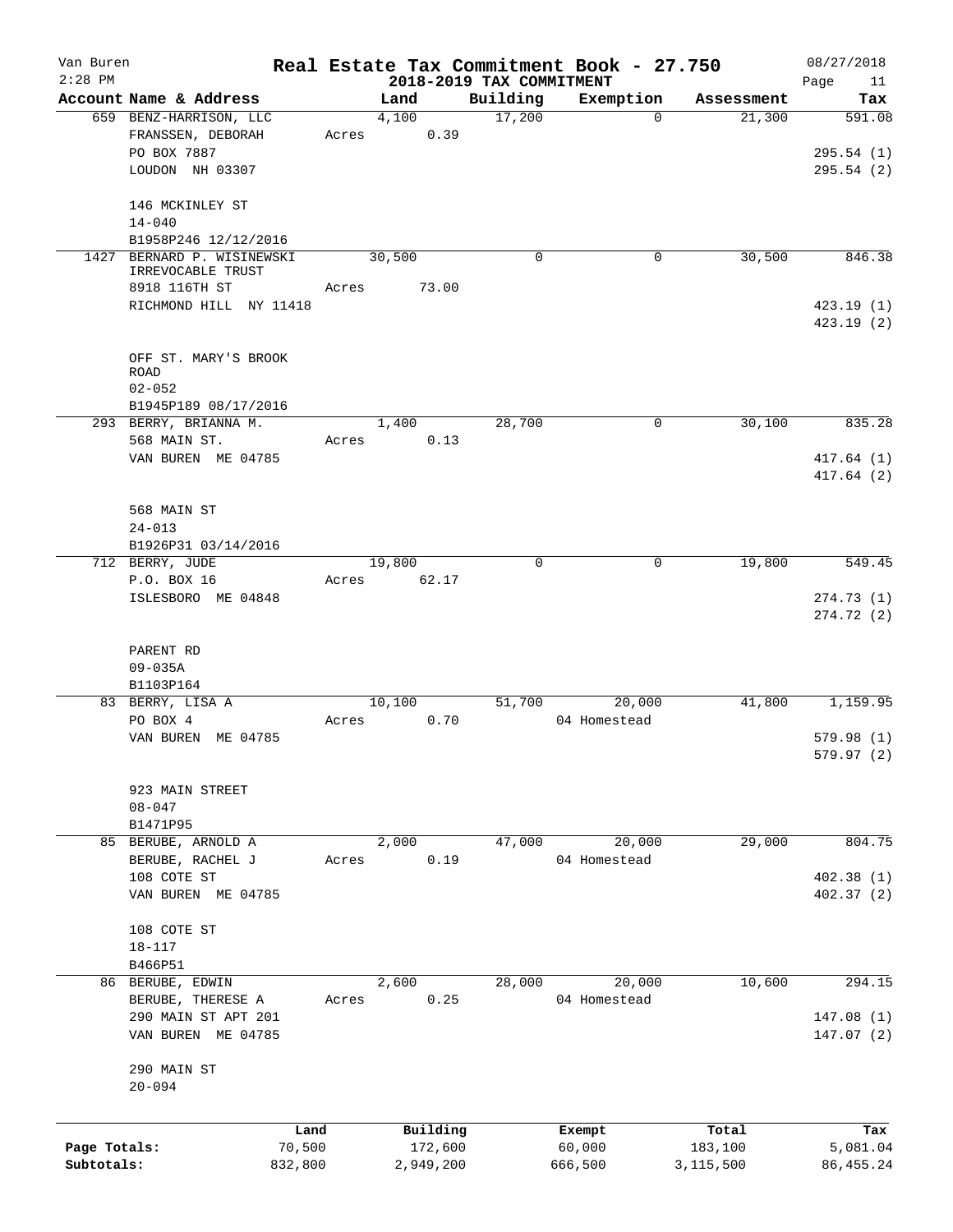| Van Buren |                                   |       |               |                          | Real Estate Tax Commitment Book - 27.750 |            | 08/27/2018   |
|-----------|-----------------------------------|-------|---------------|--------------------------|------------------------------------------|------------|--------------|
| $2:28$ PM |                                   |       |               | 2018-2019 TAX COMMITMENT |                                          |            | Page<br>12   |
|           | Account Name & Address            |       | Land          |                          | Building Exemption                       | Assessment | Tax          |
|           | 87 BERUBE, KENDEL R               |       | 5,000         | 94,400                   | 20,000                                   | 79,400     | 2,203.35     |
|           | BERUBE, DANIELLE M                | Acres | 0.48          |                          | 04 Homestead                             |            |              |
|           | 45 RIVERVIEW DRIVE                |       |               |                          |                                          |            | 1,101.68(1)  |
|           | VAN BUREN ME 04785                |       |               |                          |                                          |            | 1, 101.67(2) |
|           | 45 RIVERVIEW DR                   |       |               |                          |                                          |            |              |
|           | $03A - 014$                       |       |               |                          |                                          |            |              |
|           | B1410P95                          |       |               |                          |                                          |            |              |
|           | 88 BERUBE, PERCY JR               |       | 3,300         | 50,700                   | 20,000                                   | 34,000     | 943.50       |
|           | BERUBE, DOREEN                    |       | 0.31<br>Acres |                          | 04 Homestead                             |            |              |
|           | P O BOX 505                       |       |               |                          |                                          |            | 471.75(1)    |
|           | VAN BUREN ME 04785                |       |               |                          |                                          |            | 471.75 (2)   |
|           | 202 LYNNE ST                      |       |               |                          |                                          |            |              |
|           | $19 - 084$                        |       |               |                          |                                          |            |              |
|           | B624P108                          |       |               |                          |                                          |            |              |
|           | 90 BERUBE, ROGER G                |       | 3,300         | 53,100                   | 26,000                                   | 30,400     | 843.60       |
|           | BERUBE, CARLINE L                 | Acres | 0.31          |                          | 04 Homestead                             |            |              |
|           | 106 PATRICIA ST.                  |       |               |                          | 02 Veteran                               |            | 421.80(1)    |
|           | VAN BUREN ME 04785                |       |               |                          |                                          |            | 421.80 (2)   |
|           | 106 PATRICIA ST.                  |       |               |                          |                                          |            |              |
|           | $20 - 123$                        |       |               |                          |                                          |            |              |
|           | B1470P245                         |       |               |                          |                                          |            |              |
|           | 91 BILL'S CONSTRUCTION,<br>INC    |       | 18,400        | 0                        | 0                                        | 18,400     | 510.60       |
|           | P O BOX 273                       | Acres | 41.00         |                          |                                          |            |              |
|           | VAN BUREN ME 04785                |       |               |                          |                                          |            | 255.30(1)    |
|           |                                   |       |               |                          |                                          |            | 255.30(2)    |
|           | OFF CHAMPLAIN STREET              |       |               |                          |                                          |            |              |
|           | $03 - 002$                        |       |               |                          |                                          |            |              |
|           | B1214P158                         |       |               |                          |                                          |            |              |
|           | 92 BILL'S CONSTRUCTION,<br>INC    |       | 15,100        | 18,100                   | 0                                        | 33,200     | 921.30       |
|           | PO BOX 273                        | Acres | 3.07          |                          |                                          |            |              |
|           | VAN BUREN ME 04785                |       |               |                          |                                          |            | 460.65(1)    |
|           |                                   |       |               |                          |                                          |            | 460.65(2)    |
|           | 365 CHAMPLAIN ST                  |       |               |                          |                                          |            |              |
|           | $03 - 001C$                       |       |               |                          |                                          |            |              |
|           | B1214P159 06/16/2000              |       |               |                          |                                          |            |              |
|           | 652 BLANCHETTE, FRANCIS A.<br>SR. |       | 6,100         | 103,000                  | $\Omega$                                 | 109,100    | 3,027.53     |
|           | BLANCHETTE, LUCILLE               | Acres | 0.58          |                          |                                          |            |              |
|           | 133 WATERMILL RD                  |       |               |                          |                                          |            | 1, 513.77(1) |
|           | VAN BUREN ME 04785                |       |               |                          |                                          |            | 1,513.76(2)  |
|           | 133 WATERMILL RD                  |       |               |                          |                                          |            |              |
|           | $16 - 029$                        |       |               |                          |                                          |            |              |
|           | B1898P80 07/06/2015               |       |               |                          |                                          |            |              |

|              | Land    | Building  | Exempt  | Total     | Tax       |
|--------------|---------|-----------|---------|-----------|-----------|
| Page Totals: | 51,200  | 319,300   | 66,000  | 304,500   | 8,449.88  |
| Subtotals:   | 884,000 | 3,268,500 | 732,500 | 3,420,000 | 94,905.12 |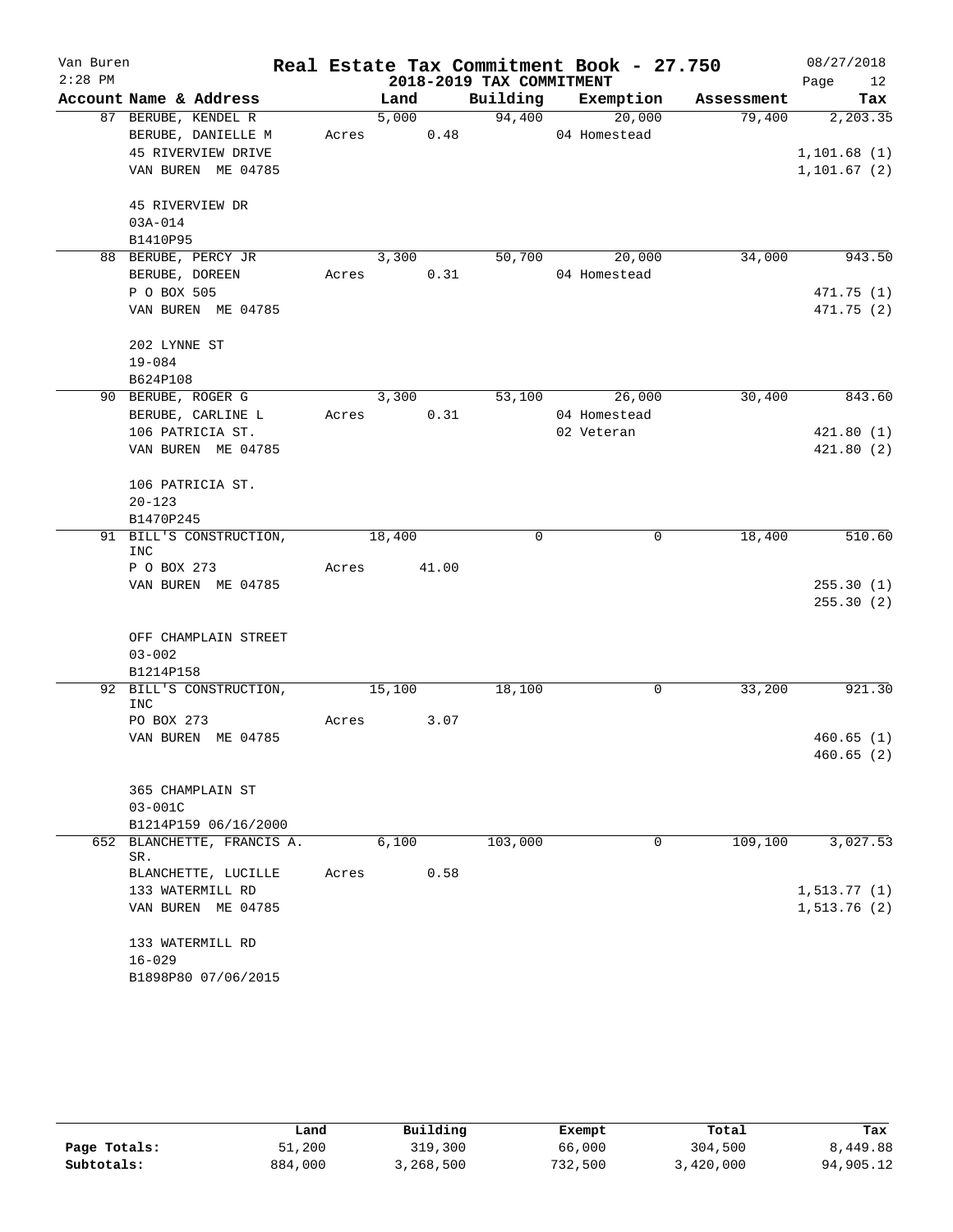| Van Buren    |                          |         |       |           |                                      | Real Estate Tax Commitment Book - 27.750 |            | 08/27/2018        |
|--------------|--------------------------|---------|-------|-----------|--------------------------------------|------------------------------------------|------------|-------------------|
| $2:28$ PM    | Account Name & Address   |         | Land  |           | 2018-2019 TAX COMMITMENT<br>Building | Exemption                                | Assessment | Page<br>13<br>Tax |
|              | 740 BLANCHETTE, LINDA    |         | 8,500 |           | 64,300                               | 20,000                                   | 52,800     | 1,465.20          |
|              | 123 BRIDGE ST            | Acres   |       | 0.81      |                                      | 04 Homestead                             |            |                   |
|              | VAN BUREN ME 04785       |         |       |           |                                      |                                          |            | 732.60(1)         |
|              |                          |         |       |           |                                      |                                          |            | 732.60(2)         |
|              |                          |         |       |           |                                      |                                          |            |                   |
|              | 123 BRIDGE ST            |         |       |           |                                      |                                          |            |                   |
|              | $15 - 047$               |         |       |           |                                      |                                          |            |                   |
|              | B1960P187 12/21/2016     |         |       |           |                                      |                                          |            |                   |
|              | 739 BLANCHETTE, LINDA    |         | 3,400 |           | 15,000                               | 0                                        | 18,400     | 510.60            |
|              | 123 BRIDGE ST            |         |       |           |                                      |                                          |            |                   |
|              | VAN BUREN ME 04785       |         |       |           |                                      |                                          |            | 255.30(1)         |
|              |                          |         |       |           |                                      |                                          |            | 255.30(2)         |
|              |                          |         |       |           |                                      |                                          |            |                   |
|              | 121 BRIDGE ST            |         |       |           |                                      |                                          |            |                   |
|              | $15 - 047 - T1$          |         |       |           |                                      |                                          |            |                   |
|              | B1960P187 12/21/2016     |         |       |           |                                      |                                          |            |                   |
|              | 94 BLANCHETTE, RAYNOLD N |         | 1,900 |           | 47,500                               | 26,000                                   | 23,400     | 649.35            |
|              | 126 PINE ST              | Acres   |       | 0.18      |                                      | 04 Homestead                             |            |                   |
|              | VAN BUREN ME 04785       |         |       |           |                                      | 02 Veteran                               |            | 324.68(1)         |
|              |                          |         |       |           |                                      |                                          |            | 324.67(2)         |
|              |                          |         |       |           |                                      |                                          |            |                   |
|              | 126 PINE ST              |         |       |           |                                      |                                          |            |                   |
|              | $14 - 067$               |         |       |           |                                      |                                          |            |                   |
|              | B1015P345                |         |       |           |                                      |                                          |            |                   |
|              | 419 BLIER, GERALD C      |         | 4,800 |           | 0                                    | 0                                        | 4,800      | 133.20            |
|              | BLIER, BARBARA C         | Acres   |       | 0.46      |                                      |                                          |            |                   |
|              | 149 CLOVERHILL DR        |         |       |           |                                      |                                          |            | 66.60(1)          |
|              | VAN BUREN ME 04785       |         |       |           |                                      |                                          |            | 66.60(2)          |
|              |                          |         |       |           |                                      |                                          |            |                   |
|              | CLOVERHILL DR            |         |       |           |                                      |                                          |            |                   |
|              | 18C-012                  |         |       |           |                                      |                                          |            |                   |
|              | B1982P91 07/19/2017      |         |       |           |                                      |                                          |            |                   |
|              | 1035 BLIER, GERALD C.    |         | 4,800 |           | 51,400                               | 20,000                                   | 36,200     | 1,004.55          |
|              | BLIER, BARBARA C.        | Acres   |       | 0.46      |                                      | 04 Homestead                             |            |                   |
|              | 149 CLOVERHILL DR.       |         |       |           |                                      |                                          |            | 502.28(1)         |
|              | VAN BUREN ME 04785       |         |       |           |                                      |                                          |            | 502.27(2)         |
|              |                          |         |       |           |                                      |                                          |            |                   |
|              | 149 CLOVERHILL DR        |         |       |           |                                      |                                          |            |                   |
|              | 18C-011                  |         |       |           |                                      |                                          |            |                   |
|              | B1954P122 11/02/2016     |         |       |           |                                      |                                          |            |                   |
|              | 1036 BLIER, GERALD C.    |         | 4,800 |           | 0                                    | 0                                        | 4,800      | 133.20            |
|              | BLIER, BARBARA C.        | Acres   |       | 0.46      |                                      |                                          |            |                   |
|              | 149 CLOVERHILL DR.       |         |       |           |                                      |                                          |            | 66.60(1)          |
|              | VAN BUREN ME 04785       |         |       |           |                                      |                                          |            | 66.60(2)          |
|              |                          |         |       |           |                                      |                                          |            |                   |
|              | CLOVERHILL DR            |         |       |           |                                      |                                          |            |                   |
|              | 18C-011A                 |         |       |           |                                      |                                          |            |                   |
|              | B1954P122 11/02/2016     |         |       |           |                                      |                                          |            |                   |
|              | 95 BLIER, GERALD E       |         | 4,200 |           | 57,300                               | 20,000                                   | 41,500     | 1,151.63          |
|              | BLIER, EDWINA M          | Acres   |       | 0.40      |                                      | 04 Homestead                             |            |                   |
|              | 147 LYNNE ST             |         |       |           |                                      |                                          |            | 575.82(1)         |
|              | VAN BUREN ME 04785       |         |       |           |                                      |                                          |            | 575.81(2)         |
|              |                          |         |       |           |                                      |                                          |            |                   |
|              | 147 LYNNE ST             |         |       |           |                                      |                                          |            |                   |
|              | $20 - 107$               |         |       |           |                                      |                                          |            |                   |
|              | B711P322                 |         |       |           |                                      |                                          |            |                   |
|              |                          |         |       |           |                                      |                                          |            |                   |
|              |                          |         |       |           |                                      |                                          |            |                   |
|              |                          | Land    |       | Building  |                                      | Exempt                                   | Total      | Tax               |
| Page Totals: |                          | 32,400  |       | 235,500   |                                      | 86,000                                   | 181,900    | 5,047.73          |
| Subtotals:   |                          | 916,400 |       | 3,504,000 |                                      | 818,500                                  | 3,601,900  | 99,952.85         |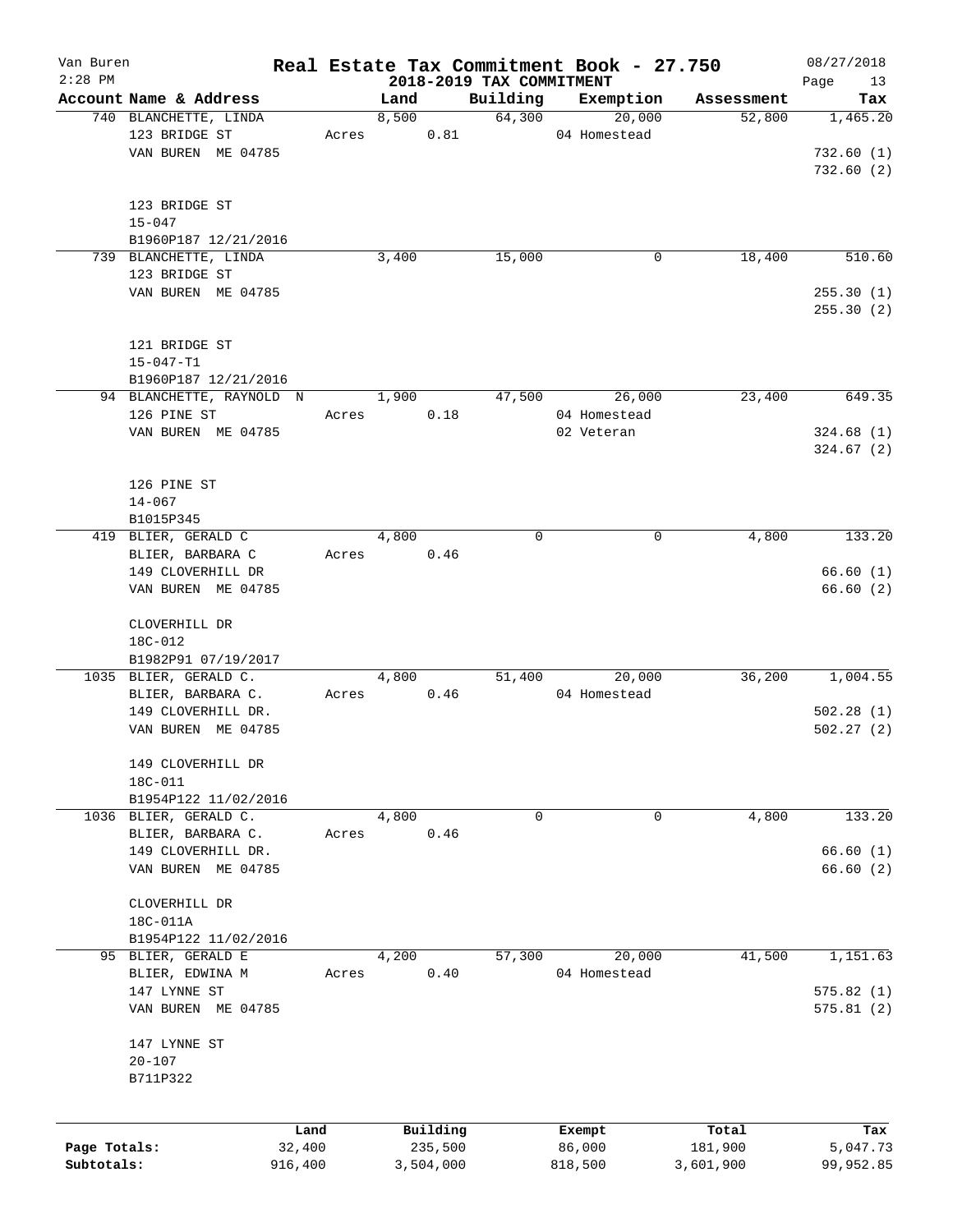| Van Buren |                                                       |       |        |                          | Real Estate Tax Commitment Book - 27.750 |            | 08/27/2018           |
|-----------|-------------------------------------------------------|-------|--------|--------------------------|------------------------------------------|------------|----------------------|
| $2:28$ PM |                                                       |       |        | 2018-2019 TAX COMMITMENT |                                          |            | Page<br>14           |
|           | Account Name & Address                                |       | Land   | Building                 | Exemption                                | Assessment | Tax                  |
|           | 98 BORDERVIEW MANOR, INC                              |       | 50,200 | 1,692,200                | $\Omega$                                 | 1,742,400  | 48,351.60            |
|           | C/O NORTH COUNTRY ASSOC Acres 8.80<br><b>GLEN CYR</b> |       |        |                          |                                          |            | 24, 175.80           |
|           | P O BOX 1408                                          |       |        |                          |                                          |            | 24, 175.80           |
|           | LEWISTON ME 04243                                     |       |        |                          |                                          |            |                      |
|           | 208 STATE ST                                          |       |        |                          |                                          |            |                      |
|           | 12A-017                                               |       |        |                          |                                          |            |                      |
|           | B558P291                                              |       |        |                          |                                          |            |                      |
|           | 99 BORGERINK, PAUL N                                  |       | 3,000  | 0                        | 0                                        | 3,000      | 83.25                |
|           | 400 N RIVERSIDE DR STE                                | Acres | 10.00  |                          |                                          |            |                      |
|           | 416                                                   |       |        |                          |                                          |            |                      |
|           | POMPANO BEACH FL 33062                                |       |        |                          |                                          |            | 41.63(1)<br>41.62(2) |
|           |                                                       |       |        |                          |                                          |            |                      |
|           | RR 1                                                  |       |        |                          |                                          |            |                      |
|           | $11 - 019A$                                           |       |        |                          |                                          |            |                      |
|           | B1923P133 02/19/2016                                  |       |        |                          |                                          |            |                      |
|           | 734 BOTTOMZ UP, LLC                                   |       | 1,900  | 28,300                   | $\mathbf 0$                              | 30,200     | 838.05               |
|           | PO BOX 33                                             | Acres | 0.18   |                          |                                          |            |                      |
|           | VAN BUREN ME 04785                                    |       |        |                          |                                          |            | 419.03(1)            |
|           |                                                       |       |        |                          |                                          |            | 419.02(2)            |
|           |                                                       |       |        |                          |                                          |            |                      |
|           | 106 HARRISON ST                                       |       |        |                          |                                          |            |                      |
|           | $18 - 019$<br>B1933P188 05/19/2016                    |       |        |                          |                                          |            |                      |
|           | 100 BOUCHARD, AMIE J                                  |       | 3,000  | 33,600                   | 20,000                                   | 16,600     | 460.65               |
|           | BOUCHARD, PATRICIA ANN                                | Acres | 0.29   |                          | 04 Homestead                             |            |                      |
|           | 133 MORSE ST                                          |       |        |                          |                                          |            | 230.33(1)            |
|           | VAN BUREN ME 04785                                    |       |        |                          |                                          |            | 230.32(2)            |
|           |                                                       |       |        |                          |                                          |            |                      |
|           | 126 MCKINLEY ST                                       |       |        |                          |                                          |            |                      |
|           | $14 - 047$                                            |       |        |                          |                                          |            |                      |
|           | B1154P270                                             |       |        |                          |                                          |            |                      |
|           | 109 BOUCHARD, GARY                                    |       | 2,400  | 38,300                   | 20,000<br>04 Homestead                   | 20,700     | 574.42               |
|           | 592 MAIN ST<br>VAN BUREN ME 04785                     | Acres | 0.23   |                          |                                          |            | 287.21(1)            |
|           |                                                       |       |        |                          |                                          |            | 287.21(2)            |
|           |                                                       |       |        |                          |                                          |            |                      |
|           | 592 MAIN ST                                           |       |        |                          |                                          |            |                      |
|           | $24 - 003$                                            |       |        |                          |                                          |            |                      |
|           | B1057P215                                             |       |        |                          |                                          |            |                      |
|           | 117 BOUCHARD, JUANITA                                 |       | 3,300  | 39,800                   | 26,000                                   | 17,100     | 474.53               |
|           | 588 MAIN ST                                           | Acres | 0.31   |                          | 04 Homestead                             |            |                      |
|           | VAN BUREN ME 04785                                    |       |        |                          | 02 Veteran                               |            | 237.27(1)            |
|           |                                                       |       |        |                          |                                          |            | 237.26(2)            |
|           |                                                       |       |        |                          |                                          |            |                      |
|           | 588 MAIN ST<br>$24 - 004$                             |       |        |                          |                                          |            |                      |
|           | B1456P59 B443P157 B379P375                            |       |        |                          |                                          |            |                      |
|           |                                                       |       |        |                          |                                          |            |                      |

|              | Land    | Building  | Exempt  | Total            | Tax        |
|--------------|---------|-----------|---------|------------------|------------|
| Page Totals: | 63,800  | 1,832,200 | 66,000  | $\perp$ ,830,000 | 50,782.50  |
| Subtotals:   | 980,200 | 5,336,200 | 884,500 | 5,431,900        | 150,735.35 |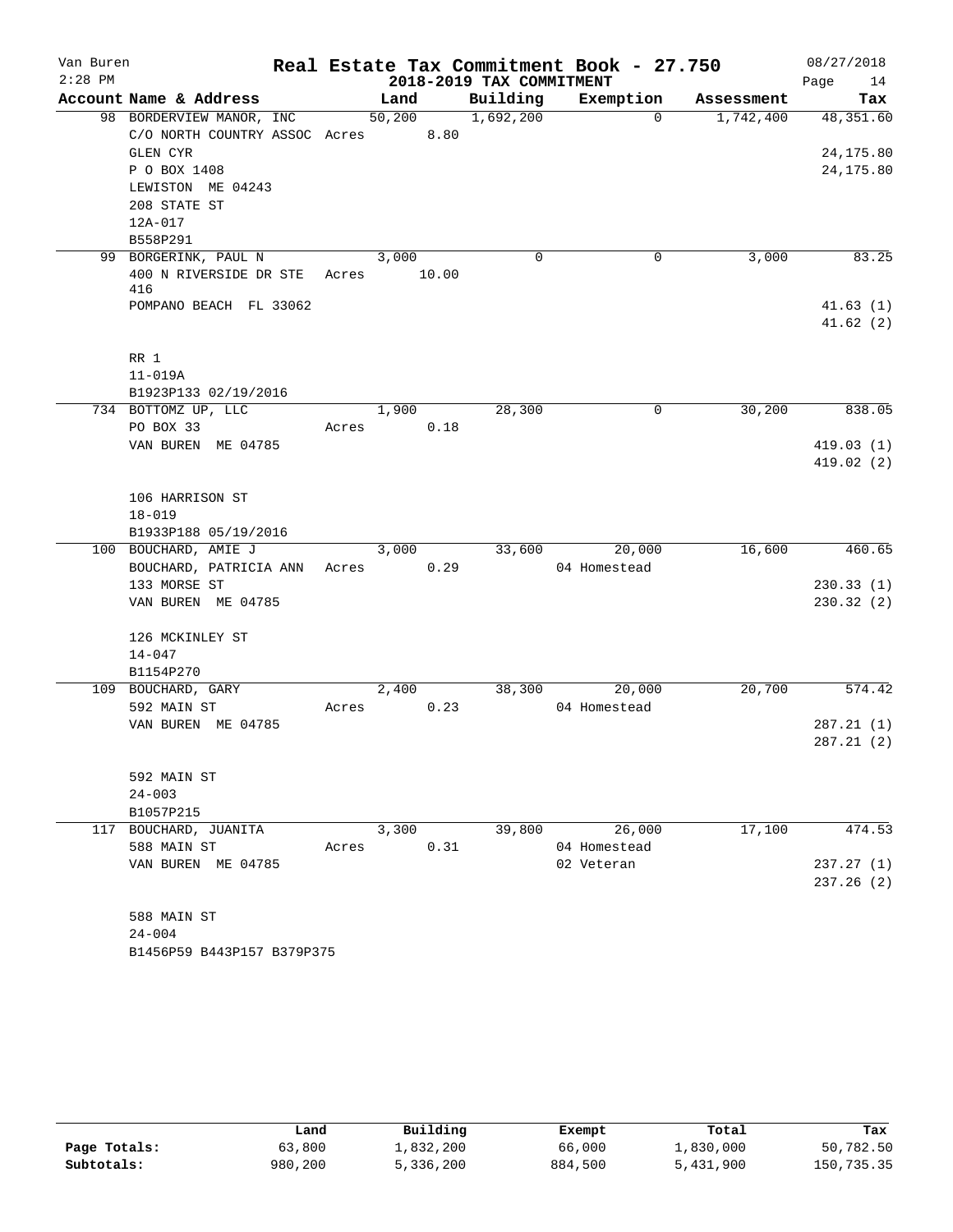| Van Buren |                                                   |       |       |      |                          | Real Estate Tax Commitment Book - 27.750 |            | 08/27/2018              |
|-----------|---------------------------------------------------|-------|-------|------|--------------------------|------------------------------------------|------------|-------------------------|
| $2:28$ PM |                                                   |       |       |      | 2018-2019 TAX COMMITMENT |                                          |            | Page<br>15              |
|           | Account Name & Address                            |       | Land  |      | Building                 | Exemption                                | Assessment | Tax                     |
|           | 103 BOUCHARD, KEVIN P. &<br>PHILIP                |       | 2,100 |      | 45,900                   | $\Omega$                                 | 48,000     | 1,332.00                |
|           | SIWIRSKI, BARBARA &<br>LEBLOND, JANELLE           | Acres |       | 0.20 |                          |                                          |            |                         |
|           | 596 NORTH CARIBOU RD.                             |       |       |      |                          |                                          |            | 666.00(1)               |
|           | FORT FAIRFIELD ME<br>04742                        |       |       |      |                          |                                          |            | 666.00 (2)              |
|           | 168 MAIN ST                                       |       |       |      |                          |                                          |            |                         |
|           | $17 - 052$                                        |       |       |      |                          |                                          |            |                         |
|           | B1970P152 03/31/2017<br>812 BOUCHARD, KEYLI SINDY |       | 2,500 |      | 25,200                   | 20,000                                   | 7,700      | 213.68                  |
|           | 136 STATE STREET                                  | Acres |       | 0.24 |                          | 04 Homestead                             |            |                         |
|           | VAN BUREN ME 04785                                |       |       |      |                          |                                          |            | 106.84(1)               |
|           |                                                   |       |       |      |                          |                                          |            | 106.84(2)               |
|           | 136 STATE ST                                      |       |       |      |                          |                                          |            |                         |
|           | $13 - 020$                                        |       |       |      |                          |                                          |            |                         |
|           | B1699P47 10/20/2010                               |       |       |      |                          |                                          |            |                         |
|           | 118 BOUCHARD, LAWRENCE                            |       | 900   |      | 32,900                   | $\mathbf 0$                              | 33,800     | 937.95                  |
|           | 31 CRESCENT ST.<br>SPRINGFIELD VT 05156           | Acres |       | 0.09 |                          |                                          |            | 468.98(1)               |
|           |                                                   |       |       |      |                          |                                          |            | 468.97(2)               |
|           |                                                   |       |       |      |                          |                                          |            |                         |
|           | 109 CENTER ST                                     |       |       |      |                          |                                          |            |                         |
|           | $16 - 046$                                        |       |       |      |                          |                                          |            |                         |
|           | B1515P59                                          |       |       |      |                          |                                          |            |                         |
|           | 119 BOUCHARD, MICHAEL R                           |       | 1,400 |      | 42,100                   | 20,000                                   | 23,500     | 652.13                  |
|           | BOUCHARD, RACHEL A<br>113 WATERMILL RD            | Acres |       | 0.13 |                          | 04 Homestead                             |            | 326.07(1)               |
|           | VAN BUREN ME 04785                                |       |       |      |                          |                                          |            | 326.06(2)               |
|           |                                                   |       |       |      |                          |                                          |            |                         |
|           | 113 WATERMILL RD                                  |       |       |      |                          |                                          |            |                         |
|           | $16 - 026$                                        |       |       |      |                          |                                          |            |                         |
|           | B1063P304<br>101 BOUCHARD, PATRICIA               |       | 3,800 |      | 23,100                   | 20,000                                   | 6,900      | 191.48                  |
|           | 133 MORSE ST                                      |       |       |      |                          | 04 Homestead                             |            |                         |
|           | VAN BUREN ME 04785                                |       |       |      |                          |                                          |            | 95.74 (1)               |
|           |                                                   |       |       |      |                          |                                          |            | 95.74 (2)               |
|           | 133 MORSE ST                                      |       |       |      |                          |                                          |            |                         |
|           | $21 - 049$                                        |       |       |      |                          |                                          |            |                         |
|           | B1922P194 02/10/2016                              |       |       |      |                          |                                          |            |                         |
|           | 110 BOUCHARD, RENA L                              |       | 3,500 |      | 50,300                   | 20,000                                   | 33,800     | 937.95                  |
|           | 263 MAIN ST                                       | Acres |       | 0.33 |                          | 04 Homestead                             |            |                         |
|           | VAN BUREN ME 04785                                |       |       |      |                          |                                          |            | 468.98(1)<br>468.97 (2) |
|           |                                                   |       |       |      |                          |                                          |            |                         |
|           | 263 MAIN ST                                       |       |       |      |                          |                                          |            |                         |
|           | $18 - 044$                                        |       |       |      |                          |                                          |            |                         |
|           | B938P327 03/04/1994                               |       |       |      |                          |                                          |            |                         |

|              | Land    | Building  | Exempt  | Total     | Tax        |
|--------------|---------|-----------|---------|-----------|------------|
| Page Totals: | 14,200  | 219,500   | 80,000  | 153,700   | 4,265.19   |
| Subtotals:   | 994,400 | 5,555,700 | 964,500 | 5,585,600 | 155,000.54 |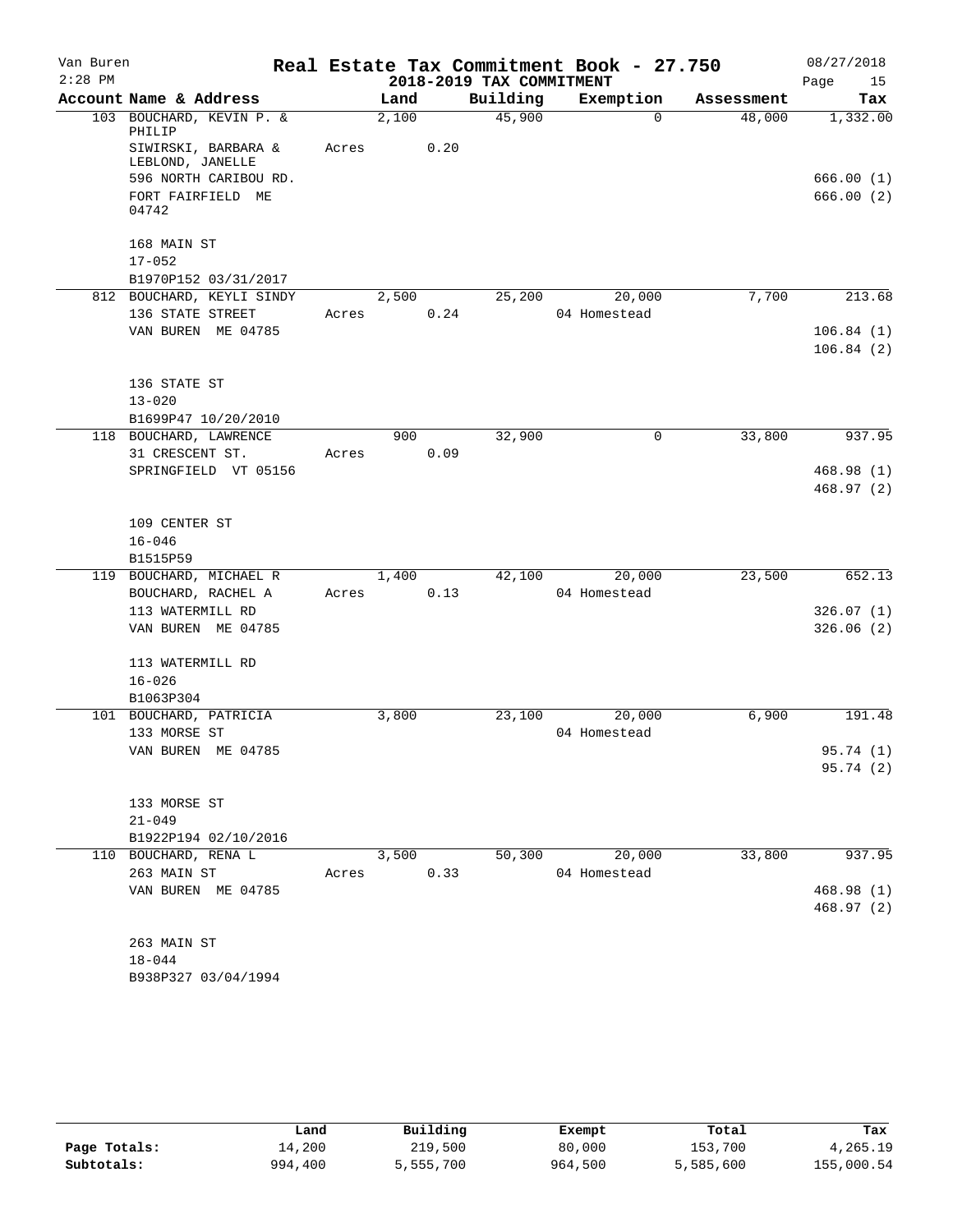| Van Buren<br>$2:28$ PM |                                                |       |        |           |                                      | Real Estate Tax Commitment Book - 27.750 |            | 08/27/2018        |
|------------------------|------------------------------------------------|-------|--------|-----------|--------------------------------------|------------------------------------------|------------|-------------------|
|                        | Account Name & Address                         |       | Land   |           | 2018-2019 TAX COMMITMENT<br>Building | Exemption                                | Assessment | Page<br>16<br>Tax |
|                        | 111 BOUCHARD, RENA L.                          |       | 4,000  |           | 200                                  | $\Omega$                                 | 4,200      | 116.55            |
|                        | BOUCHARD, MARK P.                              | Acres |        | 0.50      |                                      |                                          |            |                   |
|                        | 263 MAIN ST                                    |       |        |           |                                      |                                          |            | 58.28(1)          |
|                        | VAN BUREN ME 04785                             |       |        |           |                                      |                                          |            | 58.27(2)          |
|                        |                                                |       |        |           |                                      |                                          |            |                   |
|                        | OFF ALEXANDER RD                               |       |        |           |                                      |                                          |            |                   |
|                        | $05 - 017$                                     |       |        |           |                                      |                                          |            |                   |
|                        | B2011P145 04/02/2018                           |       |        |           |                                      |                                          |            |                   |
|                        | 112 BOUCHARD, RENA L.                          |       | 4,400  |           | 16,100                               | 0                                        | 20,500     | 568.88            |
|                        | BOUCHARD, MARK P.                              | Acres |        | 0.70      |                                      |                                          |            |                   |
|                        | 263 MAIN ST                                    |       |        |           |                                      |                                          |            | 284.44 (1)        |
|                        | VAN BUREN ME 04785                             |       |        |           |                                      |                                          |            | 284.44 (2)        |
|                        |                                                |       |        |           |                                      |                                          |            |                   |
|                        | 321 ALEXANDER RD                               |       |        |           |                                      |                                          |            |                   |
|                        | $05 - 018$                                     |       |        |           |                                      |                                          |            |                   |
|                        | B2011P145 04/02/2018<br>113 BOUCHARD, ROBERT C |       | 17,300 |           | 191,100                              | 20,000                                   | 188,400    | 5,228.10          |
|                        |                                                | Acres |        | 16.25     |                                      | 04 Homestead                             |            |                   |
|                        | BOUCHARD, MICHELLE A<br>171 HILLSIDE ST        |       |        |           |                                      |                                          |            | 2,614.05(1)       |
|                        | VAN BUREN ME 04785                             |       |        |           |                                      |                                          |            |                   |
|                        |                                                |       |        |           |                                      |                                          |            | 2,614.05 (2)      |
|                        | 171 HILLSIDE ST                                |       |        |           |                                      |                                          |            |                   |
|                        | $06 - 029$                                     |       |        |           |                                      |                                          |            |                   |
|                        | B983P192                                       |       |        |           |                                      |                                          |            |                   |
|                        | 116 BOUCHARD, ROBERT M                         |       | 200    |           | 0                                    | $\mathbf 0$                              | 200        | 5.55              |
|                        | BOUCHARD, ESTELLE                              |       |        |           |                                      |                                          |            |                   |
|                        | 115 NOTRE DAME ST                              |       |        |           |                                      |                                          |            | 2.78(1)           |
|                        | VAN BUREN ME 04785                             |       |        |           |                                      |                                          |            | 2.77(2)           |
|                        |                                                |       |        |           |                                      |                                          |            |                   |
|                        | 263 MAIN ST (REAR)                             |       |        |           |                                      |                                          |            |                   |
|                        | $18 - 044A$                                    |       |        |           |                                      |                                          |            |                   |
|                        | 115 BOUCHARD, ROBERT M                         |       | 2,500  |           | 75,400                               | 20,000                                   | 57,900     | 1,606.73          |
|                        | BOUCHARD, ESTELLE J                            | Acres |        | 0.24      |                                      | 04 Homestead                             |            |                   |
|                        | 115 NOTRE DAME ST                              |       |        |           |                                      |                                          |            | 803.37(1)         |
|                        | VAN BUREN ME 04785                             |       |        |           |                                      |                                          |            | 803.36(2)         |
|                        |                                                |       |        |           |                                      |                                          |            |                   |
|                        | 115 NOTRE DAME ST                              |       |        |           |                                      |                                          |            |                   |
|                        | $17 - 027B$<br>B889P263 11/24/1997             |       |        |           |                                      |                                          |            |                   |
|                        | 124 BOURGOIN, RODNEY                           |       | 2,700  |           | 2,500                                | $\mathsf{O}$                             | 5,200      | 144.30            |
|                        | BOURGOIN, GAETANE                              | Acres |        | 0.26      |                                      |                                          |            |                   |
|                        | 118 FULTON ST                                  |       |        |           |                                      |                                          |            | 72.15(1)          |
|                        | VAN BUREN ME 04785                             |       |        |           |                                      |                                          |            | 72.15(2)          |
|                        |                                                |       |        |           |                                      |                                          |            |                   |
|                        | 123 CHAMPLAIN ST                               |       |        |           |                                      |                                          |            |                   |
|                        | $20 - 038$                                     |       |        |           |                                      |                                          |            |                   |
|                        | B1263P30                                       |       |        |           |                                      |                                          |            |                   |
| 125                    | BOURGOIN, RODNEY J                             |       | 6,000  |           | 31,600                               | 20,000                                   | 17,600     | 488.40            |
|                        | BOURGOIN, GAETANE M                            | Acres |        | 0.57      |                                      | 04 Homestead                             |            |                   |
|                        | 118 FULTON ST                                  |       |        |           |                                      |                                          |            | 244.20(1)         |
|                        | VAN BUREN ME 04785                             |       |        |           |                                      |                                          |            | 244.20(2)         |
|                        |                                                |       |        |           |                                      |                                          |            |                   |
|                        | 118 FULTON ST                                  |       |        |           |                                      |                                          |            |                   |
|                        | $20 - 024$                                     |       |        |           |                                      |                                          |            |                   |
|                        | B986P173                                       |       |        |           |                                      |                                          |            |                   |
|                        |                                                |       |        |           |                                      |                                          |            |                   |
|                        |                                                | Land  |        | Building  |                                      |                                          | Total      |                   |
| Page Totals:           | 37,100                                         |       |        | 316,900   |                                      | Exempt<br>60,000                         | 294,000    | Tax<br>8,158.51   |
| Subtotals:             | 1,031,500                                      |       |        | 5,872,600 |                                      | 1,024,500                                | 5,879,600  | 163, 159.05       |
|                        |                                                |       |        |           |                                      |                                          |            |                   |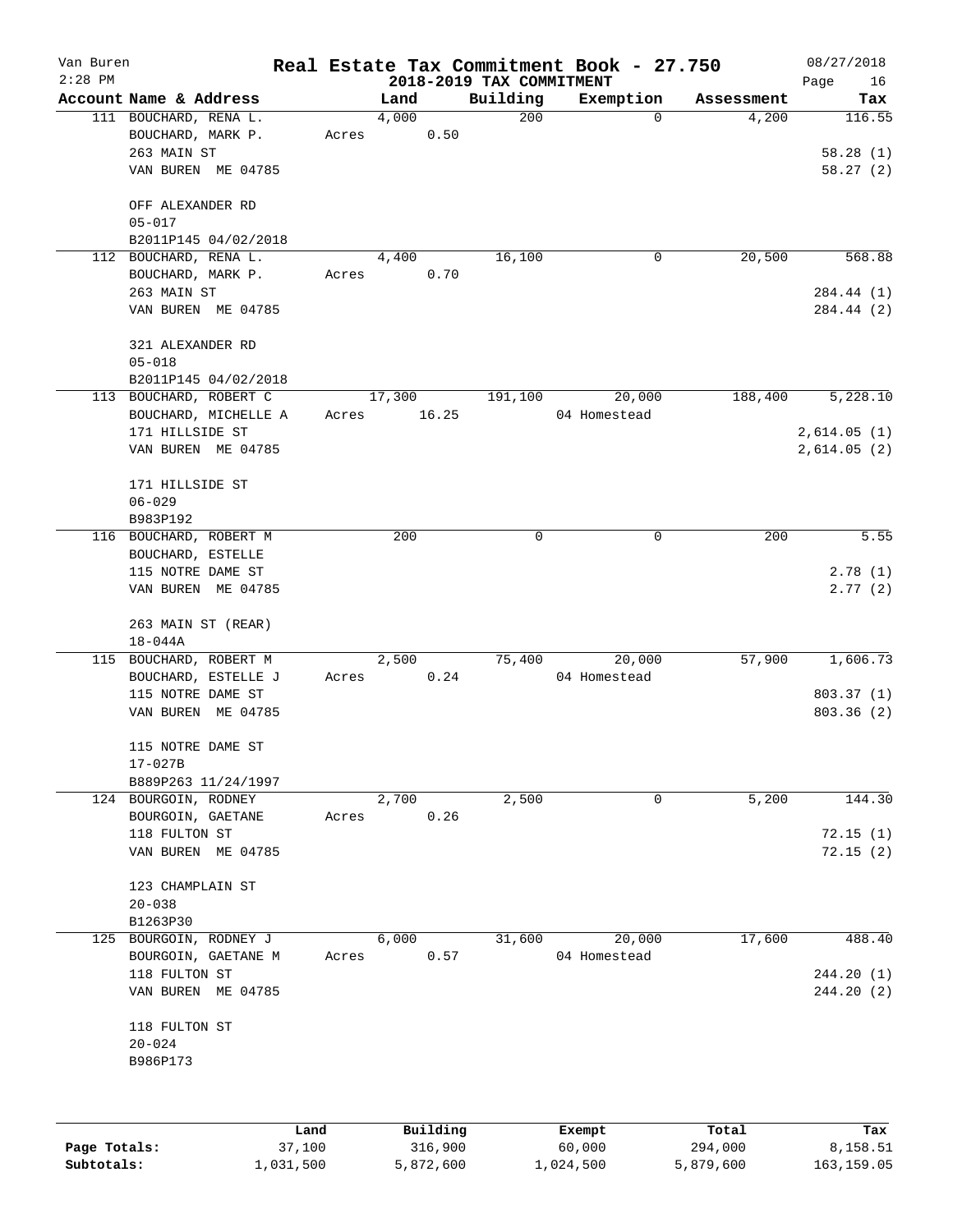| Van Buren<br>$2:28$ PM |                                          |           | 2018-2019 TAX COMMITMENT |          | Real Estate Tax Commitment Book - 27.750 |            | 08/27/2018<br>Page<br>17 |
|------------------------|------------------------------------------|-----------|--------------------------|----------|------------------------------------------|------------|--------------------------|
|                        | Account Name & Address                   |           | Land                     | Building | Exemption                                | Assessment | Tax                      |
|                        | 332 BOURGOIN, WENDELL                    |           | 2,900                    | 39,200   | 20,000                                   | 22,100     | 613.28                   |
|                        | ST. PIERRE, MARTINE                      | Acres     | 0.28                     |          | 04 Homestead                             |            |                          |
|                        | 596 MAIN ST                              |           |                          |          |                                          |            | 306.64(1)                |
|                        | VAN BUREN ME 04785                       |           |                          |          |                                          |            | 306.64(2)                |
|                        | 596 MAIN ST                              |           |                          |          |                                          |            |                          |
|                        | $24 - 002$                               |           |                          |          |                                          |            |                          |
|                        | B1781P295 09/17/2012                     |           |                          |          |                                          |            |                          |
|                        | 126 BOUTOT, CLARENCE                     |           | 2,100                    | 34,000   | 20,000                                   | 16,100     | 446.78                   |
|                        | BOUTOT, CARMEN                           | Acres     | 0.20                     |          | 04 Homestead                             |            |                          |
|                        | 113 UPLAND RD                            |           |                          |          |                                          |            | 223.39(1)                |
|                        | VAN BUREN ME 04785                       |           |                          |          |                                          |            | 223.39(2)                |
|                        | 113 UPLAND RD                            |           |                          |          |                                          |            |                          |
|                        | $13 - 023$                               |           |                          |          |                                          |            |                          |
|                        | B1084P74                                 |           |                          |          |                                          |            |                          |
|                        | 128 BOUTOT, SHAWN                        |           | 6,700                    | 38,700   | 20,000                                   | 25,400     | 704.85                   |
|                        | 39 RIVERVIEW DRIVE                       | Acres     | 0.64                     |          | 04 Homestead                             |            |                          |
|                        | VAN BUREN ME 04785                       |           |                          |          |                                          |            | 352.43(1)                |
|                        |                                          |           |                          |          |                                          |            | 352.42(2)                |
|                        | 39 RIVERVIEW DRIVE                       |           |                          |          |                                          |            |                          |
|                        | 03A-017                                  |           |                          |          |                                          |            |                          |
|                        | B1931P12 04/29/2016 B1442P199 03/28/2005 |           |                          |          |                                          |            |                          |
|                        | 127 BOUTOT, YVONNE                       |           | 3,500                    | 32,800   | 20,000                                   | 16,300     | 452.33                   |
|                        | 104 WASHINGTON AVE.                      | Acres     | 0.33                     |          | 04 Homestead                             |            |                          |
|                        | APT. 102                                 |           |                          |          |                                          |            |                          |
|                        | VAN BUREN ME 04785                       |           |                          |          |                                          |            | 226.17(1)                |
|                        |                                          |           |                          |          |                                          |            | 226.16(2)                |
|                        |                                          |           |                          |          |                                          |            |                          |
|                        | 157 STATE ST                             |           |                          |          |                                          |            |                          |
|                        | 12A-007                                  |           |                          |          |                                          |            |                          |
|                        | B1099P193                                |           |                          |          |                                          |            |                          |
|                        | 1181 BRADLEY, EMELY G.                   | Acres     | 9,100<br>60.00           | 0        | 0                                        | 9,100      | 252.53                   |
|                        | 1114 MISTY LEA LANE<br>HOUSTON TX 77090  |           |                          |          |                                          |            | 126.27(1)                |
|                        |                                          |           |                          |          |                                          |            | 126.26(2)                |
|                        |                                          |           |                          |          |                                          |            |                          |
|                        | OFF ALEXANDER RD                         |           |                          |          |                                          |            |                          |
|                        | $07 - 007B$                              |           |                          |          |                                          |            |                          |
|                        | B1865P245 08/25/2014                     |           |                          |          |                                          |            |                          |
|                        | 136 BRESETT JENNIFER                     |           | 35,400                   | 10,900   | 20,000                                   | 26,300     | 729.83                   |
|                        | 828 MAIN ST                              | Acres     | 72.65                    |          | 04 Homestead                             |            |                          |
|                        | VAN BUREN ME 04785                       |           |                          |          |                                          |            | 364.92(1)                |
|                        |                                          |           |                          |          |                                          |            | 364.91(2)                |
|                        |                                          |           |                          |          |                                          |            |                          |
|                        | 843 MAIN ST                              |           |                          |          |                                          |            |                          |
|                        | $08 - 033E$                              |           |                          |          |                                          |            |                          |
|                        | B1882P313 03/02/2015                     |           |                          |          |                                          |            |                          |
|                        | 139 BRESETT, JENNIFER                    |           | 19,900                   | 135,000  | 26,000                                   | 128,900    | 3, 576.98                |
|                        | STANCO, MICHAEL                          | Acres     | 22.00                    |          | 04 Homestead                             |            |                          |
|                        | 828 MAIN STREET                          |           |                          |          | 02 Veteran                               |            | 1,788.49(1)              |
|                        | VAN BUREN ME 04785                       |           |                          |          |                                          |            | 1,788.49(2)              |
|                        | 828 MAIN STREET                          |           |                          |          |                                          |            |                          |
|                        | $08 - 031$                               |           |                          |          |                                          |            |                          |
|                        | B1475P170                                |           |                          |          |                                          |            |                          |
|                        |                                          |           |                          |          |                                          |            |                          |
|                        |                                          | Land      | Building                 |          | Exempt                                   | Total      | Tax                      |
| Page Totals:           |                                          | 79,600    | 290,600                  |          | 126,000                                  | 244,200    | 6,776.58                 |
| Subtotals:             |                                          | 1,111,100 | 6,163,200                |          | 1,150,500                                | 6,123,800  | 169,935.63               |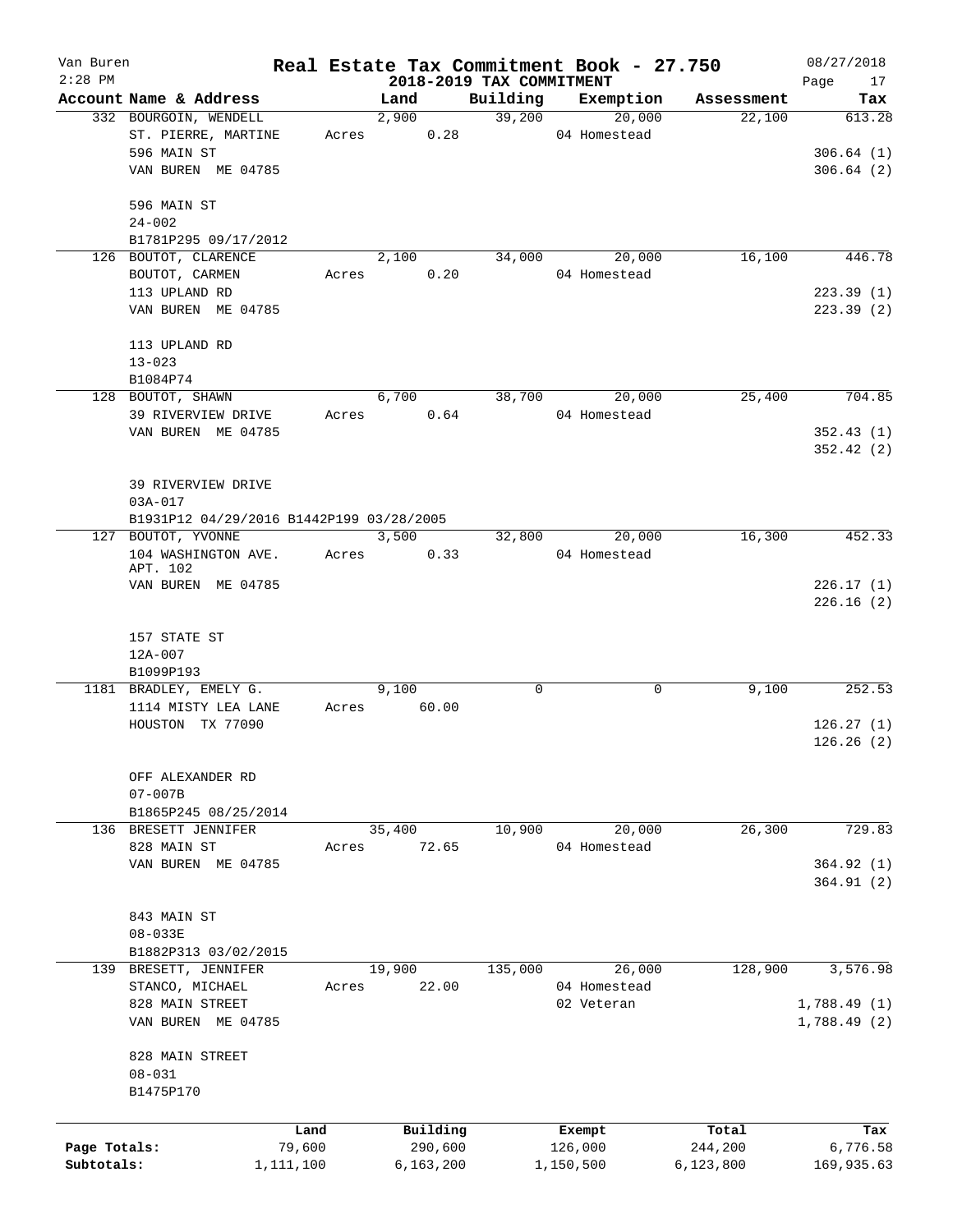| Van Buren |                                                                    |       |        |                          | Real Estate Tax Commitment Book - 27.750 |            | 08/27/2018             |
|-----------|--------------------------------------------------------------------|-------|--------|--------------------------|------------------------------------------|------------|------------------------|
| $2:28$ PM |                                                                    |       |        | 2018-2019 TAX COMMITMENT |                                          |            | Page<br>18             |
|           | Account Name & Address                                             |       | Land   | Building                 | Exemption                                | Assessment | Tax                    |
|           | 142 BRESETT, JENNIFER                                              |       | 10,800 | $\Omega$                 | $\Omega$                                 | 10,800     | 299.70                 |
|           | 843 MAIN ST                                                        | Acres | 9.00   |                          |                                          |            |                        |
|           | VAN BUREN ME 04785                                                 |       |        |                          |                                          |            | 149.85(1)<br>149.85(2) |
|           |                                                                    |       |        |                          |                                          |            |                        |
|           | US ROUTE 1                                                         |       |        |                          |                                          |            |                        |
|           | $08 - 035A$                                                        |       |        |                          |                                          |            |                        |
|           | B1088P236 10/06/1997                                               |       |        |                          |                                          |            |                        |
|           | 141 BRESETT, JENNIFER                                              |       | 16,300 | $\mathbf 0$              | $\mathbf 0$                              | 16,300     | 452.33                 |
|           | 828 MAIN STREET                                                    | Acres | 35.00  |                          |                                          |            |                        |
|           | VAN BUREN ME 04785                                                 |       |        |                          |                                          |            | 226.17(1)              |
|           |                                                                    |       |        |                          |                                          |            | 226.16(2)              |
|           |                                                                    |       |        |                          |                                          |            |                        |
|           | OFF US ROUTE 1                                                     |       |        |                          |                                          |            |                        |
|           | $08 - 036D$                                                        |       |        |                          |                                          |            |                        |
|           | B1882P313 03/02/2015<br>568 BRESETT, JENNIFER &                    |       | 10,900 | 58,700                   | $\mathbf 0$                              | 69,600     | 1,931.40               |
|           | STANCO, MICHAEL                                                    |       |        |                          |                                          |            |                        |
|           | BADAHAM, MELISSA &                                                 | Acres | 2.73   |                          |                                          |            |                        |
|           | ALHASSAN                                                           |       |        |                          |                                          |            |                        |
|           | 828 MAIN ST.                                                       |       |        |                          |                                          |            | 965.70(1)              |
|           | VAN BUREN ME 04785                                                 |       |        |                          |                                          |            | 965.70(2)              |
|           | 837 MAIN ST                                                        |       |        |                          |                                          |            |                        |
|           | $08 - 033G$                                                        |       |        |                          |                                          |            |                        |
|           | B1938P156 06/29/2016 B1928P311 04/11/2016                          |       |        |                          |                                          |            |                        |
|           | 1242 BRESETT, JOSHUA                                               |       | 11,000 | 0                        | $\mathbf 0$                              | 11,000     | 305.25                 |
|           | STEVENS, HEATHER                                                   | Acres | 9.50   |                          |                                          |            |                        |
|           | 812 MAIN ST                                                        |       |        |                          |                                          |            | 152.63(1)              |
|           | VAN BUREN ME 04785                                                 |       |        |                          |                                          |            | 152.62(2)              |
|           |                                                                    |       |        |                          |                                          |            |                        |
|           | LAKE RD                                                            |       |        |                          |                                          |            |                        |
|           | $05 - 005$                                                         |       |        |                          |                                          |            |                        |
|           | B1837P251 10/07/2013<br>140 BRESETT, JOSHUA &                      |       | 16,500 | 145,800                  | 20,000                                   | 142,300    | 3,948.83               |
|           | <b>HEATHER</b>                                                     |       |        |                          |                                          |            |                        |
|           | 812 MAIN STREET                                                    | Acres | 18.00  |                          | 04 Homestead                             |            |                        |
|           | VAN BUREN ME 04785                                                 |       |        |                          |                                          |            | 1,974.42 (1)           |
|           |                                                                    |       |        |                          |                                          |            | 1,974.41(2)            |
|           |                                                                    |       |        |                          |                                          |            |                        |
|           | 812 MAIN STREET                                                    |       |        |                          |                                          |            |                        |
|           | $08 - 031A$<br>B1913P149 10/23/2015 B1765P158 06/02/2012 B1651P210 |       |        |                          |                                          |            |                        |
|           | 08/17/2009 B1412P162                                               |       |        |                          |                                          |            |                        |
|           | 138 BRESETT, MICHAEL II                                            |       | 1,400  | 43,300                   | 20,000                                   | 24,700     | 685.43                 |
|           | BRESETT, STEPHANIE                                                 | Acres | 0.13   |                          | 04 Homestead                             |            |                        |
|           | 189 MAIN ST                                                        |       |        |                          |                                          |            | 342.72 (1)             |
|           | VAN BUREN ME 04785                                                 |       |        |                          |                                          |            | 342.71 (2)             |
|           |                                                                    |       |        |                          |                                          |            |                        |
|           | 189 MAIN ST                                                        |       |        |                          |                                          |            |                        |
|           | $18 - 001$                                                         |       |        |                          |                                          |            |                        |
|           | B1188P135 10/19/1999                                               |       |        |                          |                                          |            |                        |

|              | Land      | Building  | Exempt    | Total     | Tax        |
|--------------|-----------|-----------|-----------|-----------|------------|
| Page Totals: | 66,900    | 247,800   | 40,000    | 274,700   | 7.622.94   |
| Subtotals:   | 1,178,000 | 5,411,000 | 1,190,500 | 6,398,500 | 177,558.57 |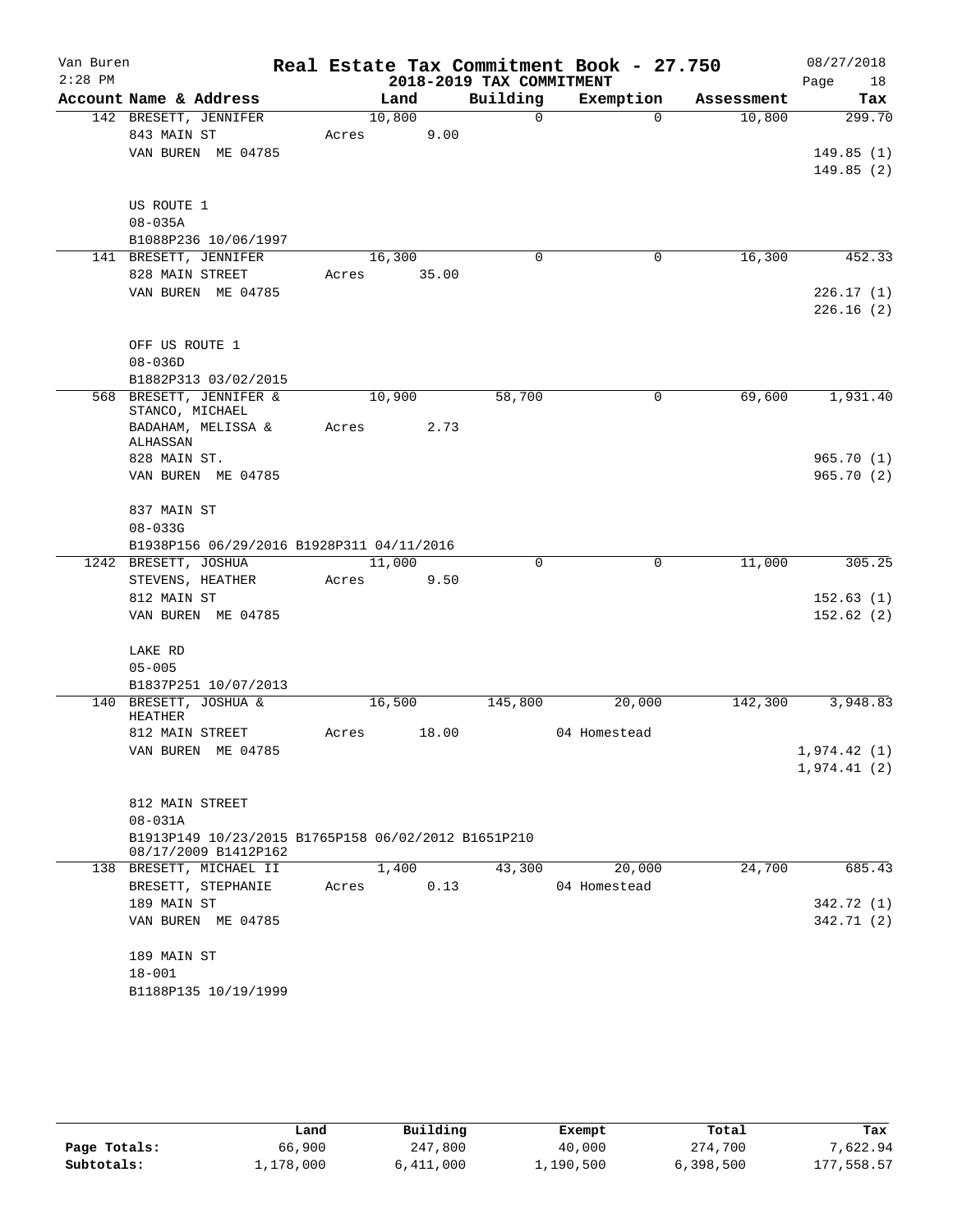| Van Buren    |                                     |        |       |           |                          | Real Estate Tax Commitment Book - 27.750 |            | 08/27/2018             |
|--------------|-------------------------------------|--------|-------|-----------|--------------------------|------------------------------------------|------------|------------------------|
| $2:28$ PM    |                                     |        |       |           | 2018-2019 TAX COMMITMENT |                                          |            | Page<br>19             |
|              | Account Name & Address              |        | Land  |           | Building                 | Exemption                                | Assessment | Tax                    |
|              | 76 BRESETT, MICHAEL II              |        | 2,100 |           | 38,000                   | 0                                        | 40,100     | 1,112.78               |
|              | BRESETT, STEPHANIE                  | Acres  |       | 0.20      |                          |                                          |            |                        |
|              | 189 MAIN ST                         |        |       |           |                          |                                          |            | 556.39(1)              |
|              | VAN BUREN ME 04785                  |        |       |           |                          |                                          |            | 556.39(2)              |
|              | 193 MAIN ST                         |        |       |           |                          |                                          |            |                        |
|              | $18 - 003$                          |        |       |           |                          |                                          |            |                        |
|              | B1836P314 11/20/2013                |        |       |           |                          |                                          |            |                        |
|              | 143 BRETON, ANDRE                   |        | 3,900 |           | 75,900                   | 20,000                                   | 59,800     | 1,659.45               |
|              | BRETON, MARLENE D                   | Acres  |       | 0.37      |                          | 04 Homestead                             |            |                        |
|              | 119 MAPLE AVE                       |        |       |           |                          |                                          |            | 829.73 (1)             |
|              | VAN BUREN ME 04785                  |        |       |           |                          |                                          |            | 829.72 (2)             |
|              | 119 MAPLE AVE                       |        |       |           |                          |                                          |            |                        |
|              | $16 - 016$                          |        |       |           |                          |                                          |            |                        |
|              | B887P217                            |        |       |           |                          |                                          |            |                        |
|              | 97 BRETON, TOMITHY                  |        | 5,000 |           | 51,200                   | 0                                        | 56,200     | 1,559.55               |
|              | 119 MAPLE AVENUE                    | Acres  |       | 0.25      |                          |                                          |            |                        |
|              | VAN BUREN ME 04785                  |        |       |           |                          |                                          |            | 779.78 (1)             |
|              |                                     |        |       |           |                          |                                          |            | 779.77 (2)             |
|              |                                     |        |       |           |                          |                                          |            |                        |
|              | 66 MAIN ST                          |        |       |           |                          |                                          |            |                        |
|              | $15 - 097$                          |        |       |           |                          |                                          |            |                        |
|              | B1800P330 03/01/2013                |        |       |           |                          |                                          |            |                        |
|              | 169 BRISSETTE, AMY                  |        | 2,400 |           | 31,000                   | 0                                        | 33,400     | 926.85                 |
|              | 150 POPLAR ST<br>VAN BUREN ME 04785 | Acres  |       | 0.23      |                          |                                          |            |                        |
|              |                                     |        |       |           |                          |                                          |            | 463.43(1)<br>463.42(2) |
|              |                                     |        |       |           |                          |                                          |            |                        |
|              | 150 POPLAR ST                       |        |       |           |                          |                                          |            |                        |
|              | $16 - 004$                          |        |       |           |                          |                                          |            |                        |
|              | B1709P62 01/07/2011                 |        |       |           |                          |                                          |            |                        |
|              | 145 BRISSETTE, ARTHUR               |        | 700   |           | 21,300                   | 20,000                                   | 2,000      | 55.50                  |
|              | BRISSETTE, LISA                     | Acres  |       | 0.07      |                          | 04 Homestead                             |            |                        |
|              | 109 ELDER AVE                       |        |       |           |                          |                                          |            | 27.75(1)               |
|              | VAN BUREN ME 04785                  |        |       |           |                          |                                          |            | 27.75(2)               |
|              | 109 ELDER AVE                       |        |       |           |                          |                                          |            |                        |
|              | $20 - 018$                          |        |       |           |                          |                                          |            |                        |
|              | B965P246                            |        |       |           |                          |                                          |            |                        |
|              | 862 BROWN, ANDREW N.                |        | 4,100 |           | 66,700                   | 0                                        | 70,800     | 1,964.70               |
|              | BAUGHMAN, LAURIE A.                 | Acres  |       | 0.39      |                          |                                          |            |                        |
|              | 19 CRESCENT LN.                     |        |       |           |                          |                                          |            | 982.35 (1)             |
|              | EDDINGTON ME 04428                  |        |       |           |                          |                                          |            | 982.35(2)              |
|              | 136 VIOLETTE ST                     |        |       |           |                          |                                          |            |                        |
|              | $16 - 070$                          |        |       |           |                          |                                          |            |                        |
|              | B1949P219 09/26/2016                |        |       |           |                          |                                          |            |                        |
| 149          | BROWN, RONALD J                     |        | 6,400 |           | 20,600                   | 20,000                                   | 7,000      | 194.25                 |
|              | BROWN, GERTRUDE N                   | Acres  |       | 0.61      |                          | 04 Homestead                             |            |                        |
|              | 125 MONROE ST                       |        |       |           |                          |                                          |            | 97.13(1)               |
|              | VAN BUREN ME 04785                  |        |       |           |                          |                                          |            | 97.12(2)               |
|              | 125 MONROE ST                       |        |       |           |                          |                                          |            |                        |
|              | $23 - 117$                          |        |       |           |                          |                                          |            |                        |
|              | B542P237                            |        |       |           |                          |                                          |            |                        |
|              |                                     |        |       |           |                          |                                          |            |                        |
|              |                                     | Land   |       | Building  |                          | Exempt                                   | Total      | Tax                    |
| Page Totals: |                                     | 24,600 |       | 304,700   |                          | 60,000                                   | 269,300    | 7,473.08               |
| Subtotals:   | 1,202,600                           |        |       | 6,715,700 |                          | 1,250,500                                | 6,667,800  | 185,031.65             |
|              |                                     |        |       |           |                          |                                          |            |                        |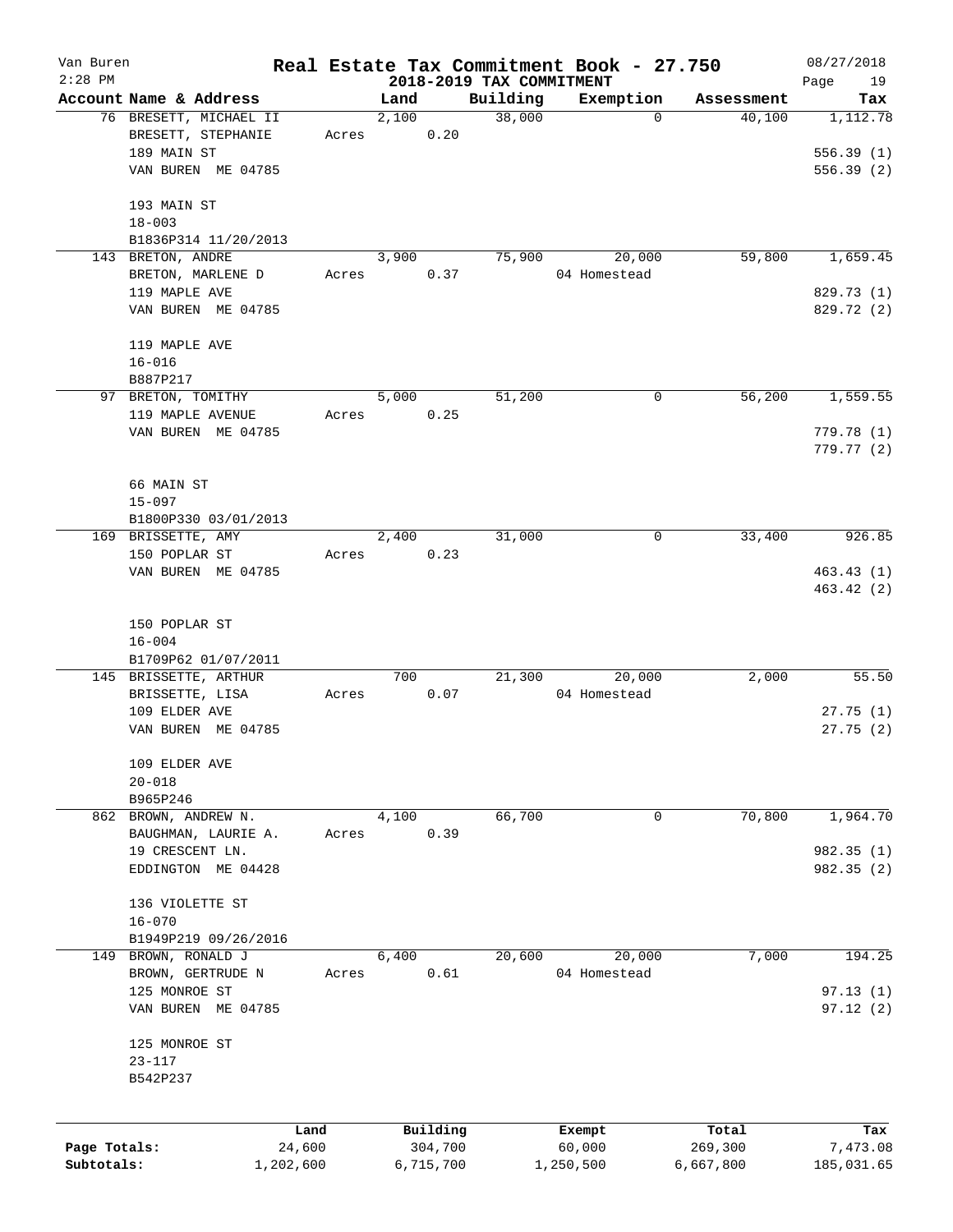| Van Buren |                                                    |       |        |      |                          | Real Estate Tax Commitment Book - 27.750 |            | 08/27/2018 |
|-----------|----------------------------------------------------|-------|--------|------|--------------------------|------------------------------------------|------------|------------|
| $2:28$ PM |                                                    |       |        |      | 2018-2019 TAX COMMITMENT |                                          |            | 20<br>Page |
|           | Account Name & Address                             |       | Land   |      | Building                 | Exemption                                | Assessment | Tax        |
|           | 150 BRUNO, DAN H<br>C/O JENNIFER M SHARON<br>(POA) | Acres | 3,700  | 0.35 | 53,700                   | 26,000<br>04 Homestead                   | 31,400     | 871.35     |
|           | 205 MAIN ST                                        |       |        |      |                          | 03 Veteran (Non-Maine<br>Enlisted)       |            | 435.68(1)  |
|           | VAN BUREN ME 04785                                 |       |        |      |                          |                                          |            | 435.67 (2) |
|           | 205 MAIN ST<br>$18 - 007$                          |       |        |      |                          |                                          |            |            |
|           | B1731P124 08/08/2011                               |       |        |      |                          |                                          |            |            |
|           | 1336 BURGESS, RYAN W                               |       | 2,700  |      | 400                      | 0                                        | 3,100      | 86.03      |
|           | BURGESS, RENEE A                                   | Acres |        | 0.26 |                          |                                          |            |            |
|           | 907 HAMLIN RD                                      |       |        |      |                          |                                          |            | 43.02(1)   |
|           | HAMLIN ME 04785                                    |       |        |      |                          |                                          |            | 43.01(2)   |
|           | HILLSIDE ST                                        |       |        |      |                          |                                          |            |            |
|           | $23 - 070$                                         |       |        |      |                          |                                          |            |            |
|           | B1839P220 12/16/2013                               |       |        |      |                          |                                          |            |            |
|           | 1432 BURKE, JOSEPH                                 |       | 13,500 |      | 27,900                   | 26,000                                   | 15,400     | 427.35     |
|           | 140 LAKED RD                                       | Acres |        | 3.86 |                          | 04 Homestead                             |            |            |
|           | VAN BUREN ME 04785                                 |       |        |      |                          | 03 Veteran (Non-Maine                    |            | 213.68(1)  |
|           |                                                    |       |        |      |                          | Enlisted)                                |            | 213.67(2)  |
|           |                                                    |       |        |      |                          |                                          |            |            |
|           | 140 LAKE ROAD                                      |       |        |      |                          |                                          |            |            |
|           | $02 - 023B$                                        |       |        |      |                          |                                          |            |            |
|           | B1603P21 06/20/2008                                |       |        |      |                          |                                          |            |            |
|           | 151 BURKE, RANDALL                                 |       | 3,500  |      | 22,500                   | 20,000                                   | 6,000      | 166.50     |
|           | 506 MAIN ST                                        | Acres |        | 0.33 |                          | 04 Homestead                             |            |            |
|           | VAN BUREN ME 04785                                 |       |        |      |                          |                                          |            | 83.25(1)   |
|           |                                                    |       |        |      |                          |                                          |            | 83.25(2)   |
|           | 506 MAIN ST                                        |       |        |      |                          |                                          |            |            |
|           | $22 - 006$                                         |       |        |      |                          |                                          |            |            |
|           | B964P321                                           |       |        |      |                          |                                          |            |            |
|           | 152 BURNETT, EARL P                                |       | 2,200  |      | 41,500                   | 20,000                                   | 23,700     | 657.68     |
|           | BURNETT, CAROL J                                   | Acres |        | 0.21 |                          | 04 Homestead                             |            |            |
|           | 110 ST BRUNO STREET                                |       |        |      |                          |                                          |            | 328.84 (1) |
|           | VAN BUREN ME 04785                                 |       |        |      |                          |                                          |            | 328.84 (2) |
|           | 110 ST BRUNO ST                                    |       |        |      |                          |                                          |            |            |
|           | $17 - 050$                                         |       |        |      |                          |                                          |            |            |
|           | B1460P114                                          |       |        |      |                          |                                          |            |            |
|           | 153 BUTLER, BURTON E                               |       | 3,500  |      | 55,500                   | 20,000                                   | 39,000     | 1,082.25   |
|           | BUTLER, JUDY M                                     |       | Acres  | 0.33 |                          | 04 Homestead                             |            |            |
|           | 130 MARION DR                                      |       |        |      |                          |                                          |            | 541.13(1)  |
|           | VAN BUREN ME 04785                                 |       |        |      |                          |                                          |            | 541.12(2)  |
|           | 130 MARION DR                                      |       |        |      |                          |                                          |            |            |
|           | 18B-006                                            |       |        |      |                          |                                          |            |            |
|           | B562P287                                           |       |        |      |                          |                                          |            |            |
|           |                                                    |       |        |      |                          |                                          |            |            |

|              | Land      | Building  | Exempt    | Total     | Tax        |
|--------------|-----------|-----------|-----------|-----------|------------|
| Page Totals: | 29,100    | 201,500   | 112,000   | 118,600   | 3,291.16   |
| Subtotals:   | 1,231,700 | 6,917,200 | 1,362,500 | 6,786,400 | 188,322.81 |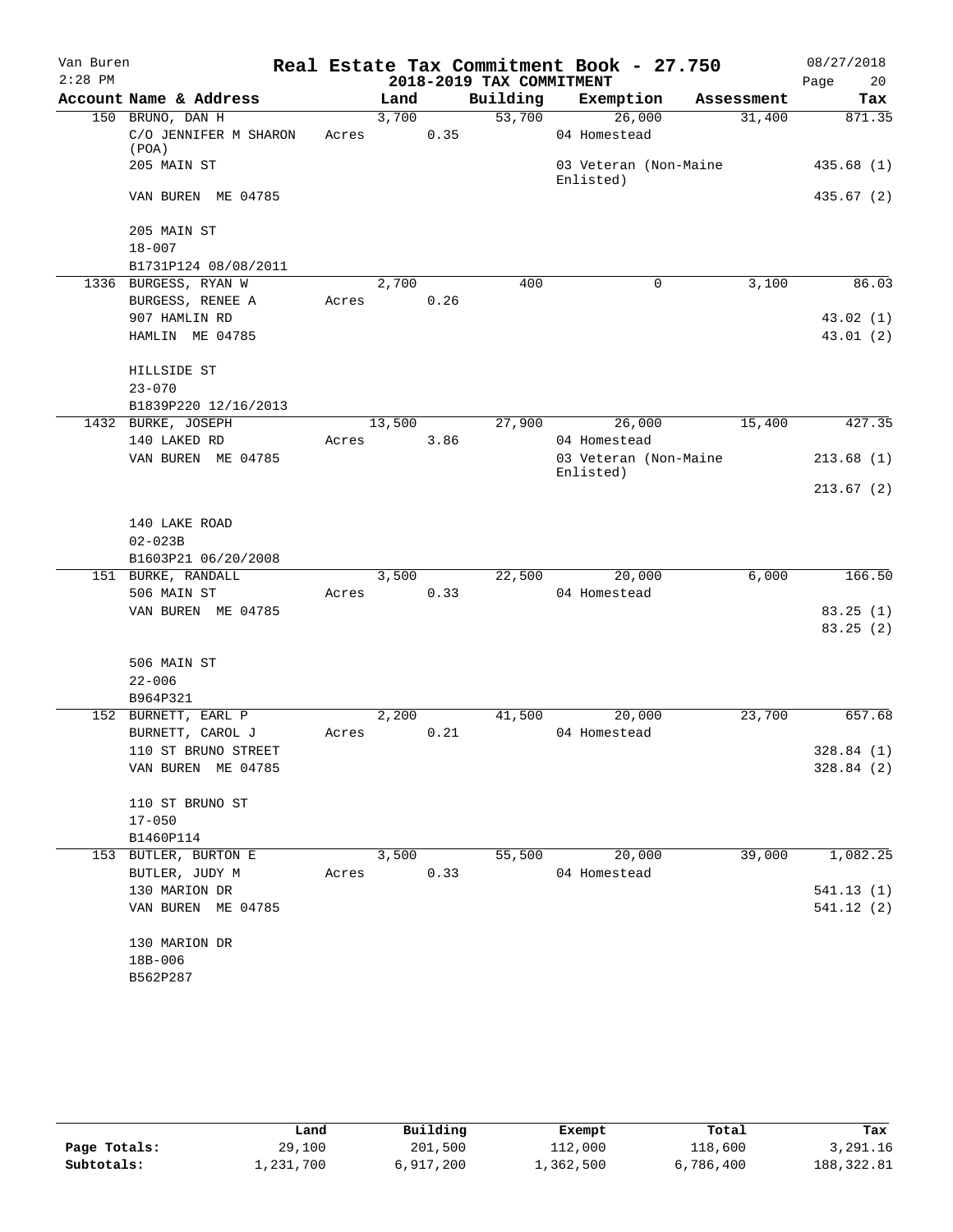| Van Buren<br>$2:28$ PM |                                           |       | 2018-2019 TAX COMMITMENT |             | Real Estate Tax Commitment Book - 27.750 |            | 08/27/2018        |
|------------------------|-------------------------------------------|-------|--------------------------|-------------|------------------------------------------|------------|-------------------|
|                        | Account Name & Address                    |       | Land                     | Building    | Exemption                                | Assessment | Page<br>21<br>Tax |
|                        | 173 BUTLER, KAREN R                       |       | 2,800                    | 0           | $\mathbf 0$                              | 2,800      | 77.70             |
|                        | BUTLER, RICHARD                           | Acres | 0.27                     |             |                                          |            |                   |
|                        | 232 PRESQUE ISLE RD                       |       |                          |             |                                          |            | 38.85(1)          |
|                        | MARS HILL ME 04758                        |       |                          |             |                                          |            | 38.85(2)          |
|                        | 560 MAIN ST                               |       |                          |             |                                          |            |                   |
|                        | $24 - 018$                                |       |                          |             |                                          |            |                   |
|                        | B1727P164 07/14/2011                      |       |                          |             |                                          |            |                   |
|                        | 178 BUTLER, KAREN R                       |       | 1,900                    | 52,000      | 0                                        | 53,900     | 1,495.73          |
|                        | BUTLER, RICHARD                           | Acres | 0.18                     |             |                                          |            |                   |
|                        | 232 PRESQUE ISLE RD                       |       |                          |             |                                          |            | 747.87(1)         |
|                        | MARS HILL ME 04758                        |       |                          |             |                                          |            | 747.86(2)         |
|                        | 558 MAIN ST                               |       |                          |             |                                          |            |                   |
|                        | $24 - 019$                                |       |                          |             |                                          |            |                   |
|                        | B1727P164 07/14/2011                      |       |                          |             |                                          |            |                   |
|                        | 154 BUTT, LARRY S                         |       | 19,100                   | $\mathbf 0$ | 0                                        | 19,100     | 530.03            |
|                        | BUTT, JANE V                              | Acres | 48.00                    |             |                                          |            |                   |
|                        | 3587 CARIBOU RD.                          |       |                          |             |                                          |            | 265.02(1)         |
|                        | CROSS LAKE ME 04779                       |       |                          |             |                                          |            | 265.01(2)         |
|                        | <b>BEAULIEU RD</b>                        |       |                          |             |                                          |            |                   |
|                        | $09 - 038$                                |       |                          |             |                                          |            |                   |
|                        | B538P335                                  |       |                          |             |                                          |            |                   |
|                        | 445 BUTT, LARRY S                         |       | 11,200                   | 0           | 0                                        | 11,200     | 310.80            |
|                        | BUTT, JANE V                              | Acres | 14.00                    |             |                                          |            |                   |
|                        | PO BOX 1207                               |       |                          |             |                                          |            | 155.40(1)         |
|                        | HARLEM GA 30814                           |       |                          |             |                                          |            | 155.40(2)         |
|                        | RR 1                                      |       |                          |             |                                          |            |                   |
|                        | $09 - 043$                                |       |                          |             |                                          |            |                   |
|                        | B1814P202 06/14/2013                      |       |                          |             |                                          |            |                   |
|                        | 104 BUTT, LARRY S                         |       | 21,600                   | 0           | 0                                        | 21,600     | 599.40            |
|                        | BUTT, JANE V                              | Acres | 43.00                    |             |                                          |            |                   |
|                        | 3587 CARIBOU RD.                          |       |                          |             |                                          |            | 299.70 (1)        |
|                        | CROSS LAKE ME 04779                       |       |                          |             |                                          |            | 299.70 (2)        |
|                        | PARENT RD                                 |       |                          |             |                                          |            |                   |
|                        | $09 - 026$                                |       |                          |             |                                          |            |                   |
|                        | 1314 CAITY J. HOLDINGS, LLC               |       | 8,500                    | 9,200       | 0                                        | 17,700     | 491.18            |
|                        | 212 N. MAIN ST.<br>WINTER GARDEN FL 34787 | Acres | 0.50                     |             |                                          |            | 245.59(1)         |
|                        |                                           |       |                          |             |                                          |            | 245.59(2)         |
|                        |                                           |       |                          |             |                                          |            |                   |
|                        | 1296 MAIN ST                              |       |                          |             |                                          |            |                   |
|                        | $11 - 010C$                               |       |                          |             |                                          |            |                   |
|                        | B1955P179 11/10/2016                      |       |                          |             |                                          |            |                   |
|                        | 156 CALAHAN, JAMES G                      |       | 7,000                    | 3,700       | 0                                        | 10,700     | 296.93            |
|                        | CALAHAN, LOIS                             | Acres | 8.26                     |             |                                          |            |                   |
|                        | P O BOX 271                               |       |                          |             |                                          |            | 148.47(1)         |
|                        | VAN BUREN ME 04785                        |       |                          |             |                                          |            | 148.46 (2)        |
|                        | 272 PARENT RD                             |       |                          |             |                                          |            |                   |
|                        | $09 - 035B$                               |       |                          |             |                                          |            |                   |
|                        | B1164P123                                 |       |                          |             |                                          |            |                   |
|                        |                                           |       |                          |             |                                          |            |                   |
|                        | Land                                      |       | Building                 |             | Exempt                                   | Total      | Tax               |
|                        |                                           |       |                          |             |                                          |            |                   |

|              | -------   | $-$       | ______    | ------    | ------     |
|--------------|-----------|-----------|-----------|-----------|------------|
| Page Totals: | 72,100    | 64,900    |           | 137,000   | 3,801.77   |
| Subtotals:   | 1,303,800 | 6,982,100 | 1,362,500 | 6,923,400 | 192,124.58 |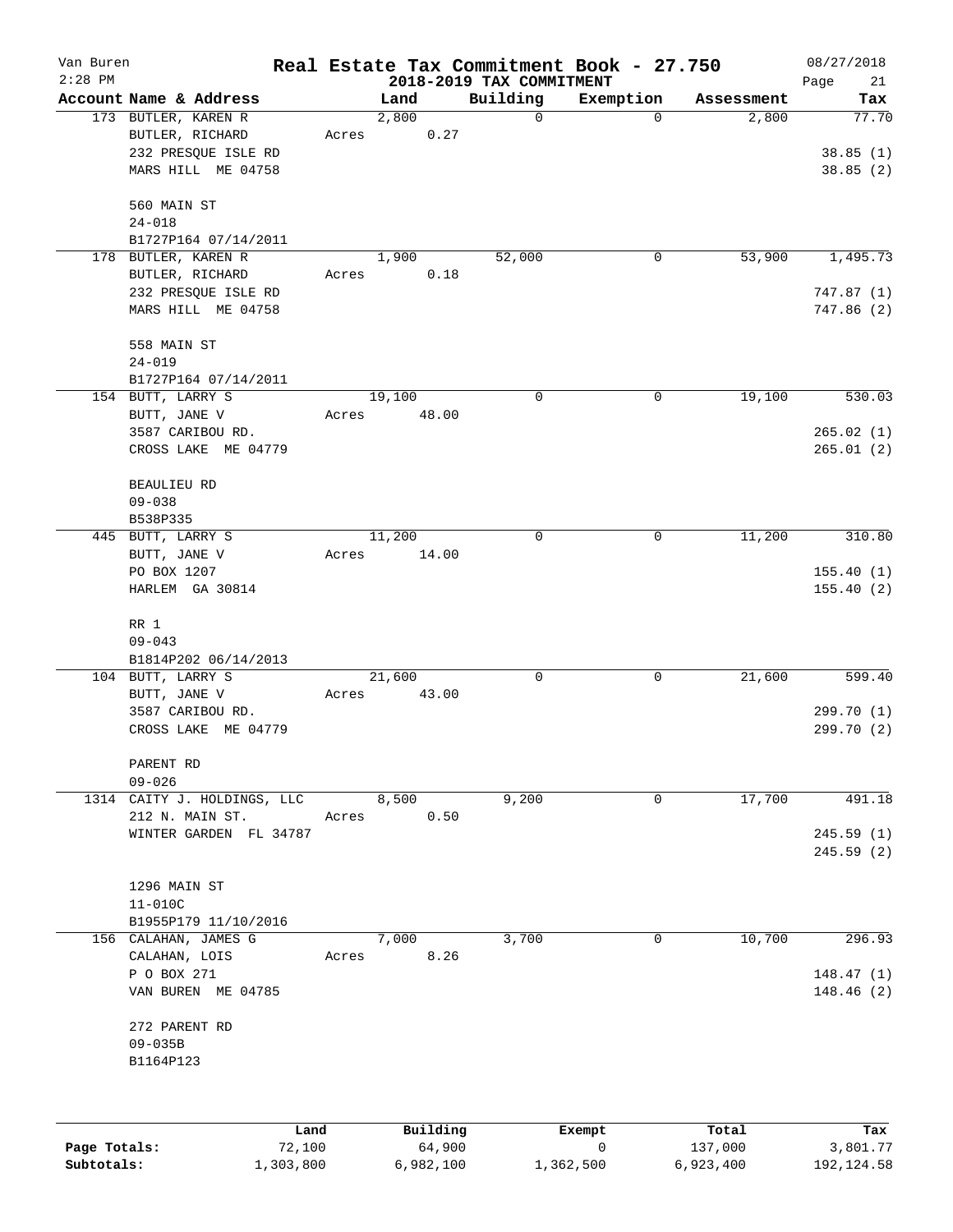| Van Buren<br>$2:28$ PM |                                     |       |           | 2018-2019 TAX COMMITMENT | Real Estate Tax Commitment Book - 27.750 |            | 08/27/2018<br>Page<br>22 |
|------------------------|-------------------------------------|-------|-----------|--------------------------|------------------------------------------|------------|--------------------------|
|                        | Account Name & Address              |       | Land      | Building                 | Exemption                                | Assessment | Tax                      |
|                        | 1460 CANNON, SHEILA                 |       | 11,300    | 500                      | $\mathbf 0$                              | 11,800     | 327.45                   |
|                        | P.O. BOX 225                        | Acres | 13.30     |                          |                                          |            |                          |
|                        | VAN BUREN ME 04785                  |       |           |                          |                                          |            | 163.73(1)                |
|                        |                                     |       |           |                          |                                          |            | 163.72(2)                |
|                        |                                     |       |           |                          |                                          |            |                          |
|                        | Off Main St.                        |       |           |                          |                                          |            |                          |
|                        | $08 - 018$                          |       |           |                          |                                          |            |                          |
|                        | B1737P89 10/03/2011                 |       |           |                          |                                          |            |                          |
| 157                    | CANNON, THOMAS R                    |       | 81,500    | 62,000                   | 26,000                                   | 117,500    | 3,260.63                 |
|                        | CANNON, SHEILA M                    | Acres | 142.00    |                          | 04 Homestead                             |            |                          |
|                        | PO BOX 225                          |       |           |                          | 03 Veteran (Non-Maine<br>Enlisted)       |            | 1,630.32(1)              |
|                        | VAN BUREN ME 04785                  |       |           |                          |                                          |            | 1,630.31(2)              |
|                        |                                     |       |           |                          |                                          |            |                          |
|                        | 166 GERARD DR                       |       |           |                          |                                          |            |                          |
|                        | $02 - 034$                          |       |           |                          |                                          |            |                          |
|                        | B1450P64 05/31/2005                 |       |           |                          |                                          |            |                          |
|                        | 304 CANTO, DAVID B                  |       | 15,000    | 65,000                   | 0                                        | 80,000     | 2,220.00                 |
|                        | WILSON, CHERYL                      | Acres | 9.30      |                          |                                          |            |                          |
|                        | 81 PARTRIDGE LN                     |       |           |                          |                                          |            | 1, 110.00(1)             |
|                        | CHERRY HILL NJ 08003                |       |           |                          |                                          |            | 1,110.00(2)              |
|                        | 899 MAIN ST                         |       |           |                          |                                          |            |                          |
|                        | $08 - 043$                          |       |           |                          |                                          |            |                          |
|                        | B1684P152 06/21/2010 B344P375       |       |           |                          |                                          |            |                          |
|                        | 162 CANXUS BROADCASTING             |       | 9,700     | 17,200                   | 0                                        | 26,900     | 746.48                   |
|                        | CORPORATION<br>152 EAST GREEN RIDGE | Acres | 5.78      |                          |                                          |            |                          |
|                        | RD.                                 |       |           |                          |                                          |            |                          |
|                        | CARIBOU ME 04736                    |       |           |                          |                                          |            | 373.24(1)                |
|                        |                                     |       |           |                          |                                          |            | 373.24(2)                |
|                        |                                     |       |           |                          |                                          |            |                          |
|                        | 153 ALEXANDER RD.                   |       |           |                          |                                          |            |                          |
|                        | $05 - 033A$                         |       |           |                          |                                          |            |                          |
|                        | 163 CARBONNEAU, MICHAEL             |       | 2,600     | 24,200                   | 26,000                                   | 800        | 22.20                    |
|                        | 206 MAIN ST                         | Acres | 0.25      |                          | 04 Homestead                             |            |                          |
|                        | VAN BUREN ME 04785                  |       |           |                          | 02 Veteran                               |            | 11.10(1)                 |
|                        |                                     |       |           |                          |                                          |            | 11.10(2)                 |
|                        | 206 MAIN ST                         |       |           |                          |                                          |            |                          |
|                        | $18 - 096$                          |       |           |                          |                                          |            |                          |
|                        | B1774P42 07/23/2012 B1456P341       |       |           |                          |                                          |            |                          |
|                        | 1467 CARON, BRIAN                   |       | 15,400    | 1,700                    | $\mathbf 0$                              | 17,100     | 474.53                   |
|                        | 145 LAPLANTE HEIGHTS                | Acres | 12.30     |                          |                                          |            |                          |
|                        | VAN BUREN ME 04785                  |       |           |                          |                                          |            | 237.27(1)                |
|                        |                                     |       |           |                          |                                          |            | 237.26(2)                |
|                        |                                     |       |           |                          |                                          |            |                          |
|                        | 385 CHAMPLAIN ST                    |       |           |                          |                                          |            |                          |
|                        | $03 - 001$                          |       |           |                          |                                          |            |                          |
|                        | B1709P57 01/10/2011                 |       |           |                          |                                          |            |                          |
|                        | 164 CARON, BRIAN                    |       | 5,700     | 94,200                   | 20,000                                   | 79,900     | 2,217.23                 |
|                        | CARON, CHRISTINA P                  | Acres | 0.54      |                          | 04 Homestead                             |            |                          |
|                        | 145 LAPLANTE HEIGHTS                |       |           |                          |                                          |            | 1,108.62(1)              |
|                        | VAN BUREN ME 04785                  |       |           |                          |                                          |            | 1,108.61(2)              |
|                        | 145 LAPLANTE HEIGHTS                |       |           |                          |                                          |            |                          |
|                        | 18C-002C                            |       |           |                          |                                          |            |                          |
|                        | B1611P151 08/26/2008                |       |           |                          |                                          |            |                          |
|                        |                                     | Land  | Building  |                          | Exempt                                   | Total      | Tax                      |
| Page Totals:           | 141,200                             |       | 264,800   |                          | 72,000                                   | 334,000    | 9,268.52                 |
| Subtotals:             | 1,445,000                           |       | 7,246,900 |                          | 1,434,500                                | 7,257,400  | 201,393.10               |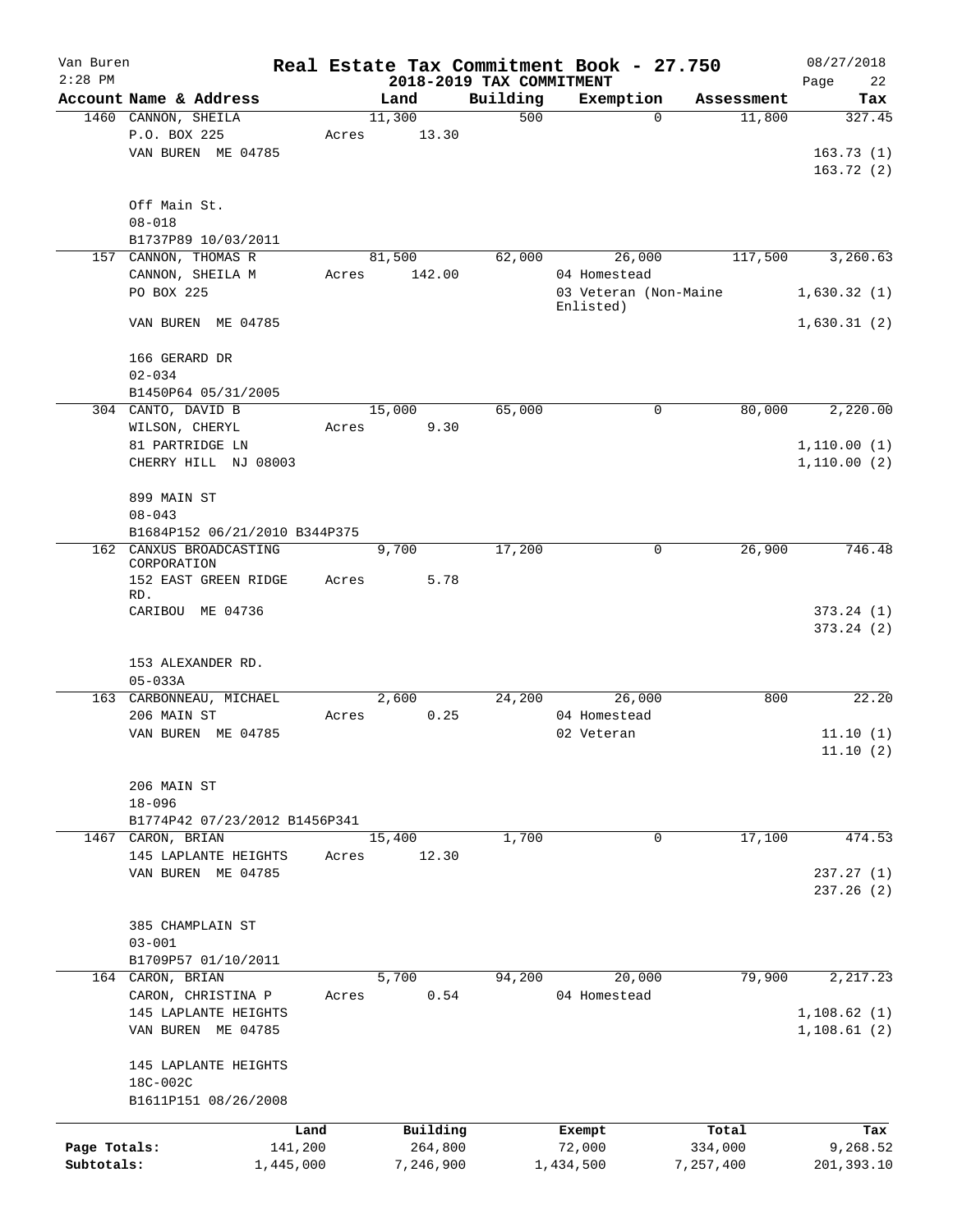| Van Buren<br>$2:28$ PM |                               |       |          |                                      | Real Estate Tax Commitment Book - 27.750 |            | 08/27/2018        |
|------------------------|-------------------------------|-------|----------|--------------------------------------|------------------------------------------|------------|-------------------|
|                        | Account Name & Address        |       | Land     | 2018-2019 TAX COMMITMENT<br>Building | Exemption                                | Assessment | Page<br>23<br>Tax |
|                        | 176 CARON, BRIAN R            |       | 4,800    | 14,600                               | 0                                        | 19,400     | 538.35            |
|                        | CARON, CHRISTINA P            | Acres | 0.46     |                                      |                                          |            |                   |
|                        | 145 LAPLANTE HEIGHTS          |       |          |                                      |                                          |            | 269.18(1)         |
|                        | VAN BUREN ME 04785            |       |          |                                      |                                          |            | 269.17(2)         |
|                        |                               |       |          |                                      |                                          |            |                   |
|                        | 164 CLOVERHILL DR.            |       |          |                                      |                                          |            |                   |
|                        | 18C-002G                      |       |          |                                      |                                          |            |                   |
|                        | 1535 CARON, CHRISTINA P       |       | 4,400    | $\mathbf 0$                          | 0                                        | 4,400      | 122.10            |
|                        | 145 LAPLANTE HEIGHTS          | Acres | 0.46     |                                      |                                          |            |                   |
|                        | VAN BUREN ME 04785            |       |          |                                      |                                          |            | 61.05(1)          |
|                        |                               |       |          |                                      |                                          |            | 61.05(2)          |
|                        |                               |       |          |                                      |                                          |            |                   |
|                        | LAPLANTE HEIGHTS              |       |          |                                      |                                          |            |                   |
|                        | 18C-001B                      |       |          |                                      |                                          |            |                   |
|                        | B1703P171 11/29/2010          |       |          |                                      |                                          |            |                   |
|                        | 1328 CARON, CRAIG             |       | 2,100    | 46,300                               | $\mathbf 0$                              | 48,400     | 1,343.10          |
|                        | CARON, MACY                   | Acres | 0.20     |                                      |                                          |            |                   |
|                        | 142 FULTON ST.                |       |          |                                      |                                          |            | 671.55(1)         |
|                        | VAN BUREN ME 04785            |       |          |                                      |                                          |            | 671.55(2)         |
|                        |                               |       |          |                                      |                                          |            |                   |
|                        | 142 FULTON ST                 |       |          |                                      |                                          |            |                   |
|                        | $19 - 047$                    |       |          |                                      |                                          |            |                   |
|                        | B1906P168 09/01/2015          |       |          |                                      |                                          |            |                   |
|                        | 165 CARON, DONALD R           |       | 4,800    | 47,100                               | 0                                        | 51,900     | 1,440.23          |
|                        | CARON, LISA M                 |       |          |                                      |                                          |            |                   |
|                        | 781 MAIN ST                   |       |          |                                      |                                          |            | 720.12(1)         |
|                        | VAN BUREN ME 04785            |       |          |                                      |                                          |            | 720.11(2)         |
|                        |                               |       |          |                                      |                                          |            |                   |
|                        | 112 WRIGHT ST                 |       |          |                                      |                                          |            |                   |
|                        | $21 - 020A$                   |       |          |                                      |                                          |            |                   |
|                        | B747P88                       |       |          |                                      |                                          |            |                   |
|                        | 1203 CARON, DONALD R.         |       | 18,300   | 89,200                               | 20,000                                   | 87,500     | 2,428.13          |
|                        | CARON, LISA M.                | Acres | 19.00    |                                      | 04 Homestead                             |            |                   |
|                        | 781 MAIN ST.                  |       |          |                                      |                                          |            | 1, 214.07(1)      |
|                        | VAN BUREN ME 04785            |       |          |                                      |                                          |            | 1,214.06(2)       |
|                        |                               |       |          |                                      |                                          |            |                   |
|                        | 781 MAIN ST                   |       |          |                                      |                                          |            |                   |
|                        | $08 - 020$<br>B491P67         |       |          |                                      |                                          |            |                   |
|                        | 349 CARON, LANCE              |       | 2,000    | 21,200                               | 20,000                                   | 3,200      | 88.80             |
|                        | 112 WRIGHT ST.                | Acres | 0.19     |                                      | 04 Homestead                             |            |                   |
|                        | VAN BUREN ME 04785            |       |          |                                      |                                          |            | 44.40 (1)         |
|                        |                               |       |          |                                      |                                          |            | 44.40 (2)         |
|                        |                               |       |          |                                      |                                          |            |                   |
|                        | 111 HILLSIDE ST               |       |          |                                      |                                          |            |                   |
|                        | $23 - 060$                    |       |          |                                      |                                          |            |                   |
|                        | B1702P33 11/15/2010 B1617P117 |       |          |                                      |                                          |            |                   |
|                        | 166 CARON, LOUIS JR           |       | 4,200    | 50,200                               | 20,000                                   | 34,400     | 954.60            |
|                        | CARON, SHIRLEY A.             | Acres | 0.40     |                                      | 04 Homestead                             |            |                   |
|                        | 306 MAIN ST APT 201           |       |          |                                      |                                          |            | 477.30(1)         |
|                        | VAN BUREN ME 04785            |       |          |                                      |                                          |            | 477.30 (2)        |
|                        |                               |       |          |                                      |                                          |            |                   |
|                        | 306 MAIN ST                   |       |          |                                      |                                          |            |                   |
|                        | $20 - 077$                    |       |          |                                      |                                          |            |                   |
|                        | B1588P212                     |       |          |                                      |                                          |            |                   |
|                        |                               |       |          |                                      |                                          |            |                   |
|                        |                               |       |          |                                      |                                          |            |                   |
|                        |                               |       |          |                                      |                                          |            |                   |
|                        | Land                          |       | Building |                                      | Exempt                                   | Total      | Tax               |
| Page Totals:           | 40,600                        |       | 268,600  |                                      | 60,000                                   | 249,200    | 6,915.31          |

**Subtotals:** 1,485,600 7,515,500 1,494,500 7,506,600 208,308.41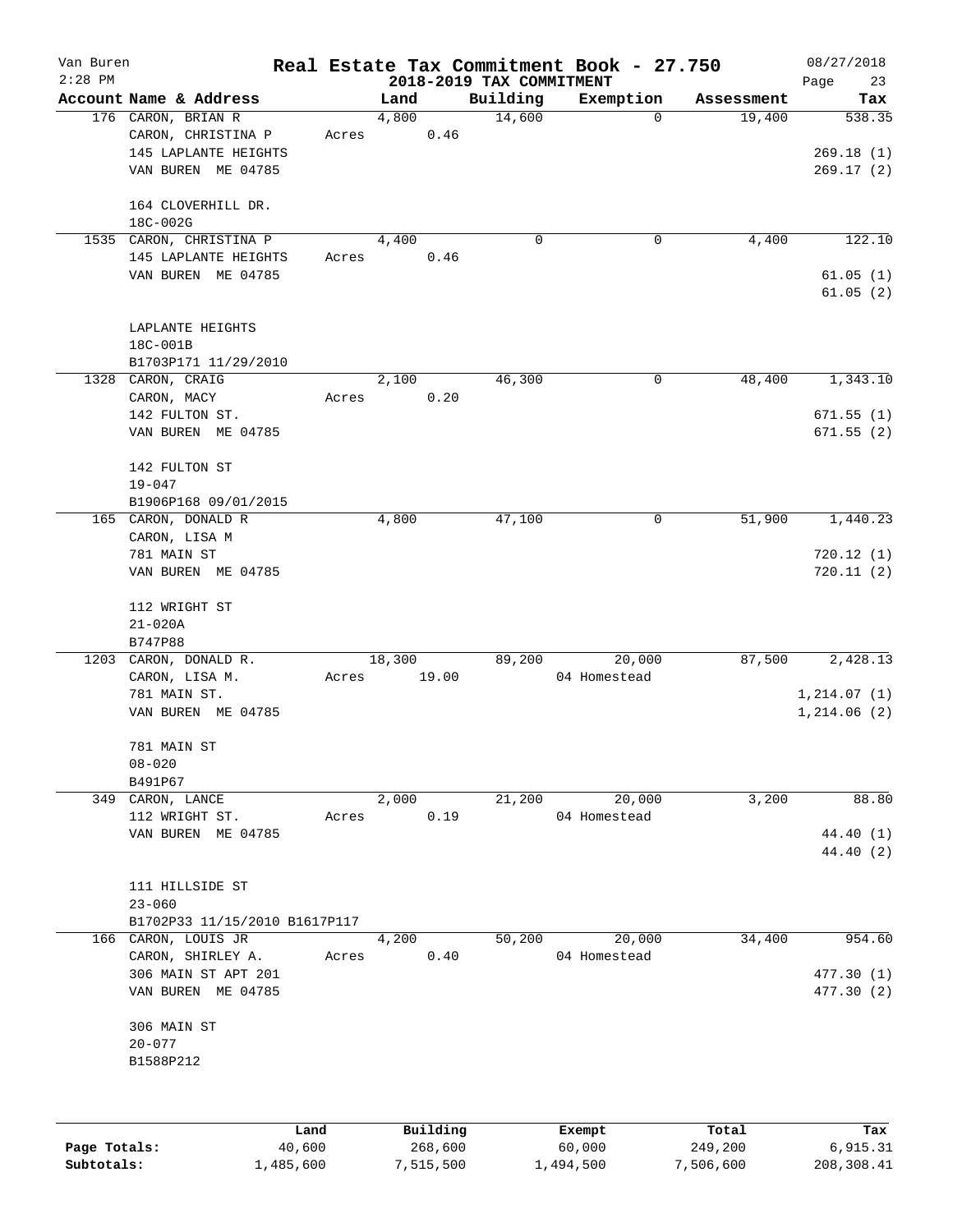| Van Buren    |                         |                |       |                     |                                      | Real Estate Tax Commitment Book - 27.750 |                  | 08/27/2018        |
|--------------|-------------------------|----------------|-------|---------------------|--------------------------------------|------------------------------------------|------------------|-------------------|
| $2:28$ PM    | Account Name & Address  |                | Land  |                     | 2018-2019 TAX COMMITMENT<br>Building | Exemption                                | Assessment       | Page<br>24<br>Tax |
|              | 167 CARON, LOUIS JR     |                | 2,200 |                     | 0                                    | 0                                        | 2,200            | 61.05             |
|              | CARON, SHIRLEY A        | Acres          |       | 0.21                |                                      |                                          |                  |                   |
|              | 306 MAIN ST APT 201     |                |       |                     |                                      |                                          |                  | 30.53(1)          |
|              | VAN BUREN ME 04785      |                |       |                     |                                      |                                          |                  | 30.52(2)          |
|              |                         |                |       |                     |                                      |                                          |                  |                   |
|              | MAIN ST                 |                |       |                     |                                      |                                          |                  |                   |
|              | $20 - 076$<br>B1588P212 |                |       |                     |                                      |                                          |                  |                   |
| 168          | CARON, LOUIS JR         |                | 2,600 |                     | 6,800                                | 0                                        | 9,400            | 260.85            |
|              | CARON, SHIRLEY A        | Acres          |       | 0.25                |                                      |                                          |                  |                   |
|              | 306 MAIN ST APT 201     |                |       |                     |                                      |                                          |                  | 130.43(1)         |
|              | VAN BUREN ME 04785      |                |       |                     |                                      |                                          |                  | 130.42(2)         |
|              |                         |                |       |                     |                                      |                                          |                  |                   |
|              | 102 PIERCE ST           |                |       |                     |                                      |                                          |                  |                   |
|              | $20 - 090$              |                |       |                     |                                      |                                          |                  |                   |
|              | B1588P212               |                |       |                     |                                      |                                          |                  |                   |
|              | 171 CARON, O'NEIL       |                | 2,100 |                     | 24,300                               | 20,000                                   | 6,400            | 177.60            |
|              | CARON, BRENDA           | Acres          |       | 0.20                |                                      | 04 Homestead                             |                  |                   |
|              | 156 FULTON ST           |                |       |                     |                                      |                                          |                  | 88.80 (1)         |
|              | VAN BUREN ME 04785      |                |       |                     |                                      |                                          |                  | 88.80 (2)         |
|              | 156 FULTON ST           |                |       |                     |                                      |                                          |                  |                   |
|              | $19 - 043$              |                |       |                     |                                      |                                          |                  |                   |
|              | B820P201                |                |       |                     |                                      |                                          |                  |                   |
|              | 174 CARON, ROBERT E JR  |                | 4,200 |                     | 42,800                               | 20,000                                   | 27,000           | 749.25            |
|              | CARON, COLETTE          | Acres          |       | 0.40                |                                      | 04 Homestead                             |                  |                   |
|              | 110 BROOK AVE           |                |       |                     |                                      |                                          |                  | 374.63(1)         |
|              | VAN BUREN ME 04785      |                |       |                     |                                      |                                          |                  | 374.62(2)         |
|              | 110 BROOK AVE.          |                |       |                     |                                      |                                          |                  |                   |
|              | $17 - 063$              |                |       |                     |                                      |                                          |                  |                   |
|              | 175 CARON, RUDOLPH L    |                | 3,800 |                     | 51,400                               | 20,000                                   | 35,200           | 976.80            |
|              | CARON, CLAIRE           | Acres          |       | 0.36                |                                      | 04 Homestead                             |                  |                   |
|              | 135 MARION DR           |                |       |                     |                                      |                                          |                  | 488.40 (1)        |
|              | VAN BUREN ME 04785      |                |       |                     |                                      |                                          |                  | 488.40 (2)        |
|              | 135 MARION DR           |                |       |                     |                                      |                                          |                  |                   |
|              | 18B-009                 |                |       |                     |                                      |                                          |                  |                   |
|              | B419P109                |                |       |                     |                                      |                                          |                  |                   |
|              | 6 CARRATURO, DALE       |                | 1,700 |                     | 32,100                               | 0                                        | 33,800           | 937.95            |
|              | 1322 LARRY LANE         | Acres          |       | 0.16                |                                      |                                          |                  |                   |
|              | LAREDO TX 78095         |                |       |                     |                                      |                                          |                  | 468.98(1)         |
|              |                         |                |       |                     |                                      |                                          |                  | 468.97(2)         |
|              | 154 ST BRUNO ST         |                |       |                     |                                      |                                          |                  |                   |
|              | $17 - 012$              |                |       |                     |                                      |                                          |                  |                   |
|              | B1906P106 08/31/2015    |                |       |                     |                                      |                                          |                  |                   |
| 179          | CARRIER, GILMAN J       |                | 3,600 |                     | 52,100                               | 20,000                                   | 35,700           | 990.68            |
|              | 185 LYNNE ST            | Acres          |       | 0.34                |                                      | 04 Homestead                             |                  |                   |
|              | VAN BUREN ME 04785      |                |       |                     |                                      |                                          |                  | 495.34 (1)        |
|              |                         |                |       |                     |                                      |                                          |                  | 495.34 (2)        |
|              | 185 LYNNE ST            |                |       |                     |                                      |                                          |                  |                   |
|              | $19 - 071$              |                |       |                     |                                      |                                          |                  |                   |
|              | B1305P97                |                |       |                     |                                      |                                          |                  |                   |
|              |                         |                |       |                     |                                      |                                          |                  |                   |
|              |                         |                |       |                     |                                      |                                          |                  |                   |
| Page Totals: |                         | Land<br>20,200 |       | Building<br>209,500 |                                      | Exempt<br>80,000                         | Total<br>149,700 | Tax<br>4,154.18   |
| Subtotals:   | 1,505,800               |                |       | 7,725,000           |                                      | 1,574,500                                | 7,656,300        | 212, 462.59       |
|              |                         |                |       |                     |                                      |                                          |                  |                   |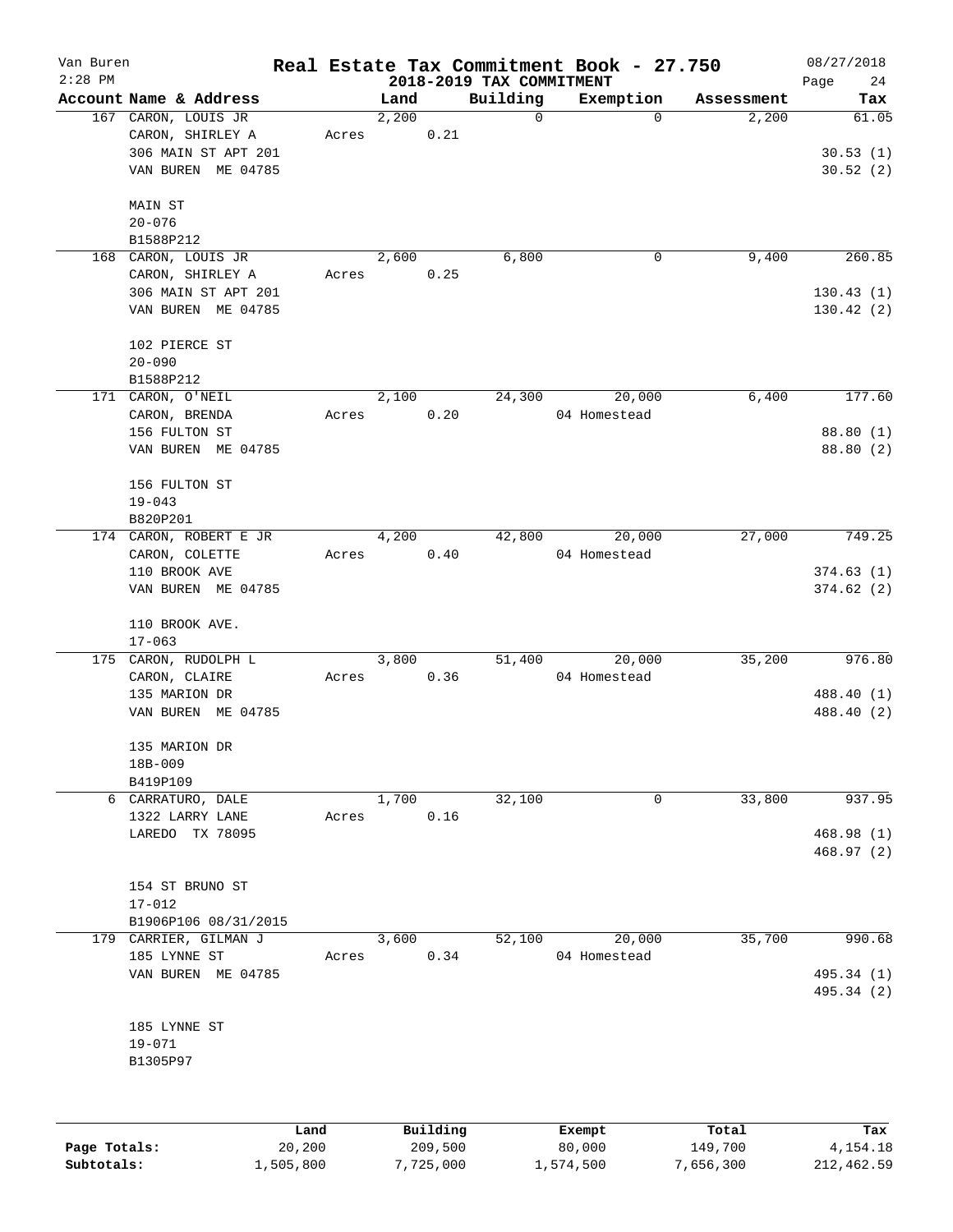| Van Buren<br>$2:28$ PM |                               |       | 2018-2019 TAX COMMITMENT |          | Real Estate Tax Commitment Book - 27.750 |            | 08/27/2018<br>Page<br>25 |
|------------------------|-------------------------------|-------|--------------------------|----------|------------------------------------------|------------|--------------------------|
|                        | Account Name & Address        |       | Land                     | Building | Exemption                                | Assessment | Tax                      |
|                        | 180 CARRIER, ROBERT           |       | 5,400                    | 84,800   | 20,000                                   | 70,200     | 1,948.05                 |
|                        | CARRIER, STELLA M             | Acres | 0.51                     |          | 04 Homestead                             |            |                          |
|                        | 159 VIOLETTE ST               |       |                          |          |                                          |            | 974.03(1)                |
|                        | VAN BUREN ME 04785            |       |                          |          |                                          |            | 974.02(2)                |
|                        |                               |       |                          |          |                                          |            |                          |
|                        | 159 VIOLETTE ST               |       |                          |          |                                          |            |                          |
|                        | $16 - 081$                    |       |                          |          |                                          |            |                          |
|                        | B1229P104                     |       |                          |          |                                          |            |                          |
|                        | 182 CASHMAN, ROBERT R         |       | 16,400                   | 89,800   | 20,000                                   | 86,200     | 2,392.05                 |
|                        | CASHMAN, LINDA A              | Acres | 12.00                    |          | 04 Homestead                             |            |                          |
|                        | 1104 MAIN ST                  |       |                          |          |                                          |            | 1, 196.03(1)             |
|                        | VAN BUREN ME 04785            |       |                          |          |                                          |            | 1, 196.02(2)             |
|                        |                               |       |                          |          |                                          |            |                          |
|                        | 1104 MAIN ST                  |       |                          |          |                                          |            |                          |
|                        | $09 - 015$                    |       |                          |          |                                          |            |                          |
|                        | B1124P10                      |       |                          |          |                                          |            |                          |
|                        | 183 CASTONGUAY, LUCILLE R     |       | 5,500                    | 67,700   | 20,000                                   | 53,200     | 1,476.30                 |
|                        | 112 WATERMILL RD              | Acres | 0.52                     |          | 04 Homestead                             |            |                          |
|                        | VAN BUREN ME 04785            |       |                          |          |                                          |            | 738.15(1)                |
|                        |                               |       |                          |          |                                          |            | 738.15(2)                |
|                        | 112 WATERMILL RD              |       |                          |          |                                          |            |                          |
|                        | $16 - 032$                    |       |                          |          |                                          |            |                          |
|                        | B381P96                       |       |                          |          |                                          |            |                          |
|                        | 189 CASTONGUAY, NORMAN J      |       | 1,700                    | 23,900   | 20,000                                   | 5,600      | 155.40                   |
|                        | CASTONGUAY, JACQUELINE        |       | 0.16<br>Acres            |          | 04 Homestead                             |            |                          |
|                        | 106 CHAMPLAIN ST              |       |                          |          |                                          |            | 77.70(1)                 |
|                        | VAN BUREN ME 04785            |       |                          |          |                                          |            | 77.70(2)                 |
|                        |                               |       |                          |          |                                          |            |                          |
|                        | 106 CHAMPLAIN ST              |       |                          |          |                                          |            |                          |
|                        | $20 - 047$                    |       |                          |          |                                          |            |                          |
|                        | B1524P124                     |       |                          |          |                                          |            |                          |
|                        | 185 CASTONGUAY, PIERRE R      |       | 13,000                   | 57,900   | 20,000                                   | 50,900     | 1,412.48                 |
|                        | CASTONGUAY, SOLANGE J         |       | 2.30<br>Acres            |          | 04 Homestead                             |            |                          |
|                        | 1175 MAIN ST                  |       |                          |          |                                          |            | 706.24(1)                |
|                        | VAN BUREN ME 04785            |       |                          |          |                                          |            | 706.24(2)                |
|                        |                               |       |                          |          |                                          |            |                          |
|                        | 1175 MAIN ST                  |       |                          |          |                                          |            |                          |
|                        | 09-041E                       |       |                          |          |                                          |            |                          |
|                        | B1029P83                      |       |                          |          |                                          |            |                          |
|                        | 186 CASTONGUAY, RICHARD J.    |       | 1,600<br>0.15            | 31,500   | 26,000                                   | 7,100      | 197.03                   |
|                        | CASTONGUAY, CLAUDETTE<br>М.   | Acres |                          |          | 04 Homestead                             |            |                          |
|                        | 118 HILLSIDE ST               |       |                          |          | 02 Veteran                               |            | 98.52 (1)                |
|                        | VAN BUREN ME 04785            |       |                          |          |                                          |            | 98.51(2)                 |
|                        |                               |       |                          |          |                                          |            |                          |
|                        | 118 HILLSIDE ST               |       |                          |          |                                          |            |                          |
|                        | $23 - 090$                    |       |                          |          |                                          |            |                          |
|                        | B1667P290 01/22/2010 B362P263 |       |                          |          |                                          |            |                          |
|                        | 187 CASTONGUAY, SCOTT A       |       | 5,800                    | 4,900    | 0                                        | 10,700     | 296.93                   |
|                        | CASTONGUAY, LUCILLE           | Acres | 6.25                     |          |                                          |            |                          |
|                        | 119 CENTER ST                 |       |                          |          |                                          |            | 148.47(1)                |
|                        | VAN BUREN ME 04785            |       |                          |          |                                          |            | 148.46(2)                |
|                        |                               |       |                          |          |                                          |            |                          |
|                        | 269 LAKE RD                   |       |                          |          |                                          |            |                          |
|                        | $04 - 019$                    |       |                          |          |                                          |            |                          |
|                        | B960P342                      |       |                          |          |                                          |            |                          |
|                        | Land                          |       | Building                 |          | Exempt                                   | Total      | Tax                      |
| Page Totals:           | 49,400                        |       | 360,500                  |          | 126,000                                  | 283,900    | 7,878.24                 |
| Subtotals:             | 1,555,200                     |       | 8,085,500                |          | 1,700,500                                | 7,940,200  | 220, 340.83              |
|                        |                               |       |                          |          |                                          |            |                          |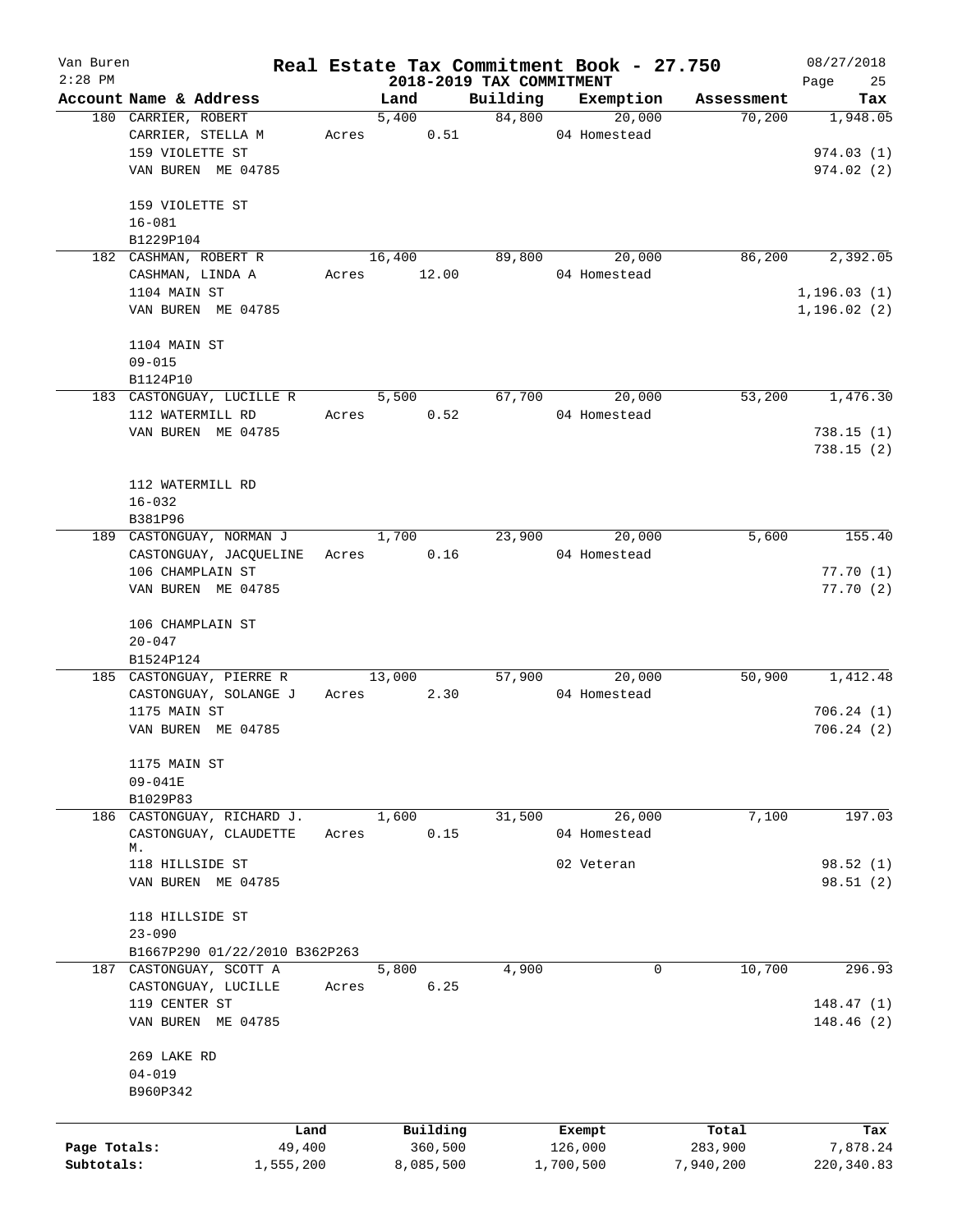| Van Buren<br>$2:28$ PM |                            |       |                                  |             | Real Estate Tax Commitment Book - 27.750 |            | 08/27/2018        |
|------------------------|----------------------------|-------|----------------------------------|-------------|------------------------------------------|------------|-------------------|
|                        | Account Name & Address     |       | 2018-2019 TAX COMMITMENT<br>Land | Building    | Exemption                                | Assessment | Page<br>26<br>Tax |
|                        | 188 CASTONGUAY, SCOTT A    |       | 4,500                            | 43,800      | 20,000                                   | 28,300     | 785.33            |
|                        | JANKOWSKI, CHERYL A        |       | 0.43<br>Acres                    |             | 04 Homestead                             |            |                   |
|                        | 119 CENTER ST              |       |                                  |             |                                          |            | 392.67(1)         |
|                        | VAN BUREN ME 04785         |       |                                  |             |                                          |            | 392.66(2)         |
|                        |                            |       |                                  |             |                                          |            |                   |
|                        | 119 CENTER ST              |       |                                  |             |                                          |            |                   |
|                        | $16 - 049$                 |       |                                  |             |                                          |            |                   |
|                        | B1390P64                   |       |                                  |             |                                          |            |                   |
|                        | 190 CASTONGUAY, SHERI J    |       | 11,000                           | $\mathbf 0$ | 0                                        | 11,000     | 305.25            |
|                        | CASTONGUAY, GREGG          | Acres | 12.00                            |             |                                          |            |                   |
|                        | 3329 BEDMINSTER RD         |       |                                  |             |                                          |            | 152.63(1)         |
|                        | OTTSVILLE PA 18942         |       |                                  |             |                                          |            | 152.62(2)         |
|                        | RR 1                       |       |                                  |             |                                          |            |                   |
|                        | $09 - 041$                 |       |                                  |             |                                          |            |                   |
|                        | B1445P228                  |       |                                  |             |                                          |            |                   |
|                        | 768 CHABRE, HEDRICK        |       | 10,600                           | $\mathbf 0$ | 0                                        | 10,600     | 294.15            |
|                        | CHABRE, CLAUDETTE          | Acres | 1.14                             |             |                                          |            |                   |
|                        | 156 CHAMPLAIN ST           |       |                                  |             |                                          |            | 147.08(1)         |
|                        | VAN BUREN ME 04785         |       |                                  |             |                                          |            | 147.07(2)         |
|                        |                            |       |                                  |             |                                          |            |                   |
|                        | CHAMPLAIN ST               |       |                                  |             |                                          |            |                   |
|                        | $19 - 074$                 |       |                                  |             |                                          |            |                   |
|                        | B1864P10 08/14/2014        |       |                                  |             |                                          |            |                   |
|                        | 192 CHABRE, HEDRICK J      |       | 10,700                           | 54,100      | 20,000                                   | 44,800     | 1,243.20          |
|                        | CHABRE, CLAUDETTE          | Acres | 1.16                             |             | 04 Homestead                             |            |                   |
|                        | 156 CHAMPLAIN ST           |       |                                  |             |                                          |            | 621.60(1)         |
|                        | VAN BUREN ME 04785         |       |                                  |             |                                          |            | 621.60(2)         |
|                        | 156 CHAMPLAIN ST           |       |                                  |             |                                          |            |                   |
|                        | $19 - 075$                 |       |                                  |             |                                          |            |                   |
|                        | B875P177                   |       |                                  |             |                                          |            |                   |
|                        | 300 CHAMBERLAIN, NORMAN G  |       | 8,000                            | 1,400       | 0                                        | 9,400      | 260.85            |
|                        | 35 MAIN ST 9A              | Acres | 1.00                             |             |                                          |            |                   |
|                        | SOUTH WINDSOR CT 06040     |       |                                  |             |                                          |            | 130.43(1)         |
|                        |                            |       |                                  |             |                                          |            | 130.42(2)         |
|                        | ST MARY BROOK RD           |       |                                  |             |                                          |            |                   |
|                        | $02 - 038$                 |       |                                  |             |                                          |            |                   |
|                        | B1601P104                  |       |                                  |             |                                          |            |                   |
|                        | 195 CHAMBERLAIN, NORMAN G  |       | 12,600                           | 17,300      | 26,000                                   | 3,900      | 108.23            |
|                        | 108 ST MARY'S BROOK RD     | Acres | 1.37                             |             | 04 Homestead                             |            |                   |
|                        | VAN BUREN ME 04785         |       |                                  |             | 02 Veteran                               |            | 54.12(1)          |
|                        |                            |       |                                  |             |                                          |            | 54.11(2)          |
|                        |                            |       |                                  |             |                                          |            |                   |
|                        | 108 ST MARY'S BROOK RD     |       |                                  |             |                                          |            |                   |
|                        | $02 - 038A$                |       |                                  |             |                                          |            |                   |
|                        | B1558P224                  |       |                                  |             |                                          |            |                   |
|                        | 196 CHAMBERLAND, LORANCE V |       | 3,600                            | 55,600      | 20,000                                   | 39,200     | 1,087.80          |
|                        | 201 LYNNE STREET           | Acres | 0.34                             |             | 04 Homestead                             |            |                   |
|                        | VAN BUREN ME 04785         |       |                                  |             |                                          |            | 543.90 (1)        |
|                        |                            |       |                                  |             |                                          |            | 543.90 (2)        |
|                        | 201 LYNNE ST               |       |                                  |             |                                          |            |                   |
|                        | $19 - 083$                 |       |                                  |             |                                          |            |                   |
|                        | B1585P6 02/11/2008         |       |                                  |             |                                          |            |                   |
|                        |                            |       |                                  |             |                                          |            |                   |
|                        | Land                       |       | Building                         |             | Exempt                                   | Total      | Tax               |
| Page Totals:           | 61,000                     |       | 172,200                          |             | 86,000                                   | 147,200    | 4,084.81          |
| Subtotals:             | 1,616,200                  |       | 8,257,700                        |             | 1,786,500                                | 8,087,400  | 224, 425.64       |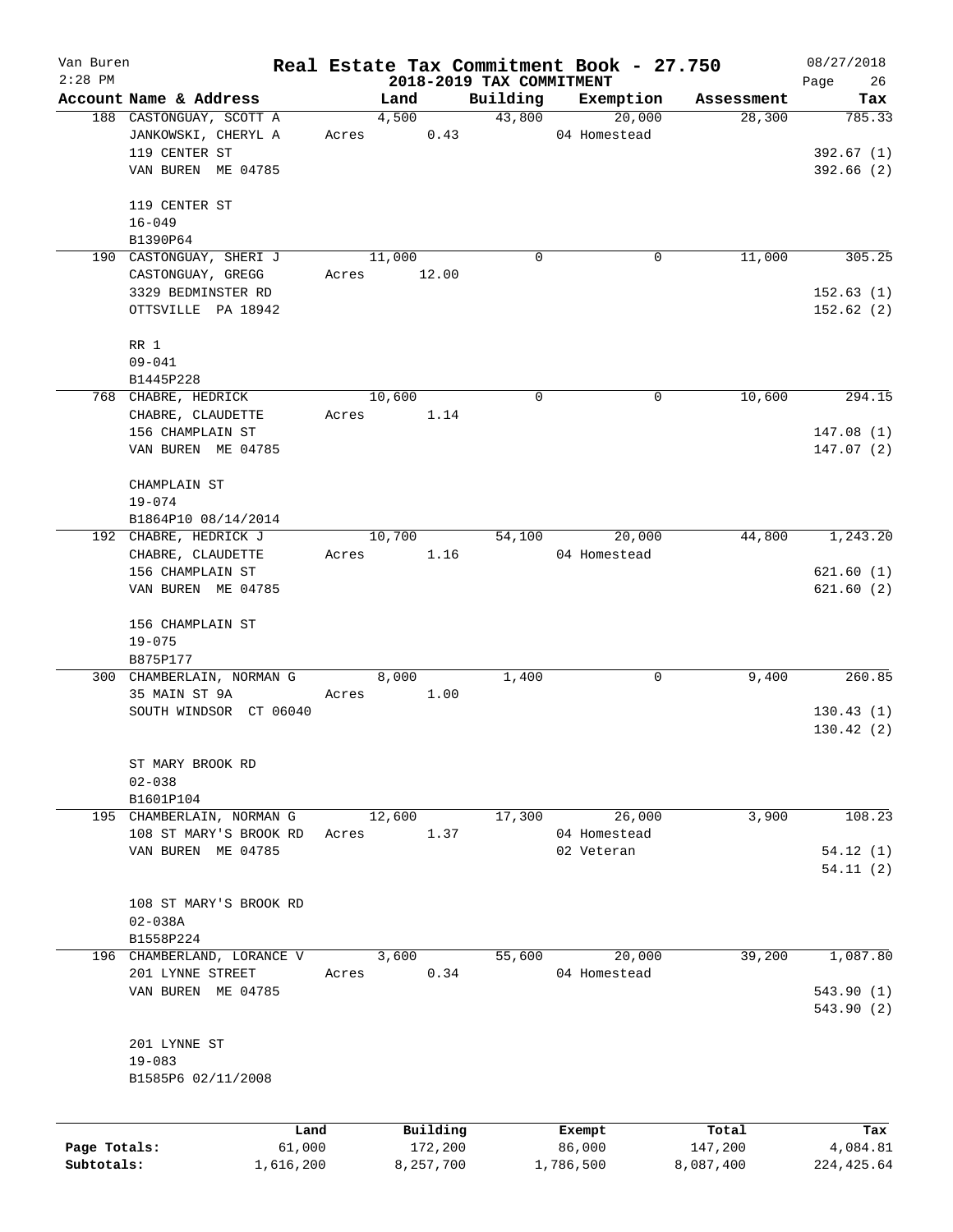| Van Buren    |                                              |           |                                  |             | Real Estate Tax Commitment Book - 27.750 |            | 08/27/2018             |
|--------------|----------------------------------------------|-----------|----------------------------------|-------------|------------------------------------------|------------|------------------------|
| $2:28$ PM    | Account Name & Address                       |           | 2018-2019 TAX COMMITMENT<br>Land | Building    | Exemption                                | Assessment | Page<br>27<br>Tax      |
|              | 197 CHAMPLIN, FRANCIS T<br>(LIVING TRUST)    |           | 19,400                           | $\mathbf 0$ | 0                                        | 19,400     | 538.35                 |
|              | CHAMPLIN, EDWINA                             | Acres     | 60.00                            |             |                                          |            |                        |
|              | P O BOX 262<br>VAN BUREN ME 04785            |           |                                  |             |                                          |            | 269.18(1)<br>269.17(2) |
|              | OFF HAMLIN RD                                |           |                                  |             |                                          |            |                        |
|              | $03 - 015$<br>B1022P306                      |           |                                  |             |                                          |            |                        |
|              | 199 CHAN, WILLIAM G                          |           | 4,100                            | 78,800      | 20,000                                   | 62,900     | 1,745.48               |
|              | CHAN, MOLAN                                  | Acres     | 0.39                             |             | 04 Homestead                             |            |                        |
|              | 109 HIGH ST                                  |           |                                  |             |                                          |            | 872.74 (1)             |
|              | VAN BUREN ME 04785                           |           |                                  |             |                                          |            | 872.74 (2)             |
|              | 109 HIGH ST                                  |           |                                  |             |                                          |            |                        |
|              | $14 - 133$<br>B414P702                       |           |                                  |             |                                          |            |                        |
|              | 509 CHASSE, DENISE S                         |           | 3,200                            | 41,900      | 0                                        | 45,100     | 1,251.53               |
|              | DOUCETTE, CHRISTINE                          | Acres     | 0.30                             |             |                                          |            |                        |
|              | 500 MAIN ST                                  |           |                                  |             |                                          |            | 625.77(1)              |
|              | VAN BUREN ME 04785                           |           |                                  |             |                                          |            | 625.76(2)              |
|              | 500 MAIN ST                                  |           |                                  |             |                                          |            |                        |
|              | $22 - 008$<br>B1915P276 11/18/2015           |           |                                  |             |                                          |            |                        |
|              | 202 CHASSE, GERALD                           |           | 7,400                            | 47,100      | 0                                        | 54,500     | 1,512.38               |
|              | CHASSE, MARY ANN                             | Acres     | 0.70                             |             |                                          |            |                        |
|              | P O BOX 67                                   |           |                                  |             |                                          |            | 756.19(1)              |
|              | VAN BUREN ME 04785                           |           |                                  |             |                                          |            | 756.19(2)              |
|              | 176 STATE ST                                 |           |                                  |             |                                          |            |                        |
|              | 12A-020<br>201 CHASSE, GERALD                |           | 1,400                            | 22,100      | 0                                        | 23,500     | 652.13                 |
|              | CHASSE, MARY ANN                             | Acres     | 0.13                             |             |                                          |            |                        |
|              | P O BOX 67                                   |           |                                  |             |                                          |            | 326.07(1)              |
|              | VAN BUREN ME 04785                           |           |                                  |             |                                          |            | 326.06(2)              |
|              | 112 CENTER ST                                |           |                                  |             |                                          |            |                        |
|              | $16 - 055$                                   |           |                                  |             |                                          |            |                        |
|              | B1117P97<br>1297 CHASSE, GERALD              |           | 4,000                            | 43,700      | 0                                        | 47,700     | 1,323.68               |
|              | CHASSE, MARY ANNE                            | Acres     | 0.38                             |             |                                          |            |                        |
|              | P.O. BOX 67                                  |           |                                  |             |                                          |            | 661.84(1)              |
|              | VAN BUREN ME 04785                           |           |                                  |             |                                          |            | 661.84(2)              |
|              | 107 CLEVELAND AVE                            |           |                                  |             |                                          |            |                        |
|              | $18 - 082$                                   |           |                                  |             |                                          |            |                        |
|              | B1688P246 07/23/2010<br>210 CHASSE, GERALD J |           | 300                              | $\mathbf 0$ | 0                                        | 300        | 8.32                   |
|              | CHASSE, MARY ANN                             | Acres     | 0.03                             |             |                                          |            |                        |
|              | P O BOX 67                                   |           |                                  |             |                                          |            | 4.16(1)                |
|              | VAN BUREN ME 04785                           |           |                                  |             |                                          |            | 4.16(2)                |
|              | GARFIELD AVE                                 |           |                                  |             |                                          |            |                        |
|              | $20 - 081$<br>B1336P38                       |           |                                  |             |                                          |            |                        |
|              |                                              |           |                                  |             |                                          |            |                        |
|              |                                              | Land      | Building                         |             | Exempt                                   | Total      | Tax                    |
| Page Totals: |                                              | 39,800    | 233,600                          |             | 20,000                                   | 253,400    | 7,031.87               |
| Subtotals:   |                                              | 1,656,000 | 8,491,300                        |             | 1,806,500                                | 8,340,800  | 231, 457.51            |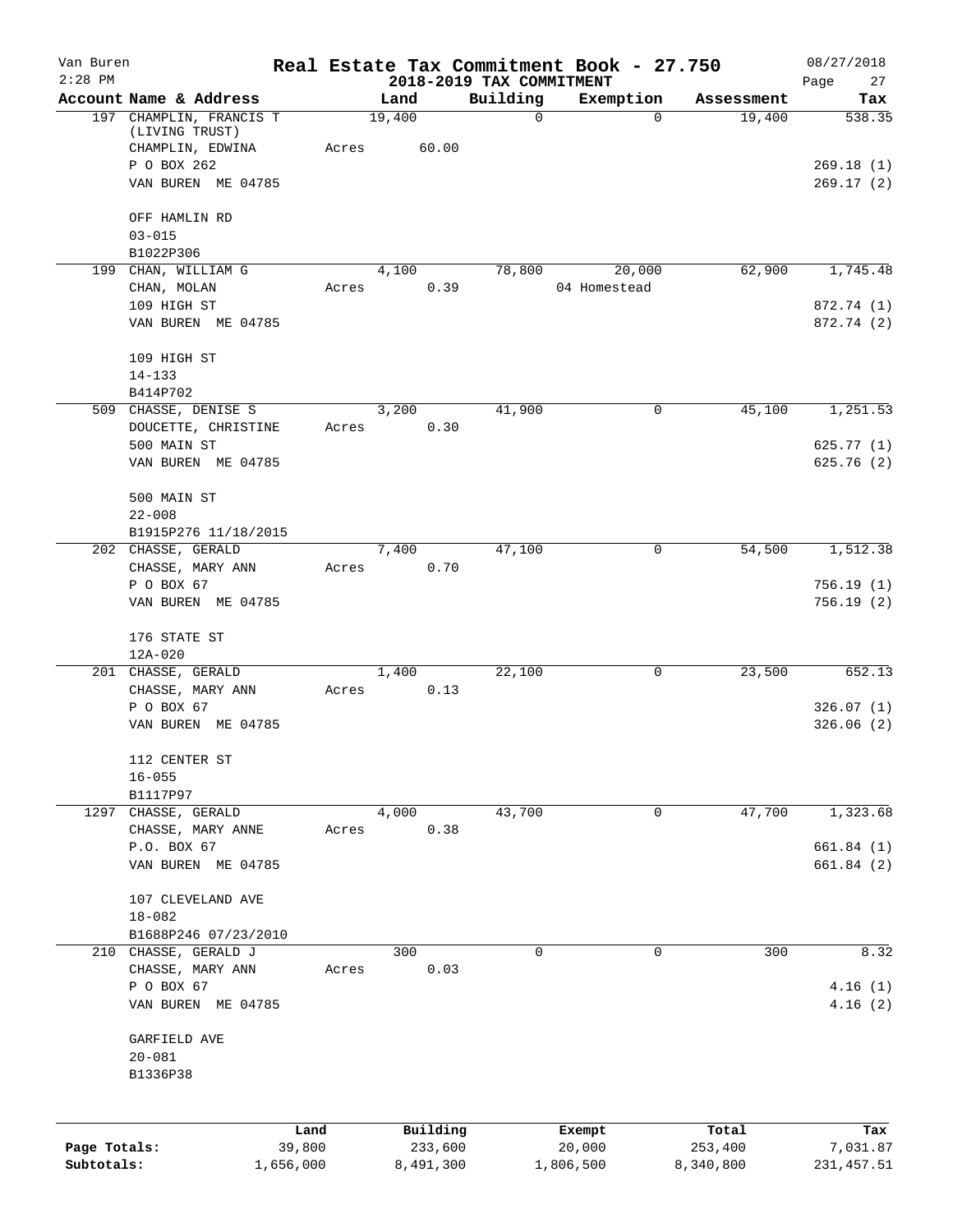| Van Buren<br>$2:28$ PM |                                          |       |       |      | 2018-2019 TAX COMMITMENT | Real Estate Tax Commitment Book - 27.750 |            | 08/27/2018<br>28<br>Page |
|------------------------|------------------------------------------|-------|-------|------|--------------------------|------------------------------------------|------------|--------------------------|
|                        | Account Name & Address                   |       | Land  |      | Building                 | Exemption                                | Assessment | Tax                      |
|                        | 206 CHASSE, GERALD J                     |       | 1,100 |      | 27,700                   | $\mathbf 0$                              | 28,800     | 799.20                   |
|                        | CHASSE, MARY ANN<br>P O BOX 67           | Acres |       | 0.10 |                          |                                          |            | 399.60(1)                |
|                        | VAN BUREN ME 04785                       |       |       |      |                          |                                          |            | 399.60(2)                |
|                        | 111 CENTER ST                            |       |       |      |                          |                                          |            |                          |
|                        | $16 - 047$                               |       |       |      |                          |                                          |            |                          |
|                        | B625P215                                 |       |       |      |                          |                                          |            |                          |
|                        | 205 CHASSE, GERALD J                     |       | 300   |      | $\mathbf 0$              | 0                                        | 300        | 8.32                     |
|                        | CHASSE, MARY ANN<br>P O BOX 67           | Acres |       | 0.03 |                          |                                          |            | 4.16(1)                  |
|                        | VAN BUREN ME 04785                       |       |       |      |                          |                                          |            | 4.16(2)                  |
|                        | GARFIELD AVE                             |       |       |      |                          |                                          |            |                          |
|                        | $20 - 082$                               |       |       |      |                          |                                          |            |                          |
|                        | B584P270<br>204 CHASSE, GERALD J         |       | 2,100 |      | 26,800                   | 0                                        | 28,900     | 801.98                   |
|                        | CHASSE, MARY ANN                         | Acres |       | 0.20 |                          |                                          |            |                          |
|                        | P O BOX 67                               |       |       |      |                          |                                          |            | 400.99(1)                |
|                        | VAN BUREN ME 04785                       |       |       |      |                          |                                          |            | 400.99(2)                |
|                        | 105 NOTRE DAME ST                        |       |       |      |                          |                                          |            |                          |
|                        | $17 - 025$                               |       |       |      |                          |                                          |            |                          |
|                        | B583P314                                 |       |       |      |                          |                                          |            |                          |
|                        | 203 CHASSE, GERALD J<br>CHASSE, MARY ANN | Acres | 1,200 | 0.11 | 29,600                   | 0                                        | 30,800     | 854.70                   |
|                        | P O BOX 67                               |       |       |      |                          |                                          |            | 427.35(1)                |
|                        | VAN BUREN ME 04785                       |       |       |      |                          |                                          |            | 427.35(2)                |
|                        | 123 TYLER ST                             |       |       |      |                          |                                          |            |                          |
|                        | $18 - 106$                               |       |       |      |                          |                                          |            |                          |
|                        | B777P48                                  |       |       |      |                          |                                          |            |                          |
|                        | 207 CHASSE, GERALD J                     |       | 2,300 |      | 33,200                   | 0                                        | 35,500     | 985.13                   |
|                        | CHASSE, MARY ANN<br>P O BOX 67           | Acres |       | 0.22 |                          |                                          |            | 492.57 (1)               |
|                        | VAN BUREN ME 04785                       |       |       |      |                          |                                          |            | 492.56 (2)               |
|                        |                                          |       |       |      |                          |                                          |            |                          |
|                        | 110 FERRY ST                             |       |       |      |                          |                                          |            |                          |
|                        | $18 - 055$                               |       |       |      |                          |                                          |            |                          |
|                        | B596P61                                  |       |       |      |                          |                                          |            |                          |
|                        | 208 CHASSE, GERALD J                     |       | 4,100 |      | 21,700                   | 0                                        | 25,800     | 715.95                   |
|                        | CHASSE, MARY ANN                         | Acres |       | 0.39 |                          |                                          |            |                          |
|                        | P O BOX 67                               |       |       |      |                          |                                          |            | 357.98(1)                |
|                        | VAN BUREN ME 04785                       |       |       |      |                          |                                          |            | 357.97(2)                |
|                        | 109 MONTCALM AVE                         |       |       |      |                          |                                          |            |                          |
|                        | $17 - 032$                               |       |       |      |                          |                                          |            |                          |
|                        | 211 CHASSE, GERALD J                     |       | 1,300 |      | 36,200                   | 0                                        | 37,500     | 1,040.63                 |
|                        | CHASSE, MARY ANN                         | Acres |       | 0.12 |                          |                                          |            |                          |
|                        | P O BOX 67                               |       |       |      |                          |                                          |            | 520.32(1)                |
|                        | VAN BUREN ME 04785                       |       |       |      |                          |                                          |            | 520.31(2)                |
|                        | 103 CYR AVE                              |       |       |      |                          |                                          |            |                          |
|                        | $18 - 108$                               |       |       |      |                          |                                          |            |                          |
|                        |                                          |       |       |      |                          |                                          |            |                          |

|              | Land      | Building  | Exempt    | Total     | Tax        |
|--------------|-----------|-----------|-----------|-----------|------------|
| Page Totals: | 12,400    | 175,200   |           | 187,600   | 5,205.91   |
| Subtotals:   | ⊥,668,400 | 8,666,500 | 1,806,500 | 8,528,400 | 236,663.42 |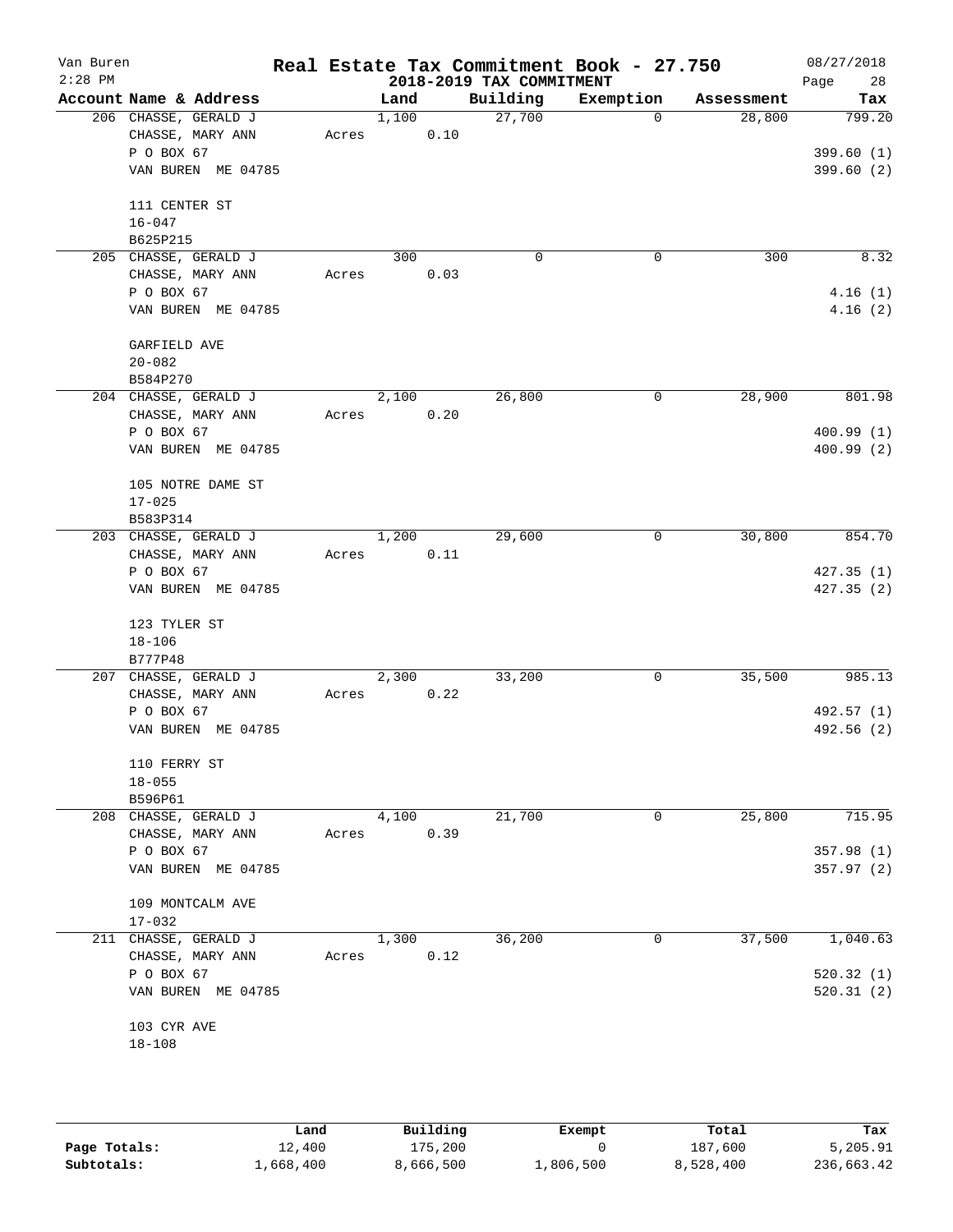| Van Buren |                                         |       |               |          |                          | Real Estate Tax Commitment Book - 27.750 |                      | 08/27/2018    |
|-----------|-----------------------------------------|-------|---------------|----------|--------------------------|------------------------------------------|----------------------|---------------|
| $2:28$ PM |                                         |       |               |          | 2018-2019 TAX COMMITMENT |                                          |                      | 29<br>Page    |
|           | Account Name & Address                  |       | Land<br>2,600 |          | Building<br>22,100       | Exemption<br>$\Omega$                    | Assessment<br>24,700 | Tax<br>685.43 |
|           | 212 CHASSE, GERALD J<br>C/O TAMMY HATCH | Acres |               | 0.25     |                          |                                          |                      |               |
|           | PO BOX 67                               |       |               |          |                          |                                          |                      | 342.72 (1)    |
|           | VAN BUREN ME 04785                      |       |               |          |                          |                                          |                      | 342.71 (2)    |
|           |                                         |       |               |          |                          |                                          |                      |               |
|           | 109 GARFIELD AVE                        |       |               |          |                          |                                          |                      |               |
|           | $20 - 087$                              |       |               |          |                          |                                          |                      |               |
|           | B894P270                                |       |               |          |                          |                                          |                      |               |
|           | 861 CHASSE, GERALD J                    |       | 1,900         |          | 3,400                    | 0                                        | 5,300                | 147.07        |
|           | CHASSE, MARY ANN                        | Acres |               | 0.18     |                          |                                          |                      |               |
|           | PO BOX 67                               |       |               |          |                          |                                          |                      | 73.54(1)      |
|           | VAN BUREN ME 04785                      |       |               |          |                          |                                          |                      | 73.53(2)      |
|           | 118 PINE ST                             |       |               |          |                          |                                          |                      |               |
|           | $14 - 070$                              |       |               |          |                          |                                          |                      |               |
|           | B1947P171 09/06/2016                    |       |               |          |                          |                                          |                      |               |
|           | 215 CHASSE, GERALD J                    |       | 5,800         |          | 28,000                   | 0                                        | 33,800               | 937.95        |
|           | CHASSE, MARY ANN                        | Acres |               | 0.55     |                          |                                          |                      |               |
|           | P O BOX 67                              |       |               |          |                          |                                          |                      | 468.98(1)     |
|           | VAN BUREN ME 04785                      |       |               |          |                          |                                          |                      | 468.97(2)     |
|           | 241 MAIN ST                             |       |               |          |                          |                                          |                      |               |
|           | $18 - 037$                              |       |               |          |                          |                                          |                      |               |
|           | 216 CHASSE, GERARD M                    |       | 13,800        |          | 48,800                   | 20,000                                   | 42,600               | 1,182.15      |
|           | CHASSE, LORRIANE                        | Acres |               | 4.60     |                          | 04 Homestead                             |                      |               |
|           | 879 MAIN ST                             |       |               |          |                          |                                          |                      | 591.08(1)     |
|           | VAN BUREN ME 04785                      |       |               |          |                          |                                          |                      | 591.07(2)     |
|           |                                         |       |               |          |                          |                                          |                      |               |
|           | 879 MAIN ST                             |       |               |          |                          |                                          |                      |               |
|           | $08 - 036A$                             |       |               |          |                          |                                          |                      |               |
|           | B396P780                                |       |               |          |                          |                                          |                      |               |
|           | 217 CHASSE, JAMES G                     |       | 4,400         |          | 68,100                   | 20,000                                   | 52,500               | 1,456.88      |
|           | CHASSE, BRENDA M                        | Acres |               | 0.42     |                          | 04 Homestead                             |                      |               |
|           | 137 CLOVERHILL DR                       |       |               |          |                          |                                          |                      | 728.44(1)     |
|           | VAN BUREN ME 04785                      |       |               |          |                          |                                          |                      | 728.44 (2)    |
|           |                                         |       |               |          |                          |                                          |                      |               |
|           | 137 CLOVERHILL DR                       |       |               |          |                          |                                          |                      |               |
|           | 18C-008                                 |       |               |          |                          |                                          |                      |               |
|           | B876P308                                |       |               |          |                          |                                          |                      |               |
|           | 550 CHASSE, KYLE J                      |       | 5,700         |          | 72,900                   | 20,000                                   | 58,600               | 1,626.15      |
|           | CHASSE, MINDY A                         | Acres |               | 0.54     |                          | 04 Homestead                             |                      |               |
|           | 150 LYNNE ST                            |       |               |          |                          |                                          |                      | 813.08 (1)    |
|           | VAN BUREN ME 04785                      |       |               |          |                          |                                          |                      | 813.07 (2)    |
|           | 150 LYNNE ST                            |       |               |          |                          |                                          |                      |               |
|           | $20 - 102$                              |       |               |          |                          |                                          |                      |               |
|           | B1841P150 01/03/2014                    |       |               |          |                          |                                          |                      |               |
|           | 289 CHASSE, KYLE J                      |       | 1,600         |          | 0                        | 0                                        | 1,600                | 44.40         |
|           | CHASSE, MINDY A                         | Acres |               | 0.31     |                          |                                          |                      |               |
|           | 150 LYNNE ST                            |       |               |          |                          |                                          |                      | 22.20(1)      |
|           | VAN BUREN ME 04785                      |       |               |          |                          |                                          |                      | 22.20(2)      |
|           | PATRICIA ST                             |       |               |          |                          |                                          |                      |               |
|           | $20 - 117$                              |       |               |          |                          |                                          |                      |               |
|           | B1841P166 01/03/2014                    |       |               |          |                          |                                          |                      |               |
|           |                                         |       |               |          |                          |                                          |                      |               |
|           |                                         | Land  |               | Building |                          | Exempt                                   | Total                | Tax           |
|           |                                         |       |               |          |                          |                                          |                      |               |

|              | Lano      | Building  | Exempt    | тосат     | rax.       |
|--------------|-----------|-----------|-----------|-----------|------------|
| Page Totals: | 35,800    | 243,300   | 60,000    | 219,100   | 6,080.03   |
| Subtotals:   | 1,704,200 | 8,909,800 | 1,866,500 | 8,747,500 | 242,743.45 |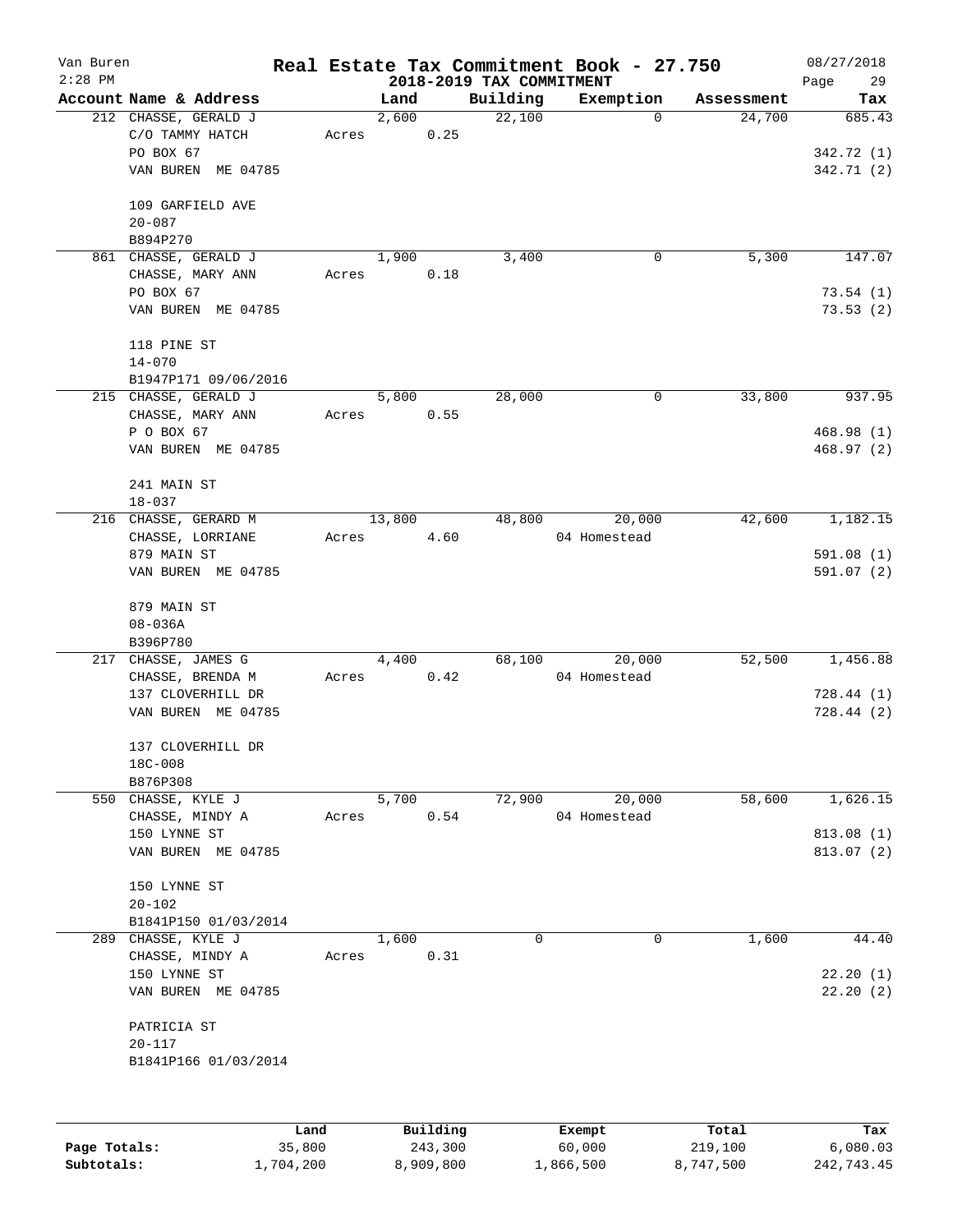| Van Buren<br>$2:28$ PM |                              |       |        |           | 2018-2019 TAX COMMITMENT | Real Estate Tax Commitment Book - 27.750 |            | 08/27/2018        |
|------------------------|------------------------------|-------|--------|-----------|--------------------------|------------------------------------------|------------|-------------------|
|                        | Account Name & Address       |       | Land   |           | Building                 | Exemption                                | Assessment | Page<br>30<br>Tax |
|                        | 220 CHASSE, RONALD           |       | 5,700  |           | 60,300                   | 20,000                                   | 46,000     | 1,276.50          |
|                        | SIROIS, SHARON A.            | Acres |        | 0.54      |                          | 04 Homestead                             |            |                   |
|                        | 164 LYNNE ST                 |       |        |           |                          |                                          |            | 638.25(1)         |
|                        | VAN BUREN ME 04785           |       |        |           |                          |                                          |            | 638.25(2)         |
|                        |                              |       |        |           |                          |                                          |            |                   |
|                        | 164 LYNNE ST                 |       |        |           |                          |                                          |            |                   |
|                        | $19 - 060$                   |       |        |           |                          |                                          |            |                   |
|                        | B1986P18 08/14/2017          |       |        |           |                          |                                          |            |                   |
|                        | 622 CHASSE, RONALD           |       | 3,300  |           | 0                        | $\mathbf 0$                              | 3,300      | 91.58             |
|                        | SIROIS, SHARON A             | Acres |        | 0.62      |                          |                                          |            |                   |
|                        | 164 LYNNE ST.                |       |        |           |                          |                                          |            | 45.79 (1)         |
|                        | VAN BUREN ME 04785           |       |        |           |                          |                                          |            | 45.79 (2)         |
|                        |                              |       |        |           |                          |                                          |            |                   |
|                        | PATRICIA STREET              |       |        |           |                          |                                          |            |                   |
|                        | $19 - 087$                   |       |        |           |                          |                                          |            |                   |
|                        | B1986P18 08/14/2017          |       |        |           |                          |                                          |            |                   |
|                        | 221 CHASSE, STELLA M         |       | 2,600  |           | 28,400                   | 20,000                                   | 11,000     | 305.25            |
|                        | 208 MAIN ST                  | Acres |        | 0.25      |                          | 04 Homestead                             |            |                   |
|                        | VAN BUREN ME 04785           |       |        |           |                          |                                          |            | 152.63(1)         |
|                        |                              |       |        |           |                          |                                          |            | 152.62(2)         |
|                        | 208 MAIN ST                  |       |        |           |                          |                                          |            |                   |
|                        | $18 - 095$                   |       |        |           |                          |                                          |            |                   |
|                        | 716 CHISHOLM, NATHAN T.      |       | 4,800  |           | 69,900                   | 20,000                                   | 54,700     | 1,517.93          |
|                        | CHISHOLM, KRISTY             | Acres |        | 0.46      |                          | 04 Homestead                             |            |                   |
|                        | 35 RIVERVIEW DR              |       |        |           |                          |                                          |            | 758.97(1)         |
|                        | VAN BUREN ME 04785           |       |        |           |                          |                                          |            | 758.96 (2)        |
|                        |                              |       |        |           |                          |                                          |            |                   |
|                        | 35 RIVERVIEW DR              |       |        |           |                          |                                          |            |                   |
|                        | $03A - 018$                  |       |        |           |                          |                                          |            |                   |
|                        | B1950P307 10/06/2016         |       |        |           |                          |                                          |            |                   |
|                        | 78 CHISHOLM, SAMUEL T.       |       | 12,800 |           | 39,100                   | 0                                        | 51,900     | 1,440.23          |
|                        | CHISHOLM, KIM M.             | Acres |        | 1.72      |                          |                                          |            |                   |
|                        | 100 SEAL COVE RD.            |       |        |           |                          |                                          |            | 720.12(1)         |
|                        | SOUTHWEST HARBOR ME<br>04679 |       |        |           |                          |                                          |            | 720.11 (2)        |
|                        |                              |       |        |           |                          |                                          |            |                   |
|                        | 214 MARQUIS RD               |       |        |           |                          |                                          |            |                   |
|                        | $02 - 007A$                  |       |        |           |                          |                                          |            |                   |
|                        | B1960P152 12/20/2016         |       |        |           |                          |                                          |            |                   |
|                        | 107 CITIBANK NA              |       | 8,600  |           | 93,500                   | 0                                        | 102, 100   | 2,833.28          |
|                        | 8950 CYPRESS WATERS          | Acres |        | 0.82      |                          |                                          |            |                   |
|                        | BLVD.                        |       |        |           |                          |                                          |            |                   |
|                        | COPPELL TX 75019             |       |        |           |                          |                                          |            | 1,416.64(1)       |
|                        |                              |       |        |           |                          |                                          |            | 1,416.64(2)       |
|                        | 105 MAIN ST                  |       |        |           |                          |                                          |            |                   |
|                        | 14-124A                      |       |        |           |                          |                                          |            |                   |
|                        | B1961P243 01/05/2017         |       |        |           |                          |                                          |            |                   |
|                        | 316 CJP, LLC                 |       | 3,800  |           | 27,600                   | 0                                        | 31,400     | 871.35            |
|                        | 162 POPLAR STREET            | Acres |        | 0.36      |                          |                                          |            |                   |
|                        | VAN BUREN ME 04785           |       |        |           |                          |                                          |            | 435.68 (1)        |
|                        |                              |       |        |           |                          |                                          |            | 435.67 (2)        |
|                        |                              |       |        |           |                          |                                          |            |                   |
|                        | 106 WATERMILL RD             |       |        |           |                          |                                          |            |                   |
|                        | $16 - 034$                   |       |        |           |                          |                                          |            |                   |
|                        | B1741P83 11/03/2011          |       |        |           |                          |                                          |            |                   |
|                        |                              |       |        |           |                          |                                          |            |                   |
|                        |                              | Land  |        | Building  |                          | Exempt                                   | Total      | Tax               |
| Page Totals:           | 41,600                       |       |        | 318,800   |                          | 60,000                                   | 300,400    | 8,336.12          |
| Subtotals:             | 1,745,800                    |       |        | 9,228,600 |                          | 1,926,500                                | 9,047,900  | 251,079.57        |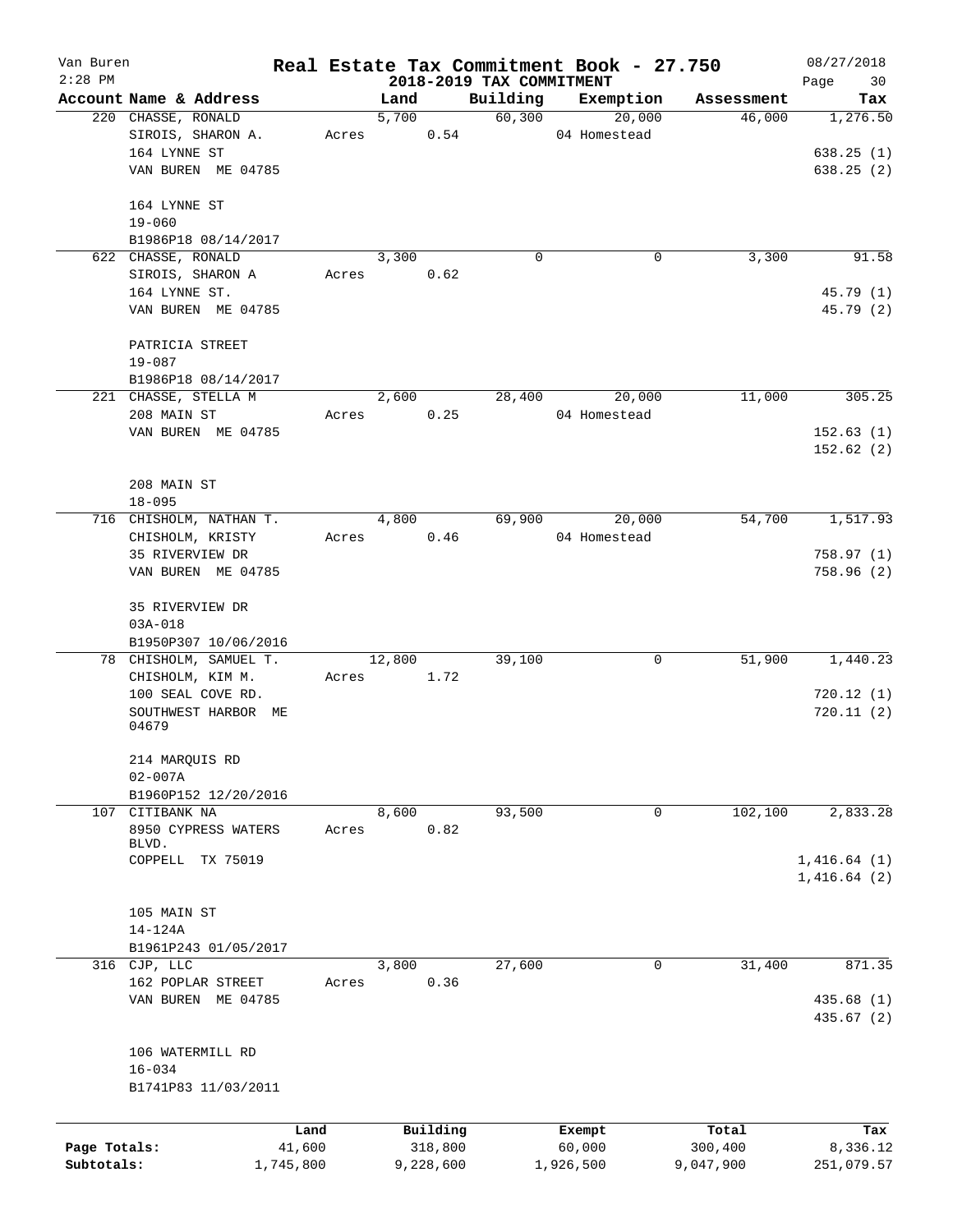| Van Buren    |                                                   |       |       |           |                          | Real Estate Tax Commitment Book - 27.750 |            | 08/27/2018 |
|--------------|---------------------------------------------------|-------|-------|-----------|--------------------------|------------------------------------------|------------|------------|
| $2:28$ PM    |                                                   |       |       |           | 2018-2019 TAX COMMITMENT |                                          |            | Page<br>31 |
|              | Account Name & Address                            |       | Land  |           | Building                 | Exemption                                | Assessment | Tax        |
|              | 314 CJP, LLC                                      |       | 1,900 |           | 28,500                   | $\mathbf 0$                              | 30,400     | 843.60     |
|              | 162 POPLAR STREET                                 | Acres |       | 0.18      |                          |                                          |            |            |
|              | VAN BUREN ME 04785                                |       |       |           |                          |                                          |            | 421.80(1)  |
|              |                                                   |       |       |           |                          |                                          |            | 421.80(2)  |
|              |                                                   |       |       |           |                          |                                          |            |            |
|              | 110 FRANKLIN ST                                   |       |       |           |                          |                                          |            |            |
|              | $13 - 034$                                        |       |       |           |                          |                                          |            |            |
|              | B1703P77 11/02/2010 B1689P168 07/26/2010 B981P169 |       |       |           |                          |                                          |            |            |
|              | 864 CJP, LLC                                      |       | 1,700 |           | 32,200                   | 0                                        | 33,900     | 940.73     |
|              | 162 POPLAR ST                                     | Acres |       | 0.16      |                          |                                          |            |            |
|              | VAN BUREN ME 04785                                |       |       |           |                          |                                          |            | 470.37(1)  |
|              |                                                   |       |       |           |                          |                                          |            | 470.36 (2) |
|              |                                                   |       |       |           |                          |                                          |            |            |
|              | 126 POPLAR ST                                     |       |       |           |                          |                                          |            |            |
|              | $16 - 035$                                        |       |       |           |                          |                                          |            |            |
|              | B1707P67 12/12/2010                               |       |       |           |                          |                                          |            |            |
|              | 1152 CJP, LLC                                     |       | 2,600 |           | 31,500                   | 0                                        | 34,100     | 946.28     |
|              | 162 POPLAR STREET                                 | Acres |       | 0.25      |                          |                                          |            |            |
|              | VAN BUREN ME 04785                                |       |       |           |                          |                                          |            | 473.14 (1) |
|              |                                                   |       |       |           |                          |                                          |            |            |
|              |                                                   |       |       |           |                          |                                          |            | 473.14(2)  |
|              |                                                   |       |       |           |                          |                                          |            |            |
|              | 214 MAIN ST                                       |       |       |           |                          |                                          |            |            |
|              | $18 - 094$                                        |       |       |           |                          |                                          |            |            |
|              | B1703P68 11/02/2010 B983P210                      |       |       |           |                          |                                          |            |            |
|              | 1150 CJP, LLC                                     |       | 3,000 |           | 24,500                   | 0                                        | 27,500     | 763.13     |
|              | 162 POPLAR STREET                                 | Acres |       | 0.29      |                          |                                          |            |            |
|              | VAN BUREN ME 04785                                |       |       |           |                          |                                          |            | 381.57(1)  |
|              |                                                   |       |       |           |                          |                                          |            | 381.56(2)  |
|              |                                                   |       |       |           |                          |                                          |            |            |
|              | 114 HARRISON ST                                   |       |       |           |                          |                                          |            |            |
|              | $18 - 016$                                        |       |       |           |                          |                                          |            |            |
|              | B1703P84 11/02/2010 B1258P338                     |       |       |           |                          |                                          |            |            |
|              | 802 CJP, LLC                                      |       | 4,400 |           | 9,700                    | 0                                        | 14,100     | 391.28     |
|              | 162 POPLAR STREET                                 | Acres |       | 0.42      |                          |                                          |            |            |
|              | VAN BUREN ME 04785                                |       |       |           |                          |                                          |            | 195.64(1)  |
|              |                                                   |       |       |           |                          |                                          |            | 195.64(2)  |
|              |                                                   |       |       |           |                          |                                          |            |            |
|              | 123 CLOVERHILL DR                                 |       |       |           |                          |                                          |            |            |
|              | 18C-005                                           |       |       |           |                          |                                          |            |            |
|              | B1703P72 11/02/2010 B1662P240 07/28/2009          |       |       |           |                          |                                          |            |            |
|              | 643 CJP, LLC.                                     |       | 6,300 |           | 38,200                   | 0                                        | 44,500     | 1,234.88   |
|              | 162 POPLAR ST.                                    |       |       | 0.60      |                          |                                          |            |            |
|              |                                                   | Acres |       |           |                          |                                          |            |            |
|              | VAN BUREN ME 04785                                |       |       |           |                          |                                          |            | 617.44(1)  |
|              |                                                   |       |       |           |                          |                                          |            | 617.44(2)  |
|              |                                                   |       |       |           |                          |                                          |            |            |
|              | 125 WILSON ST                                     |       |       |           |                          |                                          |            |            |
|              | $23 - 036$                                        |       |       |           |                          |                                          |            |            |
|              | B1879P242 01/12/2015                              |       |       |           |                          |                                          |            |            |
|              | 223 CLARK, CLIFFORD W JR                          |       | 3,500 |           | 22,400                   | 0                                        | 25,900     | 718.73     |
|              | C/O DAVID MATHERS                                 | Acres |       | 0.33      |                          |                                          |            |            |
|              | PO BOX 341                                        |       |       |           |                          |                                          |            | 359.37(1)  |
|              | WILLIAMSBURG MA 01096                             |       |       |           |                          |                                          |            | 359.36 (2) |
|              |                                                   |       |       |           |                          |                                          |            |            |
|              | 108 WATERMILL RD                                  |       |       |           |                          |                                          |            |            |
|              | $16 - 033$                                        |       |       |           |                          |                                          |            |            |
|              | B1736P117 09/27/2011                              |       |       |           |                          |                                          |            |            |
|              |                                                   |       |       |           |                          |                                          |            |            |
|              |                                                   |       |       |           |                          |                                          |            |            |
|              |                                                   | Land  |       | Building  |                          | Exempt                                   | Total      | Tax        |
| Page Totals: | 23,400                                            |       |       | 187,000   |                          | $\mathbf 0$                              | 210,400    | 5,838.63   |
| Subtotals:   | 1,769,200                                         |       |       | 9,415,600 |                          | 1,926,500                                | 9,258,300  | 256,918.20 |
|              |                                                   |       |       |           |                          |                                          |            |            |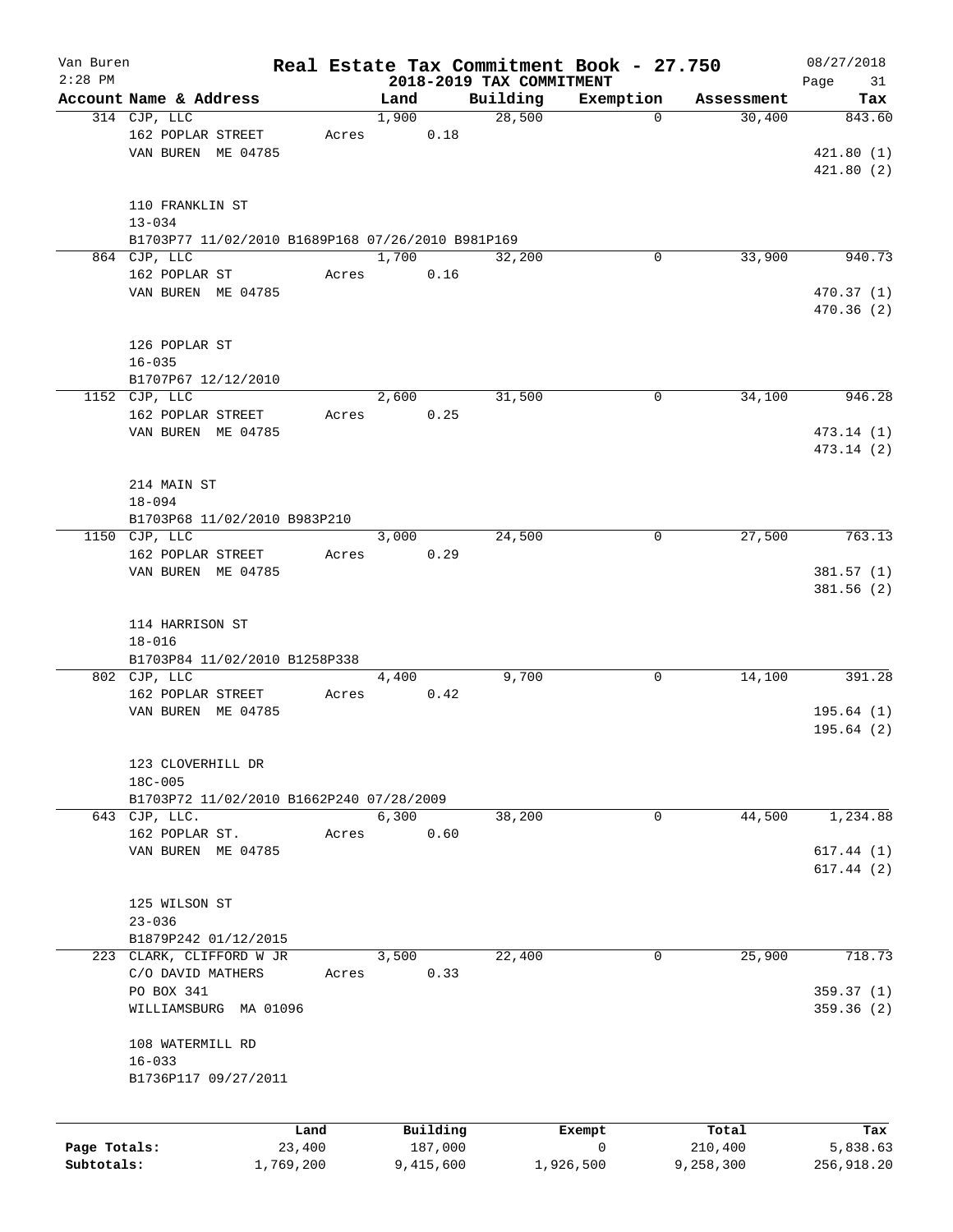| Van Buren<br>$2:28$ PM |                                                                           |           |       |                |           | 2018-2019 TAX COMMITMENT | Real Estate Tax Commitment Book - 27.750 |            | 08/27/2018<br>Page<br>32 |
|------------------------|---------------------------------------------------------------------------|-----------|-------|----------------|-----------|--------------------------|------------------------------------------|------------|--------------------------|
|                        | Account Name & Address                                                    |           |       | Land           |           | Building                 | Exemption                                | Assessment | Tax                      |
|                        | 35 CLAVETTE, CHANTAL M<br>SIROIS, JOSEPH A<br>140 POPLAR ST.              |           |       | 1,500<br>Acres | 0.14      | 51,500                   | 20,000<br>04 Homestead                   | 33,000     | 915.75<br>457.88 (1)     |
|                        | VAN BUREN ME 04785<br>140 POPLAR ST<br>$16 - 022$<br>B1649P162 07/31/2009 |           |       |                |           |                          |                                          |            | 457.87 (2)               |
|                        | 821 CLAVETTE, MICHAEL                                                     |           |       | 13,000         |           | 40,000                   | 20,000                                   | 33,000     | 915.75                   |
|                        | 194 CASTONGUAY RD                                                         |           | Acres |                | 2.40      |                          | 04 Homestead                             |            |                          |
|                        | VAN BUREN ME 04785                                                        |           |       |                |           |                          |                                          |            | 457.88 (1)<br>457.87 (2) |
|                        | 194 CASTONGUAY ST<br>$02 - 033D$                                          |           |       |                |           |                          |                                          |            |                          |
|                        | B1838P258 12/09/2013<br>225 CLAVETTE, RENALD                              |           |       | 1,800          |           | 66,000                   | 20,000                                   | 47,800     | 1,326.45                 |
|                        | P O BOX 183                                                               |           | Acres |                | 0.17      |                          | 04 Homestead                             |            |                          |
|                        | VAN BUREN ME 04785                                                        |           |       |                |           |                          |                                          |            | 663.23(1)                |
|                        |                                                                           |           |       |                |           |                          |                                          |            | 663.22(2)                |
|                        | 116 TYLER ST                                                              |           |       |                |           |                          |                                          |            |                          |
|                        | $18 - 130$                                                                |           |       |                |           |                          |                                          |            |                          |
|                        | B600P279                                                                  |           |       |                |           |                          |                                          |            |                          |
|                        | 227 CLINGAN, NANCY A<br>CLINGAN, DANIEL J                                 |           | Acres | 1,800          | 0.17      | 42,300                   | 0                                        | 44,100     | 1,223.78                 |
|                        | 8021 LICHEN DRIVE                                                         |           |       |                |           |                          |                                          |            | 611.89(1)                |
|                        | CITRUS HEIGHTS CA<br>95621                                                |           |       |                |           |                          |                                          |            | 611.89(2)                |
|                        | 108 LINCOLN ST<br>$14 - 015$<br>B1583P52                                  |           |       |                |           |                          |                                          |            |                          |
|                        | 1225 CLONEY, JOSEPH P                                                     |           |       | 3,000          |           | 9,300                    | 0                                        | 12,300     | 341.33                   |
|                        | 217 MAIN ST                                                               |           | Acres |                | 0.29      |                          |                                          |            |                          |
|                        | VAN BUREN ME 04785                                                        |           |       |                |           |                          |                                          |            | 170.67(1)<br>170.66(2)   |
|                        | 217 MAIN ST<br>$18 - 021$                                                 |           |       |                |           |                          |                                          |            |                          |
|                        | B1741P116 11/04/2011                                                      |           |       |                |           |                          |                                          |            |                          |
|                        | 1014 COASTAL MAINE, LLC                                                   |           |       | 1,800          |           | 0                        | 0                                        | 1,800      | 49.95                    |
|                        | 143 BURRILL ST SUITE<br>201                                               |           | Acres |                | 0.23      |                          |                                          |            |                          |
|                        | SWAMPSCOTT MA 01907                                                       |           |       |                |           |                          |                                          |            | 24.98(1)<br>24.97(2)     |
|                        | BOOSTER STATION<br>$09 - 007B$                                            |           |       |                |           |                          |                                          |            |                          |
|                        | B1820P223 07/31/2013                                                      |           |       |                |           |                          |                                          |            |                          |
|                        | 459 COATS, BRIDGET                                                        |           |       | 2,600          |           | 41,700                   | 20,000                                   | 24,300     | 674.33                   |
|                        | 497 MAIN STREET                                                           |           | Acres |                | 0.25      |                          | 04 Homestead                             |            |                          |
|                        | VAN BUREN ME 04785                                                        |           |       |                |           |                          |                                          |            | 337.17(1)<br>337.16(2)   |
|                        | 497 MAIN ST                                                               |           |       |                |           |                          |                                          |            |                          |
|                        | $22 - 001$                                                                |           |       |                |           |                          |                                          |            |                          |
|                        | B1654P112 08/27/2009                                                      |           |       |                |           |                          |                                          |            |                          |
|                        |                                                                           | Land      |       |                | Building  |                          | Exempt                                   | Total      | Tax                      |
| Page Totals:           |                                                                           | 25,500    |       |                | 250,800   |                          | 80,000                                   | 196,300    | 5,447.34                 |
| Subtotals:             |                                                                           | 1,794,700 |       |                | 9,666,400 |                          | 2,006,500                                | 9,454,600  | 262, 365.54              |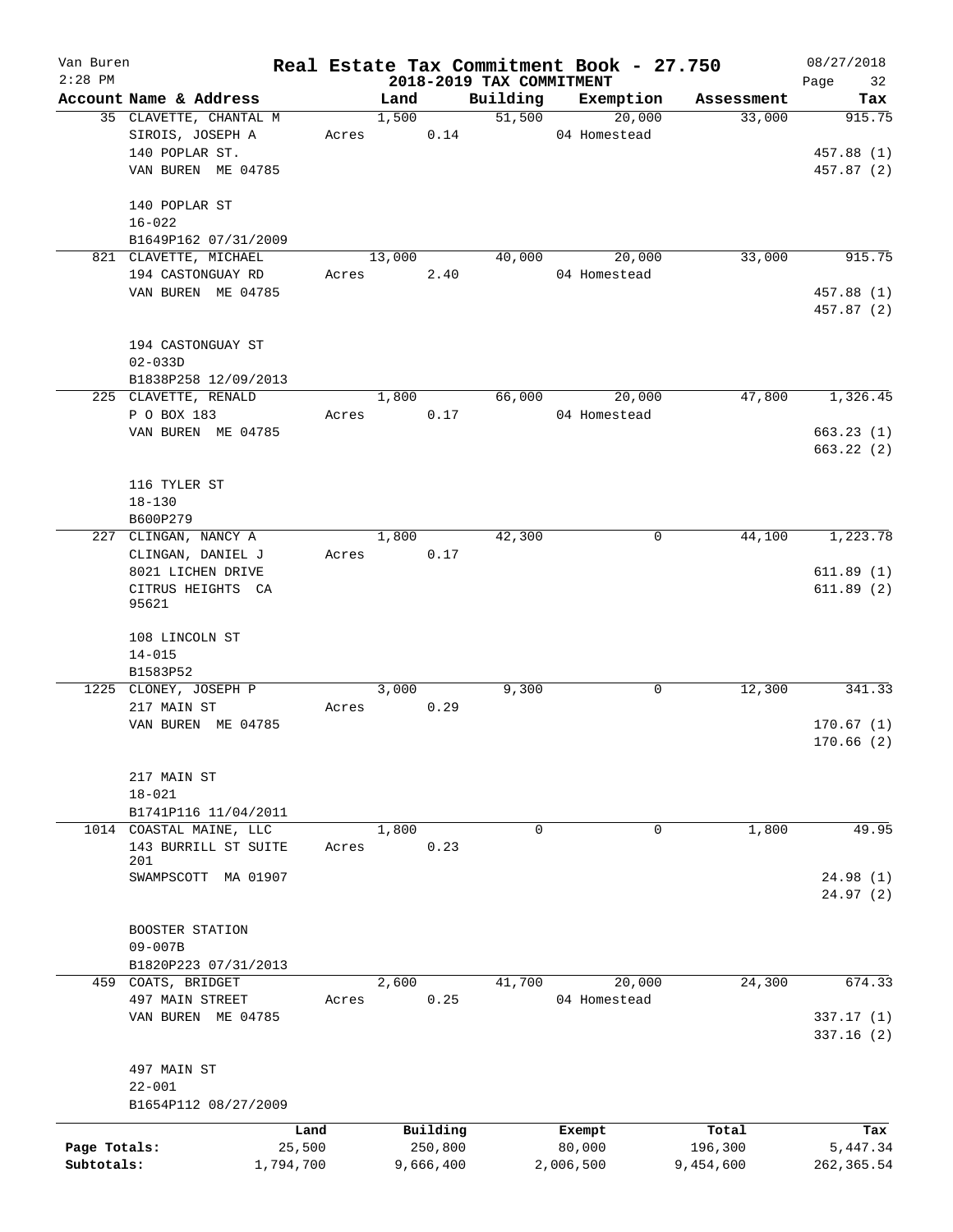| Van Buren    |                                  |       |       |           |                                      | Real Estate Tax Commitment Book - 27.750 |            | 08/27/2018        |
|--------------|----------------------------------|-------|-------|-----------|--------------------------------------|------------------------------------------|------------|-------------------|
| $2:28$ PM    | Account Name & Address           |       | Land  |           | 2018-2019 TAX COMMITMENT<br>Building | Exemption                                | Assessment | 33<br>Page<br>Tax |
|              | 231 CORBIN, DANIEL C             |       | 5,800 |           | 68,200                               | 20,000                                   | 54,000     | 1,498.50          |
|              | CORBIN, SARAH M                  | Acres |       | 0.55      |                                      | 04 Homestead                             |            |                   |
|              | 552 MAIN ST                      |       |       |           |                                      |                                          |            | 749.25(1)         |
|              | VAN BUREN ME 04785               |       |       |           |                                      |                                          |            | 749.25(2)         |
|              |                                  |       |       |           |                                      |                                          |            |                   |
|              | 552 MAIN ST                      |       |       |           |                                      |                                          |            |                   |
|              | $23 - 002$                       |       |       |           |                                      |                                          |            |                   |
|              | B1472P80                         |       |       |           |                                      |                                          |            |                   |
|              | 287 CORBIN, FRANK                |       | 2,400 |           | 51,400                               | 20,000                                   | 33,800     | 937.95            |
|              | 107 BERRY AVE                    | Acres |       | 0.23      |                                      | 04 Homestead                             |            |                   |
|              | VAN BUREN ME 04785               |       |       |           |                                      |                                          |            | 468.98 (1)        |
|              |                                  |       |       |           |                                      |                                          |            | 468.97(2)         |
|              |                                  |       |       |           |                                      |                                          |            |                   |
|              | 107 BERRY AVE                    |       |       |           |                                      |                                          |            |                   |
|              | $23 - 066$                       |       |       |           |                                      |                                          |            |                   |
|              | B1884P327 03/23/2015             |       |       |           |                                      |                                          |            |                   |
|              | 234 CORBIN, FRANK J              |       | 1,800 |           | 21,900                               | 0                                        | 23,700     | 657.68            |
|              | 107 BERRY AVE                    | Acres |       | 0.17      |                                      |                                          |            |                   |
|              | VAN BUREN ME 04785               |       |       |           |                                      |                                          |            | 328.84(1)         |
|              |                                  |       |       |           |                                      |                                          |            | 328.84(2)         |
|              |                                  |       |       |           |                                      |                                          |            |                   |
|              | 104 BERRY AVE                    |       |       |           |                                      |                                          |            |                   |
|              | $23 - 046$                       |       |       |           |                                      |                                          |            |                   |
|              | B870P110                         |       |       |           |                                      |                                          |            |                   |
|              | 235 CORBIN, JASON A              |       | 2,000 |           | 35,200                               | 20,000                                   | 17,200     | 477.30            |
|              | CORBIN, RENE R                   | Acres |       | 0.19      |                                      | 04 Homestead                             |            |                   |
|              | P O BOX 403                      |       |       |           |                                      |                                          |            | 238.65(1)         |
|              | VAN BUREN ME 04785               |       |       |           |                                      |                                          |            | 238.65(2)         |
|              |                                  |       |       |           |                                      |                                          |            |                   |
|              | 114 ST FRANCIS ST                |       |       |           |                                      |                                          |            |                   |
|              | $14 - 003$                       |       |       |           |                                      |                                          |            |                   |
|              | B1232P336<br>238 CORBIN, MAURICE |       | 5,700 |           |                                      | 67,300                                   | 47,000     | 1,304.25          |
|              | CORBIN, NANCY                    | Acres |       | 0.54      |                                      | 26,000<br>04 Homestead                   |            |                   |
|              | 143 LAPLANTE HEIGHTS             |       |       |           |                                      | 02 Veteran                               |            | 652.13(1)         |
|              | VAN BUREN ME 04785               |       |       |           |                                      |                                          |            | 652.12(2)         |
|              |                                  |       |       |           |                                      |                                          |            |                   |
|              | 143 LAPLANTE HEIGHTS             |       |       |           |                                      |                                          |            |                   |
|              | 18C-002A                         |       |       |           |                                      |                                          |            |                   |
|              | B962P269                         |       |       |           |                                      |                                          |            |                   |
| 1110         | CORMIER, ADAM R                  |       | 1,400 |           | 47,000                               | 0                                        | 48,400     | 1,343.10          |
|              | 111 CYR AVE                      | Acres |       | 0.13      |                                      |                                          |            |                   |
|              | VAN BUREN ME 04785               |       |       |           |                                      |                                          |            | 671.55(1)         |
|              |                                  |       |       |           |                                      |                                          |            | 671.55(2)         |
|              |                                  |       |       |           |                                      |                                          |            |                   |
|              | 111 CYR AVE                      |       |       |           |                                      |                                          |            |                   |
|              | $18 - 119$                       |       |       |           |                                      |                                          |            |                   |
|              | B1725P263 07/01/2011             |       |       |           |                                      |                                          |            |                   |
| 249          | CORMIER, ANNE M                  |       | 1,300 |           | 36,900                               | 26,000                                   | 12,200     | 338.55            |
|              | C/O JOAN CORMIER                 | Acres |       | 0.12      |                                      | 02 Veteran                               |            |                   |
|              | 116 CENTER ST APT 101            |       |       |           |                                      | 04 Homestead                             |            | 169.28(1)         |
|              | VAN BUREN ME 04785               |       |       |           |                                      |                                          |            | 169.27(2)         |
|              |                                  |       |       |           |                                      |                                          |            |                   |
|              | 116 CENTER ST                    |       |       |           |                                      |                                          |            |                   |
|              | $16 - 053$                       |       |       |           |                                      |                                          |            |                   |
|              | B1561P131                        |       |       |           |                                      |                                          |            |                   |
|              |                                  |       |       |           |                                      |                                          |            |                   |
|              |                                  | Land  |       | Building  |                                      | Exempt                                   | Total      | Tax               |
| Page Totals: | 20,400                           |       |       | 327,900   |                                      | 112,000                                  | 236,300    | 6,557.33          |
| Subtotals:   | 1,815,100                        |       |       | 9,994,300 |                                      | 2,118,500                                | 9,690,900  | 268,922.87        |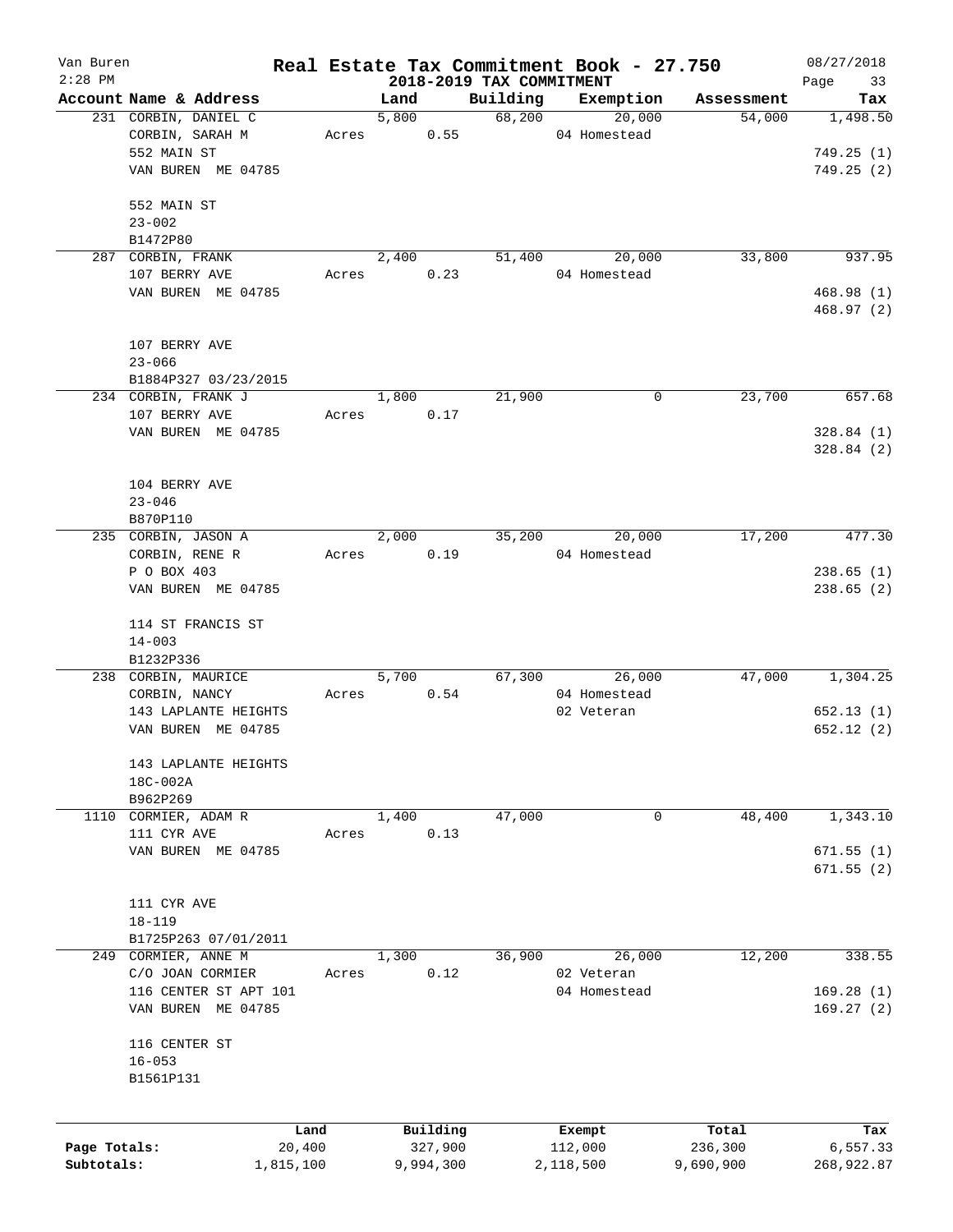| Van Buren    |                                                     |                |            |                     |                                      | Real Estate Tax Commitment Book - 27.750 |                  | 08/27/2018        |
|--------------|-----------------------------------------------------|----------------|------------|---------------------|--------------------------------------|------------------------------------------|------------------|-------------------|
| $2:28$ PM    | Account Name & Address                              |                | Land       |                     | 2018-2019 TAX COMMITMENT<br>Building | Exemption                                | Assessment       | 34<br>Page<br>Tax |
|              | 641 CORMIER, DANIEL                                 |                | 2,900      |                     | 31,100                               | 20,000                                   | 14,000           | 388.50            |
|              | CORMIER, YVETTE                                     | Acres          |            | 0.28                |                                      | 04 Homestead                             |                  |                   |
|              | 111 JACKSON ST                                      |                |            |                     |                                      |                                          |                  | 194.25(1)         |
|              | VAN BUREN ME 04785                                  |                |            |                     |                                      |                                          |                  | 194.25(2)         |
|              |                                                     |                |            |                     |                                      |                                          |                  |                   |
|              | 111 JACKSON ST                                      |                |            |                     |                                      |                                          |                  |                   |
|              | $18 - 077$                                          |                |            |                     |                                      |                                          |                  |                   |
|              | B1595P282 05/20/2008                                |                |            |                     |                                      |                                          |                  |                   |
|              | 1069 CORMIER, DEAN J.                               |                | 4,900      |                     | 84,000                               | 20,000                                   | 68,900           | 1,911.98          |
|              | CORMIER, MEGAN V.                                   | Acres          |            | 0.47                |                                      | 04 Homestead                             |                  |                   |
|              | 204 CHAMPLAIN ST                                    |                |            |                     |                                      |                                          |                  | 955.99(1)         |
|              | VAN BUREN ME 04785                                  |                |            |                     |                                      |                                          |                  | 955.99(2)         |
|              | 204 CHAMPLAIN ST                                    |                |            |                     |                                      |                                          |                  |                   |
|              | $19 - 012A$                                         |                |            |                     |                                      |                                          |                  |                   |
|              | B1974P251 05/12/2017 B1899P336 07/21/2015 B1880P209 |                |            |                     |                                      |                                          |                  |                   |
|              | 01/26/2015                                          |                |            |                     |                                      |                                          |                  |                   |
|              | 240 CORMIER, DENNIS L                               |                | 5,300      |                     | 77,600                               | 20,000                                   | 62,900           | 1,745.48          |
|              | CORMIER, LOUISE                                     | Acres          |            | 0.50                |                                      | 04 Homestead                             |                  |                   |
|              | 185 STATE ST                                        |                |            |                     |                                      |                                          |                  | 872.74 (1)        |
|              | VAN BUREN ME 04785                                  |                |            |                     |                                      |                                          |                  | 872.74 (2)        |
|              | 185 STATE ST                                        |                |            |                     |                                      |                                          |                  |                   |
|              | 12A-028                                             |                |            |                     |                                      |                                          |                  |                   |
|              | 1136 CORMIER, HAROLD JR                             |                | 2,400      |                     | $\Omega$                             | $\mathbf 0$                              | 2,400            | 66.60             |
|              | 574 MAIN ST                                         | Acres          |            | 0.23                |                                      |                                          |                  |                   |
|              | VAN BUREN ME 04785                                  |                |            |                     |                                      |                                          |                  | 33.30(1)          |
|              |                                                     |                |            |                     |                                      |                                          |                  | 33.30(2)          |
|              |                                                     |                |            |                     |                                      |                                          |                  |                   |
|              | MAIN ST                                             |                |            |                     |                                      |                                          |                  |                   |
|              | $24 - 006A$                                         |                |            |                     |                                      |                                          |                  |                   |
|              | B1608P141 08/11/2008                                |                |            |                     |                                      |                                          |                  |                   |
|              | 1137 CORMIER, HAROLD JR                             |                | 1,600      |                     | 38,400                               | 20,000                                   | 20,000           | 555.00            |
|              | 574 MAIN ST                                         | Acres          |            | 0.15                |                                      | 04 Homestead                             |                  |                   |
|              | VAN BUREN ME 04785                                  |                |            |                     |                                      |                                          |                  | 277.50(1)         |
|              |                                                     |                |            |                     |                                      |                                          |                  | 277.50(2)         |
|              | 574 MAIN ST                                         |                |            |                     |                                      |                                          |                  |                   |
|              | $24 - 011$                                          |                |            |                     |                                      |                                          |                  |                   |
|              | B1608P141 08/11/2008                                |                |            |                     |                                      |                                          |                  |                   |
|              | 731 CORMIER, JENNIFER                               |                | 1,600      |                     | 30,900                               | 0                                        | 32,500           | 901.88            |
|              | 697 MAIN ST                                         |                |            |                     |                                      |                                          |                  |                   |
|              | VAN BUREN ME 04785                                  |                |            |                     |                                      |                                          |                  | 450.94 (1)        |
|              |                                                     |                |            |                     |                                      |                                          |                  | 450.94 (2)        |
|              |                                                     |                |            |                     |                                      |                                          |                  |                   |
|              | 410 MAIN ST                                         |                |            |                     |                                      |                                          |                  |                   |
|              | $21 - 035$                                          |                |            |                     |                                      |                                          |                  |                   |
|              | B1617P87                                            |                |            |                     |                                      |                                          |                  |                   |
|              | 488 CORMIER, JENNIFER L.<br>697 MAIN STREET         | Acres          | 5,400      | 0.51                | 400                                  | 0                                        | 5,800            | 160.95            |
|              | VAN BUREN ME 04785                                  |                |            |                     |                                      |                                          |                  | 80.48 (1)         |
|              |                                                     |                |            |                     |                                      |                                          |                  | 80.47(2)          |
|              |                                                     |                |            |                     |                                      |                                          |                  |                   |
|              | 700 MAIN ST                                         |                |            |                     |                                      |                                          |                  |                   |
|              | $25 - 008$                                          |                |            |                     |                                      |                                          |                  |                   |
|              | B1925P320 03/11/2016                                |                |            |                     |                                      |                                          |                  |                   |
|              |                                                     |                |            |                     |                                      |                                          |                  |                   |
|              |                                                     |                |            |                     |                                      |                                          |                  |                   |
| Page Totals: |                                                     | Land<br>24,100 |            | Building<br>262,400 |                                      | Exempt<br>80,000                         | Total<br>206,500 | Tax<br>5,730.39   |
| Subtotals:   | 1,839,200                                           |                | 10,256,700 |                     |                                      | 2,198,500                                | 9,897,400        | 274,653.26        |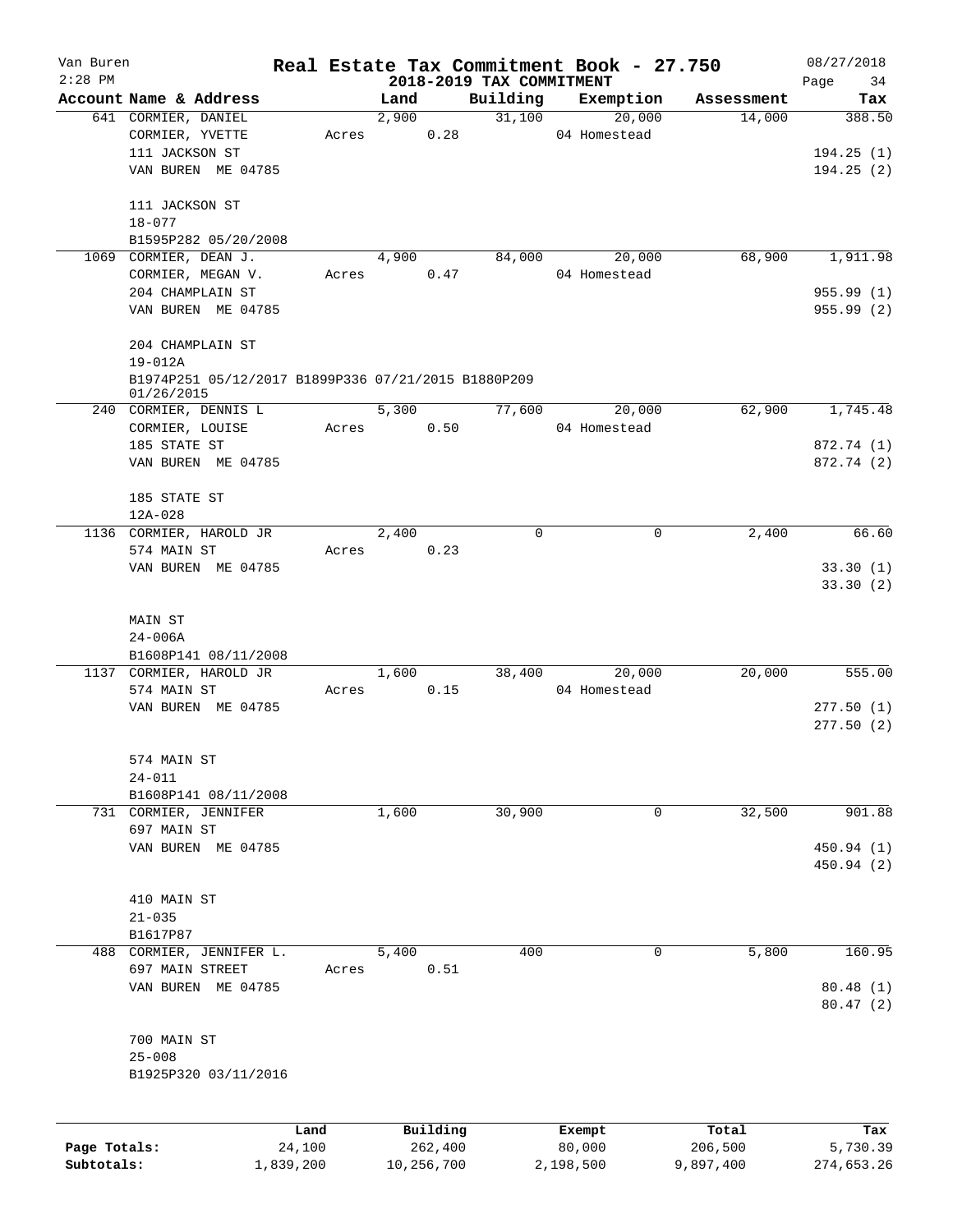| Van Buren    |                               |       |                                  |             | Real Estate Tax Commitment Book - 27.750 |            | 08/27/2018        |
|--------------|-------------------------------|-------|----------------------------------|-------------|------------------------------------------|------------|-------------------|
| $2:28$ PM    | Account Name & Address        |       | 2018-2019 TAX COMMITMENT<br>Land | Building    | Exemption                                | Assessment | Page<br>35<br>Tax |
|              | 518 CORMIER, JENNIFER L.      |       | 9,600                            | 74,100      | 20,000                                   | 63,700     | 1,767.68          |
|              | 697 MAIN STREET               | Acres | 0.91                             |             | 04 Homestead                             |            |                   |
|              | VAN BUREN ME 04785            |       |                                  |             |                                          |            | 883.84 (1)        |
|              |                               |       |                                  |             |                                          |            | 883.84 (2)        |
|              |                               |       |                                  |             |                                          |            |                   |
|              | 697 MAIN ST                   |       |                                  |             |                                          |            |                   |
|              | $25 - 007$                    |       |                                  |             |                                          |            |                   |
|              | B1925P320 03/11/2016          |       |                                  |             |                                          |            |                   |
|              | 243 CORMIER, LARRY J          |       | 2,500                            | 19,900      | 20,000                                   | 2,400      | 66.60             |
|              | CORMIER, DIANE M              | Acres | 0.24                             |             | 04 Homestead                             |            |                   |
|              | 114 WILSON ST                 |       |                                  |             |                                          |            | 33.30(1)          |
|              | VAN BUREN ME 04785            |       |                                  |             |                                          |            | 33.30(2)          |
|              |                               |       |                                  |             |                                          |            |                   |
|              | 114 WILSON ST                 |       |                                  |             |                                          |            |                   |
|              | $23 - 050$                    |       |                                  |             |                                          |            |                   |
|              | B642P197                      |       |                                  |             |                                          |            |                   |
|              | 245 CORMIER, NELSON           |       | 1,900                            | 26,100      | 20,000                                   | 8,000      | 222.00            |
|              | CORMIER, ANN MARIE            | Acres | 0.18                             |             | 04 Homestead                             |            |                   |
|              | 163 CHAMPLAIN ST              |       |                                  |             |                                          |            | 111.00(1)         |
|              | VAN BUREN ME 04785            |       |                                  |             |                                          |            | 111.00(2)         |
|              |                               |       |                                  |             |                                          |            |                   |
|              | 163 CHAMPLAIN ST              |       |                                  |             |                                          |            |                   |
|              | $19 - 022$                    |       |                                  |             |                                          |            |                   |
|              | 242 CORMIER, ROBERT           |       | 7,500                            | $\mathbf 0$ | 0                                        | 7,500      | 208.13            |
|              | 99 HAMLIN RD.                 | Acres | 23.00                            |             |                                          |            |                   |
|              | VAN BUREN ME 04785            |       |                                  |             |                                          |            | 104.07(1)         |
|              |                               |       |                                  |             |                                          |            | 104.06(2)         |
|              |                               |       |                                  |             |                                          |            |                   |
|              | OFF HAMLIN ROAD               |       |                                  |             |                                          |            |                   |
|              | $03 - 017$                    |       |                                  |             |                                          |            |                   |
|              | B1173P118                     |       |                                  |             |                                          |            |                   |
|              | 246 CORMIER, STEPHEN J        |       | 3,200                            | 34,000      | 20,000                                   | 17,200     | 477.30            |
|              | P O BOX 454                   | Acres | 0.30                             |             | 04 Homestead                             |            |                   |
|              | VAN BUREN ME 04785            |       |                                  |             |                                          |            | 238.65(1)         |
|              |                               |       |                                  |             |                                          |            | 238.65(2)         |
|              |                               |       |                                  |             |                                          |            |                   |
|              | 134 MCKINLEY ST               |       |                                  |             |                                          |            |                   |
|              | $14 - 044$                    |       |                                  |             |                                          |            |                   |
|              | B727P68                       |       |                                  |             |                                          |            |                   |
|              | 583 CORMIER, STEVEN J         |       | 2,400                            | 49,000      | 20,000                                   | 31,400     | 871.35            |
|              | CORMIER, BRIDGITTE M          | Acres | 0.23                             |             | 04 Homestead                             |            |                   |
|              | PO BOX 454                    |       |                                  |             |                                          |            | 435.68(1)         |
|              | VAN BUREN ME 04785            |       |                                  |             |                                          |            | 435.67 (2)        |
|              |                               |       |                                  |             |                                          |            |                   |
|              | 118 LINCOLN ST                |       |                                  |             |                                          |            |                   |
|              | $14 - 013$                    |       |                                  |             |                                          |            |                   |
|              | B1691P23 08/04/2010 B1438P183 |       |                                  |             |                                          |            |                   |
| 660          | CORRIVEAU, ROBERT J           |       | 2,100                            | 12,600      | 0                                        | 14,700     | 407.93            |
|              | 164 FULTON STREET             | Acres | 0.20                             |             |                                          |            |                   |
|              | VAN BUREN ME 04785            |       |                                  |             |                                          |            | 203.97(1)         |
|              |                               |       |                                  |             |                                          |            | 203.96 (2)        |
|              |                               |       |                                  |             |                                          |            |                   |
|              | 164 FULTON ST                 |       |                                  |             |                                          |            |                   |
|              | $19 - 040B$                   |       |                                  |             |                                          |            |                   |
|              | B1610P335 08/29/2008          |       |                                  |             |                                          |            |                   |
|              |                               |       |                                  |             |                                          |            |                   |
|              |                               |       |                                  |             |                                          |            |                   |
|              |                               |       |                                  |             |                                          |            |                   |
|              |                               | Land  | Building                         |             | Exempt                                   | Total      | Tax               |
| Page Totals: | 29,200                        |       | 215,700                          |             | 100,000                                  | 144,900    | 4,020.99          |

**Subtotals:** 1,868,400 10,472,400 2,298,500 10,042,300 278,674.25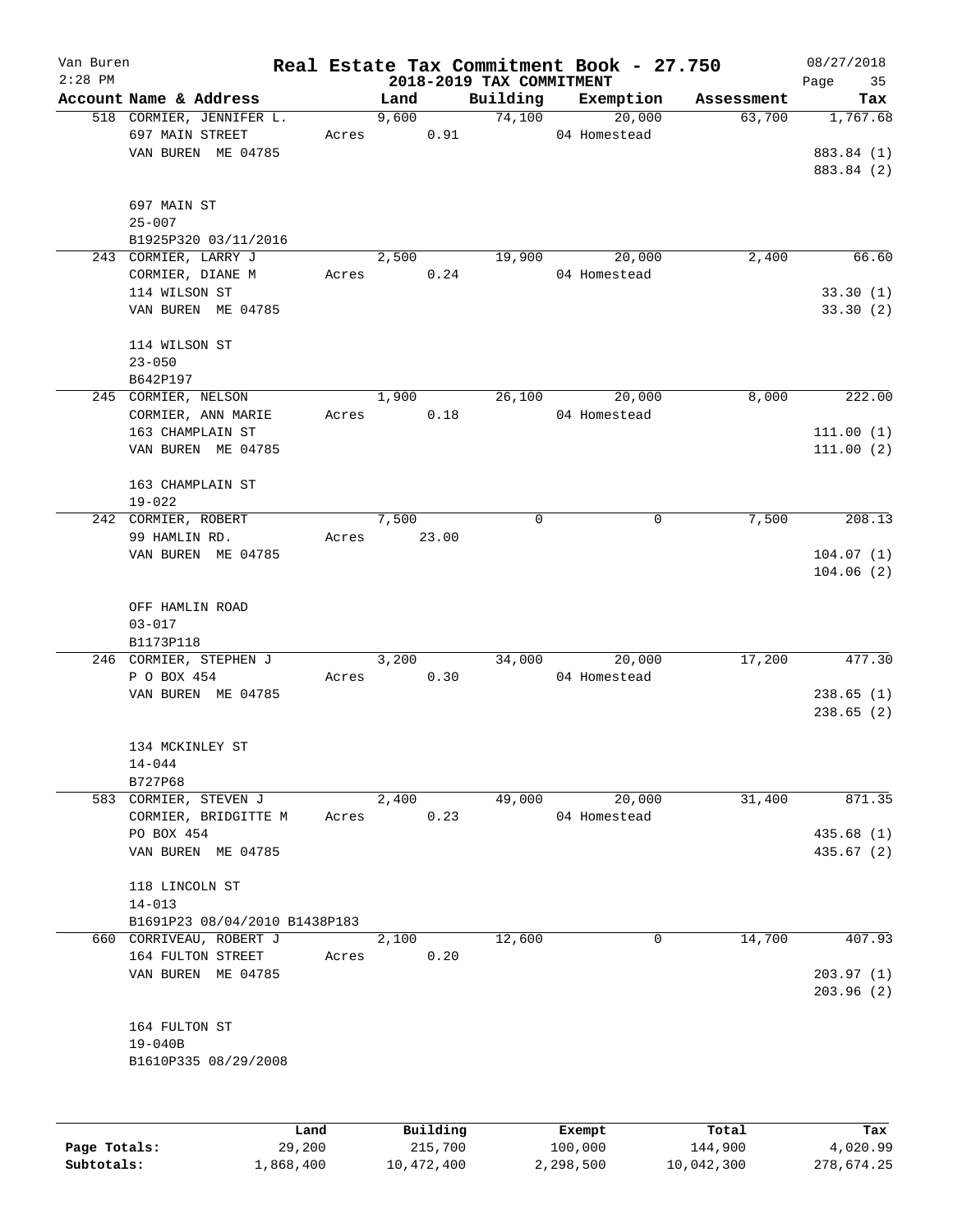| Van Buren<br>$2:28$ PM |                              |        |        |            |                                      | Real Estate Tax Commitment Book - 27.750 |            | 08/27/2018        |
|------------------------|------------------------------|--------|--------|------------|--------------------------------------|------------------------------------------|------------|-------------------|
|                        | Account Name & Address       |        | Land   |            | 2018-2019 TAX COMMITMENT<br>Building | Exemption                                | Assessment | 36<br>Page<br>Tax |
|                        | 254 CORRIVEAU, STEVEN        |        | 2,400  |            | 47,400                               | 20,000                                   | 29,800     | 826.95            |
|                        | CORRIVEAU, BRENDA            |        | Acres  | 0.23       |                                      | 04 Homestead                             |            |                   |
|                        | 112 LINCOLN ST               |        |        |            |                                      |                                          |            | 413.48 (1)        |
|                        | VAN BUREN ME 04785           |        |        |            |                                      |                                          |            | 413.47 (2)        |
|                        |                              |        |        |            |                                      |                                          |            |                   |
|                        | 112 LINCOLN ST               |        |        |            |                                      |                                          |            |                   |
|                        | $14 - 014$                   |        |        |            |                                      |                                          |            |                   |
|                        | B798P191                     |        |        |            |                                      |                                          |            |                   |
|                        | 258 COTE, CARLA M            |        | 4,500  |            | 55,000                               | 26,000                                   | 33,500     | 929.63            |
|                        | C/O BRIDGET F COTE           | Acres  |        | 0.43       |                                      | 04 Homestead                             |            |                   |
|                        | 137 MAIN ST                  |        |        |            |                                      | 02 Veteran                               |            | 464.82 (1)        |
|                        | VAN BUREN ME 04785           |        |        |            |                                      |                                          |            | 464.81 (2)        |
|                        |                              |        |        |            |                                      |                                          |            |                   |
|                        | 137 MAIN ST                  |        |        |            |                                      |                                          |            |                   |
|                        | $16 - 058$                   |        |        |            |                                      |                                          |            |                   |
|                        | B1683P83 06/10/2010 B1202P87 |        |        |            |                                      |                                          |            |                   |
|                        | 260 COTE, CHARLES (LIFE      |        | 1,700  |            | $\Omega$                             | 0                                        | 1,700      | 47.18             |
|                        | ESTATE)                      |        |        |            |                                      |                                          |            |                   |
|                        | COTE, GLORIA B               | Acres  |        | 0.16       |                                      |                                          |            |                   |
|                        | 104 CYR AVE                  |        |        |            |                                      |                                          |            | 23.59(1)          |
|                        | VAN BUREN ME 04785           |        |        |            |                                      |                                          |            | 23.59(2)          |
|                        |                              |        |        |            |                                      |                                          |            |                   |
|                        | ST. BRUNO STREET             |        |        |            |                                      |                                          |            |                   |
|                        | $18 - 087D$                  |        |        |            |                                      |                                          |            |                   |
|                        | B1366P219                    |        |        |            |                                      |                                          |            |                   |
|                        | 259 COTE, CHARLES JR (LIFE   |        | 3,500  |            | 60,700                               | 26,000                                   | 38,200     | 1,060.05          |
|                        | ESTATE)                      |        |        |            |                                      |                                          |            |                   |
|                        | COTE, GLORIA B               | Acres  |        | 0.33       |                                      | 02 Veteran                               |            |                   |
|                        | 104 CYR AVE                  |        |        |            |                                      | 04 Homestead                             |            | 530.03(1)         |
|                        | VAN BUREN ME 04785           |        |        |            |                                      |                                          |            | 530.02(2)         |
|                        |                              |        |        |            |                                      |                                          |            |                   |
|                        | 104 CYR AVE                  |        |        |            |                                      |                                          |            |                   |
|                        | $18 - 122$                   |        |        |            |                                      |                                          |            |                   |
|                        | B1366P219                    |        |        |            |                                      |                                          |            |                   |
|                        | 262 COTE, HURBAIN J          |        | 12,600 |            | 56,600                               | 26,000                                   | 43,200     | 1,198.80          |
|                        | COTE, DOROTHY                | Acres  |        | 1.15       |                                      | 04 Homestead                             |            |                   |
|                        | 173 CASTONGUAY RD            |        |        |            |                                      | 02 Veteran                               |            | 599.40(1)         |
|                        | VAN BUREN ME 04785           |        |        |            |                                      |                                          |            | 599.40 (2)        |
|                        |                              |        |        |            |                                      |                                          |            |                   |
|                        | 173 CASTONGUAY RD            |        |        |            |                                      |                                          |            |                   |
|                        | $02 - 034A$                  |        |        |            |                                      |                                          |            |                   |
|                        | B441P64 09/10/1976           |        |        |            |                                      |                                          |            |                   |
| 265                    | COTE, KEITH H                |        | 1,300  |            | 49,100                               | $\mathbf 0$                              | 50,400     | 1,398.60          |
|                        | COTE, SARAH                  | Acres  |        | 0.12       |                                      |                                          |            |                   |
|                        | 86 PEPPERWOOD WAY            |        |        |            |                                      |                                          |            | 699.30 (1)        |
|                        | SOLVANG CA 93463             |        |        |            |                                      |                                          |            | 699.30 (2)        |
|                        |                              |        |        |            |                                      |                                          |            |                   |
|                        | 102 GARFIELD AVE             |        |        |            |                                      |                                          |            |                   |
|                        | $20 - 084$                   |        |        |            |                                      |                                          |            |                   |
|                        | B1485P106                    |        |        |            |                                      |                                          |            |                   |
|                        | 266 COTE, KEITH H            |        | 500    |            | 0                                    | 0                                        | 500        | 13.88             |
|                        | COTE, SARAH                  | Acres  |        | 0.05       |                                      |                                          |            |                   |
|                        | 86 PEPPERWOOD WAY            |        |        |            |                                      |                                          |            | 6.94(1)           |
|                        | SOLVANG CA 93463             |        |        |            |                                      |                                          |            | 6.94(2)           |
|                        |                              |        |        |            |                                      |                                          |            |                   |
|                        | GARFIELD AVE<br>$20 - 083$   |        |        |            |                                      |                                          |            |                   |
|                        | B1485P106 02/23/2006         |        |        |            |                                      |                                          |            |                   |
|                        |                              |        |        |            |                                      |                                          |            |                   |
|                        |                              | Land   |        | Building   |                                      | Exempt                                   | Total      | Tax               |
| Page Totals:           |                              | 26,500 |        | 268,800    |                                      | 98,000                                   | 197,300    | 5,475.09          |
| Subtotals:             | 1,894,900                    |        |        | 10,741,200 |                                      | 2,396,500                                | 10,239,600 | 284, 149. 34      |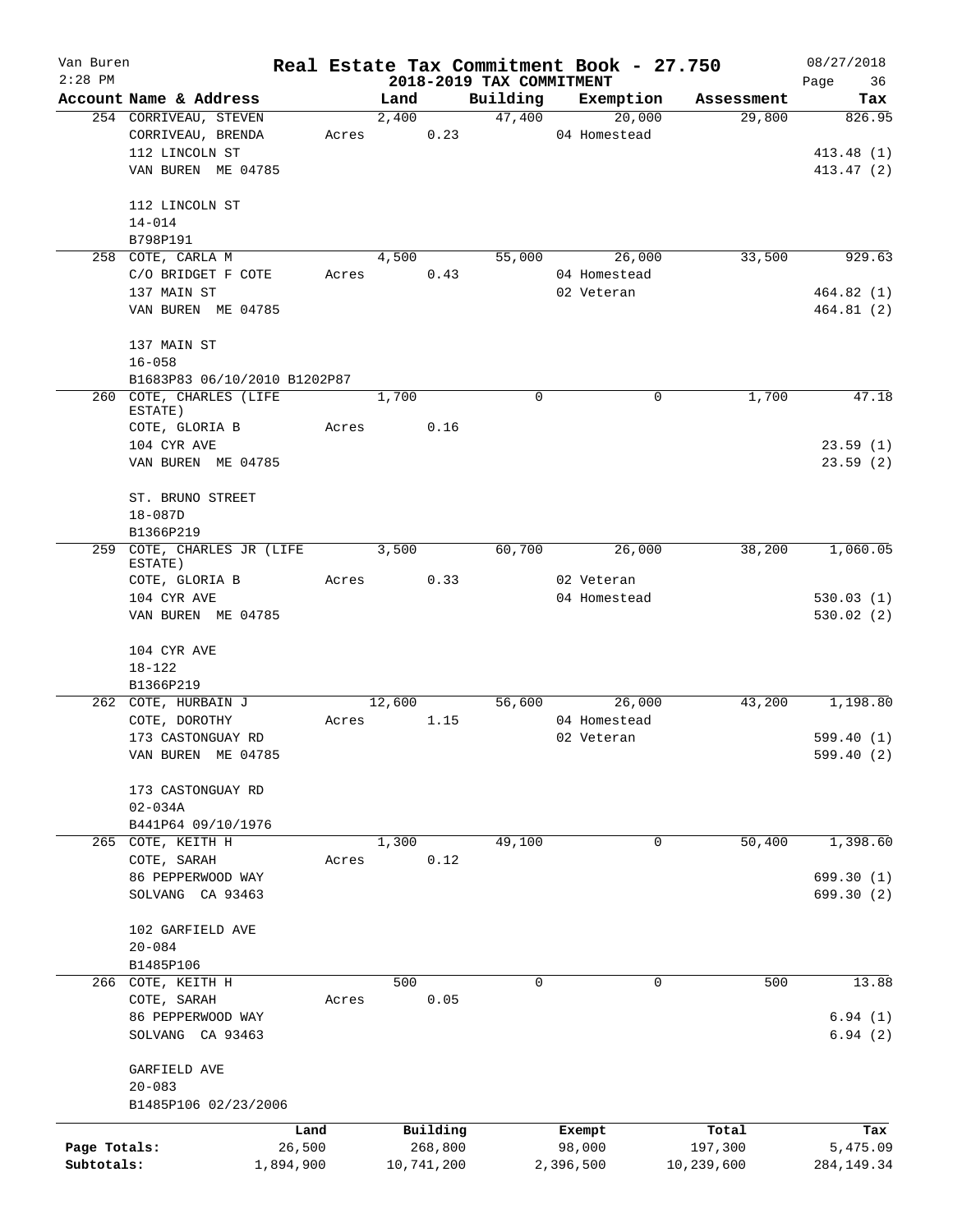| Van Buren<br>$2:28$ PM |                          |       |        |                                     |                                      | Real Estate Tax Commitment Book - 27.750 |            | 08/27/2018    |
|------------------------|--------------------------|-------|--------|-------------------------------------|--------------------------------------|------------------------------------------|------------|---------------|
|                        | Account Name & Address   |       | Land   |                                     | 2018-2019 TAX COMMITMENT<br>Building |                                          | Assessment | Page<br>37    |
|                        | 264 COTE, THELMA         |       | 11,400 |                                     | 0                                    | Exemption<br>$\mathbf 0$                 | 11,400     | Tax<br>316.35 |
|                        | 10 SOLMAN ST.            | Acres |        | 2.25                                |                                      |                                          |            |               |
|                        | THE WILLOWS APT. 1       |       |        |                                     |                                      |                                          |            | 158.18(1)     |
|                        |                          |       |        |                                     |                                      |                                          |            |               |
|                        | CARIBOU ME 04736         |       |        |                                     |                                      |                                          |            | 158.17(2)     |
|                        | VIOLETTE ST              |       |        |                                     |                                      |                                          |            |               |
|                        | $16 - 066A$              |       |        |                                     |                                      |                                          |            |               |
|                        | B485P71                  |       |        |                                     |                                      |                                          |            |               |
|                        | 1080 COVENTRY, MICHAEL   |       | 3,200  |                                     | 63,700                               | 0                                        | 66,900     | 1,856.48      |
|                        | NORRIS, JEFFERY          | Acres |        | 0.30                                |                                      |                                          |            |               |
|                        | 114 CYR AVE              |       |        |                                     |                                      |                                          |            | 928.24(1)     |
|                        | VAN BUREN ME 04785       |       |        |                                     |                                      |                                          |            | 928.24(2)     |
|                        | 114 CYR AVE              |       |        |                                     |                                      |                                          |            |               |
|                        | $18 - 120$               |       |        |                                     |                                      |                                          |            |               |
|                        | B1833P28 10/22/2013      |       |        |                                     |                                      |                                          |            |               |
|                        | 267 CRAIG, NELSON        |       | 3,400  |                                     | 38,500                               | 20,000                                   | 21,900     | 607.73        |
|                        | CRAIG, RENA M            | Acres |        | 0.32                                |                                      | 04 Homestead                             |            |               |
|                        | 102 CHAMPLAIN ST         |       |        |                                     |                                      |                                          |            | 303.87(1)     |
|                        | VAN BUREN ME 04785       |       |        |                                     |                                      |                                          |            | 303.86(2)     |
|                        |                          |       |        |                                     |                                      |                                          |            |               |
|                        | 309 MAIN ST & 102        |       |        |                                     |                                      |                                          |            |               |
|                        | CHAMPLAIN ST             |       |        |                                     |                                      |                                          |            |               |
|                        | $20 - 048A$              |       |        |                                     |                                      |                                          |            |               |
|                        | 1330 CULLEN, GEORGE J JR |       | 2,400  |                                     | 43,000                               | 6,000                                    | 39,400     | 1,093.35      |
|                        | CULLEN, DIANE W          | Acres |        | 0.23                                |                                      | 03 Veteran (Non-Maine                    |            |               |
|                        | 117 MAIN ST              |       |        |                                     |                                      |                                          |            | 546.68(1)     |
|                        | VAN BUREN ME 04785       |       |        |                                     |                                      |                                          |            | 546.67(2)     |
|                        |                          |       |        |                                     |                                      |                                          |            |               |
|                        | 117 MAIN ST              |       |        |                                     |                                      |                                          |            |               |
|                        | $16 - 041$               |       |        |                                     |                                      |                                          |            |               |
|                        | B1730P93 08/02/2011      |       |        |                                     |                                      |                                          |            |               |
|                        | 272 CYR, ALAN M          |       | 6,800  |                                     | 0                                    | 0                                        | 6,800      | 188.70        |
|                        | CYR, LISA M              | Acres |        | 0.75                                |                                      |                                          |            |               |
|                        | PO BOX 53                |       |        |                                     |                                      |                                          |            | 94.35(1)      |
|                        | VAN BUREN ME 04785       |       |        |                                     |                                      |                                          |            | 94.35(2)      |
|                        | CHAMPLAIN ST             |       |        |                                     |                                      |                                          |            |               |
|                        | $06 - 017$               |       |        |                                     |                                      |                                          |            |               |
|                        | B1414P102                |       |        |                                     |                                      |                                          |            |               |
|                        | 271 CYR, ALAN M          |       | 4,800  |                                     | 0                                    | 0                                        | 4,800      | 133.20        |
|                        | CYR, LISA M              | Acres |        | 11.00                               |                                      |                                          |            |               |
|                        | PO BOX 53                |       |        |                                     |                                      |                                          |            | 66.60(1)      |
|                        | VAN BUREN ME 04785       |       |        |                                     |                                      |                                          |            | 66.60(2)      |
|                        |                          |       |        |                                     |                                      |                                          |            |               |
|                        | REAR OF ADAM ST          |       |        |                                     |                                      |                                          |            |               |
|                        | $06 - 003A$              |       |        |                                     |                                      |                                          |            |               |
|                        | B1414P104                |       |        |                                     |                                      |                                          |            |               |
|                        | 274 CYR, ANDRE A         |       | 4,800  |                                     | 66,100                               | 20,000                                   | 50,900     | 1,412.48      |
|                        | 152 CLOVERHILL DR        | Acres |        | 0.46                                |                                      | 04 Homestead                             |            |               |
|                        | VAN BUREN ME 04785       |       |        |                                     |                                      |                                          |            | 706.24(1)     |
|                        |                          |       |        |                                     |                                      |                                          |            | 706.24(2)     |
|                        |                          |       |        |                                     |                                      |                                          |            |               |
|                        | 152 CLOVERHILL DR        |       |        |                                     |                                      |                                          |            |               |
|                        | 18C-010                  |       |        |                                     |                                      |                                          |            |               |
|                        |                          |       |        |                                     |                                      |                                          |            |               |
|                        |                          |       |        |                                     |                                      |                                          |            |               |
|                        |                          |       |        | $D_{\text{rel}}$ is a set of $\sim$ |                                      | <b>Pucamet</b>                           | $T - 1$    | m.,           |

|              | Land      | Building   | Exempt    | Total      | Tax        |
|--------------|-----------|------------|-----------|------------|------------|
| Page Totals: | 36,800    | 211,300    | 46,000    | 202,100    | 5,608.29   |
| Subtotals:   | 1,931,700 | 10,952,500 | 2,442,500 | 10,441,700 | 289,757.63 |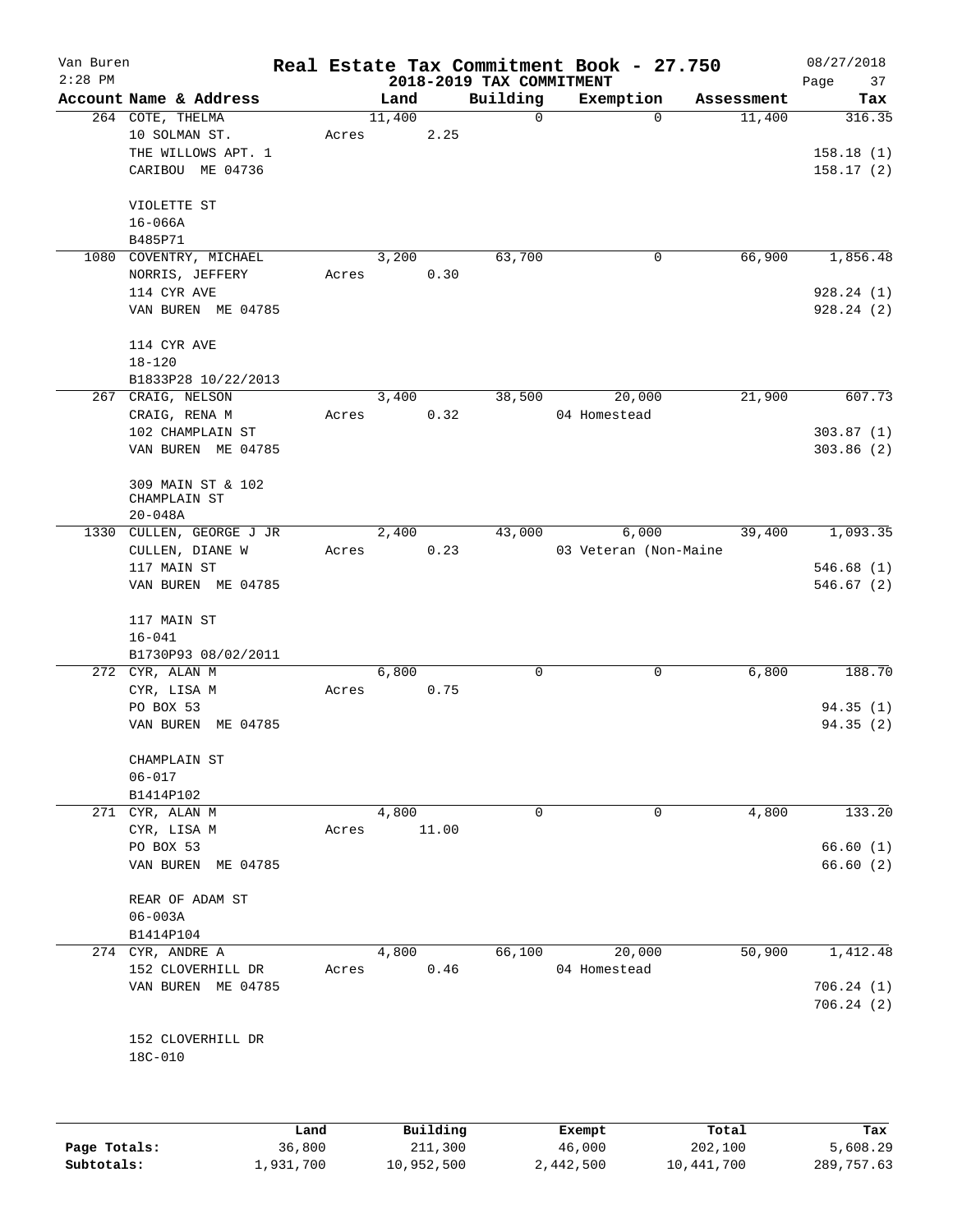| Van Buren<br>$2:28$ PM |                                           |           |                                  |          | Real Estate Tax Commitment Book - 27.750 |            | 08/27/2018        |
|------------------------|-------------------------------------------|-----------|----------------------------------|----------|------------------------------------------|------------|-------------------|
|                        | Account Name & Address                    |           | 2018-2019 TAX COMMITMENT<br>Land | Building | Exemption                                | Assessment | Page<br>38<br>Tax |
|                        | 1407 CYR, CARROLL L & TINA                |           | 9,600                            | 57,600   | 20,000                                   | 47,200     | 1,309.80          |
|                        | М<br>CYR, PRISCILLE &<br>DONAHUE, DONNA M | Acres     | 0.64                             |          | 04 Homestead                             |            |                   |
|                        | PO BOX 174                                |           |                                  |          |                                          |            | 654.90(1)         |
|                        | VAN BUREN ME 04785                        |           |                                  |          |                                          |            | 654.90 (2)        |
|                        | 280 STATE ST<br>$03 - 025B$               |           |                                  |          |                                          |            |                   |
|                        | B1853P126 05/13/2014 B1842P193 01/06/2014 |           |                                  |          |                                          |            |                   |
|                        | 277 CYR, CHARLES L                        |           | 1,900                            | 32,300   | 20,000                                   | 14,200     | 394.05            |
|                        | CYR, JUDY                                 | Acres     | 0.18                             |          | 04 Homestead                             |            |                   |
|                        | 117 ADAMS ST                              |           |                                  |          |                                          |            | 197.03(1)         |
|                        | VAN BUREN ME 04785                        |           |                                  |          |                                          |            | 197.02(2)         |
|                        | 117 ADAMS ST                              |           |                                  |          |                                          |            |                   |
|                        | $18 - 028$                                |           |                                  |          |                                          |            |                   |
|                        | B567P22                                   |           |                                  |          |                                          |            |                   |
|                        | 278 CYR, CHARLES R                        |           | 3,700                            | 23,800   | 20,000                                   | 7,500      | 208.13            |
|                        | 107 MCBRIDE AVE                           | Acres     | 0.35                             |          | 04 Homestead                             |            |                   |
|                        | VAN BUREN ME 04785                        |           |                                  |          |                                          |            | 104.07(1)         |
|                        |                                           |           |                                  |          |                                          |            | 104.06(2)         |
|                        | 107 MCBRIDE AVE                           |           |                                  |          |                                          |            |                   |
|                        | $15 - 049$                                |           |                                  |          |                                          |            |                   |
|                        | B1371P28                                  |           |                                  |          |                                          |            |                   |
|                        | 279 CYR, DAVID M                          |           | 2,200                            | 40,200   | 20,000                                   | 22,400     | 621.60            |
|                        | 140 HIGH ST                               | Acres     | 0.21                             |          | 04 Homestead                             |            |                   |
|                        | VAN BUREN ME 04785                        |           |                                  |          |                                          |            | 310.80(1)         |
|                        | 140 HIGH ST<br>$14 - 109$                 |           |                                  |          |                                          |            | 310.80(2)         |
|                        | B684P269<br>280 CYR, DOMINIQUE            |           | 5,300                            | 0        | 0                                        | 5,300      | 147.07            |
|                        | CYR, ALAN                                 | Acres     | 30.00                            |          |                                          |            |                   |
|                        | PO BOX 53                                 |           |                                  |          |                                          |            | 73.54(1)          |
|                        | VAN BUREN ME 04785                        |           |                                  |          |                                          |            | 73.53(2)          |
|                        |                                           |           |                                  |          |                                          |            |                   |
|                        | OFF TRACK BED<br>$03 - 003$               |           |                                  |          |                                          |            |                   |
|                        | B1188P211                                 |           |                                  |          |                                          |            |                   |
|                        | 599 CYR, DUSTIN                           |           | 1,900                            | 43,100   | 0                                        | 45,000     | 1,248.75          |
|                        | 102 CYR AVE.                              | Acres     | 0.18                             |          |                                          |            |                   |
|                        | VAN BUREN ME 04785                        |           |                                  |          |                                          |            | 624.38 (1)        |
|                        |                                           |           |                                  |          |                                          |            | 624.37 (2)        |
|                        | 102 PINE ST                               |           |                                  |          |                                          |            |                   |
|                        | $14 - 072$                                |           |                                  |          |                                          |            |                   |
|                        | B1968P336 03/23/2017                      |           |                                  |          |                                          |            |                   |
|                        | 308 CYR, DUSTIN V                         |           | 3,200                            | 43,700   | 20,000                                   | 26,900     | 746.48            |
|                        | 102 CYR AVE.                              | Acres     | 0.30                             |          | 04 Homestead                             |            |                   |
|                        | VAN BUREN ME 04785                        |           |                                  |          |                                          |            | 373.24(1)         |
|                        |                                           |           |                                  |          |                                          |            | 373.24(2)         |
|                        | 102 CYR AVE                               |           |                                  |          |                                          |            |                   |
|                        | $18 - 123$                                |           |                                  |          |                                          |            |                   |
|                        | B1682P41 06/02/2010 B851P100              |           |                                  |          |                                          |            |                   |
|                        |                                           | Land      | Building                         |          | Exempt                                   | Total      | Tax               |
| Page Totals:           |                                           | 27,800    | 240,700                          |          | 100,000                                  | 168,500    | 4,675.88          |
| Subtotals:             |                                           | 1,959,500 | 11, 193, 200                     |          | 2,542,500                                | 10,610,200 | 294, 433.51       |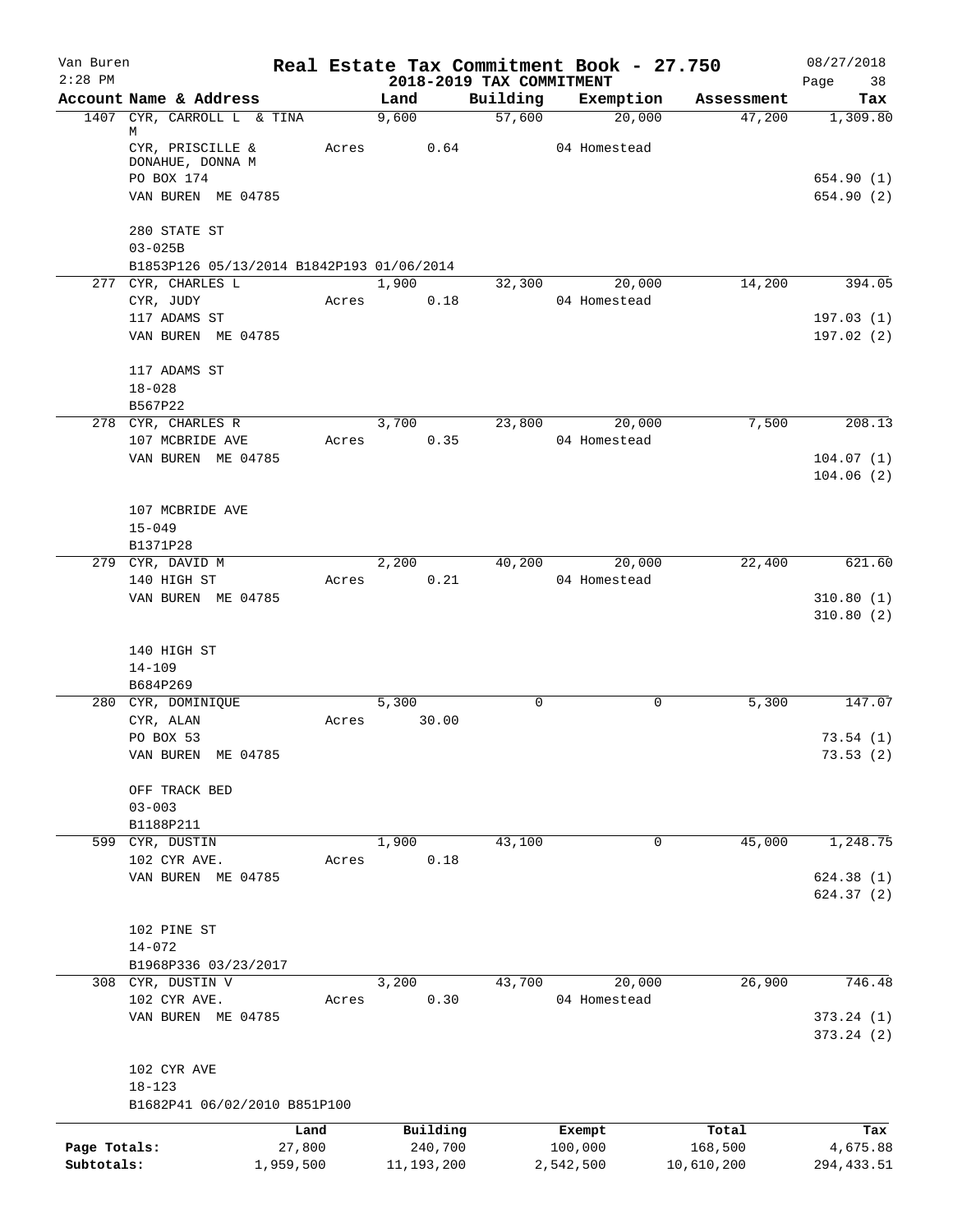| Van Buren    |                                             |           |                |                          | Real Estate Tax Commitment Book - 27.750 |                      | 08/27/2018    |
|--------------|---------------------------------------------|-----------|----------------|--------------------------|------------------------------------------|----------------------|---------------|
| $2:28$ PM    |                                             |           |                | 2018-2019 TAX COMMITMENT |                                          |                      | 39<br>Page    |
|              | Account Name & Address<br>305 CYR, GARY K   |           | Land<br>13,400 | Building<br>1,800        | Exemption<br>$\mathbf 0$                 | Assessment<br>15,200 | Tax<br>421.80 |
|              | PO BOX 2                                    | Acres     | 22.00          |                          |                                          |                      |               |
|              | VAN BUREN ME 04785                          |           |                |                          |                                          |                      | 210.90(1)     |
|              |                                             |           |                |                          |                                          |                      | 210.90(2)     |
|              |                                             |           |                |                          |                                          |                      |               |
|              | US ROUTE 1                                  |           |                |                          |                                          |                      |               |
|              | $08 - 047A$                                 |           |                |                          |                                          |                      |               |
|              | B1771P327 07/12/2012                        |           |                |                          |                                          |                      |               |
|              | 283 CYR, GARY K                             |           | 0              | 35,600                   | 0                                        | 35,600               | 987.90        |
|              | PO BOX 2                                    |           |                |                          |                                          |                      |               |
|              | VAN BUREN ME 04785                          |           |                |                          |                                          |                      | 493.95 (1)    |
|              |                                             |           |                |                          |                                          |                      | 493.95 (2)    |
|              | 925 MAIN STREET                             |           |                |                          |                                          |                      |               |
|              | $08 - 047A - T1$                            |           |                |                          |                                          |                      |               |
|              | B1738P165 10/13/2011                        |           |                |                          |                                          |                      |               |
|              | 284 CYR, GEORGE JR                          |           | 44,500         | $\mathbf 0$              | 0                                        | 44,500               | 1,234.88      |
|              | CYR, LINDA ANNE                             | Acres     | 114.00         |                          |                                          |                      |               |
|              | 738 MAIN ST                                 |           |                |                          |                                          |                      | 617.44(1)     |
|              | MADAWASKA ME 04756                          |           |                |                          |                                          |                      | 617.44(2)     |
|              |                                             |           |                |                          |                                          |                      |               |
|              | CORNER OF US#1 & PARENT                     |           |                |                          |                                          |                      |               |
|              | RD                                          |           |                |                          |                                          |                      |               |
|              | $09 - 024$                                  |           |                |                          |                                          |                      |               |
|              | B1366P344<br>285 CYR, GERALD R              |           | 13,700         | 53,000                   | 26,000                                   | 40,700               | 1,129.43      |
|              | CYR, KATHLEEN L                             | Acres     | 4.50           |                          | 04 Homestead                             |                      |               |
|              | 125 ST MARY'S BROOK RD                      |           |                |                          | 02 Veteran                               |                      | 564.72 (1)    |
|              | PO BOX 435                                  |           |                |                          |                                          |                      | 564.71 (2)    |
|              | VAN BUREN ME 04785                          |           |                |                          |                                          |                      |               |
|              | 125 ST MARY'S BROOK RD                      |           |                |                          |                                          |                      |               |
|              | $02 - 047$                                  |           |                |                          |                                          |                      |               |
|              | B373P600                                    |           |                |                          |                                          |                      |               |
|              | 286 CYR, GERARD M (LIFE                     |           | 5,400          | 51,500                   | 20,000                                   | 36,900               | 1,023.98      |
|              | ESTATE)                                     |           |                |                          |                                          |                      |               |
|              | CYR, JOYCE M<br>108 MARION DR               | Acres     | 0.51           |                          | 04 Homestead                             |                      | 511.99(1)     |
|              | VAN BUREN ME 04785                          |           |                |                          |                                          |                      | 511.99 (2)    |
|              |                                             |           |                |                          |                                          |                      |               |
|              | 108 MARION DR                               |           |                |                          |                                          |                      |               |
|              | $18 - 006$                                  |           |                |                          |                                          |                      |               |
|              | B1414P83                                    |           |                |                          |                                          |                      |               |
|              | 1331 CYR, GUILDO                            |           | 24,800         | $\Omega$                 | $\mathbf 0$                              | 24,800               | 688.20        |
|              | CYR, SANDRA M                               | Acres     | 40.00          |                          |                                          |                      |               |
|              | 114 MAIN ST                                 |           |                |                          |                                          |                      | 344.10 (1)    |
|              | VAN BUREN ME 04785                          |           |                |                          |                                          |                      | 344.10(2)     |
|              |                                             |           |                |                          |                                          |                      |               |
|              | SETTLEMENT RD                               |           |                |                          |                                          |                      |               |
|              | $01 - 027$                                  |           |                |                          |                                          |                      |               |
|              | B1723P337 06/20/2011<br>1122 CYR, GUILDO P. |           | 2,100          | 50,700                   | 20,000                                   | 32,800               | 910.20        |
|              | CYR, SANDRA M.                              | Acres     | 0.20           |                          | 04 Homestead                             |                      |               |
|              | 114 MAIN ST                                 |           |                |                          |                                          |                      | 455.10(1)     |
|              | VAN BUREN ME 04785                          |           |                |                          |                                          |                      | 455.10 (2)    |
|              |                                             |           |                |                          |                                          |                      |               |
|              | 114 MAIN ST                                 |           |                |                          |                                          |                      |               |
|              | $17 - 085B$                                 |           |                |                          |                                          |                      |               |
|              | B1849P135 03/26/2014                        |           |                |                          |                                          |                      |               |
|              |                                             | Land      | Building       |                          | Exempt                                   | Total                | Tax           |
| Page Totals: |                                             | 103,900   | 192,600        |                          | 66,000                                   | 230,500              | 6,396.39      |
| Subtotals:   |                                             | 2,063,400 | 11,385,800     |                          | 2,608,500                                | 10,840,700           | 300,829.90    |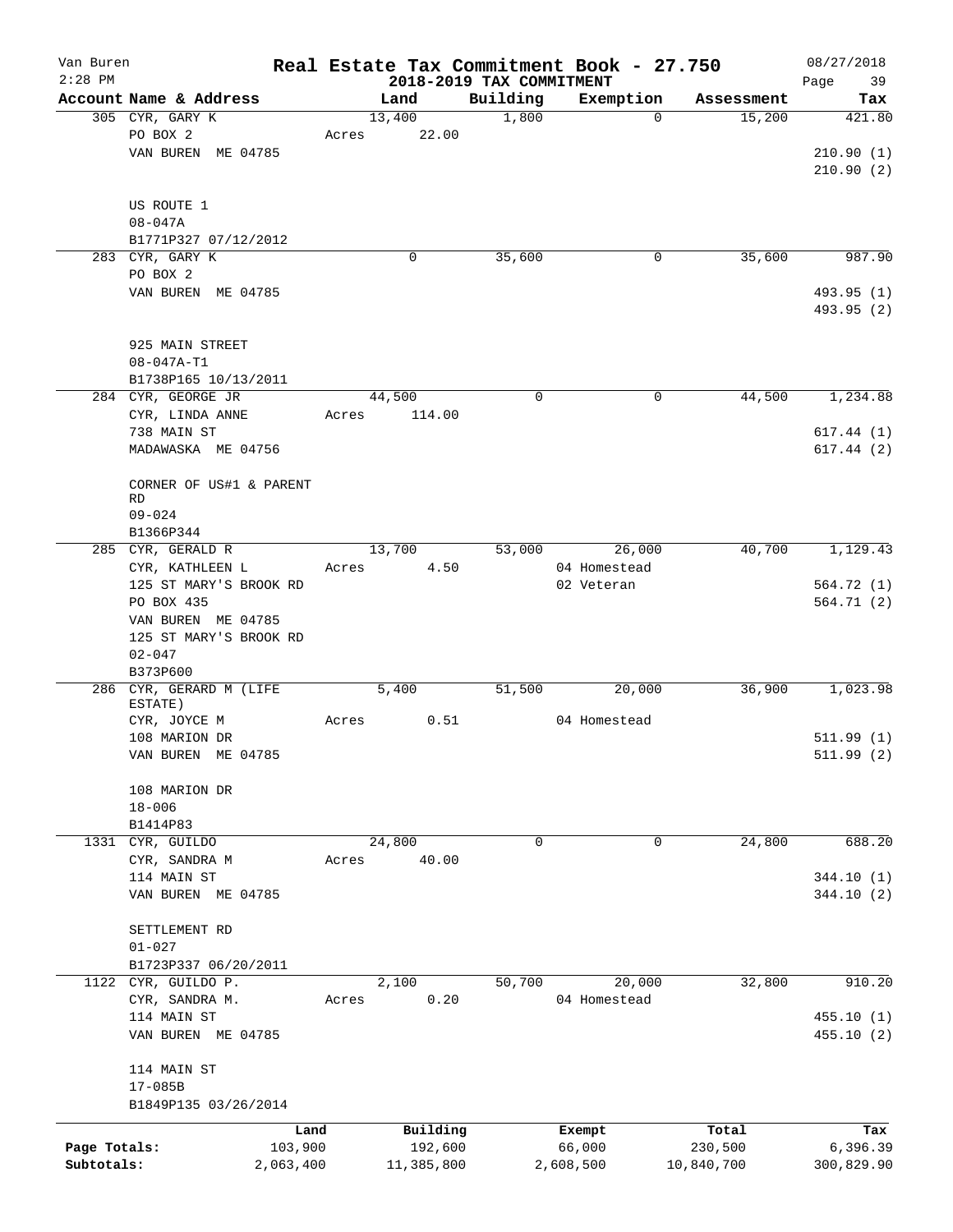| Van Buren<br>$2:28$ PM |                                                                |       |                |      | 2018-2019 TAX COMMITMENT | Real Estate Tax Commitment Book - 27.750 |            | 08/27/2018<br>Page<br>40        |
|------------------------|----------------------------------------------------------------|-------|----------------|------|--------------------------|------------------------------------------|------------|---------------------------------|
|                        | Account Name & Address                                         |       | Land           |      | Building                 | Exemption                                | Assessment | Tax                             |
|                        | 288 CYR, JEAN EUDES<br>103 CLEVELAND AVE<br>VAN BUREN ME 04785 |       | 3,300<br>Acres | 0.31 | $\overline{0}$           | $\Omega$                                 | 3,300      | 91.58<br>45.79 (1)<br>45.79 (2) |
|                        | PATRICIA N/S<br>$20 - 122$<br>B1354P265 06/06/2003             |       |                |      |                          |                                          |            |                                 |
|                        | 290 CYR, JEAN N                                                |       | 6,000          |      | $\Omega$                 | 0                                        | 6,000      | 166.50                          |
|                        | CYR, DELLA S                                                   | Acres |                | 0.57 |                          |                                          |            |                                 |
|                        | 43 CRESTMONT RD<br>BANGOR ME 04401                             |       |                |      |                          |                                          |            | 83.25(1)<br>83.25(2)            |
|                        | MAIN ST                                                        |       |                |      |                          |                                          |            |                                 |
|                        | $20 - 066$                                                     |       |                |      |                          |                                          |            |                                 |
|                        | 291 CYR, JEANNETTE                                             |       | 7,000          |      | 31,900                   | 20,000                                   | 18,900     | 524.48                          |
|                        | 244 MARQUIS RD<br>VAN BUREN ME 04785                           |       | Acres          | 0.31 |                          | 04 Homestead                             |            | 262.24(1)                       |
|                        |                                                                |       |                |      |                          |                                          |            | 262.24(2)                       |
|                        | 244 MARQUIS RD<br>$02 - 005A$                                  |       |                |      |                          |                                          |            |                                 |
|                        | 292 CYR, JENNIFER                                              |       | 4,400          |      |                          | 37,000<br>20,000                         | 21,400     | 593.85                          |
|                        | 135 VIOLETTE ST.                                               | Acres | 0.42           |      |                          | 04 Homestead                             |            |                                 |
|                        | VAN BUREN ME 04785                                             |       |                |      |                          |                                          |            | 296.93(1)<br>296.92(2)          |
|                        | 135 VIOLETTE ST<br>$16 - 063$                                  |       |                |      |                          |                                          |            |                                 |
|                        | B1327P210                                                      |       |                |      |                          |                                          |            |                                 |
|                        | 294 CYR, JOAN S                                                |       | 2,500          |      |                          | 26,100 26,000                            | 2,600      | 72.15                           |
|                        | 152 POPLAR ST<br>VAN BUREN ME 04785                            |       | Acres          | 0.24 |                          | 02 Veteran                               |            | 36.08(1)                        |
|                        |                                                                |       |                |      |                          | 04 Homestead                             |            | 36.07(2)                        |
|                        | 152 POPLAR ST<br>$16 - 003$                                    |       |                |      |                          |                                          |            |                                 |
|                        | 295 CYR, JOHN                                                  |       | 3,500          |      | 43,700                   | 20,000                                   | 27,200     | 754.80                          |
|                        | 126 MARION DR                                                  |       | Acres          | 0.33 |                          | 04 Homestead                             |            |                                 |
|                        | VAN BUREN ME 04785                                             |       |                |      |                          |                                          |            | 377.40(1)                       |
|                        |                                                                |       |                |      |                          |                                          |            | 377.40(2)                       |
|                        | 126 MARION DR                                                  |       |                |      |                          |                                          |            |                                 |
|                        | 18B-002                                                        |       |                |      |                          |                                          |            |                                 |
|                        | B1187P288                                                      |       |                |      |                          |                                          |            |                                 |
|                        | $\overline{604}$ CYR, JOHN E                                   |       | 4,900          |      | 0                        | 0                                        | 4,900      | 135.98                          |
|                        | CYR, JEAN EUDES (AKA)                                          | Acres |                | 0.94 |                          |                                          |            |                                 |
|                        | 103 CLEVELAND AVENUE                                           |       |                |      |                          |                                          |            | 67.99(1)                        |
|                        | VAN BUREN ME 04785                                             |       |                |      |                          |                                          |            | 67.99(2)                        |
|                        | N SIDE PATRICIA ST                                             |       |                |      |                          |                                          |            |                                 |
|                        | $20 - 120$                                                     |       |                |      |                          |                                          |            |                                 |
|                        | B1732P157 08/18/2011                                           |       |                |      |                          |                                          |            |                                 |
|                        |                                                                |       |                |      |                          |                                          |            |                                 |

|              | Land      | Building   | Exempt    | Total      | Tax          |
|--------------|-----------|------------|-----------|------------|--------------|
| Page Totals: | 31,600    | 138,700    | 86,000    | 84,300     | 2,339.34     |
| Subtotals:   | 2,095,000 | 11,524,500 | 2,694,500 | 10,925,000 | 303, 169. 24 |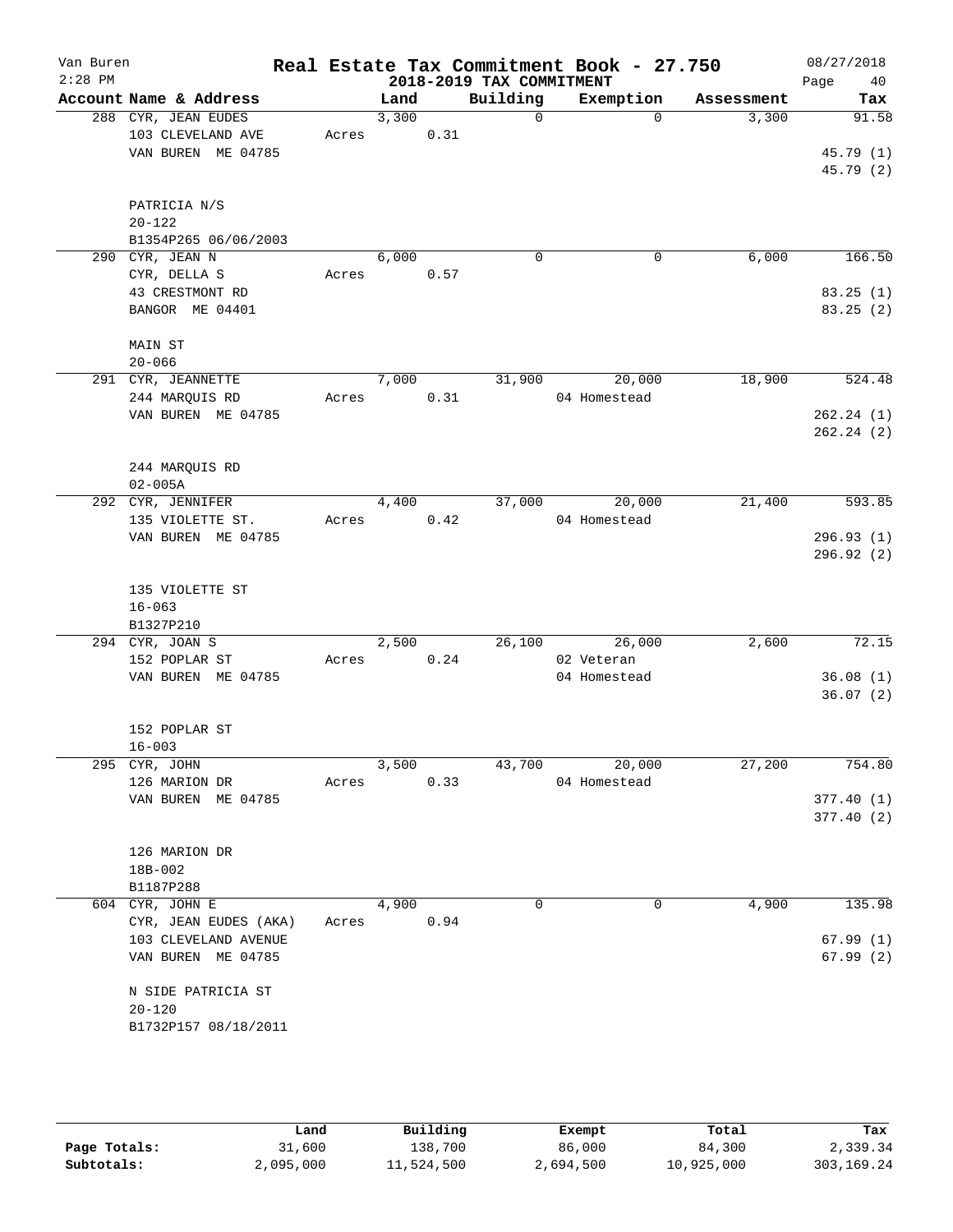| Van Buren |                            |       |        |      |                          | Real Estate Tax Commitment Book - 27.750 |            | 08/27/2018 |
|-----------|----------------------------|-------|--------|------|--------------------------|------------------------------------------|------------|------------|
| $2:28$ PM |                            |       |        |      | 2018-2019 TAX COMMITMENT |                                          |            | Page<br>41 |
|           | Account Name & Address     |       | Land   |      | Building                 | Exemption                                | Assessment | Tax        |
|           | 297 CYR, JOHN E            |       | 1,800  |      | 42,600                   | 20,000                                   | 24,400     | 677.10     |
|           | SOUCY, JULIETTE            | Acres |        | 0.17 |                          | 04 Homestead                             |            |            |
|           | 103 CLEVELAND AVE          |       |        |      |                          |                                          |            | 338.55(1)  |
|           | VAN BUREN ME 04785         |       |        |      |                          |                                          |            | 338.55(2)  |
|           | 103 CLEVELAND AVE          |       |        |      |                          |                                          |            |            |
|           | $18 - 081$                 |       |        |      |                          |                                          |            |            |
|           | B819P167                   |       |        |      |                          |                                          |            |            |
|           | 301 CYR, KEVIN T           |       | 8,000  |      | $\mathbf 0$              | $\mathbf 0$                              | 8,000      | 222.00     |
|           | CYR, LISA L                | Acres |        | 1.08 |                          |                                          |            |            |
|           | 41 HILLSIDE DR             |       |        |      |                          |                                          |            | 111.00(1)  |
|           | NEW GLOUCESTER ME<br>04260 |       |        |      |                          |                                          |            | 111.00(2)  |
|           | MONROE STREET              |       |        |      |                          |                                          |            |            |
|           | $23 - 120$                 |       |        |      |                          |                                          |            |            |
|           | B987P315                   |       |        |      |                          |                                          |            |            |
|           | 1052 CYR, KURT             |       | 1,400  |      | 45,100                   | 0                                        | 46,500     | 1,290.38   |
|           | 109 LINCOLN ST             | Acres |        | 0.13 |                          |                                          |            |            |
|           | VAN BUREN ME 04785         |       |        |      |                          |                                          |            | 645.19(1)  |
|           |                            |       |        |      |                          |                                          |            | 645.19(2)  |
|           | 109 LINCOLN ST             |       |        |      |                          |                                          |            |            |
|           | $14 - 008$                 |       |        |      |                          |                                          |            |            |
|           | B1917P288 12/11/2015       |       |        |      |                          |                                          |            |            |
|           | 296 CYR, LAURA             |       | 1,800  |      | 43,900                   | 20,000                                   | 25,700     | 713.18     |
|           | 106 LINCOLN ST             | Acres |        | 0.17 |                          | 04 Homestead                             |            |            |
|           | VAN BUREN ME 04785         |       |        |      |                          |                                          |            | 356.59(1)  |
|           |                            |       |        |      |                          |                                          |            | 356.59(2)  |
|           | 106 LINCOLN ST             |       |        |      |                          |                                          |            |            |
|           | $14 - 016$                 |       |        |      |                          |                                          |            |            |
|           | B1388P81                   |       |        |      |                          |                                          |            |            |
|           | 302 CYR, LEO JAMES         |       | 13,000 |      | 52,400                   | 20,000                                   | 45,400     | 1,259.85   |
|           | CYR, CARLINE A             | Acres |        | 2.35 |                          | 04 Homestead                             |            |            |
|           | 248 MARQUIS RD             |       |        |      |                          |                                          |            | 629.93(1)  |
|           | VAN BUREN ME 04785         |       |        |      |                          |                                          |            | 629.92(2)  |
|           | 248 MARQUIS RD             |       |        |      |                          |                                          |            |            |
|           | $02 - 005C$                |       |        |      |                          |                                          |            |            |
|           | B509P96 B414P561           |       |        |      |                          |                                          |            |            |
|           | 303 CYR, MARK G            |       | 1,700  |      | 38,900                   | 20,000                                   | 20,600     | 571.65     |
|           | 106 CLEVELAND AVE          | Acres |        | 0.16 |                          | 04 Homestead                             |            |            |
|           | VAN BUREN ME 04785         |       |        |      |                          |                                          |            | 285.83(1)  |
|           |                            |       |        |      |                          |                                          |            | 285.82(2)  |
|           |                            |       |        |      |                          |                                          |            |            |
|           | 106 CLEVELAND AVE          |       |        |      |                          |                                          |            |            |
|           | $18 - 085$                 |       |        |      |                          |                                          |            |            |
|           | B1007P91                   |       |        |      |                          |                                          |            |            |

|              | Land      | Building   | Exempt    | Total      | Tax        |
|--------------|-----------|------------|-----------|------------|------------|
| Page Totals: | 27,700    | 222,900    | 80,000    | 170,600    | 4,734.16   |
| Subtotals:   | 2,122,700 | 11,747,400 | 2,774,500 | 11,095,600 | 307,903.40 |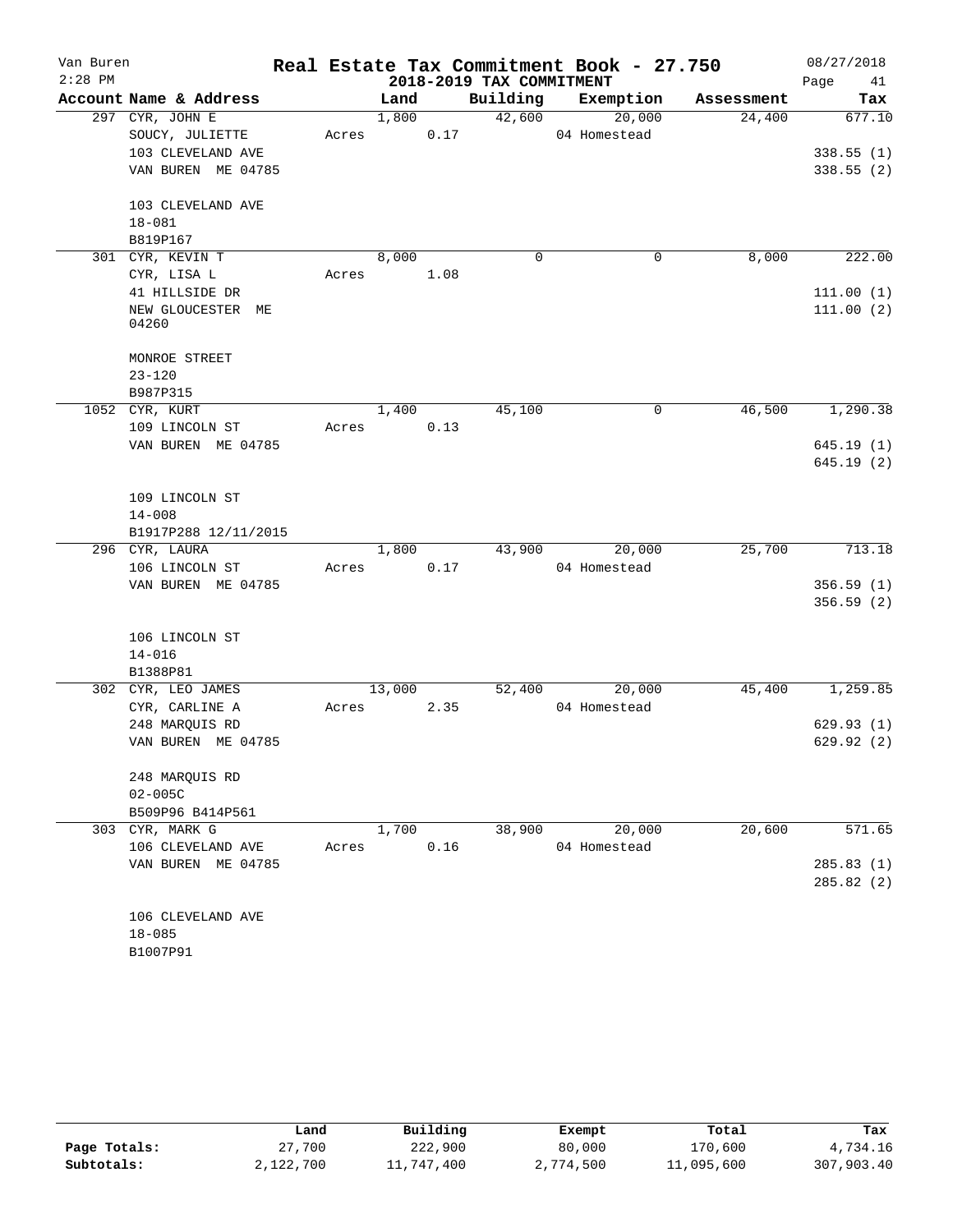| Van Buren    |                                                         | Real Estate Tax Commitment Book - 27.750 |                                      |              |            | 08/27/2018        |
|--------------|---------------------------------------------------------|------------------------------------------|--------------------------------------|--------------|------------|-------------------|
| $2:28$ PM    | Account Name & Address                                  | Land                                     | 2018-2019 TAX COMMITMENT<br>Building | Exemption    | Assessment | Page<br>42<br>Tax |
|              | 726 CYR, MATTHEW<br>101 N. PINETTA DR.                  | 29,600<br>91.50<br>Acres                 | 0                                    | $\mathbf 0$  | 29,600     | 821.40            |
|              | 36450<br>N. CHESTERFIELD VA                             |                                          |                                      |              |            | 410.70(1)         |
|              | 23235                                                   |                                          |                                      |              |            | 410.70 (2)        |
|              | OFF MARQUIS RD<br>$02 - 011$                            |                                          |                                      |              |            |                   |
|              | B2010P301 03/26/2018                                    |                                          |                                      |              |            |                   |
|              | 1588 CYR, MATTHEW                                       | 6,000                                    | 0                                    | 0            | 6,000      | 166.50            |
|              | 101 N. PINETTA DRIVE<br>#36450<br>NORTH CHESTERFIELD VA | 1.00<br>Acres                            |                                      |              |            | 83.25(1)          |
|              | 23235                                                   |                                          |                                      |              |            | 83.25(2)          |
|              | OFF MASSE ROAD<br>$02 - 010A$                           |                                          |                                      |              |            |                   |
|              | B2010P301 03/29/2018<br>306 CYR, MICHAEL P              | 11,200                                   | 2,300                                | 0            | 13,500     | 374.63            |
|              | CYR, LORI ANN                                           | 32.00<br>Acres                           |                                      |              |            |                   |
|              | PO BOX 1166                                             |                                          |                                      |              |            | 187.32(1)         |
|              | CALAIS ME 04619                                         |                                          |                                      |              |            | 187.31(2)         |
|              | MARQUIS RD                                              |                                          |                                      |              |            |                   |
|              | $02 - 004$                                              |                                          |                                      |              |            |                   |
|              | B1352P119                                               |                                          |                                      |              |            |                   |
|              | 309 CYR, RALPH J<br>CYR, BERNADETTE                     | 12,500<br>1.00<br>Acres                  | 18,300                               | $\mathbf 0$  | 30,800     | 854.70            |
|              | 247 MCCORKMICK ST.                                      |                                          |                                      |              |            | 427.35(1)         |
|              | GRAND FALLS NB E3Y-3X8                                  |                                          |                                      |              |            | 427.35(2)         |
|              | 110 ST MARY'S BROOK RD<br>$02 - 039$                    |                                          |                                      |              |            |                   |
|              | 310 CYR, RAYMOND                                        | 21,200                                   | 0                                    | 0            | 21,200     | 588.30            |
|              | CYR, NORMA                                              | 66.00<br>Acres                           |                                      |              |            |                   |
|              | 73 HAMLIN RD                                            |                                          |                                      |              |            | 294.15(1)         |
|              | HAMLIN ME 04785                                         |                                          |                                      |              |            | 294.15 (2)        |
|              | OFF HAMLIN RD (FARM)<br>$03 - 016$                      |                                          |                                      |              |            |                   |
|              | 312 CYR, ROLAND G                                       | 4,600                                    | 34,700                               | 20,000       | 19,300     | 535.58            |
|              | CYR, NANCY MARIE                                        | 0.44<br>Acres                            |                                      | 04 Homestead |            | 267.79(1)         |
|              | 146 ST BRUNO ST<br>VAN BUREN ME 04785                   |                                          |                                      |              |            | 267.79(2)         |
|              | 146 ST BRUNO ST                                         |                                          |                                      |              |            |                   |
|              | $17 - 015$<br>313 CYR, RONALD J                         | 2,600                                    | 66,400                               | 20,000       | 49,000     | 1,359.75          |
|              | 116 ST FRANCIS ST                                       | 0.25<br>Acres                            |                                      | 04 Homestead |            |                   |
|              | APT 101                                                 |                                          |                                      |              |            | 679.88(1)         |
|              | VAN BUREN ME 04785                                      |                                          |                                      |              |            | 679.87 (2)        |
|              | 116 ST FRANCIS ST<br>$14 - 002$                         |                                          |                                      |              |            |                   |
|              | B986P317 05/08/1995                                     |                                          |                                      |              |            |                   |
|              | Land                                                    | Building                                 |                                      | Exempt       | Total      | Tax               |
| Page Totals: | 87,700                                                  | 121,700                                  |                                      | 40,000       | 169,400    | 4,700.86          |
| Subtotals:   | 2,210,400                                               | 11,869,100                               |                                      | 2,814,500    | 11,265,000 | 312,604.26        |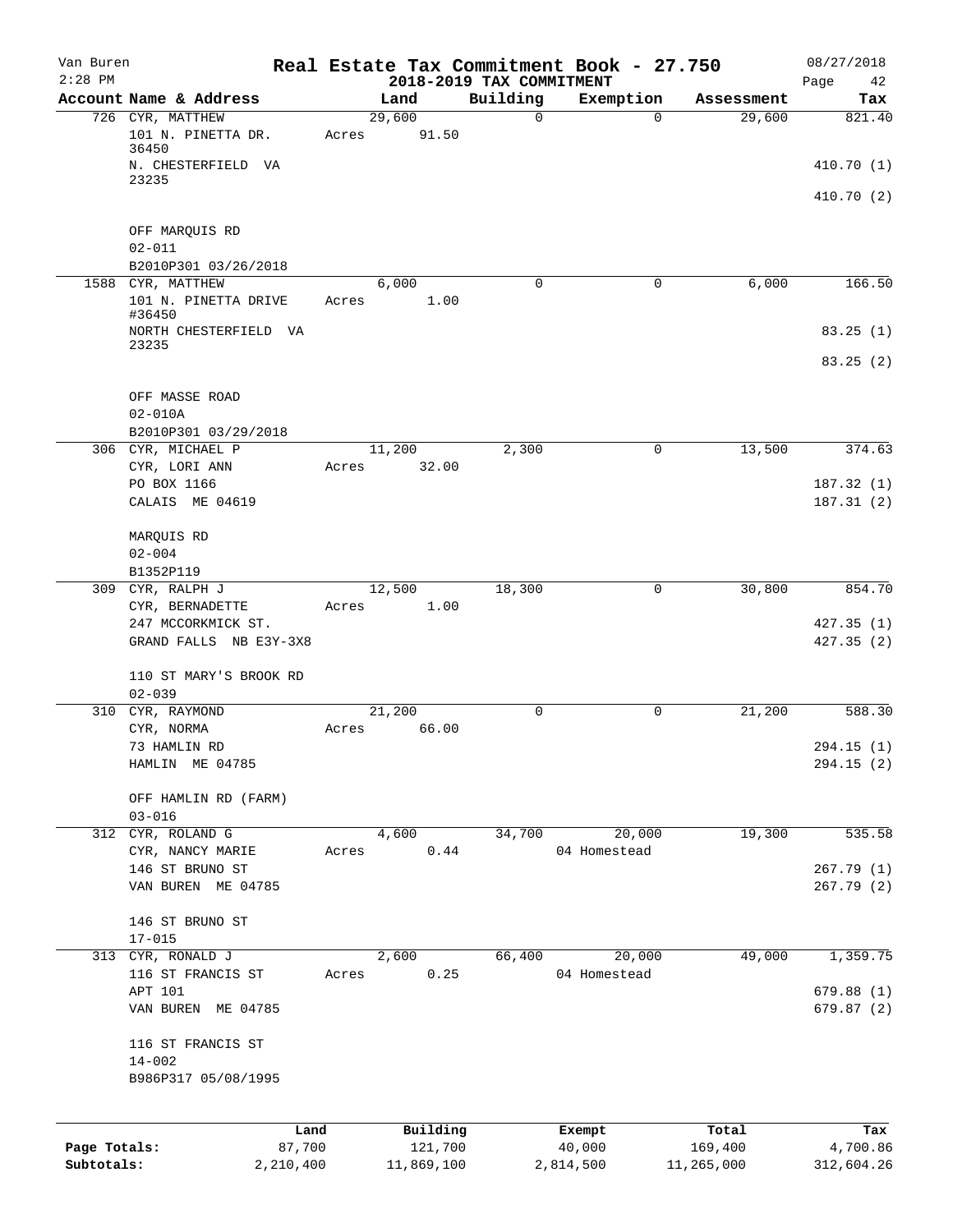| Van Buren    |                                              |       |               |              |                          | Real Estate Tax Commitment Book - 27.750 |                      | 08/27/2018      |
|--------------|----------------------------------------------|-------|---------------|--------------|--------------------------|------------------------------------------|----------------------|-----------------|
| $2:28$ PM    |                                              |       |               |              | 2018-2019 TAX COMMITMENT |                                          |                      | Page<br>43      |
|              | Account Name & Address<br>629 CYR, STEPHANIE |       | Land<br>2,500 |              | Building<br>36,600       | Exemption<br>$\mathbf 0$                 | Assessment<br>39,100 | Tax<br>1,085.03 |
|              | 108 HARRISON ST                              | Acres |               | 0.24         |                          |                                          |                      |                 |
|              | VAN BUREN ME 04785                           |       |               |              |                          |                                          |                      | 542.52(1)       |
|              |                                              |       |               |              |                          |                                          |                      | 542.51(2)       |
|              |                                              |       |               |              |                          |                                          |                      |                 |
|              | 108 HARRISON ST                              |       |               |              |                          |                                          |                      |                 |
|              | $18 - 018$                                   |       |               |              |                          |                                          |                      |                 |
|              | B1901P170 08/03/2015                         |       |               |              |                          |                                          |                      |                 |
|              | 637 CYR, STEPHEN R                           |       | 5,000         |              | 52,300                   | 26,000                                   | 31,300               | 868.58          |
|              | CYR, REBECCA D                               | Acres |               | 0.48         |                          | 04 Homestead                             |                      |                 |
|              | 121 TOWER DR                                 |       |               |              |                          | 02 Veteran                               |                      | 434.29 (1)      |
|              | VAN BUREN ME 04785                           |       |               |              |                          |                                          |                      | 434.29 (2)      |
|              |                                              |       |               |              |                          |                                          |                      |                 |
|              | 121 TOWER DR                                 |       |               |              |                          |                                          |                      |                 |
|              | 12A-035                                      |       |               |              |                          |                                          |                      |                 |
|              | B1737P275 10/05/2011                         |       |               |              |                          |                                          |                      |                 |
|              | 317 CYR, SUSAN T J                           |       | 10,200        |              | 43,100                   | 0                                        | 53,300               | 1,479.08        |
|              | CYR, MICHAEL & DANIEL R Acres                |       |               | 0.97         |                          |                                          |                      |                 |
|              | 4 HEIDI ST.                                  |       |               |              |                          |                                          |                      | 739.54(1)       |
|              | SPRINGVALE ME 04083                          |       |               |              |                          |                                          |                      | 739.54(2)       |
|              |                                              |       |               |              |                          |                                          |                      |                 |
|              | 168 STATE ST                                 |       |               |              |                          |                                          |                      |                 |
|              | 12A-021                                      |       |               |              |                          |                                          |                      |                 |
|              | B1056P54                                     |       |               |              |                          |                                          |                      |                 |
|              | 322 DAIGLE, JOHN                             |       | 7,800         |              | 60,900                   | 20,000                                   | 48,700               | 1,351.43        |
|              | DAIGLE, DORIS A                              | Acres |               | 0.39         |                          | 04 Homestead                             |                      |                 |
|              | 555 MAIN ST APT 201                          |       |               |              |                          |                                          |                      | 675.72(1)       |
|              | VAN BUREN ME 04785                           |       |               |              |                          |                                          |                      | 675.71(2)       |
|              |                                              |       |               |              |                          |                                          |                      |                 |
|              | 555 MAIN ST                                  |       |               |              |                          |                                          |                      |                 |
|              | $23 - 028$                                   |       |               |              |                          |                                          |                      |                 |
|              | B434P289                                     |       |               |              |                          |                                          |                      |                 |
|              | 323 DAIGLE, MICHEL                           |       | 2,600         |              | 0                        | 0                                        | 2,600                | 72.15           |
|              | DAIGLE, LINDA                                | Acres |               | 0.25         |                          |                                          |                      |                 |
|              | P O BOX 140                                  |       |               |              |                          |                                          |                      | 36.08(1)        |
|              | VAN BUREN ME 04785                           |       |               |              |                          |                                          |                      | 36.07(2)        |
|              |                                              |       |               |              |                          |                                          |                      |                 |
|              | JACKSON ST                                   |       |               |              |                          |                                          |                      |                 |
|              | $18 - 076$                                   |       |               |              |                          |                                          |                      |                 |
|              | B1037P243                                    |       |               |              |                          |                                          |                      |                 |
|              | 324 DAIGLE, MICHEL D                         |       | 5,200         |              | 4,200                    | 0                                        | 9,400                | 260.85          |
|              | DAIGLE, LINDA F                              | Acres |               | 0.26         |                          |                                          |                      |                 |
|              | P O BOX 140                                  |       |               |              |                          |                                          |                      | 130.43(1)       |
|              | VAN BUREN ME 04785                           |       |               |              |                          |                                          |                      | 130.42(2)       |
|              |                                              |       |               |              |                          |                                          |                      |                 |
|              | MAIN ST                                      |       |               |              |                          |                                          |                      |                 |
|              | $18 - 073$                                   |       |               |              |                          |                                          |                      |                 |
|              | B875P313                                     |       |               |              |                          |                                          |                      |                 |
|              | 325 DAIGLE, MICHEL D                         |       | 21,000        |              | 67,100                   | 0                                        | 88,100               | 2,444.78        |
|              | DAIGLE, LINDA F                              | Acres |               | 1.66         |                          |                                          |                      |                 |
|              | P O BOX 140                                  |       |               |              |                          |                                          |                      | 1,222.39(1)     |
|              | VAN BUREN ME 04785                           |       |               |              |                          |                                          |                      | 1, 222.39(2)    |
|              |                                              |       |               |              |                          |                                          |                      |                 |
|              | 232 MAIN ST                                  |       |               |              |                          |                                          |                      |                 |
|              | $18 - 071B$                                  |       |               |              |                          |                                          |                      |                 |
|              | B613P118                                     |       |               |              |                          |                                          |                      |                 |
|              |                                              |       |               |              |                          |                                          |                      |                 |
|              |                                              |       |               |              |                          |                                          |                      |                 |
|              |                                              | Land  |               | Building     |                          | Exempt                                   | Total                | Tax             |
| Page Totals: | 54,300                                       |       |               | 264,200      |                          | 46,000                                   | 272,500              | 7,561.90        |
| Subtotals:   | 2,264,700                                    |       |               | 12, 133, 300 |                          | 2,860,500                                | 11,537,500           | 320,166.16      |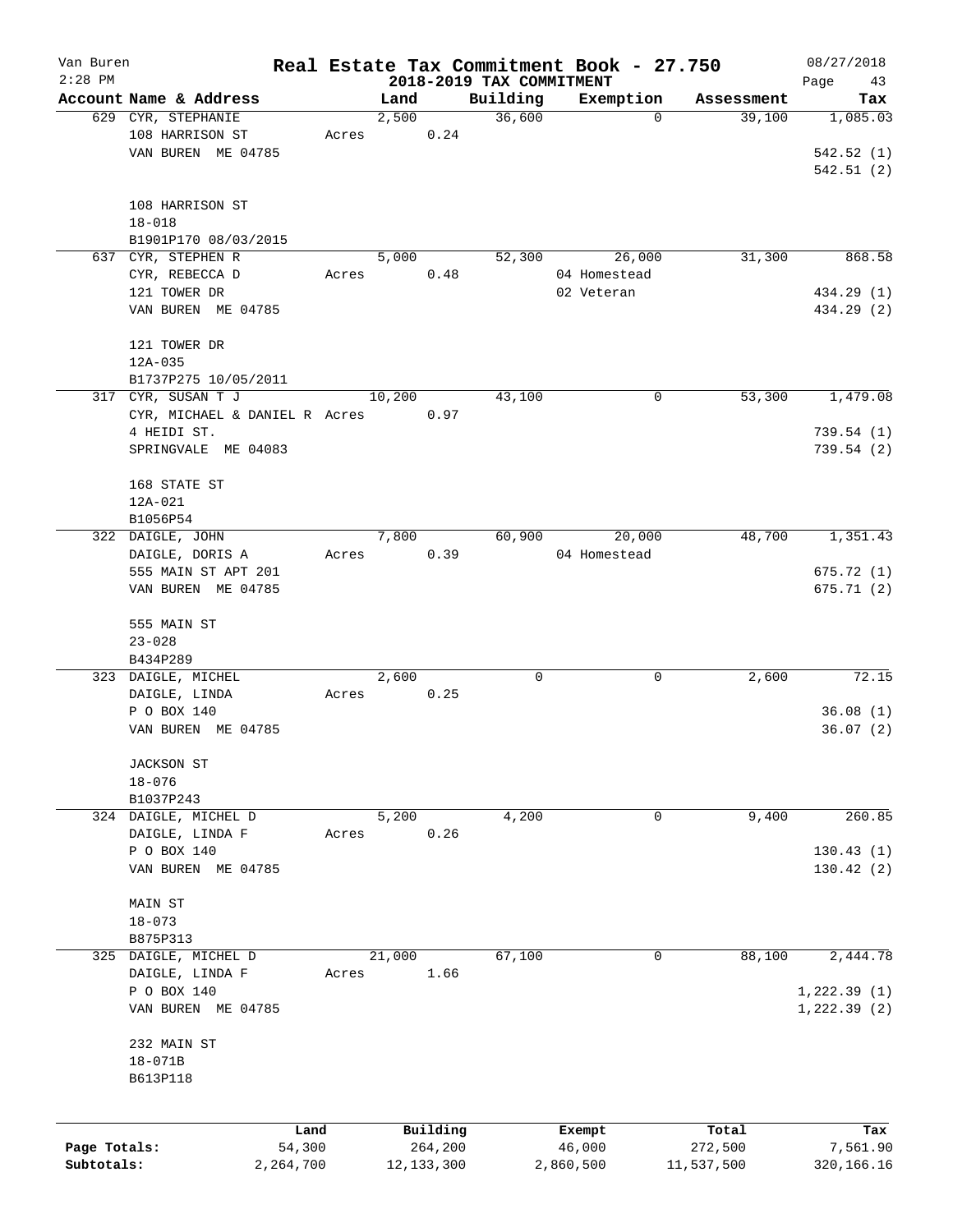| Van Buren |                                                          |       |        |                          | Real Estate Tax Commitment Book - 27.750 |            | 08/27/2018 |
|-----------|----------------------------------------------------------|-------|--------|--------------------------|------------------------------------------|------------|------------|
| $2:28$ PM |                                                          |       |        | 2018-2019 TAX COMMITMENT |                                          |            | Page<br>44 |
|           | Account Name & Address                                   |       | Land   | Building                 | Exemption                                | Assessment | Tax        |
|           | 1066 DAMBOISE, TAMMY L.                                  |       | 2,400  | 59,700                   | 20,000                                   | 42,100     | 1,168.28   |
|           | 101 TYLER ST                                             | Acres | 0.23   |                          | 04 Homestead                             |            |            |
|           | VAN BUREN ME 04785                                       |       |        |                          |                                          |            | 584.14 (1) |
|           |                                                          |       |        |                          |                                          |            | 584.14 (2) |
|           | 101 TYLER ST                                             |       |        |                          |                                          |            |            |
|           | $18 - 099$                                               |       |        |                          |                                          |            |            |
|           | B1900P290 07/28/2015                                     |       |        |                          |                                          |            |            |
|           | 256 DANAC MANAGEMENT                                     |       | 2,100  | 0                        | 0                                        | 2,100      | 58.28      |
|           | COMPANY, LLC                                             |       |        |                          |                                          |            |            |
|           | 5220 VIDA ST.                                            | Acres | 0.20   |                          |                                          |            |            |
|           | ATASCADERO CA 93442                                      |       |        |                          |                                          |            | 29.14(1)   |
|           |                                                          |       |        |                          |                                          |            | 29.14(2)   |
|           |                                                          |       |        |                          |                                          |            |            |
|           | BIRCH AVE<br>$17 - 038$                                  |       |        |                          |                                          |            |            |
|           | B1979P55 06/23/2017                                      |       |        |                          |                                          |            |            |
|           | 255 DANAC MANAGEMENT                                     |       | 2,200  | 27,600                   | 0                                        | 29,800     | 826.95     |
|           | COMPANY, LLC                                             |       |        |                          |                                          |            |            |
|           | 5220 VIDA ST                                             | Acres | 0.21   |                          |                                          |            |            |
|           | ATASCADERO CA 93422                                      |       |        |                          |                                          |            | 413.48 (1) |
|           |                                                          |       |        |                          |                                          |            | 413.47 (2) |
|           |                                                          |       |        |                          |                                          |            |            |
|           | 127 PARK ST<br>$17 - 039$                                |       |        |                          |                                          |            |            |
|           | B1979P55 06/23/2017                                      |       |        |                          |                                          |            |            |
|           | 366 DBA: FREEDOM SELF                                    |       | 8,000  | 9,400                    | 0                                        | 17,400     | 482.85     |
|           | STORAGE                                                  |       |        |                          |                                          |            |            |
|           | SAUCIER, EDMUND J. III                                   | Acres | 1.00   |                          |                                          |            |            |
|           | & SANDY L.<br>130 ROOSEVELT AVE. APT.                    |       |        |                          |                                          |            | 241.43 (1) |
|           | 210                                                      |       |        |                          |                                          |            |            |
|           | VAN BUREN ME 04785                                       |       |        |                          |                                          |            | 241.42 (2) |
|           |                                                          |       |        |                          |                                          |            |            |
|           | 838 MAIN ST                                              |       |        |                          |                                          |            |            |
|           | $08 - 035B$                                              |       |        |                          |                                          |            |            |
|           | B1921P216 01/27/2016                                     |       |        |                          |                                          |            |            |
|           | 331 DE ANGELIS, MICHELE                                  |       | 37,700 | 0                        | 0                                        | 37,700     | 1,046.18   |
|           | DE ANGELIS, JACQUELINE<br>226 MAIN STREET                | Acres | 105.00 |                          |                                          |            | 523.09(1)  |
|           | EAST SETAUKET NY 11733                                   |       |        |                          |                                          |            | 523.09(2)  |
|           |                                                          |       |        |                          |                                          |            |            |
|           | PARENT ROAD                                              |       |        |                          |                                          |            |            |
|           | $07 - 019$                                               |       |        |                          |                                          |            |            |
|           | 276 DE LA GARZA, LEVI V.                                 |       | 5,000  | 57,500                   | 0                                        | 62,500     | 1,734.38   |
|           | DE LA GARZA, KELLY                                       | Acres | 0.48   |                          |                                          |            |            |
|           | 187 MAIN ST.                                             |       |        |                          |                                          |            | 867.19(1)  |
|           | VAN BUREN ME 04785                                       |       |        |                          |                                          |            | 867.19(2)  |
|           |                                                          |       |        |                          |                                          |            |            |
|           | 187 MAIN ST                                              |       |        |                          |                                          |            |            |
|           | $17 - 007B$<br>B1995P172 11/01/2017 B1995P169 11/01/2017 |       |        |                          |                                          |            |            |
|           |                                                          |       |        |                          |                                          |            |            |

|              | Land      | Building   | Exempt    | Total      | Tax        |
|--------------|-----------|------------|-----------|------------|------------|
| Page Totals: | 57,400    | 154,200    | 20,000    | 191,600    | 5,316.92   |
| Subtotals:   | 2,322,100 | 12,287,500 | 2,880,500 | 11,729,100 | 325,483.08 |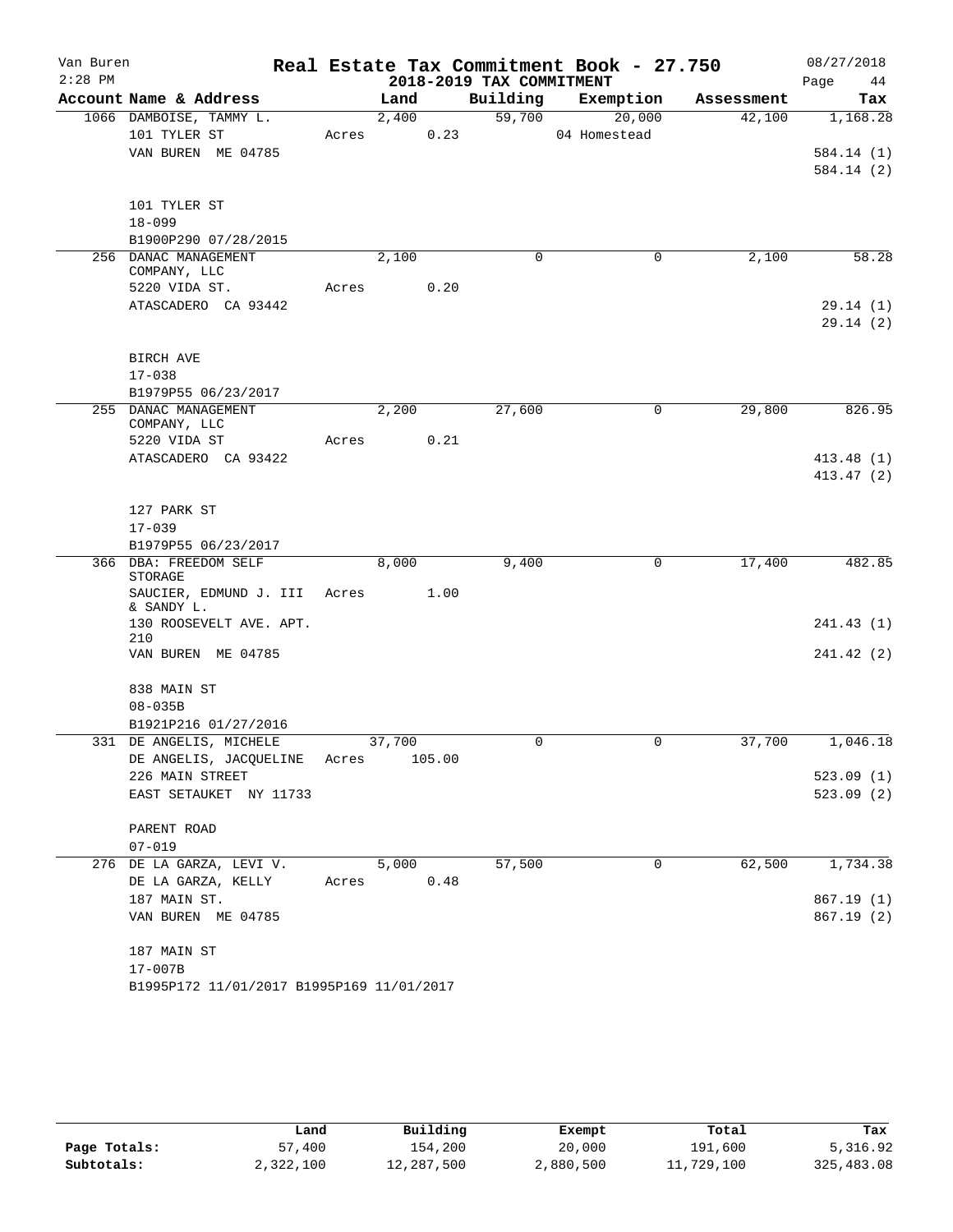| Van Buren<br>$2:28$ PM |                                            |       |                                  |             | Real Estate Tax Commitment Book - 27.750 |            | 08/27/2018        |
|------------------------|--------------------------------------------|-------|----------------------------------|-------------|------------------------------------------|------------|-------------------|
|                        | Account Name & Address                     |       | 2018-2019 TAX COMMITMENT<br>Land | Building    | Exemption                                | Assessment | 45<br>Page<br>Tax |
|                        | 333 DE WACHTER, LISA M                     |       | 2,800                            | 37,000      | 20,000                                   | 19,800     | 549.45            |
|                        | DE WACHTER, RONNY J A                      | Acres | 0.27                             |             | 04 Homestead                             |            |                   |
|                        | 269 MAIN STREET                            |       |                                  |             |                                          |            | 274.73(1)         |
|                        | VAN BUREN ME 04785                         |       |                                  |             |                                          |            | 274.72(2)         |
|                        |                                            |       |                                  |             |                                          |            |                   |
|                        | 269 MAIN ST                                |       |                                  |             |                                          |            |                   |
|                        | $18 - 046$                                 |       |                                  |             |                                          |            |                   |
|                        | B1523P255 11/15/2006                       |       |                                  |             |                                          |            |                   |
|                        | 334 DEAD RIVER COMPANY                     |       | 12,000                           | 31,100      | $\mathbf 0$                              | 43,100     | 1,196.03          |
|                        | 59 MAIN ST                                 | Acres | 0.60                             |             |                                          |            |                   |
|                        | VAN BUREN ME 04785                         |       |                                  |             |                                          |            | 598.02(1)         |
|                        |                                            |       |                                  |             |                                          |            | 598.01(2)         |
|                        |                                            |       |                                  |             |                                          |            |                   |
|                        | 59 MAIN ST                                 |       |                                  |             |                                          |            |                   |
|                        | $15 - 014$                                 |       |                                  |             |                                          |            |                   |
|                        | B325P67                                    |       |                                  |             |                                          |            |                   |
|                        | 338 DERNLAN, GARY D                        |       | 21,200                           | $\mathbf 0$ | 0                                        | 21,200     | 588.30            |
|                        | 14575 PADDOCK DRIVE<br>WELLINGTON FL 33414 | Acres | 63.00                            |             |                                          |            | 294.15(1)         |
|                        |                                            |       |                                  |             |                                          |            | 294.15(2)         |
|                        |                                            |       |                                  |             |                                          |            |                   |
|                        | PARENT RD                                  |       |                                  |             |                                          |            |                   |
|                        | $09 - 027$                                 |       |                                  |             |                                          |            |                   |
|                        | B1384P289                                  |       |                                  |             |                                          |            |                   |
|                        | 1191 DERNLAN, GARY D.                      |       | 6,600                            | $\mathbf 0$ | 0                                        | 6,600      | 183.15            |
|                        | 14575 PADDOCK DR.                          | Acres | 8.50                             |             |                                          |            |                   |
|                        | WELLINGTON FL 33414                        |       |                                  |             |                                          |            | 91.58(1)          |
|                        |                                            |       |                                  |             |                                          |            | 91.57(2)          |
|                        |                                            |       |                                  |             |                                          |            |                   |
|                        | OFF RR 1                                   |       |                                  |             |                                          |            |                   |
|                        | $11 - 003A$                                |       |                                  |             |                                          |            |                   |
|                        | B1946P125 08/24/2016                       |       |                                  |             |                                          |            |                   |
|                        | 341 DESCHAINE, BEVERLY                     |       | 3,100                            | 0           | 0                                        | 3,100      | 86.03             |
|                        | PO BOX 171                                 |       |                                  |             |                                          |            |                   |
|                        | VAN BUREN ME 04785                         |       |                                  |             |                                          |            | 43.02(1)          |
|                        |                                            |       |                                  |             |                                          |            | 43.01(2)          |
|                        |                                            |       |                                  |             |                                          |            |                   |
|                        | MAIN ST                                    |       |                                  |             |                                          |            |                   |
|                        | $21 - 012$                                 |       |                                  |             |                                          |            |                   |
|                        | B958P210                                   |       |                                  |             |                                          | 16,600     | 460.65            |
|                        | 343 DESCHAINE, BEVERLY<br>PO BOX 171       |       | 16,600<br>31.00                  | 0           | 0                                        |            |                   |
|                        | VAN BUREN ME 04785                         | Acres |                                  |             |                                          |            | 230.33(1)         |
|                        |                                            |       |                                  |             |                                          |            | 230.32 (2)        |
|                        |                                            |       |                                  |             |                                          |            |                   |
|                        | ALEXANDER RD                               |       |                                  |             |                                          |            |                   |
|                        | $06 - 018$                                 |       |                                  |             |                                          |            |                   |
|                        | B958P210                                   |       |                                  |             |                                          |            |                   |
|                        | 342 DESCHAINE, BEVERLY                     |       | 21,200                           | 0           | 0                                        | 21,200     | 588.30            |
|                        | PO BOX 171                                 | Acres | 41.80                            |             |                                          |            |                   |
|                        | VAN BUREN ME 04785                         |       |                                  |             |                                          |            | 294.15 (1)        |
|                        |                                            |       |                                  |             |                                          |            | 294.15 (2)        |
|                        |                                            |       |                                  |             |                                          |            |                   |
|                        | ALEXANDER RD                               |       |                                  |             |                                          |            |                   |
|                        | $06 - 023$                                 |       |                                  |             |                                          |            |                   |
|                        | B958P210                                   |       |                                  |             |                                          |            |                   |
|                        |                                            |       |                                  |             |                                          |            |                   |
|                        |                                            | Land  | Building                         |             |                                          | Total      | Tax               |
| Page Totals:           | 83,500                                     |       | 68,100                           |             | Exempt<br>20,000                         | 131,600    | 3,651.91          |
| Subtotals:             | 2,405,600                                  |       | 12,355,600                       |             | 2,900,500                                | 11,860,700 | 329, 134.99       |
|                        |                                            |       |                                  |             |                                          |            |                   |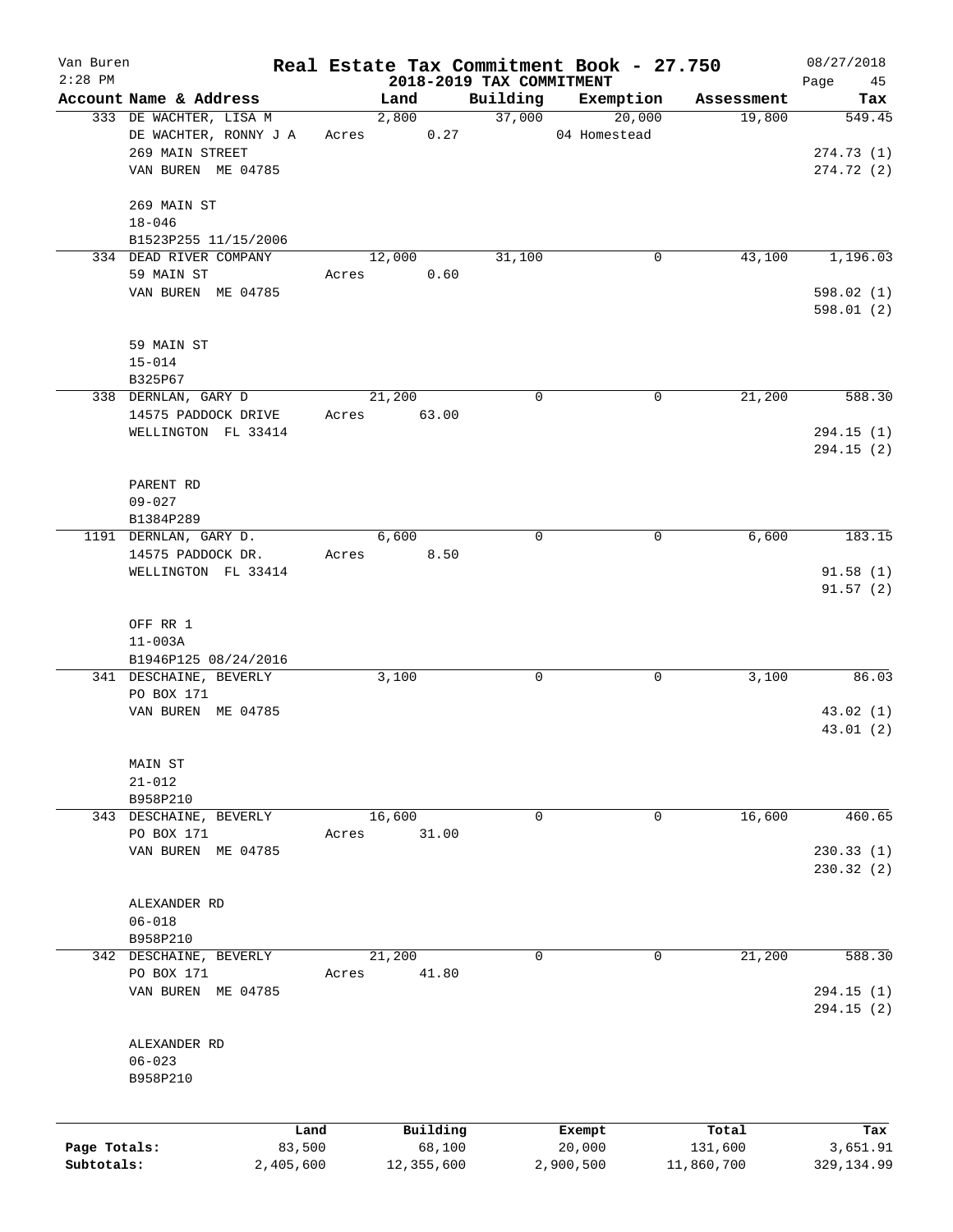| Van Buren<br>$2:28$ PM |                                                                                                               |       |                 | 2018-2019 TAX COMMITMENT | Real Estate Tax Commitment Book - 27.750 |            | 08/27/2018<br>Page<br>46               |
|------------------------|---------------------------------------------------------------------------------------------------------------|-------|-----------------|--------------------------|------------------------------------------|------------|----------------------------------------|
|                        | Account Name & Address                                                                                        |       | Land            | Building                 | Exemption                                | Assessment | Tax                                    |
|                        | 344 DESCHAINE, RODNEY M<br>DESCHAINE, JOYANNA<br>237 CASTONGUAY RD<br>VAN BUREN ME 04785<br>237 CASTONGUAY RD | Acres | 14,100<br>5.60  | 114,100                  | 20,000<br>04 Homestead                   | 108,200    | 3,002.55<br>1,501.28(1)<br>1,501.27(2) |
|                        | $02 - 030B$<br>B1467P338                                                                                      |       |                 |                          |                                          |            |                                        |
|                        | 340 DESCHAINES, BEVERLY                                                                                       |       | 3,200           | 0                        | 0                                        | 3,200      | 88.80                                  |
|                        | PO BOX 171                                                                                                    | Acres | 10.00           |                          |                                          |            |                                        |
|                        | VAN BUREN ME 04785                                                                                            |       |                 |                          |                                          |            | 44.40 (1)<br>44.40 (2)                 |
|                        | SETTLEMENT RD<br>$01 - 008C$                                                                                  |       |                 |                          |                                          |            |                                        |
|                        | B958P210 07/27/1994                                                                                           |       |                 |                          |                                          |            |                                        |
|                        | 345 DESCHAINES, JAMES<br>PO BOX 171                                                                           |       | 2,600           | $\mathbf 0$              | $\mathbf 0$                              | 2,600      | 72.15                                  |
|                        | VAN BUREN ME 04785                                                                                            |       |                 |                          |                                          |            | 36.08(1)<br>36.07(2)                   |
|                        | MORSE ST                                                                                                      |       |                 |                          |                                          |            |                                        |
|                        | $21 - 001A$                                                                                                   |       |                 |                          |                                          |            |                                        |
|                        | 346 DESCHAINES, JAMES J<br>DESCHAINES, BEVERLY L                                                              |       | 7,100           | 34,400                   | 20,000<br>04 Homestead                   | 21,500     | 596.63                                 |
|                        | PO BOX 171                                                                                                    |       |                 |                          |                                          |            | 298.32(1)                              |
|                        | VAN BUREN ME 04785                                                                                            |       |                 |                          |                                          |            | 298.31(2)                              |
|                        | 385 MAIN ST<br>$21 - 053$<br>B1132P176                                                                        |       |                 |                          |                                          |            |                                        |
|                        | 347 DESCHENE, ROGER                                                                                           |       | 3,500           | 21,200                   | 20,000                                   | 4,700      | 130.43                                 |
|                        | DESCHENE, GERMAINE                                                                                            | Acres | 0.33            |                          | 04 Homestead                             |            |                                        |
|                        | 153 POPLAR ST<br>VAN BUREN ME 04785                                                                           |       |                 |                          |                                          |            | 65.22(1)<br>65.21(2)                   |
|                        | 153 POPLAR ST<br>$14 - 103$                                                                                   |       |                 |                          |                                          |            |                                        |
|                        | B1382P151<br>348 DESCHENES, ADRIEN C                                                                          |       | 2,600           | $\Omega$                 | $\Omega$                                 | 2,600      | 72.15                                  |
|                        | DESCHENES, DIANE V                                                                                            | Acres | 1.37            |                          |                                          |            |                                        |
|                        | PO BOX 54                                                                                                     |       |                 |                          |                                          |            | 36.08(1)                               |
|                        | VAN BUREN ME 04785                                                                                            |       |                 |                          |                                          |            | 36.07(2)                               |
|                        | 197 STATE ST                                                                                                  |       |                 |                          |                                          |            |                                        |
|                        | 12A-027                                                                                                       |       |                 |                          |                                          |            |                                        |
|                        | B1507P29                                                                                                      |       |                 |                          |                                          |            |                                        |
|                        | 1481 DESJARDINS, EUGENE J.                                                                                    |       | 10,900          | 80,600                   | 20,000                                   | 71,500     | 1,984.13                               |
|                        | 110 MADISON AVE.<br>VAN BUREN ME 04785                                                                        | Acres | 2.40            |                          | 04 Homestead                             |            | 992.07 (1)                             |
|                        |                                                                                                               |       |                 |                          |                                          |            | 992.06 (2)                             |
|                        | 110 MADISON AVE                                                                                               |       |                 |                          |                                          |            |                                        |
|                        | 14-121                                                                                                        |       |                 |                          |                                          |            |                                        |
|                        | B1938P178 06/29/2016                                                                                          |       |                 |                          |                                          |            |                                        |
|                        |                                                                                                               |       |                 |                          |                                          |            |                                        |
|                        | Land.                                                                                                         |       | <b>Building</b> |                          | $F$ vemnt                                | $T$ otal   | To.                                    |

|              | Land      | Building   | Exempt    | Total      | Tax        |
|--------------|-----------|------------|-----------|------------|------------|
| Page Totals: | 44,000    | 250,300    | 80,000    | 214,300    | 5,946.84   |
| Subtotals:   | 2,449,600 | 12,605,900 | 2,980,500 | 12,075,000 | 335,081.83 |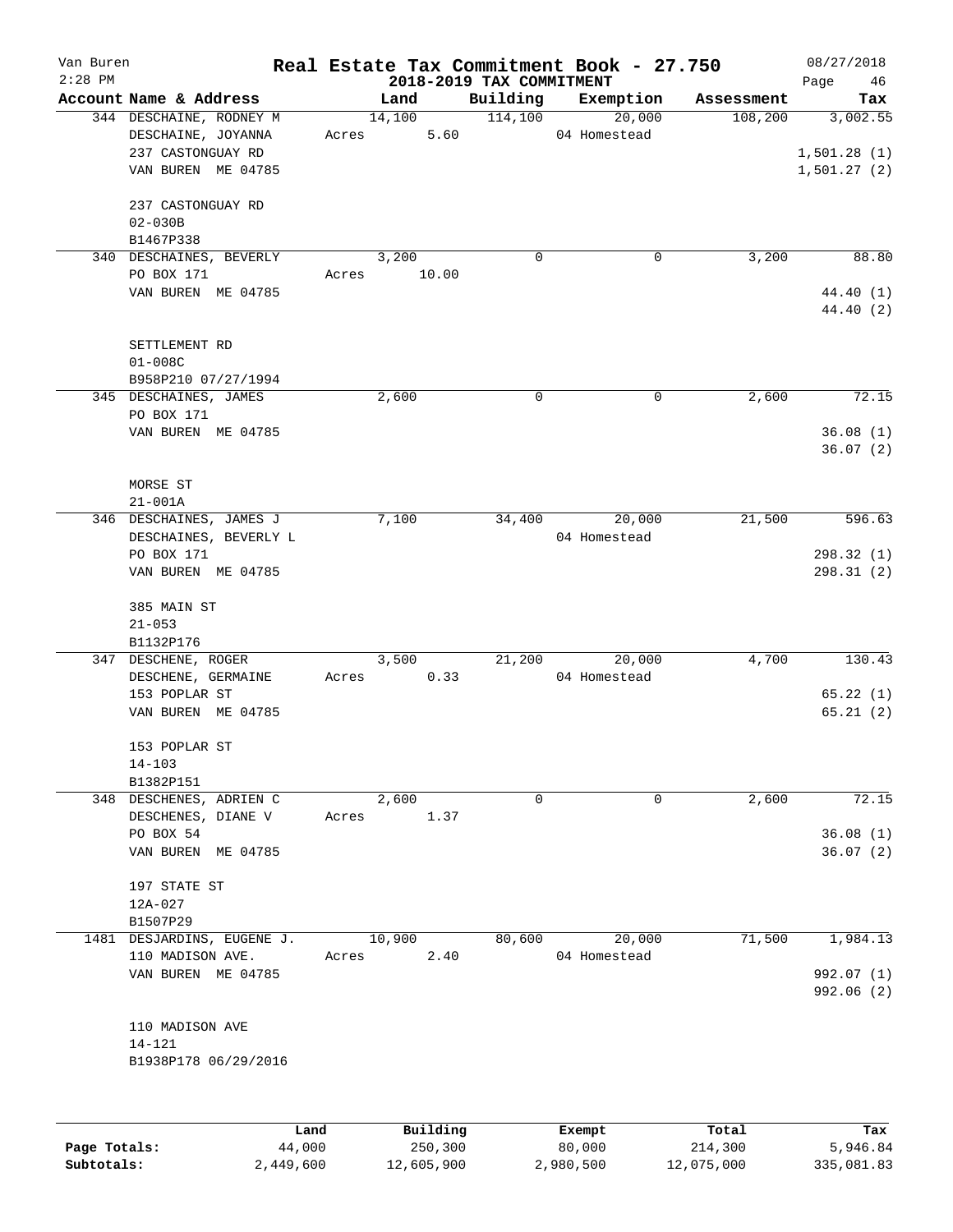| Van Buren    |                                                   |       |            |                                      | Real Estate Tax Commitment Book - 27.750 |                      | 08/27/2018            |
|--------------|---------------------------------------------------|-------|------------|--------------------------------------|------------------------------------------|----------------------|-----------------------|
| $2:28$ PM    | Account Name & Address                            |       | Land       | 2018-2019 TAX COMMITMENT<br>Building | Exemption                                |                      | 47<br>Page            |
|              | 1459 DESJARDINS, GLEN                             |       | 11,900     | $\Omega$                             | $\Omega$                                 | Assessment<br>11,900 | Tax<br>330.23         |
|              | 757 MAIN STREET                                   | Acres | 13.00      |                                      |                                          |                      |                       |
|              | VAN BUREN ME 04785                                |       |            |                                      |                                          |                      | 165.12(1)             |
|              |                                                   |       |            |                                      |                                          |                      | 165.11(2)             |
|              |                                                   |       |            |                                      |                                          |                      |                       |
|              | Off Main St.-Upper                                |       |            |                                      |                                          |                      |                       |
|              | Keegan<br>$08 - 015$                              |       |            |                                      |                                          |                      |                       |
|              | B1736P256 09/28/2011                              |       |            |                                      |                                          |                      |                       |
|              |                                                   |       | 6,900      | $\Omega$                             | 0                                        | 6,900                | 191.48                |
|              | 1558 DESJARDINS, GLEN R                           |       |            |                                      |                                          |                      |                       |
|              | DESJARDINS, WAYNE W<br>757 MAIN STREET            | Acres | 4.68       |                                      |                                          |                      |                       |
|              |                                                   |       |            |                                      |                                          |                      | 95.74 (1)             |
|              | Van Buren ME 04785                                |       |            |                                      |                                          |                      | 95.74(2)              |
|              | <b>MAIN STREET</b>                                |       |            |                                      |                                          |                      |                       |
|              | $08 - 005E$                                       |       |            |                                      |                                          |                      |                       |
|              | B1908P121 09/14/2015                              |       |            |                                      |                                          |                      |                       |
|              | 352 DESJARDINS, GLEN R                            |       | 27,300     | 69,700                               | 20,000                                   | 77,000               | 2,136.75              |
|              | 757 MAIN ST                                       | Acres | 53.00      |                                      | 04 Homestead                             |                      |                       |
|              | VAN BUREN ME 04785                                |       |            |                                      |                                          |                      | 1,068.38(1)           |
|              |                                                   |       |            |                                      |                                          |                      | 1,068.37(2)           |
|              | 757 MAIN ST                                       |       |            |                                      |                                          |                      |                       |
|              | $08 - 014A$                                       |       |            |                                      |                                          |                      |                       |
|              |                                                   |       |            |                                      |                                          |                      |                       |
|              | B1064P111                                         |       | 10,100     |                                      |                                          | 50,700               |                       |
|              | 359 DESJARDINS, GLEN R.                           |       |            | 60,600                               | 20,000                                   |                      | 1,406.93              |
|              | MICHAUD, LISA & DUBAY,<br><b>DONNA</b>            | Acres | 0.70       |                                      | 04 Homestead                             |                      |                       |
|              | 757 MAIN ST                                       |       |            |                                      |                                          |                      | 703.47(1)             |
|              | VAN BUREN ME 04785                                |       |            |                                      |                                          |                      | 703.46(2)             |
|              |                                                   |       |            |                                      |                                          |                      |                       |
|              | 729 MAIN ST                                       |       |            |                                      |                                          |                      |                       |
|              | $08 - 008$                                        |       |            |                                      |                                          |                      |                       |
|              | B1866P24 08/28/2014 B1752P226 02/23/2012 B1683P81 |       |            |                                      |                                          |                      |                       |
|              | 06/10/2010<br>353 DESJARDINS, JAMES J             |       | 2,000      | 30,800                               | 26,000                                   | 6,800                | 188.70                |
|              | DESJARDINS, MARIE MAE                             | Acres | 0.19       |                                      | 04 Homestead                             |                      |                       |
|              | 113 MONROE ST                                     |       |            |                                      |                                          |                      |                       |
|              |                                                   |       |            |                                      | 02 Veteran                               |                      | 94.35 (1)<br>94.35(2) |
|              | VAN BUREN ME 04785                                |       |            |                                      |                                          |                      |                       |
|              | 113 MONROE ST                                     |       |            |                                      |                                          |                      |                       |
|              | $23 - 012$                                        |       |            |                                      |                                          |                      |                       |
|              | B443P335                                          |       |            |                                      |                                          |                      |                       |
|              | 354 DESJARDINS, JOHN B                            |       | 1,900      | 41,100                               | 20,000                                   | 23,000               | 638.25                |
|              | DESJARDINS, NORA L                                | Acres | 0.18       |                                      | 04 Homestead                             |                      |                       |
|              | 145 HIGH ST                                       |       |            |                                      |                                          |                      | 319.13(1)             |
|              | VAN BUREN ME 04785                                |       |            |                                      |                                          |                      | 319.12(2)             |
|              |                                                   |       |            |                                      |                                          |                      |                       |
|              | 145 HIGH ST                                       |       |            |                                      |                                          |                      |                       |
|              | $14 - 080$                                        |       |            |                                      |                                          |                      |                       |
|              | B718P249                                          |       |            |                                      |                                          |                      |                       |
|              | 355 DESJARDINS, LINDA                             |       | 0          | 7,000                                | 0                                        | 7,000                | 194.25                |
|              | 293 MAIN ST                                       |       |            |                                      |                                          |                      |                       |
|              | VAN BUREN ME 04785                                |       |            |                                      |                                          |                      | 97.13(1)              |
|              |                                                   |       |            |                                      |                                          |                      | 97.12(2)              |
|              |                                                   |       |            |                                      |                                          |                      |                       |
|              | 233 ALEXANDER RD                                  |       |            |                                      |                                          |                      |                       |
|              | $05 - 023 - T1$                                   |       |            |                                      |                                          |                      |                       |
|              | Land                                              |       | Building   |                                      | Exempt                                   | Total                | Tax                   |
| Page Totals: | 60,100                                            |       | 209,200    |                                      | 86,000                                   | 183,300              | 5,086.59              |
| Subtotals:   | 2,509,700                                         |       | 12,815,100 |                                      | 3,066,500                                | 12,258,300           | 340,168.42            |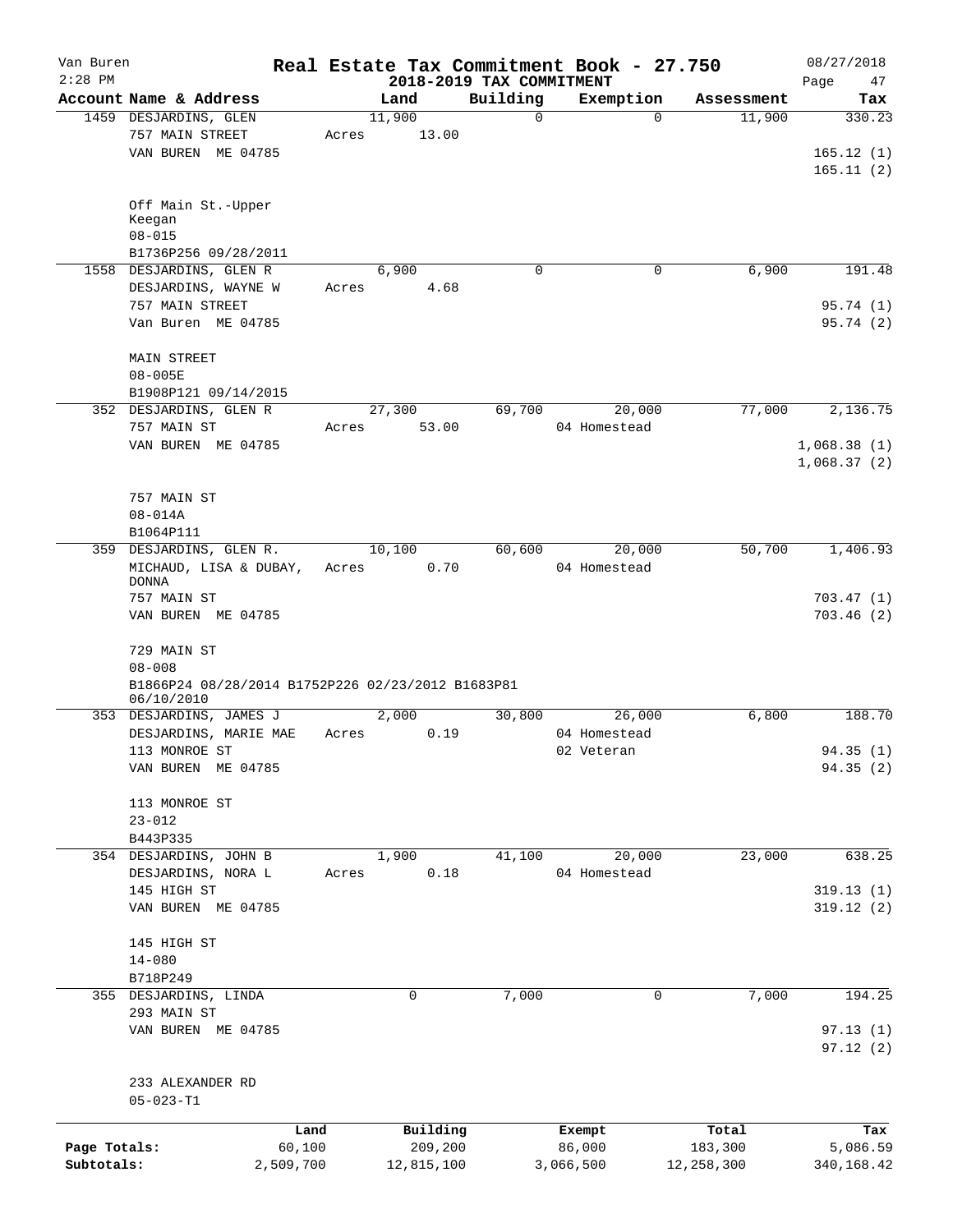| Van Buren    |                                 |        |          |                                      | Real Estate Tax Commitment Book - 27.750 |            | 08/27/2018        |
|--------------|---------------------------------|--------|----------|--------------------------------------|------------------------------------------|------------|-------------------|
| $2:28$ PM    | Account Name & Address          | Land   |          | 2018-2019 TAX COMMITMENT<br>Building | Exemption                                | Assessment | Page<br>48<br>Tax |
|              | 351 DESJARDINS, PAUL T          | 14,300 |          | 44,000                               | 20,000                                   | 38,300     | 1,062.83          |
|              | 778 MAIN ST                     | Acres  | 7.00     |                                      | 04 Homestead                             |            |                   |
|              | VAN BUREN ME 04785              |        |          |                                      |                                          |            | 531.42(1)         |
|              |                                 |        |          |                                      |                                          |            | 531.41(2)         |
|              |                                 |        |          |                                      |                                          |            |                   |
|              | 778 MAIN ST                     |        |          |                                      |                                          |            |                   |
|              | $08 - 021$                      |        |          |                                      |                                          |            |                   |
|              | B1702P248 11/19/2010            |        |          |                                      |                                          |            |                   |
|              | 356 DESJARDINS, PETER F         | 12,600 |          | 8,200                                | 0                                        | 20,800     | 577.20            |
|              | DESJARDINS, JEANNE M            | Acres  | 1.29     |                                      |                                          |            |                   |
|              | 50 SWAMP ROAD                   |        |          |                                      |                                          |            | 288.60(1)         |
|              | DURHAM ME 04222                 |        |          |                                      |                                          |            | 288.60(2)         |
|              |                                 |        |          |                                      |                                          |            |                   |
|              | 112 ST MARY'S BROOK RD          |        |          |                                      |                                          |            |                   |
|              | $02 - 041$                      |        |          |                                      |                                          |            |                   |
|              | B1363P122 07/25/2003            |        |          |                                      |                                          |            |                   |
|              | 361 DESJARDINS, PETER F         | 11,000 |          | 0                                    | 0                                        | 11,000     | 305.25            |
|              | DESJARDINS, JEANNE M            |        |          |                                      |                                          |            |                   |
|              | 50 SWAMP RD.                    |        |          |                                      |                                          |            | 152.63(1)         |
|              | DURHAM ME 04222                 |        |          |                                      |                                          |            | 152.62(2)         |
|              |                                 |        |          |                                      |                                          |            |                   |
|              | MASSE RD                        |        |          |                                      |                                          |            |                   |
|              | $02 - 015$                      |        |          |                                      |                                          |            |                   |
|              | B1559P245                       |        |          |                                      |                                          |            |                   |
|              | 357 DESJARDINS, ROLAND J        | 2,900  |          | 40,300                               | 20,000                                   | 23,200     | 643.80            |
|              | DESJARDINS, SANDRA M            |        |          |                                      | 04 Homestead                             |            |                   |
|              | 418 MAIN ST                     |        |          |                                      |                                          |            | 321.90(1)         |
|              | VAN BUREN ME 04785              |        |          |                                      |                                          |            | 321.90(2)         |
|              |                                 |        |          |                                      |                                          |            |                   |
|              | 418 MAIN ST                     |        |          |                                      |                                          |            |                   |
|              | $21 - 033$                      |        |          |                                      |                                          |            |                   |
|              | 1536 DESJARDINS, SHAWN          | 14,100 |          | 2,500                                | 0                                        | 16,600     | 460.65            |
|              | 231 CHAMPLAIN STREET            | Acres  | 2.41     |                                      |                                          |            |                   |
|              | VAN BUREN ME 04785              |        |          |                                      |                                          |            | 230.33(1)         |
|              |                                 |        |          |                                      |                                          |            | 230.32(2)         |
|              |                                 |        |          |                                      |                                          |            |                   |
|              | CHAMPLAIN STREET<br>$03 - 001E$ |        |          |                                      |                                          |            |                   |
|              | B1787P33 11/04/2010             |        |          |                                      |                                          |            |                   |
|              | 1562 DESJARDINS, SHAWN          | 7,700  |          | 0                                    | 0                                        | 7,700      | 213.68            |
|              | 231 CHAMPLAIN ST.               | Acres  | 0.81     |                                      |                                          |            |                   |
|              | VAN BUREN ME 04785              |        |          |                                      |                                          |            | 106.84(1)         |
|              |                                 |        |          |                                      |                                          |            | 106.84(2)         |
|              |                                 |        |          |                                      |                                          |            |                   |
|              | CHAMPLAIN ST.                   |        |          |                                      |                                          |            |                   |
|              | $06 - 005D$                     |        |          |                                      |                                          |            |                   |
|              | B1466P293 09/16/2005            |        |          |                                      |                                          |            |                   |
|              | 358 DESJARDINS, SHAWN           | 10,600 |          | 41,100                               | 20,000                                   | 31,700     | 879.68            |
|              | 231 CHAMPLAIN ST                | Acres  | 1.10     |                                      | 04 Homestead                             |            |                   |
|              | VAN BUREN ME 04785              |        |          |                                      |                                          |            | 439.84 (1)        |
|              |                                 |        |          |                                      |                                          |            | 439.84 (2)        |
|              |                                 |        |          |                                      |                                          |            |                   |
|              | 231 CHAMPLAIN ST                |        |          |                                      |                                          |            |                   |
|              | $19 - 056$                      |        |          |                                      |                                          |            |                   |
|              | B1124P289 08/03/1998            |        |          |                                      |                                          |            |                   |
|              |                                 |        |          |                                      |                                          |            |                   |
|              |                                 |        |          |                                      |                                          |            |                   |
|              | Land                            |        | Building |                                      | Exempt                                   | Total      | Tax               |
| Page Totals: | 73,200                          |        | 136,100  |                                      | 60,000                                   | 149,300    | 4,143.09          |

**Subtotals:** 2,582,900 12,951,200 3,126,500 12,407,600 344,311.51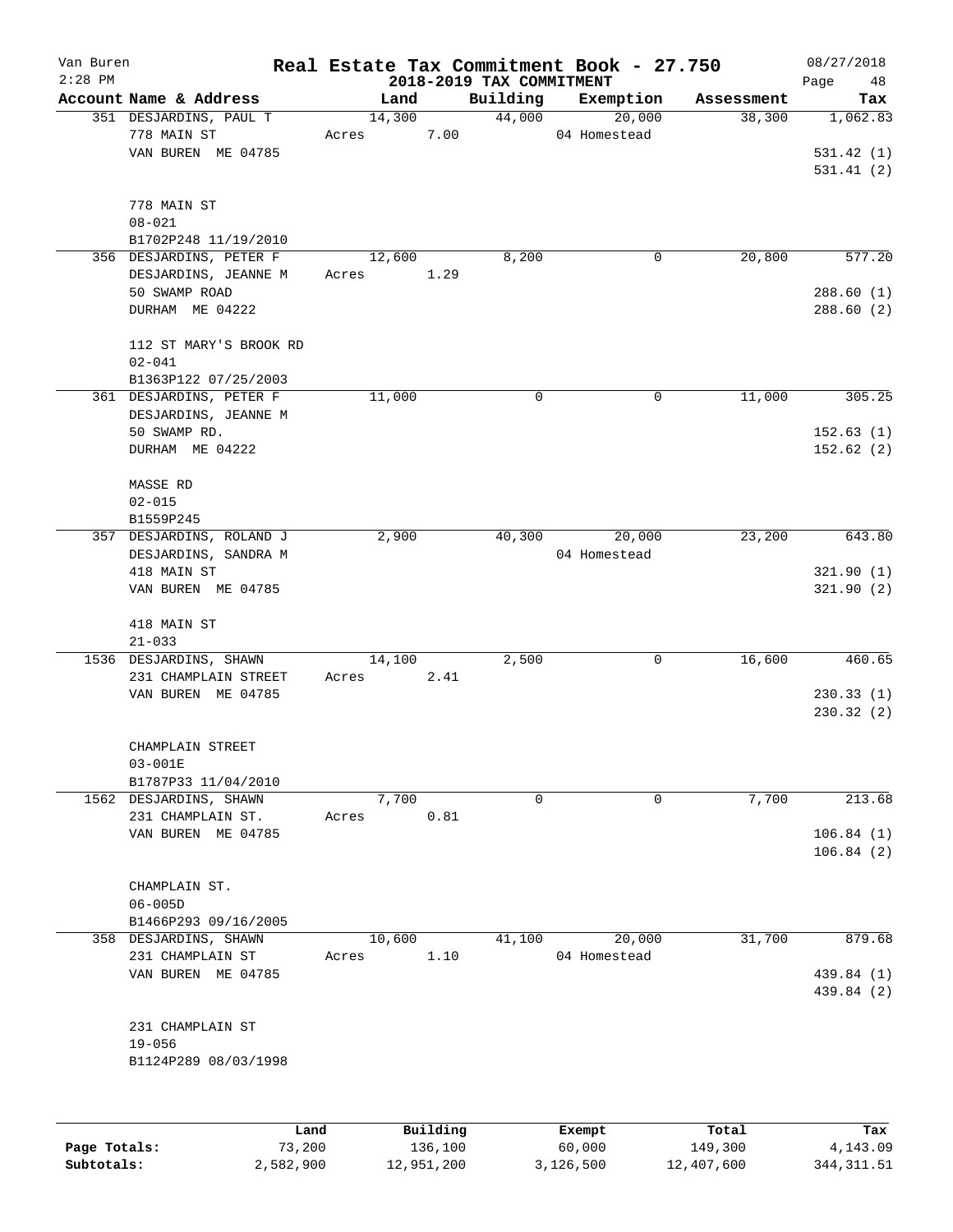| Van Buren<br>$2:28$ PM |                        |           |            | 2018-2019 TAX COMMITMENT | Real Estate Tax Commitment Book - 27.750 |            | 08/27/2018<br>Page |
|------------------------|------------------------|-----------|------------|--------------------------|------------------------------------------|------------|--------------------|
|                        | Account Name & Address |           | Land       | Building                 | Exemption                                | Assessment | 49<br>Tax          |
|                        | 350 DESJARDINS, STEVEN |           | 4,400      | 32,600                   | 20,000                                   | 17,000     | 471.75             |
|                        | 256 MAIN ST            | Acres     | 0.42       |                          | 04 Homestead                             |            |                    |
|                        | VAN BUREN ME 04785     |           |            |                          |                                          |            | 235.88(1)          |
|                        |                        |           |            |                          |                                          |            | 235.87(2)          |
|                        | 256 MAIN ST            |           |            |                          |                                          |            |                    |
|                        | $18 - 066$             |           |            |                          |                                          |            |                    |
|                        | B1244P174 04/24/2001   |           |            |                          |                                          |            |                    |
|                        | 506 DESJARDINS, YVON E |           | 3,200      | 23,500                   | 0                                        | 26,700     | 740.93             |
|                        | 42 FRENCH HUSSEY RD    |           |            |                          |                                          |            |                    |
|                        | ROCHESTER NH 03867     |           |            |                          |                                          |            | 370.47(1)          |
|                        |                        |           |            |                          |                                          |            | 370.46 (2)         |
|                        |                        |           |            |                          |                                          |            |                    |
|                        | 104 WRIGHT ST          |           |            |                          |                                          |            |                    |
|                        | $21 - 021B$            |           |            |                          |                                          |            |                    |
|                        | B1791P291 12/11/2012   |           |            |                          |                                          |            |                    |
|                        | 364 DEVEAU, CLEMENT S  |           | 13,800     | $\mathbf 0$              | $\mathbf 0$                              | 13,800     | 382.95             |
|                        | 25 WILLOW ST.          | Acres     | 20.00      |                          |                                          |            |                    |
|                        | CALAIS ME 04619        |           |            |                          |                                          |            | 191.48 (1)         |
|                        |                        |           |            |                          |                                          |            | 191.47 (2)         |
|                        |                        |           |            |                          |                                          |            |                    |
|                        | US ROUTE 1             |           |            |                          |                                          |            |                    |
|                        | $03 - 045$             |           |            |                          |                                          |            |                    |
|                        | B854P296               |           |            |                          |                                          |            |                    |
|                        | 365 DEVEAU, CLEMENT S  |           | 8,900      | $\mathbf 0$              | 0                                        | 8,900      | 246.98             |
|                        | 25 WILLOW ST.          | Acres     | 3.50       |                          |                                          |            |                    |
|                        | CALAIS ME 04619        |           |            |                          |                                          |            | 123.49(1)          |
|                        |                        |           |            |                          |                                          |            | 123.49 (2)         |
|                        |                        |           |            |                          |                                          |            |                    |
|                        | CASTONGUAY RD          |           |            |                          |                                          |            |                    |
|                        | $03 - 041$             |           |            |                          |                                          |            |                    |
|                        | B1096P92               |           |            |                          |                                          |            |                    |
|                        | 363 DEVEAU, CLEMENT S  |           | 16,000     | 0                        | 0                                        | 16,000     | 444.00             |
|                        | 25 WILLOW ST.          | Acres     | 54.00      |                          |                                          |            |                    |
|                        | CALAIS ME 04619        |           |            |                          |                                          |            | 222.00(1)          |
|                        |                        |           |            |                          |                                          |            | 222.00(2)          |
|                        |                        |           |            |                          |                                          |            |                    |
|                        | CASTONGUAY RD          |           |            |                          |                                          |            |                    |
|                        | $03 - 042$             |           |            |                          |                                          |            |                    |
|                        | B1096P92               |           |            |                          |                                          |            |                    |
|                        | 362 DEVEAU, CLEMENT S  |           | 15,000     | 0                        | 0                                        | 15,000     | 416.25             |
|                        |                        |           |            |                          |                                          |            |                    |
|                        | 25 WILLOW ST.          | Acres     | 21.00      |                          |                                          |            |                    |
|                        | CALAIS ME 04619        |           |            |                          |                                          |            | 208.13(1)          |
|                        |                        |           |            |                          |                                          |            | 208.12(2)          |
|                        |                        |           |            |                          |                                          |            |                    |
|                        | US ROUTE 1             |           |            |                          |                                          |            |                    |
|                        | $03 - 020$             |           |            |                          |                                          |            |                    |
|                        | B1096P100              |           |            |                          |                                          |            |                    |
|                        | 43 DEVINE, PHILLIP C.  |           | 2,200      | 10,900                   | 13,100                                   | 0          | 0.00               |
|                        | DEVINE, AMY E.         | Acres     | 0.21       |                          | 04 Homestead                             |            |                    |
|                        | 114 ST BRUNO ST        |           |            |                          |                                          |            |                    |
|                        | VAN BUREN ME 04785     |           |            |                          |                                          |            |                    |
|                        |                        |           |            |                          |                                          |            |                    |
|                        | 114 ST BRUNO ST        |           |            |                          |                                          |            |                    |
|                        | $17 - 047$             |           |            |                          |                                          |            |                    |
|                        | B1852P97 05/05/2014    |           |            |                          |                                          |            |                    |
|                        |                        |           |            |                          |                                          |            |                    |
|                        |                        | Land      | Building   |                          | Exempt                                   | Total      | Tax                |
| Page Totals:           |                        | 63,500    | 67,000     |                          | 33,100                                   | 97,400     | 2,702.86           |
| Subtotals:             |                        | 2,646,400 | 13,018,200 |                          | 3,159,600                                | 12,505,000 | 347,014.37         |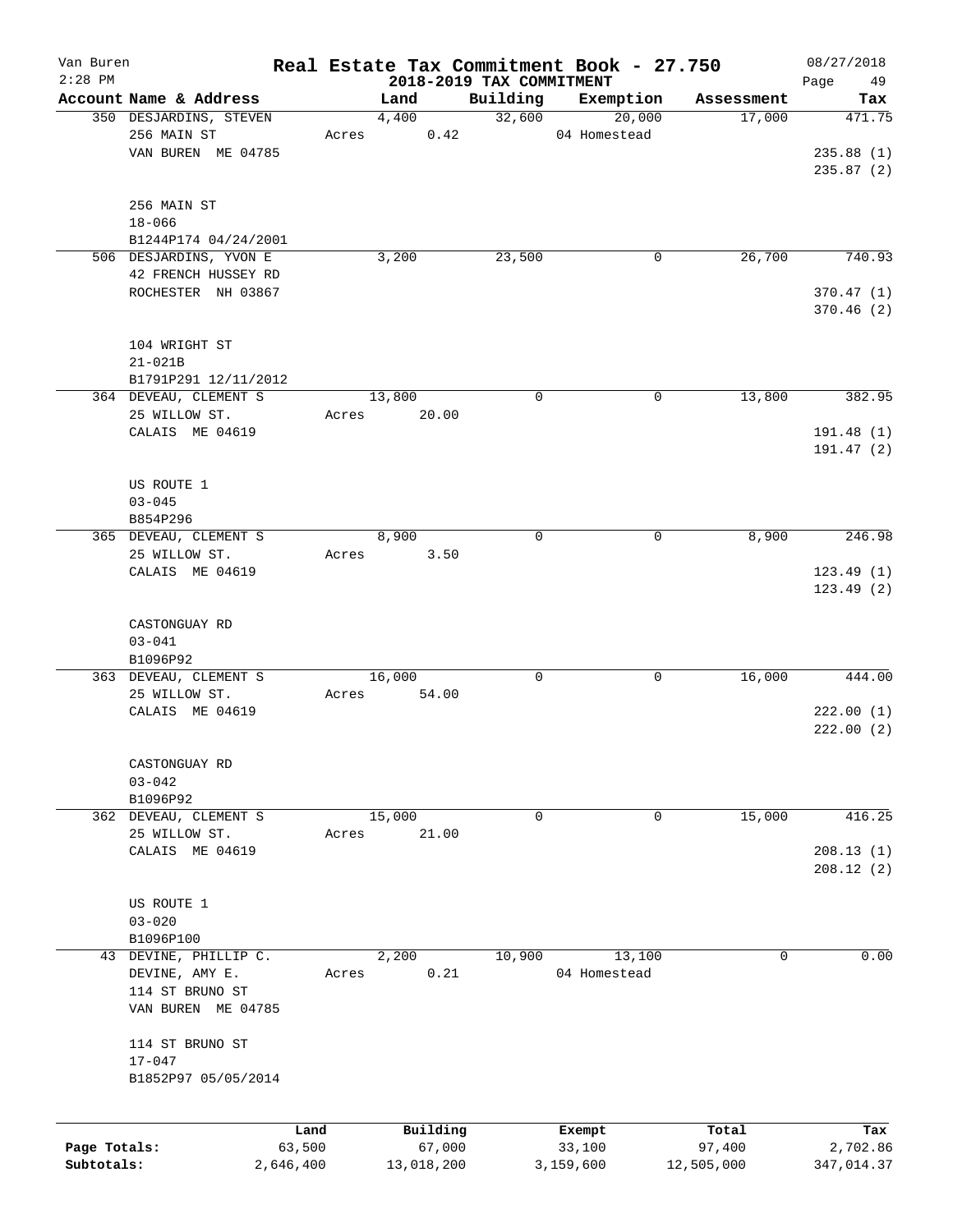| Van Buren                  |                                                                                                 |                     |                                  |          | Real Estate Tax Commitment Book - 27.750 |                       | 08/27/2018                       |
|----------------------------|-------------------------------------------------------------------------------------------------|---------------------|----------------------------------|----------|------------------------------------------|-----------------------|----------------------------------|
| $2:28$ PM                  | Account Name & Address                                                                          |                     | 2018-2019 TAX COMMITMENT<br>Land | Building | Exemption                                | Assessment            | Page<br>50<br>Tax                |
|                            | 490 DICKSON, GREGORY<br>13 WEST WASHINGTON<br>STREET, APT 201<br>BATH NY 14810                  | Acres               | 10,700<br>1.24                   | 15,000   | $\Omega$                                 | 25,700                | 713.18<br>356.59(1)<br>356.59(2) |
|                            | 119 BERRY AVE<br>$23 - 106$                                                                     |                     |                                  |          |                                          |                       |                                  |
|                            | B1983P168 07/24/2017<br>367 DIONNE, CLARENCE J                                                  |                     | 8,400                            | 40,400   | 20,000                                   | 28,800                | 799.20                           |
|                            | DIONNE, NORMA V<br>108 WRIGHT ST<br>VAN BUREN ME 04785                                          |                     |                                  |          | 04 Homestead                             |                       | 399.60(1)<br>399.60(2)           |
|                            | 108 WRIGHT ST<br>$21 - 020B$<br>B883P257                                                        |                     |                                  |          |                                          |                       |                                  |
|                            | 368 DIONNE, ELDEN J<br>DIONNE, ANNE M<br>174 VIOLETTE ST<br>VAN BUREN ME 04785                  | Acres               | 7,100<br>0.68                    | 9,000    | 16,100<br>04 Homestead                   | 0                     | 0.00                             |
|                            | 174 VIOLETTE ST<br>$16 - 066B$<br>B1023P241                                                     |                     |                                  |          |                                          |                       |                                  |
|                            | 372 DIONNE, JEREMY<br>SIROIS, SARA<br>109 HILLSIDE ST<br>VAN BUREN ME 04785                     | Acres               | 3,600<br>0.34                    | 43,900   | 20,000<br>04 Homestead                   | 27,500                | 763.13<br>381.57(1)<br>381.56(2) |
|                            | 109 HILLSIDE ST<br>$23 - 058$<br>B1455P85                                                       |                     |                                  |          |                                          |                       |                                  |
|                            | 1055 DIONNE, JOSEPH R<br>DIONNE, PATRICIA R<br>150 FULTON ST<br>VAN BUREN ME 04785              | Acres               | 2,100<br>0.20                    | 29,800   | 26,000<br>04 Homestead<br>02 Veteran     | 5,900                 | 163.73<br>81.87(1)<br>81.86(2)   |
|                            | 150 FULTON ST<br>$19 - 045$<br>B1846P82 02/18/2014 B1766P110 06/13/2012 B1605P302<br>07/21/2008 |                     |                                  |          |                                          |                       |                                  |
|                            | 369 DIONNE, LLOYD<br>187 CHAMPLAIN ST                                                           | Acres               | 2,100<br>0.20                    | 28,500   | 20,000<br>04 Homestead                   | 10,600                | 294.15                           |
|                            | VAN BUREN ME 04785                                                                              |                     |                                  |          |                                          |                       | 147.08(1)<br>147.07 (2)          |
|                            | 187 CHAMPLAIN ST<br>$19 - 031$                                                                  |                     |                                  |          |                                          |                       |                                  |
|                            | B718P209<br>370 DIONNE, MICHAEL J                                                               |                     | 1,900                            | 19,800   | 0                                        | 21,700                | 602.17                           |
|                            | DIONNE, CINDY L<br>425 MERRIMAN RD<br>WINDSOR CT 06095                                          | Acres               | 0.18                             |          |                                          |                       | 301.09(1)<br>301.08(2)           |
|                            | 132 PINE ST<br>$14 - 065$<br>B999P57                                                            |                     |                                  |          |                                          |                       |                                  |
|                            |                                                                                                 | Land                | Building                         |          | Exempt                                   | Total                 | Tax                              |
| Page Totals:<br>Subtotals: |                                                                                                 | 35,900<br>2,682,300 | 186,400<br>13,204,600            |          | 102,100<br>3,261,700                     | 120,200<br>12,625,200 | 3,335.56<br>350, 349.93          |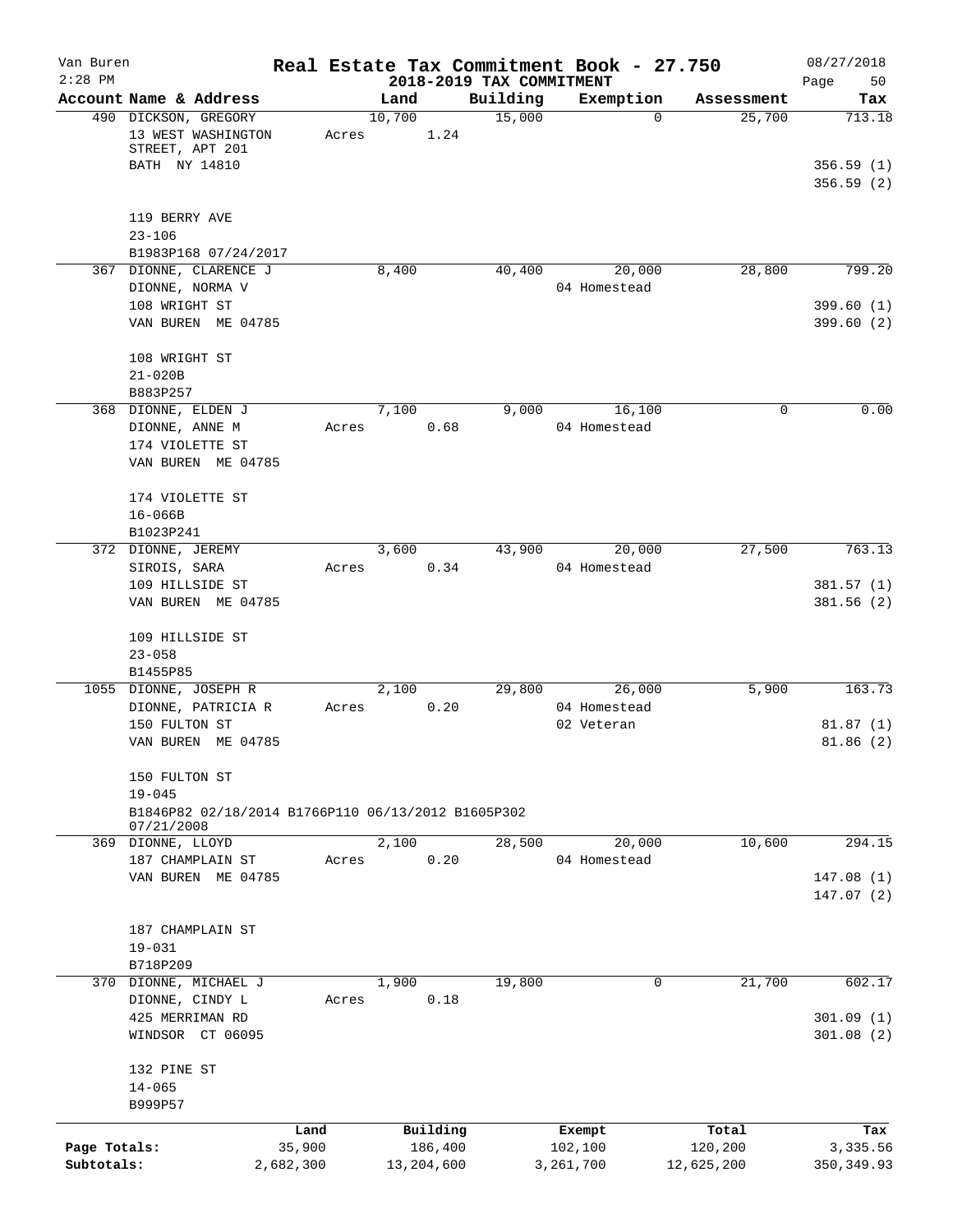| Van Buren<br>$2:28$ PM |                            |           |       |        |            | 2018-2019 TAX COMMITMENT | Real Estate Tax Commitment Book - 27.750 |            | 08/27/2018<br>Page<br>51 |
|------------------------|----------------------------|-----------|-------|--------|------------|--------------------------|------------------------------------------|------------|--------------------------|
|                        | Account Name & Address     |           |       | Land   |            | Building                 | Exemption                                | Assessment | Tax                      |
|                        | 282 DIONNE, PRISCILLA S    |           |       | 1,900  |            | 67,500                   | $\mathbf{0}$                             | 69,400     | 1,925.85                 |
|                        | 112 VIOLETTE STREET        |           | Acres |        | 0.18       |                          |                                          |            |                          |
|                        | VAN BUREN ME 04785         |           |       |        |            |                          |                                          |            | 962.93(1)                |
|                        |                            |           |       |        |            |                          |                                          |            | 962.92(2)                |
|                        |                            |           |       |        |            |                          |                                          |            |                          |
|                        |                            |           |       |        |            |                          |                                          |            |                          |
|                        | 112 VIOLETTE ST            |           |       |        |            |                          |                                          |            |                          |
|                        | $16 - 077$                 |           |       |        |            |                          |                                          |            |                          |
|                        | B1910P301 09/30/2015       |           |       |        |            |                          |                                          |            |                          |
|                        | 371 DIONNE, STEVEN J       |           |       | 4,200  |            | 42,700                   | 20,000                                   | 26,900     | 746.48                   |
|                        | DIONNE, DONNA              |           | Acres |        | 0.40       |                          | 04 Homestead                             |            |                          |
|                        | 143 LYNNE ST               |           |       |        |            |                          |                                          |            | 373.24(1)                |
|                        | VAN BUREN ME 04785         |           |       |        |            |                          |                                          |            | 373.24(2)                |
|                        |                            |           |       |        |            |                          |                                          |            |                          |
|                        | 143 LYNNE ST               |           |       |        |            |                          |                                          |            |                          |
|                        | $20 - 106$                 |           |       |        |            |                          |                                          |            |                          |
|                        | <b>B611P88</b>             |           |       |        |            |                          |                                          |            |                          |
|                        | 520 DOLAN, RICHARD JR.     |           |       | 10,900 |            | 89,500                   | 20,000                                   | 80,400     | 2,231.10                 |
|                        | 122 CHURCH ST.             |           | Acres |        | 1.40       |                          | 04 Homestead                             |            |                          |
|                        | VAN BUREN ME 04785         |           |       |        |            |                          |                                          |            | 1, 115.55(1)             |
|                        |                            |           |       |        |            |                          |                                          |            | 1, 115.55(2)             |
|                        |                            |           |       |        |            |                          |                                          |            |                          |
|                        | 122 CHURCH                 |           |       |        |            |                          |                                          |            |                          |
|                        | $23 - 106B$                |           |       |        |            |                          |                                          |            |                          |
|                        | B1914P342 11/09/2015       |           |       |        |            |                          |                                          |            |                          |
|                        | 232 DORE, DEVON D.         |           |       | 1,200  |            | 30,700                   | 0                                        | 31,900     | 885.23                   |
|                        |                            |           |       |        |            |                          |                                          |            |                          |
|                        | SALISBURY, JAMES R.        |           | Acres |        | 0.11       |                          |                                          |            |                          |
|                        | PO BOX 133                 |           |       |        |            |                          |                                          |            | 442.62 (1)               |
|                        | EASTPORT ME 04631          |           |       |        |            |                          |                                          |            | 442.61 (2)               |
|                        |                            |           |       |        |            |                          |                                          |            |                          |
|                        | 562 MAIN ST                |           |       |        |            |                          |                                          |            |                          |
|                        | $24 - 017$                 |           |       |        |            |                          |                                          |            |                          |
|                        | B1956P157 11/21/2016       |           |       |        |            |                          |                                          |            |                          |
|                        | 385 DOUCETTE, CYNTHIA A    |           |       | 2,200  |            | 37,600                   | 20,000                                   | 19,800     | 549.45                   |
|                        | C/O DOUCETTE WILFRED &     |           | Acres |        | 0.21       |                          | 04 Homestead                             |            |                          |
|                        | ANN L ESTATE OF            |           |       |        |            |                          |                                          |            |                          |
|                        | 105 CYR AVE                |           |       |        |            |                          |                                          |            | 274.73(1)                |
|                        | VAN BUREN ME 04785         |           |       |        |            |                          |                                          |            | 274.72(2)                |
|                        |                            |           |       |        |            |                          |                                          |            |                          |
|                        | 105 CYR AVE                |           |       |        |            |                          |                                          |            |                          |
|                        | $18 - 109$                 |           |       |        |            |                          |                                          |            |                          |
|                        | B472P349                   |           |       |        |            |                          |                                          |            |                          |
|                        | 275 DOUCETTE, JOHN P       |           |       | 7,700  |            | 95,700                   | 20,000                                   | 83,400     | 2,314.35                 |
|                        | 120 MARIST COLLEGE DR      |           | Acres |        | 0.73       |                          | 04 Homestead                             |            |                          |
|                        | VAN BUREN ME 04785         |           |       |        |            |                          |                                          |            | 1, 157.18(1)             |
|                        |                            |           |       |        |            |                          |                                          |            | 1, 157.17(2)             |
|                        |                            |           |       |        |            |                          |                                          |            |                          |
|                        | 120 MARIST COLLEGE DR      |           |       |        |            |                          |                                          |            |                          |
|                        | $12B - 006$                |           |       |        |            |                          |                                          |            |                          |
|                        | B2002P257 01/04/2018       |           |       |        |            |                          |                                          |            |                          |
|                        | 379 DOUCETTE, KENNETH R JR |           |       | 2,400  |            | 38,400                   | 20,000                                   | 20,800     | 577.20                   |
|                        | 103 UPLAND RD              |           | Acres |        | 0.23       |                          | 04 Homestead                             |            |                          |
|                        | VAN BUREN ME 04785         |           |       |        |            |                          |                                          |            | 288.60(1)                |
|                        |                            |           |       |        |            |                          |                                          |            | 288.60(2)                |
|                        |                            |           |       |        |            |                          |                                          |            |                          |
|                        |                            |           |       |        |            |                          |                                          |            |                          |
|                        | 103 UPLAND RD              |           |       |        |            |                          |                                          |            |                          |
|                        | $13 - 022$                 |           |       |        |            |                          |                                          |            |                          |
|                        | B1390P157                  |           |       |        |            |                          |                                          |            |                          |
|                        |                            |           |       |        |            |                          |                                          |            |                          |
|                        |                            | Land      |       |        | Building   |                          | Exempt                                   | Total      | Tax                      |
| Page Totals:           |                            | 30,500    |       |        | 402,100    |                          | 100,000                                  | 332,600    | 9,229.66                 |
| Subtotals:             |                            | 2,712,800 |       |        | 13,606,700 |                          | 3,361,700                                | 12,957,800 | 359,579.59               |
|                        |                            |           |       |        |            |                          |                                          |            |                          |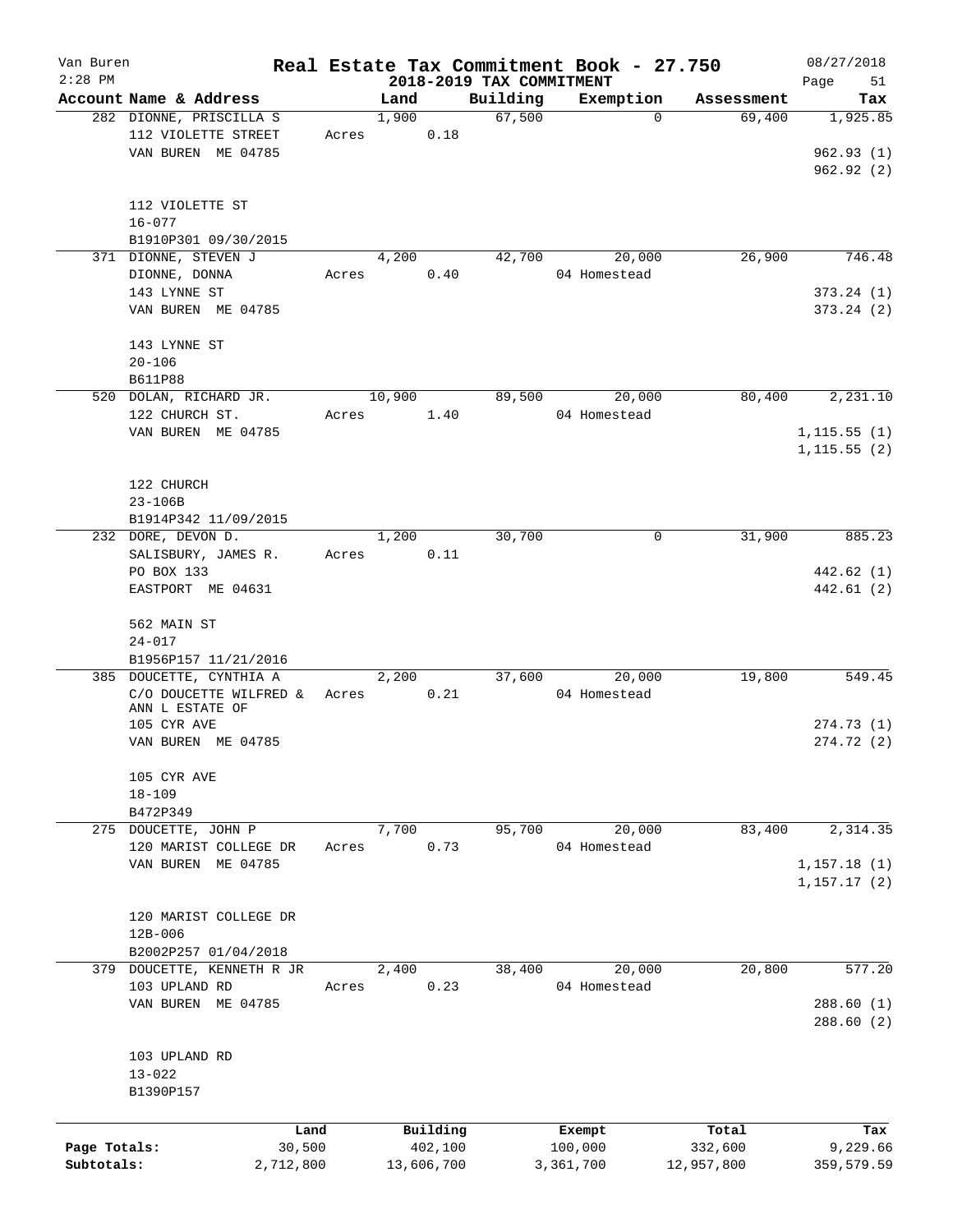| Van Buren    |                               |       |       |            |                                      | Real Estate Tax Commitment Book - 27.750 |              | 08/27/2018        |
|--------------|-------------------------------|-------|-------|------------|--------------------------------------|------------------------------------------|--------------|-------------------|
| $2:28$ PM    | Account Name & Address        |       | Land  |            | 2018-2019 TAX COMMITMENT<br>Building | Exemption                                | Assessment   | Page<br>52<br>Tax |
|              | 376 DOUCETTE, MICHAEL D.      |       | 1,700 |            | 34,300                               | 20,000                                   | 16,000       | 444.00            |
|              | 111 HARRISON ST               | Acres |       | 0.16       |                                      | 04 Homestead                             |              |                   |
|              | VAN BUREN ME 04785            |       |       |            |                                      |                                          |              | 222.00(1)         |
|              |                               |       |       |            |                                      |                                          |              |                   |
|              |                               |       |       |            |                                      |                                          |              | 222.00(2)         |
|              |                               |       |       |            |                                      |                                          |              |                   |
|              | 111 HARRISON ST               |       |       |            |                                      |                                          |              |                   |
|              | $18 - 010$                    |       |       |            |                                      |                                          |              |                   |
|              | B1920P320 01/14/2016          |       |       |            |                                      |                                          |              |                   |
|              | 378 DOUCETTE, PHYLLIS         |       | 2,500 |            | 62,200                               | 20,000                                   | 44,700       | 1,240.43          |
|              | 128 VIOLETTE ST               | Acres |       | 0.24       |                                      | 04 Homestead                             |              |                   |
|              | VAN BUREN ME 04785            |       |       |            |                                      |                                          |              | 620.22(1)         |
|              |                               |       |       |            |                                      |                                          |              | 620.21(2)         |
|              |                               |       |       |            |                                      |                                          |              |                   |
|              | 128 VIOLETTE ST               |       |       |            |                                      |                                          |              |                   |
|              | $16 - 072$                    |       |       |            |                                      |                                          |              |                   |
|              | B411P830                      |       |       |            |                                      |                                          |              |                   |
|              | 380 DOUCETTE, ROBERT G        |       | 2,200 |            | $\mathbf 0$                          | 0                                        | 2,200        | 61.05             |
|              | 134 HIGH ST                   | Acres |       | 0.21       |                                      |                                          |              |                   |
|              | VAN BUREN ME 04785            |       |       |            |                                      |                                          |              | 30.53(1)          |
|              |                               |       |       |            |                                      |                                          |              | 30.52(2)          |
|              |                               |       |       |            |                                      |                                          |              |                   |
|              | HIGH ST                       |       |       |            |                                      |                                          |              |                   |
|              | $14 - 110$                    |       |       |            |                                      |                                          |              |                   |
|              | B766P110                      |       |       |            |                                      |                                          |              |                   |
|              | 377 DOUCETTE, ROBERT G        |       | 2,500 |            | 45,100                               | 20,000                                   | 27,600       | 765.90            |
|              | 134 HIGH STREET               | Acres |       | 0.24       |                                      | 04 Homestead                             |              |                   |
|              | VAN BUREN ME 04785            |       |       |            |                                      |                                          |              | 382.95(1)         |
|              |                               |       |       |            |                                      |                                          |              | 382.95 (2)        |
|              |                               |       |       |            |                                      |                                          |              |                   |
|              | 134 HIGH STREET               |       |       |            |                                      |                                          |              |                   |
|              | $14 - 111$                    |       |       |            |                                      |                                          |              |                   |
|              | B1672P153 03/15/2010          |       |       |            |                                      |                                          |              |                   |
|              | 381 DOUCETTE, RODERICK CARA   |       | 4,200 |            | 38,200                               | 26,000                                   | 16,400       | 455.10            |
|              | L (ESTATE)                    |       |       |            |                                      |                                          |              |                   |
|              | C/O JOEY DOUCETTE             | Acres |       | 0.40       |                                      | 04 Homestead                             |              |                   |
|              | 137 LYNNE ST                  |       |       |            |                                      | 02 Veteran                               |              | 227.55(1)         |
|              | VAN BUREN ME 04785            |       |       |            |                                      |                                          |              | 227.55(2)         |
|              |                               |       |       |            |                                      |                                          |              |                   |
|              | 137 LYNNE ST                  |       |       |            |                                      |                                          |              |                   |
|              | $20 - 105$                    |       |       |            |                                      |                                          |              |                   |
|              | B1209P277                     |       |       |            |                                      |                                          |              |                   |
|              | 382 DOUCETTE, STEVEN          |       | 1,400 |            | 4,300                                | 0                                        | 5,700        | 158.18            |
|              | DOUCETTE, CYNTHIA             | Acres |       | 0.18       |                                      |                                          |              |                   |
|              | 106 MCKINLEY ST               |       |       |            |                                      |                                          |              | 79.09(1)          |
|              | VAN BUREN ME 04785            |       |       |            |                                      |                                          |              | 79.09(2)          |
|              |                               |       |       |            |                                      |                                          |              |                   |
|              | VIOLETTE SIDING               |       |       |            |                                      |                                          |              |                   |
|              | $08 - 034A$                   |       |       |            |                                      |                                          |              |                   |
|              | B1025P230                     |       |       |            |                                      |                                          |              |                   |
|              | 383 DOUCETTE, STEVEN P        |       | 1,600 |            | 86,900                               | 20,000                                   | 68,500       | 1,900.88          |
|              | DOUCETTE, CYNTHIA M           | Acres |       | 0.15       |                                      | 04 Homestead                             |              |                   |
|              | 106 MCKINLEY ST               |       |       |            |                                      |                                          |              | 950.44(1)         |
|              | VAN BUREN ME 04785            |       |       |            |                                      |                                          |              | 950.44(2)         |
|              |                               |       |       |            |                                      |                                          |              |                   |
|              | 106 MCKINLEY ST               |       |       |            |                                      |                                          |              |                   |
|              | $15 - 019$                    |       |       |            |                                      |                                          |              |                   |
|              | B1954P312 11/07/2016 B842P129 |       |       |            |                                      |                                          |              |                   |
|              |                               |       |       |            |                                      |                                          |              |                   |
|              | Land                          |       |       | Building   |                                      | Exempt                                   | Total        | Tax               |
| Page Totals: | 16,100                        |       |       | 271,000    |                                      | 106,000                                  | 181,100      | 5,025.54          |
| Subtotals:   | 2,728,900                     |       |       | 13,877,700 |                                      | 3,467,700                                | 13, 138, 900 | 364,605.13        |
|              |                               |       |       |            |                                      |                                          |              |                   |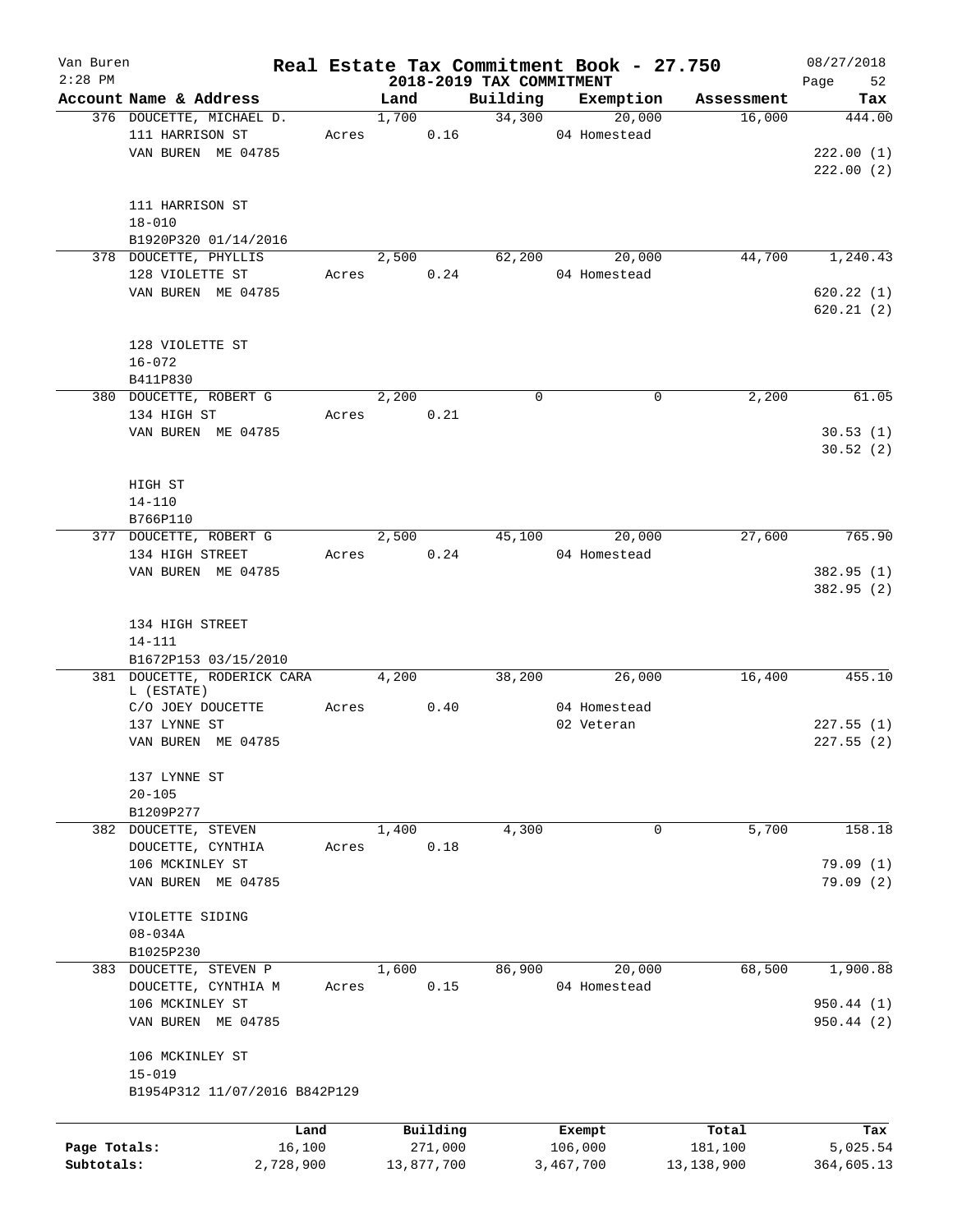| Van Buren<br>$2:28$ PM |                                                    |       |                          |                    | Real Estate Tax Commitment Book - 27.750 |                      | 08/27/2018    |
|------------------------|----------------------------------------------------|-------|--------------------------|--------------------|------------------------------------------|----------------------|---------------|
|                        |                                                    |       | 2018-2019 TAX COMMITMENT |                    |                                          |                      | 53<br>Page    |
|                        | Account Name & Address<br>384 DOUCETTE, VIOLETTE P |       | Land<br>2,200            | Building<br>53,500 | Exemption<br>20,000                      | Assessment<br>35,700 | Tax<br>990.68 |
|                        | DOUCETTE, GREGORY W                                | Acres | 0.21                     |                    | 04 Homestead                             |                      |               |
|                        | 110 ROSSIGNOL DR                                   |       |                          |                    |                                          |                      |               |
|                        |                                                    |       |                          |                    |                                          |                      | 495.34 (1)    |
|                        | VAN BUREN ME 04785                                 |       |                          |                    |                                          |                      | 495.34 (2)    |
|                        | 110 ROSSIGNOL DR                                   |       |                          |                    |                                          |                      |               |
|                        | $14 - 135$                                         |       |                          |                    |                                          |                      |               |
|                        | B1112P17 05/28/1998                                |       |                          |                    |                                          |                      |               |
|                        | 386 DRUMMOND, JAMES A                              |       | 43,700                   | $\Omega$           | 0                                        | 43,700               | 1,212.68      |
|                        | 85 MULBERRY DR                                     | Acres | 135.00                   |                    |                                          |                      |               |
|                        | CRAWFORDVILLE FL 32327                             |       |                          |                    |                                          |                      | 606.34(1)     |
|                        |                                                    |       |                          |                    |                                          |                      | 606.34(2)     |
|                        |                                                    |       |                          |                    |                                          |                      |               |
|                        | SETTLEMENT RD                                      |       |                          |                    |                                          |                      |               |
|                        | $02 - 001B$                                        |       |                          |                    |                                          |                      |               |
|                        | B510P13 08/29/1979                                 |       |                          |                    |                                          |                      |               |
|                        | 819 DUBAY, BARBARA                                 |       | 2,100                    | 44,400             | 0                                        | 46,500               | 1,290.38      |
|                        | C/O OUELLETTE, DELL F.                             | Acres | 0.20                     |                    |                                          |                      |               |
|                        | 35 ROY ST.                                         |       |                          |                    |                                          |                      | 645.19(1)     |
|                        | NASHUA NH 03060                                    |       |                          |                    |                                          |                      | 645.19(2)     |
|                        |                                                    |       |                          |                    |                                          |                      |               |
|                        | 113 NOTRE DAME ST                                  |       |                          |                    |                                          |                      |               |
|                        | 17-027A                                            |       |                          |                    |                                          |                      |               |
|                        | B1961P276 01/06/2017                               |       |                          |                    |                                          |                      |               |
|                        | 932 DUBAY, MICHAEL R                               |       | 4,000                    | 15,200             | 0                                        | 19,200               | 532.80        |
|                        | DUBAY, MONICA                                      | Acres | 0.38                     |                    |                                          |                      |               |
|                        | 8655 SE LONGVIEW DR                                |       |                          |                    |                                          |                      | 266.40(1)     |
|                        | HOBE SOUND FL 33455                                |       |                          |                    |                                          |                      | 266.40(2)     |
|                        |                                                    |       |                          |                    |                                          |                      |               |
|                        | 122 CLEVELAND AVE                                  |       |                          |                    |                                          |                      |               |
|                        | $18 - 071C$                                        |       |                          |                    |                                          |                      |               |
|                        | B1814P136 06/07/2013                               |       |                          |                    |                                          |                      |               |
|                        | 1539 DUBAY, MICHAEL R                              |       | 3,600                    | 0                  | 0                                        | 3,600                | 99.90         |
|                        | DUBAY, MONICA                                      | Acres | 0.38                     |                    |                                          |                      |               |
|                        | 8655 SE LONGVIEW DRIVE                             |       |                          |                    |                                          |                      | 49.95(1)      |
|                        | HOBE SOUND FL 33455                                |       |                          |                    |                                          |                      | 49.95(2)      |
|                        |                                                    |       |                          |                    |                                          |                      |               |
|                        | CLEVELAND AVE.                                     |       |                          |                    |                                          |                      |               |
|                        | $18 - 071E$                                        |       |                          |                    |                                          |                      |               |
|                        | B1814P134 06/07/2013                               |       |                          |                    |                                          |                      |               |
|                        | 388 DUBAY, PHILIP J                                |       | 3,000                    | 14,300             | 17,300                                   | 0                    | 0.00          |
|                        | 602 MAIN ST                                        | Acres | 0.29                     |                    | 04 Homestead                             |                      |               |
|                        | VAN BUREN ME 04785                                 |       |                          |                    |                                          |                      |               |
|                        |                                                    |       |                          |                    |                                          |                      |               |
|                        |                                                    |       |                          |                    |                                          |                      |               |
|                        | 602 MAIN ST                                        |       |                          |                    |                                          |                      |               |
|                        | $24 - 001$                                         |       |                          |                    |                                          |                      |               |
|                        | B696P43                                            |       |                          |                    |                                          |                      |               |
|                        | 389 DUBAY, SONIA                                   |       | 6,100                    | 36,800             | 20,000                                   | 22,900               | 635.48        |
|                        | C/O VIOLETTE GHISLAINE                             |       |                          |                    | 04 Homestead                             |                      |               |
|                        | 367 MAIN ST                                        |       |                          |                    |                                          |                      | 317.74 (1)    |
|                        | VAN BUREN ME 04785                                 |       |                          |                    |                                          |                      | 317.74(2)     |
|                        |                                                    |       |                          |                    |                                          |                      |               |
|                        | 367 MAIN ST                                        |       |                          |                    |                                          |                      |               |
|                        | $21 - 045A$                                        |       |                          |                    |                                          |                      |               |
|                        | B1570P121 10/01/2007                               |       |                          |                    |                                          |                      |               |
|                        |                                                    |       |                          |                    |                                          |                      |               |
|                        |                                                    |       |                          |                    |                                          |                      |               |
|                        | Land                                               |       | Building                 |                    | Exempt                                   | Total                | Tax           |
| Page Totals:           | 64,700                                             |       | 164,200                  |                    | 57,300                                   | 171,600              | 4,761.92      |
| Subtotals:             | 2,793,600                                          |       | 14,041,900               |                    | 3,525,000                                | 13,310,500           | 369, 367.05   |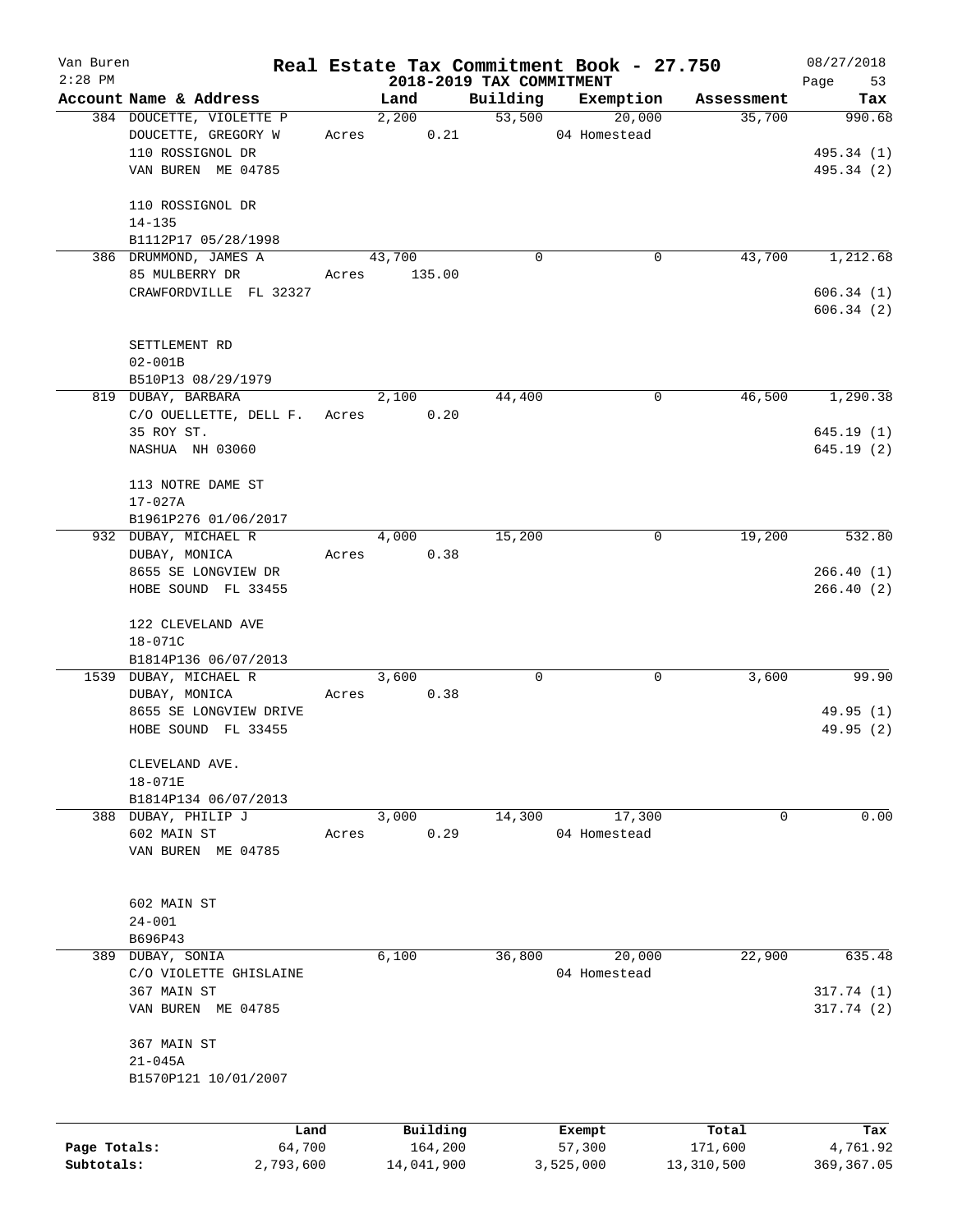| Van Buren    |                        |           |       |            |                                      | Real Estate Tax Commitment Book - 27.750 |                   | 08/27/2018   |
|--------------|------------------------|-----------|-------|------------|--------------------------------------|------------------------------------------|-------------------|--------------|
| $2:28$ PM    | Account Name & Address |           | Land  |            | 2018-2019 TAX COMMITMENT<br>Building | Exemption                                |                   | 54<br>Page   |
|              | 390 DUBE, ALINE T      |           | 2,600 |            | 17,900                               | 20,000                                   | Assessment<br>500 | Tax<br>13.88 |
|              |                        |           |       |            |                                      |                                          |                   |              |
|              | 145 CHAMPLAIN ST       | Acres     |       | 0.25       |                                      | 04 Homestead                             |                   |              |
|              | VAN BUREN ME 04785     |           |       |            |                                      |                                          |                   | 6.94(1)      |
|              |                        |           |       |            |                                      |                                          |                   | 6.94(2)      |
|              |                        |           |       |            |                                      |                                          |                   |              |
|              | 145 CHAMPLAIN ST       |           |       |            |                                      |                                          |                   |              |
|              | $20 - 022$             |           |       |            |                                      |                                          |                   |              |
|              | B695P194 03/18/1986    |           |       |            |                                      |                                          |                   |              |
|              | 392 DUBE, KEITH        |           | 2,000 |            | 32,000                               | 20,000                                   | 14,000            | 388.50       |
|              | DUBE, CAROL            | Acres     |       | 0.19       |                                      | 04 Homestead                             |                   |              |
|              | 114 ADAMS STREET       |           |       |            |                                      |                                          |                   | 194.25(1)    |
|              | VAN BUREN ME 04785     |           |       |            |                                      |                                          |                   | 194.25(2)    |
|              |                        |           |       |            |                                      |                                          |                   |              |
|              | 114 ADAMS ST           |           |       |            |                                      |                                          |                   |              |
|              | $18 - 032$             |           |       |            |                                      |                                          |                   |              |
|              | B1581P133 12/31/2007   |           |       |            |                                      |                                          |                   |              |
|              | 733 DUBE, MINDY        |           | 1,200 |            | 22,600                               | 20,000                                   | 3,800             | 105.45       |
|              | VOTER, DENNIS          | Acres     |       | 0.11       |                                      | 04 Homestead                             |                   |              |
|              | 215 MAIN ST            |           |       |            |                                      |                                          |                   | 52.73(1)     |
|              | VAN BUREN ME 04785     |           |       |            |                                      |                                          |                   | 52.72(2)     |
|              |                        |           |       |            |                                      |                                          |                   |              |
|              | 215 MAIN ST            |           |       |            |                                      |                                          |                   |              |
|              | $18 - 020$             |           |       |            |                                      |                                          |                   |              |
|              | B1617P100              |           |       |            |                                      |                                          |                   |              |
|              | 391 DUBE, REGINALD     |           | 3,500 |            | 40,900                               | 20,000                                   | 24,400            | 677.10       |
|              | DUBE, HELEN            | Acres     |       | 0.33       |                                      | 04 Homestead                             |                   |              |
|              | 153 STATE ST           |           |       |            |                                      |                                          |                   | 338.55(1)    |
|              | VAN BUREN ME 04785     |           |       |            |                                      |                                          |                   | 338.55(2)    |
|              |                        |           |       |            |                                      |                                          |                   |              |
|              |                        |           |       |            |                                      |                                          |                   |              |
|              | 153 STATE ST           |           |       |            |                                      |                                          |                   |              |
|              | $12A - 006$            |           |       |            |                                      |                                          |                   |              |
|              | B265P543               |           |       |            |                                      |                                          |                   |              |
|              | 393 DUBOIS, PAUL E     |           | 2,100 |            |                                      | 26,000<br>43,400                         | 19,500            | 541.13       |
|              | 112 COTE ST            | Acres     |       | 0.20       |                                      | 04 Homestead                             |                   |              |
|              | VAN BUREN ME 04785     |           |       |            |                                      | 02 Veteran                               |                   | 270.57(1)    |
|              |                        |           |       |            |                                      |                                          |                   | 270.56(2)    |
|              |                        |           |       |            |                                      |                                          |                   |              |
|              | 112 COTE ST            |           |       |            |                                      |                                          |                   |              |
|              | $18 - 116$             |           |       |            |                                      |                                          |                   |              |
|              | B691P220 09/26/1986    |           |       |            |                                      |                                          |                   |              |
|              | 394 DUBOIS, ROBERT A   |           | 6,900 |            | 63,000                               | 20,000                                   | 49,900            | 1,384.73     |
|              | 351 MAIN ST            | Acres     |       | 0.66       |                                      | 04 Homestead                             |                   |              |
|              | VAN BUREN ME 04785     |           |       |            |                                      |                                          |                   | 692.37 (1)   |
|              |                        |           |       |            |                                      |                                          |                   | 692.36 (2)   |
|              |                        |           |       |            |                                      |                                          |                   |              |
|              | 351 MAIN ST            |           |       |            |                                      |                                          |                   |              |
|              | $20 - 110$             |           |       |            |                                      |                                          |                   |              |
|              | B1136P185              |           |       |            |                                      |                                          |                   |              |
| 401          | DUFOUR, PHILIP         |           | 2,300 |            | 22,100                               | 0                                        | 24,400            | 677.10       |
|              | DUFOUR, CYNTHIA M      | Acres     |       | 0.22       |                                      |                                          |                   |              |
|              | P O BOX 40             |           |       |            |                                      |                                          |                   | 338.55 (1)   |
|              | VAN BUREN ME 04785     |           |       |            |                                      |                                          |                   | 338.55(2)    |
|              |                        |           |       |            |                                      |                                          |                   |              |
|              | 115 BRIDGE ST          |           |       |            |                                      |                                          |                   |              |
|              | $15 - 043$             |           |       |            |                                      |                                          |                   |              |
|              |                        |           |       |            |                                      |                                          |                   |              |
|              | B894P59                |           |       |            |                                      |                                          |                   |              |
|              |                        |           |       |            |                                      |                                          |                   |              |
|              |                        | Land      |       | Building   |                                      | Exempt                                   | Total             | Tax          |
| Page Totals: |                        | 20,600    |       | 241,900    |                                      | 126,000                                  | 136,500           | 3,787.89     |
|              |                        |           |       |            |                                      |                                          |                   |              |
| Subtotals:   |                        | 2,814,200 |       | 14,283,800 |                                      | 3,651,000                                | 13,447,000        | 373, 154.94  |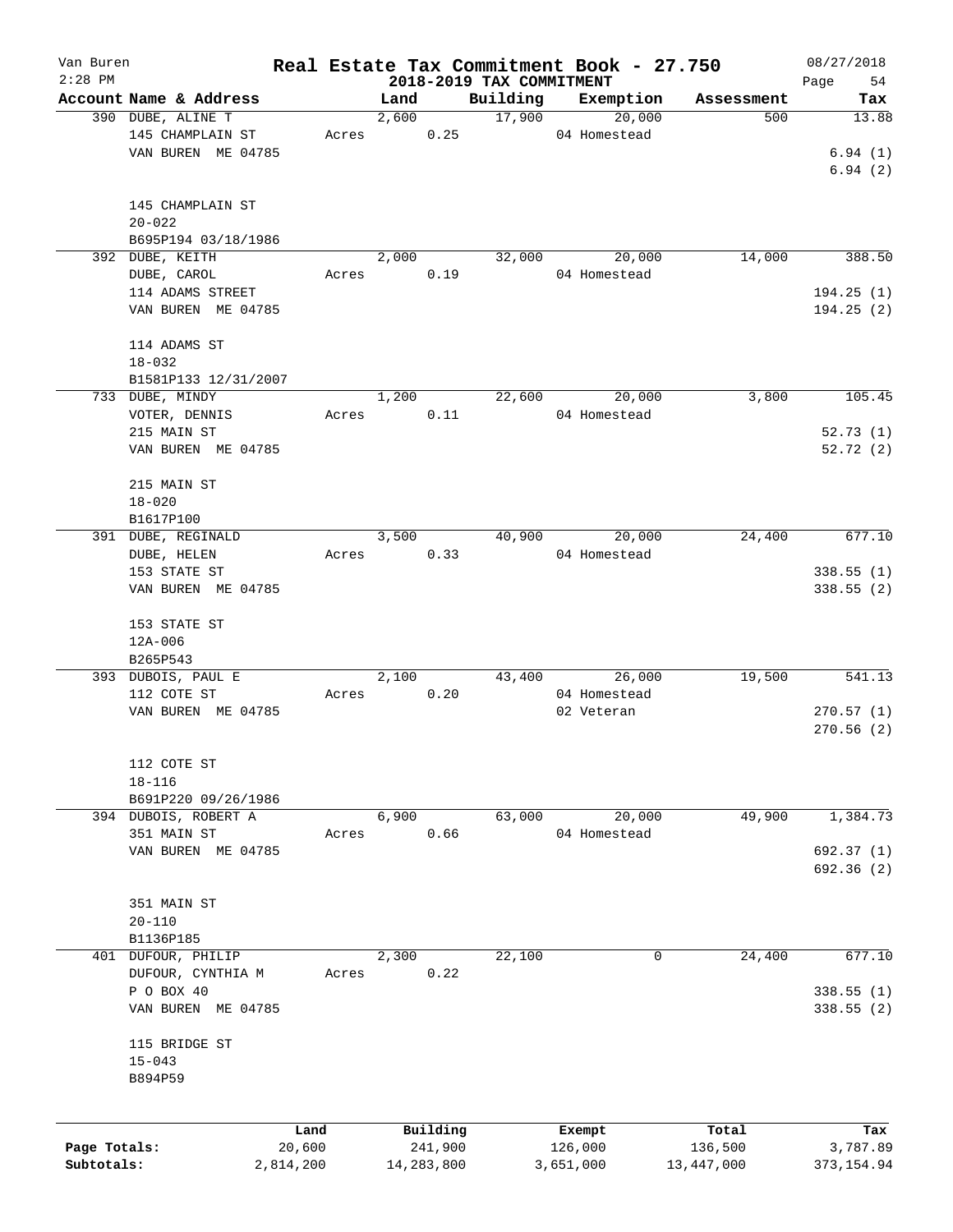| Van Buren    |                       |                               |       |        |            |                          | Real Estate Tax Commitment Book - 27.750 |            | 08/27/2018  |
|--------------|-----------------------|-------------------------------|-------|--------|------------|--------------------------|------------------------------------------|------------|-------------|
| $2:28$ PM    |                       |                               |       |        |            | 2018-2019 TAX COMMITMENT |                                          |            | Page<br>55  |
|              |                       | Account Name & Address        |       | Land   |            | Building                 | Exemption                                | Assessment | Tax         |
|              | 400 DUFOUR, PHILIP    |                               |       | 2,300  |            | 39,900                   | 0                                        | 42,200     | 1,171.05    |
|              |                       | DUFOUR, CYNTHIA M             | Acres |        | 0.22       |                          |                                          |            |             |
|              | P O BOX 40            |                               |       |        |            |                          |                                          |            | 585.53(1)   |
|              |                       | VAN BUREN ME 04785            |       |        |            |                          |                                          |            | 585.52(2)   |
|              | 106 FRANKLIN ST       |                               |       |        |            |                          |                                          |            |             |
|              |                       |                               |       |        |            |                          |                                          |            |             |
|              | $13 - 035$<br>B597P51 |                               |       |        |            |                          |                                          |            |             |
|              | 398 DUFOUR, PHILIP    |                               |       | 7,000  |            | 46,900                   | 0                                        | 53,900     | 1,495.73    |
|              |                       | DUFOUR, CYNTHIA M             |       |        | 0.35       |                          |                                          |            |             |
|              | P O BOX 40            |                               | Acres |        |            |                          |                                          |            | 747.87(1)   |
|              |                       | VAN BUREN ME 04785            |       |        |            |                          |                                          |            | 747.86(2)   |
|              |                       |                               |       |        |            |                          |                                          |            |             |
|              | 96 MAIN ST            |                               |       |        |            |                          |                                          |            |             |
|              | $15 - 038$            |                               |       |        |            |                          |                                          |            |             |
|              | B633P114              |                               |       |        |            |                          |                                          |            |             |
|              | 397 DUFOUR, PHILIP    |                               |       | 12,600 |            | 126,600                  | 20,000                                   | 119,200    | 3,307.80    |
|              |                       | DUFOUR, CYNTHIA M             | Acres |        | 3.10       |                          | 04 Homestead                             |            |             |
|              | P O BOX 40            |                               |       |        |            |                          |                                          |            | 1,653.90(1) |
|              |                       | VAN BUREN ME 04785            |       |        |            |                          |                                          |            | 1,653.90(2) |
|              |                       |                               |       |        |            |                          |                                          |            |             |
|              | 128 TOWER DR          |                               |       |        |            |                          |                                          |            |             |
|              | 12A-036               |                               |       |        |            |                          |                                          |            |             |
|              | B406P754              |                               |       |        |            |                          |                                          |            |             |
|              | 402 DUFOUR, PHILIP    |                               |       | 2,600  |            | 39,800                   | 0                                        | 42,400     | 1,176.60    |
|              |                       | DUFOUR, CYNTHIA M             | Acres |        | 0.25       |                          |                                          |            |             |
|              | P O BOX 40            |                               |       |        |            |                          |                                          |            | 588.30(1)   |
|              |                       | VAN BUREN ME 04785            |       |        |            |                          |                                          |            | 588.30 (2)  |
|              |                       |                               |       |        |            |                          |                                          |            |             |
|              | 218 MAIN ST           |                               |       |        |            |                          |                                          |            |             |
|              | $18 - 093$            |                               |       |        |            |                          |                                          |            |             |
|              | B896P81               |                               |       |        |            |                          |                                          |            |             |
|              |                       | 404 DUFOUR, PHILIP L          |       | 5,700  |            | 39,200                   | 0                                        | 44,900     | 1,245.97    |
|              |                       | DUFOUR, CYNTHIA M             | Acres |        | 0.54       |                          |                                          |            |             |
|              | P O BOX 40            |                               |       |        |            |                          |                                          |            | 622.99(1)   |
|              |                       | VAN BUREN ME 04785            |       |        |            |                          |                                          |            | 622.98(2)   |
|              |                       |                               |       |        |            |                          |                                          |            |             |
|              | 262 MAIN ST           |                               |       |        |            |                          |                                          |            |             |
|              | $18 - 064$            |                               |       |        |            |                          |                                          |            |             |
|              | B1246P270             |                               |       |        |            |                          |                                          |            |             |
|              | 409 DUMAIS, LINDA R   |                               |       | 4,600  |            | 38,700                   | 20,000                                   | 23,300     | 646.58      |
|              |                       | 119 HILLSIDE STREET           | Acres |        | 0.44       |                          | 04 Homestead                             |            |             |
|              |                       | VAN BUREN ME 04785            |       |        |            |                          |                                          |            | 323.29(1)   |
|              |                       |                               |       |        |            |                          |                                          |            | 323.29 (2)  |
|              |                       |                               |       |        |            |                          |                                          |            |             |
|              | 119 HILLSIDE ST       |                               |       |        |            |                          |                                          |            |             |
|              | $23 - 063$            |                               |       |        |            |                          |                                          |            |             |
|              | B1531P177             |                               |       |        |            |                          |                                          |            |             |
|              | 406 DUMAIS, MONA      |                               |       | 7,200  |            | 85,500                   | 20,000                                   | 72,700     | 2,017.43    |
|              |                       | PELLENZ, NICOLE &             | Acres |        | 0.69       |                          | 04 Homestead                             |            |             |
|              | DUMAIS SHELLI         |                               |       |        |            |                          |                                          |            |             |
|              | 121 ADAMS ST          |                               |       |        |            |                          |                                          |            | 1,008.72(1) |
|              |                       | VAN BUREN ME 04785            |       |        |            |                          |                                          |            | 1,008.71(2) |
|              |                       |                               |       |        |            |                          |                                          |            |             |
|              | 121 ADAMS ST          |                               |       |        |            |                          |                                          |            |             |
|              | 18-029A               |                               |       |        |            |                          |                                          |            |             |
|              |                       | B1680P260 05/26/2010 B433P156 |       |        |            |                          |                                          |            |             |
|              |                       |                               |       |        |            |                          |                                          |            |             |
|              |                       | Land                          |       |        | Building   |                          | Exempt                                   | Total      | Tax         |
| Page Totals: |                       | 42,000                        |       |        | 416,600    |                          | 60,000                                   | 398,600    | 11,061.16   |
| Subtotals:   |                       | 2,856,200                     |       |        | 14,700,400 |                          | 3,711,000                                | 13,845,600 | 384, 216.10 |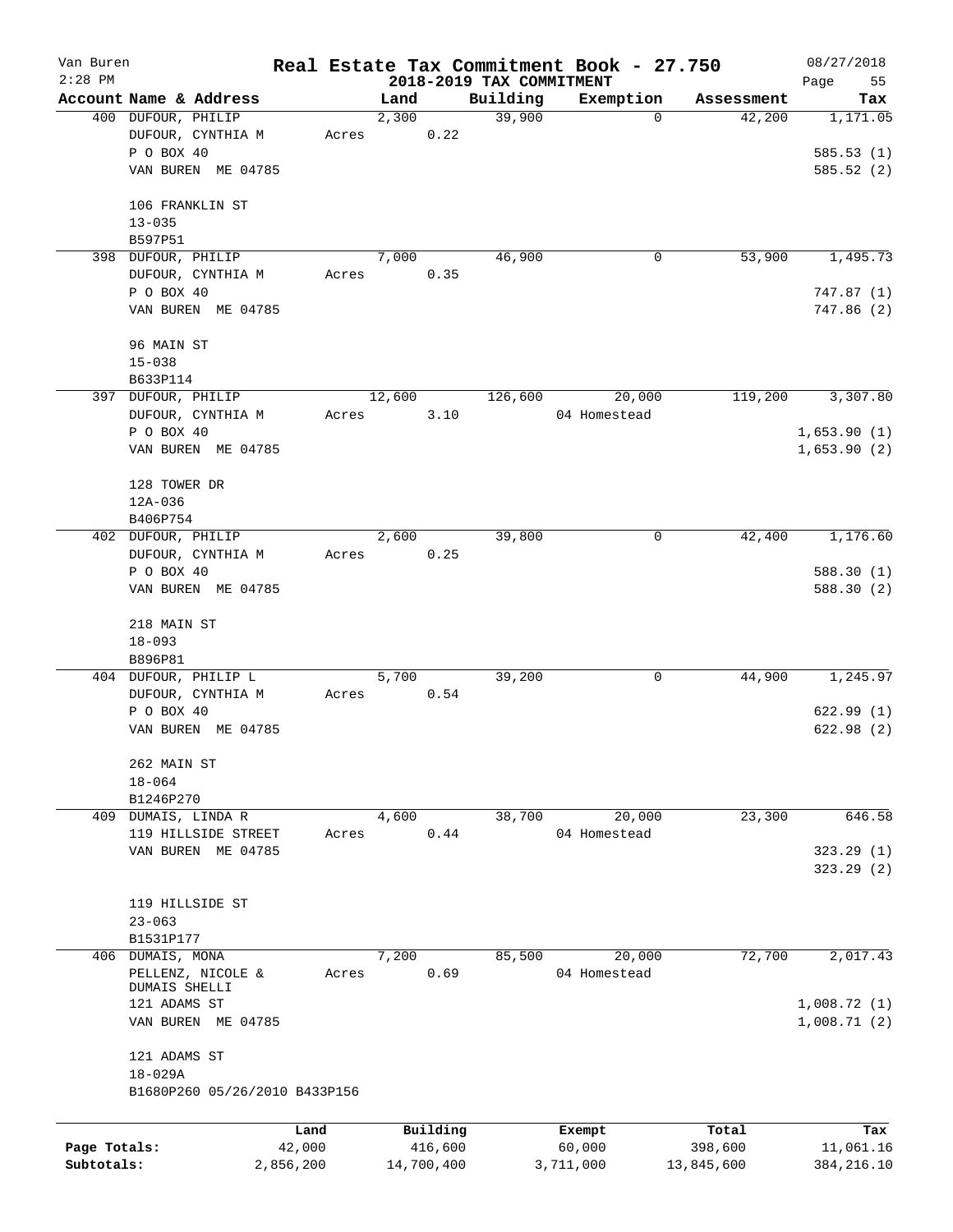| Van Buren    |                                        |       |                     |                          | Real Estate Tax Commitment Book - 27.750 |                  | 08/27/2018             |
|--------------|----------------------------------------|-------|---------------------|--------------------------|------------------------------------------|------------------|------------------------|
| $2:28$ PM    | Account Name & Address                 |       | Land                | 2018-2019 TAX COMMITMENT | Building Exemption                       | Assessment       | Page 56<br>Tax         |
|              | 405 DUMAIS, NELSON E                   |       | 3,000               |                          | 48,200<br>26,000                         | 25,200           | 699.30                 |
|              | DUMAIS, GUILDA G                       | Acres | 0.29                |                          | 04 Homestead                             |                  |                        |
|              | 133 STATE ST                           |       |                     |                          | 03 Veteran (Non-Maine<br>Enlisted)       |                  | 349.65(1)              |
|              | VAN BUREN ME 04785                     |       |                     |                          |                                          |                  | 349.65(2)              |
|              | 133 STATE ST                           |       |                     |                          |                                          |                  |                        |
|              | $13 - 016$                             |       |                     |                          |                                          |                  |                        |
|              | B625P269                               |       |                     |                          |                                          |                  |                        |
|              | 407 DUMAIS, RALPH J                    |       | 2,100               |                          | 34,000 20,000                            | 16,100           | 446.78                 |
|              | DUMAIS, BEATRICE G                     |       | 0.20<br>Acres       |                          | 04 Homestead                             |                  |                        |
|              | 112 MONTCALM AVE<br>VAN BUREN ME 04785 |       |                     |                          |                                          |                  | 223.39(1)<br>223.39(2) |
|              | 112 MONTCALM AVE                       |       |                     |                          |                                          |                  |                        |
|              | $17 - 029$                             |       |                     |                          |                                          |                  |                        |
|              | B707P302                               |       |                     |                          |                                          |                  |                        |
|              | 408 DUMAIS, STACY A                    |       | 1,500               |                          | 27,000 20,000                            | 8,500            | 235.88                 |
|              | 119 ST JOHN AVE                        |       | Acres 0.14          |                          | 04 Homestead                             |                  |                        |
|              | VAN BUREN ME 04785                     |       |                     |                          |                                          |                  | 117.94(1)              |
|              |                                        |       |                     |                          |                                          |                  | 117.94(2)              |
|              | 119 ST JOHN AVE                        |       |                     |                          |                                          |                  |                        |
|              | $15 - 079$                             |       |                     |                          |                                          |                  |                        |
|              | B1223P266                              |       |                     |                          |                                          |                  |                        |
|              | 412 DUMOND ENTERPRISES, INC            |       | 3,600               | 6,800                    | $\mathbf 0$                              | 10,400           | 288.60                 |
|              | C/O RICKY DUMOND                       |       | 0.18<br>Acres       |                          |                                          |                  |                        |
|              | 161 HIGH ST                            |       |                     |                          |                                          |                  | 144.30(1)              |
|              | VAN BUREN ME 04785                     |       |                     |                          |                                          |                  | 144.30(2)              |
|              | 130 ST FRANCIS ST                      |       |                     |                          |                                          |                  |                        |
|              | $14 - 005A$                            |       |                     |                          |                                          |                  |                        |
|              | 618 DUMOND ENTERPRISES, INC            |       | 12,000              | 0                        | 0                                        | 12,000           | 333.00                 |
|              | 161 HIGH ST                            |       | Acres 9.50          |                          |                                          |                  |                        |
|              | VAN BUREN ME 04785                     |       |                     |                          |                                          |                  | 166.50(1)              |
|              |                                        |       |                     |                          |                                          |                  | 166.50(2)              |
|              |                                        |       |                     |                          |                                          |                  |                        |
|              | RR 1<br>$09 - 022$                     |       |                     |                          |                                          |                  |                        |
|              | B1610P72 08/25/2008                    |       |                     |                          |                                          |                  |                        |
|              | 411 DUMOND, DOUGLAS J                  |       | 3,600               | 51,800                   | 20,000                                   | 35,400           | 982.35                 |
|              | DUMOND, LINDA M                        | Acres | 0.34                |                          | 04 Homestead                             |                  |                        |
|              | 189 LYNNE ST                           |       |                     |                          |                                          |                  | 491.18 (1)             |
|              | VAN BUREN ME 04785                     |       |                     |                          |                                          |                  | 491.17 (2)             |
|              |                                        |       |                     |                          |                                          |                  |                        |
|              | 189 LYNNE ST                           |       |                     |                          |                                          |                  |                        |
|              | $19 - 077$                             |       |                     |                          |                                          |                  |                        |
|              | B684P3                                 |       |                     |                          |                                          |                  |                        |
|              | 44 DUMOND, HEATHER L                   |       | 2,600               | 45,500                   | 0                                        | 48,100           | 1,334.78               |
|              | PARENT, DEVIN M                        | Acres | 0.25                |                          |                                          |                  |                        |
|              | 105 GARFIELD AVE                       |       |                     |                          |                                          |                  | 667.39(1)              |
|              | VAN BUREN ME 04785                     |       |                     |                          |                                          |                  | 667.39 (2)             |
|              | 105 GARFIELD AVE                       |       |                     |                          |                                          |                  |                        |
|              | $20 - 086$                             |       |                     |                          |                                          |                  |                        |
|              | B1807P122 05/08/2013                   |       |                     |                          |                                          |                  |                        |
|              |                                        |       |                     |                          |                                          |                  |                        |
| Page Totals: | Land<br>28,400                         |       | Building<br>213,300 |                          | Exempt<br>86,000                         | Total<br>155,700 | Tax<br>4,320.69        |
| Subtotals:   | 2,884,600                              |       | 14,913,700          |                          | 3,797,000                                | 14,001,300       | 388,536.79             |
|              |                                        |       |                     |                          |                                          |                  |                        |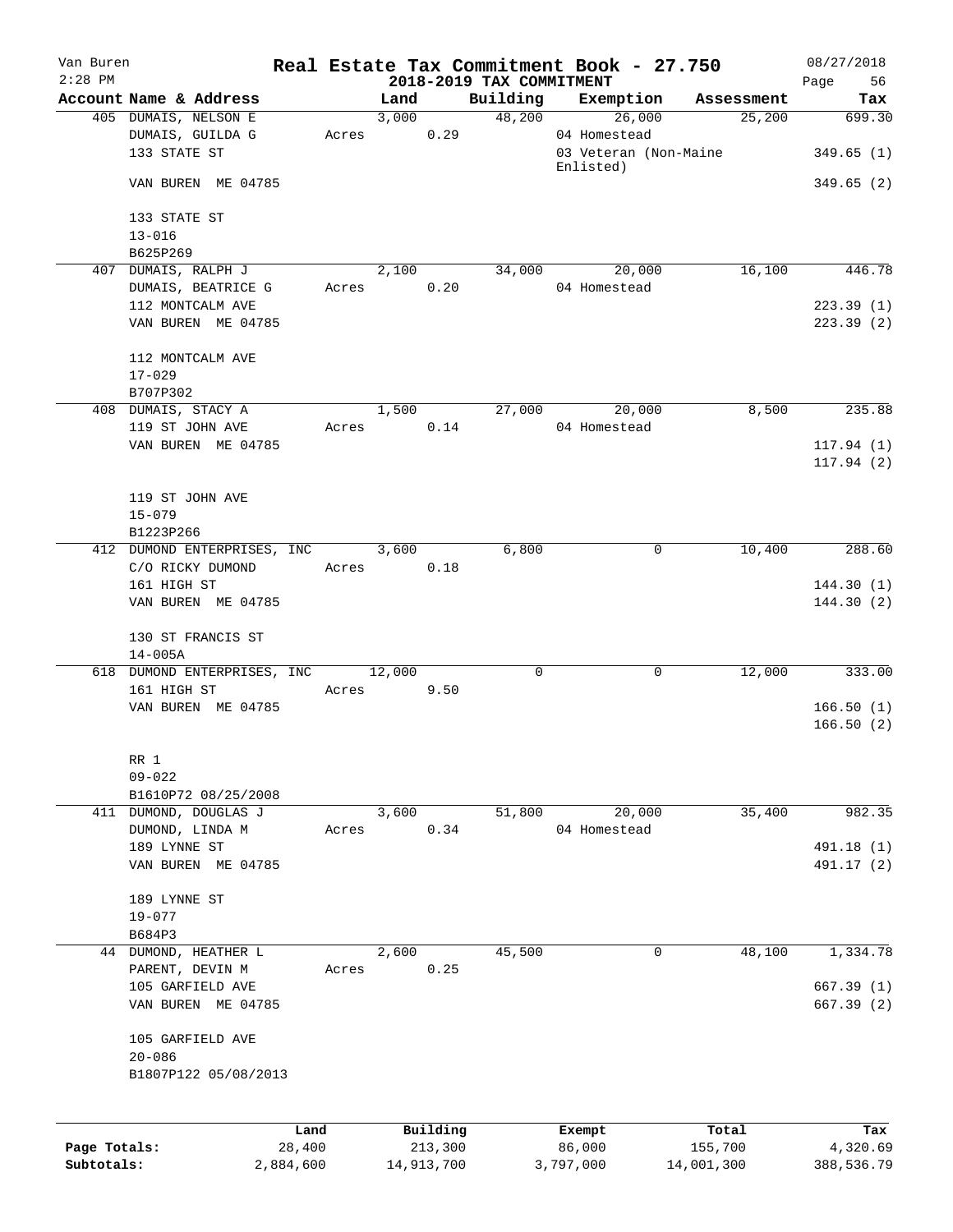| Van Buren<br>$2:28$ PM |                                        |           |       |        |            |                                      | Real Estate Tax Commitment Book - 27.750 |              | 08/27/2018        |
|------------------------|----------------------------------------|-----------|-------|--------|------------|--------------------------------------|------------------------------------------|--------------|-------------------|
|                        | Account Name & Address                 |           |       | Land   |            | 2018-2019 TAX COMMITMENT<br>Building | Exemption                                | Assessment   | 57<br>Page<br>Tax |
|                        | 414 DUMOND, JOEY M                     |           |       | 2,300  |            | 48,700                               | 20,000                                   | 31,000       | 860.25            |
|                        | 127 WASHINGTON AVE                     |           | Acres |        | 0.22       |                                      | 04 Homestead                             |              |                   |
|                        |                                        |           |       |        |            |                                      |                                          |              |                   |
|                        | VAN BUREN ME 04785                     |           |       |        |            |                                      |                                          |              | 430.13(1)         |
|                        |                                        |           |       |        |            |                                      |                                          |              | 430.12 (2)        |
|                        |                                        |           |       |        |            |                                      |                                          |              |                   |
|                        | 127 WASHINGTON AVE                     |           |       |        |            |                                      |                                          |              |                   |
|                        | $14 - 018$                             |           |       |        |            |                                      |                                          |              |                   |
|                        | B1002P258                              |           |       |        |            |                                      |                                          |              |                   |
|                        | 416 DUMOND, NANCY E                    |           |       | 13,200 |            | 31,900                               | 26,000                                   | 19,100       | 530.03            |
|                        | 489 MAIN ST                            |           | Acres |        | 12.00      |                                      | 04 Homestead                             |              |                   |
|                        | VAN BUREN ME 04785                     |           |       |        |            |                                      | 02 Veteran                               |              | 265.02(1)         |
|                        |                                        |           |       |        |            |                                      |                                          |              | 265.01(2)         |
|                        |                                        |           |       |        |            |                                      |                                          |              |                   |
|                        | 489 MAIN ST                            |           |       |        |            |                                      |                                          |              |                   |
|                        | $06 - 026$                             |           |       |        |            |                                      |                                          |              |                   |
|                        | B984P332                               |           |       |        |            |                                      |                                          |              |                   |
|                        | 422 DUMOND, RALPH                      |           |       | 4,600  |            | 91,700                               | 26,000                                   | 70,300       | 1,950.83          |
|                        | 107B STATE STREET                      |           | Acres |        | 0.44       |                                      | 02 Veteran                               |              |                   |
|                        | VAN BUREN ME 04785                     |           |       |        |            |                                      | 04 Homestead                             |              | 975.42(1)         |
|                        |                                        |           |       |        |            |                                      |                                          |              | 975.41(2)         |
|                        |                                        |           |       |        |            |                                      |                                          |              |                   |
|                        | 107 STATE ST                           |           |       |        |            |                                      |                                          |              |                   |
|                        | $13 - 009$                             |           |       |        |            |                                      |                                          |              |                   |
|                        | B1467P338                              |           |       |        |            |                                      |                                          |              |                   |
|                        | 418 DUMOND, RICKY                      |           |       | 5,500  |            | 40,200                               | 20,000                                   | 25,700       | 713.18            |
|                        | 161 HIGH ST                            |           | Acres |        | 0.52       |                                      | 04 Homestead                             |              |                   |
|                        |                                        |           |       |        |            |                                      |                                          |              |                   |
|                        | VAN BUREN ME 04785                     |           |       |        |            |                                      |                                          |              | 356.59(1)         |
|                        |                                        |           |       |        |            |                                      |                                          |              | 356.59(2)         |
|                        |                                        |           |       |        |            |                                      |                                          |              |                   |
|                        | 161 HIGH ST                            |           |       |        |            |                                      |                                          |              |                   |
|                        | $14 - 085$                             |           |       |        |            |                                      |                                          |              |                   |
|                        | B1611P7 08/29/2008 B656P169 09/12/1985 |           |       |        |            |                                      |                                          |              |                   |
|                        | 420 DUMOND, RONALD J                   |           |       | 7,100  |            | 74,300                               | 20,000                                   | 61,400       | 1,703.85          |
|                        | DUMOND, IRENE M                        |           | Acres |        | 0.68       |                                      | 04 Homestead                             |              |                   |
|                        | 170 VIOLETTE ST                        |           |       |        |            |                                      |                                          |              | 851.93 (1)        |
|                        | VAN BUREN ME 04785                     |           |       |        |            |                                      |                                          |              | 851.92 (2)        |
|                        |                                        |           |       |        |            |                                      |                                          |              |                   |
|                        | 170 VIOLETTE ST                        |           |       |        |            |                                      |                                          |              |                   |
|                        | $16 - 066C$                            |           |       |        |            |                                      |                                          |              |                   |
|                        | B435P93                                |           |       |        |            |                                      |                                          |              |                   |
|                        | 423 DUMONT, ALYRE                      |           |       | 1,600  |            | 0                                    | 0                                        | 1,600        | 44.40             |
|                        | SOUCY, CLAUDETTE M                     |           | Acres |        | 0.31       |                                      |                                          |              |                   |
|                        | 180 LYNNE ST                           |           |       |        |            |                                      |                                          |              | 22.20(1)          |
|                        | VAN BUREN ME 04785                     |           |       |        |            |                                      |                                          |              | 22.20(2)          |
|                        |                                        |           |       |        |            |                                      |                                          |              |                   |
|                        | PATRICIA ST                            |           |       |        |            |                                      |                                          |              |                   |
|                        | $19 - 095$                             |           |       |        |            |                                      |                                          |              |                   |
|                        | B1263P164                              |           |       |        |            |                                      |                                          |              |                   |
|                        | 122 DUPLESSIE, ROBERT                  |           |       | 4,500  |            | 28,000                               | 0                                        | 32,500       | 901.88            |
|                        | 627 MAIN ST                            |           | Acres |        | 0.43       |                                      |                                          |              |                   |
|                        | VAN BUREN ME 04785                     |           |       |        |            |                                      |                                          |              | 450.94 (1)        |
|                        |                                        |           |       |        |            |                                      |                                          |              | 450.94 (2)        |
|                        |                                        |           |       |        |            |                                      |                                          |              |                   |
|                        | 627 MAIN ST                            |           |       |        |            |                                      |                                          |              |                   |
|                        | $25 - 005$                             |           |       |        |            |                                      |                                          |              |                   |
|                        | B2011P317 04/06/2018                   |           |       |        |            |                                      |                                          |              |                   |
|                        |                                        |           |       |        |            |                                      |                                          |              |                   |
|                        |                                        |           |       |        |            |                                      |                                          |              |                   |
|                        |                                        | Land      |       |        | Building   |                                      | Exempt                                   | Total        | Tax               |
| Page Totals:           |                                        | 38,800    |       |        | 314,800    |                                      | 112,000                                  | 241,600      | 6,704.42          |
| Subtotals:             |                                        | 2,923,400 |       |        | 15,228,500 |                                      | 3,909,000                                | 14, 242, 900 | 395, 241.21       |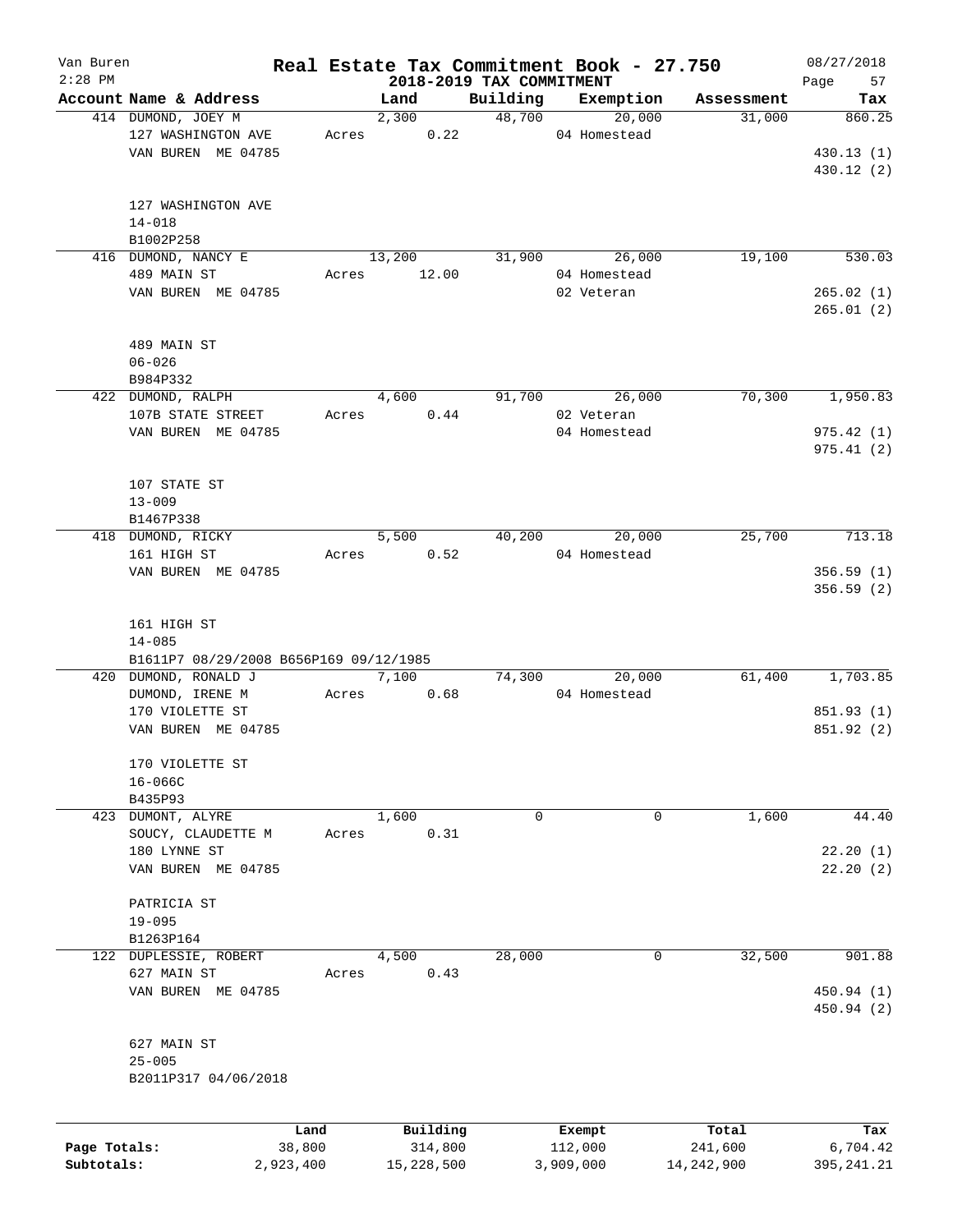| Van Buren<br>$2:28$ PM |                                |       |                    |      | 2018-2019 TAX COMMITMENT | Real Estate Tax Commitment Book - 27.750 |            | 08/27/2018<br>58<br>Page |
|------------------------|--------------------------------|-------|--------------------|------|--------------------------|------------------------------------------|------------|--------------------------|
|                        | Account Name & Address         |       | Land               |      | Building                 | Exemption                                | Assessment | Tax                      |
|                        | 426 DUPLESSIS, LEO JAMES       |       | 5,900              |      | 58,700                   | 20,000                                   | 44,600     | 1,237.65                 |
|                        | DUPLESSIS, JACQUELINE          | Acres | 0.56               |      |                          | 04 Homestead                             |            |                          |
|                        | 185 MAIN ST                    |       |                    |      |                          |                                          |            | 618.83(1)                |
|                        | VAN BUREN ME 04785             |       |                    |      |                          |                                          |            | 618.82(2)                |
|                        | 185 MAIN ST                    |       |                    |      |                          |                                          |            |                          |
|                        | 17-007A                        |       |                    |      |                          |                                          |            |                          |
|                        | B918P330                       |       |                    |      |                          |                                          |            |                          |
|                        | 427 DUPLESSIS, VALTRUDE B      |       | 5,300              |      | 68,600                   | 20,000                                   | 53,900     | 1,495.73                 |
|                        | DUPLESSIS, DELANO A            | Acres |                    | 0.50 |                          | 04 Homestead                             |            |                          |
|                        | 119 LYNNE ST                   |       |                    |      |                          |                                          |            | 747.87 (1)               |
|                        | VAN BUREN ME 04785             |       |                    |      |                          |                                          |            | 747.86 (2)               |
|                        | 119 LYNNE ST                   |       |                    |      |                          |                                          |            |                          |
|                        | $20 - 096$                     |       |                    |      |                          |                                          |            |                          |
|                        | B1131P17<br>428 DUPREY, SCOTT  |       | 2,900              |      | 31,700                   | 20,000                                   | 14,600     | 405.15                   |
|                        | DUPREY, JULIE                  | Acres |                    | 0.28 |                          | 04 Homestead                             |            |                          |
|                        | 124 TYLER ST                   |       |                    |      |                          |                                          |            | 202.58(1)                |
|                        | VAN BUREN ME 04785             |       |                    |      |                          |                                          |            | 202.57(2)                |
|                        |                                |       |                    |      |                          |                                          |            |                          |
|                        | 124 TYLER ST                   |       |                    |      |                          |                                          |            |                          |
|                        | $18 - 126$                     |       |                    |      |                          |                                          |            |                          |
|                        | B1619P224 11/14/2008 B1034P254 |       |                    |      |                          |                                          |            |                          |
|                        | 431 DURETTE, RONALD            |       | $\overline{2,300}$ |      | 1,000                    | 0                                        | 3,300      | 91.58                    |
|                        | DURETTE, MARIE J               | Acres |                    | 0.22 |                          |                                          |            |                          |
|                        | 149 HILLSIDE ST                |       |                    |      |                          |                                          |            | 45.79 (1)                |
|                        | VAN BUREN ME 04785             |       |                    |      |                          |                                          |            | 45.79 (2)                |
|                        | HILLSIDE ST                    |       |                    |      |                          |                                          |            |                          |
|                        | $23 - 072$                     |       |                    |      |                          |                                          |            |                          |
|                        | B976P169                       |       |                    |      |                          |                                          |            |                          |
|                        | 432 DURETTE, RONALD            |       | 2,300              |      | 17,100                   | 0                                        | 19,400     | 538.35                   |
|                        | 149 HILLSIDE ST                | Acres |                    | 0.22 |                          |                                          |            |                          |
|                        | VAN BUREN ME 04785             |       |                    |      |                          |                                          |            | 269.18(1)                |
|                        |                                |       |                    |      |                          |                                          |            | 269.17(2)                |
|                        | 149 HILSIDE ST                 |       |                    |      |                          |                                          |            |                          |
|                        | $23 - 073$                     |       |                    |      |                          |                                          |            |                          |
| 1026                   | DUSTIN, DAVID A                |       | 2,100              |      | 9,300                    | 0                                        | 11,400     | 316.35                   |
|                        | DUSTIN, GLORIA J               | Acres |                    | 0.20 |                          |                                          |            |                          |
|                        | 165 CHAMPLAIN ST               |       |                    |      |                          |                                          |            | 158.18(1)                |
|                        | VAN BUREN ME 04785             |       |                    |      |                          |                                          |            | 158.17(2)                |
|                        | 165 CHAMPLAIN ST               |       |                    |      |                          |                                          |            |                          |
|                        | $19 - 023$                     |       |                    |      |                          |                                          |            |                          |
|                        | B1983P277 07/26/2017           |       |                    |      |                          |                                          |            |                          |
|                        | 51 EASTERN MAINE RAILWAY       |       | 0                  |      | 36,100                   | 0                                        | 36,100     | 1,001.78                 |
|                        | (ACCOUNTS PAYABLE)             |       |                    |      |                          |                                          |            |                          |
|                        | PO BOX 5777                    |       |                    |      |                          |                                          |            | 500.89(1)                |
|                        | SAINT JOHN NB E2L-4M3          |       |                    |      |                          |                                          |            | 500.89(2)                |
|                        | RR 1                           |       |                    |      |                          |                                          |            |                          |
|                        | $08 - 003A$                    |       |                    |      |                          |                                          |            |                          |
|                        |                                |       |                    |      |                          |                                          |            |                          |

|              | Land      | Building   | Exempt    | Total      | Tax        |
|--------------|-----------|------------|-----------|------------|------------|
| Page Totals: | 20,800    | 222,500    | 60,000    | 183,300    | 5,086.59   |
| Subtotals:   | 2,944,200 | 15,451,000 | 3,969,000 | 14,426,200 | 400,327.80 |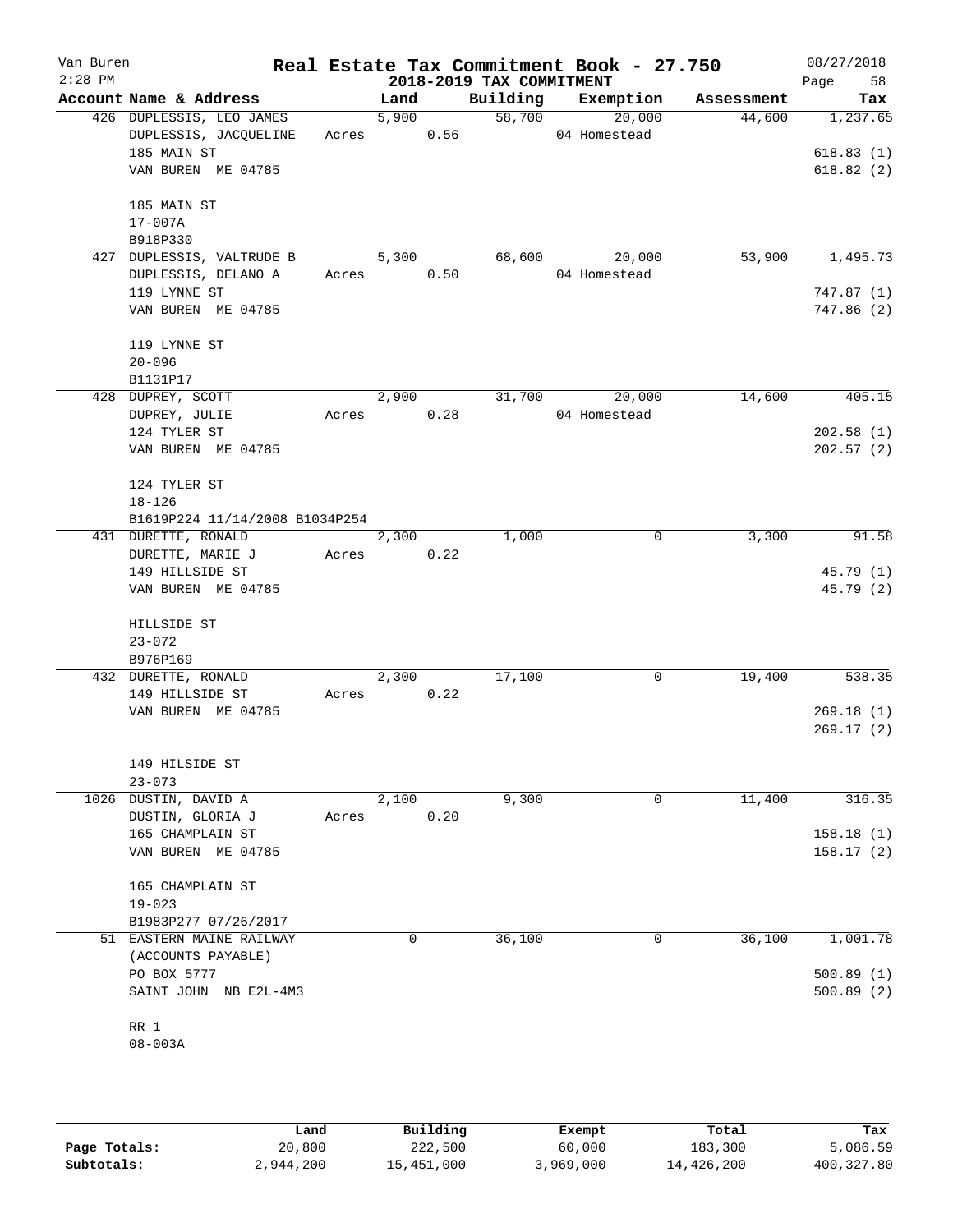| Van Buren |                                       |        | Real Estate Tax Commitment Book - 27.750 |           |            | 08/27/2018  |
|-----------|---------------------------------------|--------|------------------------------------------|-----------|------------|-------------|
| $2:28$ PM |                                       |        | 2018-2019 TAX COMMITMENT                 |           |            | 59<br>Page  |
|           | Account Name & Address                | Land   | Building                                 | Exemption | Assessment | Tax         |
|           | 957 EASTERN MAINE RAILWAY             | 4,600  | 190, 100                                 | $\Omega$  | 194,700    | 5,402.93    |
|           | (ACCOUNTS PAYABLE)                    | Acres  | 3.06                                     |           |            |             |
|           | PO BOX 5777                           |        |                                          |           |            | 2,701.47(1) |
|           | SAINT JOHN NB E2L-4M3                 |        |                                          |           |            | 2,701.46(2) |
|           | OFF MAIN STREET                       |        |                                          |           |            |             |
|           | $20 - 073$                            |        |                                          |           |            |             |
|           | B1337P122                             |        |                                          |           |            |             |
|           | 956 EASTERN MAINE RAILWAY             | 0      | 22,100                                   | 0         | 22,100     | 613.28      |
|           | (ACCOUNTS PAYABLE)                    |        |                                          |           |            |             |
|           | PO BOX 5777                           |        |                                          |           |            | 306.64(1)   |
|           | SAINT JOHN NB E2L-4M3                 |        |                                          |           |            | 306.64(2)   |
|           | MAIN ST                               |        |                                          |           |            |             |
|           | $24 - 008A$                           |        |                                          |           |            |             |
|           | B1337P122                             |        |                                          |           |            |             |
|           | 954 EASTERN MAINE RAILWAY             | 2,400  | 0                                        | 0         | 2,400      | 66.60       |
|           | (ACCOUNTS PAYABLE)                    | Acres  | 0.23                                     |           |            |             |
|           | PO BOX 5777                           |        |                                          |           |            | 33.30(1)    |
|           | SAINT JOHN NB E2L-4M3                 |        |                                          |           |            | 33.30(2)    |
|           | CHURCH ST                             |        |                                          |           |            |             |
|           | $24 - 008$                            |        |                                          |           |            |             |
|           | B1337P122                             |        |                                          |           |            |             |
|           | 951 EASTERN MAINE RAILWAY             | 16,900 | 0                                        | 0         | 16,900     | 468.98      |
|           | (ACCOUNTS PAYABLE)                    | Acres  | 4.29                                     |           |            |             |
|           | PO BOX 5777                           |        |                                          |           |            | 234.49 (1)  |
|           | SAINT JOHN NB E2L-4M3                 |        |                                          |           |            | 234.49 (2)  |
|           | OFF MAIN ST                           |        |                                          |           |            |             |
|           | $20 - 072$                            |        |                                          |           |            |             |
|           | B1337P122                             |        |                                          |           |            |             |
|           | 435 EASTERN MAINE RAILWAY             | 20,200 | 0                                        | 0         | 20,200     | 560.55      |
|           | COMPANY                               |        |                                          |           |            |             |
|           | (ACCOUNTS PAYABLE)                    | Acres  | 1.15                                     |           |            |             |
|           | PO BOX 5777                           |        |                                          |           |            | 280.28(1)   |
|           | SAINT JOHN NB E2L-4M3                 |        |                                          |           |            | 280.27(2)   |
|           | 252 MAIN ST                           |        |                                          |           |            |             |
|           | $18 - 067$                            |        |                                          |           |            |             |
|           | B1730P212 08/03/2011                  |        |                                          |           |            |             |
|           | 1544 EASTERN MAINE RAILWAY<br>COMPANY | 24,800 | 195,600                                  | 0         | 220,400    | 6, 116.10   |
|           | PO BOX 5777                           | Acres  | 4.19                                     |           |            |             |
|           | SAINT JOHN NB E2L-4M3                 |        |                                          |           |            | 3,058.05(1) |
|           |                                       |        |                                          |           |            | 3,058.05(2) |
|           | OFF MAIN STREET                       |        |                                          |           |            |             |
|           | 18-087F                               |        |                                          |           |            |             |
|           | B1812P252 06/12/2013                  |        |                                          |           |            |             |

|              | Land      | Building   | Exempt    | Total      | Tax        |
|--------------|-----------|------------|-----------|------------|------------|
| Page Totals: | 68,900    | 407,800    |           | 476,700    | 13,228.44  |
| Subtotals:   | 3,013,100 | 15,858,800 | 3,969,000 | 14,902,900 | 413,556.24 |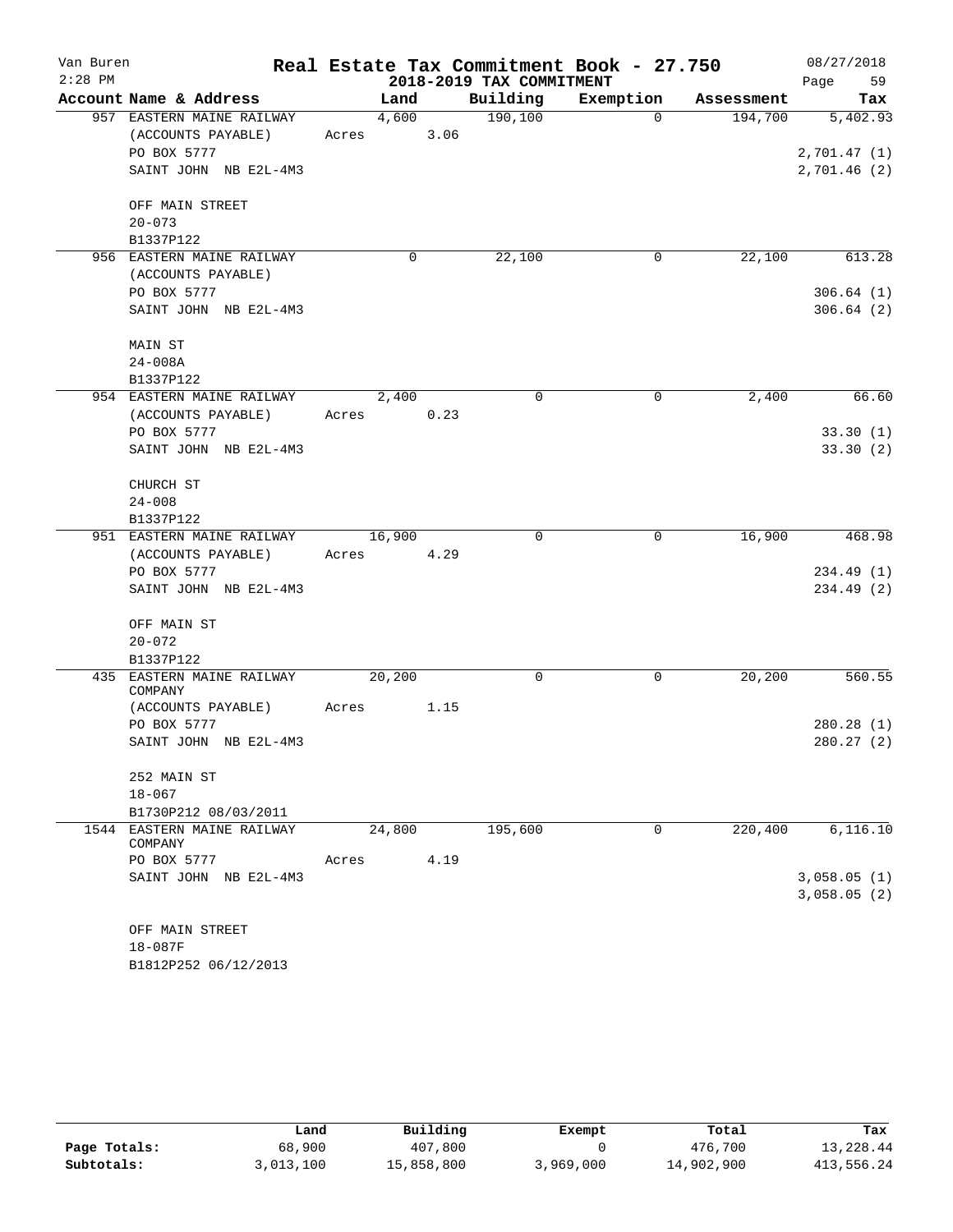| Van Buren    |                                         |           |               |                                      | Real Estate Tax Commitment Book - 27.750 |              | 08/27/2018                 |
|--------------|-----------------------------------------|-----------|---------------|--------------------------------------|------------------------------------------|--------------|----------------------------|
| $2:28$ PM    | Account Name & Address                  |           | Land          | 2018-2019 TAX COMMITMENT<br>Building | Exemption                                | Assessment   | Page<br>60<br>Tax          |
|              | 481 ED PELLETIER & SONS                 |           | 36,500        | 0                                    | $\Omega$                                 | 36,500       | 1,012.88                   |
|              | COMPANY                                 |           |               |                                      |                                          |              |                            |
|              | P.O. BOX 475                            | Acres     | 92.00         |                                      |                                          |              |                            |
|              | MADAWASKA ME 04756                      |           |               |                                      |                                          |              | 506.44(1)<br>506.44(2)     |
|              |                                         |           |               |                                      |                                          |              |                            |
|              | ALEXANDER RD                            |           |               |                                      |                                          |              |                            |
|              | $06 - 028B$                             |           |               |                                      |                                          |              |                            |
|              | B1696P247 09/24/2010 B1210P81           |           |               |                                      |                                          |              |                            |
|              | 683 EILEEN M. CYR                       |           | 1,400         | 30,800                               | 0                                        | 32,200       | 893.55                     |
|              | P O BOX 75<br>VAN BUREN ME 04785        | Acres     | 0.13          |                                      |                                          |              | 446.78 (1)                 |
|              |                                         |           |               |                                      |                                          |              | 446.77 (2)                 |
|              | 121 ST JOHN AVE                         |           |               |                                      |                                          |              |                            |
|              | $15 - 080$                              |           |               |                                      |                                          |              |                            |
|              | B1907P275 09/08/2015<br>822 EMERA MAINE |           | 1,010,800     | 0                                    | 0                                        | 1,010,800    | 28,049.70                  |
|              | ATTN: A/P                               |           |               |                                      |                                          |              |                            |
|              | PO BOX 932                              |           |               |                                      |                                          |              | 14,024.85                  |
|              | BANGOR ME 04402-0932                    |           |               |                                      |                                          |              | 14,024.85                  |
|              | <b>MAIN ST</b>                          |           |               |                                      |                                          |              |                            |
|              | $20 - 062$                              |           |               |                                      |                                          |              |                            |
|              | 437 EMERY, DANIEL G<br>EMERY, APRIL V   | Acres     | 4,100<br>0.39 | $\Omega$                             | 0                                        | 4,100        | 113.78                     |
|              | 247 MAIN ST                             |           |               |                                      |                                          |              | 56.89(1)                   |
|              | VAN BUREN ME 04785                      |           |               |                                      |                                          |              | 56.89(2)                   |
|              | CLOVERHILL DR                           |           |               |                                      |                                          |              |                            |
|              | 18C-004                                 |           |               |                                      |                                          |              |                            |
|              | B893P204                                |           |               |                                      |                                          | 65,900       |                            |
|              | 436 EMERY, DANIEL G<br>EMERY, APRIL V   | Acres     | 3,500<br>0.33 | 82,400                               | 20,000<br>04 Homestead                   |              | 1,828.73                   |
|              | 247 MAIN ST                             |           |               |                                      |                                          |              | 914.37(1)                  |
|              | VAN BUREN ME 04785                      |           |               |                                      |                                          |              | 914.36(2)                  |
|              | 247 MAIN ST                             |           |               |                                      |                                          |              |                            |
|              | $18 - 039$                              |           |               |                                      |                                          |              |                            |
|              | B893P206                                |           |               |                                      |                                          |              |                            |
|              | 438 EMERY, TIMOTHY                      |           | 9,100         | 73,300                               | 20,000                                   | 62,400       | 1,731.60                   |
|              | EMERY, LYNN<br>VAILLANCOURT             | Acres     | 0.87          |                                      | 04 Homestead                             |              |                            |
|              | 113 LINCOLN ST                          |           |               |                                      |                                          |              | 865.80 (1)                 |
|              | VAN BUREN ME 04785                      |           |               |                                      |                                          |              | 865.80 (2)                 |
|              | 113 LINCOLN ST                          |           |               |                                      |                                          |              |                            |
|              | $14 - 009$                              |           |               |                                      |                                          |              |                            |
|              | B1203P237                               |           |               |                                      |                                          |              |                            |
|              | 441 EZZY, PATRICIA Y                    |           | 13,100        | 116,900                              | 20,000                                   | 110,000      | 3,052.50                   |
|              | P O BOX 37<br>VAN BUREN ME 04785        | Acres     | 3.57          |                                      | 04 Homestead                             |              |                            |
|              |                                         |           |               |                                      |                                          |              | 1,526.25(1)<br>1,526.25(2) |
|              | 138 TOWER DR                            |           |               |                                      |                                          |              |                            |
|              | 12A-039                                 |           |               |                                      |                                          |              |                            |
|              | B1613P269 09/12/2008 B416P584           |           |               |                                      |                                          |              |                            |
|              |                                         | Land      | Building      |                                      | Exempt                                   | Total        | Tax                        |
| Page Totals: |                                         | 1,078,500 | 303,400       |                                      | 60,000                                   | 1,321,900    | 36,682.74                  |
| Subtotals:   |                                         | 4,091,600 | 16, 162, 200  |                                      | 4,029,000                                | 16, 224, 800 | 450,238.98                 |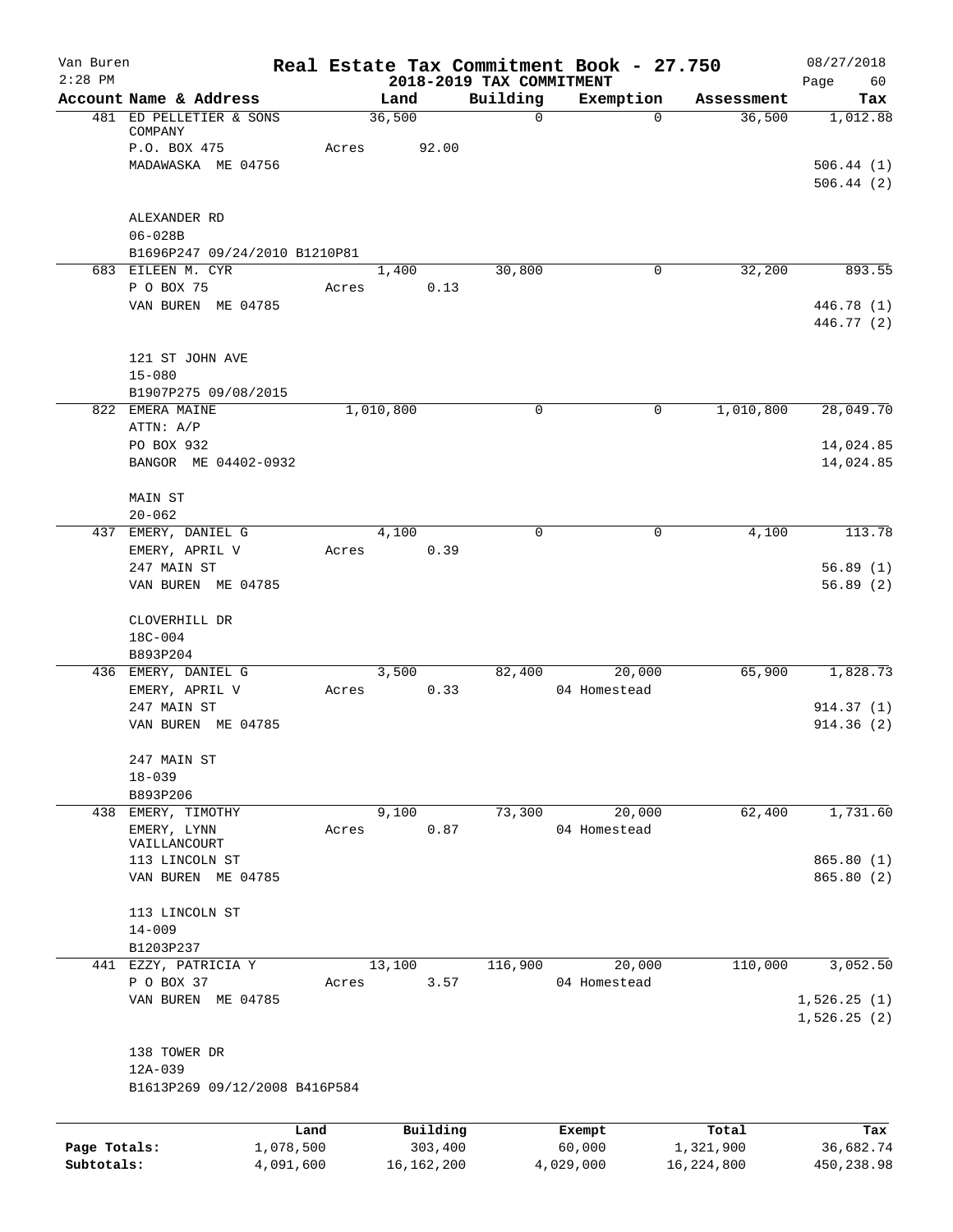| Van Buren<br>$2:28$ PM |                                   | Real Estate Tax Commitment Book - 27.750 | 2018-2019 TAX COMMITMENT |              |            | 08/27/2018<br>Page<br>61     |
|------------------------|-----------------------------------|------------------------------------------|--------------------------|--------------|------------|------------------------------|
|                        | Account Name & Address            | Land                                     | Building                 | Exemption    | Assessment | Tax                          |
|                        | 871 FARLEY, RICHARD               | 15,500                                   | 27,900                   | $\Omega$     | 43,400     | 1,204.35                     |
|                        | WOOD-EMMERT, NICOLE               | 9.50<br>Acres                            |                          |              |            |                              |
|                        | 311 STATE ST.                     |                                          |                          |              |            | 602.18(1)                    |
|                        | VAN BUREN ME 04785                |                                          |                          |              |            | 602.17(2)                    |
|                        | 311 STATE ST                      |                                          |                          |              |            |                              |
|                        | $03 - 021$                        |                                          |                          |              |            |                              |
|                        | B1967P253 03/08/2017              |                                          |                          |              |            |                              |
|                        | 443 FARM FOREST PROPERTIES,       | 5,800                                    | 0                        | 0            | 5,800      | 160.95                       |
|                        | <b>INC</b>                        |                                          |                          |              |            |                              |
|                        | PO BOX 7                          | Acres<br>31.75                           |                          |              |            |                              |
|                        | VAN BUREN ME 04785                |                                          |                          |              |            | 80.48(1)<br>80.47(2)         |
|                        | OFF HAMLIN ROAD                   |                                          |                          |              |            |                              |
|                        | $03 - 018$                        |                                          |                          |              |            |                              |
|                        | B899P144 03/16/1993               |                                          |                          |              |            |                              |
|                        | 444 FARMER, GARY                  | 12,500                                   | 39,200                   | 20,000       | 31,700     | 879.68                       |
|                        | FARMER, HELEN                     | 1.00<br>Acres                            |                          | 04 Homestead |            |                              |
|                        | 251 MARQUIS RD                    |                                          |                          |              |            | 439.84 (1)                   |
|                        | VAN BUREN ME 04785                |                                          |                          |              |            | 439.84 (2)                   |
|                        | 251 MARQUIS RD                    |                                          |                          |              |            |                              |
|                        | $02 - 003$                        |                                          |                          |              |            |                              |
|                        | B1221P188                         |                                          |                          |              |            |                              |
|                        | 77 FERGUSON, ALVIS                | 1,500                                    | 32,700                   | 0            | 34,200     | 949.05                       |
|                        | CULLEN-FERGUSON, ANANDA Acres     | 0.14                                     |                          |              |            |                              |
|                        | 2964 GREENFARM RD                 |                                          |                          |              |            | 474.53(1)                    |
|                        | PERRY FL 32347                    |                                          |                          |              |            | 474.52(2)                    |
|                        | 113 CENTER ST                     |                                          |                          |              |            |                              |
|                        | $16 - 048$                        |                                          |                          |              |            |                              |
|                        | B1496P277                         |                                          |                          |              |            |                              |
|                        | 337 FESTA, ANTHONY BRAGA          | 12,200                                   | 0                        | 0            | 12,200     | 338.55                       |
|                        | 8 DEAN AVENUR                     | 44.00<br>Acres                           |                          |              |            |                              |
|                        | TAUNTON MA 02780                  |                                          |                          |              |            | 169.28(1)<br>169.27(2)       |
|                        |                                   |                                          |                          |              |            |                              |
|                        | ALEXANDER RD                      |                                          |                          |              |            |                              |
|                        | $05 - 020$                        |                                          |                          |              |            |                              |
|                        | B1839P3 11/11/2013                |                                          |                          |              |            |                              |
|                        | 446 FONGEMIE, KENNETH P           | 11,900                                   | 98,800                   | 26,000       | 84,700     | 2,350.43                     |
|                        | FONGEMIE, LORRAINE T              | 0.92<br>Acres                            |                          | 04 Homestead |            |                              |
|                        | 787 MAIN ST<br>VAN BUREN ME 04785 |                                          |                          | 02 Veteran   |            | 1, 175.22(1)<br>1, 175.21(2) |
|                        | 787 MAIN ST                       |                                          |                          |              |            |                              |
|                        | $08 - 025A$                       |                                          |                          |              |            |                              |
|                        | B653P264                          |                                          |                          |              |            |                              |
|                        | 447 FONGEMIE, KENNETH P           | 18,700                                   | $\mathbf 0$              | 0            | 18,700     | 518.92                       |
|                        | FONGEMIE, LORRAINE T              | 65.00<br>Acres                           |                          |              |            |                              |
|                        | 787 MAIN ST                       |                                          |                          |              |            | 259.46(1)                    |
|                        | VAN BUREN ME 04785                |                                          |                          |              |            | 259.46(2)                    |
|                        | RR 1                              |                                          |                          |              |            |                              |
|                        | $08 - 025$                        |                                          |                          |              |            |                              |
|                        | B653P266 08/01/1985               |                                          |                          |              |            |                              |
|                        | Land                              | Building                                 |                          | Exempt       | Total      | Tax                          |
| Page Totals:           | 78,100                            | 198,600                                  |                          | 46,000       | 230,700    | 6,401.93                     |
| Subtotals:             | 4,169,700                         | 16,360,800                               |                          | 4,075,000    | 16,455,500 | 456,640.91                   |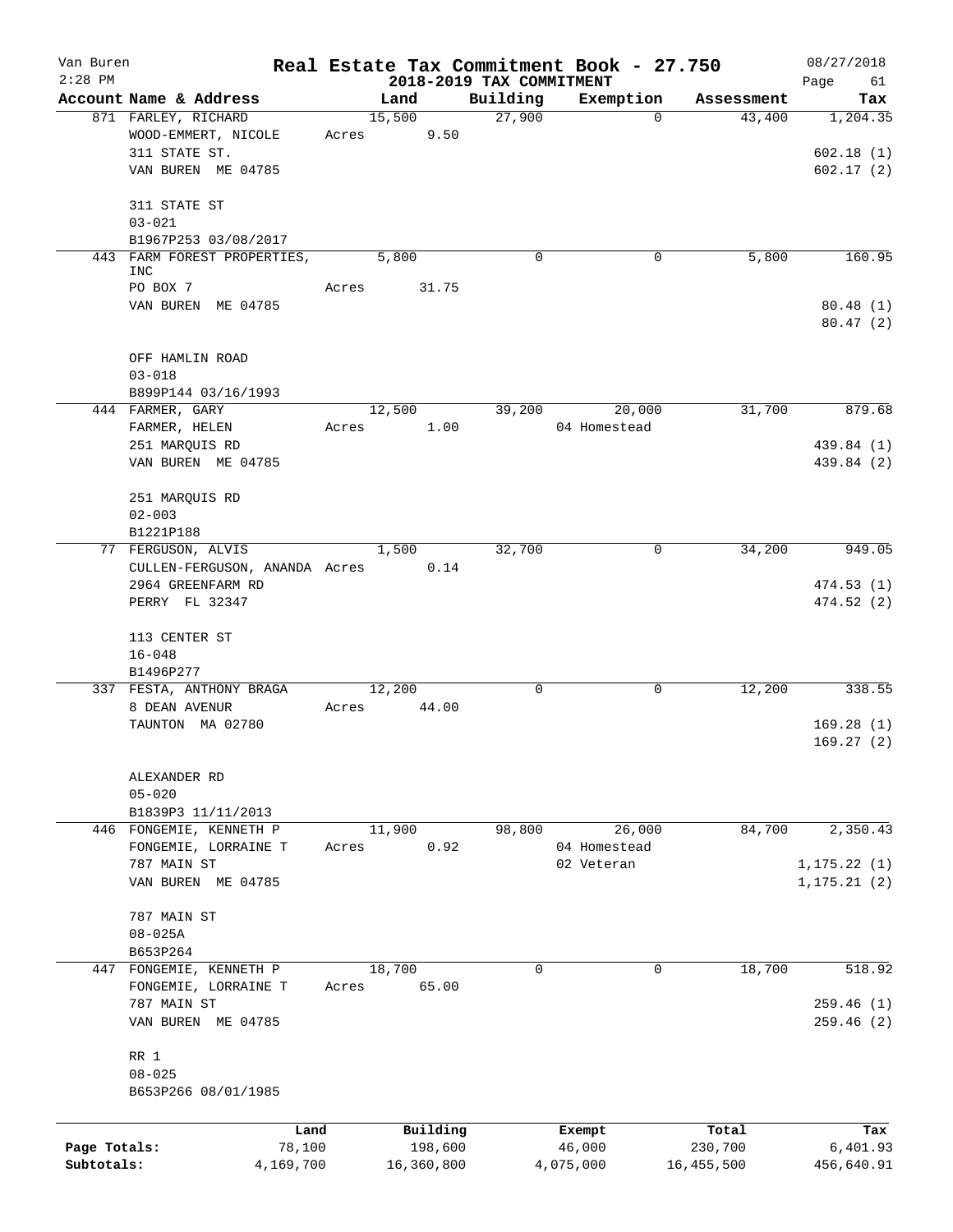| Van Buren<br>$2:28$ PM |                                                                     |           |            | 2018-2019 TAX COMMITMENT | Real Estate Tax Commitment Book - 27.750 |            | 08/27/2018           |
|------------------------|---------------------------------------------------------------------|-----------|------------|--------------------------|------------------------------------------|------------|----------------------|
|                        | Account Name & Address                                              |           | Land       | Building                 | Exemption                                | Assessment | 62<br>Page<br>Tax    |
|                        | 448 FONGEMIE, KENNETH P                                             |           | 1,900      | $\mathbf 0$              | $\Omega$                                 | 1,900      | 52.73                |
|                        | FONGEMIE, LORRAINE                                                  | Acres     | 13.00      |                          |                                          |            |                      |
|                        | 787 MAIN ST                                                         |           |            |                          |                                          |            | 26.37(1)             |
|                        | VAN BUREN ME 04785                                                  |           |            |                          |                                          |            | 26.36(2)             |
|                        |                                                                     |           |            |                          |                                          |            |                      |
|                        | US ROUTE 1                                                          |           |            |                          |                                          |            |                      |
|                        | $08 - 024$                                                          |           |            |                          |                                          |            |                      |
|                        | B653P266 08/01/1985                                                 |           |            |                          |                                          |            |                      |
|                        | 665 FORREST, CHRISTINE                                              |           | 2,400      | 37,500                   | 0                                        | 39,900     | 1,107.22             |
|                        | 110 ROOSEVELT AVE                                                   | Acres     | 0.23       |                          |                                          |            |                      |
|                        | VAN BUREN ME 04785                                                  |           |            |                          |                                          |            | 553.61(1)            |
|                        |                                                                     |           |            |                          |                                          |            | 553.61(2)            |
|                        |                                                                     |           |            |                          |                                          |            |                      |
|                        | 110 ROOSEVELT AVE                                                   |           |            |                          |                                          |            |                      |
|                        | $14 - 136$                                                          |           |            |                          |                                          |            |                      |
|                        | B1428P241                                                           |           |            |                          |                                          |            |                      |
|                        | 449 FORTIN, BERNADETTE                                              |           | 2,200      | 53,000                   | 20,000                                   | 35,200     | 976.80               |
|                        | 144 HIGH ST                                                         | Acres     | 0.21       |                          | 04 Homestead                             |            |                      |
|                        | VAN BUREN ME 04785                                                  |           |            |                          |                                          |            | 488.40 (1)           |
|                        |                                                                     |           |            |                          |                                          |            | 488.40 (2)           |
|                        |                                                                     |           |            |                          |                                          |            |                      |
|                        | 144 HIGH ST                                                         |           |            |                          |                                          |            |                      |
|                        | $14 - 108$                                                          |           |            |                          |                                          |            |                      |
|                        | B1527P59                                                            |           |            |                          |                                          |            |                      |
|                        | 451 FORTIN, KEVIN L                                                 |           | 11,200     | 75,500                   | 26,000                                   | 60,700     | 1,684.43             |
|                        | FORTIN, EVELYN T                                                    | Acres     | 0.84       |                          | 02 Veteran                               |            |                      |
|                        | 2103 YELLOWSTONE RD                                                 |           |            |                          | 04 Homestead                             |            | 842.22 (1)           |
|                        | GRAND JUNCTION CO                                                   |           |            |                          |                                          |            | 842.21 (2)           |
|                        | 81507                                                               |           |            |                          |                                          |            |                      |
|                        |                                                                     |           |            |                          |                                          |            |                      |
|                        | 634 MAIN ST                                                         |           |            |                          |                                          |            |                      |
|                        | $25 - 013$                                                          |           |            |                          |                                          |            |                      |
|                        | B1191P142                                                           |           |            |                          |                                          |            |                      |
|                        | 868 FORTIN, ROSE MARIE                                              |           | 3,200      | 43,700                   | 20,000                                   | 26,900     | 746.48               |
|                        | LOTH, RACHEL M.                                                     | Acres     | 0.30       |                          | 04 Homestead                             |            |                      |
|                        | 110 FULTON STREET                                                   |           |            |                          |                                          |            | 373.24(1)            |
|                        | VAN BUREN ME 04785                                                  |           |            |                          |                                          |            | 373.24(2)            |
|                        |                                                                     |           |            |                          |                                          |            |                      |
|                        | 110 FULTON ST                                                       |           |            |                          |                                          |            |                      |
|                        | $20 - 026$                                                          |           |            |                          |                                          |            |                      |
|                        | B1973P20 04/28/2017 B1690P113 08/06/2010<br>1581 FORTIN, ROSE MARIE |           | 1,600      | $\mathbf 0$              | 0                                        |            | 44.40                |
|                        |                                                                     |           |            |                          |                                          | 1,600      |                      |
|                        | LOTH, RACHEL M.<br>110 FULTON ST.                                   | Acres     | 0.17       |                          |                                          |            |                      |
|                        | Van Buren ME 04785                                                  |           |            |                          |                                          |            | 22.20(1)<br>22.20(2) |
|                        |                                                                     |           |            |                          |                                          |            |                      |
|                        | FULTON ST                                                           |           |            |                          |                                          |            |                      |
|                        | $20 - 026A$                                                         |           |            |                          |                                          |            |                      |
|                        | B1973P20 04/28/2018 B1899P161 07/20/2015                            |           |            |                          |                                          |            |                      |
|                        | 456 FOURNIER, LAURETTE                                              |           | 1,600      | 12,400                   | 14,000                                   | 0          | 0.00                 |
|                        | 123 PINE ST                                                         | Acres     | 0.15       |                          | 04 Homestead                             |            |                      |
|                        | VAN BUREN ME 04785                                                  |           |            |                          |                                          |            |                      |
|                        |                                                                     |           |            |                          |                                          |            |                      |
|                        |                                                                     |           |            |                          |                                          |            |                      |
|                        | 123 PINE ST                                                         |           |            |                          |                                          |            |                      |
|                        | $14 - 056$                                                          |           |            |                          |                                          |            |                      |
|                        | B977P199                                                            |           |            |                          |                                          |            |                      |
|                        |                                                                     |           |            |                          |                                          |            |                      |
|                        |                                                                     | Land      | Building   |                          | Exempt                                   | Total      | Tax                  |
| Page Totals:           |                                                                     | 24,100    | 222,100    |                          | 80,000                                   | 166,200    | 4,612.06             |
| Subtotals:             |                                                                     | 4,193,800 | 16,582,900 |                          | 4,155,000                                | 16,621,700 | 461, 252.97          |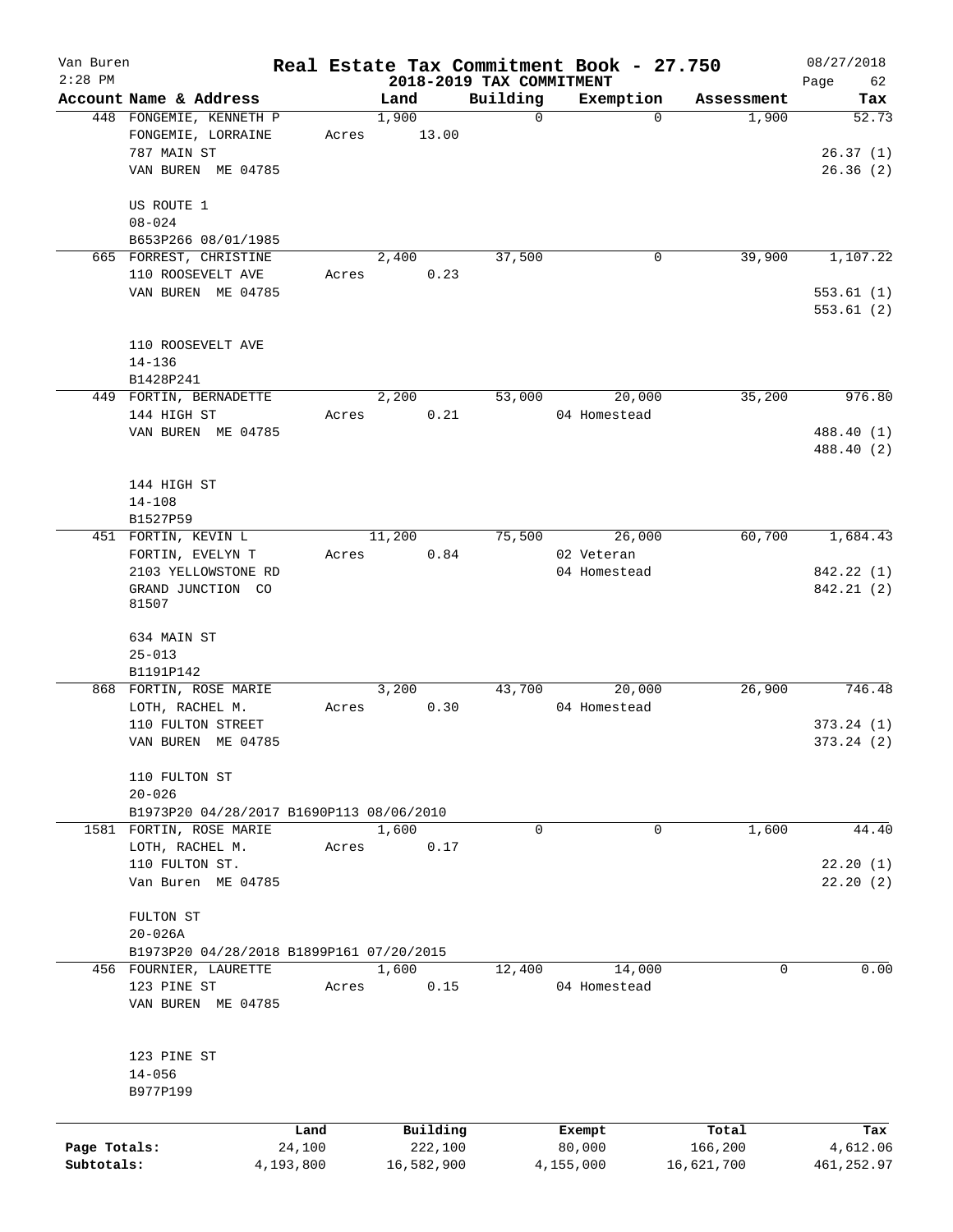| Van Buren    |                                             |       |                                  |              | Real Estate Tax Commitment Book - 27.750 |            | 08/27/2018           |
|--------------|---------------------------------------------|-------|----------------------------------|--------------|------------------------------------------|------------|----------------------|
| $2:28$ PM    | Account Name & Address                      |       | 2018-2019 TAX COMMITMENT<br>Land | Building     | Exemption                                | Assessment | 63<br>Page<br>Tax    |
|              | 460 FOURNIER, LAURETTE C<br>123 PINE STREET |       | 1,600                            | $\mathsf{O}$ | $\Omega$                                 | 1,600      | 44.40                |
|              | VAN BUREN ME 04785                          | Acres | 0.15                             |              |                                          |            | 22.20(1)<br>22.20(2) |
|              | PINE ST                                     |       |                                  |              |                                          |            |                      |
|              | $14 - 055$<br>B1455P205                     |       |                                  |              |                                          |            |                      |
|              | 457 FOURNIER, LEO JAMES                     |       | 800                              | 31,800       | 26,000                                   | 6,600      | 183.15               |
|              | 108 MCKINLEY ST                             | Acres | 0.08                             |              | 04 Homestead                             |            |                      |
|              | VAN BUREN ME 04785                          |       |                                  |              | 02 Veteran                               |            | 91.58(1)             |
|              |                                             |       |                                  |              |                                          |            | 91.57(2)             |
|              | 108 MCKINLEY ST                             |       |                                  |              |                                          |            |                      |
|              | $15 - 018$                                  |       |                                  |              |                                          |            |                      |
|              | B609P47                                     |       |                                  |              |                                          |            |                      |
|              | 250 FOWLER, KIMBERLY S                      |       | 4,900                            | 16,300       | 20,000                                   | 1,200      | 33.30                |
|              | P O BOX 436                                 | Acres | 0.47                             |              | 04 Homestead                             |            |                      |
|              | VAN BUREN ME 04785                          |       |                                  |              |                                          |            | 16.65(1)             |
|              |                                             |       |                                  |              |                                          |            | 16.65(2)             |
|              | 104 ALEXANDER RD                            |       |                                  |              |                                          |            |                      |
|              | $19 - 004$                                  |       |                                  |              |                                          |            |                      |
|              | B1520P173                                   |       |                                  |              |                                          |            |                      |
|              | 461 FRANCK, RENA                            |       | 2,900                            | 48,400       | 20,000                                   | 31,300     | 868.58               |
|              | 136 ROOSEVELT AVE                           | Acres | 0.28                             |              | 04 Homestead                             |            |                      |
|              | VAN BUREN ME 04785                          |       |                                  |              |                                          |            | 434.29 (1)           |
|              |                                             |       |                                  |              |                                          |            | 434.29 (2)           |
|              | 136 ROOSEVELT AVE                           |       |                                  |              |                                          |            |                      |
|              | $14 - 126$                                  |       |                                  |              |                                          |            |                      |
|              | B538P328                                    |       |                                  |              |                                          |            |                      |
|              | 1317 FREDERICK, ANDREA                      |       | 1,700                            | 22,800       | 0                                        | 24,500     | 679.88               |
|              | STRASSER, TRAVIS                            | Acres | 0.16                             |              |                                          |            |                      |
|              | 127 JACKSON ST.                             |       |                                  |              |                                          |            | 339.94 (1)           |
|              | VAN BUREN ME 04785                          |       |                                  |              |                                          |            | 339.94 (2)           |
|              | 127 JACKSON STREET                          |       |                                  |              |                                          |            |                      |
|              | $18 - 086$                                  |       |                                  |              |                                          |            |                      |
|              | B2006P131 02/08/2018                        |       |                                  |              |                                          |            |                      |
| 475          | G.R. TIMBER HOLDINGS,<br>LLC                |       | 64,800                           | 0            | $\mathbf 0$                              | 64,800     | 1,798.20             |
|              | 107 JEFFERSON ST                            | Acres | 185.00                           |              |                                          |            |                      |
|              | VAN BUREN ME 04785                          |       |                                  |              |                                          |            | 899.10 (1)           |
|              |                                             |       |                                  |              |                                          |            | 899.10 (2)           |
|              | OFF CYR RD                                  |       |                                  |              |                                          |            |                      |
|              | $04 - 012$                                  |       |                                  |              |                                          |            |                      |
|              | B1065P131                                   |       |                                  |              |                                          |            |                      |
|              | 633 G.R. TIMBER HOLDINGS,                   |       | 3,000                            | $\mathbf 0$  | 0                                        | 3,000      | 83.25                |
|              | <b>LLC</b><br>107 JEFFERSON ST              | Acres | 0.15                             |              |                                          |            |                      |
|              | VAN BUREN ME 04785                          |       |                                  |              |                                          |            | 41.63(1)             |
|              |                                             |       |                                  |              |                                          |            | 41.62(2)             |
|              | 114 STATE ST                                |       |                                  |              |                                          |            |                      |
|              | $13 - 024A$                                 |       |                                  |              |                                          |            |                      |
|              | B1994P264 10/26/2017                        |       |                                  |              |                                          |            |                      |
|              | Land                                        |       | Building                         |              | Exempt                                   | Total      | Tax                  |
| Page Totals: | 79,700                                      |       | 119,300                          |              | 66,000                                   | 133,000    | 3,690.76             |
| Subtotals:   | 4,273,500                                   |       | 16,702,200                       |              | 4,221,000                                | 16,754,700 | 464, 943. 73         |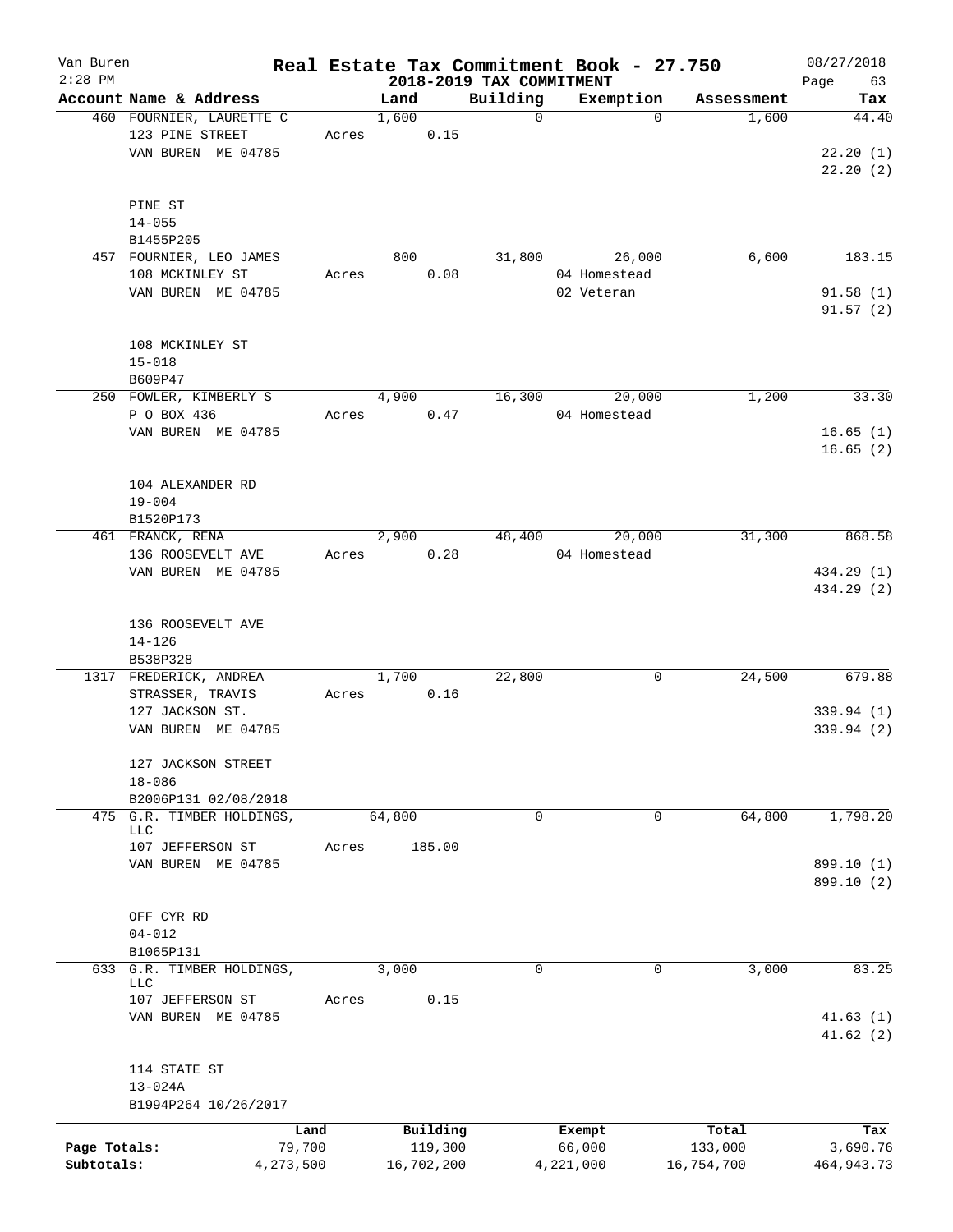| Van Buren |                                         |       |             |                          | Real Estate Tax Commitment Book - 27.750 |            | 08/27/2018 |
|-----------|-----------------------------------------|-------|-------------|--------------------------|------------------------------------------|------------|------------|
| $2:28$ PM |                                         |       |             | 2018-2019 TAX COMMITMENT |                                          |            | Page 64    |
|           | Account Name & Address                  |       | Land        | Building                 | Exemption                                | Assessment | Tax        |
|           | 485 G.R. TIMBER HOLDINGS,<br>LLC        |       | 29,200      | $\Omega$                 | $\Omega$                                 | 29,200     | 810.30     |
|           | 107 JEFFERSON STREET                    |       | Acres 26.00 |                          |                                          |            |            |
|           | VAN BUREN ME 04785                      |       |             |                          |                                          |            | 405.15(1)  |
|           |                                         |       |             |                          |                                          |            | 405.15(2)  |
|           | RR 1                                    |       |             |                          |                                          |            |            |
|           | $09 - 023A$                             |       |             |                          |                                          |            |            |
|           | B1584P261                               |       |             |                          |                                          |            |            |
|           | 476 G.R. TIMBER HOLDINGS,<br><b>LLC</b> |       | 9,500       | $\Omega$                 | 0                                        | 9,500      | 263.63     |
|           | 6 RIVERVIEW DR                          |       | Acres 6.34  |                          |                                          |            |            |
|           | VAN BUREN ME 04785                      |       |             |                          |                                          |            | 131.82(1)  |
|           |                                         |       |             |                          |                                          |            | 131.81(2)  |
|           |                                         |       |             |                          |                                          |            |            |
|           | <b>MAIN STREET</b>                      |       |             |                          |                                          |            |            |
|           | $13 - 025$                              |       |             |                          |                                          |            |            |
|           | B1423P148                               |       |             |                          |                                          |            |            |
|           | 945 G.R. TIMBER HOLDINGS,<br>LLC        |       | 18,900      | $\mathbf 0$              | 0                                        | 18,900     | 524.48     |
|           | 107 JEFFERSON ST                        | Acres | 34.50       |                          |                                          |            |            |
|           | VAN BUREN ME 04785                      |       |             |                          |                                          |            | 262.24(1)  |
|           |                                         |       |             |                          |                                          |            | 262.24(2)  |
|           |                                         |       |             |                          |                                          |            |            |
|           | RR 1                                    |       |             |                          |                                          |            |            |
|           | $10 - 013$<br>B1543P252                 |       |             |                          |                                          |            |            |
|           | 477 G.R. TIMBER HOLDINGS,               |       | 24,100      | 0                        | $\mathbf 0$                              | 24,100     | 668.78     |
|           | LLC                                     |       |             |                          |                                          |            |            |
|           | 107 JEFFERSON ST                        | Acres | 161.00      |                          |                                          |            |            |
|           | VAN BUREN ME 04785                      |       |             |                          |                                          |            | 334.39 (1) |
|           |                                         |       |             |                          |                                          |            | 334.39 (2) |
|           |                                         |       |             |                          |                                          |            |            |
|           | OFF LAKE RD                             |       |             |                          |                                          |            |            |
|           | $04 - 011$                              |       |             |                          |                                          |            |            |
|           | B1480P158 01/05/2006                    |       |             |                          |                                          |            | 532.80     |
|           | 486 G.R. TIMBER HOLDINGS,<br>LLC        |       | 19,200      | 0                        | 0                                        | 19,200     |            |
|           | 107 JEFFERSON STREET                    | Acres | 37.00       |                          |                                          |            |            |
|           | VAN BUREN ME 04785                      |       |             |                          |                                          |            | 266.40(1)  |
|           |                                         |       |             |                          |                                          |            | 266.40(2)  |
|           |                                         |       |             |                          |                                          |            |            |
|           | RR 1<br>$09 - 020$                      |       |             |                          |                                          |            |            |
|           | B1513P104                               |       |             |                          |                                          |            |            |
|           | 1565 G.R. TIMBER HOLDINGS,              |       | 4,300       | $\mathbf 0$              | 0                                        | 4,300      | 119.33     |
|           | LLC                                     |       |             |                          |                                          |            |            |
|           | 107 JEFFERSON ST                        | Acres | 0.71        |                          |                                          |            |            |
|           | VAN BUREN ME 04785                      |       |             |                          |                                          |            | 59.67(1)   |
|           |                                         |       |             |                          |                                          |            | 59.66(2)   |
|           |                                         |       |             |                          |                                          |            |            |
|           | MAIN ST                                 |       |             |                          |                                          |            |            |

11-005A

|              | Land      | Building   | Exempt    | Total      | Tax        |
|--------------|-----------|------------|-----------|------------|------------|
| Page Totals: | 105,200   |            |           | 105,200    | 2,919.32   |
| Subtotals:   | 4,378,700 | 16,702,200 | 4,221,000 | 16,859,900 | 467,863.05 |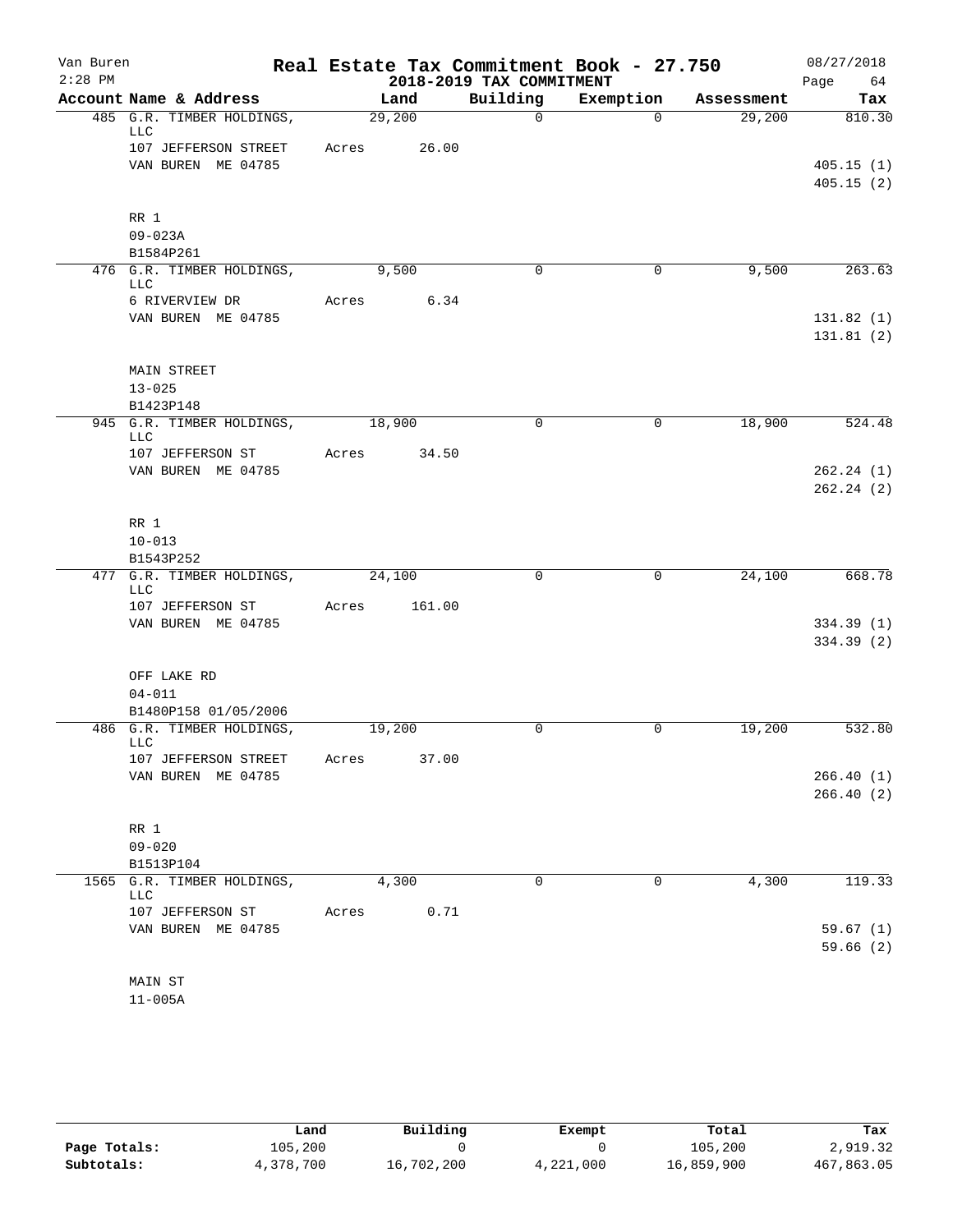| Van Buren |                                            |       |        |       |                          | Real Estate Tax Commitment Book - 27.750 |            | 08/27/2018 |           |
|-----------|--------------------------------------------|-------|--------|-------|--------------------------|------------------------------------------|------------|------------|-----------|
| $2:28$ PM |                                            |       |        |       | 2018-2019 TAX COMMITMENT |                                          |            | Page       | 65        |
|           | Account Name & Address                     |       | Land   |       | Building                 | Exemption                                | Assessment |            | Tax       |
|           | 946 G.R. TIMBER HOLDINGS,<br>LLC           |       | 10,200 |       | $\Omega$                 | $\Omega$                                 | 10,200     |            | 283.05    |
|           | 107 JEFFERSON ST                           | Acres |        | 11.50 |                          |                                          |            |            |           |
|           | VAN BUREN ME 04785                         |       |        |       |                          |                                          |            |            | 141.53(1) |
|           |                                            |       |        |       |                          |                                          |            |            | 141.52(2) |
|           | RR 1                                       |       |        |       |                          |                                          |            |            |           |
|           | $10 - 016$                                 |       |        |       |                          |                                          |            |            |           |
|           | B1540P37 04/05/2007                        |       |        |       |                          |                                          |            |            |           |
|           | 474 G.R. TIMBER HOLDINGS,<br>LLC           |       | 24,800 |       | $\Omega$                 | $\mathbf 0$                              | 24,800     |            | 688.20    |
|           | 6 RIVERVIEW DR                             | Acres |        | 65.00 |                          |                                          |            |            |           |
|           | VAN BUREN ME 04785                         |       |        |       |                          |                                          |            |            | 344.10(1) |
|           |                                            |       |        |       |                          |                                          |            |            | 344.10(2) |
|           | CYR RD                                     |       |        |       |                          |                                          |            |            |           |
|           | $07 - 002$                                 |       |        |       |                          |                                          |            |            |           |
|           | B1210P81                                   |       |        |       |                          |                                          |            |            |           |
|           | 478 G.R. TIMBER HOLDINGS,<br>LLC           |       | 9,100  |       | $\mathbf 0$              | $\mathbf 0$                              | 9,100      |            | 252.53    |
|           | 107 JEFFERSON ST                           | Acres |        | 40.00 |                          |                                          |            |            |           |
|           | VAN BUREN ME 04785                         |       |        |       |                          |                                          |            |            | 126.27(1) |
|           |                                            |       |        |       |                          |                                          |            |            | 126.26(2) |
|           | OFF MASSE RD                               |       |        |       |                          |                                          |            |            |           |
|           | $01 - 021$                                 |       |        |       |                          |                                          |            |            |           |
|           | B1188P12 10/13/1999                        |       |        |       |                          |                                          |            |            |           |
|           | 1356 G.R. TIMBER HOLDINGS,<br>LLC          |       | 9,100  |       | $\mathbf 0$              | $\mathbf 0$                              | 9,100      |            | 252.53    |
|           | 107 JEFFERSON ST.                          | Acres |        | 4.00  |                          |                                          |            |            |           |
|           | VAN BUREN ME 04785                         |       |        |       |                          |                                          |            |            | 126.27(1) |
|           |                                            |       |        |       |                          |                                          |            |            | 126.26(2) |
|           |                                            |       |        |       |                          |                                          |            |            |           |
|           | OFF RR 1<br>$09 - 012$                     |       |        |       |                          |                                          |            |            |           |
|           | B1967P7 03/01/2017                         |       |        |       |                          |                                          |            |            |           |
|           | 1577 G.R. TIMBER HOLDINGS,                 |       | 9,200  |       | 0                        | $\mathbf 0$                              | 9,200      |            | 255.30    |
|           | LLC<br>107 JEFFERSON ST                    | Acres |        | 10.00 |                          |                                          |            |            |           |
|           | Van Buren ME 04785                         |       |        |       |                          |                                          |            |            | 127.65(1) |
|           |                                            |       |        |       |                          |                                          |            |            | 127.65(2) |
|           |                                            |       |        |       |                          |                                          |            |            |           |
|           | US 1                                       |       |        |       |                          |                                          |            |            |           |
|           | $08 - 035$<br>B1377P97 11/05/2003          |       |        |       |                          |                                          |            |            |           |
| 479       | G.R. TIMBER HOLDINGS,                      |       | 15,500 |       | $\mathbf 0$              | 0                                        | 15,500     |            | 430.13    |
|           | <b>LLC</b>                                 |       |        |       |                          |                                          |            |            |           |
|           | 107 JEFFERSON STREET<br>VAN BUREN ME 04785 | Acres |        | 28.00 |                          |                                          |            |            | 215.07(1) |
|           |                                            |       |        |       |                          |                                          |            |            | 215.06(2) |
|           |                                            |       |        |       |                          |                                          |            |            |           |
|           | OFF US 1                                   |       |        |       |                          |                                          |            |            |           |
|           | $09 - 047A$                                |       |        |       |                          |                                          |            |            |           |
|           | B1420P122                                  |       |        |       |                          |                                          |            |            |           |

|              | Land      | Building   | Exempt    | Total      | Tax        |
|--------------|-----------|------------|-----------|------------|------------|
| Page Totals: | 77,900    |            |           | 77,900     | 2,161.74   |
| Subtotals:   | 4,456,600 | 16,702,200 | 4,221,000 | 16,937,800 | 470,024.79 |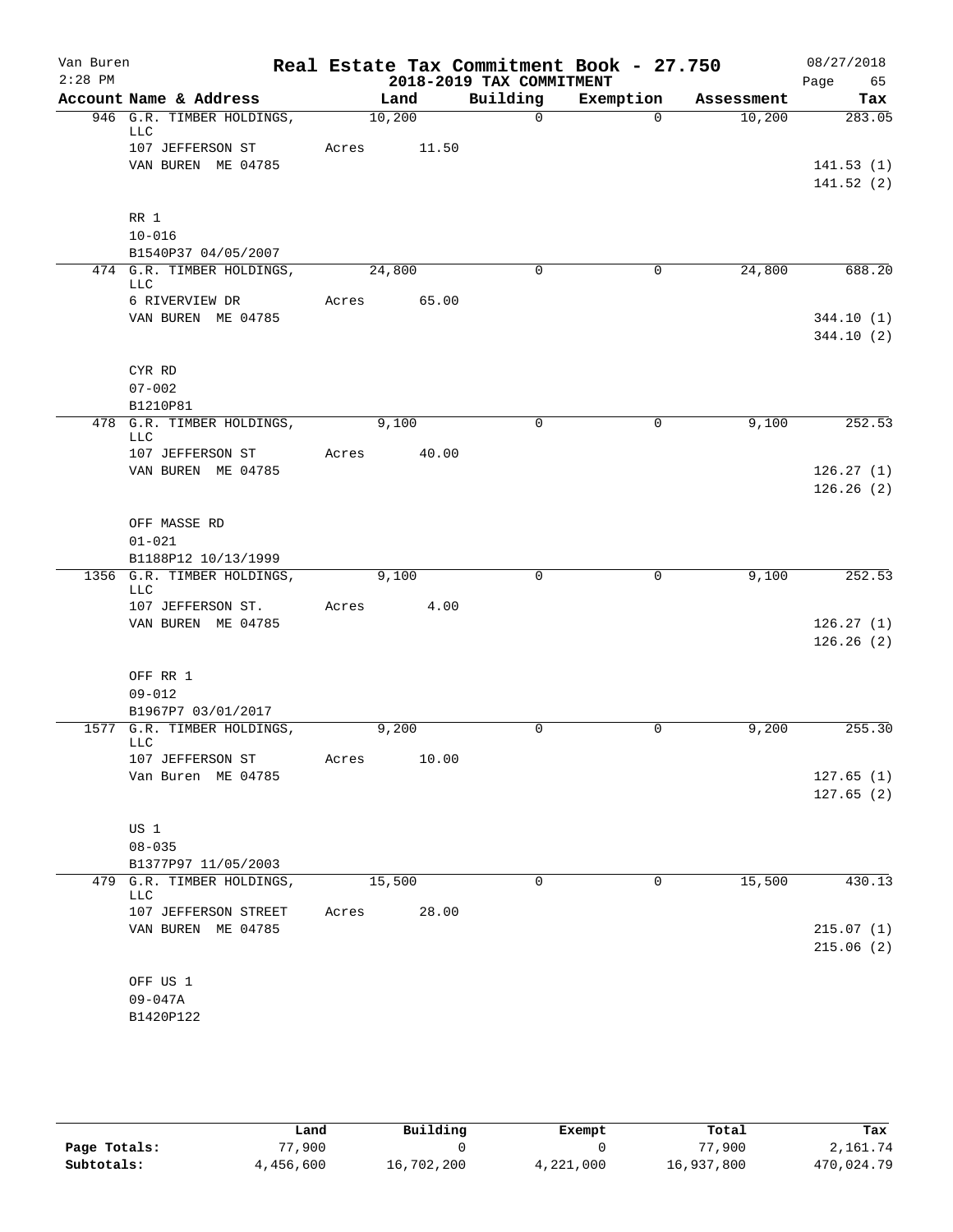| Van Buren<br>$2:28$ PM |                                         |       |        |        | 2018-2019 TAX COMMITMENT | Real Estate Tax Commitment Book - 27.750 |            | 08/27/2018<br>Page<br>66 |
|------------------------|-----------------------------------------|-------|--------|--------|--------------------------|------------------------------------------|------------|--------------------------|
|                        | Account Name & Address                  |       | Land   |        | Building                 | Exemption                                | Assessment | Tax                      |
|                        | 480 G.R. TIMBER HOLDINGS,               |       | 25,800 |        | $\mathbf 0$              | $\Omega$                                 | 25,800     | 715.95                   |
|                        | <b>LLC</b><br>6 RIVERVIEW DR            | Acres |        | 4.87   |                          |                                          |            |                          |
|                        | VAN BUREN ME 04785                      |       |        |        |                          |                                          |            | 357.98(1)                |
|                        |                                         |       |        |        |                          |                                          |            | 357.97(2)                |
|                        |                                         |       |        |        |                          |                                          |            |                          |
|                        | OFF STATE ST<br>$13 - 024$              |       |        |        |                          |                                          |            |                          |
|                        | B1423P148                               |       |        |        |                          |                                          |            |                          |
|                        | 326 G.R. TIMBER HOLDINGS,               |       | 24,900 |        | 0                        | $\mathbf 0$                              | 24,900     | 690.98                   |
|                        | <b>LLC</b>                              |       |        |        |                          |                                          |            |                          |
|                        | 107 JEFFERSON STREET                    | Acres |        | 100.00 |                          |                                          |            |                          |
|                        | VAN BUREN ME 04785                      |       |        |        |                          |                                          |            | 345.49(1)<br>345.49(2)   |
|                        |                                         |       |        |        |                          |                                          |            |                          |
|                        | ESQUAREE RD<br>$09 - 045$               |       |        |        |                          |                                          |            |                          |
|                        | B1739P76 10/19/2011                     |       |        |        |                          |                                          |            |                          |
|                        | 311 G.R. TIMBER HOLDINGS,               |       | 51,300 |        | $\Omega$                 | $\mathbf 0$                              | 51,300     | 1,423.58                 |
|                        | <b>LLC</b>                              |       |        |        |                          |                                          |            |                          |
|                        | RIOUX, GABRIEL Y                        | Acres |        | 320.00 |                          |                                          |            |                          |
|                        | 107 JEFFERSON ST.                       |       |        |        |                          |                                          |            | 711.79(1)<br>711.79(2)   |
|                        | VAN BUREN ME 04785                      |       |        |        |                          |                                          |            |                          |
|                        | OFF CYR ROAD                            |       |        |        |                          |                                          |            |                          |
|                        | $07 - 005$                              |       |        |        |                          |                                          |            |                          |
|                        | B1664P284 12/22/2009                    |       |        |        |                          |                                          |            |                          |
|                        | 482 G.R. TIMBER HOLDINGS,<br><b>LLC</b> |       | 400    |        | $\mathbf 0$              | $\mathbf 0$                              | 400        | 11.10                    |
|                        | 6 RIVERVIEW DR                          | Acres |        | 1.25   |                          |                                          |            |                          |
|                        | VAN BUREN ME 04785                      |       |        |        |                          |                                          |            | 5.55(1)                  |
|                        |                                         |       |        |        |                          |                                          |            | 5.55(2)                  |
|                        |                                         |       |        |        |                          |                                          |            |                          |
|                        | CYR RD                                  |       |        |        |                          |                                          |            |                          |
|                        | $04 - 014$                              |       |        |        |                          |                                          |            |                          |
|                        | B617P55<br>483 G.R. TIMBER HOLDINGS,    |       | 1,100  |        | 0                        | $\mathbf 0$                              | 1,100      | 30.53                    |
|                        | <b>LLC</b>                              |       |        |        |                          |                                          |            |                          |
|                        | 107 JEFFERSON STREET                    | Acres |        | 3.00   |                          |                                          |            |                          |
|                        | VAN BUREN ME 04785                      |       |        |        |                          |                                          |            | 15.27(1)                 |
|                        |                                         |       |        |        |                          |                                          |            | 15.26(2)                 |
|                        | US 1                                    |       |        |        |                          |                                          |            |                          |
|                        | $11 - 017$                              |       |        |        |                          |                                          |            |                          |
|                        | B1420P120                               |       |        |        |                          |                                          |            |                          |
| 948                    | G.R. TIMBER HOLDINGS,<br><b>LLC</b>     |       | 17,500 |        | 0                        | 0                                        | 17,500     | 485.63                   |
|                        | 107 JEFFERSON ST                        | Acres |        | 39.00  |                          |                                          |            |                          |
|                        | VAN BUREN ME 04785                      |       |        |        |                          |                                          |            | 242.82 (1)               |
|                        |                                         |       |        |        |                          |                                          |            | 242.81(2)                |
|                        |                                         |       |        |        |                          |                                          |            |                          |
|                        | RR 1<br>$09 - 008$                      |       |        |        |                          |                                          |            |                          |
|                        | B1540P35                                |       |        |        |                          |                                          |            |                          |
|                        |                                         |       |        |        |                          |                                          |            |                          |

|              | úand      | Building   | Exempt    | Total      | Tax        |
|--------------|-----------|------------|-----------|------------|------------|
| Page Totals: | 121,000   |            |           | 121,000    | 3,357.77   |
| Subtotals:   | 4,577,600 | 16,702,200 | 4,221,000 | 17,058,800 | 473,382.56 |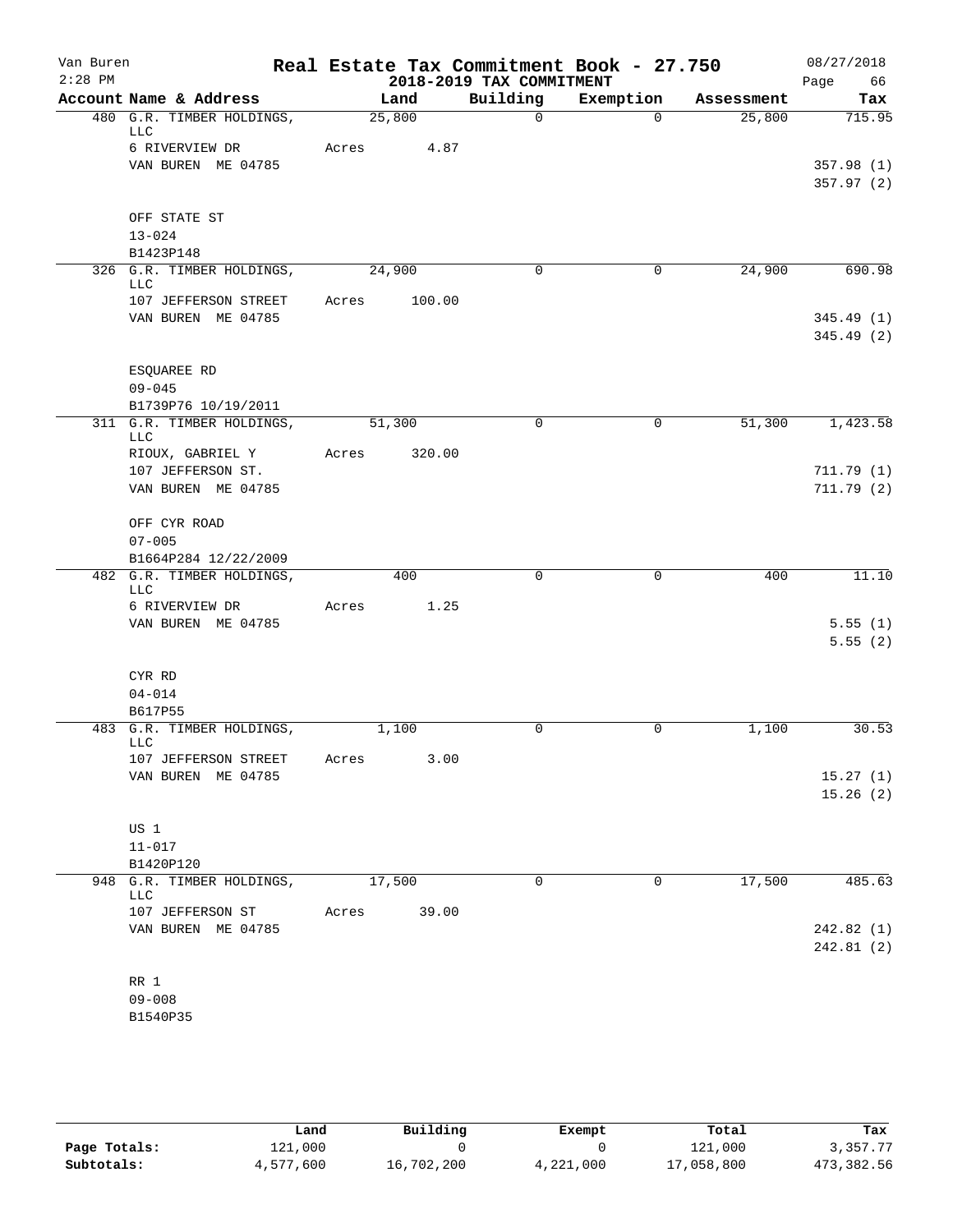| $2:28$ PM<br>2018-2019 TAX COMMITMENT<br>Page 67<br>Account Name & Address<br>Building<br>Exemption<br>Land<br>Assessment<br>470 G.R. TIMBER HOLDINGS,<br>13,000<br>$\Omega$<br>$\Omega$<br>13,000<br>360.75<br>LLC<br>107 JEFFERSON ST<br>Acres<br>16.00<br>VAN BUREN ME 04785<br>PARENT RD<br>$09 - 029$<br>B1239P167<br>375 G.R. TIMBER HOLDINGS,<br>9,800<br>9,800<br>$\Omega$<br>0<br>LLC<br>107 JEFFERSON ST<br>Acres 40.00<br>VAN BUREN ME 04785<br>OFF SETTLEMENT RD<br>$01 - 022$<br>B1872P216 10/27/2014 B1841P258 01/07/2014<br>464 G.R. TIMBER HOLDINGS,<br>$\mathbf 0$<br>$\mathbf 0$<br>21,500<br>21,500<br>LLC<br>107 JEFFERSON ST<br>Acres<br>160.00<br>VAN BUREN ME 04785<br>OFF LAKE RD<br>$04 - 010$<br>B1103P42 03/25/1998<br>463 G.R. TIMBER HOLDINGS,<br>8,900<br>$\mathbf 0$<br>$\overline{0}$<br>8,900<br>LLC<br>107 JEFFERSON ST<br>Acres<br>30.00<br>VAN BUREN ME 04785<br>OFF MASSE RD<br>$01 - 019$<br>B1187P129 10/05/1999<br>466 G.R. TIMBER HOLDINGS,<br>9,300<br>0<br>0<br>9,300<br>LLC<br>29.00<br>107 JEFFERSON ST<br>Acres<br>VAN BUREN ME 04785<br>OFF MASSE RD<br>$01 - 020$<br>B1132P170 10/05/1998<br>13,700<br>13,700<br>462<br>G.R. TIMBER HOLDINGS,<br>0<br>0<br>LLC<br>80.00<br>107 JEFFERSON ST<br>Acres<br>VAN BUREN ME 04785<br>OFF ALEXANDER RD<br>$07 - 010$<br>B1103P42 03/25/1998 | Van Buren |  |  |  | Real Estate Tax Commitment Book - 27.750 | 08/27/2018 |     |
|-------------------------------------------------------------------------------------------------------------------------------------------------------------------------------------------------------------------------------------------------------------------------------------------------------------------------------------------------------------------------------------------------------------------------------------------------------------------------------------------------------------------------------------------------------------------------------------------------------------------------------------------------------------------------------------------------------------------------------------------------------------------------------------------------------------------------------------------------------------------------------------------------------------------------------------------------------------------------------------------------------------------------------------------------------------------------------------------------------------------------------------------------------------------------------------------------------------------------------------------------------------------------------------------------------------------------------------|-----------|--|--|--|------------------------------------------|------------|-----|
|                                                                                                                                                                                                                                                                                                                                                                                                                                                                                                                                                                                                                                                                                                                                                                                                                                                                                                                                                                                                                                                                                                                                                                                                                                                                                                                                     |           |  |  |  |                                          |            |     |
|                                                                                                                                                                                                                                                                                                                                                                                                                                                                                                                                                                                                                                                                                                                                                                                                                                                                                                                                                                                                                                                                                                                                                                                                                                                                                                                                     |           |  |  |  |                                          |            | Tax |
| 180.38(1)<br>180.37(2)                                                                                                                                                                                                                                                                                                                                                                                                                                                                                                                                                                                                                                                                                                                                                                                                                                                                                                                                                                                                                                                                                                                                                                                                                                                                                                              |           |  |  |  |                                          |            |     |
|                                                                                                                                                                                                                                                                                                                                                                                                                                                                                                                                                                                                                                                                                                                                                                                                                                                                                                                                                                                                                                                                                                                                                                                                                                                                                                                                     |           |  |  |  |                                          |            |     |
|                                                                                                                                                                                                                                                                                                                                                                                                                                                                                                                                                                                                                                                                                                                                                                                                                                                                                                                                                                                                                                                                                                                                                                                                                                                                                                                                     |           |  |  |  |                                          |            |     |
|                                                                                                                                                                                                                                                                                                                                                                                                                                                                                                                                                                                                                                                                                                                                                                                                                                                                                                                                                                                                                                                                                                                                                                                                                                                                                                                                     |           |  |  |  |                                          |            |     |
| 271.95<br>135.98(1)<br>135.97(2)<br>596.63<br>298.32(1)<br>298.31(2)<br>246.98<br>123.49(1)<br>123.49(2)<br>258.08                                                                                                                                                                                                                                                                                                                                                                                                                                                                                                                                                                                                                                                                                                                                                                                                                                                                                                                                                                                                                                                                                                                                                                                                                  |           |  |  |  |                                          |            |     |
|                                                                                                                                                                                                                                                                                                                                                                                                                                                                                                                                                                                                                                                                                                                                                                                                                                                                                                                                                                                                                                                                                                                                                                                                                                                                                                                                     |           |  |  |  |                                          |            |     |
|                                                                                                                                                                                                                                                                                                                                                                                                                                                                                                                                                                                                                                                                                                                                                                                                                                                                                                                                                                                                                                                                                                                                                                                                                                                                                                                                     |           |  |  |  |                                          |            |     |
|                                                                                                                                                                                                                                                                                                                                                                                                                                                                                                                                                                                                                                                                                                                                                                                                                                                                                                                                                                                                                                                                                                                                                                                                                                                                                                                                     |           |  |  |  |                                          |            |     |
|                                                                                                                                                                                                                                                                                                                                                                                                                                                                                                                                                                                                                                                                                                                                                                                                                                                                                                                                                                                                                                                                                                                                                                                                                                                                                                                                     |           |  |  |  |                                          |            |     |
|                                                                                                                                                                                                                                                                                                                                                                                                                                                                                                                                                                                                                                                                                                                                                                                                                                                                                                                                                                                                                                                                                                                                                                                                                                                                                                                                     |           |  |  |  |                                          |            |     |
|                                                                                                                                                                                                                                                                                                                                                                                                                                                                                                                                                                                                                                                                                                                                                                                                                                                                                                                                                                                                                                                                                                                                                                                                                                                                                                                                     |           |  |  |  |                                          |            |     |
|                                                                                                                                                                                                                                                                                                                                                                                                                                                                                                                                                                                                                                                                                                                                                                                                                                                                                                                                                                                                                                                                                                                                                                                                                                                                                                                                     |           |  |  |  |                                          |            |     |
|                                                                                                                                                                                                                                                                                                                                                                                                                                                                                                                                                                                                                                                                                                                                                                                                                                                                                                                                                                                                                                                                                                                                                                                                                                                                                                                                     |           |  |  |  |                                          |            |     |
|                                                                                                                                                                                                                                                                                                                                                                                                                                                                                                                                                                                                                                                                                                                                                                                                                                                                                                                                                                                                                                                                                                                                                                                                                                                                                                                                     |           |  |  |  |                                          |            |     |
|                                                                                                                                                                                                                                                                                                                                                                                                                                                                                                                                                                                                                                                                                                                                                                                                                                                                                                                                                                                                                                                                                                                                                                                                                                                                                                                                     |           |  |  |  |                                          |            |     |
|                                                                                                                                                                                                                                                                                                                                                                                                                                                                                                                                                                                                                                                                                                                                                                                                                                                                                                                                                                                                                                                                                                                                                                                                                                                                                                                                     |           |  |  |  |                                          |            |     |
|                                                                                                                                                                                                                                                                                                                                                                                                                                                                                                                                                                                                                                                                                                                                                                                                                                                                                                                                                                                                                                                                                                                                                                                                                                                                                                                                     |           |  |  |  |                                          |            |     |
|                                                                                                                                                                                                                                                                                                                                                                                                                                                                                                                                                                                                                                                                                                                                                                                                                                                                                                                                                                                                                                                                                                                                                                                                                                                                                                                                     |           |  |  |  |                                          |            |     |
|                                                                                                                                                                                                                                                                                                                                                                                                                                                                                                                                                                                                                                                                                                                                                                                                                                                                                                                                                                                                                                                                                                                                                                                                                                                                                                                                     |           |  |  |  |                                          |            |     |
|                                                                                                                                                                                                                                                                                                                                                                                                                                                                                                                                                                                                                                                                                                                                                                                                                                                                                                                                                                                                                                                                                                                                                                                                                                                                                                                                     |           |  |  |  |                                          |            |     |
|                                                                                                                                                                                                                                                                                                                                                                                                                                                                                                                                                                                                                                                                                                                                                                                                                                                                                                                                                                                                                                                                                                                                                                                                                                                                                                                                     |           |  |  |  |                                          |            |     |
|                                                                                                                                                                                                                                                                                                                                                                                                                                                                                                                                                                                                                                                                                                                                                                                                                                                                                                                                                                                                                                                                                                                                                                                                                                                                                                                                     |           |  |  |  |                                          |            |     |
|                                                                                                                                                                                                                                                                                                                                                                                                                                                                                                                                                                                                                                                                                                                                                                                                                                                                                                                                                                                                                                                                                                                                                                                                                                                                                                                                     |           |  |  |  |                                          |            |     |
|                                                                                                                                                                                                                                                                                                                                                                                                                                                                                                                                                                                                                                                                                                                                                                                                                                                                                                                                                                                                                                                                                                                                                                                                                                                                                                                                     |           |  |  |  |                                          |            |     |
|                                                                                                                                                                                                                                                                                                                                                                                                                                                                                                                                                                                                                                                                                                                                                                                                                                                                                                                                                                                                                                                                                                                                                                                                                                                                                                                                     |           |  |  |  |                                          |            |     |
|                                                                                                                                                                                                                                                                                                                                                                                                                                                                                                                                                                                                                                                                                                                                                                                                                                                                                                                                                                                                                                                                                                                                                                                                                                                                                                                                     |           |  |  |  |                                          |            |     |
|                                                                                                                                                                                                                                                                                                                                                                                                                                                                                                                                                                                                                                                                                                                                                                                                                                                                                                                                                                                                                                                                                                                                                                                                                                                                                                                                     |           |  |  |  |                                          |            |     |
|                                                                                                                                                                                                                                                                                                                                                                                                                                                                                                                                                                                                                                                                                                                                                                                                                                                                                                                                                                                                                                                                                                                                                                                                                                                                                                                                     |           |  |  |  |                                          |            |     |
| 129.04(1)<br>129.04(2)<br>380.18<br>190.09(1)<br>190.09(2)                                                                                                                                                                                                                                                                                                                                                                                                                                                                                                                                                                                                                                                                                                                                                                                                                                                                                                                                                                                                                                                                                                                                                                                                                                                                          |           |  |  |  |                                          |            |     |
|                                                                                                                                                                                                                                                                                                                                                                                                                                                                                                                                                                                                                                                                                                                                                                                                                                                                                                                                                                                                                                                                                                                                                                                                                                                                                                                                     |           |  |  |  |                                          |            |     |
|                                                                                                                                                                                                                                                                                                                                                                                                                                                                                                                                                                                                                                                                                                                                                                                                                                                                                                                                                                                                                                                                                                                                                                                                                                                                                                                                     |           |  |  |  |                                          |            |     |
|                                                                                                                                                                                                                                                                                                                                                                                                                                                                                                                                                                                                                                                                                                                                                                                                                                                                                                                                                                                                                                                                                                                                                                                                                                                                                                                                     |           |  |  |  |                                          |            |     |
|                                                                                                                                                                                                                                                                                                                                                                                                                                                                                                                                                                                                                                                                                                                                                                                                                                                                                                                                                                                                                                                                                                                                                                                                                                                                                                                                     |           |  |  |  |                                          |            |     |
|                                                                                                                                                                                                                                                                                                                                                                                                                                                                                                                                                                                                                                                                                                                                                                                                                                                                                                                                                                                                                                                                                                                                                                                                                                                                                                                                     |           |  |  |  |                                          |            |     |
|                                                                                                                                                                                                                                                                                                                                                                                                                                                                                                                                                                                                                                                                                                                                                                                                                                                                                                                                                                                                                                                                                                                                                                                                                                                                                                                                     |           |  |  |  |                                          |            |     |
|                                                                                                                                                                                                                                                                                                                                                                                                                                                                                                                                                                                                                                                                                                                                                                                                                                                                                                                                                                                                                                                                                                                                                                                                                                                                                                                                     |           |  |  |  |                                          |            |     |
|                                                                                                                                                                                                                                                                                                                                                                                                                                                                                                                                                                                                                                                                                                                                                                                                                                                                                                                                                                                                                                                                                                                                                                                                                                                                                                                                     |           |  |  |  |                                          |            |     |
|                                                                                                                                                                                                                                                                                                                                                                                                                                                                                                                                                                                                                                                                                                                                                                                                                                                                                                                                                                                                                                                                                                                                                                                                                                                                                                                                     |           |  |  |  |                                          |            |     |
|                                                                                                                                                                                                                                                                                                                                                                                                                                                                                                                                                                                                                                                                                                                                                                                                                                                                                                                                                                                                                                                                                                                                                                                                                                                                                                                                     |           |  |  |  |                                          |            |     |
|                                                                                                                                                                                                                                                                                                                                                                                                                                                                                                                                                                                                                                                                                                                                                                                                                                                                                                                                                                                                                                                                                                                                                                                                                                                                                                                                     |           |  |  |  |                                          |            |     |
|                                                                                                                                                                                                                                                                                                                                                                                                                                                                                                                                                                                                                                                                                                                                                                                                                                                                                                                                                                                                                                                                                                                                                                                                                                                                                                                                     |           |  |  |  |                                          |            |     |
|                                                                                                                                                                                                                                                                                                                                                                                                                                                                                                                                                                                                                                                                                                                                                                                                                                                                                                                                                                                                                                                                                                                                                                                                                                                                                                                                     |           |  |  |  |                                          |            |     |

|              | Land      | Building   | Exempt    | Total      | Tax          |
|--------------|-----------|------------|-----------|------------|--------------|
| Page Totals: | 76.200    |            |           | 76,200     | 2, 114.57    |
| Subtotals:   | 4,653,800 | 16,702,200 | 4,221,000 | 17,135,000 | 475, 497. 13 |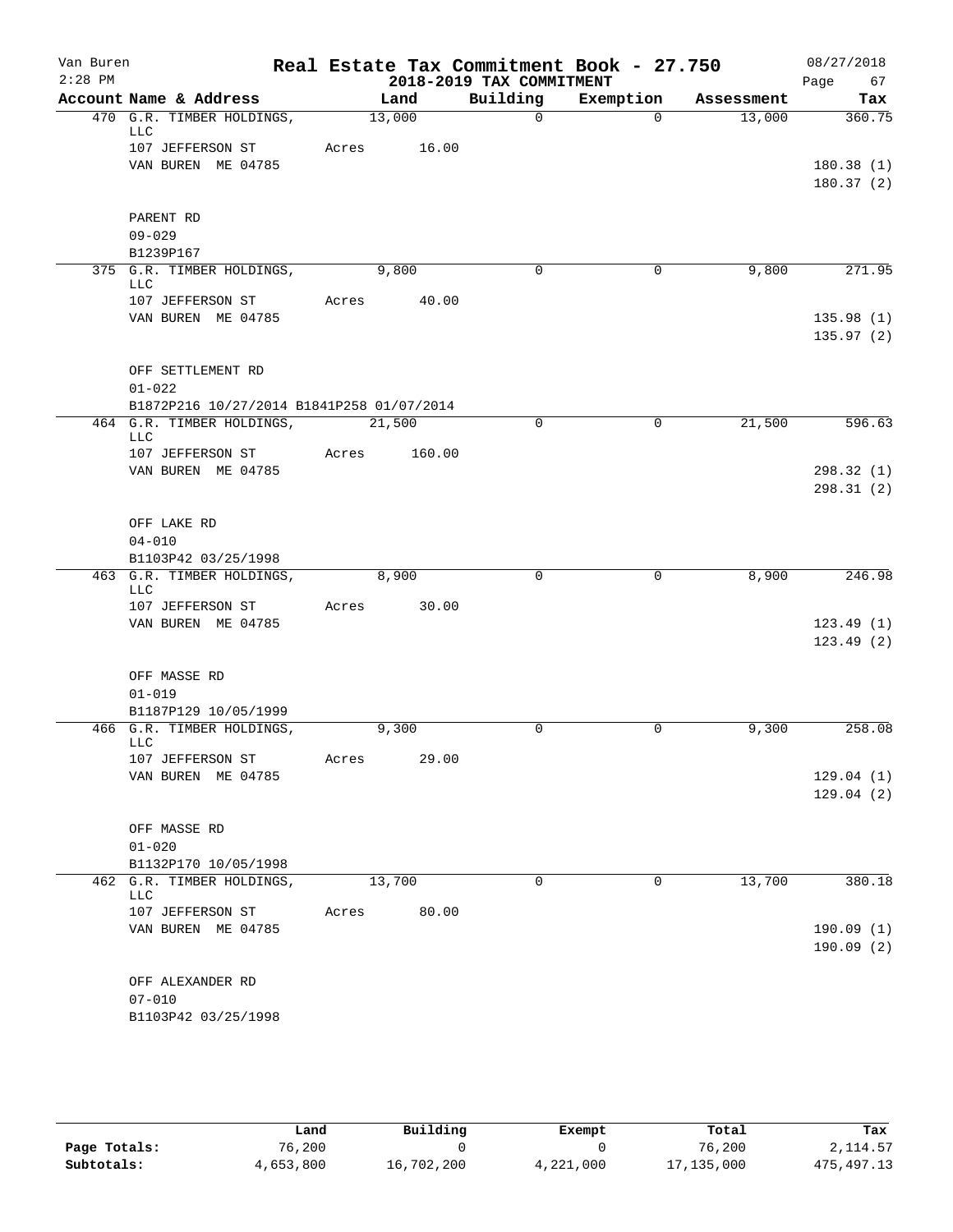| Van Buren |                                            |       |        |        |                          | Real Estate Tax Commitment Book - 27.750 |            | 08/27/2018 |
|-----------|--------------------------------------------|-------|--------|--------|--------------------------|------------------------------------------|------------|------------|
| $2:28$ PM |                                            |       |        |        | 2018-2019 TAX COMMITMENT |                                          |            | Page<br>68 |
|           | Account Name & Address                     |       | Land   |        | Building                 | Exemption                                | Assessment | Tax        |
|           | 458 G.R. TIMBER HOLDINGS,<br>LLC           |       | 10,900 |        | $\Omega$                 | $\Omega$                                 | 10,900     | 302.48     |
|           | 107 JEFFERSON ST.                          | Acres |        | 10.00  |                          |                                          |            |            |
|           | VAN BUREN ME 04785                         |       |        |        |                          |                                          |            | 151.24(1)  |
|           |                                            |       |        |        |                          |                                          |            | 151.24(2)  |
|           |                                            |       |        |        |                          |                                          |            |            |
|           | ALEXANDER RD<br>$07 - 011C$                |       |        |        |                          |                                          |            |            |
|           | B1956P282 11/22/2016                       |       |        |        |                          |                                          |            |            |
|           | 1430 G.R. TIMBER HOLDINGS,                 |       | 35,800 |        | $\Omega$                 | $\mathbf{0}$                             | 35,800     | 993.45     |
|           | LLC                                        |       |        |        |                          |                                          |            |            |
|           | 107 JEFFERSON STREET<br>Van Buren ME 04785 | Acres |        | 98.50  |                          |                                          |            | 496.73 (1) |
|           |                                            |       |        |        |                          |                                          |            | 496.72 (2) |
|           | US #1                                      |       |        |        |                          |                                          |            |            |
|           | $08 - 041$                                 |       |        |        |                          |                                          |            |            |
|           | B1629P54 03/02/2009                        |       |        |        |                          |                                          |            |            |
|           | 467 G.R. TIMBER HOLDINGS,<br>LLC           |       | 52,400 |        | 5,200                    | $\mathbf 0$                              | 57,600     | 1,598.40   |
|           | 107 JEFFERSON ST                           | Acres |        | 138.00 |                          |                                          |            |            |
|           | VAN BUREN ME 04785                         |       |        |        |                          |                                          |            | 799.20(1)  |
|           |                                            |       |        |        |                          |                                          |            | 799.20(2)  |
|           | RR 1                                       |       |        |        |                          |                                          |            |            |
|           | $11 - 018$                                 |       |        |        |                          |                                          |            |            |
|           | B1065P131                                  |       |        |        |                          |                                          |            |            |
|           | 13 G.R. TIMBER HOLDINGS,                   |       | 10,200 |        | $\mathbf 0$              | $\mathbf 0$                              | 10,200     | 283.05     |
|           | LLC<br>107 JEFFERSON ST.                   | Acres |        | 8.20   |                          |                                          |            |            |
|           | VAN BUREN ME 04785                         |       |        |        |                          |                                          |            | 141.53(1)  |
|           |                                            |       |        |        |                          |                                          |            | 141.52(2)  |
|           |                                            |       |        |        |                          |                                          |            |            |
|           | OFF RR 1                                   |       |        |        |                          |                                          |            |            |
|           | $08 - 010$                                 |       |        |        |                          |                                          |            |            |
|           | B1930P207 04/27/2016                       |       |        |        |                          |                                          |            |            |
|           | 469 G.R. TIMBER HOLDINGS,<br>LLC           |       | 59,500 |        | 0                        | 0                                        | 59,500     | 1,651.13   |
|           | 6 RIVERVIEW DR                             | Acres |        | 184.00 |                          |                                          |            |            |
|           | VAN BUREN ME 04785                         |       |        |        |                          |                                          |            | 825.57 (1) |
|           |                                            |       |        |        |                          |                                          |            | 825.56(2)  |
|           |                                            |       |        |        |                          |                                          |            |            |
|           | CYR RD<br>$04 - 013$                       |       |        |        |                          |                                          |            |            |
|           | B1443P111 01/28/2005                       |       |        |        |                          |                                          |            |            |
|           | 473 G.R. TIMBER HOLDINGS,<br>LLC           |       | 28,100 |        | 0                        | 0                                        | 28,100     | 779.78     |
|           | 107 JEFFERSON ST                           | Acres |        | 161.00 |                          |                                          |            |            |
|           | VAN BUREN ME 04785                         |       |        |        |                          |                                          |            | 389.89 (1) |
|           |                                            |       |        |        |                          |                                          |            | 389.89 (2) |
|           | OFF LAKE RD                                |       |        |        |                          |                                          |            |            |
|           | $04 - 008$                                 |       |        |        |                          |                                          |            |            |
|           | B1103P42 03/25/1998                        |       |        |        |                          |                                          |            |            |
|           |                                            |       |        |        |                          |                                          |            |            |

|              | Land      | Building   | Exempt    | Total      | Tax        |
|--------------|-----------|------------|-----------|------------|------------|
| Page Totals: | 196,900   | 5,200      |           | 202,100    | 5,608.29   |
| Subtotals:   | 4,850,700 | 16,707,400 | 4,221,000 | 17,337,100 | 481,105.42 |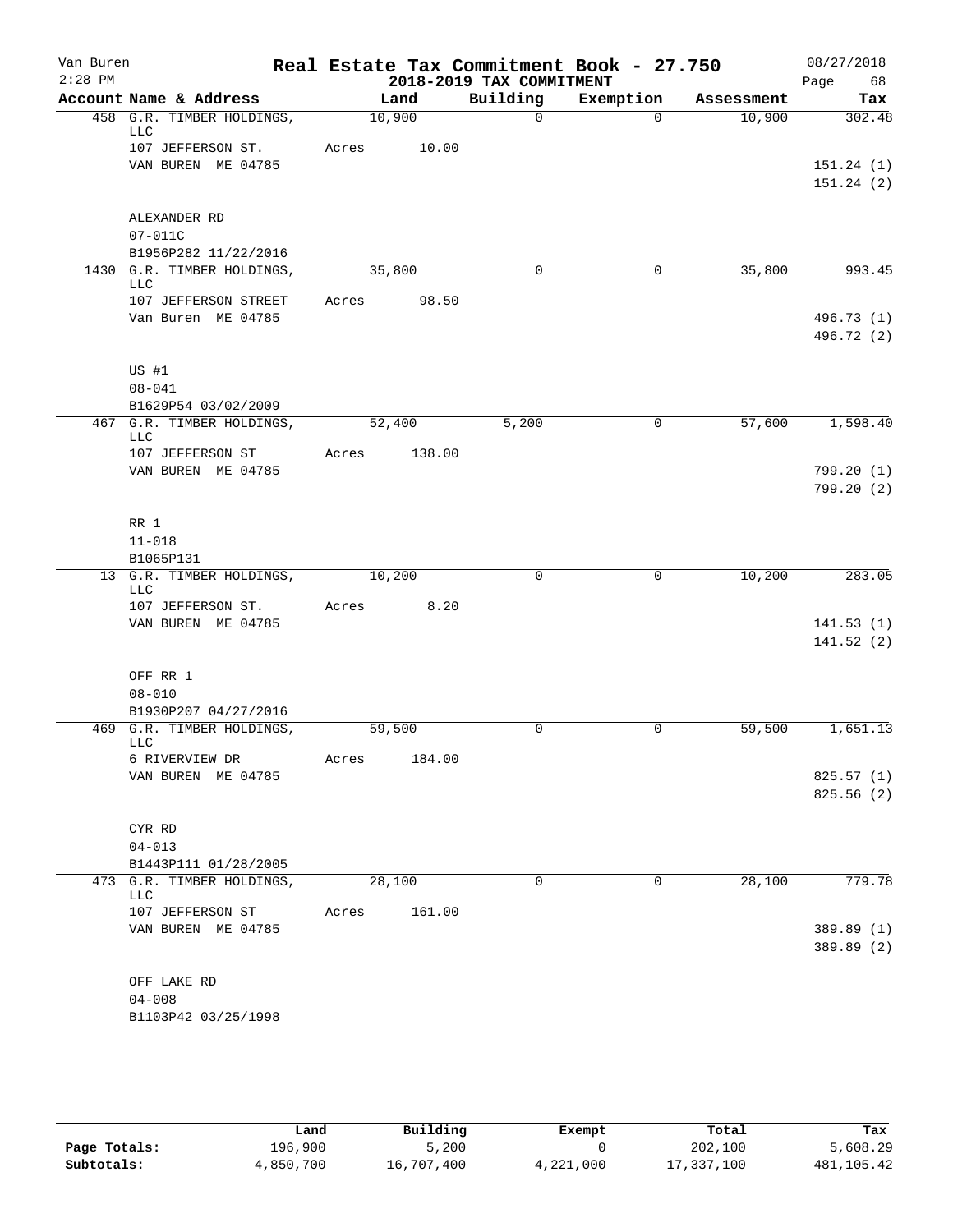| Van Buren |                                               |       |        |                          | Real Estate Tax Commitment Book - 27.750 |            | 08/27/2018 |
|-----------|-----------------------------------------------|-------|--------|--------------------------|------------------------------------------|------------|------------|
| $2:28$ PM |                                               |       |        | 2018-2019 TAX COMMITMENT |                                          |            | 69<br>Page |
|           | Account Name & Address                        |       | Land   | Building                 | Exemption                                | Assessment | Tax        |
|           | 789 G.R. TIMBER HOLDINGS,<br><b>LLC</b>       |       | 13,000 | $\Omega$                 | $\Omega$                                 | 13,000     | 360.75     |
|           | 107 JEFFERSON STREET<br>VAN BUREN ME 04785    | Acres | 0.65   |                          |                                          |            | 180.38(1)  |
|           |                                               |       |        |                          |                                          |            | 180.37(2)  |
|           | 111 STATE ST                                  |       |        |                          |                                          |            |            |
|           | $13 - 010$                                    |       |        |                          |                                          |            |            |
|           | B1705P285 12/10/2010                          |       |        |                          |                                          |            |            |
|           | 471 G.R. TIMBER HOLDINGS,<br>LLC              |       | 66,800 | $\Omega$                 | 0                                        | 66,800     | 1,853.70   |
|           | 107 JEFFERSON ST<br>VAN BUREN ME 04785        | Acres | 183.00 |                          |                                          |            | 926.85(1)  |
|           |                                               |       |        |                          |                                          |            | 926.85(2)  |
|           | RR 1                                          |       |        |                          |                                          |            |            |
|           | $11 - 014$                                    |       |        |                          |                                          |            |            |
|           | B1065P131<br>1358 G.R. TIMBER HOLDINGS,       |       | 32,900 | $\mathbf 0$              | 0                                        | 32,900     | 912.98     |
|           | LLC<br>107 JEFFERSON ST.                      | Acres | 76.00  |                          |                                          |            |            |
|           | VAN BUREN ME 04785                            |       |        |                          |                                          |            | 456.49(1)  |
|           |                                               |       |        |                          |                                          |            | 456.49 (2) |
|           | RR 1                                          |       |        |                          |                                          |            |            |
|           | $09 - 013$                                    |       |        |                          |                                          |            |            |
|           | B1967P7 03/01/2017                            |       |        |                          |                                          |            |            |
|           | 472 G.R. TIMBER HOLDINGS,<br><b>LLC</b>       |       | 9,600  | $\mathbf 0$              | 0                                        | 9,600      | 266.40     |
|           | 107 JEFFERSON ST                              | Acres | 7.25   |                          |                                          |            |            |
|           | VAN BUREN ME 04785                            |       |        |                          |                                          |            | 133.20(1)  |
|           |                                               |       |        |                          |                                          |            | 133.20(2)  |
|           | $RR$ 1                                        |       |        |                          |                                          |            |            |
|           | $08 - 006$                                    |       |        |                          |                                          |            |            |
|           | B1377P98                                      |       |        |                          |                                          |            |            |
|           | 1180 G.R. TIMBER HOLDINGS,<br>LLC             |       | 35,900 | 0                        | 0                                        | 35,900     | 996.23     |
|           | 107 JEFFERSON STREET<br>VAN BUREN ME 04795    | Acres | 100.00 |                          |                                          |            | 498.12 (1) |
|           |                                               |       |        |                          |                                          |            | 498.11 (2) |
|           |                                               |       |        |                          |                                          |            |            |
|           | OFF DESJARDINS ROAD                           |       |        |                          |                                          |            |            |
|           | $07 - 007A$                                   |       |        |                          |                                          |            |            |
| 1357      | B1764P240 05/31/2012<br>G.R. TIMBER HOLDINGS, |       | 50,400 | $\mathbf 0$              | 0                                        | 50,400     | 1,398.60   |
|           | <b>LLC</b>                                    |       |        |                          |                                          |            |            |
|           | 107 JEFFERSON ST.                             | Acres | 147.00 |                          |                                          |            |            |
|           | VAN BUREN ME 04785                            |       |        |                          |                                          |            | 699.30 (1) |
|           |                                               |       |        |                          |                                          |            | 699.30 (2) |
|           | OFF DESJARDINS ROAD                           |       |        |                          |                                          |            |            |
|           | $07 - 009$                                    |       |        |                          |                                          |            |            |
|           | B1994P313 10/27/2017 B1967P7 03/01/2017       |       |        |                          |                                          |            |            |

|              | Land      | Building   | Exempt    | Total      | Tax        |
|--------------|-----------|------------|-----------|------------|------------|
| Page Totals: | 208,600   |            |           | 208,600    | 5,788.66   |
| Subtotals:   | 5,059,300 | 16,707,400 | 4,221,000 | 17,545,700 | 486,894.08 |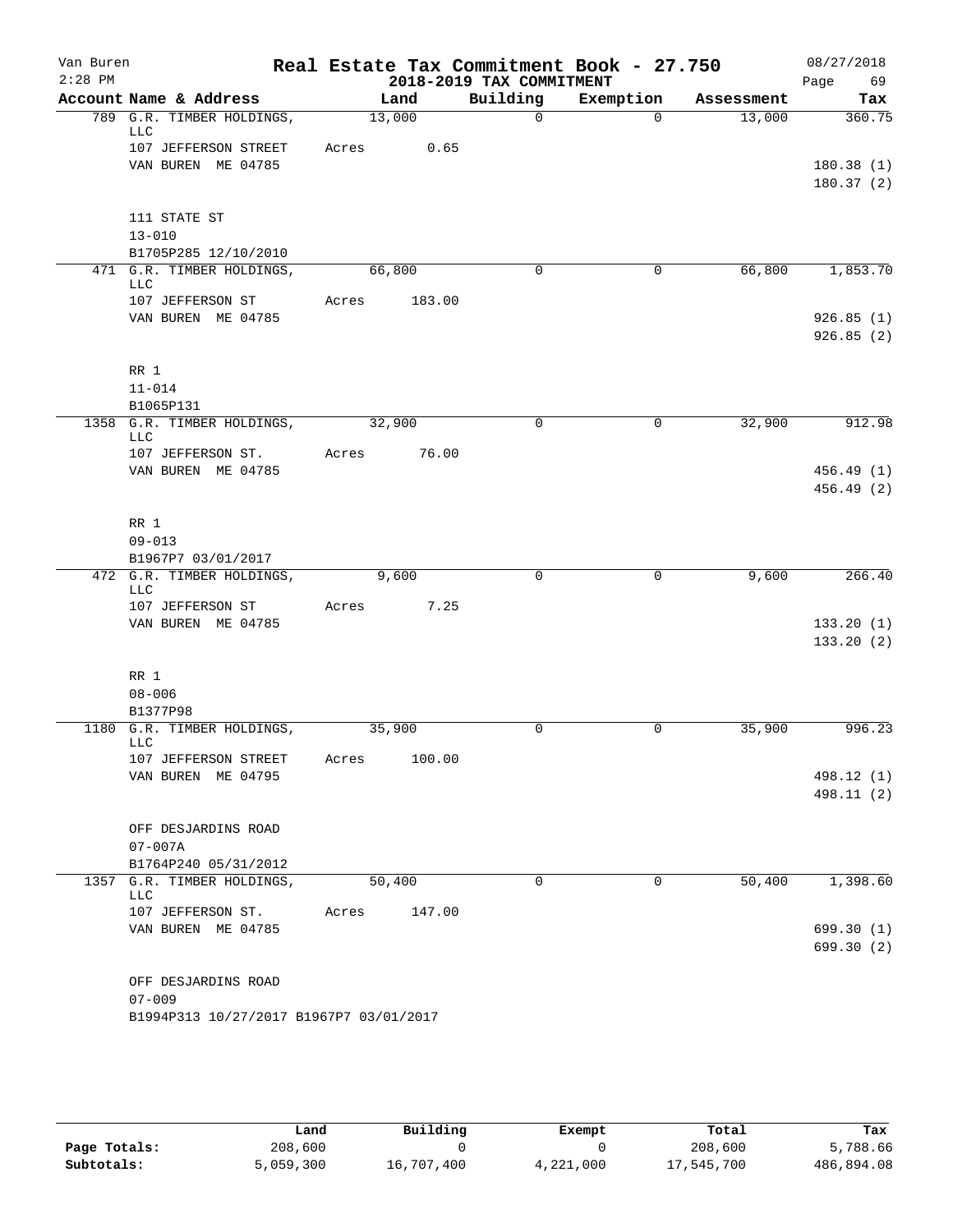| Real Estate Tax Commitment Book - 27.750<br>$2:28$ PM<br>2018-2019 TAX COMMITMENT<br>Page<br>Building<br>Account Name & Address<br>Exemption<br>Land<br>Assessment<br>465 G.R. TIMBER HOLDINGS,<br>56,000<br>$\Omega$<br>$\Omega$<br>56,000<br>LLC<br>107 JEFFERSON ST<br>Acres<br>160.00<br>VAN BUREN ME 04785<br>OFF LAKE RD<br>$04 - 009$<br>B1065P131 10/27/2006<br>7 G.R. TIMBER HOLDINGS,<br>8,500<br>8,500<br>$\Omega$<br>0<br>LLC<br>2.50<br>107 JEFFERSON ST.<br>Acres<br>VAN BUREN ME 04785<br>RR 1<br>$08 - 004$<br>B1930P207 04/27/2016<br>25,500<br>1373 G.R. TIMBER HOLDINGS,<br>25,500<br>$\mathbf 0$<br>0<br>LLC | 70<br>Tax<br>1,554.00            |
|----------------------------------------------------------------------------------------------------------------------------------------------------------------------------------------------------------------------------------------------------------------------------------------------------------------------------------------------------------------------------------------------------------------------------------------------------------------------------------------------------------------------------------------------------------------------------------------------------------------------------------|----------------------------------|
|                                                                                                                                                                                                                                                                                                                                                                                                                                                                                                                                                                                                                                  |                                  |
|                                                                                                                                                                                                                                                                                                                                                                                                                                                                                                                                                                                                                                  | 777.00(1)<br>777.00(2)           |
|                                                                                                                                                                                                                                                                                                                                                                                                                                                                                                                                                                                                                                  |                                  |
|                                                                                                                                                                                                                                                                                                                                                                                                                                                                                                                                                                                                                                  |                                  |
|                                                                                                                                                                                                                                                                                                                                                                                                                                                                                                                                                                                                                                  |                                  |
|                                                                                                                                                                                                                                                                                                                                                                                                                                                                                                                                                                                                                                  |                                  |
|                                                                                                                                                                                                                                                                                                                                                                                                                                                                                                                                                                                                                                  | 235.88<br>117.94(1)<br>117.94(2) |
|                                                                                                                                                                                                                                                                                                                                                                                                                                                                                                                                                                                                                                  |                                  |
|                                                                                                                                                                                                                                                                                                                                                                                                                                                                                                                                                                                                                                  |                                  |
|                                                                                                                                                                                                                                                                                                                                                                                                                                                                                                                                                                                                                                  |                                  |
|                                                                                                                                                                                                                                                                                                                                                                                                                                                                                                                                                                                                                                  |                                  |
|                                                                                                                                                                                                                                                                                                                                                                                                                                                                                                                                                                                                                                  |                                  |
|                                                                                                                                                                                                                                                                                                                                                                                                                                                                                                                                                                                                                                  |                                  |
|                                                                                                                                                                                                                                                                                                                                                                                                                                                                                                                                                                                                                                  |                                  |
|                                                                                                                                                                                                                                                                                                                                                                                                                                                                                                                                                                                                                                  |                                  |
|                                                                                                                                                                                                                                                                                                                                                                                                                                                                                                                                                                                                                                  |                                  |
|                                                                                                                                                                                                                                                                                                                                                                                                                                                                                                                                                                                                                                  |                                  |
|                                                                                                                                                                                                                                                                                                                                                                                                                                                                                                                                                                                                                                  | 707.63                           |
| 107 JEFFERSON ST.<br>Acres<br>55.00                                                                                                                                                                                                                                                                                                                                                                                                                                                                                                                                                                                              |                                  |
| VAN BUREN ME 04785                                                                                                                                                                                                                                                                                                                                                                                                                                                                                                                                                                                                               | 353.82(1)                        |
|                                                                                                                                                                                                                                                                                                                                                                                                                                                                                                                                                                                                                                  | 353.81(2)                        |
|                                                                                                                                                                                                                                                                                                                                                                                                                                                                                                                                                                                                                                  |                                  |
| ALEXANDER RD                                                                                                                                                                                                                                                                                                                                                                                                                                                                                                                                                                                                                     |                                  |
| $09 - 011$                                                                                                                                                                                                                                                                                                                                                                                                                                                                                                                                                                                                                       |                                  |
| B1966P292 02/27/2017<br>468 G.R. TIMBER HOLDINGS,<br>80,700<br>$\mathbf 0$<br>0<br>80,700                                                                                                                                                                                                                                                                                                                                                                                                                                                                                                                                        | 2,239.43                         |
| LLC                                                                                                                                                                                                                                                                                                                                                                                                                                                                                                                                                                                                                              |                                  |
| 107 JEFFERSON ST<br>239.00<br>Acres                                                                                                                                                                                                                                                                                                                                                                                                                                                                                                                                                                                              |                                  |
| VAN BUREN ME 04785                                                                                                                                                                                                                                                                                                                                                                                                                                                                                                                                                                                                               | 1, 119.72(1)                     |
|                                                                                                                                                                                                                                                                                                                                                                                                                                                                                                                                                                                                                                  | 1, 119.71(2)                     |
| CYR ROAD                                                                                                                                                                                                                                                                                                                                                                                                                                                                                                                                                                                                                         |                                  |
| $07 - 003$                                                                                                                                                                                                                                                                                                                                                                                                                                                                                                                                                                                                                       |                                  |
| B1065P131                                                                                                                                                                                                                                                                                                                                                                                                                                                                                                                                                                                                                        |                                  |
| 587 G.R. TIMBERHOLDINGS,<br>2,400<br>0<br>0<br>2,400                                                                                                                                                                                                                                                                                                                                                                                                                                                                                                                                                                             | 66.60                            |
| LLC                                                                                                                                                                                                                                                                                                                                                                                                                                                                                                                                                                                                                              |                                  |
| 0.12<br>107 JEFFERSON ST.<br>Acres<br>VAN BUREN ME 04785                                                                                                                                                                                                                                                                                                                                                                                                                                                                                                                                                                         | 33.30(1)                         |
|                                                                                                                                                                                                                                                                                                                                                                                                                                                                                                                                                                                                                                  | 33.30(2)                         |
|                                                                                                                                                                                                                                                                                                                                                                                                                                                                                                                                                                                                                                  |                                  |
| 117 ST FRANCIS ST                                                                                                                                                                                                                                                                                                                                                                                                                                                                                                                                                                                                                |                                  |
| $13 - 025B$                                                                                                                                                                                                                                                                                                                                                                                                                                                                                                                                                                                                                      |                                  |
| B1897P275 07/06/2015<br>5,600<br>$\mathbf 0$<br>953 G.R. TIMBERHOLDINGS,<br>0                                                                                                                                                                                                                                                                                                                                                                                                                                                                                                                                                    | 155.40                           |
| 5,600<br>LLC                                                                                                                                                                                                                                                                                                                                                                                                                                                                                                                                                                                                                     |                                  |
| 5.46<br>107 JEFFERSON ST.<br>Acres                                                                                                                                                                                                                                                                                                                                                                                                                                                                                                                                                                                               |                                  |
| VAN BUREN ME 04785                                                                                                                                                                                                                                                                                                                                                                                                                                                                                                                                                                                                               | 77.70(1)                         |
|                                                                                                                                                                                                                                                                                                                                                                                                                                                                                                                                                                                                                                  | 77.70(2)                         |
|                                                                                                                                                                                                                                                                                                                                                                                                                                                                                                                                                                                                                                  |                                  |
| OFF RR1 (NOTREDAME<br>SPUR)                                                                                                                                                                                                                                                                                                                                                                                                                                                                                                                                                                                                      |                                  |
| $11 - 003B$                                                                                                                                                                                                                                                                                                                                                                                                                                                                                                                                                                                                                      |                                  |
| B1786P123 06/20/2012                                                                                                                                                                                                                                                                                                                                                                                                                                                                                                                                                                                                             |                                  |

|              | Land      | Building   | Exempt    | Total      | Tax        |
|--------------|-----------|------------|-----------|------------|------------|
| Page Totals: | 178,700   |            |           | 178,700    | 4,958.94   |
| Subtotals:   | 5,238,000 | 16,707,400 | 4,221,000 | 17,724,400 | 491,853.02 |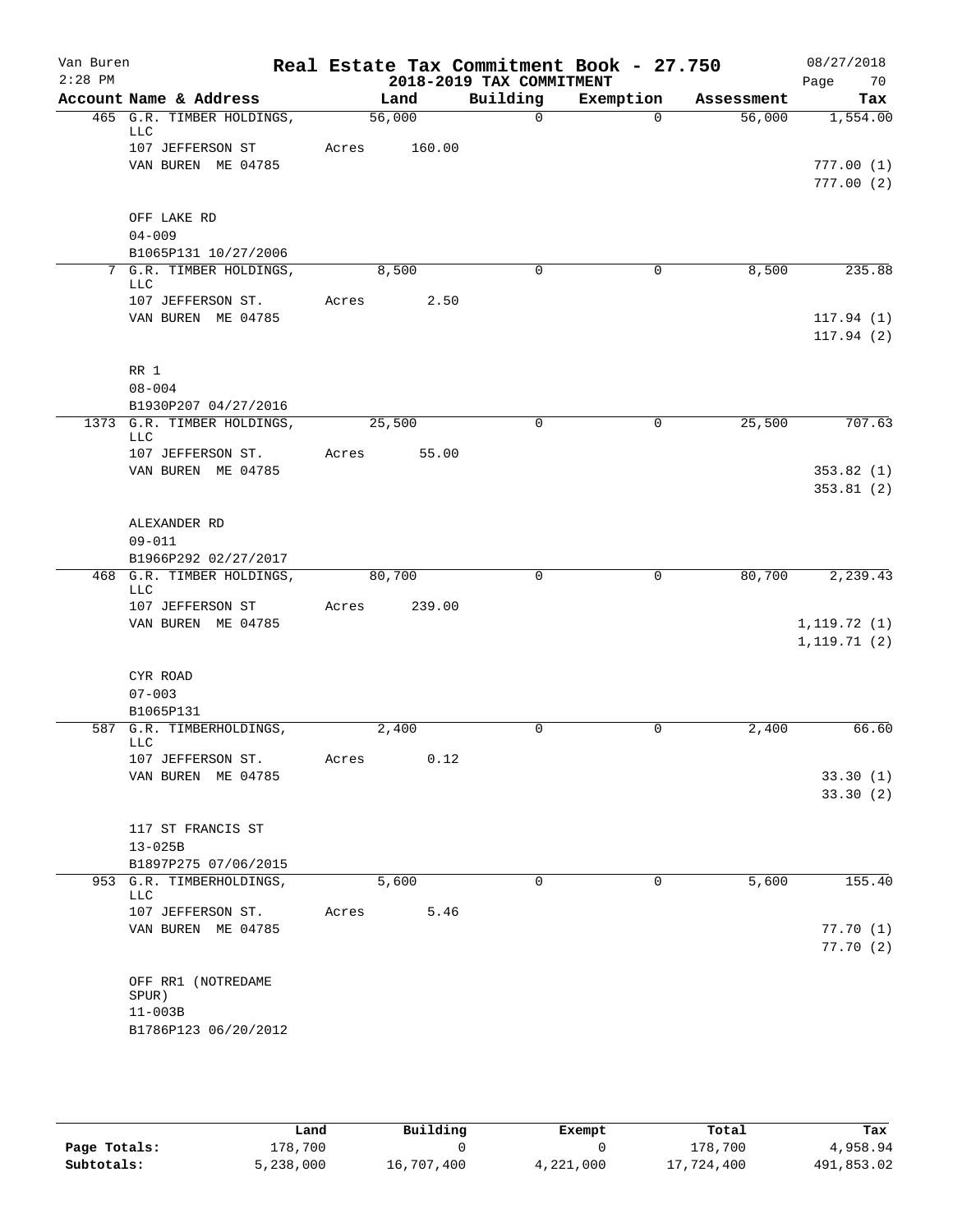| Van Buren    |                                          |           |       |               |            |                          | Real Estate Tax Commitment Book - 27.750 |                      | 08/27/2018    |
|--------------|------------------------------------------|-----------|-------|---------------|------------|--------------------------|------------------------------------------|----------------------|---------------|
| $2:28$ PM    | Account Name & Address                   |           |       |               |            | 2018-2019 TAX COMMITMENT |                                          |                      | Page<br>71    |
|              | 517 GAGNON, AMANDA                       |           |       | Land<br>1,400 |            | Building<br>39,500       | Exemption<br>20,000                      | Assessment<br>20,900 | Tax<br>579.98 |
|              | COTE, SHANIN                             |           | Acres |               | 0.13       |                          | 04 Homestead                             |                      |               |
|              | 140 WESTGATE RD.                         |           |       |               |            |                          |                                          |                      | 289.99(1)     |
|              | CARIBOU ME 04736                         |           |       |               |            |                          |                                          |                      | 289.99(2)     |
|              |                                          |           |       |               |            |                          |                                          |                      |               |
|              | 249 MAIN ST                              |           |       |               |            |                          |                                          |                      |               |
|              | $18 - 040$                               |           |       |               |            |                          |                                          |                      |               |
|              | B1581P144 12/27/2007 B1970P55 03/25/2017 |           |       |               |            |                          |                                          |                      |               |
|              | 487 GAGNON, AMY                          |           |       | 10,600        |            | 19,400                   | 20,000                                   | 10,000               | 277.50        |
|              | GAGNON, BOBBY                            |           | Acres |               | 1.06       |                          | 04 Homestead                             |                      |               |
|              | 194 CHAMPLAIN ST                         |           |       |               |            |                          |                                          |                      | 138.75(1)     |
|              | VAN BUREN ME 04785                       |           |       |               |            |                          |                                          |                      | 138.75(2)     |
|              | 194 CHAMPLAIN ST                         |           |       |               |            |                          |                                          |                      |               |
|              | $19 - 014$                               |           |       |               |            |                          |                                          |                      |               |
|              | B1426P27                                 |           |       |               |            |                          |                                          |                      |               |
|              | 519 GAGNON, ARMANCE B                    |           |       | 6,500         |            | 29,400                   | 0                                        | 35,900               | 996.23        |
|              | 155 HILLSIDE ST                          |           | Acres |               | 0.62       |                          |                                          |                      |               |
|              | VAN BUREN ME 04785                       |           |       |               |            |                          |                                          |                      | 498.12 (1)    |
|              |                                          |           |       |               |            |                          |                                          |                      | 498.11 (2)    |
|              |                                          |           |       |               |            |                          |                                          |                      |               |
|              | 155 HILLSIDE ST                          |           |       |               |            |                          |                                          |                      |               |
|              | $23 - 075$                               |           |       |               |            |                          |                                          |                      |               |
|              | B1561P299                                |           |       |               |            |                          |                                          |                      |               |
|              | 1542 GAGNON, CHARLES                     |           |       | 2,900         |            | 63,800                   | 20,000                                   | 46,700               | 1,295.93      |
|              | GAGNON, SHARON                           |           | Acres |               | 0.30       |                          | 04 Homestead                             |                      |               |
|              | 117 BERRY AVE                            |           |       |               |            |                          |                                          |                      | 647.97(1)     |
|              | VAN BUREN ME 04785                       |           |       |               |            |                          |                                          |                      | 647.96 (2)    |
|              | 117 BERRY AVE                            |           |       |               |            |                          |                                          |                      |               |
|              | $23 - 106C$                              |           |       |               |            |                          |                                          |                      |               |
|              | B935P27 01/18/1994                       |           |       |               |            |                          |                                          |                      |               |
|              | 964 GAGNON, CHARLES                      |           |       | 12,700        |            | 0                        | 0                                        | 12,700               | 352.43        |
|              | GAGNON, SHARON                           |           | Acres |               | 19.10      |                          |                                          |                      |               |
|              | 117 BERRY AVE                            |           |       |               |            |                          |                                          |                      | 176.22(1)     |
|              | VAN BUREN ME 04785                       |           |       |               |            |                          |                                          |                      | 176.21(2)     |
|              | RR 1                                     |           |       |               |            |                          |                                          |                      |               |
|              | $10 - 010$                               |           |       |               |            |                          |                                          |                      |               |
|              | B1837P298 11/26/2013                     |           |       |               |            |                          |                                          |                      |               |
|              | 965 GAGNON, CHARLES                      |           |       | 56,400        |            | 8,600                    | 0                                        | 65,000               | 1,803.75      |
|              | GAGNON, SHARON                           |           | Acres |               | 146.41     |                          |                                          |                      |               |
|              | 117 BERRY AVE                            |           |       |               |            |                          |                                          |                      | 901.88(1)     |
|              | VAN BUREN ME 04785                       |           |       |               |            |                          |                                          |                      | 901.87(2)     |
| 500          | 983 MAIN ST                              |           |       |               |            |                          |                                          |                      |               |
|              | $10 - 008$                               |           |       |               |            |                          |                                          |                      |               |
|              | B1837P298 11/26/2013                     |           |       |               |            |                          |                                          |                      |               |
|              | GAGNON, DANA L.                          |           |       | 11,300        |            | 13,000                   | 0                                        | 24,300               | 674.33        |
|              | 1842 HUDSON ROAD                         |           | Acres |               | 9.00       |                          |                                          |                      |               |
|              | HUDSON ME 04449                          |           |       |               |            |                          |                                          |                      | 337.17 (1)    |
|              |                                          |           |       |               |            |                          |                                          |                      | 337.16(2)     |
|              | 143 SARA RD                              |           |       |               |            |                          |                                          |                      |               |
|              | $07 - 008A$                              |           |       |               |            |                          |                                          |                      |               |
|              | B2004P284 01/26/2018                     |           |       |               |            |                          |                                          |                      |               |
|              |                                          |           |       |               |            |                          |                                          |                      |               |
|              |                                          | Land      |       |               | Building   |                          | Exempt                                   | Total                | Tax           |
| Page Totals: |                                          | 101,800   |       |               | 173,700    |                          | 60,000                                   | 215,500              | 5,980.15      |
| Subtotals:   |                                          | 5,339,800 |       |               | 16,881,100 |                          | 4,281,000                                | 17,939,900           | 497,833.17    |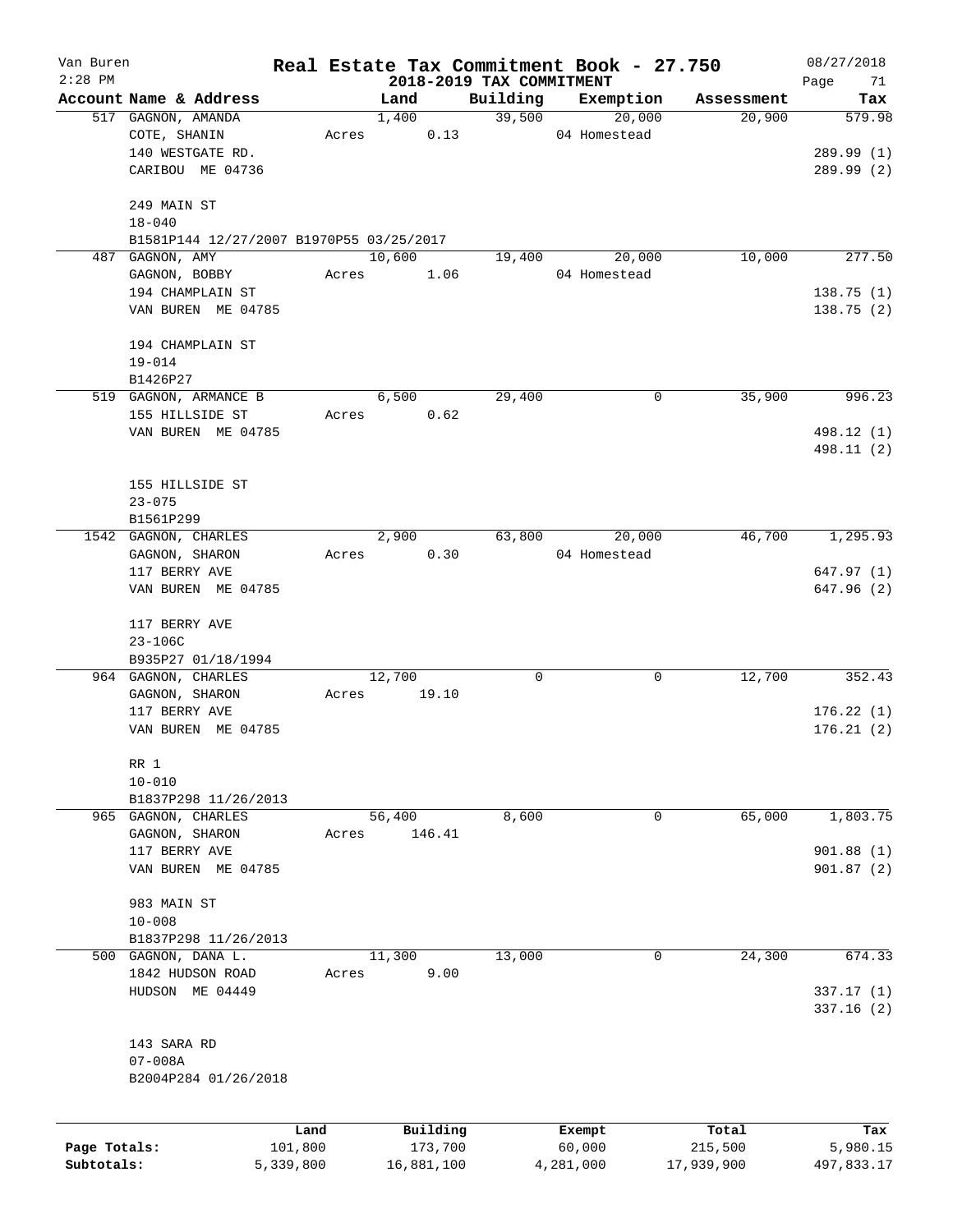| Van Buren<br>$2:28$ PM |                                       |        |          | 2018-2019 TAX COMMITMENT | Real Estate Tax Commitment Book - 27.750 |            | 08/27/2018<br>Page<br>72 |
|------------------------|---------------------------------------|--------|----------|--------------------------|------------------------------------------|------------|--------------------------|
|                        | Account Name & Address                |        | Land     | Building                 | Exemption                                | Assessment | Tax                      |
|                        | 495 GAGNON, DAVID                     |        | 20, 200  | 5,900                    | $\Omega$                                 | 26,100     | 724.28                   |
|                        | 82 SILVER STREET                      | Acres  | 23.00    |                          |                                          |            |                          |
|                        | PATCHOGUE NY 11772                    |        |          |                          |                                          |            | 362.14(1)                |
|                        |                                       |        |          |                          |                                          |            | 362.14(2)                |
|                        |                                       |        |          |                          |                                          |            |                          |
|                        | 771 MAIN ST                           |        |          |                          |                                          |            |                          |
|                        | $08 - 017$                            |        |          |                          |                                          |            |                          |
|                        | B1713P106 03/03/2011 B1141P88         |        |          |                          |                                          |            |                          |
| 493                    | GAGNON, DONALD G                      |        | 3,900    | 83,300                   | 20,000                                   | 67,200     | 1,864.80                 |
|                        | GAGNON, PHYLLIS M                     | Acres  | 0.37     |                          | 04 Homestead                             |            |                          |
|                        | 109 ROOSEVELT AVE                     |        |          |                          |                                          |            | 932.40 (1)               |
|                        | VAN BUREN ME 04785                    |        |          |                          |                                          |            | 932.40 (2)               |
|                        |                                       |        |          |                          |                                          |            |                          |
|                        |                                       |        |          |                          |                                          |            |                          |
|                        | 109 ROOSEVELT AVE                     |        |          |                          |                                          |            |                          |
|                        | $14 - 050$                            |        |          |                          |                                          |            |                          |
|                        | B1047P318                             |        |          |                          |                                          |            |                          |
|                        | 494 GAGNON, DONALD W                  |        | 1,900    | 30,500                   | 26,000                                   | 6,400      | 177.60                   |
|                        | GAGNON, VERNA                         | Acres  | 0.18     |                          | 04 Homestead                             |            |                          |
|                        | 115 MCBRIDE AVE                       |        |          |                          | 02 Veteran                               |            | 88.80 (1)                |
|                        | VAN BUREN ME 04785                    |        |          |                          |                                          |            | 88.80 (2)                |
|                        |                                       |        |          |                          |                                          |            |                          |
|                        | 115 MCBRIDE AVE                       |        |          |                          |                                          |            |                          |
|                        | $15 - 052$                            |        |          |                          |                                          |            |                          |
|                        | 521 GAGNON, ERIC                      |        | 4,200    | 20,000                   | 20,000                                   | 4,200      | 116.55                   |
|                        | 44 ELMWOOD AVE                        | Acres  | 0.40     |                          | 04 Homestead                             |            |                          |
|                        | CARIBOU ME 04736                      |        |          |                          |                                          |            | 58.28(1)                 |
|                        |                                       |        |          |                          |                                          |            | 58.27(2)                 |
|                        |                                       |        |          |                          |                                          |            |                          |
|                        | 170 FULTON ST                         |        |          |                          |                                          |            |                          |
|                        | $19 - 038$                            |        |          |                          |                                          |            |                          |
|                        | B1576P88 11/09/2007                   |        |          |                          |                                          |            |                          |
|                        | 374 GAGNON, HECTOR                    |        | 1,300    | 16,200                   | 17,500                                   | 0          | 0.00                     |
|                        | C/O GAGNON, RACHEL                    | Acres  | 0.12     |                          | 04 Homestead                             |            |                          |
|                        | 114 CENTER STREET                     |        |          |                          |                                          |            |                          |
|                        | VAN BUREN ME 04785                    |        |          |                          |                                          |            |                          |
|                        |                                       |        |          |                          |                                          |            |                          |
|                        | 114 CENTER ST                         |        |          |                          |                                          |            |                          |
|                        | $16 - 054$                            |        |          |                          |                                          |            |                          |
|                        | B1645P266 07/02/2009 B460P345         |        |          |                          |                                          |            |                          |
|                        | 502 GAGNON, JIMMY A                   |        | 2,100    | 28,300                   | 20,000                                   | 10,400     | 288.60                   |
|                        | 225 LAFAYETTE LN                      | Acres  | 0.20     |                          | 04 Homestead                             |            |                          |
|                        | RENO NV 89509-4642                    |        |          |                          |                                          |            | 144.30(1)                |
|                        |                                       |        |          |                          |                                          |            | 144.30(2)                |
|                        |                                       |        |          |                          |                                          |            |                          |
|                        | 542 MAIN ST                           |        |          |                          |                                          |            |                          |
|                        | $23 - 005$                            |        |          |                          |                                          |            |                          |
|                        | B1630P5 03/09/2009 B1630P4 03/09/2009 |        |          |                          |                                          |            |                          |
|                        | 108 GAGNON, JIMMY A.                  |        | 2,900    | 38,400                   | 0                                        | 41,300     | 1,146.08                 |
|                        | 225 LAFAYETTE LN                      | Acres  | 0.28     |                          |                                          |            |                          |
|                        | RENO NV 89509                         |        |          |                          |                                          |            | 573.04(1)                |
|                        |                                       |        |          |                          |                                          |            | 573.04 (2)               |
|                        |                                       |        |          |                          |                                          |            |                          |
|                        | 547 MAIN ST                           |        |          |                          |                                          |            |                          |
|                        |                                       |        |          |                          |                                          |            |                          |
|                        | $23 - 027$                            |        |          |                          |                                          |            |                          |
|                        | B1953P166 10/26/2016                  |        |          |                          |                                          |            |                          |
|                        |                                       |        |          |                          |                                          |            |                          |
|                        |                                       |        |          |                          |                                          |            |                          |
|                        |                                       | Land   | Building |                          |                                          | Total      | Tax                      |
| Page Totals:           |                                       | 36,500 | 222,600  |                          | Exempt<br>103,500                        | 155,600    | 4,317.91                 |
|                        |                                       |        |          |                          |                                          |            |                          |

**Subtotals:** 5,376,300 17,103,700 4,384,500 18,095,500 502,151.08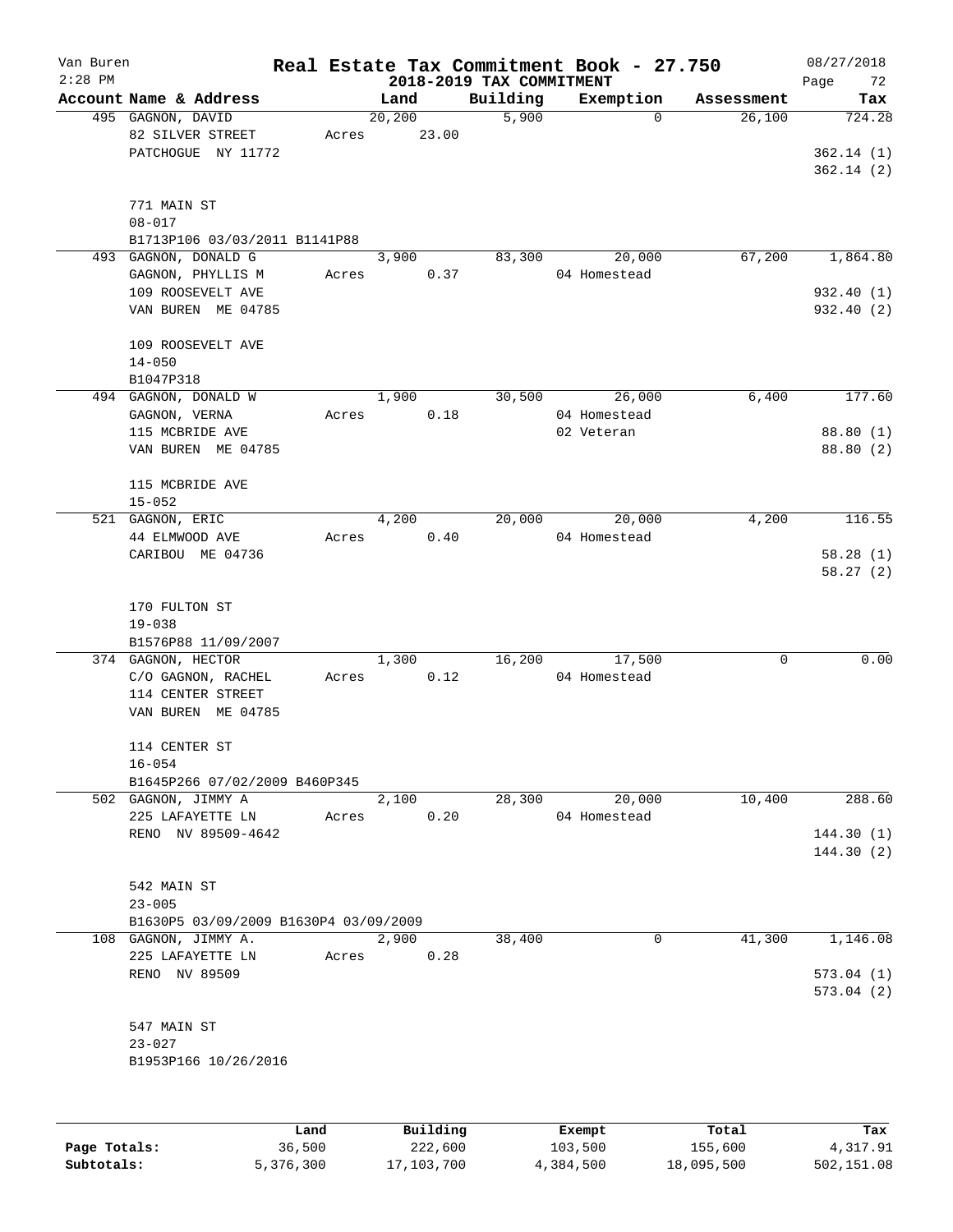| Van Buren    |                                |        |       |              |                          | Real Estate Tax Commitment Book - 27.750 |            | 08/27/2018 |
|--------------|--------------------------------|--------|-------|--------------|--------------------------|------------------------------------------|------------|------------|
| $2:28$ PM    |                                |        |       |              | 2018-2019 TAX COMMITMENT |                                          |            | Page<br>73 |
|              | Account Name & Address         |        | Land  |              | Building                 | Exemption                                | Assessment | Tax        |
|              | 501 GAGNON, JUDY J             |        | 9,700 |              | 30,700                   | $\mathbf 0$                              | 40,400     | 1,121.10   |
|              | 123 WRIGHT ST                  |        |       |              |                          |                                          |            |            |
|              | VAN BUREN ME 04785             |        |       |              |                          |                                          |            | 560.55(1)  |
|              |                                |        |       |              |                          |                                          |            | 560.55(2)  |
|              | 122 WRIGHT ST                  |        |       |              |                          |                                          |            |            |
|              | $21 - 055$                     |        |       |              |                          |                                          |            |            |
|              | B740P84                        |        |       |              |                          |                                          |            |            |
|              | 503 GAGNON, MARK E             |        | 4,200 |              | 37,600                   | 20,000                                   | 21,800     | 604.95     |
|              | GAGNON, DIANE M                | Acres  |       | 0.40         |                          | 04 Homestead                             |            |            |
|              | 174 FULTON ST                  |        |       |              |                          |                                          |            | 302.48(1)  |
|              | VAN BUREN ME 04785             |        |       |              |                          |                                          |            | 302.47(2)  |
|              |                                |        |       |              |                          |                                          |            |            |
|              | 174 FULTON ST                  |        |       |              |                          |                                          |            |            |
|              | $19 - 036$                     |        |       |              |                          |                                          |            |            |
|              | B1170P271 06/14/1999           |        |       |              |                          |                                          |            |            |
|              | 505 GAGNON, MICHAEL            |        | 1,600 |              | 0                        | 0                                        | 1,600      | 44.40      |
|              | 112 MONROE STREET              | Acres  |       | 0.15         |                          |                                          |            |            |
|              | VAN BUREN ME 04785             |        |       |              |                          |                                          |            | 22.20(1)   |
|              |                                |        |       |              |                          |                                          |            | 22.20(2)   |
|              |                                |        |       |              |                          |                                          |            |            |
|              | MONROE ST                      |        |       |              |                          |                                          |            |            |
|              | $23 - 023$                     |        |       |              |                          |                                          |            |            |
|              | B1439P157                      |        |       |              |                          |                                          |            |            |
|              | 504 GAGNON, MICHAEL            |        | 1,900 |              | 22,000                   | 20,000                                   | 3,900      | 108.23     |
|              | 112 MONROE ST.                 | Acres  |       | 0.18         |                          | 04 Homestead                             |            |            |
|              | VAN BUREN ME 04785             |        |       |              |                          |                                          |            | 54.12(1)   |
|              |                                |        |       |              |                          |                                          |            | 54.11(2)   |
|              |                                |        |       |              |                          |                                          |            |            |
|              | 112 MONROE ST                  |        |       |              |                          |                                          |            |            |
|              | $23 - 024$                     |        |       |              |                          |                                          |            |            |
|              | B2011P120 04/02/2018 B1439P157 |        |       |              |                          |                                          |            |            |
|              | 1300 GAGNON, PHILIP            |        | 7,000 |              | 41,100                   | 0                                        | 48,100     | 1,334.78   |
|              | GAGNON, JOYCE                  |        |       |              |                          |                                          |            |            |
|              | 128 MORSE STREET               |        |       |              |                          |                                          |            | 667.39(1)  |
|              | VAN BUREN ME 04785             |        |       |              |                          |                                          |            | 667.39(2)  |
|              |                                |        |       |              |                          |                                          |            |            |
|              | 113 MORSE ST                   |        |       |              |                          |                                          |            |            |
|              | $21 - 045B$                    |        |       |              |                          |                                          |            |            |
|              | B1666P35 01/07/2010            |        |       |              |                          |                                          |            |            |
| 507          | GAGNON, PHILIP A JR            |        | 2,700 |              | 15,400                   | 0                                        | 18,100     | 502.28     |
|              | GAGNON, JOYCE M                | Acres  |       | 0.26         |                          |                                          |            |            |
|              | 128 MORSE ST                   |        |       |              |                          |                                          |            | 251.14 (1) |
|              | VAN BUREN ME 04785             |        |       |              |                          |                                          |            | 251.14(2)  |
|              |                                |        |       |              |                          |                                          |            |            |
|              | 117 CHAMPLAIN ST               |        |       |              |                          |                                          |            |            |
|              | $20 - 036$                     |        |       |              |                          |                                          |            |            |
|              | B1336P324                      |        |       |              |                          |                                          |            |            |
| 508          | GAGNON, PHILIP JR              |        | 7,100 |              | 65,700                   | 20,000                                   | 52,800     | 1,465.20   |
|              | GAGNON, JOYCE                  |        |       |              |                          | 04 Homestead                             |            |            |
|              | 128 MORSE ST                   |        |       |              |                          |                                          |            | 732.60 (1) |
|              | VAN BUREN ME 04785             |        |       |              |                          |                                          |            | 732.60(2)  |
|              |                                |        |       |              |                          |                                          |            |            |
|              | 128 MORSE ST                   |        |       |              |                          |                                          |            |            |
|              | $21 - 007$                     |        |       |              |                          |                                          |            |            |
|              | B1082P55                       |        |       |              |                          |                                          |            |            |
|              |                                |        |       |              |                          |                                          |            |            |
|              |                                |        |       |              |                          |                                          |            |            |
|              |                                | Land   |       | Building     |                          | Exempt                                   | Total      | Tax        |
| Page Totals: |                                | 34,200 |       | 212,500      |                          | 60,000                                   | 186,700    | 5,180.94   |
| Subtotals:   | 5,410,500                      |        |       | 17, 316, 200 |                          | 4,444,500                                | 18,282,200 | 507,332.02 |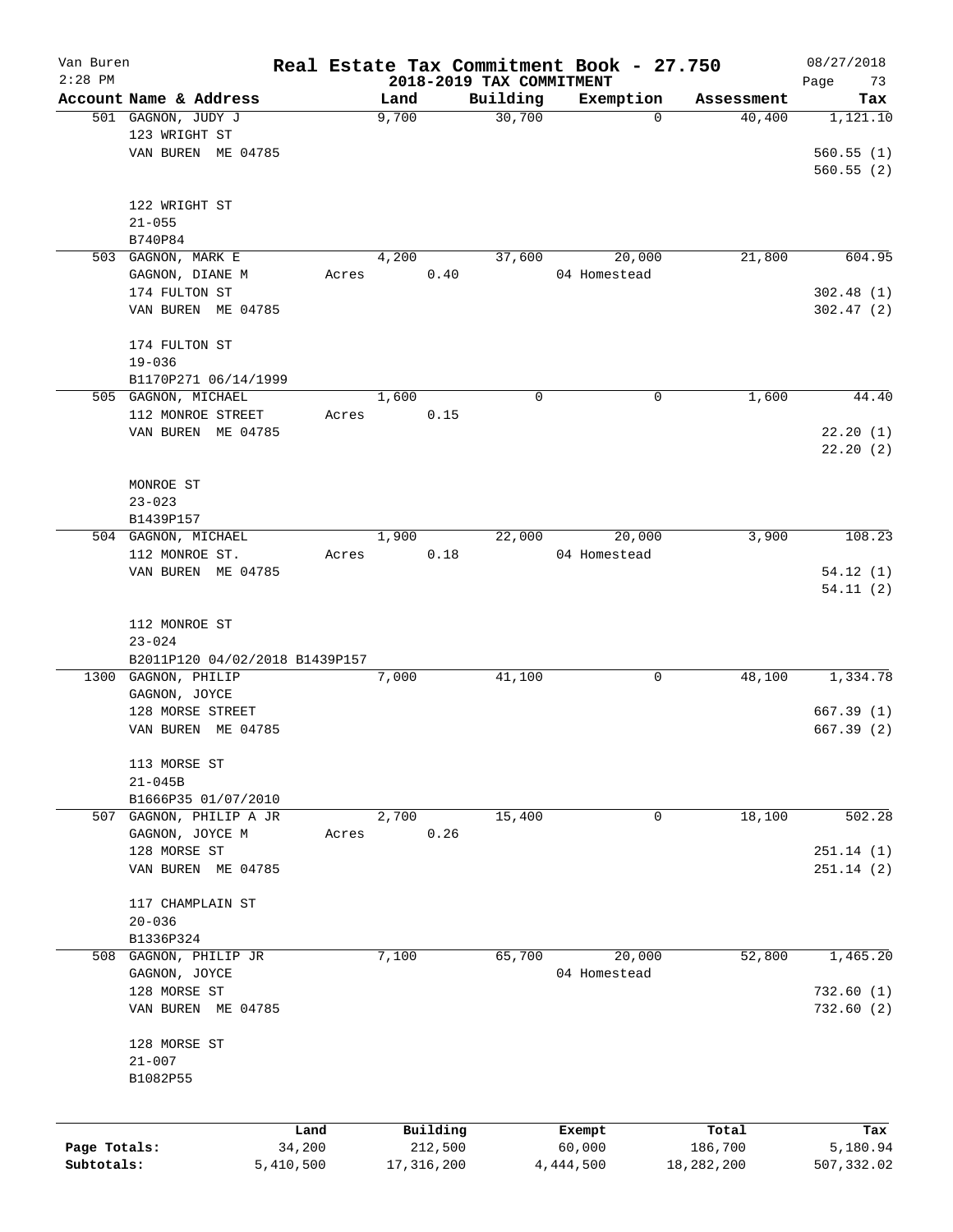| Van Buren    |                              |           |       |            |                          | Real Estate Tax Commitment Book - 27.750 |            | 08/27/2018 |
|--------------|------------------------------|-----------|-------|------------|--------------------------|------------------------------------------|------------|------------|
| $2:28$ PM    |                              |           |       |            | 2018-2019 TAX COMMITMENT |                                          |            | 74<br>Page |
|              | Account Name & Address       |           | Land  |            | Building                 | Exemption                                | Assessment | Tax        |
|              | 499 GAGNON, PHILIP JR        |           | 6,000 |            | 17,400                   | 20,000                                   | 3,400      | 94.35      |
|              | 128 MORSE ST                 |           |       |            |                          | 04 Homestead                             |            |            |
|              | VAN BUREN ME 04785           |           |       |            |                          |                                          |            | 47.18(1)   |
|              |                              |           |       |            |                          |                                          |            | 47.17(2)   |
|              | 140 MORSE ST                 |           |       |            |                          |                                          |            |            |
|              | $21 - 004$                   |           |       |            |                          |                                          |            |            |
|              | B538P46                      |           |       |            |                          |                                          |            |            |
|              | 498 GAGNON, PHILIP R.        |           | 1,200 |            | 43,500                   | 20,000                                   | 24,700     | 685.43     |
|              | 543 MAIN ST APT 102          |           |       | 0.11       |                          | 04 Homestead                             |            |            |
|              |                              | Acres     |       |            |                          |                                          |            |            |
|              | VAN BUREN ME 04785           |           |       |            |                          |                                          |            | 342.72 (1) |
|              |                              |           |       |            |                          |                                          |            | 342.71 (2) |
|              | 543 MAIN ST                  |           |       |            |                          |                                          |            |            |
|              | $23 - 009$                   |           |       |            |                          |                                          |            |            |
|              |                              |           |       |            |                          |                                          |            |            |
|              | B1904P179 08/24/2016         |           |       |            |                          |                                          |            |            |
|              | 413 GAGNON, RICHARD A        |           | 1,400 |            | 21,800                   | 20,000                                   | 3,200      | 88.80      |
|              | GAGNON, GENEVA A             | Acres     |       | 0.13       |                          | 04 Homestead                             |            |            |
|              | 264 MAIN ST                  |           |       |            |                          |                                          |            | 44.40 (1)  |
|              | VAN BUREN ME 04785           |           |       |            |                          |                                          |            | 44.40 (2)  |
|              |                              |           |       |            |                          |                                          |            |            |
|              | 264 MAIN ST                  |           |       |            |                          |                                          |            |            |
|              | $18 - 063$                   |           |       |            |                          |                                          |            |            |
|              | B1629P12 02/24/2009          |           |       |            |                          |                                          |            |            |
|              | 45 GAGNON, SCOTT G.          |           | 4,000 |            | 26,000                   | 0                                        | 30,000     | 832.50     |
|              | 2717 SOUTHWEST 18TH          | Acres     |       | 0.38       |                          |                                          |            |            |
|              | PLACE                        |           |       |            |                          |                                          |            |            |
|              | CAPE CORAL FL 33914          |           |       |            |                          |                                          |            | 416.25(1)  |
|              |                              |           |       |            |                          |                                          |            | 416.25(2)  |
|              |                              |           |       |            |                          |                                          |            |            |
|              | 170 LYNNE ST                 |           |       |            |                          |                                          |            |            |
|              | $19 - 062$                   |           |       |            |                          |                                          |            |            |
|              | B1856P53 05/30/2014          |           |       |            |                          |                                          |            |            |
|              | 121 GAGNON, SCOTT G.         |           | 1,600 |            | $\mathbf 0$              | 0                                        | 1,600      | 44.40      |
|              | 2717 SOUTHWEST 18TH          | Acres     |       | 0.31       |                          |                                          |            |            |
|              | PLACE<br>CAPE CORAL FL 33914 |           |       |            |                          |                                          |            | 22.20(1)   |
|              |                              |           |       |            |                          |                                          |            | 22.20(2)   |
|              |                              |           |       |            |                          |                                          |            |            |
|              | PATRICIA STREET              |           |       |            |                          |                                          |            |            |
|              | $19 - 089$                   |           |       |            |                          |                                          |            |            |
|              | B1539P225                    |           |       |            |                          |                                          |            |            |
| 1384         | GAGNON, STANLEY              |           | 3,500 |            | 0                        | 0                                        | 3,500      | 97.13      |
|              |                              |           |       |            |                          |                                          |            |            |
|              | GAGNON, JUDY                 |           |       |            |                          |                                          |            |            |
|              | 123 WRIGHT ST.               |           |       |            |                          |                                          |            | 48.57(1)   |
|              | VAN BUREN ME 04785           |           |       |            |                          |                                          |            | 48.56 (2)  |
|              |                              |           |       |            |                          |                                          |            |            |
|              | OFF OF WRIGHT STREET         |           |       |            |                          |                                          |            |            |
|              | $21 - 024B$                  |           |       |            |                          |                                          |            |            |
|              | B1894P54 06/08/2015          |           |       |            |                          |                                          |            |            |
|              | 511 GAGNON, STANLEY J        |           | 5,300 |            | 82,400                   | 20,000                                   | 67,700     | 1,878.68   |
|              | GAGNON, JUDY D               |           |       |            |                          | 04 Homestead                             |            |            |
|              | 123 WRIGHT ST                |           |       |            |                          |                                          |            | 939.34 (1) |
|              | VAN BUREN ME 04785           |           |       |            |                          |                                          |            | 939.34 (2) |
|              |                              |           |       |            |                          |                                          |            |            |
|              | 123 WRIGHT ST                |           |       |            |                          |                                          |            |            |
|              | $21 - 016$                   |           |       |            |                          |                                          |            |            |
|              | B723P348                     |           |       |            |                          |                                          |            |            |
|              |                              | Land      |       | Building   |                          | Exempt                                   | Total      | Tax        |
| Page Totals: |                              | 23,000    |       | 191,100    |                          | 80,000                                   | 134,100    | 3,721.29   |
| Subtotals:   |                              | 5,433,500 |       | 17,507,300 |                          | 4,524,500                                | 18,416,300 | 511,053.31 |
|              |                              |           |       |            |                          |                                          |            |            |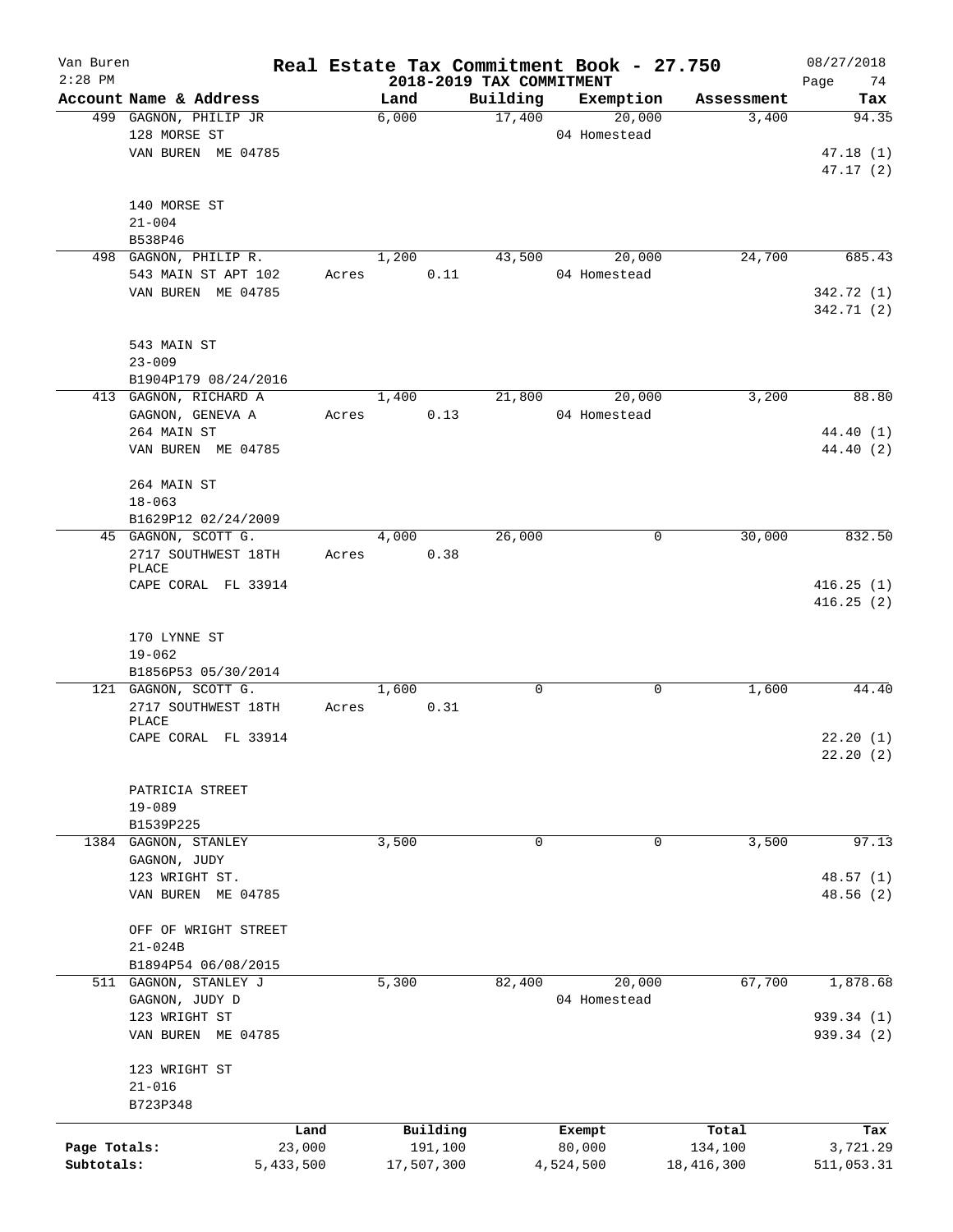| Van Buren    |                               |           |        |            |                                      | Real Estate Tax Commitment Book - 27.750 |                      | 08/27/2018      |
|--------------|-------------------------------|-----------|--------|------------|--------------------------------------|------------------------------------------|----------------------|-----------------|
| $2:28$ PM    | Account Name & Address        |           | Land   |            | 2018-2019 TAX COMMITMENT<br>Building | Exemption                                |                      | Page<br>75      |
|              | 512 GAGNON, STEVEN            |           | 10,500 |            | 66,100                               | 20,000                                   | Assessment<br>56,600 | Tax<br>1,570.65 |
|              | GAGNON, TOMMIE                | Acres     |        | 1.04       |                                      | 04 Homestead                             |                      |                 |
|              | 119 WATERMILL RD              |           |        |            |                                      |                                          |                      | 785.33(1)       |
|              | VAN BUREN ME 04785            |           |        |            |                                      |                                          |                      | 785.32 (2)      |
|              |                               |           |        |            |                                      |                                          |                      |                 |
|              | 119 WATERMILL RD              |           |        |            |                                      |                                          |                      |                 |
|              | $16 - 028$                    |           |        |            |                                      |                                          |                      |                 |
|              | B1894P70 06/08/2015 B1095P336 |           |        |            |                                      |                                          |                      |                 |
|              | 514 GAGNON, WAYNE             |           | 11,800 |            | $\Omega$                             | 0                                        | 11,800               | 327.45          |
|              | 105 ROOSEVELT AVE.            | Acres     |        | 1.00       |                                      |                                          |                      |                 |
|              | VAN BUREN ME 04785            |           |        |            |                                      |                                          |                      | 163.73(1)       |
|              |                               |           |        |            |                                      |                                          |                      | 163.72(2)       |
|              |                               |           |        |            |                                      |                                          |                      |                 |
|              | RR 1                          |           |        |            |                                      |                                          |                      |                 |
|              | $08 - 017B$                   |           |        |            |                                      |                                          |                      |                 |
|              | B1088P325                     |           |        |            |                                      |                                          |                      |                 |
|              | 513 GAGNON, WAYNE             |           | 2,600  |            | 9,800                                | 0                                        | 12,400               | 344.10          |
|              | 106 MONROE ST                 | Acres     |        | 0.25       |                                      |                                          |                      |                 |
|              | VAN BUREN ME 04785            |           |        |            |                                      |                                          |                      | 172.05(1)       |
|              |                               |           |        |            |                                      |                                          |                      | 172.05(2)       |
|              |                               |           |        |            |                                      |                                          |                      |                 |
|              | 109 MONROE ST                 |           |        |            |                                      |                                          |                      |                 |
|              | $23 - 010$                    |           |        |            |                                      |                                          |                      |                 |
|              | B1812P93 06/02/2013           |           |        |            |                                      |                                          |                      |                 |
|              | 455 GAGNON, WAYNE P           |           | 6,700  |            | $\mathbf 0$                          | 0                                        | 6,700                | 185.93          |
|              | GAGNON, JEANNINE              | Acres     |        | 0.64       |                                      |                                          |                      |                 |
|              | 106 MONROE                    |           |        |            |                                      |                                          |                      | 92.97(1)        |
|              | VAN BUREN ME 04785            |           |        |            |                                      |                                          |                      | 92.96 (2)       |
|              |                               |           |        |            |                                      |                                          |                      |                 |
|              | 541 MAIN ST                   |           |        |            |                                      |                                          |                      |                 |
|              | $23 - 118$                    |           |        |            |                                      |                                          |                      |                 |
|              | B1795P101 01/10/2013          |           |        |            |                                      |                                          |                      |                 |
|              | 515 GAGNON, WAYNE P           |           | 2,300  |            | 51,800                               | 20,000                                   | 34,100               | 946.28          |
|              | GAGNON, JEANNINE C            | Acres     |        | 0.22       |                                      | 04 Homestead                             |                      |                 |
|              | 106 MONROE ST                 |           |        |            |                                      |                                          |                      | 473.14(1)       |
|              | VAN BUREN ME 04785            |           |        |            |                                      |                                          |                      | 473.14 (2)      |
|              |                               |           |        |            |                                      |                                          |                      |                 |
|              | 106 MONROE ST                 |           |        |            |                                      |                                          |                      |                 |
|              | $23 - 026$                    |           |        |            |                                      |                                          |                      |                 |
|              | B905P237                      |           |        |            |                                      |                                          |                      |                 |
|              | 522 GARCIA, MICHAEL           |           | 600    |            | 21,400                               | 20,000                                   | 2,000                | 55.50           |
|              | DESPLAINES, MICHEAL           | Acres     |        | 0.06       |                                      | 04 Homestead                             |                      |                 |
|              | 113 ST FRANCIS ST             |           |        |            |                                      |                                          |                      | 27.75(1)        |
|              | VAN BUREN ME 04785            |           |        |            |                                      |                                          |                      | 27.75(2)        |
|              |                               |           |        |            |                                      |                                          |                      |                 |
|              | 113 ST FRANCIS ST             |           |        |            |                                      |                                          |                      |                 |
|              | $13 - 031$                    |           |        |            |                                      |                                          |                      |                 |
|              | B1467P70                      |           |        |            |                                      |                                          |                      |                 |
| 523          | GATEWAY SNOWMOBILE            |           | 8,500  |            | 15,500                               | 0                                        | 24,000               | 666.00          |
|              | CLUB, INC                     |           |        |            |                                      |                                          |                      |                 |
|              | PO BOX 407                    | Acres     |        | 1.67       |                                      |                                          |                      |                 |
|              | VAN BUREN ME 04785            |           |        |            |                                      |                                          |                      | 333.00(1)       |
|              |                               |           |        |            |                                      |                                          |                      | 333.00(2)       |
|              |                               |           |        |            |                                      |                                          |                      |                 |
|              | 118 POND RD                   |           |        |            |                                      |                                          |                      |                 |
|              | $16 - 013$                    |           |        |            |                                      |                                          |                      |                 |
|              | B1193P245                     |           |        |            |                                      |                                          |                      |                 |
|              |                               |           |        |            |                                      |                                          |                      |                 |
|              |                               | Land      |        | Building   |                                      | Exempt                                   | Total                | Tax             |
| Page Totals: |                               | 43,000    |        | 164,600    |                                      | 60,000                                   | 147,600              | 4,095.91        |
| Subtotals:   |                               | 5,476,500 |        | 17,671,900 |                                      | 4,584,500                                | 18,563,900           | 515, 149.22     |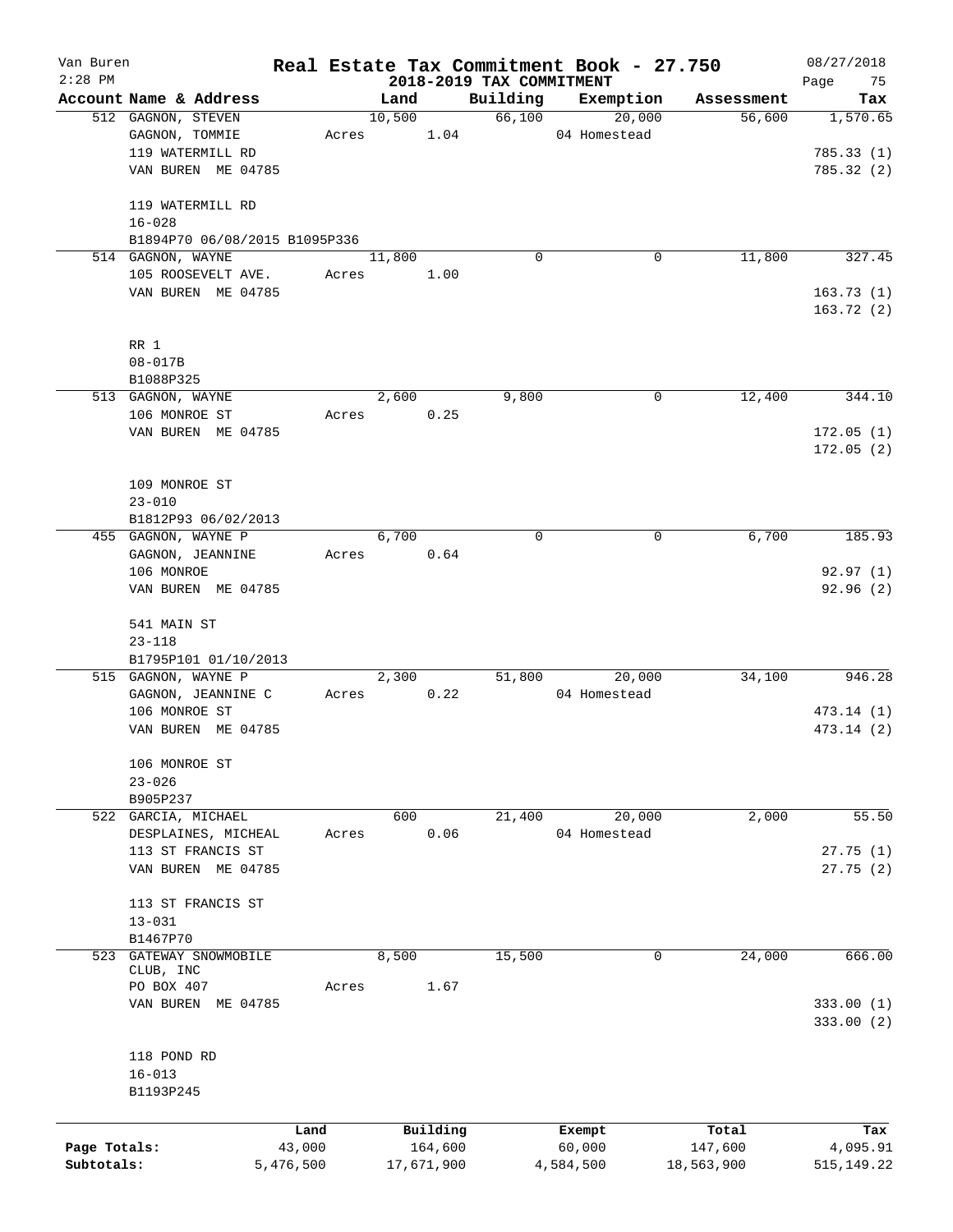| Van Buren<br>$2:28$ PM |                        |           |        |            |                                      | Real Estate Tax Commitment Book - 27.750 |            | 08/27/2018        |
|------------------------|------------------------|-----------|--------|------------|--------------------------------------|------------------------------------------|------------|-------------------|
|                        | Account Name & Address |           | Land   |            | 2018-2019 TAX COMMITMENT<br>Building | Exemption                                | Assessment | Page<br>76<br>Tax |
|                        | 524 GAUTHIER, CAROL A  |           | 1,900  |            | 39,700                               | 20,000                                   | 21,600     | 599.40            |
|                        | 118 VIOLETTE ST        | Acres     |        | 0.18       |                                      | 04 Homestead                             |            |                   |
|                        | VAN BUREN ME 04785     |           |        |            |                                      |                                          |            | 299.70 (1)        |
|                        |                        |           |        |            |                                      |                                          |            | 299.70 (2)        |
|                        |                        |           |        |            |                                      |                                          |            |                   |
|                        | 118 VIOLETTE ST        |           |        |            |                                      |                                          |            |                   |
|                        | $16 - 075$             |           |        |            |                                      |                                          |            |                   |
|                        | B1482P43               |           |        |            |                                      |                                          |            |                   |
|                        | 526 GAUVIN, YOLANDE    |           | 6,300  |            | 68,000                               | 20,000                                   | 54,300     | 1,506.83          |
|                        | GAUVIN, JACQUES        | Acres     |        | 0.60       |                                      | 04 Homestead                             |            |                   |
|                        | 103 ELDER AVE          |           |        |            |                                      |                                          |            | 753.42(1)         |
|                        | VAN BUREN ME 04785     |           |        |            |                                      |                                          |            | 753.41(2)         |
|                        |                        |           |        |            |                                      |                                          |            |                   |
|                        | 103 ELDER AVE          |           |        |            |                                      |                                          |            |                   |
|                        | $20 - 016$             |           |        |            |                                      |                                          |            |                   |
|                        | B1554P225 06/25/2007   |           |        |            |                                      |                                          |            |                   |
|                        | 527 GENDREAU, ALFRED   |           | 2,200  |            | 0                                    | 0                                        | 2,200      | 61.05             |
|                        | GENDREAU, DIANE        | Acres     |        | 0.21       |                                      |                                          |            |                   |
|                        | 2294 VAN BUREN RD      |           |        |            |                                      |                                          |            | 30.53(1)          |
|                        | CONNOR ME 04736        |           |        |            |                                      |                                          |            | 30.52(2)          |
|                        |                        |           |        |            |                                      |                                          |            |                   |
|                        | CHAMPLAIN ST           |           |        |            |                                      |                                          |            |                   |
|                        | $19 - 001$             |           |        |            |                                      |                                          |            |                   |
|                        | B1010P339              |           |        |            |                                      |                                          |            |                   |
|                        | 529 GENDREAU, DONALD   |           | 4,200  |            | 15,700                               | 19,900                                   | 0          | 0.00              |
|                        | GENDREAU, KAREN A      | Acres     |        | 0.40       |                                      | 04 Homestead                             |            |                   |
|                        | 117 POND RD            |           |        |            |                                      |                                          |            |                   |
|                        | VAN BUREN ME 04785     |           |        |            |                                      |                                          |            |                   |
|                        | 117 POND RD            |           |        |            |                                      |                                          |            |                   |
|                        | $16 - 012$             |           |        |            |                                      |                                          |            |                   |
|                        | B686P177               |           |        |            |                                      |                                          |            |                   |
|                        | 528 GENDREAU, DONALD   |           | 2,400  |            | 0                                    | 0                                        | 2,400      | 66.60             |
|                        | GENDREAU, KAREN A      | Acres     |        | 0.23       |                                      |                                          |            |                   |
|                        | 117 POND RD            |           |        |            |                                      |                                          |            | 33.30(1)          |
|                        | VAN BUREN ME 04785     |           |        |            |                                      |                                          |            | 33.30(2)          |
|                        |                        |           |        |            |                                      |                                          |            |                   |
|                        | POPLAR ST              |           |        |            |                                      |                                          |            |                   |
|                        | $16 - 001$             |           |        |            |                                      |                                          |            |                   |
|                        | B441P14                |           |        |            |                                      |                                          |            |                   |
|                        | 530 GENDREAU, GARY     |           | 15,100 |            | 77,400                               | 0                                        | 92,500     | 2,566.88          |
|                        | 131 WASHINGTON AVE     |           |        |            |                                      |                                          |            |                   |
|                        | VAN BUREN ME 04785     |           |        |            |                                      |                                          |            | 1, 283.44 (1)     |
|                        |                        |           |        |            |                                      |                                          |            | 1, 283.44 (2)     |
|                        |                        |           |        |            |                                      |                                          |            |                   |
|                        | 405 MAIN ST            |           |        |            |                                      |                                          |            |                   |
|                        | $21 - 023$             |           |        |            |                                      |                                          |            |                   |
|                        | B1335P203              |           |        |            |                                      |                                          |            |                   |
|                        | 531 GENDREAU, GARY E   |           | 3,600  |            | 54,700                               | 20,000                                   | 38,300     | 1,062.83          |
|                        | 131 WASHINGTON AVE     | Acres     |        | 0.34       |                                      | 04 Homestead                             |            |                   |
|                        | VAN BUREN ME 04785     |           |        |            |                                      |                                          |            | 531.42(1)         |
|                        |                        |           |        |            |                                      |                                          |            | 531.41(2)         |
|                        |                        |           |        |            |                                      |                                          |            |                   |
|                        | 131 WASHINGTON AVE     |           |        |            |                                      |                                          |            |                   |
|                        | $14 - 019$             |           |        |            |                                      |                                          |            |                   |
|                        | B887P111               |           |        |            |                                      |                                          |            |                   |
|                        |                        |           |        |            |                                      |                                          |            |                   |
|                        |                        | Land      |        | Building   |                                      | Exempt                                   | Total      | Tax               |
| Page Totals:           |                        | 35,700    |        | 255,500    |                                      | 79,900                                   | 211,300    | 5,863.59          |
| Subtotals:             |                        | 5,512,200 |        | 17,927,400 |                                      | 4,664,400                                | 18,775,200 | 521,012.81        |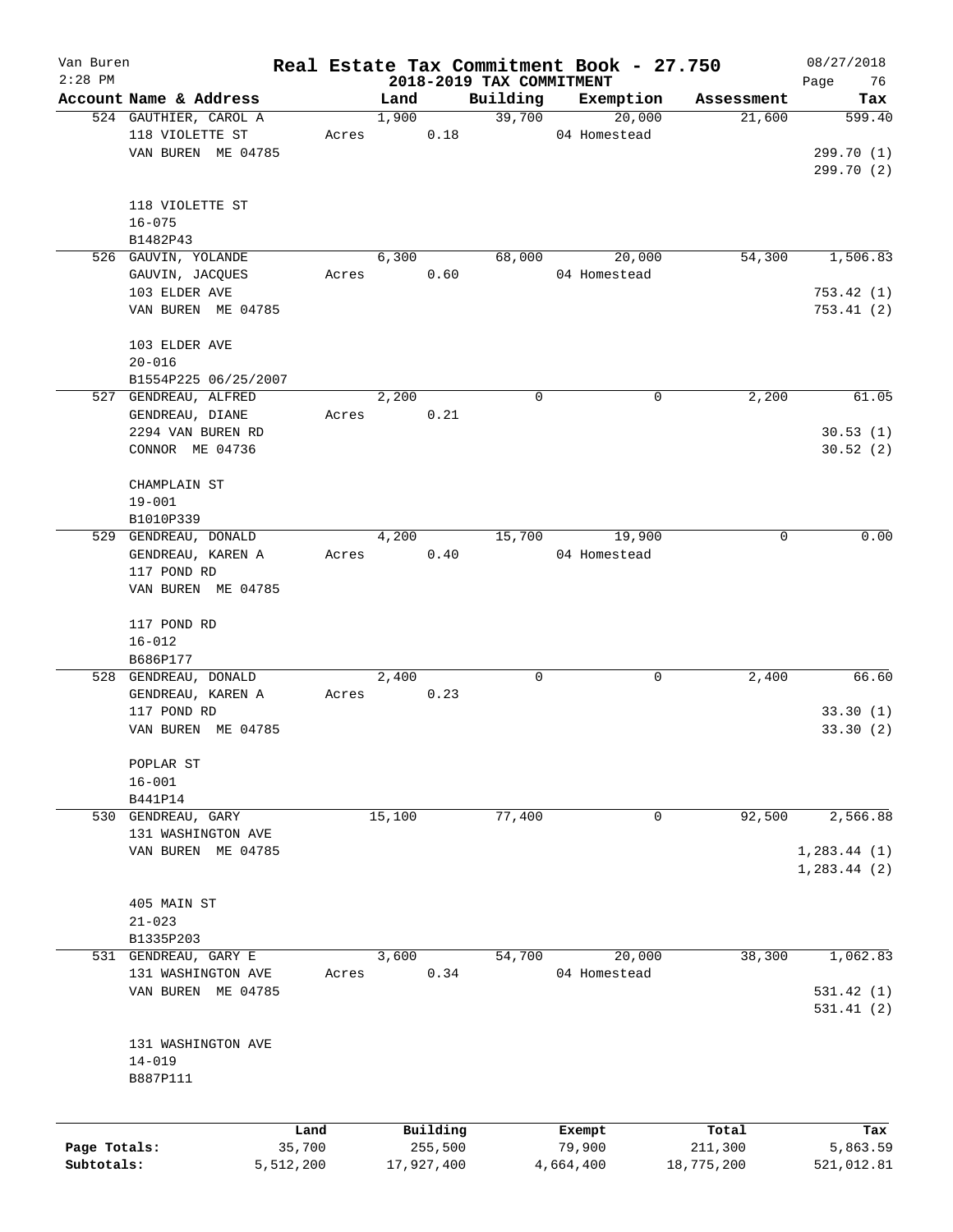| Van Buren    |                                   |           |        |              |                                      | Real Estate Tax Commitment Book - 27.750 |            | 08/27/2018              |
|--------------|-----------------------------------|-----------|--------|--------------|--------------------------------------|------------------------------------------|------------|-------------------------|
| $2:28$ PM    | Account Name & Address            |           | Land   |              | 2018-2019 TAX COMMITMENT<br>Building | Exemption                                | Assessment | Page<br>77<br>Tax       |
|              | 532 GENDREAU, KAREN (ET           |           | 10,600 |              | 22,200                               | $\Omega$                                 | 32,800     | 910.20                  |
|              | ALS)                              |           |        |              |                                      |                                          |            |                         |
|              | 117 POND RD                       | Acres     |        | 1.12         |                                      |                                          |            |                         |
|              | VAN BUREN ME 04785                |           |        |              |                                      |                                          |            | 455.10(1)               |
|              |                                   |           |        |              |                                      |                                          |            | 455.10(2)               |
|              |                                   |           |        |              |                                      |                                          |            |                         |
|              | 169 POPLAR ST<br>$14 - 092$       |           |        |              |                                      |                                          |            |                         |
|              | B1230P87                          |           |        |              |                                      |                                          |            |                         |
|              | 533 GENDREAU, KIM                 |           | 2,100  |              | 300                                  | $\mathbf 0$                              | 2,400      | 66.60                   |
|              | 177 CHAMPLAIN STREET              | Acres     |        | 0.20         |                                      |                                          |            |                         |
|              | VAN BUREN ME 04785                |           |        |              |                                      |                                          |            | 33.30(1)                |
|              |                                   |           |        |              |                                      |                                          |            | 33.30(2)                |
|              |                                   |           |        |              |                                      |                                          |            |                         |
|              | CHAMPLAIN STREET                  |           |        |              |                                      |                                          |            |                         |
|              | $19 - 025$                        |           |        |              |                                      |                                          |            |                         |
|              | B1477P294                         |           |        |              |                                      |                                          |            |                         |
|              | 534 GENDREAU, KIM                 |           | 4,200  |              | 62,500                               | 20,000                                   | 46,700     | 1,295.93                |
|              | 177 CHAMPLAIN STREET              | Acres     |        | 0.40         |                                      | 04 Homestead                             |            |                         |
|              | VAN BUREN ME 04785                |           |        |              |                                      |                                          |            | 647.97(1)<br>647.96 (2) |
|              |                                   |           |        |              |                                      |                                          |            |                         |
|              | 177 CHAMPLAIN STREET              |           |        |              |                                      |                                          |            |                         |
|              | $19 - 026$                        |           |        |              |                                      |                                          |            |                         |
|              | B1477P294                         |           |        |              |                                      |                                          |            |                         |
|              | 535 GEREBEN, BALAZS I             |           | 2,800  |              | 41,400                               | 20,000                                   | 24,200     | 671.55                  |
|              | GEREBEN, JANICE E                 | Acres     |        | 0.27         |                                      | 04 Homestead                             |            |                         |
|              | 127 ROOSEVELT AVE                 |           |        |              |                                      |                                          |            | 335.78(1)               |
|              | VAN BUREN ME 04785                |           |        |              |                                      |                                          |            | 335.77(2)               |
|              |                                   |           |        |              |                                      |                                          |            |                         |
|              | 127 ROOSEVELT AVE                 |           |        |              |                                      |                                          |            |                         |
|              | $14 - 115$                        |           |        |              |                                      |                                          |            |                         |
|              | B780P207<br>729 GERNER, DELORES I |           | 2,400  |              | 13,400                               | 0                                        | 15,800     | 438.45                  |
|              | 5 CREEKSIDE DRIVE                 | Acres     |        | 0.23         |                                      |                                          |            |                         |
|              | COUDERSPORT PA 16715              |           |        |              |                                      |                                          |            | 219.23(1)               |
|              |                                   |           |        |              |                                      |                                          |            | 219.22(2)               |
|              |                                   |           |        |              |                                      |                                          |            |                         |
|              | 119 LINCOLN ST                    |           |        |              |                                      |                                          |            |                         |
|              | $14 - 011A$                       |           |        |              |                                      |                                          |            |                         |
|              | B1612P138 09/02/2008              |           |        |              |                                      |                                          |            |                         |
|              | 782 GERVAIS, AMY M.               |           | 2,700  |              | 35,800                               | 20,000                                   | 18,500     | 513.38                  |
|              | GERVAIS, PETER                    | Acres     |        | 0.26         |                                      | 04 Homestead                             |            |                         |
|              | 221 MAIN ST.                      |           |        |              |                                      |                                          |            | 256.69(1)               |
|              | VAN BUREN ME 04785                |           |        |              |                                      |                                          |            | 256.69(2)               |
|              | 221 MAIN ST                       |           |        |              |                                      |                                          |            |                         |
|              | $18 - 022$                        |           |        |              |                                      |                                          |            |                         |
|              | B1948P214 09/16/2016              |           |        |              |                                      |                                          |            |                         |
|              | 537 GIBSON, LAWRENCE              |           | 3,500  |              | 34,200                               | 20,000                                   | 17,700     | 491.18                  |
|              | GIBSON, RONALD                    | Acres     |        | 0.33         |                                      | 04 Homestead                             |            |                         |
|              | 115 MADISON AVE                   |           |        |              |                                      |                                          |            | 245.59(1)               |
|              | VAN BUREN ME 04785                |           |        |              |                                      |                                          |            | 245.59(2)               |
|              |                                   |           |        |              |                                      |                                          |            |                         |
|              | 115 MADISON AVE                   |           |        |              |                                      |                                          |            |                         |
|              | $14 - 102$                        |           |        |              |                                      |                                          |            |                         |
|              | B1110P142                         |           |        |              |                                      |                                          |            |                         |
|              |                                   |           |        |              |                                      |                                          |            |                         |
|              |                                   | Land      |        | Building     |                                      | Exempt                                   | Total      | Tax                     |
| Page Totals: |                                   | 28,300    |        | 209,800      |                                      | 80,000                                   | 158,100    | 4,387.29                |
| Subtotals:   |                                   | 5,540,500 |        | 18, 137, 200 |                                      | 4,744,400                                | 18,933,300 | 525,400.10              |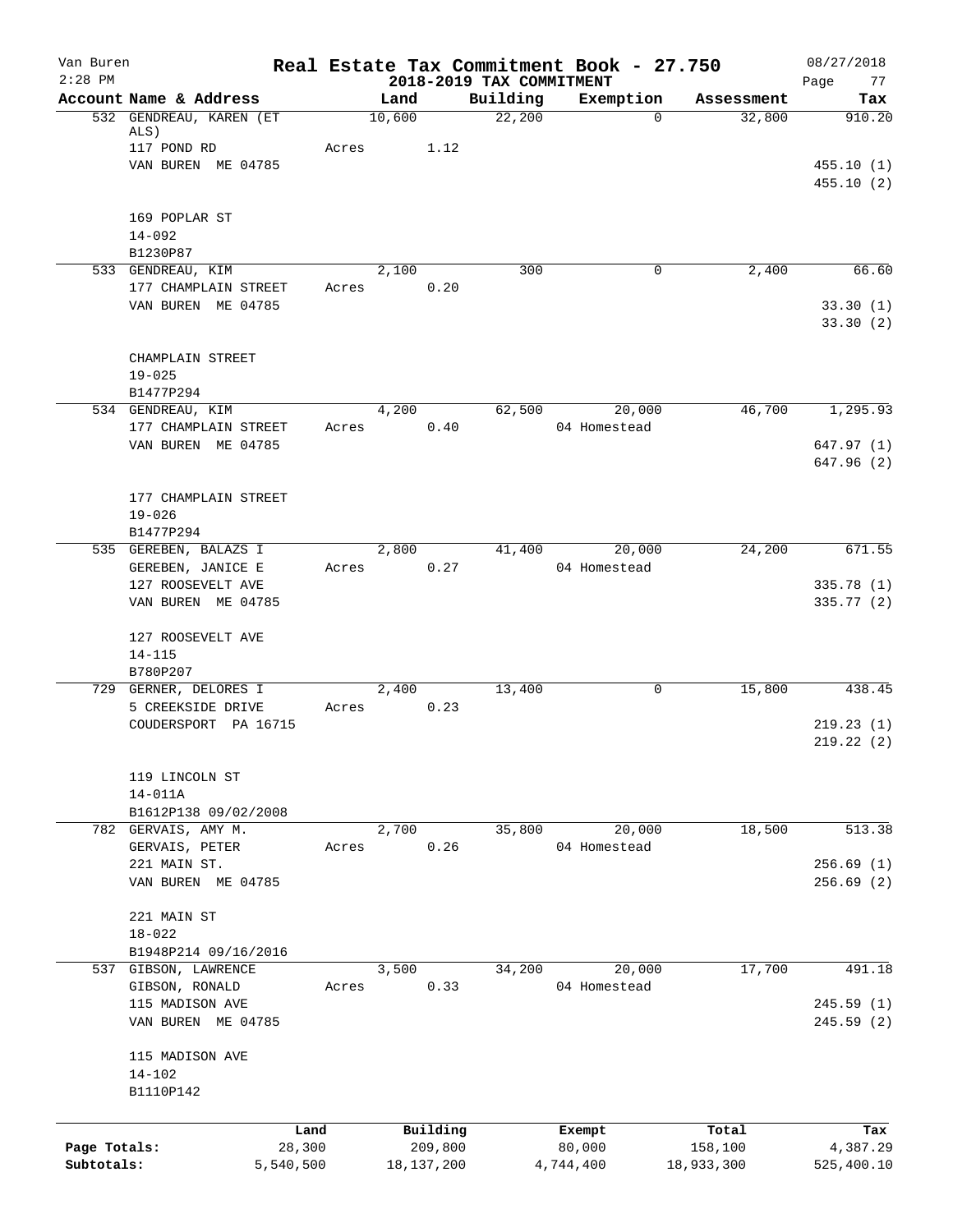| Van Buren<br>$2:28$ PM |                              |       | 2018-2019 TAX COMMITMENT |             | Real Estate Tax Commitment Book - 27.750 |            | 08/27/2018<br>Page<br>78 |
|------------------------|------------------------------|-------|--------------------------|-------------|------------------------------------------|------------|--------------------------|
|                        | Account Name & Address       |       | Land                     | Building    | Exemption                                | Assessment | Tax                      |
|                        | 538 GLEW, MICHAEL W          |       | 14,300                   | 94,100      | 20,000                                   | 88,400     | 2,453.10                 |
|                        | GLEW, ODETTE F               | Acres | 6.00                     |             | 04 Homestead                             |            |                          |
|                        | 915 MAIN STREET              |       |                          |             |                                          |            | 1,226.55(1)              |
|                        | VAN BUREN ME 04785           |       |                          |             |                                          |            | 1,226.55(2)              |
|                        | 915 MAIN ST                  |       |                          |             |                                          |            |                          |
|                        | 08-047C                      |       |                          |             |                                          |            |                          |
|                        | B1052P264                    |       |                          |             |                                          |            |                          |
| 539                    | GOLAS, EDWARD (ESTATE<br>OF) |       | 28,600                   | 0           | 0                                        | 28,600     | 793.65                   |
|                        | C/O FELICIA FELIX            | Acres | 62.94                    |             |                                          |            |                          |
|                        | 144 CLIFTON ST               |       |                          |             |                                          |            | 396.83(1)                |
|                        | WALLINGFORD CT 06492         |       |                          |             |                                          |            | 396.82(2)                |
|                        | ALEXANDER RD                 |       |                          |             |                                          |            |                          |
|                        | $07 - 011$                   |       |                          |             |                                          |            |                          |
|                        | B839P10 06/11/1991           |       |                          |             |                                          |            |                          |
|                        | 540 GOLDBERG, STEVEN         |       | 1,600                    | 19,500      | 0                                        | 21,100     | 585.53                   |
|                        | 4600 POPPY DR. EAST          | Acres | 0.15                     |             |                                          |            |                          |
|                        | FT. WORTH TX 76137           |       |                          |             |                                          |            | 292.77 (1)               |
|                        |                              |       |                          |             |                                          |            | 292.76 (2)               |
|                        |                              |       |                          |             |                                          |            |                          |
|                        | 141 HIGH ST                  |       |                          |             |                                          |            |                          |
|                        | $14 - 078$                   |       |                          |             |                                          |            |                          |
|                        | B1561P124                    |       |                          |             |                                          |            |                          |
|                        | 541 GOODRIDGE, DARRELL B     |       | 1,500                    | 32,500      | 0                                        | 34,000     | 943.50                   |
|                        | GOODRIDGE, DENNIS B          |       | 0.14<br>Acres            |             |                                          |            |                          |
|                        | 1517 MAIN ST                 |       |                          |             |                                          |            | 471.75 (1)               |
|                        | GRAND ISLE ME 04746          |       |                          |             |                                          |            | 471.75 (2)               |
|                        | 120 PINE ST                  |       |                          |             |                                          |            |                          |
|                        | $14 - 069$                   |       |                          |             |                                          |            |                          |
|                        | B1187P94                     |       |                          |             |                                          |            |                          |
|                        | 543 GOODRIDGE, DENNIS        |       | 12,200                   | 28,700      | 0                                        | 40,900     | 1,134.97                 |
|                        | GOODRIDGE, DARRELL           | Acres | 20.00                    |             |                                          |            |                          |
|                        | 1517 MAIN STREET             |       |                          |             |                                          |            | 567.49(1)                |
|                        | GRAND ISLE ME 04746          |       |                          |             |                                          |            | 567.48(2)                |
|                        | RR 1 (BARN & SHED)           |       |                          |             |                                          |            |                          |
|                        | $08 - 052$                   |       |                          |             |                                          |            |                          |
|                        | B1467P269                    |       |                          |             |                                          |            |                          |
|                        | 542 GOODRIDGE, DENNIS D      |       | 1,900                    | 0           | 0                                        | 1,900      | 52.73                    |
|                        | GOODRIDGE, DARREL D          | Acres | 0.18                     |             |                                          |            |                          |
|                        | 1517 MAIN ST                 |       |                          |             |                                          |            | 26.37(1)                 |
|                        | GRAND ISLE ME 04746          |       |                          |             |                                          |            | 26.36(2)                 |
|                        | 133 PINE ST                  |       |                          |             |                                          |            |                          |
|                        | $14 - 057$                   |       |                          |             |                                          |            |                          |
|                        | B1139P138 12/11/1998         |       |                          |             |                                          |            |                          |
|                        | 544 GORDON, DENNIS J         |       | 31,800                   | $\mathbf 0$ | 0                                        | 31,800     | 882.45                   |
|                        | PLANCK, MERRILY              | Acres | 69.00                    |             |                                          |            |                          |
|                        | 1330 W 13TH ST               |       |                          |             |                                          |            | 441.23 (1)               |
|                        | TEMPE AZ 85281               |       |                          |             |                                          |            | 441.22 (2)               |
|                        | OFF ALEXANDER RD             |       |                          |             |                                          |            |                          |
|                        | $09 - 032$                   |       |                          |             |                                          |            |                          |
|                        | B1592P211                    |       |                          |             |                                          |            |                          |
|                        |                              |       |                          |             |                                          |            |                          |
|                        |                              | Land  | Building                 |             | Exempt                                   | Total      | Tax                      |
| Page Totals:           | 91,900                       |       | 174,800                  |             | 20,000                                   | 246,700    | 6,845.93                 |
| Subtotals:             | 5,632,400                    |       | 18,312,000               |             | 4,764,400                                | 19,180,000 | 532,246.03               |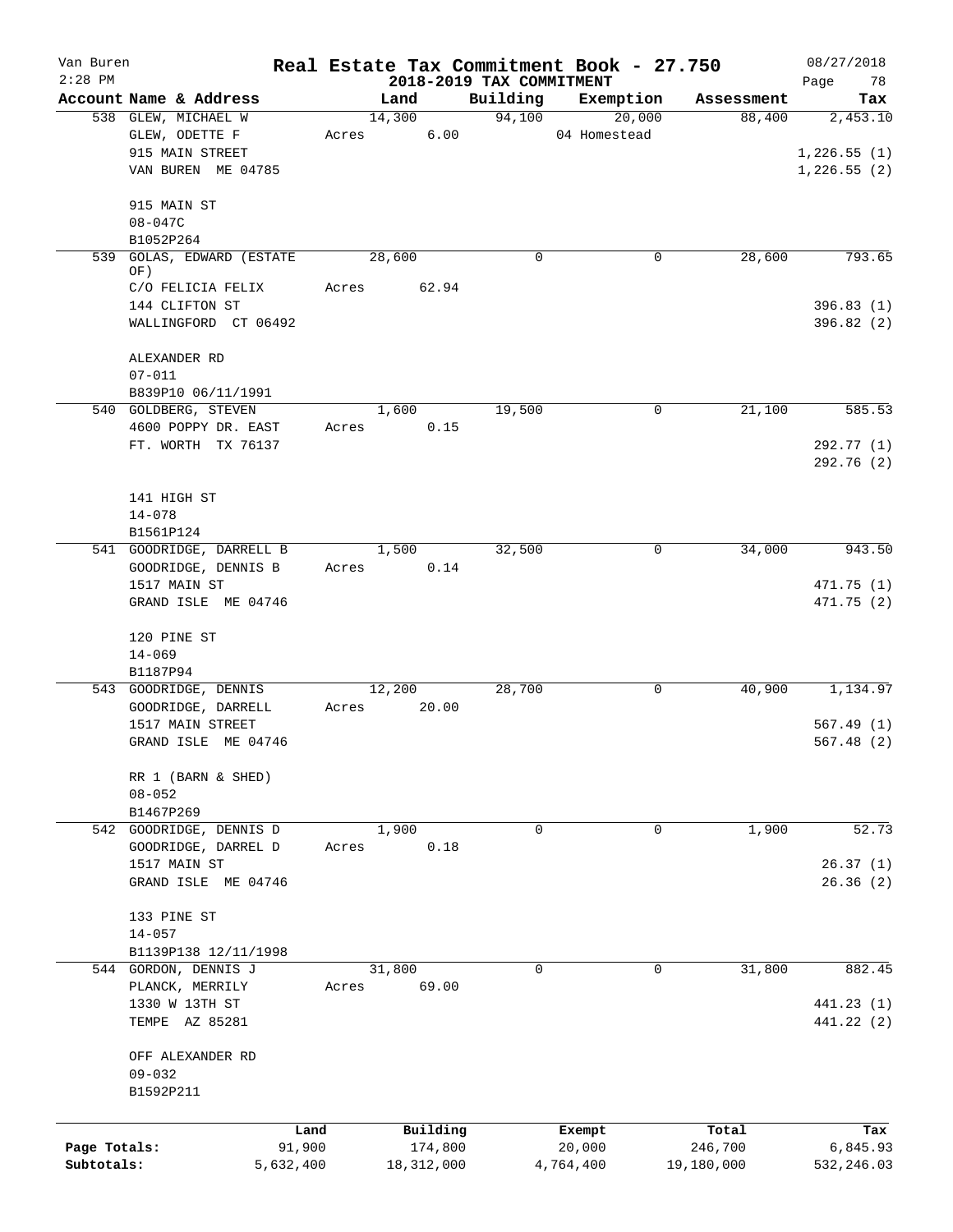| Van Buren    |                                                |           |               |          |                          | Real Estate Tax Commitment Book - 27.750 |                                     | 08/27/2018      |
|--------------|------------------------------------------------|-----------|---------------|----------|--------------------------|------------------------------------------|-------------------------------------|-----------------|
| $2:28$ PM    |                                                |           |               |          | 2018-2019 TAX COMMITMENT |                                          |                                     | 79<br>Page      |
|              | Account Name & Address<br>937 GRANDMAISON, AMY |           | Land<br>2,100 |          | Building<br>41,900       | Exemption                                | Assessment<br>44,000<br>$\mathbf 0$ | Tax<br>1,221.00 |
|              | 143 STATE ST                                   | Acres     |               | 0.20     |                          |                                          |                                     |                 |
|              | VAN BUREN ME 04785                             |           |               |          |                          |                                          |                                     | 610.50(1)       |
|              |                                                |           |               |          |                          |                                          |                                     | 610.50(2)       |
|              |                                                |           |               |          |                          |                                          |                                     |                 |
|              | 106 FERRY ST                                   |           |               |          |                          |                                          |                                     |                 |
|              | $18 - 056$                                     |           |               |          |                          |                                          |                                     |                 |
|              | B1807P151 05/02/2013                           |           |               |          |                          |                                          |                                     |                 |
|              | 547 GRANDMAISON, DAYTON                        |           | 2,100         |          | 41,600                   | 20,000                                   | 23,700                              | 657.68          |
|              | GRANDMAISON, HEIDI J                           | Acres     |               | 0.20     |                          | 04 Homestead                             |                                     |                 |
|              | 45 MAIN ST                                     |           |               |          |                          |                                          |                                     | 328.84(1)       |
|              | VAN BUREN ME 04785                             |           |               |          |                          |                                          |                                     | 328.84(2)       |
|              |                                                |           |               |          |                          |                                          |                                     |                 |
|              | 45 MAIN ST                                     |           |               |          |                          |                                          |                                     |                 |
|              | $15 - 012$                                     |           |               |          |                          |                                          |                                     |                 |
|              |                                                |           |               |          |                          |                                          |                                     |                 |
|              | B1666P345 01/14/2010 B809P112                  |           |               |          |                          |                                          |                                     | 2,397.60        |
|              | 548 GRANDMAISON, EARLINE                       |           | 17,100        |          | 89,300                   | 20,000                                   | 86,400                              |                 |
|              | GRANDMAISON, GILMAN J                          | Acres     |               | 7.60     |                          | 04 Homestead                             |                                     |                 |
|              | 11 MAIN ST                                     |           |               |          |                          |                                          |                                     | 1,198.80(1)     |
|              | VAN BUREN ME 04785                             |           |               |          |                          |                                          |                                     | 1,198.80(2)     |
|              |                                                |           |               |          |                          |                                          |                                     |                 |
|              | 11 MAIN ST                                     |           |               |          |                          |                                          |                                     |                 |
|              | $13 - 047$                                     |           |               |          |                          |                                          |                                     |                 |
|              | B382P289                                       |           |               |          |                          |                                          |                                     |                 |
|              | 549 GRANDMAISON, JASON E                       |           | 3,500         |          | 63,300                   | 20,000                                   | 46,800                              | 1,298.70        |
|              | 143 STATE ST                                   | Acres     |               | 0.33     |                          | 04 Homestead                             |                                     |                 |
|              | VAN BUREN ME 04785                             |           |               |          |                          |                                          |                                     | 649.35(1)       |
|              |                                                |           |               |          |                          |                                          |                                     | 649.35(2)       |
|              |                                                |           |               |          |                          |                                          |                                     |                 |
|              | 143 STATE ST                                   |           |               |          |                          |                                          |                                     |                 |
|              | $12A-002$                                      |           |               |          |                          |                                          |                                     |                 |
|              | B1783P30 10/03/2012                            |           |               |          |                          |                                          |                                     |                 |
|              | 553 GRIVOIS, CODY                              |           | 14,100        |          | 32,500                   |                                          | 46,600<br>0                         | 1,293.15        |
|              | PO BOX 526                                     | Acres     |               | 5.65     |                          |                                          |                                     |                 |
|              | VAN BUREN ME 04785                             |           |               |          |                          |                                          |                                     | 646.58(1)       |
|              |                                                |           |               |          |                          |                                          |                                     | 646.57(2)       |
|              |                                                |           |               |          |                          |                                          |                                     |                 |
|              | 151 MASSE RD                                   |           |               |          |                          |                                          |                                     |                 |
|              | $02 - 013$                                     |           |               |          |                          |                                          |                                     |                 |
|              | B1962P101 01/11/2017                           |           |               |          |                          |                                          |                                     |                 |
|              | 560 GRIVOIS, DEAN                              |           | 20,600        |          | 0                        |                                          | 20,600<br>0                         | 571.65          |
|              | GRIVOIS, CLAUDIA                               | Acres     |               | 40.00    |                          |                                          |                                     |                 |
|              | 1728 HAMLIN ROAD                               |           |               |          |                          |                                          |                                     | 285.83(1)       |
|              | HAMLIN ME 04785                                |           |               |          |                          |                                          |                                     | 285.82(2)       |
|              |                                                |           |               |          |                          |                                          |                                     |                 |
|              | CASTONGUAY RD                                  |           |               |          |                          |                                          |                                     |                 |
|              | $02 - 036$                                     |           |               |          |                          |                                          |                                     |                 |
|              | B1525P247                                      |           |               |          |                          |                                          |                                     |                 |
| 559          | GRIVOIS, DEAN                                  |           | 15,500        |          | 0                        |                                          | 15,500<br>$\mathbf 0$               | 430.13          |
|              | GRIVOIS, CLAUDIA                               | Acres     |               | 35.00    |                          |                                          |                                     |                 |
|              | 1728 HAMLIN ROAD                               |           |               |          |                          |                                          |                                     | 215.07(1)       |
|              | HAMLIN ME 04785                                |           |               |          |                          |                                          |                                     | 215.06(2)       |
|              |                                                |           |               |          |                          |                                          |                                     |                 |
|              | CASTONGUAY RD                                  |           |               |          |                          |                                          |                                     |                 |
|              | $02 - 032$                                     |           |               |          |                          |                                          |                                     |                 |
|              | B1525P247                                      |           |               |          |                          |                                          |                                     |                 |
|              |                                                |           |               |          |                          |                                          |                                     |                 |
|              |                                                |           |               |          |                          |                                          |                                     |                 |
|              |                                                | Land      |               | Building |                          | Exempt                                   | Total                               | Tax             |
| Page Totals: |                                                | 75,000    |               | 268,600  |                          | 60,000                                   | 283,600                             | 7,869.91        |
| Subtotals:   |                                                | 5,707,400 | 18,580,600    |          |                          | 4,824,400                                | 19,463,600                          | 540,115.94      |
|              |                                                |           |               |          |                          |                                          |                                     |                 |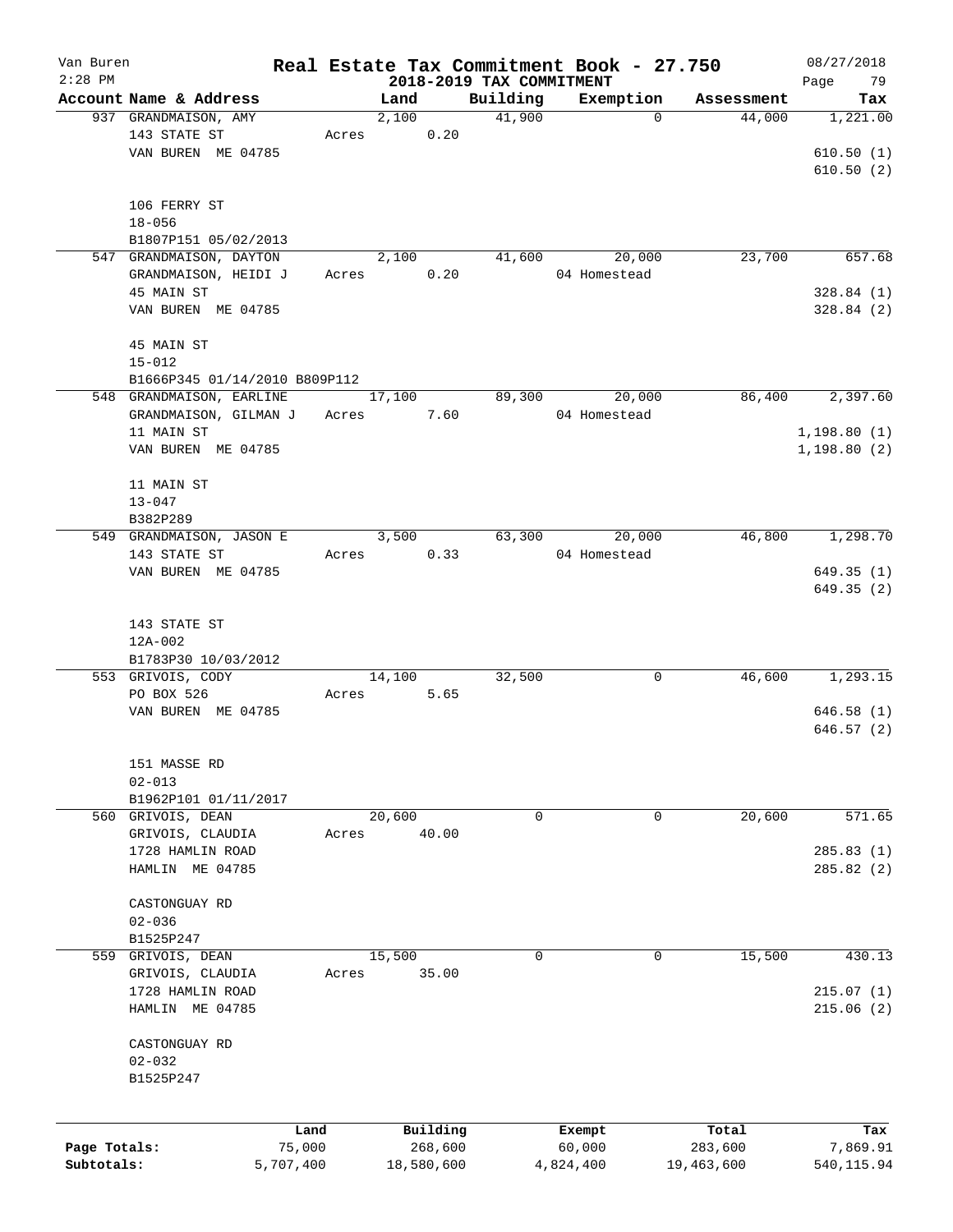| Van Buren    |                         |       |                          |          | Real Estate Tax Commitment Book - 27.750 |                  | 08/27/2018       |
|--------------|-------------------------|-------|--------------------------|----------|------------------------------------------|------------------|------------------|
| $2:28$ PM    |                         |       | 2018-2019 TAX COMMITMENT |          |                                          |                  | Page<br>80       |
|              | Account Name & Address  |       | Land                     | Building | Exemption                                | Assessment       | Tax              |
|              | 561 GRIVOIS, DONALD     |       | 14,200                   | 74,800   | 20,000                                   | 69,000           | 1,914.75         |
|              | GRIVOIS, CRYSTAL        | Acres | 5.85                     |          | 04 Homestead                             |                  |                  |
|              | 933 MAIN STREET         |       |                          |          |                                          |                  | 957.38 (1)       |
|              | VAN BUREN ME 04785      |       |                          |          |                                          |                  | 957.37 (2)       |
|              | 933 MAIN ST             |       |                          |          |                                          |                  |                  |
|              | $08 - 053$              |       |                          |          |                                          |                  |                  |
|              | B1452P207               |       |                          |          |                                          |                  |                  |
|              | 554 GRIVOIS, DONALD     |       | 7,700                    | 46,600   | 0                                        | 54,300           | 1,506.83         |
|              | 933 MAIN ST.            | Acres | 0.73                     |          |                                          |                  |                  |
|              | VAN BUREN ME 04785      |       |                          |          |                                          |                  | 753.42 (1)       |
|              |                         |       |                          |          |                                          |                  | 753.41 (2)       |
|              | 139 CHAMPLAIN ST        |       |                          |          |                                          |                  |                  |
|              | $20 - 021$              |       |                          |          |                                          |                  |                  |
|              | B1932P243 05/11/2016    |       |                          |          |                                          |                  |                  |
|              | 552 GRIVOIS, DONALD R.  |       | 2,900                    | $\Omega$ | 2,900                                    | 0                | 0.00             |
|              | RODIZZA, DOREEN M.      | Acres | 0.28                     |          | 04 Homestead                             |                  |                  |
|              | PO BOX 1018             |       |                          |          |                                          |                  |                  |
|              | 35 HUMMINGBIRD HILL     |       |                          |          |                                          |                  |                  |
|              | GRANTHAM NH 03753       |       |                          |          |                                          |                  |                  |
|              | 122 MONROE ST           |       |                          |          |                                          |                  |                  |
|              |                         |       |                          |          |                                          |                  |                  |
|              | $23 - 020$              |       |                          |          |                                          |                  |                  |
|              | B1831P290 10/16/2013    |       |                          |          |                                          |                  |                  |
|              | 1368 GRIVOIS, GORDON    |       | 15,300                   | 99,400   | 20,000                                   | 94,700           | 2,627.93         |
|              | GRIVOIS, VELMA          | Acres | 5.78                     |          | 04 Homestead                             |                  |                  |
|              | PO BOX 192              |       |                          |          |                                          |                  | 1,313.97(1)      |
|              | VAN BUREN ME 04785      |       |                          |          |                                          |                  | 1,313.96(2)      |
|              | 135 MONROE ST           |       |                          |          |                                          |                  |                  |
|              | $23 - 119$              |       |                          |          |                                          |                  |                  |
|              | B1967P1 03/01/2017      |       |                          |          |                                          |                  |                  |
|              | 555 GRIVOIS, JAMES J &  |       | 10,600                   | 59,300   | 20,000                                   | 49,900           | 1,384.73         |
|              | GAETANE P (LIFE ESTATE) |       |                          |          |                                          |                  |                  |
|              | CYR, TAMMY              | Acres | 1.14                     |          | 04 Homestead                             |                  |                  |
|              | 150 CHAMPLAIN ST        |       |                          |          |                                          |                  | 692.37 (1)       |
|              | VAN BUREN ME 04785      |       |                          |          |                                          |                  | 692.36 (2)       |
|              | 150 CHAMPLAIN ST        |       |                          |          |                                          |                  |                  |
|              | $19 - 063$              |       |                          |          |                                          |                  |                  |
|              | B1926P139 03/15/2016    |       |                          |          |                                          |                  |                  |
|              | 556 GRIVOIS, NELSON G   |       | 11,000                   | 54,300   | 26,000                                   | 39,300           | 1,090.58         |
|              | GRIVOIS, CLAUDETTE G    | Acres | 1.52                     |          | 04 Homestead                             |                  |                  |
|              | 176 CHAMPLAIN ST        |       |                          |          | 02 Veteran                               |                  | 545.29(1)        |
|              | VAN BUREN ME 04785      |       |                          |          |                                          |                  | 545.29(2)        |
|              | 176 CHAMPLAIN ST        |       |                          |          |                                          |                  |                  |
|              | $19 - 072$              |       |                          |          |                                          |                  |                  |
|              | B827P115 08/30/1975     |       |                          |          |                                          |                  |                  |
|              | 563 GUERRETTE, WAYNE    |       | 13,100                   | 76,400   | 20,000                                   | 69,500           | 1,928.63         |
|              | GUERRETTE, GLORIA A     | Acres | 2.65                     |          | 04 Homestead                             |                  |                  |
|              | 868 MAIN ST             |       |                          |          |                                          |                  | 964.32(1)        |
|              | VAN BUREN ME 04785      |       |                          |          |                                          |                  | 964.31(2)        |
|              | 868 MAIN ST             |       |                          |          |                                          |                  |                  |
|              | $08 - 037A$             |       |                          |          |                                          |                  |                  |
|              |                         |       |                          |          |                                          |                  |                  |
| Page Totals: | Land<br>74,800          |       | Building<br>410,800      |          | Exempt<br>108,900                        | Total<br>376,700 | Tax<br>10,453.45 |
| Subtotals:   | 5,782,200               |       | 18,991,400               |          | 4,933,300                                | 19,840,300       | 550,569.39       |
|              |                         |       |                          |          |                                          |                  |                  |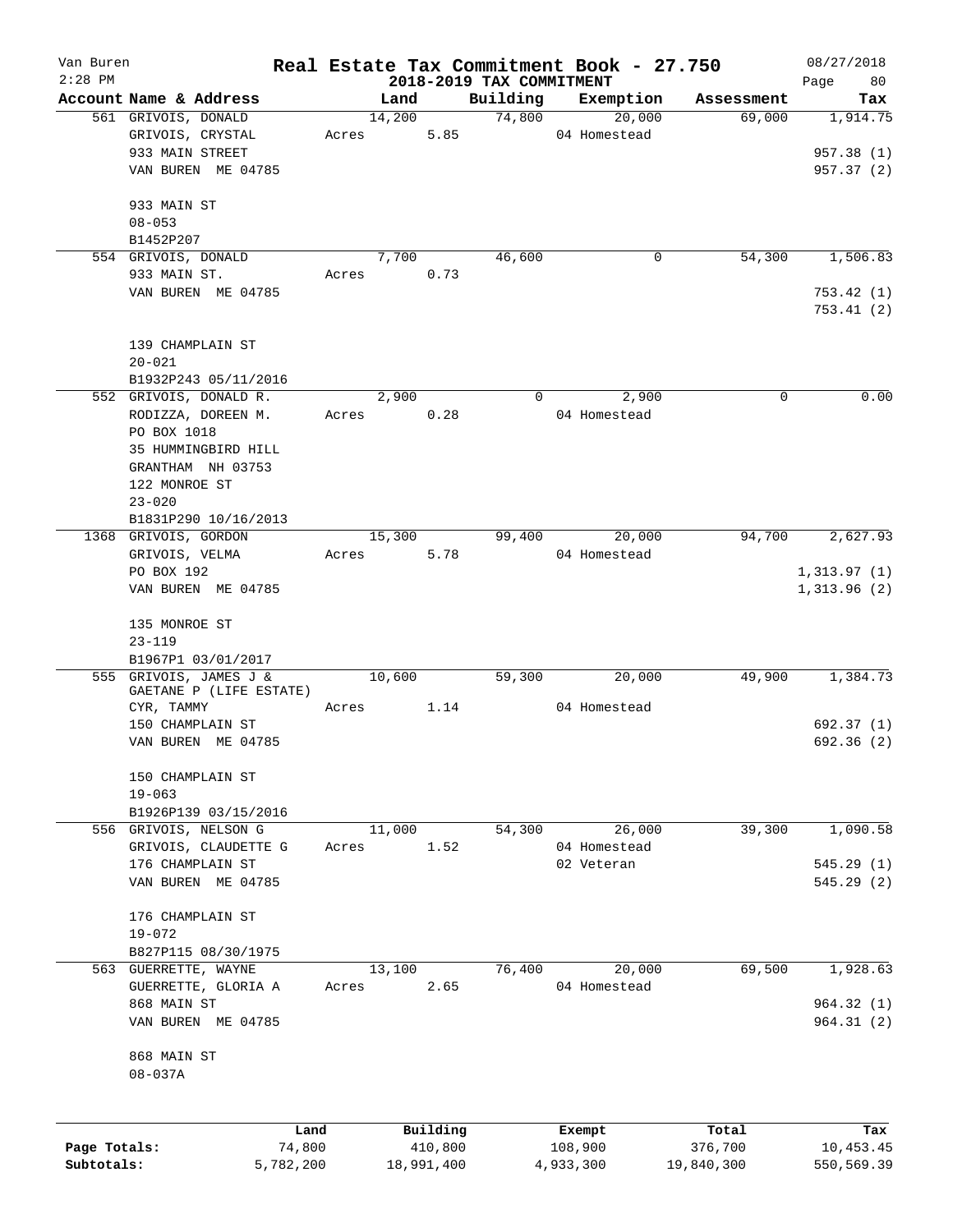| Van Buren<br>$2:28$ PM |                          |        |        |            |                                      | Real Estate Tax Commitment Book - 27.750 |            | 08/27/2018        |
|------------------------|--------------------------|--------|--------|------------|--------------------------------------|------------------------------------------|------------|-------------------|
|                        | Account Name & Address   |        | Land   |            | 2018-2019 TAX COMMITMENT<br>Building | Exemption                                | Assessment | Page<br>81<br>Tax |
|                        | 564 GUILLETTE, CHARLES O |        | 3,600  |            | 46,000                               | 20,000                                   | 29,600     | 821.40            |
|                        | GUILLETTE, TINA R        | Acres  |        | 0.34       |                                      | 04 Homestead                             |            |                   |
|                        | 109 POND RD              |        |        |            |                                      |                                          |            | 410.70(1)         |
|                        | VAN BUREN ME 04785       |        |        |            |                                      |                                          |            | 410.70 (2)        |
|                        |                          |        |        |            |                                      |                                          |            |                   |
|                        | 109 POND RD              |        |        |            |                                      |                                          |            |                   |
|                        | $16 - 009$               |        |        |            |                                      |                                          |            |                   |
|                        | B1162P259 04/20/1999     |        |        |            |                                      |                                          |            |                   |
|                        | 565 GUILLETTE, CHARLES O |        | 2,100  |            | 35,600                               | 20,000                                   | 17,700     | 491.18            |
|                        | 116 FERRY ST             | Acres  |        | 0.20       |                                      | 04 Homestead                             |            |                   |
|                        | VAN BUREN ME 04785       |        |        |            |                                      |                                          |            | 245.59(1)         |
|                        |                          |        |        |            |                                      |                                          |            | 245.59(2)         |
|                        |                          |        |        |            |                                      |                                          |            |                   |
|                        | 116 FERRY ST             |        |        |            |                                      |                                          |            |                   |
|                        | $18 - 052$               |        |        |            |                                      |                                          |            |                   |
|                        | B408P300 01/04/1971      |        |        |            |                                      |                                          |            |                   |
|                        | 1339 HALL, CINDY         |        | 10,100 |            | 26,300                               | 0                                        | 36,400     | 1,010.10          |
|                        | PO BOX 421               | Acres  |        | 0.70       |                                      |                                          |            |                   |
|                        | VAN BUREN ME 04785       |        |        |            |                                      |                                          |            | 505.05(1)         |
|                        |                          |        |        |            |                                      |                                          |            | 505.05(2)         |
|                        |                          |        |        |            |                                      |                                          |            |                   |
|                        | 792 MAIN ST              |        |        |            |                                      |                                          |            |                   |
|                        | $08 - 026$               |        |        |            |                                      |                                          |            |                   |
|                        | B1990P56 09/21/2017      |        |        |            |                                      |                                          |            |                   |
|                        | 1166 HANKE, RICHARD T    |        | 13,000 |            | 33,200                               | 0                                        | 46,200     | 1,282.05          |
|                        | 1384 MAIN ST             | Acres  |        | 2.42       |                                      |                                          |            |                   |
|                        | GRAND ISLE ME 04746      |        |        |            |                                      |                                          |            | 641.03(1)         |
|                        |                          |        |        |            |                                      |                                          |            | 641.02(2)         |
|                        |                          |        |        |            |                                      |                                          |            |                   |
|                        | 295 STATE ST             |        |        |            |                                      |                                          |            |                   |
|                        | $03 - 012E$              |        |        |            |                                      |                                          |            |                   |
|                        | B1978P28 06/13/2017      |        |        |            |                                      |                                          |            |                   |
|                        | 566 HANSON, RAYMOND E    |        | 11,200 |            | 37,600                               | 0                                        | 48,800     | 1,354.20          |
|                        | HANSON, SHIRLEY M        | Acres  |        | 0.84       |                                      |                                          |            |                   |
|                        | 257 MAIN ST              |        |        |            |                                      |                                          |            | 677.10(1)         |
|                        | VAN BUREN ME 04785       |        |        |            |                                      |                                          |            | 677.10(2)         |
|                        | 640 MAIN ST              |        |        |            |                                      |                                          |            |                   |
|                        | $25 - 012$               |        |        |            |                                      |                                          |            |                   |
|                        | B1325P258                |        |        |            |                                      |                                          |            |                   |
| 567                    | HANSON, RAYMOND E        |        | 1,800  |            | 49,600                               | 20,000                                   | 31,400     | 871.35            |
|                        | HANSON, SHIRLEY M        | Acres  |        | 0.17       |                                      | 04 Homestead                             |            |                   |
|                        | 257 MAIN STREET          |        |        |            |                                      |                                          |            | 435.68 (1)        |
|                        | VAN BUREN ME 04785       |        |        |            |                                      |                                          |            | 435.67 (2)        |
|                        |                          |        |        |            |                                      |                                          |            |                   |
|                        | 257 MAIN ST              |        |        |            |                                      |                                          |            |                   |
|                        | $18 - 042$               |        |        |            |                                      |                                          |            |                   |
|                        | B1495P1                  |        |        |            |                                      |                                          |            |                   |
|                        | 893 HARTWICH, BRUNO      |        | 3,800  |            | 9,100                                | 12,900                                   | 0          | 0.00              |
|                        | 133 WILSON ST            |        |        |            |                                      | 04 Homestead                             |            |                   |
|                        | VAN BUREN ME 04785       |        |        |            |                                      |                                          |            |                   |
|                        |                          |        |        |            |                                      |                                          |            |                   |
|                        |                          |        |        |            |                                      |                                          |            |                   |
|                        | 133 WILSON ST            |        |        |            |                                      |                                          |            |                   |
|                        | $23 - 039$               |        |        |            |                                      |                                          |            |                   |
|                        | B1270P286                |        |        |            |                                      |                                          |            |                   |
|                        |                          |        |        |            |                                      |                                          |            |                   |
|                        |                          |        |        |            |                                      |                                          |            |                   |
|                        |                          | Land   |        | Building   |                                      | Exempt                                   | Total      | Tax               |
| Page Totals:           |                          | 45,600 |        | 237,400    |                                      | 72,900                                   | 210,100    | 5,830.28          |
| Subtotals:             | 5,827,800                |        |        | 19,228,800 |                                      | 5,006,200                                | 20,050,400 | 556,399.67        |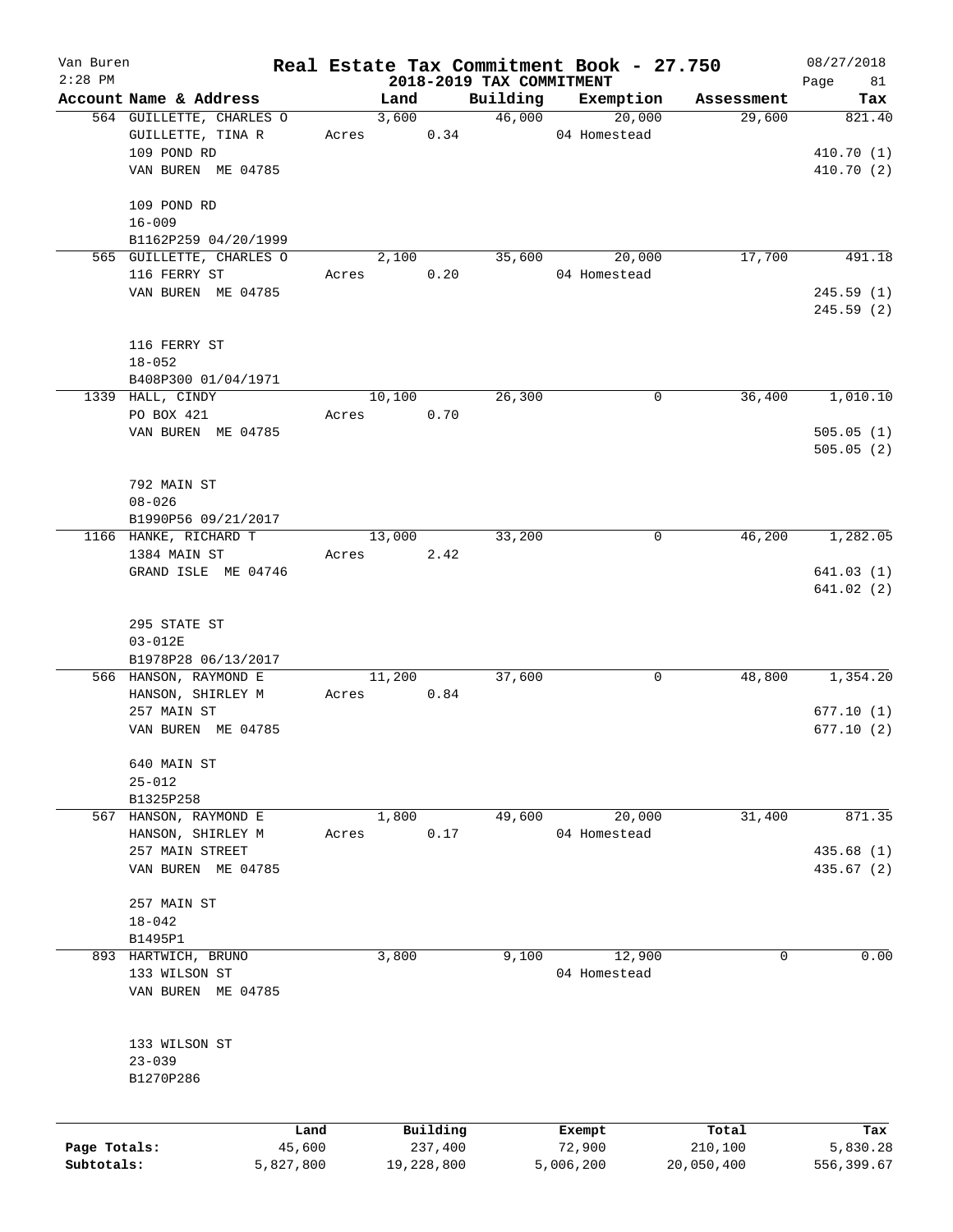| Van Buren<br>$2:28$ PM |                                         |           |            |                                      | Real Estate Tax Commitment Book - 27.750 |              | 08/27/2018               |
|------------------------|-----------------------------------------|-----------|------------|--------------------------------------|------------------------------------------|--------------|--------------------------|
|                        | Account Name & Address                  |           | Land       | 2018-2019 TAX COMMITMENT<br>Building | Exemption                                | Assessment   | Page<br>82<br>Tax        |
|                        | 572 HASSELL, BENJAMIN J                 |           | 19,100     | 16,200                               | $\Omega$                                 | 35,300       | 979.58                   |
|                        | GRAHAM, JENNIFER A                      | Acres     | 43.00      |                                      |                                          |              |                          |
|                        | 19 NOTRE DAME RD<br>GRAND ISLE ME 04746 |           |            |                                      |                                          |              | 489.79 (1)<br>489.79 (2) |
|                        |                                         |           |            |                                      |                                          |              |                          |
|                        | 220 PARENT RD                           |           |            |                                      |                                          |              |                          |
|                        | $09 - 039$<br>B1769P126 06/25/2012      |           |            |                                      |                                          |              |                          |
|                        | 980 HATCH, TAMMY                        |           | 1,600      | 36,100                               | 0                                        | 37,700       | 1,046.18                 |
|                        | 27 ROBIN ROAD                           | Acres     | 0.15       |                                      |                                          |              |                          |
|                        | EDGECOMB ME 04556                       |           |            |                                      |                                          |              | 523.09(1)<br>523.09(2)   |
|                        |                                         |           |            |                                      |                                          |              |                          |
|                        | 131 HIGH ST<br>$14 - 075$               |           |            |                                      |                                          |              |                          |
|                        | B2007P31 02/16/2018                     |           |            |                                      |                                          |              |                          |
|                        | 575 HEBERT, ELIZABETH A                 |           | 7,000      | 53,500                               | 20,000                                   | 40,500       | 1,123.88                 |
|                        | P O BOX 487                             | Acres     | 0.67       |                                      | 04 Homestead                             |              |                          |
|                        | VAN BUREN ME 04785                      |           |            |                                      |                                          |              | 561.94(1)<br>561.94(2)   |
|                        |                                         |           |            |                                      |                                          |              |                          |
|                        | 138 POPLAR ST<br>$16 - 023$             |           |            |                                      |                                          |              |                          |
|                        | B935P94                                 |           |            |                                      |                                          |              |                          |
|                        | 578 HEBERT, GLORIA                      |           | 3,000      | 56,000                               | 0                                        | 59,000       | 1,637.25                 |
|                        | 109 POPLAR ST.                          | Acres     | 0.29       |                                      |                                          |              |                          |
|                        | VAN BUREN ME 04785                      |           |            |                                      |                                          |              | 818.63(1)<br>818.62(2)   |
|                        |                                         |           |            |                                      |                                          |              |                          |
|                        | 109 POPLAR ST<br>$14 - 125$             |           |            |                                      |                                          |              |                          |
|                        | B1957P77 11/29/2016                     |           |            |                                      |                                          |              |                          |
|                        | 1074 HEBERT, JOHN                       |           | 2,400      | 13,600                               | 0                                        | 16,000       | 444.00                   |
|                        | HEBERT, AMY<br>138 PARK ST.             | Acres     | 0.23       |                                      |                                          |              | 222.00(1)                |
|                        | VAN BUREN ME 04785                      |           |            |                                      |                                          |              | 222.00(2)                |
|                        |                                         |           |            |                                      |                                          |              |                          |
|                        | 186 MAIN ST.<br>$18 - 136$              |           |            |                                      |                                          |              |                          |
|                        | B1718P320 05/05/2011                    |           |            |                                      |                                          |              |                          |
|                        | 577 HEBERT, JOHN H JR                   |           | 2,400      | 32,500                               | 0                                        | 34,900       | 968.48                   |
|                        | HEBERT, AMY N                           | Acres     | 0.12       |                                      |                                          |              |                          |
|                        | 138 PARK ST.<br>VAN BUREN ME 04785      |           |            |                                      |                                          |              | 484.24 (1)<br>484.24 (2) |
|                        |                                         |           |            |                                      |                                          |              |                          |
|                        | 74 MAIN ST                              |           |            |                                      |                                          |              |                          |
|                        | $15 - 092A$<br>B1793P227 12/19/2012     |           |            |                                      |                                          |              |                          |
|                        | 403 HEBERT, JOHN H JR                   |           | 3,200      | 55,700                               | 20,000                                   | 38,900       | 1,079.47                 |
|                        | HEBERT, AMY N                           | Acres     | 0.30       |                                      | 04 Homestead                             |              |                          |
|                        | 138 PARK ST.<br>VAN BUREN ME 04785      |           |            |                                      |                                          |              | 539.74 (1)<br>539.73 (2) |
|                        |                                         |           |            |                                      |                                          |              |                          |
|                        | 192 MAIN ST                             |           |            |                                      |                                          |              |                          |
|                        | $18 - 135$<br>B1686P281 06/30/2010      |           |            |                                      |                                          |              |                          |
|                        |                                         |           |            |                                      |                                          |              |                          |
|                        |                                         | Land      | Building   |                                      | Exempt                                   | Total        | Tax                      |
| Page Totals:           |                                         | 38,700    | 263,600    |                                      | 40,000                                   | 262,300      | 7,278.84                 |
| Subtotals:             |                                         | 5,866,500 | 19,492,400 |                                      | 5,046,200                                | 20, 312, 700 | 563,678.51               |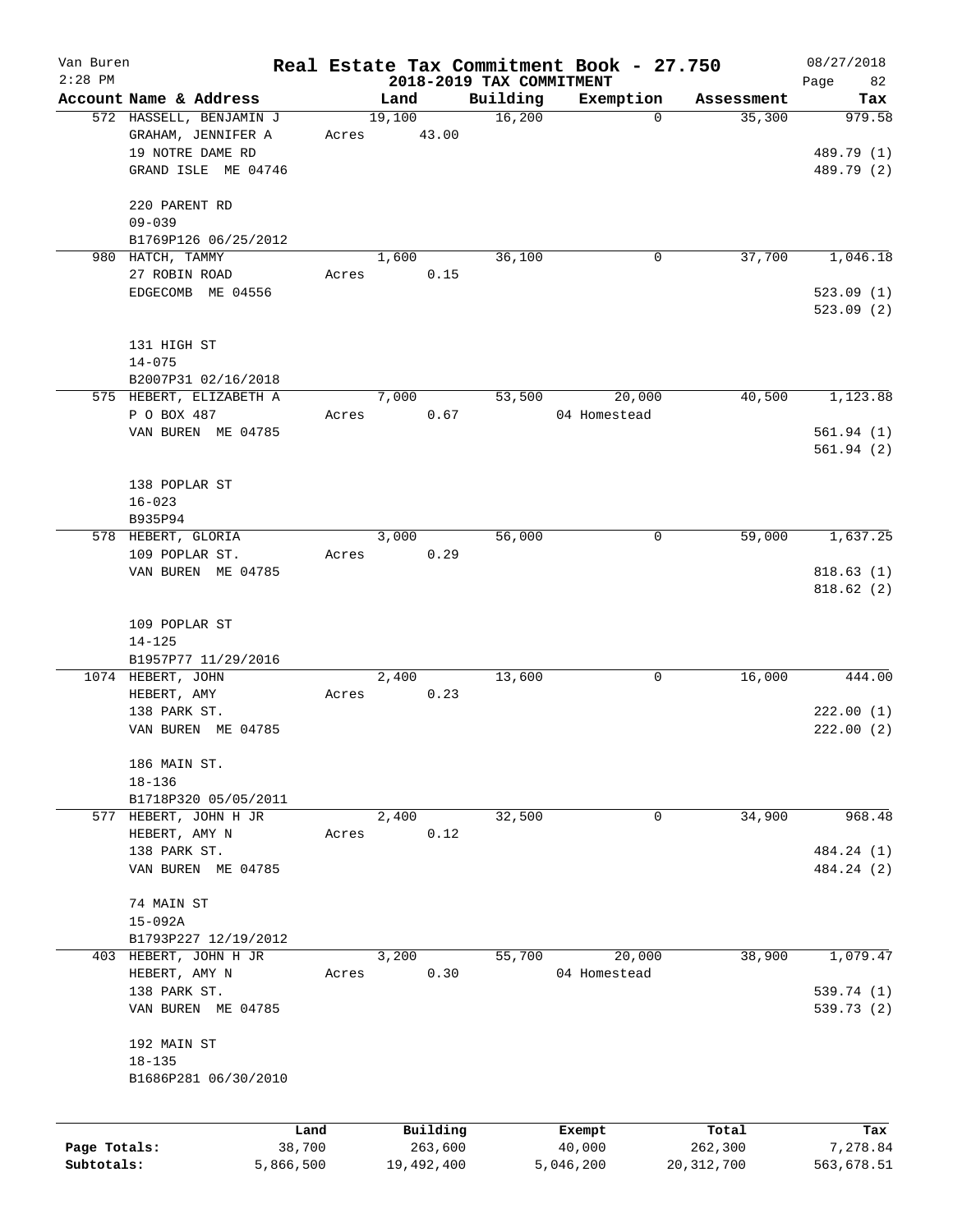| Van Buren<br>$2:28$ PM |                                           |       |        |      | 2018-2019 TAX COMMITMENT | Real Estate Tax Commitment Book - 27.750 |            | 08/27/2018<br>Page<br>83 |
|------------------------|-------------------------------------------|-------|--------|------|--------------------------|------------------------------------------|------------|--------------------------|
|                        | Account Name & Address                    |       | Land   |      | Building                 | Exemption                                | Assessment | Tax                      |
|                        | 576 HEBERT, JOHN H SR.                    |       | 2,800  |      | 69,400                   | 20,000                                   | 52,200     | 1,448.55                 |
|                        | HEBERT, SYLVIA                            | Acres |        | 0.27 |                          | 04 Homestead                             |            |                          |
|                        | PO BOX 157                                |       |        |      |                          |                                          |            | 724.28 (1)               |
|                        | VAN BUREN ME 04785                        |       |        |      |                          |                                          |            | 724.27(2)                |
|                        |                                           |       |        |      |                          |                                          |            |                          |
|                        | 135 ROOSEVELT AVE                         |       |        |      |                          |                                          |            |                          |
|                        | $14 - 117$                                |       |        |      |                          |                                          |            |                          |
|                        | B392P459                                  |       |        |      |                          |                                          |            |                          |
|                        | 1409 HEBERT, JOHN H.                      |       | 6,000  |      | 0                        | 0                                        | 6,000      | 166.50                   |
|                        | 138 PARK ST.                              | Acres |        | 9.00 |                          |                                          |            |                          |
|                        | VAN BUREN ME 04785                        |       |        |      |                          |                                          |            | 83.25(1)                 |
|                        |                                           |       |        |      |                          |                                          |            | 83.25(2)                 |
|                        |                                           |       |        |      |                          |                                          |            |                          |
|                        | OFF ALEXANDER RD                          |       |        |      |                          |                                          |            |                          |
|                        | $05 - 022$                                |       |        |      |                          |                                          |            |                          |
|                        | B1942P280 07/28/2016                      |       |        |      |                          |                                          |            |                          |
|                        | 890 HEBERT, JOHN H. JR.                   |       | 11,200 |      | 83,300                   | 20,000                                   | 74,500     | 2,067.38                 |
|                        | HEBERT, AMY N.                            | Acres |        | 1.70 |                          | 04 Homestead                             |            |                          |
|                        | 138 PARK ST                               |       |        |      |                          |                                          |            | 1,033.69(1)              |
|                        | VAN BUREN ME 04785                        |       |        |      |                          |                                          |            | 1,033.69(2)              |
|                        |                                           |       |        |      |                          |                                          |            |                          |
|                        | 138 PARK ST                               |       |        |      |                          |                                          |            |                          |
|                        | $17 - 059$                                |       |        |      |                          |                                          |            |                          |
|                        | B329P485                                  |       |        |      |                          |                                          |            |                          |
|                        | 1374 HERBERT VAILLANCOURT                 |       | 3,700  |      | 183,200                  | 26,000                                   | 160,900    | 4,464.98                 |
|                        | FAMILY TRUST                              |       |        |      |                          |                                          |            |                          |
|                        | VAILLANCOURT, ANN,                        | Acres |        | 0.35 |                          | 04 Homestead                             |            |                          |
|                        | PATRICK & LAJOIE, SUSAN                   |       |        |      |                          |                                          |            |                          |
|                        | 7 MAIN ST                                 |       |        |      |                          | 02 Veteran                               |            | 2, 232.49(1)             |
|                        | VAN BUREN ME 04785                        |       |        |      |                          |                                          |            | 2, 232.49(2)             |
|                        |                                           |       |        |      |                          |                                          |            |                          |
|                        | 104 WASHINGTON AVE                        |       |        |      |                          |                                          |            |                          |
|                        | $15 - 008$                                |       |        |      |                          |                                          |            |                          |
|                        | B1877P322 12/18/2014                      |       |        |      |                          |                                          |            |                          |
|                        | 1375 HERBERT VAILLANCOURT<br>FAMILY TRUST |       | 5,800  |      | 105,800                  | 0                                        | 111,600    | 3,096.90                 |
|                        | VAILLANCOURT, ANN,                        | Acres |        | 0.29 |                          |                                          |            |                          |
|                        | PATRICK & LAJOIE, SUSAN                   |       |        |      |                          |                                          |            |                          |
|                        | 7 MAIN ST                                 |       |        |      |                          |                                          |            | 1,548.45(1)              |
|                        | VAN BUREN ME 04785                        |       |        |      |                          |                                          |            | 1,548.45(2)              |
|                        |                                           |       |        |      |                          |                                          |            |                          |
|                        | 98 MAIN ST                                |       |        |      |                          |                                          |            |                          |
|                        | $15 - 037$                                |       |        |      |                          |                                          |            |                          |
|                        | B1877P322 12/18/2014                      |       |        |      |                          |                                          |            |                          |
|                        | 1382 HERBERT VAILLANCOURT                 |       | 3,800  |      | 53,700                   | 0                                        | 57,500     | 1,595.63                 |
|                        | FAMILY TRUST                              |       |        |      |                          |                                          |            |                          |
|                        | VAILLANCOURT, ANN,                        | Acres |        | 0.36 |                          |                                          |            |                          |
|                        | PATRICK & LAJOIE, SUSAN                   |       |        |      |                          |                                          |            |                          |
|                        | 7 MAIN ST                                 |       |        |      |                          |                                          |            | 797.82 (1)               |
|                        | VAN BUREN ME 04785                        |       |        |      |                          |                                          |            | 797.81 (2)               |
|                        |                                           |       |        |      |                          |                                          |            |                          |
|                        | 181 MAIN ST                               |       |        |      |                          |                                          |            |                          |
|                        | $17 - 005$<br>B1877P322 12/18/2014        |       |        |      |                          |                                          |            |                          |
|                        |                                           |       |        |      |                          |                                          |            |                          |
|                        |                                           |       |        |      |                          |                                          |            |                          |

|              | Land      | Building   | Exempt    | Total      | Tax         |
|--------------|-----------|------------|-----------|------------|-------------|
| Page Totals: | 33,300    | 495,400    | 66,000    | 462,700    | 12,839.94   |
| Subtotals:   | 5,899,800 | 19,987,800 | 5,112,200 | 20,775,400 | 576, 518.45 |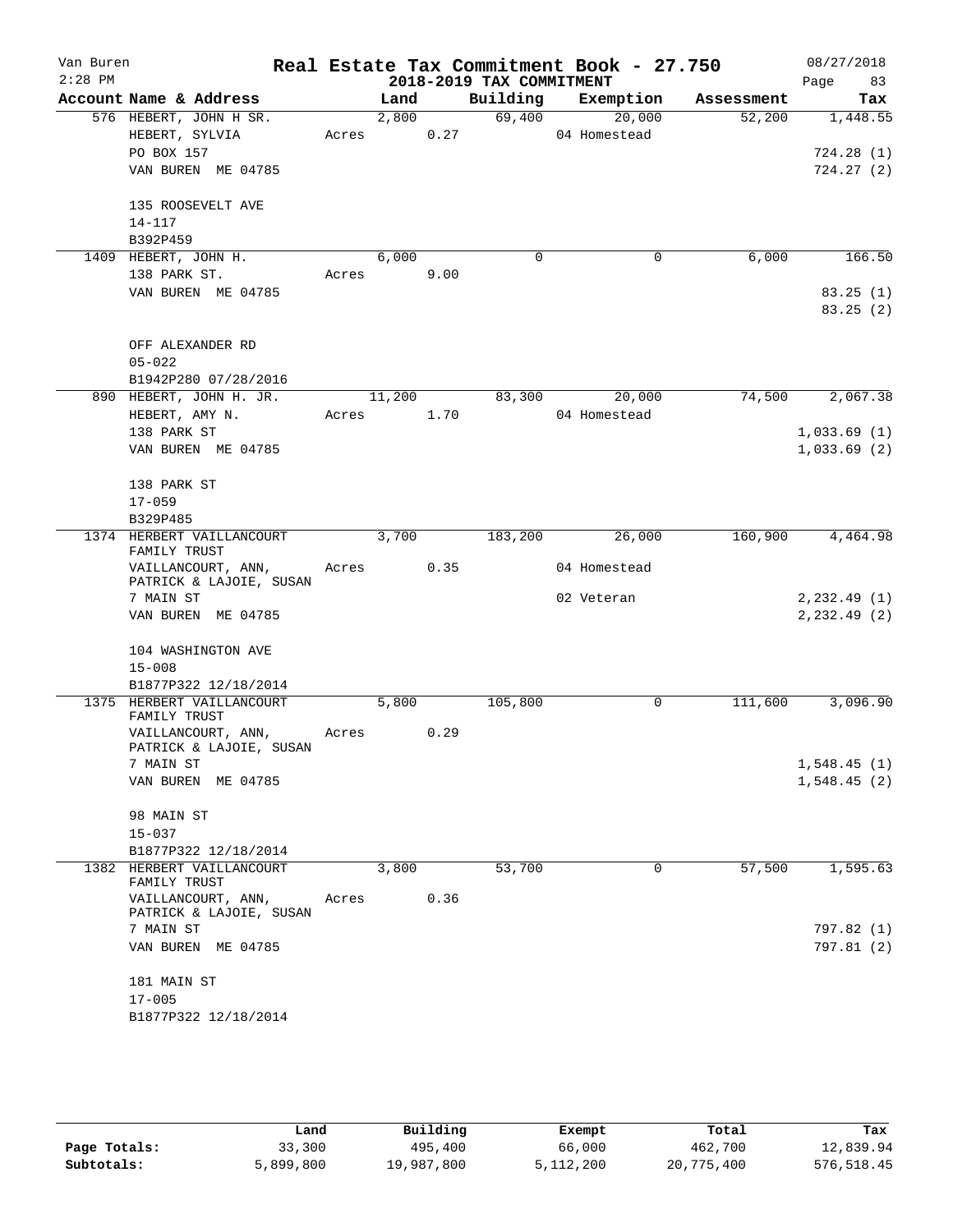| Van Buren |                                                                |       |        |                          | Real Estate Tax Commitment Book - 27.750 |            | 08/27/2018  |
|-----------|----------------------------------------------------------------|-------|--------|--------------------------|------------------------------------------|------------|-------------|
| $2:28$ PM |                                                                |       |        | 2018-2019 TAX COMMITMENT |                                          |            | Page<br>84  |
|           | Account Name & Address                                         |       | Land   | Building                 | Exemption                                | Assessment | Tax         |
|           | 1383 HERBERT VAILLANCOURT<br>FAMILY TRUST                      |       | 7,000  | $\Omega$                 | $\Omega$                                 | 7,000      | 194.25      |
|           | VAILLANCOURT, ANN,<br>PATRICK & LAJOIE, SUSAN                  | Acres | 12.00  |                          |                                          |            |             |
|           | 7 MAIN ST                                                      |       |        |                          |                                          |            | 97.13(1)    |
|           | VAN BUREN ME 04785                                             |       |        |                          |                                          |            | 97.12(2)    |
|           | OFF ALEXANDER RD                                               |       |        |                          |                                          |            |             |
|           | $06 - 032$                                                     |       |        |                          |                                          |            |             |
|           | B1877P322 12/18/2014                                           |       |        |                          |                                          |            |             |
|           | 579 HEWS, BRIAN E                                              |       | 1,900  | 36,800                   | 0                                        | 38,700     | 1,073.93    |
|           | HEWS, BILLIE S                                                 | Acres | 0.18   |                          |                                          |            |             |
|           | P O BOX 451                                                    |       |        |                          |                                          |            | 536.97(1)   |
|           | CROUSEVILLE ME 04738                                           |       |        |                          |                                          |            | 536.96 (2)  |
|           | 110 MONROE ST                                                  |       |        |                          |                                          |            |             |
|           | $23 - 025$                                                     |       |        |                          |                                          |            |             |
|           | B795P267                                                       |       |        |                          |                                          |            |             |
|           | 1425 HILL, BART W.                                             |       | 5,900  | $\mathbf 0$              | 0                                        | 5,900      | 163.73      |
|           | HILL, MARY J.                                                  | Acres | 28.00  |                          |                                          |            |             |
|           | PO BOX 25                                                      |       |        |                          |                                          |            | 81.87(1)    |
|           | VAN BUREN ME 04785                                             |       |        |                          |                                          |            | 81.86(2)    |
|           | SETTLEMENT RD                                                  |       |        |                          |                                          |            |             |
|           | $01 - 023$                                                     |       |        |                          |                                          |            |             |
|           | B1864P61 08/15/2014 B1864P41 08/15/2014 B1864P40<br>08/15/2014 |       |        |                          |                                          |            |             |
|           | 581 HONTO, ALEX M                                              |       | 3,800  | 47,300                   | 20,000                                   | 31,100     | 863.03      |
|           | HONTO, LINDA M                                                 | Acres | 0.36   |                          | 04 Homestead                             |            |             |
|           | 129 MARION DR                                                  |       |        |                          |                                          |            | 431.52 (1)  |
|           | VAN BUREN ME 04785                                             |       |        |                          |                                          |            | 431.51(2)   |
|           | 129 MARION DR                                                  |       |        |                          |                                          |            |             |
|           | 18B-005                                                        |       |        |                          |                                          |            |             |
|           | B1015P194                                                      |       |        |                          |                                          |            |             |
|           | 582 HOOK, THOMAS                                               |       | 10,900 | 88,100                   | 20,000                                   | 79,000     | 2,192.25    |
|           | 113 MARIST COLLEGE DR                                          | Acres | 1.40   |                          | 04 Homestead                             |            |             |
|           | VAN BUREN ME 04785                                             |       |        |                          |                                          |            | 1,096.13(1) |
|           |                                                                |       |        |                          |                                          |            | 1,096.12(2) |
|           | 113 MARIST COLLEGE DR                                          |       |        |                          |                                          |            |             |
|           | $12B - 003$                                                    |       |        |                          |                                          |            |             |
|           | B1234P184                                                      |       |        |                          |                                          |            |             |
|           | 584 HUESTIS, SHERRY                                            |       | 10,500 | 87,600                   | 26,000                                   | 72,100     | 2,000.78    |
|           | 128 CHURCH ST                                                  | Acres | 1.00   |                          | 04 Homestead                             |            |             |
|           | VAN BUREN ME 04785                                             |       |        |                          | 27 Veteran (Widow)                       |            | 1,000.39(1) |
|           |                                                                |       |        |                          |                                          |            | 1,000.39(2) |
|           | 128 CHURCH STREET                                              |       |        |                          |                                          |            |             |
|           | $23 - 106A$                                                    |       |        |                          |                                          |            |             |
|           | B1475P140                                                      |       |        |                          |                                          |            |             |
|           |                                                                |       |        |                          |                                          |            |             |

|              | Land      | Building     | Exempt    | Total      | Tax        |
|--------------|-----------|--------------|-----------|------------|------------|
| Page Totals: | 40,000    | 259,800      | 66,000    | 233,800    | 6,487.97   |
| Subtotals:   | 5,939,800 | 20, 247, 600 | 5,178,200 | 21,009,200 | 583,006.42 |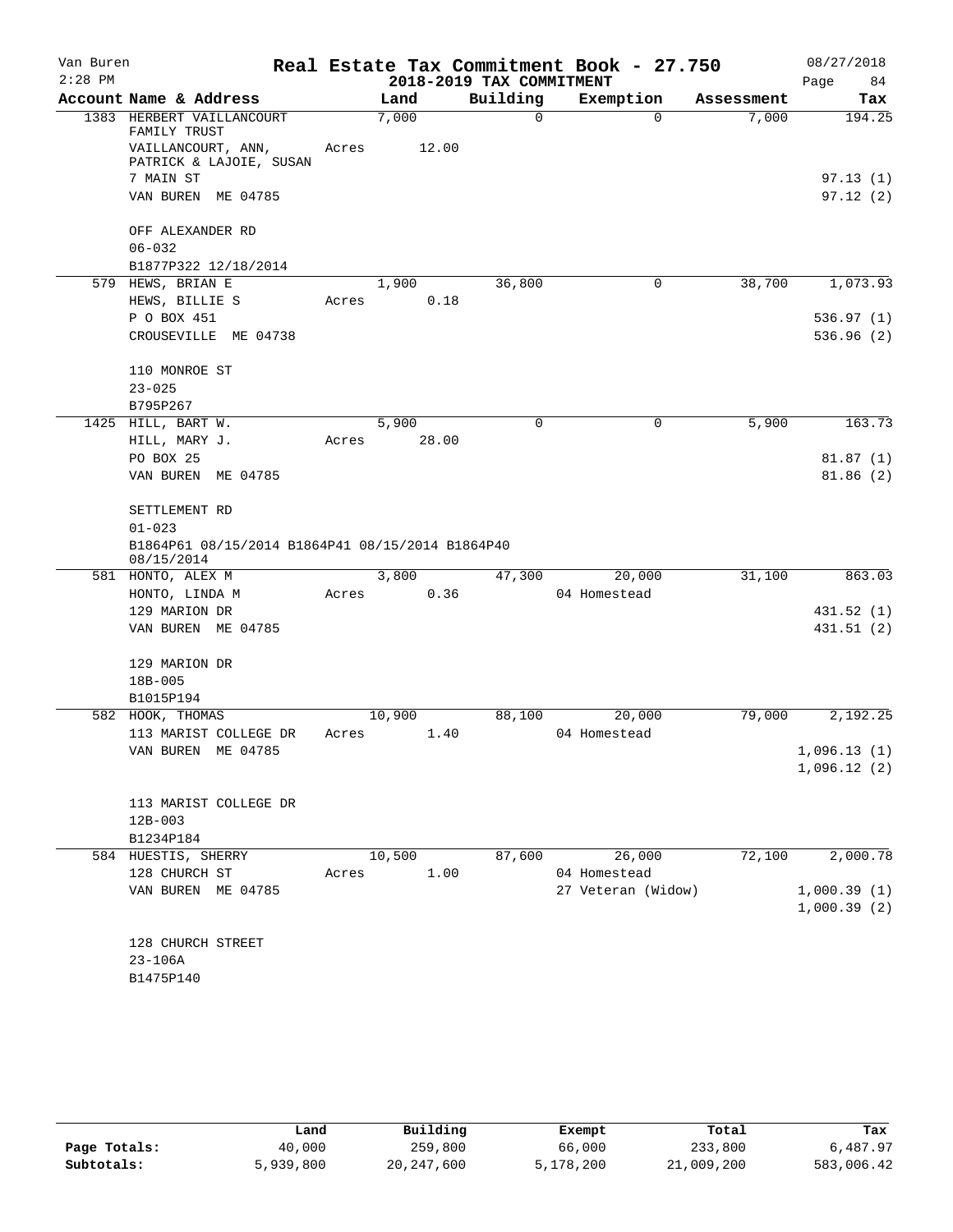| Van Buren<br>$2:28$ PM |                                               | Real Estate Tax Commitment Book - 27.750 | 2018-2019 TAX COMMITMENT |                        |                  | 08/27/2018             |
|------------------------|-----------------------------------------------|------------------------------------------|--------------------------|------------------------|------------------|------------------------|
|                        | Account Name & Address                        | Land                                     | Building                 | Exemption              | Assessment       | Page<br>85<br>Tax      |
|                        | 758 INHABITANTS OF THE TOWN                   | 6,500                                    | $\mathbf 0$              | $\Omega$               | 6,500            | 180.38                 |
|                        | OF VAN BUREN                                  |                                          |                          |                        |                  |                        |
|                        | (TAX ACQUIRED)                                | 0.62<br>Acres                            |                          |                        |                  |                        |
|                        | VAN BUREN ME 04785                            |                                          |                          |                        |                  | 90.19(1)<br>90.19(2)   |
|                        |                                               |                                          |                          |                        |                  |                        |
|                        | 474 MAIN ST                                   |                                          |                          |                        |                  |                        |
|                        | $22 - 011$                                    |                                          |                          |                        |                  |                        |
|                        | B910P152 06/18/1993                           |                                          |                          |                        |                  |                        |
|                        | 1274 J.A. LAJOIE, LLC                         | 20,500                                   | $\Omega$                 | 0                      | 20,500           | 568.88                 |
|                        | PO BOX 5<br>VAN BUREN ME 04785                | Acres 42.00                              |                          |                        |                  | 284.44 (1)             |
|                        |                                               |                                          |                          |                        |                  | 284.44 (2)             |
|                        |                                               |                                          |                          |                        |                  |                        |
|                        | MCKEAN FARM                                   |                                          |                          |                        |                  |                        |
|                        | 08-013C                                       |                                          |                          |                        |                  |                        |
|                        | B1938P131 06/28/2016                          |                                          |                          |                        |                  |                        |
|                        | 131 J.A. LAJOIE, LLC<br>PO BOX 5              | 2,600<br>Acres<br>0.25                   | 21,600                   | 0                      | 24,200           | 671.55                 |
|                        | VAN BUREN ME 04785                            |                                          |                          |                        |                  | 335.78 (1)             |
|                        |                                               |                                          |                          |                        |                  | 335.77 (2)             |
|                        |                                               |                                          |                          |                        |                  |                        |
|                        | 165 STATE ST                                  |                                          |                          |                        |                  |                        |
|                        | 12A-010                                       |                                          |                          |                        |                  |                        |
|                        | B1938P131 06/28/2016<br>1267 J.A. LAJOIE, LLC | 45,400                                   | $\Omega$                 | 0                      | 45,400           | 1,259.85               |
|                        | PO BOX 5                                      | 123.00<br>Acres                          |                          |                        |                  |                        |
|                        | VAN BUREN ME 04785                            |                                          |                          |                        |                  | 629.93(1)              |
|                        |                                               |                                          |                          |                        |                  | 629.92(2)              |
|                        |                                               |                                          |                          |                        |                  |                        |
|                        | MCKEAN FARM                                   |                                          |                          |                        |                  |                        |
|                        | $08 - 017A$<br>B1938P131 06/28/2016           |                                          |                          |                        |                  |                        |
|                        | 1595 J.A. LAJOIE, LLC                         | 14,600                                   | $\mathbf 0$              | 0                      | 14,600           | 405.15                 |
|                        | PO BOX 5                                      | 26.00<br>Acres                           |                          |                        |                  |                        |
|                        | Van Buren ME 04785                            |                                          |                          |                        |                  | 202.58(1)              |
|                        |                                               |                                          |                          |                        |                  | 202.57(2)              |
|                        | DESJARDINS RD                                 |                                          |                          |                        |                  |                        |
|                        | $07 - 009A$                                   |                                          |                          |                        |                  |                        |
|                        | B1994P313 10/27/2017                          |                                          |                          |                        |                  |                        |
|                        | 958 J.A. LAJOIE, LLC                          | 7,900                                    | 0                        | 0                      | 7,900            | 219.23                 |
|                        | PO BOX 5                                      | 0.75<br>Acres                            |                          |                        |                  |                        |
|                        | VAN BUREN ME 04785                            |                                          |                          |                        |                  | 109.62(1)              |
|                        |                                               |                                          |                          |                        |                  | 109.61(2)              |
|                        | 330 MAIN ST                                   |                                          |                          |                        |                  |                        |
|                        | $20 - 069$                                    |                                          |                          |                        |                  |                        |
|                        | B1975P224 05/18/2017                          |                                          |                          |                        |                  |                        |
|                        | 159 J.A. LAJOIE, LLC                          | 18,500                                   | $\Omega$                 | 0                      | 18,500           | 513.38                 |
|                        | 121 FERRY ST.                                 | 31.00<br>Acres                           |                          |                        |                  |                        |
|                        | VAN BUREN ME 04785                            |                                          |                          |                        |                  | 256.69(1)<br>256.69(2) |
|                        |                                               |                                          |                          |                        |                  |                        |
|                        | CASTONGUAY RD                                 |                                          |                          |                        |                  |                        |
|                        | $02 - 034B$                                   |                                          |                          |                        |                  |                        |
|                        | B1995P1 10/30/2017                            |                                          |                          |                        |                  |                        |
|                        |                                               |                                          |                          |                        |                  |                        |
| Page Totals:           | Land<br>116,000                               | Building<br>21,600                       |                          | Exempt<br>$\mathsf{O}$ | Total<br>137,600 | Tax<br>3,818.42        |
| Subtotals:             | 6,055,800                                     | 20, 269, 200                             |                          | 5,178,200              | 21,146,800       | 586,824.84             |
|                        |                                               |                                          |                          |                        |                  |                        |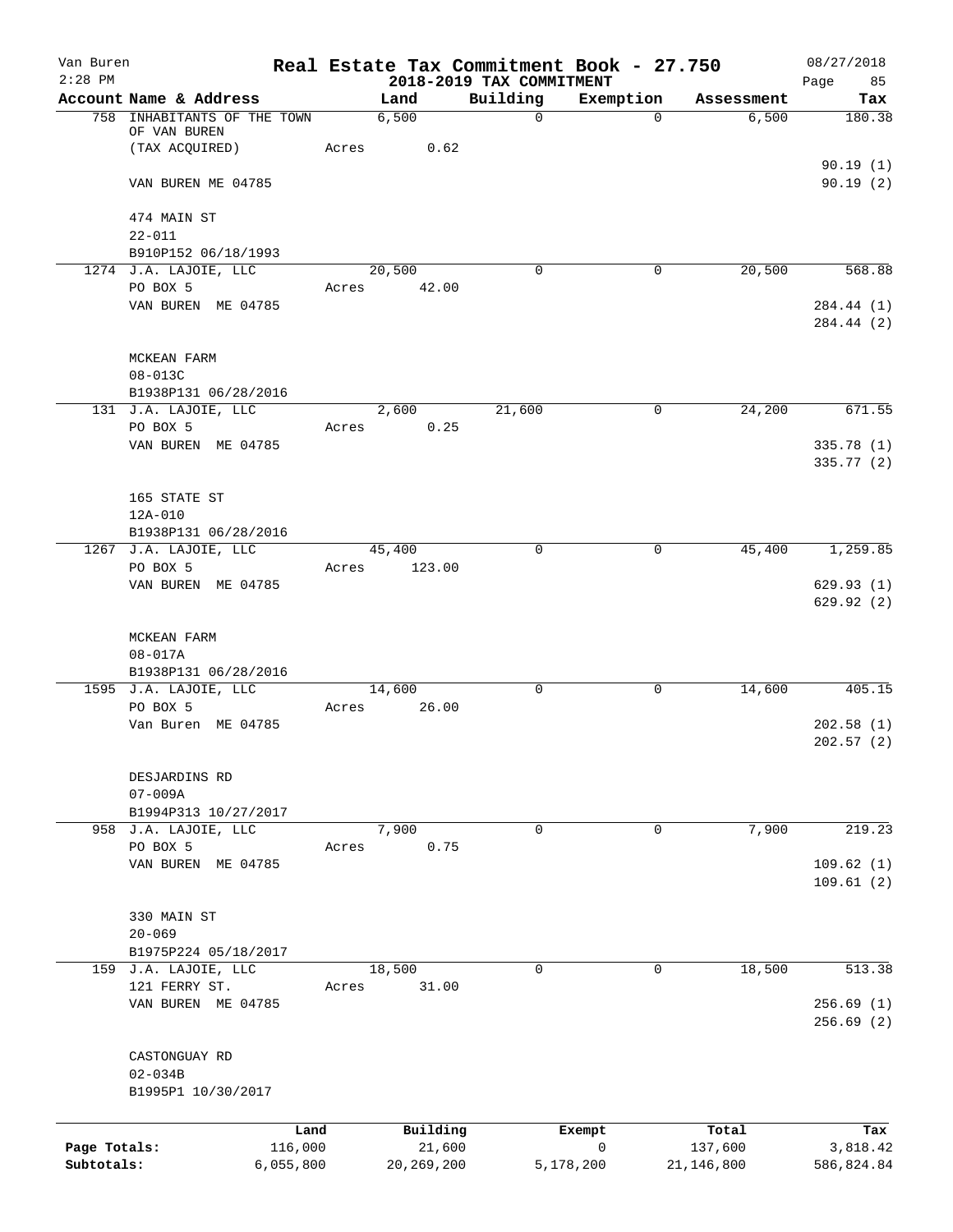| Van Buren |                                       |       |        |      |                          | Real Estate Tax Commitment Book - 27.750 |            | 08/27/2018  |
|-----------|---------------------------------------|-------|--------|------|--------------------------|------------------------------------------|------------|-------------|
| $2:28$ PM |                                       |       |        |      | 2018-2019 TAX COMMITMENT |                                          |            | Page<br>86  |
|           | Account Name & Address                |       | Land   |      | Building                 | Exemption                                | Assessment | Tax         |
|           | 489 J.A. LAJOIE, LLC                  |       | 2,100  |      | 27,200                   | $\Omega$                                 | 29,300     | 813.08      |
|           | PO BOX 5                              | Acres |        | 0.20 |                          |                                          |            |             |
|           | VAN BUREN ME 04785                    |       |        |      |                          |                                          |            | 406.54(1)   |
|           |                                       |       |        |      |                          |                                          |            | 406.54(2)   |
|           | 137 MCKINLEY ST                       |       |        |      |                          |                                          |            |             |
|           | $14 - 031$                            |       |        |      |                          |                                          |            |             |
|           | B1975P223 05/18/2017                  |       |        |      |                          |                                          |            |             |
|           | 1091 J.J. PARADIS COMPANY,            |       | 13,000 |      | $\mathbf 0$              | 0                                        | 13,000     | 360.75      |
|           | <b>INC</b>                            |       |        |      |                          |                                          |            |             |
|           | C/O JEFFREY PARADIS                   | Acres |        | 0.65 |                          |                                          |            |             |
|           | 96 INDEPENDENCE LN                    |       |        |      |                          |                                          |            | 180.38(1)   |
|           | ASHLAND MA 01721                      |       |        |      |                          |                                          |            | 180.37 (2)  |
|           |                                       |       |        |      |                          |                                          |            |             |
|           | STATE ST                              |       |        |      |                          |                                          |            |             |
|           | $13 - 012$                            |       |        |      |                          |                                          |            |             |
|           | B474P12                               |       | 7,400  |      |                          |                                          | 3,600      | 99.90       |
|           | 585 JAMBARD, RITA<br>157 CHAMPLAIN ST | Acres |        | 0.70 | 22,200                   | 26,000<br>02 Veteran                     |            |             |
|           | VAN BUREN ME 04785                    |       |        |      |                          | 04 Homestead                             |            | 49.95 (1)   |
|           |                                       |       |        |      |                          |                                          |            | 49.95 (2)   |
|           |                                       |       |        |      |                          |                                          |            |             |
|           | 157 CHAMPLAIN ST                      |       |        |      |                          |                                          |            |             |
|           | $19 - 021$                            |       |        |      |                          |                                          |            |             |
|           | 589 JMB ESTATE, INC                   |       | 5,800  |      | $\mathbf 0$              | $\mathbf 0$                              | 5,800      | 160.95      |
|           | 1716 N E 17TH AVE                     | Acres |        | 1.50 |                          |                                          |            |             |
|           | FORT LAUDERDALE FL                    |       |        |      |                          |                                          |            | 80.48(1)    |
|           | 33305                                 |       |        |      |                          |                                          |            |             |
|           |                                       |       |        |      |                          |                                          |            | 80.47(2)    |
|           | TRUMAN ST                             |       |        |      |                          |                                          |            |             |
|           | $12A - 045$                           |       |        |      |                          |                                          |            |             |
|           | B1040P21                              |       |        |      |                          |                                          |            |             |
|           | 1156 JOHNSON, ERIK A.                 |       | 11,900 |      | 82,600                   | 0                                        | 94,500     | 2,622.38    |
|           | JOHNSON, DENISE M.                    | Acres |        | 2.38 |                          |                                          |            |             |
|           | 8 MAIN ST.                            |       |        |      |                          |                                          |            | 1,311.19(1) |
|           | VAN BUREN ME 04785                    |       |        |      |                          |                                          |            | 1,311.19(2) |
|           |                                       |       |        |      |                          |                                          |            |             |
|           | 8 MAIN ST                             |       |        |      |                          |                                          |            |             |
|           | $13 - 045$                            |       |        |      |                          |                                          |            |             |
|           | B1927P186 03/28/2016                  |       |        |      |                          |                                          |            |             |
|           | 1366 JP MORGAN CHASE BANK,<br>N.A.    |       | 4,700  |      | 68,000                   | 0                                        | 72,700     | 2,017.43    |
|           | 531 MAIN ST                           | Acres |        | 0.45 |                          |                                          |            |             |
|           | VAN BUREN ME 04785                    |       |        |      |                          |                                          |            | 1,008.72(1) |
|           |                                       |       |        |      |                          |                                          |            | 1,008.71(2) |
|           |                                       |       |        |      |                          |                                          |            |             |
|           | 531 MAIN ST                           |       |        |      |                          |                                          |            |             |
|           | $23 - 113$                            |       |        |      |                          |                                          |            |             |
|           | B1667P138 01/19/2010                  |       |        |      |                          |                                          |            |             |

|              | Land      | Building   | Exempt    | Total      | Tax        |
|--------------|-----------|------------|-----------|------------|------------|
| Page Totals: | 44,900    | 200,000    | 26,000    | 218,900    | 6,074.49   |
| Subtotals:   | 6,100,700 | 20,469,200 | 5,204,200 | 21,365,700 | 592,899.33 |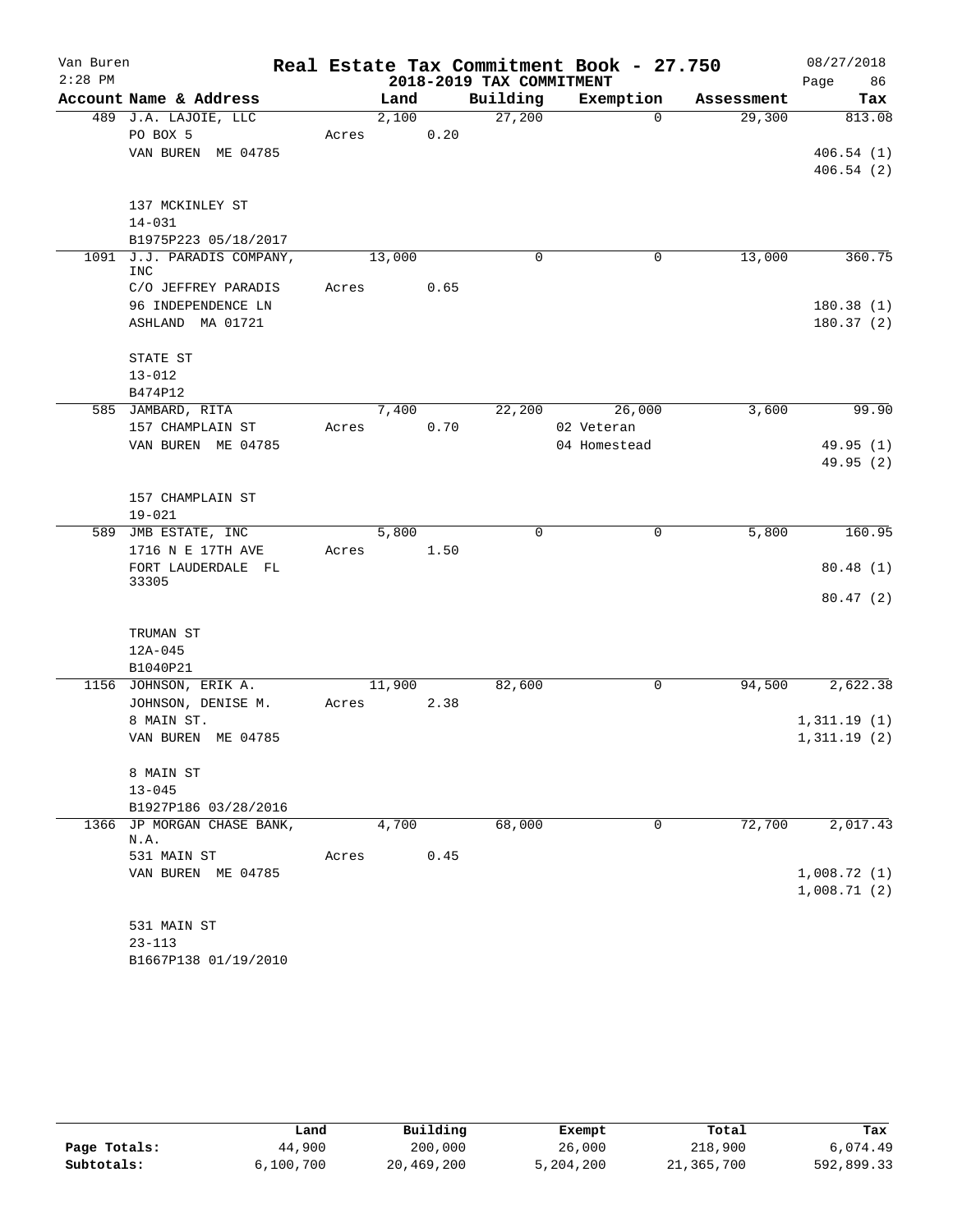| Van Buren    |                                                         |       |        |                     |                                      | Real Estate Tax Commitment Book - 27.750 |                  | 08/27/2018                 |
|--------------|---------------------------------------------------------|-------|--------|---------------------|--------------------------------------|------------------------------------------|------------------|----------------------------|
| $2:28$ PM    | Account Name & Address                                  |       | Land   |                     | 2018-2019 TAX COMMITMENT<br>Building | Exemption                                | Assessment       | 87<br>Page<br>Tax          |
|              | 592 KALETA, DELCIA R                                    |       | 6,200  |                     | 46,000                               | 26,000                                   | 26,200           | 727.05                     |
|              | 129 VIOLETTE ST<br>VAN BUREN ME 04785                   | Acres |        | 0.59                |                                      | 04 Homestead<br>03 Veteran (Non-Maine    |                  | 363.53(1)                  |
|              |                                                         |       |        |                     |                                      | Enlisted)                                |                  | 363.52(2)                  |
|              | 129 VIOLETTE ST                                         |       |        |                     |                                      |                                          |                  |                            |
|              | $16 - 062$<br>B651P82                                   |       |        |                     |                                      |                                          |                  |                            |
|              | 593 KATAHDIN TRUST COMPANY                              |       | 10,400 |                     | 263,100                              | 0                                        | 273,500          | 7,589.63                   |
|              | P O BOX 36                                              | Acres |        | 0.52                |                                      |                                          |                  |                            |
|              | HOULTON ME 04730                                        |       |        |                     |                                      |                                          |                  | 3,794.82(1)<br>3,794.81(2) |
|              | 29 MAIN ST                                              |       |        |                     |                                      |                                          |                  |                            |
|              | $13 - 027$                                              |       |        |                     |                                      |                                          |                  |                            |
|              | B1231P264<br>1259 KATHLEEN MARQUIS REV.<br>LIVING TRUST |       | 3,500  |                     | 42,300                               | 20,000                                   | 25,800           | 715.95                     |
|              | 123 STATE ST.                                           | Acres |        | 0.33                |                                      | 04 Homestead                             |                  |                            |
|              | VAN BUREN ME 04785                                      |       |        |                     |                                      |                                          |                  | 357.98(1)<br>357.97(2)     |
|              | 123 STATE ST                                            |       |        |                     |                                      |                                          |                  |                            |
|              | $13 - 013$                                              |       |        |                     |                                      |                                          |                  |                            |
|              | B2013P318 04/30/2018<br>595 KEEGAN VARIETY, LLC         |       | 2,400  |                     | 34,100                               | 0                                        | 36,500           | 1,012.88                   |
|              | 564 MAIN STREET                                         | Acres |        | 0.12                |                                      |                                          |                  |                            |
|              | VAN BUREN ME 04785                                      |       |        |                     |                                      |                                          |                  | 506.44(1)<br>506.44(2)     |
|              | 564 MAIN ST                                             |       |        |                     |                                      |                                          |                  |                            |
|              | $24 - 016$<br>B1461P146                                 |       |        |                     |                                      |                                          |                  |                            |
|              | 63 KENDRICK, JASON                                      |       | 2,800  |                     | 11,800                               | 14,600                                   | 0                | 0.00                       |
|              | 211 CHAMPLAIN ST<br>VAN BUREN ME 04785                  | Acres |        | 0.27                |                                      | 04 Homestead                             |                  |                            |
|              | 211 CHAMPLAIN ST<br>$19 - 052B$                         |       |        |                     |                                      |                                          |                  |                            |
|              | B1715P250 03/25/2011<br>1062 KENNEDY, HEIDI M.          |       | 1,400  |                     | $\mathbf 0$                          | $\mathbf 0$                              | 1,400            | 38.85                      |
|              | 103 NOTRE DAME ST                                       | Acres |        | 0.13                |                                      |                                          |                  |                            |
|              | VAN BUREN ME 04785                                      |       |        |                     |                                      |                                          |                  | 19.43(1)                   |
|              |                                                         |       |        |                     |                                      |                                          |                  | 19.42(2)                   |
|              | ST BRUNO ST                                             |       |        |                     |                                      |                                          |                  |                            |
|              | $17 - 021$                                              |       |        |                     |                                      |                                          |                  |                            |
|              | B1852P65 05/02/2014                                     |       |        |                     |                                      |                                          |                  |                            |
|              | 1070 KENNEDY, HEIDI M.<br>103 NOTRE DAME ST             | Acres | 1,800  | 0.17                | 36,900                               | 0                                        | 38,700           | 1,073.93                   |
|              | VAN BUREN ME 04785                                      |       |        |                     |                                      |                                          |                  | 536.97(1)                  |
|              |                                                         |       |        |                     |                                      |                                          |                  | 536.96(2)                  |
|              | 103 NOTRE DAME ST<br>$17 - 024$                         |       |        |                     |                                      |                                          |                  |                            |
|              | B1852P63 05/02/2014                                     |       |        |                     |                                      |                                          |                  |                            |
| Page Totals: | Land<br>28,500                                          |       |        | Building<br>434,200 |                                      | Exempt<br>60,600                         | Total<br>402,100 | Tax<br>11,158.29           |
| Subtotals:   | 6,129,200                                               |       |        | 20,903,400          |                                      | 5,264,800                                | 21,767,800       | 604,057.62                 |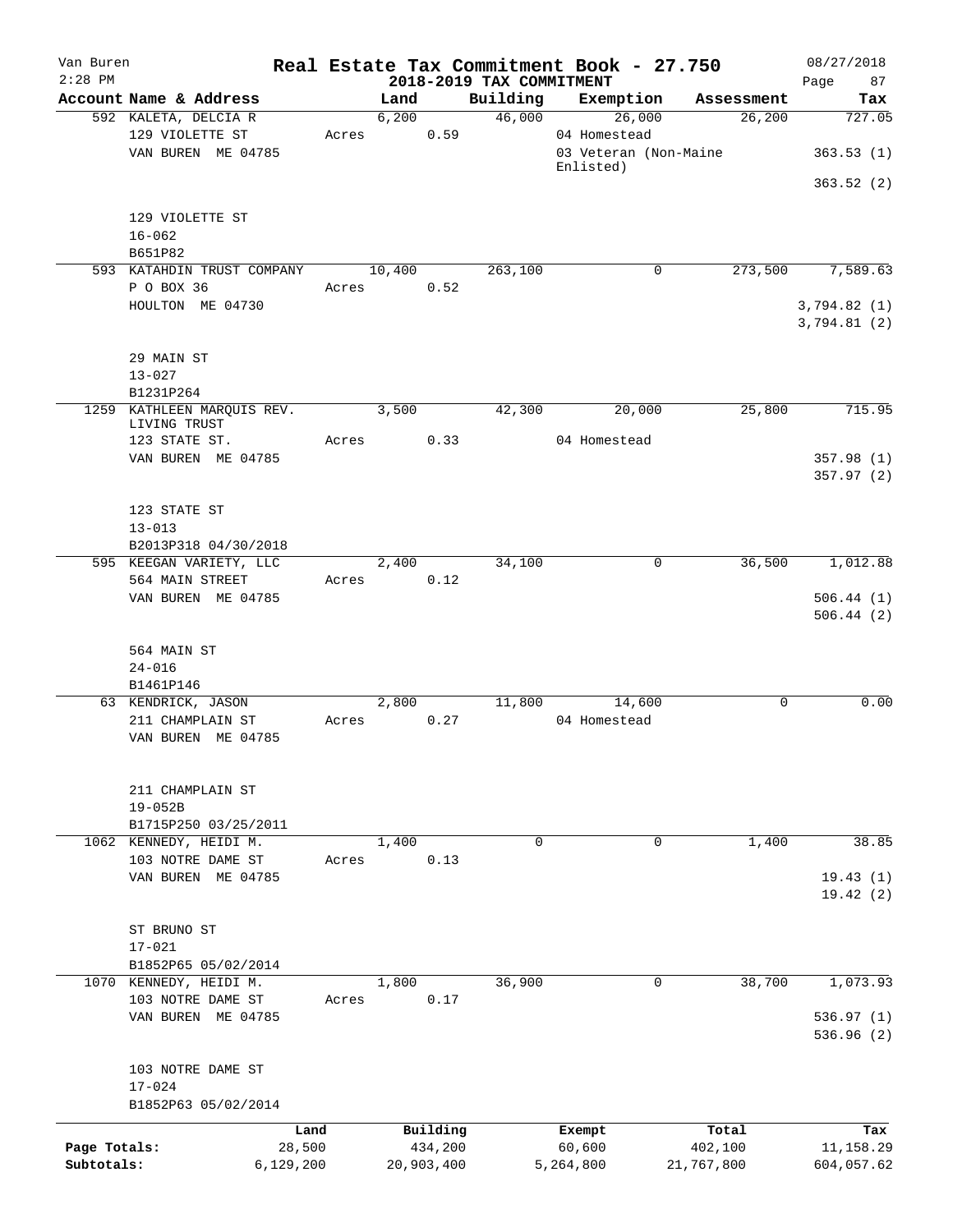| Van Buren<br>$2:28$ PM |                           |       |        |          | 2018-2019 TAX COMMITMENT | Real Estate Tax Commitment Book - 27.750 |            | 08/27/2018        |
|------------------------|---------------------------|-------|--------|----------|--------------------------|------------------------------------------|------------|-------------------|
|                        | Account Name & Address    |       | Land   |          | Building                 | Exemption                                | Assessment | 88<br>Page<br>Tax |
|                        | 700 KING, ERNEST J.       |       | 5,600  |          | 67,300                   | 20,000                                   | 52,900     | 1,467.98          |
|                        | 237 MAIN STREET           | Acres |        | 0.53     |                          | 04 Homestead                             |            |                   |
|                        | VAN BUREN ME 04785        |       |        |          |                          |                                          |            | 733.99(1)         |
|                        |                           |       |        |          |                          |                                          |            | 733.99(2)         |
|                        |                           |       |        |          |                          |                                          |            |                   |
|                        | 237 MAIN ST<br>$18 - 036$ |       |        |          |                          |                                          |            |                   |
|                        | B1893P227 06/03/2015      |       |        |          |                          |                                          |            |                   |
|                        | 598 KING, ERNEST K        |       | 1,400  |          | 24,700                   | 20,000                                   | 6,100      | 169.28            |
|                        | 114 PARK ST               | Acres |        | 0.13     |                          | 04 Homestead                             |            |                   |
|                        | VAN BUREN ME 04785        |       |        |          |                          |                                          |            | 84.64 (1)         |
|                        |                           |       |        |          |                          |                                          |            | 84.64 (2)         |
|                        | 114 PARK ST               |       |        |          |                          |                                          |            |                   |
|                        | $17 - 065$                |       |        |          |                          |                                          |            |                   |
|                        | B1206P118                 |       |        |          |                          |                                          |            |                   |
|                        | 319 KNOX, BRIAN           |       | 2,100  |          | 27,800                   | 0                                        | 29,900     | 829.73            |
|                        | KASIAN, DANA              | Acres |        | 0.20     |                          |                                          |            |                   |
|                        | 117 ADAMS ST              |       |        |          |                          |                                          |            | 414.87(1)         |
|                        | VAN BUREN ME 04785        |       |        |          |                          |                                          |            | 414.86(2)         |
|                        | 540 MAIN ST               |       |        |          |                          |                                          |            |                   |
|                        | $23 - 006$                |       |        |          |                          |                                          |            |                   |
|                        | B1860P218 07/11/2014      |       |        |          |                          |                                          |            |                   |
|                        | 600 KRAMARSKI, FRANCIS E  |       | 1,900  |          | 48,100                   | 20,000                                   | 30,000     | 832.50            |
|                        | KRAMARSKI, VIOLA A        | Acres |        | 0.18     |                          | 04 Homestead                             |            |                   |
|                        | 155 HIGH ST APT 101       |       |        |          |                          |                                          |            | 416.25(1)         |
|                        | VAN BUREN ME 04785        |       |        |          |                          |                                          |            | 416.25(2)         |
|                        | 155 HIGH ST               |       |        |          |                          |                                          |            |                   |
|                        | $14 - 083$                |       |        |          |                          |                                          |            |                   |
|                        | B1436P18                  |       |        |          |                          |                                          |            |                   |
|                        | 147 KRIEGER, KEVIN        |       | 10,600 |          | 68,900                   | 0                                        | 79,500     | 2,206.13          |
|                        | BROOKSIDE MANOR MOTEL     | Acres |        | 0.53     |                          |                                          |            |                   |
|                        | 142 MAIN STREET           |       |        |          |                          |                                          |            | 1, 103.07(1)      |
|                        | VAN BUREN ME 04785        |       |        |          |                          |                                          |            | 1, 103.06(2)      |
|                        | 142 MAIN STREET           |       |        |          |                          |                                          |            |                   |
|                        | $17 - 068$                |       |        |          |                          |                                          |            |                   |
|                        | B1469P307                 |       |        |          |                          |                                          |            |                   |
|                        | 148 KRIEGER, KEVIN        |       | 2,900  |          | 30,000                   | 20,000                                   | 12,900     | 357.98            |
|                        | BROOKSIDE MANOR MOTEL     | Acres |        | 0.28     |                          | 04 Homestead                             |            |                   |
|                        | 140 MAIN ST               |       |        |          |                          |                                          |            | 178.99(1)         |
|                        | VAN BUREN ME 04785        |       |        |          |                          |                                          |            | 178.99(2)         |
|                        | 140 MAIN ST               |       |        |          |                          |                                          |            |                   |
|                        | $17 - 069$                |       |        |          |                          |                                          |            |                   |
|                        | 602 LABBE, KENNETH        |       | 10,500 |          | 95,800                   | 0                                        | 106,300    | 2,949.83          |
|                        | 177 LYNNE ST              | Acres |        | 1.04     |                          |                                          |            |                   |
|                        | VAN BUREN ME 04785        |       |        |          |                          |                                          |            | 1,474.92(1)       |
|                        |                           |       |        |          |                          |                                          |            | 1,474.91(2)       |
|                        | 268 MAIN ST               |       |        |          |                          |                                          |            |                   |
|                        | $18 - 061$                |       |        |          |                          |                                          |            |                   |
|                        | B1283P270                 |       |        |          |                          |                                          |            |                   |
|                        |                           |       |        |          |                          |                                          |            |                   |
|                        |                           | Land  |        | Building |                          | Exempt                                   | Total      | Tax               |

**Page Totals:** 35,000 362,600 80,000 317,600 8,813.43 **Subtotals:** 6,164,200 21,266,000 5,344,800 22,085,400 612,871.05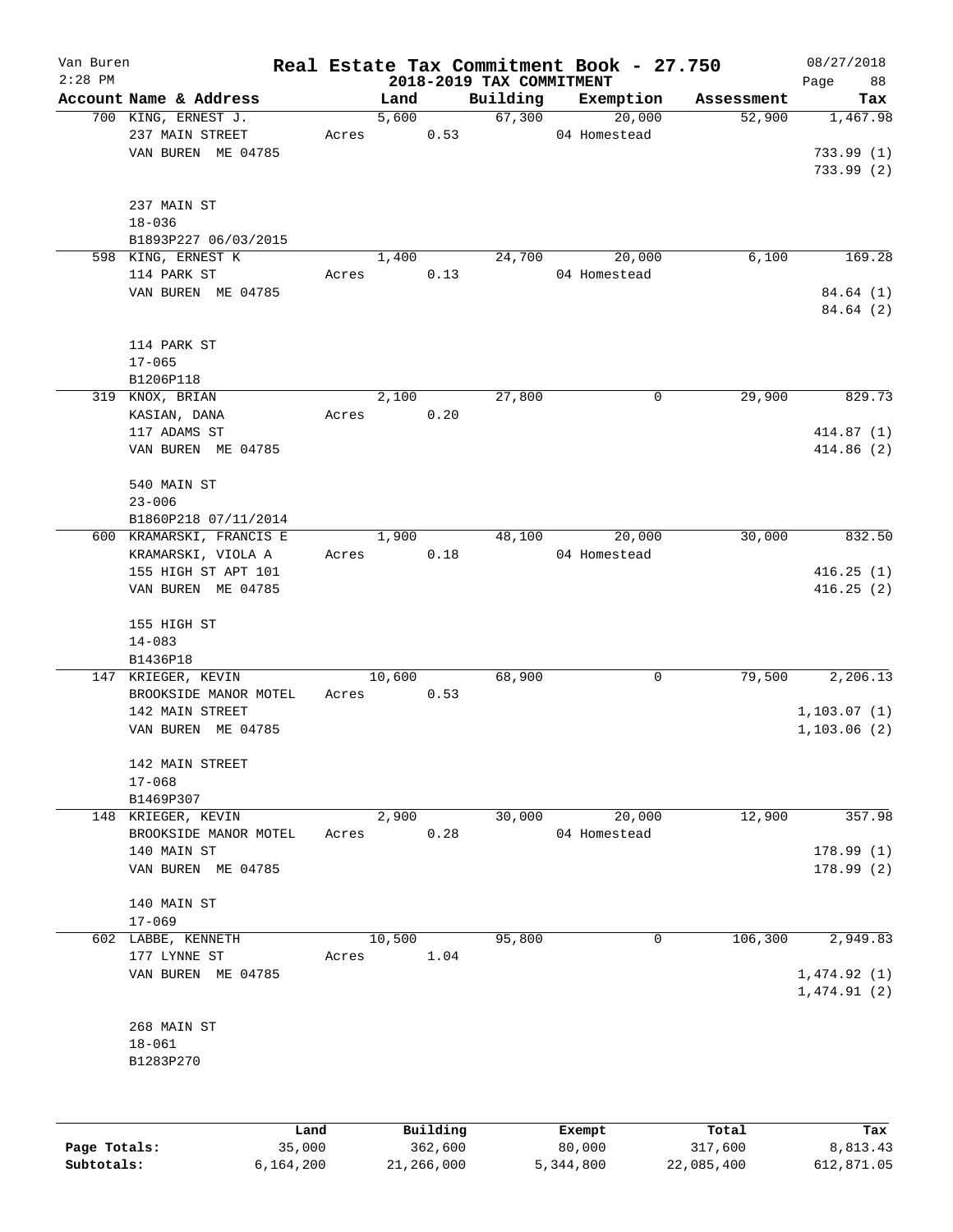| Van Buren<br>$2:28$ PM |                               |           |        |            | 2018-2019 TAX COMMITMENT | Real Estate Tax Commitment Book - 27.750 |              | 08/27/2018<br>Page<br>89 |
|------------------------|-------------------------------|-----------|--------|------------|--------------------------|------------------------------------------|--------------|--------------------------|
|                        | Account Name & Address        |           | Land   |            | Building                 | Exemption                                | Assessment   | Tax                      |
|                        | 603 LABBE, KENNETH H          |           | 3,600  |            | 43,500                   | 20,000                                   | 27,100       | 752.03                   |
|                        | 177 LYNNE ST                  | Acres     |        | 0.34       |                          | 04 Homestead                             |              |                          |
|                        | VAN BUREN ME 04785            |           |        |            |                          |                                          |              | 376.02(1)                |
|                        |                               |           |        |            |                          |                                          |              | 376.01(2)                |
|                        |                               |           |        |            |                          |                                          |              |                          |
|                        | 177 LYNNE ST                  |           |        |            |                          |                                          |              |                          |
|                        | $19 - 067$                    |           |        |            |                          |                                          |              |                          |
|                        | B1205P324                     |           |        |            |                          |                                          |              |                          |
|                        | 617 LABBE, KENNETH H          |           | 12,700 |            | 0                        | 0                                        | 12,700       | 352.43                   |
|                        | 177 LYNNE ST                  |           |        |            |                          |                                          |              |                          |
|                        |                               | Acres     |        | 3.20       |                          |                                          |              |                          |
|                        | VAN BUREN ME 04785            |           |        |            |                          |                                          |              | 176.22(1)                |
|                        |                               |           |        |            |                          |                                          |              | 176.21(2)                |
|                        |                               |           |        |            |                          |                                          |              |                          |
|                        | MAIN ST                       |           |        |            |                          |                                          |              |                          |
|                        | $18 - 060$                    |           |        |            |                          |                                          |              |                          |
|                        | B1496P314                     |           |        |            |                          |                                          |              |                          |
|                        | 619 LABBE, KENNETH H          |           | 1,400  |            | $\mathbf 0$              | 0                                        | 1,400        | 38.85                    |
|                        | 177 LYNNE ST                  | Acres     |        | 0.13       |                          |                                          |              |                          |
|                        | VAN BUREN ME 04785            |           |        |            |                          |                                          |              | 19.43(1)                 |
|                        |                               |           |        |            |                          |                                          |              | 19.42(2)                 |
|                        |                               |           |        |            |                          |                                          |              |                          |
|                        | MAIN ST                       |           |        |            |                          |                                          |              |                          |
|                        | $18 - 062$                    |           |        |            |                          |                                          |              |                          |
|                        | B1496P314                     |           |        |            |                          |                                          |              |                          |
|                        | 601 LABBE, VICKIE A           |           | 200    |            | $\mathbf 0$              | 0                                        | 200          | 5.55                     |
|                        | 25 PYA ROAD                   | Acres     |        | 0.17       |                          |                                          |              |                          |
|                        | PORTLAND ME 04103             |           |        |            |                          |                                          |              | 2.78(1)                  |
|                        |                               |           |        |            |                          |                                          |              | 2.77(2)                  |
|                        |                               |           |        |            |                          |                                          |              |                          |
|                        | SMITH ST.                     |           |        |            |                          |                                          |              |                          |
|                        | $03A - 045$                   |           |        |            |                          |                                          |              |                          |
|                        | B1747P249 01/05/2012 B489P219 |           |        |            |                          |                                          |              |                          |
|                        | 624 LABRECK, LISA M           |           | 2,100  |            | 54,700                   | 20,000                                   | 36,800       | 1,021.20                 |
|                        | 113 HILLSIDE ST               | Acres     |        | 0.20       |                          | 04 Homestead                             |              |                          |
|                        | VAN BUREN ME 04785            |           |        |            |                          |                                          |              | 510.60(1)                |
|                        |                               |           |        |            |                          |                                          |              | 510.60(2)                |
|                        |                               |           |        |            |                          |                                          |              |                          |
|                        | 113 HILLSIDE ST               |           |        |            |                          |                                          |              |                          |
|                        | $23 - 061$                    |           |        |            |                          |                                          |              |                          |
|                        | B1375P87 10/21/2003           |           |        |            |                          |                                          |              |                          |
|                        | 626 LABRECQUE, LINDA A        |           | 3,500  |            | 43,200                   | 26,000                                   | 20,700       | 574.42                   |
|                        | 1562 CHAPMAN RD.              | Acres     |        | 0.33       |                          | 02 Veteran                               |              |                          |
|                        | CHAPMAN ME 04757              |           |        |            |                          | 04 Homestead                             |              | 287.21(1)                |
|                        |                               |           |        |            |                          |                                          |              | 287.21(2)                |
|                        |                               |           |        |            |                          |                                          |              |                          |
|                        | 151 STATE ST                  |           |        |            |                          |                                          |              |                          |
|                        | $12A - 005$                   |           |        |            |                          |                                          |              |                          |
|                        | B810P128                      |           |        |            |                          |                                          |              |                          |
|                        | 628 LAGASSE, ALAN J           |           | 2,200  |            | 50,800                   | 20,000                                   | 33,000       | 915.75                   |
|                        | LAGASSE, STELLA M             | Acres     |        | 0.21       |                          | 04 Homestead                             |              |                          |
|                        | 110 TYLER ST                  |           |        |            |                          |                                          |              | 457.88 (1)               |
|                        |                               |           |        |            |                          |                                          |              |                          |
|                        | VAN BUREN ME 04785            |           |        |            |                          |                                          |              | 457.87 (2)               |
|                        |                               |           |        |            |                          |                                          |              |                          |
|                        | 110 TYLER ST                  |           |        |            |                          |                                          |              |                          |
|                        | $18 - 133$                    |           |        |            |                          |                                          |              |                          |
|                        | B640P29 02/05/1985            |           |        |            |                          |                                          |              |                          |
|                        |                               |           |        |            |                          |                                          |              |                          |
|                        |                               | Land      |        | Building   |                          | Exempt                                   | Total        | Tax                      |
| Page Totals:           |                               | 25,700    |        | 192,200    |                          | 86,000                                   | 131,900      | 3,660.23                 |
| Subtotals:             |                               | 6,189,900 |        | 21,458,200 |                          | 5,430,800                                | 22, 217, 300 | 616,531.28               |
|                        |                               |           |        |            |                          |                                          |              |                          |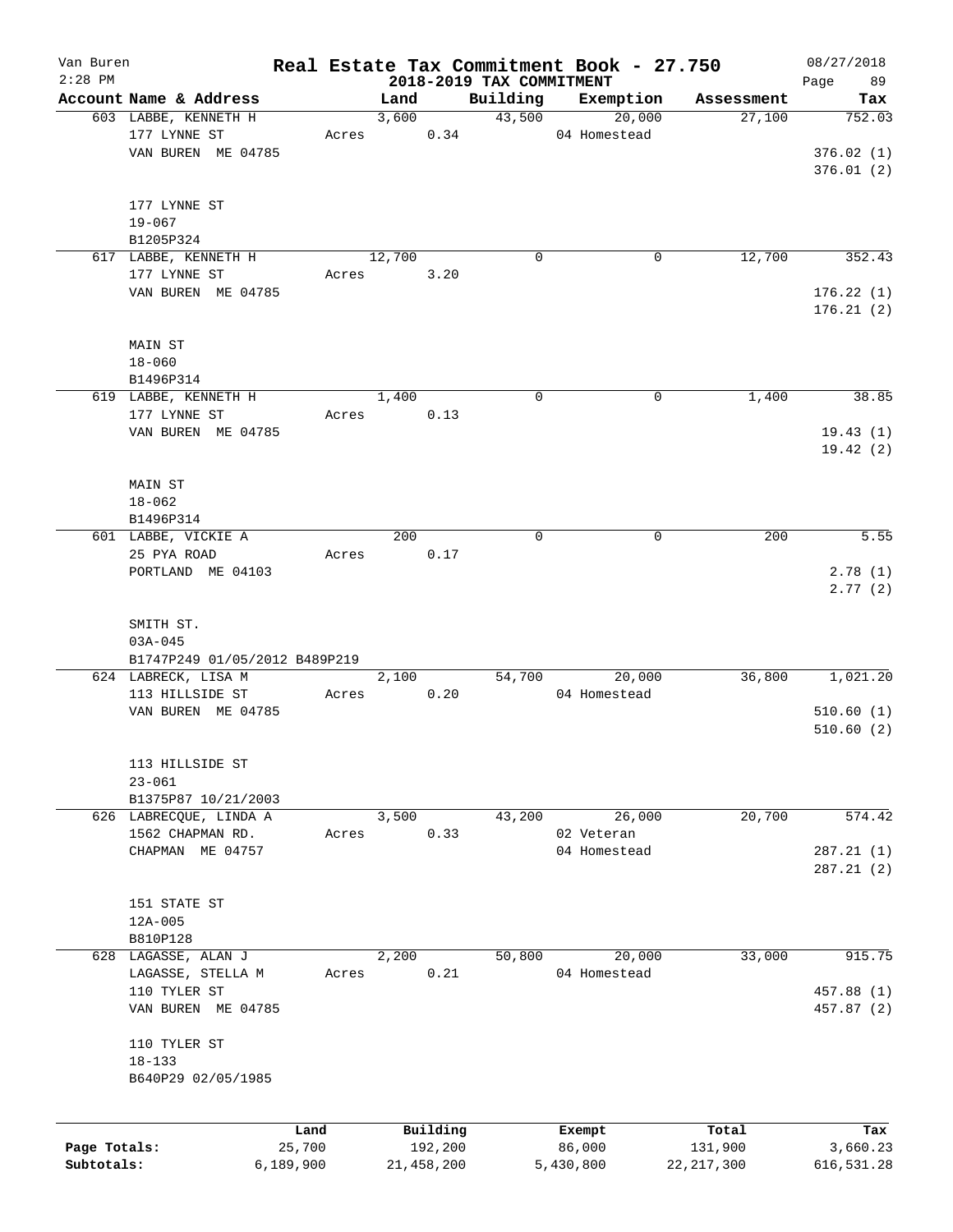| Van Buren    |                                                  |                |        |                     |                          | Real Estate Tax Commitment Book - 27.750 |                  | 08/27/2018                 |
|--------------|--------------------------------------------------|----------------|--------|---------------------|--------------------------|------------------------------------------|------------------|----------------------------|
| $2:28$ PM    |                                                  |                |        |                     | 2018-2019 TAX COMMITMENT |                                          |                  | 90<br>Page                 |
|              | Account Name & Address                           |                | Land   |                     | Building                 | Exemption                                | Assessment       | Tax                        |
|              | 1596 LAGASSE, ALLAN J.<br>LAGASSE, STELLA M.     | Acres          | 7,300  | 2.70                | $\Omega$                 | $\Omega$                                 | 7,300            | 202.58                     |
|              | 110 TYLER ST.                                    |                |        |                     |                          |                                          |                  | 101.29(1)                  |
|              | Van Buren ME 04785                               |                |        |                     |                          |                                          |                  | 101.29(2)                  |
|              |                                                  |                |        |                     |                          |                                          |                  |                            |
|              | ROUTE 1                                          |                |        |                     |                          |                                          |                  |                            |
|              | $08 - 048A$                                      |                |        |                     |                          |                                          |                  |                            |
|              | B1997P107 11/16/2017                             |                |        |                     |                          |                                          |                  |                            |
|              | 1084 LAJOIE FUNERAL HOME,                        |                | 1,800  |                     | 167,100                  | 0                                        | 168,900          | 4,686.98                   |
|              | <b>INC</b><br>118 HIGH ST                        | Acres          |        | 0.17                |                          |                                          |                  |                            |
|              | VAN BUREN ME 04785                               |                |        |                     |                          |                                          |                  | 2,343.49 (1)               |
|              |                                                  |                |        |                     |                          |                                          |                  | 2,343.49(2)                |
|              | 118 HIGH ST                                      |                |        |                     |                          |                                          |                  |                            |
|              | $14 - 122$                                       |                |        |                     |                          |                                          |                  |                            |
|              | B1821P256 08/01/2013                             |                |        |                     |                          |                                          |                  |                            |
|              | 1083 LAJOIE FUNERAL HOME,                        |                | 1,100  |                     | 3,600                    | 0                                        | 4,700            | 130.43                     |
|              | <b>INC</b>                                       |                |        |                     |                          |                                          |                  |                            |
|              | 118 HIGH ST                                      | Acres          |        | 0.10                |                          |                                          |                  |                            |
|              | VAN BUREN ME 04785                               |                |        |                     |                          |                                          |                  | 65.22(1)                   |
|              |                                                  |                |        |                     |                          |                                          |                  | 65.21(2)                   |
|              | HIGH ST (PARKING LOT)                            |                |        |                     |                          |                                          |                  |                            |
|              | 14-134A                                          |                |        |                     |                          |                                          |                  |                            |
|              | B1821P256 08/01/2013                             |                |        |                     |                          |                                          |                  |                            |
|              | 1593 LAJOIE GROWERS, LLC                         |                | 3,400  |                     | $\mathbf 0$              | 0                                        | 3,400            | 94.35                      |
|              | 121 FERRY ST                                     | Acres          |        | 0.28                |                          |                                          |                  |                            |
|              | Van Buren ME 04785                               |                |        |                     |                          |                                          |                  | 47.18(1)                   |
|              |                                                  |                |        |                     |                          |                                          |                  | 47.17(2)                   |
|              |                                                  |                |        |                     |                          |                                          |                  |                            |
|              | PIERCE ST                                        |                |        |                     |                          |                                          |                  |                            |
|              | 18-048C                                          |                |        |                     |                          |                                          |                  |                            |
|              | B1980P279 07/05/2017<br>1592 LAJOIE GROWERS, LLC |                | 5,800  |                     | $\mathbf 0$              | 0                                        | 5,800            | 160.95                     |
|              | 121 FERRY ST                                     | Acres          |        | 0.48                |                          |                                          |                  |                            |
|              | Van Buren ME 04785                               |                |        |                     |                          |                                          |                  | 80.48(1)                   |
|              |                                                  |                |        |                     |                          |                                          |                  | 80.47(2)                   |
|              |                                                  |                |        |                     |                          |                                          |                  |                            |
|              | PIERCE ST                                        |                |        |                     |                          |                                          |                  |                            |
|              | $18 - 048B$                                      |                |        |                     |                          |                                          |                  |                            |
|              | B1980P279 07/05/2017                             |                |        |                     |                          |                                          |                  |                            |
|              | 1580 LAJOIE GROWERS, LLC                         |                | 12,000 |                     | 475,800                  | 0                                        | 487,800          | 13,536.45                  |
|              | 121 FERRY ST                                     | Acres          |        | 1.00                |                          |                                          |                  |                            |
|              | Van Buren ME 04785                               |                |        |                     |                          |                                          |                  | 6,768.23(1)<br>6,768.22(2) |
|              |                                                  |                |        |                     |                          |                                          |                  |                            |
|              | 128 PIERCE ST                                    |                |        |                     |                          |                                          |                  |                            |
|              | $18 - 048A$                                      |                |        |                     |                          |                                          |                  |                            |
|              | B1899P109 07/20/2015                             |                |        |                     |                          |                                          |                  |                            |
|              | 1541 LAJOIE GROWERS, LLC                         |                | 22,700 |                     | 0                        | 0                                        | 22,700           | 629.92                     |
|              | 121 FERRY ST                                     | Acres          |        | 8.13                |                          |                                          |                  |                            |
|              | VAN BUREN ME 04785                               |                |        |                     |                          |                                          |                  | 314.96(1)                  |
|              |                                                  |                |        |                     |                          |                                          |                  | 314.96(2)                  |
|              |                                                  |                |        |                     |                          |                                          |                  |                            |
|              | UPLAND ROAD<br>$14 - 035B$                       |                |        |                     |                          |                                          |                  |                            |
|              | B1731P233 08/10/2011                             |                |        |                     |                          |                                          |                  |                            |
|              |                                                  |                |        |                     |                          |                                          |                  |                            |
| Page Totals: |                                                  | Land<br>54,100 |        | Building<br>646,500 |                          | Exempt<br>0                              | Total<br>700,600 | Tax<br>19,441.66           |
| Subtotals:   | 6,244,000                                        |                |        | 22,104,700          |                          | 5,430,800                                | 22,917,900       | 635,972.94                 |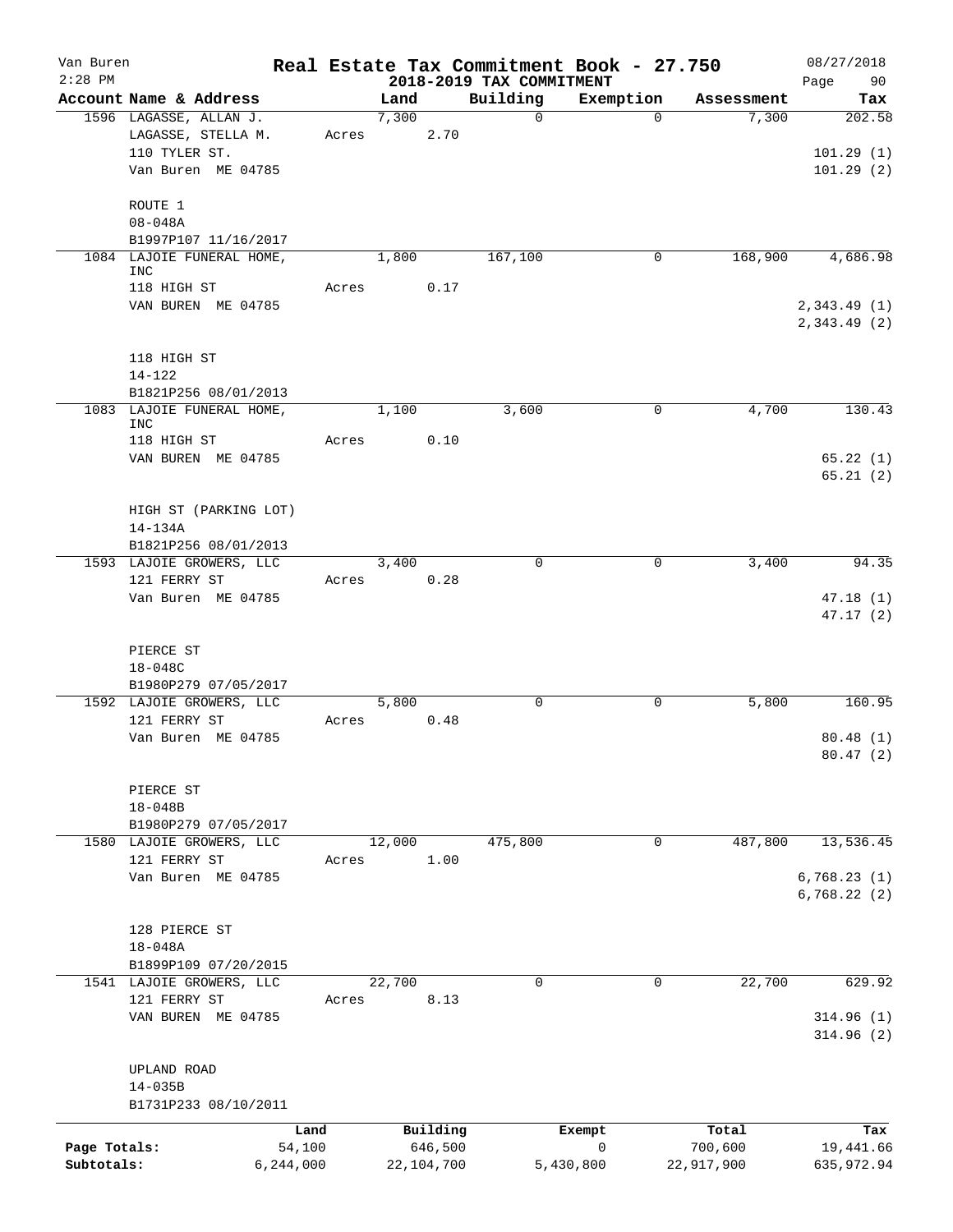| Van Buren<br>$2:28$ PM |                                                         |       |        | 2018-2019 TAX COMMITMENT | Real Estate Tax Commitment Book - 27.750 |            | 08/27/2018<br>Page<br>91 |
|------------------------|---------------------------------------------------------|-------|--------|--------------------------|------------------------------------------|------------|--------------------------|
|                        | Account Name & Address                                  |       | Land   | Building                 | Exemption                                | Assessment | Tax                      |
|                        | 1435 LAJOIE GROWERS, LLC                                |       | 15,300 | 0                        | $\Omega$                                 | 15,300     | 424.58                   |
|                        | 120 TOWER DRIVE                                         | Acres | 3.21   |                          |                                          |            |                          |
|                        | VAN BUREN ME 04785                                      |       |        |                          |                                          |            | 212.29 (1)               |
|                        |                                                         |       |        |                          |                                          |            | 212.29(2)                |
|                        | PRODUCE DRIVE                                           |       |        |                          |                                          |            |                          |
|                        | $06 - 025D$                                             |       |        |                          |                                          |            |                          |
|                        | B1675P138 04/15/2010                                    |       |        |                          |                                          |            |                          |
|                        | 1546 LAJOIE LIVING TRUST                                |       | 12,700 | 0                        | $\mathbf 0$                              | 12,700     | 352.43                   |
|                        | LAJOIE, DOMINIC &                                       | Acres | 14.50  |                          |                                          |            |                          |
|                        | RACHEL (TRUSTEES)                                       |       |        |                          |                                          |            |                          |
|                        | 140 ADAMS ST                                            |       |        |                          |                                          |            | 176.22(1)                |
|                        | VAN BUREN ME 04785                                      |       |        |                          |                                          |            | 176.21(2)                |
|                        | ADAMS STREET                                            |       |        |                          |                                          |            |                          |
|                        | $06 - 003C$                                             |       |        |                          |                                          |            |                          |
|                        | B1843P138 01/23/2014                                    |       |        |                          |                                          |            |                          |
|                        | 640 LAJOIE LIVING TRUST                                 |       | 27,200 | 0                        | 0                                        | 27,200     | 754.80                   |
|                        | LAJOIE, DOMINIC J. &                                    | Acres | 72.00  |                          |                                          |            |                          |
|                        | RACHEL M. (TRUSTEES)<br>140 ADAMS ST.                   |       |        |                          |                                          |            | 377.40 (1)               |
|                        | VAN BUREN ME 04785                                      |       |        |                          |                                          |            | 377.40(2)                |
|                        |                                                         |       |        |                          |                                          |            |                          |
|                        | ALEXANDER RD                                            |       |        |                          |                                          |            |                          |
|                        | $07 - 020$                                              |       |        |                          |                                          |            |                          |
|                        | B1749P212 01/23/2012                                    |       |        |                          |                                          |            |                          |
|                        | 631 LAJOIE, BRIAN J                                     |       | 3,300  | 54,000                   | 20,000                                   | 37,300     | 1,035.08                 |
|                        | LAJOIE, LORRAINE A                                      | Acres | 0.31   |                          | 04 Homestead                             |            |                          |
|                        | 110 MCKINLEY ST                                         |       |        |                          |                                          |            | 517.54(1)                |
|                        | VAN BUREN ME 04785                                      |       |        |                          |                                          |            | 517.54(2)                |
|                        | 110 MCKINLEY ST                                         |       |        |                          |                                          |            |                          |
|                        | $14 - 140$                                              |       |        |                          |                                          |            |                          |
|                        | B529P163                                                |       |        |                          |                                          |            |                          |
|                        | 655 LAJOIE, DOMINIC J<br>(TRUSTEE)                      |       | 500    | 0                        | 0                                        | 500        | 13.88                    |
|                        | LAJOIE, RACHEL M<br>(TRUSTEE)                           | Acres | 3.00   |                          |                                          |            |                          |
|                        | 140 ADAMS STREET                                        |       |        |                          |                                          |            | 6.94(1)                  |
|                        | VAN BUREN ME 04785                                      |       |        |                          |                                          |            | 6.94(2)                  |
|                        |                                                         |       |        |                          |                                          |            |                          |
|                        | OFF MAIN STREET                                         |       |        |                          |                                          |            |                          |
|                        | $08 - 033D$                                             |       |        |                          |                                          |            |                          |
|                        | B1749P222 01/23/2012 B1449P220<br>270 LAJOIE, DOMINIC J |       |        |                          |                                          | 142,400    |                          |
|                        | (TRUSTEE)                                               |       | 14,400 | 148,000                  | 20,000                                   |            | 3,951.60                 |
|                        | LAJOIE, RACHEL M<br>(TRUSTEE)                           | Acres | 4.90   |                          | 04 Homestead                             |            |                          |
|                        | 140 ADAMS STREET                                        |       |        |                          |                                          |            | 1,975.80(1)              |
|                        | VAN BUREN ME 04785                                      |       |        |                          |                                          |            | 1,975.80(2)              |
|                        | 140 ADAMS ST                                            |       |        |                          |                                          |            |                          |
|                        | $06 - 003B$                                             |       |        |                          |                                          |            |                          |
|                        | B1749P224 01/23/2012 B1733P252 08/29/2011               |       |        |                          |                                          |            |                          |
|                        |                                                         |       |        |                          |                                          |            |                          |

|              | Land      | Building   | Exempt    | Total        | Tax        |
|--------------|-----------|------------|-----------|--------------|------------|
| Page Totals: | 73,400    | 202,000    | 40,000    | 235,400      | 6,532.37   |
| Subtotals:   | 6,317,400 | 22,306,700 | 5,470,800 | 23, 153, 300 | 642,505.31 |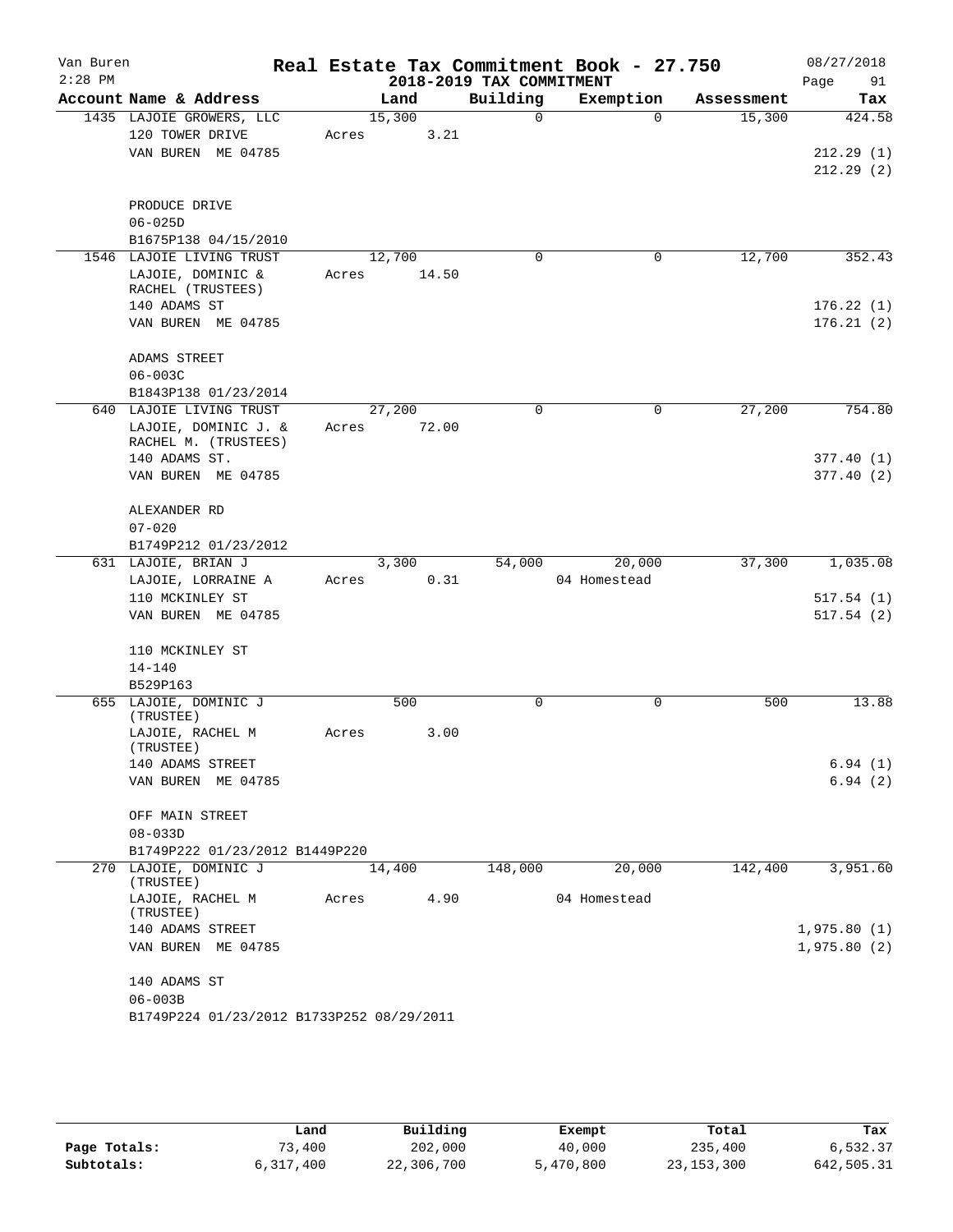| Van Buren<br>$2:28$ PM |                                               |       |              | 2018-2019 TAX COMMITMENT | Real Estate Tax Commitment Book - 27.750 |            | 08/27/2018<br>Page<br>92 |
|------------------------|-----------------------------------------------|-------|--------------|--------------------------|------------------------------------------|------------|--------------------------|
|                        | Account Name & Address                        |       | Land         | Building                 | Exemption                                | Assessment | Tax                      |
|                        | 639 LAJOIE, DOMINIC J                         |       | 2,000        | 6,500                    | 0                                        | 8,500      | 235.88                   |
|                        | (TRUSTEE)<br>LAJOIE, RACHEL M                 | Acres | 0.25         |                          |                                          |            |                          |
|                        | (TRUSTEE)                                     |       |              |                          |                                          |            |                          |
|                        | 140 ADAMS STREET                              |       |              |                          |                                          |            | 117.94(1)                |
|                        | VAN BUREN ME 04785                            |       |              |                          |                                          |            | 117.94(2)                |
|                        | VIOLETTE SIDING                               |       |              |                          |                                          |            |                          |
|                        | $08 - 034C$<br>B1749P212 01/23/2012           |       |              |                          |                                          |            |                          |
|                        | 638 LAJOIE, DOMINIC J                         |       | 54,300       | 0                        | 0                                        | 54,300     | 1,506.83                 |
|                        | (TRUSTEE)                                     |       |              |                          |                                          |            |                          |
|                        | LAJOIE, RACHEL M                              | Acres | 177.00       |                          |                                          |            |                          |
|                        | (TRUSTEE)<br>140 ADAMS STREET                 |       |              |                          |                                          |            | 753.42(1)                |
|                        | VAN BUREN ME 04785                            |       |              |                          |                                          |            | 753.41(2)                |
|                        |                                               |       |              |                          |                                          |            |                          |
|                        | NOEL OUELLETTE FARM<br>$07 - 014$             |       |              |                          |                                          |            |                          |
|                        | B1749P212 01/23/2012                          |       |              |                          |                                          |            |                          |
|                        | 636 LAJOIE, DOMINIC J<br>(TRUSTEE)            |       | 12,400       | 73,700                   | 0                                        | 86,100     | 2,389.28                 |
|                        | LAJOIE, RACHEL M<br>(TRUSTEE)                 | Acres | 1.26         |                          |                                          |            |                          |
|                        | 140 ADAMS STREET                              |       |              |                          |                                          |            | 1, 194.64(1)             |
|                        | VAN BUREN ME 04785                            |       |              |                          |                                          |            | 1, 194.64(2)             |
|                        | 171 UPLAND RD                                 |       |              |                          |                                          |            |                          |
|                        | $14 - 035A$<br>B1749P209 01/23/2012 B1025P55  |       |              |                          |                                          |            |                          |
|                        | 635 LAJOIE, DOMINIC J                         |       | 64,000       | 68,800                   | 0                                        | 132,800    | 3,685.20                 |
|                        | (TRUSTEE)                                     |       |              |                          |                                          |            |                          |
|                        | LAJOIE, RACHEL M<br>(TRUSTEE)                 | Acres | 163.00       |                          |                                          |            |                          |
|                        | 140 ADAMS STREET                              |       |              |                          |                                          |            | 1,842.60(1)              |
|                        | VAN BUREN ME 04785                            |       |              |                          |                                          |            | 1,842.60(2)              |
|                        | RR 1                                          |       |              |                          |                                          |            |                          |
|                        | $08 - 053A$<br>B1749P212 01/23/2012           |       |              |                          |                                          |            |                          |
|                        | 634 LAJOIE, DOMINIC J                         |       | 65,300       | $\mathbf 0$              | $\mathbf 0$                              | 65,300     | 1,812.08                 |
|                        | (TRUSTEE)                                     |       |              |                          |                                          |            |                          |
|                        | LAJOIE, RACHEL M<br>(TRUSTEE)                 | Acres | 181.00       |                          |                                          |            |                          |
|                        | 140 ADAMS STREET                              |       |              |                          |                                          |            | 906.04(1)                |
|                        | VAN BUREN ME 04785                            |       |              |                          |                                          |            | 906.04(2)                |
|                        | ALEXANDER ROAD                                |       |              |                          |                                          |            |                          |
|                        | $08 - 033A$                                   |       |              |                          |                                          |            |                          |
|                        | B1749P219 01/23/2012 B647P81                  |       |              |                          |                                          |            |                          |
|                        | 632 LAJOIE, DOMINIC J<br>(TRUSTEE)            |       | 33,700       | 0                        | 0                                        | 33,700     | 935.18                   |
|                        | LAJOIE, RACHEL M                              | Acres | 91.00        |                          |                                          |            |                          |
|                        | (TRUSTEE)                                     |       |              |                          |                                          |            |                          |
|                        | 140 ADAMS STREET                              |       |              |                          |                                          |            | 467.59(1)                |
|                        | VAN BUREN<br>ME 04785                         |       |              |                          |                                          |            | 467.59 (2)               |
|                        | ALEXANDER ROAD                                |       |              |                          |                                          |            |                          |
|                        | $08 - 036B$<br>B1749P219 01/23/2012 B1359P182 |       |              |                          |                                          |            |                          |
|                        |                                               |       |              |                          |                                          |            |                          |
|                        | Land                                          |       | Building     |                          | Exempt                                   | Total      | Tax                      |
| Page Totals:           | 231,700                                       |       | 149,000      |                          | $\mathbf 0$                              | 380,700    | 10,564.45                |
| Subtotals:             | 6,549,100                                     |       | 22, 455, 700 |                          | 5,470,800                                | 23,534,000 | 653,069.76               |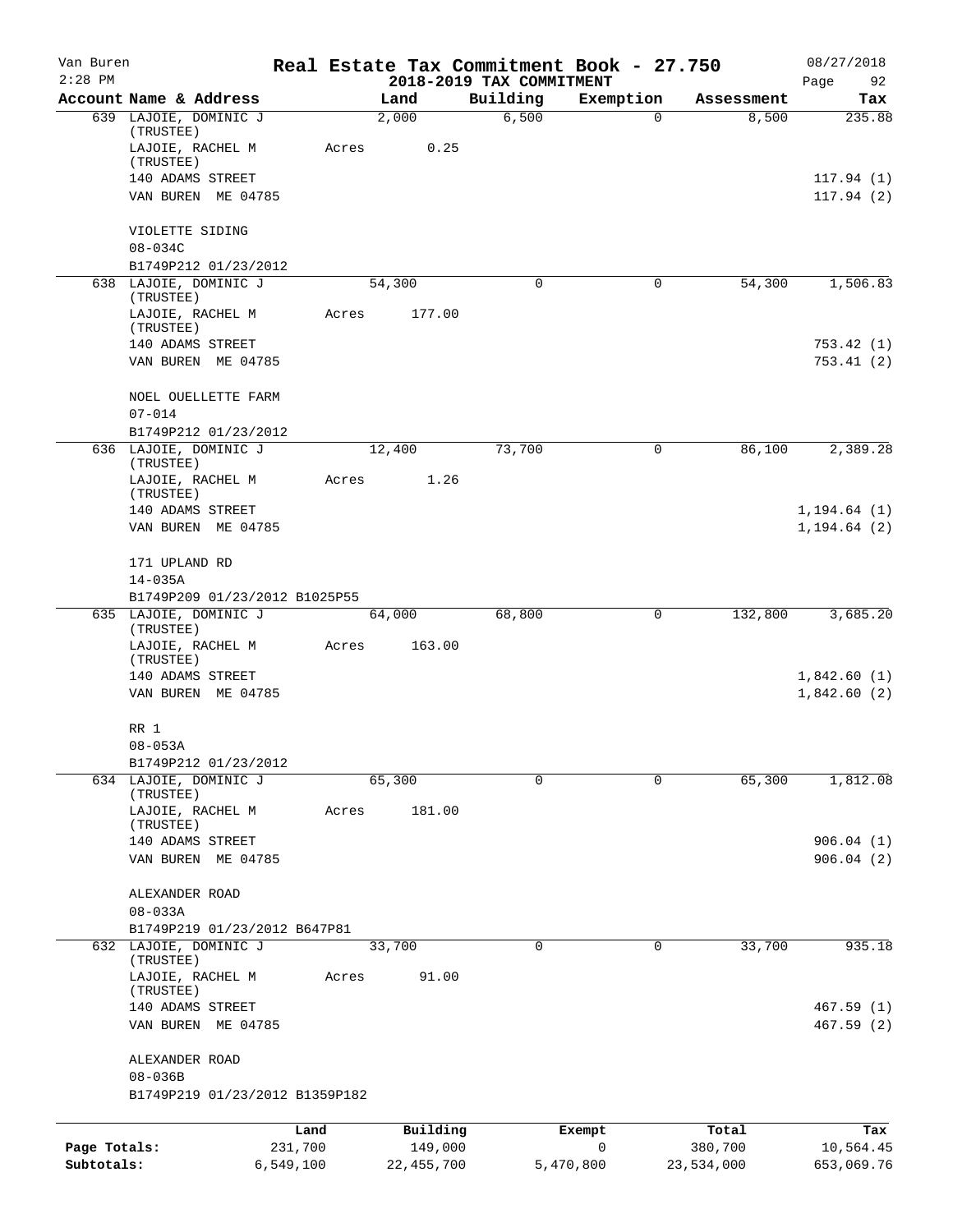| Van Buren<br>$2:28$ PM |                                           |        |        |          | 2018-2019 TAX COMMITMENT | Real Estate Tax Commitment Book - 27.750 |            | 08/27/2018<br>Page<br>93 |
|------------------------|-------------------------------------------|--------|--------|----------|--------------------------|------------------------------------------|------------|--------------------------|
|                        | Account Name & Address                    |        | Land   |          | Building                 | Exemption                                | Assessment | Tax                      |
|                        | 642 LAJOIE, GERARD                        |        | 4,000  |          | 53,200                   | 20,000                                   | 37,200     | 1,032.30                 |
|                        | LAJOIE, BERNADETTE                        | Acres  |        | 0.38     |                          | 04 Homestead                             |            |                          |
|                        | 112 JACKSON STREET                        |        |        |          |                          |                                          |            | 516.15(1)                |
|                        | VAN BUREN ME 04785                        |        |        |          |                          |                                          |            | 516.15(2)                |
|                        |                                           |        |        |          |                          |                                          |            |                          |
|                        | 112 JACKSON ST                            |        |        |          |                          |                                          |            |                          |
|                        | $18 - 091$                                |        |        |          |                          |                                          |            |                          |
|                        | B931P228                                  |        |        |          |                          |                                          |            |                          |
|                        | 133 LAJOIE, JAY G                         |        | 4,600  |          | $\mathbf 0$              | 0                                        | 4,600      | 127.65                   |
|                        | P.O. BOX 5                                | Acres  |        | 0.87     |                          |                                          |            |                          |
|                        | VAN BUREN ME 04785                        |        |        |          |                          |                                          |            | 63.83(1)                 |
|                        |                                           |        |        |          |                          |                                          |            | 63.82(2)                 |
|                        |                                           |        |        |          |                          |                                          |            |                          |
|                        | JOHNSON DRIVE                             |        |        |          |                          |                                          |            |                          |
|                        | 12A-042C                                  |        |        |          |                          |                                          |            |                          |
|                        | B1608P289 08/13/2008<br>130 LAJOIE, JAY G |        | 5,800  |          | $\mathbf 0$              | $\mathbf 0$                              | 5,800      | 160.95                   |
|                        | P.O. BOX 5                                | Acres  |        | 1.50     |                          |                                          |            |                          |
|                        | VAN BUREN ME 04785                        |        |        |          |                          |                                          |            | 80.48(1)                 |
|                        |                                           |        |        |          |                          |                                          |            | 80.47(2)                 |
|                        |                                           |        |        |          |                          |                                          |            |                          |
|                        | TRUMAN ST                                 |        |        |          |                          |                                          |            |                          |
|                        | $12A-044$                                 |        |        |          |                          |                                          |            |                          |
|                        | B1608P289 08/13/2008                      |        |        |          |                          |                                          |            |                          |
|                        | 129 LAJOIE, JAY G                         |        | 10,100 |          | 51,400                   | 20,000                                   | 41,500     | 1,151.63                 |
|                        | P.O. BOX 5                                | Acres  |        | 0.96     |                          | 04 Homestead                             |            |                          |
|                        | VAN BUREN ME 04785                        |        |        |          |                          |                                          |            | 575.82(1)                |
|                        |                                           |        |        |          |                          |                                          |            | 575.81(2)                |
|                        |                                           |        |        |          |                          |                                          |            |                          |
|                        | 171 STATE ST                              |        |        |          |                          |                                          |            |                          |
|                        | 12A-030                                   |        |        |          |                          |                                          |            |                          |
|                        | B1659P6 10/23/2009 B1223P207              |        |        |          |                          |                                          |            |                          |
|                        | 134 LAJOIE, JAY G                         |        | 2,300  |          | 0                        | $\mathbf 0$                              | 2,300      | 63.83                    |
|                        | P.O. BOX 5                                | Acres  |        | 0.44     |                          |                                          |            |                          |
|                        | VAN BUREN ME 04785                        |        |        |          |                          |                                          |            | 31.92(1)<br>31.91(2)     |
|                        |                                           |        |        |          |                          |                                          |            |                          |
|                        | TRUMAN STREET                             |        |        |          |                          |                                          |            |                          |
|                        | $12A - 042$                               |        |        |          |                          |                                          |            |                          |
|                        | B1608P289 08/13/2008                      |        |        |          |                          |                                          |            |                          |
|                        | 230 LAJOIE, JAY G                         |        | 1,100  |          | 0                        | 0                                        | 1,100      | 30.53                    |
|                        | P.O. BOX 5                                | Acres  |        | 0.10     |                          |                                          |            |                          |
|                        | VAN BUREN ME 04785                        |        |        |          |                          |                                          |            | 15.27(1)                 |
|                        |                                           |        |        |          |                          |                                          |            | 15.26(2)                 |
|                        |                                           |        |        |          |                          |                                          |            |                          |
|                        | ST. BRUNO STREET                          |        |        |          |                          |                                          |            |                          |
|                        | $18 - 087B$                               |        |        |          |                          |                                          |            |                          |
|                        | B1738P32 10/07/2011                       |        |        |          |                          |                                          |            |                          |
|                        | 132 LAJOIE, JAY G                         |        | 8,500  |          | $\mathbf 0$              | $\mathbf 0$                              | 8,500      | 235.88                   |
|                        | P.O. BOX 5                                | Acres  |        | 4.23     |                          |                                          |            |                          |
|                        | VAN BUREN ME 04785                        |        |        |          |                          |                                          |            | 117.94(1)                |
|                        |                                           |        |        |          |                          |                                          |            | 117.94 (2)               |
|                        | TRUMAN ST                                 |        |        |          |                          |                                          |            |                          |
|                        | $12A - 043$                               |        |        |          |                          |                                          |            |                          |
|                        | B1608P289 08/12/2008 B1608P289 08/13/2008 |        |        |          |                          |                                          |            |                          |
|                        |                                           |        |        |          |                          |                                          |            |                          |
|                        |                                           |        |        |          |                          |                                          |            |                          |
|                        |                                           | Land   |        | Building |                          | Exempt                                   | Total      | Tax                      |
| Page Totals:           |                                           | 36,400 |        | 104,600  |                          | 40,000                                   | 101,000    | 2,802.77                 |

**Subtotals:** 6,585,500 22,560,300 5,510,800 23,635,000 655,872.53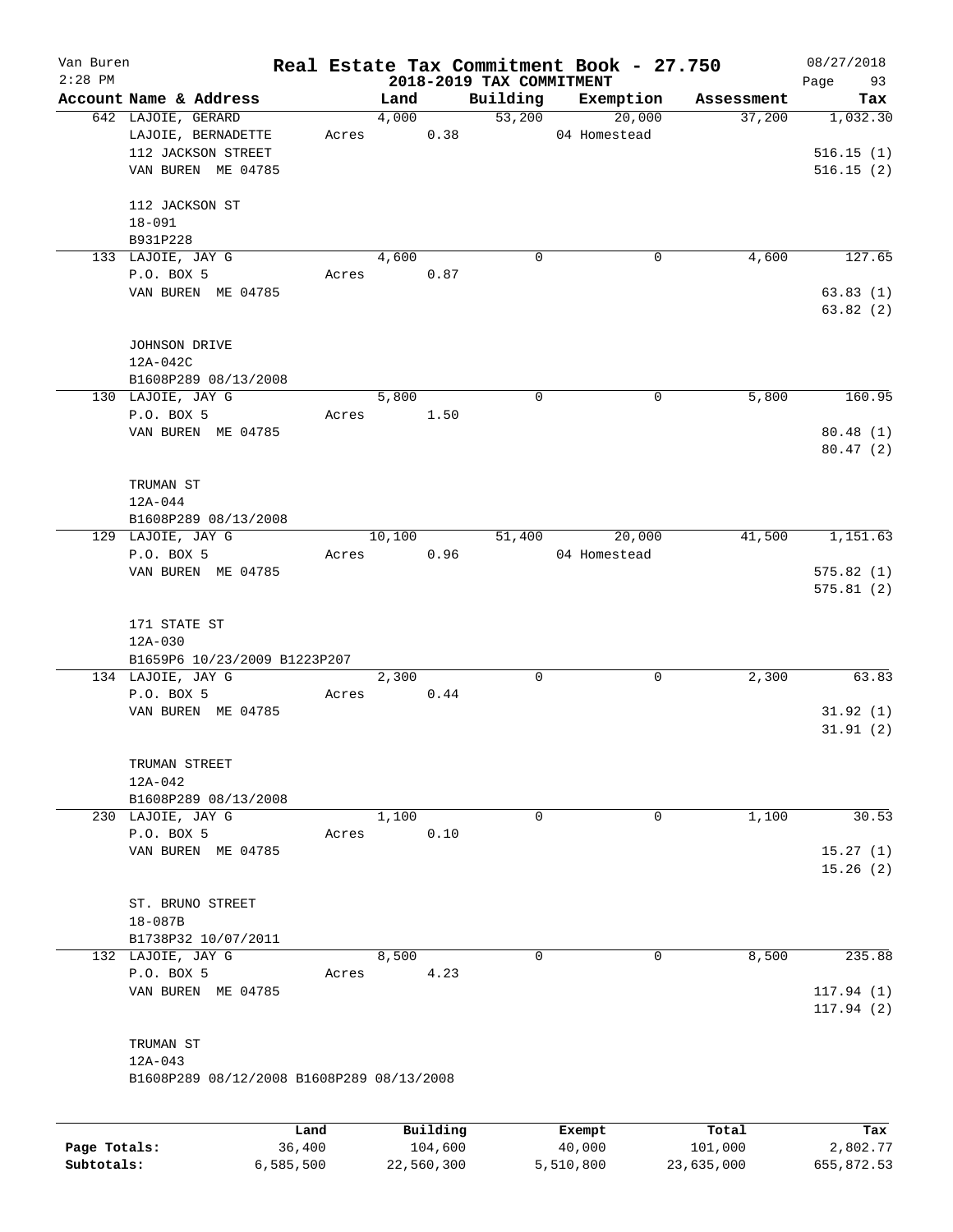| Van Buren |                                                             |       |        |       |                          | Real Estate Tax Commitment Book - 27.750 |             | 08/27/2018  |            |
|-----------|-------------------------------------------------------------|-------|--------|-------|--------------------------|------------------------------------------|-------------|-------------|------------|
| $2:28$ PM |                                                             |       |        |       | 2018-2019 TAX COMMITMENT |                                          |             | Page        | 94         |
|           | Account Name & Address                                      |       | Land   |       | Building                 | Exemption                                | Assessment  |             | Tax        |
|           | 644 LAJOIE, JOHN P                                          |       | 27,600 |       | 109,500                  | 20,000                                   | 117,100     |             | 3,249.53   |
|           | LAJOIE, PEGGY                                               | Acres |        | 44.00 |                          | 04 Homestead                             |             |             |            |
|           | 745 MAIN ST                                                 |       |        |       |                          |                                          |             | 1,624.77(1) |            |
|           | VAN BUREN ME 04785                                          |       |        |       |                          |                                          |             | 1,624.76(2) |            |
|           | 745 MAIN ST                                                 |       |        |       |                          |                                          |             |             |            |
|           | $08 - 013D$                                                 |       |        |       |                          |                                          |             |             |            |
|           | B1321P247 08/16/2002                                        |       |        |       |                          |                                          |             |             |            |
|           | 645 LAJOIE, KENNETH R                                       |       | 2,200  |       | 28,400                   |                                          | 30,600<br>0 |             | 849.15     |
|           | P O BOX 525                                                 | Acres |        | 0.21  |                          |                                          |             |             |            |
|           | BATH ME 04530                                               |       |        |       |                          |                                          |             |             | 424.58(1)  |
|           |                                                             |       |        |       |                          |                                          |             |             | 424.57(2)  |
|           | 109 WILSON ST                                               |       |        |       |                          |                                          |             |             |            |
|           | $23 - 030$                                                  |       |        |       |                          |                                          |             |             |            |
|           | B597P297                                                    |       |        |       |                          |                                          |             |             |            |
|           | 646 LAJOIE, KENNETH R                                       |       | 2,300  |       | 34,700                   |                                          | 37,000<br>0 |             | 1,026.75   |
|           | P O BOX 525                                                 | Acres |        | 0.22  |                          |                                          |             |             |            |
|           | BATH ME 04530                                               |       |        |       |                          |                                          |             |             | 513.38(1)  |
|           |                                                             |       |        |       |                          |                                          |             |             | 513.37(2)  |
|           | 113 WILSON ST                                               |       |        |       |                          |                                          |             |             |            |
|           | $23 - 031$                                                  |       |        |       |                          |                                          |             |             |            |
|           | B828P138                                                    |       |        |       |                          |                                          |             |             |            |
|           | 648 LAJOIE, KIM (TRUSTEE)                                   |       | 27,800 |       | 0                        |                                          | 27,800<br>0 |             | 771.45     |
|           | LAJOIE, GILBERT                                             | Acres |        | 49.00 |                          |                                          |             |             |            |
|           | (TRUSTEE)<br>34 MAIN ST.                                    |       |        |       |                          |                                          |             |             | 385.73(1)  |
|           | VAN BUREN ME 04785                                          |       |        |       |                          |                                          |             |             | 385.72 (2) |
|           |                                                             |       |        |       |                          |                                          |             |             |            |
|           | ALEXANDER RD                                                |       |        |       |                          |                                          |             |             |            |
|           | $09 - 006$                                                  |       |        |       |                          |                                          |             |             |            |
|           | B1715P249 03/28/2011 B1399P145<br>647 LAJOIE, KIM (TRUSTEE) |       |        |       | 0                        |                                          | 0<br>4,300  |             | 119.33     |
|           | LAJOIE, GILBERT                                             |       | 4,300  | 10.00 |                          |                                          |             |             |            |
|           | (TRUSTEE)                                                   | Acres |        |       |                          |                                          |             |             |            |
|           | 34 MAIN ST.                                                 |       |        |       |                          |                                          |             |             | 59.67(1)   |
|           | VAN BUREN ME 04785                                          |       |        |       |                          |                                          |             |             | 59.66(2)   |
|           | OFF ALEXANDER RD                                            |       |        |       |                          |                                          |             |             |            |
|           | $08 - 005C$                                                 |       |        |       |                          |                                          |             |             |            |
|           | B1715P294 03/28/2011                                        |       |        |       |                          |                                          |             |             |            |
|           | 649 LAJOIE, KIM (TRUSTEE)                                   |       | 1,500  |       | 39,000                   |                                          | 40,500<br>0 |             | 1,123.88   |
|           | LAJOIE, GILBERT                                             | Acres |        | 0.19  |                          |                                          |             |             |            |
|           | (TRUSTEE)<br>34 MAIN ST.                                    |       |        |       |                          |                                          |             |             | 561.94(1)  |
|           | VAN BUREN ME 04785                                          |       |        |       |                          |                                          |             |             | 561.94(2)  |
|           | VIOLETTE SIDING                                             |       |        |       |                          |                                          |             |             |            |
|           | $08 - 034D$                                                 |       |        |       |                          |                                          |             |             |            |
|           | B1715P294 03/28/2011 B1399P145                              |       |        |       |                          |                                          |             |             |            |
|           |                                                             |       |        |       |                          |                                          |             |             |            |

|              | Land      | Building   | Exempt    | Total      | Tax        |
|--------------|-----------|------------|-----------|------------|------------|
| Page Totals: | 65,700    | 211,600    | 20,000    | 257,300    | 7,140.09   |
| Subtotals:   | 6,651,200 | 22,771,900 | 5,530,800 | 23,892,300 | 663,012.62 |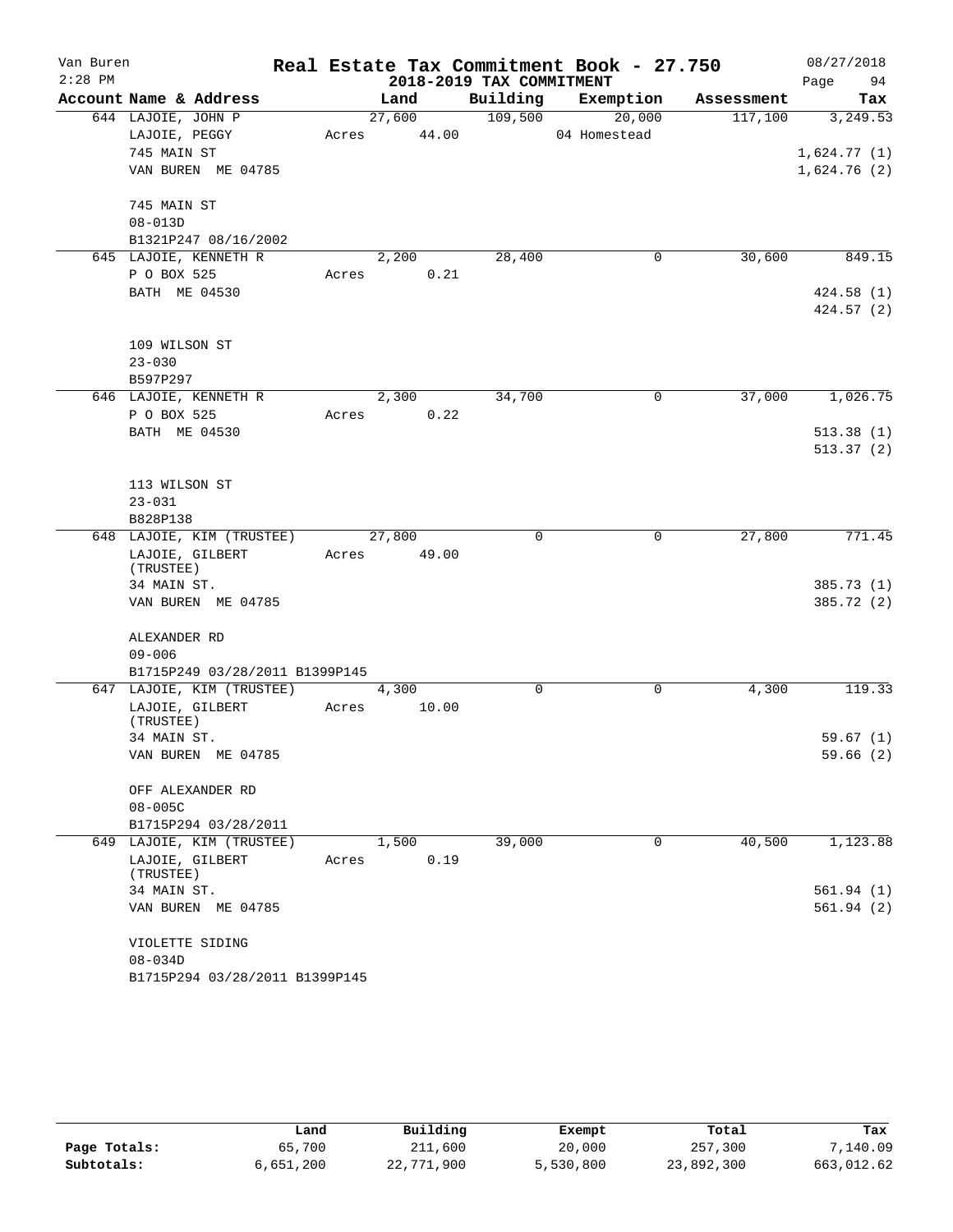| Van Buren<br>$2:28$ PM |                                                                             |       |                 | 2018-2019 TAX COMMITMENT | Real Estate Tax Commitment Book - 27.750 |            | 08/27/2018<br>Page<br>95 |
|------------------------|-----------------------------------------------------------------------------|-------|-----------------|--------------------------|------------------------------------------|------------|--------------------------|
|                        | Account Name & Address                                                      |       | Land            | Building                 | Exemption                                | Assessment | <b>Tax</b>               |
|                        | 650 LAJOIE, KIM (TRUSTEE)<br>LAJOIE, GILBERT<br>(TRUSTEE)<br>34 MAIN ST.    | Acres | 9,300<br>11.50  | $\Omega$                 | $\Omega$                                 | 9,300      | 258.08<br>129.04(1)      |
|                        | VAN BUREN ME 04785                                                          |       |                 |                          |                                          |            | 129.04(2)                |
|                        | US 1<br>$08 - 035C$                                                         |       |                 |                          |                                          |            |                          |
|                        | B1715P294 03/28/2011 B1399P145                                              |       |                 |                          |                                          |            |                          |
|                        | 651 LAJOIE, KIM (TRUSTEE)<br>LAJOIE, GILBERT<br>(TRUSTEE)                   | Acres | 10,500<br>1.00  | 65,700                   | 20,000<br>04 Homestead                   | 56,200     | 1,559.55                 |
|                        | 34 MAIN ST.<br>VAN BUREN ME 04785                                           |       |                 |                          |                                          |            | 779.78 (1)<br>779.77 (2) |
|                        | 120 TOWER DR<br>12A-034                                                     |       |                 |                          |                                          |            |                          |
|                        | B1715P294 03/28/2011 B1715P288 03/28/2011 B1690P163<br>08/11/2010 B1069P290 |       |                 |                          |                                          |            |                          |
|                        | 657 LAJOIE, KIM (TRUSTEE)<br>LAJOIE, GILBERT<br>(TRUSTEE)                   | Acres | 13,900<br>32.50 | $\Omega$                 | $\Omega$                                 | 13,900     | 385.73                   |
|                        | 34 MAIN ST.<br>VAN BUREN ME 04785                                           |       |                 |                          |                                          |            | 192.87(1)<br>192.86(2)   |
|                        | OFF SARA ROAD<br>$07 - 008C$                                                |       |                 |                          |                                          |            |                          |
|                        | B1715P294 03/28/2011                                                        |       |                 |                          |                                          |            |                          |
|                        | 658 LAJOIE, KIM (TRUSTEE)<br>LAJOIE, GILBERT<br>(TRUSTEE)                   | Acres | 45,000<br>98.00 | $\Omega$                 | 0                                        | 45,000     | 1,248.75                 |
|                        | 34 MAIN ST.<br>VAN BUREN ME 04785                                           |       |                 |                          |                                          |            | 624.38(1)<br>624.37(2)   |
|                        | ALEXANDER RD.<br>$07 - 013$                                                 |       |                 |                          |                                          |            |                          |
|                        | B1715P294 03/28/2011 B1399P145                                              |       |                 |                          |                                          |            |                          |
|                        | 656 LAJOIE, KIM (TRUSTEE)<br>LAJOIE, GILBERT<br>(TRUSTEE)                   | Acres | 16,100<br>37.87 | 0                        | $\mathbf 0$                              | 16,100     | 446.78                   |
|                        | 34 MAIN ST.<br>VAN BUREN ME 04785                                           |       |                 |                          |                                          |            | 223.39(1)<br>223.39(2)   |
|                        | OFF US 1<br>$08 - 005D$                                                     |       |                 |                          |                                          |            |                          |
|                        | B1715P294 03/28/2011 B1399P145                                              |       |                 |                          |                                          |            |                          |
|                        | 714 LAJOIE, LUCAS H.                                                        |       | 1,100           | 56,500                   | 20,000                                   | 37,600     | 1,043.40                 |
|                        | LAJOIE, LISA M.                                                             | Acres | 0.10            |                          | 04 Homestead                             |            |                          |
|                        | 114 MCKINLEY ST<br>VAN BUREN ME 04785                                       |       |                 |                          |                                          |            | 521.70(1)<br>521.70(2)   |
|                        | 114 MCKINLEY ST<br>14-139A<br>B1923P296 02/26/2016                          |       |                 |                          |                                          |            |                          |
|                        |                                                                             |       |                 |                          |                                          |            |                          |

|              | Land      | Building   | Exempt    | Total      | Tax        |
|--------------|-----------|------------|-----------|------------|------------|
| Page Totals: | 95,900    | 122,200    | 40,000    | 178,100    | 4,942.29   |
| Subtotals:   | 6,747,100 | 22,894,100 | 5,570,800 | 24,070,400 | 667,954.91 |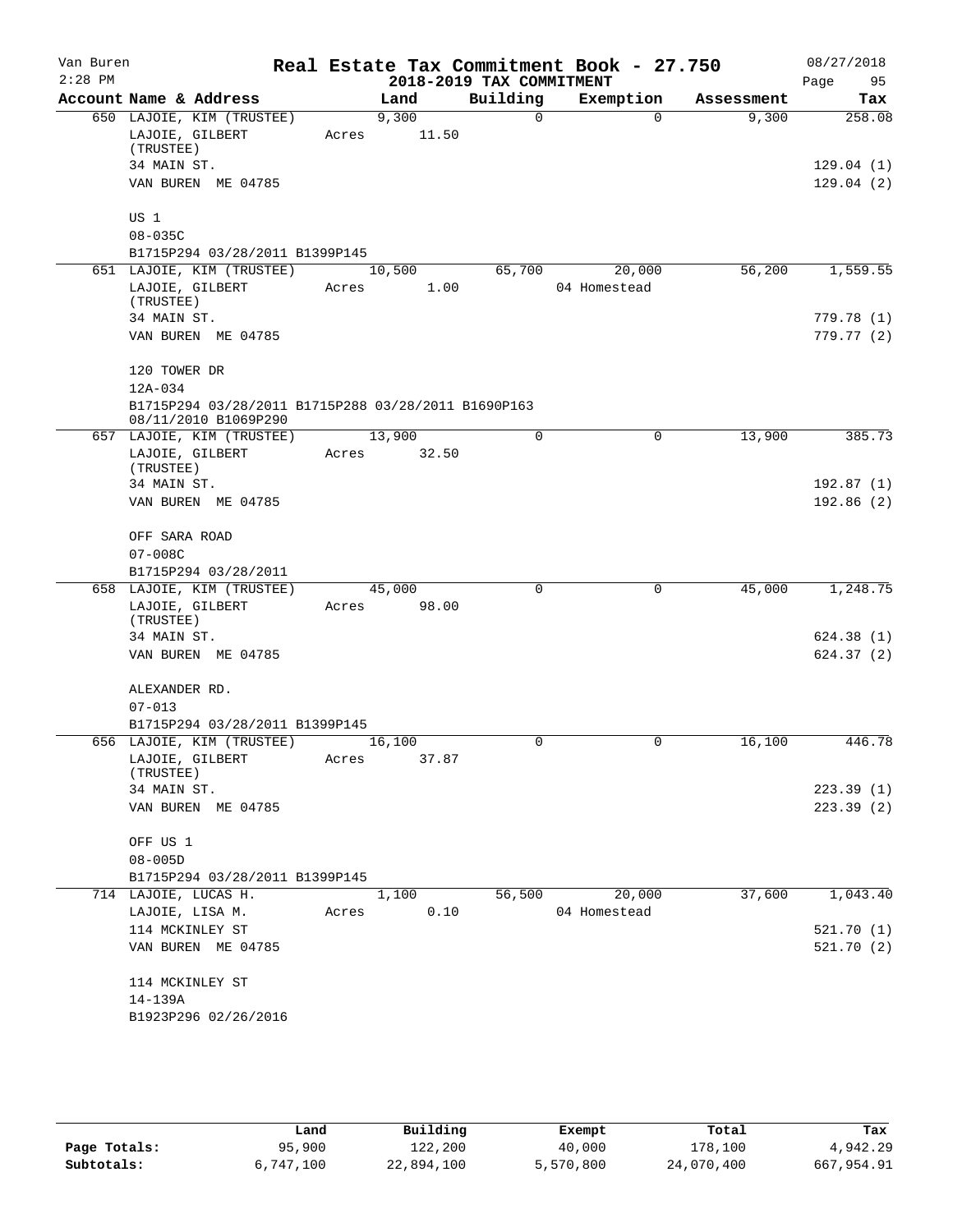| Van Buren    |                                                    |                 |               |                     |                          | Real Estate Tax Commitment Book - 27.750 |                     | 08/27/2018             |
|--------------|----------------------------------------------------|-----------------|---------------|---------------------|--------------------------|------------------------------------------|---------------------|------------------------|
| $2:28$ PM    |                                                    |                 |               |                     | 2018-2019 TAX COMMITMENT |                                          |                     | 96<br>Page             |
|              | Account Name & Address<br>713 LAJOIE, LUCAS H.     |                 | Land<br>1,200 |                     | Building<br>0            | Exemption<br>$\Omega$                    | Assessment<br>1,200 | Tax<br>33.30           |
|              | LAJOIE, LISA M.                                    | Acres           |               | 0.11                |                          |                                          |                     |                        |
|              | 114 MCKINLEY ST                                    |                 |               |                     |                          |                                          |                     | 16.65(1)               |
|              | VAN BUREN ME 04785                                 |                 |               |                     |                          |                                          |                     | 16.65(2)               |
|              |                                                    |                 |               |                     |                          |                                          |                     |                        |
|              | MCKINLEY ST                                        |                 |               |                     |                          |                                          |                     |                        |
|              | $14 - 139B$                                        |                 |               |                     |                          |                                          |                     |                        |
|              | B1923P296 02/26/2016                               |                 |               |                     |                          |                                          |                     |                        |
|              | 62 LAJOIE, MARC P                                  |                 | 5,000         |                     | 57,200                   | $\mathbf 0$                              | 62,200              | 1,726.05               |
|              | MARTELL, JULIE L                                   | Acres           |               | 0.48                |                          |                                          |                     |                        |
|              | 321 MAIN ST                                        |                 |               |                     |                          |                                          |                     | 863.03(1)              |
|              | VAN BUREN ME 04785                                 |                 |               |                     |                          |                                          |                     | 863.02 (2)             |
|              | 321 MAIN ST                                        |                 |               |                     |                          |                                          |                     |                        |
|              | $20 - 051$                                         |                 |               |                     |                          |                                          |                     |                        |
|              | B1983P89 07/21/2017                                |                 |               |                     |                          |                                          |                     |                        |
|              | 653 LAJOIE, PHILIP                                 |                 | 1,700         |                     | $\mathbf 0$              | $\mathbf 0$                              | 1,700               | 47.18                  |
|              | 375 CARIBOU RD                                     | Acres           |               | 4.75                |                          |                                          |                     |                        |
|              | CYR PLANTATION ME                                  |                 |               |                     |                          |                                          |                     | 23.59(1)               |
|              | 04785                                              |                 |               |                     |                          |                                          |                     |                        |
|              |                                                    |                 |               |                     |                          |                                          |                     | 23.59(2)               |
|              | OFF MADORE ROAD                                    |                 |               |                     |                          |                                          |                     |                        |
|              | $03 - 019A$                                        |                 |               |                     |                          |                                          |                     |                        |
|              | 654 LAJOIE, ROGER J                                |                 | 2,300         |                     | 31,500                   | 20,000                                   | 13,800              | 382.95                 |
|              | LAJOIE, JACQUELINE N                               | Acres           |               | 0.22                |                          | 04 Homestead                             |                     |                        |
|              | 114 NOTRE DAME STREET                              |                 |               |                     |                          |                                          |                     | 191.48 (1)             |
|              | VAN BUREN ME 04785                                 |                 |               |                     |                          |                                          |                     | 191.47(2)              |
|              |                                                    |                 |               |                     |                          |                                          |                     |                        |
|              | 114 NOTRE DAME ST                                  |                 |               |                     |                          |                                          |                     |                        |
|              | $17 - 028$                                         |                 |               |                     |                          |                                          |                     |                        |
|              | B1426P324                                          |                 |               |                     |                          |                                          |                     |                        |
|              | 677 LAJOIE, SARAH L                                |                 | 6,000         |                     | 35,700                   | 20,000                                   | 21,700              | 602.17                 |
|              | 120 POPLAR ST                                      | Acres           |               | 0.57                |                          | 04 Homestead                             |                     |                        |
|              | VAN BUREN ME 04785                                 |                 |               |                     |                          |                                          |                     | 301.09(1)<br>301.08(2) |
|              |                                                    |                 |               |                     |                          |                                          |                     |                        |
|              | 120 POPLAR ST                                      |                 |               |                     |                          |                                          |                     |                        |
|              | $16 - 036$                                         |                 |               |                     |                          |                                          |                     |                        |
|              | B1770P86 06/29/2012 B698P123                       |                 |               |                     |                          |                                          |                     |                        |
|              | 263 LAJOIE, SUSAN M.                               |                 | 800           |                     | 45,900                   | 20,000                                   | 26,700              | 740.93                 |
|              | 40 MAIN ST                                         | Acres           |               | 0.08                |                          | 04 Homestead                             |                     |                        |
|              | VAN BUREN ME 04785                                 |                 |               |                     |                          |                                          |                     | 370.47(1)              |
|              |                                                    |                 |               |                     |                          |                                          |                     | 370.46(2)              |
|              |                                                    |                 |               |                     |                          |                                          |                     |                        |
|              | 40 MAIN ST                                         |                 |               |                     |                          |                                          |                     |                        |
|              | $15 - 114$                                         |                 |               |                     |                          |                                          |                     |                        |
|              | B1871P336 10/20/2014<br>725 LAKEVILLE SHORES, INC. |                 | 147,800       |                     | 56,800                   | 0                                        | 204,600             | 5,677.65               |
|              | PO BOX 96                                          | Acres           |               | 649.00              |                          |                                          |                     |                        |
|              | WINN ME 04457                                      |                 |               |                     |                          |                                          |                     | 2,838.83(1)            |
|              |                                                    |                 |               |                     |                          |                                          |                     | 2,838.82(2)            |
|              |                                                    |                 |               |                     |                          |                                          |                     |                        |
|              | 107 SUGAR RIDGE RD                                 |                 |               |                     |                          |                                          |                     |                        |
|              | $11 - 007$                                         |                 |               |                     |                          |                                          |                     |                        |
|              | B1910P290 09/30/2015                               |                 |               |                     |                          |                                          |                     |                        |
|              |                                                    |                 |               |                     |                          |                                          |                     |                        |
| Page Totals: |                                                    | Land<br>164,800 |               | Building<br>227,100 |                          | Exempt<br>60,000                         | Total<br>331,900    | Tax<br>9,210.23        |
| Subtotals:   |                                                    | 6,911,900       |               | 23, 121, 200        |                          | 5,630,800                                | 24, 402, 300        | 677,165.14             |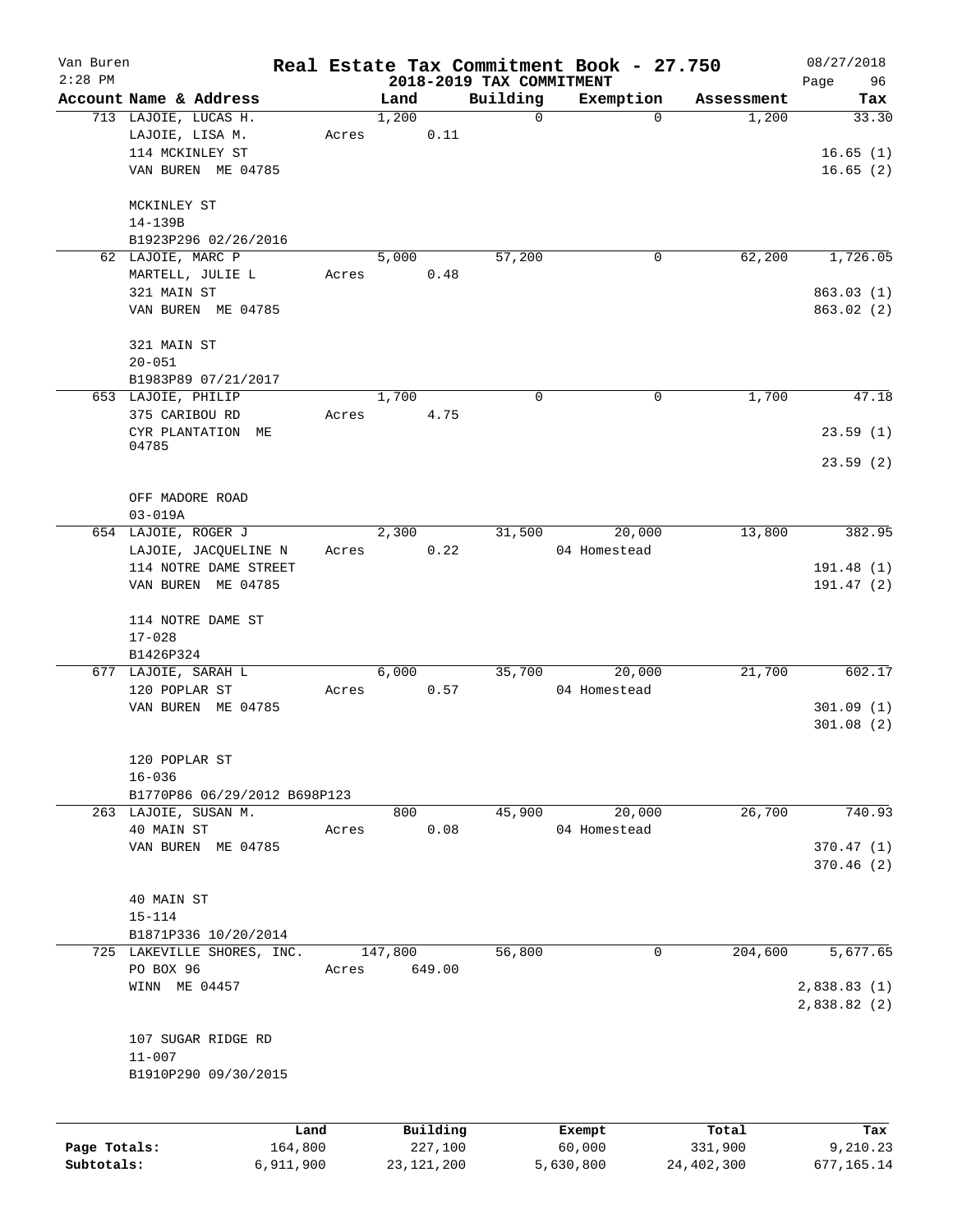| Van Buren<br>$2:28$ PM |                                                   |                |        |                     |                                      | Real Estate Tax Commitment Book - 27.750 |                  | 08/27/2018               |
|------------------------|---------------------------------------------------|----------------|--------|---------------------|--------------------------------------|------------------------------------------|------------------|--------------------------|
|                        | Account Name & Address                            |                | Land   |                     | 2018-2019 TAX COMMITMENT<br>Building | Exemption                                | Assessment       | Page<br>97<br>Tax        |
|                        | 661 LAPIERRE, RANDY<br>60 PARK ST.                | Acres          | 3,200  | 0.40                | $\mathbf 0$                          | $\Omega$                                 | 3,200            | 88.80                    |
|                        | EAST MILLINOCKET ME<br>04430                      |                |        |                     |                                      |                                          |                  | 44.40 (1)                |
|                        |                                                   |                |        |                     |                                      |                                          |                  | 44.40 (2)                |
|                        | 132 ST MARY'S BROOK RD<br>$02 - 046$              |                |        |                     |                                      |                                          |                  |                          |
|                        | B971P119                                          |                |        |                     |                                      |                                          |                  |                          |
|                        | 273 LAPIERRE, TYLER                               |                | 6,000  |                     | 35,600                               | 0                                        | 41,600           | 1,154.40                 |
|                        | 39 MAIN ST<br>VAN BUREN ME 04785                  | Acres          |        | 0.30                |                                      |                                          |                  | 577.20(1)                |
|                        |                                                   |                |        |                     |                                      |                                          |                  | 577.20(2)                |
|                        | 39 MAIN ST<br>$15 - 004$                          |                |        |                     |                                      |                                          |                  |                          |
|                        | B1634P244 04/13/2009                              |                |        |                     |                                      |                                          |                  |                          |
|                        | 735 LAPLANTE, BRIAN                               |                | 3,700  |                     | 24,400                               | 0                                        | 28,100           | 779.78                   |
|                        | TRUSTEE FOR SCOTT<br>LAPLANTE                     | Acres          |        | 0.35                |                                      |                                          |                  |                          |
|                        | 16 LONGFELLOW DRIVE<br>NEWBURYPORT MA 09150       |                |        |                     |                                      |                                          |                  | 389.89 (1)<br>389.89 (2) |
|                        |                                                   |                |        |                     |                                      |                                          |                  |                          |
|                        | 115 POND RD<br>$16 - 011$                         |                |        |                     |                                      |                                          |                  |                          |
|                        | B1751P56 02/07/2012 B1689P177 08/02/2010 B1188P78 |                |        |                     |                                      |                                          |                  |                          |
|                        | 664 LAPLANTE, GEORGE J                            |                | 100    |                     | 0                                    | $\mathbf 0$                              | 100              | 2.78                     |
|                        | LAPLANTE, CATHY A                                 | Acres          |        | 0.10                |                                      |                                          |                  |                          |
|                        | 147 CASTONGUAY RD<br>VAN BUREN ME 04785           |                |        |                     |                                      |                                          |                  | 1.39(1)<br>1.39(2)       |
|                        | CASTONGUAY RD                                     |                |        |                     |                                      |                                          |                  |                          |
|                        | $03 - 036$                                        |                |        |                     |                                      |                                          |                  |                          |
|                        | B759P120                                          |                |        |                     |                                      |                                          |                  |                          |
|                        | 662 LAPLANTE, GEORGE J<br>LAPLANTE, CATHY A       | Acres          | 9,800  | 6.25                | 52,300                               | 0                                        | 62,100           | 1,723.28                 |
|                        | 147 CASTONGUAY RD                                 |                |        |                     |                                      |                                          |                  | 861.64(1)                |
|                        | VAN BUREN ME 04785                                |                |        |                     |                                      |                                          |                  | 861.64 (2)               |
|                        | CASTONGUAY RD                                     |                |        |                     |                                      |                                          |                  |                          |
|                        | $03 - 032$<br>B759P120                            |                |        |                     |                                      |                                          |                  |                          |
|                        | 663 LAPLANTE, GEORGE J                            |                | 35,300 |                     | 87,700                               | 20,000                                   | 103,000          | 2,858.25                 |
|                        | LAPLANTE, CATHY                                   | Acres          |        | 86.00               |                                      | 04 Homestead                             |                  |                          |
|                        | 147 CASTONGUAY RD                                 |                |        |                     |                                      |                                          |                  | 1,429.13(1)              |
|                        | VAN BUREN ME 04785                                |                |        |                     |                                      |                                          |                  | 1,429.12(2)              |
|                        | 147 CASTONGUAY RD                                 |                |        |                     |                                      |                                          |                  |                          |
|                        | $03 - 034A$                                       |                |        |                     |                                      |                                          |                  |                          |
|                        | B683P80<br>669 LAPLANTE, LOUIS A                  |                | 15,700 |                     | 89,600                               | 20,000                                   | 85,300           | 2,367.07                 |
|                        | LAPLANTE, LINDA J                                 | Acres          |        | 11.00               |                                      | 04 Homestead                             |                  |                          |
|                        | 193 LAKE RD                                       |                |        |                     |                                      |                                          |                  | 1, 183.54(1)             |
|                        | VAN BUREN ME 04785                                |                |        |                     |                                      |                                          |                  | 1, 183.53(2)             |
|                        | 193 LAKE RD                                       |                |        |                     |                                      |                                          |                  |                          |
|                        | $02 - 017B$<br>B573P198 09/09/1982                |                |        |                     |                                      |                                          |                  |                          |
|                        |                                                   |                |        |                     |                                      |                                          |                  |                          |
| Page Totals:           |                                                   | Land<br>73,800 |        | Building<br>289,600 |                                      | Exempt<br>40,000                         | Total<br>323,400 | Tax<br>8,974.36          |
| Subtotals:             |                                                   | 6,985,700      |        | 23, 410, 800        |                                      | 5,670,800                                | 24,725,700       | 686,139.50               |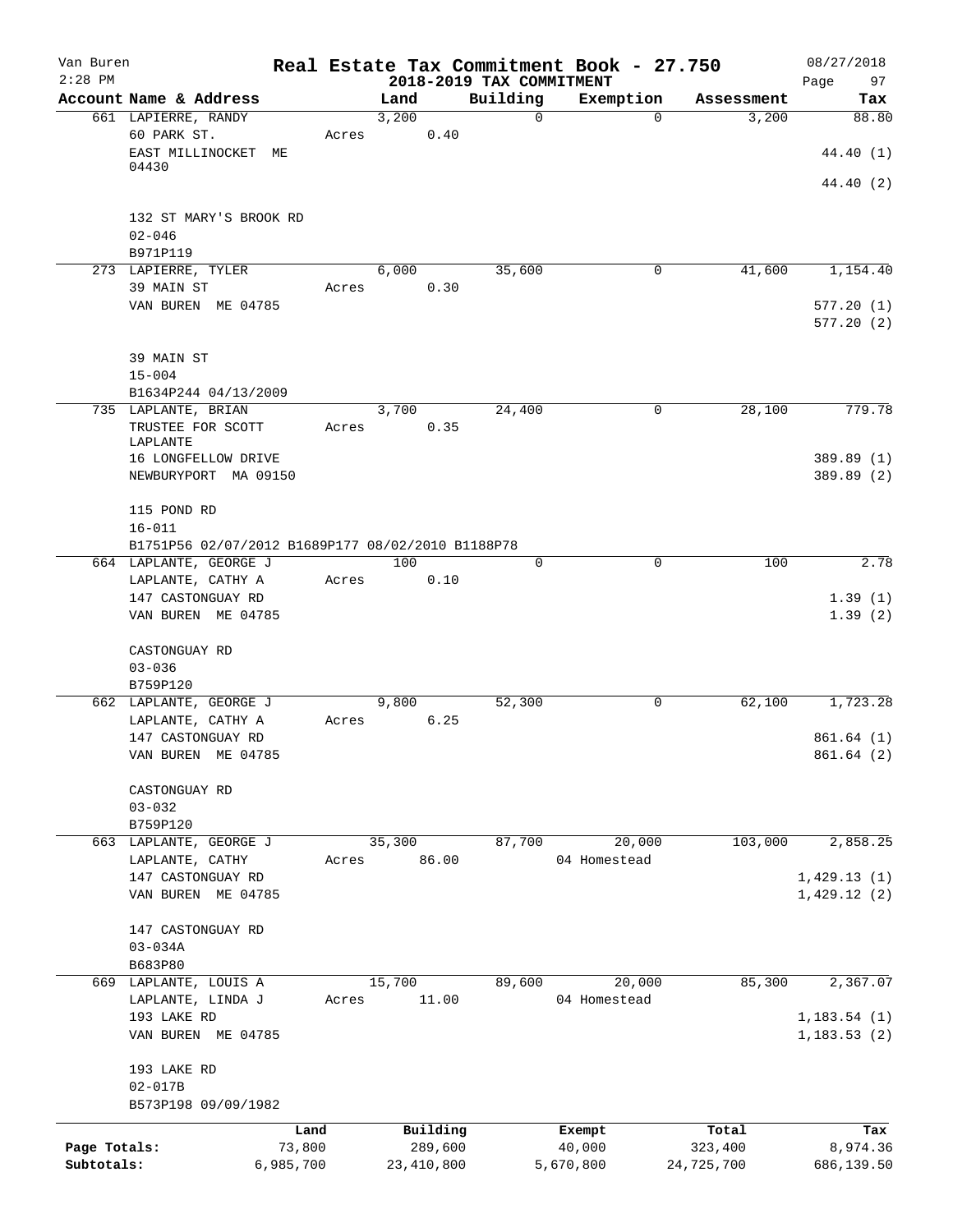| Van Buren    |                                           |       |                 |                                      | Real Estate Tax Commitment Book - 27.750 |            | 08/27/2018        |
|--------------|-------------------------------------------|-------|-----------------|--------------------------------------|------------------------------------------|------------|-------------------|
| $2:28$ PM    | Account Name & Address                    |       | Land            | 2018-2019 TAX COMMITMENT<br>Building | Exemption                                | Assessment | 98<br>Page<br>Tax |
|              | 670 LAPLANTE, LOUIS A                     |       | 15,100          | $\mathbf 0$                          | 0                                        | 15,100     | 419.03            |
|              | LAPLANTE, LINDA J                         | Acres | 26.00           |                                      |                                          |            |                   |
|              | 193 LAKE RD                               |       |                 |                                      |                                          |            | 209.52(1)         |
|              | VAN BUREN ME 04785                        |       |                 |                                      |                                          |            | 209.51(2)         |
|              |                                           |       |                 |                                      |                                          |            |                   |
|              | LAKE RD                                   |       |                 |                                      |                                          |            |                   |
|              | $05 - 004$                                |       |                 |                                      |                                          |            |                   |
|              | B752P268                                  |       |                 |                                      |                                          |            |                   |
|              | 684 LAPLANTE, LOUIS A                     |       | 26,300          | 34,800                               | 0                                        | 61,100     | 1,695.53          |
|              | LAPLANTE, JEANNE                          | Acres | 45.00           |                                      |                                          |            |                   |
|              | 193 LAKE RD                               |       |                 |                                      |                                          |            | 847.77 (1)        |
|              | VAN BUREN ME 04785                        |       |                 |                                      |                                          |            | 847.76 (2)        |
|              |                                           |       |                 |                                      |                                          |            |                   |
|              | 147 LAKE RD<br>$02 - 020$                 |       |                 |                                      |                                          |            |                   |
|              | B1466P96                                  |       |                 |                                      |                                          |            |                   |
|              | 672 LAPLANTE, LOUIS A                     |       | 4,200           | $\mathbf 0$                          | 0                                        | 4,200      | 116.55            |
|              | LAPLANTE, LINDA J                         | Acres | 12.00           |                                      |                                          |            |                   |
|              | 193 LAKE RD                               |       |                 |                                      |                                          |            | 58.28(1)          |
|              | VAN BUREN ME 04785                        |       |                 |                                      |                                          |            | 58.27(2)          |
|              |                                           |       |                 |                                      |                                          |            |                   |
|              | MARQUIS RD                                |       |                 |                                      |                                          |            |                   |
|              | $02 - 020A$                               |       |                 |                                      |                                          |            |                   |
|              | B994P267                                  |       |                 |                                      |                                          |            |                   |
|              | 668 LAPLANTE, LOUIS A                     |       | 10,100          | 0                                    | 0                                        | 10,100     | 280.27            |
|              | LAPLANTE, LINDA J                         | Acres | 7.00            |                                      |                                          |            |                   |
|              | 193 LAKE RD                               |       |                 |                                      |                                          |            | 140.14(1)         |
|              | VAN BUREN ME 04785                        |       |                 |                                      |                                          |            | 140.13(2)         |
|              |                                           |       |                 |                                      |                                          |            |                   |
|              | MARQUIS RD                                |       |                 |                                      |                                          |            |                   |
|              | $02 - 054$                                |       |                 |                                      |                                          |            |                   |
|              | B628P253                                  |       |                 | $\mathbf 0$                          |                                          |            | 485.63            |
|              | 685 LAPLANTE, LOUIS A<br>LAPLANTE, JEANNE | Acres | 17,500<br>50.00 |                                      | 0                                        | 17,500     |                   |
|              | 193 LAKE RD                               |       |                 |                                      |                                          |            | 242.82(1)         |
|              | VAN BUREN ME 04785                        |       |                 |                                      |                                          |            | 242.81 (2)        |
|              |                                           |       |                 |                                      |                                          |            |                   |
|              | LAKE RD                                   |       |                 |                                      |                                          |            |                   |
|              | $02 - 019$                                |       |                 |                                      |                                          |            |                   |
|              | B1466P96 09/14/2005                       |       |                 |                                      |                                          |            |                   |
|              | 671 LAPLANTE, LOUIS A                     |       | 13,000          | 33,700                               | 0                                        | 46,700     | 1, 295.93         |
|              | LAPLANTE, LINDA J                         | Acres | 2.50            |                                      |                                          |            |                   |
|              | 193 LAKE ROAD                             |       |                 |                                      |                                          |            | 647.97 (1)        |
|              | VAN BUREN ME 04785                        |       |                 |                                      |                                          |            | 647.96(2)         |
|              |                                           |       |                 |                                      |                                          |            |                   |
|              | 232 CASTONGUAY RD                         |       |                 |                                      |                                          |            |                   |
|              | $02 - 031B$<br>B1288P229                  |       |                 |                                      |                                          |            |                   |
|              | 686 LAPLANTE, NICOLE M                    |       | 3,500           | 42,700                               | 20,000                                   | 26, 200    | 727.05            |
|              | LAPLANTE, ROCHELLE L                      | Acres | 0.33            |                                      | 04 Homestead                             |            |                   |
|              | 155 POPLAR ST                             |       |                 |                                      |                                          |            | 363.53(1)         |
|              | VAN BUREN ME 04785                        |       |                 |                                      |                                          |            | 363.52(2)         |
|              |                                           |       |                 |                                      |                                          |            |                   |
|              | 155 POPLAR ST                             |       |                 |                                      |                                          |            |                   |
|              | $14 - 104$                                |       |                 |                                      |                                          |            |                   |
|              | B1565P318                                 |       |                 |                                      |                                          |            |                   |
|              |                                           |       |                 |                                      |                                          |            |                   |
|              |                                           | Land  | Building        |                                      | Exempt                                   | Total      | Tax               |
| Page Totals: | 89,700                                    |       | 111,200         |                                      | 20,000                                   | 180,900    | 5,019.99          |
| Subtotals:   | 7,075,400                                 |       | 23,522,000      |                                      | 5,690,800                                | 24,906,600 | 691,159.49        |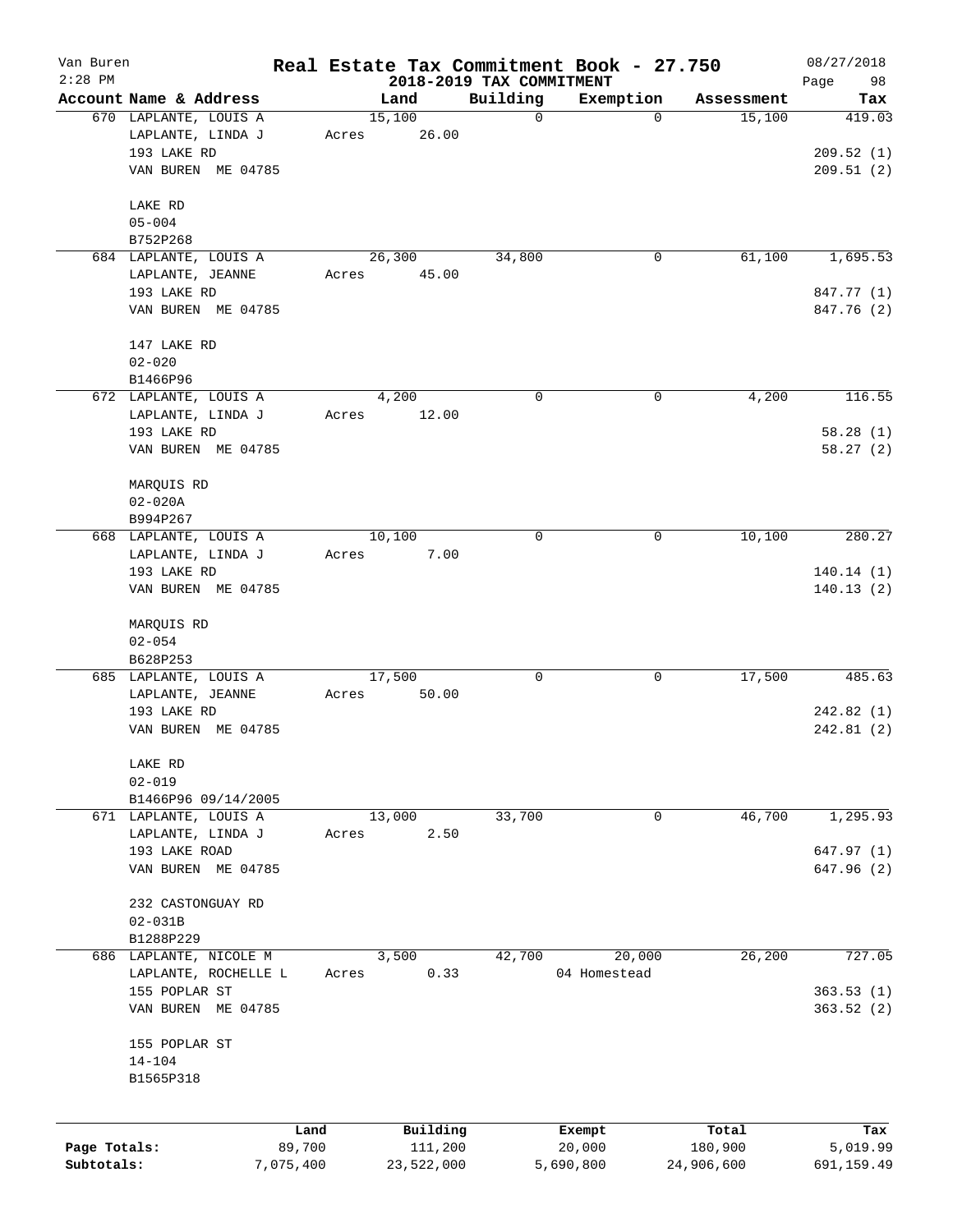| Van Buren    |                                                    |        |                          |          | Real Estate Tax Commitment Book - 27.750 |            | 08/27/2018  |
|--------------|----------------------------------------------------|--------|--------------------------|----------|------------------------------------------|------------|-------------|
| $2:28$ PM    |                                                    |        | 2018-2019 TAX COMMITMENT |          |                                          |            | 99<br>Page  |
|              | Account Name & Address                             |        | Land                     | Building | Exemption                                | Assessment | Tax         |
|              | 687 LAPLANTE, PETER                                |        | 1,800                    | 16,400   | $\Omega$                                 | 18,200     | 505.05      |
|              | LAPLANTE, DANA                                     |        |                          |          |                                          |            |             |
|              | 109 HOOVER DR                                      |        |                          |          |                                          |            | 252.53(1)   |
|              | VAN BUREN ME 04785                                 |        |                          |          |                                          |            | 252.52(2)   |
|              | 414 MAIN ST                                        |        |                          |          |                                          |            |             |
|              | $21 - 034$                                         |        |                          |          |                                          |            |             |
|              | B1504P323 06/16/2006                               |        |                          |          |                                          |            |             |
|              | 929 LAPLANTE, PETER R                              |        | 4,200                    | 46,300   | 20,000                                   | 30,500     | 846.38      |
|              | LAPLANTE, DANA-MICHELLE Acres                      |        | 0.40                     |          | 04 Homestead                             |            |             |
|              | Н                                                  |        |                          |          |                                          |            |             |
|              | 109 HOOVER DR                                      |        |                          |          |                                          |            | 423.19(1)   |
|              | VAN BUREN ME 04785                                 |        |                          |          |                                          |            | 423.19(2)   |
|              | 109 HOOVER DR                                      |        |                          |          |                                          |            |             |
|              | $14 - 022$                                         |        |                          |          |                                          |            |             |
|              | B1591P91                                           |        |                          |          |                                          |            |             |
|              | 674 LAPLANTE, PIERRE                               |        | 9,200                    | 0        | 0                                        | 9,200      | 255.30      |
|              | 1303 HAMLIN RD                                     | Acres  | 42.40                    |          |                                          |            |             |
|              | HAMLIN ME 04785                                    |        |                          |          |                                          |            | 127.65(1)   |
|              |                                                    |        |                          |          |                                          |            | 127.65(2)   |
|              |                                                    |        |                          |          |                                          |            |             |
|              | <b>MASSE RD</b>                                    |        |                          |          |                                          |            |             |
|              | $02 - 014$                                         |        |                          |          |                                          |            |             |
|              | B797P41 01/22/1990                                 |        |                          |          |                                          |            |             |
|              | 673 LAPLANTE, PIERRE                               |        | 17,300                   | $\Omega$ | $\mathbf 0$                              | 17,300     | 480.08      |
|              | HC 62 BOX 41A                                      | Acres  | 42.00                    |          |                                          |            |             |
|              | VAN BUREN ME 04785                                 |        |                          |          |                                          |            | 240.04(1)   |
|              |                                                    |        |                          |          |                                          |            | 240.04(2)   |
|              |                                                    |        |                          |          |                                          |            |             |
|              | <b>MASSE RD</b>                                    |        |                          |          |                                          |            |             |
|              | $05 - 002$                                         |        |                          |          |                                          |            |             |
|              | B797P41                                            |        |                          |          |                                          |            |             |
|              | 688 LAPLANTE, PIERRE J                             |        | 9,700                    | 47,500   | 0                                        | 57,200     | 1,587.30    |
|              | 1303 HAMLIN ROAD                                   | Acres  | 0.92                     |          |                                          |            |             |
|              | HAMLIN ME 04785                                    |        |                          |          |                                          |            | 793.65(1)   |
|              |                                                    |        |                          |          |                                          |            | 793.65(2)   |
|              |                                                    |        |                          |          |                                          |            |             |
|              | 125 MAIN ST                                        |        |                          |          |                                          |            |             |
|              | $16 - 045$                                         |        |                          |          |                                          |            |             |
|              | B1458P266                                          |        |                          |          |                                          |            |             |
|              | 730 LAPLANTE, RICHARD                              |        | 3,000                    | 83,300   | 20,000                                   | 66,300     | 1,839.83    |
|              | LAPLANTE, LUCILLE                                  | Acres  | 0.29                     |          | 04 Homestead                             |            |             |
|              | 286 STATE STREET                                   |        |                          |          |                                          |            | 919.92(1)   |
|              | VAN BUREN ME 04785                                 |        |                          |          |                                          |            | 919.91(2)   |
|              | 106 CLOVERHILL DR                                  |        |                          |          |                                          |            |             |
|              | $18 - 043$                                         |        |                          |          |                                          |            |             |
|              | B1747P262 01/05/2012 B1747P259 01/05/2012 B1188P78 |        |                          |          |                                          |            |             |
|              | 675 LAPLANTE, RICHARD                              |        | 49,800                   | 698,000  | 0                                        | 747,800    | 20,751.45   |
|              | LAPLANTE, LUCILLE                                  | Acres  | 7.04                     |          |                                          |            |             |
|              | 101 LEOLA AVE                                      |        |                          |          |                                          |            | 10,375.73   |
|              | VAN BUREN ME 04785                                 |        |                          |          |                                          |            | 10,375.72   |
|              |                                                    |        |                          |          |                                          |            |             |
|              | 101 LAPLANTE HGTS                                  |        |                          |          |                                          |            |             |
|              | $(101 - 130)$                                      |        |                          |          |                                          |            |             |
|              | 18C-001                                            |        |                          |          |                                          |            |             |
|              | B1336P215                                          |        |                          |          |                                          |            |             |
|              |                                                    | Land   | Building                 |          | Exempt                                   | Total      | Tax         |
| Page Totals: |                                                    | 95,000 | 891,500                  |          | 40,000                                   | 946,500    | 26, 265.39  |
| Subtotals:   | 7,170,400                                          |        | 24, 413, 500             |          | 5,730,800                                | 25,853,100 | 717, 424.88 |
|              |                                                    |        |                          |          |                                          |            |             |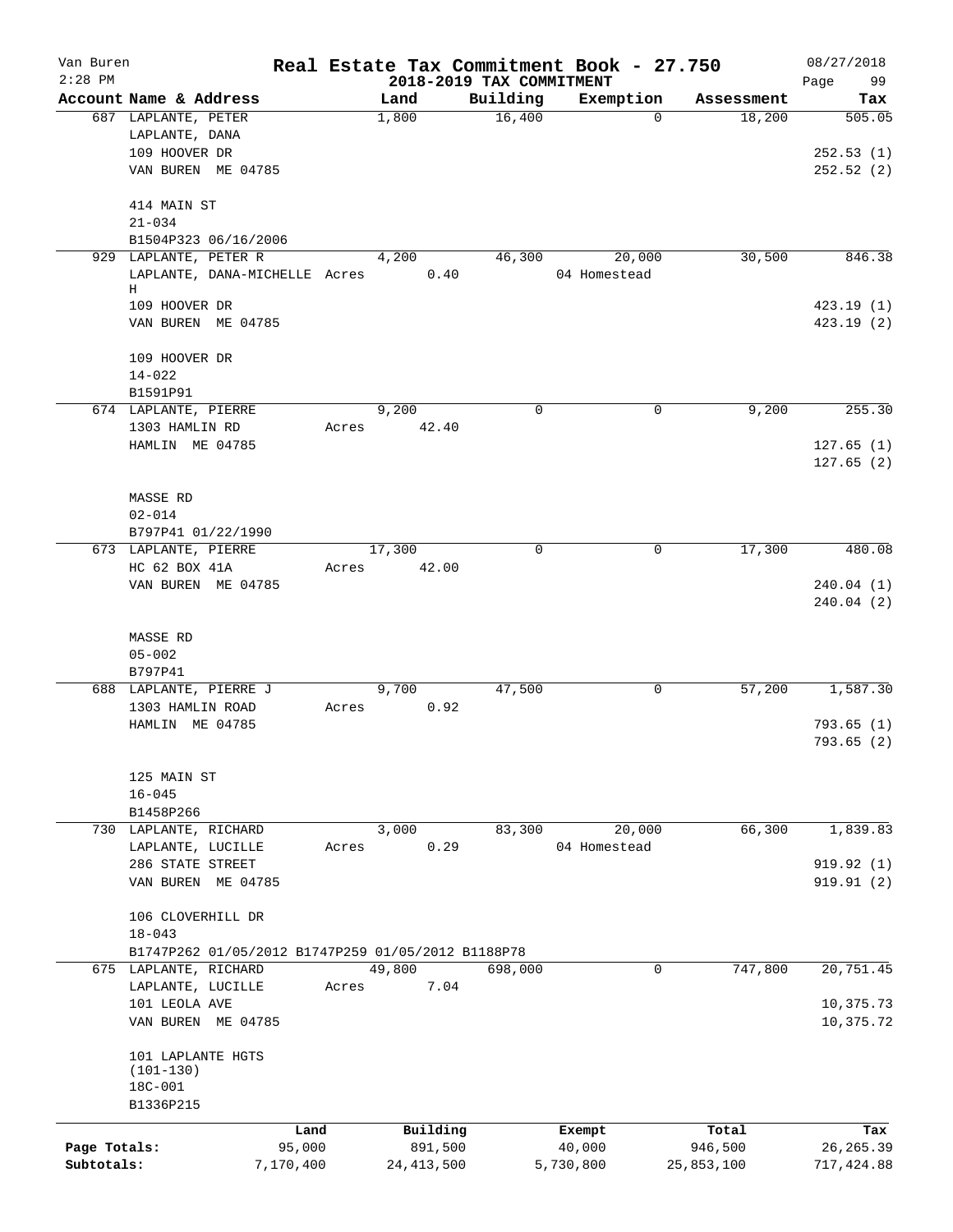| Van Buren    |                        |                               |       |        |              |                          | Real Estate Tax Commitment Book - 27.750 |                      | 08/27/2018  |
|--------------|------------------------|-------------------------------|-------|--------|--------------|--------------------------|------------------------------------------|----------------------|-------------|
| $2:28$ PM    |                        |                               |       |        |              | 2018-2019 TAX COMMITMENT |                                          |                      | 100<br>Page |
|              | Account Name & Address |                               |       | Land   |              | Building                 | Exemption                                | Assessment           | Tax         |
|              | 728 LAPLANTE, RICHARD  |                               |       | 19,400 |              | 0                        | $\mathbf 0$                              | 19,400               | 538.35      |
|              | LAPLANTE, LUCILLE      |                               | Acres |        | 1.85         |                          |                                          |                      |             |
|              | 286 STATE STREET       |                               |       |        |              |                          |                                          |                      | 269.18(1)   |
|              |                        | VAN BUREN ME 04785            |       |        |              |                          |                                          |                      | 269.17(2)   |
|              | CLOVERHILL DR          |                               |       |        |              |                          |                                          |                      |             |
|              | 18C-002E               |                               |       |        |              |                          |                                          |                      |             |
|              |                        | B1650P193 08/10/2009 B1188P75 |       |        |              |                          |                                          |                      |             |
|              | 676 LAPLANTE, RICHARD  |                               |       | 46,200 |              | 424,200                  | 0                                        | 470,400              | 13,053.60   |
|              | LAPLANTE, LUCILLE      |                               | Acres |        | 4.40         |                          |                                          |                      |             |
|              | 101 LEOLA AVE          |                               |       |        |              |                          |                                          |                      | 6,526.80(1) |
|              |                        | VAN BUREN ME 04785            |       |        |              |                          |                                          |                      | 6,526.80(2) |
|              |                        | 101 LEOLA AVE (101-117)       |       |        |              |                          |                                          |                      |             |
|              | 18C-002                |                               |       |        |              |                          |                                          |                      |             |
|              | B1336P215              |                               |       |        |              |                          |                                          |                      |             |
|              | 680 LAPLANTE, RICHARD  |                               |       | 12,300 |              | 120,900                  | 20,000                                   | $1\overline{13,200}$ | 3,141.30    |
|              |                        |                               |       |        |              |                          |                                          |                      |             |
|              | LAPLANTE, LUCILLE      |                               | Acres |        | 0.98         |                          | 04 Homestead                             |                      |             |
|              | 286 STATE ST           |                               |       |        |              |                          |                                          |                      | 1,570.65(1) |
|              |                        | VAN BUREN ME 04785            |       |        |              |                          |                                          |                      | 1,570.65(2) |
|              | 286 STATE ST           |                               |       |        |              |                          |                                          |                      |             |
|              | $03 - 024$             |                               |       |        |              |                          |                                          |                      |             |
|              | B674P147               |                               |       |        |              |                          |                                          |                      |             |
|              | 678 LAPLANTE, RICHARD  |                               |       | 1,500  |              | 24,200                   | 0                                        | 25,700               | 713.18      |
|              |                        | LAPLANTE, LUICILLE            | Acres |        | 0.14         |                          |                                          |                      |             |
|              | 286 STATE ST           |                               |       |        |              |                          |                                          |                      | 356.59(1)   |
|              |                        | VAN BUREN ME 04785            |       |        |              |                          |                                          |                      | 356.59(2)   |
|              | 452 MAIN ST            |                               |       |        |              |                          |                                          |                      |             |
|              | $22 - 018$             |                               |       |        |              |                          |                                          |                      |             |
|              | B698P148               |                               |       |        |              |                          |                                          |                      |             |
|              | 736 LAPLANTE, RICHARD  |                               |       | 12,000 |              | 0                        | 0                                        | 12,000               | 333.00      |
|              | LAPLANTE, LUCILLE      |                               | Acres |        | 2.54         |                          |                                          |                      |             |
|              | 286 STATE STREET       |                               |       |        |              |                          |                                          |                      | 166.50(1)   |
|              |                        | VAN BUREN ME 04785            |       |        |              |                          |                                          |                      | 166.50(2)   |
|              | CLOVERHILL DR          |                               |       |        |              |                          |                                          |                      |             |
|              | 18C-002D               |                               |       |        |              |                          |                                          |                      |             |
|              |                        | B1650P193 08/10/2009 B1188P75 |       |        |              |                          |                                          |                      |             |
|              | 690 LAPLANTE, RICHARD  |                               |       | 19,100 |              | 45,300                   | 0                                        | 64,400               | 1,787.10    |
|              | LAPLANTE, LUCILLE      |                               | Acres |        | 38.69        |                          |                                          |                      |             |
|              | 101 LEOLA AVE          |                               |       |        |              |                          |                                          |                      | 893.55 (1)  |
|              |                        | VAN BUREN ME 04785            |       |        |              |                          |                                          |                      | 893.55 (2)  |
|              |                        |                               |       |        |              |                          |                                          |                      |             |
|              |                        | SUNSET AVE. (GARAGE)          |       |        |              |                          |                                          |                      |             |
|              | $06 - 004$             |                               |       |        |              |                          |                                          |                      |             |
|              |                        | B1650P193 08/10/2009 B1514P8  |       |        |              |                          |                                          |                      |             |
|              | 667 LAPLANTE, ROCHELLE |                               |       | 8,600  |              | 85,300                   | 20,000                                   | 73,900               | 2,050.73    |
|              |                        | 106 MAIN ST APT 101           | Acres |        | 0.82         |                          | 04 Homestead                             |                      |             |
|              |                        | VAN BUREN ME 04785            |       |        |              |                          |                                          |                      | 1,025.37(1) |
|              |                        |                               |       |        |              |                          |                                          |                      | 1,025.36(2) |
|              |                        |                               |       |        |              |                          |                                          |                      |             |
|              | 106 MAIN ST            |                               |       |        |              |                          |                                          |                      |             |
|              | $15 - 031$             |                               |       |        |              |                          |                                          |                      |             |
|              | B392P817               |                               |       |        |              |                          |                                          |                      |             |
|              |                        |                               |       |        |              |                          |                                          |                      |             |
|              |                        | Land                          |       |        | Building     |                          | Exempt                                   | Total                | Tax         |
| Page Totals: |                        | 119,100                       |       |        | 699,900      |                          | 40,000                                   | 779,000              | 21,617.26   |
| Subtotals:   |                        | 7,289,500                     |       |        | 25, 113, 400 |                          | 5,770,800                                | 26,632,100           | 739,042.14  |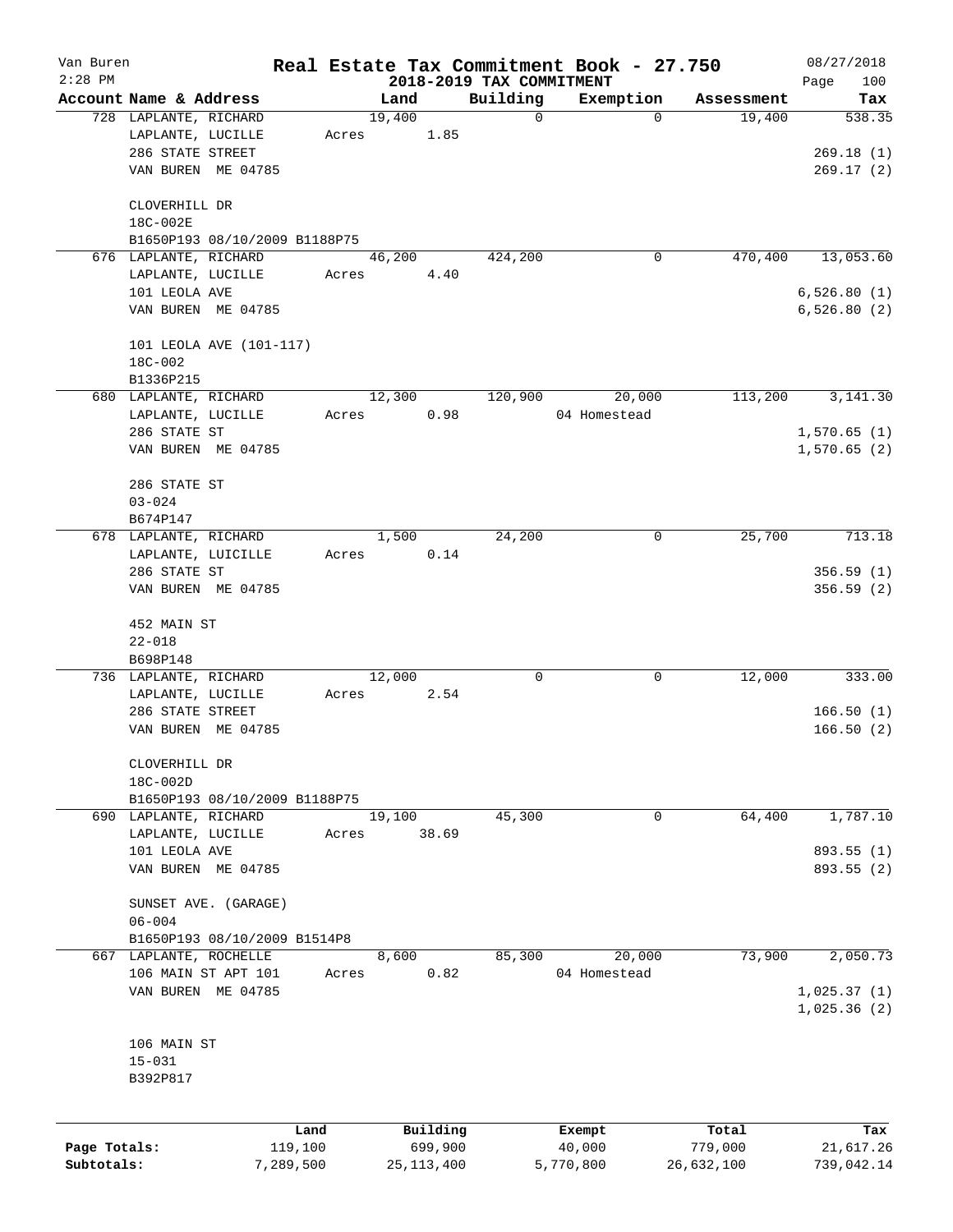| Van Buren<br>$2:28$ PM |                                                                              |           | 2018-2019 TAX COMMITMENT |             | Real Estate Tax Commitment Book - 27.750 |            | 08/27/2018<br>101<br>Page  |
|------------------------|------------------------------------------------------------------------------|-----------|--------------------------|-------------|------------------------------------------|------------|----------------------------|
|                        | Account Name & Address                                                       |           | Land                     | Building    | Exemption                                | Assessment | Tax                        |
|                        | 701 LAPOINTE (TRUST)<br>LAPOINTE, JOSEPH R &<br>AURORE<br>133 WASHINGTON AVE | Acres     | 3,000<br>0.29            | 92,700      | 20,000<br>04 Homestead                   | 75,700     | 2,100.68<br>1,050.34(1)    |
|                        | VAN BUREN ME 04785<br>111 MCKINLEY ST                                        |           |                          |             |                                          |            | 1,050.34(2)                |
|                        | $14 - 020$<br>B819P34                                                        |           |                          |             |                                          |            |                            |
|                        | 692 LAPOINTE, DEAN<br>126 FERRY ST                                           | Acres     | 11,300<br>1.76           |             | 34,300 20,000<br>04 Homestead            | 25,600     | 710.40                     |
|                        | VAN BUREN ME 04785                                                           |           |                          |             |                                          |            | 355.20(1)<br>355.20(2)     |
|                        | 126 FERRY ST<br>$18 - 050$                                                   |           |                          |             |                                          |            |                            |
|                        | B1365P174<br>693 LAPOINTE, DONALD                                            |           | 7,000                    | 49,200      | 20,000                                   | 36,200     | 1,004.55                   |
|                        | LAPOINTE, JOAN                                                               |           |                          |             | 04 Homestead                             |            |                            |
|                        | 113 WRIGHT ST<br>VAN BUREN ME 04785                                          |           |                          |             |                                          |            | 502.28(1)<br>502.27(2)     |
|                        | 113 WRIGHT ST<br>$21 - 014A$                                                 |           |                          |             |                                          |            |                            |
|                        | B396P649                                                                     |           |                          |             |                                          |            |                            |
|                        | 856 LAPOINTE, JAMES                                                          | Acres     | 6,300<br>0.60            | 50,700      | 20,000<br>04 Homestead                   | 37,000     | 1,026.75                   |
|                        | 132 POPULAR STREET<br>VAN BUREN ME 04785                                     |           |                          |             |                                          |            | 513.38(1)<br>513.37(2)     |
|                        | 132 POPLAR ST<br>$16 - 024$                                                  |           |                          |             |                                          |            |                            |
|                        | B1623P126 12/11/2008                                                         |           |                          |             |                                          |            |                            |
|                        | 1132 LAPOINTE, KELLY<br>44 ELMWOOD AVE.                                      | Acres     | 8,800<br>11.50           | 0           | 0                                        | 8,800      | 244.20                     |
|                        | CARIBOU ME 04736                                                             |           |                          |             |                                          |            | 122.10(1)<br>122.10(2)     |
|                        | RR 1<br>$11 - 010A$                                                          |           |                          |             |                                          |            |                            |
|                        | B1877P260 12/16/2014                                                         |           |                          |             |                                          |            |                            |
|                        | 630 LAPOINTE, KEVIN                                                          |           | 2,500                    | $\mathbf 0$ | 0                                        | 2,500      | 69.38                      |
|                        | LAPOINTE, TINA<br>119 PARK STREET                                            | Acres     | 0.24                     |             |                                          |            | 34.69(1)                   |
|                        | VAN BUREN ME 04785                                                           |           |                          |             |                                          |            | 34.69(2)                   |
|                        | 107 BIRCH AVE<br>$17 - 042$                                                  |           |                          |             |                                          |            |                            |
|                        | B1648P198 07/13/2009 B1078P206                                               |           |                          |             |                                          |            |                            |
|                        | 696 LAPOINTE, KEVIN J<br>LAPOINTE, TINA A                                    | Acres     | 5,400<br>0.51            | 145,600     | 20,000<br>04 Homestead                   | 131,000    | 3,635.25                   |
|                        | 119 PARK ST<br>VAN BUREN ME 04785                                            |           |                          |             |                                          |            | 1,817.63(1)<br>1,817.62(2) |
|                        | 119 PARK ST<br>$17 - 041$<br>B1343P212                                       |           |                          |             |                                          |            |                            |
|                        |                                                                              | Land      | Building                 |             | Exempt                                   | Total      | Tax                        |
| Page Totals:           |                                                                              | 44,300    | 372,500                  |             | 100,000                                  | 316,800    | 8,791.21                   |
| Subtotals:             |                                                                              | 7,333,800 | 25,485,900               |             | 5,870,800                                | 26,948,900 | 747,833.35                 |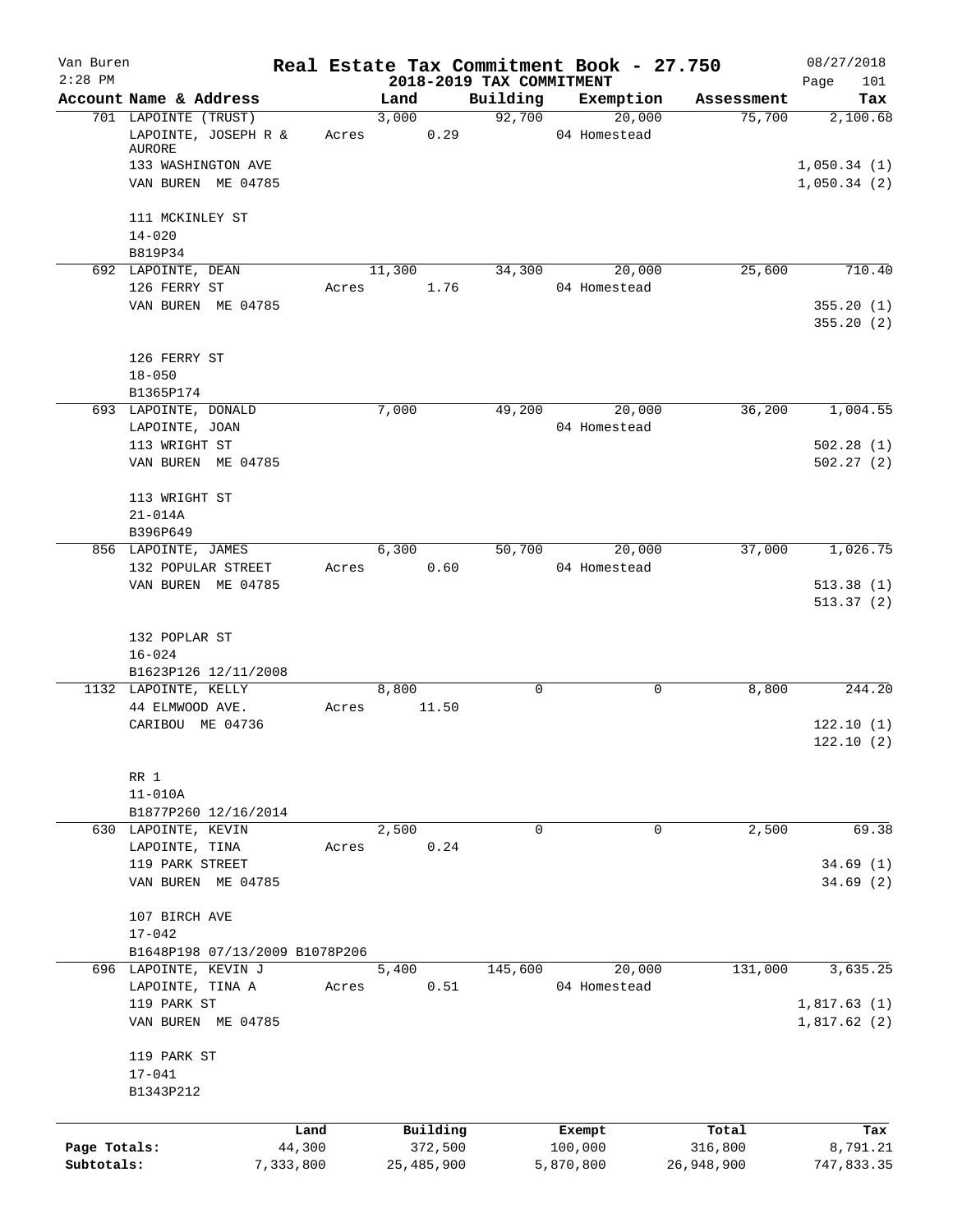| Van Buren    |                                                  |       |                          |             | Real Estate Tax Commitment Book - 27.750 |              | 08/27/2018  |
|--------------|--------------------------------------------------|-------|--------------------------|-------------|------------------------------------------|--------------|-------------|
| $2:28$ PM    |                                                  |       | 2018-2019 TAX COMMITMENT |             |                                          |              | Page<br>102 |
|              | Account Name & Address                           |       | Land                     | Building    | Exemption                                | Assessment   | Tax         |
|              | 387 LAPOINTE, KEVIN J                            |       | 1,500                    | 6,200       | $\Omega$                                 | 7,700        | 213.68      |
|              | LAPOINTE, TINA A                                 | Acres | 0.14                     |             |                                          |              |             |
|              | 119 PARK STREET                                  |       |                          |             |                                          |              | 106.84(1)   |
|              | VAN BUREN ME 04785                               |       |                          |             |                                          |              | 106.84(2)   |
|              | 109 BIRCH AVE                                    |       |                          |             |                                          |              |             |
|              | $17 - 043$                                       |       |                          |             |                                          |              |             |
|              | B1706P17 07/30/2010                              |       |                          |             |                                          |              |             |
|              | 697 LAPOINTE, MICHAEL J                          |       | 2,600                    | 78,600      | 20,000                                   | 61,200       | 1,698.30    |
|              | LAPOINTE, CHRISTINE C                            | Acres | 0.25                     |             | 04 Homestead                             |              |             |
|              | 110 POPLAR ST                                    |       |                          |             |                                          |              | 849.15 (1)  |
|              | VAN BUREN ME 04785                               |       |                          |             |                                          |              | 849.15 (2)  |
|              |                                                  |       |                          |             |                                          |              |             |
|              | 110 POPLAR ST                                    |       |                          |             |                                          |              |             |
|              | $16 - 038$                                       |       |                          |             |                                          |              |             |
|              | B1780P86 09/14/2012                              |       |                          |             |                                          |              |             |
|              | 698 LAPOINTE, OMERINE                            |       | 7,800                    | 46,900      | 26,000                                   | 28,700       | 796.43      |
|              | PO BOX 103                                       | Acres | 0.74                     |             | 02 Veteran                               |              |             |
|              | VAN BUREN ME 04785                               |       |                          |             | 04 Homestead                             |              | 398.22 (1)  |
|              |                                                  |       |                          |             |                                          |              | 398.21(2)   |
|              |                                                  |       |                          |             |                                          |              |             |
|              | 180 STATE ST                                     |       |                          |             |                                          |              |             |
|              | 12A-019A                                         |       |                          |             |                                          |              |             |
|              | B1788P69 11/08/2012                              |       |                          |             |                                          |              |             |
|              | 699 LAPOINTE, RICHARD J                          |       | 4,300                    | 51,700      | 20,000                                   | 36,000       | 999.00      |
|              | LAPOINTE, NICOLE P                               | Acres | 0.41                     |             | 04 Homestead                             |              |             |
|              | 161 LYNNE ST                                     |       |                          |             |                                          |              | 499.50 (1)  |
|              | VAN BUREN ME 04785                               |       |                          |             |                                          |              | 499.50 (2)  |
|              | 161 LYNNE ST                                     |       |                          |             |                                          |              |             |
|              | $19 - 059$                                       |       |                          |             |                                          |              |             |
|              | B662P86                                          |       |                          |             |                                          |              |             |
|              | 1194 LARGENA, JAYTHAN                            |       | 400                      | 26,300      | 0                                        | 26,700       | 740.93      |
|              | LARGENA, GWENETH H                               |       | 0.04                     |             |                                          |              |             |
|              |                                                  | Acres |                          |             |                                          |              |             |
|              | 242 FAIRWAY ST. LINGER<br>LAKE                   |       |                          |             |                                          |              | 370.47(1)   |
|              | CROSSVILLE TN 38571                              |       |                          |             |                                          |              | 370.46(2)   |
|              |                                                  |       |                          |             |                                          |              |             |
|              | 116 WASHINGTON AVE                               |       |                          |             |                                          |              |             |
|              | $15 - 006$                                       |       |                          |             |                                          |              |             |
|              | B1730P77 08/01/2011 B1719P128 05/10/2011 B1296P8 |       |                          |             |                                          |              |             |
|              | 1175 LARRABEE, ALLEN W                           | Acres | 24,100                   | $\mathbf 0$ | 0                                        | 24,100       | 668.78      |
|              | LARRABEE, PATRICAI S                             |       | 58.00                    |             |                                          |              |             |
|              | 990 N. 14TH EAST                                 |       |                          |             |                                          |              | 334.39 (1)  |
|              | MOUNTAIN HOME ID 83647                           |       |                          |             |                                          |              | 334.39 (2)  |
|              | US 1                                             |       |                          |             |                                          |              |             |
|              | $09 - 016$                                       |       |                          |             |                                          |              |             |
|              | B1667P32 01/19/2010                              |       |                          |             |                                          |              |             |
|              | 703 LATHAM, ALPHENA M                            |       | 5,000                    | 36,400      | 20,000                                   | 21,400       | 593.85      |
|              | 112 COOLIDGE ST                                  | Acres | 0.48                     |             | 04 Homestead                             |              |             |
|              | VAN BUREN ME 04785                               |       |                          |             |                                          |              | 296.93(1)   |
|              |                                                  |       |                          |             |                                          |              | 296.92(2)   |
|              |                                                  |       |                          |             |                                          |              |             |
|              | 112 COOLIDGE ST                                  |       |                          |             |                                          |              |             |
|              | $15 - 111$                                       |       |                          |             |                                          |              |             |
|              | B575P158                                         |       |                          |             |                                          |              |             |
|              |                                                  |       |                          |             |                                          |              |             |
|              | Land                                             |       | Building                 |             | Exempt                                   | Total        | Tax         |
| Page Totals: | 45,700                                           |       | 246,100                  |             | 86,000                                   | 205,800      | 5,710.97    |
| Subtotals:   | 7,379,500                                        |       | 25,732,000               |             | 5,956,800                                | 27, 154, 700 | 753,544.32  |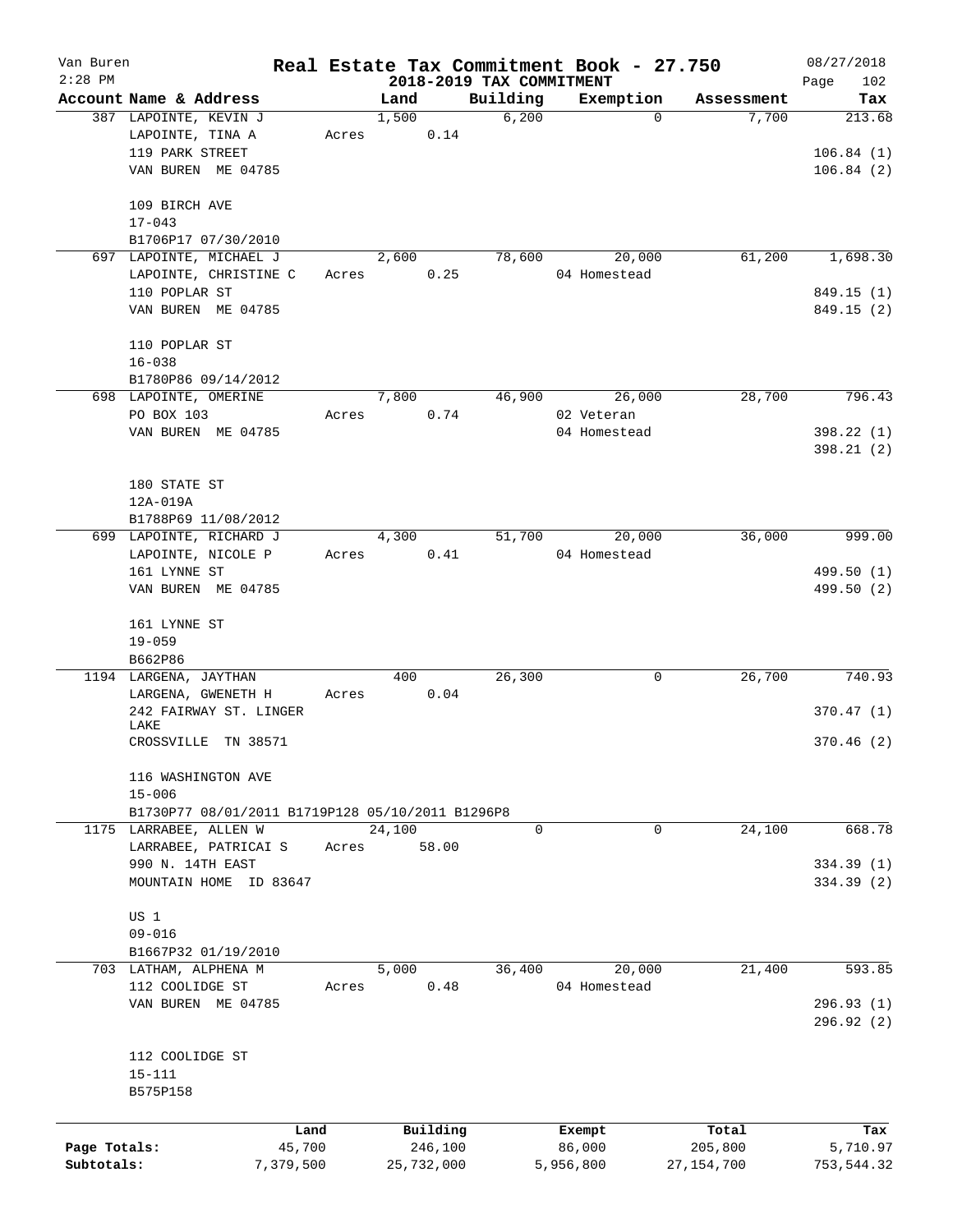| Van Buren    |                               |           |            |          |          | Real Estate Tax Commitment Book - 27.750 |                 | 08/27/2018         |
|--------------|-------------------------------|-----------|------------|----------|----------|------------------------------------------|-----------------|--------------------|
| $2:28$ PM    | Account Name & Address        |           | Land       |          | Building | 2018-2019 TAX COMMITMENT<br>Exemption    |                 | Page<br>103<br>Tax |
|              | 706 LAUSIER, CINDY            |           | 2,300      |          | 8,500    | 10,800                                   | Assessment<br>0 | 0.00               |
|              | 113 BIRCH AVE.                | Acres     |            | 0.22     |          | 04 Homestead                             |                 |                    |
|              | VAN BUREN ME 04785            |           |            |          |          |                                          |                 |                    |
|              | 113 BIRCH AVENUE              |           |            |          |          |                                          |                 |                    |
|              | $17 - 044B$                   |           |            |          |          |                                          |                 |                    |
|              | B1476P70                      |           |            |          |          |                                          |                 |                    |
|              | 1023 LAUSIER, MARCEL          |           | 2,100      |          | 26,600   | 0                                        | 28,700          | 796.43             |
|              | BARBAGALLO-LAUSIER,<br>SANDRA | Acres     |            | 0.20     |          |                                          |                 |                    |
|              | 122 HIGH ST.                  |           |            |          |          |                                          |                 | 398.22 (1)         |
|              | VAN BUREN ME 04785            |           |            |          |          |                                          |                 | 398.21(2)          |
|              | 122 HIGH ST<br>$14 - 114$     |           |            |          |          |                                          |                 |                    |
|              | B2005P333 02/05/2018          |           |            |          |          |                                          |                 |                    |
|              | 705 LAUSIER, REGINALD L       |           | 4,600      |          | 31,000   | 20,000                                   | 15,600          | 432.90             |
|              | LAUSIER, CLAUDETTE            |           |            |          |          | 04 Homestead                             |                 |                    |
|              | 144 MORSE ST                  |           |            |          |          |                                          |                 | 216.45(1)          |
|              | VAN BUREN ME 04785            |           |            |          |          |                                          |                 | 216.45(2)          |
|              | 144 MORSE ST                  |           |            |          |          |                                          |                 |                    |
|              | $21 - 001$                    |           |            |          |          |                                          |                 |                    |
|              | B1014P328                     |           |            |          |          |                                          |                 |                    |
|              | 707 LAUSIER, STELLA           |           | 3,200      |          | 17,100   | 20,000                                   | 300             | 8.32               |
|              | 276 MAIN STREET               | Acres     |            | 0.30     |          | 04 Homestead                             |                 |                    |
|              | VAN BUREN ME 04785            |           |            |          |          |                                          |                 | 4.16(1)<br>4.16(2) |
|              | 276 MAIN ST                   |           |            |          |          |                                          |                 |                    |
|              | $18 - 057$                    |           |            |          |          |                                          |                 |                    |
|              | B1518P302                     |           |            |          |          |                                          |                 |                    |
|              | 209 LAVALLEE, LINDA           |           | 4,400      |          | 19,200   | 0                                        | 23,600          | 654.90             |
|              | HARVEY, VIRGINIA              |           |            |          |          |                                          |                 |                    |
|              | 370 MAIN ST.                  |           |            |          |          |                                          |                 | 327.45(1)          |
|              | VAN BUREN ME 04785            |           |            |          |          |                                          |                 | 327.45(2)          |
|              | 370 MAIN ST                   |           |            |          |          |                                          |                 |                    |
|              | $21 - 043$                    |           |            |          |          |                                          |                 |                    |
|              | B1904P296 08/26/2015          |           |            |          |          |                                          |                 |                    |
|              | 708 LAVERIERRE, MATILDA       |           | 2,600      |          | 18,700   | 20,000                                   | 1,300           | 36.08              |
|              | 129 WILSON ST                 | Acres     |            | 0.25     |          | 04 Homestead                             |                 |                    |
|              | VAN BUREN ME 04785            |           |            |          |          |                                          |                 | 18.04(1)           |
|              |                               |           |            |          |          |                                          |                 | 18.04(2)           |
|              |                               |           |            |          |          |                                          |                 |                    |
|              | 129 WILSON ST                 |           |            |          |          |                                          |                 |                    |
|              | $23 - 038$                    |           |            |          |          |                                          |                 |                    |
|              | B957P122                      |           |            |          |          |                                          |                 |                    |
|              | 709 LAVOIE, ADAM R            |           | 12,700     |          | 63,200   | 20,000                                   | 55,900          | 1,551.23           |
|              | LAVOIE, DARLENE D             | Acres     |            | 1.50     |          | 04 Homestead                             |                 |                    |
|              | 189 CASTONGUAY RD             |           |            |          |          |                                          |                 | 775.62(1)          |
|              | VAN BUREN ME 04785            |           |            |          |          |                                          |                 | 775.61(2)          |
|              | 189 CASTONGUAY RD             |           |            |          |          |                                          |                 |                    |
|              | $02 - 034D$                   |           |            |          |          |                                          |                 |                    |
|              | B1329P151                     |           |            |          |          |                                          |                 |                    |
|              |                               |           |            |          |          |                                          |                 |                    |
|              |                               | Land      |            | Building |          | Exempt                                   | Total           | Tax                |
| Page Totals: |                               | 31,900    |            | 184,300  |          | 90,800                                   | 125,400         | 3,479.86           |
| Subtotals:   |                               | 7,411,400 | 25,916,300 |          |          | 6,047,600                                | 27, 280, 100    | 757,024.18         |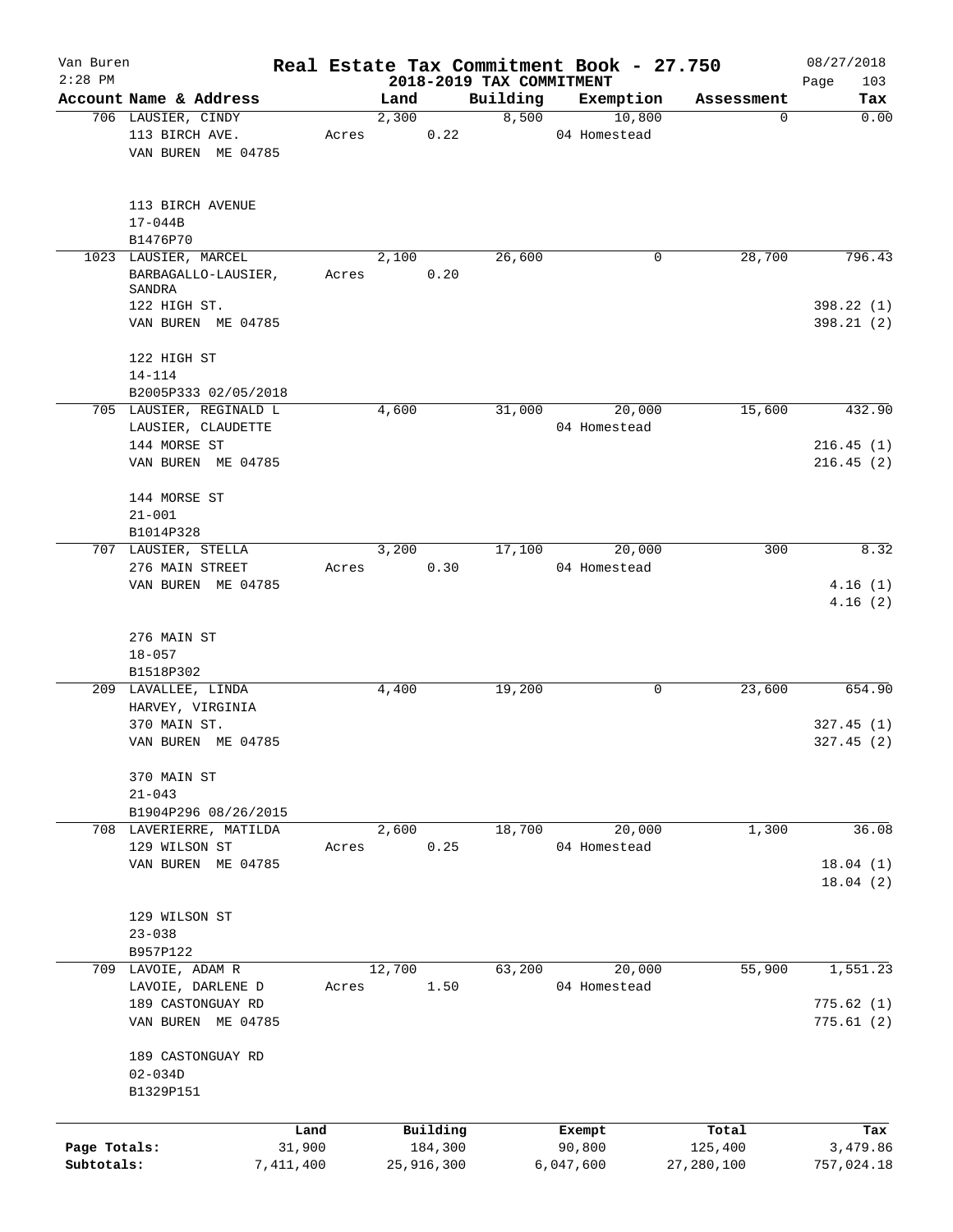| Van Buren    |                                                    |       |        |            |                                      | Real Estate Tax Commitment Book - 27.750 |            | 08/27/2018         |
|--------------|----------------------------------------------------|-------|--------|------------|--------------------------------------|------------------------------------------|------------|--------------------|
| $2:28$ PM    | Account Name & Address                             |       | Land   |            | 2018-2019 TAX COMMITMENT<br>Building | Exemption                                | Assessment | 104<br>Page<br>Tax |
|              | 666 LAVOIE, ADAM R.                                |       | 33,400 |            | 2,600                                | $\Omega$                                 | 36,000     | 999.00             |
|              | LAVOIE, DARLENE D.                                 | Acres |        | 72.00      |                                      |                                          |            |                    |
|              | 189 CASTONGUAY ROAD                                |       |        |            |                                      |                                          |            | 499.50 (1)         |
|              | VAN BUREN ME 04785                                 |       |        |            |                                      |                                          |            | 499.50 (2)         |
|              |                                                    |       |        |            |                                      |                                          |            |                    |
|              | CASTONGUAY RD                                      |       |        |            |                                      |                                          |            |                    |
|              | $03 - 039$                                         |       |        |            |                                      |                                          |            |                    |
|              | B1979P100 06/23/2017                               |       |        |            |                                      |                                          |            |                    |
|              | 710 LAVOIE, MEDORE J                               |       | 2,700  |            | 34,300                               | 26,000                                   | 11,000     | 305.25             |
|              | LAVOIE, DONNA M                                    | Acres |        | 0.26       |                                      | 04 Homestead                             |            |                    |
|              | 136 MCKINLEY ST                                    |       |        |            |                                      | 03 Veteran (Non-Maine<br>Enlisted)       |            | 152.63(1)          |
|              | VAN BUREN ME 04785                                 |       |        |            |                                      |                                          |            | 152.62(2)          |
|              | 136 MCKINLEY ST                                    |       |        |            |                                      |                                          |            |                    |
|              | $14 - 043$                                         |       |        |            |                                      |                                          |            |                    |
|              | B1169P222                                          |       |        |            |                                      |                                          |            |                    |
|              | 711 LAVOIE, ROBERT                                 |       | 5,700  |            | 34,900                               | 20,000                                   | 20,600     | 571.65             |
|              | LAVOIE, SUSAN                                      | Acres |        | 0.54       |                                      | 04 Homestead                             |            |                    |
|              | 115 CLEVELAND AVE                                  |       |        |            |                                      |                                          |            | 285.83(1)          |
|              | VAN BUREN ME 04785                                 |       |        |            |                                      |                                          |            | 285.82(2)          |
|              | 115 CLEVELAND AVE                                  |       |        |            |                                      |                                          |            |                    |
|              | $18 - 071D$                                        |       |        |            |                                      |                                          |            |                    |
|              | 239 LEARNARD, DELLA                                |       | 4,700  |            | 42,000                               | 20,000                                   | 26,700     | 740.93             |
|              | PLOURDE, GERALDINE                                 | Acres |        | 0.45       |                                      | 04 Homestead                             |            |                    |
|              | (HOMESTEAD)                                        |       |        |            |                                      |                                          |            |                    |
|              | 35 RIVERVIEW DRIVE                                 |       |        |            |                                      |                                          |            | 370.47(1)          |
|              | VAN BUREN ME 04785                                 |       |        |            |                                      |                                          |            | 370.46(2)          |
|              | 143 WILSON ST                                      |       |        |            |                                      |                                          |            |                    |
|              | $23 - 040$                                         |       |        |            |                                      |                                          |            |                    |
|              | B1737P85 09/30/2011                                |       |        |            |                                      |                                          |            |                    |
|              | 715 LEARNARD, HERBERT JR                           |       | 1,400  |            | 15,100                               | 16,500                                   | 0          | 0.00               |
|              | 112 MAPLE AVE                                      | Acres |        | 0.13       |                                      | 02 Veteran                               |            |                    |
|              | VAN BUREN ME 04785                                 |       |        |            |                                      | 04 Homestead                             |            |                    |
|              |                                                    |       |        |            |                                      |                                          |            |                    |
|              | 112 MAPLE AVE                                      |       |        |            |                                      |                                          |            |                    |
|              | $16 - 020$                                         |       |        |            |                                      |                                          |            |                    |
|              | B968P316 10/21/1994                                |       |        |            |                                      |                                          |            |                    |
|              | 1211 LEARNARD, RICKY C                             |       | 1,500  |            | 29,500                               | 20,000                                   | 11,000     | 305.25             |
|              | 123 CHURCH STREET                                  | Acres |        | 0.14       |                                      | 04 Homestead                             |            |                    |
|              | VAN BUREN ME 04785                                 |       |        |            |                                      |                                          |            | 152.63(1)          |
|              |                                                    |       |        |            |                                      |                                          |            | 152.62(2)          |
|              | 123 CHURCH ST                                      |       |        |            |                                      |                                          |            |                    |
|              | $23 - 104$                                         |       |        |            |                                      |                                          |            |                    |
|              | B1652P12 08/19/2009                                |       |        |            |                                      |                                          |            |                    |
|              | 1161 LEARNARD, RICKY C                             |       | 1,500  |            | 1,500                                | 0                                        | 3,000      | 83.25              |
|              | 123 CHURCH STREET                                  | Acres |        | 0.14       |                                      |                                          |            |                    |
|              | VAN BUREN ME 04785                                 |       |        |            |                                      |                                          |            | 41.63(1)           |
|              |                                                    |       |        |            |                                      |                                          |            | 41.62(2)           |
|              | 121 CHURCH ST                                      |       |        |            |                                      |                                          |            |                    |
|              | $23 - 103$                                         |       |        |            |                                      |                                          |            |                    |
|              | B1677P177 05/03/2010 B1658P238 10/20/2009 B699P222 |       |        |            |                                      |                                          |            |                    |
|              | Land                                               |       |        | Building   |                                      |                                          | Total      |                    |
| Page Totals: | 50,900                                             |       |        | 159,900    |                                      | Exempt<br>102,500                        | 108,300    | Tax<br>3,005.33    |
| Subtotals:   | 7,462,300                                          |       |        | 26,076,200 |                                      | 6, 150, 100                              | 27,388,400 | 760,029.51         |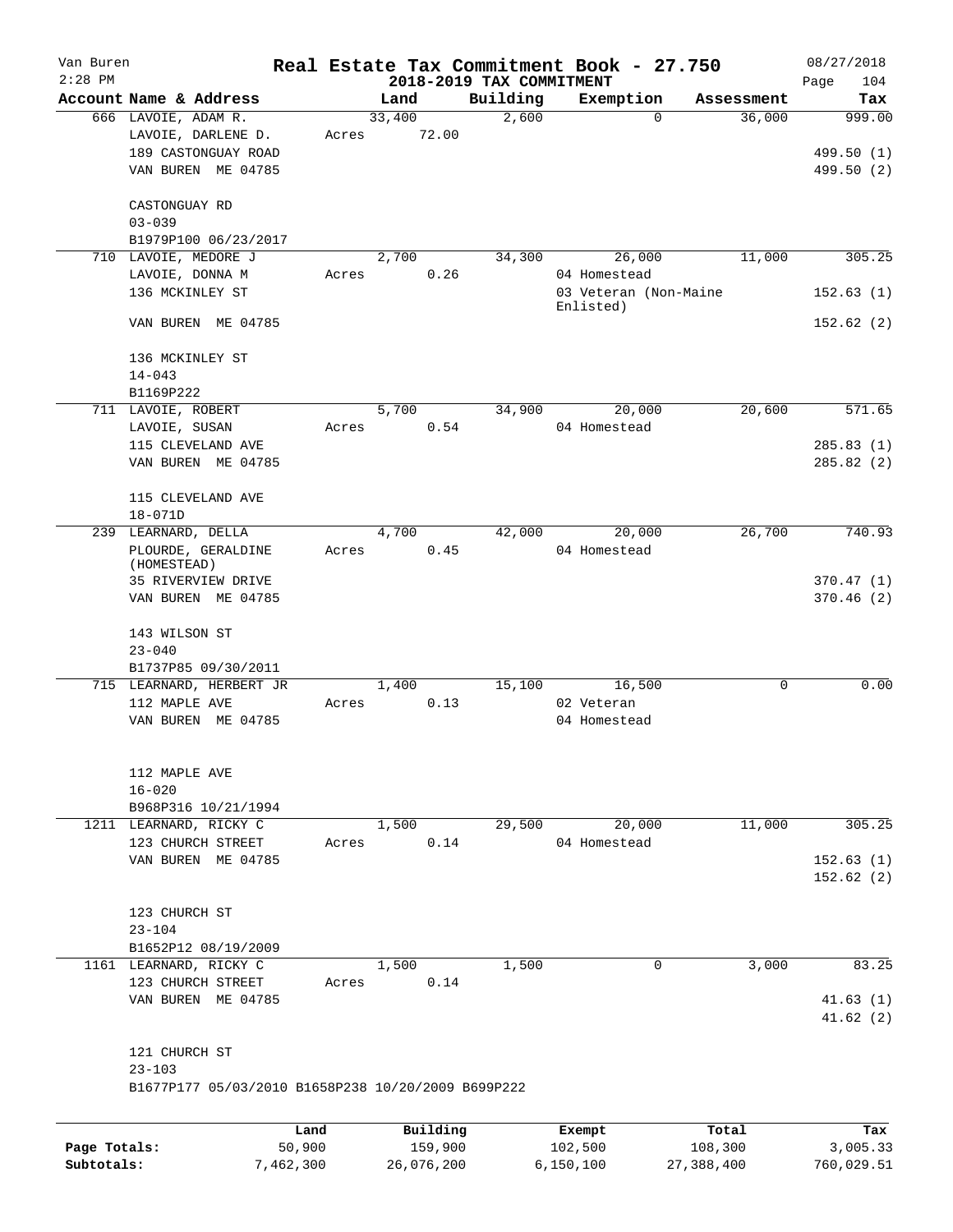| Van Buren<br>$2:28$ PM |                                                                                   |       |                 | 2018-2019 TAX COMMITMENT | Real Estate Tax Commitment Book - 27.750 |            | 08/27/2018<br>105<br>Page                     |
|------------------------|-----------------------------------------------------------------------------------|-------|-----------------|--------------------------|------------------------------------------|------------|-----------------------------------------------|
|                        | Account Name & Address                                                            |       | Land            | Building                 | Exemption                                | Assessment | Tax                                           |
|                        | 1011 LEARNARD, RICKY C.<br>123 CHURCH ST.<br>VAN BUREN ME 04785                   | Acres | 6,700<br>0.64   | 55,800                   | $\mathbf{0}$                             | 62,500     | 1,734.38<br>867.19(1)<br>867.19(2)            |
|                        | 283 MAIN ST<br>$20 - 027$<br>B1956P20 11/18/2016                                  |       |                 |                          |                                          |            |                                               |
|                        | 717 LEARNARD, ROBERT C                                                            |       | 3,800           | 0                        | 0                                        | 3,800      | 105.45                                        |
|                        | LEARNARD, DELLA M<br>143 WILSON ST.<br>VAN BUREN ME 04785                         | Acres | 0.48            |                          |                                          |            | 52.73(1)<br>52.72(2)                          |
|                        | OFF RIVERVIEW DR<br>$03A - 022$<br>B1656P104 B1335P37                             |       |                 |                          |                                          |            |                                               |
|                        | 718 LEBEL, ALBERT                                                                 |       | $\mathbf 0$     | 12,500                   | 6,000                                    | 6,500      | 180.38                                        |
|                        | 118 CLEVELAND AVE<br>VAN BUREN ME 04785                                           |       |                 |                          | 02 Veteran                               |            | 90.19(1)<br>90.19(2)                          |
|                        | 118 CLEVELAND AVE<br>18-071A-T1                                                   |       |                 |                          |                                          |            |                                               |
|                        | 723 LEBEL, BRIAN ET AL<br>CURRAN, JANA<br>110 CLEVELAND AVE<br>VAN BUREN ME 04785 | Acres | 10,500<br>60.00 | 11,000                   | 0                                        | 21,500     | $\overline{596}.63$<br>298.32(1)<br>298.31(2) |
|                        | 209 ST MARYS BROOK RD<br>$02 - 049$<br>B1399P244 05/27/2004                       |       |                 |                          |                                          |            |                                               |
|                        | 719 LEBEL, CECILE A<br>225 MAIN ST APT 101<br>VAN BUREN ME 04785                  | Acres | 2,000<br>0.19   | 46,800                   | 26,000<br>04 Homestead<br>02 Veteran     | 22,800     | 632.70<br>316.35(1)<br>316.35(2)              |
|                        | 225 MAIN ST<br>$18 - 024$                                                         |       |                 |                          |                                          |            |                                               |
|                        | 74 LEBEL, GEORGETTE<br>13801 SUNTAN AVENUE<br>CORPUS CHRISTI TX                   | Acres | 2,800<br>0.27   | 46,900                   | $\mathbf 0$                              | 49,700     | 1,379.18<br>689.59 (1)                        |
|                        | 78418                                                                             |       |                 |                          |                                          |            | 689.59 (2)                                    |
|                        | 123 POPLAR ST<br>$14 - 118$<br>B1990P340 09/28/2017                               |       |                 |                          |                                          |            |                                               |
|                        | 724 LEBEL, OMER<br>LEBEL, ROBERTINE                                               | Acres | 5,300<br>0.50   | 68,700                   | 20,000<br>04 Homestead                   | 54,000     | 1,498.50                                      |
|                        | 110 CLEVELAND AVE<br>VAN BUREN ME 04785                                           |       |                 |                          |                                          |            | 749.25(1)<br>749.25 (2)                       |
|                        | 110 CLEVELAND AVE<br>$18 - 084$<br>B375P710                                       |       |                 |                          |                                          |            |                                               |
|                        |                                                                                   | Land  | Building        |                          | Exempt                                   | Total      | Tax                                           |

|              | Land      | Building   | Exempt    | Total      | Tax        |
|--------------|-----------|------------|-----------|------------|------------|
| Page Totals: | 31,100    | 241,700    | 52,000    | 220,800    | 6,127.22   |
| Subtotals:   | 7.493.400 | 26,317,900 | 6,202,100 | 27,609,200 | 766,156.73 |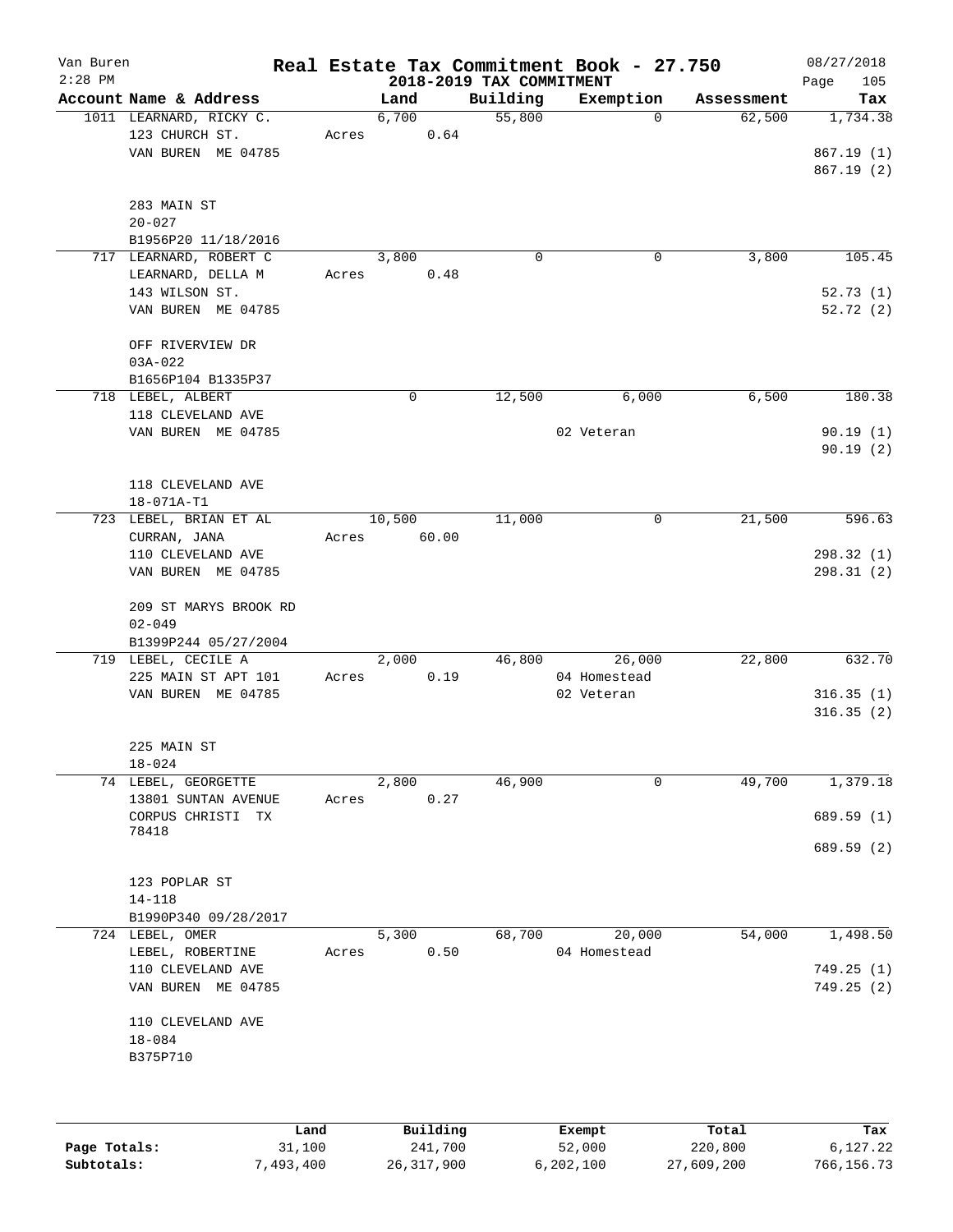| Van Buren<br>$2:28$ PM |                           |       |          |                                      | Real Estate Tax Commitment Book - 27.750 |            | 08/27/2018         |
|------------------------|---------------------------|-------|----------|--------------------------------------|------------------------------------------|------------|--------------------|
|                        | Account Name & Address    |       | Land     | 2018-2019 TAX COMMITMENT<br>Building | Exemption                                | Assessment | 106<br>Page<br>Tax |
|                        | 722 LEBEL, OMER           |       | 13,200   | 0                                    | $\Omega$                                 | 13,200     | 366.30             |
|                        | LEBEL, ROBERTINE          | Acres | 3.70     |                                      |                                          |            |                    |
|                        | 110 CLEVELAND AVE         |       |          |                                      |                                          |            | 183.15(1)          |
|                        | VAN BUREN ME 04785        |       |          |                                      |                                          |            | 183.15(2)          |
|                        |                           |       |          |                                      |                                          |            |                    |
|                        | CLEVELAND AVE             |       |          |                                      |                                          |            |                    |
|                        | $18 - 071A$               |       |          |                                      |                                          |            |                    |
|                        | B441P45                   |       |          |                                      |                                          |            |                    |
|                        | 627 LEFRANCOIS, NELKA     |       | 2,000    | 24,800                               | 20,000                                   | 6,800      | 188.70             |
|                        | 505 MAIN ST               | Acres | 0.19     |                                      | 04 Homestead                             |            |                    |
|                        | VAN BUREN ME 04785        |       |          |                                      |                                          |            | 94.35(1)           |
|                        |                           |       |          |                                      |                                          |            | 94.35 (2)          |
|                        |                           |       |          |                                      |                                          |            |                    |
|                        | 505 MAIN ST               |       |          |                                      |                                          |            |                    |
|                        | $22 - 003$                |       |          |                                      |                                          |            |                    |
|                        | 737 LEPAGE, ALLAN P       |       | 14,400   | $\Omega$                             | 0                                        | 14,400     | 399.60             |
|                        | P O BOX 34                | Acres | 33.00    |                                      |                                          |            |                    |
|                        | WEST KINGSTON RI 02892    |       |          |                                      |                                          |            | 199.80(1)          |
|                        |                           |       |          |                                      |                                          |            | 199.80(2)          |
|                        | OFF DESJARDINS ROAD       |       |          |                                      |                                          |            |                    |
|                        | $07 - 018$                |       |          |                                      |                                          |            |                    |
|                        | B530P57 07/30/1980        |       |          |                                      |                                          |            |                    |
|                        | 741 LEVASSEUR, BENJAMIN J |       | 14,100   | 0                                    | 0                                        | 14,100     | 391.28             |
|                        | 13387 GANDALL CT          | Acres | 8.10     |                                      |                                          |            |                    |
|                        | MANASSAS VA 20112         |       |          |                                      |                                          |            | 195.64(1)          |
|                        |                           |       |          |                                      |                                          |            | 195.64(2)          |
|                        |                           |       |          |                                      |                                          |            |                    |
|                        | OFF PARK ST               |       |          |                                      |                                          |            |                    |
|                        | $17 - 058$                |       |          |                                      |                                          |            |                    |
|                        | B1979P266 06/28/2017      |       |          |                                      |                                          |            |                    |
|                        | 742 LEVASSEUR, MICHAEL W  |       | 4,600    | 30,600                               | 20,000                                   | 15,200     | 421.80             |
|                        | LEVASSEUR, CHARLINE       | Acres | 0.44     |                                      | 04 Homestead                             |            |                    |
|                        | 114 HIGH ST               |       |          |                                      |                                          |            | 210.90(1)          |
|                        | VAN BUREN ME 04785        |       |          |                                      |                                          |            | 210.90(2)          |
|                        |                           |       |          |                                      |                                          |            |                    |
|                        | 112 FULTON ST             |       |          |                                      |                                          |            |                    |
|                        | $20 - 025$                |       |          |                                      |                                          |            |                    |
|                        | B829P20                   |       |          |                                      |                                          |            |                    |
|                        | 738 LEVASSEUR, MICHAEL W. |       | 1,600    | 44,800                               | 20,000                                   | 26,400     | 732.60             |
|                        | LEVASSEUR, CHARLINE       | Acres | 0.15     |                                      | 04 Homestead                             |            |                    |
|                        | 114 HIGH ST               |       |          |                                      |                                          |            | 366.30(1)          |
|                        | VAN BUREN ME 04785        |       |          |                                      |                                          |            | 366.30(2)          |
|                        |                           |       |          |                                      |                                          |            |                    |
|                        | 114 HIGH ST<br>$14 - 123$ |       |          |                                      |                                          |            |                    |
|                        | B1902P132 08/07/2015      |       |          |                                      |                                          |            |                    |
|                        | 743 LEVASSEUR, PETER      |       | 23,300   | 66,100                               | 20,000                                   | 69,400     | 1,925.85           |
|                        | LEVASSEUR, LEAH           | Acres | 35.00    |                                      | 04 Homestead                             |            |                    |
|                        | 107 CASTONGUAY RD         |       |          |                                      |                                          |            | 962.93(1)          |
|                        | VAN BUREN ME 04785        |       |          |                                      |                                          |            | 962.92(2)          |
|                        |                           |       |          |                                      |                                          |            |                    |
|                        | 107 CASTONGUAY RD         |       |          |                                      |                                          |            |                    |
|                        | $03 - 028A$               |       |          |                                      |                                          |            |                    |
|                        | B1373P252 B856P346        |       |          |                                      |                                          |            |                    |
|                        |                           |       |          |                                      |                                          |            |                    |
|                        |                           |       |          |                                      |                                          |            |                    |
|                        | Land                      |       | Building |                                      |                                          | Total      | Tax                |
| Page Totals:           | 73,200                    |       | 166,300  |                                      | Exempt<br>80,000                         | 159,500    | 4,426.13           |
|                        |                           |       |          |                                      |                                          |            |                    |

**Subtotals:** 7,566,600 26,484,200 6,282,100 27,768,700 770,582.86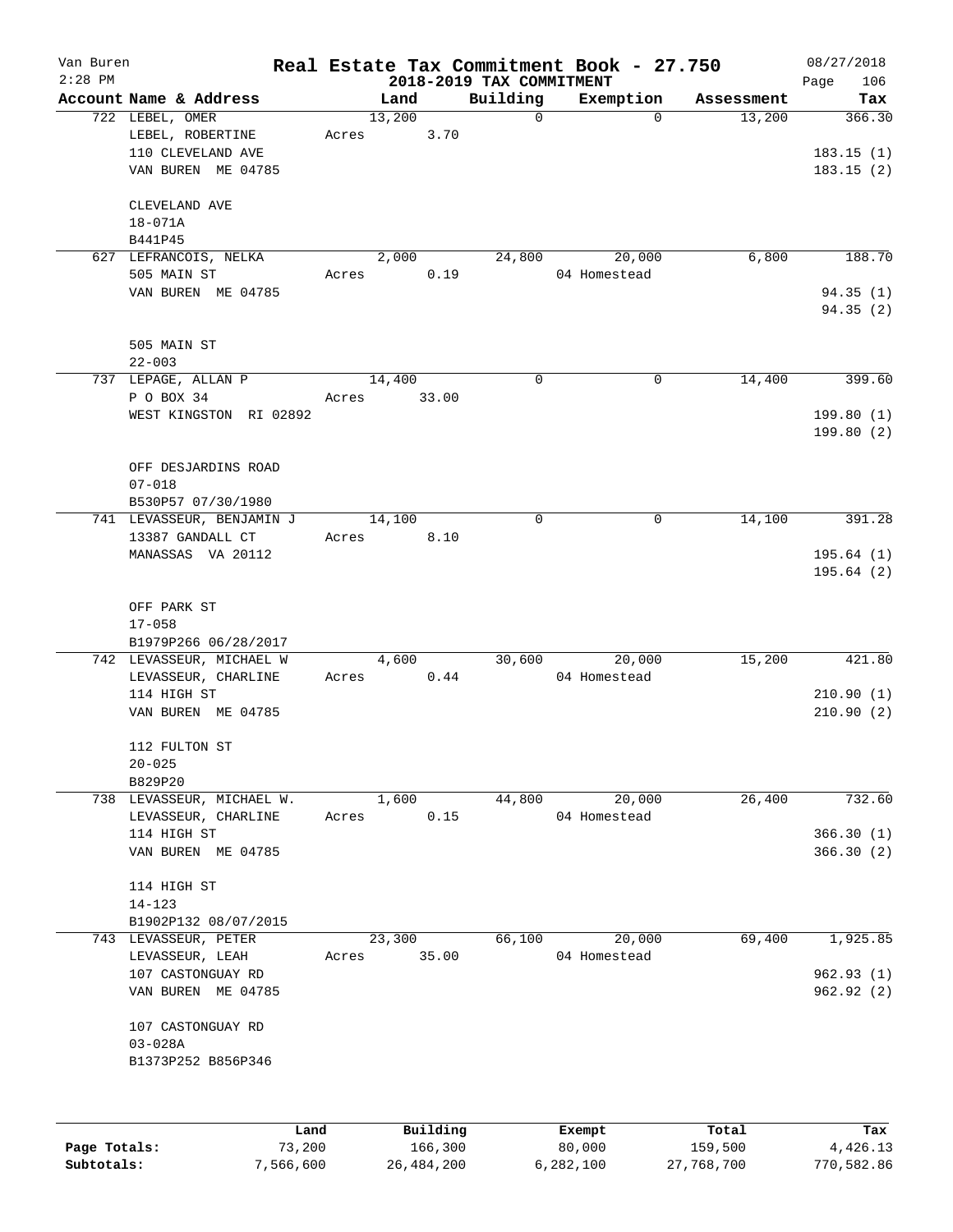| Van Buren |                                                     |       |            |       |                          | Real Estate Tax Commitment Book - 27.750 |            |      | 08/27/2018 |
|-----------|-----------------------------------------------------|-------|------------|-------|--------------------------|------------------------------------------|------------|------|------------|
| $2:28$ PM |                                                     |       |            |       | 2018-2019 TAX COMMITMENT |                                          |            | Page | 107        |
|           | Account Name & Address                              |       | Land       |       |                          | Building Exemption                       | Assessment |      | Tax        |
|           | 360 LEVESQUE, ADAM R                                |       | 1,900      |       | 30,300                   | 20,000                                   | 12,200     |      | 338.55     |
|           | OUELLETTE, MONIQUE L                                |       | Acres 0.18 |       |                          | 04 Homestead                             |            |      |            |
|           | 111 TYLER ST                                        |       |            |       |                          |                                          |            |      | 169.28(1)  |
|           | VAN BUREN ME 04785                                  |       |            |       |                          |                                          |            |      | 169.27(2)  |
|           | 111 TYLER ST                                        |       |            |       |                          |                                          |            |      |            |
|           | $18 - 102$                                          |       |            |       |                          |                                          |            |      |            |
|           | B1789P302 11/27/2012                                |       |            |       |                          |                                          |            |      |            |
|           | 746 LEVESQUE, ALYRE JR                              |       | 1,900      |       | 45,600                   | 20,000                                   | 27,500     |      | 763.13     |
|           | 153 HIGH ST                                         |       | Acres 0.18 |       |                          | 04 Homestead                             |            |      |            |
|           | VAN BUREN ME 04785                                  |       |            |       |                          |                                          |            |      | 381.57(1)  |
|           |                                                     |       |            |       |                          |                                          |            |      | 381.56(2)  |
|           | 153 HIGH ST                                         |       |            |       |                          |                                          |            |      |            |
|           | $14 - 082$                                          |       |            |       |                          |                                          |            |      |            |
|           | B689P158                                            |       |            |       |                          |                                          |            |      |            |
|           | 863 LEVESQUE, ALYRE JR                              |       | 6,500      |       | 37,300                   | 20,000                                   | 23,800     |      | 660.45     |
|           | MARIE ROSE MARTIN (LIFE Acres 0.62                  |       |            |       |                          | 04 Homestead                             |            |      |            |
|           | ESTATE)                                             |       |            |       |                          |                                          |            |      |            |
|           | 153 HIGH ST.                                        |       |            |       |                          |                                          |            |      | 330.23(1)  |
|           | VAN BUREN ME 04785                                  |       |            |       |                          |                                          |            |      | 330.22 (2) |
|           | 188 FULTON ST.                                      |       |            |       |                          |                                          |            |      |            |
|           | $19 - 034$                                          |       |            |       |                          |                                          |            |      |            |
|           | B1978P125 06/15/2017                                |       |            |       |                          |                                          |            |      |            |
|           | 748 LEVESQUE, ARLENE                                |       |            |       |                          | 1,800 22,900 20,000                      | 4,700      |      | 130.43     |
|           | C/O NORTHERN MAINE<br>GENERAL ATT STACI             |       | Acres      | 0.17  |                          | 04 Homestead                             |            |      |            |
|           | PO BOX 187                                          |       |            |       |                          |                                          |            |      | 65.22(1)   |
|           | CARIBOU ME 04736                                    |       |            |       |                          |                                          |            |      | 65.21(2)   |
|           | 101 MADORE AVE                                      |       |            |       |                          |                                          |            |      |            |
|           | $14 - 089$                                          |       |            |       |                          |                                          |            |      |            |
|           | B1280P55                                            |       |            |       |                          |                                          |            |      |            |
|           | 1587 LEVESQUE, BRIAN K.                             |       | 6,500      |       | 0                        | $\mathbf 0$                              | 6,500      |      | 180.38     |
|           | LEVESQUE, JEFFREY R.                                |       | Acres 2.50 |       |                          |                                          |            |      |            |
|           | 182 MAROUIS RD.                                     |       |            |       |                          |                                          |            |      | 90.19(1)   |
|           | Van Buren ME 04785                                  |       |            |       |                          |                                          |            |      | 90.19(2)   |
|           | OFF MARQUIS ROAD                                    |       |            |       |                          |                                          |            |      |            |
|           | $02 - 011A$                                         |       |            |       |                          |                                          |            |      |            |
|           | B1928P132 04/06/2016                                |       |            |       |                          |                                          |            |      |            |
|           | 771 LEVESOUE, BRIAN KEITH &<br><b>JEFFREY ROGER</b> |       | 10,700     |       | 1,100                    | $\Omega$                                 | 11,800     |      | 327.45     |
|           | LEVESQUE, ROGER J. &<br>JOYCE B. (LIFE ESTATE)      | Acres |            | 33.00 |                          |                                          |            |      |            |
|           | 182 MARQUIS RD                                      |       |            |       |                          |                                          |            |      | 163.73(1)  |
|           | VAN BUREN ME 04785                                  |       |            |       |                          |                                          |            |      | 163.72(2)  |
|           |                                                     |       |            |       |                          |                                          |            |      |            |
|           | 302 SETTLEMENT RD                                   |       |            |       |                          |                                          |            |      |            |
|           | $01 - 013$                                          |       |            |       |                          |                                          |            |      |            |
|           | B1898P192 07/13/2015                                |       |            |       |                          |                                          |            |      |            |

|              | Land      | Building   | Exempt    | Total      | Tax        |
|--------------|-----------|------------|-----------|------------|------------|
| Page Totals: | 29,300    | 137,200    | 80,000    | 86,500     | 2,400.39   |
| Subtotals:   | 7,595,900 | 26,621,400 | 6,362,100 | 27,855,200 | 772,983.25 |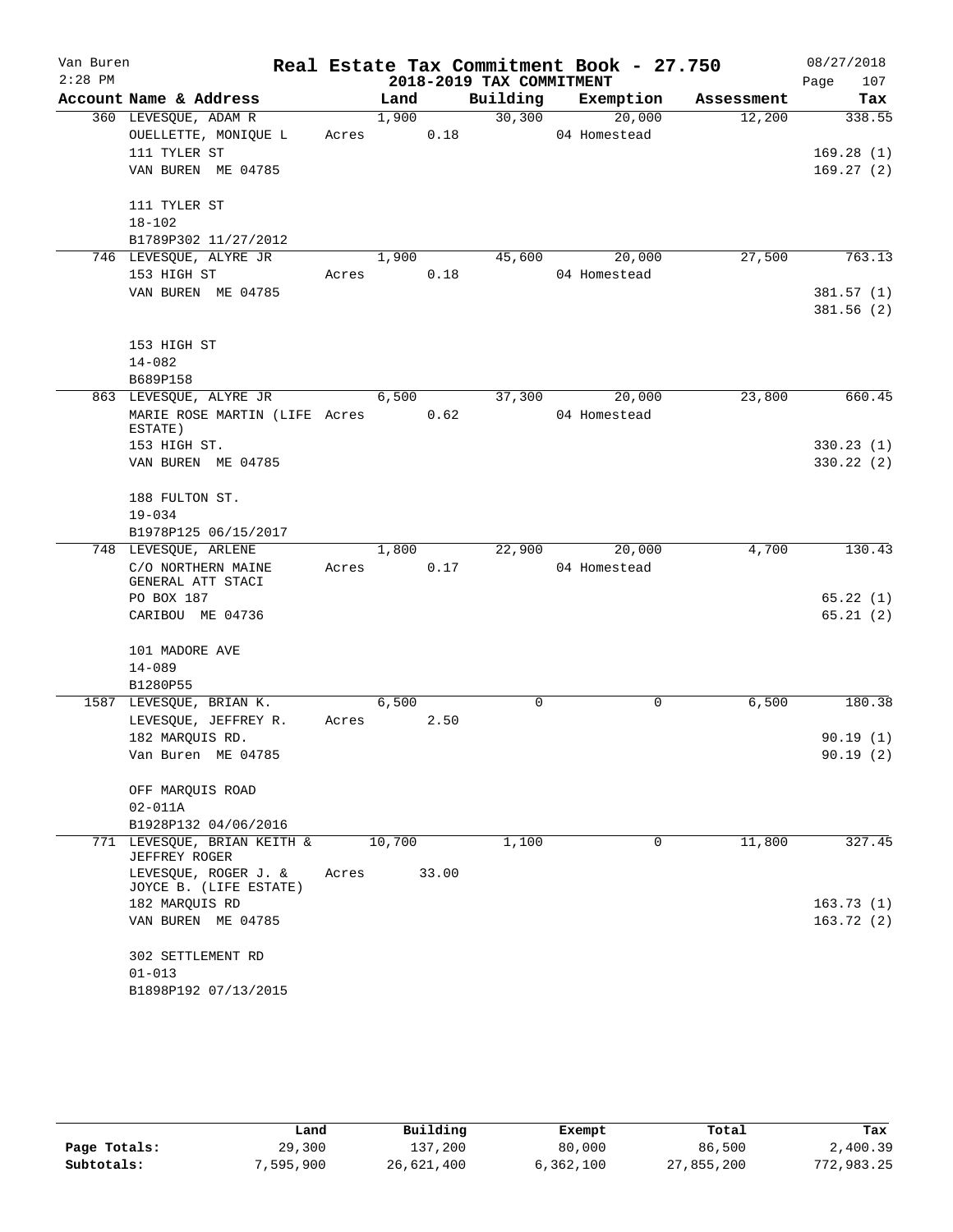| Van Buren |                                                     |       |               |                          | Real Estate Tax Commitment Book - 27.750 |            | 08/27/2018   |
|-----------|-----------------------------------------------------|-------|---------------|--------------------------|------------------------------------------|------------|--------------|
| $2:28$ PM |                                                     |       |               | 2018-2019 TAX COMMITMENT |                                          |            | Page<br>108  |
|           | Account Name & Address                              |       | Land          | Building                 | Exemption                                | Assessment | Tax          |
|           | 770 LEVESQUE, BRIAN KEITH &<br>JEFFREY ROGER        |       | 32,500        | 68,000                   | 20,000                                   | 80,500     | 2,233.88     |
|           | LEVESQUE, ROGER J. &<br>JOYCE B. (LIFE ESTATE)      | Acres | 58.00         |                          | 04 Homestead                             |            |              |
|           | 182 MARQUIS RD                                      |       |               |                          |                                          |            | 1, 116.94(1) |
|           | VAN BUREN ME 04785                                  |       |               |                          |                                          |            | 1, 116.94(2) |
|           | 182 MARQUIS RD                                      |       |               |                          |                                          |            |              |
|           | $02 - 010$                                          |       |               |                          |                                          |            |              |
|           | B1898P192 07/13/2015<br>772 LEVESQUE, BRIAN KEITH & |       | 5,300         | 0                        | 0                                        | 5,300      | 147.07       |
|           | <b>JEFFREY ROGER</b>                                |       |               |                          |                                          |            |              |
|           | LEVESQUE, ROGER J. &<br>JOYCE B. (LIFE ESTATE)      | Acres | 15.00         |                          |                                          |            |              |
|           | 182 MARQUIS RD.                                     |       |               |                          |                                          |            | 73.54(1)     |
|           | VAN BUREN ME 04785                                  |       |               |                          |                                          |            | 73.53(2)     |
|           | MARQUIS RD                                          |       |               |                          |                                          |            |              |
|           | $02 - 009$                                          |       |               |                          |                                          |            |              |
|           | B1898P192 07/13/2015                                |       |               |                          |                                          |            |              |
|           | 1248 LEVESQUE, ERIC M.                              |       | 2,100         | 44,100                   | 0                                        | 46,200     | 1,282.05     |
|           | 331 MAIN ST.<br>VAN BUREN ME 04785                  | Acres | 0.20          |                          |                                          |            | 641.03(1)    |
|           |                                                     |       |               |                          |                                          |            | 641.02(2)    |
|           | 331 MAIN ST                                         |       |               |                          |                                          |            |              |
|           | $20 - 054$                                          |       |               |                          |                                          |            |              |
|           | B1999P73 12/04/2017                                 |       |               |                          |                                          |            |              |
|           | 750 LEVESQUE, ERNEST (ET                            |       | 2,100         | 15,600                   | 17,700                                   | 0          | 0.00         |
|           | AL)<br>154 FULTON ST                                | Acres | 0.20          |                          | 04 Homestead                             |            |              |
|           | VAN BUREN ME 04785                                  |       |               |                          |                                          |            |              |
|           |                                                     |       |               |                          |                                          |            |              |
|           | 154 FULTON ST                                       |       |               |                          |                                          |            |              |
|           | $19 - 044$                                          |       |               |                          |                                          |            |              |
|           | B1379P80 11/20/2003                                 |       |               |                          |                                          |            |              |
|           | 751 LEVESQUE, FERNAND<br>LEVESQUE, ROBERTINE        |       | 5,800<br>0.55 | 300                      | 0                                        | 6,100      | 169.28       |
|           | 129 CLOVERHILL DR                                   | Acres |               |                          |                                          |            | 84.64 (1)    |
|           | VAN BUREN ME 04785                                  |       |               |                          |                                          |            | 84.64 (2)    |
|           | 243 CHAMPLAIN ST                                    |       |               |                          |                                          |            |              |
|           | $19 - 057$                                          |       |               |                          |                                          |            |              |
|           | B477P48                                             |       |               |                          |                                          |            |              |
|           | 752 LEVESOUE, FERNAND R                             |       | 11,500        | 0                        | 0                                        | 11,500     | 319.13       |
|           | LEVESQUE, ROBERTINE                                 | Acres | 2.00          |                          |                                          |            |              |
|           | 129 CLOVERHILL DR                                   |       |               |                          |                                          |            | 159.57(1)    |
|           | VAN BUREN ME 04785                                  |       |               |                          |                                          |            | 159.56(2)    |
|           | CHAMPLAIN ST                                        |       |               |                          |                                          |            |              |
|           | $06 - 006$                                          |       |               |                          |                                          |            |              |
|           | B382P467                                            |       |               |                          |                                          |            |              |
|           |                                                     |       |               |                          |                                          |            |              |

|              | Land      | Building   | Exempt    | Total      | Tax        |
|--------------|-----------|------------|-----------|------------|------------|
| Page Totals: | 59,300    | 128,000    | 37,700    | 149,600    | 4,151.41   |
| Subtotals:   | 7,655,200 | 26,749,400 | 6,399,800 | 28,004,800 | 777.134.66 |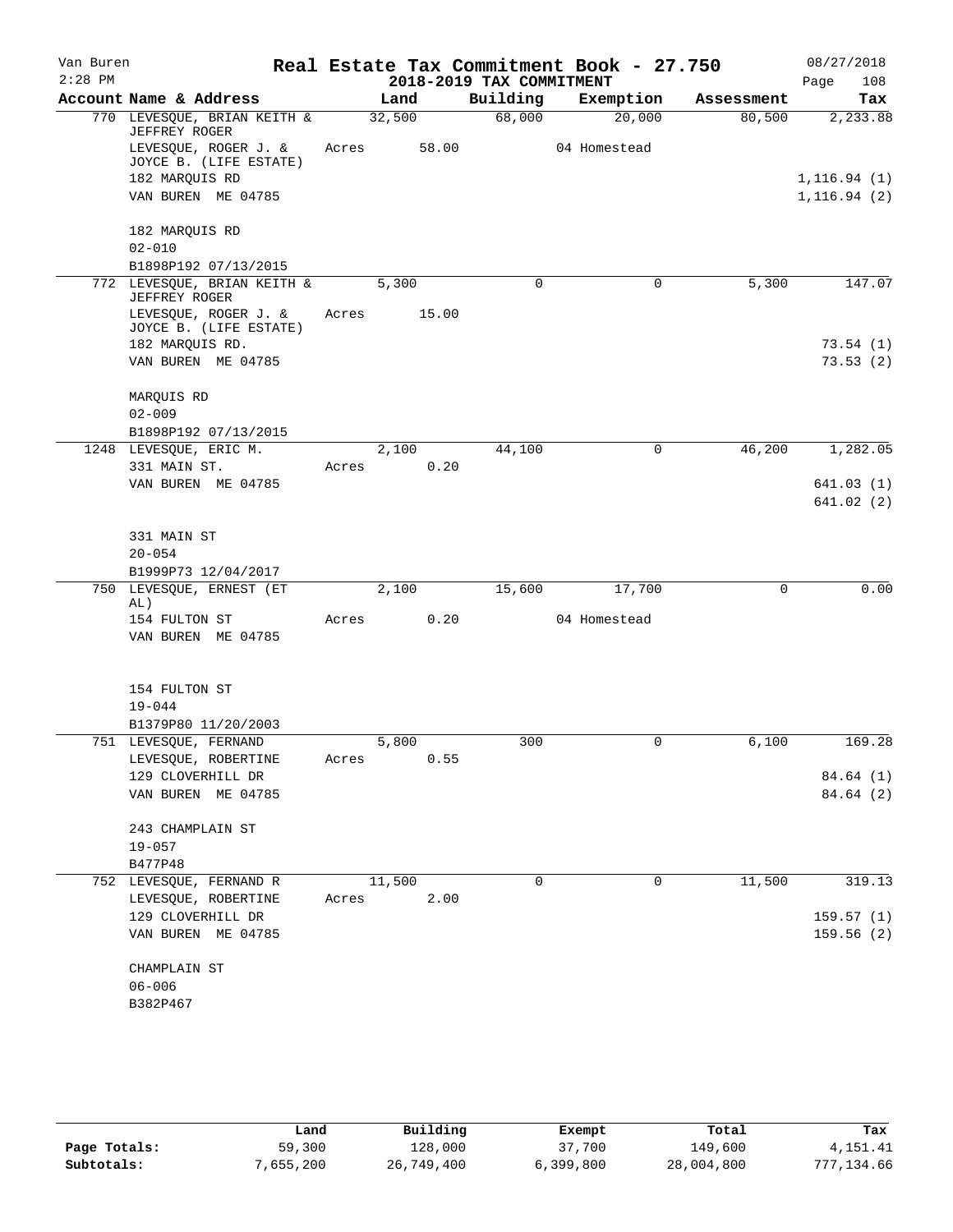| 2018-2019 TAX COMMITMENT<br>Account Name & Address<br>Building<br>Exemption<br>Land<br>Assessment<br>Tax<br>80,400<br>20,000<br>64,800<br>1,798.20<br>753 LEVESQUE, FERNAND R<br>4,400<br>LEVESQUE, ROBERTINE<br>0.42<br>04 Homestead<br>Acres<br>129 CLOVERHILL DRIVE<br>899.10 (1)<br>VAN BUREN ME 04785<br>899.10 (2)<br>129 CLOVERHILL DR<br>18C-006<br>B446P146<br>12,700<br>26,000<br>19,500<br>541.13<br>754 LEVESQUE, GARY R<br>32,800<br>04 Homestead<br>LEVESQUE, BETTY J<br>1.50<br>Acres<br>P O BOX 493<br>02 Veteran<br>270.57(1)<br>VAN BUREN ME 04785<br>270.56(2)<br>162 CASTONGUAY RD<br>$03 - 040$<br>B715P296 06/30/1987<br>1,900<br>45,500<br>20,000<br>27,400<br>760.35<br>755 LEVESQUE, GENE J<br>LEVESQUE, RACHEL L<br>0.18<br>04 Homestead<br>Acres<br>115 ADAMS ST<br>380.18 (1)<br>VAN BUREN ME 04785<br>380.17 (2)<br>115 ADAMS ST<br>$18 - 027$<br>B683P151<br>0.00<br>756 LEVESQUE, GERALD JR<br>3,200<br>12,200<br>9,000<br>0<br>LEVESQUE, THERESE<br>Acres<br>0.30<br>04 Homestead<br>154 MCKINLEY ST<br>VAN BUREN ME 04785<br>154 MCKINLEY ST<br>$14 - 037$<br>B686P112<br>50,800<br>41,700<br>757 LEVESQUE, IVAN P<br>10,900<br>20,000<br>04 Homestead<br>LEVESQUE, EILEEN<br>1.39<br>Acres<br>182 CHAMPLAIN ST<br>578.59(1)<br>VAN BUREN ME 04785<br>578.59 (2)<br>182 CHAMPLAIN ST<br>$19 - 019$<br>B412P197<br>2,100<br>27,500<br>29,600<br>764 LEVESQUE, JESSICA J.<br>0<br>0.20<br>115 WATERMILL RD<br>Acres<br>VAN BUREN ME 04785<br>115 WATERMILL RD<br>$16 - 027$<br>B1921P187 01/25/2016<br>20,000<br>33,800<br>759 LEVESQUE, MARLENE<br>1,400<br>52,400<br>478 MAIN ST<br>0.13<br>04 Homestead<br>Acres<br>VAN BUREN ME 04785<br>478 MAIN ST<br>$22 - 013$<br>B910P152 06/18/1993<br>Building<br>Total<br>Land<br>Exempt<br>Page Totals:<br>36,600<br>298,400<br>118,200<br>216,800<br>6,016.21<br>6,518,000<br>Subtotals:<br>7,691,800<br>27,047,800 | Van Buren |  |  | Real Estate Tax Commitment Book - 27.750 |              | 08/27/2018  |
|--------------------------------------------------------------------------------------------------------------------------------------------------------------------------------------------------------------------------------------------------------------------------------------------------------------------------------------------------------------------------------------------------------------------------------------------------------------------------------------------------------------------------------------------------------------------------------------------------------------------------------------------------------------------------------------------------------------------------------------------------------------------------------------------------------------------------------------------------------------------------------------------------------------------------------------------------------------------------------------------------------------------------------------------------------------------------------------------------------------------------------------------------------------------------------------------------------------------------------------------------------------------------------------------------------------------------------------------------------------------------------------------------------------------------------------------------------------------------------------------------------------------------------------------------------------------------------------------------------------------------------------------------------------------------------------------------------------------------------------------------------------------------------------------------------------------------------------------------------------------------------------------------|-----------|--|--|------------------------------------------|--------------|-------------|
|                                                                                                                                                                                                                                                                                                                                                                                                                                                                                                                                                                                                                                                                                                                                                                                                                                                                                                                                                                                                                                                                                                                                                                                                                                                                                                                                                                                                                                                                                                                                                                                                                                                                                                                                                                                                                                                                                                  | $2:28$ PM |  |  |                                          |              | 109<br>Page |
|                                                                                                                                                                                                                                                                                                                                                                                                                                                                                                                                                                                                                                                                                                                                                                                                                                                                                                                                                                                                                                                                                                                                                                                                                                                                                                                                                                                                                                                                                                                                                                                                                                                                                                                                                                                                                                                                                                  |           |  |  |                                          |              |             |
|                                                                                                                                                                                                                                                                                                                                                                                                                                                                                                                                                                                                                                                                                                                                                                                                                                                                                                                                                                                                                                                                                                                                                                                                                                                                                                                                                                                                                                                                                                                                                                                                                                                                                                                                                                                                                                                                                                  |           |  |  |                                          |              |             |
|                                                                                                                                                                                                                                                                                                                                                                                                                                                                                                                                                                                                                                                                                                                                                                                                                                                                                                                                                                                                                                                                                                                                                                                                                                                                                                                                                                                                                                                                                                                                                                                                                                                                                                                                                                                                                                                                                                  |           |  |  |                                          |              |             |
|                                                                                                                                                                                                                                                                                                                                                                                                                                                                                                                                                                                                                                                                                                                                                                                                                                                                                                                                                                                                                                                                                                                                                                                                                                                                                                                                                                                                                                                                                                                                                                                                                                                                                                                                                                                                                                                                                                  |           |  |  |                                          |              |             |
|                                                                                                                                                                                                                                                                                                                                                                                                                                                                                                                                                                                                                                                                                                                                                                                                                                                                                                                                                                                                                                                                                                                                                                                                                                                                                                                                                                                                                                                                                                                                                                                                                                                                                                                                                                                                                                                                                                  |           |  |  |                                          |              |             |
|                                                                                                                                                                                                                                                                                                                                                                                                                                                                                                                                                                                                                                                                                                                                                                                                                                                                                                                                                                                                                                                                                                                                                                                                                                                                                                                                                                                                                                                                                                                                                                                                                                                                                                                                                                                                                                                                                                  |           |  |  |                                          |              |             |
|                                                                                                                                                                                                                                                                                                                                                                                                                                                                                                                                                                                                                                                                                                                                                                                                                                                                                                                                                                                                                                                                                                                                                                                                                                                                                                                                                                                                                                                                                                                                                                                                                                                                                                                                                                                                                                                                                                  |           |  |  |                                          |              |             |
|                                                                                                                                                                                                                                                                                                                                                                                                                                                                                                                                                                                                                                                                                                                                                                                                                                                                                                                                                                                                                                                                                                                                                                                                                                                                                                                                                                                                                                                                                                                                                                                                                                                                                                                                                                                                                                                                                                  |           |  |  |                                          |              |             |
|                                                                                                                                                                                                                                                                                                                                                                                                                                                                                                                                                                                                                                                                                                                                                                                                                                                                                                                                                                                                                                                                                                                                                                                                                                                                                                                                                                                                                                                                                                                                                                                                                                                                                                                                                                                                                                                                                                  |           |  |  |                                          |              |             |
|                                                                                                                                                                                                                                                                                                                                                                                                                                                                                                                                                                                                                                                                                                                                                                                                                                                                                                                                                                                                                                                                                                                                                                                                                                                                                                                                                                                                                                                                                                                                                                                                                                                                                                                                                                                                                                                                                                  |           |  |  |                                          |              |             |
|                                                                                                                                                                                                                                                                                                                                                                                                                                                                                                                                                                                                                                                                                                                                                                                                                                                                                                                                                                                                                                                                                                                                                                                                                                                                                                                                                                                                                                                                                                                                                                                                                                                                                                                                                                                                                                                                                                  |           |  |  |                                          |              |             |
|                                                                                                                                                                                                                                                                                                                                                                                                                                                                                                                                                                                                                                                                                                                                                                                                                                                                                                                                                                                                                                                                                                                                                                                                                                                                                                                                                                                                                                                                                                                                                                                                                                                                                                                                                                                                                                                                                                  |           |  |  |                                          |              |             |
|                                                                                                                                                                                                                                                                                                                                                                                                                                                                                                                                                                                                                                                                                                                                                                                                                                                                                                                                                                                                                                                                                                                                                                                                                                                                                                                                                                                                                                                                                                                                                                                                                                                                                                                                                                                                                                                                                                  |           |  |  |                                          |              |             |
|                                                                                                                                                                                                                                                                                                                                                                                                                                                                                                                                                                                                                                                                                                                                                                                                                                                                                                                                                                                                                                                                                                                                                                                                                                                                                                                                                                                                                                                                                                                                                                                                                                                                                                                                                                                                                                                                                                  |           |  |  |                                          |              |             |
|                                                                                                                                                                                                                                                                                                                                                                                                                                                                                                                                                                                                                                                                                                                                                                                                                                                                                                                                                                                                                                                                                                                                                                                                                                                                                                                                                                                                                                                                                                                                                                                                                                                                                                                                                                                                                                                                                                  |           |  |  |                                          |              |             |
|                                                                                                                                                                                                                                                                                                                                                                                                                                                                                                                                                                                                                                                                                                                                                                                                                                                                                                                                                                                                                                                                                                                                                                                                                                                                                                                                                                                                                                                                                                                                                                                                                                                                                                                                                                                                                                                                                                  |           |  |  |                                          |              |             |
|                                                                                                                                                                                                                                                                                                                                                                                                                                                                                                                                                                                                                                                                                                                                                                                                                                                                                                                                                                                                                                                                                                                                                                                                                                                                                                                                                                                                                                                                                                                                                                                                                                                                                                                                                                                                                                                                                                  |           |  |  |                                          |              |             |
|                                                                                                                                                                                                                                                                                                                                                                                                                                                                                                                                                                                                                                                                                                                                                                                                                                                                                                                                                                                                                                                                                                                                                                                                                                                                                                                                                                                                                                                                                                                                                                                                                                                                                                                                                                                                                                                                                                  |           |  |  |                                          |              |             |
|                                                                                                                                                                                                                                                                                                                                                                                                                                                                                                                                                                                                                                                                                                                                                                                                                                                                                                                                                                                                                                                                                                                                                                                                                                                                                                                                                                                                                                                                                                                                                                                                                                                                                                                                                                                                                                                                                                  |           |  |  |                                          |              |             |
|                                                                                                                                                                                                                                                                                                                                                                                                                                                                                                                                                                                                                                                                                                                                                                                                                                                                                                                                                                                                                                                                                                                                                                                                                                                                                                                                                                                                                                                                                                                                                                                                                                                                                                                                                                                                                                                                                                  |           |  |  |                                          |              |             |
|                                                                                                                                                                                                                                                                                                                                                                                                                                                                                                                                                                                                                                                                                                                                                                                                                                                                                                                                                                                                                                                                                                                                                                                                                                                                                                                                                                                                                                                                                                                                                                                                                                                                                                                                                                                                                                                                                                  |           |  |  |                                          |              |             |
|                                                                                                                                                                                                                                                                                                                                                                                                                                                                                                                                                                                                                                                                                                                                                                                                                                                                                                                                                                                                                                                                                                                                                                                                                                                                                                                                                                                                                                                                                                                                                                                                                                                                                                                                                                                                                                                                                                  |           |  |  |                                          |              |             |
|                                                                                                                                                                                                                                                                                                                                                                                                                                                                                                                                                                                                                                                                                                                                                                                                                                                                                                                                                                                                                                                                                                                                                                                                                                                                                                                                                                                                                                                                                                                                                                                                                                                                                                                                                                                                                                                                                                  |           |  |  |                                          |              |             |
|                                                                                                                                                                                                                                                                                                                                                                                                                                                                                                                                                                                                                                                                                                                                                                                                                                                                                                                                                                                                                                                                                                                                                                                                                                                                                                                                                                                                                                                                                                                                                                                                                                                                                                                                                                                                                                                                                                  |           |  |  |                                          |              |             |
|                                                                                                                                                                                                                                                                                                                                                                                                                                                                                                                                                                                                                                                                                                                                                                                                                                                                                                                                                                                                                                                                                                                                                                                                                                                                                                                                                                                                                                                                                                                                                                                                                                                                                                                                                                                                                                                                                                  |           |  |  |                                          |              |             |
|                                                                                                                                                                                                                                                                                                                                                                                                                                                                                                                                                                                                                                                                                                                                                                                                                                                                                                                                                                                                                                                                                                                                                                                                                                                                                                                                                                                                                                                                                                                                                                                                                                                                                                                                                                                                                                                                                                  |           |  |  |                                          |              |             |
|                                                                                                                                                                                                                                                                                                                                                                                                                                                                                                                                                                                                                                                                                                                                                                                                                                                                                                                                                                                                                                                                                                                                                                                                                                                                                                                                                                                                                                                                                                                                                                                                                                                                                                                                                                                                                                                                                                  |           |  |  |                                          |              |             |
|                                                                                                                                                                                                                                                                                                                                                                                                                                                                                                                                                                                                                                                                                                                                                                                                                                                                                                                                                                                                                                                                                                                                                                                                                                                                                                                                                                                                                                                                                                                                                                                                                                                                                                                                                                                                                                                                                                  |           |  |  |                                          |              |             |
|                                                                                                                                                                                                                                                                                                                                                                                                                                                                                                                                                                                                                                                                                                                                                                                                                                                                                                                                                                                                                                                                                                                                                                                                                                                                                                                                                                                                                                                                                                                                                                                                                                                                                                                                                                                                                                                                                                  |           |  |  |                                          |              |             |
|                                                                                                                                                                                                                                                                                                                                                                                                                                                                                                                                                                                                                                                                                                                                                                                                                                                                                                                                                                                                                                                                                                                                                                                                                                                                                                                                                                                                                                                                                                                                                                                                                                                                                                                                                                                                                                                                                                  |           |  |  |                                          |              |             |
|                                                                                                                                                                                                                                                                                                                                                                                                                                                                                                                                                                                                                                                                                                                                                                                                                                                                                                                                                                                                                                                                                                                                                                                                                                                                                                                                                                                                                                                                                                                                                                                                                                                                                                                                                                                                                                                                                                  |           |  |  |                                          |              |             |
|                                                                                                                                                                                                                                                                                                                                                                                                                                                                                                                                                                                                                                                                                                                                                                                                                                                                                                                                                                                                                                                                                                                                                                                                                                                                                                                                                                                                                                                                                                                                                                                                                                                                                                                                                                                                                                                                                                  |           |  |  |                                          |              |             |
|                                                                                                                                                                                                                                                                                                                                                                                                                                                                                                                                                                                                                                                                                                                                                                                                                                                                                                                                                                                                                                                                                                                                                                                                                                                                                                                                                                                                                                                                                                                                                                                                                                                                                                                                                                                                                                                                                                  |           |  |  |                                          |              |             |
|                                                                                                                                                                                                                                                                                                                                                                                                                                                                                                                                                                                                                                                                                                                                                                                                                                                                                                                                                                                                                                                                                                                                                                                                                                                                                                                                                                                                                                                                                                                                                                                                                                                                                                                                                                                                                                                                                                  |           |  |  |                                          |              | 1,157.18    |
|                                                                                                                                                                                                                                                                                                                                                                                                                                                                                                                                                                                                                                                                                                                                                                                                                                                                                                                                                                                                                                                                                                                                                                                                                                                                                                                                                                                                                                                                                                                                                                                                                                                                                                                                                                                                                                                                                                  |           |  |  |                                          |              |             |
|                                                                                                                                                                                                                                                                                                                                                                                                                                                                                                                                                                                                                                                                                                                                                                                                                                                                                                                                                                                                                                                                                                                                                                                                                                                                                                                                                                                                                                                                                                                                                                                                                                                                                                                                                                                                                                                                                                  |           |  |  |                                          |              |             |
|                                                                                                                                                                                                                                                                                                                                                                                                                                                                                                                                                                                                                                                                                                                                                                                                                                                                                                                                                                                                                                                                                                                                                                                                                                                                                                                                                                                                                                                                                                                                                                                                                                                                                                                                                                                                                                                                                                  |           |  |  |                                          |              |             |
|                                                                                                                                                                                                                                                                                                                                                                                                                                                                                                                                                                                                                                                                                                                                                                                                                                                                                                                                                                                                                                                                                                                                                                                                                                                                                                                                                                                                                                                                                                                                                                                                                                                                                                                                                                                                                                                                                                  |           |  |  |                                          |              |             |
|                                                                                                                                                                                                                                                                                                                                                                                                                                                                                                                                                                                                                                                                                                                                                                                                                                                                                                                                                                                                                                                                                                                                                                                                                                                                                                                                                                                                                                                                                                                                                                                                                                                                                                                                                                                                                                                                                                  |           |  |  |                                          |              |             |
|                                                                                                                                                                                                                                                                                                                                                                                                                                                                                                                                                                                                                                                                                                                                                                                                                                                                                                                                                                                                                                                                                                                                                                                                                                                                                                                                                                                                                                                                                                                                                                                                                                                                                                                                                                                                                                                                                                  |           |  |  |                                          |              |             |
|                                                                                                                                                                                                                                                                                                                                                                                                                                                                                                                                                                                                                                                                                                                                                                                                                                                                                                                                                                                                                                                                                                                                                                                                                                                                                                                                                                                                                                                                                                                                                                                                                                                                                                                                                                                                                                                                                                  |           |  |  |                                          |              |             |
|                                                                                                                                                                                                                                                                                                                                                                                                                                                                                                                                                                                                                                                                                                                                                                                                                                                                                                                                                                                                                                                                                                                                                                                                                                                                                                                                                                                                                                                                                                                                                                                                                                                                                                                                                                                                                                                                                                  |           |  |  |                                          |              | 821.40      |
|                                                                                                                                                                                                                                                                                                                                                                                                                                                                                                                                                                                                                                                                                                                                                                                                                                                                                                                                                                                                                                                                                                                                                                                                                                                                                                                                                                                                                                                                                                                                                                                                                                                                                                                                                                                                                                                                                                  |           |  |  |                                          |              |             |
|                                                                                                                                                                                                                                                                                                                                                                                                                                                                                                                                                                                                                                                                                                                                                                                                                                                                                                                                                                                                                                                                                                                                                                                                                                                                                                                                                                                                                                                                                                                                                                                                                                                                                                                                                                                                                                                                                                  |           |  |  |                                          |              | 410.70(1)   |
|                                                                                                                                                                                                                                                                                                                                                                                                                                                                                                                                                                                                                                                                                                                                                                                                                                                                                                                                                                                                                                                                                                                                                                                                                                                                                                                                                                                                                                                                                                                                                                                                                                                                                                                                                                                                                                                                                                  |           |  |  |                                          |              | 410.70(2)   |
|                                                                                                                                                                                                                                                                                                                                                                                                                                                                                                                                                                                                                                                                                                                                                                                                                                                                                                                                                                                                                                                                                                                                                                                                                                                                                                                                                                                                                                                                                                                                                                                                                                                                                                                                                                                                                                                                                                  |           |  |  |                                          |              |             |
|                                                                                                                                                                                                                                                                                                                                                                                                                                                                                                                                                                                                                                                                                                                                                                                                                                                                                                                                                                                                                                                                                                                                                                                                                                                                                                                                                                                                                                                                                                                                                                                                                                                                                                                                                                                                                                                                                                  |           |  |  |                                          |              |             |
|                                                                                                                                                                                                                                                                                                                                                                                                                                                                                                                                                                                                                                                                                                                                                                                                                                                                                                                                                                                                                                                                                                                                                                                                                                                                                                                                                                                                                                                                                                                                                                                                                                                                                                                                                                                                                                                                                                  |           |  |  |                                          |              |             |
|                                                                                                                                                                                                                                                                                                                                                                                                                                                                                                                                                                                                                                                                                                                                                                                                                                                                                                                                                                                                                                                                                                                                                                                                                                                                                                                                                                                                                                                                                                                                                                                                                                                                                                                                                                                                                                                                                                  |           |  |  |                                          |              |             |
|                                                                                                                                                                                                                                                                                                                                                                                                                                                                                                                                                                                                                                                                                                                                                                                                                                                                                                                                                                                                                                                                                                                                                                                                                                                                                                                                                                                                                                                                                                                                                                                                                                                                                                                                                                                                                                                                                                  |           |  |  |                                          |              | 937.95      |
|                                                                                                                                                                                                                                                                                                                                                                                                                                                                                                                                                                                                                                                                                                                                                                                                                                                                                                                                                                                                                                                                                                                                                                                                                                                                                                                                                                                                                                                                                                                                                                                                                                                                                                                                                                                                                                                                                                  |           |  |  |                                          |              |             |
|                                                                                                                                                                                                                                                                                                                                                                                                                                                                                                                                                                                                                                                                                                                                                                                                                                                                                                                                                                                                                                                                                                                                                                                                                                                                                                                                                                                                                                                                                                                                                                                                                                                                                                                                                                                                                                                                                                  |           |  |  |                                          |              | 468.98 (1)  |
|                                                                                                                                                                                                                                                                                                                                                                                                                                                                                                                                                                                                                                                                                                                                                                                                                                                                                                                                                                                                                                                                                                                                                                                                                                                                                                                                                                                                                                                                                                                                                                                                                                                                                                                                                                                                                                                                                                  |           |  |  |                                          |              | 468.97 (2)  |
|                                                                                                                                                                                                                                                                                                                                                                                                                                                                                                                                                                                                                                                                                                                                                                                                                                                                                                                                                                                                                                                                                                                                                                                                                                                                                                                                                                                                                                                                                                                                                                                                                                                                                                                                                                                                                                                                                                  |           |  |  |                                          |              |             |
|                                                                                                                                                                                                                                                                                                                                                                                                                                                                                                                                                                                                                                                                                                                                                                                                                                                                                                                                                                                                                                                                                                                                                                                                                                                                                                                                                                                                                                                                                                                                                                                                                                                                                                                                                                                                                                                                                                  |           |  |  |                                          |              |             |
|                                                                                                                                                                                                                                                                                                                                                                                                                                                                                                                                                                                                                                                                                                                                                                                                                                                                                                                                                                                                                                                                                                                                                                                                                                                                                                                                                                                                                                                                                                                                                                                                                                                                                                                                                                                                                                                                                                  |           |  |  |                                          |              |             |
|                                                                                                                                                                                                                                                                                                                                                                                                                                                                                                                                                                                                                                                                                                                                                                                                                                                                                                                                                                                                                                                                                                                                                                                                                                                                                                                                                                                                                                                                                                                                                                                                                                                                                                                                                                                                                                                                                                  |           |  |  |                                          |              |             |
|                                                                                                                                                                                                                                                                                                                                                                                                                                                                                                                                                                                                                                                                                                                                                                                                                                                                                                                                                                                                                                                                                                                                                                                                                                                                                                                                                                                                                                                                                                                                                                                                                                                                                                                                                                                                                                                                                                  |           |  |  |                                          |              |             |
|                                                                                                                                                                                                                                                                                                                                                                                                                                                                                                                                                                                                                                                                                                                                                                                                                                                                                                                                                                                                                                                                                                                                                                                                                                                                                                                                                                                                                                                                                                                                                                                                                                                                                                                                                                                                                                                                                                  |           |  |  |                                          |              |             |
|                                                                                                                                                                                                                                                                                                                                                                                                                                                                                                                                                                                                                                                                                                                                                                                                                                                                                                                                                                                                                                                                                                                                                                                                                                                                                                                                                                                                                                                                                                                                                                                                                                                                                                                                                                                                                                                                                                  |           |  |  |                                          |              | Tax         |
|                                                                                                                                                                                                                                                                                                                                                                                                                                                                                                                                                                                                                                                                                                                                                                                                                                                                                                                                                                                                                                                                                                                                                                                                                                                                                                                                                                                                                                                                                                                                                                                                                                                                                                                                                                                                                                                                                                  |           |  |  |                                          | 28, 221, 600 | 783,150.87  |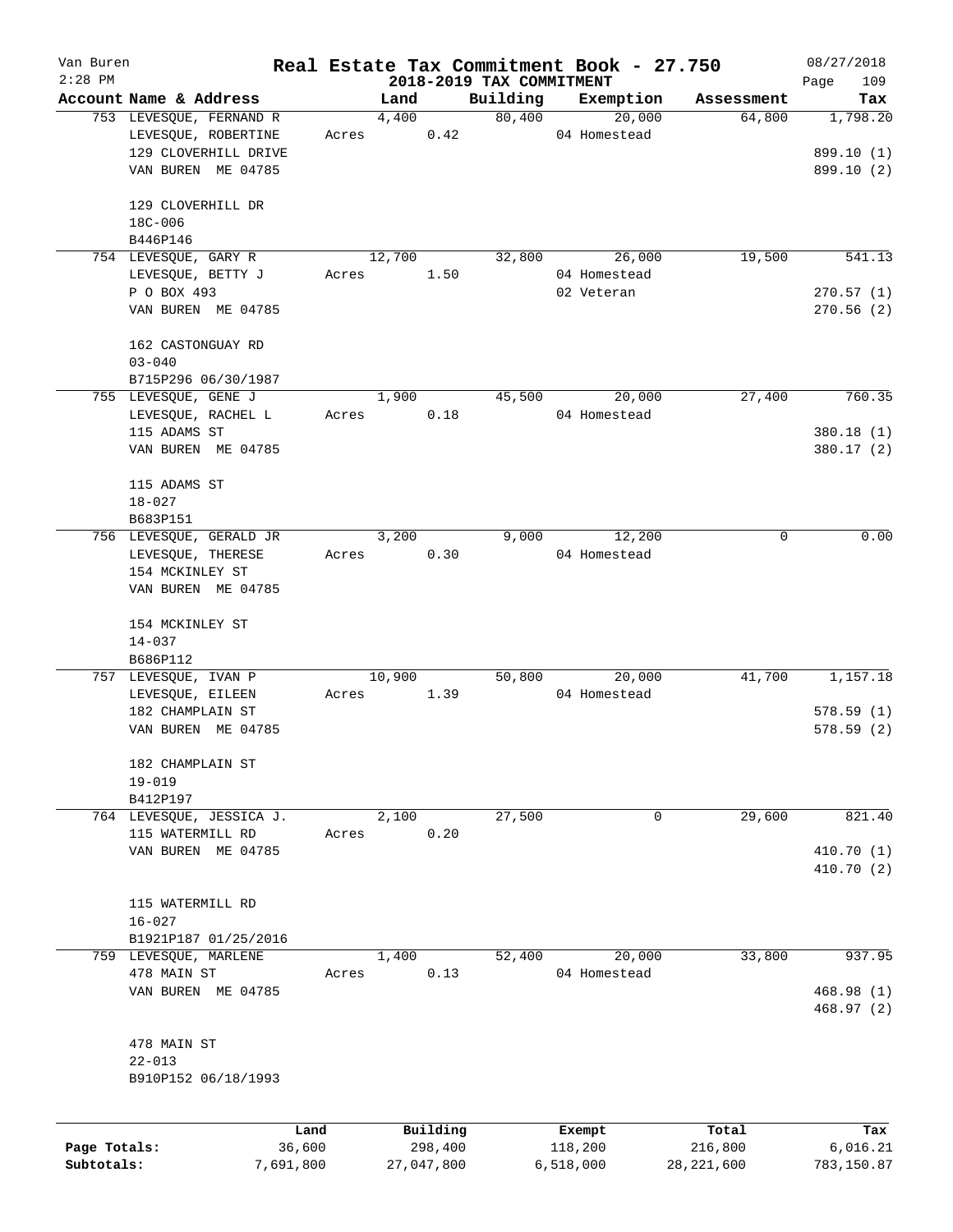| Van Buren    |                                      |       |        |                     |                          | Real Estate Tax Commitment Book - 27.750 |                  | 08/27/2018      |
|--------------|--------------------------------------|-------|--------|---------------------|--------------------------|------------------------------------------|------------------|-----------------|
| $2:28$ PM    |                                      |       |        |                     | 2018-2019 TAX COMMITMENT |                                          |                  | Page<br>110     |
|              | Account Name & Address               |       | Land   |                     | Building                 | Exemption<br>$\Omega$                    | Assessment       | Tax             |
|              | 606 LEVESQUE, MAYNARD                |       | 10,600 |                     | $\mathbf 0$              |                                          | 10,600           | 294.15          |
|              | LEVESQUE, ELAINE<br>134 LYNNE STREET | Acres |        | 1.12                |                          |                                          |                  |                 |
|              |                                      |       |        |                     |                          |                                          |                  | 147.08(1)       |
|              | VAN BUREN ME 04785                   |       |        |                     |                          |                                          |                  | 147.07(2)       |
|              | LABBE AVE                            |       |        |                     |                          |                                          |                  |                 |
|              | $20 - 113$                           |       |        |                     |                          |                                          |                  |                 |
|              | B1683P308 06/16/2010                 |       |        |                     |                          |                                          |                  |                 |
|              | 779 LEVESQUE, MAYNARD                |       | 2,000  |                     | 52,200                   | 26,000                                   | 28,200           | 782.55          |
|              | C/O ANTOINE LEVESQUE                 | Acres |        | 0.19                |                          | 27 Veteran (Widow)                       |                  |                 |
|              | 126 ADAMS ST                         |       |        |                     |                          | 04 Homestead                             |                  | 391.28(1)       |
|              | VAN BUREN ME 04785                   |       |        |                     |                          |                                          |                  | 391.27(2)       |
|              | 126 ADAMS ST                         |       |        |                     |                          |                                          |                  |                 |
|              | $18 - 030$                           |       |        |                     |                          |                                          |                  |                 |
|              | B1479P316                            |       |        |                     |                          |                                          |                  |                 |
|              | 762 LEVESQUE, MAYNARD A              |       | 10,100 |                     | 71,400                   | 26,000                                   | 55,500           | 1,540.13        |
|              | LEVESQUE, ELAINE P                   | Acres |        | 0.96                |                          | 04 Homestead                             |                  |                 |
|              | 134 LYNNE ST                         |       |        |                     |                          | 02 Veteran                               |                  | 770.07(1)       |
|              | VAN BUREN ME 04785                   |       |        |                     |                          |                                          |                  | 770.06(2)       |
|              |                                      |       |        |                     |                          |                                          |                  |                 |
|              | 134 LYNNE ST                         |       |        |                     |                          |                                          |                  |                 |
|              | $20 - 100$                           |       |        |                     |                          |                                          |                  |                 |
|              | B394P879                             |       |        |                     |                          |                                          |                  |                 |
|              | 1224 LEVESQUE, MAYNARD A.            |       | 4,700  |                     | 57,400                   | 0                                        | 62,100           | 1,723.28        |
|              | 113 ADAMS STREET                     | Acres |        | 0.45                |                          |                                          |                  |                 |
|              | VAN BUREN ME 04785                   |       |        |                     |                          |                                          |                  | 861.64(1)       |
|              |                                      |       |        |                     |                          |                                          |                  | 861.64(2)       |
|              | 113 ADAMS ST                         |       |        |                     |                          |                                          |                  |                 |
|              | $18 - 025$                           |       |        |                     |                          |                                          |                  |                 |
|              | B1866P91 09/02/2014                  |       |        |                     |                          |                                          |                  |                 |
|              | 788 LEVESQUE, RALPH                  |       | 1,500  |                     | 27,500                   | 20,000                                   | 9,000            | 249.75          |
|              | LEVESQUE, LINDA                      | Acres |        | 0.14                |                          | 04 Homestead                             |                  |                 |
|              | 117 CHURCH ST                        |       |        |                     |                          |                                          |                  | 124.88(1)       |
|              | VAN BUREN ME 04785                   |       |        |                     |                          |                                          |                  | 124.87(2)       |
|              | 117 CHURCH ST                        |       |        |                     |                          |                                          |                  |                 |
|              | $23 - 102$                           |       |        |                     |                          |                                          |                  |                 |
|              | B1597P168                            |       |        |                     |                          |                                          |                  |                 |
|              | 766 LEVESQUE, REED A                 |       | 1,500  |                     | $\mathbf 0$              | $\mathbf 0$                              | 1,500            | 41.63           |
|              | LEVESOUE, JEANNE M                   | Acres |        | 0.14                |                          |                                          |                  |                 |
|              | 150 ST BRUNO ST                      |       |        |                     |                          |                                          |                  | 20.82(1)        |
|              | VAN BUREN ME 04785                   |       |        |                     |                          |                                          |                  | 20.81(2)        |
|              | ST BRUNO ST                          |       |        |                     |                          |                                          |                  |                 |
|              | $17 - 014$                           |       |        |                     |                          |                                          |                  |                 |
|              | B1414P109                            |       |        |                     |                          |                                          |                  |                 |
|              | 765 LEVESQUE, REED A                 |       | 1,400  |                     | 20,900                   | 22,300                                   | 0                | 0.00            |
|              | LEVESQUE, JEANNE M                   | Acres |        | 0.13                |                          | 04 Homestead                             |                  |                 |
|              | 150 ST BRUNO ST                      |       |        |                     |                          | 02 Veteran                               |                  |                 |
|              | VAN BUREN ME 04785                   |       |        |                     |                          |                                          |                  |                 |
|              | 150 ST BRUNO ST                      |       |        |                     |                          |                                          |                  |                 |
|              | $17 - 013$                           |       |        |                     |                          |                                          |                  |                 |
|              |                                      |       |        |                     |                          |                                          |                  |                 |
|              |                                      |       |        |                     |                          |                                          |                  |                 |
| Page Totals: | 31,800                               | Land  |        | Building<br>229,400 |                          | Exempt<br>94,300                         | Total<br>166,900 | Tax<br>4,631.49 |
|              |                                      |       |        |                     |                          |                                          |                  |                 |

**Subtotals:** 7,723,600 27,277,200 6,612,300 28,388,500 787,782.36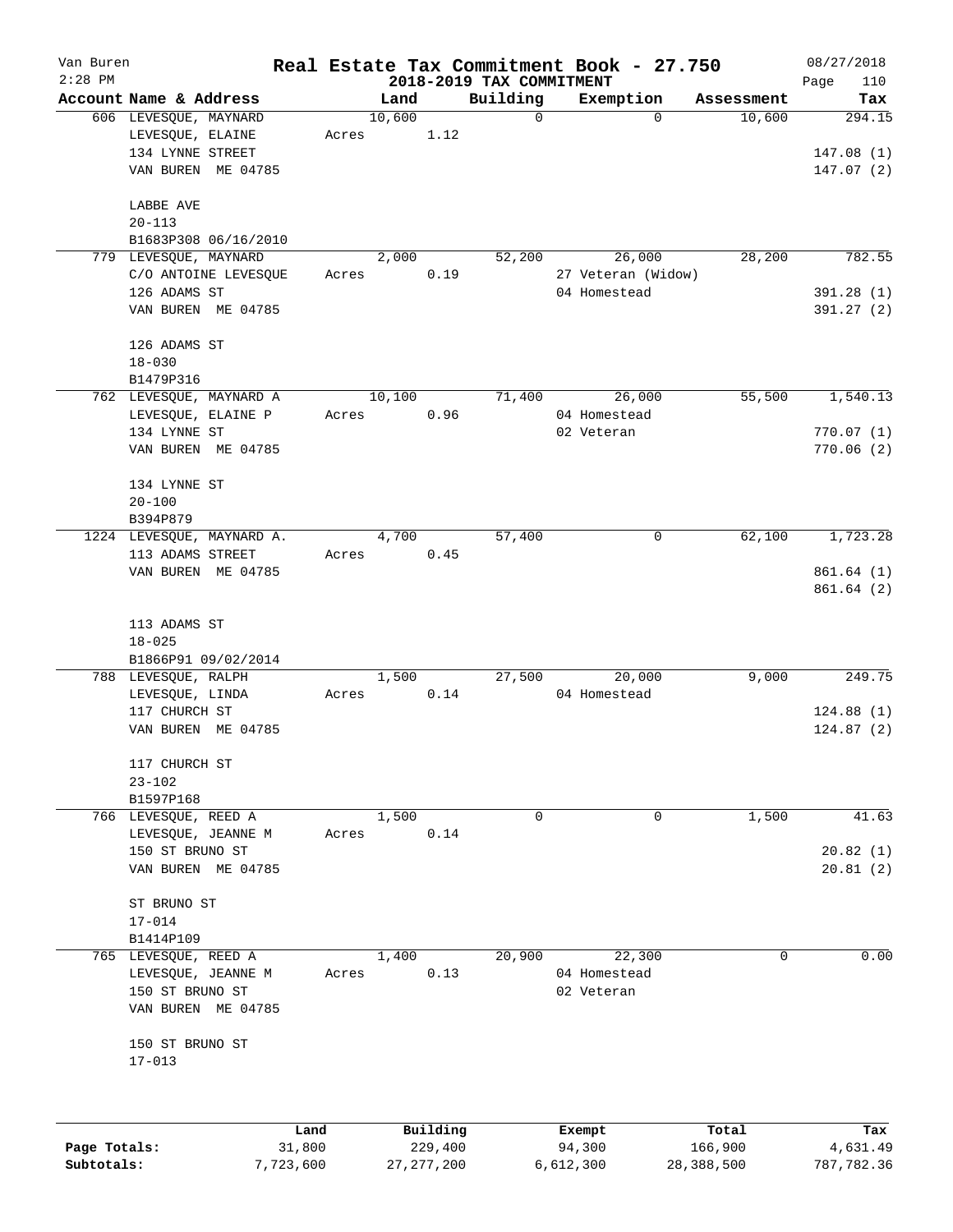| Van Buren<br>$2:28$ PM |                                           | Real Estate Tax Commitment Book - 27.750 |        |            |                                      |           |              |            | 08/27/2018             |
|------------------------|-------------------------------------------|------------------------------------------|--------|------------|--------------------------------------|-----------|--------------|------------|------------------------|
|                        | Account Name & Address                    |                                          | Land   |            | 2018-2019 TAX COMMITMENT<br>Building |           | Exemption    | Assessment | 111<br>Page<br>Tax     |
|                        | 767 LEVESQUE, RENO R                      |                                          | 12,700 |            | 76,200                               |           | 20,000       | 68,900     | 1,911.98               |
|                        | LEVESQUE, MONA                            | Acres                                    |        | 1.50       |                                      |           | 04 Homestead |            |                        |
|                        | 257 LAKE RD                               |                                          |        |            |                                      |           |              |            | 955.99 (1)             |
|                        | VAN BUREN ME 04785                        |                                          |        |            |                                      |           |              |            | 955.99 (2)             |
|                        |                                           |                                          |        |            |                                      |           |              |            |                        |
|                        | 257 LAKE RD                               |                                          |        |            |                                      |           |              |            |                        |
|                        | $05 - 011D$                               |                                          |        |            |                                      |           |              |            |                        |
|                        | B1127P270 08/31/1998                      |                                          |        |            |                                      |           |              |            |                        |
|                        | 1164 LEVESQUE, ROGER P.                   |                                          | 1,800  |            | 26,400                               |           | 20,000       | 8,200      | 227.55                 |
|                        | LEVESQUE, ERIC M.                         | Acres                                    |        | 0.17       |                                      |           | 04 Homestead |            |                        |
|                        | 125 CHURCH ST.<br>VAN BUREN ME 04785      |                                          |        |            |                                      |           |              |            | 113.78(1)<br>113.77(2) |
|                        |                                           |                                          |        |            |                                      |           |              |            |                        |
|                        | 125 CHURCH ST                             |                                          |        |            |                                      |           |              |            |                        |
|                        | $23 - 105$                                |                                          |        |            |                                      |           |              |            |                        |
|                        | B1851P28 04/22/2014                       |                                          |        |            |                                      |           |              |            |                        |
|                        | 773 LEVESQUE, ROMEO JR                    |                                          | 8,400  |            | 81,300                               |           | 20,000       | 69,700     | 1,934.18               |
|                        | LEVESQUE, BLANCHE                         | Acres                                    |        | 0.80       |                                      |           | 04 Homestead |            |                        |
|                        | 111 TOWER DR                              |                                          |        |            |                                      |           |              |            | 967.09(1)              |
|                        | VAN BUREN ME 04785                        |                                          |        |            |                                      |           |              |            | 967.09(2)              |
|                        |                                           |                                          |        |            |                                      |           |              |            |                        |
|                        | 111 TOWER DR                              |                                          |        |            |                                      |           |              |            |                        |
|                        | 12A-033A                                  |                                          |        |            |                                      |           |              |            |                        |
|                        | B1143P315                                 |                                          |        |            |                                      |           |              |            |                        |
|                        | 774 LEVESQUE, RONALD G                    |                                          | 4,900  |            | 64,100                               |           | 20,000       | 49,000     | 1,359.75               |
|                        | LEVESQUE, SANDRA O                        | Acres                                    |        | 0.47       |                                      |           | 04 Homestead |            |                        |
|                        | 110 HIGH ST                               |                                          |        |            |                                      |           |              |            | 679.88(1)              |
|                        | VAN BUREN ME 04785                        |                                          |        |            |                                      |           |              |            | 679.87(2)              |
|                        | 110 HIGH ST                               |                                          |        |            |                                      |           |              |            |                        |
|                        | $15 - 027$                                |                                          |        |            |                                      |           |              |            |                        |
|                        | B971P269                                  |                                          |        |            |                                      |           |              |            |                        |
|                        | 775 LEVESQUE, ROSE MARIE                  |                                          | 6,300  |            | 21,200                               |           | 20,000       | 7,500      | 208.13                 |
|                        | 140 ST BRUNO ST                           | Acres                                    |        | 0.60       |                                      |           | 04 Homestead |            |                        |
|                        | VAN BUREN ME 04785                        |                                          |        |            |                                      |           |              |            | 104.07(1)              |
|                        |                                           |                                          |        |            |                                      |           |              |            | 104.06(2)              |
|                        |                                           |                                          |        |            |                                      |           |              |            |                        |
|                        | 140 ST BRUNO ST                           |                                          |        |            |                                      |           |              |            |                        |
|                        | $17 - 017$                                |                                          |        |            |                                      |           |              |            |                        |
|                        | B631P102                                  |                                          |        |            |                                      |           |              |            |                        |
|                        | 777 LEVESQUE, WAYNE                       |                                          | 13,600 |            | 2,100                                |           | 0            | 15,700     | 435.68                 |
|                        | 17 MAIN ST                                | Acres                                    |        | 0.68       |                                      |           |              |            |                        |
|                        | VAN BUREN ME 04785                        |                                          |        |            |                                      |           |              |            | 217.84(1)              |
|                        |                                           |                                          |        |            |                                      |           |              |            | 217.84(2)              |
|                        |                                           |                                          |        |            |                                      |           |              |            |                        |
|                        | 17 MAIN ST                                |                                          |        |            |                                      |           |              |            |                        |
|                        | $13 - 005$                                |                                          |        |            |                                      |           |              |            |                        |
|                        | B1074P191                                 |                                          |        |            |                                      |           |              |            |                        |
|                        | 921 LEWIS, DUSTY L                        |                                          | 12,600 |            | 46,700                               |           | 0            | 59,300     | 1,645.58               |
|                        | 213 LAKE RD.                              | Acres                                    |        | 1.15       |                                      |           |              |            |                        |
|                        | VAN BUREN ME 04785                        |                                          |        |            |                                      |           |              |            | 822.79 (1)             |
|                        |                                           |                                          |        |            |                                      |           |              |            | 822.79 (2)             |
|                        |                                           |                                          |        |            |                                      |           |              |            |                        |
|                        | 213 LAKE RD                               |                                          |        |            |                                      |           |              |            |                        |
|                        | $05 - 007A$                               |                                          |        |            |                                      |           |              |            |                        |
|                        | B1927P266 03/30/2016 B1782P194 10/04/2012 |                                          |        |            |                                      |           |              |            |                        |
|                        |                                           |                                          |        |            |                                      |           |              |            |                        |
|                        |                                           | Land                                     |        | Building   |                                      |           | Exempt       | Total      | Tax                    |
| Page Totals:           |                                           | 60,300                                   |        | 318,000    |                                      | 100,000   |              | 278,300    | 7,722.85               |
| Subtotals:             |                                           | 7,783,900                                |        | 27,595,200 |                                      | 6,712,300 |              | 28,666,800 | 795,505.21             |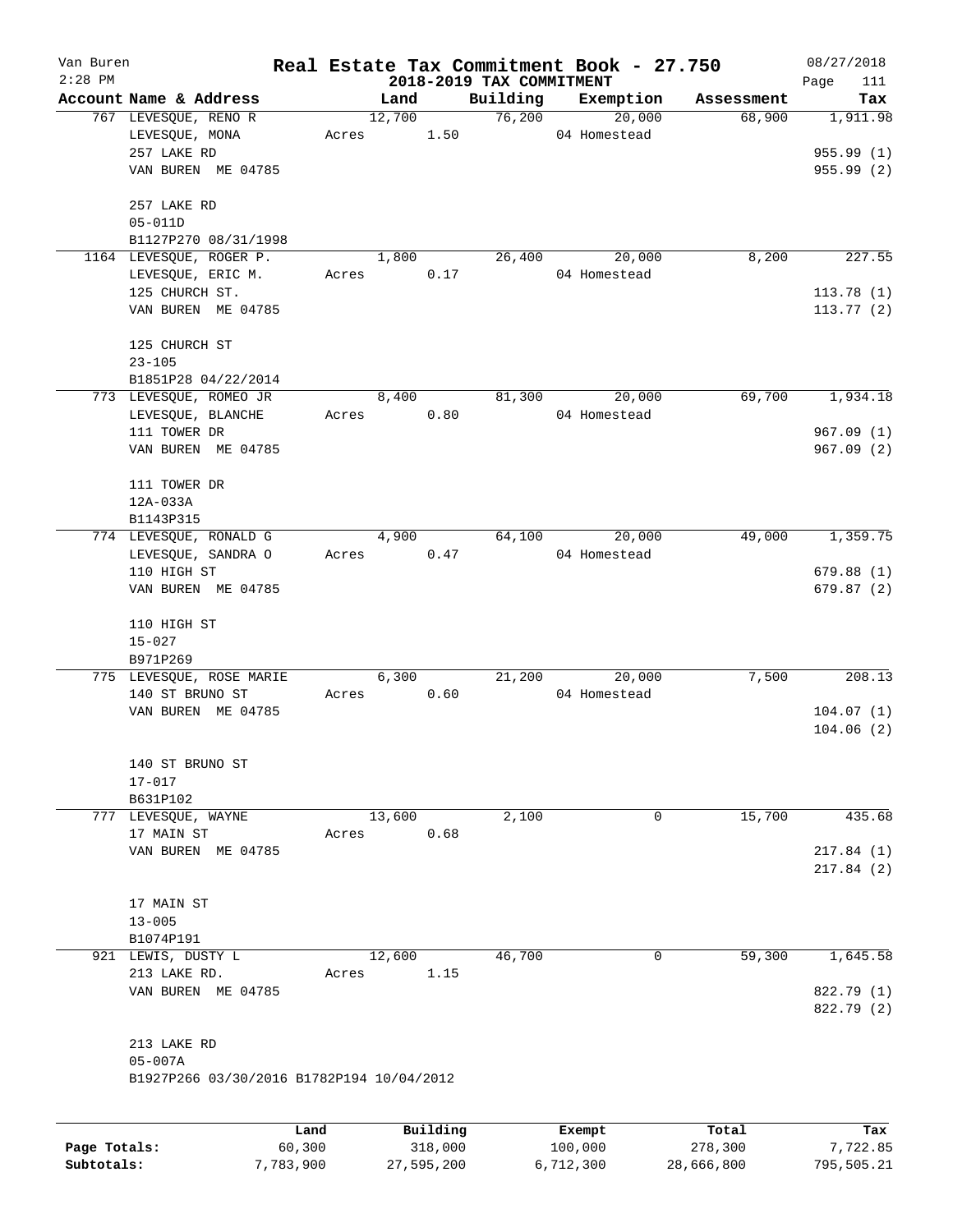| Van Buren<br>$2:28$ PM |                                    |       |                     | 2018-2019 TAX COMMITMENT | Real Estate Tax Commitment Book - 27.750 |                  | 08/27/2018<br>Page<br>112 |
|------------------------|------------------------------------|-------|---------------------|--------------------------|------------------------------------------|------------------|---------------------------|
|                        | Account Name & Address             |       | Land                | Building                 | Exemption                                | Assessment       | Tax                       |
|                        | 783 LIALA, LLC                     |       | 27,100              | $\mathbf 0$              | $\Omega$                                 | 27,100           | 752.03                    |
|                        | 3157 NORTH RAINBOW<br>BLVD.        | Acres | 67.00               |                          |                                          |                  |                           |
|                        | NO. 175                            |       |                     |                          |                                          |                  | 376.02(1)                 |
|                        | LAS VEGAS NV 89108                 |       |                     |                          |                                          |                  | 376.01(2)                 |
|                        | OFF DESJARDINS RD                  |       |                     |                          |                                          |                  |                           |
|                        | $07 - 013A$<br>B1558P11            |       |                     |                          |                                          |                  |                           |
|                        | 241 LILLA, ANTHONY                 |       | 15,700              | 12,600                   | 0                                        | 28,300           | 785.33                    |
|                        | LEDBETTER, JUSTIN                  | Acres | 10.00               |                          |                                          |                  |                           |
|                        | 510 FALLS CREEK DRIVE              |       |                     |                          |                                          |                  | 392.67(1)                 |
|                        | HELENA AL 35080                    |       |                     |                          |                                          |                  | 392.66(2)                 |
|                        | CASTONGUAY RD                      |       |                     |                          |                                          |                  |                           |
|                        | $02 - 033C$                        |       |                     |                          |                                          |                  |                           |
|                        | B1971P310 04/18/2017               |       |                     |                          |                                          |                  |                           |
|                        | 682 LILLY, DARIN                   |       | 2,200               | 49,000                   | 0                                        | 51,200           | 1,420.80                  |
|                        | PO BOX 23                          | Acres | 0.21                |                          |                                          |                  | 710.40(1)                 |
|                        | VAN BUREN ME 04785                 |       |                     |                          |                                          |                  | 710.40(2)                 |
|                        | 118 HARRISON ST                    |       |                     |                          |                                          |                  |                           |
|                        | $18 - 015$                         |       |                     |                          |                                          |                  |                           |
|                        | B1756P53 03/29/2012                |       |                     |                          |                                          |                  |                           |
|                        | 586 LINET, SCOTT M                 |       | 16,600              | 7,300                    | $\mathbf 0$                              | 23,900           | 663.23                    |
|                        | 13 CARON RD.                       | Acres | 40.00               |                          |                                          |                  |                           |
|                        | ST. DAVID ME 04773                 |       |                     |                          |                                          |                  | 331.62(1)<br>331.61(2)    |
|                        | 300 PARENT RD                      |       |                     |                          |                                          |                  |                           |
|                        | $09 - 034$                         |       |                     |                          |                                          |                  |                           |
|                        | B1816P216 06/01/2013               |       |                     |                          |                                          |                  |                           |
|                        | 785 LIZOTTE, JAMES                 |       | 3,300               | 67,200                   | 20,000                                   | 50,500           | 1,401.38                  |
|                        | LIZOTTE, DEDRA A<br>132 LINCOLN ST | Acres | 0.31                |                          | 04 Homestead                             |                  |                           |
|                        | VAN BUREN ME 04785                 |       |                     |                          |                                          |                  | 700.69(1)<br>700.69(2)    |
|                        | 132 LINCOLN ST                     |       |                     |                          |                                          |                  |                           |
|                        | $14 - 012C$                        |       |                     |                          |                                          |                  |                           |
|                        | B711P192                           |       |                     |                          |                                          |                  |                           |
|                        | 790 LIZOTTE, JAMES D               |       | 9,000               | 133,100                  | 0                                        | 142,100          | 3,943.28                  |
|                        | LIZOTTE, DEDRA A                   | Acres | 0.45                |                          |                                          |                  |                           |
|                        | 38 MAIN ST                         |       |                     |                          |                                          |                  | 1,971.64(1)               |
|                        | VAN BUREN ME 04785                 |       |                     |                          |                                          |                  | 1,971.64(2)               |
|                        | 38 MAIN STREET                     |       |                     |                          |                                          |                  |                           |
|                        | $15 - 115$                         |       |                     |                          |                                          |                  |                           |
|                        | B1475P247                          |       |                     |                          |                                          |                  |                           |
|                        | 786 LIZOTTE, JAMES D               |       | 11,700              | $\Omega$                 | 0                                        | 11,700           | 324.68                    |
|                        | LIZOTTE, DEDRA A                   | Acres | 2.20                |                          |                                          |                  |                           |
|                        | 132 LINCOLN STREET                 |       |                     |                          |                                          |                  | 162.34(1)                 |
|                        | VAN BUREN ME 04785                 |       |                     |                          |                                          |                  | 162.34(2)                 |
|                        | MCKINLEY ST                        |       |                     |                          |                                          |                  |                           |
|                        | $14 - 034$                         |       |                     |                          |                                          |                  |                           |
|                        | B1415P196                          |       |                     |                          |                                          |                  |                           |
|                        | Land                               |       |                     |                          |                                          |                  |                           |
| Page Totals:           | 85,600                             |       | Building<br>269,200 |                          | Exempt<br>20,000                         | Total<br>334,800 | Tax<br>9,290.73           |
| Subtotals:             | 7,869,500                          |       | 27,864,400          |                          | 6,732,300                                | 29,001,600       | 804,795.94                |
|                        |                                    |       |                     |                          |                                          |                  |                           |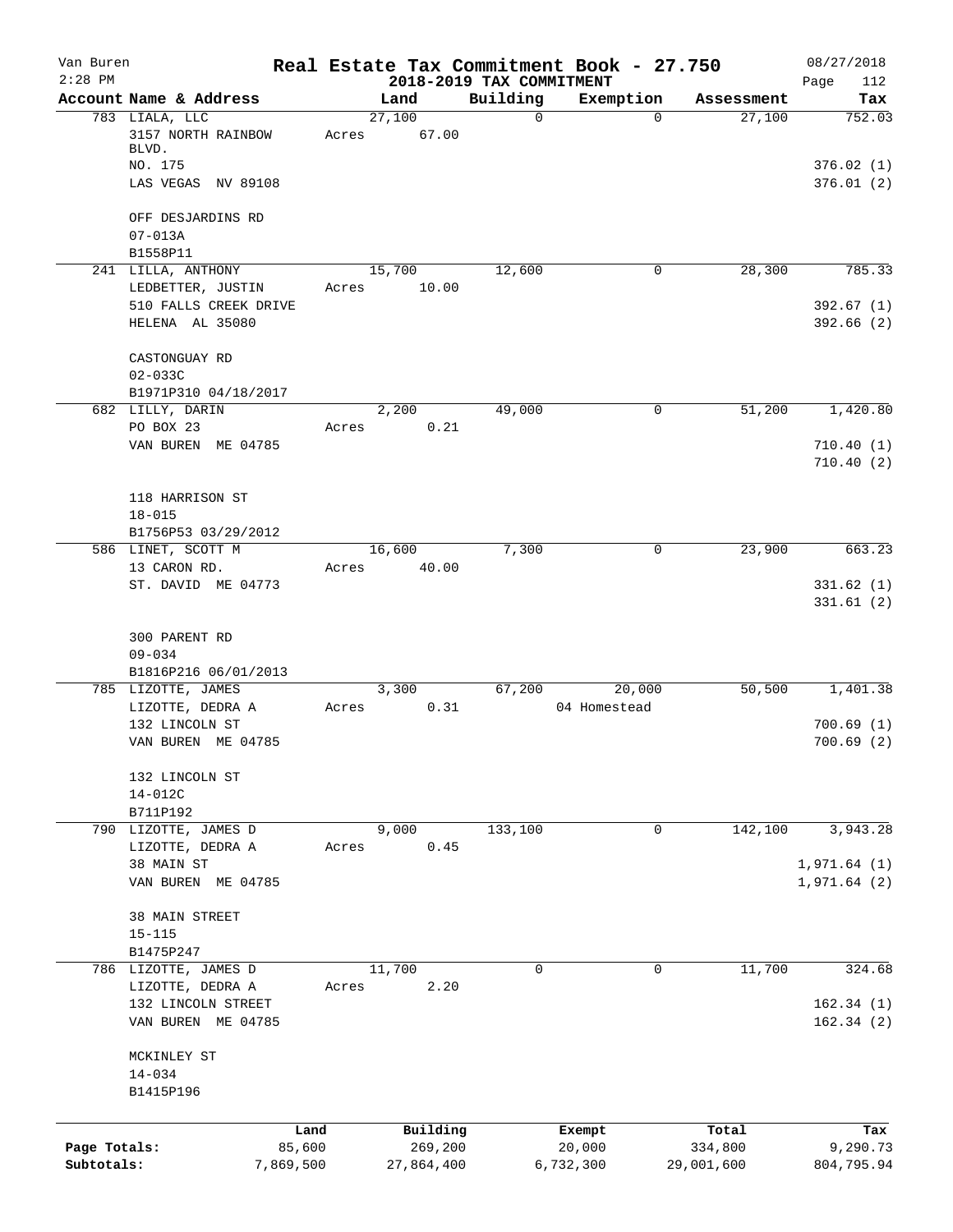| Van Buren    |                                             |       |                          |                      | Real Estate Tax Commitment Book - 27.750 |                      | 08/27/2018   |
|--------------|---------------------------------------------|-------|--------------------------|----------------------|------------------------------------------|----------------------|--------------|
| $2:28$ PM    | Account Name & Address                      |       | 2018-2019 TAX COMMITMENT |                      |                                          |                      | Page<br>113  |
|              |                                             |       | Land<br>4,400            | Building<br>103, 100 | Exemption<br>26,000                      | Assessment<br>81,500 | Tax          |
|              | 1532 LIZOTTE, JOSEPH E<br>LIZOTTE, LORRAINE | Acres | 0.46                     |                      | 04 Homestead                             |                      | 2,261.63     |
|              |                                             |       |                          |                      | 02 Veteran                               |                      | 1, 130.82(1) |
|              | 170 CLOVERHILL DRIVE                        |       |                          |                      |                                          |                      |              |
|              | VAN BUREN ME 04785                          |       |                          |                      |                                          |                      | 1, 130.81(2) |
|              |                                             |       |                          |                      |                                          |                      |              |
|              | 170 CLOVERHILL DR.                          |       |                          |                      |                                          |                      |              |
|              | 18C-002H                                    |       |                          |                      |                                          |                      |              |
|              | B1686P336 07/07/2010                        |       |                          |                      |                                          |                      |              |
|              | 787 LIZOTTE, NICHOLAS J                     |       | 2,600                    | 19,600               | 20,000                                   | 2,200                | 61.05        |
|              | LIZOTTE, TRACY L                            | Acres | 0.25                     |                      | 04 Homestead                             |                      |              |
|              | 111 GARFIELD AVE                            |       |                          |                      |                                          |                      | 30.53(1)     |
|              | VAN BUREN ME 04785                          |       |                          |                      |                                          |                      | 30.52(2)     |
|              |                                             |       |                          |                      |                                          |                      |              |
|              | 111 GARFIELD AVE                            |       |                          |                      |                                          |                      |              |
|              | $20 - 088$                                  |       |                          |                      |                                          |                      |              |
|              | B1244P249                                   |       |                          |                      |                                          |                      |              |
|              | 1559 LOVEJOY, KATELYN                       |       | 6,300                    | 0                    | 0                                        | 6,300                | 174.83       |
|              | 150 SOUTH HIGHWAY 160                       | Acres | 40.00                    |                      |                                          |                      |              |
|              | SUITE 8 UNIT 276                            |       |                          |                      |                                          |                      | 87.42(1)     |
|              | PAHRUMP NV 89048                            |       |                          |                      |                                          |                      | 87.41(2)     |
|              |                                             |       |                          |                      |                                          |                      |              |
|              | OFF ALEXANDER ROAD                          |       |                          |                      |                                          |                      |              |
|              | $07 - 007D$                                 |       |                          |                      |                                          |                      |              |
|              | B1737P173 09/17/2011                        |       |                          |                      |                                          |                      |              |
|              | 597 LYONS, MANLEY                           |       | 2,700                    | 31,400               | 0                                        | 34,100               | 946.28       |
|              | 333 MAIN ST.                                | Acres | 0.26                     |                      |                                          |                      |              |
|              | VAN BUREN NE 04785                          |       |                          |                      |                                          |                      | 473.14 (1)   |
|              |                                             |       |                          |                      |                                          |                      | 473.14 (2)   |
|              |                                             |       |                          |                      |                                          |                      |              |
|              | 345 MAIN ST                                 |       |                          |                      |                                          |                      |              |
|              | $20 - 058$                                  |       |                          |                      |                                          |                      |              |
|              | B1975P183 05/17/2017                        |       |                          |                      |                                          |                      |              |
|              | 792 LYONS, MANLEY B                         |       | 2,600                    | 26,700               | 20,000                                   | 9,300                | 258.08       |
|              | LYONS, SUSAN A                              | Acres | 0.25                     |                      | 04 Homestead                             |                      |              |
|              | 333 MAIN STREET                             |       |                          |                      |                                          |                      | 129.04(1)    |
|              | VAN BUREN ME 04785                          |       |                          |                      |                                          |                      | 129.04(2)    |
|              |                                             |       |                          |                      |                                          |                      |              |
|              | 333 MAIN ST                                 |       |                          |                      |                                          |                      |              |
|              | $20 - 055$                                  |       |                          |                      |                                          |                      |              |
|              | B1538P218 03/26/2007                        |       |                          |                      |                                          |                      |              |
|              | 793 M&P REALTY CO, INC                      |       | 4,000                    | 128,700              | 0                                        | 132,700              | 3,682.43     |
|              | PO BOX 460                                  | Acres | 0.20                     |                      |                                          |                      |              |
|              | YORK ME 03909                               |       |                          |                      |                                          |                      | 1,841.22(1)  |
|              |                                             |       |                          |                      |                                          |                      | 1,841.21(2)  |
|              |                                             |       |                          |                      |                                          |                      |              |
|              | 42 MAIN ST (POST                            |       |                          |                      |                                          |                      |              |
|              | OFFICE)                                     |       |                          |                      |                                          |                      |              |
|              | $15 - 107$                                  |       |                          |                      |                                          |                      |              |
|              | B295P468                                    |       |                          |                      |                                          |                      |              |
|              | 1182 M.W.C. PROPERTIES, LLC                 |       | 1,900                    | 23,200               | $\mathbf 0$                              | 25,100               | 696.53       |
|              | 115 BARROWS POINT RD                        | Acres | 0.18                     |                      |                                          |                      |              |
|              | NEWPORT<br>ME 04953                         |       |                          |                      |                                          |                      | 348.27(1)    |
|              |                                             |       |                          |                      |                                          |                      | 348.26(2)    |
|              |                                             |       |                          |                      |                                          |                      |              |
|              | 122 PINE ST                                 |       |                          |                      |                                          |                      |              |
|              | $14 - 068$                                  |       |                          |                      |                                          |                      |              |
|              | B1745P3 12/09/2011                          |       |                          |                      |                                          |                      |              |
|              |                                             |       |                          |                      |                                          |                      |              |
|              |                                             | Land  | Building                 |                      | Exempt                                   | Total                | Tax          |
| Page Totals: | 24,500                                      |       | 332,700                  |                      | 66,000                                   | 291,200              | 8,080.83     |
| Subtotals:   | 7,894,000                                   |       | 28,197,100               |                      | 6,798,300                                | 29, 292, 800         | 812,876.77   |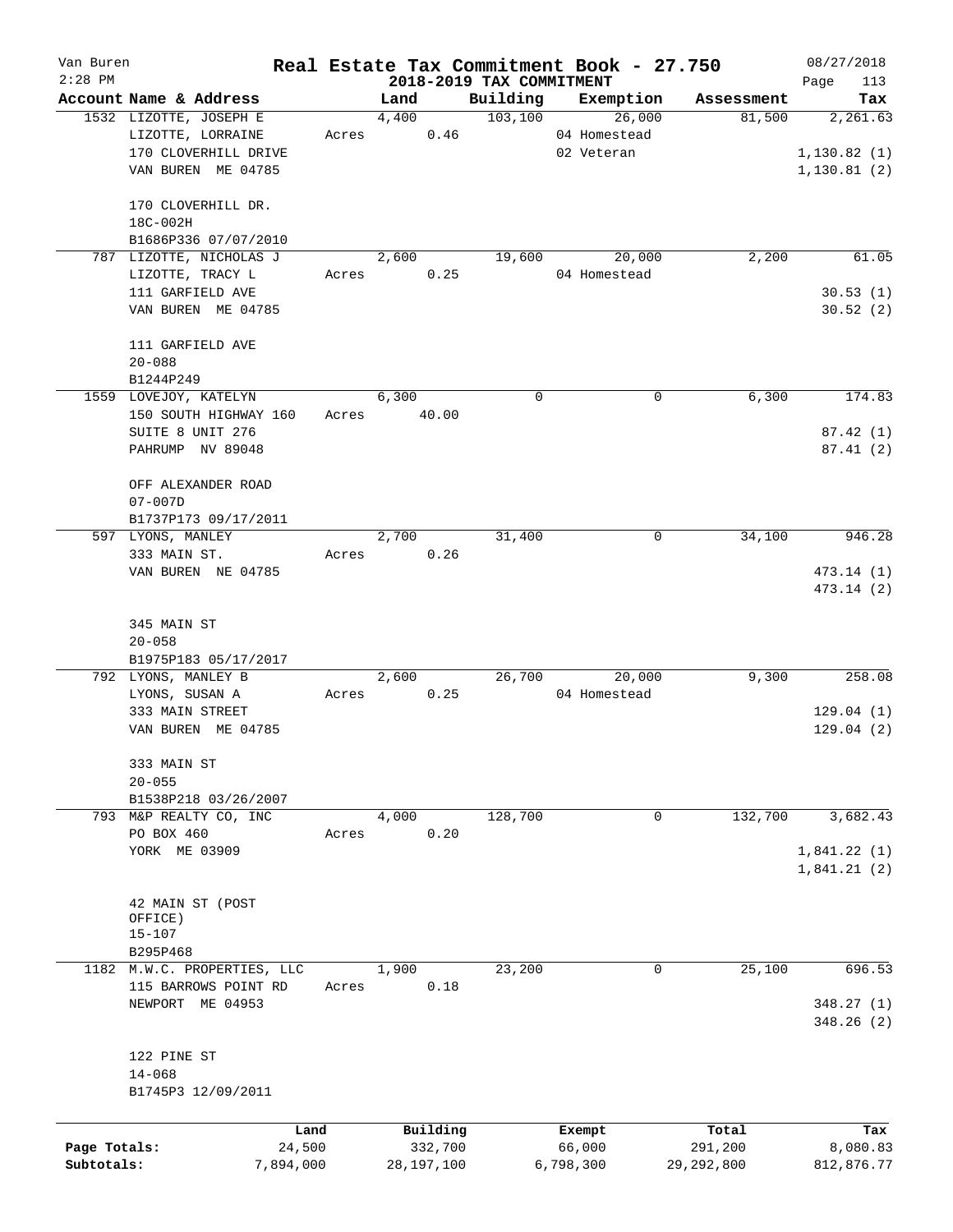| Van Buren<br>$2:28$ PM |                                               |       |                 |            | 2018-2019 TAX COMMITMENT | Real Estate Tax Commitment Book - 27.750 |              | 08/27/2018<br>114<br>Page |
|------------------------|-----------------------------------------------|-------|-----------------|------------|--------------------------|------------------------------------------|--------------|---------------------------|
|                        | Account Name & Address                        |       | Land            |            | Building                 | Exemption                                | Assessment   | Tax                       |
|                        | 797 MADORE, ANNIE (ESTATE)<br>C/O PETER SMITH |       | 16,000<br>Acres | 8.00       | $\mathsf{O}$             | $\Omega$                                 | 16,000       | 444.00                    |
|                        | PO BOX 191<br>VAN BUREN ME 04785              |       |                 |            |                          |                                          |              | 222.00(1)<br>222.00(2)    |
|                        | RIVERVIEW DR<br>$03A-001-008$                 |       |                 |            |                          |                                          |              |                           |
|                        | B1169P145                                     |       |                 |            |                          |                                          |              |                           |
|                        | 796 MADORE, ANNIE (ESTATE)                    |       | 7,900           |            | $\mathbf 0$              | 0                                        | 7,900        | 219.23                    |
|                        | C/O PETER SMITH                               | Acres |                 | 6.24       |                          |                                          |              |                           |
|                        | PO BOX 191<br>VAN BUREN ME 04785              |       |                 |            |                          |                                          |              | 109.62(1)<br>109.61(2)    |
|                        | RIVERVIEW DR                                  |       |                 |            |                          |                                          |              |                           |
|                        | 03A-009-15&19-31<br>B1169P145                 |       |                 |            |                          |                                          |              |                           |
|                        | 795 MADORE, ANNIE (ESTATE)                    |       | 4,900           |            | $\mathbf 0$              | 0                                        | 4,900        | 135.98                    |
|                        | C/O PETER SMITH                               |       | Acres 4.40      |            |                          |                                          |              |                           |
|                        | P O BOX 191<br>VAN BUREN ME 04785             |       |                 |            |                          |                                          |              | 67.99(1)<br>67.99(2)      |
|                        | END OF SMITH ST.                              |       |                 |            |                          |                                          |              |                           |
|                        | (HAMLIN)                                      |       |                 |            |                          |                                          |              |                           |
|                        | $03A-032-044$                                 |       |                 |            |                          |                                          |              |                           |
|                        | B1169P145                                     |       |                 |            |                          |                                          |              |                           |
|                        | 807 MADORE, CARLENE<br>158 VIOLETTE STREET    | Acres | 10,500          | 1.03       | 78,400                   | 20,000<br>04 Homestead                   | 68,900       | 1,911.98                  |
|                        | VAN BUREN ME 04785                            |       |                 |            |                          |                                          |              | 955.99(1)                 |
|                        |                                               |       |                 |            |                          |                                          |              | 955.99(2)                 |
|                        | 158 VIOLETTE ST                               |       |                 |            |                          |                                          |              |                           |
|                        | $16 - 067$                                    |       |                 |            |                          |                                          |              |                           |
|                        | B1427P173                                     |       |                 |            |                          |                                          |              |                           |
|                        | 799 MADORE, CARLENE H                         |       | 2,600           |            |                          | 23,100<br>20,000                         | 5,700        | 158.18                    |
|                        | 132 CHAMPLAIN ST.<br>VAN BUREN ME 04785       | Acres |                 | 0.25       |                          | 04 Homestead                             |              | 79.09(1)                  |
|                        |                                               |       |                 |            |                          |                                          |              | 79.09(2)                  |
|                        | 132 CHAMPLAIN ST.                             |       |                 |            |                          |                                          |              |                           |
|                        | $20 - 043$                                    |       |                 |            |                          |                                          |              |                           |
|                        | B972P133<br>800 MADORE, CLARENCE              |       | 1,800           |            | 0                        | 0                                        | 1,800        | 49.95                     |
|                        | MADORE, ROBERT P                              | Acres |                 | 0.17       |                          |                                          |              |                           |
|                        | 17 JERRY RD.                                  |       |                 |            |                          |                                          |              | 24.98 (1)                 |
|                        | EAST HARTFORD CT 06118                        |       |                 |            |                          |                                          |              | 24.97 (2)                 |
|                        | PINE ST                                       |       |                 |            |                          |                                          |              |                           |
|                        | $14 - 058$                                    |       |                 |            |                          |                                          |              |                           |
|                        | B977P158                                      |       |                 |            |                          |                                          |              |                           |
|                        | 801 MADORE, DANIEL N                          |       | 5,000           |            | 42,000                   | 26,000                                   | 21,000       | 582.75                    |
|                        | 109 MADISON AVE<br>VAN BUREN ME 04785         | Acres |                 | 0.48       |                          | 02 Veteran<br>04 Homestead               |              | 291.38(1)                 |
|                        |                                               |       |                 |            |                          |                                          |              | 291.37(2)                 |
|                        | 109 MADISON AVE                               |       |                 |            |                          |                                          |              |                           |
|                        | $14 - 101$                                    |       |                 |            |                          |                                          |              |                           |
|                        | B406P567                                      |       |                 |            |                          |                                          |              |                           |
|                        |                                               | Land  |                 | Building   |                          | Exempt                                   | Total        | Tax                       |
| Page Totals:           | 48,700                                        |       |                 | 143,500    |                          | 66,000                                   | 126,200      | 3,502.07                  |
| Subtotals:             | 7,942,700                                     |       |                 | 28,340,600 |                          | 6,864,300                                | 29, 419, 000 | 816, 378.84               |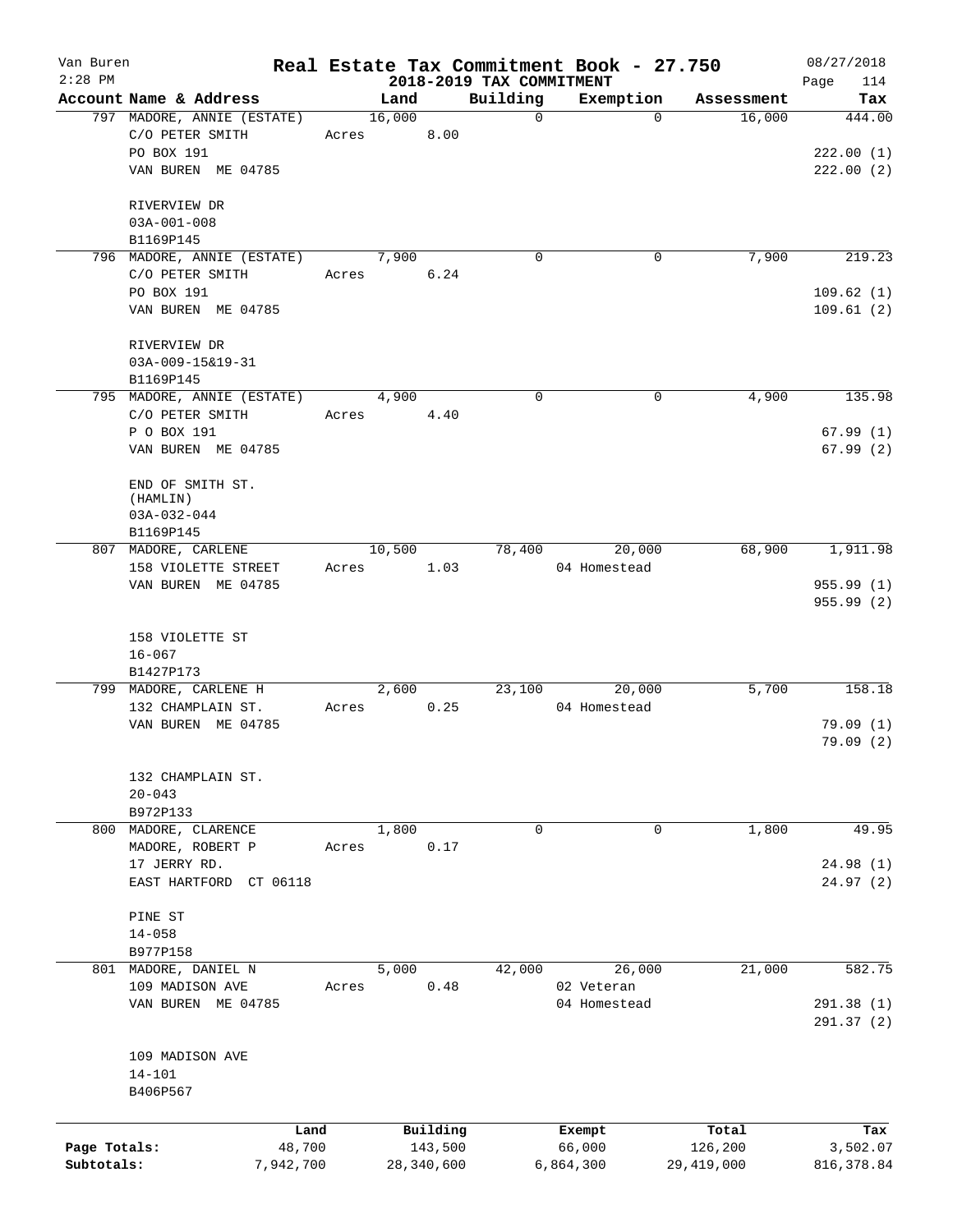| Van Buren    |                           |        |                                  |             | Real Estate Tax Commitment Book - 27.750 |            | 08/27/2018         |
|--------------|---------------------------|--------|----------------------------------|-------------|------------------------------------------|------------|--------------------|
| $2:28$ PM    | Account Name & Address    |        | 2018-2019 TAX COMMITMENT<br>Land | Building    | Exemption                                | Assessment | Page<br>115<br>Tax |
|              | 803 MADORE, DAVID J       |        | 4,100                            | $\mathbf 0$ | $\Omega$                                 | 4,100      | 113.78             |
|              | P O BOX 266               | Acres  | 0.39                             |             |                                          |            |                    |
|              | VAN BUREN ME 04785        |        |                                  |             |                                          |            | 56.89(1)           |
|              |                           |        |                                  |             |                                          |            | 56.89(2)           |
|              |                           |        |                                  |             |                                          |            |                    |
|              | MAIN ST                   |        |                                  |             |                                          |            |                    |
|              | $18 - 068$                |        |                                  |             |                                          |            |                    |
|              | B1356P52                  |        |                                  |             |                                          |            |                    |
|              | 817 MADORE, DAVID J       |        | 5,000                            | 59,800      | 20,000                                   | 44,800     | 1,243.20           |
|              | 246 MAIN ST               | Acres  | 0.48                             |             | 04 Homestead                             |            |                    |
|              | VAN BUREN ME 04785        |        |                                  |             |                                          |            | 621.60(1)          |
|              |                           |        |                                  |             |                                          |            | 621.60(2)          |
|              | 246 MAIN ST               |        |                                  |             |                                          |            |                    |
|              | $18 - 069$                |        |                                  |             |                                          |            |                    |
|              | B1462P156                 |        |                                  |             |                                          |            |                    |
|              | 247 MADORE, GARY J.       |        | 2,600                            | 0           | 0                                        | 2,600      | 72.15              |
|              | MADORE, MARY JEANNE       | Acres  | 0.25                             |             |                                          |            |                    |
|              | 15 HARRISON ST            |        |                                  |             |                                          |            | 36.08(1)           |
|              | CALAIS ME 04619           |        |                                  |             |                                          |            | 36.07(2)           |
|              |                           |        |                                  |             |                                          |            |                    |
|              | CHAMPLAIN ST              |        |                                  |             |                                          |            |                    |
|              | $19 - 007$                |        |                                  |             |                                          |            |                    |
|              | B1859P199 06/26/2014      |        |                                  |             |                                          |            |                    |
|              | 805 MADORE, GENE G        |        | 9,000                            | 58,100      | 20,000                                   | 47,100     | 1,307.03           |
|              | MADORE, LINDA D           | Acres  | 0.86                             |             | 04 Homestead                             |            |                    |
|              | 123 MAPLE AVE             |        |                                  |             |                                          |            | 653.52(1)          |
|              | VAN BUREN ME 04785        |        |                                  |             |                                          |            | 653.51(2)          |
|              |                           |        |                                  |             |                                          |            |                    |
|              | 123 MAPLE AVE             |        |                                  |             |                                          |            |                    |
|              | $16 - 017$                |        |                                  |             |                                          |            |                    |
|              | B653P122                  |        |                                  |             |                                          |            |                    |
|              | 806 MADORE, GERARD E      |        | 3,000                            | 0           | 0                                        | 3,000      | 83.25              |
|              | MADORE, CARLENE           | Acres  | 0.29                             |             |                                          |            |                    |
|              | 158 VIOLETTE STREET       |        |                                  |             |                                          |            | 41.63(1)           |
|              | VAN BUREN ME 04785        |        |                                  |             |                                          |            | 41.62(2)           |
|              |                           |        |                                  |             |                                          |            |                    |
|              | VIOLETTE ST               |        |                                  |             |                                          |            |                    |
|              | $16 - 083B$               |        |                                  |             |                                          |            |                    |
| 395          | B1427P173<br>MADORE, GLEN |        | 2,500                            | 52,800      | 26,000                                   | 29,300     | 813.08             |
|              | PO BOX 11                 | Acres  | 0.24                             |             | 04 Homestead                             |            |                    |
|              | VAN BUREN ME 04785        |        |                                  |             | 02 Veteran                               |            | 406.54(1)          |
|              |                           |        |                                  |             |                                          |            | 406.54(2)          |
|              |                           |        |                                  |             |                                          |            |                    |
|              | 126 TYLER ST              |        |                                  |             |                                          |            |                    |
|              | $18 - 124$                |        |                                  |             |                                          |            |                    |
|              | B1779P10 09/04/2012       |        |                                  |             |                                          |            |                    |
| 1144         | MADORE, JIMMY D           |        | 4,200                            | 48,800      | 26,000                                   | 27,000     | 749.25             |
|              | 109 MAPLE AVE             | Acres  | 0.40                             |             | 04 Homestead                             |            |                    |
|              | VAN BUREN ME 04785        |        |                                  |             | 02 Veteran                               |            | 374.63(1)          |
|              |                           |        |                                  |             |                                          |            | 374.62(2)          |
|              |                           |        |                                  |             |                                          |            |                    |
|              | 109 MAPLE AVE             |        |                                  |             |                                          |            |                    |
|              | $16 - 007$                |        |                                  |             |                                          |            |                    |
|              | B1727P277 07/15/2011      |        |                                  |             |                                          |            |                    |
|              |                           |        |                                  |             |                                          |            |                    |
|              |                           | Land   | Building                         |             | Exempt                                   | Total      | Tax                |
| Page Totals: |                           | 30,400 | 219,500                          |             | 92,000                                   | 157,900    | 4,381.74           |

**Subtotals:** 7,973,100 28,560,100 6,956,300 29,576,900 820,760.58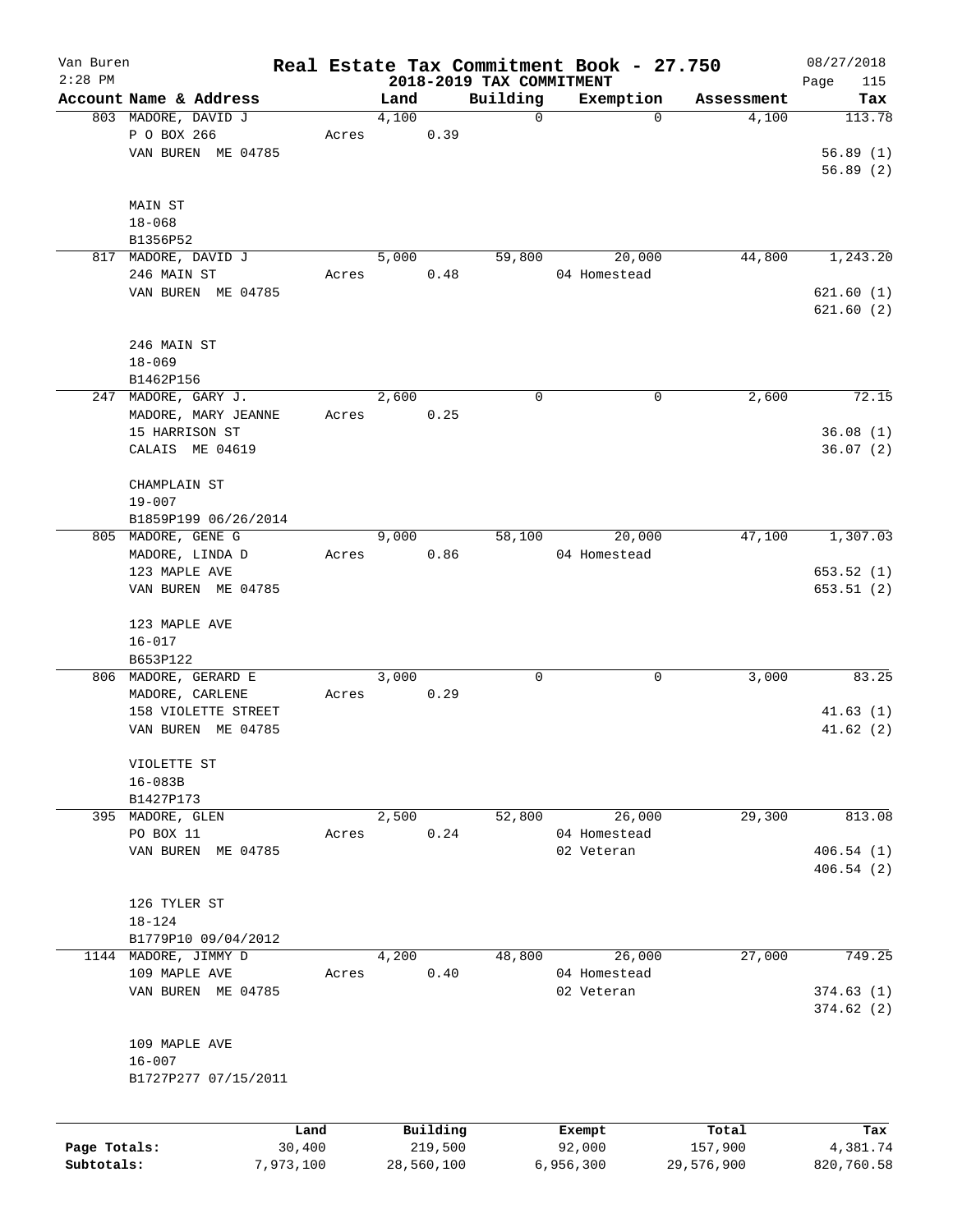| Van Buren    |                                     |           |        |            |                          | Real Estate Tax Commitment Book - 27.750 |            | 08/27/2018  |
|--------------|-------------------------------------|-----------|--------|------------|--------------------------|------------------------------------------|------------|-------------|
| $2:28$ PM    |                                     |           |        |            | 2018-2019 TAX COMMITMENT |                                          |            | Page<br>116 |
|              | Account Name & Address              |           | Land   |            | Building                 | Exemption                                | Assessment | Tax         |
|              | 810 MADORE, LEO JAMES               |           | 3,700  |            | 63,000                   | 20,000                                   | 46,700     | 1,295.93    |
|              | MADORE, LITA N                      | Acres     |        | 0.35       |                          | 04 Homestead                             |            |             |
|              | 108 VIOLETTE ST                     |           |        |            |                          |                                          |            | 647.97 (1)  |
|              | VAN BUREN ME 04785                  |           |        |            |                          |                                          |            | 647.96 (2)  |
|              | 108 VIOLETTE ST                     |           |        |            |                          |                                          |            |             |
|              | $17 - 001$                          |           |        |            |                          |                                          |            |             |
|              | B772P291                            |           |        |            |                          |                                          |            |             |
| 811          | MADORE, LORNE J                     |           | 10,600 |            | 113,200                  | 26,000                                   | 97,800     | 2,713.95    |
|              | MADORE, DIANNE                      | Acres     |        | 1.10       |                          | 04 Homestead                             |            |             |
|              | 127 TOWER DR                        |           |        |            |                          | 02 Veteran                               |            | 1,356.98(1) |
|              | VAN BUREN ME 04785                  |           |        |            |                          |                                          |            | 1,356.97(2) |
|              | 127 TOWER DR                        |           |        |            |                          |                                          |            |             |
|              | $12B-001$                           |           |        |            |                          |                                          |            |             |
|              | B1047P81                            |           |        |            |                          |                                          |            |             |
|              | 144 MADORE, MICHAEL                 |           | 2,100  |            | 11,600                   | 0                                        | 13,700     | 380.18      |
|              | MADORE, GINETTE                     | Acres     |        | 0.20       |                          |                                          |            |             |
|              | 23 SURREY DRIVE                     |           |        |            |                          |                                          |            | 190.09(1)   |
|              | BRISTOL CT 06010                    |           |        |            |                          |                                          |            | 190.09(2)   |
|              |                                     |           |        |            |                          |                                          |            |             |
|              | MAPLE AVE (WAREHOUSE)               |           |        |            |                          |                                          |            |             |
|              | $16 - 019$                          |           |        |            |                          |                                          |            |             |
|              | B2004P33 01/18/2018                 |           |        |            |                          |                                          |            |             |
|              | 820 MADORE, MICHAEL                 |           | 2,600  |            | 16,600                   | 19,200                                   | 0          | 0.00        |
|              | 133 CHAMPLAIN STREET                | Acres     |        | 0.25       |                          | 04 Homestead                             |            |             |
|              | VAN BUREN ME 04785                  |           |        |            |                          |                                          |            |             |
|              |                                     |           |        |            |                          |                                          |            |             |
|              |                                     |           |        |            |                          |                                          |            |             |
|              | 133 CHAMPLAIN ST                    |           |        |            |                          |                                          |            |             |
|              | $20 - 019$                          |           |        |            |                          |                                          |            |             |
|              | B1459P123                           |           |        |            |                          |                                          |            |             |
|              | 809 MADORE, MICHAEL G SR            |           | 3,000  |            | 35,900                   | 0                                        | 38,900     | 1,079.47    |
|              | 23 SURREY DRIVE<br>BRISTOL CT 06010 | Acres     |        | 0.29       |                          |                                          |            | 539.74 (1)  |
|              |                                     |           |        |            |                          |                                          |            | 539.73 (2)  |
|              |                                     |           |        |            |                          |                                          |            |             |
|              | 111 MAPLE AVE                       |           |        |            |                          |                                          |            |             |
|              | $16 - 008$                          |           |        |            |                          |                                          |            |             |
|              | B1747P174 01/30/2012                |           |        |            |                          |                                          |            |             |
|              | 814 MADORE, PERCY                   |           | 4,600  |            | 84,600                   | 20,000                                   | 69,200     | 1,920.30    |
|              | MADORE, ARLENE D                    | Acres     |        | 0.44       |                          | 04 Homestead                             |            |             |
|              | 140 MCKINLEY ST                     |           |        |            |                          |                                          |            | 960.15(1)   |
|              | VAN BUREN ME 04785                  |           |        |            |                          |                                          |            | 960.15(2)   |
|              |                                     |           |        |            |                          |                                          |            |             |
|              | 140 MCKINLEY ST                     |           |        |            |                          |                                          |            |             |
|              | $14 - 042$                          |           |        |            |                          |                                          |            |             |
|              | B420P374 06/19/1975                 |           |        |            |                          |                                          |            |             |
| 813          | MADORE, PETER & MCBEE,<br>LYNN M    |           | 2,500  |            | 31,600                   | 26,000                                   | 8,100      | 224.78      |
|              | MADORE, ARLENE C (LIFE              | Acres     |        | 0.24       |                          | 02 Veteran                               |            |             |
|              | TENANCY)                            |           |        |            |                          |                                          |            |             |
|              | 110 JACKSON ST                      |           |        |            |                          | 04 Homestead                             |            | 112.39(1)   |
|              | VAN BUREN ME 04785                  |           |        |            |                          |                                          |            | 112.39(2)   |
|              | 110 JACKSON ST                      |           |        |            |                          |                                          |            |             |
|              | $18 - 092$                          |           |        |            |                          |                                          |            |             |
|              | B1823P66 08/12/2013                 |           |        |            |                          |                                          |            |             |
|              |                                     | Land      |        | Building   |                          | Exempt                                   | Total      | Tax         |
| Page Totals: |                                     | 29,100    |        | 356,500    |                          | 111,200                                  | 274,400    | 7,614.61    |
| Subtotals:   |                                     | 8,002,200 |        | 28,916,600 |                          | 7,067,500                                | 29,851,300 | 828, 375.19 |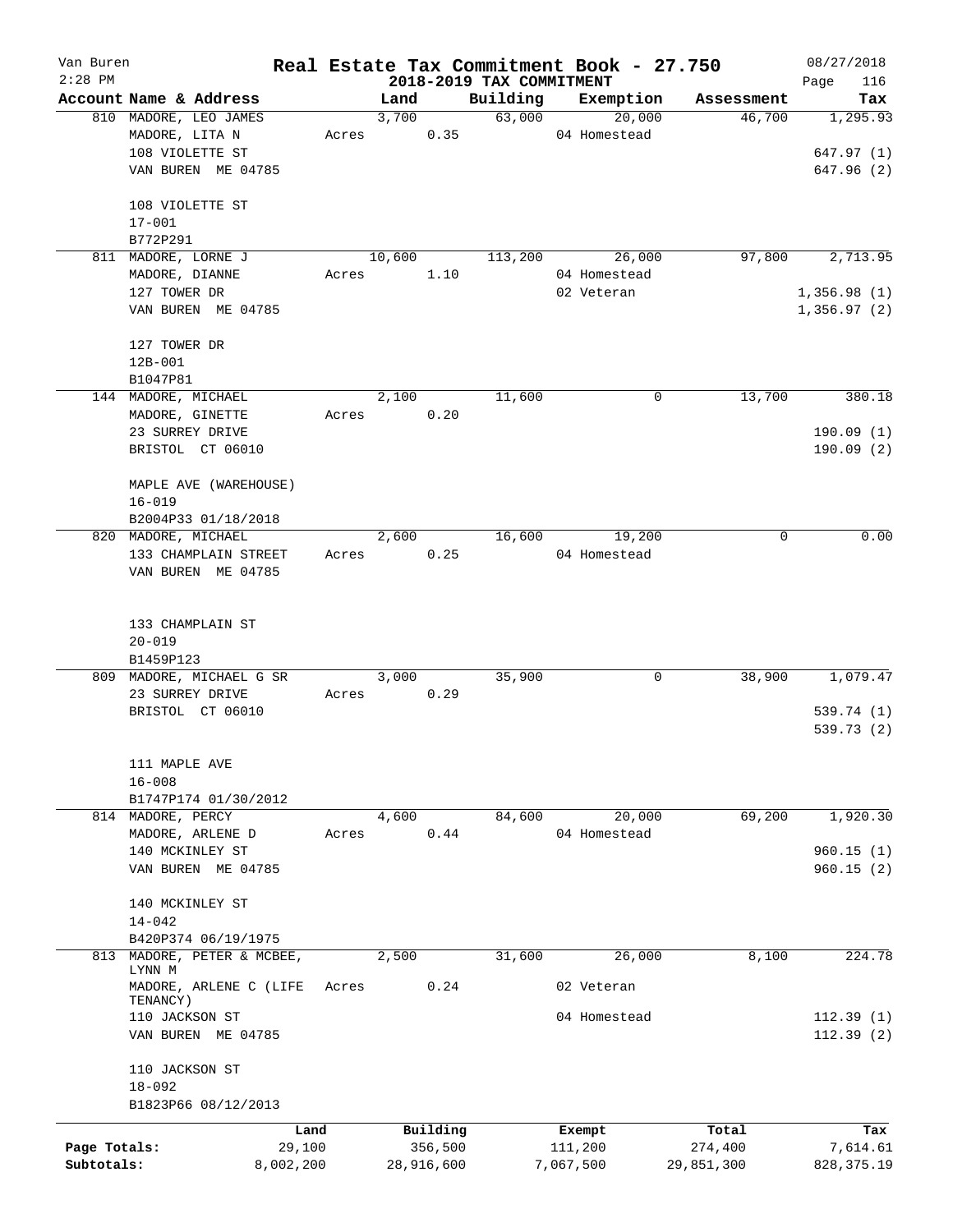| Van Buren    |                                    |                |            |            |                     |                          |                  | Real Estate Tax Commitment Book - 27.750 | 08/27/2018         |
|--------------|------------------------------------|----------------|------------|------------|---------------------|--------------------------|------------------|------------------------------------------|--------------------|
| $2:28$ PM    | Account Name & Address             |                |            | Land       |                     | 2018-2019 TAX COMMITMENT |                  | Building Exemption Assessment            | 117<br>Page<br>Tax |
|              | 1117 MADORE, PETER J               |                |            | 5,000      |                     |                          | 62,300<br>20,000 | 47,300                                   | 1,312.58           |
|              | MADORE, STACEY S                   |                |            | Acres 0.48 |                     |                          | 04 Homestead     |                                          |                    |
|              | 173 VIOLETTE ST                    |                |            |            |                     |                          |                  |                                          | 656.29(1)          |
|              | VAN BUREN ME 04785                 |                |            |            |                     |                          |                  |                                          | 656.29(2)          |
|              |                                    |                |            |            |                     |                          |                  |                                          |                    |
|              | 173 VIOLETTE ST                    |                |            |            |                     |                          |                  |                                          |                    |
|              | $16 - 065$                         |                |            |            |                     |                          |                  |                                          |                    |
|              | 816 MADORE, RODNEY P               |                |            | 4,700      |                     |                          | 42,200<br>20,000 | 26,900                                   | 746.48             |
|              | MADORE, VANDA L                    |                | Acres 0.45 |            |                     |                          | 04 Homestead     |                                          |                    |
|              | 144 FULTON ST                      |                |            |            |                     |                          |                  |                                          | 373.24(1)          |
|              | VAN BUREN ME 04785                 |                |            |            |                     |                          |                  |                                          | 373.24 (2)         |
|              | 144 FULTON ST                      |                |            |            |                     |                          |                  |                                          |                    |
|              | $19 - 046$                         |                |            |            |                     |                          |                  |                                          |                    |
|              | B1080P338                          |                |            |            |                     |                          |                  |                                          |                    |
|              | 823 MAINE RSA #1, INC              |                |            | 13,300     |                     | 202,900                  |                  | 216,200<br>0                             | 5,999.55           |
|              | US CELLULAR REAL ESTATE Acres 4.70 |                |            |            |                     |                          |                  |                                          |                    |
|              | TAXES                              |                |            |            |                     |                          |                  |                                          |                    |
|              | P O BOX 31369                      |                |            |            |                     |                          |                  |                                          | 2,999.78(1)        |
|              | CHICAGO IL 60631                   |                |            |            |                     |                          |                  |                                          | 2,999.77(2)        |
|              | MARQUIS RD                         |                |            |            |                     |                          |                  |                                          |                    |
|              | $02 - 006A$                        |                |            |            |                     |                          |                  |                                          |                    |
|              | B980P18                            |                |            |            |                     |                          |                  |                                          |                    |
|              | 830 MAINE WOODLANDS REALTY         |                |            | 8,900      |                     | 0                        |                  | 8,900<br>0                               | 246.98             |
|              | COMPANY                            |                |            |            |                     |                          |                  |                                          |                    |
|              | PO BOX 240                         |                | Acres      |            | 3.50                |                          |                  |                                          |                    |
|              | FORT KENT ME 04743                 |                |            |            |                     |                          |                  |                                          | 123.49(1)          |
|              |                                    |                |            |            |                     |                          |                  |                                          | 123.49(2)          |
|              | ALEXANDER RD                       |                |            |            |                     |                          |                  |                                          |                    |
|              | 06-007C                            |                |            |            |                     |                          |                  |                                          |                    |
|              | B1220P58                           |                |            |            |                     |                          |                  |                                          |                    |
|              | 832 MAINE WOODLANDS REALTY         |                | 8,900      |            |                     | $\mathbf 0$              |                  | 8,900<br>0                               | 246.98             |
|              | COMPANY                            |                |            |            |                     |                          |                  |                                          |                    |
|              | PO BOX 240                         |                | Acres      |            | 11.21               |                          |                  |                                          |                    |
|              | FORT KENT ME 04743                 |                |            |            |                     |                          |                  |                                          | 123.49(1)          |
|              |                                    |                |            |            |                     |                          |                  |                                          | 123.49 (2)         |
|              | OFF RAILROAD RD                    |                |            |            |                     |                          |                  |                                          |                    |
|              | $05 - 034A$                        |                |            |            |                     |                          |                  |                                          |                    |
|              | B1228P64                           |                |            |            |                     |                          |                  |                                          |                    |
|              | 834 MAINE WOODLANDS REALTY         |                |            | 19,300     |                     | $\Omega$                 |                  | 19,300<br>0                              | 535.58             |
|              | COMPANY                            |                |            |            |                     |                          |                  |                                          |                    |
|              | PO BOX 240                         |                | Acres      |            | 49.00               |                          |                  |                                          |                    |
|              | FORT KENT ME 04743                 |                |            |            |                     |                          |                  |                                          | 267.79(1)          |
|              |                                    |                |            |            |                     |                          |                  |                                          | 267.79 (2)         |
|              |                                    |                |            |            |                     |                          |                  |                                          |                    |
|              | ALEXANDER RD                       |                |            |            |                     |                          |                  |                                          |                    |
|              | $06 - 019$<br>B1234P15             |                |            |            |                     |                          |                  |                                          |                    |
|              | 837 MAINE WOODLANDS REALTY         |                |            | 11,100     |                     | $\Omega$                 |                  | 11,100<br>0                              | 308.02             |
|              | COMPANY                            |                |            |            |                     |                          |                  |                                          |                    |
|              | PO BOX 240                         |                | Acres      |            | 11.10               |                          |                  |                                          |                    |
|              | FORT KENT ME 04743                 |                |            |            |                     |                          |                  |                                          | 154.01(1)          |
|              |                                    |                |            |            |                     |                          |                  |                                          | 154.01(2)          |
|              |                                    |                |            |            |                     |                          |                  |                                          |                    |
|              | LOG ROAD<br>$05 - 013A$            |                |            |            |                     |                          |                  |                                          |                    |
|              |                                    |                |            |            |                     |                          |                  |                                          |                    |
| Page Totals: |                                    | Land<br>71,200 |            |            | Building<br>307,400 |                          | Exempt<br>40,000 | Total<br>338,600                         | Tax<br>9,396.17    |
| Subtotals:   |                                    | 8,073,400      |            |            | 29, 224, 000        |                          | 7,107,500        | 30,189,900                               | 837,771.36         |
|              |                                    |                |            |            |                     |                          |                  |                                          |                    |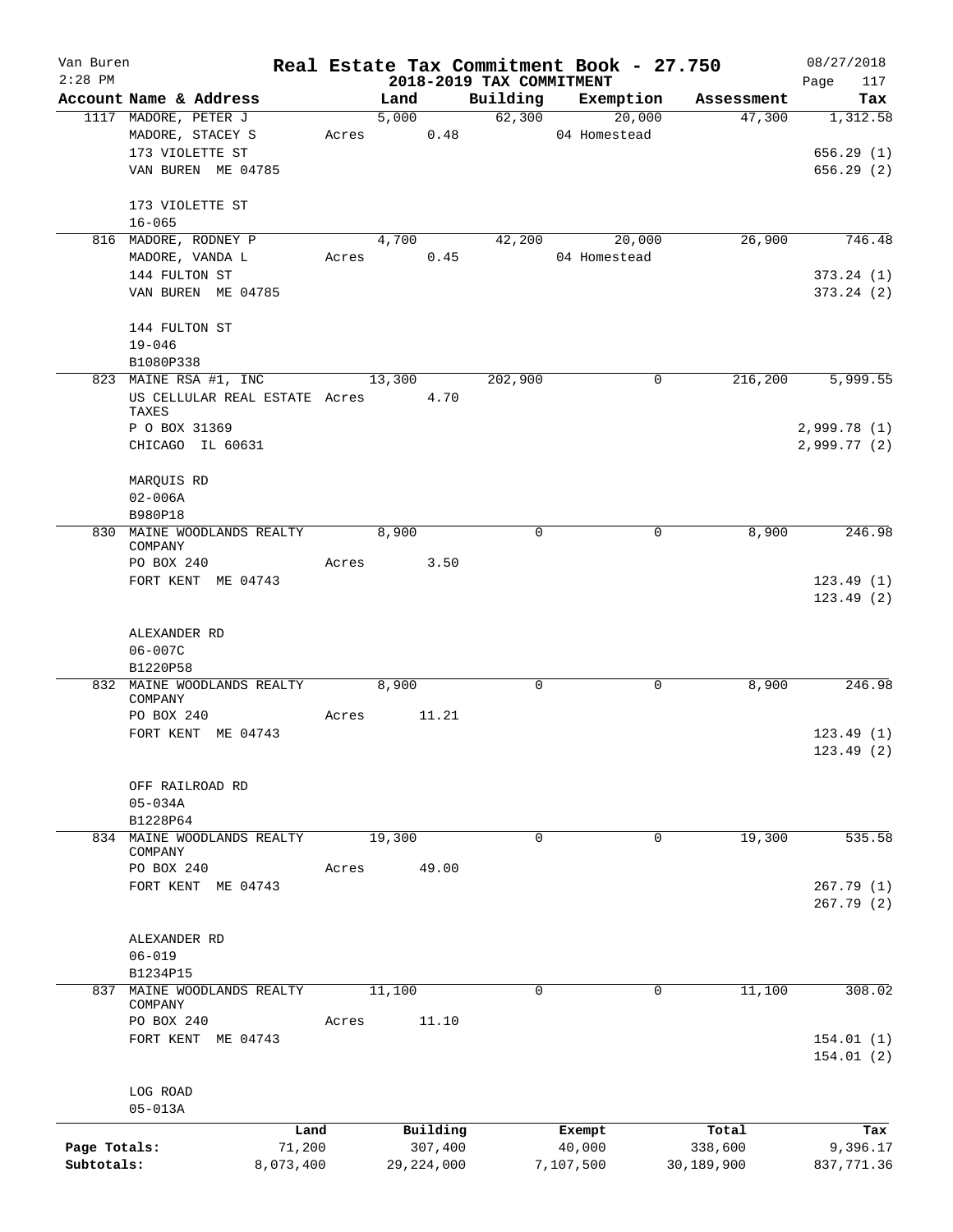| Van Buren |                                              | Real Estate Tax Commitment Book - 27.750 |                          |              |            | 08/27/2018  |
|-----------|----------------------------------------------|------------------------------------------|--------------------------|--------------|------------|-------------|
| $2:28$ PM |                                              |                                          | 2018-2019 TAX COMMITMENT |              |            | 118<br>Page |
|           | Account Name & Address                       | Land                                     | Building                 | Exemption    | Assessment | Tax         |
|           | 836 MAINE WOODLANDS REALTY<br>COMPANY        | 10,600                                   | $\Omega$                 | $\Omega$     | 10,600     | 294.15      |
|           | PO BOX 240                                   | Acres 26.00                              |                          |              |            |             |
|           | FORT KENT ME 04743                           |                                          |                          |              |            | 147.08(1)   |
|           |                                              |                                          |                          |              |            | 147.07(2)   |
|           | ALEXANDER RD                                 |                                          |                          |              |            |             |
|           | $05 - 029$                                   |                                          |                          |              |            |             |
|           | B1234P15<br>833 MAINE WOODLANDS REALTY       | 12,400                                   | $\Omega$                 | 0            | 12,400     | 344.10      |
|           | COMPANY                                      |                                          |                          |              |            |             |
|           | PO BOX 240                                   | 26.00<br>Acres                           |                          |              |            |             |
|           | FORT KENT ME 04743                           |                                          |                          |              |            | 172.05(1)   |
|           |                                              |                                          |                          |              |            | 172.05(2)   |
|           | OFF LAKE RD                                  |                                          |                          |              |            |             |
|           | $05 - 031$                                   |                                          |                          |              |            |             |
|           | B1232P318                                    |                                          |                          |              |            |             |
|           | 827 MAINE WOODLANDS REALTY<br>COMPANY        | 22,000                                   | $\mathbf 0$              | $\mathbf 0$  | 22,000     | 610.50      |
|           | PO BOX 240                                   | 45.00<br>Acres                           |                          |              |            |             |
|           | FORT KENT ME 04743                           |                                          |                          |              |            | 305.25(1)   |
|           |                                              |                                          |                          |              |            | 305.25(2)   |
|           | MAIN ST                                      |                                          |                          |              |            |             |
|           | $06 - 022$                                   |                                          |                          |              |            |             |
|           | 829 MAINE WOODLANDS REALTY 13,500<br>COMPANY |                                          | 0                        | $\mathsf{O}$ | 13,500     | 374.63      |
|           | PO BOX 240                                   | Acres 36.00                              |                          |              |            |             |
|           | FORT KENT ME 04743                           |                                          |                          |              |            | 187.32(1)   |
|           |                                              |                                          |                          |              |            | 187.31(2)   |
|           | OFF LAKE RD                                  |                                          |                          |              |            |             |
|           | $05 - 028$                                   |                                          |                          |              |            |             |
|           | B1220P324                                    |                                          |                          |              |            |             |
|           | 824 MAINE WOODLANDS REALTY<br>COMPANY        | 20,600                                   | 0                        | 0            | 20,600     | 571.65      |
|           | PO BOX 240                                   |                                          |                          |              |            |             |
|           | FORT KENT ME 04743                           |                                          |                          |              |            | 285.83 (1)  |
|           |                                              |                                          |                          |              |            | 285.82(2)   |
|           | OFF MAIN STREET                              |                                          |                          |              |            |             |
|           | $21 - 041$                                   |                                          |                          |              |            |             |
|           | B1240P171                                    |                                          |                          |              |            |             |
|           | 825 MAINE WOODLANDS REALTY<br>COMPANY        | 2,400                                    | $\mathbf 0$              | 0            | 2,400      | 66.60       |
|           | PO BOX 240                                   | Acres<br>0.23                            |                          |              |            |             |
|           | FORT KENT ME 04743                           |                                          |                          |              |            | 33.30(1)    |
|           |                                              |                                          |                          |              |            | 33.30(2)    |
|           | MAIN ST                                      |                                          |                          |              |            |             |
|           | $20 - 063$                                   |                                          |                          |              |            |             |

|              | Land      | Building     | Exempt   | Total        | Tax        |
|--------------|-----------|--------------|----------|--------------|------------|
| Page Totals: | 81,500    |              |          | 81,500       | 2,261.63   |
| Subtotals:   | 8,154,900 | 29, 224, 000 | ,107,500 | 30, 271, 400 | 840,032.99 |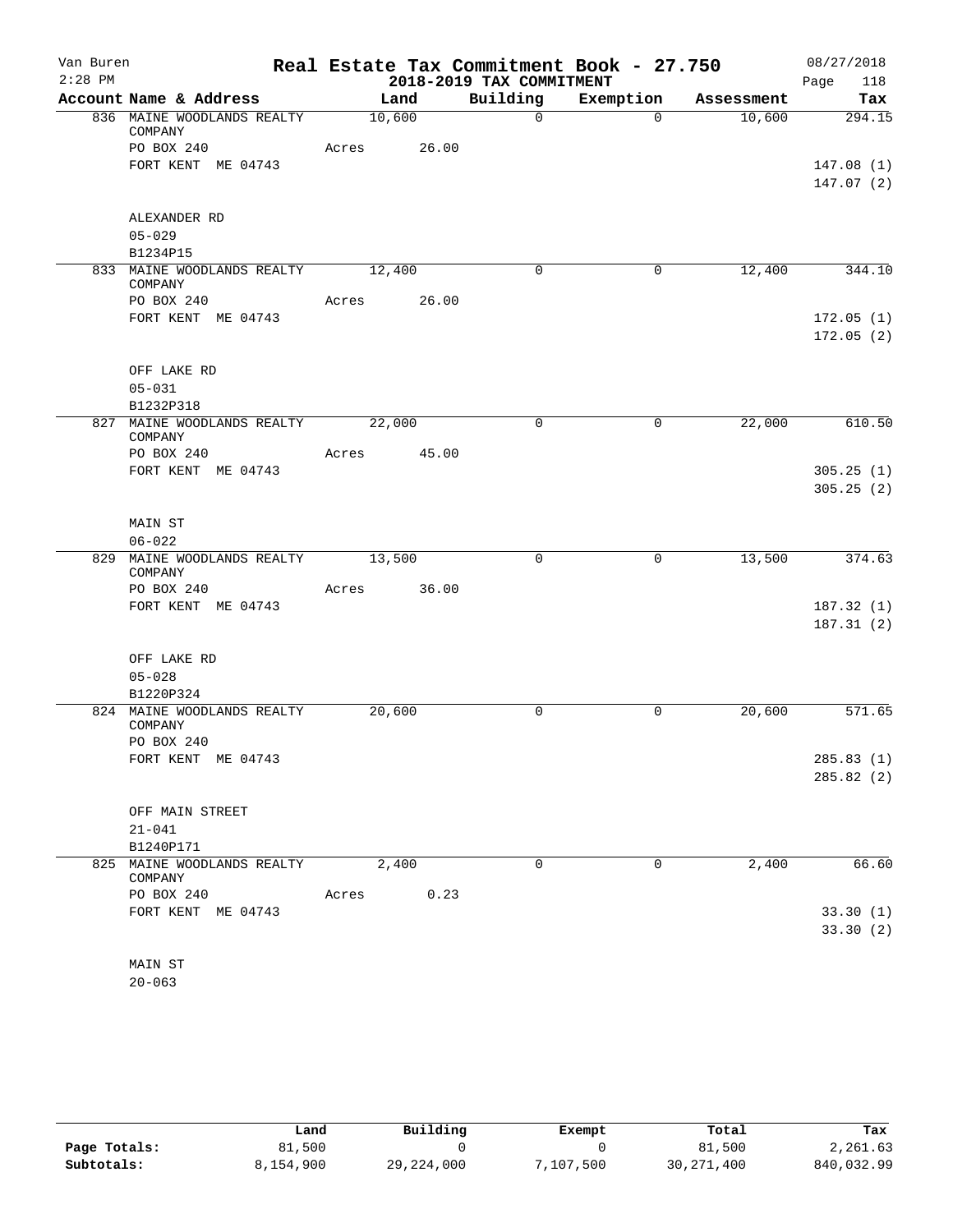| Van Buren |                                       |       |             |                          | Real Estate Tax Commitment Book - 27.750 |            | 08/27/2018             |
|-----------|---------------------------------------|-------|-------------|--------------------------|------------------------------------------|------------|------------------------|
| $2:28$ PM |                                       |       |             | 2018-2019 TAX COMMITMENT |                                          |            | 119<br>Page            |
|           | Account Name & Address                |       | Land        | Building                 | Exemption                                | Assessment | Tax                    |
|           | 826 MAINE WOODLANDS REALTY<br>COMPANY |       | 9,000       | $\Omega$                 | $\Omega$                                 | 9,000      | 249.75                 |
|           | PO BOX 240                            | Acres | 28.00       |                          |                                          |            |                        |
|           | FORT KENT ME 04743                    |       |             |                          |                                          |            | 124.88(1)              |
|           |                                       |       |             |                          |                                          |            | 124.87(2)              |
|           | OFF LAKE RD                           |       |             |                          |                                          |            |                        |
|           | $02 - 024$                            |       |             |                          |                                          |            |                        |
|           | B1214P86 06/23/2000                   |       |             |                          |                                          |            |                        |
|           | 835 MAINE WOODLANDS REALTY            |       | 21,300      | $\Omega$                 | 0                                        | 21,300     | 591.08                 |
|           | COMPANY                               |       |             |                          |                                          |            |                        |
|           | PO BOX 240                            | Acres | 55.00       |                          |                                          |            |                        |
|           | FORT KENT ME 04743                    |       |             |                          |                                          |            | 295.54(1)<br>295.54(2) |
|           |                                       |       |             |                          |                                          |            |                        |
|           | LAKE RD                               |       |             |                          |                                          |            |                        |
|           | $05 - 014A$<br>B1236P149              |       |             |                          |                                          |            |                        |
|           | 828 MAINE WOODLANDS REALTY            |       | 37,000      | 1,000                    | 0                                        | 38,000     | 1,054.50               |
|           | COMPANY                               |       |             |                          |                                          |            |                        |
|           | PO BOX 240                            |       | Acres 82.00 |                          |                                          |            |                        |
|           | FORT KENT ME 04743                    |       |             |                          |                                          |            | 527.25(1)              |
|           |                                       |       |             |                          |                                          |            | 527.25(2)              |
|           | LAKE RD                               |       |             |                          |                                          |            |                        |
|           | $05 - 009$                            |       |             |                          |                                          |            |                        |
|           | B954P187                              |       |             |                          |                                          |            |                        |
|           | 831 MAINE WOODLANDS REALTY<br>COMPANY |       | 13,100      | $\mathbf 0$              | 0                                        | 13,100     | 363.53                 |
|           | PO BOX 240                            | Acres | 26.00       |                          |                                          |            |                        |
|           | FORT KENT ME 04743                    |       |             |                          |                                          |            | 181.77(1)              |
|           |                                       |       |             |                          |                                          |            | 181.76(2)              |
|           | OFF LAKE RD                           |       |             |                          |                                          |            |                        |
|           | $05 - 031A$                           |       |             |                          |                                          |            |                        |
|           | B1232P295                             |       |             |                          |                                          |            |                        |
|           | 839 MALDONADO, CARL J                 |       | 4,100       | 0                        | $\mathbf 0$                              | 4,100      | 113.78                 |
|           | SIROIS, CECILE                        | Acres | 1.39        |                          |                                          |            |                        |
|           | PO BOX 371                            |       |             |                          |                                          |            | 56.89(1)               |
|           | VAN BUREN ME 04785                    |       |             |                          |                                          |            | 56.89(2)               |
|           | LOT                                   |       |             |                          |                                          |            |                        |
|           | $02 - 031C$                           |       |             |                          |                                          |            |                        |
|           | B1427P58                              |       |             |                          |                                          |            |                        |
|           | 838 MALDONADO, CARL J                 |       | 10,300      | 57,000                   | 20,000                                   | 47,300     | 1,312.58               |
|           | P O BOX 371                           | Acres | 0.72        |                          | 04 Homestead                             |            |                        |
|           | VAN BUREN ME 04785                    |       |             |                          |                                          |            | 656.29(1)              |
|           |                                       |       |             |                          |                                          |            | 656.29(2)              |
|           | 236 CASTONGUAY RD                     |       |             |                          |                                          |            |                        |
|           | $02 - 031A$                           |       |             |                          |                                          |            |                        |
|           | B1198P225                             |       |             |                          |                                          |            |                        |
|           |                                       |       |             |                          |                                          |            |                        |

|              | Land      | Building   | Exempt    | Total      | Tax        |
|--------------|-----------|------------|-----------|------------|------------|
| Page Totals: | 94,800    | 58,000     | 20,000    | 132,800    | 3,685.22   |
| Subtotals:   | 8,249,700 | 29,282,000 | 7,127,500 | 30,404,200 | 843,718.21 |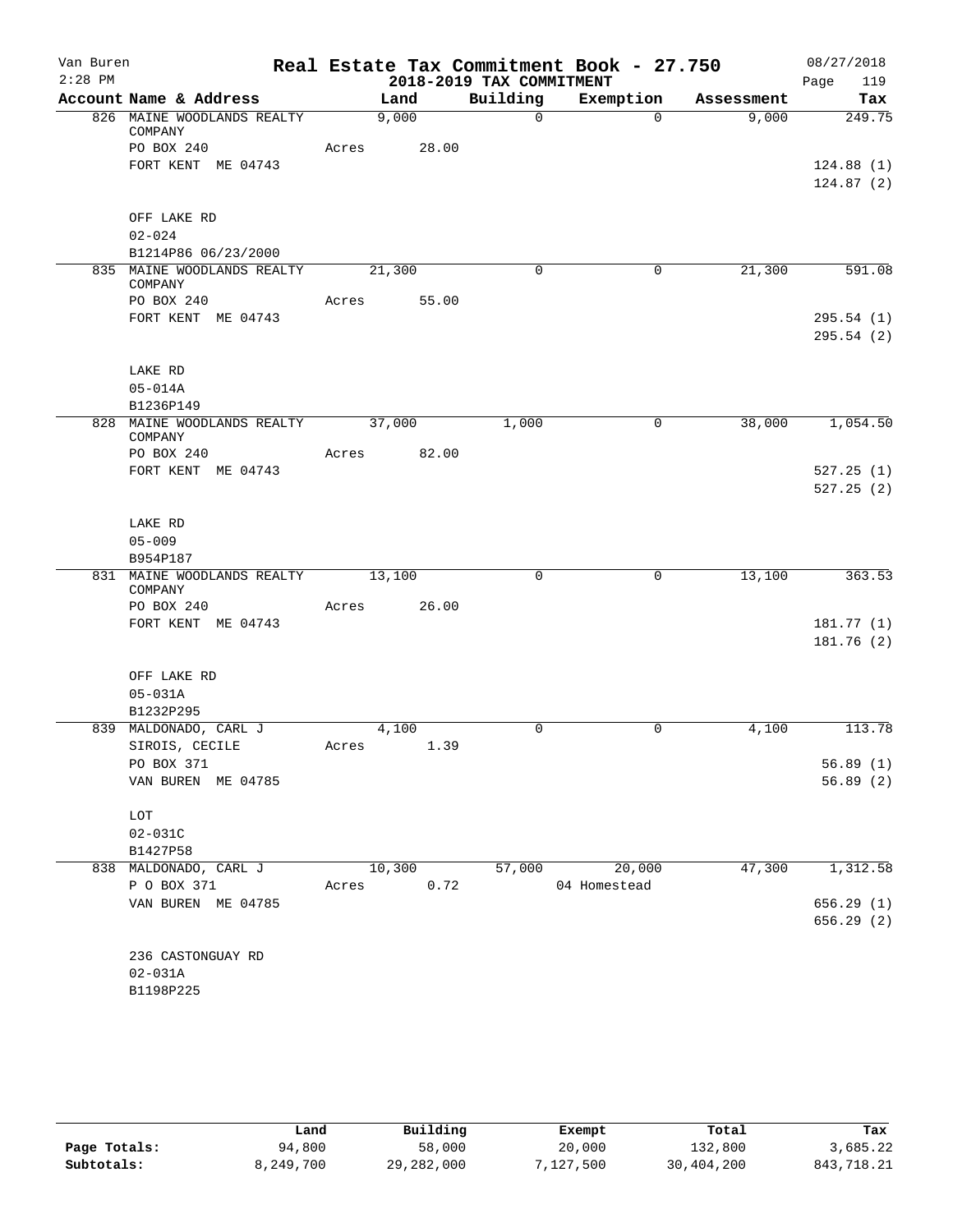| Van Buren    |                                                |           |        |            |                          | Real Estate Tax Commitment Book - 27.750 |              |             | 08/27/2018 |
|--------------|------------------------------------------------|-----------|--------|------------|--------------------------|------------------------------------------|--------------|-------------|------------|
| $2:28$ PM    |                                                |           |        |            | 2018-2019 TAX COMMITMENT |                                          |              | Page        | 120        |
|              | Account Name & Address                         |           | Land   |            | Building                 | Exemption                                | Assessment   |             | Tax        |
|              | 840 MALDONADO, RAMON L<br>MALDONADO, MARLENE M | Acres     | 4,200  | 0.40       | 46,400                   | 26,000<br>03 Veteran (Non-Maine          | 24,600       |             | 682.65     |
|              | 132 FULTON ST                                  |           |        |            |                          | 04 Homestead                             |              |             | 341.33(1)  |
|              | VAN BUREN ME 04785                             |           |        |            |                          |                                          |              |             | 341.32 (2) |
|              |                                                |           |        |            |                          |                                          |              |             |            |
|              | 132 FULTON ST                                  |           |        |            |                          |                                          |              |             |            |
|              | $20 - 014$                                     |           |        |            |                          |                                          |              |             |            |
|              | B401P16                                        |           |        |            |                          |                                          |              |             |            |
|              | 1188 MANAGES, SAMUELA                          |           | 12,900 |            | 86,500                   | 0                                        | 99,400       |             | 2,758.35   |
|              | 920 BAIE CREUSE RD.                            | Acres     |        | 2.00       |                          |                                          |              |             |            |
|              | SAINT DAVID ME 04773                           |           |        |            |                          |                                          |              | 1,379.18(1) |            |
|              |                                                |           |        |            |                          |                                          |              | 1,379.17(2) |            |
|              |                                                |           |        |            |                          |                                          |              |             |            |
|              | 656 MAIN ST                                    |           |        |            |                          |                                          |              |             |            |
|              | $25 - 009A$                                    |           |        |            |                          |                                          |              |             |            |
|              | B1605P132 07/16/2008                           |           |        |            |                          |                                          |              |             |            |
|              | 843 MARIAN DRIVE                               |           | 2,300  |            | 73,900                   | $\mathbf 0$                              | 76,200       |             | 2,114.55   |
|              | APARTMENTS, INC                                |           |        |            |                          |                                          |              |             |            |
|              | BOUCHARD, ROBERT                               | Acres     |        | 0.22       |                          |                                          |              |             |            |
|              | 171 HILLSIDE ST                                |           |        |            |                          |                                          |              | 1,057.28(1) |            |
|              | VAN BUREN ME 04785                             |           |        |            |                          |                                          |              | 1,057.27(2) |            |
|              |                                                |           |        |            |                          |                                          |              |             |            |
|              | 170 MAIN ST                                    |           |        |            |                          |                                          |              |             |            |
|              | $17 - 051$                                     |           |        |            |                          |                                          |              |             |            |
|              | B1126P286                                      |           |        |            |                          |                                          |              |             |            |
|              | 842 MARIAN DRIVE<br>APARTMENTS, INC            |           | 21,400 |            | 407,000                  | $\mathbf 0$                              | 428,400      |             | 11,888.10  |
|              | BOUCHARD, ROBERT                               | Acres     |        | 2.36       |                          |                                          |              |             |            |
|              | 171 HILLSIDE ST                                |           |        |            |                          |                                          |              | 5,944.05(1) |            |
|              | VAN BUREN ME 04785                             |           |        |            |                          |                                          |              | 5,944.05(2) |            |
|              |                                                |           |        |            |                          |                                          |              |             |            |
|              | 109 MARION DR                                  |           |        |            |                          |                                          |              |             |            |
|              | $18 - 005B$                                    |           |        |            |                          |                                          |              |             |            |
|              | B606P193                                       |           |        |            |                          |                                          |              |             |            |
|              | 1266 MARQUIS WAYNE M.                          |           | 12,800 |            | 6,200                    | 0                                        | 19,000       |             | 527.25     |
|              | 127 MCKINLEY ST                                | Acres     |        | 1.50       |                          |                                          |              |             |            |
|              | VAN BUREN ME 04785                             |           |        |            |                          |                                          |              |             | 263.63(1)  |
|              |                                                |           |        |            |                          |                                          |              |             | 263.62(2)  |
|              |                                                |           |        |            |                          |                                          |              |             |            |
|              | 274 CHAMPLAIN ST                               |           |        |            |                          |                                          |              |             |            |
|              | $06 - 015A$                                    |           |        |            |                          |                                          |              |             |            |
|              | B1917P129 12/07/2015                           |           |        |            |                          |                                          |              |             |            |
|              | 851 MARQUIS, ANGIE A                           |           | 11,700 |            | 0                        | 0                                        | 11,700       |             | 324.68     |
|              | C/O RAYMOND MARQUIS                            | Acres     |        | 4.32       |                          |                                          |              |             |            |
|              | 519 MAIN ST                                    |           |        |            |                          |                                          |              |             | 162.34(1)  |
|              | VAN BUREN ME 04785                             |           |        |            |                          |                                          |              |             | 162.34(2)  |
|              |                                                |           |        |            |                          |                                          |              |             |            |
|              | <b>MAIN STREET</b>                             |           |        |            |                          |                                          |              |             |            |
|              | $06 - 025C$                                    |           |        |            |                          |                                          |              |             |            |
|              | B1470P339<br>852 MARQUIS, DENISE J             |           | 7,900  |            | 92,700                   | 0                                        | 100,600      |             | 2,791.65   |
|              | MARQUIS, ALICE C                               | Acres     |        | 0.75       |                          |                                          |              |             |            |
|              | 127 MCKINLEY ST.                               |           |        |            |                          |                                          |              | 1,395.83(1) |            |
|              | VAN BUREN ME 04785                             |           |        |            |                          |                                          |              | 1,395.82(2) |            |
|              |                                                |           |        |            |                          |                                          |              |             |            |
|              | 127 MCKINLEY ST                                |           |        |            |                          |                                          |              |             |            |
|              | $14 - 027$                                     |           |        |            |                          |                                          |              |             |            |
|              | B1641P110 06/08/2009 B1589P271                 |           |        |            |                          |                                          |              |             |            |
|              |                                                |           |        |            |                          |                                          |              |             |            |
|              |                                                | Land      |        | Building   |                          | Exempt                                   | Total        |             | Tax        |
| Page Totals: |                                                | 73,200    |        | 712,700    |                          | 26,000                                   | 759,900      |             | 21,087.23  |
| Subtotals:   |                                                | 8,322,900 |        | 29,994,700 |                          | 7,153,500                                | 31, 164, 100 |             | 864,805.44 |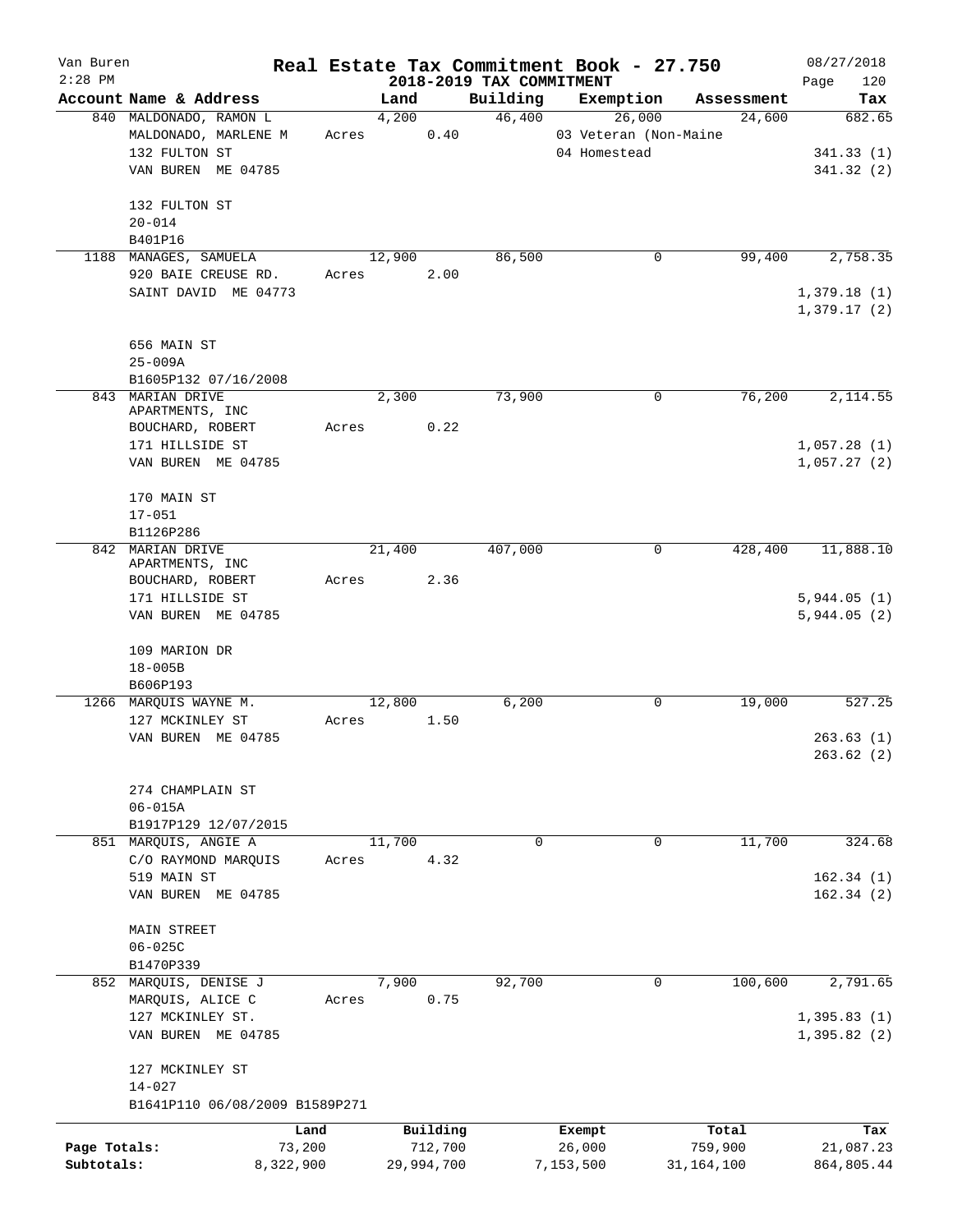| Van Buren<br>$2:28$ PM |                                            |      |                           | 2018-2019 TAX COMMITMENT | Real Estate Tax Commitment Book - 27.750 |            | 08/27/2018<br>121<br>Page |
|------------------------|--------------------------------------------|------|---------------------------|--------------------------|------------------------------------------|------------|---------------------------|
|                        | Account Name & Address                     |      | Land                      | Building                 | Exemption                                | Assessment | Tax                       |
|                        | 1 MARQUIS, NATHAN                          |      | 57,100                    | 135,200                  | $\Omega$                                 | 192,300    | 5,336.33                  |
|                        | 254 MARQUIS RD.                            |      | 36.79<br>Acres            |                          |                                          |            |                           |
|                        | VAN BUREN ME 04785                         |      |                           |                          |                                          |            | 2,668.17(1)               |
|                        |                                            |      |                           |                          |                                          |            | 2,668.16(2)               |
|                        | 336 CHAMPLAIN ST (MILL)                    |      |                           |                          |                                          |            |                           |
|                        | $02 - 025A$                                |      |                           |                          |                                          |            |                           |
|                        | B1921P246 01/29/2016                       |      |                           |                          |                                          |            |                           |
|                        | 596 MARQUIS, NATHAN                        |      | 62,500                    | $\mathbf 0$              | 0                                        | 62,500     | 1,734.38                  |
|                        | 254 MARQUIS RD.                            |      | 34.69<br>Acres            |                          |                                          |            |                           |
|                        | VAN BUREN ME 33414                         |      |                           |                          |                                          |            | 867.19(1)                 |
|                        |                                            |      |                           |                          |                                          |            | 867.19(2)                 |
|                        | CHAMPLAIN ST                               |      |                           |                          |                                          |            |                           |
|                        | $02 - 025C$                                |      |                           |                          |                                          |            |                           |
|                        | B1921P246 01/29/2016                       |      |                           |                          |                                          |            |                           |
|                        | 1554 MARQUIS, NATHAN A                     |      | 17,300                    | 174,000                  | 0                                        | 191,300    | 5,308.58                  |
|                        | 254 MARQUIS ROAD                           |      | 7.40<br>Acres             |                          |                                          |            |                           |
|                        | VAN BUREN ME 04785                         |      |                           |                          |                                          |            | 2,654.29(1)               |
|                        |                                            |      |                           |                          |                                          |            | 2,654.29(2)               |
|                        |                                            |      |                           |                          |                                          |            |                           |
|                        | 283 CHAMPLAIN STREET                       |      |                           |                          |                                          |            |                           |
|                        | $06 - 005C$<br>B1764P237 05/31/2012        |      |                           |                          |                                          |            |                           |
|                        | 1009 MARQUIS, NATHAN A.                    |      | 20,400                    | 229,700                  | 0                                        | 250,100    | 6,940.28                  |
|                        | 402 CHAMPLAIN ST.                          |      | 6.60<br>Acres             |                          |                                          |            |                           |
|                        | VAN BUREN ME 04785                         |      |                           |                          |                                          |            | 3,470.14(1)               |
|                        |                                            |      |                           |                          |                                          |            | 3,470.14(2)               |
|                        |                                            |      |                           |                          |                                          |            |                           |
|                        | 287 CHAMPLAIN ST                           |      |                           |                          |                                          |            |                           |
|                        | $06 - 005B$                                |      |                           |                          |                                          |            |                           |
| 853                    | MARQUIS, PAUL & GARY<br>C/O PHILIP & LEONA |      | 53,400<br>128.80<br>Acres | 53,400                   | 20,000<br>04 Homestead                   | 86,800     | 2,408.70                  |
|                        | MARQUIS                                    |      |                           |                          |                                          |            |                           |
|                        | 222 MARQUIS RD                             |      |                           |                          |                                          |            | 1, 204.35(1)              |
|                        | VAN BUREN ME 04785                         |      |                           |                          |                                          |            | 1, 204.35(2)              |
|                        |                                            |      |                           |                          |                                          |            |                           |
|                        | 222 MARQUIS RD                             |      |                           |                          |                                          |            |                           |
|                        | $02 - 006$<br>854 MARQUIS, RAYMOND K       |      | 2,400                     | 60,400                   | 26,000                                   | 36,800     | 1,021.20                  |
|                        | MARQUIS, JUDITH D                          |      | 0.23<br>Acres             |                          | 04 Homestead                             |            |                           |
|                        | 519 MAIN ST                                |      |                           |                          | 02 Veteran                               |            | 510.60(1)                 |
|                        | VAN BUREN ME 04785                         |      |                           |                          |                                          |            | 510.60(2)                 |
|                        |                                            |      |                           |                          |                                          |            |                           |
|                        | 519 MAIN ST                                |      |                           |                          |                                          |            |                           |
|                        | $23 - 115$                                 |      |                           |                          |                                          |            |                           |
|                        | B1480P5                                    |      |                           |                          |                                          |            |                           |
|                        | 781 MARQUIS, WAYNE                         |      | 9,000                     | 2,400                    | 0                                        | 11,400     | 316.35                    |
|                        | 127 MCKINLEY ST<br>VAN BUREN ME 04785      |      | 0.75<br>Acres             |                          |                                          |            | 158.18(1)                 |
|                        |                                            |      |                           |                          |                                          |            | 158.17(2)                 |
|                        |                                            |      |                           |                          |                                          |            |                           |
|                        | 294 CHAMPLAIN ST                           |      |                           |                          |                                          |            |                           |
|                        | $06 - 012$                                 |      |                           |                          |                                          |            |                           |
|                        | B1942P190 07/27/2016                       |      |                           |                          |                                          |            |                           |
|                        |                                            |      |                           |                          |                                          |            |                           |
|                        |                                            |      |                           |                          |                                          |            |                           |
|                        |                                            |      |                           |                          |                                          |            |                           |
|                        |                                            | Land | Building                  |                          | Exempt                                   | Total      | Tax                       |

|              | Land      | Building   | Exempt    | Total      | Tax        |
|--------------|-----------|------------|-----------|------------|------------|
| Page Totals: | 222,100   | 655,100    | 46,000    | 831,200    | 23,065.82  |
| Subtotals:   | 8.545.000 | 30,649,800 | 7,199,500 | 31,995,300 | 887,871.26 |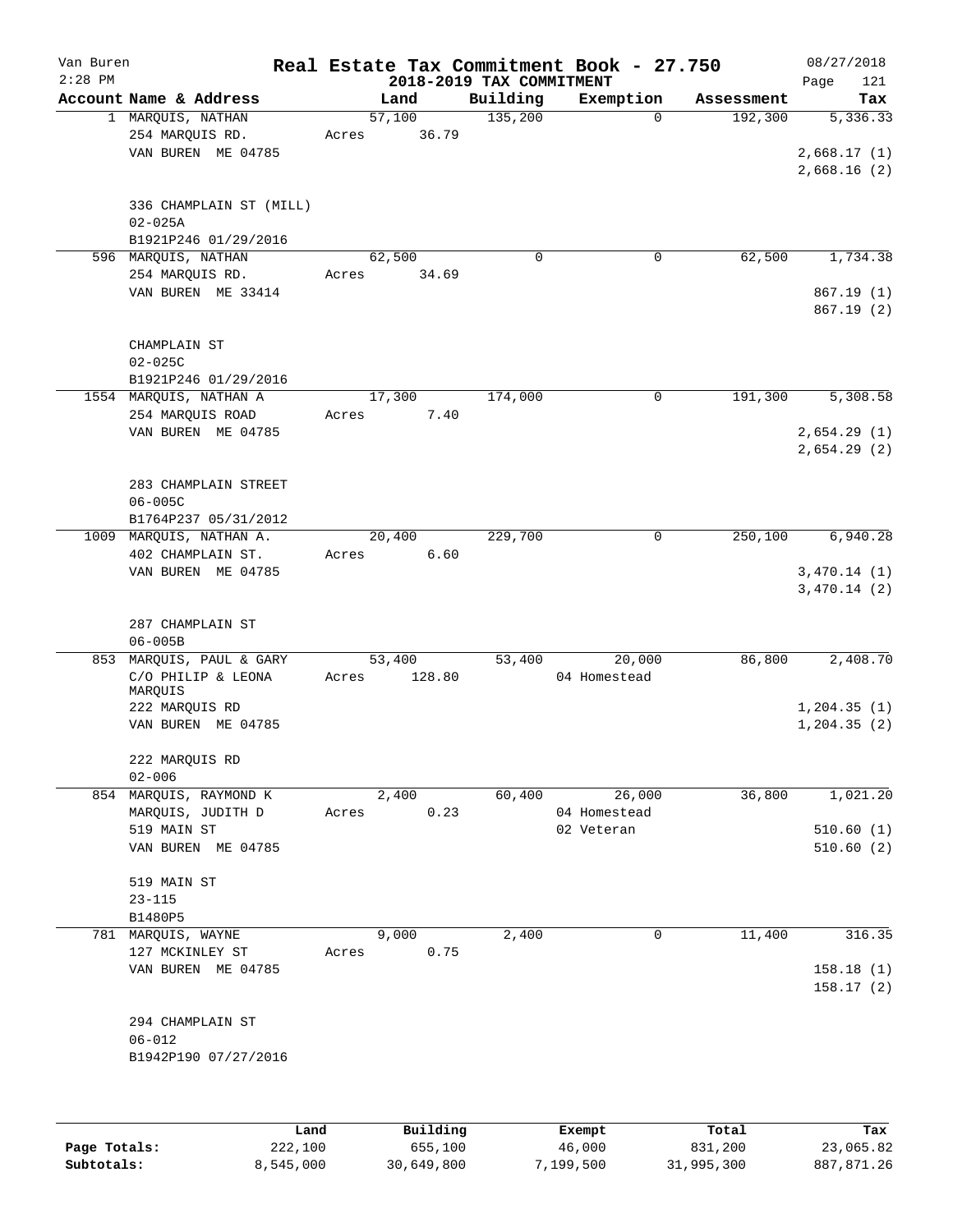| Van Buren    |                        |         |            |                          | Real Estate Tax Commitment Book - 27.750 |              | 08/27/2018  |
|--------------|------------------------|---------|------------|--------------------------|------------------------------------------|--------------|-------------|
| $2:28$ PM    |                        |         |            | 2018-2019 TAX COMMITMENT |                                          |              | 122<br>Page |
|              | Account Name & Address |         | Land       | Building                 | Exemption                                | Assessment   | Tax         |
|              | 849 MARQUIS, WAYNE     |         | 13,500     | 192,100                  | $\mathbf 0$                              | 205,600      | 5,705.40    |
|              | 254 MARQUIS RD         | Acres   | 2.00       |                          |                                          |              |             |
|              | VAN BUREN ME 04785     |         |            |                          |                                          |              | 2,852.70(1) |
|              |                        |         |            |                          |                                          |              | 2,852.70(2) |
|              |                        |         |            |                          |                                          |              |             |
|              | 312 CHAMPLAIN ST       |         |            |                          |                                          |              |             |
|              | $06 - 010$             |         |            |                          |                                          |              |             |
|              | B884P122               |         |            |                          |                                          |              |             |
|              | 931 MARQUIS, WAYNE     |         | 1,500      | 36,900                   | 0                                        | 38,400       | 1,065.60    |
|              | 127 MCKINLEY ST.       | Acres   | 0.14       |                          |                                          |              |             |
|              |                        |         |            |                          |                                          |              |             |
|              | VAN BUREN ME 04785     |         |            |                          |                                          |              | 532.80(1)   |
|              |                        |         |            |                          |                                          |              | 532.80(2)   |
|              |                        |         |            |                          |                                          |              |             |
|              | 110 PARK ST            |         |            |                          |                                          |              |             |
|              | $17 - 066$             |         |            |                          |                                          |              |             |
|              | B2008P280 03/02/2018   |         |            |                          |                                          |              |             |
|              | 105 MARQUIS, WAYNE M   |         | 26,700     | 0                        | 0                                        | 26,700       | 740.93      |
|              | 127 MCKINLEY ST        | Acres   | 63.85      |                          |                                          |              |             |
|              | VAN BUREN ME 04785     |         |            |                          |                                          |              | 370.47(1)   |
|              |                        |         |            |                          |                                          |              | 370.46(2)   |
|              |                        |         |            |                          |                                          |              |             |
|              |                        |         |            |                          |                                          |              |             |
|              | OFF RR 1               |         |            |                          |                                          |              |             |
|              | $08 - 043A$            |         |            |                          |                                          |              |             |
|              | B1381P334              |         |            |                          |                                          |              |             |
|              | 106 MARQUIS, WAYNE M   |         | 19,600     | 0                        | 0                                        | 19,600       | 543.90      |
|              | 127 MCKINLEY ST        | Acres   | 60.00      |                          |                                          |              |             |
|              | VAN BUREN ME 04785     |         |            |                          |                                          |              | 271.95(1)   |
|              |                        |         |            |                          |                                          |              | 271.95(2)   |
|              |                        |         |            |                          |                                          |              |             |
|              | ALEXANDER RD           |         |            |                          |                                          |              |             |
|              | $08 - 044A$            |         |            |                          |                                          |              |             |
|              | B1454P289              |         |            |                          |                                          |              |             |
|              | 1591 MARQUIS, WAYNE M  |         | 15,800     | 0                        | 0                                        | 15,800       | 438.45      |
|              | 127 MCKINLEY ST        | Acres   | 3.50       |                          |                                          |              |             |
|              |                        |         |            |                          |                                          |              |             |
|              | Van Buren ME 04785     |         |            |                          |                                          |              | 219.23(1)   |
|              |                        |         |            |                          |                                          |              | 219.22(2)   |
|              |                        |         |            |                          |                                          |              |             |
|              | CHAMPLAIN ST           |         |            |                          |                                          |              |             |
|              | $02 - 025B$            |         |            |                          |                                          |              |             |
|              | B1973P50 05/01/2017    |         |            |                          |                                          |              |             |
|              | 320 MARQUIS, WAYNE M   |         | 1,200      | 5,200                    | 0                                        | 6,400        | 177.60      |
|              | 127 MCKINLEY ST        | Acres   | 0.11       |                          |                                          |              |             |
|              | VAN BUREN ME 04785     |         |            |                          |                                          |              | 88.80 (1)   |
|              |                        |         |            |                          |                                          |              | 88.80 (2)   |
|              |                        |         |            |                          |                                          |              |             |
|              | 121 MCKINLEY ST        |         |            |                          |                                          |              |             |
|              |                        |         |            |                          |                                          |              |             |
|              | $14 - 024$             |         |            |                          |                                          |              |             |
|              | B1675P249              |         |            |                          |                                          |              |             |
|              | 1572 MARQUIS, WAYNE M  |         | 24,200     | 0                        | $\mathbf 0$                              | 24,200       | 671.55      |
|              | 127 MCKINLEY ST        | Acres   | 63.30      |                          |                                          |              |             |
|              | VAN BUREN ME 04785     |         |            |                          |                                          |              | 335.78 (1)  |
|              |                        |         |            |                          |                                          |              | 335.77 (2)  |
|              |                        |         |            |                          |                                          |              |             |
|              | OFF MAIN ST            |         |            |                          |                                          |              |             |
|              | $10 - 005A$            |         |            |                          |                                          |              |             |
|              | B1801P211 03/20/2013   |         |            |                          |                                          |              |             |
|              |                        |         |            |                          |                                          |              |             |
|              |                        |         |            |                          |                                          |              |             |
|              |                        | Land    | Building   |                          | Exempt                                   | Total        | Tax         |
| Page Totals: |                        | 102,500 | 234,200    |                          | 0                                        | 336,700      | 9,343.43    |
| Subtotals:   | 8,647,500              |         | 30,884,000 |                          | 7,199,500                                | 32, 332, 000 | 897, 214.69 |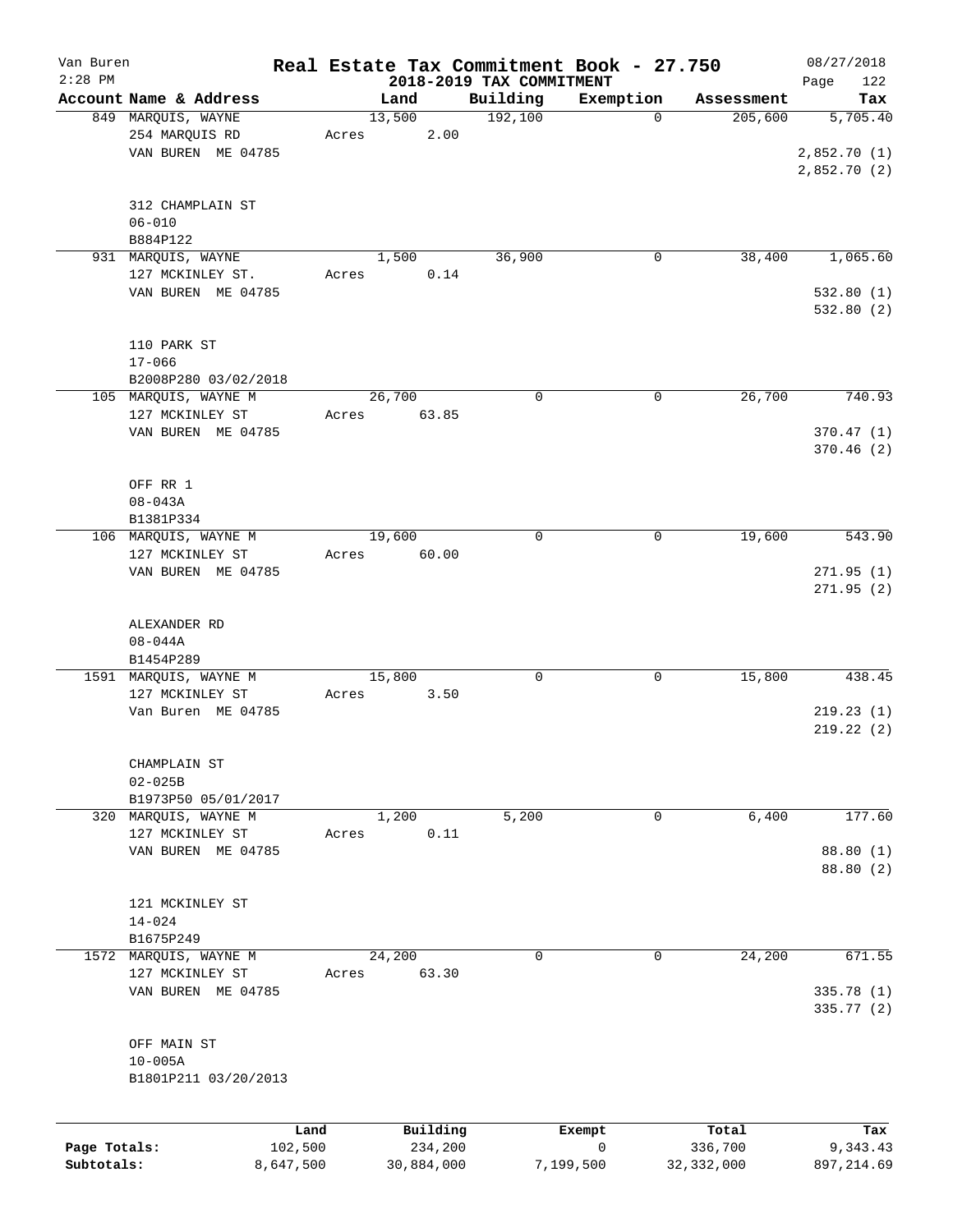| Van Buren<br>$2:28$ PM |                                           | Real Estate Tax Commitment Book - 27.750 |                                      |             |            | 08/27/2018         |
|------------------------|-------------------------------------------|------------------------------------------|--------------------------------------|-------------|------------|--------------------|
|                        | Account Name & Address                    | Land                                     | 2018-2019 TAX COMMITMENT<br>Building | Exemption   | Assessment | 123<br>Page<br>Tax |
|                        | 1570 MARQUIS, WAYNE M                     | 7,400                                    | 0                                    | $\mathbf 0$ | 7,400      | 205.35             |
|                        | 127 MCKINLEY ST                           | 13.50<br>Acres                           |                                      |             |            |                    |
|                        | VAN BUREN ME 04785                        |                                          |                                      |             |            | 102.68(1)          |
|                        |                                           |                                          |                                      |             |            | 102.67(2)          |
|                        |                                           |                                          |                                      |             |            |                    |
|                        | OFF CHAMPLAIN ST                          |                                          |                                      |             |            |                    |
|                        | $06 - 004A$                               |                                          |                                      |             |            |                    |
|                        |                                           |                                          |                                      |             |            |                    |
|                        | B1808P130 05/16/2013 B1807P212 05/08/2013 |                                          | 0                                    |             | 17,400     |                    |
|                        | 1452 MARQUIS, WAYNE M                     | 17,400                                   |                                      | 0           |            | 482.85             |
|                        | 127 MCKINLEY ST                           | 22.00<br>Acres                           |                                      |             |            |                    |
|                        | Van Buren ME 04785                        |                                          |                                      |             |            | 241.43(1)          |
|                        |                                           |                                          |                                      |             |            | 241.42 (2)         |
|                        |                                           |                                          |                                      |             |            |                    |
|                        | Champlain Street (GP)                     |                                          |                                      |             |            |                    |
|                        | $06 - 007B$                               |                                          |                                      |             |            |                    |
|                        | B1973P50 05/01/2017                       |                                          |                                      |             |            |                    |
|                        | 15 MARQUIS, WAYNE M.                      | 81,500                                   | 0                                    | 0           | 81,500     | 2,261.63           |
|                        | 127 MCKINLEY ST                           | 229.00<br>Acres                          |                                      |             |            |                    |
|                        | VAN BUREN ME 04785                        |                                          |                                      |             |            | 1, 130.82(1)       |
|                        |                                           |                                          |                                      |             |            | 1,130.81(2)        |
|                        |                                           |                                          |                                      |             |            |                    |
|                        | RR 1                                      |                                          |                                      |             |            |                    |
|                        | $08 - 002$                                |                                          |                                      |             |            |                    |
|                        | B1879P118 01/05/2015                      |                                          |                                      |             |            |                    |
|                        | 10 MARQUIS, WAYNE M.                      | 56,600                                   | $\mathbf 0$                          | 0           | 56,600     | 1,570.65           |
|                        | 127 MCKINLEY ST                           | 187.00                                   |                                      |             |            |                    |
|                        |                                           | Acres                                    |                                      |             |            |                    |
|                        | VAN BUREN ME 04785                        |                                          |                                      |             |            | 785.33(1)          |
|                        |                                           |                                          |                                      |             |            | 785.32 (2)         |
|                        |                                           |                                          |                                      |             |            |                    |
|                        | ALEXANDER RD                              |                                          |                                      |             |            |                    |
|                        | $05 - 021$                                |                                          |                                      |             |            |                    |
|                        | B1879P118 01/05/2015                      |                                          |                                      |             |            |                    |
|                        | 17 MARQUIS, WAYNE M.                      | 79,300                                   | 0                                    | 0           | 79,300     | 2,200.57           |
|                        | 127 MCKINLEY                              | 222.00<br>Acres                          |                                      |             |            |                    |
|                        | VAN BUREN ME 04785                        |                                          |                                      |             |            | 1,100.29(1)        |
|                        |                                           |                                          |                                      |             |            | 1,100.28(2)        |
|                        |                                           |                                          |                                      |             |            |                    |
|                        | RR 1                                      |                                          |                                      |             |            |                    |
|                        | $08 - 001$                                |                                          |                                      |             |            |                    |
|                        | B1879P118 01/05/2015                      |                                          |                                      |             |            |                    |
| 9                      | MARQUIS, WAYNE M.                         | 134,600                                  | 0                                    | 0           | 134,600    | 3,735.15           |
|                        | 127 MCKINLEY ST                           | Acres<br>394.00                          |                                      |             |            |                    |
|                        | VAN BUREN ME 04785                        |                                          |                                      |             |            | 1,867.58(1)        |
|                        |                                           |                                          |                                      |             |            | 1,867.57(2)        |
|                        |                                           |                                          |                                      |             |            |                    |
|                        | RR 1                                      |                                          |                                      |             |            |                    |
|                        | $08 - 030$                                |                                          |                                      |             |            |                    |
|                        | B1879P118 01/05/2015                      |                                          |                                      |             |            |                    |
| 8                      | MARQUIS, WAYNE M.                         | 8,200                                    | $\Omega$                             | 0           | 8,200      | 227.55             |
|                        | 127 MCKINLEY ST                           | 1.47<br>Acres                            |                                      |             |            |                    |
|                        | VAN BUREN ME 04785                        |                                          |                                      |             |            | 113.78 (1)         |
|                        |                                           |                                          |                                      |             |            | 113.77(2)          |
|                        |                                           |                                          |                                      |             |            |                    |
|                        |                                           |                                          |                                      |             |            |                    |
|                        | MAIN ST                                   |                                          |                                      |             |            |                    |
|                        | $25 - 015$                                |                                          |                                      |             |            |                    |
|                        | B1879P118 01/05/2015                      |                                          |                                      |             |            |                    |
|                        |                                           |                                          |                                      |             |            |                    |
|                        |                                           |                                          |                                      |             |            |                    |
|                        |                                           | Building<br>Land                         |                                      | Exempt      | Total      | Tax                |
| Page Totals:           | 385,000                                   |                                          | 0                                    | 0           | 385,000    | 10,683.75          |

**Subtotals:** 9,032,500 30,884,000 7,199,500 32,717,000 907,898.44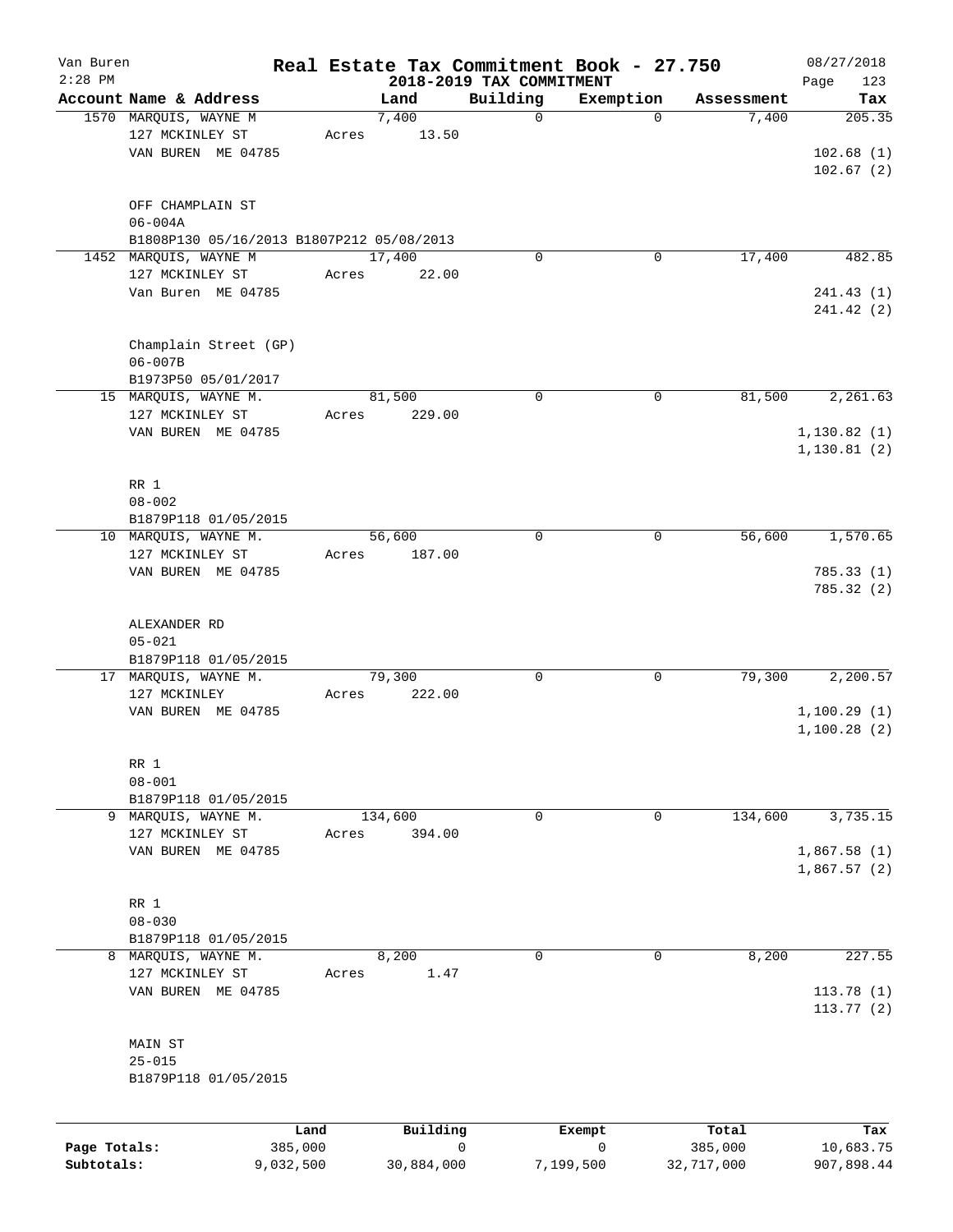| Van Buren    |                                           |       |            |                          | Real Estate Tax Commitment Book - 27.750 |            | 08/27/2018   |
|--------------|-------------------------------------------|-------|------------|--------------------------|------------------------------------------|------------|--------------|
| $2:28$ PM    |                                           |       |            | 2018-2019 TAX COMMITMENT |                                          |            | 124<br>Page  |
|              | Account Name & Address                    |       | Land       | Building                 | Exemption                                | Assessment | Tax          |
|              | 16 MARQUIS, WAYNE M.                      |       | 57,800     | $\mathbf 0$              | $\mathbf 0$                              | 57,800     | 1,603.95     |
|              | 127 MCKINLEY ST                           | Acres | 168.00     |                          |                                          |            |              |
|              | VAN BUREN ME 04785                        |       |            |                          |                                          |            | 801.98 (1)   |
|              |                                           |       |            |                          |                                          |            | 801.97(2)    |
|              |                                           |       |            |                          |                                          |            |              |
|              | ALEXANDER RD                              |       |            |                          |                                          |            |              |
|              | $07 - 001$                                |       |            |                          |                                          |            |              |
|              | B1915P227 11/17/2015 B1879P118 01/05/2015 |       |            |                          |                                          |            |              |
|              | 14 MARQUIS, WAYNE M.                      |       | 4,800      | 0                        | 0                                        | 4,800      | 133.20       |
|              | 127 MCKINLEY ST                           | Acres | 0.46       |                          |                                          |            |              |
|              | VAN BUREN ME 04785                        |       |            |                          |                                          |            | 66.60(1)     |
|              |                                           |       |            |                          |                                          |            | 66.60(2)     |
|              |                                           |       |            |                          |                                          |            |              |
|              | MAIN ST                                   |       |            |                          |                                          |            |              |
|              | $25 - 006$                                |       |            |                          |                                          |            |              |
|              | B1879P118 01/05/2015                      |       |            |                          |                                          |            |              |
|              | 11 MARQUIS, WAYNE M.                      |       | 13,900     | 0                        | 0                                        | 13,900     | 385.73       |
|              |                                           |       |            |                          |                                          |            |              |
|              | 127 MCKINLEY ST                           | Acres | 2.25       |                          |                                          |            |              |
|              | VAN BUREN ME 04785                        |       |            |                          |                                          |            | 192.87 (1)   |
|              |                                           |       |            |                          |                                          |            | 192.86(2)    |
|              |                                           |       |            |                          |                                          |            |              |
|              | LAKE RD                                   |       |            |                          |                                          |            |              |
|              | $06 - 013$                                |       |            |                          |                                          |            |              |
|              | B1879P118 01/05/2015                      |       |            |                          |                                          |            |              |
|              | 12 MARQUIS, WAYNE M.                      |       | 76,300     | 0                        | 0                                        | 76,300     | 2,117.32     |
|              | 127 MCKINLEY ST                           | Acres | 235.00     |                          |                                          |            |              |
|              | VAN BUREN ME 04785                        |       |            |                          |                                          |            | 1,058.66(1)  |
|              |                                           |       |            |                          |                                          |            | 1,058.66(2)  |
|              |                                           |       |            |                          |                                          |            |              |
|              |                                           |       |            |                          |                                          |            |              |
|              | ALEXANDER RD                              |       |            |                          |                                          |            |              |
|              | $05 - 016$                                |       |            |                          |                                          |            |              |
|              | B1879P118 01/05/2015                      |       |            |                          |                                          |            |              |
|              | 615 MARTIN, ANTHONY J.                    |       | 16,200     | 95,700                   | 20,000                                   | 91,900     | 2,550.23     |
|              | MARTIN, TOSHA L.                          | Acres | 6.69       |                          | 04 Homestead                             |            |              |
|              | 325 MAIN ST                               |       |            |                          |                                          |            | 1, 275.12(1) |
|              | VAN BUREN ME 04785                        |       |            |                          |                                          |            | 1, 275.11(2) |
|              |                                           |       |            |                          |                                          |            |              |
|              | 325 MAIN ST                               |       |            |                          |                                          |            |              |
|              | $20 - 053$                                |       |            |                          |                                          |            |              |
|              | B1889P229 04/30/2015                      |       |            |                          |                                          |            |              |
|              | 870 MARTIN, CHERYL L                      |       | 4,000      | 28,400                   | 0                                        | 32,400     | 899.10       |
|              | PO BOX 307                                | Acres | 0.38       |                          |                                          |            |              |
|              | HOLDEN ME 04429                           |       |            |                          |                                          |            | 449.55 (1)   |
|              |                                           |       |            |                          |                                          |            |              |
|              |                                           |       |            |                          |                                          |            | 449.55 (2)   |
|              |                                           |       |            |                          |                                          |            |              |
|              | 131 MCKINLEY ST                           |       |            |                          |                                          |            |              |
|              | $14 - 029$                                |       |            |                          |                                          |            |              |
|              | B1571P7                                   |       |            |                          |                                          |            |              |
|              | 858 MARTIN, FERNAND                       |       | 800        | 11,500                   | 0                                        | 12,300     | 341.33       |
|              | MARTIN, MARSHA I                          | Acres | 0.08       |                          |                                          |            |              |
|              | 5 JUDD STREET                             |       |            |                          |                                          |            | 170.67(1)    |
|              | PRESQUE ISLE<br>ME 04785                  |       |            |                          |                                          |            | 170.66(2)    |
|              |                                           |       |            |                          |                                          |            |              |
|              | 143 HIGH ST                               |       |            |                          |                                          |            |              |
|              | $14 - 079$                                |       |            |                          |                                          |            |              |
|              | B1123P129                                 |       |            |                          |                                          |            |              |
|              |                                           |       |            |                          |                                          |            |              |
|              |                                           |       |            |                          |                                          |            |              |
|              |                                           | Land  | Building   |                          | Exempt                                   | Total      | Tax          |
| Page Totals: | 173,800                                   |       | 135,600    |                          | 20,000                                   | 289,400    | 8,030.86     |
| Subtotals:   | 9,206,300                                 |       | 31,019,600 |                          | 7,219,500                                | 33,006,400 | 915,929.30   |
|              |                                           |       |            |                          |                                          |            |              |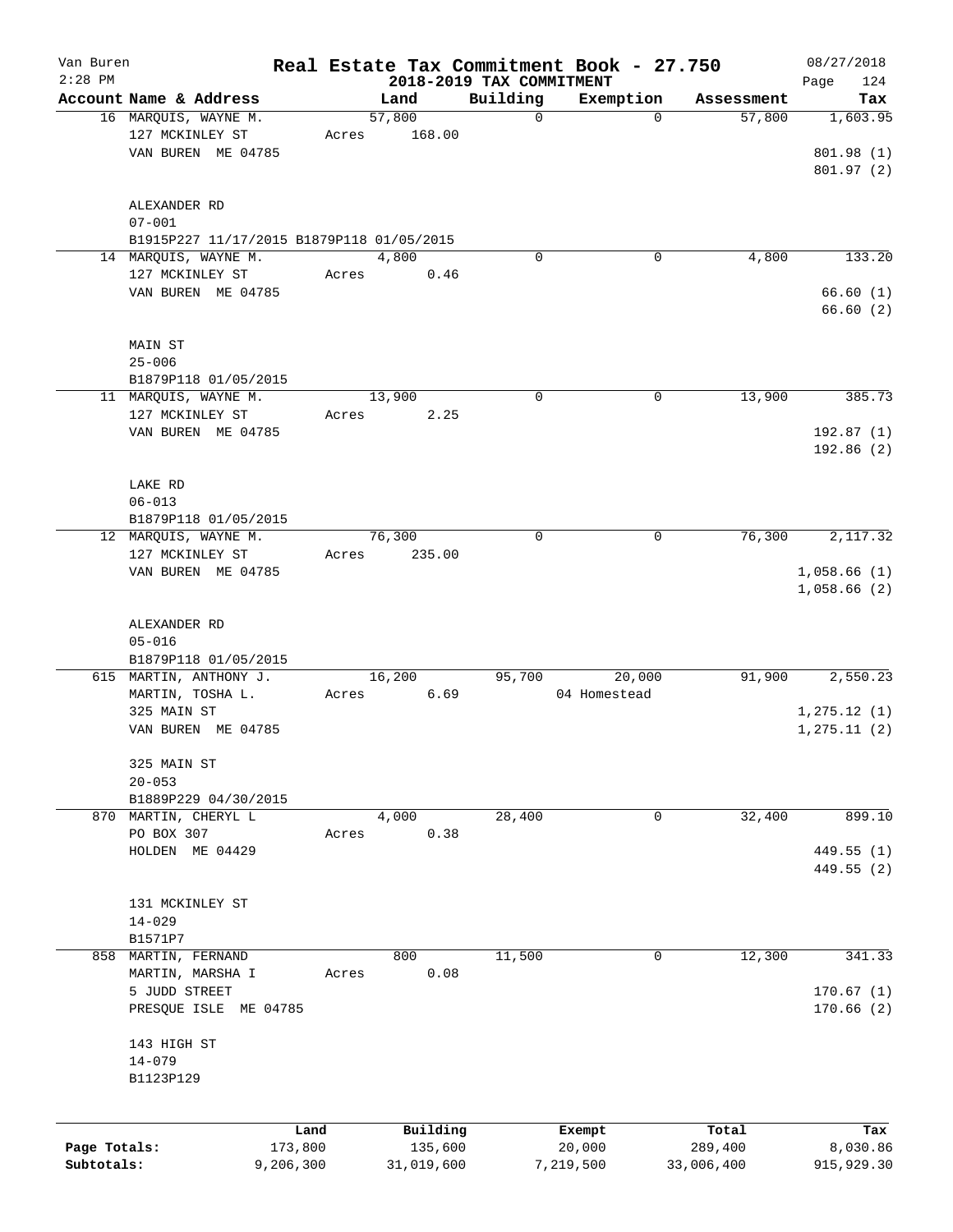| Van Buren    |                        |       |        |              |                                      | Real Estate Tax Commitment Book - 27.750 |              | 08/27/2018         |
|--------------|------------------------|-------|--------|--------------|--------------------------------------|------------------------------------------|--------------|--------------------|
| $2:28$ PM    | Account Name & Address |       | Land   |              | 2018-2019 TAX COMMITMENT<br>Building | Exemption                                | Assessment   | 125<br>Page<br>Tax |
|              | 859 MARTIN, FERNAND J  |       | 1,800  |              | 17,000                               | $\Omega$                                 | 18,800       | 521.70             |
|              | MARTIN, MARSHA I       | Acres |        | 0.17         |                                      |                                          |              |                    |
|              | 5 JUDD STREET          |       |        |              |                                      |                                          |              | 260.85(1)          |
|              | PRESQUE ISLE ME 04769  |       |        |              |                                      |                                          |              | 260.85(2)          |
|              |                        |       |        |              |                                      |                                          |              |                    |
|              | 159 HIGH ST            |       |        |              |                                      |                                          |              |                    |
|              | $14 - 084$             |       |        |              |                                      |                                          |              |                    |
|              | B1178P52               |       |        |              |                                      |                                          |              |                    |
| 857          | MARTIN, GEORGIE        |       | 7,400  |              | 54,600                               | 20,000                                   | 42,000       | 1,165.50           |
|              | 130 LYNNE ST           | Acres |        | 0.70         |                                      | 04 Homestead                             |              |                    |
|              | VAN BUREN ME 04785     |       |        |              |                                      |                                          |              | 582.75 (1)         |
|              |                        |       |        |              |                                      |                                          |              | 582.75 (2)         |
|              |                        |       |        |              |                                      |                                          |              |                    |
|              | 130 LYNNE ST           |       |        |              |                                      |                                          |              |                    |
|              | $20 - 099$             |       |        |              |                                      |                                          |              |                    |
|              | B1843P50 01/23/2014    |       |        |              |                                      |                                          |              |                    |
|              | 860 MARTIN, JAMES      |       | 3,600  |              | 47,500                               | 20,000                                   | 31,100       | 863.03             |
|              | MARTIN, DANIELLE       | Acres |        | 0.34         |                                      | 04 Homestead                             |              |                    |
|              | 197 LYNNE ST           |       |        |              |                                      |                                          |              | 431.52 (1)         |
|              | VAN BUREN ME 04785     |       |        |              |                                      |                                          |              | 431.51 (2)         |
|              |                        |       |        |              |                                      |                                          |              |                    |
|              | 197 LYNNE ST           |       |        |              |                                      |                                          |              |                    |
|              | $19 - 081$             |       |        |              |                                      |                                          |              |                    |
|              | B1082P154              |       |        |              |                                      |                                          |              |                    |
|              | 184 MARTIN, JUSTIN     |       | 3,600  |              | 42,100                               | 0                                        | 45,700       | 1,268.18           |
|              | MARTIN, NICHOLE        | Acres |        | 0.34         |                                      |                                          |              |                    |
|              | 193 LYNNE ST           |       |        |              |                                      |                                          |              | 634.09(1)          |
|              | VAN BUREN ME 04785     |       |        |              |                                      |                                          |              | 634.09 (2)         |
|              |                        |       |        |              |                                      |                                          |              |                    |
|              | 193 LYNNE ST           |       |        |              |                                      |                                          |              |                    |
|              | $19 - 079$             |       |        |              |                                      |                                          |              |                    |
|              | B2000P257 12/15/2017   |       |        |              |                                      |                                          |              |                    |
|              | 865 MARTIN, PHILIP L   |       | 2,600  |              | 67,100                               | 20,000                                   | 49,700       | 1,379.18           |
|              | MARTIN, GINETTE S      | Acres |        | 0.25         |                                      | 04 Homestead                             |              |                    |
|              | 144 POPLAR ST          |       |        |              |                                      |                                          |              | 689.59 (1)         |
|              | VAN BUREN ME 04785     |       |        |              |                                      |                                          |              | 689.59 (2)         |
|              |                        |       |        |              |                                      |                                          |              |                    |
|              | 144 POPLAR ST          |       |        |              |                                      |                                          |              |                    |
|              | $16 - 006$<br>B438P341 |       |        |              |                                      |                                          |              |                    |
|              | 867 MARTIN, RONALD     |       | 2,700  |              | 59,000                               | 26,000                                   | 35,700       | 990.68             |
|              | MARTIN, DELLA L        | Acres |        | 0.26         |                                      | 04 Homestead                             |              |                    |
|              | 255 MAIN ST            |       |        |              |                                      | 02 Veteran                               |              | 495.34 (1)         |
|              | VAN BUREN ME 04785     |       |        |              |                                      |                                          |              | 495.34 (2)         |
|              |                        |       |        |              |                                      |                                          |              |                    |
|              | 255 MAIN ST            |       |        |              |                                      |                                          |              |                    |
|              | $18 - 041$             |       |        |              |                                      |                                          |              |                    |
|              | B1213P32               |       |        |              |                                      |                                          |              |                    |
| 1417         | MAXINE AND VAL         |       | 11,100 |              | 46,600                               | 26,000                                   | 31,700       | 879.68             |
|              | REVOCABLE TRUST        |       |        |              |                                      |                                          |              |                    |
|              | 194 BROWNHILL RD       | Acres |        | 1.59         |                                      | 02 Veteran                               |              |                    |
|              | NH 03220<br>BELMONT    |       |        |              |                                      | 04 Homestead                             |              | 439.84 (1)         |
|              |                        |       |        |              |                                      |                                          |              | 439.84 (2)         |
|              |                        |       |        |              |                                      |                                          |              |                    |
|              | 109 VIOLETTE ST        |       |        |              |                                      |                                          |              |                    |
|              | $16 - 059$             |       |        |              |                                      |                                          |              |                    |
|              | B1924P92 02/29/2016    |       |        |              |                                      |                                          |              |                    |
|              |                        |       |        |              |                                      |                                          |              |                    |
|              |                        | Land  |        | Building     |                                      | Exempt                                   | Total        | Tax                |
| Page Totals: | 32,800                 |       |        | 333,900      |                                      | 112,000                                  | 254,700      | 7,067.95           |
| Subtotals:   | 9,239,100              |       |        | 31, 353, 500 |                                      | 7,331,500                                | 33, 261, 100 | 922,997.25         |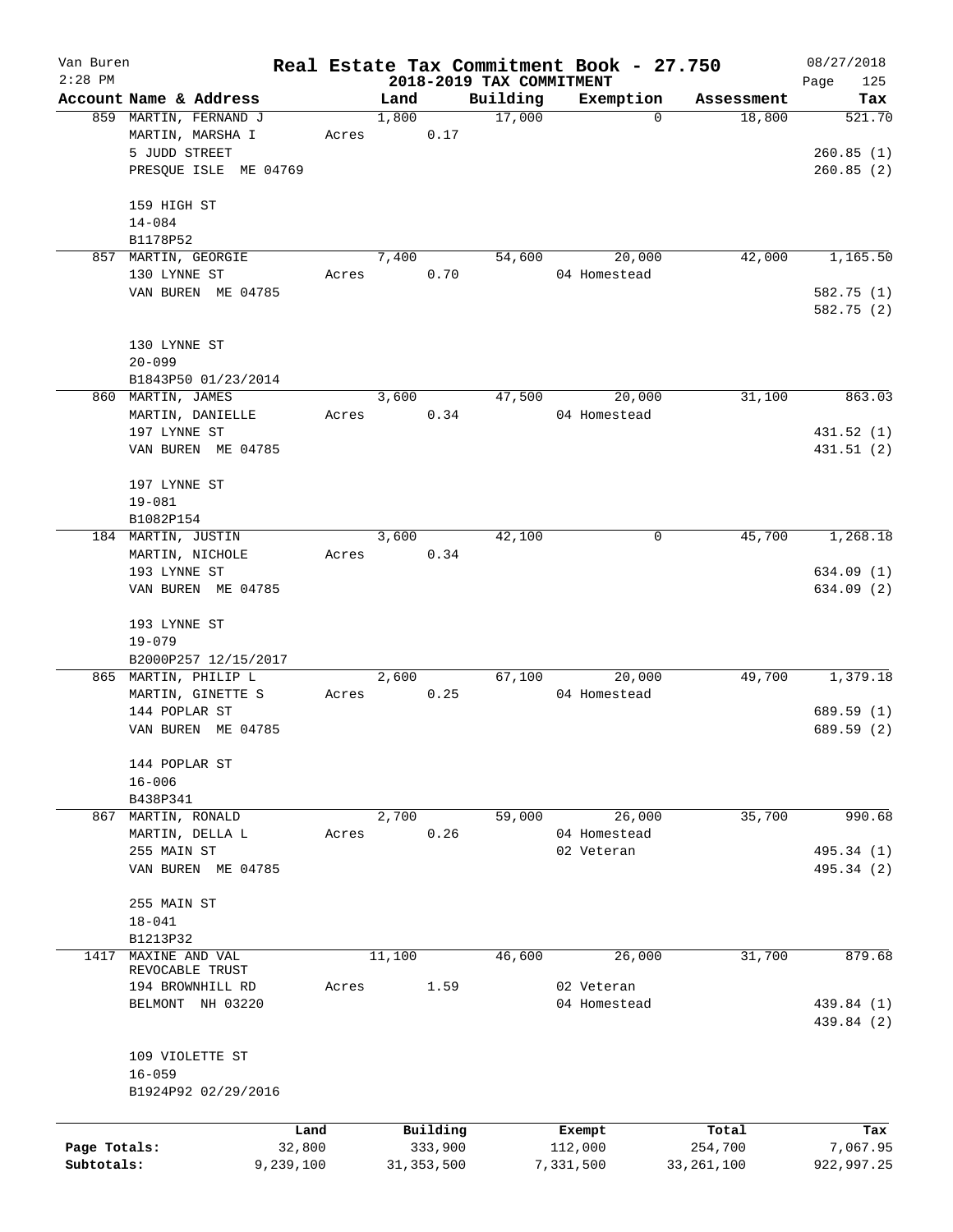| Van Buren    |                                           |       |                 |                                      | Real Estate Tax Commitment Book - 27.750 |            | 08/27/2018    |
|--------------|-------------------------------------------|-------|-----------------|--------------------------------------|------------------------------------------|------------|---------------|
| $2:28$ PM    | Account Name & Address                    |       | Land            | 2018-2019 TAX COMMITMENT<br>Building | Exemption                                | Assessment | 126<br>Page   |
|              | 327 MCBEE, DANNY D                        |       | 13,200          | 42,200                               | 20,000                                   | 35,400     | Tax<br>982.35 |
|              | MCBEE, LYNN M                             | Acres | 8.00            |                                      | 04 Homestead                             |            |               |
|              | 1195 MAIN ST                              |       |                 |                                      |                                          |            | 491.18 (1)    |
|              | VAN BUREN ME 04785                        |       |                 |                                      |                                          |            | 491.17 (2)    |
|              |                                           |       |                 |                                      |                                          |            |               |
|              | 1195 MAIN ST                              |       |                 |                                      |                                          |            |               |
|              | $09 - 044$                                |       |                 |                                      |                                          |            |               |
|              | B1609P277 08/20/2008                      |       |                 |                                      |                                          |            |               |
|              | 170 MCCLARY, JAMES G                      |       | 2,100           | 25,400                               | 0                                        | 27,500     | 763.13        |
|              | 121 WILSON ST                             | Acres | 0.20            |                                      |                                          |            |               |
|              | VAN BUREN ME 04785                        |       |                 |                                      |                                          |            | 381.57(1)     |
|              |                                           |       |                 |                                      |                                          |            | 381.56 (2)    |
|              |                                           |       |                 |                                      |                                          |            |               |
|              | 121 WILSON ST<br>$23 - 034$               |       |                 |                                      |                                          |            |               |
|              | B1973P48 05/01/2017                       |       |                 |                                      |                                          |            |               |
|              | 874 MCGOVERN, JAMES R                     |       | 2,400           | 25,400                               | 0                                        | 27,800     | 771.45        |
|              | MCGOVERN, SANDRA E                        | Acres | 0.23            |                                      |                                          |            |               |
|              | 245 LIBERTY RD.                           |       |                 |                                      |                                          |            | 385.73 (1)    |
|              | EXETER RI 02822                           |       |                 |                                      |                                          |            | 385.72 (2)    |
|              |                                           |       |                 |                                      |                                          |            |               |
|              | 223 MAIN ST                               |       |                 |                                      |                                          |            |               |
|              | $18 - 023$                                |       |                 |                                      |                                          |            |               |
|              | B1558P180                                 |       |                 |                                      |                                          |            |               |
|              | 875 MCGRATH, MARTIN J                     |       | 17,700          | $\mathbf 0$                          | 0                                        | 17,700     | 491.18        |
|              | 837 MAIN ST                               | Acres | 31.00           |                                      |                                          |            |               |
|              | MADAWASKA ME 04756                        |       |                 |                                      |                                          |            | 245.59(1)     |
|              |                                           |       |                 |                                      |                                          |            | 245.59 (2)    |
|              |                                           |       |                 |                                      |                                          |            |               |
|              | PARENT RD                                 |       |                 |                                      |                                          |            |               |
|              | $09 - 030$                                |       |                 |                                      |                                          |            |               |
|              | B1555P85                                  |       |                 |                                      |                                          |            |               |
|              | 876 MCGRATH, MARTIN J<br>837 MAIN ST      |       | 11,200<br>23.00 | 10,500                               | 0                                        | 21,700     | 602.17        |
|              | MADAWASKA ME 04756                        | Acres |                 |                                      |                                          |            | 301.09(1)     |
|              |                                           |       |                 |                                      |                                          |            | 301.08(2)     |
|              |                                           |       |                 |                                      |                                          |            |               |
|              | 320 PARENT RD                             |       |                 |                                      |                                          |            |               |
|              | $09 - 033$                                |       |                 |                                      |                                          |            |               |
|              | B1555P85                                  |       |                 |                                      |                                          |            |               |
| 1516         | MCHATTEN, JR., ROWELL                     |       | 2,900           | 51,400                               | 0                                        | 54,300     | 1,506.83      |
|              | Α.                                        |       |                 |                                      |                                          |            |               |
|              | PO BOX 481                                | Acres | 0.30            |                                      |                                          |            |               |
|              | MAPLETON ME 04757                         |       |                 |                                      |                                          |            | 753.42(1)     |
|              |                                           |       |                 |                                      |                                          |            | 753.41(2)     |
|              | 566 Main St.                              |       |                 |                                      |                                          |            |               |
|              | $24 - 014$                                |       |                 |                                      |                                          |            |               |
|              | B1893P294 06/04/2015 B1893P292 06/04/2015 |       |                 |                                      |                                          |            |               |
|              | 877 MCINTYRE, DAVID                       |       | 3,300           | 35,200                               | 0                                        | 38,500     | 1,068.38      |
|              | MCINTYRE, PHYLLIS                         | Acres | 0.31            |                                      |                                          |            |               |
|              | PO BOX 360                                |       |                 |                                      |                                          |            | 534.19(1)     |
|              | CARIBOU ME 04736                          |       |                 |                                      |                                          |            | 534.19(2)     |
|              |                                           |       |                 |                                      |                                          |            |               |
|              | 109 LABBE AVE                             |       |                 |                                      |                                          |            |               |
|              | $20 - 115$                                |       |                 |                                      |                                          |            |               |
|              | B1054P278 11/19/1996                      |       |                 |                                      |                                          |            |               |
|              |                                           |       |                 |                                      |                                          |            |               |
|              |                                           | Land  | Building        |                                      | Exempt                                   | Total      | Tax           |
| Page Totals: | 52,800                                    |       | 190,100         |                                      | 20,000                                   | 222,900    | 6,185.49      |
| Subtotals:   | 9,291,900                                 |       | 31,543,600      |                                      | 7,351,500                                | 33,484,000 | 929, 182. 74  |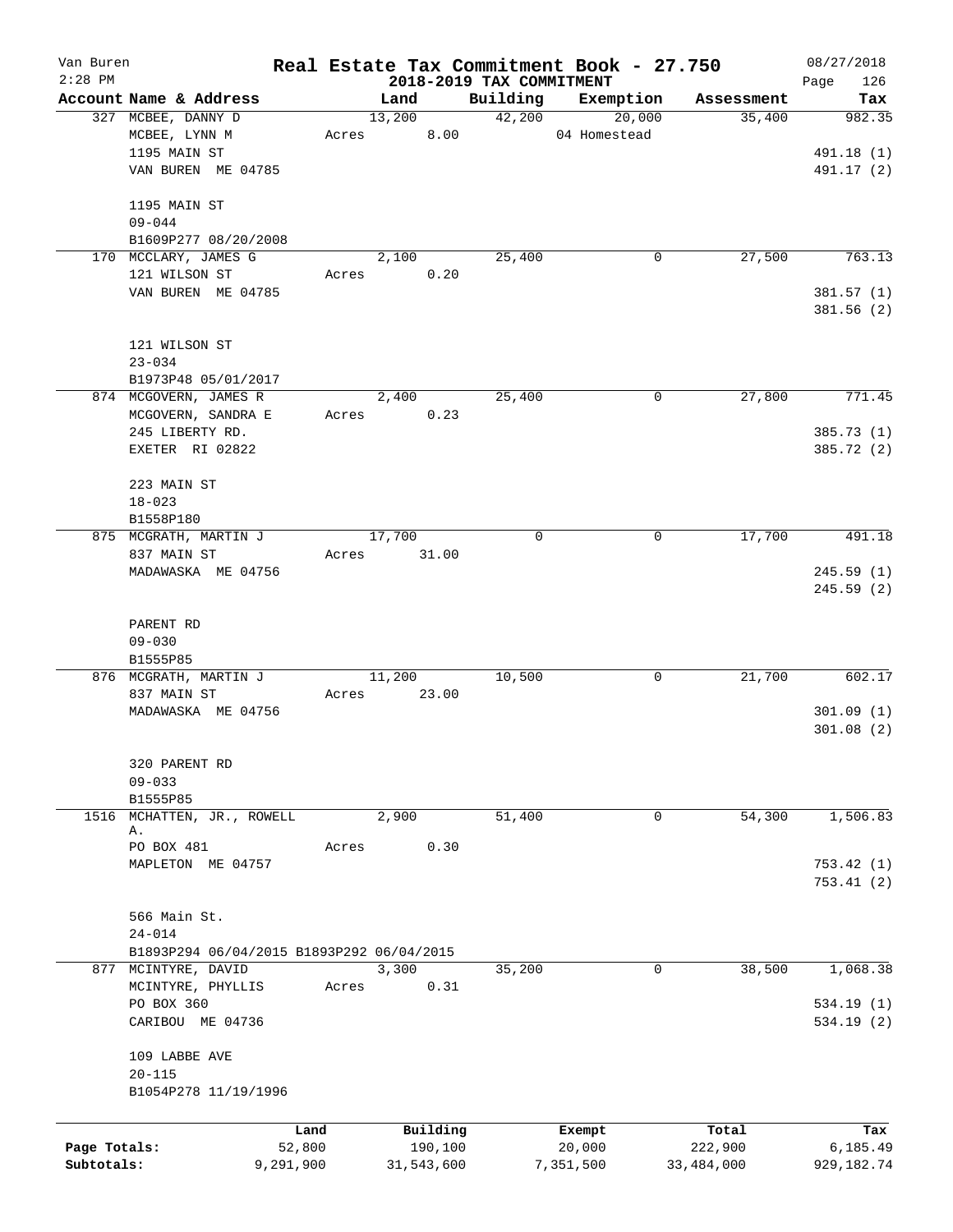| Van Buren |                                           |       |             |                          | Real Estate Tax Commitment Book - 27.750 |            | 08/27/2018       |
|-----------|-------------------------------------------|-------|-------------|--------------------------|------------------------------------------|------------|------------------|
| $2:28$ PM |                                           |       |             | 2018-2019 TAX COMMITMENT |                                          |            | 127<br>Page      |
|           | Account Name & Address                    |       | Land        | Building                 | Exemption                                | Assessment | Tax              |
|           | 328 MCLAUGHLIN, DEBBIE                    |       | 2,700       | 21,800                   | $\Omega$                                 | 24,500     | 679.88           |
|           | MCLAUGHLIN, DAVID                         |       | Acres 0.26  |                          |                                          |            |                  |
|           | 549 OSGOOD RD.                            |       |             |                          |                                          |            | 339.94(1)        |
|           | CARROLL PLANTATION ME                     |       |             |                          |                                          |            | 339.94(2)        |
|           | 04487                                     |       |             |                          |                                          |            |                  |
|           | 189 CHAMPLAIN ST                          |       |             |                          |                                          |            |                  |
|           | $19 - 032$                                |       |             |                          |                                          |            |                  |
|           | B1956P18 11/18/2016                       |       |             |                          |                                          |            |                  |
|           | 880 MCLAUGHLIN, JARRETT L                 |       | 4,200       | $\Omega$                 | 0                                        | 4,200      | 116.55           |
|           | MCLAUGHLIN, JANET R                       |       | Acres 12.00 |                          |                                          |            |                  |
|           | P O BOX 98                                |       |             |                          |                                          |            | 58.28(1)         |
|           | VAN BUREN ME 04785                        |       |             |                          |                                          |            | 58.27(2)         |
|           |                                           |       |             |                          |                                          |            |                  |
|           | OFF MARION DR                             |       |             |                          |                                          |            |                  |
|           | $06 - 002$                                |       |             |                          |                                          |            |                  |
|           | B602P55                                   |       |             |                          |                                          |            |                  |
|           | 879 MCLAUGHLIN, JARRETT L 20,100          |       |             | 144,500                  | 20,000                                   |            | 144,600 4,012.65 |
|           | MCLAUGHLIN, JANET R                       |       | Acres 10.59 |                          | 04 Homestead                             |            |                  |
|           | PO BOX 98                                 |       |             |                          |                                          |            | 2,006.33(1)      |
|           | VAN BUREN ME 04785                        |       |             |                          |                                          |            | 2,006.32(2)      |
|           |                                           |       |             |                          |                                          |            |                  |
|           | 148 MARION DR                             |       |             |                          |                                          |            |                  |
|           | 18B-015                                   |       |             |                          |                                          |            |                  |
|           | B602P55 07/19/1983                        |       |             |                          |                                          |            |                  |
|           | 855 METAYER DONALD                        |       | 2,500       | 61,900                   | $\mathbf 0$                              | 64,400     | 1,787.10         |
|           | 233 BUXTON RD                             | Acres | 0.24        |                          |                                          |            |                  |
|           | SACO ME 04072                             |       |             |                          |                                          |            | 893.55 (1)       |
|           |                                           |       |             |                          |                                          |            | 893.55(2)        |
|           |                                           |       |             |                          |                                          |            |                  |
|           | 117 PINE ST                               |       |             |                          |                                          |            |                  |
|           | $14 - 054$                                |       |             |                          |                                          |            |                  |
|           | B1869P272 10/08/2014                      |       |             |                          |                                          |            |                  |
|           | 1079 MICHAEL HOYT, TRUSTEE                |       | 9,900       | 0                        | 0                                        | 9,900      | 274.73           |
|           | RONALD & DONNA J.                         | Acres | 5.60        |                          |                                          |            |                  |
|           | OUELLETTE, IRR. TRUST                     |       |             |                          |                                          |            |                  |
|           | 123 MARIST COLLEGE DR                     |       |             |                          |                                          |            | 137.37(1)        |
|           | VAN BUREN ME 04785                        |       |             |                          |                                          |            | 137.36(2)        |
|           |                                           |       |             |                          |                                          |            |                  |
|           | MARIST COLLEGE DR                         |       |             |                          |                                          |            |                  |
|           | $12B - 008$                               |       |             |                          |                                          |            |                  |
|           | B2002P104 12/29/2017 B2002P101 12/29/2017 |       |             |                          |                                          |            |                  |
|           | 1089 MICHAEL HOYT, TRUSTEE                |       | 10,500      | $\Omega$                 | $\Omega$                                 | 10,500     | 291.38           |
|           | RONALD OUELLETTE &                        | Acres | 1.00        |                          |                                          |            |                  |
|           | DONNA J. OUELLETTE,                       |       |             |                          |                                          |            |                  |
|           | IRR. TRUST                                |       |             |                          |                                          |            |                  |
|           | 123 MARIST COLLEGE<br>DRIVE               |       |             |                          |                                          |            | 145.69(1)        |
|           | VAN BUREN ME 04785                        |       |             |                          |                                          |            | 145.69(2)        |
|           |                                           |       |             |                          |                                          |            |                  |
|           | MARIST COLLEGE DRIVE                      |       |             |                          |                                          |            |                  |
|           | $12B-006A$                                |       |             |                          |                                          |            |                  |
|           | B2002P104 12/29/2017 B2002P101 12/29/2017 |       |             |                          |                                          |            |                  |
|           |                                           |       |             |                          |                                          |            |                  |

|              | Land      | Building   | Exempt    | Total      | Tax         |
|--------------|-----------|------------|-----------|------------|-------------|
| Page Totals: | 49,900    | 228,200    | 20,000    | 258,100    | 7,162.29    |
| Subtotals:   | 9,341,800 | 31,771,800 | 7,371,500 | 33,742,100 | 936, 345.03 |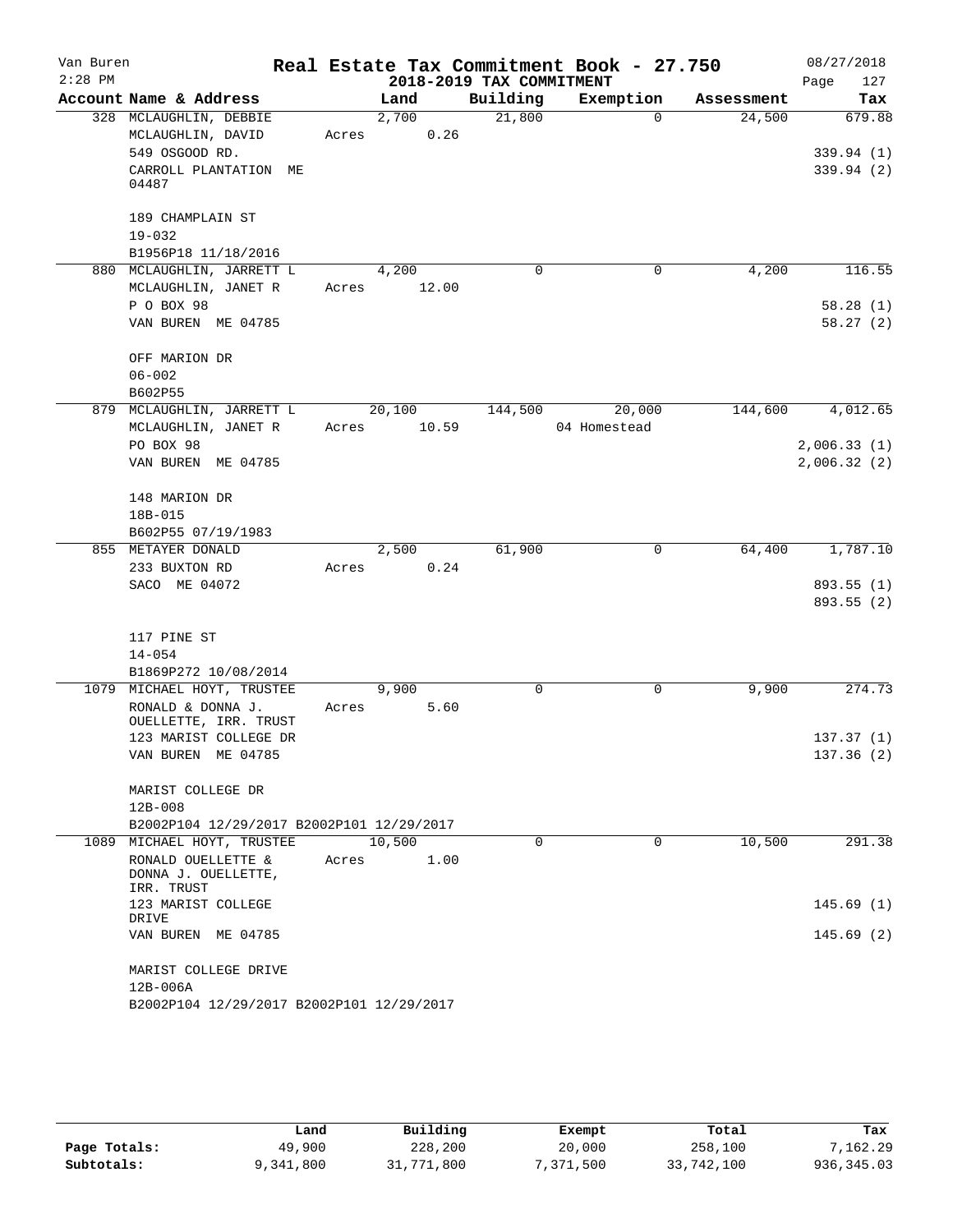| Van Buren    |                                                          |           |               |                                      | Real Estate Tax Commitment Book - 27.750 |            | 08/27/2018             |
|--------------|----------------------------------------------------------|-----------|---------------|--------------------------------------|------------------------------------------|------------|------------------------|
| $2:28$ PM    | Account Name & Address                                   |           | Land          | 2018-2019 TAX COMMITMENT<br>Building | Exemption                                | Assessment | Page<br>128<br>Tax     |
|              | 1076 MICHAEL HOYT, TRUSTEE                               |           | 9,900         | 106,300                              | 20,000                                   | 96,200     | 2,669.55               |
|              | RONALD & DONNA J.<br>OUELLETTE, IRR. TRUST               | Acres     | 0.94          |                                      | 04 Homestead                             |            |                        |
|              | 123 MARIST COLLEGE DR                                    |           |               |                                      |                                          |            | 1,334.78(1)            |
|              | VAN BUREN ME 04785                                       |           |               |                                      |                                          |            | 1,334.77(2)            |
|              | 123 MARIST COLLEGE DR                                    |           |               |                                      |                                          |            |                        |
|              | $12B - 005$<br>B2002P104 12/29/2017 B2002P101 12/29/2017 |           |               |                                      |                                          |            |                        |
|              | 1077 MICHAEL HOYT, TRUSTEE                               |           | 10,200        | $\Omega$                             | 0                                        | 10,200     | 283.05                 |
|              | RONALD & DONNA J.                                        | Acres     | 5.90          |                                      |                                          |            |                        |
|              | OUELLETTE, IRR. TRUST<br>123 MARIST COLLEGE DR           |           |               |                                      |                                          |            | 141.53(1)              |
|              | VAN BUREN ME 04785                                       |           |               |                                      |                                          |            | 141.52(2)              |
|              | MARIST COLLEGE DR<br>$12B - 007$                         |           |               |                                      |                                          |            |                        |
|              | B2002P104 12/29/2017 B2002P101 12/29/2017                |           |               |                                      |                                          |            |                        |
|              | 1296 MICHAUD, RITA                                       |           | 12,500        | 27,300                               | 0                                        | 39,800     | 1,104.45               |
|              | CLAVETTE, RENALD<br>P.O. BOX 183                         | Acres     | 1.00          |                                      |                                          |            | 552.23(1)              |
|              | VAN BUREN ME 04785                                       |           |               |                                      |                                          |            | 552.22(2)              |
|              | 126 ST MARY'S BROOK RD<br>$02 - 044$                     |           |               |                                      |                                          |            |                        |
|              | B1640P177 06/02/2009                                     |           |               |                                      |                                          |            |                        |
|              | 883 MICHAUD, ARMAND                                      |           | 8,700         | 21,200                               | 20,000                                   | 9,900      | 274.73                 |
|              | MICHAUD, PRISCILLA                                       | Acres     | 0.83          |                                      | 04 Homestead                             |            |                        |
|              | 496 MAIN ST<br>VAN BUREN ME 04785                        |           |               |                                      |                                          |            | 137.37(1)<br>137.36(2) |
|              | 496 MAIN ST                                              |           |               |                                      |                                          |            |                        |
|              | $22 - 009$                                               |           |               |                                      |                                          |            |                        |
|              | B615P330                                                 |           |               |                                      |                                          |            |                        |
|              | 884 MICHAUD, ARMAND J<br>501 MAIN ST                     | Acres     | 3,700<br>0.35 | 7,800                                | 11,500<br>04 Homestead                   | 0          | 0.00                   |
|              | VAN BUREN ME 04785                                       |           |               |                                      |                                          |            |                        |
|              | 501 MAIN ST                                              |           |               |                                      |                                          |            |                        |
|              | $22 - 002$                                               |           |               |                                      |                                          |            |                        |
|              | B1335P187<br>885 MICHAUD, ARMANDE J                      |           | 4,100         | 40,900                               | 20,000                                   | 25,000     | 693.75                 |
|              | 131 MAIN ST                                              | Acres     | 0.39          |                                      | 04 Homestead                             |            |                        |
|              | VAN BUREN ME 04785                                       |           |               |                                      |                                          |            | 346.88 (1)             |
|              |                                                          |           |               |                                      |                                          |            | 346.87(2)              |
|              | 131 MAIN ST                                              |           |               |                                      |                                          |            |                        |
|              | $16 - 057$                                               |           |               |                                      |                                          |            |                        |
|              | B893P36                                                  |           |               |                                      |                                          |            |                        |
|              | 887 MICHAUD, BRENDA                                      |           | 0             | 34,600                               | 20,000                                   | 14,600     | 405.15                 |
|              | 139 VIOLETTE ST.<br>VAN BUREN ME 04785                   |           |               |                                      | 04 Homestead                             |            | 202.58(1)              |
|              |                                                          |           |               |                                      |                                          |            | 202.57(2)              |
|              | 139 VIOLETTE ST                                          |           |               |                                      |                                          |            |                        |
|              | $16 - 064$                                               |           |               |                                      |                                          |            |                        |
|              | B788P52                                                  |           |               |                                      |                                          |            |                        |
|              |                                                          | Land      | Building      |                                      | Exempt                                   | Total      | Tax                    |
| Page Totals: |                                                          | 49,100    | 238,100       |                                      | 91,500                                   | 195,700    | 5,430.68               |
| Subtotals:   |                                                          | 9,390,900 | 32,009,900    |                                      | 7,463,000                                | 33,937,800 | 941,775.71             |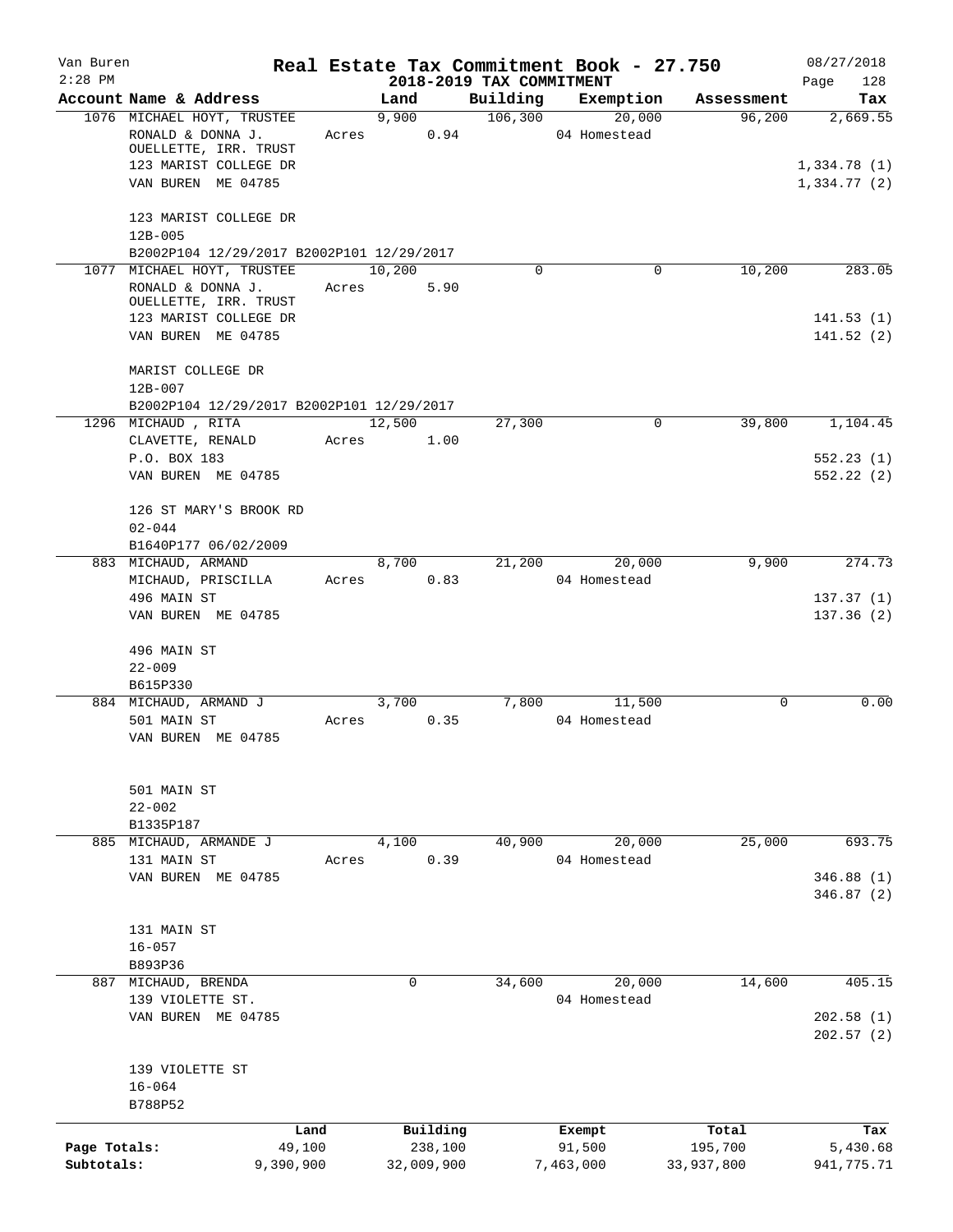| Van Buren                  |                                   |                     |             |                         |                                      | Real Estate Tax Commitment Book - 27.750 |                      | 08/27/2018              |
|----------------------------|-----------------------------------|---------------------|-------------|-------------------------|--------------------------------------|------------------------------------------|----------------------|-------------------------|
| $2:28$ PM                  | Account Name & Address            |                     | Land        |                         | 2018-2019 TAX COMMITMENT<br>Building | Exemption                                | Assessment           | 129<br>Page<br>Tax      |
|                            | 888 MICHAUD, CLAUDE J &           |                     | 6,900       |                         | 56,600                               | 26,000                                   | 37,500               | 1,040.63                |
|                            | BELLA (LIFE ESTATE)               |                     |             |                         |                                      |                                          |                      |                         |
|                            | C/O JUDY BUTLER<br>130 MARION DR. | Acres               |             | 0.66                    |                                      | 02 Veteran<br>04 Homestead               |                      | 520.32(1)               |
|                            | VAN BUREN ME 04785                |                     |             |                         |                                      |                                          |                      | 520.31(2)               |
|                            |                                   |                     |             |                         |                                      |                                          |                      |                         |
|                            | 591 MAIN ST<br>$23 - 110B$        |                     |             |                         |                                      |                                          |                      |                         |
|                            | B603P117                          |                     |             |                         |                                      |                                          |                      |                         |
|                            | 891 MICHAUD, DONALD J             |                     | 3,300       |                         | 17,500                               | 20,800                                   | 0                    | 0.00                    |
|                            | MICHAUD, ERNESTINE                | Acres               |             | 0.31                    |                                      | 04 Homestead                             |                      |                         |
|                            | 134 HILLSIDE ST                   |                     |             |                         |                                      | 02 Veteran                               |                      |                         |
|                            | VAN BUREN ME 04785                |                     |             |                         |                                      |                                          |                      |                         |
|                            | 134 HILLSIDE ST                   |                     |             |                         |                                      |                                          |                      |                         |
|                            | $23 - 085$                        |                     |             |                         |                                      |                                          |                      |                         |
|                            | B1028P33                          |                     |             |                         |                                      |                                          |                      |                         |
|                            | 892 MICHAUD, EMILY M              |                     | 7,900       |                         | 400                                  | 0                                        | 8,300                | 230.33                  |
|                            | 54 MORNINGSIDE DR APT<br>32       | Acres               |             | 0.75                    |                                      |                                          |                      |                         |
|                            | NEW YORK NY 10025                 |                     |             |                         |                                      |                                          |                      | 115.17(1)               |
|                            |                                   |                     |             |                         |                                      |                                          |                      | 115.16(2)               |
|                            | MAIN ST                           |                     |             |                         |                                      |                                          |                      |                         |
|                            | 14-124B                           |                     |             |                         |                                      |                                          |                      |                         |
|                            | 569 MICHAUD, EUGENE               |                     | 1,900       |                         | 22,500                               | 20,000                                   | 4,400                | 122.10                  |
|                            | 135 HIGH ST                       | Acres               |             | 0.18                    |                                      | 04 Homestead                             |                      |                         |
|                            | VAN BUREN ME 04785                |                     |             |                         |                                      |                                          |                      | 61.05(1)                |
|                            |                                   |                     |             |                         |                                      |                                          |                      | 61.05(2)                |
|                            | 135 HIGH ST                       |                     |             |                         |                                      |                                          |                      |                         |
|                            | $14 - 076$                        |                     |             |                         |                                      |                                          |                      |                         |
|                            | B1806P240 01/15/2013              |                     |             |                         |                                      |                                          |                      |                         |
|                            | 894 MICHAUD, EUGENE               |                     | $\mathbf 0$ |                         | 6,100                                | 0                                        | 6,100                | 169.28                  |
|                            | 135 HIGH ST                       |                     |             |                         |                                      |                                          |                      |                         |
|                            | VAN BUREN ME 04785                |                     |             |                         |                                      |                                          |                      | 84.64 (1)<br>84.64 (2)  |
|                            |                                   |                     |             |                         |                                      |                                          |                      |                         |
|                            | OFF ALEXANDER RD                  |                     |             |                         |                                      |                                          |                      |                         |
|                            | $05 - 025 - T1$                   |                     |             |                         |                                      |                                          |                      |                         |
| 847                        | MICHAUD, GERALD                   |                     | 2,600       |                         | 0                                    | 0                                        | 2,600                | 72.15                   |
|                            | MICHAUD, GLORIA                   | Acres               |             | 0.25                    |                                      |                                          |                      |                         |
|                            | 293 MAIN ST.                      |                     |             |                         |                                      |                                          |                      | 36.08(1)                |
|                            | VAN BUREN ME 04785                |                     |             |                         |                                      |                                          |                      | 36.07(2)                |
|                            | 299 MAIN ST                       |                     |             |                         |                                      |                                          |                      |                         |
|                            | $20 - 032$                        |                     |             |                         |                                      |                                          |                      |                         |
|                            | B1960P308 12/28/2016              |                     |             |                         |                                      |                                          |                      |                         |
|                            | 846 MICHAUD, GERALD               |                     | 2,600       |                         | 0                                    | 0                                        | 2,600                | 72.15                   |
|                            | MICHAUD, GLORIA                   | Acres               |             | 0.25                    |                                      |                                          |                      |                         |
|                            | 293 MAIN ST.                      |                     |             |                         |                                      |                                          |                      | 36.08(1)                |
|                            | VAN BUREN ME 04785                |                     |             |                         |                                      |                                          |                      | 36.07(2)                |
|                            | 299 MAIN ST                       |                     |             |                         |                                      |                                          |                      |                         |
|                            | $20 - 031$                        |                     |             |                         |                                      |                                          |                      |                         |
|                            | B1960P308 12/28/2016              |                     |             |                         |                                      |                                          |                      |                         |
|                            |                                   |                     |             |                         |                                      |                                          |                      |                         |
|                            |                                   | Land                |             | Building                |                                      | Exempt                                   | Total                | Tax                     |
| Page Totals:<br>Subtotals: |                                   | 25,200<br>9,416,100 |             | 103,100<br>32, 113, 000 |                                      | 66,800<br>7,529,800                      | 61,500<br>33,999,300 | 1,706.64<br>943, 482.35 |
|                            |                                   |                     |             |                         |                                      |                                          |                      |                         |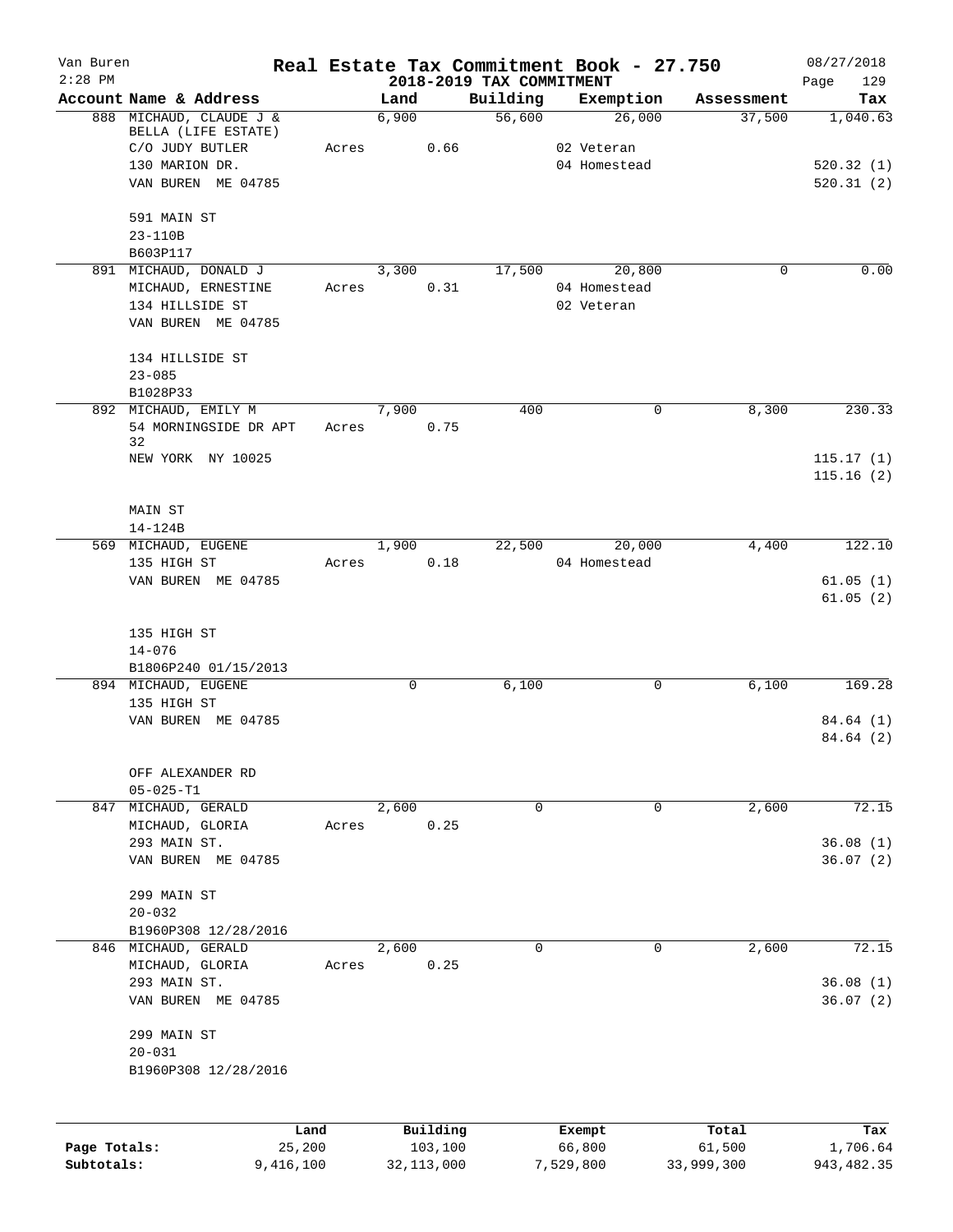| Van Buren    |                               |        |          |                                      | Real Estate Tax Commitment Book - 27.750 |            | 08/27/2018         |
|--------------|-------------------------------|--------|----------|--------------------------------------|------------------------------------------|------------|--------------------|
| $2:28$ PM    | Account Name & Address        |        | Land     | 2018-2019 TAX COMMITMENT<br>Building | Exemption                                | Assessment | Page<br>130<br>Tax |
|              | 895 MICHAUD, GERALD D         |        | 9,900    | 7,000                                | $\mathbf 0$                              | 16,900     | 468.98             |
|              | MICHAUD, THERESE              | Acres  | 11.75    |                                      |                                          |            |                    |
|              | 293 MAIN STREET               |        |          |                                      |                                          |            | 234.49(1)          |
|              | VAN BUREN ME 04785            |        |          |                                      |                                          |            | 234.49 (2)         |
|              |                               |        |          |                                      |                                          |            |                    |
|              | 229 ALEXANDER RD              |        |          |                                      |                                          |            |                    |
|              | $05 - 024$                    |        |          |                                      |                                          |            |                    |
|              | B729P46 10/01/1987            |        |          |                                      |                                          |            |                    |
|              | 923 MICHAUD, GERALD D         |        | 3,900    | 48,700                               | 20,000                                   | 32,600     | 904.65             |
|              | MICHAUD, ROLAND J             | Acres  | 0.37     |                                      | 04 Homestead                             |            |                    |
|              | 293 MAIN ST                   |        |          |                                      |                                          |            | 452.33(1)          |
|              | VAN BUREN ME 04785            |        |          |                                      |                                          |            | 452.32 (2)         |
|              |                               |        |          |                                      |                                          |            |                    |
|              | 293 MAIN ST                   |        |          |                                      |                                          |            |                    |
|              | $20 - 029$                    |        |          |                                      |                                          |            |                    |
|              | B1326P61                      |        |          |                                      |                                          |            |                    |
|              | 1582 MICHAUD, GERALD D.       |        | 400      | 0                                    | 0                                        | 400        | 11.10              |
|              | MICHAUD, GLORIA M.            | Acres  | 0.04     |                                      |                                          |            |                    |
|              | 293 MAIN ST.                  |        |          |                                      |                                          |            | 5.55(1)            |
|              | Van Buren ME 04785            |        |          |                                      |                                          |            | 5.55(2)            |
|              | MAIN ST                       |        |          |                                      |                                          |            |                    |
|              | $20 - 029A$                   |        |          |                                      |                                          |            |                    |
|              | B1899P163 07/20/2015          |        |          |                                      |                                          |            |                    |
|              | 899 MICHAUD, KEVIN            |        | 13,900   | 34,700                               | 20,000                                   | 28,600     | 793.65             |
|              | MICHAUD, TAMMY                | Acres  | 5.00     |                                      | 04 Homestead                             |            |                    |
|              | 871 MAIN ST                   |        |          |                                      |                                          |            | 396.83(1)          |
|              | VAN BUREN ME 04785            |        |          |                                      |                                          |            | 396.82 (2)         |
|              |                               |        |          |                                      |                                          |            |                    |
|              | 871 MAIN ST                   |        |          |                                      |                                          |            |                    |
|              | $08 - 036C$                   |        |          |                                      |                                          |            |                    |
|              | B761P163                      |        |          |                                      |                                          |            |                    |
|              | 898 MICHAUD, KEVIN            |        | 2,200    | 9,000                                | 11,200                                   | 0          | 0.00               |
|              | ST. PIERRE, JULIETTE          | Acres  | 0.21     |                                      | 04 Homestead                             |            |                    |
|              | 137 HILLSIDE ST               |        |          |                                      |                                          |            |                    |
|              | VAN BUREN ME 04785            |        |          |                                      |                                          |            |                    |
|              | 137 HILLSIDE ST               |        |          |                                      |                                          |            |                    |
|              | $23 - 069$                    |        |          |                                      |                                          |            |                    |
|              | B766P172                      |        |          |                                      |                                          |            |                    |
| 1310         | MICHAUD, KEVIN                |        | 11,400   | 0                                    | 0                                        | 11,400     | 316.35             |
|              | MICHAUD, TAMMY                | Acres  | 15.40    |                                      |                                          |            |                    |
|              | 871 MAIN STREET               |        |          |                                      |                                          |            | 158.18(1)          |
|              | VAN BUREN ME 04785            |        |          |                                      |                                          |            | 158.17(2)          |
|              |                               |        |          |                                      |                                          |            |                    |
|              | RR 1                          |        |          |                                      |                                          |            |                    |
|              | $08 - 037B$                   |        |          |                                      |                                          |            |                    |
|              | B1628P22 B1620P282 11/24/2008 |        |          |                                      |                                          |            |                    |
|              | 198 MICHAUD, KEVIN            |        | 800      | 20,600                               | 0                                        | 21,400     | 593.85             |
|              | MICHAUD, TAMMY                | Acres  | 0.04     |                                      |                                          |            |                    |
|              | 871 MAIN STREET               |        |          |                                      |                                          |            | 296.93(1)          |
|              | VAN BUREN ME 04785            |        |          |                                      |                                          |            | 296.92 (2)         |
|              | 69 MAIN ST                    |        |          |                                      |                                          |            |                    |
|              | $15 - 021$                    |        |          |                                      |                                          |            |                    |
|              | B1741P350 11/10/2011 B411P240 |        |          |                                      |                                          |            |                    |
|              |                               |        |          |                                      |                                          |            |                    |
|              |                               | Land   | Building |                                      | Exempt                                   | Total      | Tax                |
| Page Totals: |                               | 42,500 | 120,000  |                                      | 51,200                                   | 111,300    | 3,088.58           |

**Subtotals:** 9,458,600 32,233,000 7,581,000 34,110,600 946,570.93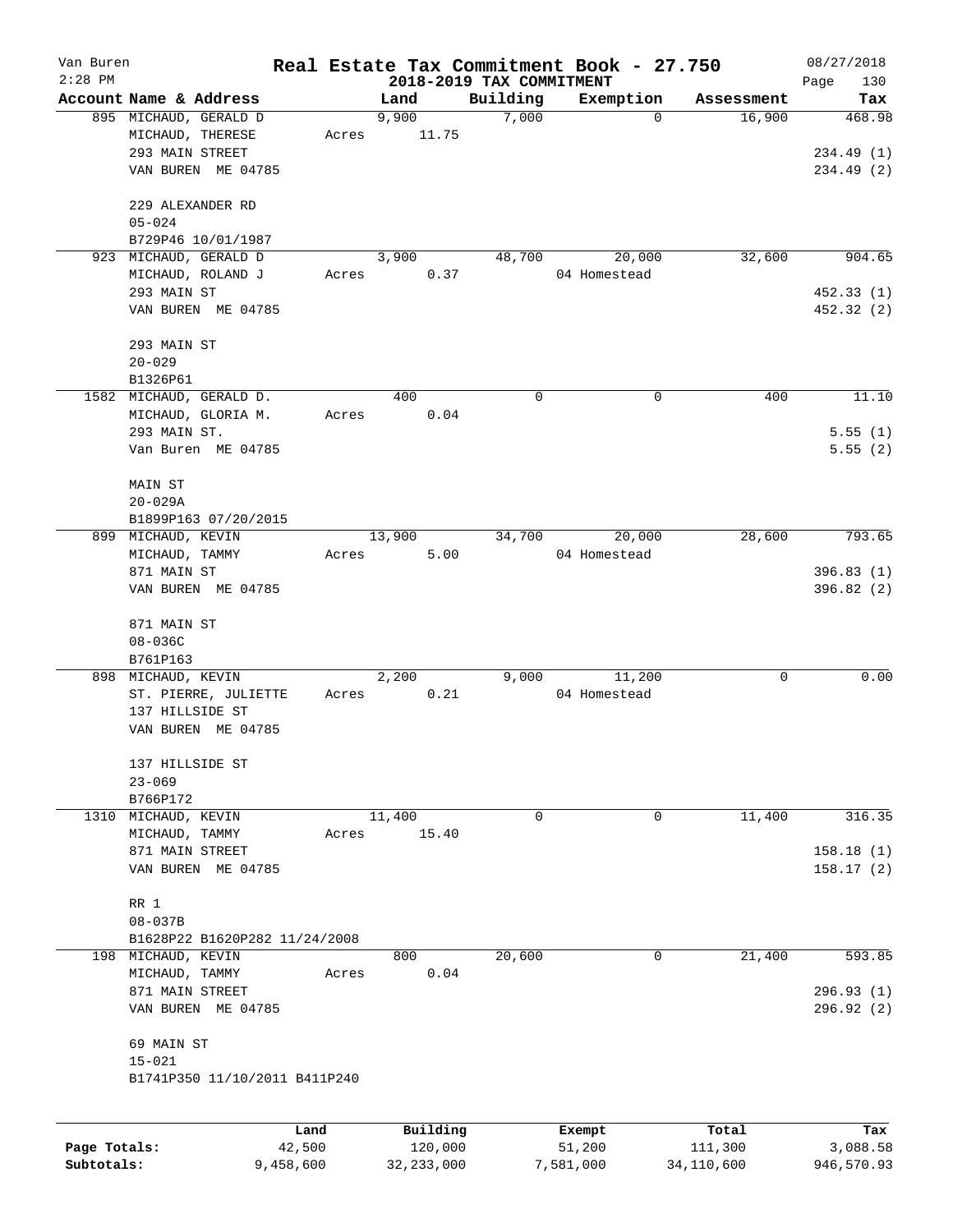| Van Buren    |                                    |                |       |               |                     |                          | Real Estate Tax Commitment Book - 27.750 |                      | 08/27/2018      |
|--------------|------------------------------------|----------------|-------|---------------|---------------------|--------------------------|------------------------------------------|----------------------|-----------------|
| $2:28$ PM    | Account Name & Address             |                |       |               |                     | 2018-2019 TAX COMMITMENT |                                          |                      | 131<br>Page     |
|              | 925 MICHAUD, LILLIAN L             |                |       | Land<br>4,100 |                     | Building<br>35,100       | Exemption<br>20,000                      | Assessment<br>19,200 | Tax<br>532.80   |
|              | 131 PARK ST                        |                | Acres |               | 0.39                |                          | 04 Homestead                             |                      |                 |
|              | VAN BUREN ME 04785                 |                |       |               |                     |                          |                                          |                      | 266.40(1)       |
|              |                                    |                |       |               |                     |                          |                                          |                      | 266.40(2)       |
|              | 131 PARK ST                        |                |       |               |                     |                          |                                          |                      |                 |
|              | $17 - 040$                         |                |       |               |                     |                          |                                          |                      |                 |
|              | B644P43                            |                |       |               |                     |                          |                                          |                      |                 |
|              | 901 MICHAUD, LYN R                 |                |       | 4,200         |                     | 72,900                   | 0                                        | 77,100               | 2,139.53        |
|              | MICHAUD, KARLA C                   |                |       |               | 0.21                |                          |                                          |                      |                 |
|              |                                    |                | Acres |               |                     |                          |                                          |                      |                 |
|              | PO BOX 5                           |                |       |               |                     |                          |                                          |                      | 1,069.77(1)     |
|              | VAN BUREN ME 04785                 |                |       |               |                     |                          |                                          |                      | 1,069.76(2)     |
|              | 31 MAIN ST                         |                |       |               |                     |                          |                                          |                      |                 |
|              | $15 - 001$                         |                |       |               |                     |                          |                                          |                      |                 |
|              | B1387P296                          |                |       |               |                     |                          |                                          |                      |                 |
|              | 219 MICHAUD, OLIVIA                |                |       | 5,400         |                     | 91,400                   | 0                                        | 96,800               | 2,686.20        |
|              | P.O. BOX 57                        |                | Acres |               | 0.51                |                          |                                          |                      |                 |
|              | VAN BUREN ME 04785                 |                |       |               |                     |                          |                                          |                      | 1,343.10(1)     |
|              |                                    |                |       |               |                     |                          |                                          |                      | 1,343.10(2)     |
|              | 158 CLOVERHILL DR                  |                |       |               |                     |                          |                                          |                      |                 |
|              | 18C-002B                           |                |       |               |                     |                          |                                          |                      |                 |
|              | B1750P292 02/06/2012               |                |       |               |                     |                          |                                          |                      |                 |
|              | 897 MICHAUD, PAMELA                |                |       | 5,100         |                     | 17,900                   | 23,000                                   | 0                    | 0.00            |
|              | 361 MAIN ST                        |                | Acres |               | 0.49                |                          | 04 Homestead                             |                      |                 |
|              | VAN BUREN ME 04785                 |                |       |               |                     |                          | 02 Veteran                               |                      |                 |
|              |                                    |                |       |               |                     |                          |                                          |                      |                 |
|              | 361 MAIN ST                        |                |       |               |                     |                          |                                          |                      |                 |
|              | $20 - 059$                         |                |       |               |                     |                          |                                          |                      |                 |
|              | 902 MICHAUD, PATRICK               |                |       | 17,300        |                     | $\mathbf 0$              | 0                                        | 17,300               | 480.08          |
|              | P O BOX 531                        |                | Acres | 42.00         |                     |                          |                                          |                      |                 |
|              | OLD ORCHARD BCH ME                 |                |       |               |                     |                          |                                          |                      | 240.04(1)       |
|              | 04064                              |                |       |               |                     |                          |                                          |                      | 240.04(2)       |
|              |                                    |                |       |               |                     |                          |                                          |                      |                 |
|              | OFF DESJARDINS ROAD                |                |       |               |                     |                          |                                          |                      |                 |
|              | $07 - 017$                         |                |       |               |                     |                          |                                          |                      |                 |
|              | B760P231                           |                |       |               |                     |                          |                                          |                      |                 |
|              | 904 MICHAUD, PATRICK<br>PO BOX 531 |                |       | 0             |                     | 600                      | $\mathbf 0$                              | 600                  | 16.65           |
|              | OLD ORCHARD BCH ME                 |                |       |               |                     |                          |                                          |                      | 8.33(1)         |
|              | 04064                              |                |       |               |                     |                          |                                          |                      |                 |
|              |                                    |                |       |               |                     |                          |                                          |                      | 8.32(2)         |
|              | BROOK AVE                          |                |       |               |                     |                          |                                          |                      |                 |
|              | $17 - 059 - T1$                    |                |       |               |                     |                          |                                          |                      |                 |
|              | 903 MICHAUD, PATRICK               |                |       | 21,300        |                     | $\mathbf 0$              | $\mathbf 0$                              | 21,300               | 591.08          |
|              | P O BOX 531                        |                | Acres |               | 117.00              |                          |                                          |                      |                 |
|              | OLD ORCHARD BCH ME                 |                |       |               |                     |                          |                                          |                      | 295.54(1)       |
|              | 04064                              |                |       |               |                     |                          |                                          |                      |                 |
|              |                                    |                |       |               |                     |                          |                                          |                      | 295.54(2)       |
|              | RR 1                               |                |       |               |                     |                          |                                          |                      |                 |
|              | $11 - 006$                         |                |       |               |                     |                          |                                          |                      |                 |
|              | B566P122                           |                |       |               |                     |                          |                                          |                      |                 |
|              |                                    |                |       |               |                     |                          |                                          |                      |                 |
| Page Totals: |                                    | Land<br>57,400 |       |               | Building<br>217,900 |                          | Exempt<br>43,000                         | Total<br>232,300     | Tax<br>6,446.34 |
| Subtotals:   |                                    | 9,516,000      |       |               | 32,450,900          |                          | 7,624,000                                | 34, 342, 900         | 953,017.27      |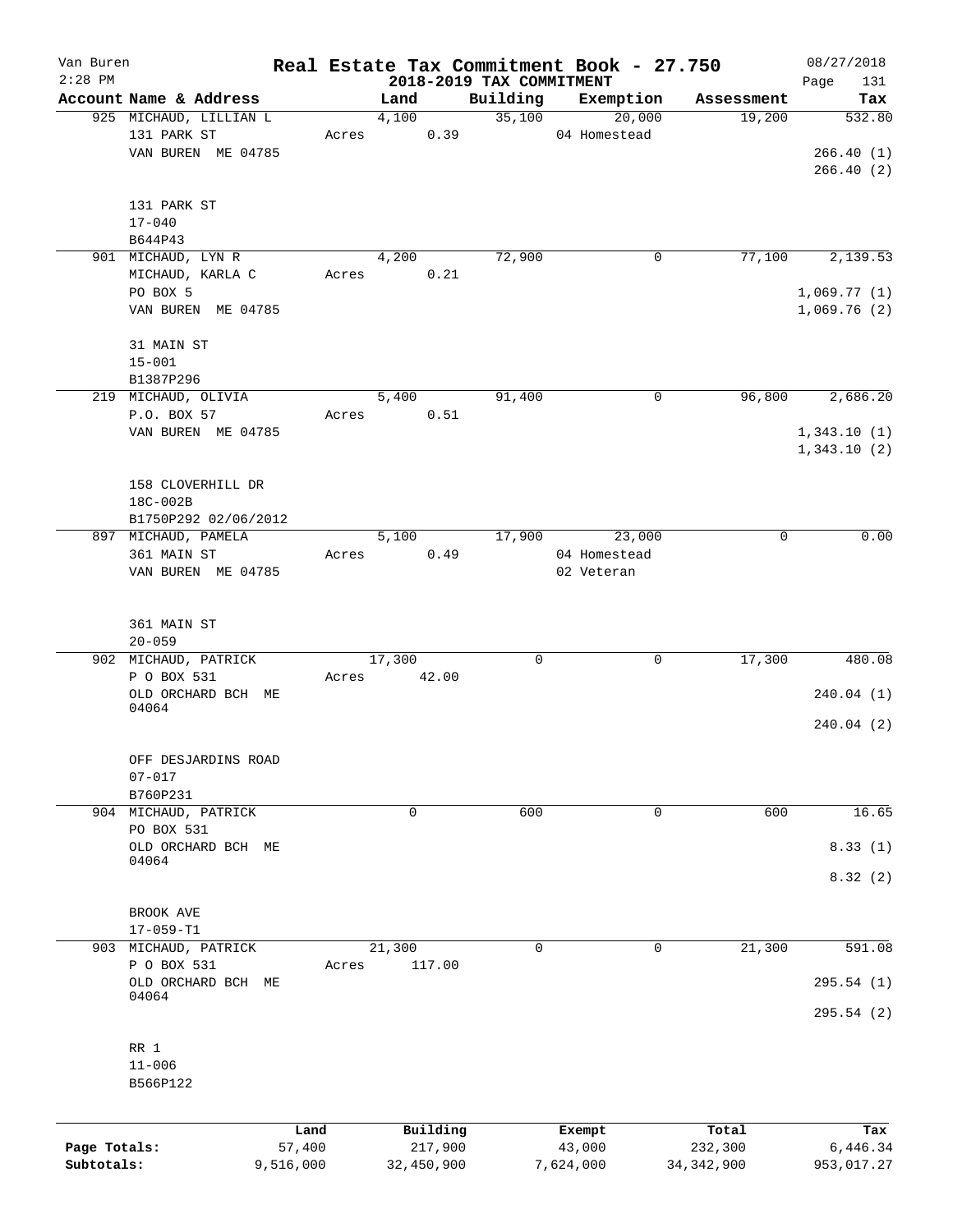| Van Buren<br>$2:28$ PM |                          |           |       |            | 2018-2019 TAX COMMITMENT | Real Estate Tax Commitment Book - 27.750 |              | 08/27/2018<br>Page<br>132 |
|------------------------|--------------------------|-----------|-------|------------|--------------------------|------------------------------------------|--------------|---------------------------|
|                        | Account Name & Address   |           |       | Land       | Building                 | Exemption                                | Assessment   | Tax                       |
|                        | 905 MICHAUD, PATRICK     |           |       | 9,900      | $\mathbf 0$              | $\Omega$                                 | 9,900        | 274.73                    |
|                        | P O BOX 531              |           | Acres | 8.70       |                          |                                          |              |                           |
|                        | OLD ORCHARD BCH ME       |           |       |            |                          |                                          |              | 137.37(1)                 |
|                        | 04064                    |           |       |            |                          |                                          |              |                           |
|                        |                          |           |       |            |                          |                                          |              | 137.36(2)                 |
|                        | RR 1                     |           |       |            |                          |                                          |              |                           |
|                        | $10 - 017$               |           |       |            |                          |                                          |              |                           |
|                        | B835P213                 |           |       |            |                          |                                          |              |                           |
|                        | 906 MICHAUD, PATRICK     |           |       | 55,700     | 0                        | 0                                        | 55,700       | 1,545.68                  |
|                        | P O BOX 531              |           | Acres | 149.00     |                          |                                          |              |                           |
|                        | OLD ORCHARD BCH ME       |           |       |            |                          |                                          |              | 772.84(1)                 |
|                        | 04064                    |           |       |            |                          |                                          |              |                           |
|                        |                          |           |       |            |                          |                                          |              | 772.84(2)                 |
|                        |                          |           |       |            |                          |                                          |              |                           |
|                        | OFF RR 1                 |           |       |            |                          |                                          |              |                           |
|                        | $09 - 002$               |           |       |            |                          |                                          |              |                           |
|                        | B835P213                 |           |       |            |                          |                                          |              |                           |
|                        | 889 MICHAUD, PATRICK     |           |       | 6,200      | 1,600                    | $\mathbf 0$                              | 7,800        | 216.45                    |
|                        | P.O. BOX 531             |           | Acres | 0.59       |                          |                                          |              |                           |
|                        | OLD ORCHARD BEACH ME     |           |       |            |                          |                                          |              | 108.23(1)                 |
|                        | 04064                    |           |       |            |                          |                                          |              | 108.22(2)                 |
|                        |                          |           |       |            |                          |                                          |              |                           |
|                        | 108 MONTCALM AVE         |           |       |            |                          |                                          |              |                           |
|                        | $17 - 030$               |           |       |            |                          |                                          |              |                           |
|                        | B1712P218 07/15/2011     |           |       |            |                          |                                          |              |                           |
|                        | 907 MICHAUD, PATRICK L   |           |       | 4,700      | 23,900                   | 20,000                                   | 8,600        | 238.65                    |
|                        | 156 POPLAR ST            |           | Acres | 0.45       |                          | 04 Homestead                             |              |                           |
|                        | VAN BUREN ME 04785       |           |       |            |                          |                                          |              | 119.33(1)                 |
|                        |                          |           |       |            |                          |                                          |              | 119.32(2)                 |
|                        |                          |           |       |            |                          |                                          |              |                           |
|                        | 156 POPLAR ST            |           |       |            |                          |                                          |              |                           |
|                        | $16 - 002$               |           |       |            |                          |                                          |              |                           |
|                        | 492 MICHAUD, PAULA       |           |       | 2,100      | 15,200                   | 17,300                                   | 0            | 0.00                      |
|                        | 166 FULTON ST            |           |       | 0.20       |                          | 04 Homestead                             |              |                           |
|                        | VAN BUREN ME 04785       |           | Acres |            |                          |                                          |              |                           |
|                        |                          |           |       |            |                          |                                          |              |                           |
|                        |                          |           |       |            |                          |                                          |              |                           |
|                        | 166 FULTON ST            |           |       |            |                          |                                          |              |                           |
|                        | $19 - 040A$              |           |       |            |                          |                                          |              |                           |
|                        | B1926P226 03/16/2016     |           |       |            |                          |                                          |              |                           |
|                        | 908 MICHAUD, PETER J     |           |       | 2,100      | 29,100                   | $\mathbf 0$                              | 31,200       | 865.80                    |
|                        | 131 MAIN ST              |           | Acres | 0.20       |                          |                                          |              |                           |
|                        | VAN BUREN ME 04785       |           |       |            |                          |                                          |              | 432.90 (1)                |
|                        |                          |           |       |            |                          |                                          |              | 432.90 (2)                |
|                        |                          |           |       |            |                          |                                          |              |                           |
|                        | 138 MAIN ST              |           |       |            |                          |                                          |              |                           |
|                        | $17 - 070$               |           |       |            |                          |                                          |              |                           |
|                        | B920P7                   |           |       |            |                          |                                          |              |                           |
|                        | 1061 MICHAUD, REBEKAH E. |           |       | 4,600      | 45,100                   | 20,000                                   | 29,700       | 824.18                    |
|                        | MICHAUD, SCOTT R.        |           | Acres | 0.44       |                          | 04 Homestead                             |              |                           |
|                        | 104 NOTRE DAME ST.       |           |       |            |                          |                                          |              | 412.09 (1)                |
|                        | VAN BUREN ME 04785       |           |       |            |                          |                                          |              | 412.09(2)                 |
|                        | 104 NOTRE DAME ST        |           |       |            |                          |                                          |              |                           |
|                        | $17 - 035$               |           |       |            |                          |                                          |              |                           |
|                        | B1952P43 10/18/2016      |           |       |            |                          |                                          |              |                           |
|                        |                          |           |       |            |                          |                                          |              |                           |
|                        |                          | Land      |       | Building   |                          | Exempt                                   | Total        | Tax                       |
| Page Totals:           |                          | 85,300    |       | 114,900    |                          | 57,300                                   | 142,900      | 3,965.49                  |
| Subtotals:             |                          | 9,601,300 |       | 32,565,800 |                          | 7,681,300                                | 34, 485, 800 | 956,982.76                |
|                        |                          |           |       |            |                          |                                          |              |                           |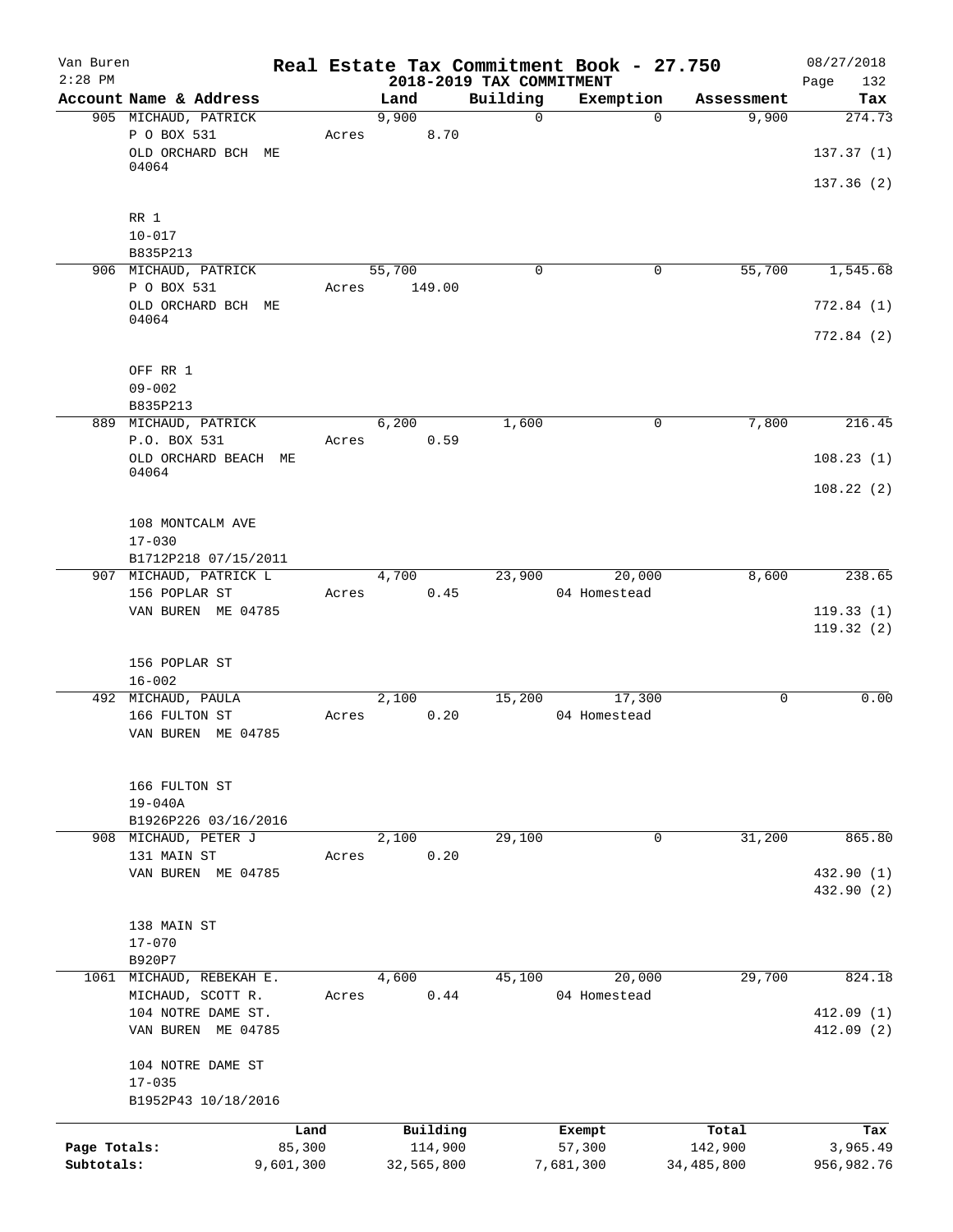| Van Buren<br>$2:28$ PM |                                                                                           |       |       |          | 2018-2019 TAX COMMITMENT | Real Estate Tax Commitment Book - 27.750 |            | 08/27/2018<br>133<br>Page          |
|------------------------|-------------------------------------------------------------------------------------------|-------|-------|----------|--------------------------|------------------------------------------|------------|------------------------------------|
|                        | Account Name & Address                                                                    |       | Land  |          | Building                 | Exemption                                | Assessment | Tax                                |
|                        | 1060 MICHAUD, REBEKAH E.<br>MICHAUD, SCOTT R.<br>104 NOTRE DAME ST.<br>VAN BUREN ME 04785 | Acres | 2,800 | 0.27     | 6,800                    | $\Omega$                                 | 9,600      | 266.40<br>133.20(1)<br>133.20(2)   |
|                        | BIRCH AVE<br>17-044A<br>B1952P43 10/18/2016                                               |       |       |          |                          |                                          |            |                                    |
|                        | 910 MICHAUD, RENA M                                                                       |       | 3,300 |          | 25,100                   | 0                                        | 28,400     | 788.10                             |
|                        | 22751 PARTRIDGE LANE<br>BOX ELDER SD 57719                                                | Acres |       | 0.31     |                          |                                          |            | 394.05(1)<br>394.05(2)             |
|                        | 159 POPLAR ST<br>$14 - 105$<br>B738P28                                                    |       |       |          |                          |                                          |            |                                    |
|                        | 911 MICHAUD, RICHARD B                                                                    |       | 4,300 |          | 33,100                   | 20,000                                   | 17,400     | 482.85                             |
|                        | MICHAUD, DIANNE M<br>P O BOX 332<br>VAN BUREN ME 04785                                    | Acres |       | 0.41     |                          | 04 Homestead                             |            | 241.43(1)<br>241.42 (2)            |
|                        | 135 HILLSIDE ST<br>$23 - 067$<br>B1061P161                                                |       |       |          |                          |                                          |            |                                    |
|                        | 912 MICHAUD, RICKY J<br>MICHAUD, NANCY A<br>108 MADORE AVE<br>VAN BUREN ME 04785          | Acres | 4,900 | 0.47     | 8,300                    | 13,200<br>04 Homestead                   | 0          | 0.00                               |
|                        | 108 MADORE AVE<br>$14 - 095$                                                              |       |       |          |                          |                                          |            |                                    |
|                        | 913 MICHAUD, RITA<br>P O BOX 183<br>VAN BUREN ME 04785                                    | Acres | 1,600 | 0.15     | 35,500                   | $\mathbf 0$                              | 37,100     | 1,029.53<br>514.77(1)<br>514.76(2) |
|                        | 112 BRIDGE ST<br>$15 - 084$                                                               |       |       |          |                          |                                          |            |                                    |
|                        | B1324P114<br>935 MICHAUD, RITA                                                            |       | 1,200 |          | 22,500                   | $\mathbf 0$                              | 23,700     | 657.68                             |
|                        | PO BOX 183<br>VAN BUREN ME 04785                                                          | Acres |       | 0.11     |                          |                                          |            | 328.84(1)<br>328.84(2)             |
|                        | 46 MAIN ST<br>$15 - 105$<br>B1490P53                                                      |       |       |          |                          |                                          |            |                                    |
|                        | 916 MICHAUD, RITA                                                                         |       | 1,800 |          | 46,800                   | $\mathsf{O}$                             | 48,600     | 1,348.65                           |
|                        | CLAVETTE, RENALD<br>P O BOX 183<br>VAN BUREN ME 04785                                     | Acres |       | 0.17     |                          |                                          |            | 674.33(1)<br>674.32(2)             |
|                        | 138 ST BRUNO ST<br>$17 - 018$<br>B1365P33                                                 |       |       |          |                          |                                          |            |                                    |
|                        | Land                                                                                      |       |       | Building |                          | Exempt                                   | Total      | Tax                                |
| Page Totals:           | 19,900                                                                                    |       |       | 178,100  |                          | 33,200                                   | 164,800    | 4,573.21                           |

**Subtotals:** 9,621,200 32,743,900 7,714,500 34,650,600 961,555.97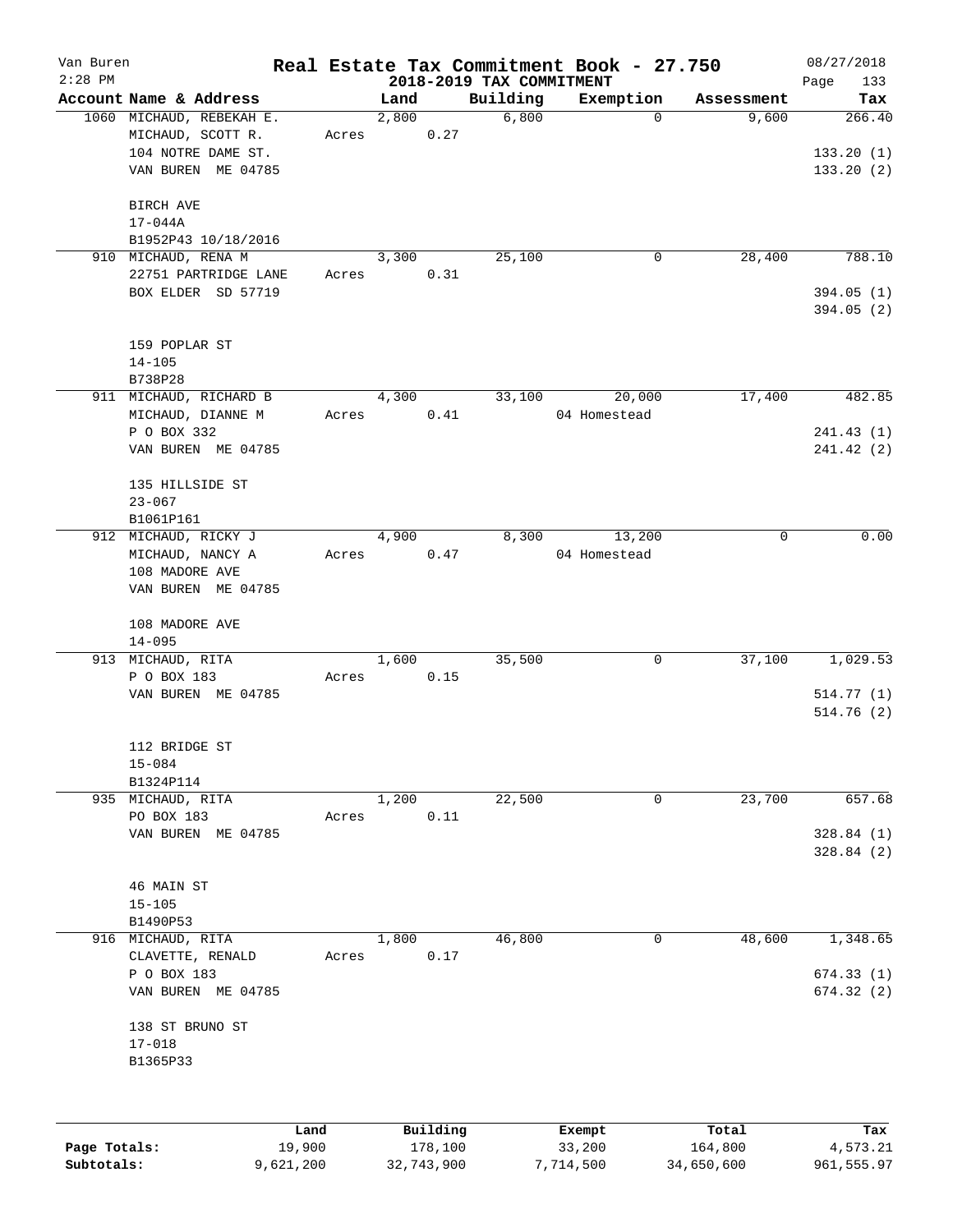| Van Buren    |                                   |           |            |                                      | Real Estate Tax Commitment Book - 27.750 |            | 08/27/2018         |
|--------------|-----------------------------------|-----------|------------|--------------------------------------|------------------------------------------|------------|--------------------|
| $2:28$ PM    | Account Name & Address            |           | Land       | 2018-2019 TAX COMMITMENT<br>Building | Exemption                                | Assessment | Page<br>134<br>Tax |
|              | 933 MICHAUD, RITA                 |           | 0          | 7,200                                | $\mathbf 0$                              | 7,200      | 199.80             |
|              | PO BOX 183                        |           |            |                                      |                                          |            |                    |
|              | VAN BUREN ME 04785                |           |            |                                      |                                          |            | 99.90 (1)          |
|              |                                   |           |            |                                      |                                          |            | 99.90 (2)          |
|              |                                   |           |            |                                      |                                          |            |                    |
|              | 132 ST BRUNO ST                   |           |            |                                      |                                          |            |                    |
|              | $17 - 020$                        |           |            |                                      |                                          |            |                    |
|              | B1515P55                          |           |            |                                      |                                          |            |                    |
|              | 917 MICHAUD, RITA                 |           | 1,800      | 25,100                               | 0                                        | 26,900     | 746.48             |
|              | CLAVETTE, RENALD                  | Acres     |            | 0.17                                 |                                          |            |                    |
|              | P O BOX 183                       |           |            |                                      |                                          |            | 373.24(1)          |
|              | VAN BUREN ME 04785                |           |            |                                      |                                          |            | 373.24(2)          |
|              | 118 TYLER ST                      |           |            |                                      |                                          |            |                    |
|              | $18 - 129$                        |           |            |                                      |                                          |            |                    |
|              | B1365P33                          |           |            |                                      |                                          |            |                    |
|              | 914 MICHAUD, RITA                 |           | 4,300      | 23,700                               | 0                                        | 28,000     | 777.00             |
|              | P O BOX 183                       | Acres     |            | 0.41                                 |                                          |            |                    |
|              | VAN BUREN ME 04785                |           |            |                                      |                                          |            | 388.50 (1)         |
|              |                                   |           |            |                                      |                                          |            | 388.50 (2)         |
|              |                                   |           |            |                                      |                                          |            |                    |
|              | 326 MAIN ST                       |           |            |                                      |                                          |            |                    |
|              | $20 - 070$                        |           |            |                                      |                                          |            |                    |
|              | B1471P61                          |           | 700        | $\mathbf 0$                          | 0                                        | 700        | 19.43              |
|              | 934 MICHAUD, RITA<br>PO BOX 183   | Acres     |            | 0.07                                 |                                          |            |                    |
|              | VAN BUREN ME 04785                |           |            |                                      |                                          |            | 9.72(1)            |
|              |                                   |           |            |                                      |                                          |            | 9.71(2)            |
|              |                                   |           |            |                                      |                                          |            |                    |
|              | ST JOHN AVE                       |           |            |                                      |                                          |            |                    |
|              | $15 - 087A$                       |           |            |                                      |                                          |            |                    |
|              | B1507P266                         |           |            |                                      |                                          |            |                    |
|              | 919 MICHAUD, RITA                 |           | 1,900      | 31,400                               | 0                                        | 33,300     | 924.08             |
|              | P O BOX 183                       | Acres     |            | 0.18                                 |                                          |            |                    |
|              | VAN BUREN ME 04785                |           |            |                                      |                                          |            | 462.04(1)          |
|              |                                   |           |            |                                      |                                          |            | 462.04(2)          |
|              | 112 PINE ST                       |           |            |                                      |                                          |            |                    |
|              | $14 - 071B$                       |           |            |                                      |                                          |            |                    |
|              | B1109P250                         |           |            |                                      |                                          |            |                    |
|              | 936 MICHAUD, RITA                 |           | 2,100      | 25,100                               | 0                                        | 27,200     | 754.80             |
|              | PO BOX 183                        | Acres     |            | 0.20                                 |                                          |            |                    |
|              | VAN BUREN ME 04785                |           |            |                                      |                                          |            | 377.40 (1)         |
|              |                                   |           |            |                                      |                                          |            | 377.40(2)          |
|              |                                   |           |            |                                      |                                          |            |                    |
|              | 109 CHAMPLAIN ST                  |           |            |                                      |                                          |            |                    |
|              | $20 - 033$                        |           |            |                                      |                                          |            |                    |
|              | B1519P138                         |           |            |                                      |                                          |            |                    |
| 938          | MICHAUD, RODNEY<br>MICHAUD, PAULA | Acres     | 13,000     | 28,800<br>2.29                       | 20,000<br>04 Homestead                   | 21,800     | 604.95             |
|              | 632 MAIN STREET                   |           |            |                                      |                                          |            | 302.48(1)          |
|              | VAN BUREN ME 04785                |           |            |                                      |                                          |            | 302.47(2)          |
|              |                                   |           |            |                                      |                                          |            |                    |
|              | 632 MAIN ST                       |           |            |                                      |                                          |            |                    |
|              | $25 - 014$                        |           |            |                                      |                                          |            |                    |
|              | B1583P104                         |           |            |                                      |                                          |            |                    |
|              |                                   |           |            |                                      |                                          |            |                    |
|              |                                   | Land      |            | Building                             | Exempt                                   | Total      | Tax                |
| Page Totals: |                                   | 23,800    |            | 141,300                              | 20,000                                   | 145,100    | 4,026.54           |
| Subtotals:   |                                   | 9,645,000 | 32,885,200 |                                      | 7,734,500                                | 34,795,700 | 965,582.51         |
|              |                                   |           |            |                                      |                                          |            |                    |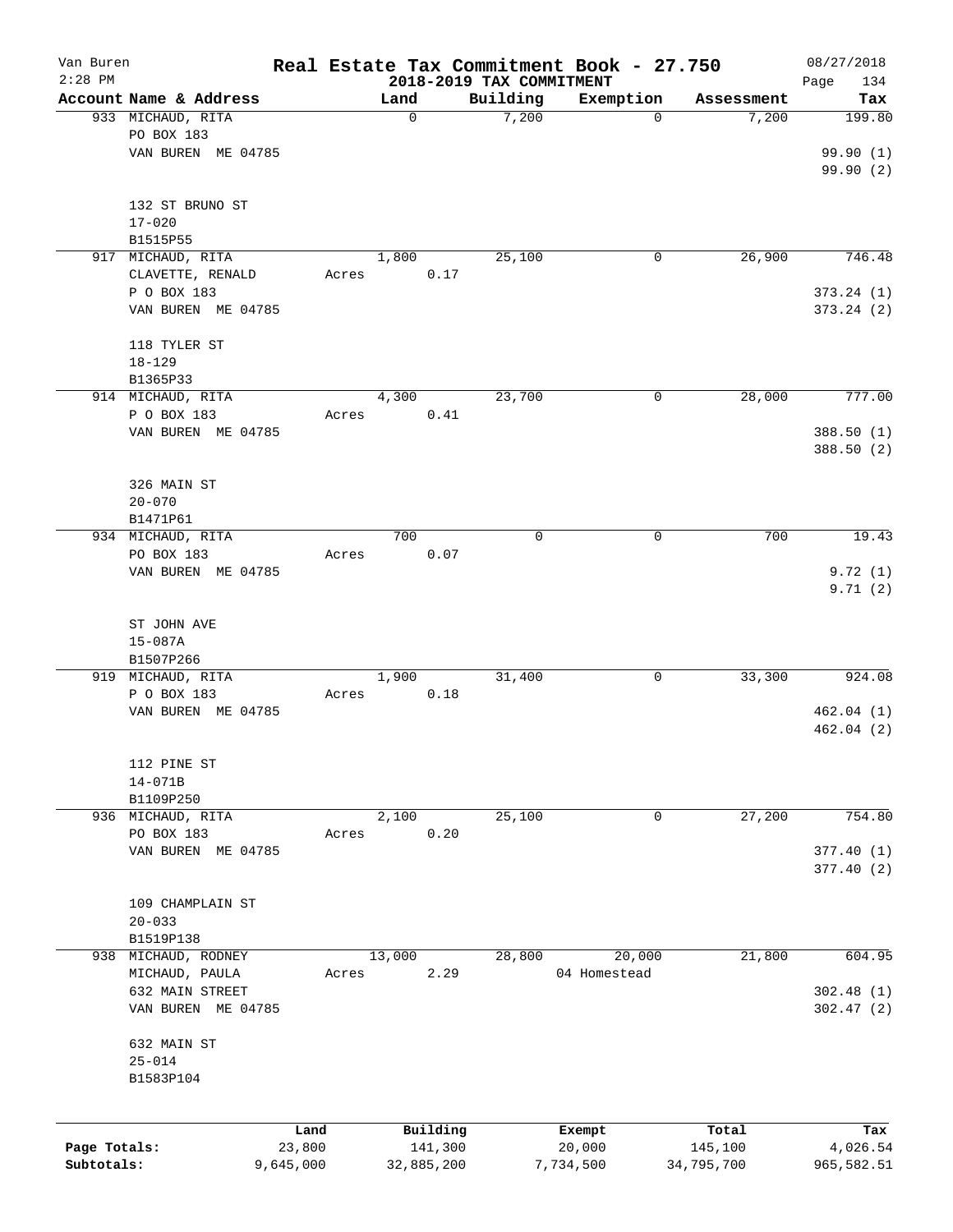| Van Buren<br>$2:28$ PM |                                |           |        |            |                                      | Real Estate Tax Commitment Book - 27.750 |            | 08/27/2018         |
|------------------------|--------------------------------|-----------|--------|------------|--------------------------------------|------------------------------------------|------------|--------------------|
|                        | Account Name & Address         |           | Land   |            | 2018-2019 TAX COMMITMENT<br>Building | Exemption                                | Assessment | 135<br>Page<br>Tax |
|                        | 922 MICHAUD, ROLAND J          |           | 2,000  |            | $\mathbf 0$                          | $\Omega$                                 | 2,000      | $\overline{55.50}$ |
|                        | MICHAUD, THERESA               | Acres     |        | 0.50       |                                      |                                          |            |                    |
|                        | 293 MAIN ST                    |           |        |            |                                      |                                          |            | 27.75(1)           |
|                        | VAN BUREN ME 04785             |           |        |            |                                      |                                          |            | 27.75(2)           |
|                        | OFF ALEXANDER RD               |           |        |            |                                      |                                          |            |                    |
|                        | $05 - 025$                     |           |        |            |                                      |                                          |            |                    |
|                        | 924 MICHAUD, ROLAND J &        |           | 7,500  |            | 0                                    | 0                                        | 7,500      | 208.13             |
|                        | THERESE<br>DESJARDINS, LINDA M | Acres     |        | 7.00       |                                      |                                          |            |                    |
|                        | 293 MAIN ST                    |           |        |            |                                      |                                          |            | 104.07(1)          |
|                        | VAN BUREN ME 04785             |           |        |            |                                      |                                          |            | 104.06(2)          |
|                        | ALEXANDER RD                   |           |        |            |                                      |                                          |            |                    |
|                        | $05 - 023$                     |           |        |            |                                      |                                          |            |                    |
|                        | B861P147                       |           |        |            |                                      |                                          |            |                    |
|                        | 939 MICHAUD, RONALD A          |           | 1,900  |            | 9,500                                | 0                                        | 11,400     | 316.35             |
|                        | 44 HAMLIN RD                   | Acres     |        | 0.18       |                                      |                                          |            |                    |
|                        | HAMLIN ME 04785                |           |        |            |                                      |                                          |            | 158.18(1)          |
|                        |                                |           |        |            |                                      |                                          |            | 158.17(2)          |
|                        | 129 ST JOHN AVE                |           |        |            |                                      |                                          |            |                    |
|                        | $15 - 082$                     |           |        |            |                                      |                                          |            |                    |
|                        | B1521P24                       |           |        |            |                                      |                                          |            |                    |
|                        | 927 MICHAUD, RONALD S          |           | 2,900  |            | $\Omega$                             | $\mathbf 0$                              | 2,900      | 80.47              |
|                        | MICHAUD, SIMONE                | Acres     |        | 18.00      |                                      |                                          |            |                    |
|                        | 273 MAIN ST                    |           |        |            |                                      |                                          |            | 40.24(1)           |
|                        | VAN BUREN ME 04785             |           |        |            |                                      |                                          |            | 40.23(2)           |
|                        | FULTON ST                      |           |        |            |                                      |                                          |            |                    |
|                        | $06 - 005A$                    |           |        |            |                                      |                                          |            |                    |
|                        | B686P27 07/30/1986             |           |        |            |                                      |                                          |            |                    |
|                        | 926 MICHAUD, RONALD S          |           | 10,500 |            | 108,800                              | 20,000                                   | 99,300     | 2,755.58           |
|                        | MICHAUD, SIMONE                | Acres     |        | 1.00       |                                      | 04 Homestead                             |            |                    |
|                        | 273 MAIN ST                    |           |        |            |                                      |                                          |            | 1,377.79(1)        |
|                        | VAN BUREN ME 04785             |           |        |            |                                      |                                          |            | 1,377.79(2)        |
|                        | 273 MAIN ST                    |           |        |            |                                      |                                          |            |                    |
|                        | $18 - 047$                     |           |        |            |                                      |                                          |            |                    |
|                        | B726P168                       |           |        |            |                                      |                                          |            |                    |
|                        | 928 MICHAUD, SCOTT J           |           | 3,700  |            | 58,200                               | 20,000                                   | 41,900     | 1,162.72           |
|                        | PO BOX 161                     | Acres     |        | 0.35       |                                      | 04 Homestead                             |            |                    |
|                        | VAN BUREN ME 04785             |           |        |            |                                      |                                          |            | 581.36 (1)         |
|                        |                                |           |        |            |                                      |                                          |            | 581.36 (2)         |
|                        | 122 CHAMPLAIN ST               |           |        |            |                                      |                                          |            |                    |
|                        | $20 - 045$                     |           |        |            |                                      |                                          |            |                    |
|                        | B1264P161                      |           |        |            |                                      |                                          |            |                    |
|                        | 89 MICHAUD, WADE               |           | 400    |            | 14,500                               | 0                                        | 14,900     | 413.48             |
|                        | 60 MAIN ST                     | Acres     |        | 0.02       |                                      |                                          |            |                    |
|                        | VAN BUREN ME 04785             |           |        |            |                                      |                                          |            | 206.74 (1)         |
|                        |                                |           |        |            |                                      |                                          |            | 206.74(2)          |
|                        | 60 MAIN ST                     |           |        |            |                                      |                                          |            |                    |
|                        | $15 - 100$                     |           |        |            |                                      |                                          |            |                    |
|                        | B1885P119 03/26/2015           |           |        |            |                                      |                                          |            |                    |
|                        |                                |           |        |            |                                      |                                          |            |                    |
|                        |                                | Land      |        | Building   |                                      | Exempt                                   | Total      | Tax                |
| Page Totals:           |                                | 28,900    |        | 191,000    |                                      | 40,000                                   | 179,900    | 4,992.23           |
| Subtotals:             |                                | 9,673,900 |        | 33,076,200 |                                      | 7,774,500                                | 34,975,600 | 970, 574.74        |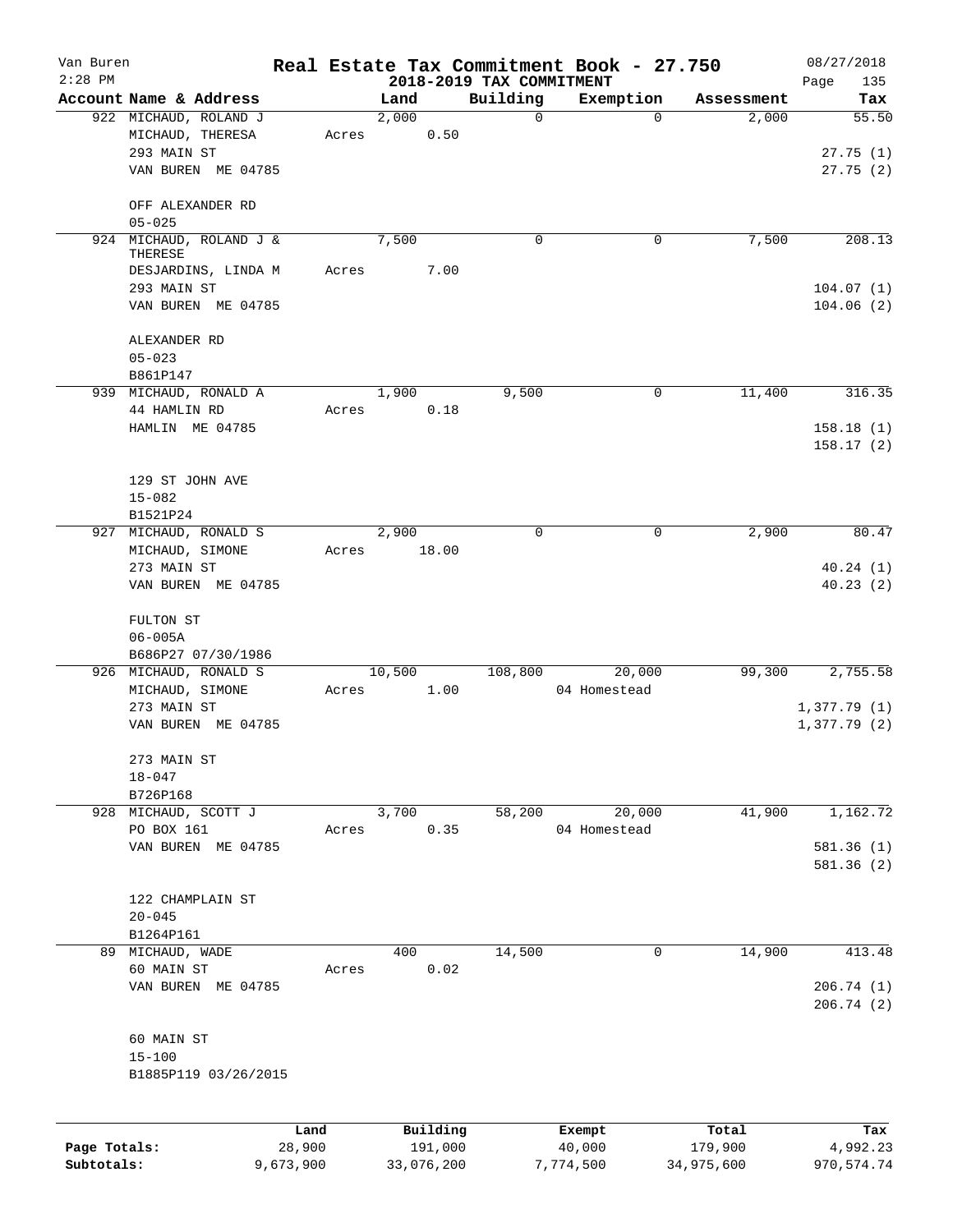| Van Buren    |                            |       |        |              |                          | Real Estate Tax Commitment Book - 27.750 |            | 08/27/2018   |
|--------------|----------------------------|-------|--------|--------------|--------------------------|------------------------------------------|------------|--------------|
| $2:28$ PM    |                            |       |        |              | 2018-2019 TAX COMMITMENT |                                          |            | Page<br>136  |
|              | Account Name & Address     |       | Land   |              | Building                 | Exemption                                | Assessment | Tax          |
|              | 940 MICHELLE RIOUX COMPANY |       | 3,600  |              | $\mathbf 0$              | 0                                        | 3,600      | 99.90        |
|              | 107 JEFFERSON ST           | Acres |        | 0.34         |                          |                                          |            |              |
|              | VAN BUREN ME 04785         |       |        |              |                          |                                          |            | 49.95 (1)    |
|              |                            |       |        |              |                          |                                          |            | 49.95 (2)    |
|              |                            |       |        |              |                          |                                          |            |              |
|              | 111 JEFFERSON ST           |       |        |              |                          |                                          |            |              |
|              | $14 - 010A$                |       |        |              |                          |                                          |            |              |
|              | B1391P189                  |       |        |              |                          |                                          |            |              |
|              | 941 MICHELLE RIOUX COMPANY |       | 7,800  |              | 132,500                  | 0                                        | 140,300    | 3,893.33     |
|              | 107 JEFFERSON ST           | Acres |        | 0.39         |                          |                                          |            |              |
|              | VAN BUREN ME 04785         |       |        |              |                          |                                          |            | 1,946.67(1)  |
|              |                            |       |        |              |                          |                                          |            | 1,946.66 (2) |
|              |                            |       |        |              |                          |                                          |            |              |
|              | 52 MAIN ST                 |       |        |              |                          |                                          |            |              |
|              | $15 - 103$                 |       |        |              |                          |                                          |            |              |
|              | B1065P131                  |       |        |              |                          |                                          |            |              |
|              | 942 MICHELLE RIOUX COMPANY |       | 2,000  |              | 47,100                   | 0                                        | 49,100     | 1,362.53     |
|              | 107 JEFFERSON ST           | Acres |        | 0.19         |                          |                                          |            |              |
|              | VAN BUREN ME 04785         |       |        |              |                          |                                          |            | 681.27 (1)   |
|              |                            |       |        |              |                          |                                          |            | 681.26 (2)   |
|              |                            |       |        |              |                          |                                          |            |              |
|              | 101 JEFFERSON ST           |       |        |              |                          |                                          |            |              |
|              | $14 - 004A$                |       |        |              |                          |                                          |            |              |
|              | B1065P131                  |       |        |              |                          |                                          |            |              |
| 943          | MICHELLE RIOUX COMPANY     |       | 12,000 |              | 179,900                  | 0                                        | 191,900    | 5,325.23     |
|              | 107 JEFFERSON ST           | Acres |        | 0.60         |                          |                                          |            |              |
|              | VAN BUREN ME 04785         |       |        |              |                          |                                          |            | 2,662.62(1)  |
|              |                            |       |        |              |                          |                                          |            | 2,662.61(2)  |
|              |                            |       |        |              |                          |                                          |            |              |
|              | 107 JEFFERSON ST           |       |        |              |                          |                                          |            |              |
|              | $14 - 004B$                |       |        |              |                          |                                          |            |              |
|              | B1065P131                  |       |        |              |                          |                                          |            |              |
|              | 794 MODE, CODY             |       | 4,000  |              | 17,500                   | 0                                        | 21,500     | 596.63       |
|              | MODE, LEA ROSEARL          | Acres |        | 0.38         |                          |                                          |            |              |
|              | DAFFON                     |       |        |              |                          |                                          |            |              |
|              | 128 JACKSON ST.            |       |        |              |                          |                                          |            | 298.32 (1)   |
|              | Van Buren ME 04785         |       |        |              |                          |                                          |            | 298.31(2)    |
|              |                            |       |        |              |                          |                                          |            |              |
|              | 456 MAIN ST                |       |        |              |                          |                                          |            |              |
|              | $22 - 017$                 |       |        |              |                          |                                          |            |              |
|              | B2001P197 12/27/2017       |       |        |              |                          |                                          |            |              |
|              | 704 MODE, CODY WAYNE       |       | 2,700  |              | 23,600                   | 20,000                                   | 6,300      | 174.83       |
|              | MODE, LEA ROSEARL          | Acres |        | 0.26         |                          | 04 Homestead                             |            |              |
|              | DAFFON                     |       |        |              |                          |                                          |            |              |
|              | 128 JACKSON ST             |       |        |              |                          |                                          |            | 87.42(1)     |
|              | VAN BUREN ME 04785         |       |        |              |                          |                                          |            | 87.41(2)     |
|              |                            |       |        |              |                          |                                          |            |              |
|              | 128 JACKSON ST             |       |        |              |                          |                                          |            |              |
|              | $18 - 088$                 |       |        |              |                          |                                          |            |              |
|              | B1929P227 04/15/2016       |       |        |              |                          |                                          |            |              |
|              | 961 MORIN, GERARD J        |       | 26,900 |              | 10,600                   | 20,000                                   | 17,500     | 485.63       |
|              | 184 MAIN ST                | Acres |        | 42.00        |                          | 04 Homestead                             |            |              |
|              | VAN BUREN ME 04785         |       |        |              |                          |                                          |            | 242.82 (1)   |
|              |                            |       |        |              |                          |                                          |            | 242.81(2)    |
|              |                            |       |        |              |                          |                                          |            |              |
|              |                            |       |        |              |                          |                                          |            |              |
|              | 143 MASSE RD<br>$02 - 012$ |       |        |              |                          |                                          |            |              |
|              |                            |       |        |              |                          |                                          |            |              |
|              | B447P248                   |       |        |              |                          |                                          |            |              |
|              | Land                       |       |        | Building     |                          | Exempt                                   | Total      | Tax          |
| Page Totals: | 59,000                     |       |        | 411,200      |                          | 40,000                                   | 430,200    | 11,938.08    |
| Subtotals:   | 9,732,900                  |       |        | 33, 487, 400 |                          | 7,814,500                                | 35,405,800 | 982,512.82   |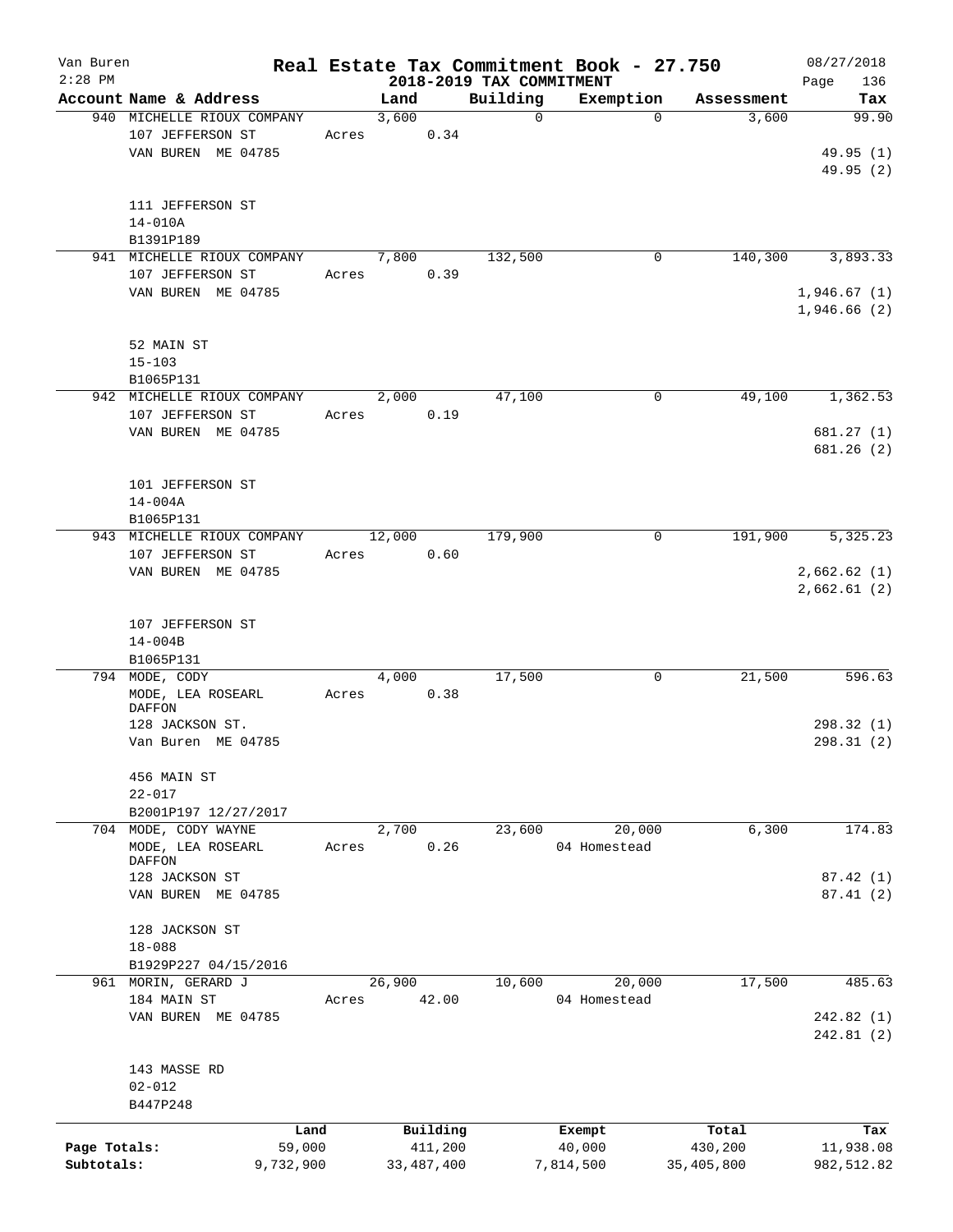| Van Buren    |                                         |                 |                    |                          | Real Estate Tax Commitment Book - 27.750 |                       | 08/27/2018             |
|--------------|-----------------------------------------|-----------------|--------------------|--------------------------|------------------------------------------|-----------------------|------------------------|
| $2:28$ PM    | Account Name & Address                  |                 |                    | 2018-2019 TAX COMMITMENT |                                          |                       | Page<br>137            |
|              | 960 MORIN, JEAN                         |                 | Land<br>3,500      | Building<br>19,100       | Exemption<br>$\mathbf 0$                 | Assessment<br>22,600  | Tax<br>627.15          |
|              | 184 MAIN ST                             | Acres           | 0.33               |                          |                                          |                       |                        |
|              | VAN BUREN ME 04785                      |                 |                    |                          |                                          |                       | 313.58(1)              |
|              |                                         |                 |                    |                          |                                          |                       | 313.57(2)              |
|              |                                         |                 |                    |                          |                                          |                       |                        |
|              | 184 MAIN ST                             |                 |                    |                          |                                          |                       |                        |
|              | $18 - 137$                              |                 |                    |                          |                                          |                       |                        |
|              | B1652P112 08/24/2009                    |                 |                    |                          |                                          |                       |                        |
| 967          | MORIN, JOHN P                           |                 | 5,700              | 32,200                   | 20,000                                   | 17,900                | 496.73                 |
|              | MORIN, JHERI E                          | Acres           | 0.34               |                          | 04 Homestead                             |                       |                        |
|              | 981 MAIN ST                             |                 |                    |                          |                                          |                       | 248.37(1)              |
|              | VAN BUREN ME 04785                      |                 |                    |                          |                                          |                       | 248.36 (2)             |
|              | 981 MAIN ST                             |                 |                    |                          |                                          |                       |                        |
|              | $10 - 008A$                             |                 |                    |                          |                                          |                       |                        |
|              | B1295P67                                |                 |                    |                          |                                          |                       |                        |
|              | 968 MORIN, JOHN P                       |                 | 18,700             | 0                        | 0                                        | 18,700                | 518.92                 |
|              | 981 MAIN ST                             | Acres           | 34.00              |                          |                                          |                       |                        |
|              | VAN BUREN ME 04785                      |                 |                    |                          |                                          |                       | 259.46 (1)             |
|              |                                         |                 |                    |                          |                                          |                       | 259.46(2)              |
|              |                                         |                 |                    |                          |                                          |                       |                        |
|              | OFF RR 1                                |                 |                    |                          |                                          |                       |                        |
|              | $09 - 001$                              |                 |                    |                          |                                          |                       |                        |
|              | B815P213                                |                 |                    |                          |                                          |                       |                        |
|              | 962 MORIN, STEVEN V                     |                 | 70,400             | 0                        | 0                                        | 70,400                | 1,953.60               |
|              | DUHANEY MORIN, CARLA                    | Acres           | 195.00             |                          |                                          |                       |                        |
|              | 222 MAIN ST.                            |                 |                    |                          |                                          |                       | 976.80(1)              |
|              | VAN BUREN ME 04785                      |                 |                    |                          |                                          |                       | 976.80 (2)             |
|              | ALEXANDER RD                            |                 |                    |                          |                                          |                       |                        |
|              | $09 - 031$                              |                 |                    |                          |                                          |                       |                        |
|              | B1806P241 05/02/2013                    |                 |                    |                          |                                          |                       |                        |
|              | 963 MORIN, STEVEN V                     |                 | 4,700              | 0                        | 0                                        | 4,700                 | 130.43                 |
|              | DUHANEY MORIN, CARLA                    | Acres           | 18.00              |                          |                                          |                       |                        |
|              | 222 MAIN ST.                            |                 |                    |                          |                                          |                       | 65.22(1)               |
|              | VAN BUREN ME 04785                      |                 |                    |                          |                                          |                       | 65.21(2)               |
|              | R-ROUTE 1                               |                 |                    |                          |                                          |                       |                        |
|              | $10 - 003$                              |                 |                    |                          |                                          |                       |                        |
|              | B1806P241 04/30/2013                    |                 |                    |                          |                                          |                       |                        |
|              | 966 MORIN, STEVEN V                     |                 | 30,400             | 6,300                    | 0                                        | 36,700                | 1,018.43               |
|              | DUHANEY MORIN, CARLA                    | Acres           | 71.40              |                          |                                          |                       |                        |
|              | 222 MAIN ST.                            |                 |                    |                          |                                          |                       | 509.22(1)              |
|              | VAN BUREN ME 04785                      |                 |                    |                          |                                          |                       | 509.21(2)              |
|              |                                         |                 |                    |                          |                                          |                       |                        |
|              | 967 MAIN ST                             |                 |                    |                          |                                          |                       |                        |
|              | $07 - 012$                              |                 |                    |                          |                                          |                       |                        |
| 969          | B1806P241 04/30/2013<br>MORIN, STEVEN V |                 | 8,600              | 8,200                    | 0                                        | 16,800                | 466.20                 |
|              | DUHANEY MORIN, CARLA                    | Acres           | 0.60               |                          |                                          |                       |                        |
|              | 222 MAIN ST.                            |                 |                    |                          |                                          |                       | 233.10(1)              |
|              | VAN BUREN ME 04785                      |                 |                    |                          |                                          |                       | 233.10(2)              |
|              |                                         |                 |                    |                          |                                          |                       |                        |
|              | 963 MAIN ST                             |                 |                    |                          |                                          |                       |                        |
|              | $07 - 012A$                             |                 |                    |                          |                                          |                       |                        |
|              | B1806P241 04/30/2013                    |                 |                    |                          |                                          |                       |                        |
|              |                                         |                 |                    |                          |                                          |                       |                        |
| Page Totals: |                                         | Land<br>142,000 | Building<br>65,800 |                          | Exempt                                   | Total                 | Tax                    |
| Subtotals:   |                                         | 9,874,900       | 33,553,200         |                          | 20,000<br>7,834,500                      | 187,800<br>35,593,600 | 5,211.46<br>987,724.28 |
|              |                                         |                 |                    |                          |                                          |                       |                        |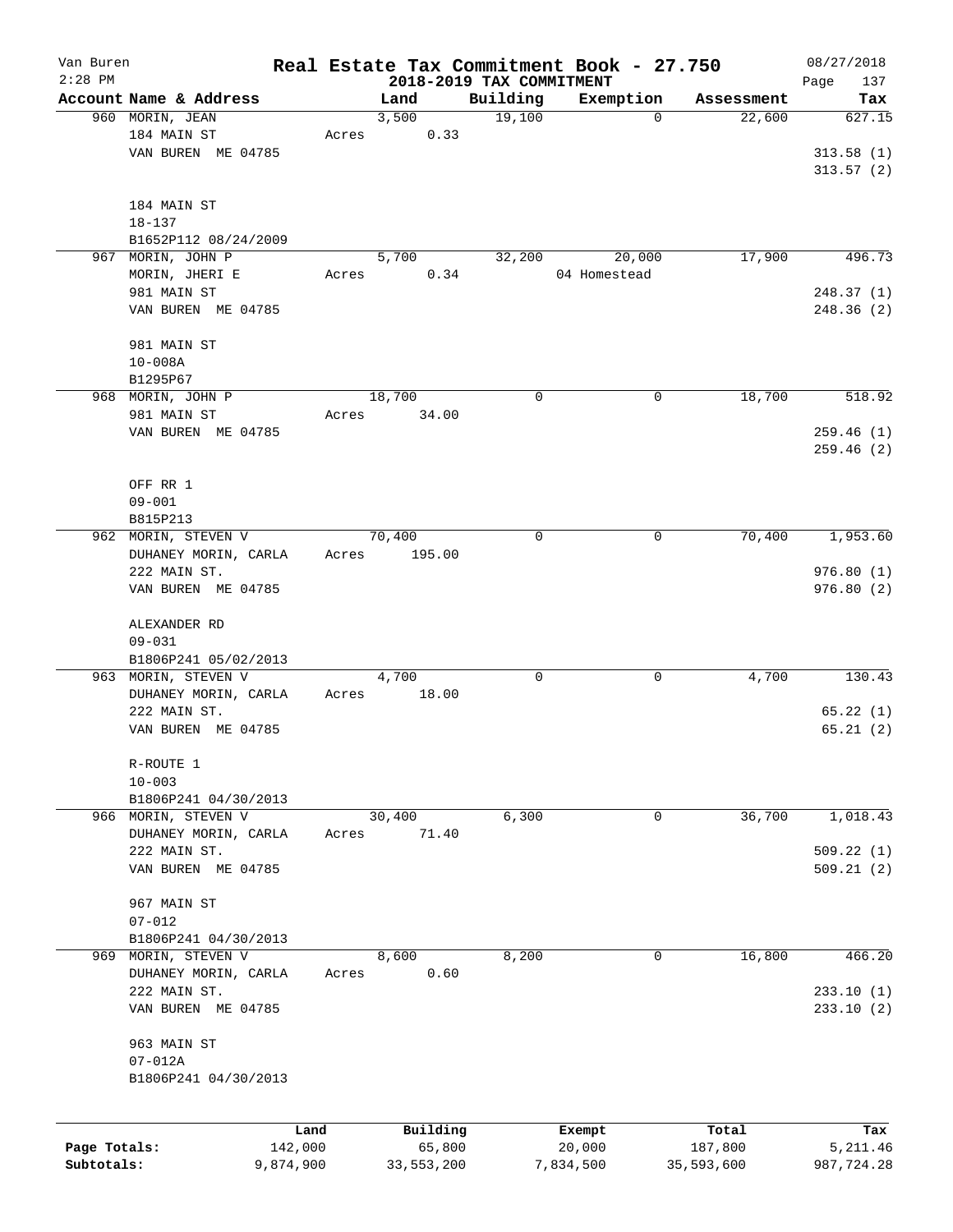| Van Buren    |                           |       |               |            |                                      | Real Estate Tax Commitment Book - 27.750 |                      | 08/27/2018         |
|--------------|---------------------------|-------|---------------|------------|--------------------------------------|------------------------------------------|----------------------|--------------------|
| $2:28$ PM    | Account Name & Address    |       |               |            | 2018-2019 TAX COMMITMENT<br>Building | Exemption                                |                      | Page<br>138<br>Tax |
|              | 299 MORIN, STEVEN V       |       | Land<br>3,800 |            | 68,600                               | 20,000                                   | Assessment<br>52,400 | 1,454.10           |
|              | MORIN, CARLA C            | Acres |               | 0.36       |                                      | 04 Homestead                             |                      |                    |
|              | 222 MAIN ST               |       |               |            |                                      |                                          |                      | 727.05(1)          |
|              | VAN BUREN ME 04785        |       |               |            |                                      |                                          |                      | 727.05(2)          |
|              |                           |       |               |            |                                      |                                          |                      |                    |
|              | 222 MAIN ST               |       |               |            |                                      |                                          |                      |                    |
|              | $18 - 074$                |       |               |            |                                      |                                          |                      |                    |
|              | B2005P47 01/30/2018       |       |               |            |                                      |                                          |                      |                    |
|              | 1379 MORNEAULT, LYNNE     |       | 3,600         |            | 33,000                               | 26,000                                   | 10,600               | 294.15             |
|              | CHASSE, WILLIAM           | Acres |               | 0.34       |                                      | 02 Veteran                               |                      |                    |
|              | 107 TYLER ST              |       |               |            |                                      | 04 Homestead                             |                      | 147.08(1)          |
|              | VAN BUREN ME 04785        |       |               |            |                                      |                                          |                      | 147.07(2)          |
|              |                           |       |               |            |                                      |                                          |                      |                    |
|              | 107 TYLER ST              |       |               |            |                                      |                                          |                      |                    |
|              | $18 - 100$                |       |               |            |                                      |                                          |                      |                    |
|              | B1886P60 03/31/2015       |       |               |            |                                      |                                          |                      |                    |
|              | 970 MORRIS, GERALDINE     |       | 3,500         |            | 24,400                               | 0                                        | 27,900               | 774.23             |
|              | C/O ROBERT A. SULLIVAN    | Acres |               | 0.33       |                                      |                                          |                      |                    |
|              | (PR)                      |       |               |            |                                      |                                          |                      |                    |
|              | 181 PROCTOR RD            |       |               |            |                                      |                                          |                      | 387.12 (1)         |
|              | ARUNDEL ME 04046          |       |               |            |                                      |                                          |                      | 387.11(2)          |
|              |                           |       |               |            |                                      |                                          |                      |                    |
|              | 131 STATE ST              |       |               |            |                                      |                                          |                      |                    |
|              | $13 - 015$                |       |               |            |                                      |                                          |                      |                    |
|              | 1534 MORROW, CARL J       |       | 7,400         |            | $\Omega$                             | $\mathbf 0$                              | 7,400                | 205.35             |
|              | MORROW, KAREN             | Acres |               | 3.60       |                                      |                                          |                      |                    |
|              | 104 ADAMS STREET, APT.    |       |               |            |                                      |                                          |                      | 102.68(1)          |
|              | 101<br>Van Buren ME 04785 |       |               |            |                                      |                                          |                      | 102.67(2)          |
|              |                           |       |               |            |                                      |                                          |                      |                    |
|              | OFF MAIN STREET           |       |               |            |                                      |                                          |                      |                    |
|              | $18 - 034A$               |       |               |            |                                      |                                          |                      |                    |
|              | B1706P216 12/21/2010      |       |               |            |                                      |                                          |                      |                    |
|              | 973 MORROW, CARL J        |       | 4,100         |            | 81,800                               | 20,000                                   | 65,900               | 1,828.73           |
|              | MORROW, KAREN M           | Acres |               | 0.39       |                                      | 04 Homestead                             |                      |                    |
|              | 104 ADAMS ST APT 101      |       |               |            |                                      |                                          |                      | 914.37 (1)         |
|              | VAN BUREN ME 04785        |       |               |            |                                      |                                          |                      | 914.36(2)          |
|              |                           |       |               |            |                                      |                                          |                      |                    |
|              | 104 ADAMS ST              |       |               |            |                                      |                                          |                      |                    |
|              | $18 - 034$                |       |               |            |                                      |                                          |                      |                    |
|              | 972 MORROW, CARL J        |       | 1,700         |            | 44,300                               | 0                                        | 46,000               | 1,276.50           |
|              | MORROW, KAREN M           | Acres |               | 0.16       |                                      |                                          |                      |                    |
|              | 104 ADAMS ST APT 101      |       |               |            |                                      |                                          |                      | 638.25(1)          |
|              | VAN BUREN ME 04785        |       |               |            |                                      |                                          |                      | 638.25(2)          |
|              |                           |       |               |            |                                      |                                          |                      |                    |
|              | 116 ROOSEVELT AVE.        |       |               |            |                                      |                                          |                      |                    |
|              | $14 - 129$                |       |               |            |                                      |                                          |                      |                    |
|              | B1113P217                 |       |               |            |                                      |                                          |                      |                    |
| 974          | MORROW, GERALD J &        |       | 1,200         |            | 35,500                               | 26,000                                   | 10,700               | 296.93             |
|              | DIANE                     |       |               |            |                                      |                                          |                      |                    |
|              | MORROW, DANIEL            | Acres |               | 0.11       |                                      | 04 Homestead                             |                      |                    |
|              | 115 ST JOHN AVE           |       |               |            |                                      | 02 Veteran                               |                      | 148.47(1)          |
|              | VAN BUREN ME 04785        |       |               |            |                                      |                                          |                      | 148.46(2)          |
|              |                           |       |               |            |                                      |                                          |                      |                    |
|              | 115 ST JOHN AVE           |       |               |            |                                      |                                          |                      |                    |
|              | $15 - 077$                |       |               |            |                                      |                                          |                      |                    |
|              | B1913P115 10/22/2015      |       |               |            |                                      |                                          |                      |                    |
|              |                           |       |               |            |                                      |                                          |                      |                    |
|              |                           | Land  |               | Building   |                                      | Exempt                                   | Total                | Tax                |
| Page Totals: | 25,300                    |       |               | 287,600    |                                      | 92,000                                   | 220,900              | 6,129.99           |
| Subtotals:   | 9,900,200                 |       |               | 33,840,800 |                                      | 7,926,500                                | 35,814,500           | 993,854.27         |
|              |                           |       |               |            |                                      |                                          |                      |                    |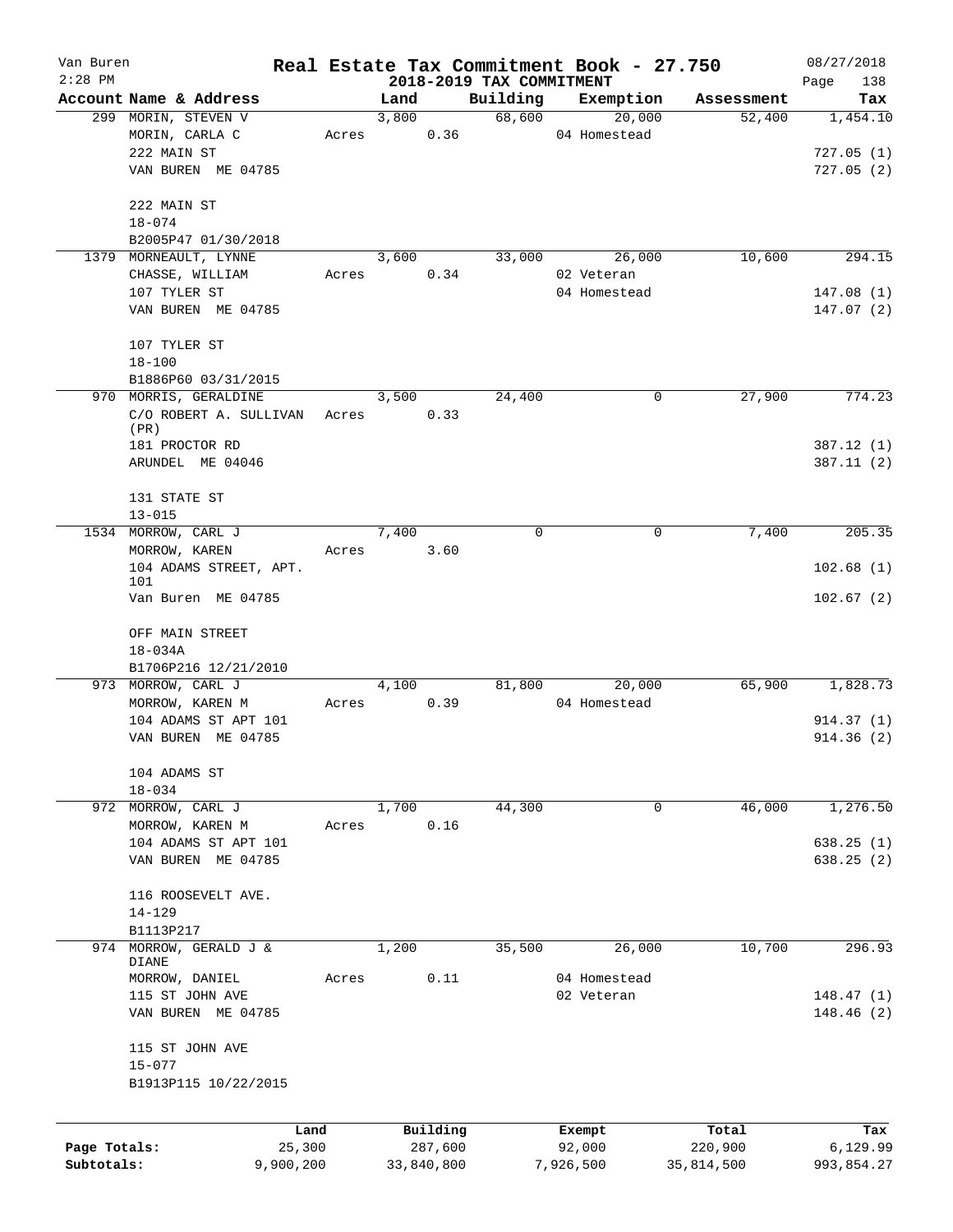| Van Buren    |                        |       |        |            |                          | Real Estate Tax Commitment Book - 27.750 |            | 08/27/2018      |
|--------------|------------------------|-------|--------|------------|--------------------------|------------------------------------------|------------|-----------------|
| $2:28$ PM    |                        |       |        |            | 2018-2019 TAX COMMITMENT |                                          |            | 139<br>Page     |
|              | Account Name & Address |       | Land   |            | Building                 | Exemption                                | Assessment | Tax             |
|              | 791 MORROW, NANCY M.   |       | 10,500 |            | 57,400                   | 20,000                                   | 47,900     | 1,329.23        |
|              | RUSSO, MARTHA D.       | Acres |        | 1.03       |                          | 04 Homestead                             |            |                 |
|              | 132 WATERMILL ROAD     |       |        |            |                          |                                          |            | 664.62(1)       |
|              | VAN BUREN ME 04785     |       |        |            |                          |                                          |            | 664.61 (2)      |
|              | 132 WATERMILL RD       |       |        |            |                          |                                          |            |                 |
|              | $16 - 030$             |       |        |            |                          |                                          |            |                 |
|              | B1945P93 08/16/2016    |       |        |            |                          |                                          |            |                 |
|              | 975 MORROW, PETER J    |       | 10,000 |            | 40,000                   | 0                                        | 50,000     | 1,387.50        |
|              | 205 STATE ST           | Acres |        | 0.95       |                          |                                          |            |                 |
|              | VAN BUREN ME 04785     |       |        |            |                          |                                          |            | 693.75 (1)      |
|              |                        |       |        |            |                          |                                          |            | 693.75 (2)      |
|              | 205 STATE ST           |       |        |            |                          |                                          |            |                 |
|              | $12A-012$              |       |        |            |                          |                                          |            |                 |
|              | B705P62                |       |        |            |                          |                                          |            |                 |
|              |                        |       | 22,700 |            | 0                        |                                          |            |                 |
|              | 976 MORROW, PETER J    |       |        |            |                          | 0                                        | 22,700     | 629.92          |
|              | 205 STATE ST           | Acres |        | 78.00      |                          |                                          |            |                 |
|              | VAN BUREN ME 04785     |       |        |            |                          |                                          |            | 314.96(1)       |
|              |                        |       |        |            |                          |                                          |            | 314.96(2)       |
|              | OFF ALEXANDER RD       |       |        |            |                          |                                          |            |                 |
|              | $05 - 015$             |       |        |            |                          |                                          |            |                 |
|              | B909P282               |       |        |            |                          |                                          |            |                 |
|              | 253 MORROW, RODNEY     |       | 4,000  |            | 34,300                   | 0                                        | 38,300     | 1,062.83        |
|              | 119 HARRISON ST.       | Acres |        | 0.38       |                          |                                          |            |                 |
|              |                        |       |        |            |                          |                                          |            |                 |
|              | VAN BUREN ME 04785     |       |        |            |                          |                                          |            | 531.42(1)       |
|              |                        |       |        |            |                          |                                          |            | 531.41(2)       |
|              | 119 HARRISON ST        |       |        |            |                          |                                          |            |                 |
|              |                        |       |        |            |                          |                                          |            |                 |
|              | $18 - 012$             |       |        |            |                          |                                          |            |                 |
|              | B1954P83 11/02/2016    |       |        |            |                          |                                          |            |                 |
|              | 977 MORROW, WAYNE      |       | 3,500  |            | 43,600                   | 20,000                                   | 27,100     | 752.03          |
|              | 164 MAIN ST SUITE 101  | Acres |        | 0.33       |                          | 04 Homestead                             |            |                 |
|              | VAN BUREN ME 04785     |       |        |            |                          |                                          |            | 376.02(1)       |
|              |                        |       |        |            |                          |                                          |            | 376.01(2)       |
|              | 164 MAIN ST            |       |        |            |                          |                                          |            |                 |
|              | $17 - 053$             |       |        |            |                          |                                          |            |                 |
|              | B877P89                |       |        |            |                          |                                          |            |                 |
|              | 979 MULLINS, ORA MAE   |       | 4,700  |            | 39,600                   | 0                                        | 44,300     | 1,229.33        |
|              |                        |       |        |            |                          |                                          |            |                 |
|              | 11653 PIERVIEW RD      | Acres |        | 0.45       |                          |                                          |            |                 |
|              | DADE CITY FL 33525     |       |        |            |                          |                                          |            | 614.67(1)       |
|              |                        |       |        |            |                          |                                          |            | 614.66(2)       |
|              |                        |       |        |            |                          |                                          |            |                 |
|              | 121 HARRISON ST        |       |        |            |                          |                                          |            |                 |
|              | $18 - 013$             |       |        |            |                          |                                          |            |                 |
|              | B1565P5                |       |        |            |                          |                                          |            |                 |
|              | 896 MULVEY, PATRICIA   |       | 3,500  |            | 46,200                   | 26,000                                   | 23,700     | 657.68          |
|              | 127 STATE ST           | Acres |        | 0.33       |                          | 27 Veteran (Widow)                       |            |                 |
|              | VAN BUREN ME 04785     |       |        |            |                          | 04 Homestead                             |            | 328.84 (1)      |
|              |                        |       |        |            |                          |                                          |            | 328.84(2)       |
|              | 127 STATE ST           |       |        |            |                          |                                          |            |                 |
|              | $13 - 014$             |       |        |            |                          |                                          |            |                 |
|              |                        |       |        |            |                          |                                          |            |                 |
|              | B1836P68 11/15/2013    |       |        |            |                          |                                          |            |                 |
|              |                        |       |        | Building   |                          |                                          | Total      |                 |
| Page Totals: | Land<br>58,900         |       |        | 261,100    |                          | Exempt<br>66,000                         | 254,000    | Tax<br>7,048.52 |
| Subtotals:   | 9,959,100              |       |        | 34,101,900 |                          | 7,992,500                                | 36,068,500 | 1,000,902.79    |
|              |                        |       |        |            |                          |                                          |            |                 |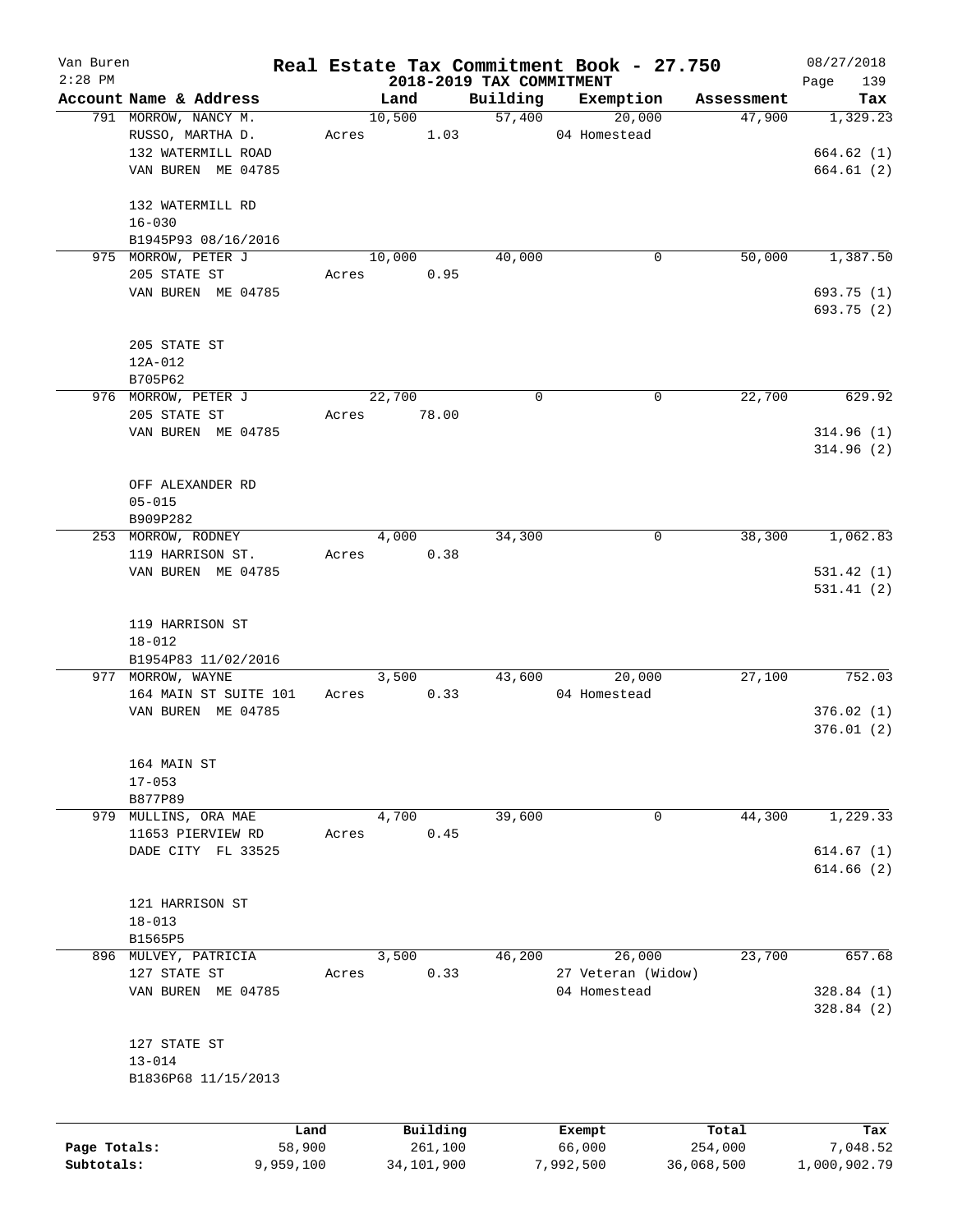| Van Buren    |                                   |       |              |                                      | Real Estate Tax Commitment Book - 27.750 |              | 08/27/2018         |
|--------------|-----------------------------------|-------|--------------|--------------------------------------|------------------------------------------|--------------|--------------------|
| $2:28$ PM    | Account Name & Address            |       | Land         | 2018-2019 TAX COMMITMENT<br>Building | Exemption                                | Assessment   | Page<br>140<br>Tax |
|              | 996 NADEAU RONALD R               |       | 5,100        | $\mathbf 0$                          | $\Omega$                                 | 5,100        | 141.53             |
|              | NADEAU JEANNINE G                 | Acres | 0.97         |                                      |                                          |              |                    |
|              | 2050 BOSTON TURNPIKE              |       |              |                                      |                                          |              | 70.77(1)           |
|              | COVENTRY CT 06238                 |       |              |                                      |                                          |              | 70.76(2)           |
|              |                                   |       |              |                                      |                                          |              |                    |
|              | OFF TOWER DR                      |       |              |                                      |                                          |              |                    |
|              | $12A - 058$                       |       |              |                                      |                                          |              |                    |
|              | B1166P165                         |       |              |                                      |                                          |              |                    |
|              | 983 NADEAU, ARMAND L              |       | 6,500        | 31,300                               | 20,000                                   | 17,800       | 493.95             |
|              | 135 STATE ST                      | Acres | 0.62         |                                      | 04 Homestead                             |              |                    |
|              | VAN BUREN ME 04785                |       |              |                                      |                                          |              | 246.98(1)          |
|              |                                   |       |              |                                      |                                          |              | 246.97(2)          |
|              |                                   |       |              |                                      |                                          |              |                    |
|              | 135 STATE ST                      |       |              |                                      |                                          |              |                    |
|              | $13 - 017$                        |       |              |                                      |                                          |              |                    |
|              | B984P328                          |       |              |                                      |                                          |              |                    |
|              | 982 NADEAU, FERNAND               |       | 6,600        | 0                                    | 0                                        | 6,600        | 183.15             |
|              | 20 SARATOGA LANE                  |       |              |                                      |                                          |              |                    |
|              | SCARBOROUGH ME 04074              |       |              |                                      |                                          |              | 91.58(1)           |
|              |                                   |       |              |                                      |                                          |              | 91.57(2)           |
|              |                                   |       |              |                                      |                                          |              |                    |
|              | WRIGHT ST                         |       |              |                                      |                                          |              |                    |
|              | $21 - 017A$                       |       |              |                                      |                                          |              |                    |
|              | 981 NADEAU, LINDA                 |       | 5,800        | 22,700                               | 20,000                                   | 8,500        | 235.88             |
|              | 127 WRIGHT STREET                 |       |              |                                      | 04 Homestead                             |              |                    |
|              | VAN BUREN ME 04937                |       |              |                                      |                                          |              | 117.94(1)          |
|              |                                   |       |              |                                      |                                          |              | 117.94(2)          |
|              |                                   |       |              |                                      |                                          |              |                    |
|              | 127 WRIGHT ST                     |       |              |                                      |                                          |              |                    |
|              | $21 - 017$                        |       |              |                                      |                                          |              |                    |
|              | B1558P288<br>984 NADEAU, NICOLE A |       | 38,000       | 0                                    | $\mathbf 0$                              | 38,000       | 1,054.50           |
|              | 2050 BOSTON TURNPIKE              | Acres | 118.00       |                                      |                                          |              |                    |
|              | COVENTRY CT 06238                 |       |              |                                      |                                          |              | 527.25(1)          |
|              |                                   |       |              |                                      |                                          |              | 527.25(2)          |
|              |                                   |       |              |                                      |                                          |              |                    |
|              | LAKE RD                           |       |              |                                      |                                          |              |                    |
|              | $04 - 025$                        |       |              |                                      |                                          |              |                    |
|              | B1326P180                         |       |              |                                      |                                          |              |                    |
| 1008         | NADEAU, NICOLE A                  |       | 1,900        | 50,500                               | 0                                        | 52,400       | 1,454.10           |
|              | C/O NADEAU, RONALD &              | Acres | 0.18         |                                      |                                          |              |                    |
|              | JEANINE                           |       |              |                                      |                                          |              |                    |
|              | 2050 BOSTON TURNPIKE              |       |              |                                      |                                          |              | 727.05(1)          |
|              | COVENTRY CT 06238                 |       |              |                                      |                                          |              | 727.05(2)          |
|              |                                   |       |              |                                      |                                          |              |                    |
|              | 130 PINE ST                       |       |              |                                      |                                          |              |                    |
|              | $14 - 066$                        |       |              |                                      |                                          |              |                    |
|              | B1588P83<br>985 NADEAU, PAUL J    |       | 8,200        | 68,300                               | 20,000                                   | 56,500       | 1,567.88           |
|              | NADEAU, ANNE                      | Acres | 0.78         |                                      | 04 Homestead                             |              |                    |
|              | 186 STATE ST                      |       |              |                                      |                                          |              | 783.94 (1)         |
|              | VAN BUREN<br>ME 04785             |       |              |                                      |                                          |              | 783.94 (2)         |
|              |                                   |       |              |                                      |                                          |              |                    |
|              | 186 STATE ST                      |       |              |                                      |                                          |              |                    |
|              | 12A-019B                          |       |              |                                      |                                          |              |                    |
|              | B510P17                           |       |              |                                      |                                          |              |                    |
|              |                                   |       |              |                                      |                                          |              |                    |
|              |                                   |       |              |                                      |                                          |              |                    |
|              | Land                              |       | Building     |                                      | Exempt                                   | Total        | Tax                |
| Page Totals: | 72,100                            |       | 172,800      |                                      | 60,000                                   | 184,900      | 5,130.99           |
| Subtotals:   | 10,031,200                        |       | 34, 274, 700 |                                      | 8,052,500                                | 36, 253, 400 | 1,006,033.78       |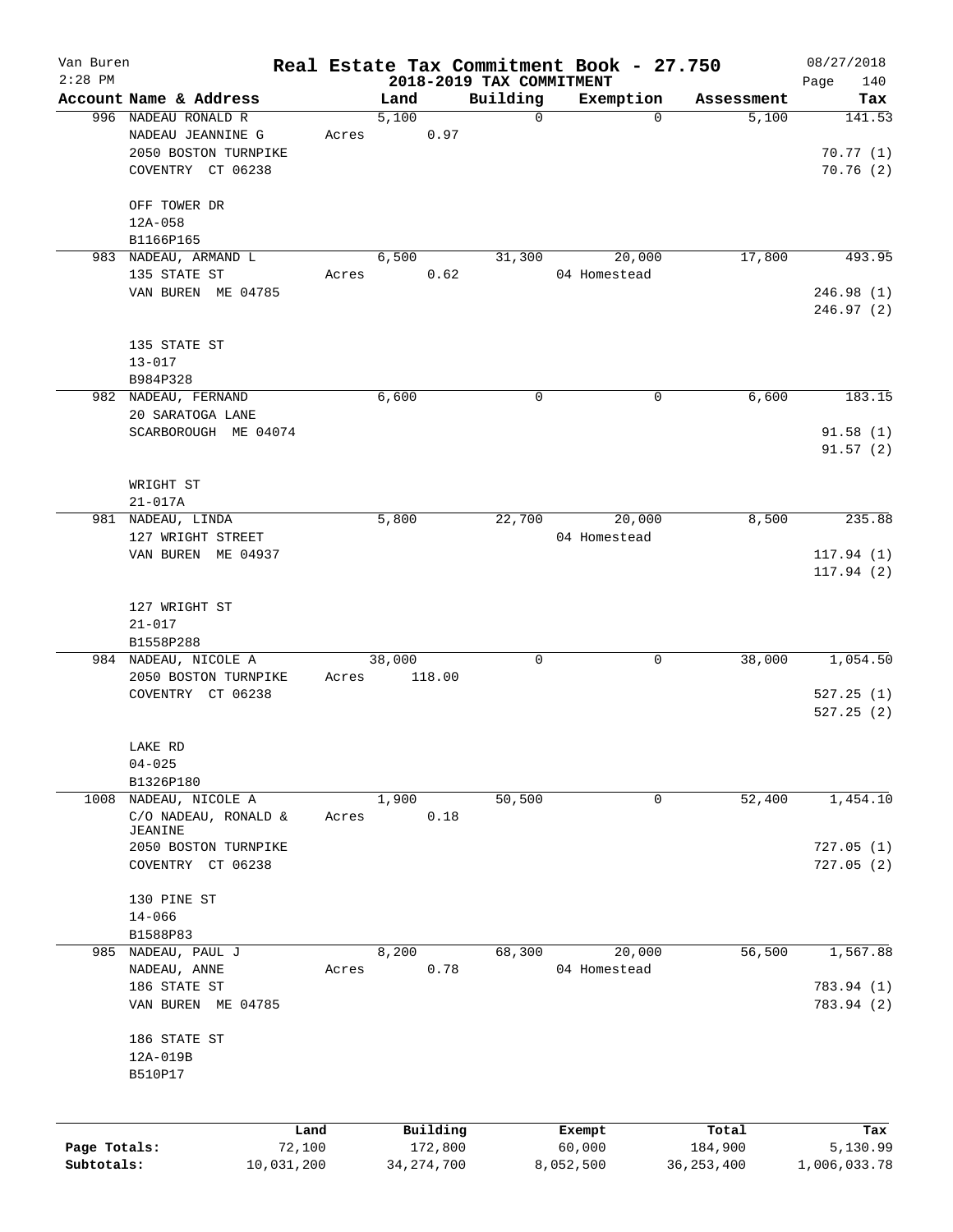| Van Buren<br>$2:28$ PM |                                                                                       |                 |          | 2018-2019 TAX COMMITMENT | Real Estate Tax Commitment Book - 27.750 |            | 08/27/2018<br>141<br>Page            |
|------------------------|---------------------------------------------------------------------------------------|-----------------|----------|--------------------------|------------------------------------------|------------|--------------------------------------|
|                        | Account Name & Address                                                                |                 | Land     | Building                 | Exemption                                | Assessment | Tax                                  |
|                        | 988 NADEAU, RONALD<br>NADEAU, JEANNINE G<br>2050 BOSTON TURNPIKE<br>COVENTRY CT 06238 | 50,000<br>Acres | 160.00   | 0                        | $\mathbf 0$                              | 50,000     | 1,387.50<br>693.75 (1)<br>693.75 (2) |
|                        | OFF LAKE RD<br>$04 - 007$<br>B1150P89                                                 |                 |          |                          |                                          |            |                                      |
| 986                    | NADEAU, RONALD                                                                        | 48,100          |          | 0                        | 0                                        | 48,100     | 1,334.78                             |
|                        | NADEAU, JEANNINE G<br>2050 BOSTON TURNPIKE<br>COVENTRY CT 06238                       | Acres           | 161.00   |                          |                                          |            | 667.39(1)<br>667.39(2)               |
|                        | OFF LAKE RD<br>$04 - 006$<br>B1150P89                                                 |                 |          |                          |                                          |            |                                      |
| 987                    | NADEAU, RONALD                                                                        | 42,300          |          | 0                        | $\mathbf 0$                              | 42,300     | 1,173.83                             |
|                        | NADEAU, JEANNINE G<br>2050 BOSTON TURNPIKE<br>COVENTRY CT 06238                       | Acres           | 160.00   |                          |                                          |            | 586.92 (1)<br>586.91(2)              |
|                        | OFF LAKE RD<br>$04 - 005$<br>B1150P89                                                 |                 |          |                          |                                          |            |                                      |
|                        | 989 NADEAU, RONALD B                                                                  | 22,700          |          | 0                        | 0                                        | 22,700     | 629.92                               |
|                        | 2050 BOSTON TURNPIKE<br>COVENTRY CT 06238                                             | Acres           | 47.00    |                          |                                          |            | 314.96(1)<br>314.96(2)               |
|                        | LAKE RD<br>$05 - 007$<br>B399P518                                                     |                 |          |                          |                                          |            |                                      |
| 998                    | NADEAU, RONALD R                                                                      | 58,000          |          | 0                        | 0                                        | 58,000     | 1,609.50                             |
|                        | NADEAU, JEANNINE<br>2050 BOSTON TURNPIKE<br>COVENTRY CT 06238                         | Acres           | 170.00   |                          |                                          |            | 804.75 (1)<br>804.75(2)              |
|                        | LAKE RD<br>$04 - 004$<br>B607P133                                                     |                 |          |                          |                                          |            |                                      |
| 997                    | NADEAU, RONALD R                                                                      |                 | 9,100    | 0                        | 0                                        | 9,100      | 252.53                               |
|                        | NADEAU, JEANNINE<br>2050 BOSTON TURNPIKE<br>COVENTRY CT 06238                         | Acres           | 4.20     |                          |                                          |            | 126.27(1)<br>126.26(2)               |
|                        | STATE STREET<br>$03 - 023$                                                            |                 |          |                          |                                          |            |                                      |
| 1002                   | NADEAU, RONALD R<br>NADEAU, JEANNINE<br>2050 BOSTON TURNPIKE<br>COVENTRY CT 06238     | 42,000<br>Acres | 120.00   | 0                        | $\mathbf 0$                              | 42,000     | 1,165.50<br>582.75 (1)<br>582.75 (2) |
|                        | OFF TRACK BED<br>$03 - 037$<br>B1054P75                                               |                 |          |                          |                                          |            |                                      |
|                        | Land.                                                                                 |                 | Building |                          | <b>Ryomnt</b>                            | $T0+21$    | Tay                                  |

|              | Land       | Building     | Exempt    | Total      | Tax          |
|--------------|------------|--------------|-----------|------------|--------------|
| Page Totals: | 272,200    |              |           | 272,200    | 7,553.56     |
| Subtotals:   | 10,303,400 | 34, 274, 700 | 8,052,500 | 36,525,600 | 1,013,587.34 |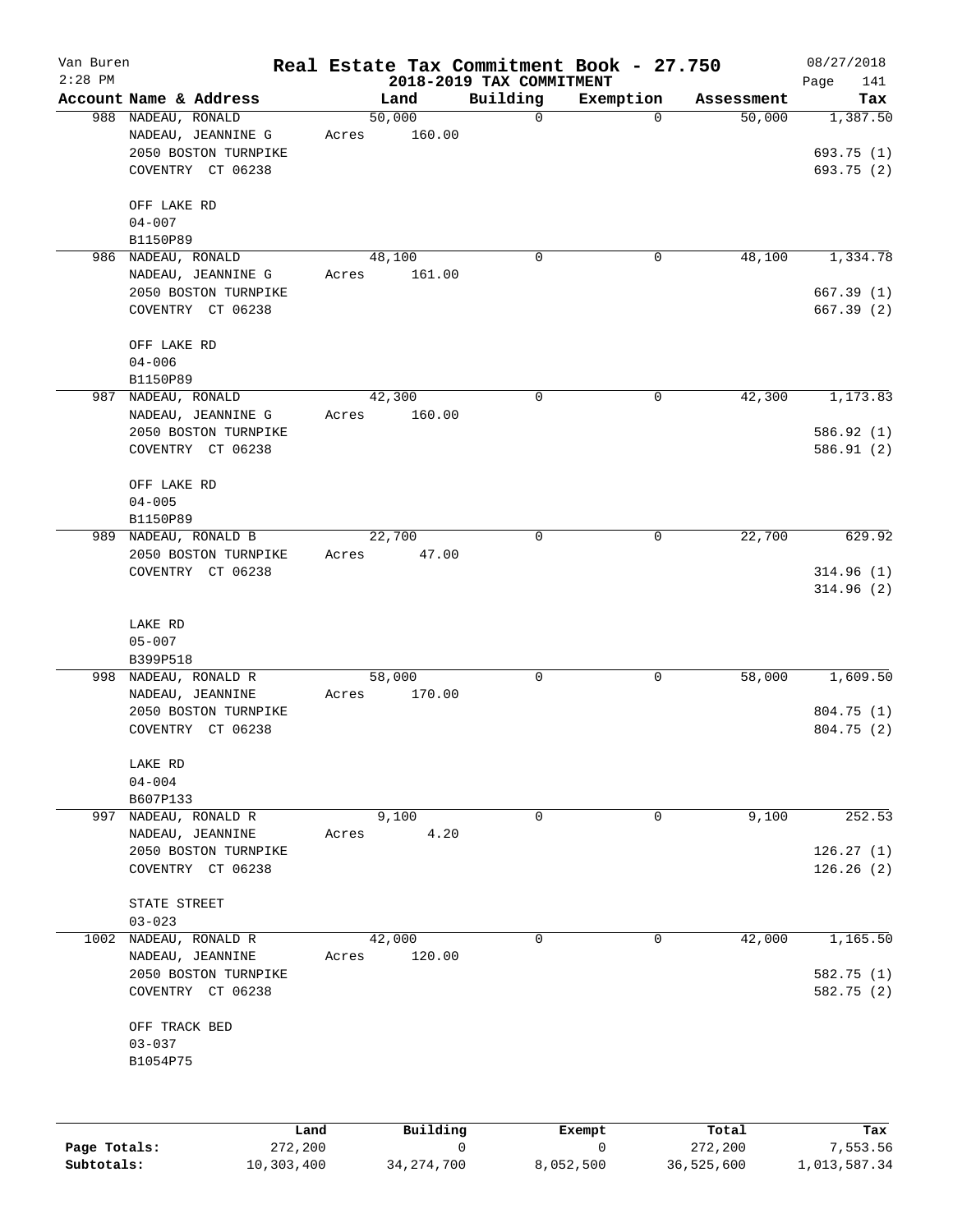| Van Buren    |                                           |        |              |                                      | Real Estate Tax Commitment Book - 27.750 |              | 08/27/2018         |
|--------------|-------------------------------------------|--------|--------------|--------------------------------------|------------------------------------------|--------------|--------------------|
| $2:28$ PM    | Account Name & Address                    |        | Land         | 2018-2019 TAX COMMITMENT<br>Building | Exemption                                | Assessment   | Page<br>142<br>Tax |
|              | 1000 NADEAU, RONALD R                     |        | 5,600        | $\mathbf 0$                          | $\mathbf 0$                              | 5,600        | 155.40             |
|              | NADEAU, JEANNINE G                        | Acres  | 1.30         |                                      |                                          |              |                    |
|              | 2050 BOSTON TURNPIKE                      |        |              |                                      |                                          |              | 77.70(1)           |
|              | COVENTRY CT 06238                         |        |              |                                      |                                          |              | 77.70(2)           |
|              | OFF TOWER DR                              |        |              |                                      |                                          |              |                    |
|              | $12A - 065$                               |        |              |                                      |                                          |              |                    |
|              | B1166P165                                 |        |              |                                      |                                          |              |                    |
|              | 999 NADEAU, RONALD R                      |        | 10,900       | $\mathbf 0$                          | 0                                        | 10,900       | 302.48             |
|              | NADEAU, JEANNINE                          | Acres  | 10.75        |                                      |                                          |              |                    |
|              | 2050 BOSTON TURNPIKE                      |        |              |                                      |                                          |              | 151.24(1)          |
|              | COVENTRY CT 06238                         |        |              |                                      |                                          |              | 151.24(2)          |
|              | STATE STREET                              |        |              |                                      |                                          |              |                    |
|              | $03 - 026$                                |        |              |                                      |                                          |              |                    |
|              | B410P680                                  |        |              |                                      |                                          |              |                    |
|              | 1001 NADEAU, RONALD R                     |        | 7,600        | $\mathbf 0$                          | 0                                        | 7,600        | 210.90             |
|              | NADEAU, JEANNINE                          | Acres  | 12.00        |                                      |                                          |              |                    |
|              | 2050 BOSTON TURNPIKE                      |        |              |                                      |                                          |              | 105.45(1)          |
|              | COVENTRY CT 06238                         |        |              |                                      |                                          |              | 105.45(2)          |
|              |                                           |        |              |                                      |                                          |              |                    |
|              | OFF POPLAR ST                             |        |              |                                      |                                          |              |                    |
|              | $03 - 007$                                |        |              |                                      |                                          |              |                    |
|              | B1054P78<br>815 NADEAU, RONALD R          |        | 1,500        | $\mathbf 0$                          | 0                                        | 1,500        | 41.63              |
|              | NADEAU, JEANNINE                          | Acres  | 0.14         |                                      |                                          |              |                    |
|              | 2182 BOSTON TURNPIKE                      |        |              |                                      |                                          |              | 20.82(1)           |
|              | COVENTRY CT 06238                         |        |              |                                      |                                          |              | 20.81(2)           |
|              |                                           |        |              |                                      |                                          |              |                    |
|              | PINE ST                                   |        |              |                                      |                                          |              |                    |
|              | $14 - 057A$                               |        |              |                                      |                                          |              |                    |
|              | B1624P230 12/20/2008                      |        |              |                                      |                                          |              |                    |
|              | 995 NADEAU, RONALD R                      |        | 400          | 0                                    | 0                                        | 400          | 11.10              |
|              | NADEAU, JEANNINE                          | Acres  | 1.00         |                                      |                                          |              |                    |
|              | 2050 BOSTON TURNPIKE<br>COVENTRY CT 06238 |        |              |                                      |                                          |              | 5.55(1)<br>5.55(2) |
|              |                                           |        |              |                                      |                                          |              |                    |
|              | OFF POPLAR ST                             |        |              |                                      |                                          |              |                    |
|              | $03 - 008$                                |        |              |                                      |                                          |              |                    |
|              | B766P80                                   |        |              |                                      |                                          |              |                    |
|              | 990 NADEAU, RONALD R                      |        | 22,900       | 0                                    | 0                                        | 22,900       | 635.48             |
|              | NADEAU, NORMAN                            | Acres  | 55.00        |                                      |                                          |              |                    |
|              | 2050 BOSTON TURNPIKE                      |        |              |                                      |                                          |              | 317.74 (1)         |
|              | COVENTRY CT 06238                         |        |              |                                      |                                          |              | 317.74(2)          |
|              | OFF POPLAR ST                             |        |              |                                      |                                          |              |                    |
|              | $03 - 009$                                |        |              |                                      |                                          |              |                    |
|              | B418P331                                  |        |              |                                      |                                          |              |                    |
|              | 994 NADEAU, RONALD R                      |        | 400          | 0                                    | 0                                        | 400          | 11.10              |
|              | NADEAU, JEANNINE                          | Acres  | 1.00         |                                      |                                          |              |                    |
|              | 2050 BOSTON TURNPIKE                      |        |              |                                      |                                          |              | 5.55(1)            |
|              | COVENTRY CT 06238                         |        |              |                                      |                                          |              | 5.55(2)            |
|              | LAKE RD                                   |        |              |                                      |                                          |              |                    |
|              | $04 - 024$                                |        |              |                                      |                                          |              |                    |
|              | B721P332                                  |        |              |                                      |                                          |              |                    |
|              |                                           |        |              |                                      |                                          |              |                    |
|              |                                           | Land   | Building     |                                      | Exempt                                   | Total        | Tax                |
| Page Totals: |                                           | 49,300 |              | 0                                    | 0                                        | 49,300       | 1,368.09           |
| Subtotals:   | 10,352,700                                |        | 34, 274, 700 |                                      | 8,052,500                                | 36, 574, 900 | 1,014,955.43       |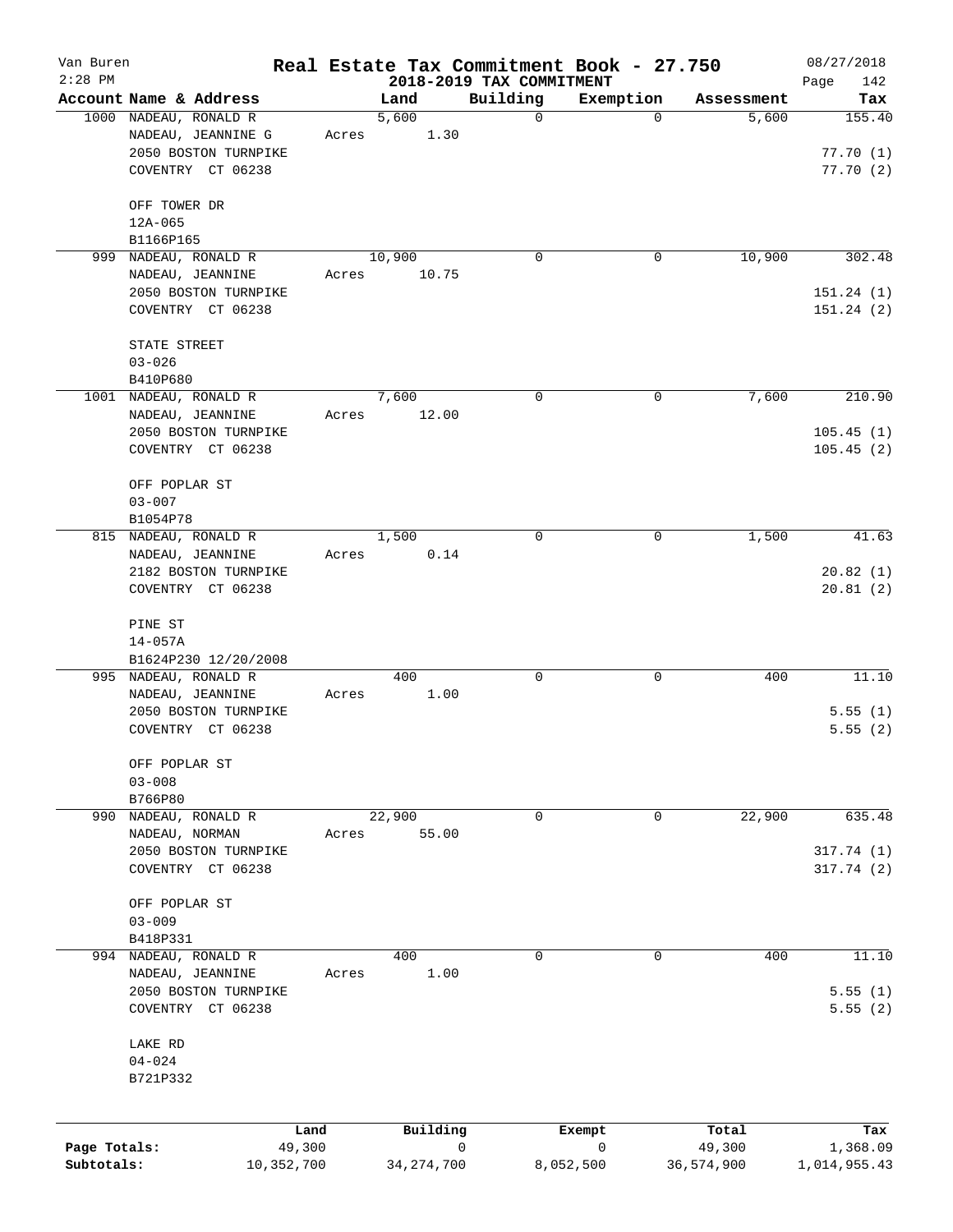| Van Buren    |                                           | Real Estate Tax Commitment Book - 27.750 |                                      |             |                     | 08/27/2018             |
|--------------|-------------------------------------------|------------------------------------------|--------------------------------------|-------------|---------------------|------------------------|
| $2:28$ PM    | Account Name & Address                    | Land                                     | 2018-2019 TAX COMMITMENT<br>Building | Exemption   |                     | Page<br>143            |
|              | 992 NADEAU, RONALD R                      | 5,600                                    | $\mathbf 0$                          | $\Omega$    | Assessment<br>5,600 | Tax<br>155.40          |
|              | NADEAU, JEANNINE                          | 0.70<br>Acres                            |                                      |             |                     |                        |
|              | 2050 BOSTON TURNPIKE                      |                                          |                                      |             |                     | 77.70(1)               |
|              | COVENTRY CT 06238                         |                                          |                                      |             |                     | 77.70(2)               |
|              |                                           |                                          |                                      |             |                     |                        |
|              | STATE STREET                              |                                          |                                      |             |                     |                        |
|              | $03 - 025C$                               |                                          |                                      |             |                     |                        |
| 993          | NADEAU, RONALD R                          | 14,900                                   | 0                                    | 0           | 14,900              | 413.48                 |
|              | NADEAU, RONALD                            | 23.00<br>Acres                           |                                      |             |                     |                        |
|              | 2050 BOSTON TURNPIKE                      |                                          |                                      |             |                     | 206.74(1)              |
|              | COVENTRY CT 06238                         |                                          |                                      |             |                     | 206.74(2)              |
|              |                                           |                                          |                                      |             |                     |                        |
|              | OFF CASTONGUAY ROAD                       |                                          |                                      |             |                     |                        |
|              | $03 - 011B$                               |                                          |                                      |             |                     |                        |
|              | B1166P165                                 |                                          |                                      |             |                     |                        |
|              | 991 NADEAU, RONALD R                      | 13,400                                   | 0                                    | $\mathbf 0$ | 13,400              | 371.85                 |
|              | NADEAU, JEANNINE                          | 18.00<br>Acres                           |                                      |             |                     |                        |
|              | 2050 BOSTON TURNPIKE<br>COVENTRY CT 06238 |                                          |                                      |             |                     | 185.93(1)<br>185.92(2) |
|              |                                           |                                          |                                      |             |                     |                        |
|              | LAKE RD                                   |                                          |                                      |             |                     |                        |
|              | $05 - 006$                                |                                          |                                      |             |                     |                        |
|              | B399P518                                  |                                          |                                      |             |                     |                        |
| 1006         | NADEAU, RONALD R                          | 31,200                                   | $\mathbf 0$                          | 0           | 31,200              | 865.80                 |
|              | NADEAU, JEANNINE G                        | 89.00<br>Acres                           |                                      |             |                     |                        |
|              | 2050 BOSTON TURNPIKE                      |                                          |                                      |             |                     | 432.90 (1)             |
|              | COVENTRY CT 06238                         |                                          |                                      |             |                     | 432.90 (2)             |
|              |                                           |                                          |                                      |             |                     |                        |
|              | LAKE RD                                   |                                          |                                      |             |                     |                        |
|              | $02 - 017$                                |                                          |                                      |             |                     |                        |
|              | B1188P242                                 |                                          |                                      |             |                     |                        |
|              | 1004 NADEAU, RONALD R                     | 21,500                                   | 0                                    | 0           | 21,500              | 596.63                 |
|              | NADEAU, JEANNINE                          | 52.00<br>Acres                           |                                      |             |                     |                        |
|              | 2050 BOSTON TURNPIKE                      |                                          |                                      |             |                     | 298.32 (1)             |
|              | COVENTRY CT 06238                         |                                          |                                      |             |                     | 298.31 (2)             |
|              | CASTONGUAY RD                             |                                          |                                      |             |                     |                        |
|              | $03 - 029$                                |                                          |                                      |             |                     |                        |
|              | B394P567                                  |                                          |                                      |             |                     |                        |
| 1007         | NADEAU, RONALD R                          | 144,700                                  | 1,900                                | 0           | 146,600             | 4,068.15               |
|              | NADEAU, JEANNINE                          | 484.25<br>Acres                          |                                      |             |                     |                        |
|              | 2050 BOSTON TURNPIKE                      |                                          |                                      |             |                     | 2,034.08(1)            |
|              | COVENTRY CT 06238                         |                                          |                                      |             |                     | 2,034.07 (2)           |
|              |                                           |                                          |                                      |             |                     |                        |
|              | LAKE RD                                   |                                          |                                      |             |                     |                        |
|              | $04 - 003$                                |                                          |                                      |             |                     |                        |
|              | B721P332                                  |                                          |                                      |             |                     |                        |
| 1003         | NADEAU, RONALD R                          | 29,600                                   | 0                                    | 0           | 29,600              | 821.40                 |
|              | NADEAU, JEANNINE                          | 89.00<br>Acres                           |                                      |             |                     |                        |
|              | 2050 BOSTON TURNPIKE                      |                                          |                                      |             |                     | 410.70 (1)             |
|              | COVENTRY CT 06238                         |                                          |                                      |             |                     | 410.70 (2)             |
|              |                                           |                                          |                                      |             |                     |                        |
|              | CASTONGUAY RD                             |                                          |                                      |             |                     |                        |
|              | $03 - 030$                                |                                          |                                      |             |                     |                        |
|              | B394P567                                  |                                          |                                      |             |                     |                        |
|              |                                           |                                          |                                      |             |                     |                        |
|              |                                           |                                          |                                      |             |                     |                        |
|              | Land                                      | Building                                 |                                      | Exempt      | Total               | Tax                    |
| Page Totals: | 260,900                                   |                                          | 1,900                                | 0           | 262,800             | 7,292.71               |

**Subtotals:** 10,613,600 34,276,600 8,052,500 36,837,700 1,022,248.14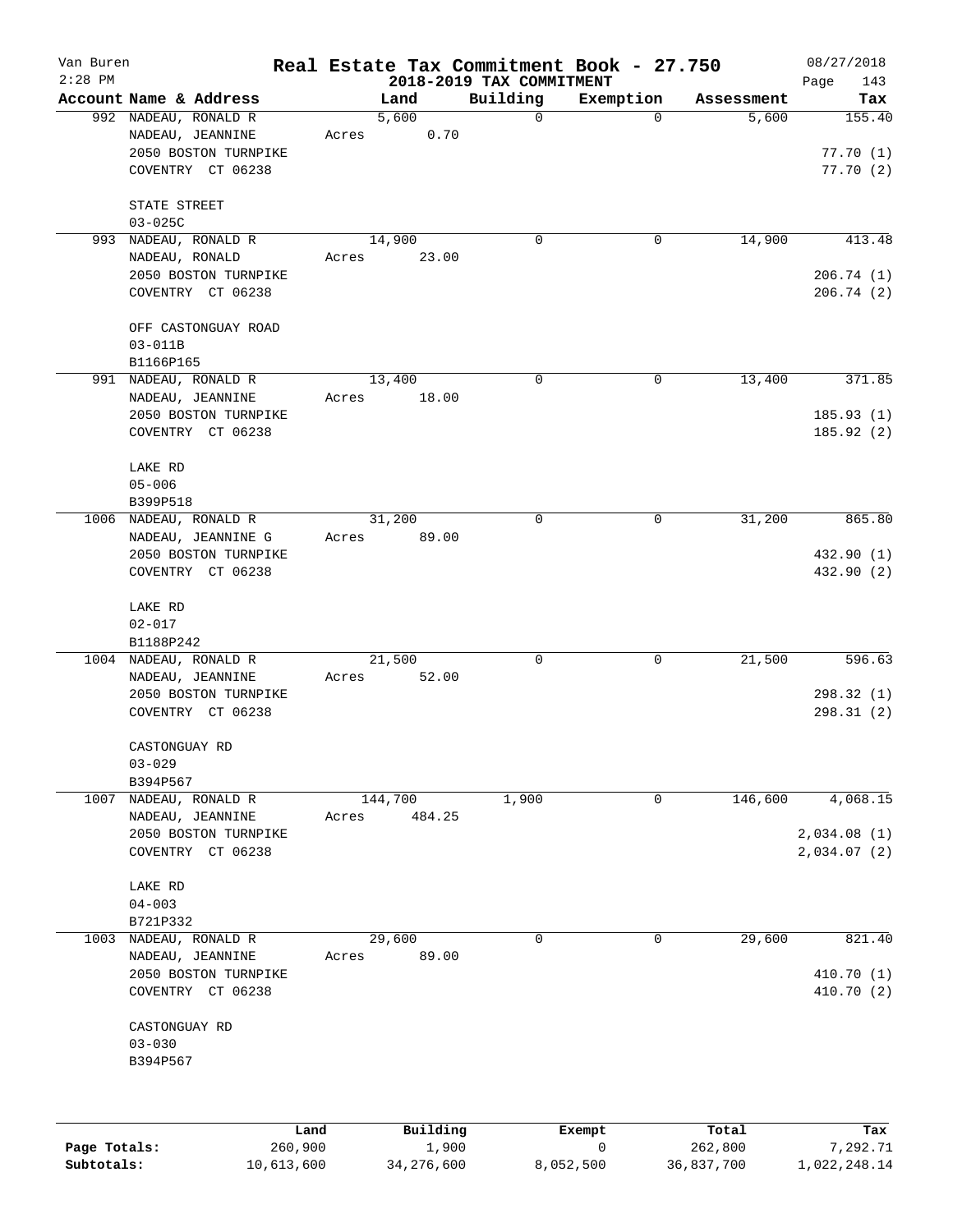| Van Buren    |                            |       |              |                                      | Real Estate Tax Commitment Book - 27.750 |              | 08/27/2018                 |
|--------------|----------------------------|-------|--------------|--------------------------------------|------------------------------------------|--------------|----------------------------|
| $2:28$ PM    | Account Name & Address     |       | Land         | 2018-2019 TAX COMMITMENT<br>Building | Exemption                                | Assessment   | Page<br>144<br>Tax         |
|              | 1005 NADEAU, RONALD R      |       | 9,200        | 0                                    | $\Omega$                                 | 9,200        | 255.30                     |
|              | NADEAU, JEANNINE           | Acres | 4.50         |                                      |                                          |              |                            |
|              | 2050 BOSTON TURNPIKE       |       |              |                                      |                                          |              | 127.65(1)                  |
|              | COVENTRY CT 06238          |       |              |                                      |                                          |              | 127.65(2)                  |
|              |                            |       |              |                                      |                                          |              |                            |
|              | STATE STREET               |       |              |                                      |                                          |              |                            |
|              | $03 - 025A$                |       |              |                                      |                                          |              |                            |
|              | B410P680                   |       |              |                                      |                                          |              |                            |
| 1261         | NADEAU, RONALD R.          |       | 21,500       | 0                                    | 0                                        | 21,500       | 596.63                     |
|              | NADEAU, JEANNINE           | Acres | 67.00        |                                      |                                          |              |                            |
|              | 2050 BOSTON TURNPIKE       |       |              |                                      |                                          |              | 298.32(1)                  |
|              | COVENTRY CT 06238          |       |              |                                      |                                          |              | 298.31(2)                  |
|              | OFF TRACK BED              |       |              |                                      |                                          |              |                            |
|              | $03 - 004$                 |       |              |                                      |                                          |              |                            |
|              | B1877P258 12/16/2014       |       |              |                                      |                                          |              |                            |
| 1540         | NADEAU, RONALD R.          |       | 11,800       | 0                                    | $\mathbf 0$                              | 11,800       | 327.45                     |
|              | NADEAU, JEANNINE           | Acres | 25.50        |                                      |                                          |              |                            |
|              | 2050 BOSTON TURNPIKE       |       |              |                                      |                                          |              | 163.73(1)                  |
|              | COVENTRY CT 06238          |       |              |                                      |                                          |              | 163.72(2)                  |
|              |                            |       |              |                                      |                                          |              |                            |
|              | OFF TRACK BED              |       |              |                                      |                                          |              |                            |
|              | $06 - 002A$                |       |              |                                      |                                          |              |                            |
|              | B1877P258 12/16/2014       |       |              |                                      |                                          |              |                            |
| 177          | NATIONSTAR MORTGAGE        |       | 3,500        | 43,500                               | 0                                        | 47,000       | 1,304.25                   |
|              | C/O CORPORATION            | Acres | 0.33         |                                      |                                          |              |                            |
|              | SERVICES COMPANY           |       |              |                                      |                                          |              |                            |
|              | 45 MEMORIAL CIRCLE         |       |              |                                      |                                          |              | 652.13(1)                  |
|              | AUGUSTA ME 04330           |       |              |                                      |                                          |              | 652.12(2)                  |
|              | 112 ST BRUNO ST            |       |              |                                      |                                          |              |                            |
|              | $17 - 048$                 |       |              |                                      |                                          |              |                            |
|              | B1622P300 12/08/2008       |       |              |                                      |                                          |              |                            |
|              | 1353 NAVIGATOR PROPERTIES, |       | 9,100        | 37,200                               | 0                                        | 46,300       | 1,284.83                   |
|              | LLC                        |       |              |                                      |                                          |              |                            |
|              | PO BOX 1160                | Acres | 4.13         |                                      |                                          |              |                            |
|              | KENNEBUNKPORT ME 04046     |       |              |                                      |                                          |              | 642.42(1)                  |
|              |                            |       |              |                                      |                                          |              | 642.41(2)                  |
|              | 141 CASTONGUAY RD          |       |              |                                      |                                          |              |                            |
|              | $03 - 034B$                |       |              |                                      |                                          |              |                            |
|              | B1890P16 05/01/2015        |       |              |                                      |                                          |              |                            |
| 1010         | NEW BRUNSWICK ELECTRIC     |       | 87,500       | 0                                    | $\mathbf 0$                              | 87,500       | 2,428.13                   |
|              | POWER                      |       |              |                                      |                                          |              |                            |
|              | REAL ESTATE DEPARTMENT     |       |              |                                      |                                          |              |                            |
|              | PO BOX 2000                |       |              |                                      |                                          |              | 1, 214.07(1)               |
|              | FREDERICTON NB E3B4X       |       |              |                                      |                                          |              | 1, 214.06(2)               |
|              | HAMLIN TOWN LINE           |       |              |                                      |                                          |              |                            |
|              | $01 - 000$                 |       |              |                                      |                                          |              |                            |
| 1012         | NORSTATE FEDERAL CREDIT    |       | 21,200       | 157,000                              | $\mathbf 0$                              | 178,200      | 4,945.05                   |
|              | UNION                      |       | 1.82         |                                      |                                          |              |                            |
|              | 78 FOX STREET              | Acres |              |                                      |                                          |              |                            |
|              | MADAWASKA ME 04756         |       |              |                                      |                                          |              | 2,472.53(1)<br>2,472.52(2) |
|              |                            |       |              |                                      |                                          |              |                            |
|              | 156 MAIN ST                |       |              |                                      |                                          |              |                            |
|              | $17 - 056$                 |       |              |                                      |                                          |              |                            |
|              |                            | Land  | Building     |                                      | Exempt                                   | Total        | Tax                        |
| Page Totals: | 163,800                    |       | 237,700      |                                      | 0                                        | 401,500      | 11, 141.64                 |
| Subtotals:   | 10,777,400                 |       | 34, 514, 300 |                                      | 8,052,500                                | 37, 239, 200 | 1,033,389.78               |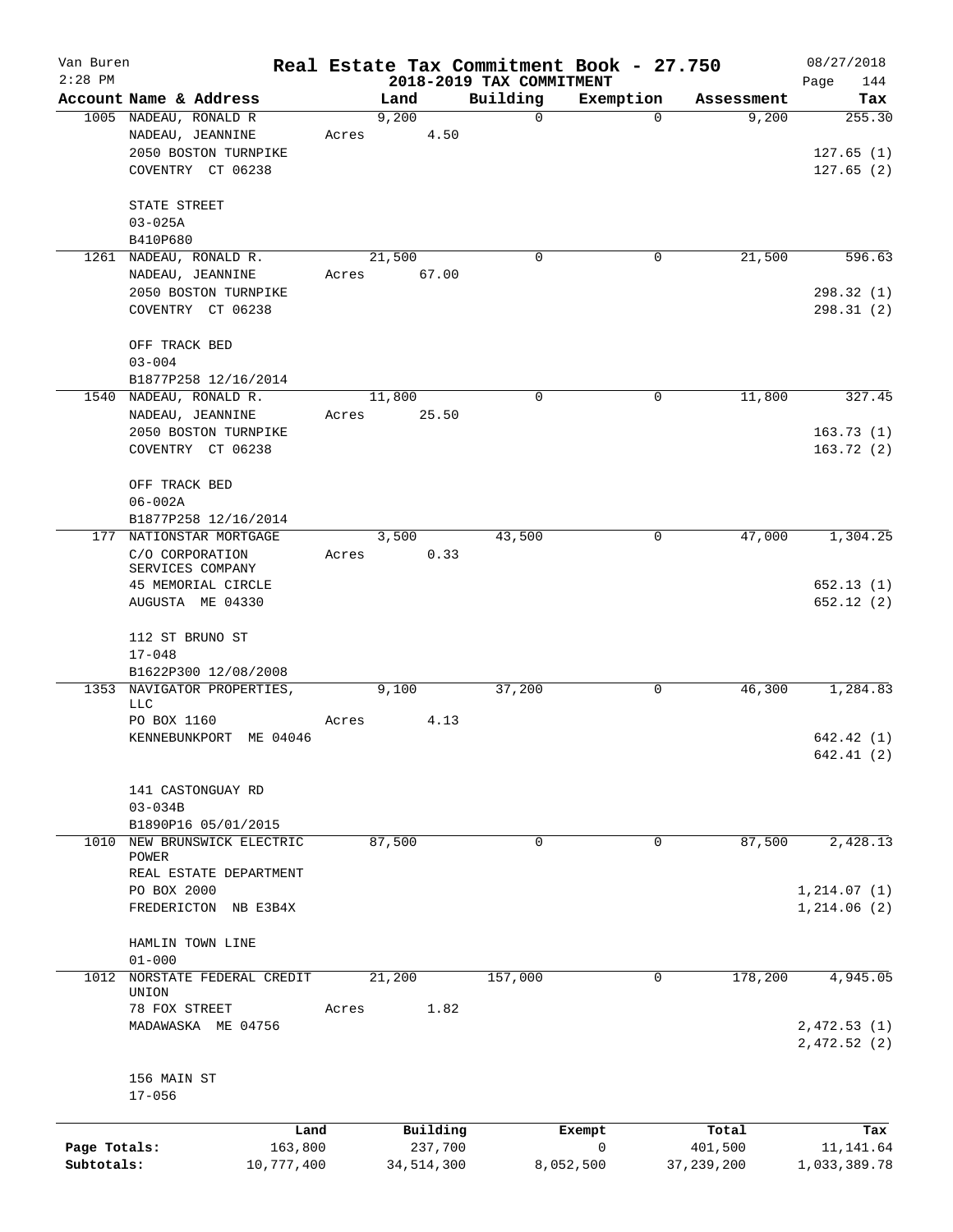| Van Buren |                                                 |       |        |      |                          | Real Estate Tax Commitment Book - 27.750 |            | 08/27/2018   |
|-----------|-------------------------------------------------|-------|--------|------|--------------------------|------------------------------------------|------------|--------------|
| $2:28$ PM |                                                 |       |        |      | 2018-2019 TAX COMMITMENT |                                          |            | 145<br>Page  |
|           | Account Name & Address                          |       | Land   |      | Building                 | Exemption                                | Assessment | Tax          |
|           | 440 NORTH COUNTRY<br>INVESTMENTS, LLC           |       | 7,800  |      | 84,300                   | $\Omega$                                 | 92,100     | 2,555.78     |
|           | PO BOX 296                                      | Acres |        | 0.39 |                          |                                          |            |              |
|           | CARIBOU ME 04736                                |       |        |      |                          |                                          |            | 1, 277.89(1) |
|           |                                                 |       |        |      |                          |                                          |            | 1, 277.89(2) |
|           |                                                 |       |        |      |                          |                                          |            |              |
|           | 72 MAIN ST                                      |       |        |      |                          |                                          |            |              |
|           | $15 - 093$                                      |       |        |      |                          |                                          |            |              |
|           | B1834P240 10/31/2013<br>1013 NORTHERN AROOSTOOK |       | 50,200 |      | 420,900                  | 0                                        | 471,100    | 13,073.03    |
|           | <b>ASSOCIATES</b>                               |       |        |      |                          |                                          |            |              |
|           | LIBERTY MGT GROUP INC                           | Acres |        | 2.51 |                          |                                          |            |              |
|           | 245 COMMERCIAL ST                               |       |        |      |                          |                                          |            | 6, 536.52(1) |
|           | 4TH FLOOR                                       |       |        |      |                          |                                          |            | 6, 536.51(2) |
|           | PORTLAND ME 04101                               |       |        |      |                          |                                          |            |              |
|           | 1 MAIN ST                                       |       |        |      |                          |                                          |            |              |
|           | $13 - 001A$                                     |       |        |      |                          |                                          |            |              |
|           | B610P228 10/27/1983                             |       |        |      |                          |                                          |            |              |
|           | 1256 NORTHERN FINANCIAL HOME<br>MORTGAGE CORP   |       | 5,000  |      | 56,000                   | $\mathbf 0$                              | 61,000     | 1,692.75     |
|           | PO BOX 1461                                     | Acres |        | 0.25 |                          |                                          |            |              |
|           | BUZZARDS BAY MA 02532                           |       |        |      |                          |                                          |            | 846.38 (1)   |
|           |                                                 |       |        |      |                          |                                          |            | 846.37 (2)   |
|           | 62 MAIN ST                                      |       |        |      |                          |                                          |            |              |
|           | $15 - 099$                                      |       |        |      |                          |                                          |            |              |
|           | B1983P279 07/26/2017                            |       |        |      |                          |                                          |            |              |
|           | 573 NORTHERN FINANCIAL HOME                     |       | 2,500  |      | 30,900                   | 0                                        | 33,400     | 926.85       |
|           | MORTGAGE CORP                                   |       |        |      |                          |                                          |            |              |
|           | PO BOX 1461                                     | Acres |        | 0.24 |                          |                                          |            |              |
|           | BUZZARDS BAY MA 02532                           |       |        |      |                          |                                          |            | 463.43(1)    |
|           |                                                 |       |        |      |                          |                                          |            | 463.42(2)    |
|           | 108 PINE ST                                     |       |        |      |                          |                                          |            |              |
|           | $14 - 071A$                                     |       |        |      |                          |                                          |            |              |
|           | B1941P337 07/22/2016                            |       |        |      |                          |                                          |            |              |
|           | 114 NORTHERN FINANCIAL HOME                     |       | 1,800  |      | 197,000                  | 0                                        | 198,800    | 5,516.70     |
|           | MORTGAGE CORP                                   |       |        |      |                          |                                          |            |              |
|           | PO BOX 1461                                     | Acres |        | 0.09 |                          |                                          |            |              |
|           | BUZZARDS BAY MA 02532                           |       |        |      |                          |                                          |            | 2,758.35 (1) |
|           |                                                 |       |        |      |                          |                                          |            | 2,758.35(2)  |
|           |                                                 |       |        |      |                          |                                          |            |              |
|           | 88 MAIN ST<br>$15 - 086$                        |       |        |      |                          |                                          |            |              |
|           | B1975P222 05/18/2017                            |       |        |      |                          |                                          |            |              |
|           | 491 NORTHERN FINANCIAL HOME                     |       | 3,400  |      | 36,600                   | 0                                        | 40,000     | 1,110.00     |
|           | MORTGAGE CORP                                   |       |        |      |                          |                                          |            |              |
|           | PO BOX 1461                                     | Acres |        | 0.32 |                          |                                          |            |              |
|           | BUZZARDS BAY MA 02532                           |       |        |      |                          |                                          |            | 555.00(1)    |
|           |                                                 |       |        |      |                          |                                          |            | 555.00(2)    |
|           |                                                 |       |        |      |                          |                                          |            |              |
|           | 13 MAIN ST                                      |       |        |      |                          |                                          |            |              |
|           | $13 - 003$                                      |       |        |      |                          |                                          |            |              |
|           | B1975P225 05/18/2017                            |       |        |      |                          |                                          |            |              |

|              | Land       | Building   | Exempt    | Total      | Tax          |
|--------------|------------|------------|-----------|------------|--------------|
| Page Totals: | 70,700     | 825,700    |           | 896,400    | 24,875.11    |
| Subtotals:   | 10,848,100 | 35,340,000 | 8,052,500 | 38,135,600 | 1,058,264.89 |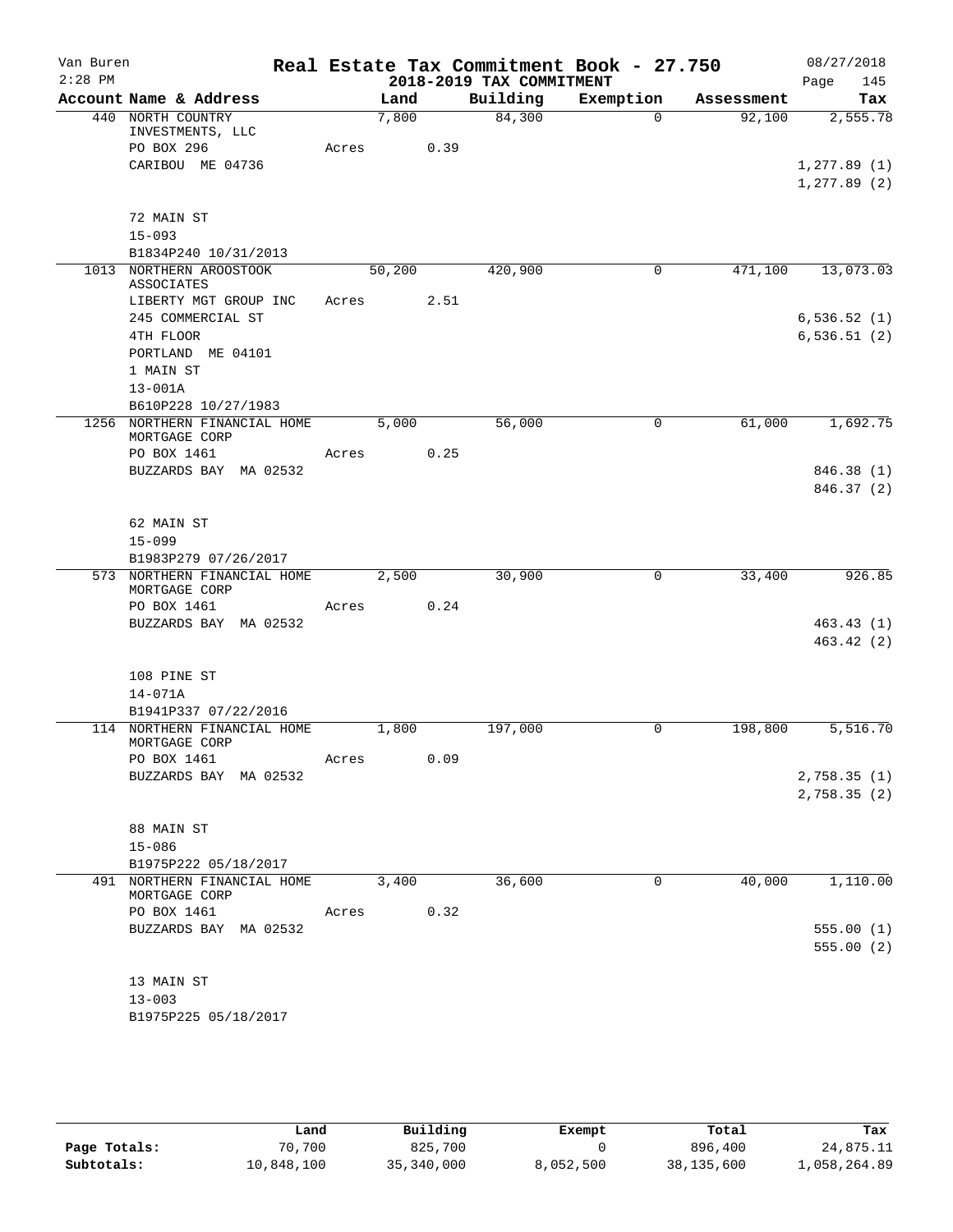| Van Buren |                                                   |       |        |      |                          | Real Estate Tax Commitment Book - 27.750 |            | 08/27/2018  |
|-----------|---------------------------------------------------|-------|--------|------|--------------------------|------------------------------------------|------------|-------------|
| $2:28$ PM |                                                   |       |        |      | 2018-2019 TAX COMMITMENT |                                          |            | 146<br>Page |
|           | Account Name & Address                            |       | Land   |      | Building                 | Exemption                                | Assessment | Tax         |
|           | 214 NORTHERN FINANCIAL HOME<br>MORTGAGE CORP.     |       | 2,300  |      | 26, 200                  | $\Omega$                                 | 28,500     | 790.88      |
|           | PO BOX 1461                                       | Acres |        | 0.22 |                          |                                          |            |             |
|           | BUZZARDS BAY MA 02532                             |       |        |      |                          |                                          |            | 395.44(1)   |
|           |                                                   |       |        |      |                          |                                          |            | 395.44(2)   |
|           |                                                   |       |        |      |                          |                                          |            |             |
|           | 198 MAIN ST<br>$18 - 098$                         |       |        |      |                          |                                          |            |             |
|           | B1965P300 02/17/2017                              |       |        |      |                          |                                          |            |             |
|           | 1506 NORTHERN FINANCIAL HOME                      |       | 2,700  |      | 0                        | 0                                        | 2,700      | 74.93       |
|           | MORTGAGE CORP.                                    |       |        |      |                          |                                          |            |             |
|           | PO BOX 1461                                       |       |        |      |                          |                                          |            |             |
|           | BUZZARDS BAY MA 02532                             |       |        |      |                          |                                          |            | 37.47(1)    |
|           |                                                   |       |        |      |                          |                                          |            | 37.46(2)    |
|           |                                                   |       |        |      |                          |                                          |            |             |
|           | Behind Gregg Sirois                               |       |        |      |                          |                                          |            |             |
|           | $21 - 040A$                                       |       |        |      |                          |                                          |            |             |
|           | B1952P158 10/20/2016<br>1015 NORTHERN NEW ENGLAND |       | 4,000  |      | 40,400                   | 0                                        | 44,400     | 1,232.10    |
|           | TELEPHONE OPERATIONS,                             |       |        |      |                          |                                          |            |             |
|           | <b>LLC</b>                                        |       |        |      |                          |                                          |            |             |
|           | 770 ELM ST                                        | Acres |        | 0.20 |                          |                                          |            |             |
|           | MANCHESTER NH 03101                               |       |        |      |                          |                                          |            | 616.05(1)   |
|           |                                                   |       |        |      |                          |                                          |            | 616.05(2)   |
|           |                                                   |       |        |      |                          |                                          |            |             |
|           | 102 ST JOHN AVE<br>$15 - 072$                     |       |        |      |                          |                                          |            |             |
|           | B1590P162                                         |       |        |      |                          |                                          |            |             |
|           | 1528 NORTHERN STORAGE, INC.                       |       | 22,400 |      | $\mathbf 0$              | 0                                        | 22,400     | 621.60      |
|           | PO BOX 1448                                       | Acres |        | 2.60 |                          |                                          |            |             |
|           | CARIBOU ME 04736                                  |       |        |      |                          |                                          |            | 310.80(1)   |
|           |                                                   |       |        |      |                          |                                          |            | 310.80(2)   |
|           |                                                   |       |        |      |                          |                                          |            |             |
|           | MAIN ST                                           |       |        |      |                          |                                          |            |             |
|           | $13 - 041$                                        |       |        |      |                          |                                          |            |             |
|           | B2013P230 04/26/2018                              |       |        |      |                          |                                          |            |             |
|           | 1404 NUNEZ, ANNA<br>108 CENTER ST                 |       | 4,100  | 0.39 | 66,600                   | 20,000<br>04 Homestead                   | 50,700     | 1,406.93    |
|           | VAN BUREN ME 04785                                | Acres |        |      |                          |                                          |            | 703.47 (1)  |
|           |                                                   |       |        |      |                          |                                          |            | 703.46(2)   |
|           |                                                   |       |        |      |                          |                                          |            |             |
|           | 108 CENTER ST                                     |       |        |      |                          |                                          |            |             |
|           | $16 - 056$                                        |       |        |      |                          |                                          |            |             |
|           | B1743P113 11/23/2011                              |       |        |      |                          |                                          |            |             |
|           | 425 OCZKOWSKI, PATRICIA                           |       | 1,900  |      | 54,800                   | 0                                        | 56,700     | 1,573.43    |
|           | 103 ROOSEVELT AVE                                 | Acres |        | 0.18 |                          |                                          |            |             |
|           | VAN BUREN ME 04785                                |       |        |      |                          |                                          |            | 786.72 (1)  |
|           |                                                   |       |        |      |                          |                                          |            | 786.71 (2)  |
|           |                                                   |       |        |      |                          |                                          |            |             |
|           | 103 ROOSEVELT AVE                                 |       |        |      |                          |                                          |            |             |
|           | $14 - 048$<br>B1914P49 10/30/2015                 |       |        |      |                          |                                          |            |             |
|           |                                                   |       |        |      |                          |                                          |            |             |

|              | Land       | Building   | Exempt    | Total        | Tax          |
|--------------|------------|------------|-----------|--------------|--------------|
| Page Totals: | 37,400     | 188,000    | 20,000    | 205,400      | 5,699.87     |
| Subtotals:   | 10,885,500 | 35,528,000 | 8,072,500 | 38, 341, 000 | 1,063,964.76 |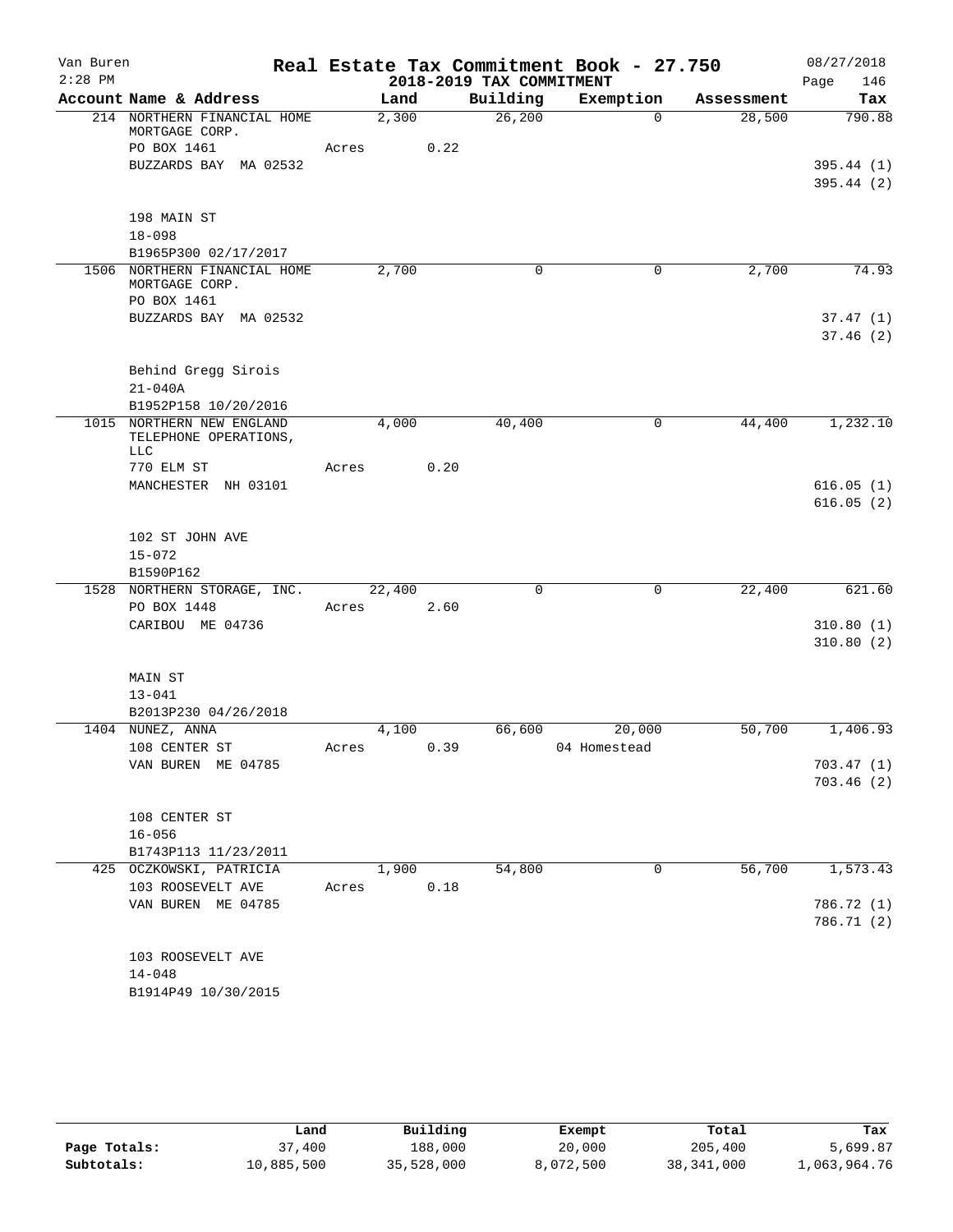| Van Buren    |                                          |       |        |            |                                      | Real Estate Tax Commitment Book - 27.750 |            | 08/27/2018         |
|--------------|------------------------------------------|-------|--------|------------|--------------------------------------|------------------------------------------|------------|--------------------|
| $2:28$ PM    | Account Name & Address                   |       | Land   |            | 2018-2019 TAX COMMITMENT<br>Building | Exemption                                | Assessment | 147<br>Page<br>Tax |
|              | 1016 O'HARE, FRANCIS                     |       | 25,400 |            | $\mathbf 0$                          | 20,000                                   | 5,400      | 149.85             |
|              | P O BOX 24                               | Acres |        | 41.00      |                                      | 04 Homestead                             |            |                    |
|              | VAN BUREN ME 04785                       |       |        |            |                                      |                                          |            | 74.93(1)           |
|              |                                          |       |        |            |                                      |                                          |            | 74.92(2)           |
|              |                                          |       |        |            |                                      |                                          |            |                    |
|              | 236 ST MARY'S BROOK RD                   |       |        |            |                                      |                                          |            |                    |
|              | $02 - 003A$                              |       |        |            |                                      |                                          |            |                    |
|              | B601P129                                 |       |        |            |                                      |                                          |            |                    |
|              | 1018 O'NEIL, KAREN                       |       | 2,800  |            | 37,100                               | 20,000                                   | 19,900     | 552.23             |
|              | 111 FULTON ST                            | Acres |        | 0.27       |                                      | 04 Homestead                             |            |                    |
|              | VAN BUREN ME 04785                       |       |        |            |                                      |                                          |            | 276.12(1)          |
|              |                                          |       |        |            |                                      |                                          |            | 276.11(2)          |
|              |                                          |       |        |            |                                      |                                          |            |                    |
|              | 111 FULTON ST                            |       |        |            |                                      |                                          |            |                    |
|              | $20 - 003$                               |       |        |            |                                      |                                          |            |                    |
|              | B852P204                                 |       |        |            |                                      |                                          |            |                    |
|              | 1019 OPTO-DENT, INC                      |       | 3,800  |            | 68,400                               | 0                                        | 72,200     | 2,003.55           |
|              | C/O CHARLES PLOURDE                      | Acres |        | 0.19       |                                      |                                          |            |                    |
|              | PO BOX 300                               |       |        |            |                                      |                                          |            | 1,001.78(1)        |
|              | VAN BUREN ME 04785                       |       |        |            |                                      |                                          |            | 1,001.77(2)        |
|              | 67 MAIN ST                               |       |        |            |                                      |                                          |            |                    |
|              | $15 - 020$                               |       |        |            |                                      |                                          |            |                    |
|              | B1076P309 07/11/1997                     |       |        |            |                                      |                                          |            |                    |
|              | 1025 OUELLET, DONALDA                    |       | 3,500  |            | 39,400                               | 0                                        | 42,900     | 1,190.47           |
|              | 682 HAMLIN RD                            | Acres |        | 0.33       |                                      |                                          |            |                    |
|              | HAMLIN ME 04785                          |       |        |            |                                      |                                          |            | 595.24(1)          |
|              |                                          |       |        |            |                                      |                                          |            | 595.23(2)          |
|              |                                          |       |        |            |                                      |                                          |            |                    |
|              | 118 ST BRUNO ST                          |       |        |            |                                      |                                          |            |                    |
|              | $17 - 045$                               |       |        |            |                                      |                                          |            |                    |
|              | B1942P195 07/27/2016                     |       |        |            |                                      |                                          |            |                    |
|              | 1030 OUELLET, DONALDA S                  |       | 3,300  |            | 52,600                               | 0                                        | 55,900     | 1,551.23           |
|              | 682 HAMLIN RD                            | Acres |        | 0.31       |                                      |                                          |            |                    |
|              | HAMLIN ME 04785                          |       |        |            |                                      |                                          |            | 775.62(1)          |
|              |                                          |       |        |            |                                      |                                          |            | 775.61(2)          |
|              |                                          |       |        |            |                                      |                                          |            |                    |
|              | 192 LYNNE ST                             |       |        |            |                                      |                                          |            |                    |
|              | $19 - 080$                               |       |        |            |                                      |                                          |            |                    |
|              | B1942P195 07/27/2016                     |       |        |            |                                      |                                          |            | 954.60             |
|              | 1021 OUELLET, DONALDA S<br>682 HAMLIN RD |       | 3,600  |            | 30,800                               | 0                                        | 34,400     |                    |
|              | HAMLIN ME 04785                          | Acres |        | 0.34       |                                      |                                          |            | 477.30 (1)         |
|              |                                          |       |        |            |                                      |                                          |            | 477.30 (2)         |
|              |                                          |       |        |            |                                      |                                          |            |                    |
|              | 317 MAIN ST                              |       |        |            |                                      |                                          |            |                    |
|              | $20 - 049$                               |       |        |            |                                      |                                          |            |                    |
|              | B1942P195 07/27/2016                     |       |        |            |                                      |                                          |            |                    |
| 1027         | OUELLET, DONALDA S                       |       | 1,200  |            | 10,900                               | $\mathbf 0$                              | 12,100     | 335.78             |
|              | 682 HAMLIN RD                            | Acres |        | 0.11       |                                      |                                          |            |                    |
|              | HAMLIN ME 04785                          |       |        |            |                                      |                                          |            | 167.89(1)          |
|              |                                          |       |        |            |                                      |                                          |            | 167.89(2)          |
|              |                                          |       |        |            |                                      |                                          |            |                    |
|              | 129 HIGH ST                              |       |        |            |                                      |                                          |            |                    |
|              | 14-071C                                  |       |        |            |                                      |                                          |            |                    |
|              | B1942P195 07/27/2016                     |       |        |            |                                      |                                          |            |                    |
|              |                                          |       |        |            |                                      |                                          |            |                    |
|              |                                          | Land  |        | Building   |                                      | Exempt                                   | Total      | Tax                |
| Page Totals: | 43,600                                   |       |        | 239,200    |                                      | 40,000                                   | 242,800    | 6,737.71           |
| Subtotals:   | 10,929,100                               |       |        | 35,767,200 |                                      | 8,112,500                                | 38,583,800 | 1,070,702.47       |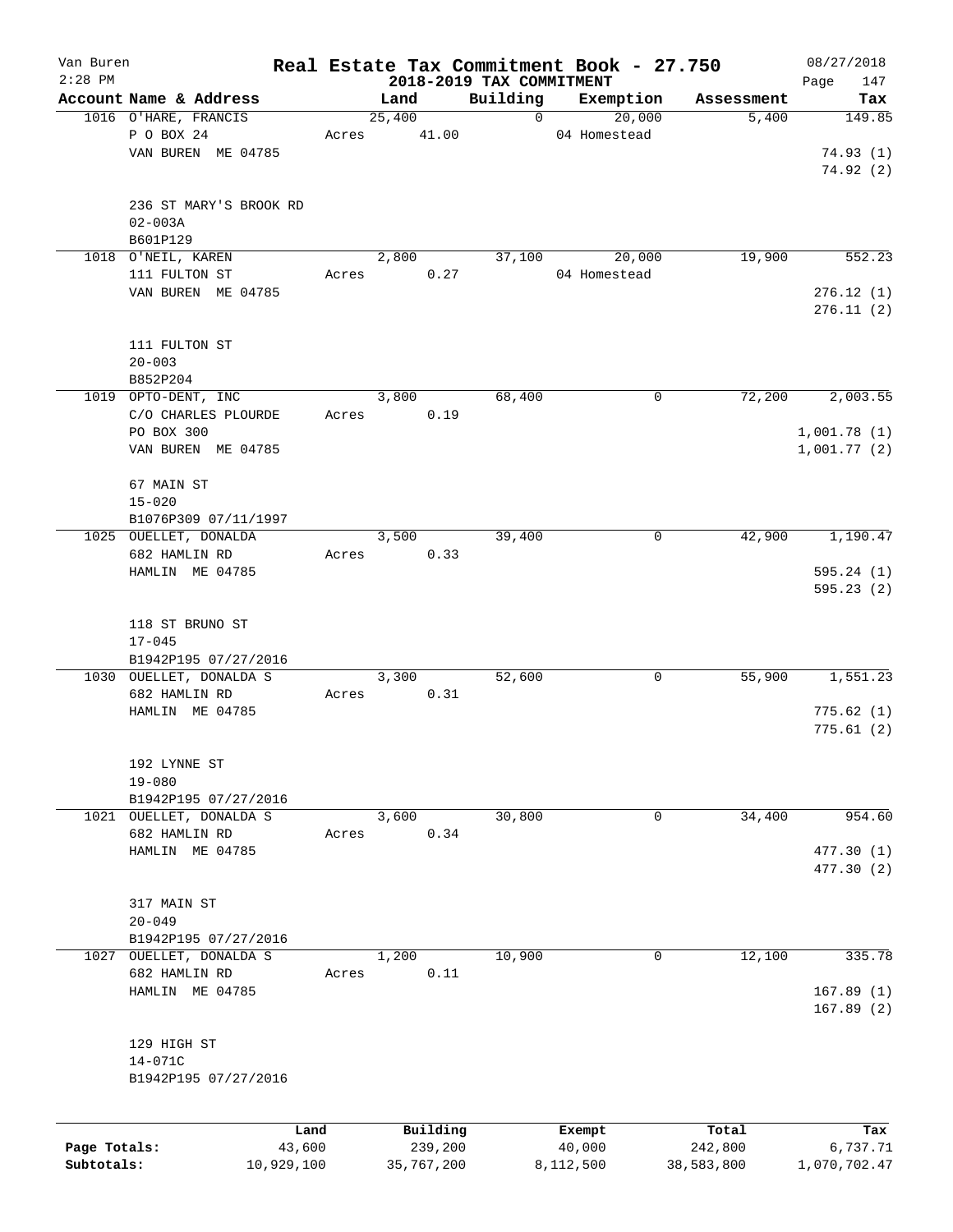| Van Buren<br>$2:28$ PM |                                                                     |       |        |          | 2018-2019 TAX COMMITMENT | Real Estate Tax Commitment Book - 27.750 |            | 08/27/2018<br>148<br>Page          |
|------------------------|---------------------------------------------------------------------|-------|--------|----------|--------------------------|------------------------------------------|------------|------------------------------------|
|                        | Account Name & Address                                              |       | Land   |          | Building                 | Exemption                                | Assessment | Tax                                |
|                        | 1029 OUELLET, DONALDA S<br>682 HAMLIN RD<br>HAMLIN ME 04785         | Acres | 3,200  | 0.30     | 29,500                   | $\Omega$                                 | 32,700     | 907.43<br>453.72 (1)<br>453.71 (2) |
|                        | 150 MCKINLEY ST<br>$14 - 038$<br>B1942P195 07/27/2016               |       |        |          |                          |                                          |            |                                    |
|                        | 1028 OUELLET, DONALDA S                                             |       | 2,800  |          | 21,800                   | $\mathbf 0$                              | 24,600     | 682.65                             |
|                        | 682 HAMLIN RD<br>HAMLIN ME 04785                                    | Acres |        | 0.27     |                          |                                          |            | 341.33(1)<br>341.32(2)             |
|                        | 570 MAIN ST<br>$24 - 012$<br>B1942P195 07/27/2016                   |       |        |          |                          |                                          |            |                                    |
|                        | 1020 OUELLET, DONALDA S                                             |       | 2,100  |          | 52,200                   | 0                                        | 54,300     | 1,506.83                           |
|                        | 682 HAMLIN RD<br>HAMLIN ME 04785                                    | Acres |        | 0.20     |                          |                                          |            | 753.42(1)<br>753.41(2)             |
|                        | 123 FULTON ST<br>$20 - 007$<br>B1942P195 07/27/2016                 |       |        |          |                          |                                          |            |                                    |
|                        | 1031 OUELLET, MITCHELL R                                            |       | 2,400  |          | $\mathbf 0$              | 0                                        | 2,400      | 66.60                              |
|                        | PO BOX 374<br>FORT KENT ME 04743                                    | Acres |        | 0.12     |                          |                                          |            | 33.30(1)<br>33.30(2)               |
|                        | 48 MAIN ST<br>$15 - 104$<br>B1672P252 03/17/2010 B1324P116          |       |        |          |                          |                                          |            |                                    |
|                        | 1033 OUELLETT, JOSEPH B D SR                                        |       | 4,200  |          | 0                        | 0                                        | 4,200      | 116.55                             |
|                        | OUELLETT, JOSEPH B D JR Acres<br>682 HAMLIN ROAD<br>HAMLIN ME 04785 |       |        | 0.21     |                          |                                          |            | 58.28(1)<br>58.27(2)               |
|                        | 82 MAIN ST<br>$15 - 089$                                            |       |        |          |                          |                                          |            |                                    |
|                        | 1071 OUELLETTE RACHEL R                                             |       | 3,200  |          | 58,600                   | 20,000                                   | 41,800     | 1,159.95                           |
|                        | 109 COTE ST<br>VAN BUREN ME 04785                                   | Acres |        | 0.30     |                          | 04 Homestead                             |            | 579.98(1)<br>579.97(2)             |
|                        | 109 COTE ST<br>$18 - 112$<br>B289P128                               |       |        |          |                          |                                          |            |                                    |
|                        | 1072 OUELLETTE ROBERT D                                             |       | 10,500 |          | 72,800                   | 20,000                                   | 63,300     | 1,756.58                           |
|                        | OUELLETTE MARIE Y                                                   | Acres |        | 1.03     |                          | 04 Homestead                             |            |                                    |
|                        | 141 TOWER DR<br>VAN BUREN ME 04785                                  |       |        |          |                          |                                          |            | 878.29 (1)<br>878.29 (2)           |
|                        | 141 TOWER DR                                                        |       |        |          |                          |                                          |            |                                    |
|                        | 12B-002<br>B603P313                                                 |       |        |          |                          |                                          |            |                                    |
|                        |                                                                     |       |        |          |                          |                                          |            |                                    |
|                        | Land                                                                |       |        | Building |                          | Exempt                                   | Total      | Tax                                |

**Page Totals:** 28,400 234,900 40,000 223,300 6,196.59 **Subtotals:** 10,957,500 36,002,100 8,152,500 38,807,100 1,076,899.06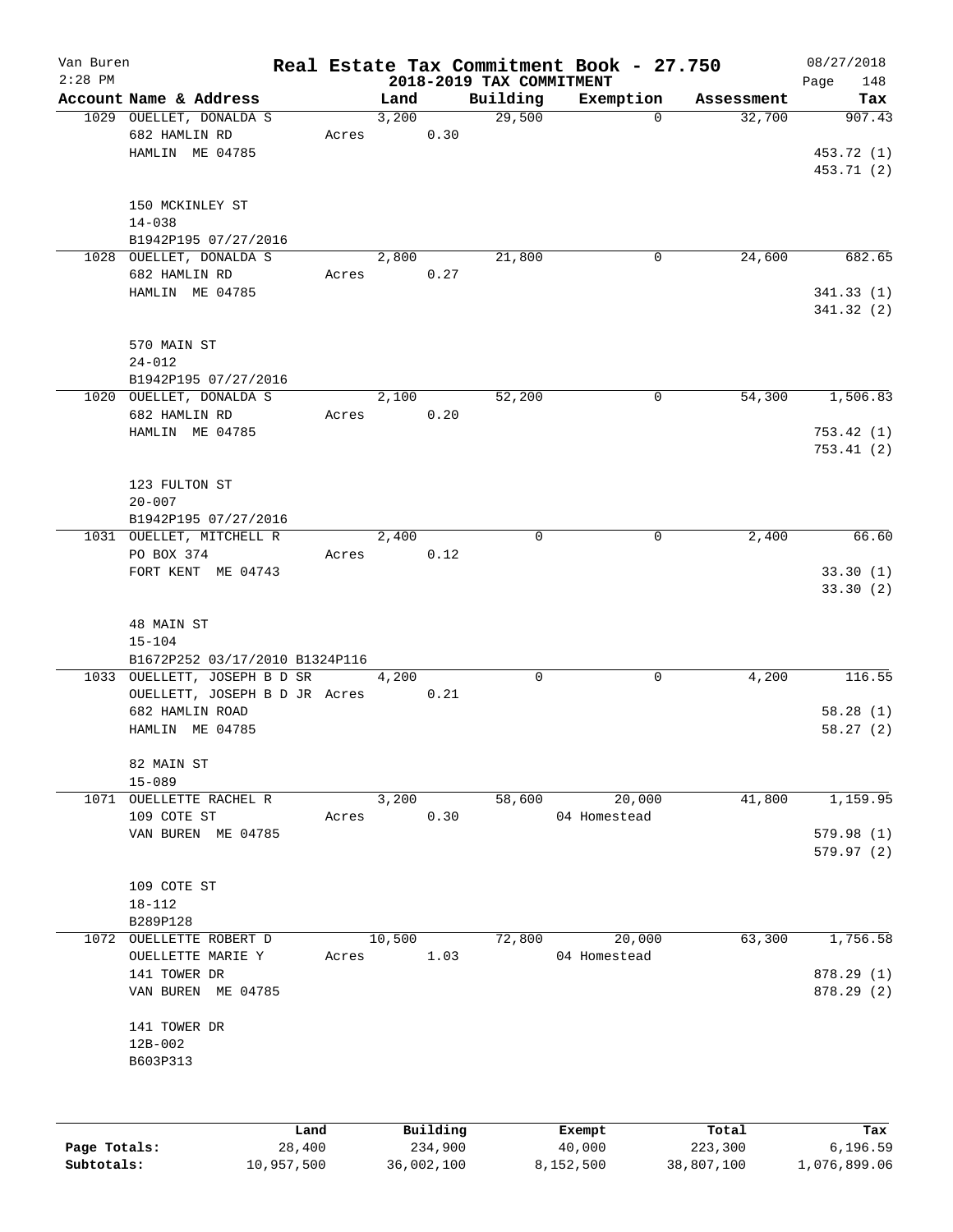| Van Buren    |                           |       |        |              |                          | Real Estate Tax Commitment Book - 27.750 |             | 08/27/2018   |
|--------------|---------------------------|-------|--------|--------------|--------------------------|------------------------------------------|-------------|--------------|
| $2:28$ PM    |                           |       |        |              | 2018-2019 TAX COMMITMENT |                                          |             | 149<br>Page  |
|              | Account Name & Address    |       | Land   |              | Building                 | Exemption                                | Assessment  | Tax          |
|              | 1075 OUELLETTE RODNEY     |       | 4,400  |              | 58,100                   | 20,000                                   | 42,500      | 1,179.38     |
|              | OUELLETTE DIANE           | Acres |        | 0.42         |                          | 04 Homestead                             |             |              |
|              | 133 CLOVERHILL DR         |       |        |              |                          |                                          |             | 589.69(1)    |
|              | VAN BUREN ME 04785        |       |        |              |                          |                                          |             | 589.69(2)    |
|              | 133 CLOVERHILL DR         |       |        |              |                          |                                          |             |              |
|              | 18C-007                   |       |        |              |                          |                                          |             |              |
|              | B1571P349                 |       |        |              |                          |                                          |             |              |
|              | 1081 OUELLETTE SCOTT N    |       | 9,100  |              | 51,500                   | 20,000                                   | 40,600      | 1,126.65     |
|              | OUELLETTE BECKY L         | Acres |        | 0.87         |                          | 04 Homestead                             |             |              |
|              | 110 POND RD               |       |        |              |                          |                                          |             | 563.33(1)    |
|              | VAN BUREN ME 04785        |       |        |              |                          |                                          |             | 563.32(2)    |
|              |                           |       |        |              |                          |                                          |             |              |
|              | 110 POND RD               |       |        |              |                          |                                          |             |              |
|              | $16 - 014$                |       |        |              |                          |                                          |             |              |
|              | B1210P106                 |       |        |              |                          |                                          |             |              |
|              | 1082 OUELLETTE SCOTT P    |       | 2,500  |              | 7,900                    | 10,400                                   | $\mathbf 0$ | 0.00         |
|              | 168 HIGH ST               | Acres |        | 0.24         |                          | 04 Homestead                             |             |              |
|              | VAN BUREN ME 04785        |       |        |              |                          |                                          |             |              |
|              |                           |       |        |              |                          |                                          |             |              |
|              |                           |       |        |              |                          |                                          |             |              |
|              | 168 HIGH ST               |       |        |              |                          |                                          |             |              |
|              | $14 - 088$                |       |        |              |                          |                                          |             |              |
|              | B1251P318                 |       |        |              |                          |                                          |             |              |
|              | 1034 OUELLETTE, ARMAND JR |       | 0      |              | 51,600                   | 20,000                                   | 31,600      | 876.90       |
|              | P O BOX 101               |       |        |              |                          | 04 Homestead                             |             |              |
|              | VAN BUREN ME 04785        |       |        |              |                          |                                          |             | 438.45 (1)   |
|              |                           |       |        |              |                          |                                          |             | 438.45 (2)   |
|              |                           |       |        |              |                          |                                          |             |              |
|              | 162 STATE ST              |       |        |              |                          |                                          |             |              |
|              | 12A-022                   |       |        |              |                          |                                          |             |              |
|              | B1178P247                 |       |        |              |                          |                                          |             |              |
| 1087         | OUELLETTE, CHARLES        |       | 2,200  |              | 12,600                   | 0                                        | 14,800      | 410.70       |
|              | OUELLETTE, VELMA          | Acres |        | 0.21         |                          |                                          |             |              |
|              | 44 MAIN STREET, SUITE     |       |        |              |                          |                                          |             | 205.35(1)    |
|              | 101                       |       |        |              |                          |                                          |             |              |
|              | VAN BUREN ME 04785        |       |        |              |                          |                                          |             | 205.35(2)    |
|              |                           |       |        |              |                          |                                          |             |              |
|              | 105 ST JOHN AVE           |       |        |              |                          |                                          |             |              |
|              | $15 - 074$                |       |        |              |                          |                                          |             |              |
|              | B1490P331 04/06/2006      |       |        |              |                          |                                          |             |              |
|              | 1037 OUELLETTE, CHARLES   |       | 4,600  |              | 69,000                   | 0                                        | 73,600      | 2,042.40     |
|              | OUELLETTE, VELMA          | Acres |        | 0.23         |                          |                                          |             |              |
|              | 44 MAIN ST SUITE 101      |       |        |              |                          |                                          |             | 1,021.20(1)  |
|              | VAN BUREN ME 04785        |       |        |              |                          |                                          |             | 1,021.20(2)  |
|              |                           |       |        |              |                          |                                          |             |              |
|              | 44 MAIN ST                |       |        |              |                          |                                          |             |              |
|              | $15 - 106$                |       |        |              |                          |                                          |             |              |
|              | B1343P186                 |       |        |              |                          |                                          |             |              |
|              | 1039 OUELLETTE, CHARLES G |       | 12,900 |              | 77,400                   | 20,000                                   | 70,300      | 1,950.83     |
|              | OUELLETTE, VELMA A        | Acres |        | 2.00         |                          | 04 Homestead                             |             |              |
|              | 44 MAIN ST SUITE 101      |       |        |              |                          |                                          |             | 975.42(1)    |
|              | VAN BUREN ME 04785        |       |        |              |                          |                                          |             | 975.41(2)    |
|              |                           |       |        |              |                          |                                          |             |              |
|              | 330 STATE ST              |       |        |              |                          |                                          |             |              |
|              | $03 - 022$                |       |        |              |                          |                                          |             |              |
|              | B725P65                   |       |        |              |                          |                                          |             |              |
|              |                           |       |        |              |                          |                                          |             |              |
|              | Land                      |       |        | Building     |                          | Exempt                                   | Total       | Tax          |
| Page Totals: | 35,700                    |       |        | 328,100      |                          | 90,400                                   | 273,400     | 7,586.86     |
| Subtotals:   | 10,993,200                |       |        | 36, 330, 200 |                          | 8,242,900                                | 39,080,500  | 1,084,485.92 |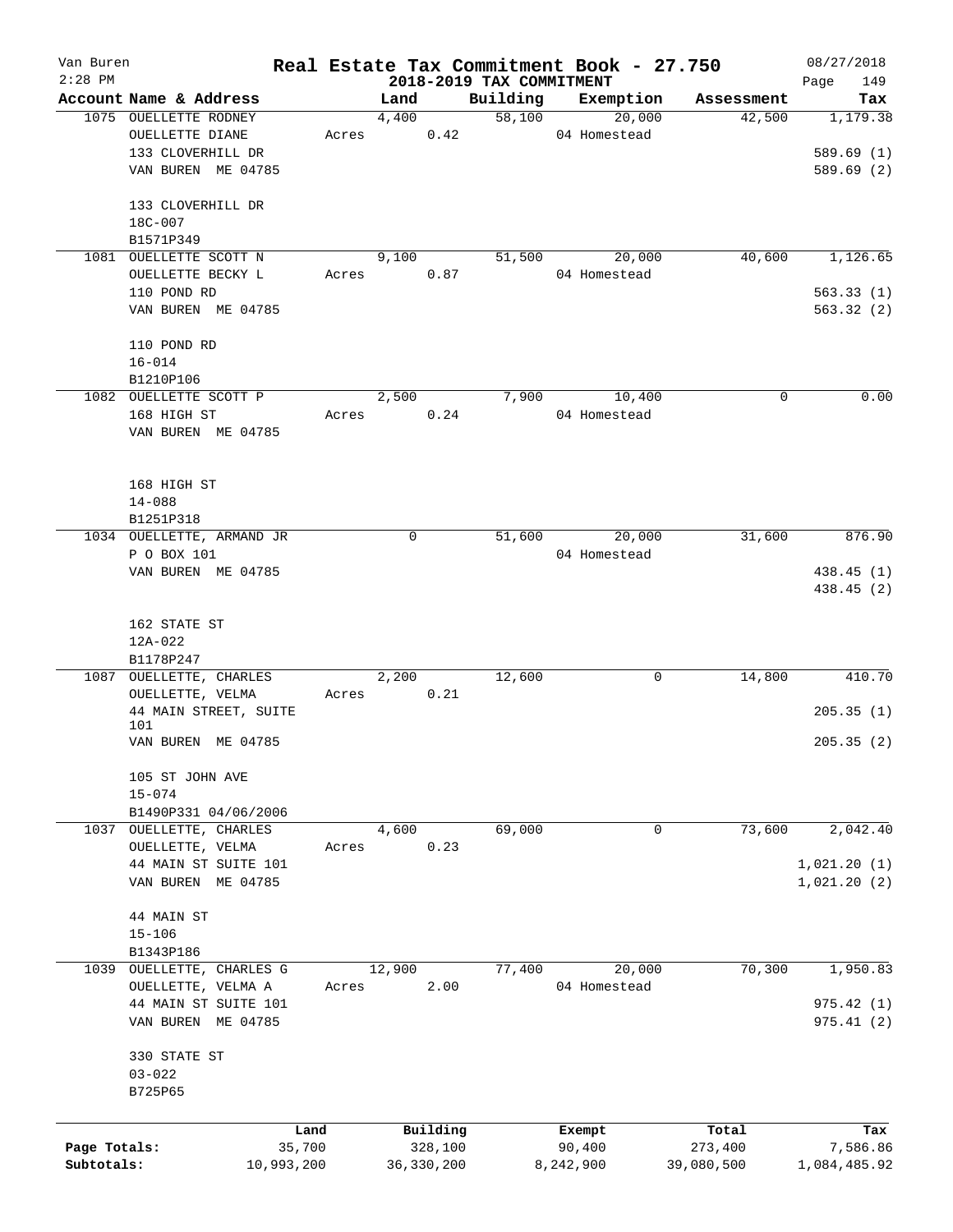| Van Buren<br>$2:28$ PM |                                                   |       |            |      | 2018-2019 TAX COMMITMENT | Real Estate Tax Commitment Book - 27.750 |            | 08/27/2018<br>Page<br>150 |
|------------------------|---------------------------------------------------|-------|------------|------|--------------------------|------------------------------------------|------------|---------------------------|
|                        | Account Name & Address                            |       | Land       |      | Building                 | Exemption                                | Assessment | Tax                       |
|                        | 1038 OUELLETTE, CHARLES G                         |       | 10,400     |      | 47,600                   | $\Omega$                                 | 58,000     | 1,609.50                  |
|                        | OUELLETTE, VELMA A                                |       | Acres 0.52 |      |                          |                                          |            |                           |
|                        | 44 MAIN ST SUITE 101                              |       |            |      |                          |                                          |            | 804.75(1)                 |
|                        | VAN BUREN ME 04785                                |       |            |      |                          |                                          |            | 804.75(2)                 |
|                        |                                                   |       |            |      |                          |                                          |            |                           |
|                        | 236 MAIN ST                                       |       |            |      |                          |                                          |            |                           |
|                        | 18-070A                                           |       |            |      |                          |                                          |            |                           |
|                        | B988P176                                          |       |            |      |                          |                                          |            |                           |
|                        | 1042 OUELLETTE, DANIEL JR                         |       | 11,000     |      | 63,800                   | 20,000                                   | 54,800     | 1,520.70                  |
|                        | OUELLETTE, BRENDA                                 |       | Acres      | 1.47 |                          | 04 Homestead                             |            |                           |
|                        | 142 STATE ST                                      |       |            |      |                          |                                          |            | 760.35(1)                 |
|                        | VAN BUREN ME 04785                                |       |            |      |                          |                                          |            | 760.35(2)                 |
|                        |                                                   |       |            |      |                          |                                          |            |                           |
|                        | 142 STATE ST                                      |       |            |      |                          |                                          |            |                           |
|                        | $12A-026$                                         |       |            |      |                          |                                          |            |                           |
|                        | B1055P98                                          |       |            |      |                          |                                          |            |                           |
|                        | 1043 OUELLETTE, DONALD L                          |       | 8,200      |      | 42,500                   | 20,000                                   | 30,700     | 851.93                    |
|                        | OUELLETTE, CARMEN G                               |       | Acres      | 0.78 |                          | 04 Homestead                             |            |                           |
|                        | 156 HIGH ST                                       |       |            |      |                          |                                          |            | 425.97(1)                 |
|                        |                                                   |       |            |      |                          |                                          |            |                           |
|                        | VAN BUREN ME 04785                                |       |            |      |                          |                                          |            | 425.96(2)                 |
|                        | 156 HIGH ST                                       |       |            |      |                          |                                          |            |                           |
|                        |                                                   |       |            |      |                          |                                          |            |                           |
|                        | $14 - 098$                                        |       |            |      |                          |                                          |            |                           |
|                        | B450P255                                          |       |            |      |                          |                                          |            |                           |
|                        | 1045 OUELLETTE, GARY S                            |       | 6,900      |      | 30,700                   | 20,000                                   | 17,600     | 488.40                    |
|                        | OUELLETTE, LINDA                                  |       | Acres      | 0.66 |                          | 04 Homestead                             |            |                           |
|                        | 156 STATE ST                                      |       |            |      |                          |                                          |            | 244.20 (1)                |
|                        | VAN BUREN ME 04785                                |       |            |      |                          |                                          |            | 244.20 (2)                |
|                        |                                                   |       |            |      |                          |                                          |            |                           |
|                        | 156 STATE ST                                      |       |            |      |                          |                                          |            |                           |
|                        | $12A-023$                                         |       |            |      |                          |                                          |            |                           |
|                        | B960P272                                          |       |            |      |                          |                                          |            |                           |
|                        | 1047 OUELLETTE, GLORIA J                          |       | 5,500      |      | 17,400                   | 0                                        | 22,900     | 635.48                    |
|                        | PO BOX 142                                        | Acres |            | 0.52 |                          |                                          |            |                           |
|                        | VAN BUREN ME 04785                                |       |            |      |                          |                                          |            | 317.74(1)                 |
|                        |                                                   |       |            |      |                          |                                          |            | 317.74 (2)                |
|                        |                                                   |       |            |      |                          |                                          |            |                           |
|                        | 141 MARION DR                                     |       |            |      |                          |                                          |            |                           |
|                        | 18B-013                                           |       |            |      |                          |                                          |            |                           |
|                        | B1912P24 10/09/2015 B1907P274 09/08/2015 B718P107 |       |            |      |                          |                                          |            |                           |
|                        | 08/03/1987<br>1046 OUELLETTE, GORDON D.           |       | 3,500      |      | 52,300                   | 30,000                                   | 25,800     | 715.95                    |
|                        | (LIFE ESTATE)                                     |       |            |      |                          |                                          |            |                           |
|                        | OUELLETTE, KENNETH C.                             | Acres |            | 0.33 |                          | 04 Homestead                             |            |                           |
|                        | 75 LAPLANTE RD                                    |       |            |      |                          | 25 Blind                                 |            | 357.98 (1)                |
|                        | CYR PLANTATION ME                                 |       |            |      |                          | 02 Veteran                               |            | 357.97 (2)                |
|                        | 04785                                             |       |            |      |                          |                                          |            |                           |
|                        | 140 MARION DR                                     |       |            |      |                          |                                          |            |                           |
|                        | 18B-014                                           |       |            |      |                          |                                          |            |                           |
|                        | B1923P314 02/26/2016                              |       |            |      |                          |                                          |            |                           |
|                        |                                                   |       |            |      |                          |                                          |            |                           |
|                        |                                                   |       |            |      |                          |                                          |            |                           |

|              | Land       | Building   | Exempt    | Total      | Tax          |
|--------------|------------|------------|-----------|------------|--------------|
| Page Totals: | 45,500     | 254,300    | 90,000    | 209,800    | 5,821.96     |
| Subtotals:   | 11,038,700 | 36,584,500 | 8,332,900 | 39,290,300 | 1,090,307.88 |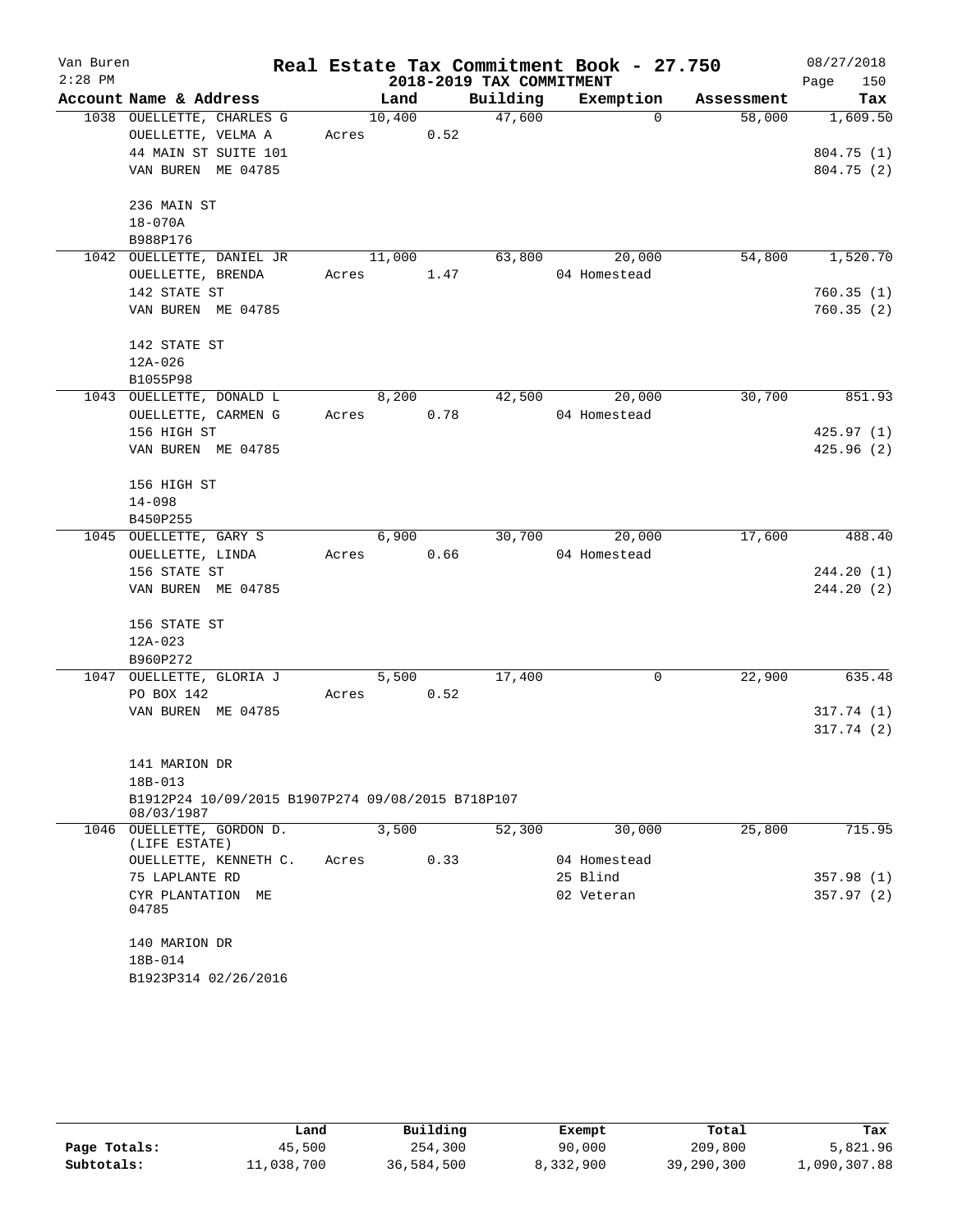| Van Buren    |                                           |            |       |            |            |                          | Real Estate Tax Commitment Book - 27.750 |            | 08/27/2018              |
|--------------|-------------------------------------------|------------|-------|------------|------------|--------------------------|------------------------------------------|------------|-------------------------|
| $2:28$ PM    |                                           |            |       |            |            | 2018-2019 TAX COMMITMENT |                                          |            | 151<br>Page             |
|              | Account Name & Address                    |            |       | Land       |            | Building                 | Exemption                                | Assessment | Tax                     |
|              | 900 OUELLETTE, JACOB                      |            |       |            | 2,600      | 64,800                   | 20,000                                   | 47,400     | 1,315.35                |
|              | 109 ST FRANCIS ST                         |            | Acres |            | 0.25       |                          | 04 Homestead                             |            |                         |
|              | VAN BUREN ME 04785                        |            |       |            |            |                          |                                          |            | 657.68 (1)              |
|              |                                           |            |       |            |            |                          |                                          |            | 657.67 (2)              |
|              |                                           |            |       |            |            |                          |                                          |            |                         |
|              | 109 ST FRANCIS ST                         |            |       |            |            |                          |                                          |            |                         |
|              | $13 - 029$                                |            |       |            |            |                          |                                          |            |                         |
|              | B1693P270 08/26/2010 B1387P296            |            |       |            |            |                          |                                          |            |                         |
|              | 1048 OUELLETTE, JAMES J                   |            |       | 12,000     |            | 129,700                  | 20,000                                   | 121,700    | 3,377.18                |
|              | OUELLETTE, NANCY A                        |            | Acres |            | 2.47       |                          | 04 Homestead                             |            |                         |
|              | 231 STATE ST                              |            |       |            |            |                          |                                          |            | 1,688.59(1)             |
|              | VAN BUREN ME 04785                        |            |       |            |            |                          |                                          |            | 1,688.59(2)             |
|              |                                           |            |       |            |            |                          |                                          |            |                         |
|              | 231 STATE ST<br>$03 - 012F$               |            |       |            |            |                          |                                          |            |                         |
|              | B774P340                                  |            |       |            |            |                          |                                          |            |                         |
|              | 808 OUELLETTE, JASON L.                   |            |       | 3,600      |            | 57,100                   | 20,000                                   | 40,700     | 1, 129.43               |
|              | OUELLETTE, LILLIAN L.                     |            |       | Acres 0.34 |            |                          | 04 Homestead                             |            |                         |
|              |                                           |            |       |            |            |                          |                                          |            |                         |
|              | 181 LYNNE ST                              |            |       |            |            |                          |                                          |            | 564.72 (1)<br>564.71(2) |
|              | VAN BUREN ME 04785                        |            |       |            |            |                          |                                          |            |                         |
|              | 181 LYNNE ST                              |            |       |            |            |                          |                                          |            |                         |
|              | $19 - 069$                                |            |       |            |            |                          |                                          |            |                         |
|              |                                           |            |       |            |            |                          |                                          |            |                         |
|              | B1933P248 05/20/2016                      |            |       | 1,700      |            | 26,400                   | 0                                        | 28,100     | 779.78                  |
|              | 229 OUELLETTE, JERRY                      |            |       |            |            |                          |                                          |            |                         |
|              | 132 VIOLETTE ST                           |            | Acres |            | 0.16       |                          |                                          |            |                         |
|              | VAN BUREN ME 04785                        |            |       |            |            |                          |                                          |            | 389.89 (1)              |
|              |                                           |            |       |            |            |                          |                                          |            | 389.89 (2)              |
|              |                                           |            |       |            |            |                          |                                          |            |                         |
|              | 160 ST BRUNO ST                           |            |       |            |            |                          |                                          |            |                         |
|              | $17 - 009$                                |            |       |            |            |                          |                                          |            |                         |
|              | B1928P310 04/11/2016                      |            |       | 1,600      |            | 50,300                   | 0                                        | 51,900     | 1,440.23                |
|              | 546 OUELLETTE, JERRY L<br>132 VIOLETTE ST |            |       |            | 0.15       |                          |                                          |            |                         |
|              | VAN BUREN ME 04785                        |            | Acres |            |            |                          |                                          |            | 720.12(1)               |
|              |                                           |            |       |            |            |                          |                                          |            | 720.11(2)               |
|              |                                           |            |       |            |            |                          |                                          |            |                         |
|              |                                           |            |       |            |            |                          |                                          |            |                         |
|              | 108 ROOSEVELT AVE<br>$14 - 137$           |            |       |            |            |                          |                                          |            |                         |
|              | B1059P116                                 |            |       |            |            |                          |                                          |            |                         |
|              | 318 OUELLETTE, JERRY L                    |            |       | 3,200      |            | 64,600                   | 20,000                                   | 47,800     | 1,326.45                |
|              | 132 VIOLETTE STREET                       |            | Acres |            | 0.30       |                          | 04 Homestead                             |            |                         |
|              | VAN BUREN ME 04785                        |            |       |            |            |                          |                                          |            | 663.23(1)               |
|              |                                           |            |       |            |            |                          |                                          |            | 663.22(2)               |
|              |                                           |            |       |            |            |                          |                                          |            |                         |
|              | 132 VIOLETTE ST                           |            |       |            |            |                          |                                          |            |                         |
|              | $16 - 071$                                |            |       |            |            |                          |                                          |            |                         |
|              | B1686P68 06/30/2010                       |            |       |            |            |                          |                                          |            |                         |
|              | 1241 OUELLETTE, JOEY                      |            |       | 4,000      |            | 2,200                    | $\mathbf 0$                              | 6,200      | 172.05                  |
|              | 199 LAKE RD                               |            | Acres |            | 0.50       |                          |                                          |            |                         |
|              | VAN BUREN ME 04785                        |            |       |            |            |                          |                                          |            | 86.03(1)                |
|              |                                           |            |       |            |            |                          |                                          |            | 86.02(2)                |
|              |                                           |            |       |            |            |                          |                                          |            |                         |
|              | 203 LAKE RD                               |            |       |            |            |                          |                                          |            |                         |
|              |                                           |            |       |            |            |                          |                                          |            |                         |
|              | $02 - 016A$                               |            |       |            |            |                          |                                          |            |                         |
|              | B1837P253 10/07/2013                      |            |       |            |            |                          |                                          |            |                         |
|              |                                           |            |       |            |            |                          |                                          |            |                         |
|              |                                           | Land       |       |            | Building   |                          | Exempt                                   | Total      | Tax                     |
| Page Totals: |                                           | 28,700     |       |            | 395,100    |                          | 80,000                                   | 343,800    | 9,540.47                |
| Subtotals:   |                                           | 11,067,400 |       |            | 36,979,600 |                          | 8,412,900                                | 39,634,100 | 1,099,848.35            |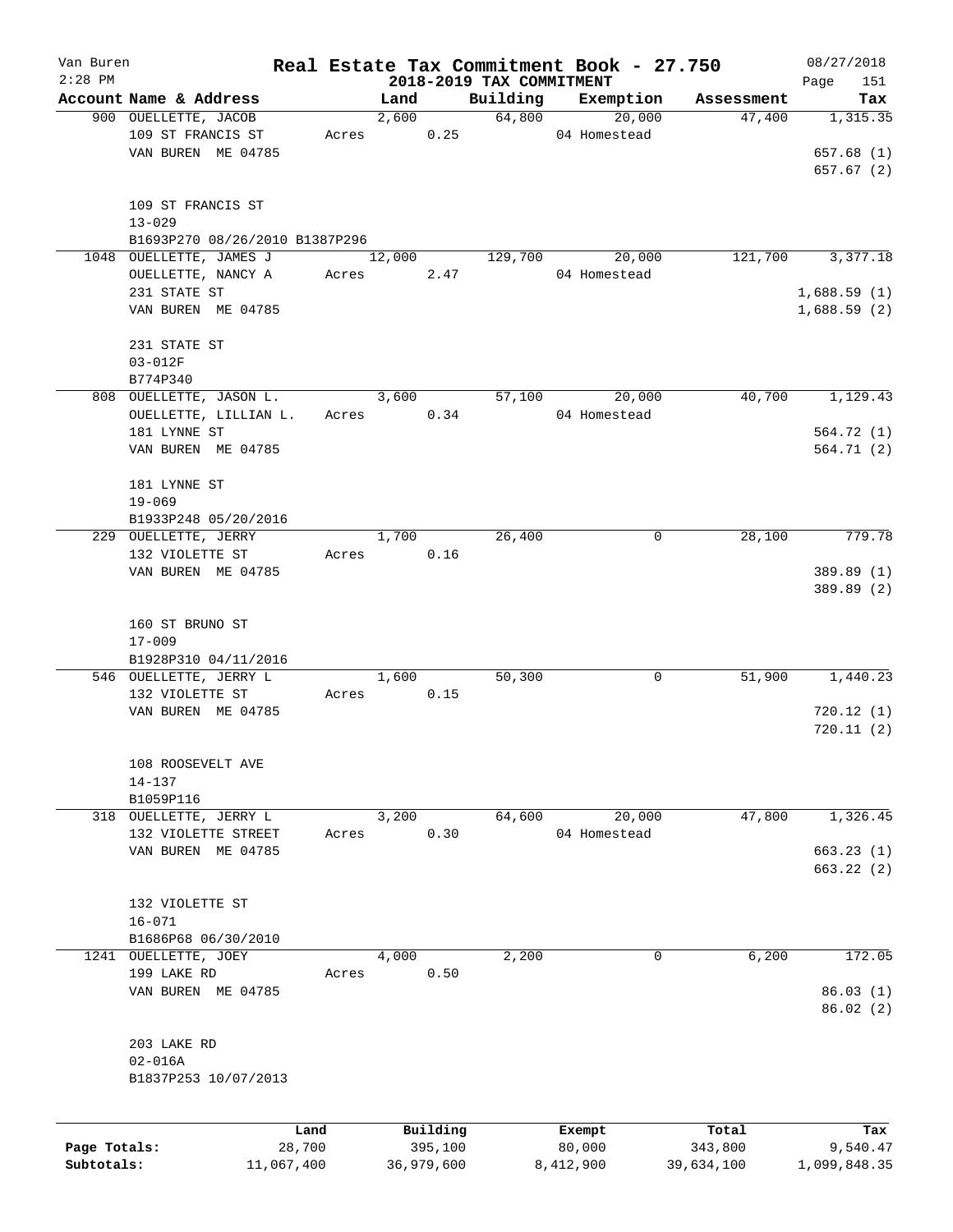| Van Buren |                                           |       |        |                          | Real Estate Tax Commitment Book - 27.750 |            | 08/27/2018  |
|-----------|-------------------------------------------|-------|--------|--------------------------|------------------------------------------|------------|-------------|
| $2:28$ PM |                                           |       |        | 2018-2019 TAX COMMITMENT |                                          |            | Page<br>152 |
|           | Account Name & Address                    |       | Land   | Building                 | Exemption                                | Assessment | Tax         |
|           | 1232 OUELLETTE, JOEY                      |       | 5,100  | 11,700                   | $\Omega$                                 | 16,800     | 466.20      |
|           | PO BOX 183                                | Acres | 0.49   |                          |                                          |            |             |
|           | VAN BUREN ME 04785                        |       |        |                          |                                          |            | 233.10(1)   |
|           |                                           |       |        |                          |                                          |            | 233.10(2)   |
|           | 204 MAIN ST                               |       |        |                          |                                          |            |             |
|           | $18 - 097$                                |       |        |                          |                                          |            |             |
|           | B1874P109 11/10/2014 B1869P318 10/09/2014 |       |        |                          |                                          |            |             |
| 1240      | OUELLETTE, JOEY                           |       | 13,000 | 500                      | 0                                        | 13,500     | 374.63      |
|           | 199 LAKE RD                               | Acres | 15.20  |                          |                                          |            |             |
|           | VAN BUREN ME 04785                        |       |        |                          |                                          |            | 187.32(1)   |
|           |                                           |       |        |                          |                                          |            | 187.31(2)   |
|           | 207 LAKE RD                               |       |        |                          |                                          |            |             |
|           | $02 - 016$                                |       |        |                          |                                          |            |             |
|           | B1837P252 10/07/2013                      |       |        |                          |                                          |            |             |
|           | 1050 OUELLETTE, JOEY                      |       | 12,600 | 61,500                   | 20,000                                   | 54,100     | 1,501.28    |
|           | OUELLETTE, REBEKAH                        | Acres | 1.38   |                          | 04 Homestead                             |            |             |
|           | P O BOX 524                               |       |        |                          |                                          |            | 750.64(1)   |
|           | VAN BUREN ME 04785                        |       |        |                          |                                          |            | 750.64(2)   |
|           |                                           |       |        |                          |                                          |            |             |
|           | 199 LAKE RD                               |       |        |                          |                                          |            |             |
|           | $02 - 017A$                               |       |        |                          |                                          |            |             |
|           | B651P197                                  |       |        |                          |                                          |            |             |
|           | 1051 OUELLETTE, JOHN E                    |       | 3,800  | 63,300                   | 20,000                                   | 47,100     | 1,307.03    |
|           | OUELLETTE, DARLENE M                      | Acres | 0.36   |                          | 04 Homestead                             |            |             |
|           | 117 ROOSEVELT AVE                         |       |        |                          |                                          |            | 653.52(1)   |
|           | VAN BUREN ME 04785                        |       |        |                          |                                          |            | 653.51(2)   |
|           | 117 ROOSEVELT AVE                         |       |        |                          |                                          |            |             |
|           | $14 - 074$                                |       |        |                          |                                          |            |             |
|           | B1187P59 10/04/1999                       |       |        |                          |                                          |            |             |
|           | 1053 OUELLETTE, KEITH                     |       | 2,000  | 29,900                   | 0                                        | 31,900     | 885.23      |
|           | OUELLETTE, DARLENE                        | Acres | 0.10   |                          |                                          |            |             |
|           | P O BOX 422                               |       |        |                          |                                          |            | 442.62 (1)  |
|           | VAN BUREN ME 04785                        |       |        |                          |                                          |            | 442.61 (2)  |
|           | 70 MAIN ST                                |       |        |                          |                                          |            |             |
|           | $15 - 095$                                |       |        |                          |                                          |            |             |
|           | B927P325                                  |       |        |                          |                                          |            |             |
|           | 1054 OUELLETTE, KEITH                     |       | 14,500 | 146,100                  | 20,000                                   | 140,600    | 3,901.65    |
|           | OUELLETTE, DARLENE                        | Acres | 6.70   |                          | 04 Homestead                             |            |             |
|           | P O BOX 422                               |       |        |                          |                                          |            | 1,950.83(1) |
|           | VAN BUREN ME 04785                        |       |        |                          |                                          |            | 1,950.82(2) |
|           | 285 STATE ST                              |       |        |                          |                                          |            |             |
|           | $03 - 012H$                               |       |        |                          |                                          |            |             |
|           | B1193P44                                  |       |        |                          |                                          |            |             |

|              | Land       | Building     | Exempt    | Total      | Tax          |
|--------------|------------|--------------|-----------|------------|--------------|
| Page Totals: | 51,000     | 313,000      | 60,000    | 304,000    | 8,436.02     |
| Subtotals:   | 11,118,400 | 37, 292, 600 | 8,472,900 | 39,938,100 | 1,108,284.37 |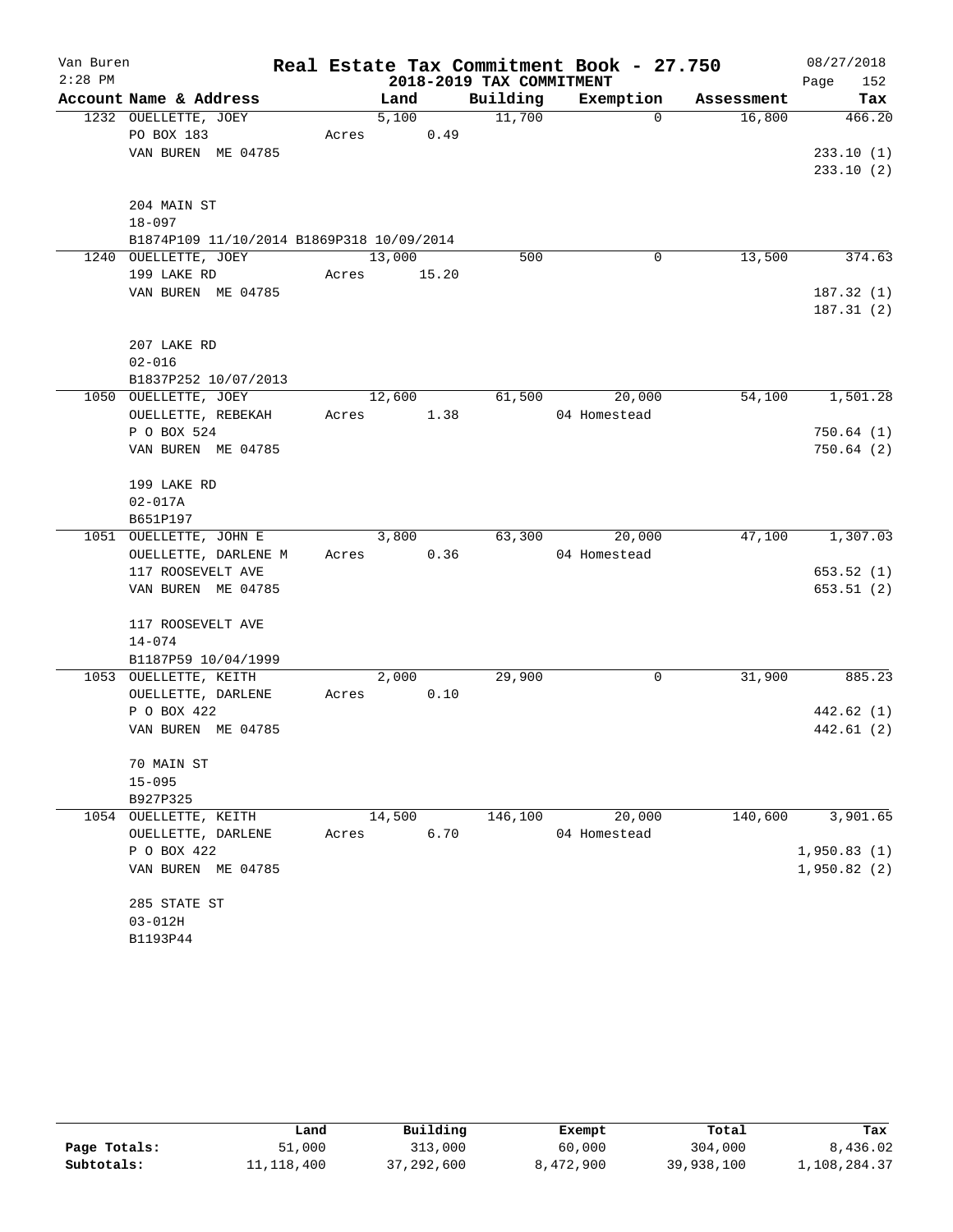| Van Buren<br>$2:28$ PM |                                                                                                 |       |        |      | 2018-2019 TAX COMMITMENT | Real Estate Tax Commitment Book - 27.750 |                               | 08/27/2018<br>Page<br>153 |
|------------------------|-------------------------------------------------------------------------------------------------|-------|--------|------|--------------------------|------------------------------------------|-------------------------------|---------------------------|
|                        | Account Name & Address                                                                          |       | Land   |      |                          |                                          | Building Exemption Assessment | Tax                       |
|                        | 1073 OUELLETTE, KIRT R & KIM                                                                    |       | 8,700  |      | 64,500                   | 20,000                                   | 53,200                        | 1,476.30                  |
|                        | R<br>LIFE ESTATE OF<br>OUELLETTE, ROBERT J. &<br>CAROL A.<br>131 LYNNE ST<br>VAN BUREN ME 04785 |       | Acres  | 0.83 |                          | 04 Homestead                             |                               | 738.15(1)<br>738.15(2)    |
|                        | 131 LYNNE ST                                                                                    |       |        |      |                          |                                          |                               |                           |
|                        | $20 - 104$<br>B1627P46 01/23/2009                                                               |       |        |      |                          |                                          |                               |                           |
|                        | 1057 OUELLETTE, LEE J<br>OUELLETTE, LORI                                                        | Acres | 2,200  | 0.21 | 62,100                   | 20,000<br>04 Homestead                   | 44,300                        | 1,229.33                  |
|                        | 104 COTE ST                                                                                     |       |        |      |                          |                                          |                               | 614.67(1)                 |
|                        | VAN BUREN ME 04785                                                                              |       |        |      |                          |                                          |                               | 614.66(2)                 |
|                        | 104 COTE ST                                                                                     |       |        |      |                          |                                          |                               |                           |
|                        | $18 - 118$                                                                                      |       |        |      |                          |                                          |                               |                           |
|                        | B1082P141 08/22/1997<br>1058 OUELLETTE, LUCIEN JR                                               |       | 3,900  |      | 56,800                   | 20,000                                   | 40,700                        | 1,129.43                  |
|                        | OUELLETTE, RACHEL                                                                               |       | Acres  | 0.37 |                          | 04 Homestead                             |                               |                           |
|                        | 122 JACKSON ST                                                                                  |       |        |      |                          |                                          |                               | 564.72 (1)                |
|                        | VAN BUREN ME 04785                                                                              |       |        |      |                          |                                          |                               | 564.71 (2)                |
|                        | 122 JACKSON ST                                                                                  |       |        |      |                          |                                          |                               |                           |
|                        | $18 - 089$                                                                                      |       |        |      |                          |                                          |                               |                           |
|                        | B1870P128 10/14/2014 B786P343                                                                   |       |        |      |                          |                                          |                               |                           |
|                        | 1319 OUELLETTE, MAURICE JR                                                                      |       | 1,200  |      | 41,000                   | 20,000                                   | 22,200                        | 616.05                    |
|                        | 119 MCKINLEY STREET                                                                             | Acres |        | 0.11 |                          | 04 Homestead                             |                               |                           |
|                        | VAN BUREN ME 04785                                                                              |       |        |      |                          |                                          |                               | 308.03(1)                 |
|                        |                                                                                                 |       |        |      |                          |                                          |                               | 308.02(2)                 |
|                        | 119 MCKINLEY ST                                                                                 |       |        |      |                          |                                          |                               |                           |
|                        | $14 - 023$                                                                                      |       |        |      |                          |                                          |                               |                           |
|                        | B1676P190 04/26/2010                                                                            |       |        |      |                          |                                          |                               |                           |
|                        | 1063 OUELLETTE, MONA                                                                            |       | 1,700  |      | 35,300                   | 20,000                                   | 17,000                        | 471.75                    |
|                        | 115 MCKINLEY ST                                                                                 |       | Acres  | 0.16 |                          | 04 Homestead                             |                               |                           |
|                        | VAN BUREN ME 04785                                                                              |       |        |      |                          |                                          |                               | 235.88 (1)                |
|                        |                                                                                                 |       |        |      |                          |                                          |                               | 235.87(2)                 |
|                        | 115 MCKINLEY ST                                                                                 |       |        |      |                          |                                          |                               |                           |
|                        | $14 - 021$                                                                                      |       |        |      |                          |                                          |                               |                           |
|                        | B1044P19                                                                                        |       |        |      |                          |                                          |                               |                           |
|                        | 1067 OUELLETTE, PETER                                                                           |       | 13,200 |      | 95,200                   | 0                                        | 108,400                       | 3,008.10                  |
|                        | DBA OUELLETTE'S TRADING Acres<br>POST                                                           |       |        | 0.66 |                          |                                          |                               |                           |
|                        | 200 CHAMPLAIN ST                                                                                |       |        |      |                          |                                          |                               | 1,504.05(1)               |
|                        | VAN BUREN ME 04785                                                                              |       |        |      |                          |                                          |                               | 1,504.05(2)               |
|                        | 200 CHAMPLAIN ST                                                                                |       |        |      |                          |                                          |                               |                           |
|                        | $19 - 013$                                                                                      |       |        |      |                          |                                          |                               |                           |
|                        | B1526P166 11/13/2006                                                                            |       |        |      |                          |                                          |                               |                           |

|              | Land       | Building   | Exempt    | Total      | Tax             |
|--------------|------------|------------|-----------|------------|-----------------|
| Page Totals: | 30,900     | 354,900    | 100,000   | 285,800    | 7,930.96        |
| Subtotals:   | 11,149,300 | 37,647,500 | 8,572,900 | 40,223,900 | 1, 116, 215. 33 |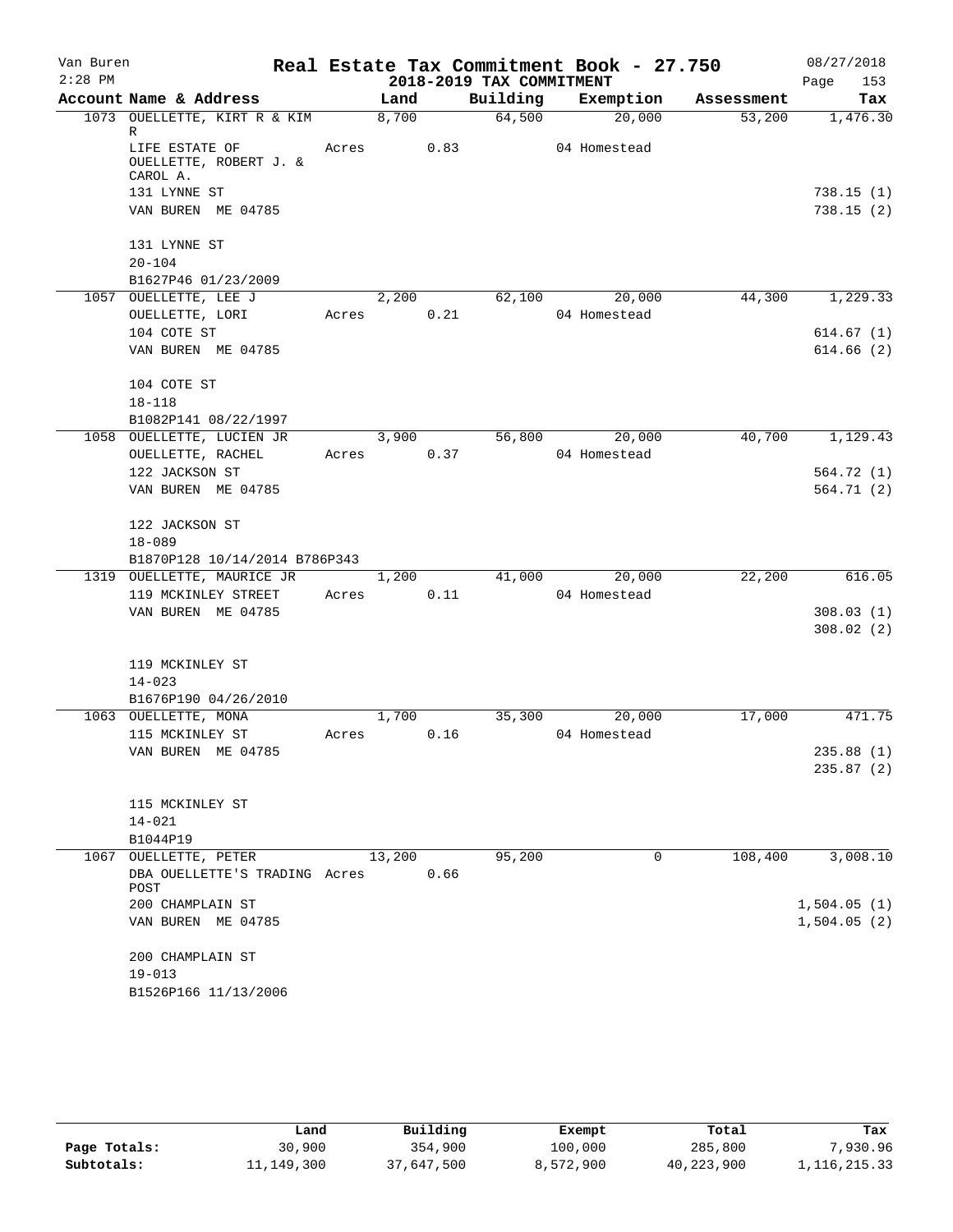| Van Buren    |                                                   |                |                     |                          | Real Estate Tax Commitment Book - 27.750 |                      | 08/27/2018         |
|--------------|---------------------------------------------------|----------------|---------------------|--------------------------|------------------------------------------|----------------------|--------------------|
| $2:28$ PM    |                                                   |                |                     | 2018-2019 TAX COMMITMENT |                                          |                      | Page<br>154<br>Tax |
|              | Account Name & Address<br>1214 OUELLETTE, PETER C |                | Land<br>6,300       | Building<br>7,500        | Exemption<br>$\mathbf 0$                 | Assessment<br>13,800 | 382.95             |
|              | OUELLETTE, MEGAN V                                | Acres          | 0.60                |                          |                                          |                      |                    |
|              | 200 CHAMPLAIN STREET                              |                |                     |                          |                                          |                      | 191.48(1)          |
|              | VAN BUREN ME 04785                                |                |                     |                          |                                          |                      | 191.47(2)          |
|              |                                                   |                |                     |                          |                                          |                      |                    |
|              | 106 ALEXANDER RD                                  |                |                     |                          |                                          |                      |                    |
|              | $19 - 002$                                        |                |                     |                          |                                          |                      |                    |
|              | B1670P170 02/25/2010 B1654P51 08/31/2009          |                |                     |                          |                                          |                      |                    |
|              | 621 OUELLETTE, PETER C                            |                | 14,300              | $\mathbf 0$              | 0                                        | 14,300               | 396.83             |
|              | OUELLETTE, MEGAN V                                | Acres          | 12.63               |                          |                                          |                      |                    |
|              | 200 CHAMPLAIN STREET                              |                |                     |                          |                                          |                      | 198.42(1)          |
|              | VAN BUREN ME 04785                                |                |                     |                          |                                          |                      | 198.41(2)          |
|              | N SIDE PATRICIA ST                                |                |                     |                          |                                          |                      |                    |
|              | $19 - 108$                                        |                |                     |                          |                                          |                      |                    |
|              | B1684P145 06/21/2010                              |                |                     |                          |                                          |                      |                    |
|              | 1583 OUELLETTE, PETER C.                          |                | 9,600               | $\Omega$                 | 0                                        | 9,600                | 266.40             |
|              | CORMIER, MEGAN                                    | Acres          | 1.10                |                          |                                          |                      |                    |
|              | 204 CHAMPLAIN ST.                                 |                |                     |                          |                                          |                      | 133.20(1)          |
|              | Van Buren ME 04785                                |                |                     |                          |                                          |                      | 133.20(2)          |
|              | CHAMPLAIN ST                                      |                |                     |                          |                                          |                      |                    |
|              | $19 - 012$                                        |                |                     |                          |                                          |                      |                    |
|              | B1899P336 07/21/2015 B1880P209 01/26/2015         |                |                     |                          |                                          |                      |                    |
|              | 1068 OUELLETTE, PETER C.                          |                | 3,200               | 2,500                    | 0                                        | 5,700                | 158.18             |
|              | CORMIER, MEGAN V.                                 | Acres          | 0.30                |                          |                                          |                      |                    |
|              | 204 CHAMPLAIN ST                                  |                |                     |                          |                                          |                      | 79.09 (1)          |
|              | VAN BUREN ME 04785                                |                |                     |                          |                                          |                      | 79.09(2)           |
|              |                                                   |                |                     |                          |                                          |                      |                    |
|              | CHAMPLAIN ST                                      |                |                     |                          |                                          |                      |                    |
|              | $19 - 010$                                        |                |                     |                          |                                          |                      |                    |
|              | B1880P209 01/26/2015 B925P175                     |                |                     |                          |                                          |                      |                    |
|              | 1088 OUELLETTE, PETER C.                          |                | 7,400               | $\Omega$                 | 0                                        | 7,400                | 205.35             |
|              | CORMIER, MEGAN V.                                 | Acres          | 3.15                |                          |                                          |                      |                    |
|              | 200 CHAMPLAIN STREET                              |                |                     |                          |                                          |                      | 102.68(1)          |
|              | VAN BUREN ME 04785                                |                |                     |                          |                                          |                      | 102.67(2)          |
|              | S SIDE LYNNE ST                                   |                |                     |                          |                                          |                      |                    |
|              | $19 - 111$                                        |                |                     |                          |                                          |                      |                    |
|              | B1880P209 01/26/2015 B1446P287                    |                |                     |                          |                                          |                      |                    |
|              | 1078 OUELLETTE, RONALD<br>(LIVING TRUST)          |                | 20,700              | 80,200                   | 0                                        | 100,900              | 2,799.98           |
|              | OUELLETTE, DONNA                                  | Acres          | 1.48                |                          |                                          |                      |                    |
|              | (LIVING TRUST)                                    |                |                     |                          |                                          |                      |                    |
|              | 123 MARIST COLLEGE DR                             |                |                     |                          |                                          |                      | $1,399.99$ (1)     |
|              | VAN BUREN ME 04785                                |                |                     |                          |                                          |                      | $1,399.99$ (2)     |
|              | 228 STATE ST                                      |                |                     |                          |                                          |                      |                    |
|              | 12A-014                                           |                |                     |                          |                                          |                      |                    |
|              | B1077P328 07/02/1997                              |                |                     |                          |                                          |                      |                    |
|              | 1065 OUELLETTE, SCOTT N                           |                | 1,400               | 38,900                   | $\mathbf 0$                              | 40,300               | 1,118.33           |
|              | 110 POND AVE                                      | Acres          | 0.13                |                          |                                          |                      |                    |
|              | VAN BUREN ME 04785                                |                |                     |                          |                                          |                      | 559.17(1)          |
|              |                                                   |                |                     |                          |                                          |                      | 559.16(2)          |
|              |                                                   |                |                     |                          |                                          |                      |                    |
|              | 104 ROOSEVELT AVE                                 |                |                     |                          |                                          |                      |                    |
|              | $14 - 138$<br>B1976P283 06/01/2017                |                |                     |                          |                                          |                      |                    |
|              |                                                   |                |                     |                          |                                          |                      |                    |
| Page Totals: |                                                   | Land<br>62,900 | Building<br>129,100 |                          | Exempt<br>0                              | Total<br>192,000     | Tax<br>5,328.02    |
| Subtotals:   | 11, 212, 200                                      |                | 37,776,600          |                          | 8,572,900                                | 40, 415, 900         | 1, 121, 543.35     |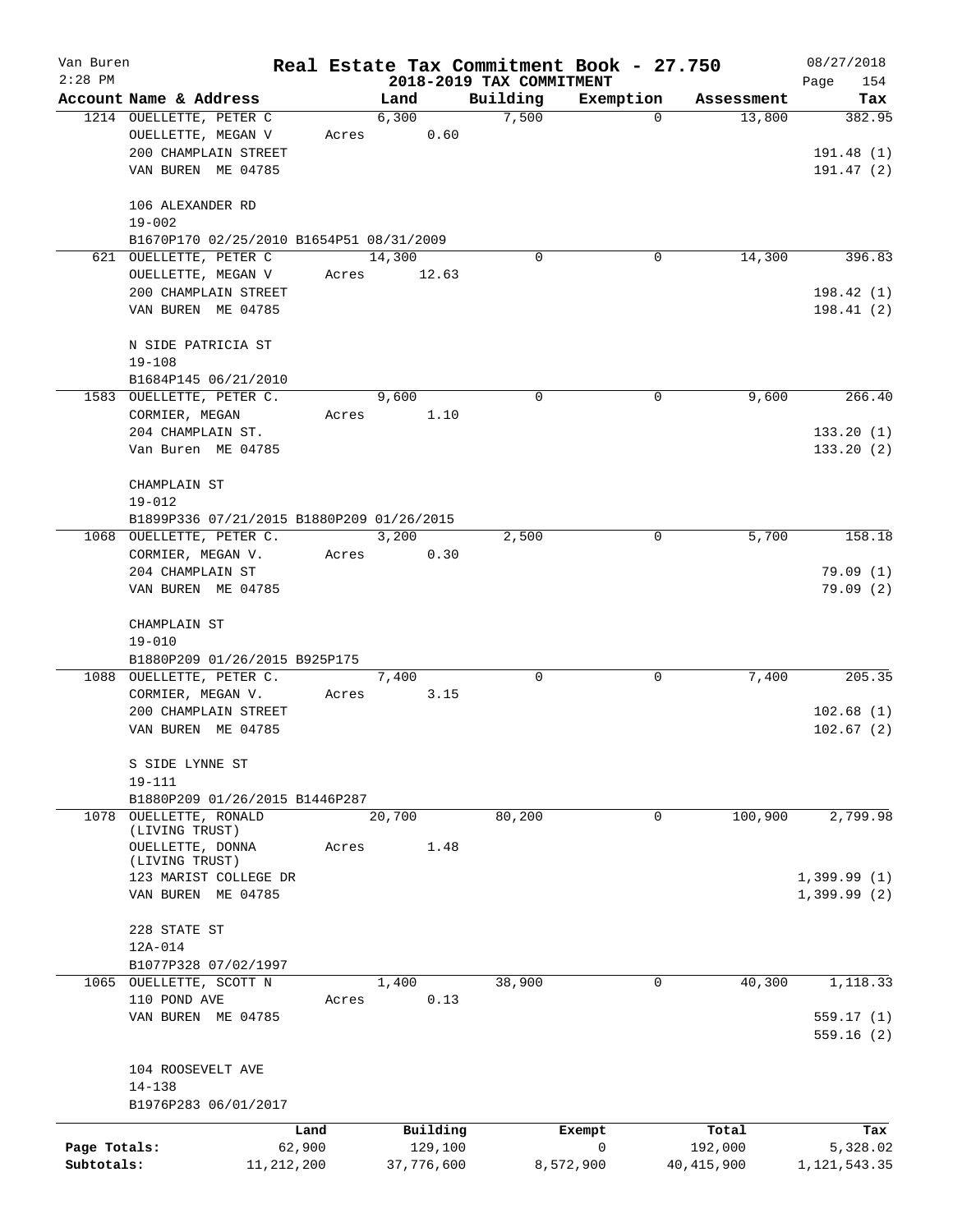| Van Buren    |                                           |        |               |                                      | Real Estate Tax Commitment Book - 27.750 |            | 08/27/2018             |
|--------------|-------------------------------------------|--------|---------------|--------------------------------------|------------------------------------------|------------|------------------------|
| $2:28$ PM    | Account Name & Address                    |        | Land          | 2018-2019 TAX COMMITMENT<br>Building |                                          | Assessment | Page<br>155            |
|              | 1064 OUELLETTE, SCOTT N.                  |        | 1,900         | 55,000                               | Exemption<br>$\mathbf 0$                 | 56,900     | Tax<br>1,578.98        |
|              | 110 POND ROAD                             | Acres  | 0.18          |                                      |                                          |            |                        |
|              | VAN BUREN ME 04785                        |        |               |                                      |                                          |            | 789.49 (1)             |
|              |                                           |        |               |                                      |                                          |            | 789.49 (2)             |
|              |                                           |        |               |                                      |                                          |            |                        |
|              | 149 HIGH ST                               |        |               |                                      |                                          |            |                        |
|              | $14 - 081$                                |        |               |                                      |                                          |            |                        |
|              | B1885P68 03/25/2015                       |        |               |                                      |                                          |            |                        |
|              | 1090 OUELLETTE, TIMMY R                   |        | 3,600         | 64,400                               | 26,000                                   | 42,000     | 1,165.50               |
|              | C/O GLADYS PELLETIER                      | Acres  | 0.34          |                                      | 02 Veteran                               |            |                        |
|              | 115 CLOVERHILL DR                         |        |               |                                      | 04 Homestead                             |            | 582.75 (1)             |
|              | VAN BUREN ME 04785                        |        |               |                                      |                                          |            | 582.75 (2)             |
|              |                                           |        |               |                                      |                                          |            |                        |
|              | 115 CLOVERHILL DR.                        |        |               |                                      |                                          |            |                        |
|              | $18C - 003$                               |        |               |                                      |                                          |            |                        |
|              | B1473P77                                  |        |               |                                      |                                          |            |                        |
|              | 1085 OUELLETTE, VERNON R                  |        | 7,700         | 93,700                               | 20,000                                   | 81,400     | 2,258.85               |
|              | OUELLETTE, ELAINE B &<br>JENNIFER         | Acres  | 0.73          |                                      | 04 Homestead                             |            |                        |
|              | 167 LYNNE ST                              |        |               |                                      |                                          |            | 1, 129.43(1)           |
|              | APT 101                                   |        |               |                                      |                                          |            | 1,129.42(2)            |
|              | VAN BUREN ME 04785                        |        |               |                                      |                                          |            |                        |
|              | 167 LYNNE ST                              |        |               |                                      |                                          |            |                        |
|              | $19 - 061$                                |        |               |                                      |                                          |            |                        |
|              | B1990P257 09/28/2017 B503P115 05/17/1979  |        |               |                                      |                                          |            |                        |
|              | 213 OUELLETTE, WAYNE                      |        | 2,900         | 15,400                               | 18,300                                   | $\Omega$   | 0.00                   |
|              | 115 FULTON ST                             | Acres  | 0.28          |                                      | 04 Homestead                             |            |                        |
|              | VAN BUREN ME 04785                        |        |               |                                      |                                          |            |                        |
|              | 115 FULTON ST<br>$20 - 004$               |        |               |                                      |                                          |            |                        |
|              | B1865P121 08/21/2014                      |        |               |                                      |                                          |            |                        |
|              | 1086 OUELLETTE, WAYNE J                   |        | 5,300         | 37,300                               | 20,000                                   | 22,600     | 627.15                 |
|              | OUELLETTE, LORNA L M                      | Acres  | 0.50          |                                      | 04 Homestead                             |            |                        |
|              | 186 CHAMPLAIN ST                          |        |               |                                      |                                          |            | 313.58(1)<br>313.57(2) |
|              | VAN BUREN ME 04785                        |        |               |                                      |                                          |            |                        |
|              | 186 CHAMPLAIN ST                          |        |               |                                      |                                          |            |                        |
|              | $19 - 017$                                |        |               |                                      |                                          |            |                        |
|              | 1094 PARADIS, ALLISON A.                  |        | 13,800        | 42,000                               | 20,000                                   | 35,800     | 993.45                 |
|              | PO BOX 582                                | Acres  | 4.59          |                                      | 04 Homestead                             |            |                        |
|              | VAN BUREN ME 04785                        |        |               |                                      |                                          |            | 496.73 (1)             |
|              |                                           |        |               |                                      |                                          |            | 496.72 (2)             |
|              |                                           |        |               |                                      |                                          |            |                        |
|              | 228 MARQUIS RD                            |        |               |                                      |                                          |            |                        |
|              | $02 - 006B$                               |        |               |                                      |                                          |            |                        |
|              | B2008P87 02/27/2018                       |        |               |                                      |                                          |            |                        |
|              | 1098 PARADIS, BETTY J                     |        | 7,900<br>0.75 | 84,500                               | 20,000                                   | 72,400     | 2,009.10               |
|              | C/O JEFFREY PARADIS<br>96 INDEPENDENCE LN | Acres  |               |                                      | 04 Homestead                             |            | 1,004.55(1)            |
|              | ASHLAND MA 01721                          |        |               |                                      |                                          |            | 1,004.55(2)            |
|              |                                           |        |               |                                      |                                          |            |                        |
|              | 224 STATE ST                              |        |               |                                      |                                          |            |                        |
|              | 12A-015                                   |        |               |                                      |                                          |            |                        |
|              | B1632P266 03/17/2009                      |        |               |                                      |                                          |            |                        |
|              |                                           |        |               |                                      |                                          |            |                        |
|              |                                           | Land   | Building      |                                      | Exempt                                   | Total      | Tax                    |
| Page Totals: |                                           | 43,100 | 392,300       |                                      | 124,300                                  | 311,100    | 8,633.03               |
| Subtotals:   | 11,255,300                                |        | 38,168,900    |                                      | 8,697,200                                | 40,727,000 | 1,130,176.38           |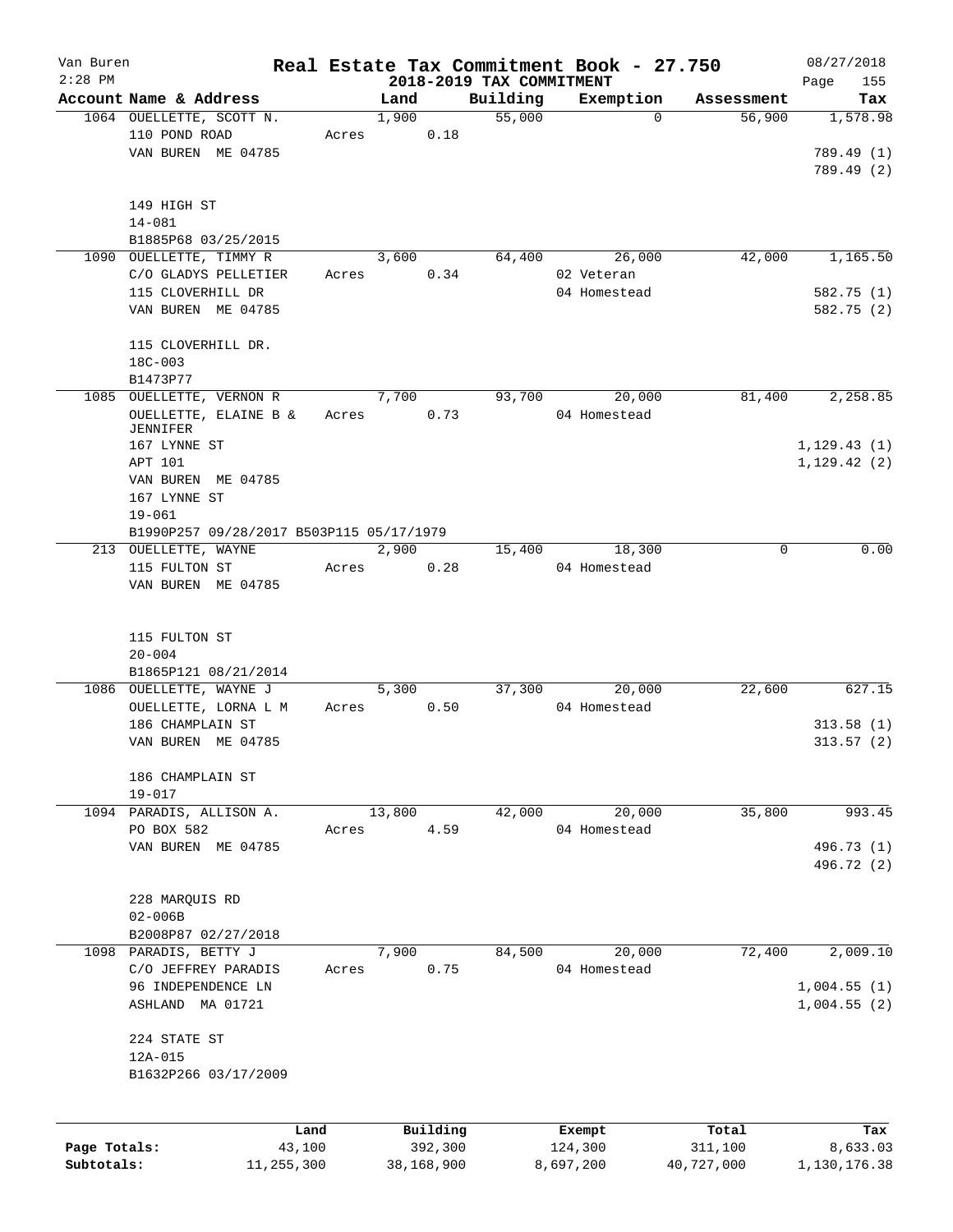| Van Buren<br>$2:28$ PM |                                  |       |                 | 2018-2019 TAX COMMITMENT | Real Estate Tax Commitment Book - 27.750 |            | 08/27/2018<br>156 |
|------------------------|----------------------------------|-------|-----------------|--------------------------|------------------------------------------|------------|-------------------|
|                        | Account Name & Address           |       | Land            | Building                 | Exemption                                | Assessment | Page<br>Tax       |
|                        | 1549 PARADIS, JAMES              |       | 2,600           | 0                        | 0                                        | 2,600      | 72.15             |
|                        | P.O. BOX 1045                    | Acres | 0.55            |                          |                                          |            |                   |
|                        |                                  |       |                 |                          |                                          |            |                   |
|                        | JACKSON SC 29831                 |       |                 |                          |                                          |            | 36.08(1)          |
|                        |                                  |       |                 |                          |                                          |            | 36.07(2)          |
|                        |                                  |       |                 |                          |                                          |            |                   |
|                        | TRUMAN STREET                    |       |                 |                          |                                          |            |                   |
|                        | $12A-043A$                       |       |                 |                          |                                          |            |                   |
|                        | B1616P294 09/16/2008             |       |                 |                          |                                          |            |                   |
|                        | 1093 PARADIS, JAMES C            |       | 38,100          | 0                        | 0                                        | 38,100     | 1,057.28          |
|                        | P O BOX 1045                     | Acres | 94.00           |                          |                                          |            |                   |
|                        | JACKSON SC 29831                 |       |                 |                          |                                          |            | 528.64(1)         |
|                        |                                  |       |                 |                          |                                          |            | 528.64(2)         |
|                        |                                  |       |                 |                          |                                          |            |                   |
|                        | OFF MAIN ST                      |       |                 |                          |                                          |            |                   |
|                        | $03 - 013$                       |       |                 |                          |                                          |            |                   |
|                        | B687P13                          |       |                 |                          |                                          |            |                   |
|                        | 1099 PARENT, BRIAN J             |       | 5,300           | 64,000                   | 20,000                                   | 49,300     | 1,368.08          |
|                        | PARENT, RHONDA M                 |       |                 |                          | 04 Homestead                             |            |                   |
|                        | 118 WRIGHT ST                    |       |                 |                          |                                          |            | 684.04 (1)        |
|                        | VAN BUREN ME 04785               |       |                 |                          |                                          |            | 684.04 (2)        |
|                        |                                  |       |                 |                          |                                          |            |                   |
|                        | 118 WRIGHT ST                    |       |                 |                          |                                          |            |                   |
|                        | $21 - 019$                       |       |                 |                          |                                          |            |                   |
|                        | B771P262                         |       |                 |                          |                                          |            |                   |
|                        | 1100 PARENT, BRIAN J             |       | 2,900           | $\mathbf 0$              | 0                                        | 2,900      | 80.47             |
|                        | PARENT, RHONDA M                 |       |                 |                          |                                          |            |                   |
|                        | 118 WRIGHT ST                    |       |                 |                          |                                          |            | 40.24(1)          |
|                        | VAN BUREN ME 04785               |       |                 |                          |                                          |            | 40.23(2)          |
|                        |                                  |       |                 |                          |                                          |            |                   |
|                        | OFF WRIGHT ST                    |       |                 |                          |                                          |            |                   |
|                        | $21 - 019A$                      |       |                 |                          |                                          |            |                   |
|                        | B1077P261                        |       |                 |                          |                                          |            |                   |
|                        | 1236 PARENT, DEVIN               |       | 1,700           | 28,000                   | 20,000                                   | 9,700      | 269.18            |
|                        | 105 GARFIELD AVE                 | Acres | 0.16            |                          | 04 Homestead                             |            |                   |
|                        | VAN BUREN ME 04785               |       |                 |                          |                                          |            | 134.59(1)         |
|                        |                                  |       |                 |                          |                                          |            | 134.59(2)         |
|                        |                                  |       |                 |                          |                                          |            |                   |
|                        | 110 HILLSIDE ST                  |       |                 |                          |                                          |            |                   |
|                        | $23 - 093$                       |       |                 |                          |                                          |            |                   |
|                        | B1625P201 01/16/2009             |       |                 |                          |                                          |            |                   |
|                        | 1102 PARENT, DONALD P            |       | 10,500          | 0                        | 0                                        | 10,500     | 291.38            |
|                        |                                  |       | 8.00            |                          |                                          |            |                   |
|                        | PARENT, KATHLEEN A<br>PO BOX 234 | Acres |                 |                          |                                          |            |                   |
|                        |                                  |       |                 |                          |                                          |            | 145.69(1)         |
|                        | VAN BUREN ME 04785               |       |                 |                          |                                          |            | 145.69(2)         |
|                        |                                  |       |                 |                          |                                          |            |                   |
|                        | LAKE RD                          |       |                 |                          |                                          |            |                   |
|                        | $05 - 010B$                      |       |                 |                          |                                          |            |                   |
|                        | 1104 PARENT, GERALD O            |       | 17,900          | 70,300                   | 20,000                                   | 68,200     | 1,892.55          |
|                        | 1046 MAIN ST                     | Acres | 16.50           |                          | 04 Homestead                             |            |                   |
|                        | VAN BUREN ME 04785               |       |                 |                          |                                          |            | 946.28(1)         |
|                        |                                  |       |                 |                          |                                          |            | 946.27 (2)        |
|                        |                                  |       |                 |                          |                                          |            |                   |
|                        | 1046 MAIN ST                     |       |                 |                          |                                          |            |                   |
|                        | $10 - 018$                       |       |                 |                          |                                          |            |                   |
|                        | B1368P22 08/27/2003              |       |                 |                          |                                          |            |                   |
|                        |                                  |       |                 |                          |                                          |            |                   |
|                        |                                  |       |                 |                          |                                          |            |                   |
|                        |                                  |       |                 |                          |                                          |            |                   |
|                        |                                  | Land  | <b>Building</b> |                          | <b>Exempt</b>                            | Total      | Tax               |

|              | Land       | Building     | Exempt    | Total      | Tax          |
|--------------|------------|--------------|-----------|------------|--------------|
| Page Totals: | 79,000     | 162,300      | 60,000    | 181,300    | 5,031.09     |
| Subtotals:   | 11,334,300 | 38, 331, 200 | 8,757,200 | 40,908,300 | 1,135,207.47 |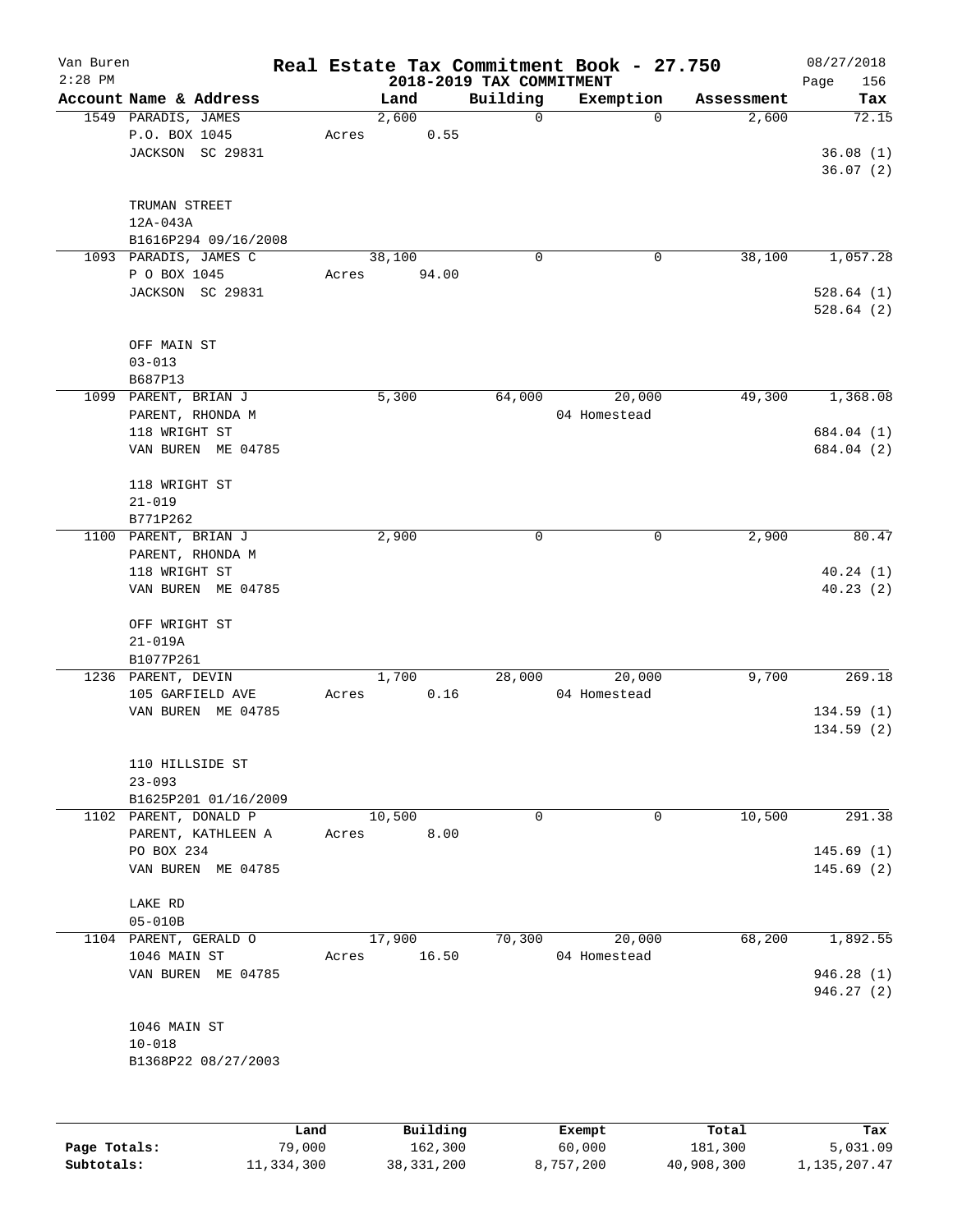| Van Buren    |                        |              |                |                                      | Real Estate Tax Commitment Book - 27.750 |                      | 08/27/2018    |
|--------------|------------------------|--------------|----------------|--------------------------------------|------------------------------------------|----------------------|---------------|
| $2:28$ PM    | Account Name & Address |              |                | 2018-2019 TAX COMMITMENT<br>Building |                                          |                      | Page<br>157   |
|              | 1106 PARENT, GERARD H  |              | Land<br>12,600 |                                      | Exemption<br>29,000                      | Assessment<br>15,600 | Tax<br>432.90 |
|              |                        |              |                |                                      | 26,000                                   |                      |               |
|              | PARENT, BARBARA A      | Acres        | 1.42           |                                      | 04 Homestead                             |                      |               |
|              | 177 LAKE RD            |              |                |                                      | 02 Veteran                               |                      | 216.45(1)     |
|              | VAN BUREN ME 04785     |              |                |                                      |                                          |                      | 216.45(2)     |
|              | 177 LAKE RD            |              |                |                                      |                                          |                      |               |
|              | $02 - 018$             |              |                |                                      |                                          |                      |               |
|              | B383P110 01/17/1971    |              |                |                                      |                                          |                      |               |
|              | 1107 PARENT, GERARD H  |              | 15,100         | 0                                    | 0                                        | 15,100               | 419.03        |
|              | PARENT, BARBARA A      | Acres        | 26.00          |                                      |                                          |                      |               |
|              | 177 LAKE RD            |              |                |                                      |                                          |                      | 209.52(1)     |
|              | VAN BUREN ME 04785     |              |                |                                      |                                          |                      | 209.51(2)     |
|              |                        |              |                |                                      |                                          |                      |               |
|              | LAKE RD                |              |                |                                      |                                          |                      |               |
|              | $05 - 004A$            |              |                |                                      |                                          |                      |               |
|              | B752P265               |              |                |                                      |                                          |                      |               |
|              | 1105 PARENT, GERARD H  |              | 13,200         | 0                                    | 0                                        | 13,200               | 366.30        |
|              | PARENT, BARBARA A      | Acres        | 17.50          |                                      |                                          |                      |               |
|              | 177 LAKE RD            |              |                |                                      |                                          |                      | 183.15(1)     |
|              | VAN BUREN ME 04785     |              |                |                                      |                                          |                      | 183.15(2)     |
|              | LAKE RD                |              |                |                                      |                                          |                      |               |
|              | 05-011C                |              |                |                                      |                                          |                      |               |
|              | B462P159               |              |                |                                      |                                          |                      |               |
|              | 1108 PARENT, JOHN F    |              | 3,600          | 39,600                               | 20,000                                   | 23,200               | 643.80        |
|              |                        |              |                |                                      |                                          |                      |               |
|              | PARENT, MURIEL A       | Acres        | 0.34           |                                      | 04 Homestead                             |                      |               |
|              | 173 LYNNE ST           |              |                |                                      |                                          |                      | 321.90(1)     |
|              | VAN BUREN ME 04785     |              |                |                                      |                                          |                      | 321.90(2)     |
|              | 173 LYNNE ST           |              |                |                                      |                                          |                      |               |
|              | $19 - 065$             |              |                |                                      |                                          |                      |               |
|              | B807P170               |              |                |                                      |                                          |                      |               |
|              | 439 PARENT, NORMAN     |              | 18,700         | 0                                    | 0                                        | 18,700               | 518.92        |
|              | PARENT, JENNIFER       | Acres        | 55.00          |                                      |                                          |                      |               |
|              | 249 LAKE RD            |              |                |                                      |                                          |                      | 259.46(1)     |
|              | VAN BUREN ME 04785     |              |                |                                      |                                          |                      | 259.46(2)     |
|              | RR 1                   |              |                |                                      |                                          |                      |               |
|              | $09 - 005$             |              |                |                                      |                                          |                      |               |
|              | B1543P250 05/04/2007   |              |                |                                      |                                          |                      |               |
|              |                        |              |                |                                      |                                          |                      | 674.33        |
|              | 1111 PARENT, NORMAN    |              | 24,300         | 0                                    | 0                                        | 24,300               |               |
|              | PARENT, JENNIFER       | Acres        | 51.57          |                                      |                                          |                      |               |
|              | 249 LAKE RD            |              |                |                                      |                                          |                      | 337.17(1)     |
|              | VAN BUREN ME 04785     |              |                |                                      |                                          |                      | 337.16(2)     |
|              | LAKE RD                |              |                |                                      |                                          |                      |               |
|              | $05 - 010A$            |              |                |                                      |                                          |                      |               |
|              | B540P12                |              |                |                                      |                                          |                      |               |
| 1112         | PARENT, NORMAN         |              | 32,600         | 88,000                               | 20,000                                   | 100,600              | 2,791.65      |
|              | PARENT, JENNIFER       | Acres        | 63.00          |                                      | 04 Homestead                             |                      |               |
|              | 249 LAKE RD            |              |                |                                      |                                          |                      | 1,395.83(1)   |
|              | VAN BUREN ME 04785     |              |                |                                      |                                          |                      | 1,395.82(2)   |
|              |                        |              |                |                                      |                                          |                      |               |
|              | 249 LAKE RD            |              |                |                                      |                                          |                      |               |
|              | $05 - 011$             |              |                |                                      |                                          |                      |               |
|              | B462P161               |              |                |                                      |                                          |                      |               |
|              |                        |              |                |                                      |                                          |                      |               |
|              |                        | Land         | Building       |                                      | Exempt                                   | Total                | Tax           |
| Page Totals: |                        | 120,100      | 156,600        |                                      | 66,000                                   | 210,700              | 5,846.93      |
| Subtotals:   |                        | 11, 454, 400 | 38,487,800     |                                      | 8,823,200                                | 41,119,000           | 1,141,054.40  |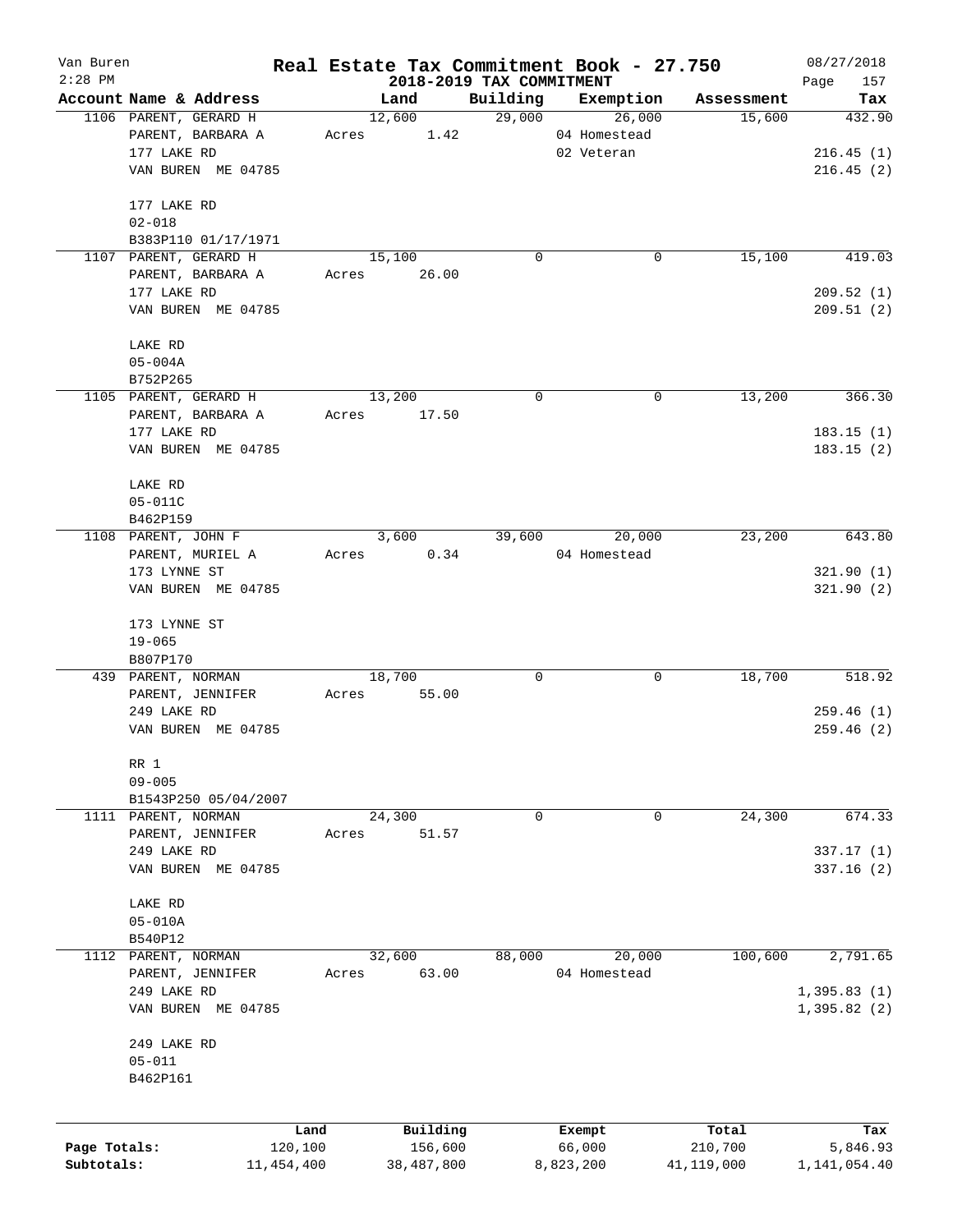| Van Buren    |                        |                |                   | Real Estate Tax Commitment Book - 27.750 |             |                 | 08/27/2018         |
|--------------|------------------------|----------------|-------------------|------------------------------------------|-------------|-----------------|--------------------|
| $2:28$ PM    | Account Name & Address |                | Land              | 2018-2019 TAX COMMITMENT<br>Building     | Exemption   | Assessment      | Page<br>158<br>Tax |
|              | 1121 PARENT, NORMAN    |                | 3,500             | 0                                        | 0           | 3,500           | 97.13              |
|              | PARENT, JENNIFER       | Acres          | 10.00             |                                          |             |                 |                    |
|              | 249 LAKE ROAD          |                |                   |                                          |             |                 | 48.57(1)           |
|              | VAN BUREN ME 04785     |                |                   |                                          |             |                 | 48.56(2)           |
|              | MARQUIS RD             |                |                   |                                          |             |                 |                    |
|              | $02 - 021$             |                |                   |                                          |             |                 |                    |
|              | B1450P294              |                |                   |                                          |             |                 |                    |
|              | 1561 PARENT, NORMAN J  |                | 30,300            | 0                                        | $\mathbf 0$ | 30,300          | 840.83             |
|              | PARENT, JENNIFER M     | Acres          | 77.00             |                                          |             |                 |                    |
|              | 249 LAKE ROAD          |                |                   |                                          |             |                 | 420.42 (1)         |
|              | VAN BUREN ME 04785     |                |                   |                                          |             |                 | 420.41(2)          |
|              | OFF ALEXANDER ROAD     |                |                   |                                          |             |                 |                    |
|              | $08 - 047B$            |                |                   |                                          |             |                 |                    |
|              | B1771P329 07/12/2012   |                |                   |                                          |             |                 |                    |
|              | 720 PARENT, NORMAN J   |                | 13,500            | 0                                        | $\mathbf 0$ | 13,500          | 374.63             |
|              | PARENT, JENNIFER M     | Acres          | 38.00             |                                          |             |                 |                    |
|              | 249 LAKE ROAD          |                |                   |                                          |             |                 | 187.32(1)          |
|              | VAN BUREN ME 04785     |                |                   |                                          |             |                 | 187.31(2)          |
|              | CASTONGUAY RD          |                |                   |                                          |             |                 |                    |
|              | $02 - 035$             |                |                   |                                          |             |                 |                    |
|              | B1622P176 12/12/2008   |                |                   |                                          |             |                 |                    |
|              | 721 PARENT, NORMAN J   |                | 12,300            | 2,800                                    | 0           | 15,100          | 419.03             |
|              | PARENT, JENNIFER M     | Acres          | 9.00              |                                          |             |                 |                    |
|              | 249 LAKE ROAD          |                |                   |                                          |             |                 | 209.52(1)          |
|              | VAN BUREN ME 04785     |                |                   |                                          |             |                 | 209.51(2)          |
|              | 198 CASTONGUAY RD      |                |                   |                                          |             |                 |                    |
|              | $02 - 033A$            |                |                   |                                          |             |                 |                    |
|              | B1622P176 12/15/2008   |                |                   |                                          |             |                 |                    |
|              | 321 PARENT, NORMAN J.  |                | 8,400             | 0                                        | $\mathbf 0$ | 8,400           | 233.10             |
|              | PARENT, JENNIFER M.    | Acres          | 3.30              |                                          |             |                 |                    |
|              | 249 LAKE RD.           |                |                   |                                          |             |                 | 116.55(1)          |
|              | VAN BUREN ME 04785     |                |                   |                                          |             |                 | 116.55(2)          |
|              | RR 1 (OLD HOUSE)       |                |                   |                                          |             |                 |                    |
|              | $08 - 048$             |                |                   |                                          |             |                 |                    |
|              | B1971P312 04/18/2017   |                |                   |                                          |             |                 |                    |
|              | 1113 PARENT, PHILIP J  |                | 2,700             | 0                                        | 0           | 2,700           | 74.93              |
|              | C/O PHILIP J PARENT    | Acres          | 0.26              |                                          |             |                 |                    |
|              | 127 CHAMPLAIN ST       |                |                   |                                          |             |                 | 37.47(1)           |
|              | VAN BUREN ME 04785     |                |                   |                                          |             |                 | 37.46(2)           |
|              | 127 CHAMPLAIN ST       |                |                   |                                          |             |                 |                    |
|              | $20 - 039$             |                |                   |                                          |             |                 |                    |
|              | B718P205 05/27/1987    |                |                   |                                          |             |                 |                    |
|              | 1114 PARENT, PHILIP P  |                | 1,700             | 0                                        | 0           | 1,700           | 47.18              |
|              | PARENT, MARGUERITE     | Acres          | 0.16              |                                          |             |                 |                    |
|              | PO BOX 9               |                |                   |                                          |             |                 | 23.59(1)           |
|              | VAN BUREN ME 04785     |                |                   |                                          |             |                 | 23.59(2)           |
|              | ST. FRANCIS STREET     |                |                   |                                          |             |                 |                    |
|              | $13 - 025A$            |                |                   |                                          |             |                 |                    |
|              | B446P81                |                |                   |                                          |             |                 |                    |
|              |                        |                |                   |                                          |             |                 |                    |
| Page Totals: |                        | Land<br>72,400 | Building<br>2,800 | Exempt<br>0                              |             | Total<br>75,200 | Tax<br>2,086.83    |
| Subtotals:   |                        | 11,526,800     | 38,490,600        | 8,823,200                                |             | 41,194,200      | 1, 143, 141. 23    |
|              |                        |                |                   |                                          |             |                 |                    |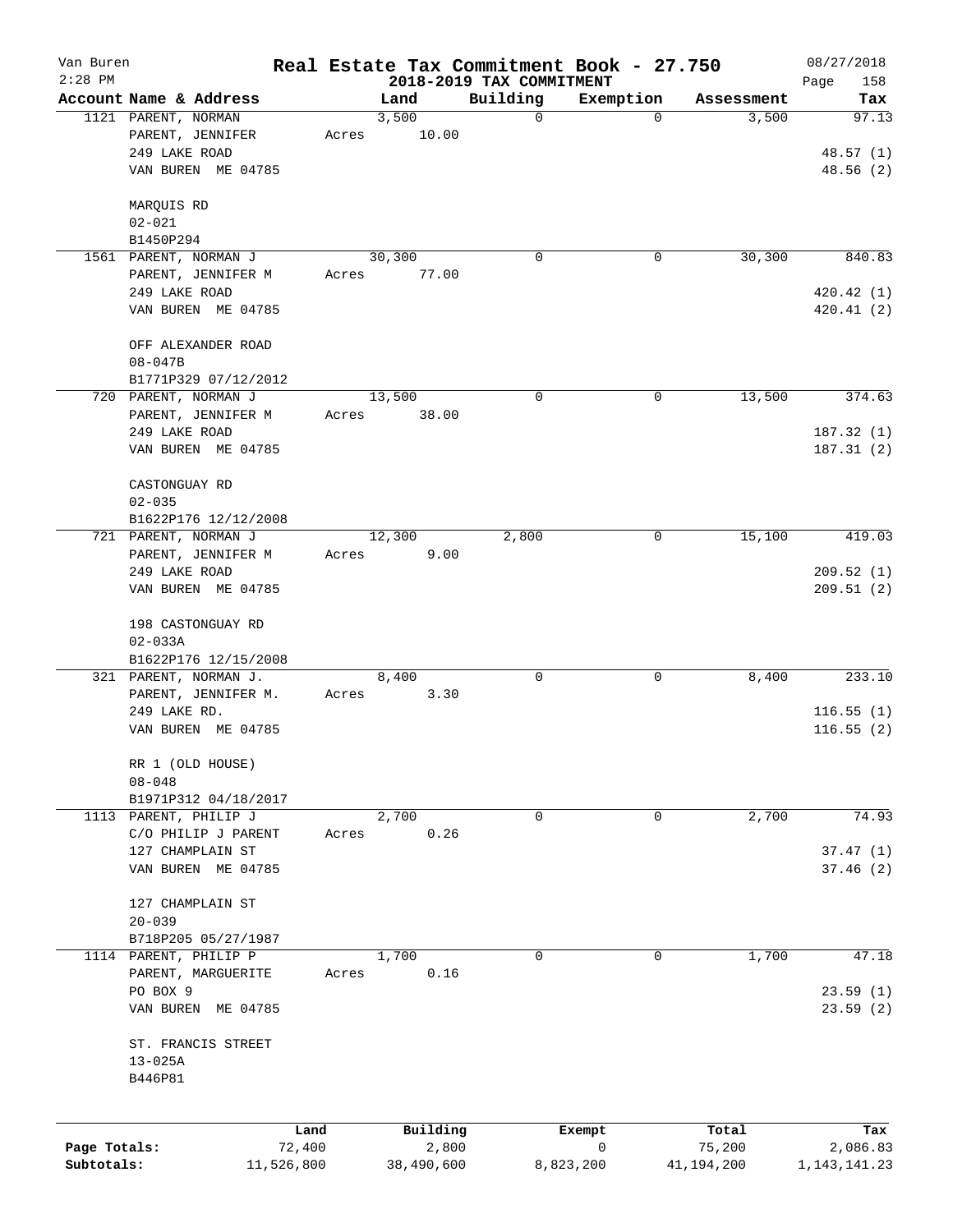| Van Buren    |                                           |       |       |                     |                          | Real Estate Tax Commitment Book - 27.750 |                  | 08/27/2018      |
|--------------|-------------------------------------------|-------|-------|---------------------|--------------------------|------------------------------------------|------------------|-----------------|
| $2:28$ PM    |                                           |       |       |                     | 2018-2019 TAX COMMITMENT |                                          |                  | 159<br>Page     |
|              | Account Name & Address                    |       | Land  |                     | Building                 | Exemption                                | Assessment       | Tax             |
|              | 1109 PARENT, PHILIP P.                    |       | 7,400 |                     | 42,700                   | $\mathbf 0$                              | 50,100           | 1,390.28        |
|              | OLSON, LOUISE A. PARENT Acres             |       |       | 0.37                |                          |                                          |                  |                 |
|              | P O BOX 9                                 |       |       |                     |                          |                                          |                  | 695.14(1)       |
|              | VAN BUREN ME 04785                        |       |       |                     |                          |                                          |                  | 695.14(2)       |
|              |                                           |       |       |                     |                          |                                          |                  |                 |
|              | 33 MAIN ST                                |       |       |                     |                          |                                          |                  |                 |
|              | $15 - 002$                                |       |       |                     |                          |                                          |                  |                 |
|              | B1891P325 05/18/2015 B1891P323 05/18/2015 |       |       |                     |                          |                                          |                  |                 |
|              | 1116 PARENT, PHILIP P.                    |       | 4,800 |                     | 38,900                   | 0                                        | 43,700           | 1,212.68        |
|              | OLSON, LOUISE A. PARENT Acres             |       |       | 0.24                |                          |                                          |                  |                 |
|              | P O BOX 9                                 |       |       |                     |                          |                                          |                  | 606.34(1)       |
|              | VAN BUREN ME 04785                        |       |       |                     |                          |                                          |                  | 606.34(2)       |
|              |                                           |       |       |                     |                          |                                          |                  |                 |
|              | 64 MAIN ST                                |       |       |                     |                          |                                          |                  |                 |
|              | $15 - 098A$                               |       |       |                     |                          |                                          |                  |                 |
|              | B1891P327 05/18/2015                      |       |       |                     |                          |                                          |                  |                 |
|              | 1115 PARENT, PHILIP P.                    |       | 3,800 |                     | 91,100                   | 20,000                                   | 74,900           | 2,078.48        |
|              | OLSON, LOUISE A. PARENT Acres             |       |       | 0.36                |                          | 04 Homestead                             |                  |                 |
|              | P O BOX 9                                 |       |       |                     |                          |                                          |                  | 1,039.24(1)     |
|              | VAN BUREN ME 04785                        |       |       |                     |                          |                                          |                  | 1,039.24(2)     |
|              |                                           |       |       |                     |                          |                                          |                  |                 |
|              | 107 ST FRANCIS ST                         |       |       |                     |                          |                                          |                  |                 |
|              | $13 - 028$                                |       |       |                     |                          |                                          |                  |                 |
|              | B1891P329 05/18/2015                      |       |       |                     |                          |                                          |                  |                 |
|              | 1118 PARENT, RICHARD                      |       | 2,300 |                     | 35,500                   | 20,000                                   | 17,800           | 493.95          |
|              | PARENT, TAMMY                             | Acres |       | 0.22                |                          | 04 Homestead                             |                  |                 |
|              | P O BOX 274                               |       |       |                     |                          |                                          |                  | 246.98(1)       |
|              | VAN BUREN ME 04785                        |       |       |                     |                          |                                          |                  | 246.97(2)       |
|              |                                           |       |       |                     |                          |                                          |                  |                 |
|              | 119 TYLER ST                              |       |       |                     |                          |                                          |                  |                 |
|              | $18 - 105$                                |       |       |                     |                          |                                          |                  |                 |
|              | B833P142                                  |       |       |                     |                          |                                          |                  |                 |
|              | 1149 PARENT, RICHARD                      |       | 2,100 |                     | 16,600                   | 0                                        | 18,700           | 518.92          |
|              | PARENT, TAMMY                             | Acres |       | 0.20                |                          |                                          |                  |                 |
|              | PO BOX 274                                |       |       |                     |                          |                                          |                  | 259.46(1)       |
|              | VAN BUREN ME 04785                        |       |       |                     |                          |                                          |                  | 259.46(2)       |
|              |                                           |       |       |                     |                          |                                          |                  |                 |
|              | 120 TYLER ST                              |       |       |                     |                          |                                          |                  |                 |
|              | $18 - 128$                                |       |       |                     |                          |                                          |                  |                 |
|              | B1637P173 05/08/2009                      |       |       |                     |                          |                                          |                  |                 |
|              | 1231 PARENT, RICHARD                      |       | 3,600 |                     | 26,100                   | 0                                        | 29,700           | 824.18          |
|              | PARENT, TAMMY                             | Acres |       | 0.34                |                          |                                          |                  |                 |
|              | PO BOX 274                                |       |       |                     |                          |                                          |                  | 412.09(1)       |
|              | VAN BUREN ME 04785                        |       |       |                     |                          |                                          |                  | 412.09(2)       |
|              |                                           |       |       |                     |                          |                                          |                  |                 |
|              | 115 TYLER ST                              |       |       |                     |                          |                                          |                  |                 |
|              | $18 - 104$                                |       |       |                     |                          |                                          |                  |                 |
|              | B1963P317 01/30/2017                      |       |       |                     |                          |                                          |                  |                 |
|              | 244 PARENT, STEPHEN                       |       | 2,900 |                     | 29,500                   | 0                                        | 32,400           | 899.10          |
|              | PARENT, SHERYL                            | Acres |       | 0.28                |                          |                                          |                  |                 |
|              | 344 MAIN ST.                              |       |       |                     |                          |                                          |                  | 449.55 (1)      |
|              |                                           |       |       |                     |                          |                                          |                  |                 |
|              | VAN BUREN ME 04785                        |       |       |                     |                          |                                          |                  | 449.55 (2)      |
|              |                                           |       |       |                     |                          |                                          |                  |                 |
|              | 336 MAIN ST                               |       |       |                     |                          |                                          |                  |                 |
|              | $20 - 067$                                |       |       |                     |                          |                                          |                  |                 |
|              | B1703P87 11/23/2010                       |       |       |                     |                          |                                          |                  |                 |
|              |                                           |       |       |                     |                          |                                          |                  |                 |
|              |                                           |       |       |                     |                          |                                          |                  |                 |
| Page Totals: | Land<br>26,900                            |       |       | Building<br>280,400 |                          | Exempt<br>40,000                         | Total<br>267,300 | Tax<br>7,417.59 |
| Subtotals:   | 11,553,700                                |       |       | 38,771,000          |                          | 8,863,200                                | 41,461,500       | 1,150,558.82    |
|              |                                           |       |       |                     |                          |                                          |                  |                 |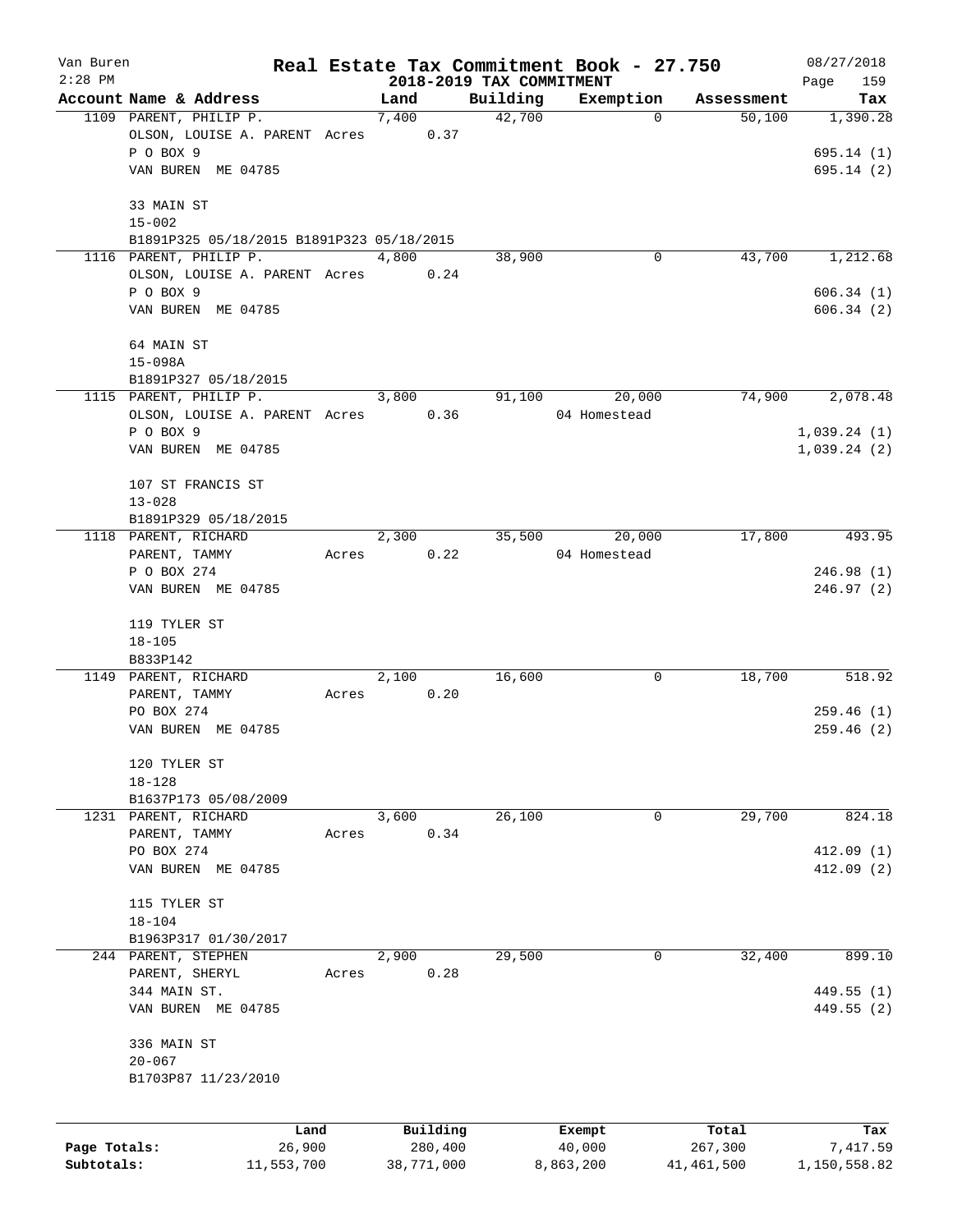| Van Buren<br>$2:28$ PM |                          |            |        |            |                                      | Real Estate Tax Commitment Book - 27.750 |            | 08/27/2018    |
|------------------------|--------------------------|------------|--------|------------|--------------------------------------|------------------------------------------|------------|---------------|
|                        | Account Name & Address   |            | Land   |            | 2018-2019 TAX COMMITMENT<br>Building | Exemption                                | Assessment | 160<br>Page   |
|                        | 1120 PARENT, STEPHEN P J |            | 3,600  |            | 41,800                               | 20,000                                   | 25,400     | Tax<br>704.85 |
|                        | PARENT, CHERYL A         | Acres      |        | 0.34       |                                      | 04 Homestead                             |            |               |
|                        | 344 MAIN ST              |            |        |            |                                      |                                          |            | 352.43(1)     |
|                        |                          |            |        |            |                                      |                                          |            |               |
|                        | VAN BUREN ME 04785       |            |        |            |                                      |                                          |            | 352.42(2)     |
|                        |                          |            |        |            |                                      |                                          |            |               |
|                        | 344 MAIN ST              |            |        |            |                                      |                                          |            |               |
|                        | $20 - 065$               |            |        |            |                                      |                                          |            |               |
|                        | B712P177                 |            |        |            |                                      |                                          |            |               |
|                        | 1123 PARKER, PAULINE     |            | 2,800  |            | 20,300                               | 20,000                                   | 3,100      | 86.03         |
|                        | 396 MAIN ST              |            |        |            |                                      | 04 Homestead                             |            |               |
|                        | VAN BUREN ME 04785       |            |        |            |                                      |                                          |            | 43.02 (1)     |
|                        |                          |            |        |            |                                      |                                          |            | 43.01 (2)     |
|                        |                          |            |        |            |                                      |                                          |            |               |
|                        | 396 MAIN ST              |            |        |            |                                      |                                          |            |               |
|                        | $21 - 038$               |            |        |            |                                      |                                          |            |               |
|                        | B1006P253                |            |        |            |                                      |                                          |            |               |
|                        | 1315 PARKER, WALTER S JR |            | 1,600  |            | 0                                    | 0                                        | 1,600      | 44.40         |
|                        | PARKER, JOANNE S         | Acres      |        | 0.31       |                                      |                                          |            |               |
|                        | 184 LYNNE ST             |            |        |            |                                      |                                          |            | 22.20(1)      |
|                        | VAN BUREN ME 04785       |            |        |            |                                      |                                          |            | 22.20(2)      |
|                        |                          |            |        |            |                                      |                                          |            |               |
|                        | PATRICIA STREET          |            |        |            |                                      |                                          |            |               |
|                        | $19 - 097$               |            |        |            |                                      |                                          |            |               |
|                        | B1794P204 01/04/2013     |            |        |            |                                      |                                          |            |               |
|                        | 1304 PARKER, WALTER S JR |            | 3,300  |            | 65,600                               | 20,000                                   | 48,900     | 1,356.98      |
|                        | PARKER, JOANNE S         | Acres      |        | 0.31       |                                      | 04 Homestead                             |            |               |
|                        | 104 FOURTH AVENUE        |            |        |            |                                      |                                          |            | 678.49(1)     |
|                        | MADAWASKA ME 04756       |            |        |            |                                      |                                          |            | 678.49(2)     |
|                        |                          |            |        |            |                                      |                                          |            |               |
|                        | 184 LYNNE ST             |            |        |            |                                      |                                          |            |               |
|                        | $19 - 070$               |            |        |            |                                      |                                          |            |               |
|                        | B1794P204 01/04/2013     |            |        |            |                                      |                                          |            |               |
|                        | 1124 PARSONS, JEANNETTE  |            | 1,900  |            | 54,700                               | 20,000                                   | 36,600     | 1,015.65      |
|                        | 115 COTE ST              | Acres      |        | 0.18       |                                      | 04 Homestead                             |            |               |
|                        | VAN BUREN ME 04785       |            |        |            |                                      |                                          |            | 507.83(1)     |
|                        |                          |            |        |            |                                      |                                          |            | 507.82(2)     |
|                        |                          |            |        |            |                                      |                                          |            |               |
|                        | 115 COTE ST              |            |        |            |                                      |                                          |            |               |
|                        | $18 - 114$               |            |        |            |                                      |                                          |            |               |
|                        | B680P170                 |            |        |            |                                      |                                          |            |               |
|                        | 1243 PATE, TERRY         |            | 10,000 |            | 5,200                                | 0                                        | 15,200     | 421.80        |
|                        | 3130 PHEASANT RUN        | Acres      |        | 0.69       |                                      |                                          |            |               |
|                        | HUMBLE TX 77396          |            |        |            |                                      |                                          |            | 210.90(1)     |
|                        |                          |            |        |            |                                      |                                          |            | 210.90(2)     |
|                        |                          |            |        |            |                                      |                                          |            |               |
|                        | 209 LAKE RD              |            |        |            |                                      |                                          |            |               |
|                        | $02 - 016B$              |            |        |            |                                      |                                          |            |               |
|                        | B1659P201 10/29/2009     |            |        |            |                                      |                                          |            |               |
| 1125                   | PAUL, CHARLES S          |            | 3,600  |            | 75,500                               | 20,000                                   | 59,100     | 1,640.03      |
|                        | 104 POPLAR ST            | Acres      |        | 0.34       |                                      | 04 Homestead                             |            |               |
|                        | VAN BUREN ME 04785       |            |        |            |                                      |                                          |            | 820.02(1)     |
|                        |                          |            |        |            |                                      |                                          |            | 820.01 (2)    |
|                        |                          |            |        |            |                                      |                                          |            |               |
|                        | 104 POPLAR ST            |            |        |            |                                      |                                          |            |               |
|                        | $16 - 040$               |            |        |            |                                      |                                          |            |               |
|                        | B1558P14                 |            |        |            |                                      |                                          |            |               |
|                        |                          |            |        |            |                                      |                                          |            |               |
|                        |                          |            |        |            |                                      |                                          |            |               |
|                        |                          | Land       |        | Building   |                                      | Exempt                                   | Total      | Tax           |
| Page Totals:           |                          | 26,800     |        | 263,100    |                                      | 100,000                                  | 189,900    | 5,269.74      |
| Subtotals:             |                          | 11,580,500 |        | 39,034,100 |                                      | 8,963,200                                | 41,651,400 | 1,155,828.56  |
|                        |                          |            |        |            |                                      |                                          |            |               |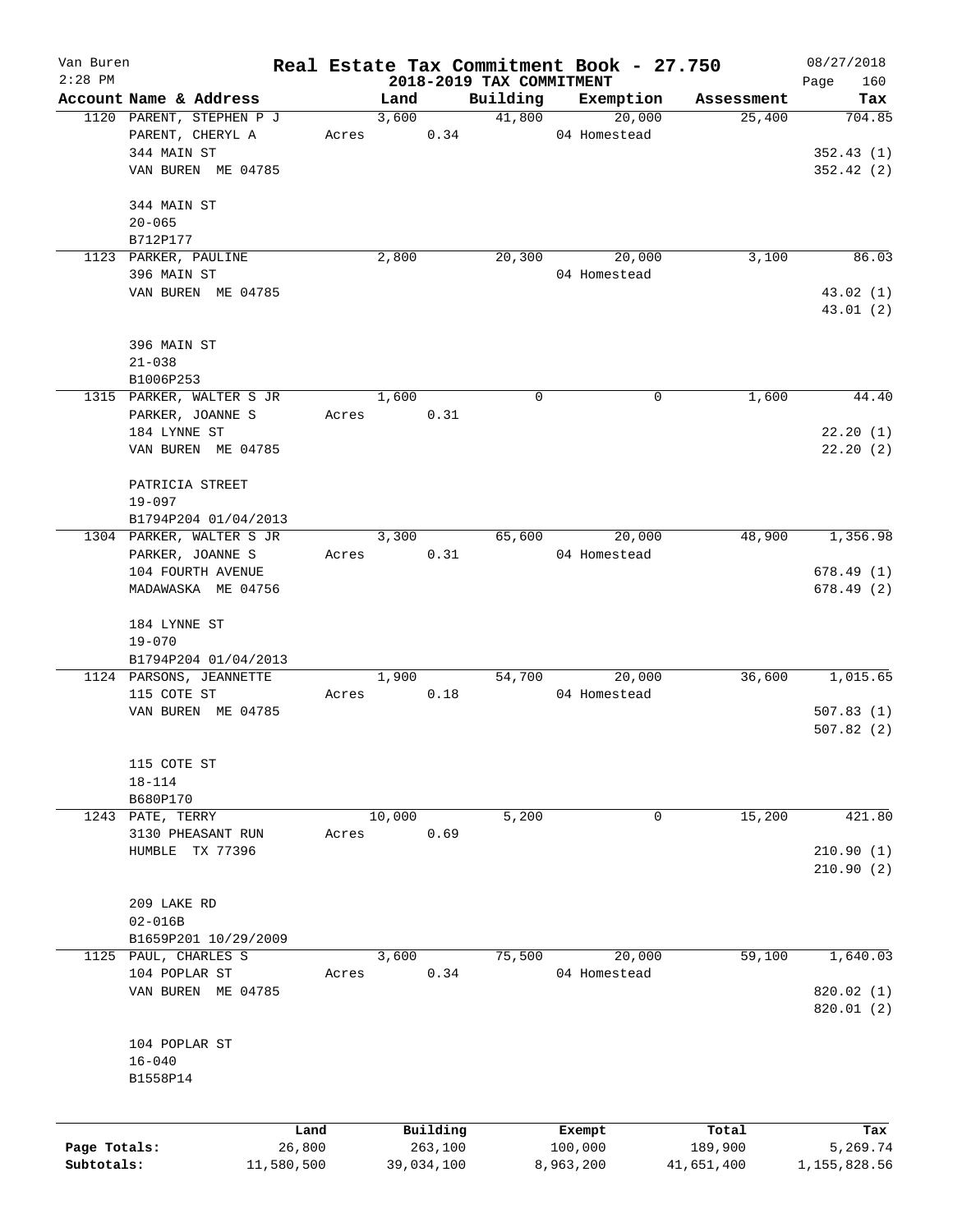| Van Buren    |                                    |       | Real Estate Tax Commitment Book - 27.750<br>2018-2019 TAX COMMITMENT |          |              |            |                      |  |  |  |
|--------------|------------------------------------|-------|----------------------------------------------------------------------|----------|--------------|------------|----------------------|--|--|--|
| $2:28$ PM    | Account Name & Address             |       | Land                                                                 | Building | Exemption    | Assessment | 161<br>Page<br>Tax   |  |  |  |
|              | 1126 PAYNE, ESQUAREE               |       | 21,600                                                               | 9,200    | 20,000       | 10,800     | 299.70               |  |  |  |
|              | P O BOX 294                        | Acres | 52.00                                                                |          | 04 Homestead |            |                      |  |  |  |
|              | VAN BUREN ME 04785                 |       |                                                                      |          |              |            | 149.85(1)            |  |  |  |
|              |                                    |       |                                                                      |          |              |            | 149.85(2)            |  |  |  |
|              |                                    |       |                                                                      |          |              |            |                      |  |  |  |
|              | 144 ESQUAREE RD                    |       |                                                                      |          |              |            |                      |  |  |  |
|              | $09 - 037$                         |       |                                                                      |          |              |            |                      |  |  |  |
|              | B534P41                            |       |                                                                      |          |              |            |                      |  |  |  |
|              | 1127 PELLENZ, NICOLE M             |       | 4,100                                                                | 11,900   | 0            | 16,000     | 444.00               |  |  |  |
|              | PELLENZ, JASON P                   | Acres | 0.39                                                                 |          |              |            |                      |  |  |  |
|              | 6 WOODLAND RD                      |       |                                                                      |          |              |            | 222.00(1)            |  |  |  |
|              | SCARBOROUGH ME 04074               |       |                                                                      |          |              |            | 222.00(2)            |  |  |  |
|              |                                    |       |                                                                      |          |              |            |                      |  |  |  |
|              | 120 ADAMS ST                       |       |                                                                      |          |              |            |                      |  |  |  |
|              | $18 - 031$                         |       |                                                                      |          |              |            |                      |  |  |  |
|              | B1517P153                          |       |                                                                      |          |              |            |                      |  |  |  |
|              | 1128 PELLETIER, CLAUDETTE          |       | 6,200                                                                | 42,900   | 20,000       | 29,100     | 807.53               |  |  |  |
|              | PELLETIER, MICHAEL &               | Acres | 0.59                                                                 |          | 04 Homestead |            |                      |  |  |  |
|              | LISETTE                            |       |                                                                      |          |              |            |                      |  |  |  |
|              | 113 LYNNE ST                       |       |                                                                      |          |              |            | 403.77 (1)           |  |  |  |
|              | VAN BUREN ME 04785                 |       |                                                                      |          |              |            | 403.76 (2)           |  |  |  |
|              |                                    |       |                                                                      |          |              |            |                      |  |  |  |
|              | 113 LYNNE ST                       |       |                                                                      |          |              |            |                      |  |  |  |
|              | $20 - 052$                         |       |                                                                      |          |              |            |                      |  |  |  |
|              | B1687P165 07/14/2010 B450P142      |       |                                                                      |          |              |            |                      |  |  |  |
|              | 1129 PELLETIER, DANIEL A           |       | 4,700                                                                | 66,800   | 20,000       | 51,500     | 1,429.13             |  |  |  |
|              | PELLETIER, BARBARA A               | Acres | 0.45                                                                 |          | 04 Homestead |            |                      |  |  |  |
|              | 116 MARION DR                      |       |                                                                      |          |              |            | 714.57(1)            |  |  |  |
|              | VAN BUREN ME 04785                 |       |                                                                      |          |              |            | 714.56(2)            |  |  |  |
|              |                                    |       |                                                                      |          |              |            |                      |  |  |  |
|              | 116 MARION DR                      |       |                                                                      |          |              |            |                      |  |  |  |
|              | $18 - 005C$                        |       |                                                                      |          |              |            |                      |  |  |  |
|              | B413P318 08/13/1974                |       |                                                                      |          |              |            |                      |  |  |  |
|              | 1131 PELLETIER, DARREL J           |       | 2,900                                                                | 53,100   | 20,000       | 36,000     | 999.00               |  |  |  |
|              | PELLETIER, GENEVIVE                | Acres | 0.28                                                                 |          | 04 Homestead |            |                      |  |  |  |
|              | 129 ROOSEVELT AVE APT              |       |                                                                      |          |              |            | 499.50 (1)           |  |  |  |
|              | 101                                |       |                                                                      |          |              |            |                      |  |  |  |
|              | VAN BUREN ME 04785                 |       |                                                                      |          |              |            | 499.50 (2)           |  |  |  |
|              | 129 ROOSEVELT AVE                  |       |                                                                      |          |              |            |                      |  |  |  |
|              | $14 - 116$                         |       |                                                                      |          |              |            |                      |  |  |  |
|              | B1042P17                           |       |                                                                      |          |              |            |                      |  |  |  |
| 1133         | PELLETIER, DONALD                  |       | 3,300                                                                | 48,400   | 20,000       | 31,700     | 879.68               |  |  |  |
|              | PELLETIER, LILLIAN                 | Acres | 0.31                                                                 |          | 04 Homestead |            |                      |  |  |  |
|              |                                    |       |                                                                      |          |              |            |                      |  |  |  |
|              | 190 LYNNE ST                       |       |                                                                      |          |              |            | 439.84 (1)           |  |  |  |
|              | VAN BUREN ME 04785                 |       |                                                                      |          |              |            | 439.84 (2)           |  |  |  |
|              | 190 LYNNE ST                       |       |                                                                      |          |              |            |                      |  |  |  |
|              | $19 - 078$                         |       |                                                                      |          |              |            |                      |  |  |  |
|              | B781P26                            |       |                                                                      |          |              |            |                      |  |  |  |
|              | 1134 PELLETIER, DONALD             |       | 1,600                                                                | 0        | 0            | 1,600      | 44.40                |  |  |  |
|              | PELLETIER, LILLIAN                 | Acres | 0.31                                                                 |          |              |            |                      |  |  |  |
|              |                                    |       |                                                                      |          |              |            |                      |  |  |  |
|              | 190 LYNNE ST<br>VAN BUREN ME 04785 |       |                                                                      |          |              |            | 22.20(1)<br>22.20(2) |  |  |  |
|              |                                    |       |                                                                      |          |              |            |                      |  |  |  |
|              | PATRICIA ST                        |       |                                                                      |          |              |            |                      |  |  |  |
|              | $19 - 099$                         |       |                                                                      |          |              |            |                      |  |  |  |
|              | B1279P262                          |       |                                                                      |          |              |            |                      |  |  |  |
|              |                                    | Land  | Building                                                             |          | Exempt       | Total      | Tax                  |  |  |  |
| Page Totals: | 44,400                             |       | 232,300                                                              |          | 100,000      | 176,700    | 4,903.44             |  |  |  |
| Subtotals:   | 11,624,900                         |       | 39, 266, 400                                                         |          | 9,063,200    | 41,828,100 | 1,160,732.00         |  |  |  |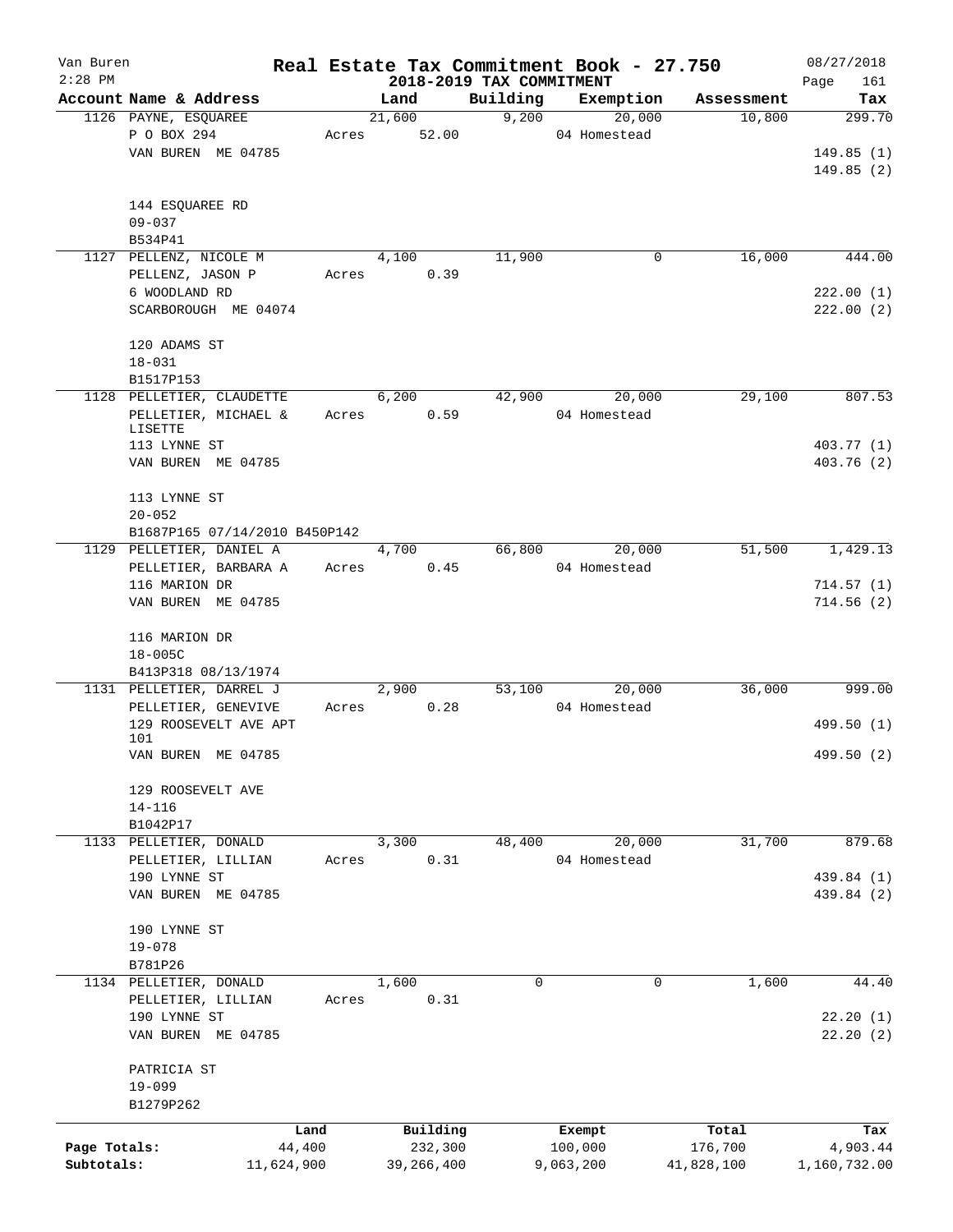| Van Buren    |                           |            |       |            |         |                          | Real Estate Tax Commitment Book - 27.750 |             |            | 08/27/2018   |
|--------------|---------------------------|------------|-------|------------|---------|--------------------------|------------------------------------------|-------------|------------|--------------|
| $2:28$ PM    |                           |            |       |            |         | 2018-2019 TAX COMMITMENT |                                          |             |            | 162<br>Page  |
|              | Account Name & Address    |            |       | Land       |         | Building                 | Exemption                                |             | Assessment | Tax          |
|              | 1235 PELLETIER, ERIK      |            |       | 1,300      |         | 64,300                   | 04 Homestead                             | 20,000      | 45,600     | 1,265.40     |
|              | 109 CHURCH ST.            |            | Acres |            | 0.12    |                          |                                          |             |            |              |
|              | VAN BUREN ME 04785        |            |       |            |         |                          |                                          |             |            | 632.70 (1)   |
|              |                           |            |       |            |         |                          |                                          |             |            | 632.70 (2)   |
|              |                           |            |       |            |         |                          |                                          |             |            |              |
|              | 109 CHURCH ST             |            |       |            |         |                          |                                          |             |            |              |
|              | $23 - 099$                |            |       |            |         |                          |                                          |             |            |              |
|              | B1880P95 01/21/2015       |            |       |            |         |                          |                                          |             |            |              |
|              | 1135 PELLETIER, JOHN B    |            |       | 3,200      |         | 95,400                   |                                          | 20,000      | 78,600     | 2,181.15     |
|              | PELLETIER, NOREEN         |            | Acres |            | 0.30    |                          | 04 Homestead                             |             |            |              |
|              | 199 MAIN ST               |            |       |            |         |                          |                                          |             |            | 1,090.58(1)  |
|              | VAN BUREN ME 04785        |            |       |            |         |                          |                                          |             |            | 1,090.57(2)  |
|              |                           |            |       |            |         |                          |                                          |             |            |              |
|              | 199 MAIN ST               |            |       |            |         |                          |                                          |             |            |              |
|              | $18 - 005A$               |            |       |            |         |                          |                                          |             |            |              |
|              | B796P312                  |            |       |            |         |                          |                                          |             |            |              |
|              | 1142 PELLETIER, JOHN B    |            |       | 1,800      |         | $\mathbf 0$              |                                          | 0           | 1,800      | 49.95        |
|              | 199 MAIN ST               |            | Acres |            | 0.17    |                          |                                          |             |            |              |
|              | VAN BUREN ME 04785        |            |       |            |         |                          |                                          |             |            | 24.98 (1)    |
|              |                           |            |       |            |         |                          |                                          |             |            | 24.97 (2)    |
|              |                           |            |       |            |         |                          |                                          |             |            |              |
|              | 162 MAIN ST               |            |       |            |         |                          |                                          |             |            |              |
|              | $17 - 054$                |            |       |            |         |                          |                                          |             |            |              |
|              | B1505P301                 |            |       |            |         |                          |                                          |             |            |              |
|              | 1138 PELLETIER, REYNOLD M |            |       | 20,100     |         | 80,300                   |                                          | 26,000      | 74,400     | 2,064.60     |
|              | PELLETIER, ARMANDE A      |            | Acres |            | 29.00   |                          | 04 Homestead                             |             |            |              |
|              | 213 CASTONGUAY RD         |            |       |            |         |                          | 02 Veteran                               |             |            | 1,032.30(1)  |
|              | VAN BUREN ME 04785        |            |       |            |         |                          |                                          |             |            | 1,032.30(2)  |
|              |                           |            |       |            |         |                          |                                          |             |            |              |
|              | 213 CASTONGUAY RD         |            |       |            |         |                          |                                          |             |            |              |
|              | $02 - 037A$               |            |       |            |         |                          |                                          |             |            |              |
|              | B478P65                   |            |       |            |         |                          |                                          |             |            |              |
|              | 269 PELLETIER, SHELBY C.  |            |       | 500        |         | 22,600                   |                                          | 0           | 23,100     | 641.03       |
|              | LEVESQUE, ANDREW T.       |            | Acres |            | 0.05    |                          |                                          |             |            |              |
|              | 107 CHURCH ST             |            |       |            |         |                          |                                          |             |            | 320.52(1)    |
|              | VAN BUREN ME 04785        |            |       |            |         |                          |                                          |             |            | 320.51(2)    |
|              |                           |            |       |            |         |                          |                                          |             |            |              |
|              | 107 CHURCH ST             |            |       |            |         |                          |                                          |             |            |              |
|              | $23 - 098$                |            |       |            |         |                          |                                          |             |            |              |
|              |                           |            |       |            |         |                          |                                          |             |            |              |
|              | B1946P291 08/31/2016      |            |       |            |         |                          |                                          |             |            |              |
|              | 909 PELLETIER, TRAVIS     |            |       | 6,100      |         | 90,400                   |                                          | 0           | 96,500     | 2,677.88     |
|              | PELLETIER, DANIKA         |            | Acres |            | 0.58    |                          |                                          |             |            |              |
|              | 109 BROOKE AVE            |            |       |            |         |                          |                                          |             |            | 1,338.94(1)  |
|              | VAN BUREN ME 04785        |            |       |            |         |                          |                                          |             |            | 1,338.94(2)  |
|              |                           |            |       |            |         |                          |                                          |             |            |              |
|              | 109 BROOK AVE             |            |       |            |         |                          |                                          |             |            |              |
|              | $17 - 060$                |            |       |            |         |                          |                                          |             |            |              |
|              | B1989P246 09/15/2017      |            |       |            |         |                          |                                          |             |            |              |
|              | 1143 PENNINGTON, TANYA A  |            |       | 4,500      |         | 0                        |                                          | $\mathbf 0$ | 4,500      | 124.88       |
|              | 7724 FLOWERING QUINCE     |            | Acres |            | 0.43    |                          |                                          |             |            |              |
|              | DR.                       |            |       |            |         |                          |                                          |             |            |              |
|              | LAS VEGAS NV 89179        |            |       |            |         |                          |                                          |             |            | 62.44(1)     |
|              |                           |            |       |            |         |                          |                                          |             |            | 62.44(2)     |
|              |                           |            |       |            |         |                          |                                          |             |            |              |
|              | CHAMPLAIN ST              |            |       |            |         |                          |                                          |             |            |              |
|              | $20 - 037$                |            |       |            |         |                          |                                          |             |            |              |
|              | B1494P316                 |            |       |            |         |                          |                                          |             |            |              |
|              |                           |            |       |            |         |                          |                                          |             |            |              |
|              |                           | Land       |       | Building   |         |                          | Exempt                                   |             | Total      | Tax          |
| Page Totals: |                           | 37,500     |       |            | 353,000 |                          | 66,000                                   |             | 324,500    | 9,004.89     |
| Subtotals:   |                           | 11,662,400 |       | 39,619,400 |         |                          | 9,129,200                                |             | 42,152,600 | 1,169,736.89 |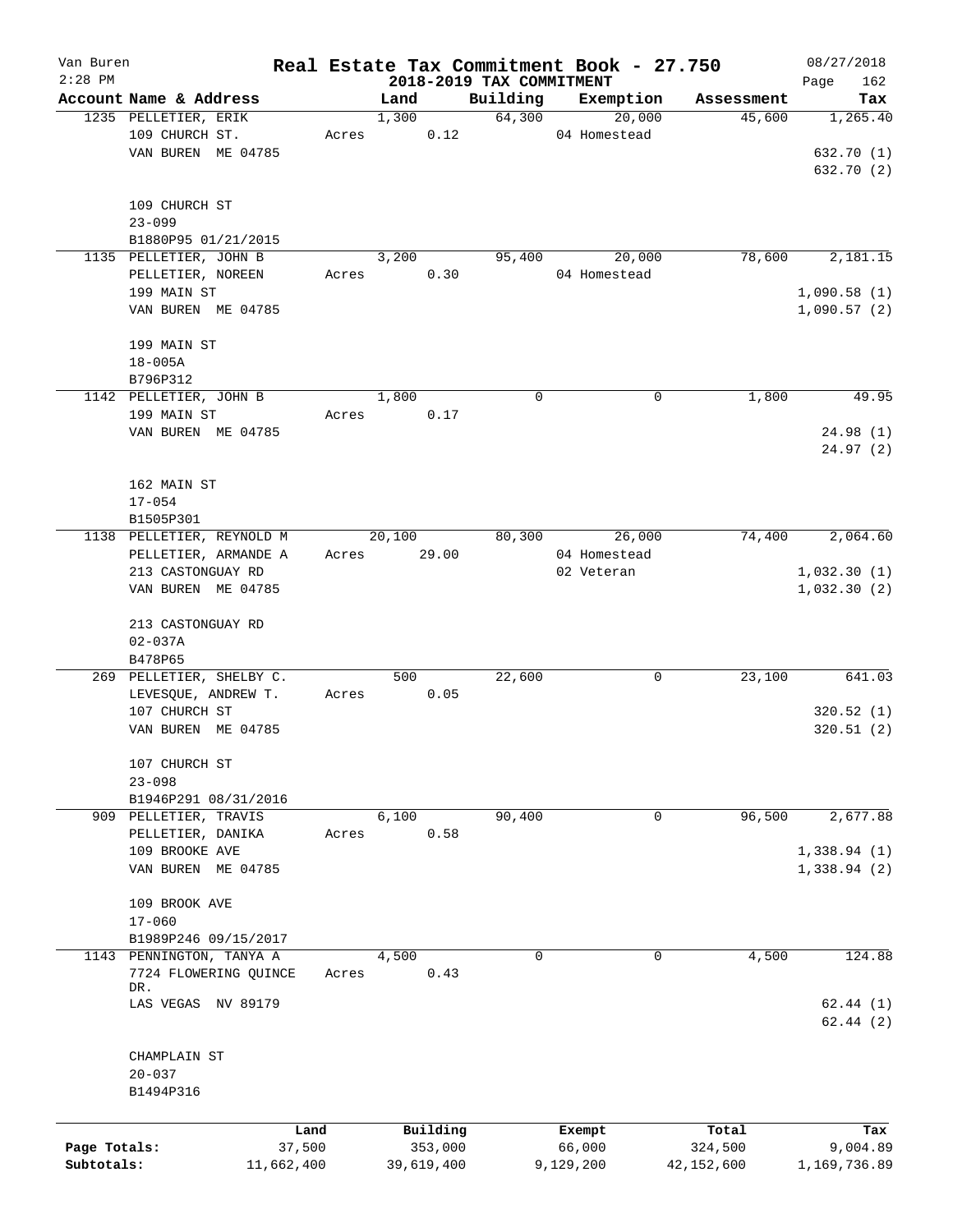| Van Buren<br>$2:28$ PM |                                                         |            |       |        |            | 2018-2019 TAX COMMITMENT |           | Real Estate Tax Commitment Book - 27.750 |              | 08/27/2018                 |
|------------------------|---------------------------------------------------------|------------|-------|--------|------------|--------------------------|-----------|------------------------------------------|--------------|----------------------------|
|                        | Account Name & Address                                  |            |       | Land   |            | Building                 |           | Exemption                                | Assessment   | 163<br>Page<br>Tax         |
|                        | 1146 PERREAULT, CAROL                                   |            |       | 2,600  |            | 39,400                   |           | 20,000                                   | 22,000       | 610.50                     |
|                        | 294 MAIN STREET                                         |            | Acres |        | 0.25       |                          |           | 04 Homestead                             |              |                            |
|                        | VAN BUREN ME 04785                                      |            |       |        |            |                          |           |                                          |              | 305.25(1)                  |
|                        |                                                         |            |       |        |            |                          |           |                                          |              | 305.25(2)                  |
|                        |                                                         |            |       |        |            |                          |           |                                          |              |                            |
|                        | 294 MAIN ST                                             |            |       |        |            |                          |           |                                          |              |                            |
|                        | $20 - 092$                                              |            |       |        |            |                          |           |                                          |              |                            |
|                        | B1414P106                                               |            |       |        |            |                          |           |                                          |              |                            |
|                        | 200 PERREAULT, CONRAD J                                 |            |       | 10,600 |            | 120,400                  |           | 20,000                                   | 111,000      | 3,080.25                   |
|                        | (TRUSTEE)<br>162 POPLAR STREET                          |            | Acres |        | 1.07       |                          |           | 04 Homestead                             |              |                            |
|                        | VAN BUREN ME 04785                                      |            |       |        |            |                          |           |                                          |              | 1,540.13(1)                |
|                        |                                                         |            |       |        |            |                          |           |                                          |              | 1,540.12(2)                |
|                        |                                                         |            |       |        |            |                          |           |                                          |              |                            |
|                        | 162 POPLAR ST                                           |            |       |        |            |                          |           |                                          |              |                            |
|                        | $16 - 079$                                              |            |       |        |            |                          |           |                                          |              |                            |
|                        | B1703P70 11/02/2010                                     |            |       |        |            |                          |           |                                          |              |                            |
|                        | 804 PERREAULT, CONRAD J<br>(TRUSTEE)                    |            |       | 4,800  |            | $\mathbf 0$              |           | 0                                        | 4,800        | 133.20                     |
|                        | 162 POPLAR STREET                                       |            | Acres |        | 4.00       |                          |           |                                          |              |                            |
|                        | VAN BUREN ME 04785                                      |            |       |        |            |                          |           |                                          |              | 66.60(1)                   |
|                        |                                                         |            |       |        |            |                          |           |                                          |              | 66.60(2)                   |
|                        |                                                         |            |       |        |            |                          |           |                                          |              |                            |
|                        | POPLAR ST                                               |            |       |        |            |                          |           |                                          |              |                            |
|                        | $03 - 006$                                              |            |       |        |            |                          |           |                                          |              |                            |
|                        | B1703P74 11/02/2010 B1674P349 04/08/2010                |            |       |        |            |                          |           |                                          |              |                            |
|                        | 971 PERREAULT, DONNA                                    |            |       | 7,100  |            | 79,400                   |           | 0                                        | 86,500       | 2,400.38                   |
|                        | PO BOX 147                                              |            | Acres |        | 0.68       |                          |           |                                          |              |                            |
|                        | VAN BUREN ME 04785                                      |            |       |        |            |                          |           |                                          |              | 1,200.19(1)<br>1,200.19(2) |
|                        | 142 LAPLANTE HEIGHTS<br>18C-001A<br>B1992P47 10/04/2017 |            |       |        |            |                          |           |                                          |              |                            |
|                        | 1159 PERRO HOLDINGS, LLC                                |            |       | 18,300 |            | 1,200                    |           | 0                                        | 19,500       | 541.13                     |
|                        | 34 MAIN STREET                                          |            | Acres |        | 8.80       |                          |           |                                          |              |                            |
|                        | VAN BUREN ME 04785                                      |            |       |        |            |                          |           |                                          |              | 270.57(1)                  |
|                        |                                                         |            |       |        |            |                          |           |                                          |              | 270.56(2)                  |
|                        | UPLAND RD.                                              |            |       |        |            |                          |           |                                          |              |                            |
|                        | $03 - 011A$                                             |            |       |        |            |                          |           |                                          |              |                            |
|                        | B1690P252 08/11/2010 B1595P197 05/19/2008 B1471P191     |            |       |        |            |                          |           |                                          |              |                            |
|                        | 1157 PERRO HOLDINGS, LLC                                |            |       | 6,800  |            | $\Omega$                 |           | 0                                        | 6,800        | 188.70                     |
|                        | 34 MAIN STREET                                          |            | Acres |        | 9.00       |                          |           |                                          |              |                            |
|                        | VAN BUREN ME 04785                                      |            |       |        |            |                          |           |                                          |              | 94.35 (1)                  |
|                        |                                                         |            |       |        |            |                          |           |                                          |              | 94.35 (2)                  |
|                        |                                                         |            |       |        |            |                          |           |                                          |              |                            |
|                        | UPLAND RD.<br>$03 - 010$                                |            |       |        |            |                          |           |                                          |              |                            |
|                        | B1690P252 08/11/2010 B1595P194 05/19/2008 B1480P343     |            |       |        |            |                          |           |                                          |              |                            |
|                        | 1155 PERRO HOLDINGS, LLC                                |            |       | 5,200  |            | 28,000                   |           | 0                                        | 33,200       | 921.30                     |
|                        | 34 MAIN STREET                                          |            | Acres |        | 0.26       |                          |           |                                          |              |                            |
|                        | VAN BUREN ME 04785                                      |            |       |        |            |                          |           |                                          |              | 460.65(1)                  |
|                        |                                                         |            |       |        |            |                          |           |                                          |              | 460.65(2)                  |
|                        |                                                         |            |       |        |            |                          |           |                                          |              |                            |
|                        | 36 MAIN ST                                              |            |       |        |            |                          |           |                                          |              |                            |
|                        | $15 - 116A$                                             |            |       |        |            |                          |           |                                          |              |                            |
|                        | B1690P243 07/29/2010                                    |            |       |        |            |                          |           |                                          |              |                            |
|                        |                                                         | Land       |       |        | Building   |                          | Exempt    |                                          | Total        | Tax                        |
| Page Totals:           |                                                         | 55,400     |       |        | 268,400    |                          | 40,000    |                                          | 283,800      | 7,875.46                   |
| Subtotals:             |                                                         | 11,717,800 |       |        | 39,887,800 |                          | 9,169,200 |                                          | 42, 436, 400 | 1, 177, 612.35             |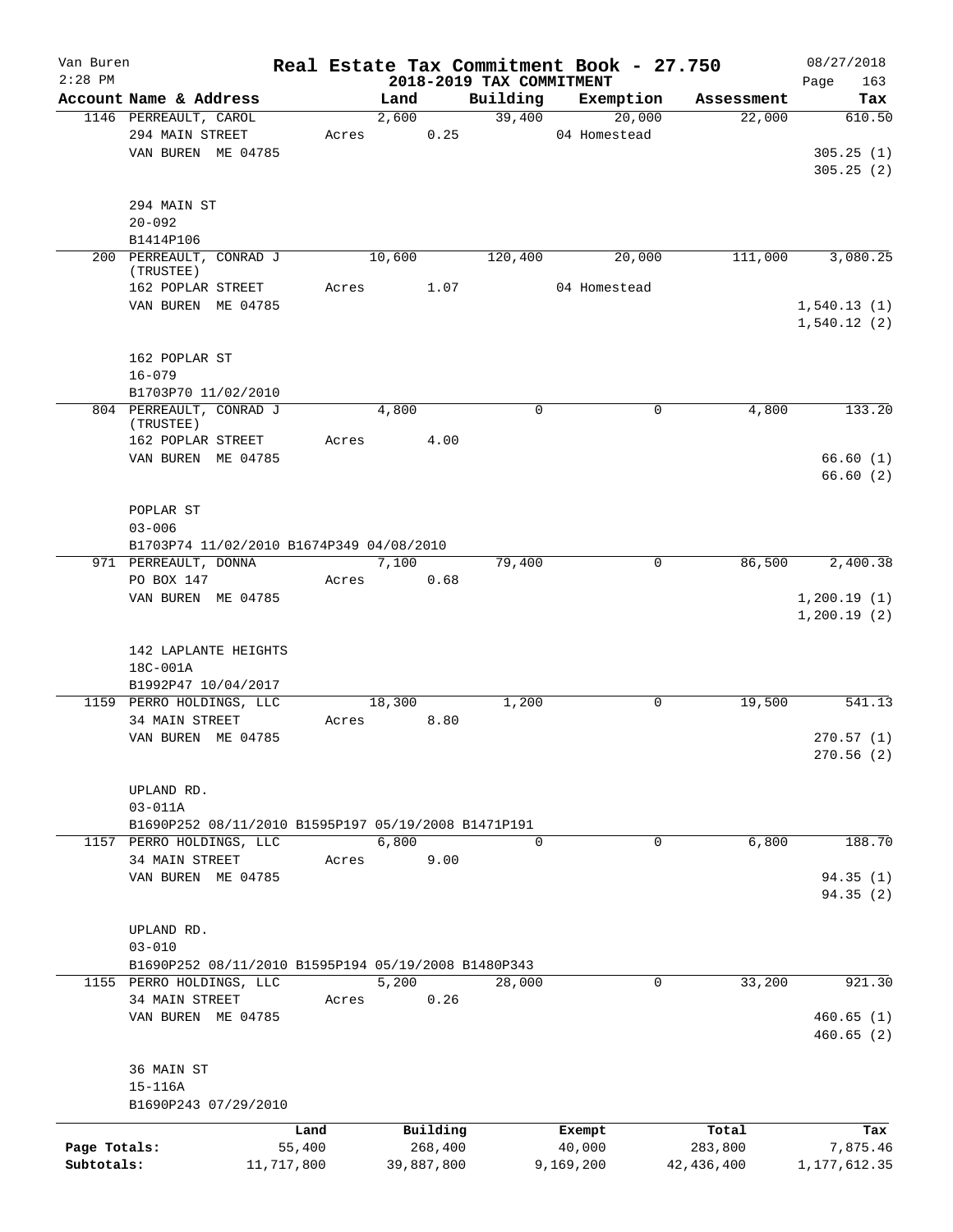| Van Buren    |                                                    |        |          |                                      | Real Estate Tax Commitment Book - 27.750 |            | 08/27/2018         |
|--------------|----------------------------------------------------|--------|----------|--------------------------------------|------------------------------------------|------------|--------------------|
| $2:28$ PM    | Account Name & Address                             |        | Land     | 2018-2019 TAX COMMITMENT<br>Building | Exemption                                | Assessment | 164<br>Page<br>Tax |
|              | 1154 PERRO HOLDINGS, LLC                           |        | 20,100   | 99,100                               | $\mathbf 0$                              | 119,200    | 3,307.80           |
|              | C/O TULSA                                          | Acres  | 1.07     |                                      |                                          |            |                    |
|              | 34 MAIN STREET                                     |        |          |                                      |                                          |            | 1,653.90(1)        |
|              | VAN BUREN ME 04785                                 |        |          |                                      |                                          |            | 1,653.90(2)        |
|              |                                                    |        |          |                                      |                                          |            |                    |
|              | 34 MAIN ST                                         |        |          |                                      |                                          |            |                    |
|              | 15-116B                                            |        |          |                                      |                                          |            |                    |
|              | B1690P241 08/11/2010 B1595P190 05/19/2008 B494P251 |        |          |                                      |                                          |            |                    |
|              | 1153 PERRO HOLDINGS, LLC                           |        | 9,600    | 500                                  | 0                                        | 10,100     | 280.27             |
|              | 34 MAIN STREET                                     | Acres  | 0.48     |                                      |                                          |            |                    |
|              | VAN BUREN ME 04785                                 |        |          |                                      |                                          |            | 140.14(1)          |
|              |                                                    |        |          |                                      |                                          |            | 140.13(2)          |
|              |                                                    |        |          |                                      |                                          |            |                    |
|              | COOLIDGE STREET                                    |        |          |                                      |                                          |            |                    |
|              | $15 - 110$                                         |        |          |                                      |                                          |            |                    |
|              | B1690P247 08/11/2010 B1595P192 05/19/2008 B762P291 |        |          |                                      |                                          |            |                    |
|              | 1574 PETER C. OUELLETTE                            |        | 2,900    | 41,000                               | 0                                        | 43,900     | 1,218.22           |
|              | C/O MEGAN CORMIER                                  | Acres  | 0.30     |                                      |                                          |            |                    |
|              | (208 CHAMPLAIN ST)                                 |        |          |                                      |                                          |            | 609.11(1)          |
|              | 200 CHAMPLAIN ST                                   |        |          |                                      |                                          |            | 609.11(2)          |
|              | VAN BUREN ME 04785                                 |        |          |                                      |                                          |            |                    |
|              | 208 CHAMPLAIN ST                                   |        |          |                                      |                                          |            |                    |
|              | $19 - 011$                                         |        |          |                                      |                                          |            |                    |
|              | B1526P166 11/13/2006                               |        |          |                                      |                                          |            |                    |
|              | 315 PICARD, PATTY (PA)                             |        | 2,300    | 35,000                               | 0                                        | 37,300     | 1,035.08           |
|              | CYR, ALTHEA G                                      | Acres  | 0.22     |                                      |                                          |            |                    |
|              | 166 PLEASANT AVE                                   |        |          |                                      |                                          |            | 517.54(1)          |
|              | MADAWASKA ME 04756                                 |        |          |                                      |                                          |            | 517.54(2)          |
|              | 124 MAPLE AVE                                      |        |          |                                      |                                          |            |                    |
|              | $16 - 018$                                         |        |          |                                      |                                          |            |                    |
|              | B1239P119                                          |        |          |                                      |                                          |            |                    |
|              | 1163 PINETTE, ANTHONY J                            |        | 9,400    | 20,400                               | 0                                        | 29,800     | 826.95             |
|              | 895 MAIN ST                                        | Acres  | 12.01    |                                      |                                          |            |                    |
|              | VAN BUREN ME 04785                                 |        |          |                                      |                                          |            | 413.48(1)          |
|              |                                                    |        |          |                                      |                                          |            | 413.47(2)          |
|              |                                                    |        |          |                                      |                                          |            |                    |
|              | 892 MAIN ST                                        |        |          |                                      |                                          |            |                    |
|              | $08 - 040$                                         |        |          |                                      |                                          |            |                    |
|              | B1987P112 08/25/2017                               |        |          |                                      |                                          |            |                    |
|              | 1162 PINETTE, ANTHONY J                            |        | 14,100   | 38,200                               | 20,000                                   | 32,300     | 896.33             |
|              | 895 MAIN ST                                        | Acres  | 5.50     |                                      | 04 Homestead                             |            |                    |
|              | VAN BUREN ME 04785                                 |        |          |                                      |                                          |            | 448.17 (1)         |
|              |                                                    |        |          |                                      |                                          |            | 448.16(2)          |
|              |                                                    |        |          |                                      |                                          |            |                    |
|              | 895 MAIN ST (HOUSE)                                |        |          |                                      |                                          |            |                    |
|              | $08 - 042$                                         |        |          |                                      |                                          |            |                    |
|              | B1987P112 08/25/2017                               |        |          |                                      |                                          |            |                    |
|              | 1141 PINETTE, JARED                                |        | 1,900    | 28,800                               | 20,000                                   | 10,700     | 296.93             |
|              | 115 WILSON ST                                      | Acres  | 0.18     |                                      | 04 Homestead                             |            |                    |
|              | VAN BUREN ME 04785                                 |        |          |                                      |                                          |            | 148.47(1)          |
|              |                                                    |        |          |                                      |                                          |            | 148.46 (2)         |
|              |                                                    |        |          |                                      |                                          |            |                    |
|              | 115 WILSON ST                                      |        |          |                                      |                                          |            |                    |
|              | $23 - 032$                                         |        |          |                                      |                                          |            |                    |
|              | B1834P322 10/17/2013                               |        |          |                                      |                                          |            |                    |
|              |                                                    |        |          |                                      |                                          |            |                    |
|              |                                                    | Land   | Building |                                      | Exempt                                   | Total      | Tax                |
| Page Totals: |                                                    | 60,300 | 263,000  |                                      | 40,000                                   | 283,300    | 7,861.58           |

**Subtotals:** 11,778,100 40,150,800 9,209,200 42,719,700 1,185,473.93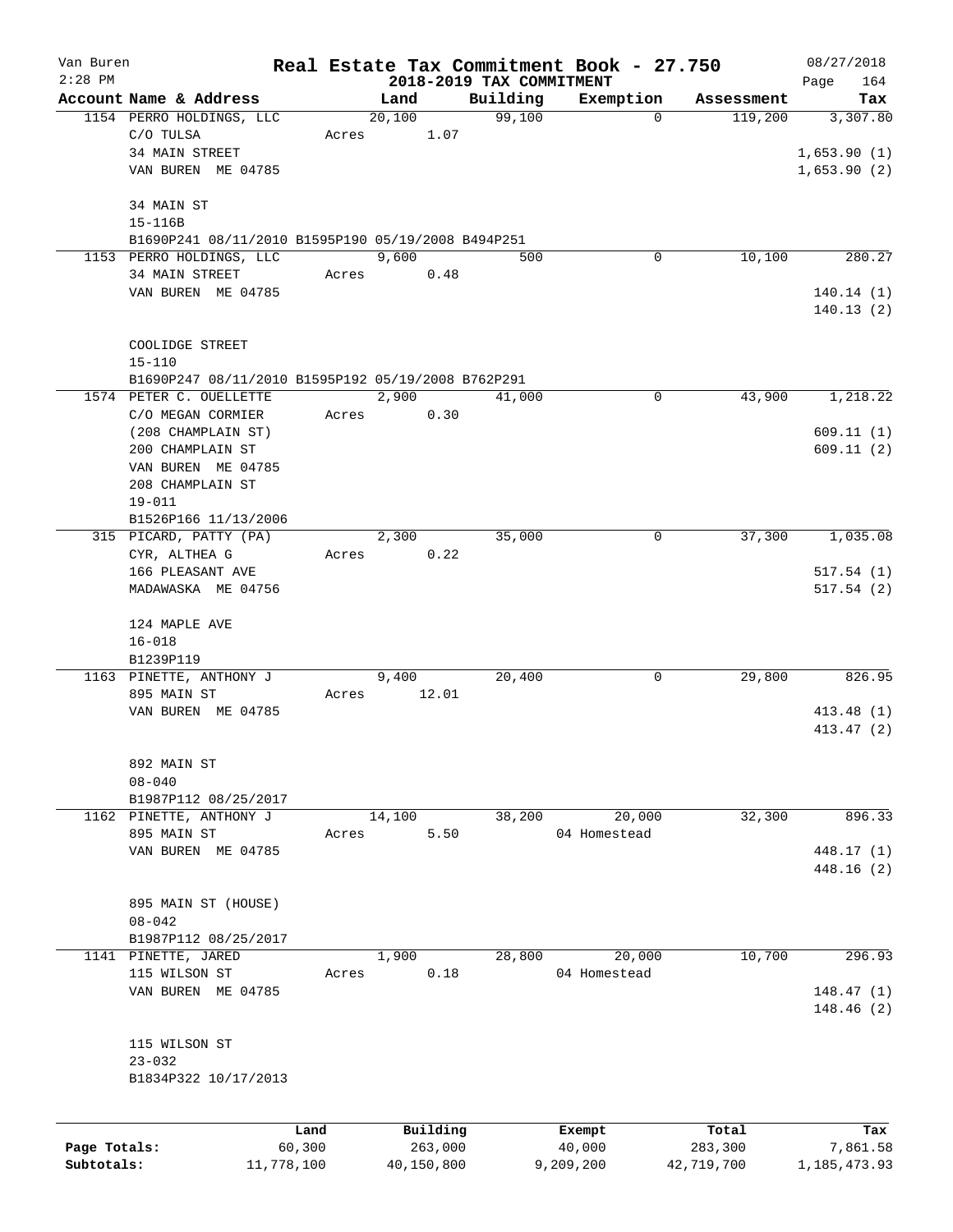| Van Buren    |                                        |                |               |                     |                          | Real Estate Tax Commitment Book - 27.750 |                      | 08/27/2018      |
|--------------|----------------------------------------|----------------|---------------|---------------------|--------------------------|------------------------------------------|----------------------|-----------------|
| $2:28$ PM    | Account Name & Address                 |                |               |                     | 2018-2019 TAX COMMITMENT |                                          |                      | 165<br>Page     |
|              | 1260 PINETTE, JARED O.                 |                | Land<br>2,000 |                     | Building<br>25,300       | Exemption<br>$\mathbf 0$                 | Assessment<br>27,300 | Tax<br>757.58   |
|              | PINETTE, NATHALIE M.                   | Acres          |               | 0.19                |                          |                                          |                      |                 |
|              | 119 WILSON ST                          |                |               |                     |                          |                                          |                      | 378.79(1)       |
|              | VAN BUREN ME 04785                     |                |               |                     |                          |                                          |                      | 378.79(2)       |
|              |                                        |                |               |                     |                          |                                          |                      |                 |
|              | 119 WILSON ST                          |                |               |                     |                          |                                          |                      |                 |
|              | $23 - 033$                             |                |               |                     |                          |                                          |                      |                 |
|              | B1971P53 04/10/2017                    |                |               |                     |                          |                                          |                      |                 |
|              | 872 PINETTE, JOSEPH F                  |                | 200           |                     | 26,200                   | 26,000                                   | 400                  | 11.10           |
|              | PINETTE, DONNA R                       | Acres          |               | 0.02                |                          | 04 Homestead                             |                      |                 |
|              | 115 ST. FRANCIS STREET                 |                |               |                     |                          | 02 Veteran                               |                      | 5.55(1)         |
|              | VAN BUREN ME 04785                     |                |               |                     |                          |                                          |                      | 5.55(2)         |
|              | 115 ST FRANCIS ST.                     |                |               |                     |                          |                                          |                      |                 |
|              | $13 - 032$                             |                |               |                     |                          |                                          |                      |                 |
|              | B1987P109 08/25/2017                   |                |               |                     |                          |                                          |                      |                 |
|              | 1408 PIPKIN, JEFF                      |                | 8,600         |                     | 9,000                    | 0                                        | 17,600               | 488.40          |
|              | PIPKIN, INA M                          | Acres          |               | 1.38                |                          |                                          |                      |                 |
|              | 38652 WHITE DR                         |                |               |                     |                          |                                          |                      | 244.20(1)       |
|              | ZEPHYRILLS FL 33542                    |                |               |                     |                          |                                          |                      | 244.20(2)       |
|              | 124 POND RD                            |                |               |                     |                          |                                          |                      |                 |
|              | $16 - 013A$                            |                |               |                     |                          |                                          |                      |                 |
|              | B1797P197 11/24/2012                   |                |               |                     |                          |                                          |                      |                 |
|              | 1165 PITRE, DIANE V                    |                | 5,000         |                     | 50,200                   | 20,000                                   | 35,200               | 976.80          |
|              | P O BOX 54                             | Acres          |               | 0.48                |                          | 04 Homestead                             |                      |                 |
|              | VAN BUREN ME 04785                     |                |               |                     |                          |                                          |                      | 488.40 (1)      |
|              |                                        |                |               |                     |                          |                                          |                      | 488.40 (2)      |
|              | 197 STATE ST                           |                |               |                     |                          |                                          |                      |                 |
|              | 12A-011                                |                |               |                     |                          |                                          |                      |                 |
|              | B1082P265                              |                |               |                     |                          |                                          |                      |                 |
|              | 1024 PITRE, ROSAIRE                    |                | 2,100         |                     | 700                      | 0                                        | 2,800                | 77.70           |
|              | PITRE, CLAUDETTE                       | Acres          |               | 0.20                |                          |                                          |                      |                 |
|              | 10 SOLMAN ST. APT 7                    |                |               |                     |                          |                                          |                      | 38.85(1)        |
|              | CARIBOU ME 04736                       |                |               |                     |                          |                                          |                      | 38.85(2)        |
|              | 169 CHAMPLAIN ST                       |                |               |                     |                          |                                          |                      |                 |
|              | $19 - 024$                             |                |               |                     |                          |                                          |                      |                 |
|              | B1999P332 12/11/2017                   |                |               |                     |                          |                                          |                      |                 |
|              | 1167 PITRE, SANDRA                     |                | 5,300         |                     | 61,600                   | 20,000                                   | 46,900               | 1,301.47        |
|              | 181 STATE ST                           | Acres          |               | 0.91                |                          | 04 Homestead                             |                      |                 |
|              | VAN BUREN ME 04785                     |                |               |                     |                          |                                          |                      | 650.74 (1)      |
|              |                                        |                |               |                     |                          |                                          |                      | 650.73 (2)      |
|              | 181 STATE ST                           |                |               |                     |                          |                                          |                      |                 |
|              | 12A-029                                |                |               |                     |                          |                                          |                      |                 |
|              | B1506P88 07/12/2006 B414P27 08/31/1974 |                |               |                     |                          |                                          |                      |                 |
|              | 1169 PLOURDE, CHARLES M                |                | 6,000         |                     | 89,300                   | 20,000                                   | 75,300               | 2,089.57        |
|              | PLOURDE, LINDA D                       | Acres          |               | 0.57                |                          | 04 Homestead                             |                      |                 |
|              | P O BOX 300                            |                |               |                     |                          |                                          |                      | 1,044.79(1)     |
|              | VAN BUREN ME 04785                     |                |               |                     |                          |                                          |                      | 1,044.78(2)     |
|              | 110 MAIN ST                            |                |               |                     |                          |                                          |                      |                 |
|              | $17 - 086$                             |                |               |                     |                          |                                          |                      |                 |
|              | B763P98                                |                |               |                     |                          |                                          |                      |                 |
|              |                                        |                |               |                     |                          |                                          |                      |                 |
| Page Totals: |                                        | Land<br>29,200 |               | Building<br>262,300 |                          | Exempt<br>86,000                         | Total<br>205,500     | Tax<br>5,702.62 |
| Subtotals:   |                                        | 11,807,300     |               | 40, 413, 100        |                          | 9,295,200                                | 42,925,200           | 1,191,176.55    |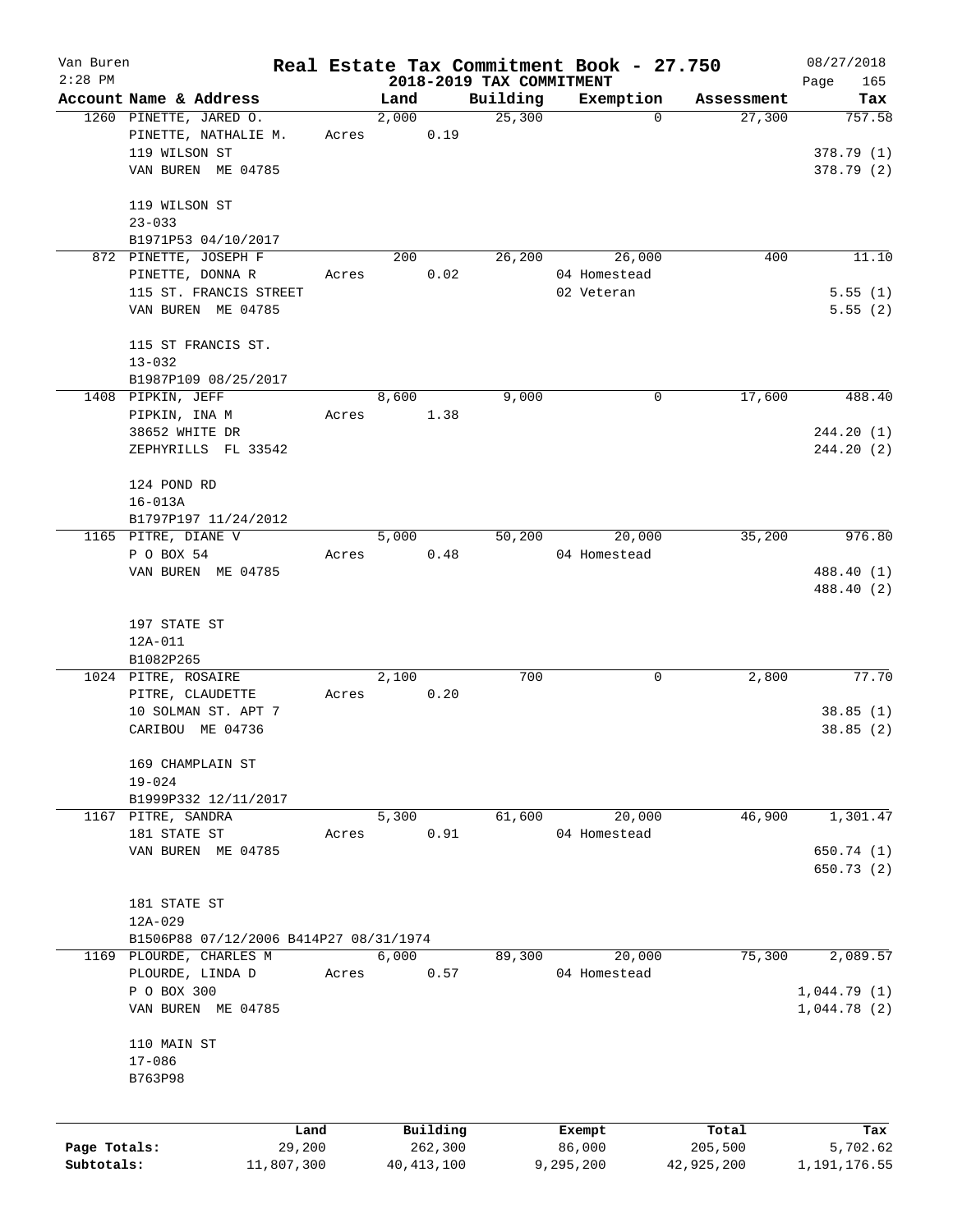| Van Buren<br>$2:28$ PM |                                                                       |            |        |            | 2018-2019 TAX COMMITMENT | Real Estate Tax Commitment Book - 27.750 |              | 08/27/2018<br>166<br>Page        |
|------------------------|-----------------------------------------------------------------------|------------|--------|------------|--------------------------|------------------------------------------|--------------|----------------------------------|
|                        | Account Name & Address                                                |            | Land   |            | Building                 | Exemption                                | Assessment   | Tax                              |
|                        | 1177 PLUMMER-CLOUTIER, JULIE<br>85 PAYNE ROAD<br>SCARBOROUGH ME 04074 | Acres      | 6,900  | 10.00      | $\mathbf 0$              | $\Omega$                                 | 6,900        | 191.48<br>95.74 (1)<br>95.74 (2) |
|                        | DESJARDINS ROAD<br>$07 - 011B$<br>B1578P98                            |            |        |            |                          |                                          |              |                                  |
|                        | 1170 POITRAS, ETIENNE                                                 |            | 2,400  |            | 53,700                   | 20,000                                   | 36,100       | 1,001.78                         |
|                        | POITRAS, MARLENE<br>119 OLD MILL RD                                   | Acres      |        | 0.23       |                          | 04 Homestead                             |              | 500.89(1)                        |
|                        | VAN BUREN ME 04785                                                    |            |        |            |                          |                                          |              | 500.89(2)                        |
|                        | 119 OLD MILL RD<br>$24 - 009$                                         |            |        |            |                          |                                          |              |                                  |
|                        | B655P119                                                              |            |        |            |                          |                                          |              |                                  |
|                        | 1171 POITRAS, MICHAEL D<br>117 MCBRIDE AVE<br>VAN BUREN ME 04785      | Acres      | 1,900  | 0.18       | 12,900                   | 14,800<br>04 Homestead                   | 0            | 0.00                             |
|                        | 117 MCBRIDE AVE<br>$15 - 053$<br>B897P107                             |            |        |            |                          |                                          |              |                                  |
|                        | 1172 POITRAS, NORMAND D                                               |            | 12,500 |            | 45,400                   | 20,000                                   | 37,900       | 1,051.72                         |
|                        | POITRAS, ANNE                                                         | Acres      |        | 1.00       |                          | 04 Homestead                             |              |                                  |
|                        | 169 CASTONGUAY RD<br>VAN BUREN ME 04785                               |            |        |            |                          |                                          |              | 525.86(1)<br>525.86(2)           |
|                        | 169 CASTONGUAY RD<br>$03 - 042A$<br>B957P60 09/15/1994                |            |        |            |                          |                                          |              |                                  |
|                        | 841 POITRAS, STEVE D.                                                 |            | 1,900  |            | 52,000                   | 0                                        | 53,900       | 1,495.73                         |
|                        | POITRAS, ANNE-MARIE<br>122 VIOLETTE ST.                               | Acres      |        | 0.18       |                          |                                          |              | 747.87(1)                        |
|                        | VAN BUREN ME 04785                                                    |            |        |            |                          |                                          |              | 747.86 (2)                       |
|                        | 122 VIOLETTE ST<br>$16 - 074$                                         |            |        |            |                          |                                          |              |                                  |
|                        | B1968P7 03/13/2017                                                    |            |        |            |                          |                                          |              |                                  |
| 1173                   | POITRAS, STEVEN E                                                     |            | 4,600  |            | 69,500                   | 20,000                                   | 54,100       | 1,501.28                         |
|                        | POITRAS, DIANE<br>121 MORSE ST                                        |            |        |            |                          | 04 Homestead                             |              | 750.64(1)                        |
|                        | VAN BUREN ME 04785                                                    |            |        |            |                          |                                          |              | 750.64(2)                        |
|                        | 121 MORSE ST                                                          |            |        |            |                          |                                          |              |                                  |
|                        | $21 - 048$<br>B1061P157                                               |            |        |            |                          |                                          |              |                                  |
|                        | 1174 PORTER, GORDON C                                                 |            | 4,300  |            | 51,200                   | 20,000                                   | 35,500       | 985.13                           |
|                        | PORTER, DIANE D                                                       | Acres      |        | 0.41       |                          | 04 Homestead                             |              |                                  |
|                        | 209 MAIN ST<br>VAN BUREN ME 04785                                     |            |        |            |                          |                                          |              | 492.57 (1)<br>492.56 (2)         |
|                        | 209 MAIN ST<br>$18 - 008$                                             |            |        |            |                          |                                          |              |                                  |
|                        | B1136P226                                                             |            |        |            |                          |                                          |              |                                  |
|                        |                                                                       | Land       |        | Building   |                          | Exempt                                   | Total        | Tax                              |
| Page Totals:           |                                                                       | 34,500     |        | 284,700    |                          | 94,800                                   | 224,400      | 6,227.12                         |
| Subtotals:             |                                                                       | 11,841,800 |        | 40,697,800 |                          | 9,390,000                                | 43, 149, 600 | 1,197,403.67                     |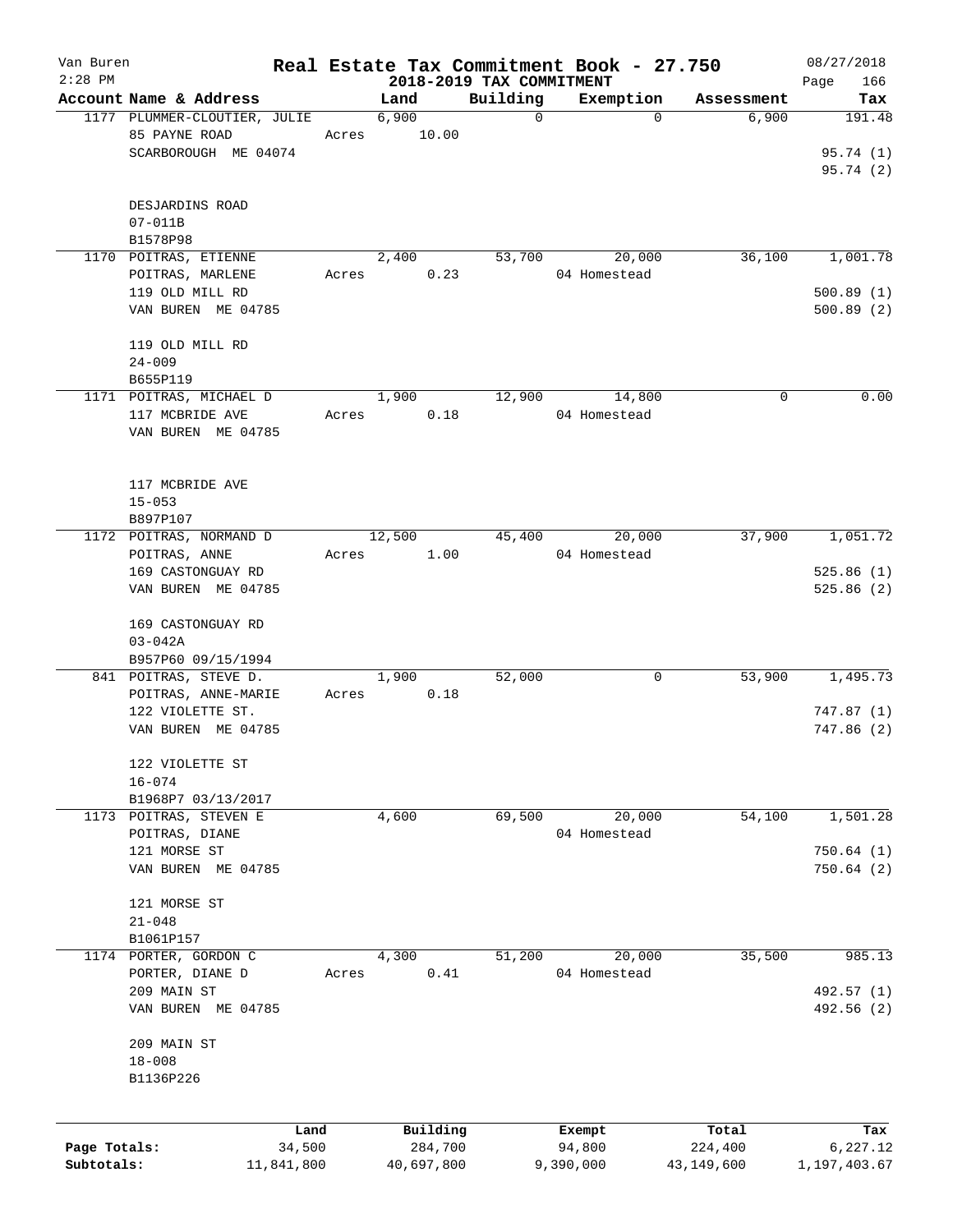| Van Buren    |                              |        |              |                          | Real Estate Tax Commitment Book - 27.750 |            | 08/27/2018             |
|--------------|------------------------------|--------|--------------|--------------------------|------------------------------------------|------------|------------------------|
| $2:28$ PM    |                              |        |              | 2018-2019 TAX COMMITMENT |                                          |            | 167<br>Page            |
|              | Account Name & Address       | Land   |              | Building<br>42,300       | Exemption<br>$\Omega$                    | Assessment | Tax                    |
|              | 866 POWDERLY, HENRY E.       | 2,200  |              |                          |                                          | 44,500     | 1,234.88               |
|              | POWDERLY, DELLA              | Acres  | 0.21         |                          |                                          |            |                        |
|              | 10 CANTER CIRCLE             |        |              |                          |                                          |            | 617.44(1)              |
|              | PAWLING NY 12564             |        |              |                          |                                          |            | 617.44(2)              |
|              | 146 POPLAR ST                |        |              |                          |                                          |            |                        |
|              | $16 - 005$                   |        |              |                          |                                          |            |                        |
|              | B1989P189 09/14/2017         |        |              |                          |                                          |            |                        |
|              | 1178 R&D THIFTWAY, LLC       | 17,400 |              | 190,500                  | 0                                        | 207,900    | 5,769.23               |
|              | OUELLETTE, RONALD &          | Acres  | 0.87         |                          |                                          |            |                        |
|              | <b>DONNA</b>                 |        |              |                          |                                          |            |                        |
|              | P O BOX 340                  |        |              |                          |                                          |            | 2,884.62(1)            |
|              | VAN BUREN ME 04785           |        |              |                          |                                          |            | 2,884.61(2)            |
|              | 73 MAIN ST                   |        |              |                          |                                          |            |                        |
|              | $15 - 022$                   |        |              |                          |                                          |            |                        |
|              | B1281P530                    |        |              |                          |                                          |            |                        |
|              | 1176 R.H. FOSTER ENERGY, LLC | 18,600 |              | 165,700                  | 0                                        | 184,300    | 5, 114.33              |
|              | 110 MECAW ROAD               | Acres  | 0.93         |                          |                                          |            |                        |
|              | HAMPDEN ME 04444             |        |              |                          |                                          |            | 2,557.17(1)            |
|              |                              |        |              |                          |                                          |            | 2,557.16(2)            |
|              |                              |        |              |                          |                                          |            |                        |
|              | 83 MAIN ST                   |        |              |                          |                                          |            |                        |
|              |                              |        |              |                          |                                          |            |                        |
|              | $15 - 025$                   |        |              |                          |                                          |            |                        |
|              | B1670P254 02/26/2010         |        |              |                          |                                          |            |                        |
|              | 1103 REAMER, WILLIAM J.      | 13,900 |              | 69,500                   | 20,000                                   | 63,400     | 1,759.35               |
|              | 245 LAKE RD                  | Acres  | 4.90         |                          | 04 Homestead                             |            |                        |
|              | VAN BUREN ME 04785           |        |              |                          |                                          |            | 879.68(1)<br>879.67(2) |
|              |                              |        |              |                          |                                          |            |                        |
|              | 245 LAKE RD                  |        |              |                          |                                          |            |                        |
|              | $05 - 011B$                  |        |              |                          |                                          |            |                        |
|              | B1873P33 10/31/2014          |        |              |                          |                                          |            |                        |
|              | 882 RECK, WARREN W.          | 2,000  |              | 47,900                   | 20,000                                   | 29,900     | 829.73                 |
|              | 132 STATE ST                 | Acres  | 0.19         |                          | 04 Homestead                             |            |                        |
|              | VAN BUREN ME 04785           |        |              |                          |                                          |            | 414.87(1)              |
|              |                              |        |              |                          |                                          |            | 414.86(2)              |
|              |                              |        |              |                          |                                          |            |                        |
|              | 132 STATE ST                 |        |              |                          |                                          |            |                        |
|              |                              |        |              |                          |                                          |            |                        |
|              | $13 - 021$                   |        |              |                          |                                          |            |                        |
|              | B1884P264 03/20/2015         |        |              |                          |                                          |            |                        |
|              | 873 REED, DANIEL             | 6,300  |              | 47,700                   | 0                                        | 54,000     | 1,498.50               |
|              | MCCLUSKEY, KERSTIN           | Acres  | 0.60         |                          |                                          |            |                        |
|              | 124 WATERMILL RD             |        |              |                          |                                          |            | 749.25(1)              |
|              | VAN BUREN ME 04785           |        |              |                          |                                          |            | 749.25 (2)             |
|              |                              |        |              |                          |                                          |            |                        |
|              | 124 WATERMILL RD             |        |              |                          |                                          |            |                        |
|              | $16 - 031$                   |        |              |                          |                                          |            |                        |
|              | B1966P190 02/23/2017         |        |              |                          |                                          |            |                        |
|              | 1184 RIDDLE, JO ELLEN        | 18,800 |              | $\Omega$                 | 0                                        | 18,800     | 521.70                 |
|              | 186 FLAT ROCK LANE           | Acres  | 35.00        |                          |                                          |            |                        |
|              | YELLVILLE AR 72687           |        |              |                          |                                          |            | 260.85(1)              |
|              |                              |        |              |                          |                                          |            | 260.85(2)              |
|              |                              |        |              |                          |                                          |            |                        |
|              | LAKE RD.                     |        |              |                          |                                          |            |                        |
|              | $02 - 023$                   |        |              |                          |                                          |            |                        |
|              | B1473P262                    |        |              |                          |                                          |            |                        |
|              |                              |        |              |                          |                                          |            |                        |
|              | Land                         |        | Building     |                          | Exempt                                   | Total      | Tax                    |
| Page Totals: | 79,200                       |        | 563,600      |                          | 40,000                                   | 602,800    | 16,727.72              |
| Subtotals:   | 11,921,000                   |        | 41, 261, 400 |                          | 9,430,000                                | 43,752,400 | 1, 214, 131.39         |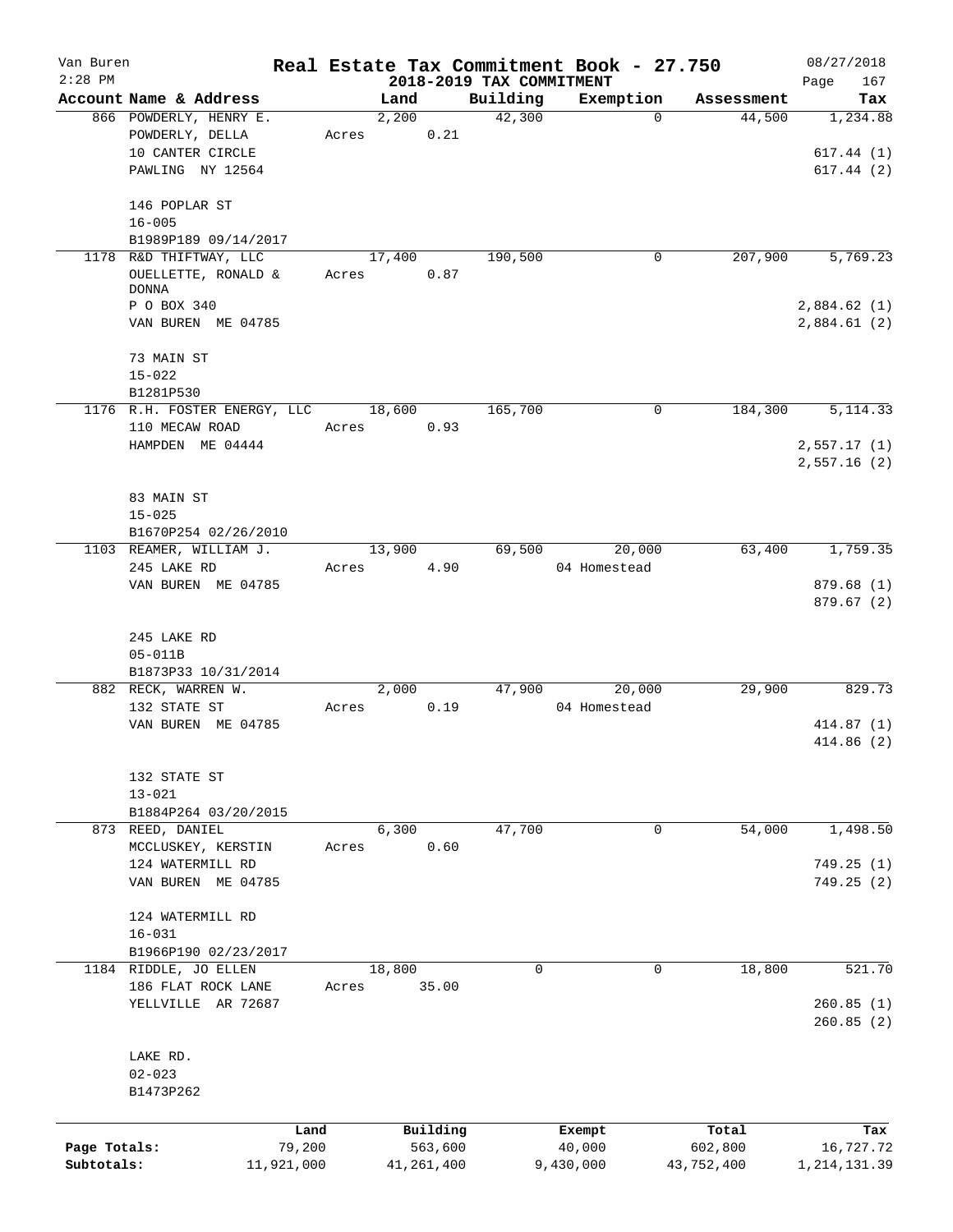| Van Buren |                                      |       |        |                          | Real Estate Tax Commitment Book - 27.750 |            | 08/27/2018  |
|-----------|--------------------------------------|-------|--------|--------------------------|------------------------------------------|------------|-------------|
| $2:28$ PM |                                      |       |        | 2018-2019 TAX COMMITMENT |                                          |            | Page<br>168 |
|           | Account Name & Address               |       | Land   | Building                 | Exemption                                | Assessment | Tax         |
|           | 590 RIDDLE, JO ELLEN<br>(TRUSTEE OF) |       | 15,900 | $\Omega$                 | $\Omega$                                 | 15,900     | 441.23      |
|           | RIDDLE, JO ELLEN                     | Acres | 25.00  |                          |                                          |            |             |
|           | (DECLARATION OF TRUST)               |       |        |                          |                                          |            |             |
|           | 186 FLAT ROCK LANE                   |       |        |                          |                                          |            | 220.62 (1)  |
|           | YELLVILLE AR 72687                   |       |        |                          |                                          |            | 220.61(2)   |
|           | LAKE RD                              |       |        |                          |                                          |            |             |
|           | $02 - 023A$                          |       |        |                          |                                          |            |             |
|           | B1493P64                             |       |        |                          |                                          |            |             |
| 307       | RIOUX, CHANTAL TATYANA               |       | 23,700 | 0                        | 0                                        | 23,700     | 657.68      |
|           | OLGA                                 |       | 62.00  |                          |                                          |            |             |
|           | 17 RIVERVIEW DR<br>HAMLIN ME 04785   | Acres |        |                          |                                          |            | 328.84(1)   |
|           |                                      |       |        |                          |                                          |            | 328.84(2)   |
|           |                                      |       |        |                          |                                          |            |             |
|           | PARENT RD                            |       |        |                          |                                          |            |             |
|           | $09 - 036$                           |       |        |                          |                                          |            |             |
|           | B1836P197 11/11/2013                 |       |        |                          |                                          |            |             |
|           | 1193 RIOUX, GABRIEL                  |       | 25,400 | $\Omega$                 | 0                                        | 25,400     | 704.85      |
|           | 17 RIVERVIEW DRIVE                   | Acres | 161.00 |                          |                                          |            |             |
|           | HAMLIN ME 04785                      |       |        |                          |                                          |            | 352.43(1)   |
|           |                                      |       |        |                          |                                          |            | 352.42(2)   |
|           |                                      |       |        |                          |                                          |            |             |
|           | CYR RD                               |       |        |                          |                                          |            |             |
|           | $04 - 015$<br>B1519P192 10/11/2006   |       |        |                          |                                          |            |             |
|           | 484 RIOUX, GABRIEL                   |       | 6,300  | $\mathbf 0$              | $\mathbf 0$                              | 6,300      | 174.83      |
|           | RIOUX, MICHELLE                      | Acres | 0.60   |                          |                                          |            |             |
|           | 107 JEFFERSON STREET                 |       |        |                          |                                          |            | 87.42(1)    |
|           | VAN BUREN ME 04785                   |       |        |                          |                                          |            | 87.41(2)    |
|           |                                      |       |        |                          |                                          |            |             |
|           | MAIN ST                              |       |        |                          |                                          |            |             |
|           | $22 - 010$                           |       |        |                          |                                          |            |             |
|           | B820P267                             |       |        |                          |                                          |            |             |
|           | 120 RIOUX, GUILDO                    |       | 10,000 | $\Omega$                 | 0                                        | 10,000     | 277.50      |
|           | RIOUX, JOHNNA<br>668 MAIN ST         | Acres | 6.58   |                          |                                          |            | 138.75 (1)  |
|           | VAN BUREN ME 04785                   |       |        |                          |                                          |            | 138.75(2)   |
|           |                                      |       |        |                          |                                          |            |             |
|           | OFF MAIN ST                          |       |        |                          |                                          |            |             |
|           | $25 - 016A$                          |       |        |                          |                                          |            |             |
|           | B1414P85                             |       |        |                          |                                          |            |             |
|           | 1431 RIOUX, GUILDO                   |       | 10,100 | 75,400                   | 0                                        | 85,500     | 2,372.63    |
|           | RIOUX, JOHNNA                        | Acres | 0.70   |                          |                                          |            |             |
|           | 668 MAIN ST                          |       |        |                          |                                          |            | 1,186.32(1) |
|           | VAN BUREN ME 04785                   |       |        |                          |                                          |            | 1,186.31(2) |
|           | 668 MAIN ST.                         |       |        |                          |                                          |            |             |
|           | $25 - 009$                           |       |        |                          |                                          |            |             |
|           | B1003P264 10/02/1995                 |       |        |                          |                                          |            |             |
|           |                                      |       |        |                          |                                          |            |             |

|              | Land       | Building   | Exempt    | Total      | Tax          |
|--------------|------------|------------|-----------|------------|--------------|
| Page Totals: | 91,400     | 75,400     |           | 166,800    | 4,628.72     |
| Subtotals:   | 12,012,400 | 41,336,800 | 9,430,000 | 43,919,200 | 1,218,760.11 |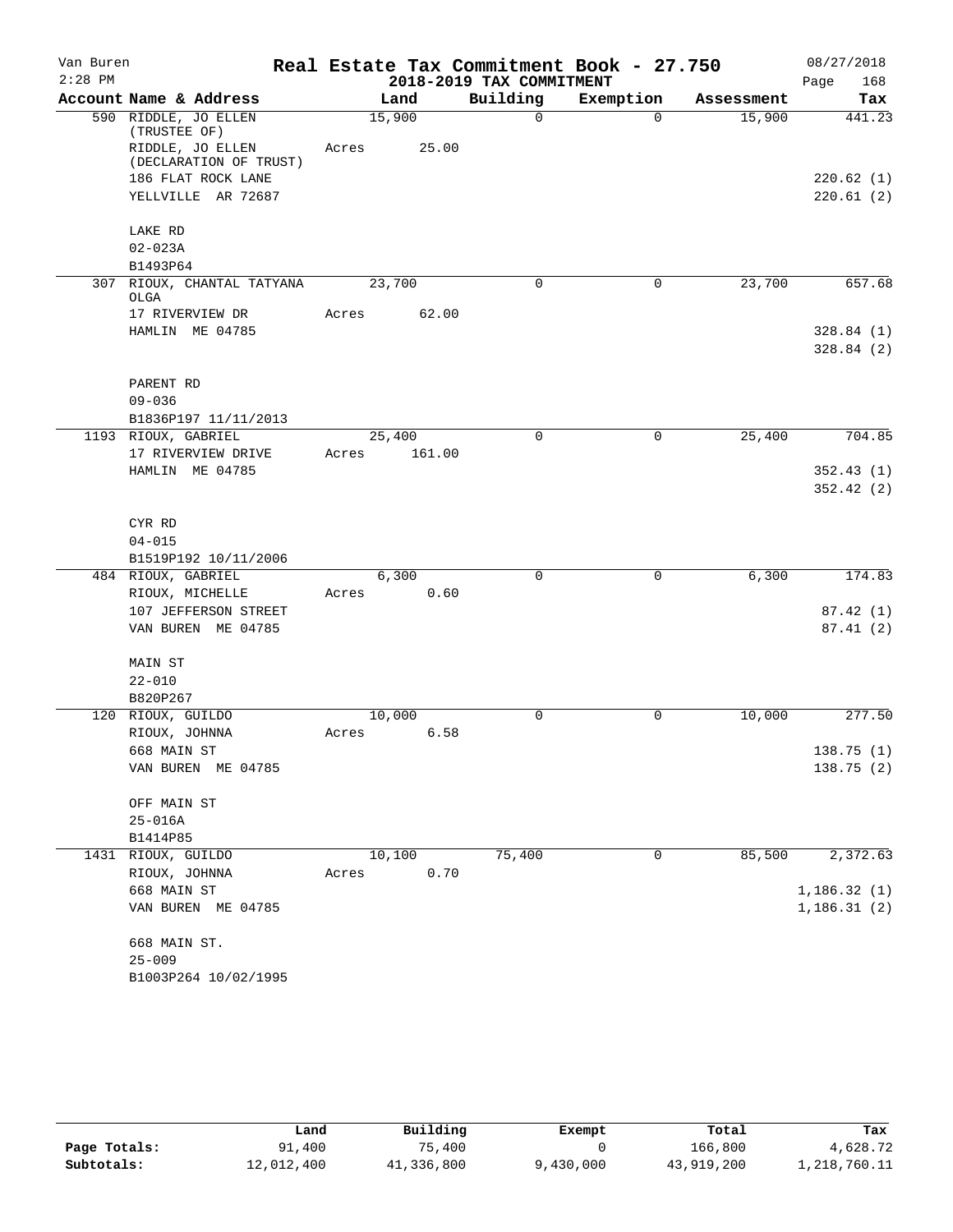| Van Buren    |                                    |            |                                  |             | Real Estate Tax Commitment Book - 27.750 |              | 08/27/2018         |
|--------------|------------------------------------|------------|----------------------------------|-------------|------------------------------------------|--------------|--------------------|
| $2:28$ PM    | Account Name & Address             |            | 2018-2019 TAX COMMITMENT<br>Land | Building    | Exemption                                | Assessment   | 169<br>Page<br>Tax |
|              | 1189 RIOUX, GUILDO S               |            | 38,300                           | $\mathbf 0$ | 0                                        | 38,300       | 1,062.83           |
|              | 668 MAIN ST                        | Acres      | 94.50                            |             |                                          |              |                    |
|              | VAN BUREN ME 04785                 |            |                                  |             |                                          |              | 531.42(1)          |
|              |                                    |            |                                  |             |                                          |              | 531.41(2)          |
|              |                                    |            |                                  |             |                                          |              |                    |
|              | 668 MAIN ST                        |            |                                  |             |                                          |              |                    |
|              | $08 - 003$                         |            |                                  |             |                                          |              |                    |
|              | B1012P243                          |            |                                  |             |                                          |              |                    |
|              | 1190 RIOUX, JEAN PAUL              |            | 1,800                            | $\mathbf 0$ | 0                                        | 1,800        | 49.95              |
|              | RIOUX, HUGUETTE                    | Acres      | 5.00                             |             |                                          |              |                    |
|              | 1386 MAIN ST                       |            |                                  |             |                                          |              | 24.98(1)           |
|              | VAN BUREN ME 04785                 |            |                                  |             |                                          |              | 24.97(2)           |
|              |                                    |            |                                  |             |                                          |              |                    |
|              | RR 1                               |            |                                  |             |                                          |              |                    |
|              | $11 - 004$                         |            |                                  |             |                                          |              |                    |
|              | B306P249                           |            |                                  |             |                                          |              |                    |
|              | 1192 RIOUX, JEAN PAUL              |            | 18,700                           | 146,500     | 20,000                                   | 145,200      | 4,029.30           |
|              | RIOUX, HUGUETTE                    | Acres      | 19.79                            |             | 04 Homestead                             |              |                    |
|              | 1386 MAIN ST                       |            |                                  |             |                                          |              | 2,014.65(1)        |
|              | VAN BUREN ME 04785                 |            |                                  |             |                                          |              | 2,014.65(2)        |
|              | 1386 MAIN ST                       |            |                                  |             |                                          |              |                    |
|              | $11 - 005$                         |            |                                  |             |                                          |              |                    |
|              | B306P349                           |            |                                  |             |                                          |              |                    |
|              | 1385 RIOUX, LYN M                  |            | 10,600                           | $\mathbf 0$ | 0                                        | 10,600       | 294.15             |
|              | 531 MAIN STREET                    | Acres      | 1.08                             |             |                                          |              |                    |
|              | VAN BUREN ME 04785                 |            |                                  |             |                                          |              | 147.08(1)          |
|              |                                    |            |                                  |             |                                          |              | 147.07(2)          |
|              |                                    |            |                                  |             |                                          |              |                    |
|              | RR 1                               |            |                                  |             |                                          |              |                    |
|              | $23 - 118B$                        |            |                                  |             |                                          |              |                    |
|              | B1667P138 01/19/2010               |            |                                  |             |                                          |              |                    |
|              | 1022 ROCKHOLD, DANIEL              |            | 2,000                            | 26,300      | 0                                        | 28,300       | 785.33             |
|              | PO BOX 33                          | Acres      | 0.19                             |             |                                          |              |                    |
|              | VAN BUREN ME 04785                 |            |                                  |             |                                          |              | 392.67(1)          |
|              |                                    |            |                                  |             |                                          |              | 392.66(2)          |
|              |                                    |            |                                  |             |                                          |              |                    |
|              | 127 FULTON ST                      |            |                                  |             |                                          |              |                    |
|              | $20 - 008$<br>B1955P202 11/14/2016 |            |                                  |             |                                          |              |                    |
|              | 1195 ROCKHOLD, KIM                 |            | 3,000                            | 75,600      | 0                                        | 78,600       | 2,181.15           |
|              | DESJARDINS, DANIEL                 | Acres      | 0.15                             |             |                                          |              |                    |
|              | P O BOX 33                         |            |                                  |             |                                          |              | 1,090.58(1)        |
|              | VAN BUREN ME 04785                 |            |                                  |             |                                          |              | 1,090.57(2)        |
|              |                                    |            |                                  |             |                                          |              |                    |
|              | 56 MAIN ST                         |            |                                  |             |                                          |              |                    |
|              | $15 - 102$                         |            |                                  |             |                                          |              |                    |
|              | B1386P94                           |            |                                  |             |                                          |              |                    |
| 1196         | ROCKHOLD, KIMBERLY                 |            | 2,700                            | 40,200      | 20,000                                   | 22,900       | 635.48             |
|              | DESJARDINS, DANIEL                 | Acres      | 0.26                             |             | 04 Homestead                             |              |                    |
|              | PO BOX 33                          |            |                                  |             |                                          |              | 317.74 (1)         |
|              | VAN BUREN ME 04785                 |            |                                  |             |                                          |              | 317.74(2)          |
|              |                                    |            |                                  |             |                                          |              |                    |
|              | 112 HARRISON ST                    |            |                                  |             |                                          |              |                    |
|              | $18 - 017$                         |            |                                  |             |                                          |              |                    |
|              | B1380P163                          |            |                                  |             |                                          |              |                    |
|              |                                    |            |                                  |             |                                          |              |                    |
|              |                                    | Land       | Building                         |             | Exempt                                   | Total        | Tax                |
| Page Totals: |                                    | 77,100     | 288,600                          |             | 40,000                                   | 325,700      | 9,038.19           |
| Subtotals:   |                                    | 12,089,500 | 41,625,400                       |             | 9,470,000                                | 44, 244, 900 | 1,227,798.30       |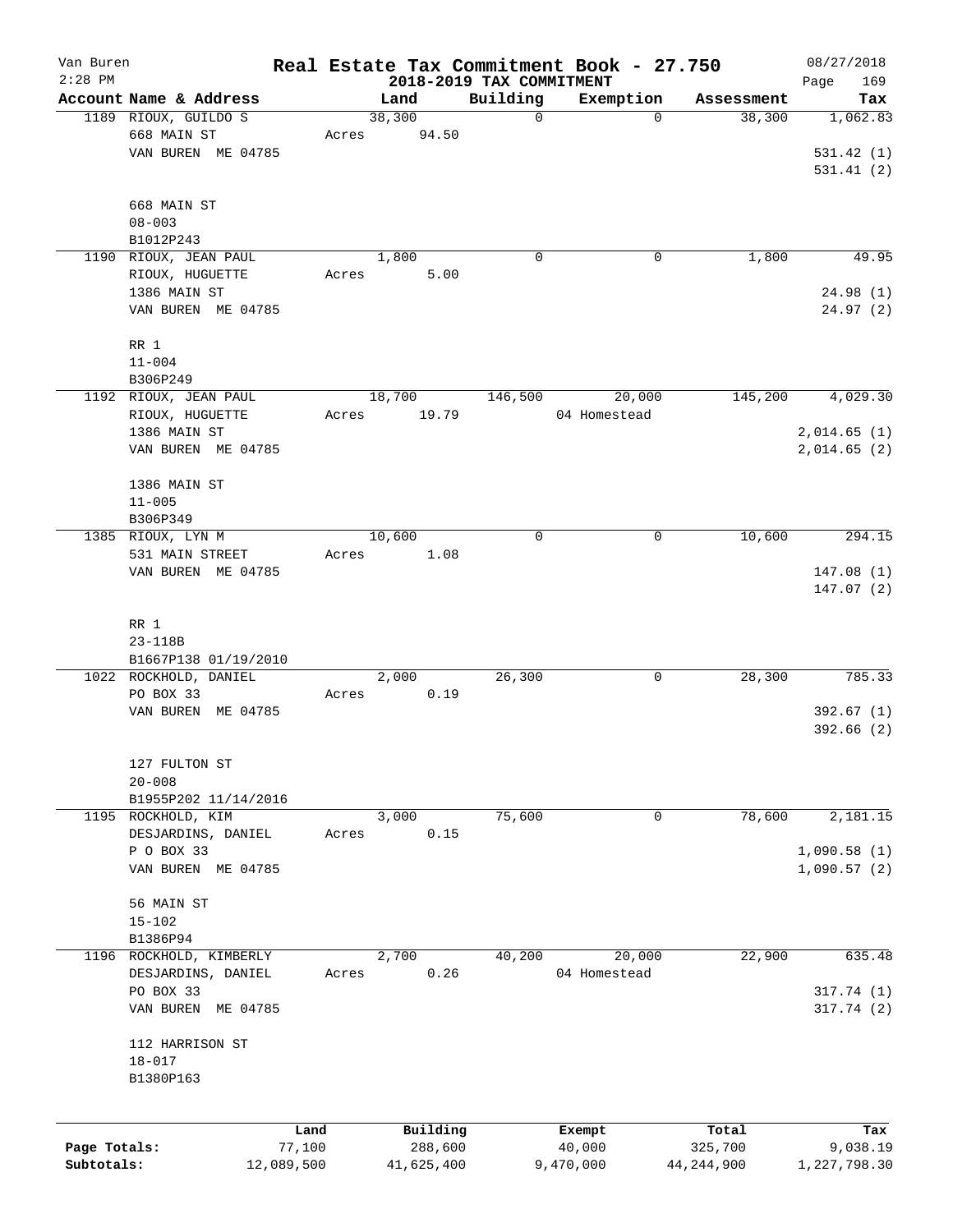| Van Buren<br>$2:28$ PM |                                         |       |       |          | 2018-2019 TAX COMMITMENT | Real Estate Tax Commitment Book - 27.750 |            | 08/27/2018         |
|------------------------|-----------------------------------------|-------|-------|----------|--------------------------|------------------------------------------|------------|--------------------|
|                        | Account Name & Address                  |       | Land  |          | Building                 | Exemption                                | Assessment | 170<br>Page<br>Tax |
|                        | 261 ROCKHOLD, KIMBERLY                  |       | 2,000 |          | 22,600                   | $\mathbf 0$                              | 24,600     | 682.65             |
|                        | DESJARDINS, DANIEL J.                   | Acres |       | 0.19     |                          |                                          |            |                    |
|                        | PO BOX 33                               |       |       |          |                          |                                          |            | 341.33(1)          |
|                        | VAN BUREN ME 04785                      |       |       |          |                          |                                          |            | 341.32(2)          |
|                        |                                         |       |       |          |                          |                                          |            |                    |
|                        | 119 JACKSON ST                          |       |       |          |                          |                                          |            |                    |
|                        | $18 - 080$                              |       |       |          |                          |                                          |            |                    |
|                        | B1860P293 07/14/2014                    |       |       |          |                          |                                          |            |                    |
|                        | 1032 ROCKHOLD, KIMBERLY                 |       | 2,200 |          | 27,500                   | 0                                        | 29,700     | 824.18             |
|                        | DESJARDINS, DANIEL J.                   | Acres |       | 0.21     |                          |                                          |            |                    |
|                        | PO BOX 33                               |       |       |          |                          |                                          |            | 412.09(1)          |
|                        | VAN BUREN ME 04785                      |       |       |          |                          |                                          |            | 412.09(2)          |
|                        |                                         |       |       |          |                          |                                          |            |                    |
|                        | 109 NOTRE DAME                          |       |       |          |                          |                                          |            |                    |
|                        | $17 - 026$<br>B1860P293 07/14/2014      |       |       |          |                          |                                          |            |                    |
|                        | 218 ROCKWELL, ROBERTINE T               |       | 4,800 |          | 43,300                   | 20,000                                   | 28,100     | 779.78             |
|                        | 145 CLOVERHILL DR                       | Acres |       | 0.46     |                          | 04 Homestead                             |            |                    |
|                        | VAN BUREN ME 04785                      |       |       |          |                          |                                          |            | 389.89 (1)         |
|                        |                                         |       |       |          |                          |                                          |            | 389.89 (2)         |
|                        |                                         |       |       |          |                          |                                          |            |                    |
|                        | 145 CLOVERHILL DR                       |       |       |          |                          |                                          |            |                    |
|                        | 18C-009                                 |       |       |          |                          |                                          |            |                    |
|                        | B1826P87 09/04/2013                     |       |       |          |                          |                                          |            |                    |
|                        | 551 RODIZZA, DOREEN M.                  |       | 1,300 |          | 0                        | 0                                        | 1,300      | 36.08              |
|                        | PO BOX 1018                             | Acres |       | 0.12     |                          |                                          |            |                    |
|                        | 35 HUMMINGBIRD HILL                     |       |       |          |                          |                                          |            | 18.04(1)           |
|                        | GRANTHAM NH 03753                       |       |       |          |                          |                                          |            | 18.04(2)           |
|                        | MONROE ST                               |       |       |          |                          |                                          |            |                    |
|                        | $23 - 019$                              |       |       |          |                          |                                          |            |                    |
|                        | B1831P290 10/16/2013                    |       |       |          |                          |                                          |            |                    |
|                        | 1198 ROLFSEMA, JENNIFER ANN             |       | 1,500 |          | 16,600                   | 0                                        | 18,100     | 502.28             |
|                        | 105 VARNUM AVE                          | Acres |       | 0.14     |                          |                                          |            |                    |
|                        | PAWTUCKET RI 02860                      |       |       |          |                          |                                          |            | 251.14(1)          |
|                        |                                         |       |       |          |                          |                                          |            | 251.14(2)          |
|                        |                                         |       |       |          |                          |                                          |            |                    |
|                        | 109 WATERMILL RD                        |       |       |          |                          |                                          |            |                    |
|                        | $16 - 025$                              |       |       |          |                          |                                          |            |                    |
|                        | B1419P61<br>1199 ROLFSEMA, MONICA FARIA |       |       |          | 29,900                   |                                          |            | 987.90             |
|                        | ROLFSEMA, MARK GEORGE                   | Acres | 5,700 | 0.54     |                          | 0                                        | 35,600     |                    |
|                        | 43 LAFAYETTE ST                         |       |       |          |                          |                                          |            | 493.95 (1)         |
|                        | LOWELL MA 01854                         |       |       |          |                          |                                          |            | 493.95 (2)         |
|                        |                                         |       |       |          |                          |                                          |            |                    |
|                        | 127 POPLAR ST                           |       |       |          |                          |                                          |            |                    |
|                        | $14 - 120$                              |       |       |          |                          |                                          |            |                    |
|                        | B1410P73                                |       |       |          |                          |                                          |            |                    |
|                        | 1202 ROSSIGNOL, BEATRICE                |       | 6,300 |          | 30,700                   | 20,000                                   | 17,000     | 471.75             |
|                        | 181 CHAMPLAIN ST                        | Acres |       | 0.60     |                          | 04 Homestead                             |            |                    |
|                        | VAN BUREN ME 04785                      |       |       |          |                          |                                          |            | 235.88(1)          |
|                        |                                         |       |       |          |                          |                                          |            | 235.87(2)          |
|                        | 181 CHAMPLAIN ST                        |       |       |          |                          |                                          |            |                    |
|                        | $19 - 028$                              |       |       |          |                          |                                          |            |                    |
|                        |                                         |       |       |          |                          |                                          |            |                    |
|                        |                                         |       |       |          |                          |                                          |            |                    |
|                        | Land                                    |       |       | Building |                          | Exempt                                   | Total      | Tax                |
|                        |                                         |       |       |          |                          |                                          |            |                    |

|              | Land         | Building   | Exempt    | Total      | Tax          |
|--------------|--------------|------------|-----------|------------|--------------|
| Page Totals: | 23,800       | 170,600    | 40,000    | 154,400    | 4,284.62     |
| Subtotals:   | 12, 113, 300 | 41,796,000 | 9,510,000 | 44,399,300 | 1,232,082.92 |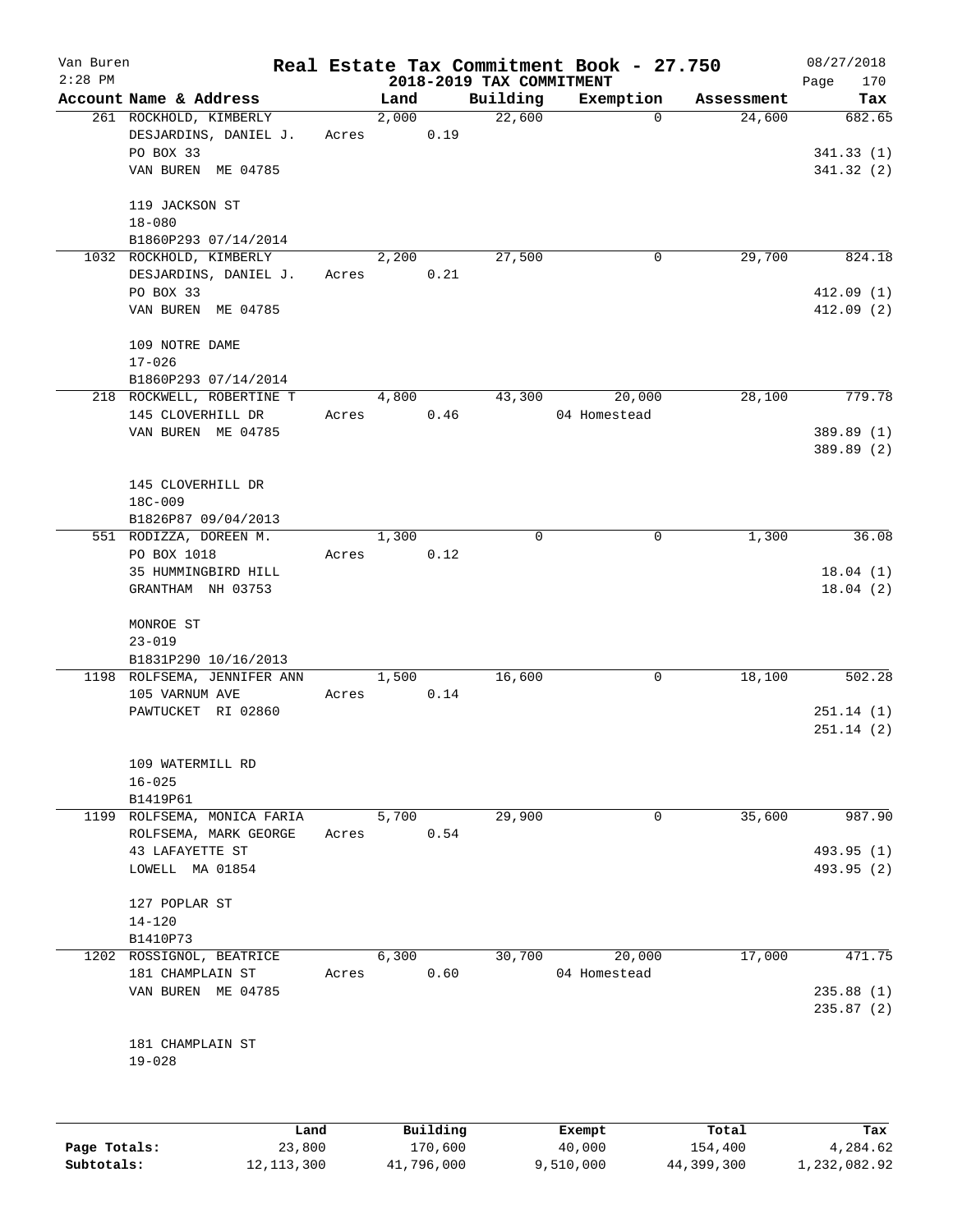| Van Buren    |                                    |       |                                  |          | Real Estate Tax Commitment Book - 27.750 |                  | 08/27/2018         |
|--------------|------------------------------------|-------|----------------------------------|----------|------------------------------------------|------------------|--------------------|
| $2:28$ PM    | Account Name & Address             |       | 2018-2019 TAX COMMITMENT<br>Land | Building | Exemption                                | Assessment       | Page<br>171<br>Tax |
|              | 1204 ROSSIGNOL, JOHN R             |       | 5,600                            | 82,200   | 20,000                                   | 67,800           | 1,881.45           |
|              | ROSSIGNOL, MONA                    | Acres | 0.53                             |          | 04 Homestead                             |                  |                    |
|              | 128 MCKINLEY ST                    |       |                                  |          |                                          |                  | 940.73 (1)         |
|              | VAN BUREN ME 04785                 |       |                                  |          |                                          |                  | 940.72 (2)         |
|              | 128 MCKINLEY ST                    |       |                                  |          |                                          |                  |                    |
|              | $14 - 046$                         |       |                                  |          |                                          |                  |                    |
|              | B382P37                            |       |                                  |          |                                          |                  |                    |
|              | 1205 ROSSIGNOL, JOSEPH             |       | 22,600                           | 50,800   | 20,000                                   | 53,400           | 1,481.85           |
|              | ROSSIGNOL, EILEEN                  |       |                                  |          |                                          |                  |                    |
|              | 252 CHAMPLAIN ST                   | Acres | 20.50                            |          | 04 Homestead                             |                  | 740.93(1)          |
|              | VAN BUREN ME 04785                 |       |                                  |          |                                          |                  | 740.92(2)          |
|              |                                    |       |                                  |          |                                          |                  |                    |
|              | 252 CHAMPLAIN ST                   |       |                                  |          |                                          |                  |                    |
|              | $06 - 007A$                        |       |                                  |          |                                          |                  |                    |
|              | B388P588                           |       |                                  |          |                                          |                  |                    |
|              | 1206 ROSSIGNOL, LARRY              |       | 5,000                            | 33,700   | 20,000                                   | 18,700           | 518.92             |
|              | GAGNON, CAROL                      | Acres | 0.48                             |          | 04 Homestead                             |                  |                    |
|              | 134 MONROE ST                      |       |                                  |          |                                          |                  | 259.46(1)          |
|              | VAN BUREN ME 04785                 |       |                                  |          |                                          |                  | 259.46(2)          |
|              | 134 MONROE ST                      |       |                                  |          |                                          |                  |                    |
|              |                                    |       |                                  |          |                                          |                  |                    |
|              | $23 - 017$                         |       |                                  |          |                                          |                  |                    |
|              | B771P260                           |       |                                  |          |                                          |                  |                    |
|              | 1213 ROSSIGNOL, MARK N             |       | 7,400                            | 0        | 0                                        | 7,400            | 205.35             |
|              | C/O PAT ROSSIGNOL                  |       |                                  |          |                                          |                  |                    |
|              | 5300 W. IRLO                       |       |                                  |          |                                          |                  | 102.68(1)          |
|              | BRONSON MEMORIAL HWY<br>#79        |       |                                  |          |                                          |                  | 102.67(2)          |
|              | KISSIMMEE FL 34746                 |       |                                  |          |                                          |                  |                    |
|              | MORSE STREET                       |       |                                  |          |                                          |                  |                    |
|              | $21 - 047$                         |       |                                  |          |                                          |                  |                    |
|              | B1509P63                           |       |                                  |          |                                          |                  |                    |
|              | 1209 ROSSIGNOL, MATHEW A           |       | 1,900                            | 73,500   | 20,000                                   | 55,400           | 1,537.35           |
|              | ROSSIGNOL, MONIQUE                 | Acres | 0.18                             |          | 04 Homestead                             |                  |                    |
|              | 115 ROOSEVELT AVE                  |       |                                  |          |                                          |                  | 768.68(1)          |
|              |                                    |       |                                  |          |                                          |                  |                    |
|              | VAN BUREN ME 04785                 |       |                                  |          |                                          |                  | 768.67(2)          |
|              | 115 ROOSEVELT AVE                  |       |                                  |          |                                          |                  |                    |
|              | $14 - 073$                         |       |                                  |          |                                          |                  |                    |
|              | B943P259                           |       |                                  |          |                                          |                  |                    |
|              | 1210 ROSSIGNOL, PERCY L            |       | 3,400                            | 40,400   | 26,000                                   | 17,800           | 493.95             |
|              | ROSSIGNOL, CLAUDETTE               | Acres | 0.32                             |          | 02 Veteran                               |                  |                    |
|              | 154 STATE ST                       |       |                                  |          | 04 Homestead                             |                  | 246.98(1)          |
|              | VAN BUREN ME 04785                 |       |                                  |          |                                          |                  | 246.97(2)          |
|              | 154 STATE ST                       |       |                                  |          |                                          |                  |                    |
|              | 12A-024                            |       |                                  |          |                                          |                  |                    |
|              | B257P118                           |       |                                  |          |                                          |                  |                    |
|              | 1212 ROSSIGNOL, RICKY J            |       | 6,200                            | 49,100   | 20,000                                   | 35,300           | 979.58             |
|              | ROSSIGNOL, YVETTE M                |       |                                  |          | 04 Homestead                             |                  |                    |
|              | (LIFE TENANCY)                     |       |                                  |          |                                          |                  |                    |
|              | 107 MORSE ST                       |       |                                  |          |                                          |                  | 489.79 (1)         |
|              | VAN BUREN ME 04785                 |       |                                  |          |                                          |                  | 489.79 (2)         |
|              |                                    |       |                                  |          |                                          |                  |                    |
|              | 107 MORSE ST                       |       |                                  |          |                                          |                  |                    |
|              | $21 - 046$<br>B1984P308 08/07/2017 |       |                                  |          |                                          |                  |                    |
|              |                                    |       |                                  |          |                                          |                  |                    |
| Page Totals: | 52,100                             | Land  | Building<br>329,700              |          | Exempt<br>126,000                        | Total<br>255,800 | Tax<br>7,098.45    |
| Subtotals:   | 12, 165, 400                       |       | 42, 125, 700                     |          | 9,636,000                                | 44,655,100       | 1,239,181.37       |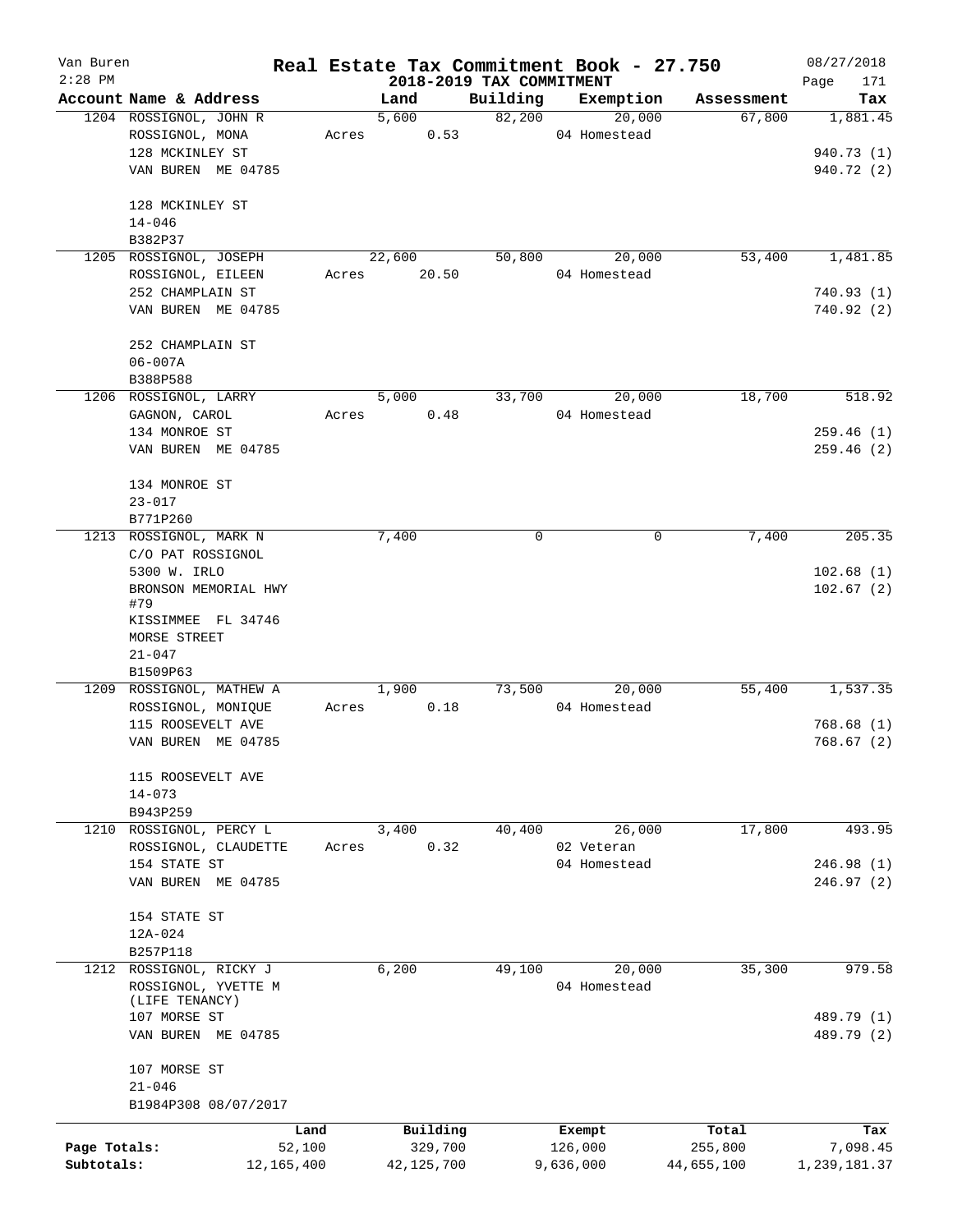| Van Buren    |                                |       |             |            |                          | Real Estate Tax Commitment Book - 27.750 |            | 08/27/2018   |
|--------------|--------------------------------|-------|-------------|------------|--------------------------|------------------------------------------|------------|--------------|
| $2:28$ PM    |                                |       |             |            | 2018-2019 TAX COMMITMENT |                                          |            | Page<br>172  |
|              | Account Name & Address         |       | Land        |            | Building                 | Exemption                                | Assessment | Tax          |
|              | 415 ROSSIGNOL, ROBERT          |       | $\mathbf 0$ |            | 10,900                   | $\Omega$                                 | 10,900     | 302.48       |
|              | ROSSIGNOL, ALMA                |       |             |            |                          |                                          |            |              |
|              | 101 JEFFERSON ST. APT<br>101   |       |             |            |                          |                                          |            | 151.24(1)    |
|              | VAN BUREN ME 04785             |       |             |            |                          |                                          |            | 151.24(2)    |
|              |                                |       |             |            |                          |                                          |            |              |
|              | LEASED B&A LAND                |       |             |            |                          |                                          |            |              |
|              | $13 - 025 - T1$                |       |             |            |                          |                                          |            |              |
|              | B1889P146 04/27/2015           |       |             |            |                          |                                          |            |              |
|              | 1348 ROUNDS, DENISON W         |       | 7,100       |            | 34,500                   | $\mathbf 0$                              | 41,600     | 1,154.40     |
|              | ROUNDS, PAULETTE M             | Acres |             | 0.68       |                          |                                          |            |              |
|              | 31 CRESENT ST.                 |       |             |            |                          |                                          |            | 577.20(1)    |
|              | SPRINGFIELD VT 05156           |       |             |            |                          |                                          |            | 577.20(2)    |
|              |                                |       |             |            |                          |                                          |            |              |
|              | 136 MAIN ST                    |       |             |            |                          |                                          |            |              |
|              | $17 - 071$                     |       |             |            |                          |                                          |            |              |
|              | B1737P333 10/05/2011 B1377P336 |       |             |            |                          |                                          |            |              |
|              | 1187 ROUNDS, DENISON W         |       | 2,000       |            | 42,000                   | 0                                        | 44,000     | 1,221.00     |
|              | ROUNDS, PAULETTE M             | Acres |             | 0.19       |                          |                                          |            |              |
|              | 31 CRESENT ST.                 |       |             |            |                          |                                          |            | 610.50(1)    |
|              | SPRINGFIELD VT 05156           |       |             |            |                          |                                          |            | 610.50(2)    |
|              |                                |       |             |            |                          |                                          |            |              |
|              | 120 CENTER ST                  |       |             |            |                          |                                          |            |              |
|              | $16 - 051$                     |       |             |            |                          |                                          |            |              |
|              | B1554P38                       |       |             |            |                          |                                          |            |              |
|              | 1216 ROY, ANN                  |       | 12,900      |            | 46,200                   | 20,000                                   | 39,100     | 1,085.03     |
|              | ROY, RONALD P                  | Acres |             | 2.00       |                          | 04 Homestead                             |            |              |
|              | 120 ST MARY'S BROOK RD         |       |             |            |                          |                                          |            | 542.52(1)    |
|              | VAN BUREN ME 04785             |       |             |            |                          |                                          |            | 542.51(2)    |
|              |                                |       |             |            |                          |                                          |            |              |
|              | 120 ST MARY'S BROOK RD         |       |             |            |                          |                                          |            |              |
|              | $02 - 043$                     |       |             |            |                          |                                          |            |              |
|              | B1113P165                      |       |             |            |                          |                                          |            |              |
|              | 1217 ROY, BETTY A              |       | 5,100       |            | 65,600                   | 20,000                                   | 50,700     | 1,406.93     |
|              | ROY, KENNETH A                 | Acres |             | 0.49       |                          | 04 Homestead                             |            |              |
|              | 124 HILLSIDE ST                |       |             |            |                          |                                          |            | 703.47(1)    |
|              | VAN BUREN ME 04785             |       |             |            |                          |                                          |            | 703.46(2)    |
|              |                                |       |             |            |                          |                                          |            |              |
|              | 124 HILLSIDE ST                |       |             |            |                          |                                          |            |              |
|              | $23 - 087$                     |       |             |            |                          |                                          |            |              |
|              | B1107P148                      |       |             |            |                          |                                          |            |              |
|              | 1218 ROY, CARL E               |       | 2,300       |            | 30,000                   | 20,000                                   | 12,300     | 341.33       |
|              | P O BOX 427                    | Acres |             | 0.22       |                          | 04 Homestead                             |            |              |
|              | VAN BUREN ME 04785             |       |             |            |                          |                                          |            | 170.67(1)    |
|              |                                |       |             |            |                          |                                          |            | 170.66(2)    |
|              |                                |       |             |            |                          |                                          |            |              |
|              | 116 POPLAR ST                  |       |             |            |                          |                                          |            |              |
|              | $16 - 037$                     |       |             |            |                          |                                          |            |              |
|              | B857P4                         |       |             |            |                          |                                          |            |              |
|              | 1220 ROY, CYNTHIA M            |       | 1,600       |            | 24,900                   | 20,000                                   | 6,500      | 180.38       |
|              | ROY, JEANNOT R                 | Acres |             | 0.15       |                          | 04 Homestead                             |            |              |
|              | 108 WILSON ST                  |       |             |            |                          |                                          |            | 90.19(1)     |
|              | VAN BUREN ME 04785             |       |             |            |                          |                                          |            | 90.19(2)     |
|              |                                |       |             |            |                          |                                          |            |              |
|              | 108 WILSON ST                  |       |             |            |                          |                                          |            |              |
|              | $23 - 052$                     |       |             |            |                          |                                          |            |              |
|              | B1160P100                      |       |             |            |                          |                                          |            |              |
|              |                                |       |             |            |                          |                                          |            |              |
|              | Land                           |       |             | Building   |                          | Exempt                                   | Total      | Tax          |
| Page Totals: | 31,000                         |       |             | 254,100    |                          | 80,000                                   | 205,100    | 5,691.55     |
| Subtotals:   | 12,196,400                     |       |             | 42,379,800 |                          | 9,716,000                                | 44,860,200 | 1,244,872.92 |
|              |                                |       |             |            |                          |                                          |            |              |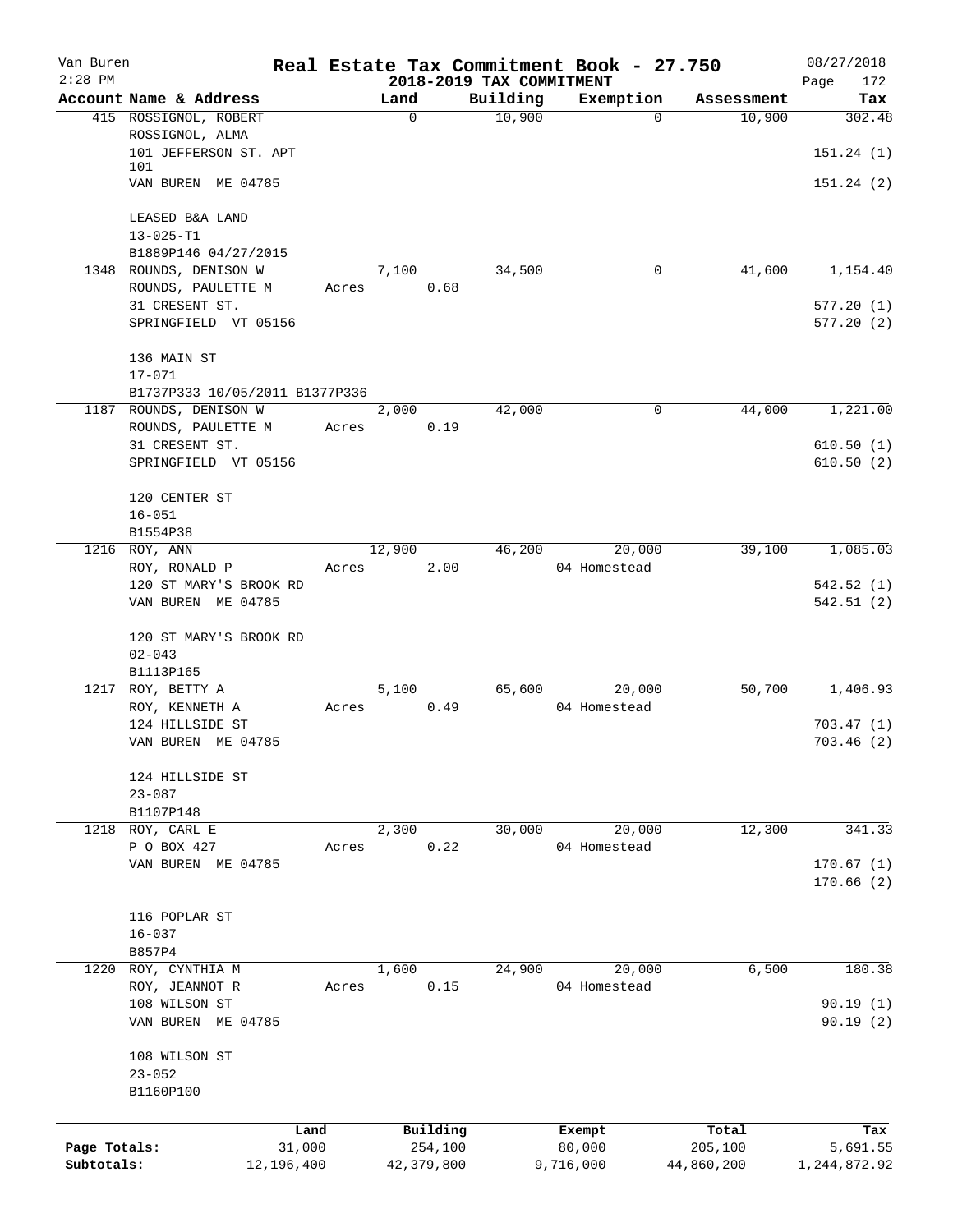| Van Buren    |                                          |                                           |        |            |                          | Real Estate Tax Commitment Book - 27.750 |            | 08/27/2018   |
|--------------|------------------------------------------|-------------------------------------------|--------|------------|--------------------------|------------------------------------------|------------|--------------|
| $2:28$ PM    |                                          |                                           |        |            | 2018-2019 TAX COMMITMENT |                                          |            | Page<br>173  |
|              | Account Name & Address                   |                                           | Land   |            | Building                 | Exemption                                | Assessment | Tax          |
|              | 1318 ROY, EDMUND J                       |                                           | 6,500  |            | 31,000                   | $\mathbf 0$                              | 37,500     | 1,040.63     |
|              | 811 MAIN ST                              | Acres                                     |        | 0.25       |                          |                                          |            |              |
|              | VAN BUREN ME 04785                       |                                           |        |            |                          |                                          |            | 520.32(1)    |
|              |                                          |                                           |        |            |                          |                                          |            | 520.31(2)    |
|              |                                          |                                           |        |            |                          |                                          |            |              |
|              | 811 MAIN ST                              |                                           |        |            |                          |                                          |            |              |
|              | $08 - 029$                               |                                           |        |            |                          |                                          |            |              |
|              | B1714P313 03/17/2011                     |                                           |        |            |                          |                                          |            |              |
|              | 1160 ROY, JEANNOT                        |                                           | 2,500  |            | 7,200                    | 0                                        | 9,700      | 269.18       |
|              | ROY, CYNTHIA                             | Acres                                     |        | 0.24       |                          |                                          |            |              |
|              | 108 WILSON STREET                        |                                           |        |            |                          |                                          |            | 134.59(1)    |
|              | VAN BUREN ME 04785                       |                                           |        |            |                          |                                          |            | 134.59(2)    |
|              |                                          |                                           |        |            |                          |                                          |            |              |
|              | 557 MAIN ST                              |                                           |        |            |                          |                                          |            |              |
|              | $23 - 054$                               |                                           |        |            |                          |                                          |            |              |
|              |                                          |                                           |        |            |                          |                                          |            |              |
|              |                                          | B1672P213 03/16/2010 B1659P271 11/02/2009 |        |            |                          |                                          |            |              |
|              | 1219 ROY, JOSEPH C                       |                                           | 3,500  |            | 52,200                   | 26,000                                   | 29,700     | 824.18       |
|              | ROY, CECILE M                            | Acres                                     |        | 0.33       |                          | 04 Homestead                             |            |              |
|              | 134 MARION DR                            |                                           |        |            |                          | 02 Veteran                               |            | 412.09(1)    |
|              | VAN BUREN ME 04785                       |                                           |        |            |                          |                                          |            | 412.09(2)    |
|              |                                          |                                           |        |            |                          |                                          |            |              |
|              | 134 MARION DR                            |                                           |        |            |                          |                                          |            |              |
|              | 18B-010                                  |                                           |        |            |                          |                                          |            |              |
|              | B405P372 08/23/1973                      |                                           |        |            |                          |                                          |            |              |
|              | 1222 ROY, LEE J                          |                                           | 3,500  |            | 31,800                   | 20,000                                   | 15,300     | 424.58       |
|              | 191 MAIN ST                              | Acres                                     |        | 0.44       |                          | 04 Homestead                             |            |              |
|              | VAN BUREN ME 04785                       |                                           |        |            |                          |                                          |            | 212.29(1)    |
|              |                                          |                                           |        |            |                          |                                          |            | 212.29(2)    |
|              |                                          |                                           |        |            |                          |                                          |            |              |
|              | 191 MAIN ST                              |                                           |        |            |                          |                                          |            |              |
|              | $18 - 002$                               |                                           |        |            |                          |                                          |            |              |
|              |                                          |                                           |        |            |                          |                                          |            |              |
|              | B1876P135 12/02/2014<br>1223 ROY, MEDLEY |                                           | 6,700  |            | 50,600                   | 0                                        | 57,300     | 1,590.08     |
|              |                                          |                                           |        | 0.64       |                          |                                          |            |              |
|              | C/O TINA ROY-AYOTTE                      | Acres                                     |        |            |                          |                                          |            |              |
|              | 117 LORDS RD                             |                                           |        |            |                          |                                          |            | 795.04(1)    |
|              | NORTH WATERBORO                          | MЕ                                        |        |            |                          |                                          |            | 795.04(2)    |
|              | 04061                                    |                                           |        |            |                          |                                          |            |              |
|              | 116 ROY DR                               |                                           |        |            |                          |                                          |            |              |
|              |                                          |                                           |        |            |                          |                                          |            |              |
|              | $16 - 042$                               |                                           |        |            |                          |                                          |            |              |
|              | 1229 ROY, MICHAEL J & MARIE<br>E         |                                           | 10,700 |            | 19,400                   | 20,000                                   | 10,100     | 280.27       |
|              | ROY, MARK J                              | Acres                                     |        | 1.15       |                          | 04 Homestead                             |            |              |
|              | 18 MAIN ST                               |                                           |        |            |                          |                                          |            | 140.14(1)    |
|              |                                          |                                           |        |            |                          |                                          |            |              |
|              | VAN BUREN ME 04785                       |                                           |        |            |                          |                                          |            | 140.13(2)    |
|              |                                          |                                           |        |            |                          |                                          |            |              |
|              | 18 MAIN ST (REAR LOT)                    |                                           |        |            |                          |                                          |            |              |
|              | $13 - 043B$                              |                                           |        |            |                          |                                          |            |              |
|              | B1452P158                                |                                           |        |            |                          |                                          |            |              |
| 1230         | ROY, MICHAEL J & MARIE                   |                                           | 2,400  |            | 9,300                    | 0                                        | 11,700     | 324.68       |
|              | Е                                        |                                           |        |            |                          |                                          |            |              |
|              | ROY, MARK J                              | Acres                                     |        | 0.23       |                          |                                          |            |              |
|              | 18 MAIN STREET                           |                                           |        |            |                          |                                          |            | 162.34(1)    |
|              | VAN BUREN ME 04785                       |                                           |        |            |                          |                                          |            | 162.34(2)    |
|              |                                          |                                           |        |            |                          |                                          |            |              |
|              | 16 MAIN ST                               |                                           |        |            |                          |                                          |            |              |
|              | $13 - 043A$                              |                                           |        |            |                          |                                          |            |              |
|              | B1452P156                                |                                           |        |            |                          |                                          |            |              |
|              |                                          |                                           |        |            |                          |                                          |            |              |
|              |                                          | Land                                      |        | Building   |                          | Exempt                                   | Total      | Tax          |
| Page Totals: |                                          | 35,800                                    |        | 201,500    |                          | 66,000                                   | 171,300    | 4,753.60     |
| Subtotals:   |                                          | 12, 232, 200                              |        | 42,581,300 |                          | 9,782,000                                | 45,031,500 | 1,249,626.52 |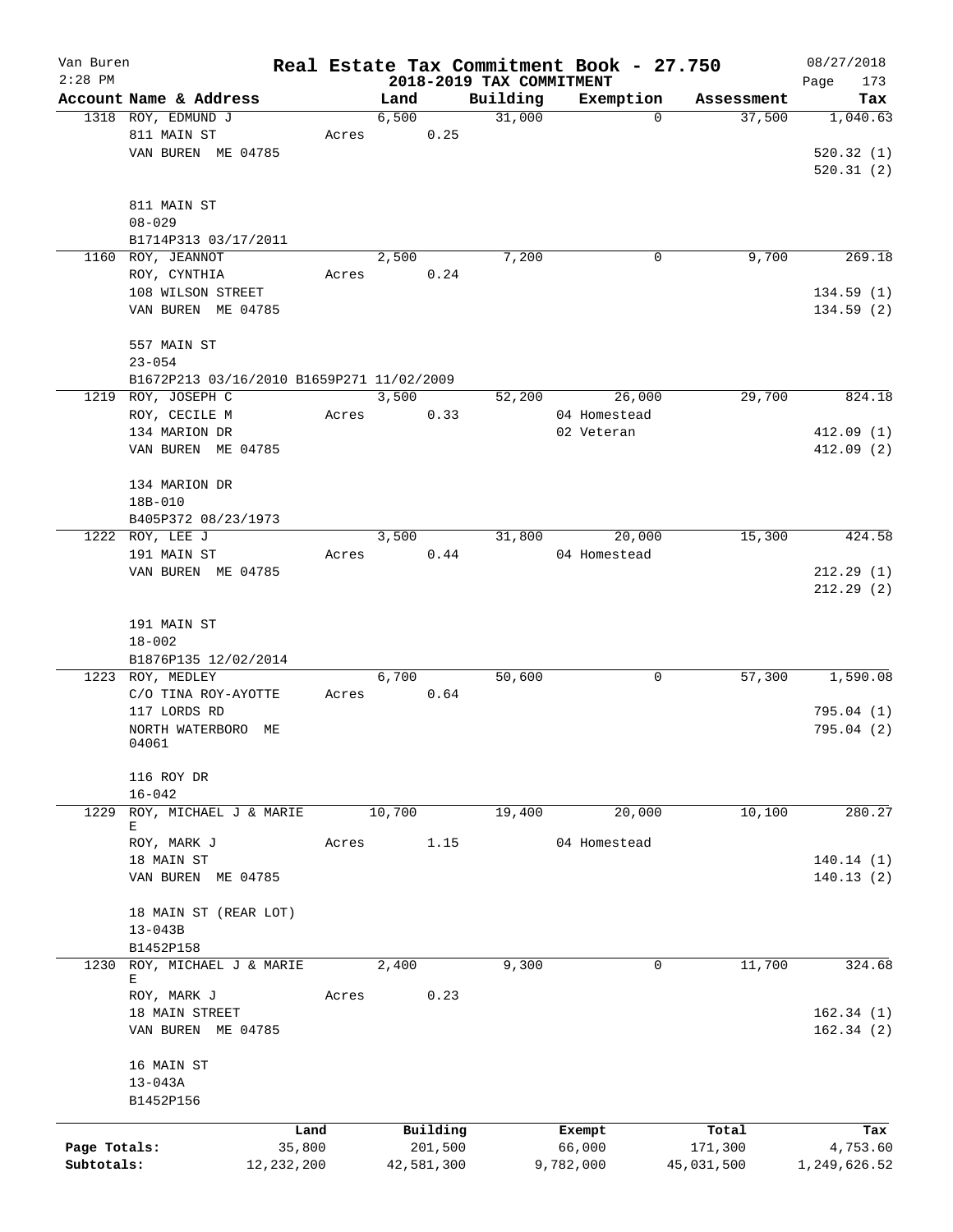| Van Buren    |                                        |       |       |            |                          | Real Estate Tax Commitment Book - 27.750 |              | 08/27/2018   |
|--------------|----------------------------------------|-------|-------|------------|--------------------------|------------------------------------------|--------------|--------------|
| $2:28$ PM    |                                        |       |       |            | 2018-2019 TAX COMMITMENT |                                          |              | 174<br>Page  |
|              | Account Name & Address                 |       | Land  |            | Building                 | Exemption                                | Assessment   | Tax          |
|              | 1221 ROY, ROBERT G                     |       | 2,100 |            | 11,600                   | $\Omega$                                 | 13,700       | 380.18       |
|              | 110 ADAMS STREET<br>VAN BUREN ME 04785 | Acres |       | 0.20       |                          |                                          |              | 190.09(1)    |
|              |                                        |       |       |            |                          |                                          |              | 190.09(2)    |
|              |                                        |       |       |            |                          |                                          |              |              |
|              | 110 ADAMS ST                           |       |       |            |                          |                                          |              |              |
|              | $18 - 033$                             |       |       |            |                          |                                          |              |              |
|              | B1683P315 06/16/2010 B406P702          |       |       |            |                          |                                          |              |              |
| 1228         | ROY, ROBERT G                          |       | 2,900 |            | 34,100                   | 26,000                                   | 11,000       | 305.25       |
|              | 110 ADAMS STREET                       | Acres |       | 0.28       |                          | 04 Homestead                             |              |              |
|              | VAN BUREN ME 04785                     |       |       |            |                          | 02 Veteran                               |              | 152.63(1)    |
|              |                                        |       |       |            |                          |                                          |              | 152.62(2)    |
|              |                                        |       |       |            |                          |                                          |              |              |
|              | 233 MAIN ST                            |       |       |            |                          |                                          |              |              |
|              | $18 - 035$                             |       |       |            |                          |                                          |              |              |
|              | B1461P269                              |       |       |            |                          |                                          |              |              |
|              | 1226 ROY, VINAL Z                      |       | 3,200 |            | 12,900                   | 16,100<br>04 Homestead                   | 0            | 0.00         |
|              | ROY, IRENE L<br>203 CHAMPLAIN ST       | Acres |       | 0.30       |                          |                                          |              |              |
|              | VAN BUREN ME 04785                     |       |       |            |                          |                                          |              |              |
|              |                                        |       |       |            |                          |                                          |              |              |
|              | 203 CHAMPLAIN ST                       |       |       |            |                          |                                          |              |              |
|              | $19 - 050$                             |       |       |            |                          |                                          |              |              |
|              | 881 ROYAL RIVER, LLC                   |       | 2,000 |            | 15,800                   | 0                                        | 17,800       | 493.95       |
|              | 60 PINELAND DR STE 312                 | Acres |       | 0.19       |                          |                                          |              |              |
|              | NEW GLOUCESTER ME                      |       |       |            |                          |                                          |              | 246.98 (1)   |
|              | 04260                                  |       |       |            |                          |                                          |              |              |
|              |                                        |       |       |            |                          |                                          |              | 246.97 (2)   |
|              | 129 FULTON ST                          |       |       |            |                          |                                          |              |              |
|              | $20 - 009$                             |       |       |            |                          |                                          |              |              |
|              | B1974P131 05/09/2017                   |       |       |            |                          |                                          |              |              |
|              | 869 RUEST, JASON                       |       | 3,900 |            | 38,600                   | 20,000                                   | 22,500       | 624.38       |
|              | DUPREY, MEGAN M                        | Acres |       | 0.37       |                          | 04 Homestead                             |              |              |
|              | 112 TYLER ST                           |       |       |            |                          |                                          |              | 312.19(1)    |
|              | VAN BUREN ME                           |       |       |            |                          |                                          |              | 312.19(2)    |
|              | 04785-1358                             |       |       |            |                          |                                          |              |              |
|              |                                        |       |       |            |                          |                                          |              |              |
|              | 112 TYLER ST                           |       |       |            |                          |                                          |              |              |
|              | $18 - 132$<br>B1780P98 09/14/2012      |       |       |            |                          |                                          |              |              |
|              | 1237 RUEST, MARCEL J                   |       | 3,500 |            | 45,300                   | 20,000                                   | 28,800       | 799.20       |
|              | RUEST, NANCY MARIE                     | Acres |       | 0.33       |                          | 04 Homestead                             |              |              |
|              | 141 STATE STREET                       |       |       |            |                          |                                          |              | 399.60(1)    |
|              | VAN BUREN ME 04785                     |       |       |            |                          |                                          |              | 399.60(2)    |
|              |                                        |       |       |            |                          |                                          |              |              |
|              | 141 STATE ST                           |       |       |            |                          |                                          |              |              |
|              | 12A-001                                |       |       |            |                          |                                          |              |              |
|              | B1486P194 02/27/2006                   |       |       |            |                          |                                          |              |              |
|              | 1391 RUEST, ROLAND                     |       | 1,400 |            | 49,500                   | 20,000                                   | 30,900       | 857.48       |
|              | 563 MAIN ST                            | Acres |       | 0.13       |                          | 04 Homestead                             |              |              |
|              | VAN BUREN ME 04785                     |       |       |            |                          |                                          |              | 428.74 (1)   |
|              |                                        |       |       |            |                          |                                          |              | 428.74 (2)   |
|              | 563 MAIN ST                            |       |       |            |                          |                                          |              |              |
|              | $23 - 057$                             |       |       |            |                          |                                          |              |              |
|              | B1945P302 08/19/2016                   |       |       |            |                          |                                          |              |              |
|              |                                        |       |       |            |                          |                                          |              |              |
|              |                                        | Land  |       | Building   |                          | Exempt                                   | Total        | Tax          |
| Page Totals: | 19,000                                 |       |       | 207,800    |                          | 102,100                                  | 124,700      | 3,460.44     |
| Subtotals:   | 12, 251, 200                           |       |       | 42,789,100 |                          | 9,884,100                                | 45, 156, 200 | 1,253,086.96 |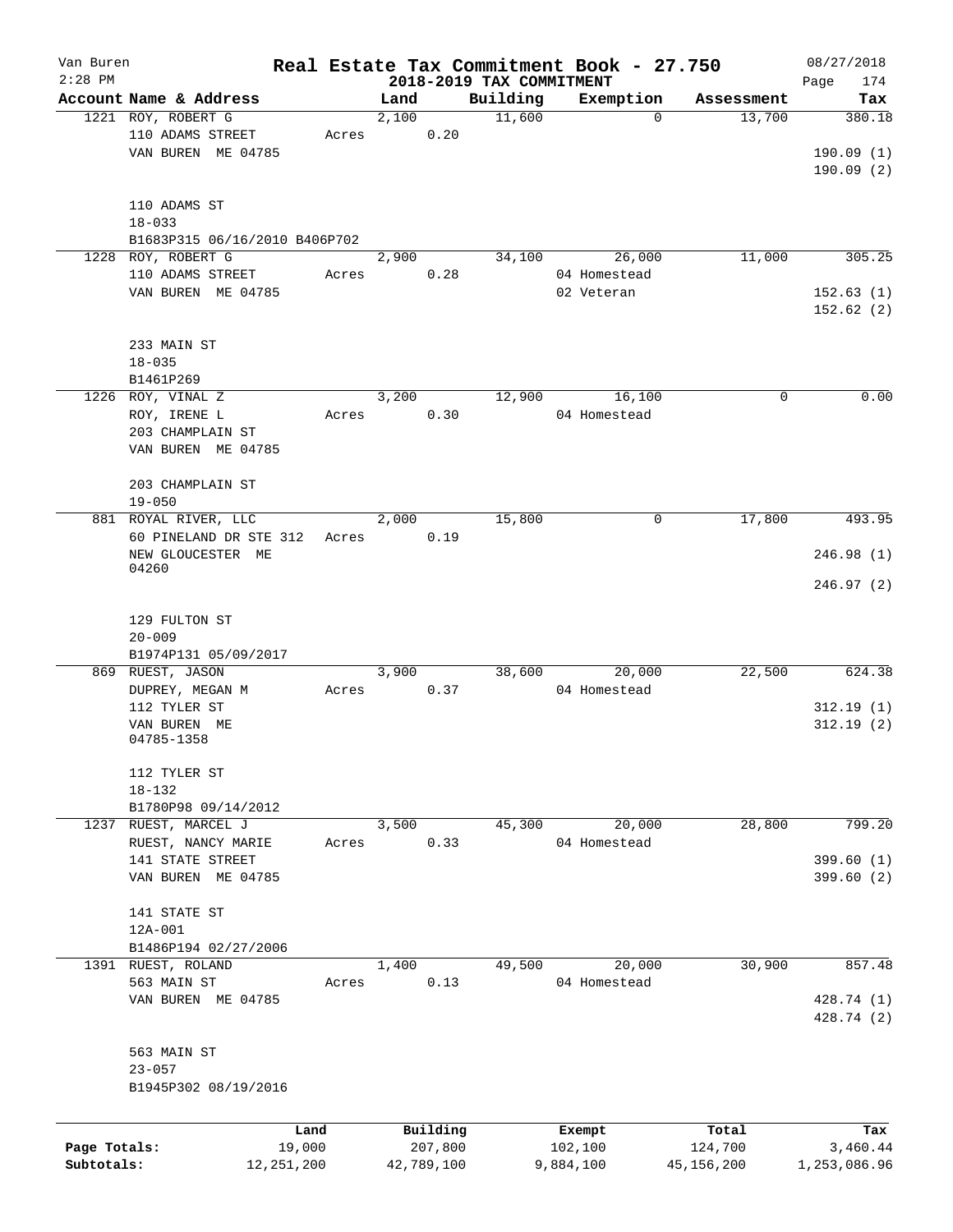| Van Buren |                                                 |       |                          |          | Real Estate Tax Commitment Book - 27.750 |            | 08/27/2018      |  |  |  |
|-----------|-------------------------------------------------|-------|--------------------------|----------|------------------------------------------|------------|-----------------|--|--|--|
| $2:28$ PM |                                                 |       | 2018-2019 TAX COMMITMENT |          | 175<br>Page                              |            |                 |  |  |  |
|           | Account Name & Address                          |       | Land                     |          | Building Exemption                       | Assessment | Tax             |  |  |  |
|           | 1238 RUTHERFORD, EVELYN                         |       | 3,300                    |          | 50,200 26,000                            | 27,500     | 763.13          |  |  |  |
|           | 4 DEWBERRY DR.                                  |       | 0.31<br>Acres            |          | 02 Veteran                               |            |                 |  |  |  |
|           | APT 23                                          |       |                          |          | 04 Homestead                             |            | 381.57(1)       |  |  |  |
|           | PRESQUE ISLE ME 04769                           |       |                          |          |                                          |            | 381.56(2)       |  |  |  |
|           | 113 COTE ST                                     |       |                          |          |                                          |            |                 |  |  |  |
|           | $18 - 113$                                      |       |                          |          |                                          |            |                 |  |  |  |
|           | B357P129                                        |       |                          |          |                                          |            |                 |  |  |  |
|           | 1239 RYDER, CLARK RAY                           |       | 6,700                    | $\Omega$ | 0                                        | 6,700      | 185.93          |  |  |  |
|           | RYDER, MIKA                                     |       | Acres 12.50              |          |                                          |            |                 |  |  |  |
|           | 444 S TUSTIN ST                                 |       |                          |          |                                          |            | 92.97(1)        |  |  |  |
|           | D3                                              |       |                          |          |                                          |            | 92.96(2)        |  |  |  |
|           | ORANGE CA 92866                                 |       |                          |          |                                          |            |                 |  |  |  |
|           | ALEXANDER RD                                    |       |                          |          |                                          |            |                 |  |  |  |
|           | $05 - 019$                                      |       |                          |          |                                          |            |                 |  |  |  |
|           | B653P118                                        |       |                          |          |                                          |            |                 |  |  |  |
|           | 778 SAUCIER, DAVID A.                           |       | 2,300                    | 50,800   | 0                                        | 53,100     | 1,473.53        |  |  |  |
|           | SAUCIER, SANDRA A.                              |       | 0.22<br>Acres            |          |                                          |            |                 |  |  |  |
|           | 4421 LANE ROAD LOT 16B                          |       |                          |          |                                          |            | 736.77 (1)      |  |  |  |
|           | ZEPHYRHILLS FL 33541                            |       |                          |          |                                          |            | 736.76 (2)      |  |  |  |
|           |                                                 |       |                          |          |                                          |            |                 |  |  |  |
|           | 116 COTE ST                                     |       |                          |          |                                          |            |                 |  |  |  |
|           | $18 - 115$                                      |       |                          |          |                                          |            |                 |  |  |  |
|           | B1998P156 11/28/2017                            |       |                          |          |                                          |            |                 |  |  |  |
|           | 1245 SAUCIER, EDMUND J III                      |       | 3,600                    | 29,400   | 0                                        | 33,000     | 915.75          |  |  |  |
|           | SAUCIER, SANDY L                                |       | 0.18<br>Acres            |          |                                          |            |                 |  |  |  |
|           | D/B/A VILLAGE CAR WASH<br>130 ROOSEVELT AVE APT |       |                          |          |                                          |            | 457.88 (1)      |  |  |  |
|           | 201                                             |       |                          |          |                                          |            | 457.87 (2)      |  |  |  |
|           | VAN BUREN ME 04785                              |       |                          |          |                                          |            |                 |  |  |  |
|           | 106 LAFAYETTE ST                                |       |                          |          |                                          |            |                 |  |  |  |
|           | $15 - 016$                                      |       |                          |          |                                          |            |                 |  |  |  |
|           | B1308P38                                        |       |                          |          |                                          |            |                 |  |  |  |
|           | 1246 SAUCIER, EDMUND J III                      |       | 1,500                    | 50,600   | 0                                        |            | 52,100 1,445.78 |  |  |  |
|           | SAUCIER, SANDY L                                |       | Acres 0.14               |          |                                          |            |                 |  |  |  |
|           | 130 ROOSEVELT AVE APT                           |       |                          |          |                                          |            | 722.89 (1)      |  |  |  |
|           | 201<br>VAN BUREN ME 04785                       |       |                          |          |                                          |            | 722.89 (2)      |  |  |  |
|           |                                                 |       |                          |          |                                          |            |                 |  |  |  |
|           | 113 PINE ST                                     |       |                          |          |                                          |            |                 |  |  |  |
|           | $14 - 053$                                      |       |                          |          |                                          |            |                 |  |  |  |
|           | B1401P169                                       |       |                          |          |                                          |            |                 |  |  |  |
| 1247      | SAUCIER, EDMUND J III                           |       | 1,400                    | 25,400   | $\Omega$                                 | 26,800     | 743.70          |  |  |  |
|           | SAUCIER, SANDY L                                | Acres | 0.13                     |          |                                          |            |                 |  |  |  |
|           | 130 ROOSEVELT AVE APT                           |       |                          |          |                                          |            | 371.85(1)       |  |  |  |
|           | 201                                             |       |                          |          |                                          |            |                 |  |  |  |
|           | VAN BUREN ME 04785                              |       |                          |          |                                          |            | 371.85(2)       |  |  |  |
|           |                                                 |       |                          |          |                                          |            |                 |  |  |  |
|           | 126 WASHINGTON AVE                              |       |                          |          |                                          |            |                 |  |  |  |
|           | $15 - 015$<br>B1308P36                          |       |                          |          |                                          |            |                 |  |  |  |
|           |                                                 |       |                          |          |                                          |            |                 |  |  |  |

|              | Land       | Building   | Exempt    | Total        | Tax          |
|--------------|------------|------------|-----------|--------------|--------------|
| Page Totals: | 18,800     | 206,400    | 26,000    | 199,200      | 5,527.82     |
| Subtotals:   | 12,270,000 | 42,995,500 | 9,910,100 | 45, 355, 400 | 1,258,614.78 |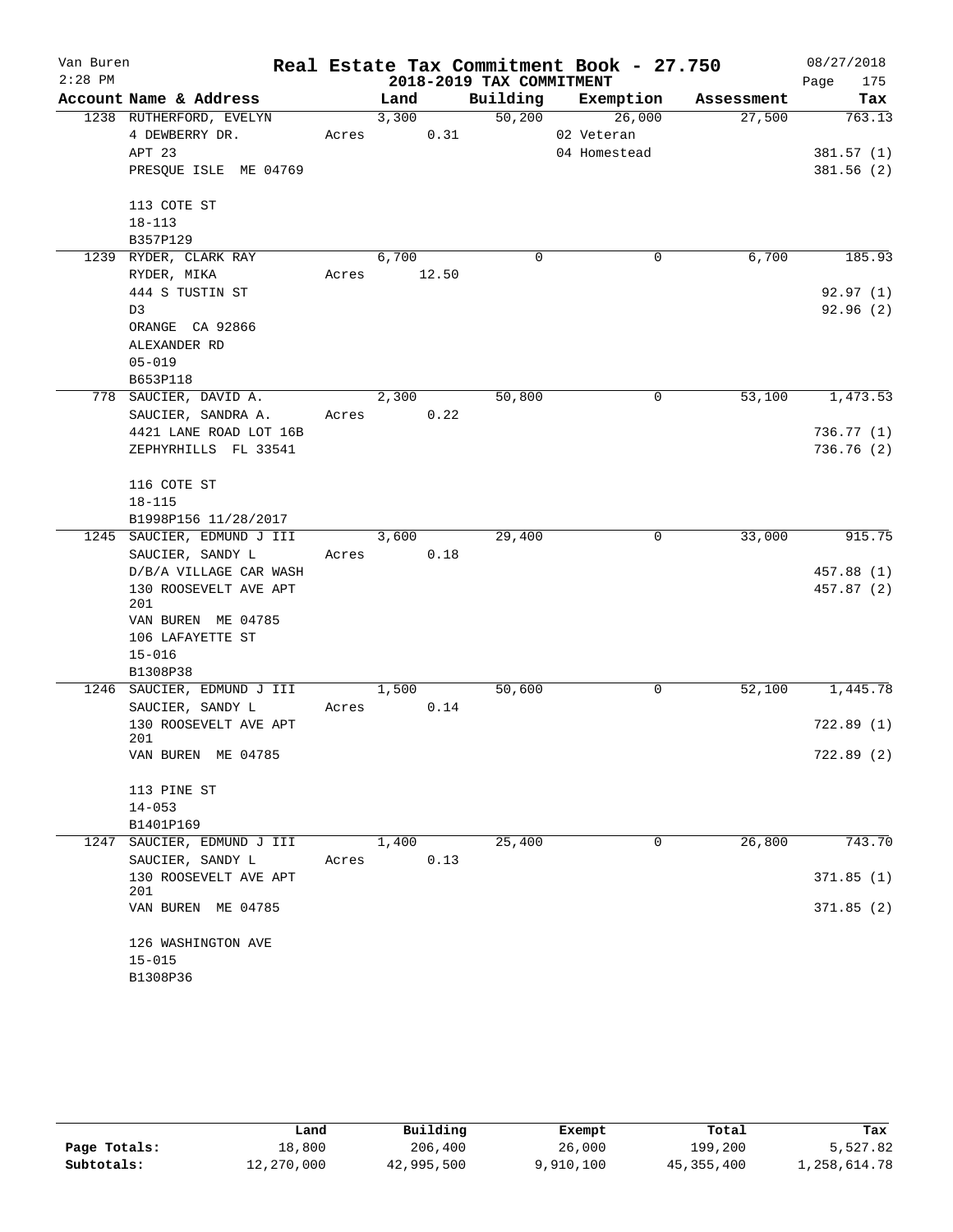| Van Buren<br>$2:28$ PM |                                                    |       |             | 2018-2019 TAX COMMITMENT | Real Estate Tax Commitment Book - 27.750 |            | 08/27/2018<br>Page<br>176 |
|------------------------|----------------------------------------------------|-------|-------------|--------------------------|------------------------------------------|------------|---------------------------|
|                        | Account Name & Address                             |       | Land        | Building                 | Exemption                                | Assessment | Tax                       |
|                        | 1249 SAUCIER, EDMUND J III                         |       | 9,000       | 97,600                   | $\Omega$                                 | 106,600    | 2,958.15                  |
|                        | SAUCIER, SANDY L                                   |       | Acres 14.81 |                          |                                          |            |                           |
|                        | D/B/A FREEDOM SELF<br>STORAGE                      |       |             |                          |                                          |            | 1,479.08(1)               |
|                        | 130 ROSSEVELT AVE. APT.<br>201                     |       |             |                          |                                          |            | 1,479.07(2)               |
|                        | VAN BUREN ME 04785                                 |       |             |                          |                                          |            |                           |
|                        | 240 CASTONGUAY RD                                  |       |             |                          |                                          |            |                           |
|                        | $02 - 027$                                         |       |             |                          |                                          |            |                           |
|                        | B1538P8                                            |       |             |                          |                                          |            |                           |
|                        | 763 SAUCIER, EDMUND J III                          |       | 10,000      | 26,300                   | 0                                        | 36,300     | 1,007.33                  |
|                        | SAUCIER, SANDY L.                                  | Acres | 0.50        |                          |                                          |            |                           |
|                        | D/B/A FREEDOM<br>SELF-STORAGE                      |       |             |                          |                                          |            | 503.67(1)                 |
|                        | 130 ROOSEVELT AVENUE,                              |       |             |                          |                                          |            | 503.66(2)                 |
|                        | APT. 201                                           |       |             |                          |                                          |            |                           |
|                        | VAN BUREN ME 04785                                 |       |             |                          |                                          |            |                           |
|                        | 298 MAIN ST                                        |       |             |                          |                                          |            |                           |
|                        | $20 - 091$                                         |       |             |                          |                                          |            |                           |
|                        | B1674P29 03/31/2010 B1613P214 09/11/2008           |       |             |                          |                                          |            |                           |
|                        | 1244 SAUCIER, EDMUND J III                         |       | 1,900       | 45,200                   | 20,000                                   | 27,100     | 752.03                    |
|                        | SAUCIER, SANDY L<br>130 ROOSEVELT AVE APT          | Acres | 0.18        |                          | 04 Homestead                             |            |                           |
|                        | 201                                                |       |             |                          |                                          |            | 376.02(1)                 |
|                        | VAN BUREN ME 04785                                 |       |             |                          |                                          |            | 376.01(2)                 |
|                        | 130 ROOSEVELT AVE                                  |       |             |                          |                                          |            |                           |
|                        | $14 - 127$                                         |       |             |                          |                                          |            |                           |
|                        | B959P170                                           |       |             |                          |                                          |            |                           |
|                        | 571 SAUCIER, EDMUND J. III                         |       | 1,500       | $\Omega$                 | $\mathbf 0$                              | 1,500      | 41.63                     |
|                        | SAUCIER, SANDY L.                                  | Acres | 0.14        |                          |                                          |            |                           |
|                        | 130 ROOSEVELT AVE. APT                             |       |             |                          |                                          |            | 20.82(1)                  |
|                        | 201                                                |       |             |                          |                                          |            |                           |
|                        | VAN BUREN ME 04785                                 |       |             |                          |                                          |            | 20.81(2)                  |
|                        | 111 PINE ST                                        |       |             |                          |                                          |            |                           |
|                        | $14 - 052$                                         |       |             |                          |                                          |            |                           |
|                        | B1891P25 05/11/2015                                |       |             |                          |                                          |            |                           |
|                        | 623 SAUCIER, MICHAEL                               |       | 6,600       | 30,700                   | $\cup$                                   | 37,300     | 1,035.08                  |
|                        | 273 LOMBARD RD                                     | Acres | 0.63        |                          |                                          |            |                           |
|                        | CARIBOU ME 04736                                   |       |             |                          |                                          |            | 517.54(1)                 |
|                        |                                                    |       |             |                          |                                          |            | 517.54(2)                 |
|                        | 119 MONROE ST                                      |       |             |                          |                                          |            |                           |
|                        | $23 - 015$                                         |       |             |                          |                                          |            |                           |
|                        | B1997P214 11/20/2017 B1878P338 12/31/2014          |       |             |                          |                                          |            |                           |
|                        | 1325 SCHNIEDER, TROY D                             |       | 11,900      | 84,200                   | 20,000                                   | 76,100     | 2,111.78                  |
|                        | KUHL, TAMMY S                                      | Acres | 6.70        |                          | 04 Homestead                             |            |                           |
|                        | 475 MAIN STREET                                    |       |             |                          |                                          |            | 1,055.89(1)               |
|                        | VAN BUREN ME 50328                                 |       |             |                          |                                          |            | 1,055.89(2)               |
|                        | 475 MAIN ST                                        |       |             |                          |                                          |            |                           |
|                        | $06 - 025$                                         |       |             |                          |                                          |            |                           |
|                        | B1666P258 01/11/2010 B1657P130 10/05/2009 B1484P48 |       |             |                          |                                          |            |                           |

|              | Land       | Building   | Exempt    | Total      | Tax          |
|--------------|------------|------------|-----------|------------|--------------|
| Page Totals: | 40,900     | 284,000    | 40,000    | 284,900    | 7,906.00     |
| Subtotals:   | 12,310,900 | 43,279,500 | 9,950,100 | 45,640,300 | 1,266,520.78 |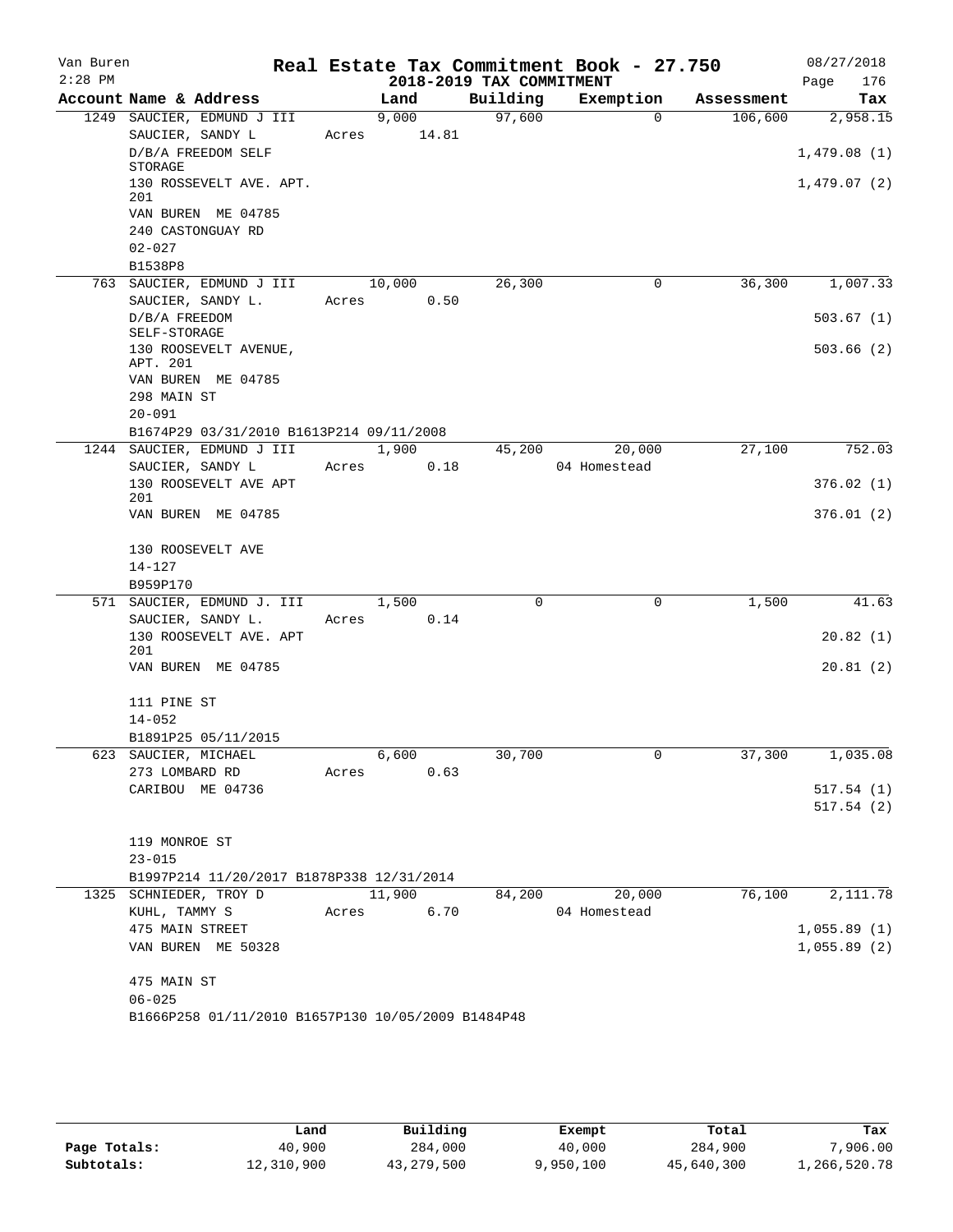| Van Buren<br>$2:28$ PM |                                                        |                |                     |                                      | Real Estate Tax Commitment Book - 27.750 |                  | 08/27/2018               |
|------------------------|--------------------------------------------------------|----------------|---------------------|--------------------------------------|------------------------------------------|------------------|--------------------------|
|                        | Account Name & Address                                 |                | Land                | 2018-2019 TAX COMMITMENT<br>Building | Exemption                                | Assessment       | Page<br>177<br>Tax       |
|                        | 1418 SCHULMAN, STEVEN                                  |                | 18,500              | $\mathbf 0$                          | $\Omega$                                 | 18,500           | 513.38                   |
|                        | 6344 N SANTA MONICA<br><b>BLVD</b>                     | Acres          | 31.00               |                                      |                                          |                  |                          |
|                        | MILWAUKEE WI 53217                                     |                |                     |                                      |                                          |                  | 256.69(1)<br>256.69(2)   |
|                        | ALEXANDER RD                                           |                |                     |                                      |                                          |                  |                          |
|                        | $05 - 020A$                                            |                |                     |                                      |                                          |                  |                          |
|                        | B1642P136 06/15/2009                                   |                |                     | 30,500                               | 0                                        | 31,100           | 863.03                   |
|                        | 1186 SCHULTZ, JACQUELINE<br>P.O. BOX 221               | Acres          | 600<br>0.06         |                                      |                                          |                  |                          |
|                        | VAN BUREN ME 04785                                     |                |                     |                                      |                                          |                  | 431.52 (1)<br>431.51 (2) |
|                        | 108 BRIDGE STREET                                      |                |                     |                                      |                                          |                  |                          |
|                        | $15 - 085$<br>B1927P267 03/30/2016 B1713P13 02/25/2011 |                |                     |                                      |                                          |                  |                          |
|                        | 886 SCOTTI, CHRISTOPHER                                |                | 1,100               | 27,200                               | 0                                        | 28,300           | 785.33                   |
|                        | SCOTTI, GLORIA                                         | Acres          | 0.10                |                                      |                                          |                  |                          |
|                        | 269 DEERFIELD DR<br>BERLIN CT 06037                    |                |                     |                                      |                                          |                  | 392.67(1)<br>392.66(2)   |
|                        | 150 HIGH ST                                            |                |                     |                                      |                                          |                  |                          |
|                        | $14 - 106$<br>B1620P59                                 |                |                     |                                      |                                          |                  |                          |
|                        | 226 SEARLES, GLENN                                     |                | 12,400              | 4,800                                | 0                                        | 17,200           | 477.30                   |
|                        | SEARLES, CAROL                                         | Acres          | 29.00               |                                      |                                          |                  |                          |
|                        | 195 CHAMPLAIN ST<br>VAN BUREN ME 04785                 |                |                     |                                      |                                          |                  | 238.65(1)<br>238.65(2)   |
|                        | 207 ALEXANDER RD<br>$05 - 027$                         |                |                     |                                      |                                          |                  |                          |
|                        | B1986P6 08/14/2017                                     |                |                     |                                      |                                          |                  |                          |
|                        | 1250 SEARLES, GLENN E                                  |                | 2,100               | 37,800                               | 20,000                                   | 19,900           | 552.23                   |
|                        | SEARLES, CAROL L                                       | Acres          | 0.20                |                                      | 04 Homestead                             |                  |                          |
|                        | 195 CHAMPLAIN ST<br>VAN BUREN ME 04785                 |                |                     |                                      |                                          |                  | 276.12(1)<br>276.11(2)   |
|                        | 195 CHAMPLAIN ST<br>$19 - 033$                         |                |                     |                                      |                                          |                  |                          |
|                        | B1412P111 08/04/2004                                   |                |                     |                                      |                                          |                  |                          |
|                        | 1251 SEARLES, KARL M                                   |                | 13,300              | 73,200                               | 20,000                                   | 66,500           | 1,845.38                 |
|                        | SEARLES, TAMMY M                                       | Acres          | 3.30                |                                      | 04 Homestead                             |                  |                          |
|                        | 1019 MAIN ST<br>VAN BUREN ME 04785                     |                |                     |                                      |                                          |                  | 922.69(1)<br>922.69(2)   |
|                        | 1019 MAIN ST                                           |                |                     |                                      |                                          |                  |                          |
|                        | $10 - 015B$<br>B1208P32                                |                |                     |                                      |                                          |                  |                          |
|                        | 496 SEARLES, ROGER                                     |                | 10,600              | $\Omega$                             | 0                                        | 10,600           | 294.15                   |
|                        | 156 HILLSIDE ST.                                       | Acres          | 1.10                |                                      |                                          |                  |                          |
|                        | VAN BUREN ME 04785                                     |                |                     |                                      |                                          |                  | 147.08(1)<br>147.07(2)   |
|                        | HILLSIDE ST<br>$23 - 075B$                             |                |                     |                                      |                                          |                  |                          |
|                        |                                                        |                |                     |                                      |                                          |                  |                          |
| Page Totals:           |                                                        | Land<br>58,600 | Building<br>173,500 |                                      | Exempt<br>40,000                         | Total<br>192,100 | Tax<br>5,330.80          |
| Subtotals:             |                                                        | 12,369,500     | 43, 453, 000        |                                      | 9,990,100                                | 45,832,400       | 1,271,851.58             |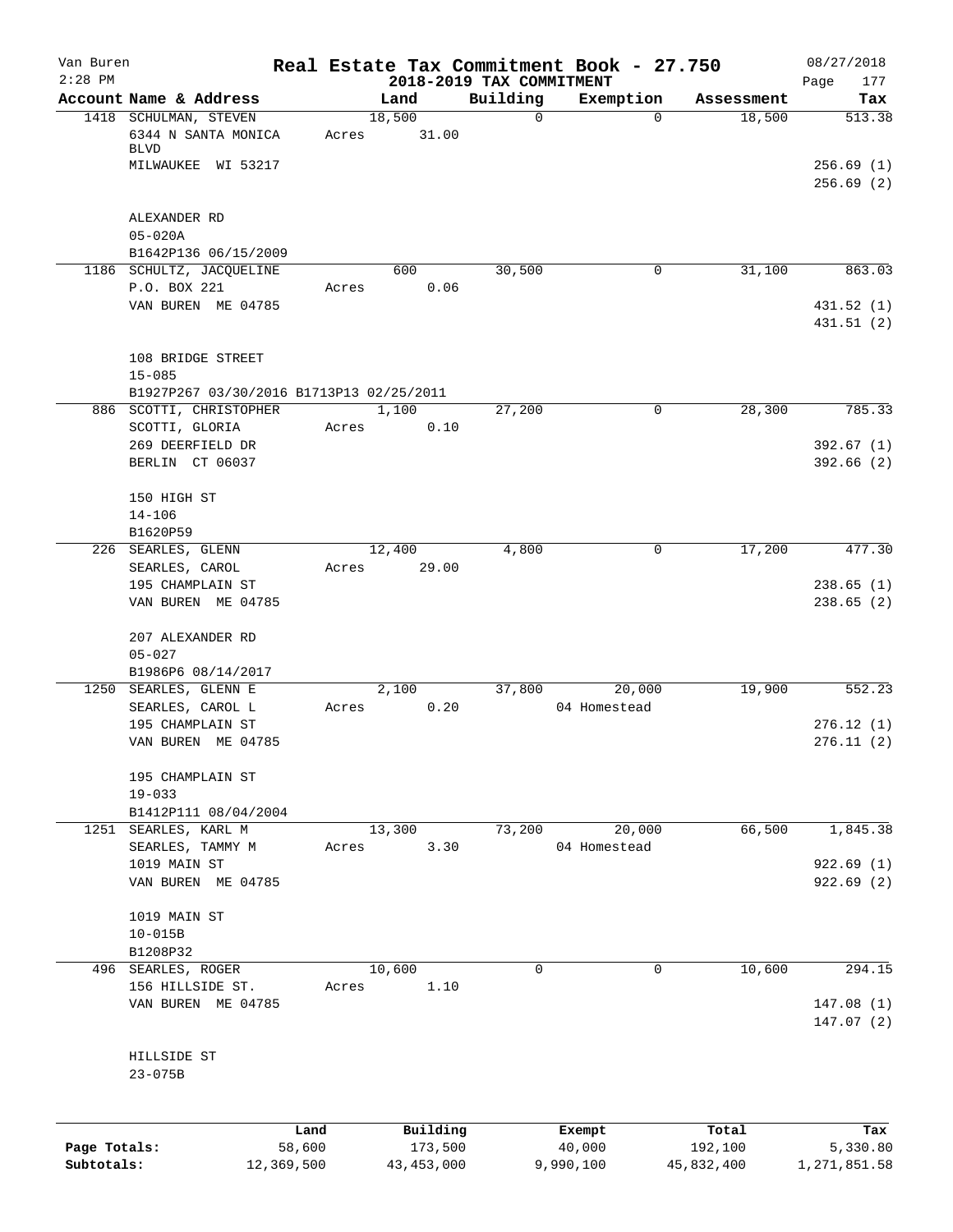| Van Buren<br>$2:28$ PM |                                               |                          |       |               |            |                          | Real Estate Tax Commitment Book - 27.750 |                     | 08/27/2018   |
|------------------------|-----------------------------------------------|--------------------------|-------|---------------|------------|--------------------------|------------------------------------------|---------------------|--------------|
|                        |                                               |                          |       |               |            | 2018-2019 TAX COMMITMENT |                                          |                     | Page<br>178  |
|                        | Account Name & Address<br>1252 SEARLES, ROGER |                          |       | Land<br>1,600 |            | Building<br>0            | Exemption<br>0                           | Assessment<br>1,600 | Tax<br>44.40 |
|                        |                                               |                          |       |               |            |                          |                                          |                     |              |
|                        | 156 HILLSIDE ST                               | SEARLES, ROSE MARIE      | Acres |               | 0.15       |                          |                                          |                     |              |
|                        |                                               |                          |       |               |            |                          |                                          |                     | 22.20(1)     |
|                        |                                               | VAN BUREN ME 04785       |       |               |            |                          |                                          |                     | 22.20(2)     |
|                        | HILLSIDE ST                                   |                          |       |               |            |                          |                                          |                     |              |
|                        | $23 - 076$                                    |                          |       |               |            |                          |                                          |                     |              |
|                        | B1017P44                                      |                          |       |               |            |                          |                                          |                     |              |
|                        | 1341 SEARLES, ROGER E                         |                          |       | 1,800         |            | 0                        | 0                                        | 1,800               | 49.95        |
|                        |                                               | SEARLES, ROSEMARIE       |       |               |            |                          |                                          |                     |              |
|                        |                                               |                          | Acres |               | 0.17       |                          |                                          |                     |              |
|                        | 156 HILLSIDE ST                               |                          |       |               |            |                          |                                          |                     | 24.98(1)     |
|                        |                                               | VAN BUREN ME 04785       |       |               |            |                          |                                          |                     | 24.97(2)     |
|                        | 150 HILLSIDE ST                               |                          |       |               |            |                          |                                          |                     |              |
|                        | $23 - 079$                                    |                          |       |               |            |                          |                                          |                     |              |
|                        |                                               |                          |       |               |            |                          |                                          |                     |              |
|                        | 1253 SEARLES, ROGER E                         | B1911P173 10/05/2015     |       | 2,900         |            | 32,000                   |                                          | 14,900              | 413.48       |
|                        |                                               |                          |       |               |            |                          | 20,000                                   |                     |              |
|                        |                                               | SEARLES, ROSE MARIE      | Acres |               | 0.28       |                          | 04 Homestead                             |                     |              |
|                        | 156 HILLSIDE ST                               |                          |       |               |            |                          |                                          |                     | 206.74(1)    |
|                        |                                               | VAN BUREN ME 04785       |       |               |            |                          |                                          |                     | 206.74(2)    |
|                        |                                               |                          |       |               |            |                          |                                          |                     |              |
|                        | 156 HILLSIDE ST                               |                          |       |               |            |                          |                                          |                     |              |
|                        | $23 - 077$                                    |                          |       |               |            |                          |                                          |                     |              |
|                        | B657P304                                      |                          |       |               |            |                          |                                          |                     |              |
| 1509                   | SEARLES, ROGER E.                             |                          |       | 1,300         |            | 0                        | 0                                        | 1,300               | 36.08        |
|                        |                                               | SEARLES, ROSEMARIE       | Acres |               | 0.14       |                          |                                          |                     |              |
|                        | 156 HILLSIDE ST                               |                          |       |               |            |                          |                                          |                     | 18.04(1)     |
|                        |                                               | VAN BUREN ME 04785       |       |               |            |                          |                                          |                     | 18.04(2)     |
|                        | HILLSIDE ST                                   |                          |       |               |            |                          |                                          |                     |              |
|                        | $23 - 080$                                    |                          |       |               |            |                          |                                          |                     |              |
|                        | B1911P173                                     |                          |       |               |            |                          |                                          |                     |              |
|                        | 1543 SEARLES, ROGER E.                        |                          |       | 4,800         |            | 0                        | 0                                        | 4,800               | 133.20       |
|                        |                                               |                          |       |               |            |                          |                                          |                     |              |
|                        | 156 HILLSIDE ST                               | SEARLES, ROSEMARIE       | Acres |               | 1.00       |                          |                                          |                     | 66.60(1)     |
|                        |                                               |                          |       |               |            |                          |                                          |                     |              |
|                        |                                               | VAN BUREN ME 04785       |       |               |            |                          |                                          |                     | 66.60(2)     |
|                        |                                               | OFF HILLSIDE STREET      |       |               |            |                          |                                          |                     |              |
|                        | $23 - 106D$                                   |                          |       |               |            |                          |                                          |                     |              |
|                        |                                               | B1911P173 10/05/2015     |       |               |            |                          |                                          |                     |              |
|                        |                                               | 1254 SEARLES, ROSE MARIE |       | 2,400         |            | 44,700                   | 0                                        | 47,100              | 1,307.03     |
|                        |                                               | 156 HILLSIDE STREET      | Acres |               | 0.23       |                          |                                          |                     |              |
|                        |                                               | VAN BUREN ME 04785       |       |               |            |                          |                                          |                     | 653.52(1)    |
|                        |                                               |                          |       |               |            |                          |                                          |                     | 653.51 (2)   |
|                        |                                               |                          |       |               |            |                          |                                          |                     |              |
|                        | 111 COOLIDGE ST                               |                          |       |               |            |                          |                                          |                     |              |
|                        | $15 - 073$                                    |                          |       |               |            |                          |                                          |                     |              |
|                        |                                               |                          |       |               |            |                          |                                          |                     |              |
|                        | B1501P138                                     |                          |       |               |            |                          |                                          |                     |              |
|                        |                                               | 1564 SEARLES, ROSE MARIE |       | 4,700         |            | 0                        | 0                                        | 4,700               | 130.43       |
|                        | 156 HILLSIDE ST                               |                          | Acres |               | 0.79       |                          |                                          |                     |              |
|                        |                                               | VAN BUREN ME 04785       |       |               |            |                          |                                          |                     | 65.22(1)     |
|                        |                                               |                          |       |               |            |                          |                                          |                     | 65.21(2)     |
|                        |                                               |                          |       |               |            |                          |                                          |                     |              |
|                        | HILLSIDE ST                                   |                          |       |               |            |                          |                                          |                     |              |
|                        | $06 - 029B$                                   |                          |       |               |            |                          |                                          |                     |              |
|                        |                                               | B1783P154 10/10/2012     |       |               |            |                          |                                          |                     |              |
|                        |                                               |                          |       |               |            |                          |                                          |                     |              |
|                        |                                               | Land                     |       |               | Building   |                          | Exempt                                   | Total               | Tax          |
| Page Totals:           |                                               | 19,500                   |       |               | 76,700     |                          | 20,000                                   | 76,200              | 2, 114.57    |
| Subtotals:             |                                               | 12,389,000               |       |               | 43,529,700 |                          | 10,010,100                               | 45,908,600          | 1,273,966.15 |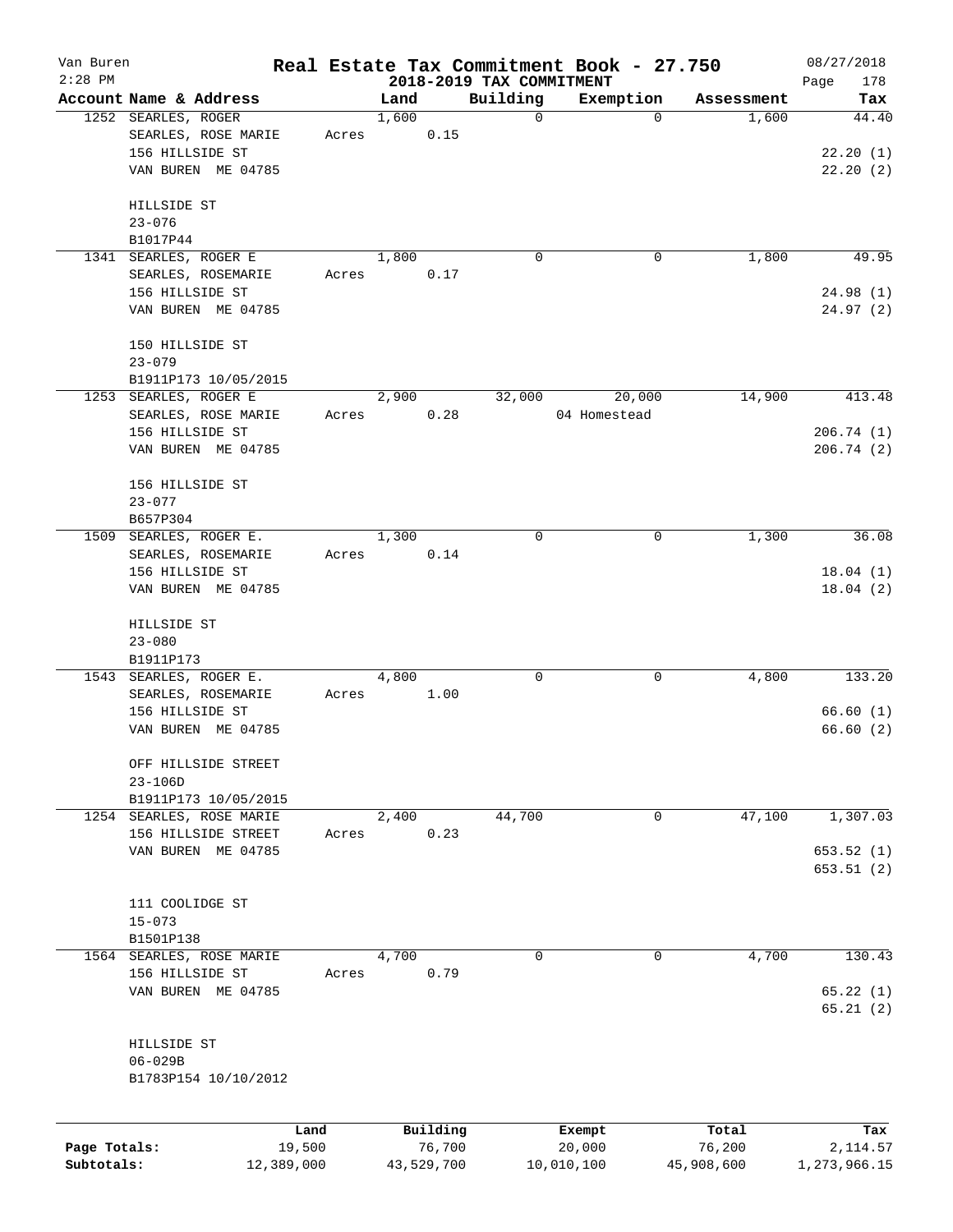| Van Buren    |                                                |        |        |          |                          | Real Estate Tax Commitment Book - 27.750 |            | 08/27/2018  |
|--------------|------------------------------------------------|--------|--------|----------|--------------------------|------------------------------------------|------------|-------------|
| $2:28$ PM    |                                                |        |        |          | 2018-2019 TAX COMMITMENT |                                          |            | Page<br>179 |
|              | Account Name & Address                         |        | Land   |          | Building                 | Exemption                                | Assessment | Tax         |
|              | 450 SEARLES, ROSE MARIE                        |        | 11,200 |          | 67,300                   | 0                                        | 78,500     | 2,178.38    |
|              | 156 HILLSIDE ST.                               | Acres  |        | 1.67     |                          |                                          |            |             |
|              | VAN BUREN ME 04785                             |        |        |          |                          |                                          |            | 1,089.19(1) |
|              |                                                |        |        |          |                          |                                          |            | 1,089.19(2) |
|              |                                                |        |        |          |                          |                                          |            |             |
|              | 314 MAIN ST                                    |        |        |          |                          |                                          |            |             |
|              | $20 - 075$                                     |        |        |          |                          |                                          |            |             |
|              | B1999P39 12/04/2017                            |        |        |          |                          |                                          |            |             |
| 1255         | SELLS, MARVIN                                  |        | 3,700  |          | 61,600                   | 20,000                                   | 45,300     | 1,257.08    |
|              | SELLS, MARY                                    | Acres  |        | 0.35     |                          | 04 Homestead                             |            |             |
|              | 104 POND RD                                    |        |        |          |                          |                                          |            | 628.54(1)   |
|              | VAN BUREN ME 04785                             |        |        |          |                          |                                          |            | 628.54(2)   |
|              |                                                |        |        |          |                          |                                          |            |             |
|              | 104 POND RD                                    |        |        |          |                          |                                          |            |             |
|              | $16 - 015$                                     |        |        |          |                          |                                          |            |             |
|              | B1293P339                                      |        |        |          |                          |                                          |            |             |
|              | 1257 SIMPSON, DEAN                             |        | 15,100 |          | 45,500                   | 20,000                                   | 40,600     | 1,126.65    |
|              | HALL, JOYCE                                    | Acres  |        | 9.30     |                          | 04 Homestead                             |            |             |
|              | 802 MAIN ST                                    |        |        |          |                          |                                          |            | 563.33(1)   |
|              | VAN BUREN ME 04785                             |        |        |          |                          |                                          |            | 563.32(2)   |
|              |                                                |        |        |          |                          |                                          |            |             |
|              | 802 MAIN ST                                    |        |        |          |                          |                                          |            |             |
|              | $08 - 027A$                                    |        |        |          |                          |                                          |            |             |
|              | B1363P17                                       |        |        |          |                          |                                          |            |             |
| 1258         | SIROIS, ARMAND J                               |        | 2,100  |          | 28,100                   | 20,000                                   | 10,200     | 283.05      |
|              | SIROIS, BETTY A                                | Acres  |        | 0.20     |                          | 04 Homestead                             |            |             |
|              | 120 WILSON ST                                  |        |        |          |                          |                                          |            | 141.53(1)   |
|              | VAN BUREN ME 04785                             |        |        |          |                          |                                          |            | 141.52(2)   |
|              |                                                |        |        |          |                          |                                          |            |             |
|              | 120 WILSON ST                                  |        |        |          |                          |                                          |            |             |
|              | $23 - 048$                                     |        |        |          |                          |                                          |            |             |
| 123          | SIROIS, GARY                                   |        | 2,300  |          | 54,800                   | 20,000                                   | 37,100     | 1,029.53    |
|              | SIROIS, DEBRA                                  | Acres  |        | 0.22     |                          | 04 Homestead                             |            |             |
|              | 272 MAIN ST.                                   |        |        |          |                          |                                          |            | 514.77(1)   |
|              | VAN BUREN ME 04785                             |        |        |          |                          |                                          |            | 514.76(2)   |
|              |                                                |        |        |          |                          |                                          |            |             |
|              | 272 MAIN ST<br>$18 - 058$                      |        |        |          |                          |                                          |            |             |
|              |                                                |        |        |          |                          |                                          |            |             |
|              | B1933P135 05/18/2016<br>1262 SIROIS, GREGORY L |        | 12,500 |          | 41,500                   | 20,000                                   | 34,000     | 943.50      |
|              | 374 MAIN ST                                    |        |        |          |                          | 04 Homestead                             |            |             |
|              | VAN BUREN ME 04785                             |        |        |          |                          |                                          |            |             |
|              |                                                |        |        |          |                          |                                          |            | 471.75 (1)  |
|              |                                                |        |        |          |                          |                                          |            | 471.75 (2)  |
|              | 374 MAIN ST                                    |        |        |          |                          |                                          |            |             |
|              |                                                |        |        |          |                          |                                          |            |             |
|              | $21 - 040B$                                    |        |        |          |                          |                                          |            |             |
|              | B453P309                                       |        |        |          |                          |                                          |            |             |
| 784          | SIROIS, JEFFERY                                |        | 1,400  |          | 21,900                   | 20,000                                   | 3,300      | 91.58       |
|              | AYOTTE, THERESA                                | Acres  |        | 0.13     |                          | 04 Homestead                             |            |             |
|              | 112 WILSON ST                                  |        |        |          |                          |                                          |            | 45.79 (1)   |
|              | VAN BUREN ME 04785                             |        |        |          |                          |                                          |            | 45.79 (2)   |
|              | 112 WILSON ST                                  |        |        |          |                          |                                          |            |             |
|              |                                                |        |        |          |                          |                                          |            |             |
|              | $23 - 051$                                     |        |        |          |                          |                                          |            |             |
|              | B1606P299 07/30/2008                           |        |        |          |                          |                                          |            |             |
|              |                                                |        |        |          |                          |                                          |            |             |
|              |                                                |        |        |          |                          |                                          |            |             |
|              |                                                | Land   |        | Building |                          | Exempt                                   | Total      | Tax         |
| Page Totals: |                                                | 48,300 |        | 320,700  |                          | 120,000                                  | 249,000    | 6,909.77    |

**Subtotals:** 12,437,300 43,850,400 10,130,100 46,157,600 1,280,875.92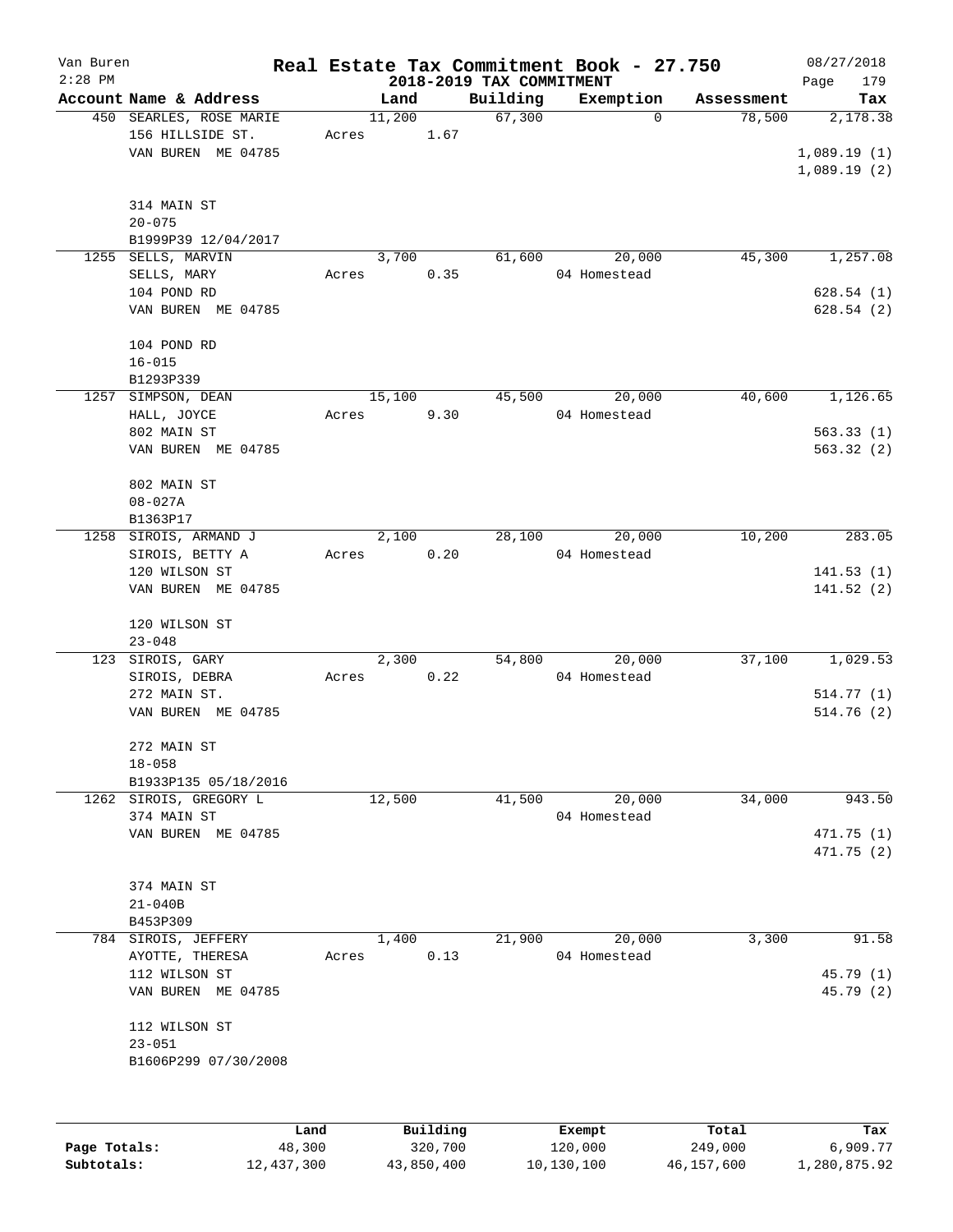| Van Buren                  |                        |                      |       |        |                       |                          | Real Estate Tax Commitment Book - 27.750 |                         | 08/27/2018               |
|----------------------------|------------------------|----------------------|-------|--------|-----------------------|--------------------------|------------------------------------------|-------------------------|--------------------------|
| $2:28$ PM                  |                        |                      |       |        |                       | 2018-2019 TAX COMMITMENT |                                          |                         | 180<br>Page              |
|                            | Account Name & Address |                      |       | Land   |                       | Building                 | Exemption                                | Assessment              | Tax                      |
|                            | 1264 SIROIS, JESSE E   |                      |       | 16,200 |                       | 0                        | $\mathbf 0$                              | 16,200                  | 449.55                   |
|                            | P O BOX 125            |                      | Acres |        | 39.00                 |                          |                                          |                         |                          |
|                            | VAN BUREN ME 04785     |                      |       |        |                       |                          |                                          |                         | 224.78 (1)               |
|                            |                        |                      |       |        |                       |                          |                                          |                         | 224.77 (2)               |
|                            | OFF DESJARDINS ROAD    |                      |       |        |                       |                          |                                          |                         |                          |
|                            | $07 - 015$             |                      |       |        |                       |                          |                                          |                         |                          |
|                            | B668P286               |                      |       |        |                       |                          |                                          |                         |                          |
|                            | 1273 SIROIS, KENNETH   |                      |       | 2,400  |                       | 50,300                   | 0                                        | 52,700                  | 1,462.43                 |
|                            | SIROIS, JOAN           |                      | Acres |        | 0.23                  |                          |                                          |                         |                          |
|                            | PO BOX 214             |                      |       |        |                       |                          |                                          |                         | 731.22(1)                |
|                            | VAN BUREN ME 04785     |                      |       |        |                       |                          |                                          |                         | 731.21(2)                |
|                            |                        |                      |       |        |                       |                          |                                          |                         |                          |
|                            | 559 MAIN ST            |                      |       |        |                       |                          |                                          |                         |                          |
|                            | $23 - 055$             |                      |       |        |                       |                          |                                          |                         |                          |
|                            | B1869P278 10/09/2014   |                      |       |        |                       |                          |                                          |                         |                          |
|                            | 1302 SIROIS, KENNETH   |                      |       | 9,000  |                       | $\mathbf 0$              | $\mathbf 0$                              | 9,000                   | 249.75                   |
|                            | P.O. BOX 214           |                      | Acres |        | 5.50                  |                          |                                          |                         |                          |
|                            | VAN BUREN ME 04785     |                      |       |        |                       |                          |                                          |                         | 124.88(1)                |
|                            |                        |                      |       |        |                       |                          |                                          |                         | 124.87(2)                |
|                            |                        |                      |       |        |                       |                          |                                          |                         |                          |
|                            | RR 1                   |                      |       |        |                       |                          |                                          |                         |                          |
|                            | $08 - 045$             |                      |       |        |                       |                          |                                          |                         |                          |
|                            | B1612P262 08/28/2008   |                      |       |        |                       |                          |                                          |                         |                          |
|                            | 1275 SIROIS, LISA      |                      |       | 1,300  |                       | 36,500                   | 20,000                                   | 17,800                  | 493.95                   |
|                            | 125 TYLER STREET       |                      | Acres |        | 0.12                  |                          | 04 Homestead                             |                         |                          |
|                            | VAN BUREN ME 04785     |                      |       |        |                       |                          |                                          |                         | 246.98(1)                |
|                            |                        |                      |       |        |                       |                          |                                          |                         | 246.97(2)                |
|                            |                        |                      |       |        |                       |                          |                                          |                         |                          |
|                            | 125 TYLER ST           |                      |       |        |                       |                          |                                          |                         |                          |
|                            | $18 - 107$             |                      |       |        |                       |                          |                                          |                         |                          |
|                            | B1578P194              |                      |       |        |                       |                          |                                          |                         |                          |
|                            | 1268 SIROIS, PAUL      |                      |       | 5,700  |                       | 0                        | 0                                        | 5,700                   | 158.18                   |
|                            | 3 TELO RD              |                      | Acres |        | 0.54                  |                          |                                          |                         |                          |
|                            | WINDHAM NH 03087       |                      |       |        |                       |                          |                                          |                         | 79.09(1)                 |
|                            |                        |                      |       |        |                       |                          |                                          |                         | 79.09(2)                 |
|                            |                        |                      |       |        |                       |                          |                                          |                         |                          |
|                            | STATE ST               |                      |       |        |                       |                          |                                          |                         |                          |
|                            | 12A-019C               |                      |       |        |                       |                          |                                          |                         |                          |
|                            | B1166P164              |                      |       |        |                       |                          |                                          |                         |                          |
| 1269                       | SIROIS, PAUL           |                      |       | 400    |                       | 0                        | 0                                        | 400                     | 11.10                    |
|                            | 3 TELO RD              |                      | Acres |        | 1.00                  |                          |                                          |                         |                          |
|                            | WINDHAM NH 03087       |                      |       |        |                       |                          |                                          |                         | 5.55(1)                  |
|                            |                        |                      |       |        |                       |                          |                                          |                         | 5.55(2)                  |
|                            | UPLAND RD              |                      |       |        |                       |                          |                                          |                         |                          |
|                            | $03 - 011$             |                      |       |        |                       |                          |                                          |                         |                          |
|                            | B1143P325              |                      |       |        |                       |                          |                                          |                         |                          |
| 920                        | SIROIS, PIERRE         |                      |       | 6,300  |                       | 39,600                   | 0                                        | 45,900                  | 1,273.72                 |
|                            | 140 CHAMPLAIN ST       |                      | Acres |        | 0.60                  |                          |                                          |                         |                          |
|                            | VAN BUREN ME 04785     |                      |       |        |                       |                          |                                          |                         | 636.86(1)                |
|                            |                        |                      |       |        |                       |                          |                                          |                         | 636.86 (2)               |
|                            |                        |                      |       |        |                       |                          |                                          |                         |                          |
|                            | 136 FULTON ST          |                      |       |        |                       |                          |                                          |                         |                          |
|                            | $20 - 012$             |                      |       |        |                       |                          |                                          |                         |                          |
|                            | B1900P95 07/23/2015    |                      |       |        |                       |                          |                                          |                         |                          |
|                            |                        |                      |       |        |                       |                          |                                          |                         |                          |
|                            |                        |                      |       |        |                       |                          |                                          |                         |                          |
|                            |                        | Land                 |       |        | Building              |                          | Exempt                                   | Total                   | Tax                      |
| Page Totals:<br>Subtotals: |                        | 41,300<br>12,478,600 |       |        | 126,400<br>43,976,800 |                          | 20,000<br>10,150,100                     | 147,700<br>46, 305, 300 | 4,098.68<br>1,284,974.60 |
|                            |                        |                      |       |        |                       |                          |                                          |                         |                          |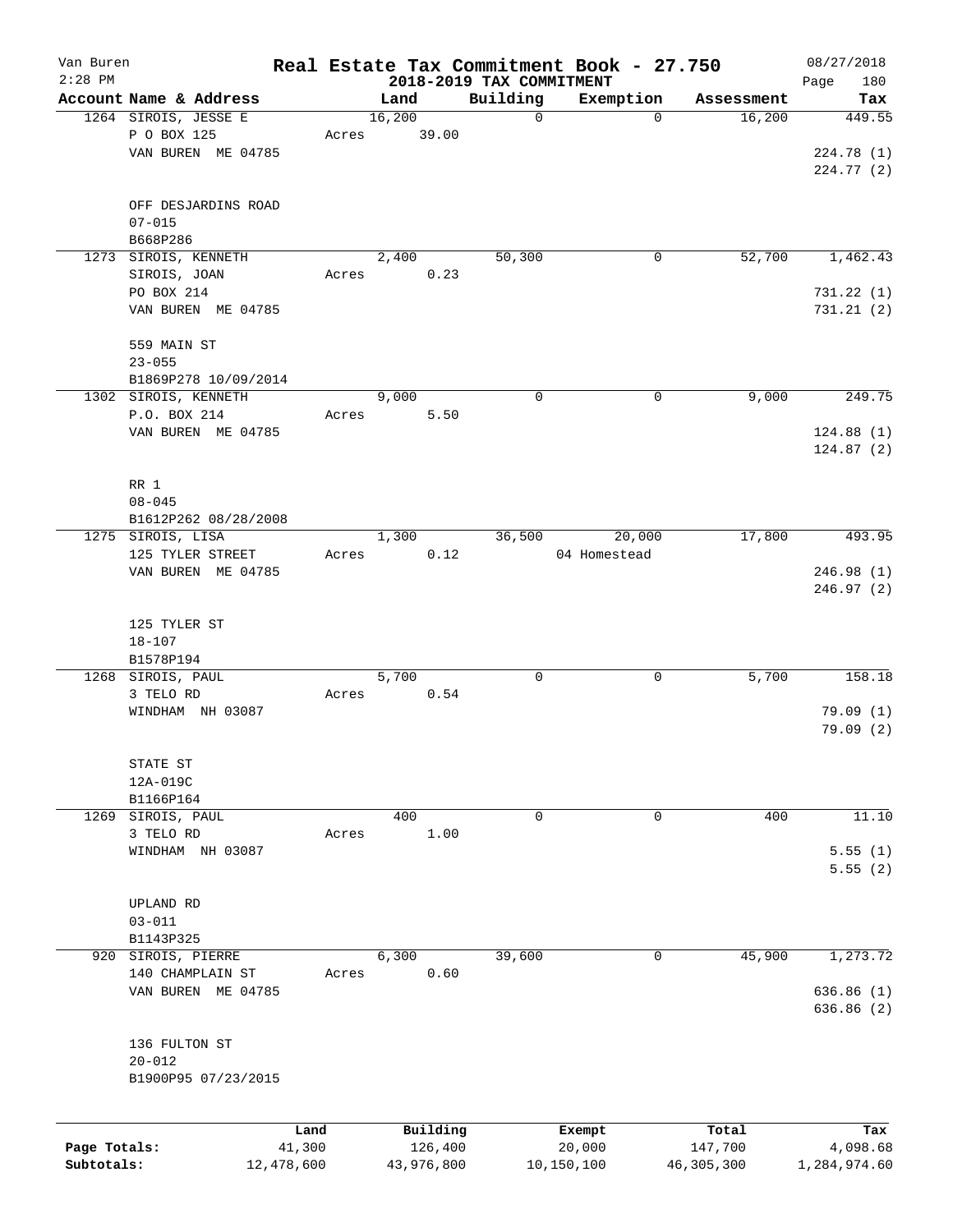| Van Buren    |                                          |            |       |        |              |                          | Real Estate Tax Commitment Book - 27.750 |                      | 08/27/2018   |
|--------------|------------------------------------------|------------|-------|--------|--------------|--------------------------|------------------------------------------|----------------------|--------------|
| $2:28$ PM    |                                          |            |       |        |              | 2018-2019 TAX COMMITMENT |                                          |                      | Page<br>181  |
|              | Account Name & Address                   |            |       | Land   |              | Building                 | Exemption                                | Assessment<br>19,900 | Tax          |
|              | 1140 SIROIS, PIERRE G                    |            |       | 2,100  | 0.20         | 17,800                   |                                          | 0                    | 552.23       |
|              | 140 CHAMPLAIN ST                         |            | Acres |        |              |                          |                                          |                      |              |
|              | VAN BUREN ME 04785                       |            |       |        |              |                          |                                          |                      | 276.12(1)    |
|              |                                          |            |       |        |              |                          |                                          |                      | 276.11(2)    |
|              |                                          |            |       |        |              |                          |                                          |                      |              |
|              | 180 FULTON ST                            |            |       |        |              |                          |                                          |                      |              |
|              | $19 - 035$                               |            |       |        |              |                          |                                          |                      |              |
|              | B1788P342 11/19/2012                     |            |       |        |              |                          |                                          |                      |              |
| 1270         | SIROIS, PIERRE G                         |            |       | 4,200  |              | 56,900                   | 20,000                                   | 41,100               | 1,140.53     |
|              | SIROIS, LINDA M                          |            | Acres |        | 0.40         |                          | 04 Homestead                             |                      |              |
|              | 140 CHAMPLAIN ST                         |            |       |        |              |                          |                                          |                      | 570.27(1)    |
|              | VAN BUREN ME 04785                       |            |       |        |              |                          |                                          |                      | 570.26(2)    |
|              |                                          |            |       |        |              |                          |                                          |                      |              |
|              | 140 CHAMPLAIN ST                         |            |       |        |              |                          |                                          |                      |              |
|              | $20 - 040$                               |            |       |        |              |                          |                                          |                      |              |
|              | B996P253 07/26/1995                      |            |       |        |              |                          |                                          |                      |              |
|              | 1298 SIROIS, PIERRE G.                   |            |       | 7,300  |              | 24,600                   |                                          | 31,900<br>0          | 885.23       |
|              | SIROIS, LINDA M.                         |            | Acres |        | 0.35         |                          |                                          |                      |              |
|              | 140 CHAMPLAIN ST.                        |            |       |        |              |                          |                                          |                      | 442.62 (1)   |
|              | VAN BUREN ME 04785                       |            |       |        |              |                          |                                          |                      | 442.61 (2)   |
|              |                                          |            |       |        |              |                          |                                          |                      |              |
|              | 646 MAIN ST                              |            |       |        |              |                          |                                          |                      |              |
|              | $25 - 010$                               |            |       |        |              |                          |                                          |                      |              |
|              | B1929P69 04/13/2016                      |            |       |        |              |                          |                                          |                      |              |
|              | 536 SIROIS, PIERRE G. &                  |            |       | 5,500  |              | 6,400                    |                                          | 11,900<br>0          | 330.23       |
|              | LINDA M.                                 |            |       |        |              |                          |                                          |                      |              |
|              | 140 CHAMPLAIN ST.                        |            | Acres |        | 0.12         |                          |                                          |                      |              |
|              | VAN BUREN ME 04785                       |            |       |        |              |                          |                                          |                      | 165.12(1)    |
|              |                                          |            |       |        |              |                          |                                          |                      | 165.11(2)    |
|              |                                          |            |       |        |              |                          |                                          |                      |              |
|              | 642 MAIN ST                              |            |       |        |              |                          |                                          |                      |              |
|              | $25 - 011$                               |            |       |        |              |                          |                                          |                      |              |
|              | B1975P226 05/18/2017                     |            |       |        |              |                          |                                          |                      |              |
|              | 1271 SIROIS, RICKY                       |            |       | 8,100  |              | $\mathbf 0$              |                                          | 8,100<br>0           | 224.78       |
|              | 951 MAIN ST                              |            | Acres |        | 17.50        |                          |                                          |                      |              |
|              | VAN BUREN ME 04785                       |            |       |        |              |                          |                                          |                      | 112.39(1)    |
|              |                                          |            |       |        |              |                          |                                          |                      | 112.39(2)    |
|              |                                          |            |       |        |              |                          |                                          |                      |              |
|              | RR 1                                     |            |       |        |              |                          |                                          |                      |              |
|              | $10 - 001$                               |            |       |        |              |                          |                                          |                      |              |
|              | B984P180                                 |            |       |        |              |                          |                                          |                      |              |
|              | 1272 SIROIS, RICKY R                     |            |       | 26,500 |              | 61,200                   | 20,000                                   | 67,700               | 1,878.68     |
|              | CYR, JESSICA L                           |            | Acres |        | 44.00        |                          | 04 Homestead                             |                      |              |
|              | 951 MAIN ST                              |            |       |        |              |                          |                                          |                      | 939.34 (1)   |
|              | VAN BUREN ME 04785                       |            |       |        |              |                          |                                          |                      | 939.34 (2)   |
|              |                                          |            |       |        |              |                          |                                          |                      |              |
|              | 951 MAIN ST                              |            |       |        |              |                          |                                          |                      |              |
|              | $08 - 054$                               |            |       |        |              |                          |                                          |                      |              |
|              | B1715P308 03/29/2011 B1007P70 03/29/2011 |            |       |        |              |                          |                                          |                      |              |
|              | 1579 SMITH, EARL W                       |            |       | 31,200 |              | $\mathbf 0$              |                                          | 31,200<br>0          | 865.80       |
|              | PO BOX 367                               |            | Acres |        | 89.00        |                          |                                          |                      |              |
|              | CARIBOU ME 04736                         |            |       |        |              |                          |                                          |                      | 432.90 (1)   |
|              |                                          |            |       |        |              |                          |                                          |                      | 432.90 (2)   |
|              |                                          |            |       |        |              |                          |                                          |                      |              |
|              | LAKE ROAD                                |            |       |        |              |                          |                                          |                      |              |
|              | $02 - 022B$                              |            |       |        |              |                          |                                          |                      |              |
|              | B1985P318 08/11/2017                     |            |       |        |              |                          |                                          |                      |              |
|              |                                          |            |       |        |              |                          |                                          |                      |              |
|              |                                          | Land       |       |        | Building     |                          | Exempt                                   | Total                | Tax          |
| Page Totals: |                                          | 84,900     |       |        | 166,900      |                          | 40,000                                   | 211,800              | 5,877.48     |
| Subtotals:   |                                          | 12,563,500 |       |        | 44, 143, 700 |                          | 10,190,100                               | 46,517,100           | 1,290,852.08 |
|              |                                          |            |       |        |              |                          |                                          |                      |              |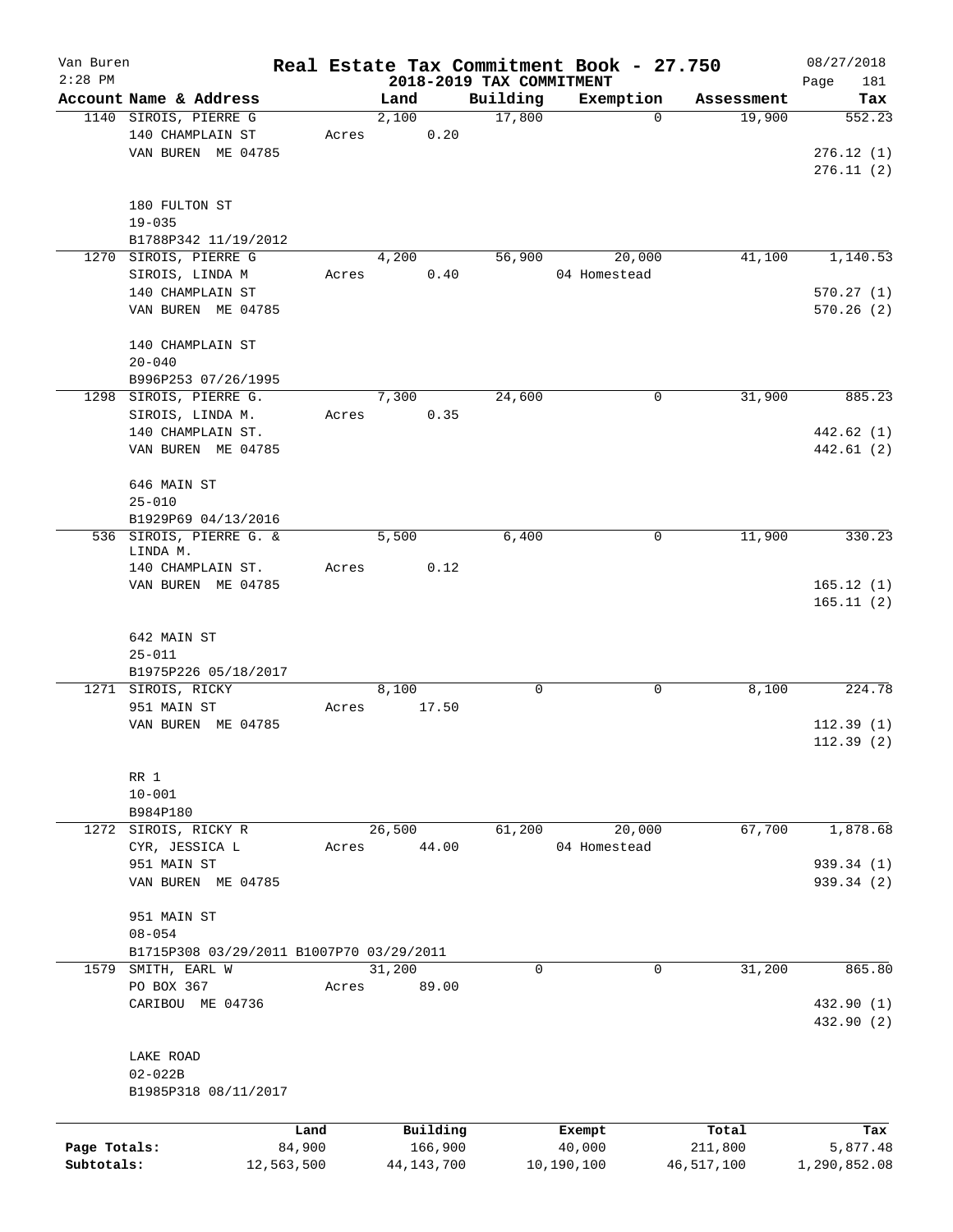| Van Buren    |                                   |            |                          |                    | Real Estate Tax Commitment Book - 27.750 |                      | 08/27/2018         |
|--------------|-----------------------------------|------------|--------------------------|--------------------|------------------------------------------|----------------------|--------------------|
| $2:28$ PM    | Account Name & Address            |            | 2018-2019 TAX COMMITMENT |                    | Exemption                                |                      | 182<br>Page<br>Tax |
|              | 1276 SMITH, MICHAEL               |            | Land<br>3,300            | Building<br>40,600 | 20,000                                   | Assessment<br>23,900 | 663.23             |
|              | SMITH, DONNA                      | Acres      | 0.31                     |                    | 04 Homestead                             |                      |                    |
|              | 126 CHAMPLAIN ST                  |            |                          |                    |                                          |                      | 331.62(1)          |
|              | VAN BUREN ME 04785                |            |                          |                    |                                          |                      | 331.61(2)          |
|              |                                   |            |                          |                    |                                          |                      |                    |
|              | 126 CHAMPLAIN ST                  |            |                          |                    |                                          |                      |                    |
|              | $20 - 044$                        |            |                          |                    |                                          |                      |                    |
|              | B827P24 01/07/1991                |            |                          |                    |                                          |                      |                    |
|              | 1277 SMITH, OMERINE               |            | 1,200                    | 44,800             | 26,000                                   | 20,000               | 555.00             |
|              | 118 CENTER ST                     | Acres      | 0.11                     |                    | 02 Veteran                               |                      |                    |
|              | VAN BUREN ME 04785                |            |                          |                    | 04 Homestead                             |                      | 277.50(1)          |
|              |                                   |            |                          |                    |                                          |                      | 277.50(2)          |
|              |                                   |            |                          |                    |                                          |                      |                    |
|              | 118 CENTER ST                     |            |                          |                    |                                          |                      |                    |
|              | $16 - 052$                        |            |                          |                    |                                          |                      |                    |
|              | B301P382                          |            |                          |                    |                                          |                      |                    |
|              | 798 SMITH, PETER J.               |            | 17,600                   | $\Omega$           | 0                                        | 17,600               | 488.40             |
|              | SMITH, DONALDA                    | Acres      | 119.00                   |                    |                                          |                      |                    |
|              | P O BOX 191                       |            |                          |                    |                                          |                      | 244.20(1)          |
|              | VAN BUREN ME 04785                |            |                          |                    |                                          |                      | 244.20(2)          |
|              | OFF RIVERVIEW DRIVE               |            |                          |                    |                                          |                      |                    |
|              | $03 - 014$                        |            |                          |                    |                                          |                      |                    |
|              | B1925P72 03/09/2016               |            |                          |                    |                                          |                      |                    |
|              | 1278 SMITH, ROBERT J              |            | 1,900                    | 48,300             | 20,000                                   | 30,200               | 838.05             |
|              | PARENT, KELSEY H                  |            | 0.18<br>Acres            |                    | 04 Homestead                             |                      |                    |
|              | 124 VIOLETTE ST                   |            |                          |                    |                                          |                      | 419.03(1)          |
|              | VAN BUREN ME 04785                |            |                          |                    |                                          |                      | 419.02 (2)         |
|              |                                   |            |                          |                    |                                          |                      |                    |
|              | 124 VIOLETTE ST                   |            |                          |                    |                                          |                      |                    |
|              | $16 - 073$                        |            |                          |                    |                                          |                      |                    |
|              | B1972P295 04/27/2017 B1439P231    |            |                          |                    |                                          |                      |                    |
|              | 1281 SMITH, ROBERT J              |            | 17,400                   | 13,300             | 0                                        | 30,700               | 851.93             |
|              | 124 VIOLETTE ST                   | Acres      | 4.61                     |                    |                                          |                      |                    |
|              | VAN BUREN ME 04785                |            |                          |                    |                                          |                      | 425.97(1)          |
|              |                                   |            |                          |                    |                                          |                      | 425.96(2)          |
|              |                                   |            |                          |                    |                                          |                      |                    |
|              | 375 CHAMPLAIN ST                  |            |                          |                    |                                          |                      |                    |
|              | $03 - 001D$                       |            |                          |                    |                                          |                      |                    |
|              | B1464P342                         |            |                          | 0                  | 0                                        |                      | 407.93             |
|              | 574 SMITH, SANDRA M<br>PO BOX 853 | Acres      | 14,700<br>34.00          |                    |                                          | 14,700               |                    |
|              | LYMAN ME 04002                    |            |                          |                    |                                          |                      | 203.97(1)          |
|              |                                   |            |                          |                    |                                          |                      | 203.96(2)          |
|              |                                   |            |                          |                    |                                          |                      |                    |
|              | ESQUAREE ROAD                     |            |                          |                    |                                          |                      |                    |
|              | $09 - 047$                        |            |                          |                    |                                          |                      |                    |
|              | B956P25                           |            |                          |                    |                                          |                      |                    |
| 1282         | SMITH, THEODORE M                 |            | 2,100                    | 39,400             | 20,000                                   | 21,500               | 596.63             |
|              | SMITH, REBECCA M                  | Acres      | 0.20                     |                    | 04 Homestead                             |                      |                    |
|              | 37 MAIN ST                        |            |                          |                    |                                          |                      | 298.32 (1)         |
|              | VAN BUREN ME 04785                |            |                          |                    |                                          |                      | 298.31(2)          |
|              |                                   |            |                          |                    |                                          |                      |                    |
|              | 37 MAIN ST.                       |            |                          |                    |                                          |                      |                    |
|              | $15 - 003$                        |            |                          |                    |                                          |                      |                    |
|              | B1474P62                          |            |                          |                    |                                          |                      |                    |
|              |                                   |            |                          |                    |                                          |                      |                    |
|              |                                   | Land       | Building                 |                    | Exempt                                   | Total                | Tax                |
| Page Totals: |                                   | 58,200     | 186,400                  |                    | 86,000                                   | 158,600              | 4,401.17           |
| Subtotals:   |                                   | 12,621,700 | 44,330,100               |                    | 10,276,100                               | 46,675,700           | 1,295,253.25       |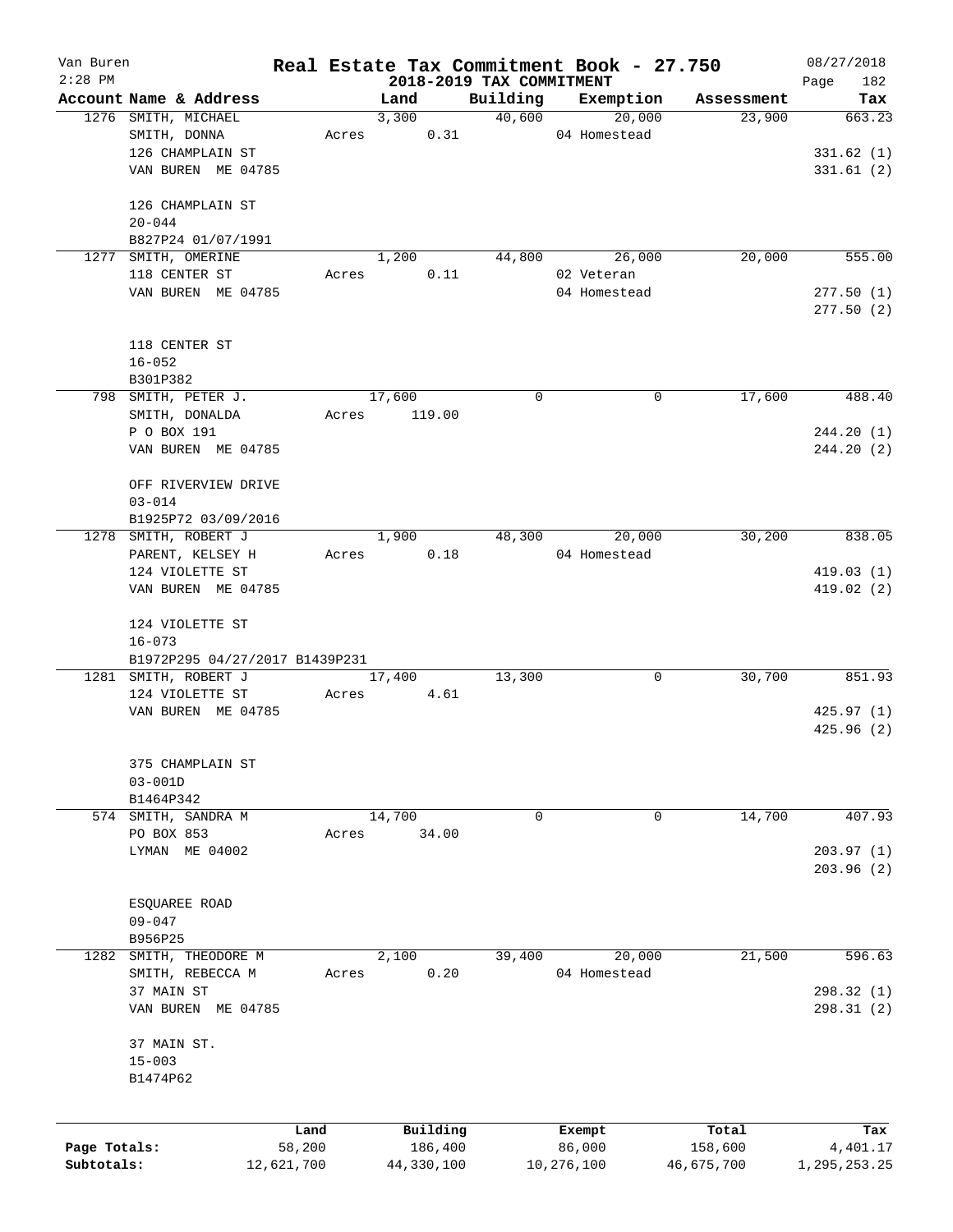| Van Buren<br>$2:28$ PM |                                        |            |                 |            |                                      | Real Estate Tax Commitment Book - 27.750 |            | 08/27/2018                  |
|------------------------|----------------------------------------|------------|-----------------|------------|--------------------------------------|------------------------------------------|------------|-----------------------------|
|                        | Account Name & Address                 |            | Land            |            | 2018-2019 TAX COMMITMENT<br>Building | Exemption                                | Assessment | 183<br>Page<br>Tax          |
|                        | 1426 SMITH, WILLIAM                    |            | 2,400           |            | 26,100                               | $\mathbf 0$                              | 28,500     | 790.88                      |
|                        | SMITH, IRMA<br>P O BOX 7               |            | Acres           | 0.12       |                                      |                                          |            | 395.44 (1)                  |
|                        | VAN BUREN ME 04785                     |            |                 |            |                                      |                                          |            | 395.44 (2)                  |
|                        | 41 MAIN ST                             |            |                 |            |                                      |                                          |            |                             |
|                        | $15 - 010$<br>B1071P193                |            |                 |            |                                      |                                          |            |                             |
|                        | 1279 SMITH, WILLIAM J                  |            | 4,000           |            | 87,400                               | 0                                        | 91,400     | 2,536.35                    |
|                        | SMITH, DAVID T<br>P O BOX 7            |            | Acres           | 0.20       |                                      |                                          |            |                             |
|                        | VAN BUREN ME 04785                     |            |                 |            |                                      |                                          |            | 1,268.18(1)<br>1, 268.17(2) |
|                        | 78 MAIN ST                             |            |                 |            |                                      |                                          |            |                             |
|                        | $15 - 091$                             |            |                 |            |                                      |                                          |            |                             |
|                        | B473P336                               |            |                 |            |                                      |                                          |            |                             |
|                        | 1280 SMITH, WILLIAM J<br>SMITH, IRMA L |            | 4,200<br>Acres  | 0.21       | 69,600                               | 6,000<br>02 Veteran                      | 67,800     | 1,881.45                    |
|                        | P O BOX 7                              |            |                 |            |                                      |                                          |            | 940.73 (1)                  |
|                        | VAN BUREN ME 04785                     |            |                 |            |                                      |                                          |            | 940.72 (2)                  |
|                        | 43 MAIN ST                             |            |                 |            |                                      |                                          |            |                             |
|                        | $15 - 011A$                            |            |                 |            |                                      |                                          |            |                             |
|                        | B1591P76                               |            |                 |            |                                      |                                          |            |                             |
| 497                    | SNOW, MICHELLE L.<br>543 MAIN ST.      |            | 1,300<br>Acres  | 0.12       | 21,000                               | 0                                        | 22,300     | 618.83                      |
|                        | VAN BUREN ME 04785                     |            |                 |            |                                      |                                          |            | 309.42(1)                   |
|                        |                                        |            |                 |            |                                      |                                          |            | 309.41(2)                   |
|                        | 183 MAIN ST                            |            |                 |            |                                      |                                          |            |                             |
|                        | $17 - 006$                             |            |                 |            |                                      |                                          |            |                             |
|                        | B1889P75 04/27/2015                    |            |                 |            |                                      |                                          |            |                             |
|                        | 1283 SOEDER, FREDRICK<br>14 MAIN ST    |            | 11,500<br>Acres | 2.00       | 45,800                               | 20,000<br>04 Homestead                   | 37,300     | 1,035.08                    |
|                        | VAN BUREN ME 04785                     |            |                 |            |                                      |                                          |            | 517.54(1)                   |
|                        |                                        |            |                 |            |                                      |                                          |            | 517.54(2)                   |
|                        | 14 MAIN ST.                            |            |                 |            |                                      |                                          |            |                             |
|                        | $13 - 044$                             |            |                 |            |                                      |                                          |            |                             |
|                        | B1757P196 04/13/2012                   |            |                 |            |                                      |                                          |            |                             |
|                        | 1284 SOUCY, ALLEN<br>SOUCY, SHELIA     |            | 2,000<br>Acres  | 0.19       | 109,200                              | 20,000<br>04 Homestead                   | 91,200     | 2,530.80                    |
|                        | 101 BERRY AVE                          |            |                 |            |                                      |                                          |            | 1, 265.40(1)                |
|                        | VAN BUREN ME 04785                     |            |                 |            |                                      |                                          |            | 1,265.40(2)                 |
|                        | 101 BERRY AVE                          |            |                 |            |                                      |                                          |            |                             |
|                        | $23 - 045$                             |            |                 |            |                                      |                                          |            |                             |
|                        | B844P109                               |            |                 |            |                                      |                                          |            |                             |
| 1285                   | SOUCY, ALLEN R<br>SOUCY, SHEILA        |            | 12,300<br>Acres | 6.10       | 0                                    | 0                                        | 12,300     | 341.33                      |
|                        | 101 BERRY AVE                          |            |                 |            |                                      |                                          |            | 170.67(1)                   |
|                        | VAN BUREN ME 04785                     |            |                 |            |                                      |                                          |            | 170.66(2)                   |
|                        | WILSON ST                              |            |                 |            |                                      |                                          |            |                             |
|                        | $23 - 041$                             |            |                 |            |                                      |                                          |            |                             |
|                        | B1196P133                              |            |                 |            |                                      |                                          |            |                             |
|                        |                                        | Land       |                 | Building   |                                      | Exempt                                   | Total      | Tax                         |
| Page Totals:           |                                        | 37,700     |                 | 359,100    |                                      | 46,000                                   | 350,800    | 9,734.72                    |
| Subtotals:             |                                        | 12,659,400 |                 | 44,689,200 |                                      | 10,322,100                               | 47,026,500 | 1,304,987.97                |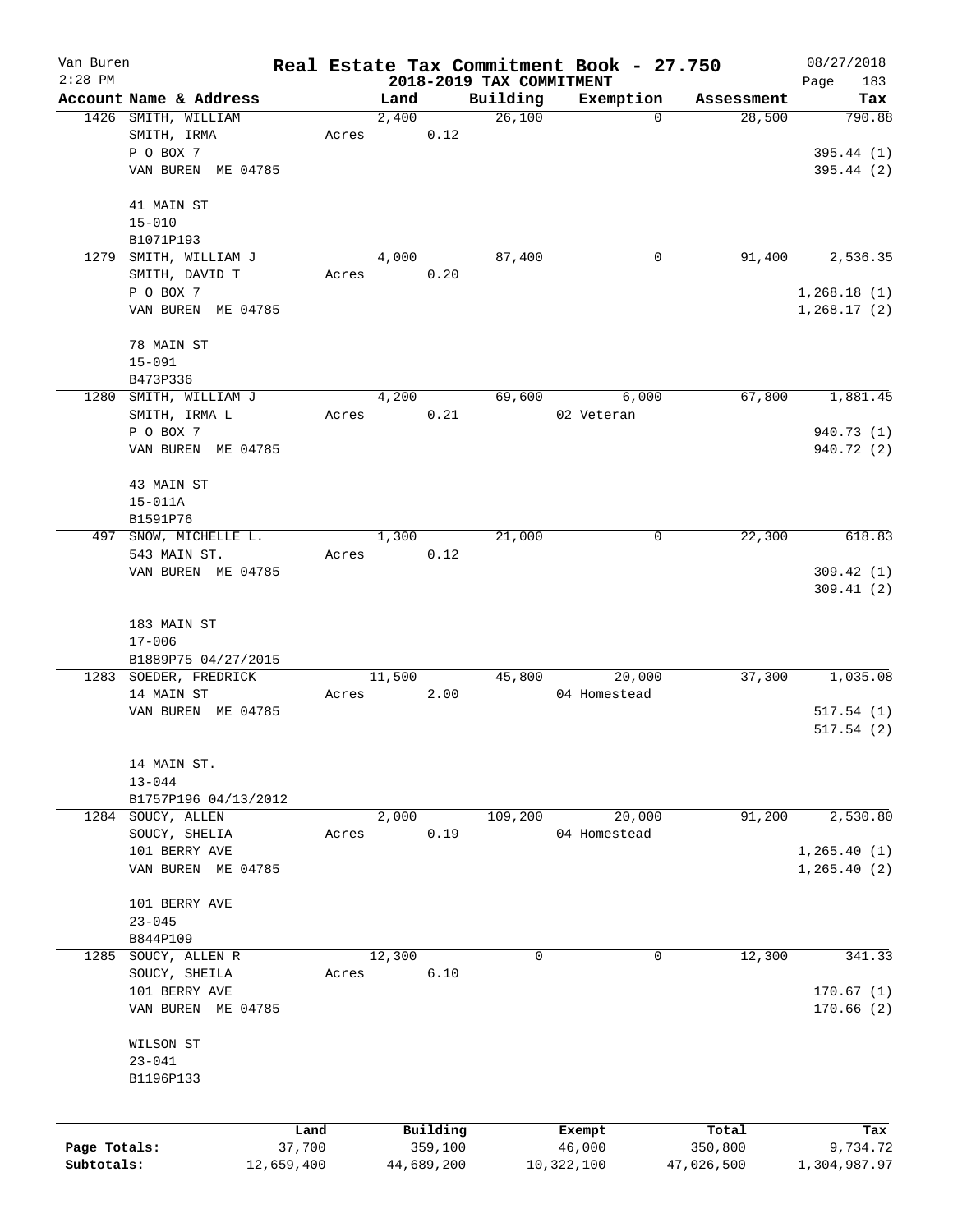| Van Buren    |                        |            |       |            |                          | Real Estate Tax Commitment Book - 27.750 |              | 08/27/2018             |
|--------------|------------------------|------------|-------|------------|--------------------------|------------------------------------------|--------------|------------------------|
| $2:28$ PM    |                        |            |       |            | 2018-2019 TAX COMMITMENT |                                          |              | Page<br>184            |
|              | Account Name & Address |            | Land  |            | Building                 | Exemption                                | Assessment   | Tax                    |
|              | 1197 SOUCY, ALLEN R    |            | 2,200 |            | 7,300                    | 0                                        | 9,500        | 263.63                 |
|              | SOUCY, SHEILA M        | Acres      |       | 0.21       |                          |                                          |              |                        |
|              | 101 BARRY AVENUE       |            |       |            |                          |                                          |              | 131.82(1)              |
|              | VAN BUREN ME 04785     |            |       |            |                          |                                          |              | 131.81(2)              |
|              | 108 BERRY AVE          |            |       |            |                          |                                          |              |                        |
|              | $23 - 065$             |            |       |            |                          |                                          |              |                        |
|              | B1716P4 03/31/2011     |            |       |            |                          |                                          |              |                        |
|              | 1286 SOUCY, ALLEN R    |            | 2,000 |            | 7,800                    | 0                                        | 9,800        | 271.95                 |
|              | SOUCY, SHEILA          | Acres      |       | 0.19       |                          |                                          |              |                        |
|              | 101 BERRY AVE          |            |       |            |                          |                                          |              | 135.98(1)              |
|              | VAN BUREN ME 04785     |            |       |            |                          |                                          |              | 135.97(2)              |
|              |                        |            |       |            |                          |                                          |              |                        |
|              | 134 WILSON ST          |            |       |            |                          |                                          |              |                        |
|              | $23 - 044$             |            |       |            |                          |                                          |              |                        |
|              | B1196P133              |            |       |            |                          |                                          |              |                        |
|              | 625 SOUCY, ALLEN R     |            | 1,900 |            | 0                        | 0                                        | 1,900        | 52.73                  |
|              | SOUCY, SHEILA M        | Acres      |       | 0.18       |                          |                                          |              |                        |
|              | 123 HILLSIDE ST        |            |       |            |                          |                                          |              | 26.37(1)               |
|              | VAN BUREN ME 04785     |            |       |            |                          |                                          |              | 26.36(2)               |
|              |                        |            |       |            |                          |                                          |              |                        |
|              | 123 HILLSIDE ST        |            |       |            |                          |                                          |              |                        |
|              | $23 - 064$             |            |       |            |                          |                                          |              |                        |
|              | B1469P310              |            |       |            |                          |                                          |              |                        |
| 1208         | SOUCY, ALLEN R         |            | 1,300 |            | 0                        | 0                                        | 1,300        | 36.08                  |
|              | SOUCY, SHEILA M        | Acres      |       | 0.12       |                          |                                          |              |                        |
|              | 101 BARRY AVENUE       |            |       |            |                          |                                          |              | 18.04(1)               |
|              | VAN BUREN ME 04785     |            |       |            |                          |                                          |              | 18.04(2)               |
|              |                        |            |       |            |                          |                                          |              |                        |
|              | 138 WILSON ST          |            |       |            |                          |                                          |              |                        |
|              | $23 - 043$             |            |       |            |                          |                                          |              |                        |
|              | B1720P13 05/19/2011    |            |       |            |                          |                                          |              |                        |
|              | 58 SOUCY, ALLEN R.     |            | 2,200 |            | 31,900                   | 0                                        | 34,100       | 946.28                 |
|              | SOUCY, SHEILA M.       |            |       |            |                          |                                          |              |                        |
|              | 101 BARRY AVE.         |            |       |            |                          |                                          |              | 473.14 (1)             |
|              | VAN BUREN ME 04785     |            |       |            |                          |                                          |              | 473.14 (2)             |
|              |                        |            |       |            |                          |                                          |              |                        |
|              | 402 MAIN ST            |            |       |            |                          |                                          |              |                        |
|              | $21 - 037$             |            |       |            |                          |                                          |              |                        |
|              | B2008P194 03/01/2018   |            |       |            |                          |                                          |              |                        |
|              | 424 SOUCY, CLAUDETTE M |            | 3,300 |            | 62,400                   | 20,000                                   | 45,700       | 1,268.18               |
|              | 180 LYNNE ST           | Acres      |       | 0.31       |                          | 04 Homestead                             |              |                        |
|              | VAN BUREN ME 04785     |            |       |            |                          |                                          |              | 634.09(1)<br>634.09(2) |
|              |                        |            |       |            |                          |                                          |              |                        |
|              | 180 LYNNE ST           |            |       |            |                          |                                          |              |                        |
|              | $19 - 068$             |            |       |            |                          |                                          |              |                        |
|              | B913P119               |            |       |            |                          |                                          |              |                        |
| 1287         | SOUCY, DAVID           |            | 5,800 |            | 59,200                   | 20,000                                   | 45,000       | 1,248.75               |
|              | SOUCY, JANINE M        | Acres      |       | 0.55       |                          | 04 Homestead                             |              |                        |
|              | 144 LYNNE ST           |            |       |            |                          |                                          |              | 624.38(1)              |
|              | VAN BUREN ME 04785     |            |       |            |                          |                                          |              | 624.37 (2)             |
|              |                        |            |       |            |                          |                                          |              |                        |
|              | 144 LYNNE ST           |            |       |            |                          |                                          |              |                        |
|              | $20 - 101$             |            |       |            |                          |                                          |              |                        |
|              | B1223P309              |            |       |            |                          |                                          |              |                        |
|              |                        |            |       |            |                          |                                          |              |                        |
|              |                        |            |       |            |                          |                                          |              |                        |
|              |                        | Land       |       | Building   |                          | Exempt                                   | Total        | Tax                    |
| Page Totals: |                        | 18,700     |       | 168,600    |                          | 40,000                                   | 147,300      | 4,087.60               |
| Subtotals:   |                        | 12,678,100 |       | 44,857,800 |                          | 10,362,100                               | 47, 173, 800 | 1,309,075.57           |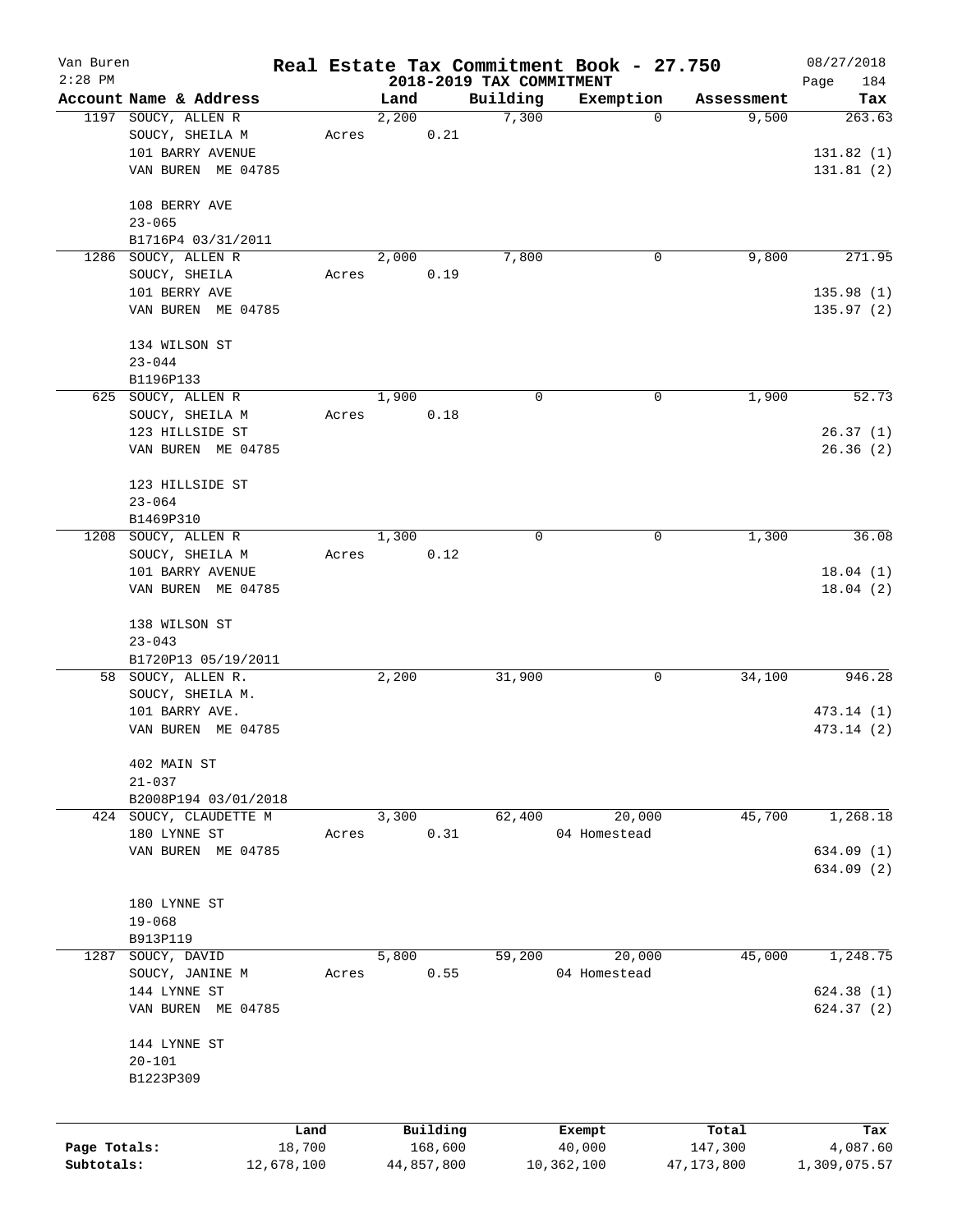| Van Buren |                               |       |          |                                      | Real Estate Tax Commitment Book - 27.750 |                     | 08/27/2018         |
|-----------|-------------------------------|-------|----------|--------------------------------------|------------------------------------------|---------------------|--------------------|
| $2:28$ PM | Account Name & Address        |       | Land     | 2018-2019 TAX COMMITMENT<br>Building | Exemption                                |                     | Page<br>185<br>Tax |
|           | 1288 SOUCY, DAVID G           |       | 3,300    | 0                                    | 0                                        | Assessment<br>3,300 | 91.58              |
|           | SOUCY, JANINE M               | Acres | 0.31     |                                      |                                          |                     |                    |
|           | 144 LYNNE ST                  |       |          |                                      |                                          |                     | 45.79 (1)          |
|           | VAN BUREN ME 04785            |       |          |                                      |                                          |                     | 45.79 (2)          |
|           |                               |       |          |                                      |                                          |                     |                    |
|           | PATRICIA ST                   |       |          |                                      |                                          |                     |                    |
|           | $20 - 116$                    |       |          |                                      |                                          |                     |                    |
| 1289      | SOUCY, DEBBY                  |       | 3,500    | 36,100                               | 20,000                                   | 19,600              | 543.90             |
|           | 538 MAIN ST                   | Acres | 0.33     |                                      | 04 Homestead                             |                     |                    |
|           | VAN BUREN ME 04785            |       |          |                                      |                                          |                     | 271.95(1)          |
|           |                               |       |          |                                      |                                          |                     | 271.95(2)          |
|           |                               |       |          |                                      |                                          |                     |                    |
|           | 538 MAIN ST                   |       |          |                                      |                                          |                     |                    |
|           | $23 - 007$                    |       |          |                                      |                                          |                     |                    |
|           | B1379P23                      |       |          |                                      |                                          |                     |                    |
|           | 1335 SOUCY, EVELYN I          |       | 4,200    | 28,700                               | $\mathbf 0$                              | 32,900              | 912.98             |
|           | 182 ST. FRANCIS ST.           | Acres | 0.40     |                                      |                                          |                     |                    |
|           | VAN BUREN ME 04785            |       |          |                                      |                                          |                     | 456.49 (1)         |
|           |                               |       |          |                                      |                                          |                     | 456.49 (2)         |
|           | 137 PINE ST                   |       |          |                                      |                                          |                     |                    |
|           |                               |       |          |                                      |                                          |                     |                    |
|           | $14 - 059$                    |       |          |                                      |                                          |                     |                    |
|           | B1773P316 07/18/2012 B1308P23 |       | 3,300    | 1,900                                |                                          | 5,200               | 144.30             |
|           | 1291 SOUCY, JOHN E            |       |          |                                      | 0                                        |                     |                    |
|           | SOUCY, EVELYN                 | Acres | 0.31     |                                      |                                          |                     |                    |
|           | 182 ST FRANCIS ST             |       |          |                                      |                                          |                     | 72.15(1)           |
|           | VAN BUREN ME 04785            |       |          |                                      |                                          |                     | 72.15(2)           |
|           | PATRICIA ST N/S               |       |          |                                      |                                          |                     |                    |
|           | $20 - 121$                    |       |          |                                      |                                          |                     |                    |
|           | B1354P266                     |       |          |                                      |                                          |                     |                    |
|           | 1292 SOUCY, JOHN E JR         |       | 4,700    | 48,100                               | 20,000                                   | 32,800              | 910.20             |
|           | SOUCY, EVELYN I               | Acres | 0.45     |                                      | 04 Homestead                             |                     |                    |
|           | 182 ST FRANCIS ST             |       |          |                                      |                                          |                     | 455.10(1)          |
|           | VAN BUREN ME 04785            |       |          |                                      |                                          |                     | 455.10 (2)         |
|           |                               |       |          |                                      |                                          |                     |                    |
|           | 182 ST FRANCIS ST             |       |          |                                      |                                          |                     |                    |
|           | $14 - 036$                    |       |          |                                      |                                          |                     |                    |
|           | B1308P20                      |       |          |                                      |                                          |                     |                    |
|           | 102 SOUCY, RODNEY J JR        |       | 5,000    | 21,400                               | $\mathsf{O}$                             | 26,400              | 732.60             |
|           | 258 LAKE RD.                  | Acres | 0.25     |                                      |                                          |                     |                    |
|           | VAN BUREN ME 04785            |       |          |                                      |                                          |                     | 366.30(1)          |
|           |                               |       |          |                                      |                                          |                     | 366.30(2)          |
|           |                               |       |          |                                      |                                          |                     |                    |
|           | 105 LAFAYETTE ST              |       |          |                                      |                                          |                     |                    |
|           | $15 - 005$                    |       |          |                                      |                                          |                     |                    |
|           | B1780P329 09/21/2012          |       |          |                                      |                                          |                     |                    |
| 1293      | SOUCY, RODNEY JR              |       | 14,600   | 64,400                               | 20,000                                   | 59,000              | 1,637.25           |
|           | DAVIS, KELLY                  | Acres | 6.91     |                                      | 04 Homestead                             |                     |                    |
|           | 258 LAKE RD                   |       |          |                                      |                                          |                     | 818.63(1)          |
|           | VAN BUREN ME 04785            |       |          |                                      |                                          |                     | 818.62 (2)         |
|           | 258 LAKE RD                   |       |          |                                      |                                          |                     |                    |
|           | $05 - 010C$                   |       |          |                                      |                                          |                     |                    |
|           | B1924P94 03/01/2016           |       |          |                                      |                                          |                     |                    |
|           |                               |       |          |                                      |                                          |                     |                    |
|           |                               |       |          |                                      |                                          |                     |                    |
|           |                               | Land  | Building |                                      | Exempt                                   | Total               | Tax                |

**Page Totals:** 38,600 200,600 60,000 179,200 4,972.81 **Subtotals:** 12,716,700 45,058,400 10,422,100 47,353,000 1,314,048.38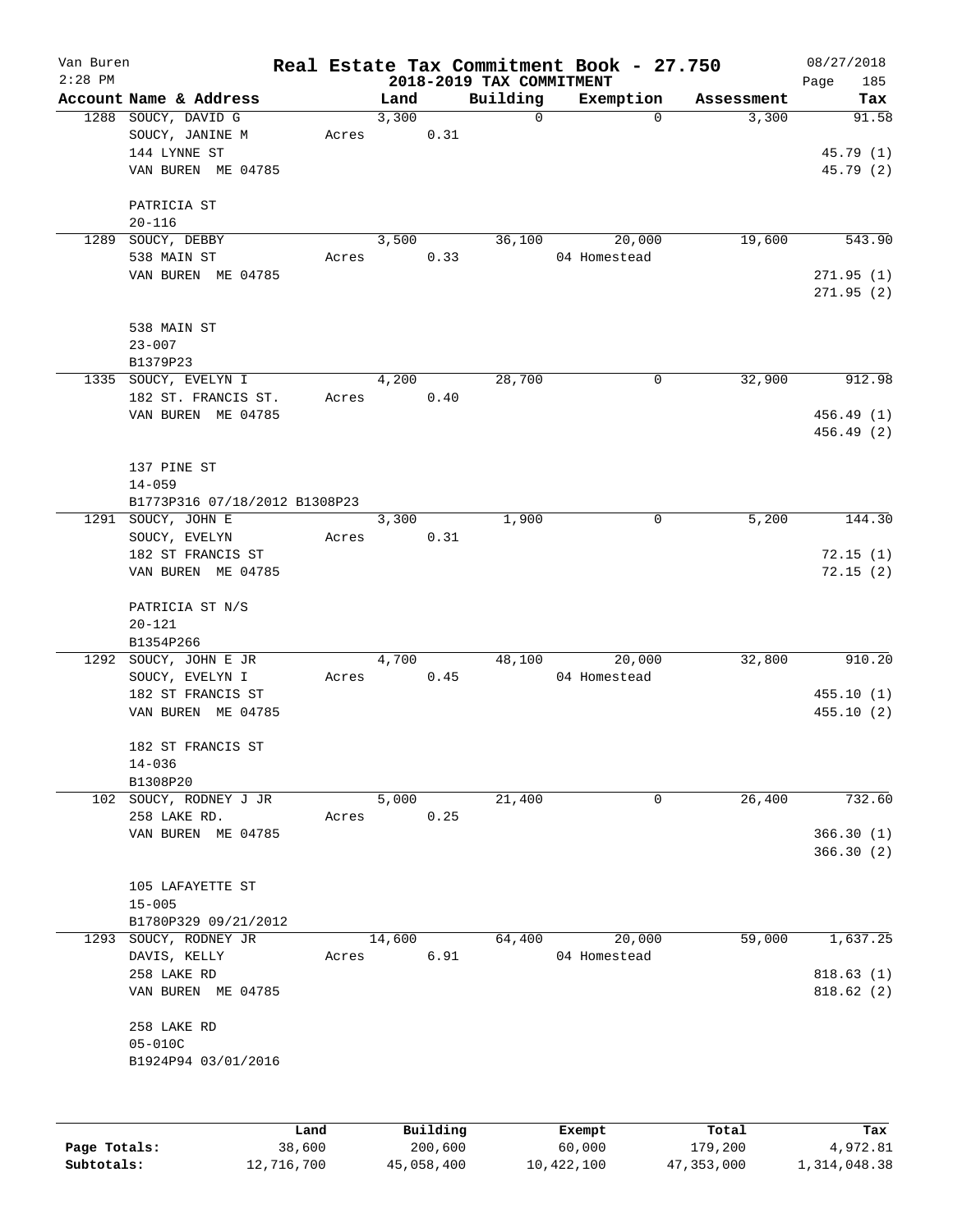| Van Buren<br>$2:28$ PM |                                                             |       |        |              | 2018-2019 TAX COMMITMENT | Real Estate Tax Commitment Book - 27.750 |            | 08/27/2018<br>Page<br>186 |
|------------------------|-------------------------------------------------------------|-------|--------|--------------|--------------------------|------------------------------------------|------------|---------------------------|
|                        | Account Name & Address                                      |       | Land   |              | Building                 | Exemption                                | Assessment | Tax                       |
| 930                    | SOUTHWEST INVESTMENTS<br>OF FLORIDA, LLC<br>436 12TH ST. W. | Acres | 1,700  | 0.16         | 30,400                   | $\mathbf 0$                              | 32,100     | 890.78                    |
|                        | BRADENTON FL                                                |       |        |              |                          |                                          |            | 445.39 (1)                |
|                        | 34205-1943                                                  |       |        |              |                          |                                          |            | 445.39 (2)                |
|                        | 134 ST BRUNO ST<br>$17 - 019$                               |       |        |              |                          |                                          |            |                           |
|                        | B1970P204 04/04/2017                                        |       |        |              |                          |                                          |            |                           |
| 228                    | SRD RENTALS                                                 |       | 12,000 |              | 193,800                  | 0                                        | 205,800    | 5,710.95                  |
|                        | C/O AROOSTOOK<br>HOSPITALITY INN<br>PO BOX 455              | Acres |        | 0.60         |                          |                                          |            | 2,855.48(1)               |
|                        | WASHBURN ME 04786                                           |       |        |              |                          |                                          |            | 2,855.47(2)               |
|                        | 95 MAIN STREET<br>$15 - 030$                                |       |        |              |                          |                                          |            |                           |
|                        | B1624P336 01/06/2009                                        |       |        |              |                          |                                          |            |                           |
|                        | 1294 ST. AMAND, DORIS L<br>168 CHAMPLAIN ST                 | Acres | 10,600 | 1.14         | 48,700                   | 20,000<br>04 Homestead                   | 39,300     | 1,090.58                  |
|                        | VAN BUREN ME 04785                                          |       |        |              |                          |                                          |            | 545.29(1)                 |
|                        |                                                             |       |        |              |                          |                                          |            | 545.29(2)                 |
|                        | 168 CHAMPLAIN ST                                            |       |        |              |                          |                                          |            |                           |
|                        | $19 - 073$                                                  |       |        |              |                          |                                          |            |                           |
|                        | B703P253                                                    |       |        |              |                          |                                          |            |                           |
| 1295                   | ST. AMAND, GARY G<br>ST. AMAND, PATRICIA                    | Acres | 9,000  | 0.75         | $\mathbf 0$              | 0                                        | 9,000      | 249.75                    |
|                        | 108 ROLLING HILLS DR.                                       |       |        |              |                          |                                          |            | 124.88(1)                 |
|                        | VINE GROVE KY 40175                                         |       |        |              |                          |                                          |            | 124.87(2)                 |
|                        | OFF CHAMPLAIN STREET                                        |       |        |              |                          |                                          |            |                           |
|                        | $06 - 008$<br>B781P31                                       |       |        |              |                          |                                          |            |                           |
|                        | 1301 ST. PIERRE, ALTON                                      |       | 1,900  |              | 18,900                   | 20,000                                   | 800        | 22.20                     |
|                        | ST. PIERRE, DANIEL                                          | Acres |        | 0.18         |                          | 04 Homestead                             |            |                           |
|                        | 112 FERRY ST                                                |       |        |              |                          |                                          |            | 11.10(1)                  |
|                        | VAN BUREN ME 04785                                          |       |        |              |                          |                                          |            | 11.10(2)                  |
|                        | 112 FERRY ST                                                |       |        |              |                          |                                          |            |                           |
|                        | $18 - 054$<br>B1204P7                                       |       |        |              |                          |                                          |            |                           |
|                        | 1303 ST. PIERRE, GERALD                                     |       | 5,300  |              | 5,000                    | $\mathbf 0$                              | 10,300     | 285.83                    |
|                        | ST. PIERRE, CATHERINE A Acres                               |       |        | 0.50         |                          |                                          |            |                           |
|                        | 11 RIVERVIEW DR<br>VAN BUREN ME 04785                       |       |        |              |                          |                                          |            | 142.92(1)<br>142.91(2)    |
|                        |                                                             |       |        |              |                          |                                          |            |                           |
|                        | 534 MAIN ST<br>$23 - 008$                                   |       |        |              |                          |                                          |            |                           |
| 1347                   | ST. PIERRE, GERALD                                          |       | 4,800  |              | 0                        | 0                                        | 4,800      | 133.20                    |
|                        | ST. PIERRE, CATHERINE                                       | Acres |        | 0.46         |                          |                                          |            |                           |
|                        | 34 RIVERVIEW DR.<br>HAMLIN ME 04785                         |       |        |              |                          |                                          |            | 66.60(1)<br>66.60(2)      |
|                        | CLOVERHILL DR<br>18C-002F                                   |       |        |              |                          |                                          |            |                           |
|                        | B1948P39 09/12/2016                                         |       |        |              |                          |                                          |            |                           |
|                        | Land                                                        |       |        | Building     |                          | Exempt                                   | Total      | Tax                       |
| Page Totals:           | 45,300                                                      |       |        | 296,800      |                          | 40,000                                   | 302,100    | 8,383.29                  |
| Subtotals:             | 12,762,000                                                  |       |        | 45, 355, 200 |                          | 10,462,100                               | 47,655,100 | 1,322,431.67              |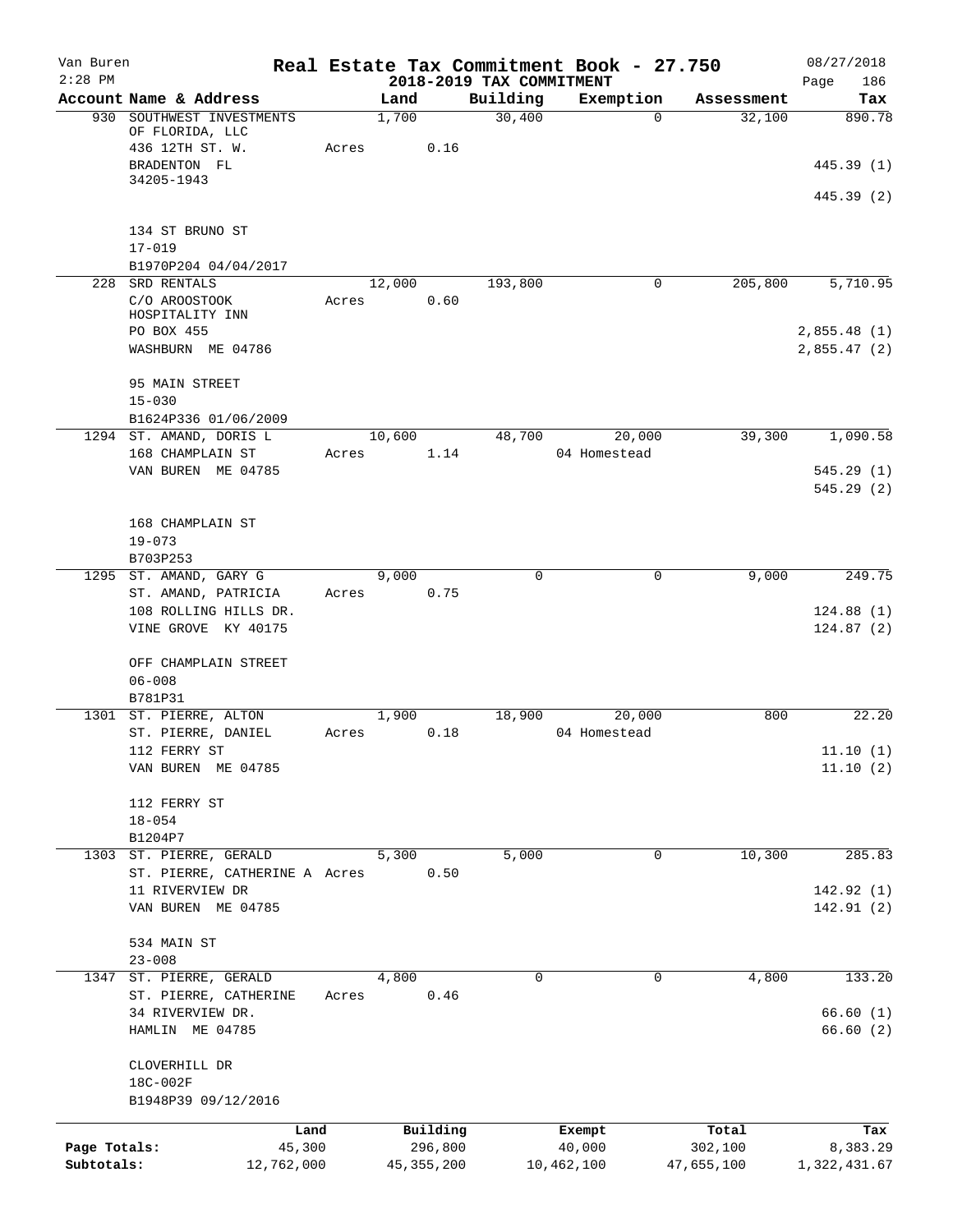| Van Buren<br>$2:28$ PM |                            |        |        |          |                                      | Real Estate Tax Commitment Book - 27.750 |            | 08/27/2018         |
|------------------------|----------------------------|--------|--------|----------|--------------------------------------|------------------------------------------|------------|--------------------|
|                        | Account Name & Address     |        | Land   |          | 2018-2019 TAX COMMITMENT<br>Building | Exemption                                | Assessment | Page<br>187<br>Tax |
|                        | 1305 ST. PIERRE, HAROLD S  |        | 3,600  |          | 21,800                               | 20,000                                   | 5,400      | 149.85             |
|                        | ST. PIERRE, GRACE M        | Acres  |        | 0.34     |                                      | 04 Homestead                             |            |                    |
|                        | 111 PIERCE ST              |        |        |          |                                      |                                          |            | 74.93(1)           |
|                        | VAN BUREN ME 04785         |        |        |          |                                      |                                          |            | 74.92(2)           |
|                        |                            |        |        |          |                                      |                                          |            |                    |
|                        | 111 PIERCE ST              |        |        |          |                                      |                                          |            |                    |
|                        | $20 - 079$                 |        |        |          |                                      |                                          |            |                    |
|                        | B411P365                   |        |        |          |                                      |                                          |            |                    |
|                        | 233 ST. PIERRE, JACQUES    |        | 2,500  |          | 21,400                               | 0                                        | 23,900     | 663.23             |
|                        | PO BOX 333                 | Acres  |        | 0.24     |                                      |                                          |            |                    |
|                        | VAN BUREN ME 04785         |        |        |          |                                      |                                          |            | 331.62(1)          |
|                        |                            |        |        |          |                                      |                                          |            | 331.61(2)          |
|                        |                            |        |        |          |                                      |                                          |            |                    |
|                        | 113 MCBRIDE AVE            |        |        |          |                                      |                                          |            |                    |
|                        | $15 - 051$                 |        |        |          |                                      |                                          |            |                    |
|                        | B1796P8 11/21/2012         |        |        |          |                                      |                                          |            |                    |
|                        | 68 ST. PIERRE, JACQUES     |        | 2,800  |          | 0                                    | $\mathsf{O}$                             | 2,800      | 77.70              |
|                        | 427 MAIN ST.               |        |        |          |                                      |                                          |            |                    |
|                        | VAN BUREN ME 04785         |        |        |          |                                      |                                          |            | 38.85(1)           |
|                        |                            |        |        |          |                                      |                                          |            | 38.85(2)           |
|                        |                            |        |        |          |                                      |                                          |            |                    |
|                        | MAIN ST                    |        |        |          |                                      |                                          |            |                    |
|                        | $21 - 029$                 |        |        |          |                                      |                                          |            |                    |
|                        | B1945P38 08/15/2016        |        |        |          |                                      |                                          |            |                    |
|                        | 1306 ST. PIERRE, JACQUES   |        | 7,000  |          | 37,700                               | 20,000                                   | 24,700     | 685.43             |
|                        | P O BOX 333                |        |        |          |                                      | 04 Homestead                             |            |                    |
|                        | VAN BUREN ME 04785         |        |        |          |                                      |                                          |            | 342.72 (1)         |
|                        |                            |        |        |          |                                      |                                          |            | 342.71 (2)         |
|                        |                            |        |        |          |                                      |                                          |            |                    |
|                        | 427 MAIN ST<br>$21 - 027A$ |        |        |          |                                      |                                          |            |                    |
|                        | 679 ST. PIERRE, JACQUES    |        | 1,600  |          | 42,900                               | $\mathbf 0$                              | 44,500     | 1,234.88           |
|                        | 427 MAIN ST.               | Acres  |        | 0.15     |                                      |                                          |            |                    |
|                        | VAN BUREN ME 04785         |        |        |          |                                      |                                          |            | 617.44(1)          |
|                        |                            |        |        |          |                                      |                                          |            | 617.44 (2)         |
|                        |                            |        |        |          |                                      |                                          |            |                    |
|                        | 118 ST FRANCIS ST          |        |        |          |                                      |                                          |            |                    |
|                        | $14 - 001$                 |        |        |          |                                      |                                          |            |                    |
|                        | B1889P286 04/01/2015       |        |        |          |                                      |                                          |            |                    |
|                        | 1308 ST. PIERRE, JAMES     |        | 12,600 |          | $\mathbf 0$                          | $\mathbf 0$                              | 12,600     | 349.65             |
|                        | ST. PIERRE, NANCY          | Acres  |        | 20.50    |                                      |                                          |            |                    |
|                        | 13505 WATERHOUSE WAY       |        |        |          |                                      |                                          |            | 174.83(1)          |
|                        | ORLANDO FL 32828           |        |        |          |                                      |                                          |            | 174.82(2)          |
|                        |                            |        |        |          |                                      |                                          |            |                    |
|                        | RR 1                       |        |        |          |                                      |                                          |            |                    |
|                        | $10 - 006$                 |        |        |          |                                      |                                          |            |                    |
|                        | B409P691                   |        |        |          |                                      |                                          |            |                    |
| 1369                   | ST. PIERRE, KEVIN M        |        | 2,900  |          | 62,300                               | 20,000                                   | 45,200     | 1,254.30           |
|                        | LEVASSEUR, WANDA L         | Acres  |        | 0.28     |                                      | 04 Homestead                             |            |                    |
|                        | 111 CHURCH ST              |        |        |          |                                      |                                          |            | 627.15(1)          |
|                        | VAN BUREN ME 04785         |        |        |          |                                      |                                          |            | 627.15(2)          |
|                        |                            |        |        |          |                                      |                                          |            |                    |
|                        | 111 CHURCH ST              |        |        |          |                                      |                                          |            |                    |
|                        | $23 - 100$                 |        |        |          |                                      |                                          |            |                    |
|                        | B1619P85 11/04/2008        |        |        |          |                                      |                                          |            |                    |
|                        |                            |        |        |          |                                      |                                          |            |                    |
|                        |                            |        |        |          |                                      |                                          |            |                    |
|                        |                            | Land   |        | Building |                                      | Exempt                                   | Total      | Tax                |
| Page Totals:           |                            | 33,000 |        | 186,100  |                                      | 60,000                                   | 159,100    | 4,415.04           |
|                        |                            |        |        |          |                                      |                                          |            |                    |

**Subtotals:** 12,795,000 45,541,300 10,522,100 47,814,200 1,326,846.71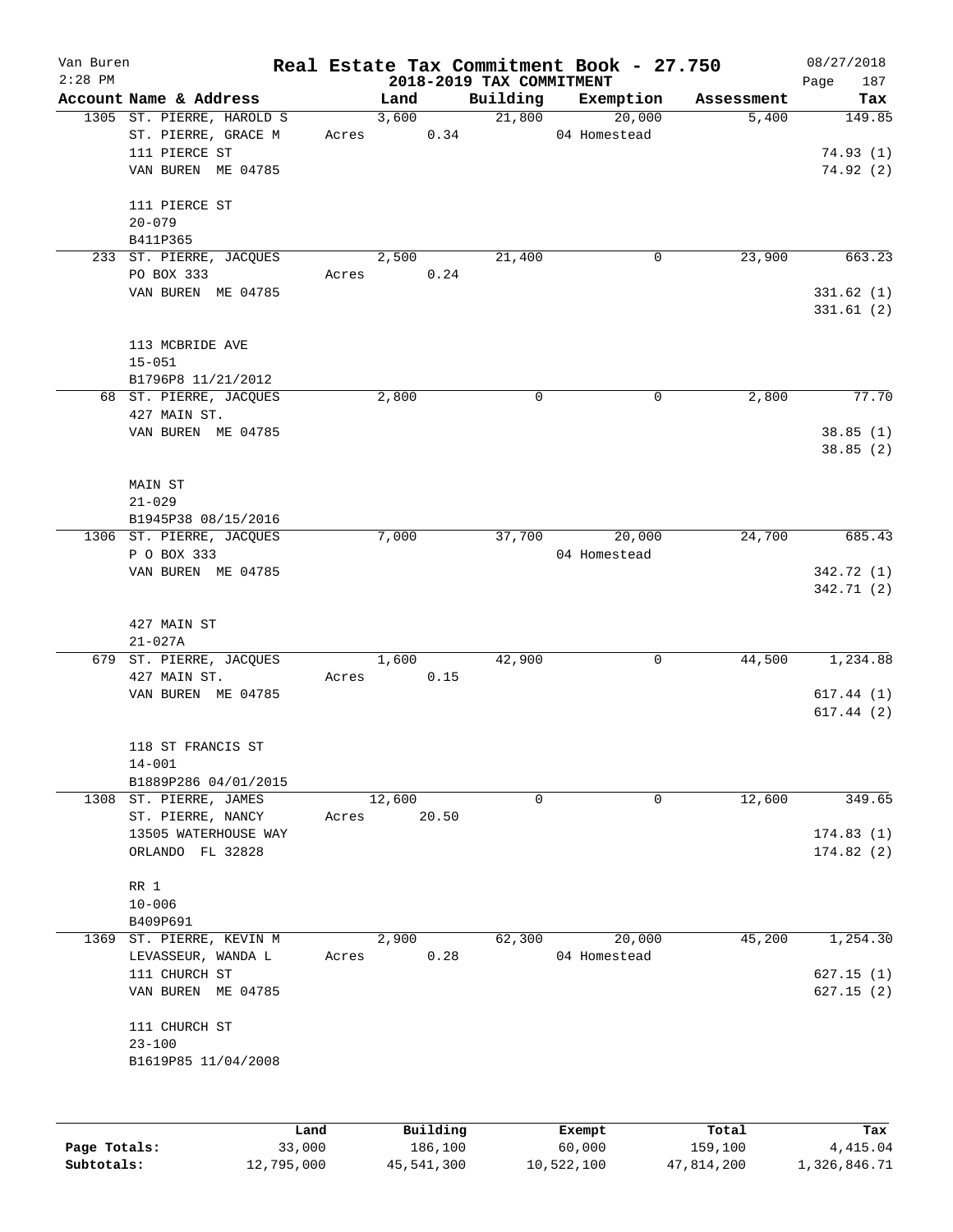| Van Buren    |                                            |                |                          |             | Real Estate Tax Commitment Book - 27.750 |                  | 08/27/2018               |
|--------------|--------------------------------------------|----------------|--------------------------|-------------|------------------------------------------|------------------|--------------------------|
| $2:28$ PM    |                                            |                | 2018-2019 TAX COMMITMENT |             |                                          |                  | 188<br>Page              |
|              | Account Name & Address                     |                | Land                     | Building    | Exemption                                | Assessment       | Tax                      |
|              | 1309 ST. PIERRE, NANCY                     |                | 13,800                   | 57,400      | 0                                        | 71,200           | 1,975.80                 |
|              | C/O TROY ST. PIERRE                        | Acres          | 4.70                     |             |                                          |                  |                          |
|              | 13505 WATERHOUSE WAY                       |                |                          |             |                                          |                  | 987.90 (1)               |
|              | ORLANDO FL 32828                           |                |                          |             |                                          |                  | 987.90 (2)               |
|              | 975 MAIN ST                                |                |                          |             |                                          |                  |                          |
|              | $10 - 005$                                 |                |                          |             |                                          |                  |                          |
|              | B409P691 03/16/1974                        |                |                          |             |                                          |                  |                          |
| 1313         | ST. PIERRE, PHILIP                         |                | 4,700                    | 14,100      | 0                                        | 18,800           | 521.70                   |
|              | 159 EAST OAK ST.                           |                |                          |             |                                          |                  |                          |
|              | WILLETS CA 95490-3923                      |                |                          |             |                                          |                  | 260.85(1)                |
|              |                                            |                |                          |             |                                          |                  | 260.85(2)                |
|              | 438 MAIN ST                                |                |                          |             |                                          |                  |                          |
|              | $21 - 028$                                 |                |                          |             |                                          |                  |                          |
|              | B1282P96                                   |                |                          |             |                                          |                  |                          |
|              | 1312 ST. PIERRE, ROLAND                    |                | 2,100                    | 56,000      | 26,000                                   | 32,100           | 890.78                   |
|              | ST. PIERRE, THERESA                        | Acres          | 0.20                     |             | 02 Veteran                               |                  |                          |
|              |                                            |                |                          |             | 04 Homestead                             |                  |                          |
|              | 108 CYR AVE<br>VAN BUREN ME 04785          |                |                          |             |                                          |                  | 445.39 (1)<br>445.39 (2) |
|              |                                            |                |                          |             |                                          |                  |                          |
|              | 108 CYR AVE                                |                |                          |             |                                          |                  |                          |
|              | $18 - 121$                                 |                |                          |             |                                          |                  |                          |
|              | B862P271                                   |                |                          |             |                                          |                  |                          |
|              | 1316 STAFFIER, PAUL R<br>(ESTATE OF)       |                | 16,900                   | $\mathbf 0$ | $\mathbf 0$                              | 16,900           | 468.98                   |
|              | C/O DONNA STAFFIER                         | Acres          | 41.00                    |             |                                          |                  |                          |
|              | SOMMERS                                    |                |                          |             |                                          |                  |                          |
|              | 8 NICHOLS RD                               |                |                          |             |                                          |                  | 234.49(1)                |
|              | AMHERST NH 03031                           |                |                          |             |                                          |                  | 234.49 (2)               |
|              |                                            |                |                          |             |                                          |                  |                          |
|              | OFF DESJARDINS ROAD                        |                |                          |             |                                          |                  |                          |
|              | $07 - 007C$                                |                |                          |             |                                          |                  |                          |
| 1201         | STATEWIDE HOUSING                          |                | 1,700                    | 18,300      | 0                                        | 20,000           | 555.00                   |
|              | SOLUTIONS, LLC                             |                | 0.16                     |             |                                          |                  |                          |
|              | 14387 MONTEVISTA RD.<br>GROVELAND FL 34736 | Acres          |                          |             |                                          |                  |                          |
|              |                                            |                |                          |             |                                          |                  | 277.50(1)                |
|              |                                            |                |                          |             |                                          |                  | 277.50(2)                |
|              | 116 ST BRUNO ST                            |                |                          |             |                                          |                  |                          |
|              | $17 - 046$                                 |                |                          |             |                                          |                  |                          |
|              | B2004P264 01/25/2018                       |                |                          |             |                                          |                  |                          |
|              | 429 STEPHENSON, GEORGE R.                  |                | 1,800                    | 32,000      | $\mathbf 0$                              | 33,800           | 937.95                   |
|              | FAX BILLS TO (USDA):                       | Acres          | 0.17                     |             |                                          |                  |                          |
|              | $1 - 855 - 602 - 4115$                     |                |                          |             |                                          |                  | 468.98(1)                |
|              | VAN BUREN ME 04785                         |                |                          |             |                                          |                  |                          |
|              |                                            |                |                          |             |                                          |                  | 468.97(2)                |
|              | 106 HOOVER DR                              |                |                          |             |                                          |                  |                          |
|              | 14-022A                                    |                |                          |             |                                          |                  |                          |
|              | B1865P203 08/22/2014                       |                |                          |             |                                          |                  |                          |
|              | 410 STERNS, MONA                           |                | 6,100                    | 86,000      | 0                                        | 92,100           | 2,555.78                 |
|              | 48 GLEASON ST.                             | Acres          | 0.58                     |             |                                          |                  |                          |
|              | THOMASTON ME 04861                         |                |                          |             |                                          |                  | 1, 277.89(1)             |
|              |                                            |                |                          |             |                                          |                  | 1, 277.89(2)             |
|              |                                            |                |                          |             |                                          |                  |                          |
|              | 30 MAIN ST                                 |                |                          |             |                                          |                  |                          |
|              | $13 - 036$<br>B1077P88                     |                |                          |             |                                          |                  |                          |
|              |                                            |                |                          |             |                                          |                  |                          |
| Page Totals: |                                            | Land<br>47,100 | Building<br>263,800      |             | Exempt<br>26,000                         | Total<br>284,900 | Tax<br>7,905.99          |
| Subtotals:   |                                            | 12,842,100     | 45,805,100               |             | 10,548,100                               | 48,099,100       | 1,334,752.70             |
|              |                                            |                |                          |             |                                          |                  |                          |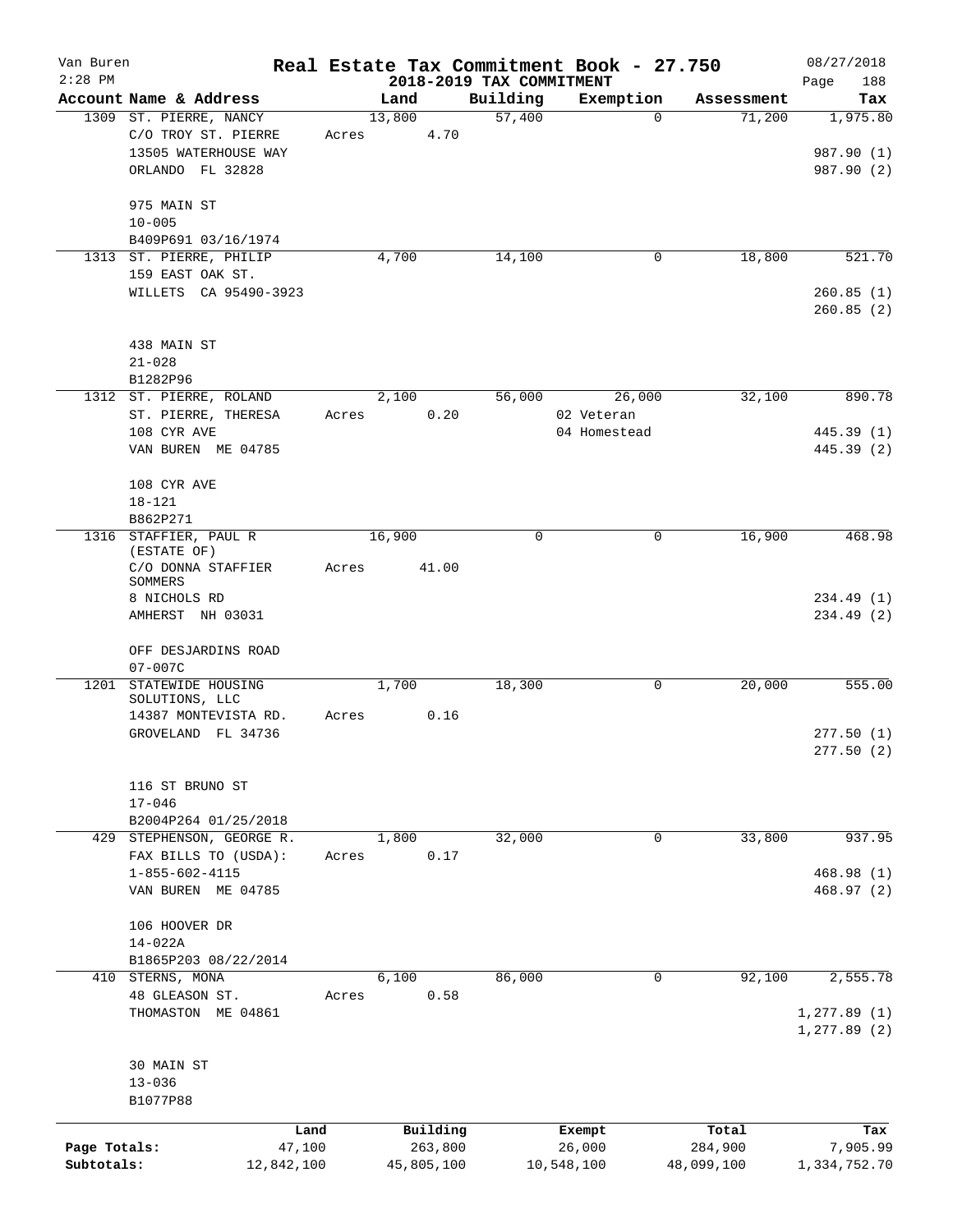| Van Buren<br>$2:28$ PM     |                                                                                            | Real Estate Tax Commitment Book - 27.750 | 2018-2019 TAX COMMITMENT   |              |                         | 08/27/2018<br>189<br>Page          |
|----------------------------|--------------------------------------------------------------------------------------------|------------------------------------------|----------------------------|--------------|-------------------------|------------------------------------|
|                            | Account Name & Address                                                                     | Land                                     | Building                   | Exemption    | Assessment              | Tax                                |
|                            | 1320 STRECK, ROBIN<br>STRECK, PATRICIA A<br>8 HILLSBORO RD<br>CLARKSVILLE TN<br>37042-6213 | 13,700<br>4.50<br>Acres                  | 26,800                     | $\Omega$     | 40,500                  | 1,123.88<br>561.94(1)<br>561.94(2) |
|                            | 1007 MAIN ST                                                                               |                                          |                            |              |                         |                                    |
|                            | $10 - 014$<br>B641P67                                                                      |                                          |                            |              |                         |                                    |
|                            | 191 SUGA, RICHARD JOSEPH<br>88 NELSON ROAD<br>VASSALBORO ME 04989                          | 8,600<br>1.22<br>Acres                   | 5,100                      | 0            | 13,700                  | 380.18<br>190.09(1)                |
|                            | 120 PARENT RD<br>$09 - 041A$<br>B1901P109 07/30/2015                                       |                                          |                            |              |                         | 190.09(2)                          |
|                            | 336 SULLIVAN, ANTHONY                                                                      | 14,200                                   | $\mathbf 0$                | 0            | 14,200                  | 394.05                             |
|                            | PROVOST, MICHELLE J<br>PO BOX 187<br>EAST WILTON ME 04234                                  | 30.00<br>Acres                           |                            |              |                         | 197.03(1)<br>197.02(2)             |
|                            | OFF DESJARDINS ROAD<br>$07 - 008B$<br>B1807P149 04/30/2013                                 |                                          |                            |              |                         |                                    |
|                            | 1322 SWEENEY, JAMES M<br>SWEENEY, KAREN ANN                                                | 47,700<br>148.00<br>Acres                | 500                        | $\mathbf 0$  | 48,200                  | 1,337.55                           |
|                            | 1301 ALFRED RD<br>LYMAN ME 04002                                                           |                                          |                            |              |                         | 668.78 (1)<br>668.77 (2)           |
|                            | MASSE RD<br>$01 - 016$<br>B408P776 11/30/1973                                              |                                          |                            |              |                         |                                    |
|                            | 1323 SWEENEY, ROBERT<br>C/O SWEENEY, KEVIN<br>1301 ALFRED RD<br>LYMAN ME 04002             | 16,800<br>41.50<br>Acres                 | 0                          | 0            | 16,800                  | 466.20<br>233.10(1)<br>233.10(2)   |
|                            | MASSE RD<br>$05 - 001$<br>B917P258                                                         |                                          |                            |              |                         |                                    |
|                            | 978 SWETT, FRANK MARION                                                                    | 39,900                                   | $\mathbf 0$                | 0            | 39,900                  | 1,107.22                           |
|                            | 66 SWETTS DRIVE<br>ZEBULON NC 27597                                                        | 92.00<br>Acres                           |                            |              |                         | 553.61(1)<br>553.61(2)             |
|                            | OFF OF US 1<br>$09 - 017$<br>B1744P13 11/17/2011                                           |                                          |                            |              |                         |                                    |
|                            | 1324 SYTULEK, GARY J<br>SYTULEK, DEBORAH A<br>111 ROSSIGNOL DR<br>VAN BUREN ME 04785       | 4,200<br>0.40<br>Acres                   | 35,300                     | $\mathbf{0}$ | 39,500                  | 1,096.13<br>548.07(1)<br>548.06(2) |
|                            | 111 ROSSIGNOL DR<br>14-132C<br>B1463P80                                                    |                                          |                            |              |                         |                                    |
|                            |                                                                                            | Building<br>Land                         | Exempt                     |              | Total                   | Tax                                |
| Page Totals:<br>Subtotals: | 145,100<br>12,987,200                                                                      | 67,700<br>45,872,800                     | $\mathsf{O}$<br>10,548,100 |              | 212,800<br>48, 311, 900 | 5,905.21<br>1,340,657.91           |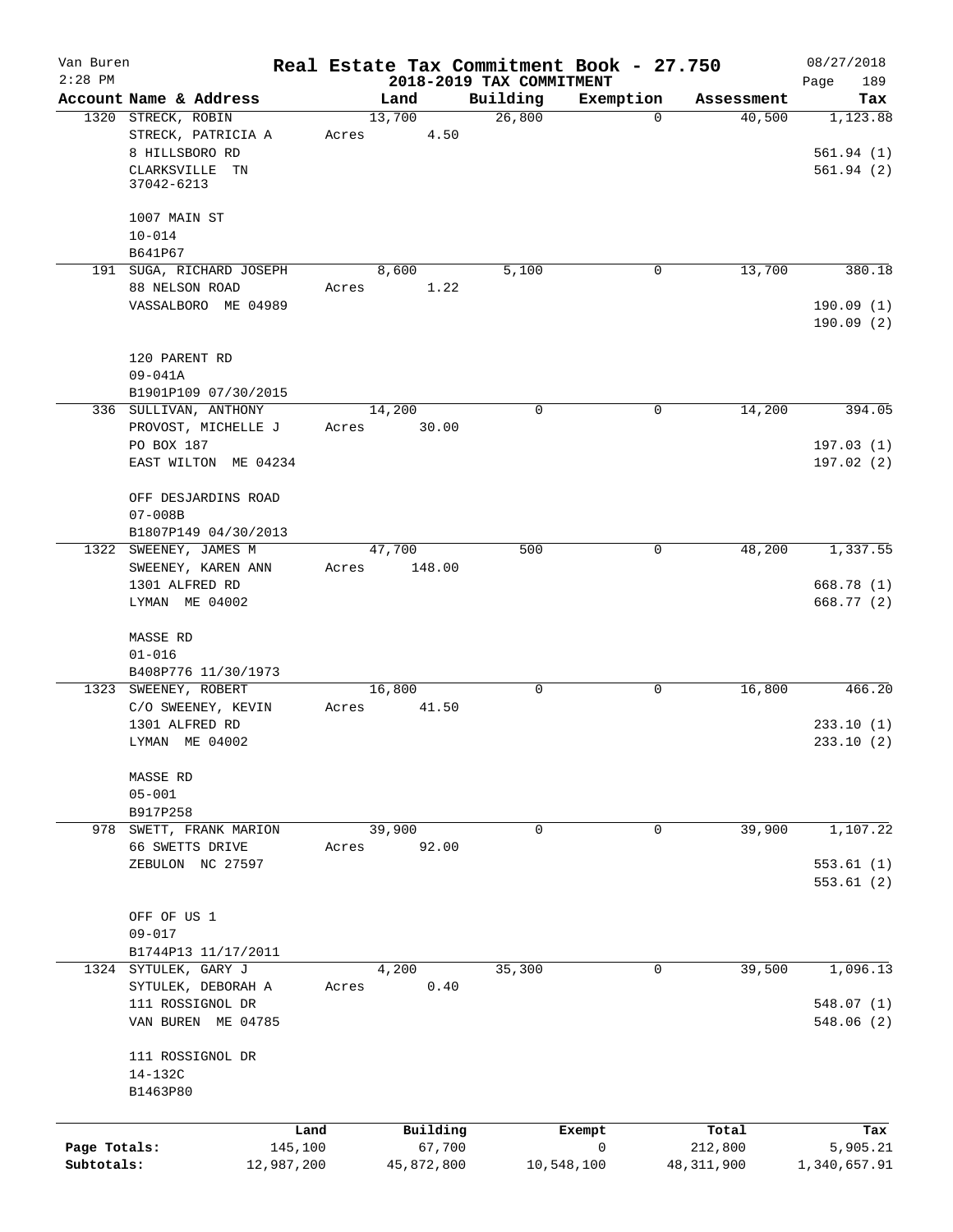|      | Account Name & Address                                  |       |        |       | 2018-2019 TAX COMMITMENT |                        |            | Page<br>190              |
|------|---------------------------------------------------------|-------|--------|-------|--------------------------|------------------------|------------|--------------------------|
|      |                                                         |       | Land   |       | Building                 | Exemption              | Assessment | Tax                      |
|      | 1578 TAFERNER, ANNE P.<br>TAFERNER, MARIA A.            | Acres | 6,500  | 2.35  | 6,900                    | $\Omega$               | 13,400     | 371.85                   |
|      | 127 LAKE ROAD<br>Van Buren ME 04785                     |       |        |       |                          |                        |            | 185.93(1)<br>185.92(2)   |
|      | LAKE ROAD<br>$02 - 022A$<br>B1916P156 11/23/2015        |       |        |       |                          |                        |            |                          |
|      | 1185 TAFERNER, ANNE P.<br>TAFERNER, MARIA A.            | Acres | 13,800 | 4.70  | 65,400                   | 20,000<br>04 Homestead | 59,200     | 1,642.80                 |
|      | 127 LAKE RD<br>VAN BUREN ME 04785                       |       |        |       |                          |                        |            | 821.40 (1)<br>821.40 (2) |
|      | 127 LAKE RD<br>$02 - 022$                               |       |        |       |                          |                        |            |                          |
|      | B1897P179 07/02/2015<br>1326 TARDIF, RONALD G           |       | 2,200  |       | 43,100                   | 0                      | 45,300     | 1,257.08                 |
|      | TARDIF, JUNE Y<br>1203 LONG PLAINS ROAD                 | Acres |        | 0.21  |                          |                        |            | 628.54(1)                |
|      | BUXTON ME 04093                                         |       |        |       |                          |                        |            | 628.54(2)                |
|      | 126 HIGH ST<br>$14 - 113$                               |       |        |       |                          |                        |            |                          |
|      | B1413P192                                               |       |        |       |                          |                        |            |                          |
|      | 1327 TARDIF, RUSSELL G<br>TARDIF, DARYLIN               | Acres | 8,300  | 0.79  | 22,200                   | 20,000<br>04 Homestead | 10,500     | $\overline{291}.38$      |
|      | 188 CHAMPLAIN ST<br>VAN BUREN ME 04785                  |       |        |       |                          |                        |            | 145.69(1)<br>145.69(2)   |
|      | 188 CHAMPLAIN ST<br>$19 - 016$                          |       |        |       |                          |                        |            |                          |
| 1329 | THE VAN BUREN TRUST<br>1780 BENNETT ROAD                | Acres | 2,000  | 0.19  | 0                        | $\mathbf 0$            | 2,000      | 55.50                    |
|      | GRAYSON GA 30017                                        |       |        |       |                          |                        |            | 27.75(1)<br>27.75(2)     |
|      | 131 FULTON ST<br>$20 - 010$                             |       |        |       |                          |                        |            |                          |
|      | B1583P73<br>580 THERIAULT, JAMIE                        |       | 16,200 |       | 300                      | $\mathbf 0$            | 16,500     | 457.88                   |
|      | 727 MAIN STREET                                         | Acres |        | 33.80 |                          |                        |            |                          |
|      | VAN BUREN ME 04785                                      |       |        |       |                          |                        |            | 228.94(1)                |
|      |                                                         |       |        |       |                          |                        |            | 228.94(2)                |
|      | MAIN ST.<br>$08 - 005A$                                 |       |        |       |                          |                        |            |                          |
|      | B1769P308 06/28/2012 B1769P306 06/28/2012 B1550P302     |       |        |       |                          |                        |            |                          |
|      | 251 THERIAULT, JAMIE<br>P.O. BOX 314                    | Acres | 10,100 | 0.70  | 54,200                   | 20,000<br>04 Homestead | 44,300     | 1,229.33                 |
|      | VAN BUREN ME 04785                                      |       |        |       |                          |                        |            | 614.67(1)                |
|      |                                                         |       |        |       |                          |                        |            | 614.66(2)                |
|      | 727 MAIN STREET                                         |       |        |       |                          |                        |            |                          |
|      | $08 - 005B$<br>B1720P127 05/24/2011 B1709P69 01/10/2011 |       |        |       |                          |                        |            |                          |
|      |                                                         |       |        |       |                          |                        |            |                          |

|              | Land       | Building   | Exempt     | Total      | Tax          |
|--------------|------------|------------|------------|------------|--------------|
| Page Totals: | 59,100     | 192,100    | 60,000     | 191,200    | 5,305.82     |
| Subtotals:   | 13,046,300 | 46,064,900 | 10,608,100 | 48,503,100 | 1,345,963.73 |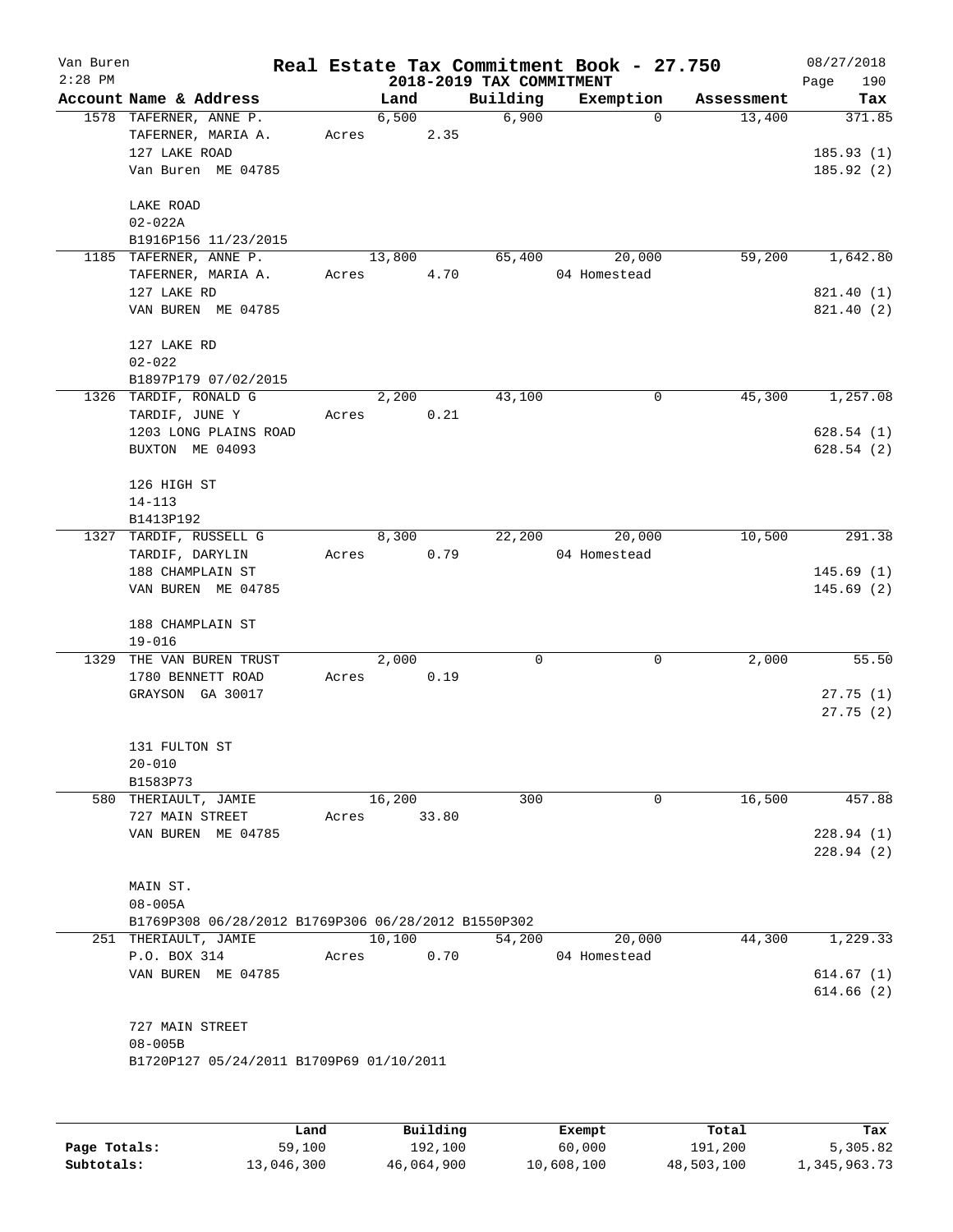| Van Buren<br>$2:28$ PM |                                       |            |        |              |                                      | Real Estate Tax Commitment Book - 27.750 |            | 08/27/2018         |
|------------------------|---------------------------------------|------------|--------|--------------|--------------------------------------|------------------------------------------|------------|--------------------|
|                        | Account Name & Address                |            | Land   |              | 2018-2019 TAX COMMITMENT<br>Building | Exemption                                | Assessment | 191<br>Page<br>Tax |
|                        | 1343 THIBODEAU, GAIL                  |            | 14,800 |              | 52,300                               | $\Omega$                                 | 67,100     | 1,862.03           |
|                        | THIBODEAU, GARY                       | Acres      |        | 7.60         |                                      |                                          |            |                    |
|                        | 1169 WESTERN AVE.                     |            |        |              |                                      |                                          |            | 931.02(1)          |
|                        | HAMPDEN ME 04444                      |            |        |              |                                      |                                          |            | 931.01(2)          |
|                        |                                       |            |        |              |                                      |                                          |            |                    |
|                        | 907 MAIN ST                           |            |        |              |                                      |                                          |            |                    |
|                        | $08 - 044B$                           |            |        |              |                                      |                                          |            |                    |
|                        | B1687P324 07/16/2010 B417P744         |            |        |              |                                      |                                          |            |                    |
|                        | 1337 THIBODEAU, GISELE                |            | 6,300  |              | 43,500                               | 20,000                                   | 29,800     | 826.95             |
|                        | 464 MAIN ST                           | Acres      |        | 0.60         |                                      | 04 Homestead                             |            |                    |
|                        | VAN BUREN ME 04785                    |            |        |              |                                      |                                          |            | 413.48(1)          |
|                        |                                       |            |        |              |                                      |                                          |            | 413.47 (2)         |
|                        |                                       |            |        |              |                                      |                                          |            |                    |
|                        | 464 MAIN ST                           |            |        |              |                                      |                                          |            |                    |
|                        | $22 - 016A$                           |            |        |              |                                      |                                          |            |                    |
|                        | B705P50                               |            |        |              |                                      |                                          |            |                    |
|                        | 1338 THIBODEAU, JAMES A               |            | 10,600 |              | 72,400                               | 20,000                                   | 63,000     | 1,748.25           |
|                        | THIBODEAU, BARBARA S                  | Acres      |        | 1.05         |                                      | 04 Homestead                             |            |                    |
|                        | 148 VIOLETTE ST                       |            |        |              |                                      |                                          |            | 874.13 (1)         |
|                        | VAN BUREN ME 04785                    |            |        |              |                                      |                                          |            | 874.12(2)          |
|                        |                                       |            |        |              |                                      |                                          |            |                    |
|                        | 148 VIOLETTE ST                       |            |        |              |                                      |                                          |            |                    |
|                        | $16 - 068$                            |            |        |              |                                      |                                          |            |                    |
|                        | B1266P256                             |            |        |              |                                      |                                          |            |                    |
|                        | 1340 THIBODEAU, NORMAN L              |            | 1,500  |              | 51,500                               | 26,000<br>04 Homestead                   | 27,000     | 749.25             |
|                        | 138 HILLSIDE ST<br>VAN BUREN ME 04785 | Acres      |        | 0.14         |                                      | 02 Veteran                               |            | 374.63(1)          |
|                        |                                       |            |        |              |                                      |                                          |            | 374.62(2)          |
|                        |                                       |            |        |              |                                      |                                          |            |                    |
|                        | 138 HILLSIDE ST                       |            |        |              |                                      |                                          |            |                    |
|                        | $23 - 082$                            |            |        |              |                                      |                                          |            |                    |
|                        | B402P356                              |            |        |              |                                      |                                          |            |                    |
|                        | 594 THIBODEAU, NORMAN M.              |            | 800    |              | 16,400                               | 0                                        | 17,200     | 477.30             |
|                        | THIBODEAU, THOMAS O.                  | Acres      |        | 0.08         |                                      |                                          |            |                    |
|                        | 101 ROSSIGNOL ST.                     |            |        |              |                                      |                                          |            | 238.65(1)          |
|                        | VAN BUREN ME 04785                    |            |        |              |                                      |                                          |            | 238.65(2)          |
|                        |                                       |            |        |              |                                      |                                          |            |                    |
|                        | 101 ROSSIGNOL DR                      |            |        |              |                                      |                                          |            |                    |
|                        | $14 - 130$                            |            |        |              |                                      |                                          |            |                    |
|                        | B2007P294 02/23/2018                  |            |        |              |                                      |                                          |            |                    |
|                        | 1342 THIBODEAU, RENO J                |            | 2,900  |              | 12,900                               | 15,800                                   | 0          | 0.00               |
|                        | LAPOINTE, OMERINE W                   | Acres      |        | 0.28         |                                      | 04 Homestead                             |            |                    |
|                        | 199 FULTON ST                         |            |        |              |                                      |                                          |            |                    |
|                        | VAN BUREN ME 04785                    |            |        |              |                                      |                                          |            |                    |
|                        |                                       |            |        |              |                                      |                                          |            |                    |
|                        | 199 FULTON ST                         |            |        |              |                                      |                                          |            |                    |
|                        | $19 - 049$                            |            |        |              |                                      |                                          |            |                    |
|                        | B842P257 07/17/1991                   |            |        |              |                                      |                                          |            |                    |
|                        | 1344 THIVIERGE, GARY                  |            | 8,700  |              | 0                                    | 0                                        | 8,700      | 241.43             |
|                        | THIVIERGE, BERNADETTE                 | Acres      |        | 3.00         |                                      |                                          |            |                    |
|                        | P O BOX 472                           |            |        |              |                                      |                                          |            | 120.72(1)          |
|                        | VAN BUREN ME 04785                    |            |        |              |                                      |                                          |            | 120.71(2)          |
|                        |                                       |            |        |              |                                      |                                          |            |                    |
|                        | LAKE RD                               |            |        |              |                                      |                                          |            |                    |
|                        | $02 - 020B$                           |            |        |              |                                      |                                          |            |                    |
|                        | B799P224                              |            |        |              |                                      |                                          |            |                    |
|                        |                                       |            |        |              |                                      |                                          |            |                    |
|                        |                                       | Land       |        | Building     |                                      | Exempt                                   | Total      | Tax                |
| Page Totals:           |                                       | 45,600     |        | 249,000      |                                      | 81,800                                   | 212,800    | 5,905.21           |
| Subtotals:             |                                       | 13,091,900 |        | 46, 313, 900 |                                      | 10,689,900                               | 48,715,900 | 1,351,868.94       |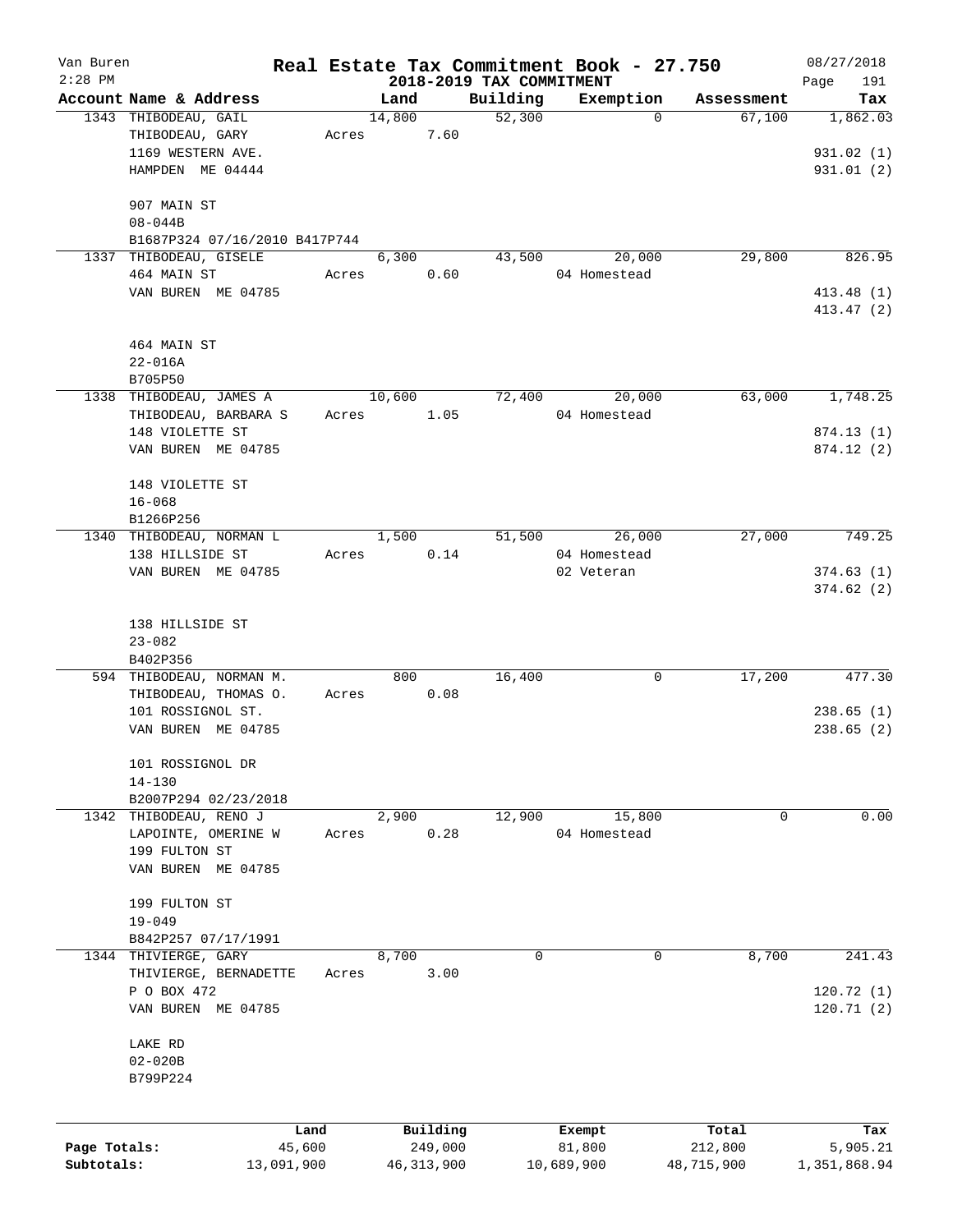| Van Buren<br>$2:28$ PM     |                                                 |                        |                       |                                      | Real Estate Tax Commitment Book - 27.750 |                       | 08/27/2018               |
|----------------------------|-------------------------------------------------|------------------------|-----------------------|--------------------------------------|------------------------------------------|-----------------------|--------------------------|
|                            | Account Name & Address                          |                        |                       | 2018-2019 TAX COMMITMENT<br>Building | Exemption                                |                       | 192<br>Page              |
|                            |                                                 |                        | Land<br>2,800         | 33,000                               | 20,000                                   | Assessment<br>15,800  | Tax<br>438.45            |
|                            | 1346 THIVIERGE, GARY J<br>THIVIERGE, BERNADETTE | Acres                  | 0.27                  |                                      | 04 Homestead                             |                       |                          |
|                            | P O BOX 472                                     |                        |                       |                                      |                                          |                       | 219.23(1)                |
|                            | VAN BUREN ME 04785                              |                        |                       |                                      |                                          |                       | 219.22(2)                |
|                            |                                                 |                        |                       |                                      |                                          |                       |                          |
|                            | 207 CHAMPLAIN ST                                |                        |                       |                                      |                                          |                       |                          |
|                            | $19 - 051$                                      |                        |                       |                                      |                                          |                       |                          |
|                            | 84 THOMPSON, LESTER H.                          |                        | 1,700                 | 29,200                               | 0                                        | 30,900                | 857.48                   |
|                            | 171 HAMMOND HILL RD                             | Acres                  | 0.16                  |                                      |                                          |                       |                          |
|                            | HAMPTON CT 06247                                |                        |                       |                                      |                                          |                       | 428.74 (1)               |
|                            |                                                 |                        |                       |                                      |                                          |                       | 428.74 (2)               |
|                            |                                                 |                        |                       |                                      |                                          |                       |                          |
|                            | 116 MONROE ST                                   |                        |                       |                                      |                                          |                       |                          |
|                            | $23 - 022$<br>B1867P182 09/12/2014              |                        |                       |                                      |                                          |                       |                          |
|                            | 1350 TILLEY, FRANKLIN D                         |                        | 11,200                | $\mathbf 0$                          | 0                                        | 11,200                | 310.80                   |
|                            | TILLEY, LORETTE                                 | Acres                  | 72.50                 |                                      |                                          |                       |                          |
|                            | 1172 MAIN ST                                    |                        |                       |                                      |                                          |                       | 155.40(1)                |
|                            | VAN BUREN ME 04785                              |                        |                       |                                      |                                          |                       | 155.40(2)                |
|                            |                                                 |                        |                       |                                      |                                          |                       |                          |
|                            | PARENT RD                                       |                        |                       |                                      |                                          |                       |                          |
|                            | $09 - 040$                                      |                        |                       |                                      |                                          |                       |                          |
|                            | B1332P18 11/11/2002                             |                        |                       |                                      |                                          |                       |                          |
|                            | 1349 TILLEY, FRANKLIN D                         |                        | 12,500                | 58,300                               | 26,000                                   | 44,800                | 1,243.20                 |
|                            | TILLEY, LORETTE                                 | Acres                  | 1.12                  |                                      | 04 Homestead                             |                       |                          |
|                            | 1172 MAIN ST                                    |                        |                       |                                      | 02 Veteran                               |                       | 621.60(1)                |
|                            | VAN BUREN ME 04785                              |                        |                       |                                      |                                          |                       | 621.60(2)                |
|                            | 1172 MAIN ST                                    |                        |                       |                                      |                                          |                       |                          |
|                            | $09 - 023B$                                     |                        |                       |                                      |                                          |                       |                          |
|                            | B1332P18                                        |                        |                       |                                      |                                          |                       |                          |
|                            | 1351 TILLEY, TRACEY                             |                        | 41,700                | $\mathbf 0$                          | $\mathbf 0$                              | 41,700                | 1,157.18                 |
|                            | 4540 TUMACACORI DR                              | Acres                  | 295.00                |                                      |                                          |                       |                          |
|                            | AMADO AZ 85645                                  |                        |                       |                                      |                                          |                       | 578.59(1)                |
|                            |                                                 |                        |                       |                                      |                                          |                       | 578.59(2)                |
|                            |                                                 |                        |                       |                                      |                                          |                       |                          |
|                            | RR 1                                            |                        |                       |                                      |                                          |                       |                          |
|                            | $09 - 018$                                      |                        |                       |                                      |                                          |                       |                          |
|                            | B1060P61 02/11/1997<br>1352 TILLEY, TRACEY LISA |                        | 13,600                | 0                                    | 0                                        | 13,600                | 377.40                   |
|                            | 4540 W. TUMACACORI                              | Acres                  | 20.00                 |                                      |                                          |                       |                          |
|                            | DRIVE                                           |                        |                       |                                      |                                          |                       |                          |
|                            | AMADO AZ 85645                                  |                        |                       |                                      |                                          |                       | 188.70 (1)               |
|                            |                                                 |                        |                       |                                      |                                          |                       | 188.70 (2)               |
|                            |                                                 |                        |                       |                                      |                                          |                       |                          |
|                            | RR 1                                            |                        |                       |                                      |                                          |                       |                          |
|                            | $09 - 042$<br>B1583P280                         |                        |                       |                                      |                                          |                       |                          |
|                            | 878 TMC OF MAINE, LLC                           |                        | 2,900                 | 35,400                               | 0                                        | 38,300                | 1,062.83                 |
|                            | PO BOX 340                                      | Acres                  | 0.28                  |                                      |                                          |                       |                          |
|                            | CARIBOU ME 04736                                |                        |                       |                                      |                                          |                       | 531.42(1)                |
|                            |                                                 |                        |                       |                                      |                                          |                       | 531.41(2)                |
|                            |                                                 |                        |                       |                                      |                                          |                       |                          |
|                            | 567 MAIN ST                                     |                        |                       |                                      |                                          |                       |                          |
|                            | $23 - 096$                                      |                        |                       |                                      |                                          |                       |                          |
|                            | B1832P106 10/18/2013                            |                        |                       |                                      |                                          |                       |                          |
|                            |                                                 |                        |                       |                                      |                                          |                       |                          |
|                            |                                                 |                        |                       |                                      |                                          |                       |                          |
|                            |                                                 | Land                   | Building              |                                      | Exempt                                   | Total                 | Tax                      |
| Page Totals:<br>Subtotals: |                                                 | 86,400<br>13, 178, 300 | 155,900<br>46,469,800 |                                      | 46,000<br>10,735,900                     | 196,300<br>48,912,200 | 5,447.34<br>1,357,316.28 |
|                            |                                                 |                        |                       |                                      |                                          |                       |                          |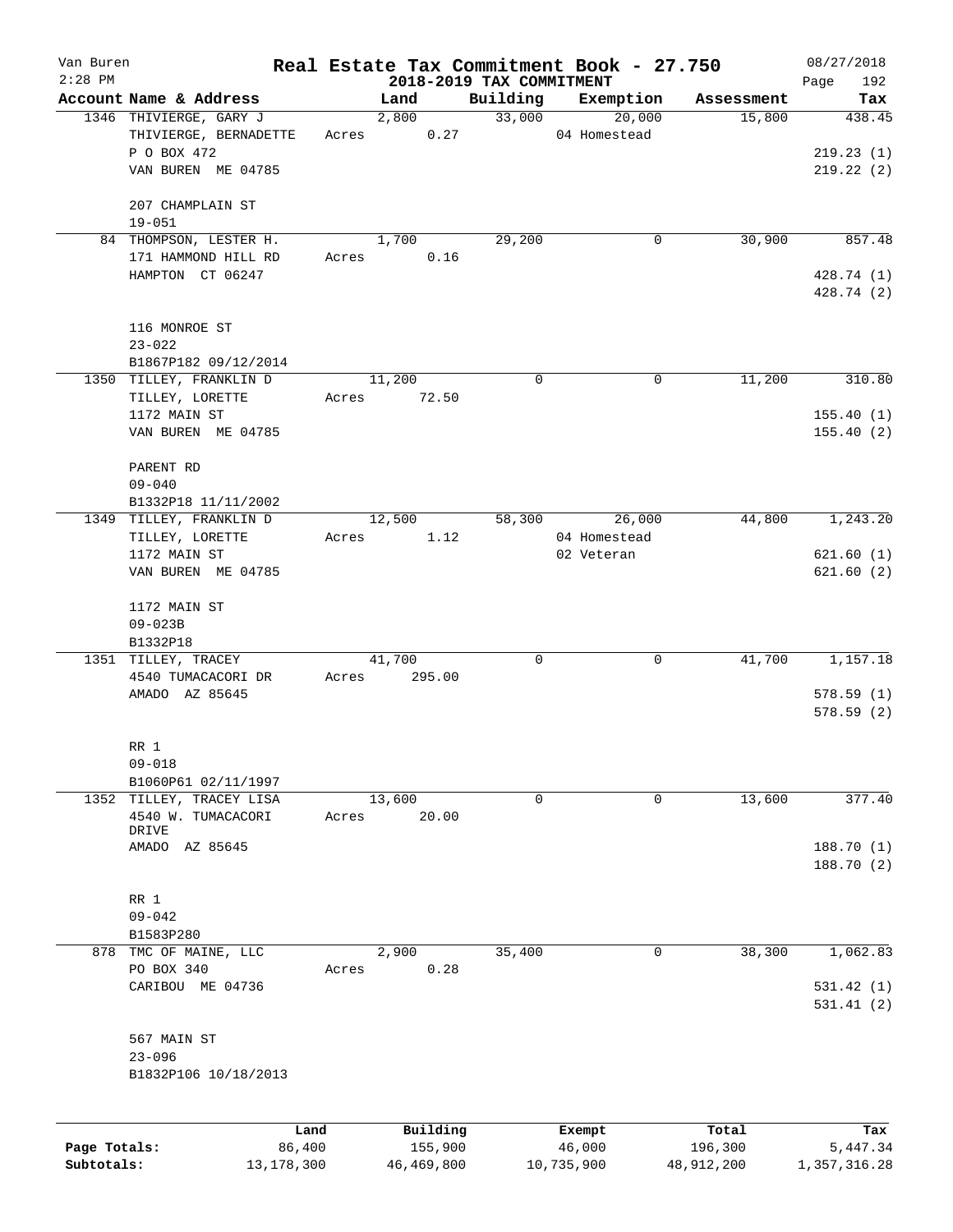| Van Buren    |                        |            |       |         |            |                          | Real Estate Tax Commitment Book - 27.750 |              | 08/27/2018   |
|--------------|------------------------|------------|-------|---------|------------|--------------------------|------------------------------------------|--------------|--------------|
| $2:28$ PM    |                        |            |       |         |            | 2018-2019 TAX COMMITMENT |                                          |              | Page<br>193  |
|              | Account Name & Address |            |       | Land    |            | Building                 | Exemption                                | Assessment   | Tax          |
|              | 1361 TMC OF MAINE, LLC |            |       | 3,700   |            | 40,000                   | $\mathbf 0$                              | 43,700       | 1,212.68     |
|              | PO BOX 340             |            | Acres |         | 0.35       |                          |                                          |              |              |
|              | CARIBOU ME 04736       |            |       |         |            |                          |                                          |              | 606.34(1)    |
|              |                        |            |       |         |            |                          |                                          |              | 606.34(2)    |
|              |                        |            |       |         |            |                          |                                          |              |              |
|              | 136 PINE ST            |            |       |         |            |                          |                                          |              |              |
|              | $14 - 064$             |            |       |         |            |                          |                                          |              |              |
|              | B1965P262 02/15/2017   |            |       |         |            |                          |                                          |              |              |
| 1419         | TMC OF MAINE, LLC      |            |       | 1,600   |            | 27,700                   | 0                                        | 29,300       | 813.08       |
|              | PO BOX 340             |            | Acres |         | 0.15       |                          |                                          |              |              |
|              | CARIBOU ME 04736       |            |       |         |            |                          |                                          |              | 406.54(1)    |
|              |                        |            |       |         |            |                          |                                          |              | 406.54(2)    |
|              |                        |            |       |         |            |                          |                                          |              |              |
|              | 107 PINE ST            |            |       |         |            |                          |                                          |              |              |
|              | $14 - 051$             |            |       |         |            |                          |                                          |              |              |
|              | B1965P262 02/15/2017   |            |       |         |            |                          |                                          |              |              |
|              | 257 TRACY, SUSAN       |            |       | 2,100   |            | 18,800                   | 0                                        | 20,900       | 579.98       |
|              | 144 PINE ST            |            | Acres |         | 0.20       |                          |                                          |              |              |
|              | VAN BUREN ME 04785     |            |       |         |            |                          |                                          |              | 289.99 (1)   |
|              |                        |            |       |         |            |                          |                                          |              | 289.99 (2)   |
|              |                        |            |       |         |            |                          |                                          |              |              |
|              | 144 PINE ST            |            |       |         |            |                          |                                          |              |              |
|              | $14 - 061$             |            |       |         |            |                          |                                          |              |              |
|              | B1797P189 02/07/2013   |            |       |         |            |                          |                                          |              |              |
|              | 1359 TROEGER, CRAIG    |            |       | 13,300  |            | 0                        | 0                                        | 13,300       | 369.08       |
|              | TROEGER, NANCY         |            | Acres |         | 38.00      |                          |                                          |              |              |
|              | P O BOX 307            |            |       |         |            |                          |                                          |              | 184.54(1)    |
|              |                        |            |       |         |            |                          |                                          |              |              |
|              | VAN BUREN ME 04785     |            |       |         |            |                          |                                          |              | 184.54(2)    |
|              |                        |            |       |         |            |                          |                                          |              |              |
|              | MARQUIS RD             |            |       |         |            |                          |                                          |              |              |
|              | $02 - 005B$            |            |       |         |            |                          |                                          |              |              |
|              | B1678P198 05/11/2010   |            |       |         |            |                          |                                          |              |              |
| 1017         | TROEGER, CRAIG         |            |       | 62,200  |            | 900                      | 0                                        | 63,100       | 1,751.03     |
|              | TROEGER, NANCY         |            | Acres |         | 317.00     |                          |                                          |              |              |
|              | PO BOX 307             |            |       |         |            |                          |                                          |              | 875.52(1)    |
|              | VAN BUREN ME 04785     |            |       |         |            |                          |                                          |              | 875.51(2)    |
|              |                        |            |       |         |            |                          |                                          |              |              |
|              | OFF SETTLEMENT RD      |            |       |         |            |                          |                                          |              |              |
|              | $01 - 001$             |            |       |         |            |                          |                                          |              |              |
|              | B1776P344 08/13/2012   |            |       |         |            |                          |                                          |              |              |
| 1423         | TROEGER, CRAIG & NANCY |            |       | 6,000   |            | 10,400                   | 0                                        | 16,400       | 455.10       |
|              | PO BOX 307             |            | Acres |         | 0.75       |                          |                                          |              |              |
|              | VAN BUREN ME 04785     |            |       |         |            |                          |                                          |              | 227.55(1)    |
|              |                        |            |       |         |            |                          |                                          |              | 227.55(2)    |
|              |                        |            |       |         |            |                          |                                          |              |              |
|              | 240 MARQUIS RD         |            |       |         |            |                          |                                          |              |              |
|              | $02 - 005D$            |            |       |         |            |                          |                                          |              |              |
|              | B1727P21 07/05/2011    |            |       |         |            |                          |                                          |              |              |
| 1360         | TROEGER, CRAIG R       |            |       | 124,400 |            | 48,800                   | 20,000                                   | 153,200      | 4,251.30     |
|              | P O BOX 307            |            | Acres |         | 618.00     |                          | 04 Homestead                             |              |              |
|              | VAN BUREN ME 04785     |            |       |         |            |                          |                                          |              | 2,125.65(1)  |
|              |                        |            |       |         |            |                          |                                          |              | 2, 125.65(2) |
|              |                        |            |       |         |            |                          |                                          |              |              |
|              | 323 SETTLEMENT RD      |            |       |         |            |                          |                                          |              |              |
|              | $01 - 008A$            |            |       |         |            |                          |                                          |              |              |
|              | B889P104 11/20/1992    |            |       |         |            |                          |                                          |              |              |
|              |                        |            |       |         |            |                          |                                          |              |              |
|              |                        |            |       |         |            |                          |                                          |              |              |
|              |                        | Land       |       |         | Building   |                          | Exempt                                   | Total        | Tax          |
| Page Totals: |                        | 213,300    |       |         | 146,600    |                          | 20,000                                   | 339,900      | 9,432.25     |
| Subtotals:   |                        | 13,391,600 |       |         | 46,616,400 |                          | 10,755,900                               | 49, 252, 100 | 1,366,748.53 |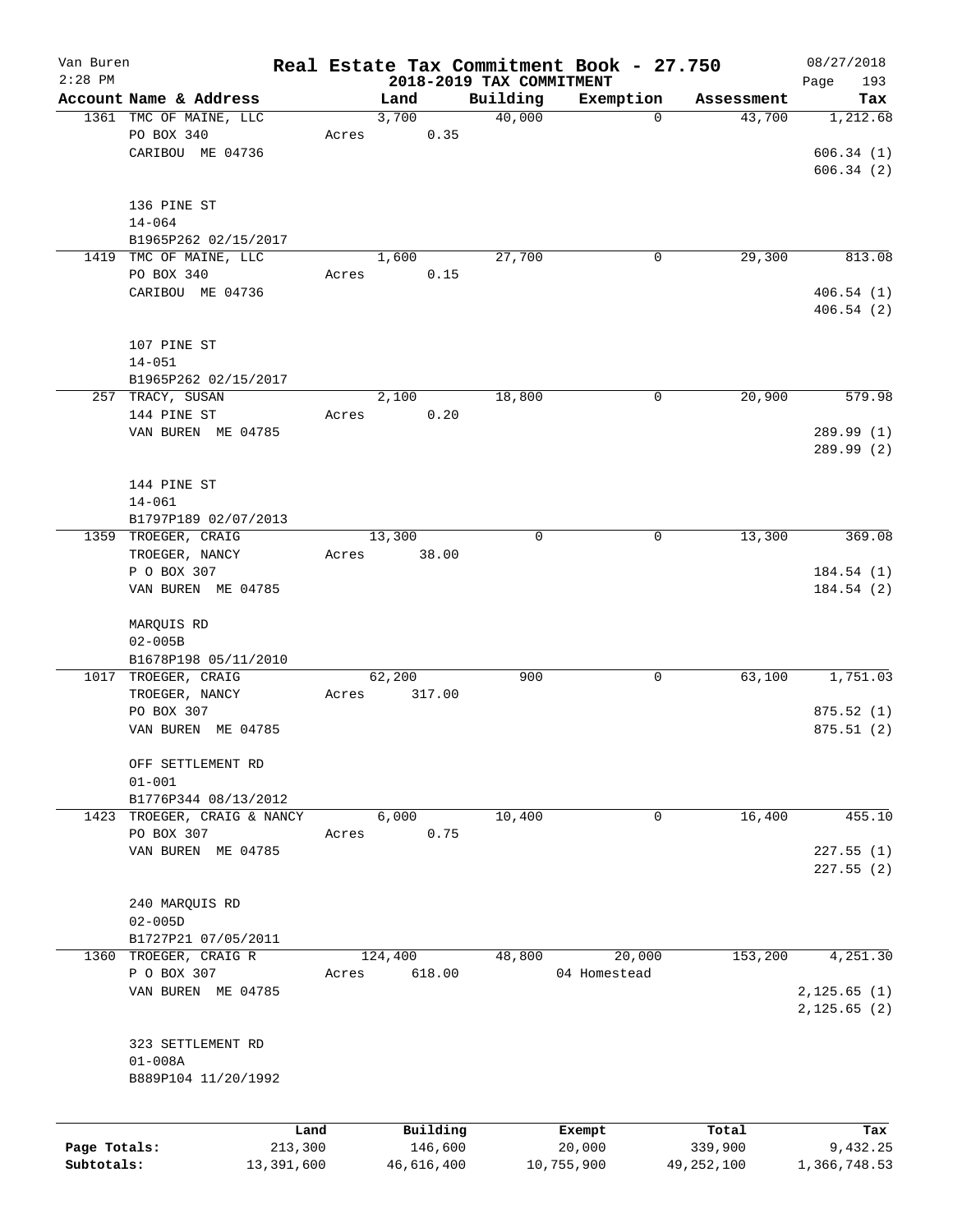| Van Buren<br>$2:28$ PM |                                                    |       |            |      |                                      | Real Estate Tax Commitment Book - 27.750 |            | 08/27/2018         |
|------------------------|----------------------------------------------------|-------|------------|------|--------------------------------------|------------------------------------------|------------|--------------------|
|                        | Account Name & Address                             |       | Land       |      | 2018-2019 TAX COMMITMENT<br>Building | Exemption                                | Assessment | 194<br>Page<br>Tax |
|                        | 1372 VAILLANCOURT HOLDINGS,                        |       | 10,100     |      | 80,400                               | $\Omega$                                 | 90,500     | 2,511.38           |
|                        | LLC                                                |       |            |      |                                      |                                          |            |                    |
|                        | PO BOX 10                                          |       | Acres 0.96 |      |                                      |                                          |            |                    |
|                        | VAN BUREN ME 04785                                 |       |            |      |                                      |                                          |            | 1, 255.69(1)       |
|                        |                                                    |       |            |      |                                      |                                          |            | 1, 255.69(2)       |
|                        |                                                    |       |            |      |                                      |                                          |            |                    |
|                        | 110 CHURCH ST<br>$23 - 107$                        |       |            |      |                                      |                                          |            |                    |
|                        | B1743P325 12/02/2011 B786P208                      |       |            |      |                                      |                                          |            |                    |
|                        | 1386 VAILLANCOURT HOLDINGS,                        |       | 5,600      |      | $\Omega$                             | 0                                        | 5,600      | 155.40             |
|                        | LLC                                                |       |            |      |                                      |                                          |            |                    |
|                        | 135 MONROE STREET                                  |       | Acres 1.36 |      |                                      |                                          |            |                    |
|                        | VAN BUREN ME 04785                                 |       |            |      |                                      |                                          |            | 77.70(1)           |
|                        |                                                    |       |            |      |                                      |                                          |            | 77.70(2)           |
|                        |                                                    |       |            |      |                                      |                                          |            |                    |
|                        | MAIN ST (KEEGAN)<br>$22 - 005A$                    |       |            |      |                                      |                                          |            |                    |
|                        | B1743P330 11/30/2011 B1527P345                     |       |            |      |                                      |                                          |            |                    |
|                        | 1364 VAILLANCOURT HOLDINGS, 10,800                 |       |            |      | 14,500                               | $\mathbf 0$                              | 25,300     | 702.08             |
|                        | <b>LLC</b>                                         |       |            |      |                                      |                                          |            |                    |
|                        | 135 MONROE STREET Acres 0.54                       |       |            |      |                                      |                                          |            |                    |
|                        | VAN BUREN ME 04785                                 |       |            |      |                                      |                                          |            | 351.04(1)          |
|                        |                                                    |       |            |      |                                      |                                          |            | 351.04(2)          |
|                        | 526 MAIN ST                                        |       |            |      |                                      |                                          |            |                    |
|                        | $22 - 005$                                         |       |            |      |                                      |                                          |            |                    |
|                        | B1743P318 12/02/2011 B1519P165                     |       |            |      |                                      |                                          |            |                    |
|                        | 1371 VAILLANCOURT HOLDINGS, 10,700                 |       |            |      | $\Omega$                             | $\overline{0}$                           | 10,700     | 296.93             |
|                        | LLC                                                |       |            |      |                                      |                                          |            |                    |
|                        | PO BOX 10<br>VAN BUREN ME 04785                    |       | Acres 1.20 |      |                                      |                                          |            | 148.47(1)          |
|                        |                                                    |       |            |      |                                      |                                          |            | 148.46(2)          |
|                        |                                                    |       |            |      |                                      |                                          |            |                    |
|                        | MAIN ST                                            |       |            |      |                                      |                                          |            |                    |
|                        | 23-110A                                            |       |            |      |                                      |                                          |            |                    |
|                        | B1743P325 12/02/2011                               |       |            |      |                                      |                                          |            |                    |
|                        | 591 VAILLANCOURT HOLDINGS,                         |       | 12,700     |      | 64,600                               | $\mathbf 0$                              | 77,300     | 2,145.07           |
|                        | LLC<br>DBA: VAILLANCOURT                           | Acres |            | 1.49 |                                      |                                          |            |                    |
|                        | INSPECTION                                         |       |            |      |                                      |                                          |            |                    |
|                        | PO BOX 10                                          |       |            |      |                                      |                                          |            | 1,072.54(1)        |
|                        | VAN BUREN ME 04785                                 |       |            |      |                                      |                                          |            | 1,072.53(2)        |
|                        |                                                    |       |            |      |                                      |                                          |            |                    |
|                        | 135 FERRY ST<br>$18 - 049$                         |       |            |      |                                      |                                          |            |                    |
|                        | B1743P328 12/02/2011 B1384P51                      |       |            |      |                                      |                                          |            |                    |
|                        | 1263 VAILLANCOURT HOLDINGS,                        |       | 5,800      |      | 1,100                                | 0                                        | 6,900      | 191.48             |
|                        | LLC                                                |       |            |      |                                      |                                          |            |                    |
|                        | 135 MONROE STREET                                  | Acres |            | 0.55 |                                      |                                          |            |                    |
|                        | VAN BUREN ME 04785                                 |       |            |      |                                      |                                          |            | 95.74 (1)          |
|                        |                                                    |       |            |      |                                      |                                          |            | 95.74(2)           |
|                        | MAIN ST                                            |       |            |      |                                      |                                          |            |                    |
|                        | $22 - 004$                                         |       |            |      |                                      |                                          |            |                    |
|                        | B1743P320 12/02/2011 B1662P128 11/30/2009 B668P286 |       |            |      |                                      |                                          |            |                    |
|                        |                                                    |       |            |      |                                      |                                          |            |                    |

|              | Land       | Building   | Exempt     | Total      | Tax          |
|--------------|------------|------------|------------|------------|--------------|
| Page Totals: | 55,700     | 160,600    |            | 216,300    | 6,002.34     |
| Subtotals:   | 13,447,300 | 46,777,000 | 10,755,900 | 49,468,400 | 1,372,750.87 |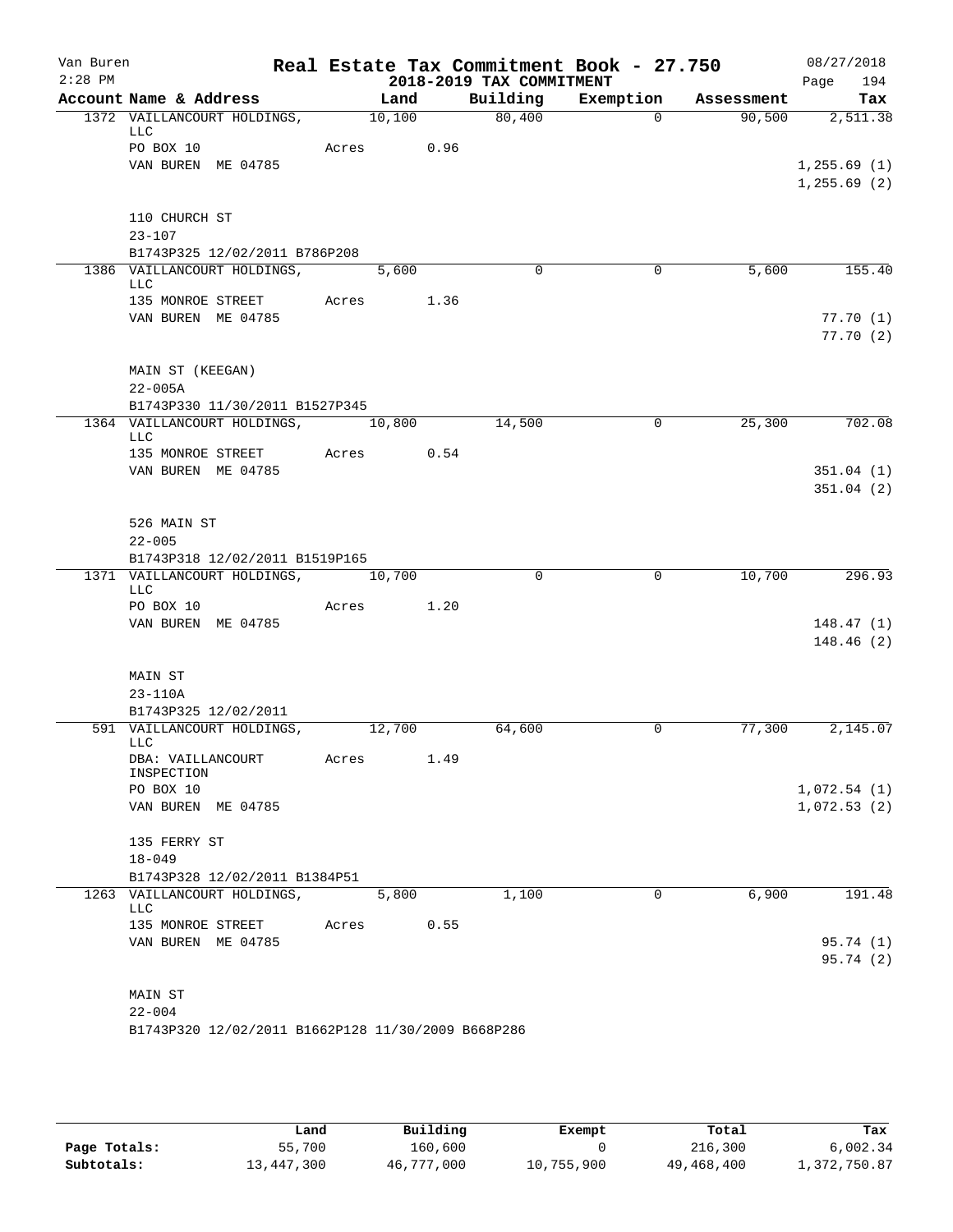| Van Buren |                                              |       |            |      |                          | Real Estate Tax Commitment Book - 27.750 |            | 08/27/2018             |
|-----------|----------------------------------------------|-------|------------|------|--------------------------|------------------------------------------|------------|------------------------|
| $2:28$ PM |                                              |       |            |      | 2018-2019 TAX COMMITMENT |                                          |            | Page<br>195            |
|           | Account Name & Address                       |       | Land       |      | Building                 | Exemption                                | Assessment | Tax                    |
|           | 1363 VAILLANCOURT HOLDINGS,<br>LLC           |       | 20,400     |      | 86,000                   | $\Omega$                                 | 106,400    | 2,952.60               |
|           | 135 MONROE STREET<br>VAN BUREN ME 04785      |       | Acres      | 1.27 |                          |                                          |            | 1,476.30(1)            |
|           |                                              |       |            |      |                          |                                          |            | 1,476.30(2)            |
|           | 525 MAIN ST                                  |       |            |      |                          |                                          |            |                        |
|           | $23 - 114$                                   |       |            |      |                          |                                          |            |                        |
|           | B1743P314 12/02/2011 B1519P165               |       |            |      |                          |                                          |            |                        |
|           | 1367 VAILLANCOURT HOLDINGS,<br><b>LLC</b>    |       | 3,000      |      | 54,300                   | 20,000                                   | 37,300     | 1,035.08               |
|           | PO BOX 10                                    |       | Acres 0.29 |      |                          | 04 Homestead                             |            |                        |
|           | VAN BUREN ME 04785                           |       |            |      |                          |                                          |            | 517.54(1)<br>517.54(2) |
|           | 573 MAIN ST.                                 |       |            |      |                          |                                          |            |                        |
|           | $23 - 097$                                   |       |            |      |                          |                                          |            |                        |
|           | B1743P322 12/02/2011 B1229P147               |       |            |      |                          |                                          |            |                        |
|           | 588 VAILLANCOURT LIVING                      |       | 17,300     |      | $\mathbf 0$              | 0                                        | 17,300     | 480.08                 |
|           | <b>TRUST</b><br>PO BOX 10                    | Acres |            | 7.79 |                          |                                          |            |                        |
|           | VAN BUREN ME 04785                           |       |            |      |                          |                                          |            | 240.04(1)              |
|           |                                              |       |            |      |                          |                                          |            | 240.04(2)              |
|           | STATE ST                                     |       |            |      |                          |                                          |            |                        |
|           | $03 - 012G$                                  |       |            |      |                          |                                          |            |                        |
|           | B1932P216 05/09/2016                         |       |            |      |                          |                                          |            |                        |
|           | 1049 VAILLANCOURT LIVING<br>TRUST            |       | 5,300      |      | $\mathbf 0$              | $\mathbf 0$                              | 5,300      | 147.07                 |
|           | VAILLANCOURT, GARY J & Acres 0.50<br>DIANE M |       |            |      |                          |                                          |            |                        |
|           | PO BOX 10                                    |       |            |      |                          |                                          |            | 73.54(1)               |
|           | VAN BUREN ME 04785                           |       |            |      |                          |                                          |            | 73.53(2)               |
|           | 203 STATE ST.                                |       |            |      |                          |                                          |            |                        |
|           | 12A-012A                                     |       |            |      |                          |                                          |            |                        |
|           | B1762P36 05/14/2012 B1408P39                 |       |            |      |                          |                                          |            |                        |
|           | 193 VAILLANCOURT, GARY                       |       | 3,800      |      | $\mathbf 0$              | 0                                        | 3,800      | 105.45                 |
|           | VAILLANCOURT, DIANE<br>PO BOX 10             | Acres |            | 0.36 |                          |                                          |            |                        |
|           | VAN BUREN ME 04785                           |       |            |      |                          |                                          |            | 52.73(1)<br>52.72(2)   |
|           | 159 STATE ST                                 |       |            |      |                          |                                          |            |                        |
|           | 12A-008                                      |       |            |      |                          |                                          |            |                        |
|           | B1941P335 07/22/2016                         |       |            |      |                          |                                          |            |                        |
|           | 181 VAILLANCOURT, GARY                       |       | 1,900      |      | 35,800                   | 0                                        | 37,700     | 1,046.18               |
|           | VAILLANCOURT, DIANE                          | Acres |            | 0.18 |                          |                                          |            |                        |
|           | PO BOX 10<br>VAN BUREN ME 04785              |       |            |      |                          |                                          |            | 523.09(1)<br>523.09(2) |
|           | 106 HILLSIDE ST                              |       |            |      |                          |                                          |            |                        |
|           | $23 - 094$                                   |       |            |      |                          |                                          |            |                        |
|           | B1897P323 07/06/2015                         |       |            |      |                          |                                          |            |                        |

|              | Land       | Building   | Exempt     | Total      | Tax          |
|--------------|------------|------------|------------|------------|--------------|
| Page Totals: | 51,700     | 176,100    | 20,000     | 207,800    | 5,766.46     |
| Subtotals:   | 13,499,000 | 46,953,100 | 10,775,900 | 49,676,200 | 1,378,517.33 |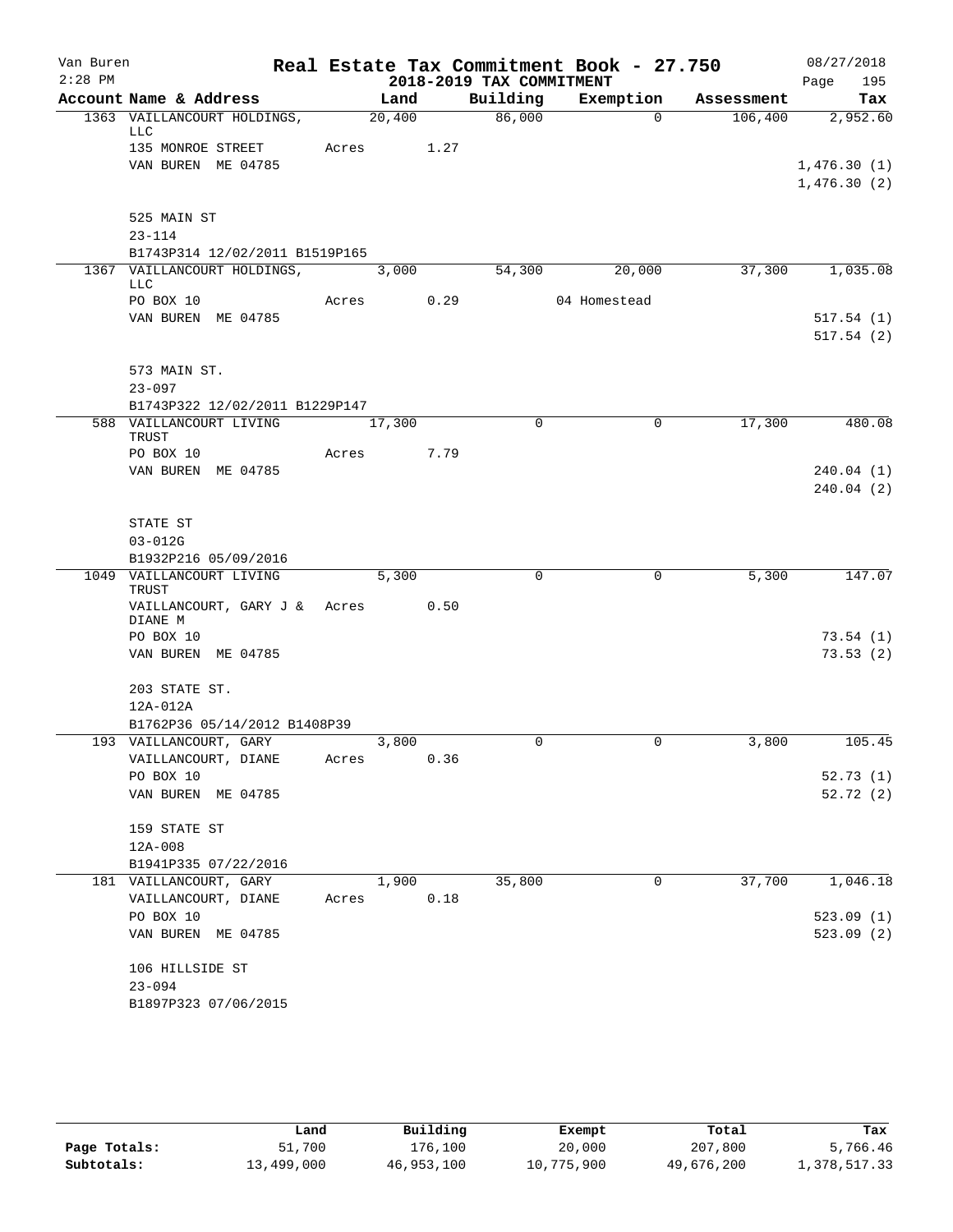| Van Buren |                                       |            |        |      |                          | Real Estate Tax Commitment Book - 27.750 |            | 08/27/2018             |
|-----------|---------------------------------------|------------|--------|------|--------------------------|------------------------------------------|------------|------------------------|
| $2:28$ PM |                                       |            |        |      | 2018-2019 TAX COMMITMENT |                                          |            | 196<br>Page            |
|           | Account Name & Address                |            | Land   |      |                          | Building Exemption                       | Assessment | Tax                    |
|           | 1376 VAILLANCOURT, JAMES G            |            | 7,600  |      | 73,800                   | 26,000                                   | 55,400     | 1, 537.35              |
|           | VAILLANCOURT, RACHEL                  | Acres      |        | 0.72 |                          | 04 Homestead                             |            |                        |
|           | 167 VIOLETTE ST<br>VAN BUREN ME 04785 |            |        |      |                          | 02 Veteran                               |            | 768.68(1)<br>768.67(2) |
|           |                                       |            |        |      |                          |                                          |            |                        |
|           | 167 VIOLETTE ST                       |            |        |      |                          |                                          |            |                        |
|           | $16 - 080$                            |            |        |      |                          |                                          |            |                        |
|           | 1378 VAILLANCOURT, LARRY J            |            | 2,600  |      | 63,400                   | 20,000                                   | 46,000     | 1,276.50               |
|           | VAILLANCOURT, ENOLA G                 | Acres 0.25 |        |      |                          | 04 Homestead                             |            |                        |
|           | 118 ROOSEVELT AVE                     |            |        |      |                          |                                          |            | 638.25(1)              |
|           | VAN BUREN ME 04785                    |            |        |      |                          |                                          |            | 638.25(2)              |
|           | 118 ROOSEVELT AVE                     |            |        |      |                          |                                          |            |                        |
|           | $14 - 134$                            |            |        |      |                          |                                          |            |                        |
|           | B711P255                              |            |        |      |                          |                                          |            |                        |
|           | 1387 VAILLANCOURT, PATRICK H          |            | 11,900 |      | 81,600                   | 20,000                                   | 73,500     | 2,039.63               |
|           | VAILLANCOURT, LISA M                  | Acres      |        | 2.41 |                          | 04 Homestead                             |            |                        |
|           | 7 MAIN ST                             |            |        |      |                          |                                          |            | 1,019.82(1)            |
|           | VAN BUREN ME 04785                    |            |        |      |                          |                                          |            | 1,019.81(2)            |
|           |                                       |            |        |      |                          |                                          |            |                        |
|           | 7 MAIN ST<br>$13 - 001$               |            |        |      |                          |                                          |            |                        |
|           | B1524P110                             |            |        |      |                          |                                          |            |                        |
|           | 1381 VAILLANCOURT, PATRICK H 6,400    |            |        |      | 30,600                   | 0                                        | 37,000     | 1,026.75               |
|           | D/B/A VAILLANCOURT                    | Acres 0.32 |        |      |                          |                                          |            |                        |
|           | LUMBER, INC                           |            |        |      |                          |                                          |            |                        |
|           | 100 MAIN ST SUITE 101                 |            |        |      |                          |                                          |            | 513.38(1)              |
|           | VAN BUREN ME 00478                    |            |        |      |                          |                                          |            | 513.37(2)              |
|           | 100 MAIN ST                           |            |        |      |                          |                                          |            |                        |
|           | $15 - 036$                            |            |        |      |                          |                                          |            |                        |
|           | B943P289                              |            |        |      |                          |                                          |            |                        |
|           | 1377 VAILLANCOURT, PAUL               |            | 10,500 |      |                          | 66,800<br>20,000                         | 57,300     | 1,590.08               |
|           | 119 VIOLETTE ST                       | Acres 1.04 |        |      |                          | 04 Homestead                             |            |                        |
|           | VAN BUREN ME 04785                    |            |        |      |                          |                                          |            | 795.04(1)              |
|           |                                       |            |        |      |                          |                                          |            | 795.04(2)              |
|           |                                       |            |        |      |                          |                                          |            |                        |
|           | 119 VIOLETTE ST<br>$16 - 060$         |            |        |      |                          |                                          |            |                        |
|           | 5 VAILLANCOURT, TONY                  |            | 20,100 |      | 116,900                  | 0                                        | 137,000    | 3,801.75               |
|           | PO BOX 10                             | Acres      |        | 5.37 |                          |                                          |            |                        |
|           | VAN BUREN ME 04785                    |            |        |      |                          |                                          |            | 1,900.88(1)            |
|           |                                       |            |        |      |                          |                                          |            | 1,900.87(2)            |
|           | 351 CHAMPLAIN ST                      |            |        |      |                          |                                          |            |                        |
|           | $03 - 001B$                           |            |        |      |                          |                                          |            |                        |
|           | B1802P345 04/01/2013                  |            |        |      |                          |                                          |            |                        |
|           | 194 VAILLANCOURT, TONY                |            | 10,300 |      | 62,500                   | 0                                        | 72,800     | 2,020.20               |
|           | 112 MARIST COLLEGE DR                 | Acres      |        | 0.98 |                          |                                          |            |                        |
|           | VAN BUREN ME 04785                    |            |        |      |                          |                                          |            | 1,010.10(1)            |
|           |                                       |            |        |      |                          |                                          |            | 1,010.10(2)            |
|           | 112 MARIST COLLEGE DR                 |            |        |      |                          |                                          |            |                        |
|           | $12B-004$                             |            |        |      |                          |                                          |            |                        |
|           | B1706P348 12/22/2010                  |            |        |      |                          |                                          |            |                        |
|           |                                       |            |        |      |                          |                                          |            |                        |
|           |                                       |            |        |      |                          |                                          |            |                        |
|           |                                       |            |        |      |                          |                                          |            |                        |
|           |                                       |            |        |      |                          |                                          |            |                        |

|              | Land       | Building   | Exempt     | Total      | Tax          |
|--------------|------------|------------|------------|------------|--------------|
| Page Totals: | 69,400     | 495,600    | 86,000     | 479,000    | 13,292.26    |
| Subtotals:   | 13,568,400 | 47,448,700 | 10,861,900 | 50,155,200 | 1,391,809.59 |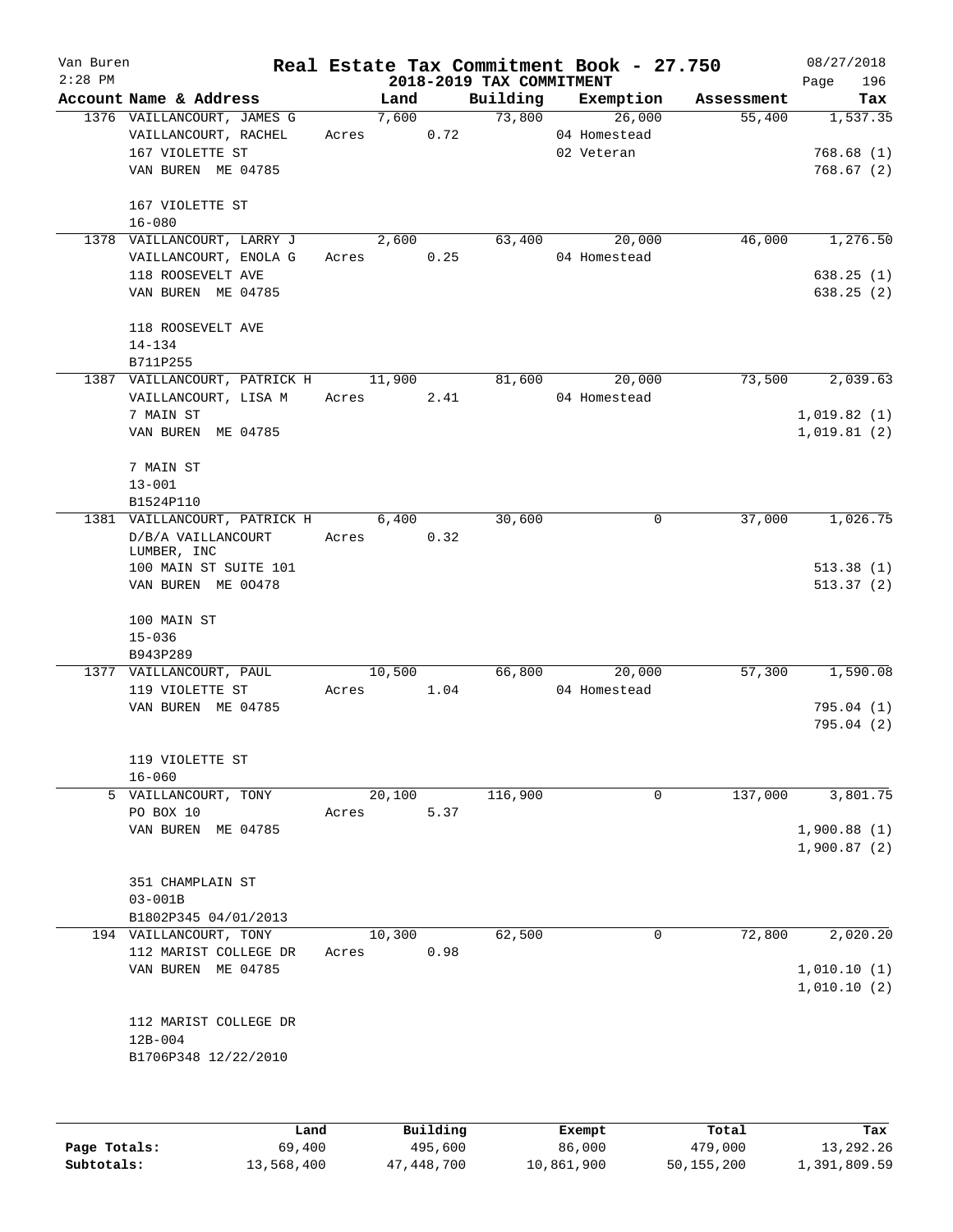| Van Buren |                                           |       |             |      |                          | Real Estate Tax Commitment Book - 27.750 |            | 08/27/2018  |
|-----------|-------------------------------------------|-------|-------------|------|--------------------------|------------------------------------------|------------|-------------|
| $2:28$ PM |                                           |       |             |      | 2018-2019 TAX COMMITMENT |                                          |            | 197<br>Page |
|           | Account Name & Address                    |       | Land        |      | Building                 | Exemption                                | Assessment | Tax         |
|           | 1406 VAILLANCOURT, TONY                   |       | 10,100      |      | 0                        | $\Omega$                                 | 10,100     | 280.27      |
|           | VAILLANCOURT, DIANE                       | Acres |             | 7.00 |                          |                                          |            |             |
|           | 135 MONROE STREET                         |       |             |      |                          |                                          |            | 140.14(1)   |
|           | VAN BUREN ME 04785                        |       |             |      |                          |                                          |            | 140.13(2)   |
|           | STATE ST                                  |       |             |      |                          |                                          |            |             |
|           | $03 - 012C$                               |       |             |      |                          |                                          |            |             |
|           | B1697P93 09/28/2010                       |       |             |      |                          |                                          |            |             |
|           | 135 VAILLANCOUT LIVING<br>TRUST           |       | 2,300       |      | 0                        | 0                                        | 2,300      | 63.83       |
|           | VAILLANCOURT, GARY J &<br>DIANE M         | Acres |             | 0.44 |                          |                                          |            |             |
|           | PO BOX 10                                 |       |             |      |                          |                                          |            | 31.92(1)    |
|           | VAN BUREN ME 04785                        |       |             |      |                          |                                          |            | 31.91(2)    |
|           | TRUMAN STREET                             |       |             |      |                          |                                          |            |             |
|           | $12A-042A$                                |       |             |      |                          |                                          |            |             |
|           | B1763P15 05/17/2012 B1608P289 08/13/2008  |       |             |      |                          |                                          |            |             |
|           | 1388 VAN BUREN ATV CLUB                   |       | $\mathbf 0$ |      | 5,100                    | 0                                        | 5,100      | 141.53      |
|           | PO BOX 473                                |       |             |      |                          |                                          |            |             |
|           | VAN BUREN ME 04785                        |       |             |      |                          |                                          |            | 70.77(1)    |
|           |                                           |       |             |      |                          |                                          |            | 70.76(2)    |
|           | UPLAND RD                                 |       |             |      |                          |                                          |            |             |
|           | 13-024B-T1                                |       |             |      |                          |                                          |            |             |
|           | 1362 VAN BUREN HOUSING<br>AUTHORITY       |       | 4,900       |      | 240,400                  | 0                                        | 245,300    | 6,807.08    |
|           | 130 CHAMPLAIN ST                          | Acres |             | 0.47 |                          |                                          |            |             |
|           | VAN BUREN ME 04785                        |       |             |      |                          |                                          |            | 3,403.54(1) |
|           |                                           |       |             |      |                          |                                          |            | 3,403.54(2) |
|           | 128 ROOSEVELT AVE                         |       |             |      |                          |                                          |            |             |
|           | $14 - 128$                                |       |             |      |                          |                                          |            |             |
|           | B717P288                                  |       |             |      |                          |                                          |            |             |
|           | 1200 VAN BUREN HYDROPONICS,<br><b>LLC</b> |       | 4,000       |      | 31,000                   | 0                                        | 35,000     | 971.25      |
|           | 58 MAIN ST.                               | Acres |             | 0.20 |                          |                                          |            |             |
|           | VAN BUREN ME 04785                        |       |             |      |                          |                                          |            | 485.63(1)   |
|           |                                           |       |             |      |                          |                                          |            | 485.62 (2)  |
|           | 58 MAIN ST                                |       |             |      |                          |                                          |            |             |
|           | $15 - 101$                                |       |             |      |                          |                                          |            |             |
|           | B1951P308 10/17/2016                      |       |             |      |                          |                                          |            |             |
|           | 1389 VARLEY, ELEANOR                      |       | 3,000       |      | 39,700                   | 20,000                                   | 22,700     | 629.92      |
|           | 68 MAIN STREET, SUITE<br>101              | Acres |             | 0.15 |                          | 04 Homestead                             |            |             |
|           | VAN BUREN ME 04785                        |       |             |      |                          |                                          |            | 314.96(1)   |
|           |                                           |       |             |      |                          |                                          |            | 314.96(2)   |
|           | 68 MAIN ST                                |       |             |      |                          |                                          |            |             |
|           | $15 - 096$                                |       |             |      |                          |                                          |            |             |
|           | B1533P140                                 |       |             |      |                          |                                          |            |             |

|              | Land       | Building   | Exempt     | Total      | Tax          |
|--------------|------------|------------|------------|------------|--------------|
| Page Totals: | 24,300     | 316,200    | 20,000     | 320,500    | 8,893.88     |
| Subtotals:   | 13,592,700 | 47,764,900 | 10,881,900 | 50,475,700 | 1,400,703.47 |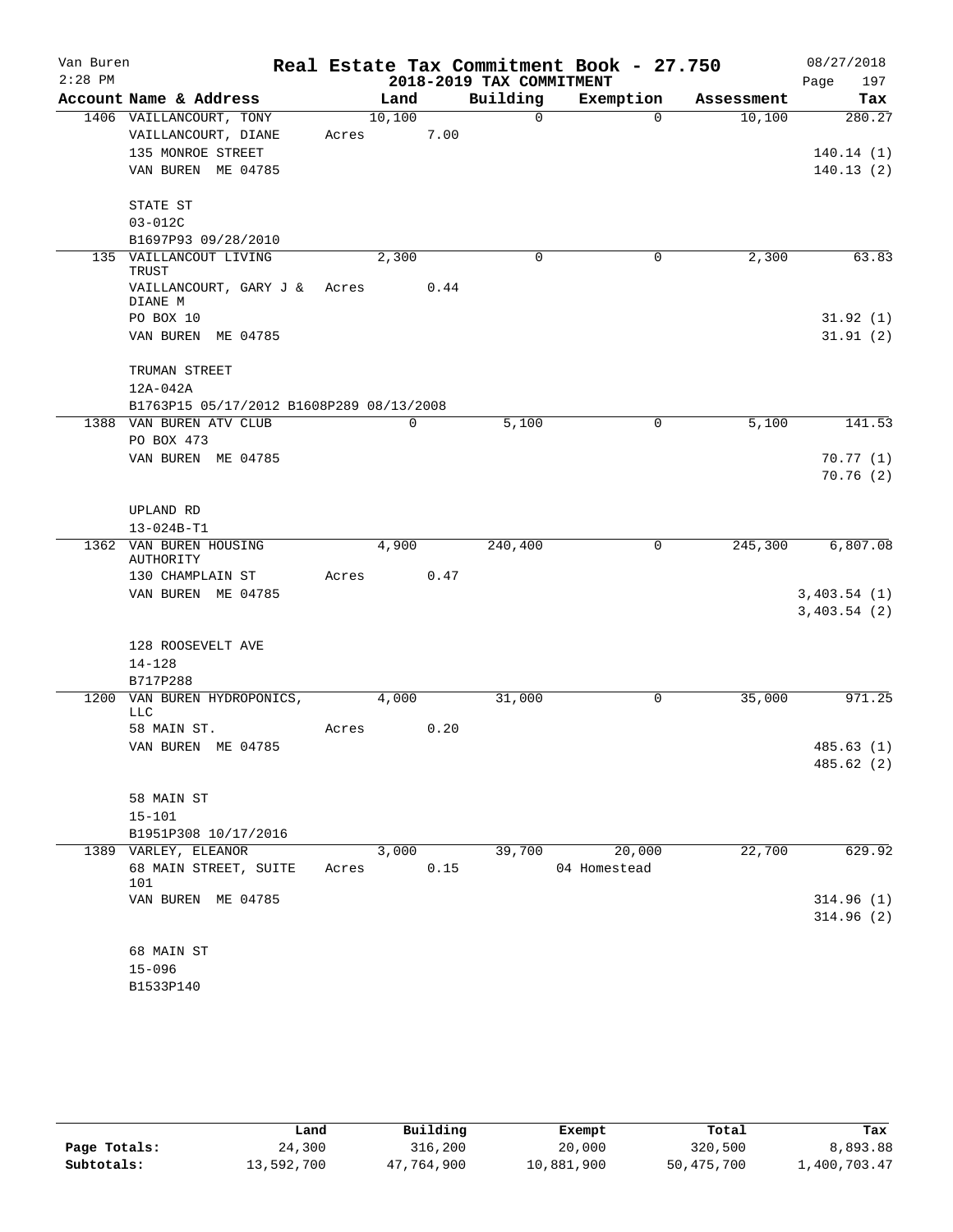| Van Buren<br>$2:28$ PM     |                                   |        |        |                       |                                      | Real Estate Tax Commitment Book - 27.750 |                       | 08/27/2018               |
|----------------------------|-----------------------------------|--------|--------|-----------------------|--------------------------------------|------------------------------------------|-----------------------|--------------------------|
|                            | Account Name & Address            |        | Land   |                       | 2018-2019 TAX COMMITMENT<br>Building | Exemption                                | Assessment            | 198<br>Page              |
|                            | 1056 VENELLA, JEFFREY L.          |        | 3,400  |                       | 35,800                               | $\Omega$                                 | 39,200                | Tax<br>1,087.80          |
|                            | 15 MAIN ST.                       | Acres  |        | 0.32                  |                                      |                                          |                       |                          |
|                            | VAN BUREN ME 04785                |        |        |                       |                                      |                                          |                       | 543.90(1)                |
|                            |                                   |        |        |                       |                                      |                                          |                       | 543.90(2)                |
|                            |                                   |        |        |                       |                                      |                                          |                       |                          |
|                            | 15 MAIN ST                        |        |        |                       |                                      |                                          |                       |                          |
|                            | $13 - 004$                        |        |        |                       |                                      |                                          |                       |                          |
|                            | B1906P194 09/01/2015              |        |        |                       |                                      |                                          |                       |                          |
|                            | 818 VERREAULT, CANDACE (ET        |        | 6,600  |                       | 51,000                               | 20,000                                   | 37,600                | 1,043.40                 |
|                            | AL)                               |        |        |                       |                                      |                                          |                       |                          |
|                            | 1 ALFRED ST.                      | Acres  |        | 0.63                  |                                      | 04 Homestead                             |                       |                          |
|                            | HOULTON ME 04730                  |        |        |                       |                                      |                                          |                       | 521.70(1)<br>521.70(2)   |
|                            |                                   |        |        |                       |                                      |                                          |                       |                          |
|                            | 113 MADORE AVE                    |        |        |                       |                                      |                                          |                       |                          |
|                            | $14 - 091$                        |        |        |                       |                                      |                                          |                       |                          |
|                            | B1775P233 08/03/2012 B414P91      |        |        |                       |                                      |                                          |                       |                          |
|                            | 1390 VICK, ARTHUR L               |        | 13,600 |                       | 61,800                               | 20,000                                   | 55,400                | 1,537.35                 |
|                            | VICK, SANDRA J M                  | Acres  |        | 4.00                  |                                      | 04 Homestead                             |                       |                          |
|                            | 154 CASTONGUAY RD                 |        |        |                       |                                      |                                          |                       | 768.68(1)                |
|                            | VAN BUREN ME 04785                |        |        |                       |                                      |                                          |                       | 768.67(2)                |
|                            |                                   |        |        |                       |                                      |                                          |                       |                          |
|                            | 154 CASTONGUAY RD                 |        |        |                       |                                      |                                          |                       |                          |
|                            | $03 - 038$                        |        |        |                       |                                      |                                          |                       |                          |
|                            | B775P190                          |        |        |                       |                                      |                                          |                       |                          |
|                            | 1392 VIEL, MILTON                 |        | 1,900  |                       | 48,200                               | 20,000                                   | 30,100                | 835.28                   |
|                            | VIEL, JEANNINE                    | Acres  |        | 0.18                  |                                      | 04 Homestead                             |                       |                          |
|                            | 116 VIOLETTE ST                   |        |        |                       |                                      |                                          |                       | 417.64(1)                |
|                            | VAN BUREN ME 04785                |        |        |                       |                                      |                                          |                       | 417.64(2)                |
|                            |                                   |        |        |                       |                                      |                                          |                       |                          |
|                            | 116 VIOLETTE ST                   |        |        |                       |                                      |                                          |                       |                          |
|                            | $16 - 076$                        |        |        |                       |                                      |                                          |                       |                          |
|                            | B1137P88<br>1393 VIOLETTE, ALFRED |        | 3,400  |                       | 41,200                               | 20,000                                   | 24,600                | 682.65                   |
|                            | VIOLETTE, HOMERINE                | Acres  |        | 0.32                  |                                      | 04 Homestead                             |                       |                          |
|                            | 335 MAIN ST                       |        |        |                       |                                      |                                          |                       | 341.33(1)                |
|                            | VAN BUREN ME 04785                |        |        |                       |                                      |                                          |                       | 341.32 (2)               |
|                            |                                   |        |        |                       |                                      |                                          |                       |                          |
|                            | 335 MAIN ST                       |        |        |                       |                                      |                                          |                       |                          |
|                            | $20 - 056$                        |        |        |                       |                                      |                                          |                       |                          |
|                            | 1394 VIOLETTE, BRIAN              |        | 4,700  |                       | 57,200                               | 20,000                                   | 41,900                | 1,162.72                 |
|                            | VIOLETTE, GRETCHEN                | Acres  |        | 0.45                  |                                      | 04 Homestead                             |                       |                          |
|                            | 124 HARRISON ST                   |        |        |                       |                                      |                                          |                       | 581.36(1)                |
|                            | VAN BUREN ME 04785                |        |        |                       |                                      |                                          |                       | 581.36(2)                |
|                            |                                   |        |        |                       |                                      |                                          |                       |                          |
|                            | 124 HARRISON ST                   |        |        |                       |                                      |                                          |                       |                          |
|                            | $18 - 014$                        |        |        |                       |                                      |                                          |                       |                          |
|                            | B1362P29                          |        |        |                       |                                      |                                          |                       |                          |
|                            | 1395 VIOLETTE, CLARENCE D         |        | 11,800 |                       | 65,900                               | 20,000                                   | 57,700                | 1,601.18                 |
|                            | VIOLETTE, STELLA                  | Acres  |        | 2.25                  |                                      | 04 Homestead                             |                       |                          |
|                            | P O BOX 136                       |        |        |                       |                                      |                                          |                       | 800.59(1)                |
|                            | VAN BUREN ME 04785                |        |        |                       |                                      |                                          |                       | 800.59(2)                |
|                            | 221 CHAMPLAIN ST                  |        |        |                       |                                      |                                          |                       |                          |
|                            | $19 - 054$                        |        |        |                       |                                      |                                          |                       |                          |
|                            | B565P315                          |        |        |                       |                                      |                                          |                       |                          |
|                            |                                   |        |        |                       |                                      |                                          |                       |                          |
|                            |                                   |        |        |                       |                                      |                                          |                       |                          |
|                            |                                   | Land   |        | Building              |                                      | Exempt                                   | Total                 | Tax                      |
| Page Totals:<br>Subtotals: | 13,638,100                        | 45,400 |        | 361,100<br>48,126,000 |                                      | 120,000<br>11,001,900                    | 286,500<br>50,762,200 | 7,950.38<br>1,408,653.85 |
|                            |                                   |        |        |                       |                                      |                                          |                       |                          |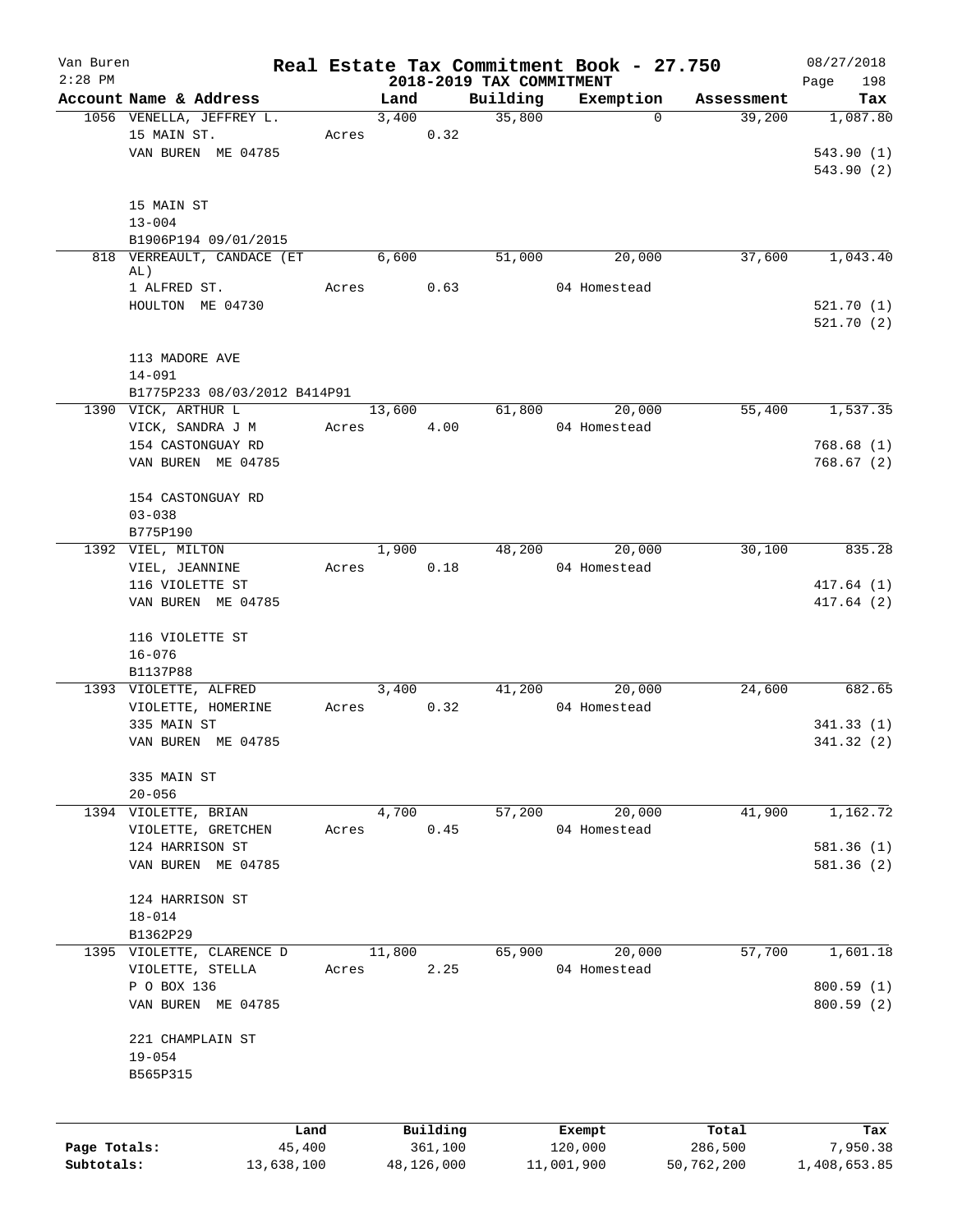| Van Buren    |                                                   |       |                          |                         | Real Estate Tax Commitment Book - 27.750 |                      | 08/27/2018     |
|--------------|---------------------------------------------------|-------|--------------------------|-------------------------|------------------------------------------|----------------------|----------------|
| $2:28$ PM    |                                                   |       | 2018-2019 TAX COMMITMENT |                         |                                          |                      | 199<br>Page    |
|              | Account Name & Address<br>1399 VIOLETTE, DANIEL R |       | Land<br>15,500           | Building<br>$\mathbf 0$ | Exemption<br>$\Omega$                    | Assessment<br>15,500 | Tax<br>430.13  |
|              | VIOLETTE, RODNEY D                                | Acres | 114.00                   |                         |                                          |                      |                |
|              | 1937 ALEXANDRIA DRIVE                             |       |                          |                         |                                          |                      | 215.07(1)      |
|              | LEXINGTON KY 40504                                |       |                          |                         |                                          |                      | 215.06(2)      |
|              |                                                   |       |                          |                         |                                          |                      |                |
|              | OFF LAKE RD                                       |       |                          |                         |                                          |                      |                |
|              | $04 - 026$                                        |       |                          |                         |                                          |                      |                |
|              | B1180P173 08/11/1999                              |       |                          |                         |                                          |                      |                |
|              | 1397 VIOLETTE, DANIEL R                           |       | 3,500                    | 58,100                  | 26,000                                   | 35,600               | 987.90         |
|              | VIOLETTE, ANNE MARIE                              | Acres | 0.33                     |                         | 04 Homestead                             |                      |                |
|              | 145 STATE ST                                      |       |                          |                         | 02 Veteran                               |                      | 493.95 (1)     |
|              | VAN BUREN ME 04785                                |       |                          |                         |                                          |                      | 493.95 (2)     |
|              |                                                   |       |                          |                         |                                          |                      |                |
|              | 145 STATE ST                                      |       |                          |                         |                                          |                      |                |
|              | $12A-003$                                         |       |                          |                         |                                          |                      |                |
|              | B477P5                                            |       |                          |                         |                                          |                      |                |
|              | 96 VIOLETTE, DANIEL R                             |       | 3,500                    | 7,100                   | 0                                        | 10,600               | 294.15         |
|              | VIOLETTE, ANNE MARIE                              | Acres | 0.33                     |                         |                                          |                      |                |
|              | 145 STATE ST                                      |       |                          |                         |                                          |                      | 147.08(1)      |
|              | VAN BUREN ME 04785                                |       |                          |                         |                                          |                      | 147.07(2)      |
|              | 149 STATE ST                                      |       |                          |                         |                                          |                      |                |
|              | $12A-004$                                         |       |                          |                         |                                          |                      |                |
|              | B1981P46 07/07/2017                               |       |                          |                         |                                          |                      |                |
|              | 1398 VIOLETTE, DANIEL R                           |       | 79,100                   | 200                     | $\mathbf 0$                              | 79,300               | 2,200.57       |
|              | VIOLETTE, RODNEY D                                | Acres | 262.00                   |                         |                                          |                      |                |
|              | 1937 ALEXANDRIA DRIVE                             |       |                          |                         |                                          |                      | 1,100.29(1)    |
|              | LEXINGTON KY 40504                                |       |                          |                         |                                          |                      | 1,100.28(2)    |
|              |                                                   |       |                          |                         |                                          |                      |                |
|              | MASSE RD                                          |       |                          |                         |                                          |                      |                |
|              | $01 - 017$                                        |       |                          |                         |                                          |                      |                |
|              | B1180P173 08/11/1999                              |       |                          |                         |                                          |                      |                |
|              | 1400 VIOLETTE, DAVID M                            |       | 15,700                   | 19,900                  | 20,000                                   | 15,600               | 432.90         |
|              | P O BOX 141                                       | Acres | 10.00                    |                         | 04 Homestead                             |                      |                |
|              | VAN BUREN ME 04785                                |       |                          |                         |                                          |                      | 216.45(1)      |
|              |                                                   |       |                          |                         |                                          |                      | 216.45(2)      |
|              |                                                   |       |                          |                         |                                          |                      |                |
|              | 146 ST MARY'S BROOK RD                            |       |                          |                         |                                          |                      |                |
|              | $02 - 051$                                        |       |                          |                         |                                          |                      |                |
|              | B773P171                                          |       |                          | 200                     | 0                                        |                      | 77.70          |
|              | 1401 VIOLETTE, DONALD R<br>489 MAIN STREET        | Acres | 2,600<br>0.25            |                         |                                          | 2,800                |                |
|              | VAN BUREN ME 04785                                |       |                          |                         |                                          |                      | 38.85(1)       |
|              |                                                   |       |                          |                         |                                          |                      | 38.85(2)       |
|              |                                                   |       |                          |                         |                                          |                      |                |
|              | 108 PIERCE ST                                     |       |                          |                         |                                          |                      |                |
|              | $20 - 089$                                        |       |                          |                         |                                          |                      |                |
|              | B1716P20 03/31/2011                               |       |                          |                         |                                          |                      |                |
|              | 1402 VIOLETTE, DONALD R                           |       | 28,400                   | 12,600                  | 0                                        | 41,000               | 1,137.75       |
|              | 489 MAIN STREET                                   | Acres | 49.70                    |                         |                                          |                      |                |
|              | VAN BUREN ME 04785                                |       |                          |                         |                                          |                      | 568.88(1)      |
|              |                                                   |       |                          |                         |                                          |                      | 568.87(2)      |
|              |                                                   |       |                          |                         |                                          |                      |                |
|              | ST MARY'S BROOK RD                                |       |                          |                         |                                          |                      |                |
|              | $02 - 056$                                        |       |                          |                         |                                          |                      |                |
|              | B1535P135                                         |       |                          |                         |                                          |                      |                |
|              |                                                   |       |                          |                         |                                          |                      |                |
|              |                                                   | Land  | Building                 |                         | Exempt                                   | Total                | Tax            |
| Page Totals: | 148,300                                           |       | 98,100                   |                         | 46,000                                   | 200,400              | 5,561.10       |
| Subtotals:   | 13,786,400                                        |       | 48, 224, 100             |                         | 11,047,900                               | 50,962,600           | 1, 414, 214.95 |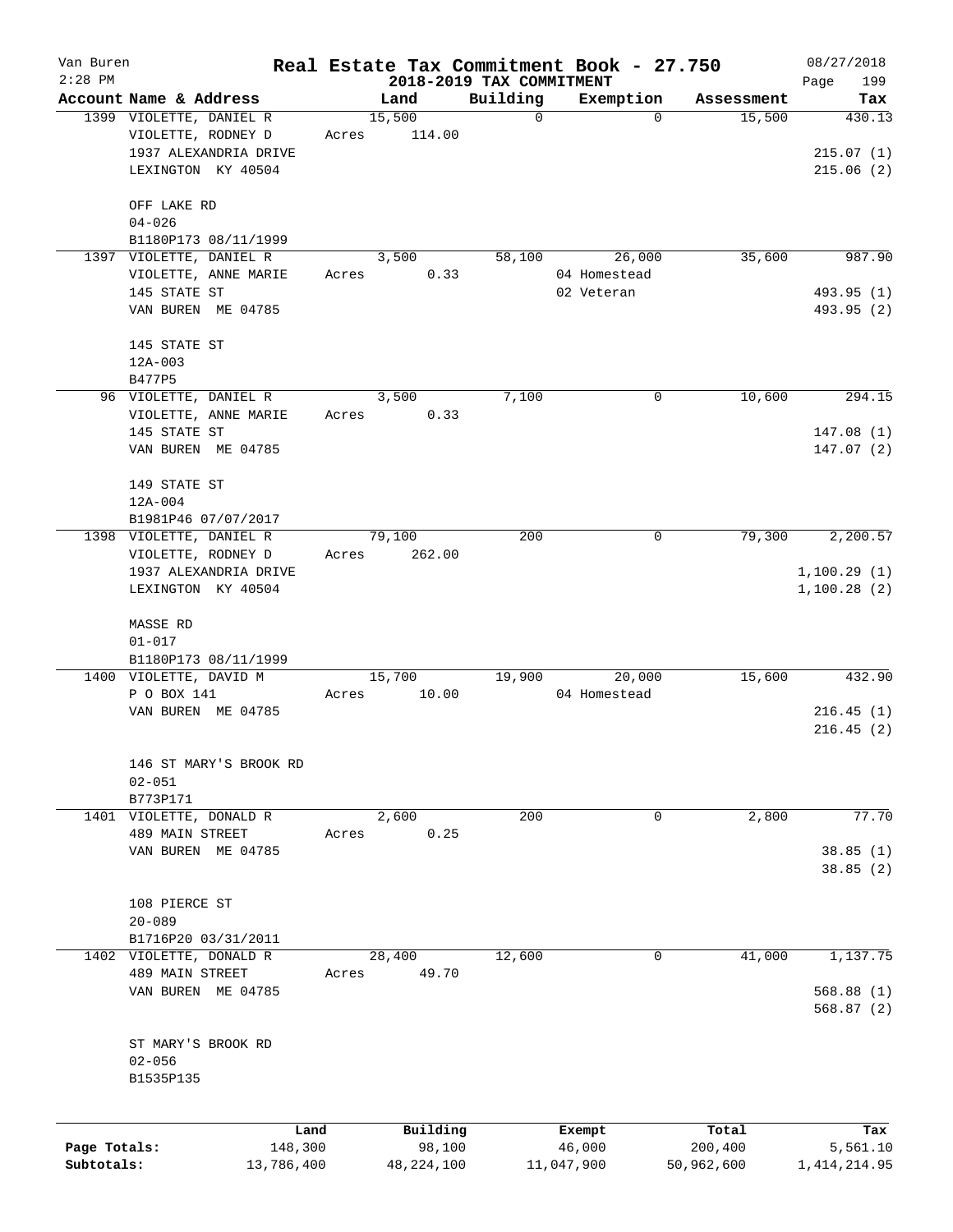| Van Buren    |                               |       |       |              |                          | Real Estate Tax Commitment Book - 27.750 |              | 08/27/2018   |
|--------------|-------------------------------|-------|-------|--------------|--------------------------|------------------------------------------|--------------|--------------|
| $2:28$ PM    |                               |       |       |              | 2018-2019 TAX COMMITMENT |                                          |              | 200<br>Page  |
|              | Account Name & Address        |       | Land  |              | Building                 | Exemption                                | Assessment   | Tax          |
|              | 732 VIOLETTE, DORIA           |       | 1,500 |              | 37,100                   | $\Omega$                                 | 38,600       | 1,071.15     |
|              | 260 MAIN STREET               | Acres |       | 0.14         |                          |                                          |              |              |
|              | VAN BUREN ME 04785            |       |       |              |                          |                                          |              | 535.58(1)    |
|              |                               |       |       |              |                          |                                          |              | 535.57(2)    |
|              |                               |       |       |              |                          |                                          |              |              |
|              | 260 MAIN ST                   |       |       |              |                          |                                          |              |              |
|              | $18 - 065$                    |       |       |              |                          |                                          |              |              |
|              | B1740P190 10/28/2011          |       |       |              |                          |                                          |              |              |
|              | 1412 VIOLETTE, GISELE T       |       | 3,000 |              | 34,400                   | 20,000                                   | 17,400       | 482.85       |
|              | P O BOX 141                   | Acres |       | 0.29         |                          | 04 Homestead                             |              |              |
|              | VAN BUREN ME 04785            |       |       |              |                          |                                          |              | 241.43(1)    |
|              |                               |       |       |              |                          |                                          |              | 241.42 (2)   |
|              |                               |       |       |              |                          |                                          |              |              |
|              | 119 FULTON ST                 |       |       |              |                          |                                          |              |              |
|              | $20 - 006$                    |       |       |              |                          |                                          |              |              |
|              | B1593P175 05/02/2008 B785P204 |       |       |              |                          |                                          |              |              |
|              | 1405 VIOLETTE, JOAN M         |       | 3,000 |              | 38,700                   | 26,000                                   | 15,700       | 435.68       |
|              | VIOLETTE, LLOYD D             | Acres |       | 0.29         |                          | 04 Homestead                             |              |              |
|              | 111 MCBRIDE AVE               |       |       |              |                          | 02 Veteran                               |              | 217.84(1)    |
|              | VAN BUREN ME 04785            |       |       |              |                          |                                          |              | 217.84(2)    |
|              |                               |       |       |              |                          |                                          |              |              |
|              | 111 MCBRIDE AVE               |       |       |              |                          |                                          |              |              |
|              | $15 - 050$                    |       |       |              |                          |                                          |              |              |
|              | B367P238                      |       |       |              |                          |                                          |              |              |
|              | 1415 VIOLETTE, NORMAN J       |       | 6,200 |              | 46,400                   | 26,000                                   | 26,600       | 738.15       |
|              | 127 VIOLETTE ST               | Acres |       | 0.59         |                          | 02 Veteran                               |              |              |
|              | VAN BUREN ME 04785            |       |       |              |                          | 04 Homestead                             |              | 369.08(1)    |
|              |                               |       |       |              |                          |                                          |              | 369.07(2)    |
|              |                               |       |       |              |                          |                                          |              |              |
|              | 127 VIOLETTE ST               |       |       |              |                          |                                          |              |              |
|              | $16 - 061$                    |       |       |              |                          |                                          |              |              |
|              | B1812P8 06/05/2013            |       |       |              |                          |                                          |              |              |
|              | 1410 VIOLETTE, PRISCILLA M    |       | 2,500 |              | 34,300                   | 20,000                                   | 16,800       | 466.20       |
|              | HINKLEY, GAIL &               | Acres |       | 0.24         |                          | 04 Homestead                             |              |              |
|              | VIOLETTE TIMOTHY              |       |       |              |                          |                                          |              |              |
|              | 130 HIGH ST                   |       |       |              |                          |                                          |              | 233.10(1)    |
|              | VAN BUREN ME 04785            |       |       |              |                          |                                          |              | 233.10(2)    |
|              |                               |       |       |              |                          |                                          |              |              |
|              | 130 HIGH ST                   |       |       |              |                          |                                          |              |              |
|              | $14 - 112$                    |       |       |              |                          |                                          |              |              |
|              | B1614P255 09/23/2008 B824P92  |       |       |              |                          |                                          |              |              |
|              | 1411 VIOLETTE, RAYMOND        |       | 1,400 |              | 48,700                   | 0                                        | 50,100       | 1,390.28     |
|              | C/O SONIA RUEST               | Acres |       | 0.13         |                          |                                          |              |              |
|              | 115 CHURCH ST                 |       |       |              |                          |                                          |              | 695.14(1)    |
|              | VAN BUREN ME 04785            |       |       |              |                          |                                          |              | 695.14 (2)   |
|              |                               |       |       |              |                          |                                          |              |              |
|              | 115 CHURCH ST                 |       |       |              |                          |                                          |              |              |
|              | $23 - 101$                    |       |       |              |                          |                                          |              |              |
|              | B1196P179                     |       |       |              |                          |                                          |              |              |
|              |                               |       | 1,300 |              | 28,400                   | 0                                        | 29,700       | 824.18       |
|              | 1413 VIOLETTE, RAYMOND J      |       |       |              |                          |                                          |              |              |
|              | VIOLETTE, STEVEN L            | Acres |       | 0.12         |                          |                                          |              |              |
|              | 270 BUTTS BRIDGE RD           |       |       |              |                          |                                          |              | 412.09(1)    |
|              | CANTERBURY CT 06331           |       |       |              |                          |                                          |              | 412.09(2)    |
|              |                               |       |       |              |                          |                                          |              |              |
|              | 109 ST JOHN AVE               |       |       |              |                          |                                          |              |              |
|              | $15 - 075$                    |       |       |              |                          |                                          |              |              |
|              | B1140P132                     |       |       |              |                          |                                          |              |              |
|              |                               |       |       |              |                          |                                          |              |              |
|              |                               | Land  |       | Building     |                          | Exempt                                   | Total        | Tax          |
| Page Totals: | 18,900                        |       |       | 268,000      |                          | 92,000                                   | 194,900      | 5,408.49     |
| Subtotals:   | 13,805,300                    |       |       | 48, 492, 100 |                          | 11,139,900                               | 51, 157, 500 | 1,419,623.44 |
|              |                               |       |       |              |                          |                                          |              |              |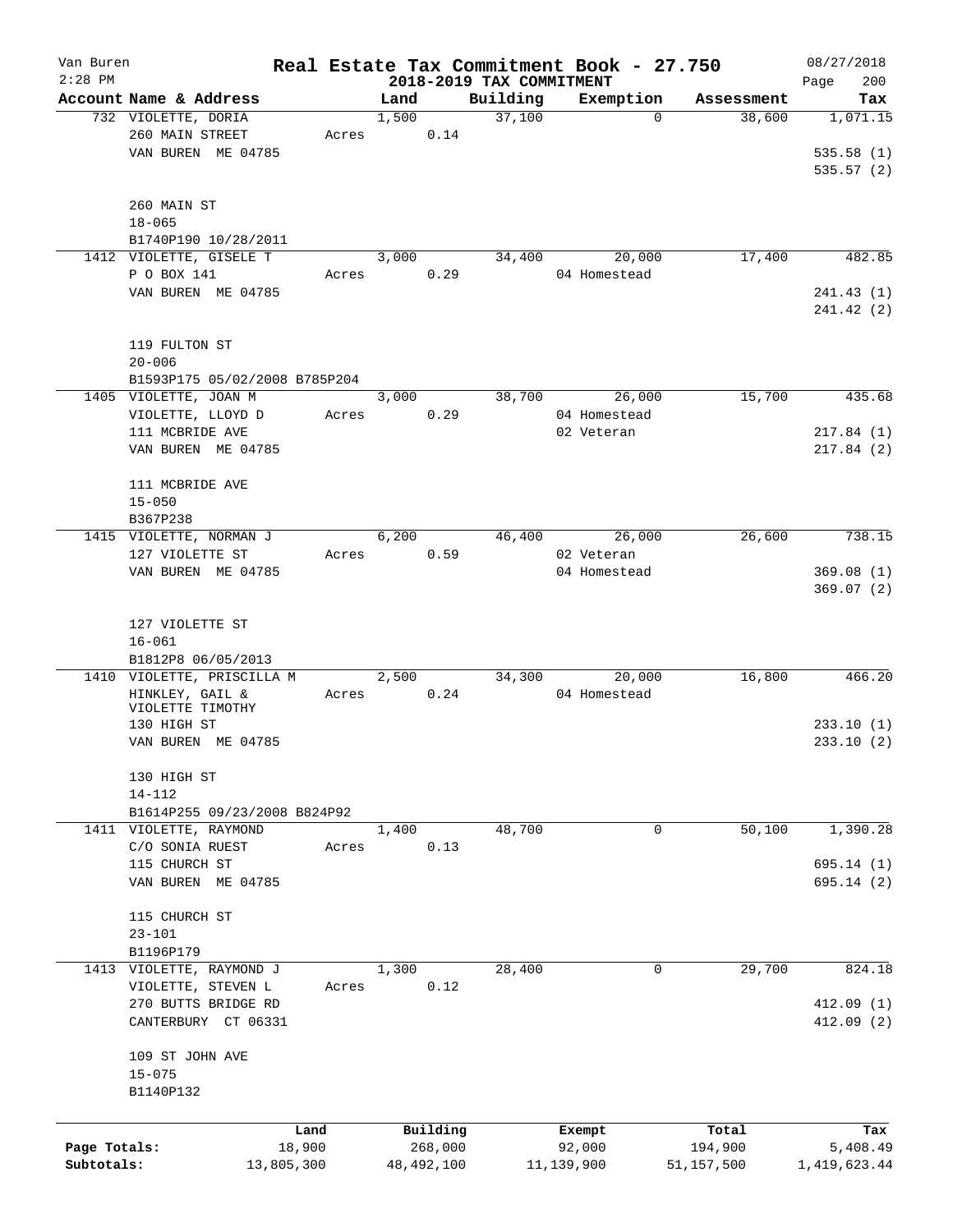| Van Buren    |                        |                                          |       |       |            |                          | Real Estate Tax Commitment Book - 27.750 |            | 08/27/2018   |
|--------------|------------------------|------------------------------------------|-------|-------|------------|--------------------------|------------------------------------------|------------|--------------|
| $2:28$ PM    |                        |                                          |       |       |            | 2018-2019 TAX COMMITMENT |                                          |            | 201<br>Page  |
|              | Account Name & Address |                                          |       | Land  |            | Building                 | Exemption                                | Assessment | Tax          |
|              | 1414 VIOLETTE, RICHARD |                                          |       | 800   |            | $\mathbf 0$              | $\Omega$                                 | 800        | 22.20        |
|              | PO BOX 76              |                                          | Acres |       | 0.10       |                          |                                          |            |              |
|              |                        | VAN BUREN ME 04785                       |       |       |            |                          |                                          |            | 11.10(1)     |
|              |                        |                                          |       |       |            |                          |                                          |            | 11.10(2)     |
|              |                        |                                          |       |       |            |                          |                                          |            |              |
|              | RR 1                   |                                          |       |       |            |                          |                                          |            |              |
|              | $08 - 028$             |                                          |       |       |            |                          |                                          |            |              |
|              | B1044P314              |                                          |       |       |            |                          |                                          |            |              |
|              | 64 VIOLETTE, RONALD J  |                                          |       | 2,200 |            | 32,300                   | 26,000                                   | 8,500      | 235.88       |
|              | 108 NOTRE DAME ST      |                                          | Acres |       | 0.21       |                          | 02 Veteran                               |            |              |
|              |                        | VAN BUREN ME 04785                       |       |       |            |                          | 04 Homestead                             |            | 117.94(1)    |
|              |                        |                                          |       |       |            |                          |                                          |            | 117.94(2)    |
|              |                        |                                          |       |       |            |                          |                                          |            |              |
|              | 108 NOTRE DAME ST      |                                          |       |       |            |                          |                                          |            |              |
|              | $17 - 033$             |                                          |       |       |            |                          |                                          |            |              |
|              |                        | B1715P171 03/24/2011 B1628P27 01/23/2009 |       |       |            |                          |                                          |            |              |
|              |                        | 1227 VIOLETTE, RONALD J.                 |       | 2,200 |            | 0                        | 0                                        | 2,200      | 61.05        |
|              | 108 NOTRE DAME ST      |                                          | Acres |       | 0.21       |                          |                                          |            |              |
|              |                        | VAN BUREN ME 04785                       |       |       |            |                          |                                          |            | 30.53(1)     |
|              |                        |                                          |       |       |            |                          |                                          |            | 30.52(2)     |
|              |                        |                                          |       |       |            |                          |                                          |            |              |
|              | BIRCH AVE              |                                          |       |       |            |                          |                                          |            |              |
|              | $17 - 037$             |                                          |       |       |            |                          |                                          |            |              |
|              |                        | B1856P10 05/27/2014                      |       |       |            |                          |                                          |            |              |
|              |                        | 1396 VIOLETTE, TABITHA L                 |       | 2,900 |            | 46,700                   | 20,000                                   | 29,600     | 821.40       |
|              | 112 BROOK AVE          |                                          | Acres |       | 0.28       |                          | 04 Homestead                             |            |              |
|              |                        |                                          |       |       |            |                          |                                          |            |              |
|              |                        | VAN BUREN ME 04785                       |       |       |            |                          |                                          |            | 410.70(1)    |
|              |                        |                                          |       |       |            |                          |                                          |            | 410.70 (2)   |
|              |                        |                                          |       |       |            |                          |                                          |            |              |
|              | 112 BROOK AVE          |                                          |       |       |            |                          |                                          |            |              |
|              | $17 - 062$             |                                          |       |       |            |                          |                                          |            |              |
|              |                        | B1323P117 08/11/2008                     |       |       |            |                          |                                          |            |              |
|              | 1041 VOTER, DENNIS     |                                          |       | 8,300 |            | 56,600                   | 0                                        | 64,900     | 1,800.98     |
|              | VOTER, MINDY           |                                          | Acres |       | 0.79       |                          |                                          |            |              |
|              | 341 MAIN ST            |                                          |       |       |            |                          |                                          |            | 900.49(1)    |
|              |                        | VAN BUREN ME 04785                       |       |       |            |                          |                                          |            | 900.49(2)    |
|              |                        |                                          |       |       |            |                          |                                          |            |              |
|              | 341 MAIN ST            |                                          |       |       |            |                          |                                          |            |              |
|              | $20 - 057$             |                                          |       |       |            |                          |                                          |            |              |
|              |                        | B1927P102 03/23/2016                     |       |       |            |                          |                                          |            |              |
|              | 146 WARD, JAMES E.     |                                          |       | 3,300 |            | 37,700                   | 0                                        | 41,000     | 1,137.75     |
|              | WARD, LORRIE A.        |                                          | Acres |       | 0.31       |                          |                                          |            |              |
|              | 198 LYNNE ST.          |                                          |       |       |            |                          |                                          |            | 568.88(1)    |
|              |                        | VAN BUREN ME 04785                       |       |       |            |                          |                                          |            | 568.87(2)    |
|              |                        |                                          |       |       |            |                          |                                          |            |              |
|              | 198 LYNNE ST           |                                          |       |       |            |                          |                                          |            |              |
|              | $19 - 082$             |                                          |       |       |            |                          |                                          |            |              |
|              |                        | B1958P215 12/09/2016                     |       |       |            |                          |                                          |            |              |
| 1145         |                        | WEATHERSPOON, FITZROY P                  |       | 2,600 |            | 0                        | $\mathbf 0$                              | 2,600      | 72.15        |
|              | 690 SOUTH MAIN ST      |                                          | Acres |       | 0.25       |                          |                                          |            |              |
|              |                        | PHILLIPSBURG NJ 08865                    |       |       |            |                          |                                          |            | 36.08(1)     |
|              |                        |                                          |       |       |            |                          |                                          |            | 36.07(2)     |
|              |                        |                                          |       |       |            |                          |                                          |            |              |
|              | WILSON ST              |                                          |       |       |            |                          |                                          |            |              |
|              | $23 - 042$             |                                          |       |       |            |                          |                                          |            |              |
|              |                        | B1992P278 10/10/2017                     |       |       |            |                          |                                          |            |              |
|              |                        |                                          |       |       |            |                          |                                          |            |              |
|              |                        |                                          |       |       |            |                          |                                          |            |              |
|              |                        | Land                                     |       |       | Building   |                          | Exempt                                   | Total      | Tax          |
| Page Totals: |                        | 22,300                                   |       |       | 173,300    |                          | 46,000                                   | 149,600    | 4,151.41     |
| Subtotals:   |                        | 13,827,600                               |       |       | 48,665,400 |                          | 11,185,900                               | 51,307,100 | 1,423,774.85 |